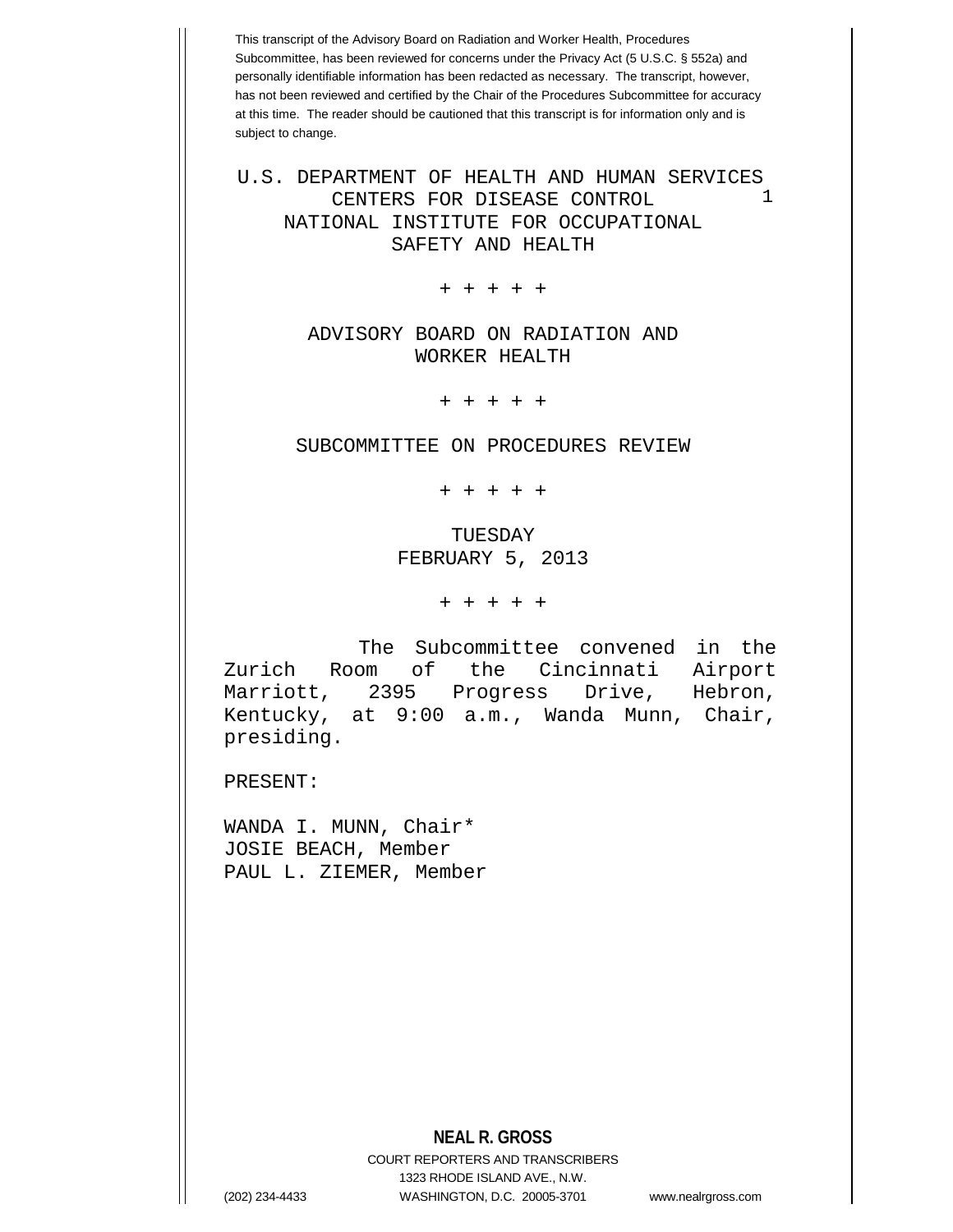This transcript of the Advisory Board on Radiation and Worker Health, Procedures Subcommittee, has been reviewed for concerns under the Privacy Act (5 U.S.C. § 552a) and personally identifiable information has been redacted as necessary. The transcript, however, has not been reviewed and certified by the Chair of the Procedures Subcommittee for accuracy at this time. The reader should be cautioned that this transcript is for information only and is subject to change.

ALSO PRESENT:

TED KATZ, Designated Federal Official ROBERT ANIGSTEIN, SC&A\* HANS BEHLING, SC&A\* KATHY BEHLING, SC&A\* DOUGLAS FARVER, SC&A STU HINNEFELD, DCAS JENNY LIN, HHS LORI MARION-MOSS, DCAS STEPHEN MARSCHKE, SC&A JOHN MAURO, SC&A\* JIM NETON, DCAS SCOTT SIEBERT, ORAU Team\* JOHN STIVER, SC&A ELYSE THOMAS, ORAU Team\*

\*Participating via telephone

## **NEAL R. GROSS**

COURT REPORTERS AND TRANSCRIBERS 1323 RHODE ISLAND AVE., N.W. (202) 234-4433 WASHINGTON, D.C. 20005-3701 www.nealrgross.com

2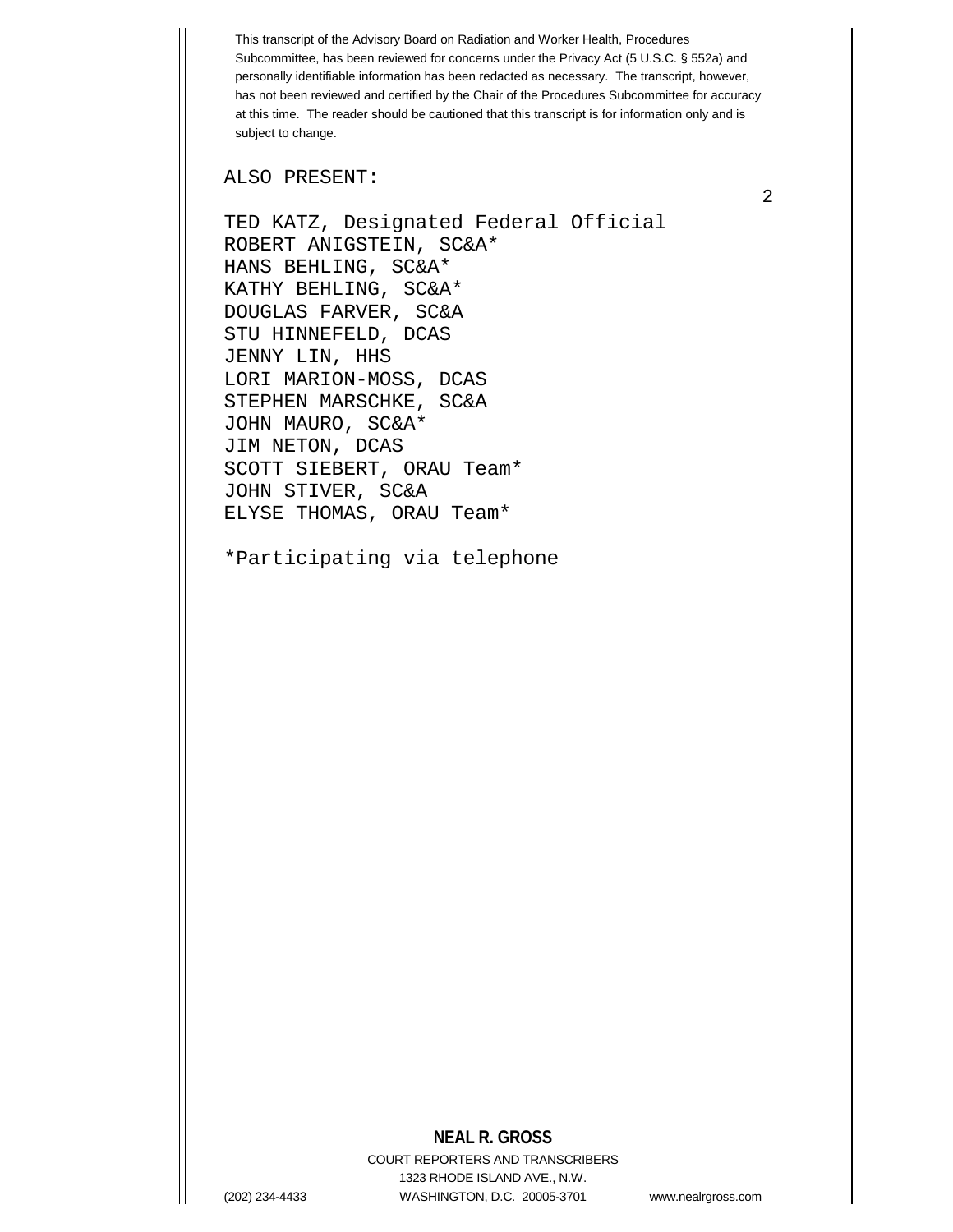This transcript of the Advisory Board on Radiation and Worker Health, Procedures Subcommittee, has been reviewed for concerns under the Privacy Act (5 U.S.C. § 552a) and personally identifiable information has been redacted as necessary. The transcript, however, has not been reviewed and certified by the Chair of the Procedures Subcommittee for accuracy at this time. The reader should be cautioned that this transcript is for information only and is subject to change. A G E N D A

| Welcome and Roll Call $4$                                                                                        | 3 |
|------------------------------------------------------------------------------------------------------------------|---|
| BRS Population of Overarching Issues11                                                                           |   |
| Review of TIB-0010 and 001367                                                                                    |   |
| Case Status for PER-0014 and $001774$                                                                            |   |
| Case Selection Status of PER-002080                                                                              |   |
| Review Status for PROC-0031, 61,<br>OTIB-0020, TIB-0005, Report 005391                                           |   |
| Status Reports111<br>PER-0011113<br>PER-0030115<br>PERs 0033 and 0025166<br>OTIB-0055 and 0079174<br>PER-0022236 |   |
| TBD Revision Status - OTIB-0037-02,<br>03, 04280                                                                 |   |
| Status Report on Revision to<br>OTIB-0054285                                                                     |   |
| Record Check - IG-003 Rev 1 and<br>PER-0027300                                                                   |   |
| Reporting Review Closeouts to Board302                                                                           |   |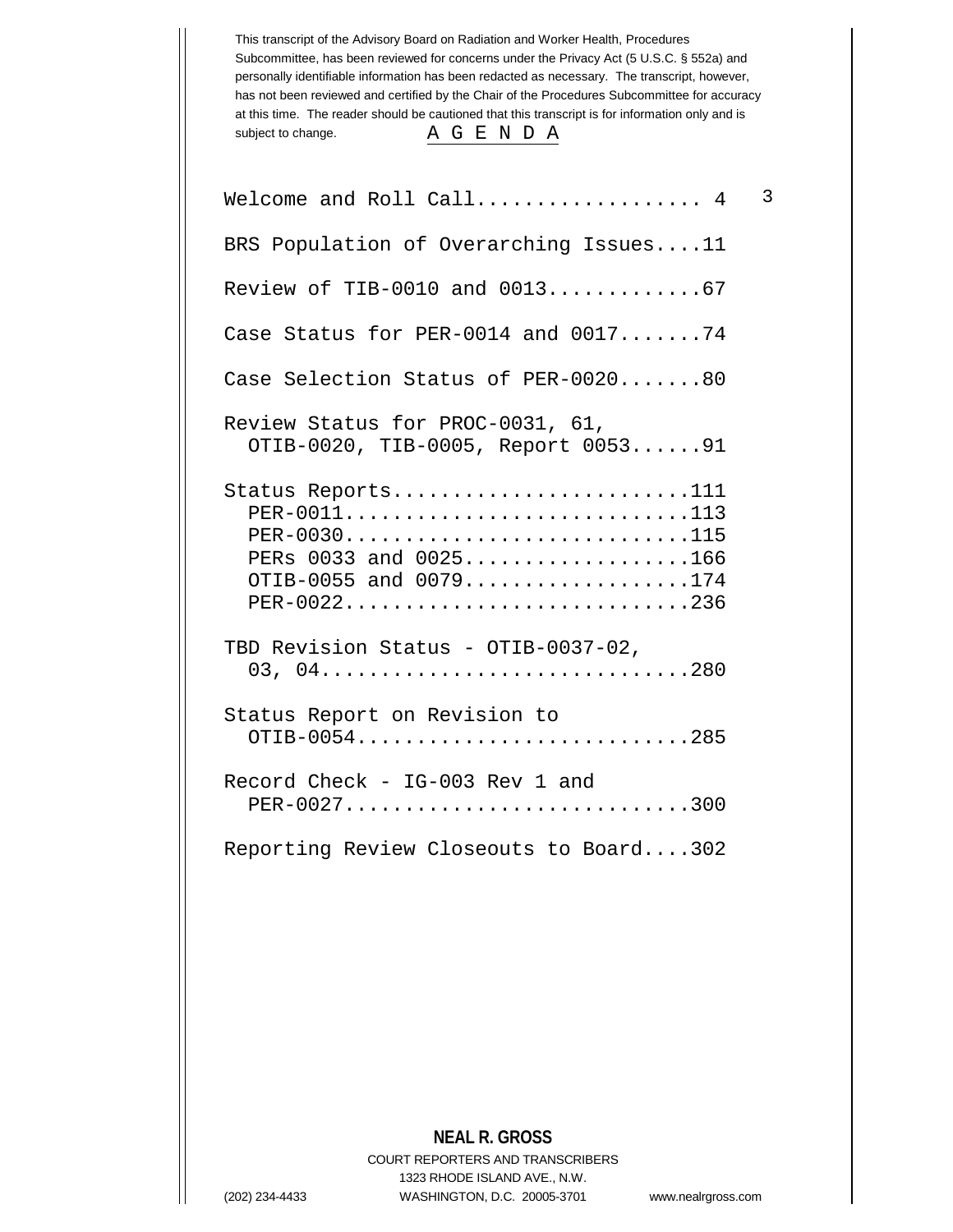**NEAL R. GROSS** COURT REPORTERS AND TRANSCRIBERS 1323 RHODE ISLAND AVE., N.W. (202) 234-4433 WASHINGTON, D.C. 20005-3701 www.nealrgross.com This transcript of the Advisory Board on Radiation and Worker Health, Procedures Subcommittee, has been reviewed for concerns under the Privacy Act (5 U.S.C. § 552a) and personally identifiable information has been redacted as necessary. The transcript, however, has not been reviewed and certified by the Chair of the Procedures Subcommittee for accuracy at this time. The reader should be cautioned that this transcript is for information only and is subject to change. 2 || 9:02 a.m.4 1 P R O C E E D I N G S 3 Welcome and Roll Call 4 MR. KATZ: Let's get started at  $5$  | least with roll call. This is the Advisory 6 || Board on Radiation and Worker Health, 7 | Subcommittee on Procedures Review. Roll call, 8 | beginning with Board Members, with the Chair, 9 and please, for today's agenda, speak to 10 conflict of interest as well. 11 || (Roll call.) 12 MR. KATZ: Do we have any members 13 || of the public on the line? 14 (No response.) 15 MR. KATZ: Okay, then. The final 16 agenda for the meeting is posted on the 17 website, along with at least one of the 18 documents being discussed today, and Wanda, 19 it's your meeting. 20 CHAIR MUNN: Thank you, Ted and 21 || thank you all for being here, whether on the 22 || phone or in person in Cincinnati. My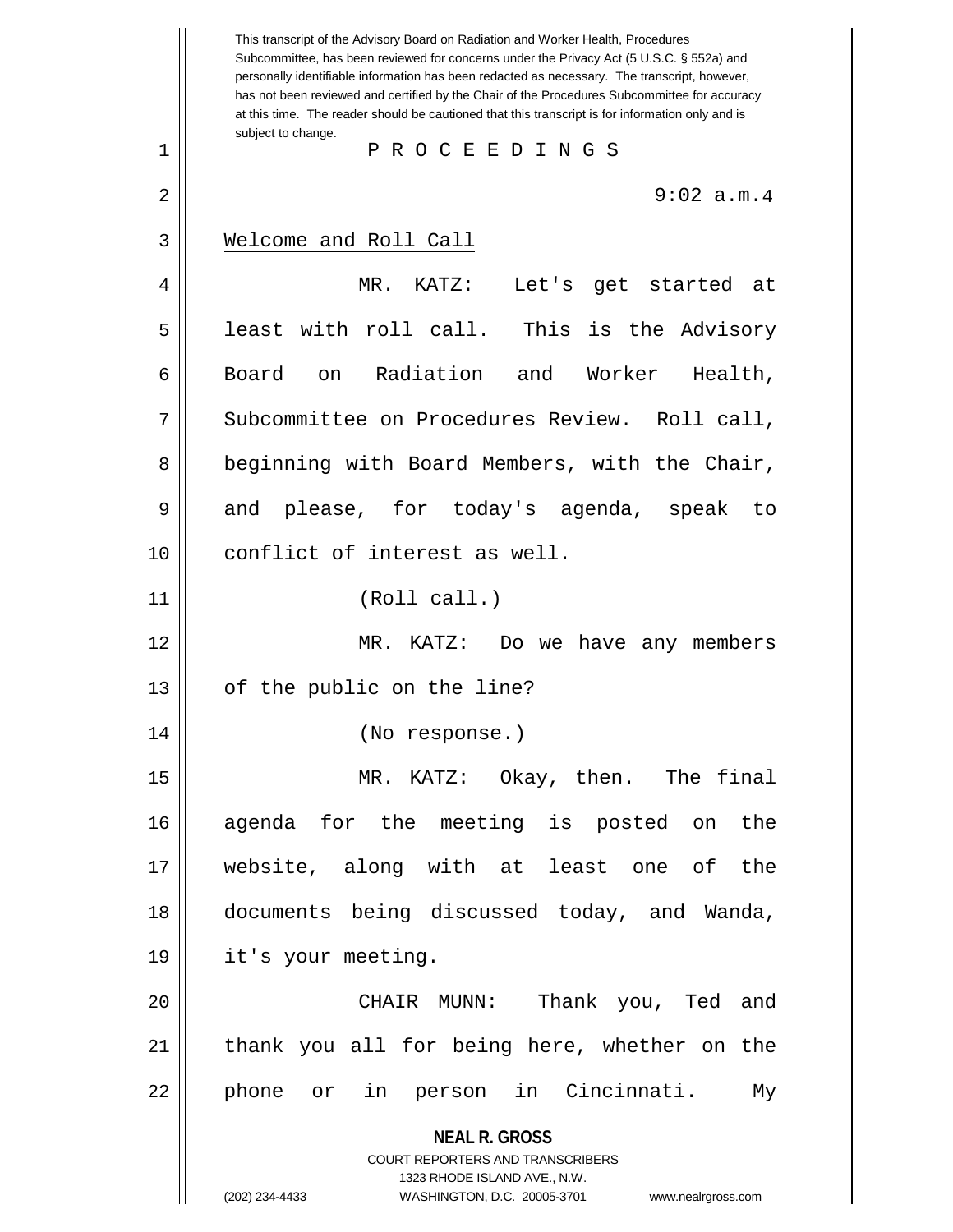This transcript of the Advisory Board on Radiation and Worker Health, Procedures Subcommittee, has been reviewed for concerns under the Privacy Act (5 U.S.C. § 552a) and personally identifiable information has been redacted as necessary. The transcript, however, has not been reviewed and certified by the Chair of the Procedures Subcommittee for accuracy at this time. The reader should be cautioned that this transcript is for information only and is subject to change. 5 1 apologies for not being able to be there  $2 \parallel$  today. 3 We have a very full plate, and I 4 || hope that we can get through all of it, if not 5 certainly most of it. A great deal of what we 6 || have to do today has significant bearing on 7 | how we're going to move forward with a number 8 || of issues that we have before us. 9 The one that has seized a great 10 deal of our attention in recent weeks and 11 month is the BRS, our reporting system, which 12 is developing nicely and, as usual, we would 13 like to start what we're doing today with a 14 little update on where we are and a discussion  $15$  | of issues that we might have facing us in the 16 immediate future. Who wants to lead that off? 17 MR. HINNEFELD: Well, this is Stu 18 Hinnefeld. I mean we had a design meeting to 19 use this system for dose reconstruction in 20 Cincinnati oh, less than a month ago, and at  $21$  | that time, Steve has mentioned a few things  $22$  || that would improve the operation of BRS.

> COURT REPORTERS AND TRANSCRIBERS 1323 RHODE ISLAND AVE., N.W. (202) 234-4433 WASHINGTON, D.C. 20005-3701 www.nealrgross.com

**NEAL R. GROSS**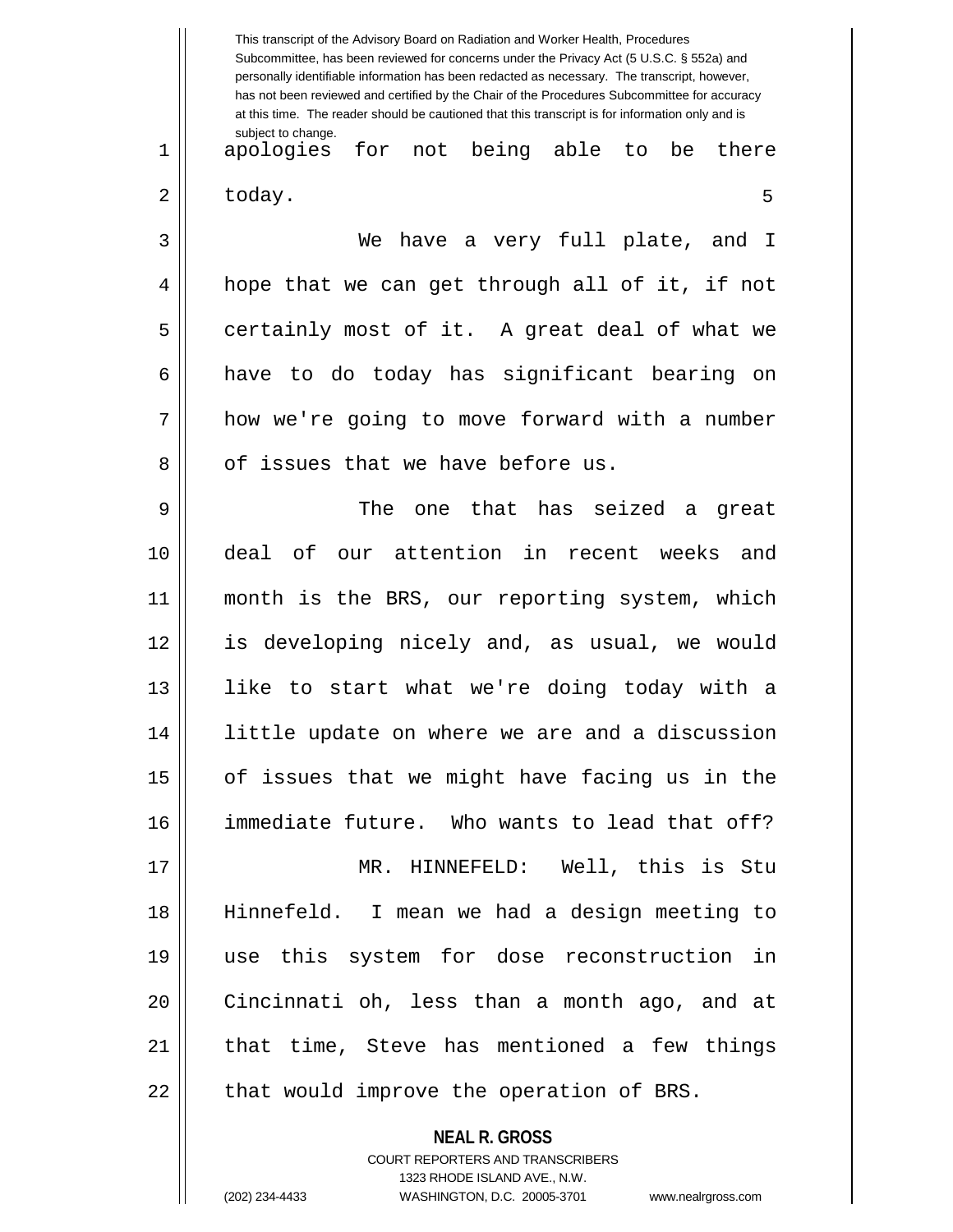This transcript of the Advisory Board on Radiation and Worker Health, Procedures Subcommittee, has been reviewed for concerns under the Privacy Act (5 U.S.C. § 552a) and personally identifiable information has been redacted as necessary. The transcript, however, has not been reviewed and certified by the Chair of the Procedures Subcommittee for accuracy at this time. The reader should be cautioned that this transcript is for information only and is subject to change. 2 || what they were, but they were collected in th**e** 1 Those are, I don't recall offhand 3 || notes of the meeting which had been 4 circulated. But we've not worked on the BRS 5 | either or the dose reconstruction coming into  $6 \parallel$  this meeting. 7 I mean the design meeting was too 8 close, and I said at the design meeting there 9 would be nothing done for these rounds of 10 meetings, from that design meeting. So it 11 will, you know, those items will go on the to-12 do list for our TST team, which is pretty 13 extensive, and we'll slide in priority as it 14 || suits the programmatic needs. 15 || From our standpoint essentially, 16 we intend to continue to do this. We 17 especially intend to make this useful for dose 18 reconstruction, because I think it will 19 improve our ability to stay current with 20 | comments quite a lot.

21 || So and if there are some changes 22 we can make that are not terribly difficult,

> **NEAL R. GROSS** COURT REPORTERS AND TRANSCRIBERS 1323 RHODE ISLAND AVE., N.W. (202) 234-4433 WASHINGTON, D.C. 20005-3701 www.nealrgross.com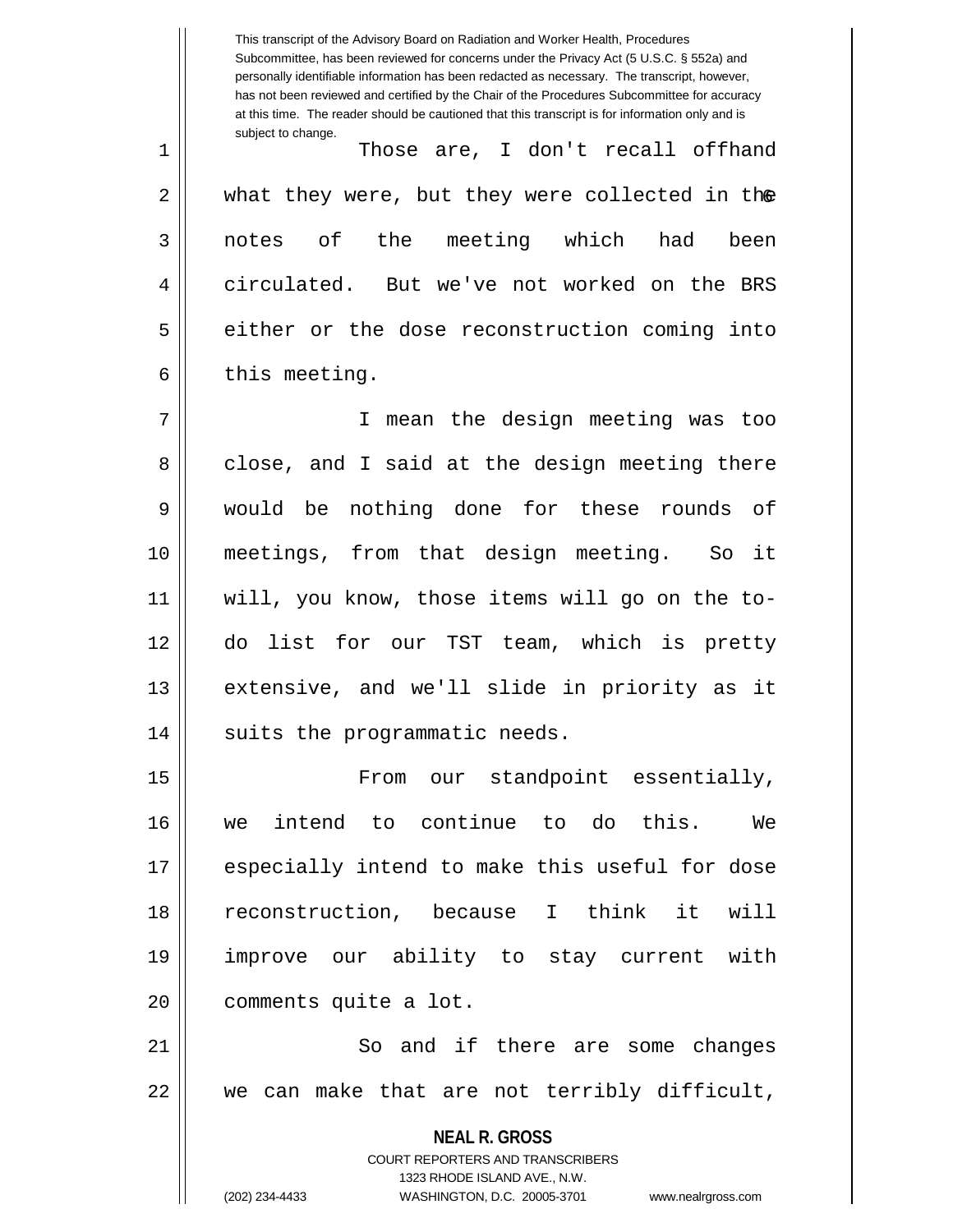|    | This transcript of the Advisory Board on Radiation and Worker Health, Procedures<br>Subcommittee, has been reviewed for concerns under the Privacy Act (5 U.S.C. § 552a) and<br>personally identifiable information has been redacted as necessary. The transcript, however,<br>has not been reviewed and certified by the Chair of the Procedures Subcommittee for accuracy<br>at this time. The reader should be cautioned that this transcript is for information only and is |
|----|----------------------------------------------------------------------------------------------------------------------------------------------------------------------------------------------------------------------------------------------------------------------------------------------------------------------------------------------------------------------------------------------------------------------------------------------------------------------------------|
| 1  | subject to change.<br>we'll slot those in early as well. I have not                                                                                                                                                                                                                                                                                                                                                                                                              |
| 2  | even talked to our TST team about how tø                                                                                                                                                                                                                                                                                                                                                                                                                                         |
| 3  | address things in the notes. So that's about                                                                                                                                                                                                                                                                                                                                                                                                                                     |
| 4  | the extent of the report I can give on it,                                                                                                                                                                                                                                                                                                                                                                                                                                       |
| 5  | from that standpoint.                                                                                                                                                                                                                                                                                                                                                                                                                                                            |
| 6  | CHAIR MUNN: It does appear to me,                                                                                                                                                                                                                                                                                                                                                                                                                                                |
| 7  | from a quick glance in the time when I could                                                                                                                                                                                                                                                                                                                                                                                                                                     |
| 8  | get on the platform that carries our database,                                                                                                                                                                                                                                                                                                                                                                                                                                   |
| 9  | it<br>though we<br>looks<br>have placeholders<br>as                                                                                                                                                                                                                                                                                                                                                                                                                              |
| 10 | initially inserted in that already, which I                                                                                                                                                                                                                                                                                                                                                                                                                                      |
| 11 | was very pleased to see, and it gave rise,                                                                                                                                                                                                                                                                                                                                                                                                                                       |
| 12 | however, to another thought for me, in terms                                                                                                                                                                                                                                                                                                                                                                                                                                     |
| 13 | of ease of use when we actually have expanded                                                                                                                                                                                                                                                                                                                                                                                                                                    |
| 14 | into that arena.                                                                                                                                                                                                                                                                                                                                                                                                                                                                 |
| 15 | It is, has been very simple in the                                                                                                                                                                                                                                                                                                                                                                                                                                               |
| 16 | past for us to pull statistic information off,                                                                                                                                                                                                                                                                                                                                                                                                                                   |
| 17 | with regard to where the Subcommittee on                                                                                                                                                                                                                                                                                                                                                                                                                                         |
| 18 | Procedures has gone with respect to<br>our                                                                                                                                                                                                                                                                                                                                                                                                                                       |
| 19 | closure and our movement forward for closure                                                                                                                                                                                                                                                                                                                                                                                                                                     |
| 20 | our individual cases that we've<br>of<br>been                                                                                                                                                                                                                                                                                                                                                                                                                                    |
| 21 | working on.                                                                                                                                                                                                                                                                                                                                                                                                                                                                      |
| 22 | reach our<br>goal<br>оf<br>As<br>we                                                                                                                                                                                                                                                                                                                                                                                                                                              |
|    | <b>NEAL R. GROSS</b>                                                                                                                                                                                                                                                                                                                                                                                                                                                             |
|    | COURT REPORTERS AND TRANSCRIBERS                                                                                                                                                                                                                                                                                                                                                                                                                                                 |
|    | 1323 RHODE ISLAND AVE., N.W.<br>(202) 234-4433<br>WASHINGTON, D.C. 20005-3701<br>www.nealrgross.com                                                                                                                                                                                                                                                                                                                                                                              |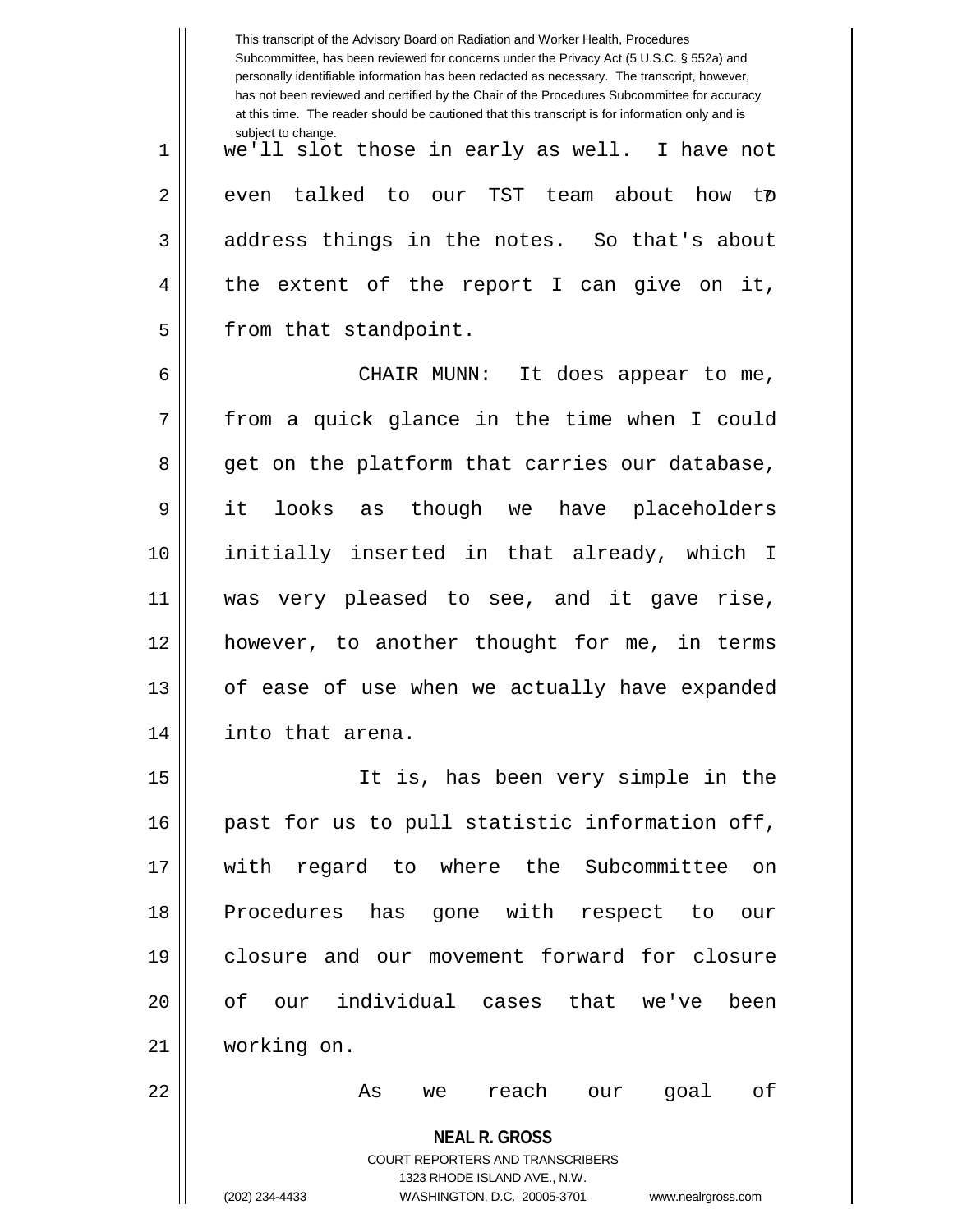This transcript of the Advisory Board on Radiation and Worker Health, Procedures Subcommittee, has been reviewed for concerns under the Privacy Act (5 U.S.C. § 552a) and personally identifiable information has been redacted as necessary. The transcript, however, has not been reviewed and certified by the Chair of the Procedures Subcommittee for accuracy at this time. The reader should be cautioned that this transcript is for information only and is subject to change. 2 || Work Groups to use this system, it is going t® 1 || encouraging more and more Subcommittees and  $3 \parallel$  eliminate our ease of picking information off, 4 unless we incorporate in this process as we're 5 going along, some kind of division, some kind  $6 \parallel$  of break between our different groups that are 7 using this, so that each group can easily 8 arrive at the bottom line information that 9 || they want regarding what progress they're 10 making with the data that they are using. 11 We haven't talked about that in 12 the past, and I don't suggest that we do that 13  $\parallel$  here. But it's a point I wanted to bring up, 14 hoping that the folks who are doing the base 15 work on this might incorporate that into their 16 | thinking. 17 MR. HINNEFELD: Well Wanda, this 18 is Stu, and just to set your mind to rest, I 19 want set your mind at ease. Just to put your 20 mind at rest, the system is designed with that 21 in mind. The system is designed so that you 22 || select, you know, when you log into the

> COURT REPORTERS AND TRANSCRIBERS 1323 RHODE ISLAND AVE., N.W.

**NEAL R. GROSS**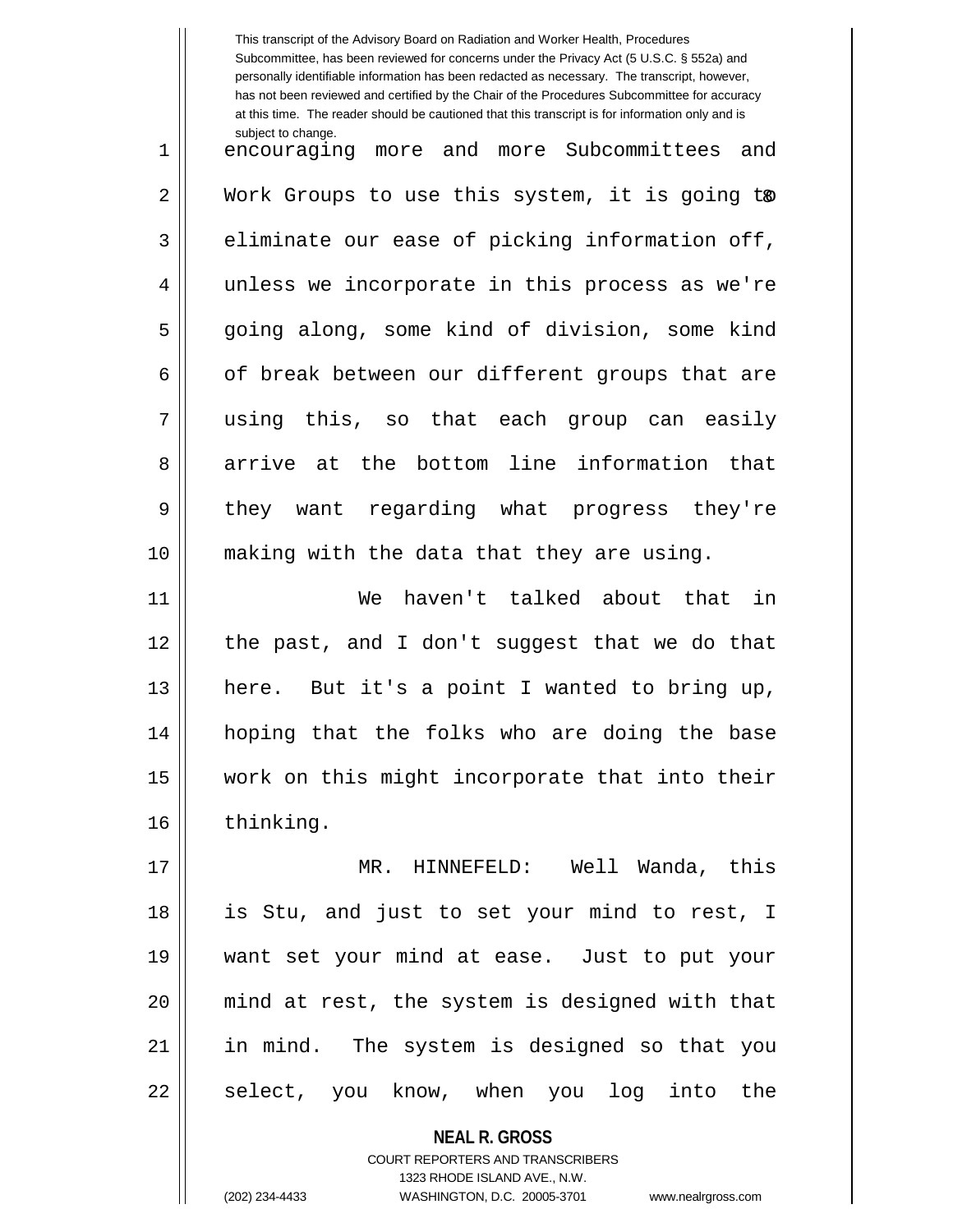|    | This transcript of the Advisory Board on Radiation and Worker Health, Procedures<br>Subcommittee, has been reviewed for concerns under the Privacy Act (5 U.S.C. § 552a) and<br>personally identifiable information has been redacted as necessary. The transcript, however,<br>has not been reviewed and certified by the Chair of the Procedures Subcommittee for accuracy<br>at this time. The reader should be cautioned that this transcript is for information only and is |
|----|----------------------------------------------------------------------------------------------------------------------------------------------------------------------------------------------------------------------------------------------------------------------------------------------------------------------------------------------------------------------------------------------------------------------------------------------------------------------------------|
| 1  | subject to change.<br>system, you select which Subcommittee or Work                                                                                                                                                                                                                                                                                                                                                                                                              |
| 2  | Group that you're interested in at that time.9                                                                                                                                                                                                                                                                                                                                                                                                                                   |
| 3  | What you see, then, are<br>the                                                                                                                                                                                                                                                                                                                                                                                                                                                   |
| 4  | documents or the DRs that have been under the                                                                                                                                                                                                                                                                                                                                                                                                                                    |
| 5  | review of that particular Work Group or                                                                                                                                                                                                                                                                                                                                                                                                                                          |
| 6  | Subcommittee. So it partitions what you look                                                                                                                                                                                                                                                                                                                                                                                                                                     |
| 7  | at, at that point. In addition, each finding                                                                                                                                                                                                                                                                                                                                                                                                                                     |
| 8  | is given an independent status for each Work                                                                                                                                                                                                                                                                                                                                                                                                                                     |
| 9  | Group.                                                                                                                                                                                                                                                                                                                                                                                                                                                                           |
| 10 | So if the finding is referred from                                                                                                                                                                                                                                                                                                                                                                                                                                               |
| 11 | one to the other, it can -- for instance, if                                                                                                                                                                                                                                                                                                                                                                                                                                     |
| 12 | procedures refer something to Rocky Flats,<br>it                                                                                                                                                                                                                                                                                                                                                                                                                                 |
| 13 | will forever and always probably be shown as                                                                                                                                                                                                                                                                                                                                                                                                                                     |
| 14 | referred in procedures, and Rocky Flats then                                                                                                                                                                                                                                                                                                                                                                                                                                     |
| 15 | can track it in with its own set of statuses                                                                                                                                                                                                                                                                                                                                                                                                                                     |
| 16 | within, within Rocky Flats.                                                                                                                                                                                                                                                                                                                                                                                                                                                      |
| 17 | Then the only thing to tie up,                                                                                                                                                                                                                                                                                                                                                                                                                                                   |
| 18 | then, is if you get a closure, you want to                                                                                                                                                                                                                                                                                                                                                                                                                                       |
| 19 | report back to the person who referred it to                                                                                                                                                                                                                                                                                                                                                                                                                                     |
| 20 | you that it was closed.                                                                                                                                                                                                                                                                                                                                                                                                                                                          |
| 21 | I mean we're a long way from doing                                                                                                                                                                                                                                                                                                                                                                                                                                               |
| 22 | that, so we haven't really worked out whether                                                                                                                                                                                                                                                                                                                                                                                                                                    |
|    | <b>NEAL R. GROSS</b><br>COURT REPORTERS AND TRANSCRIBERS<br>1323 RHODE ISLAND AVE., N.W.<br>(202) 234-4433<br>WASHINGTON, D.C. 20005-3701<br>www.nealrgross.com                                                                                                                                                                                                                                                                                                                  |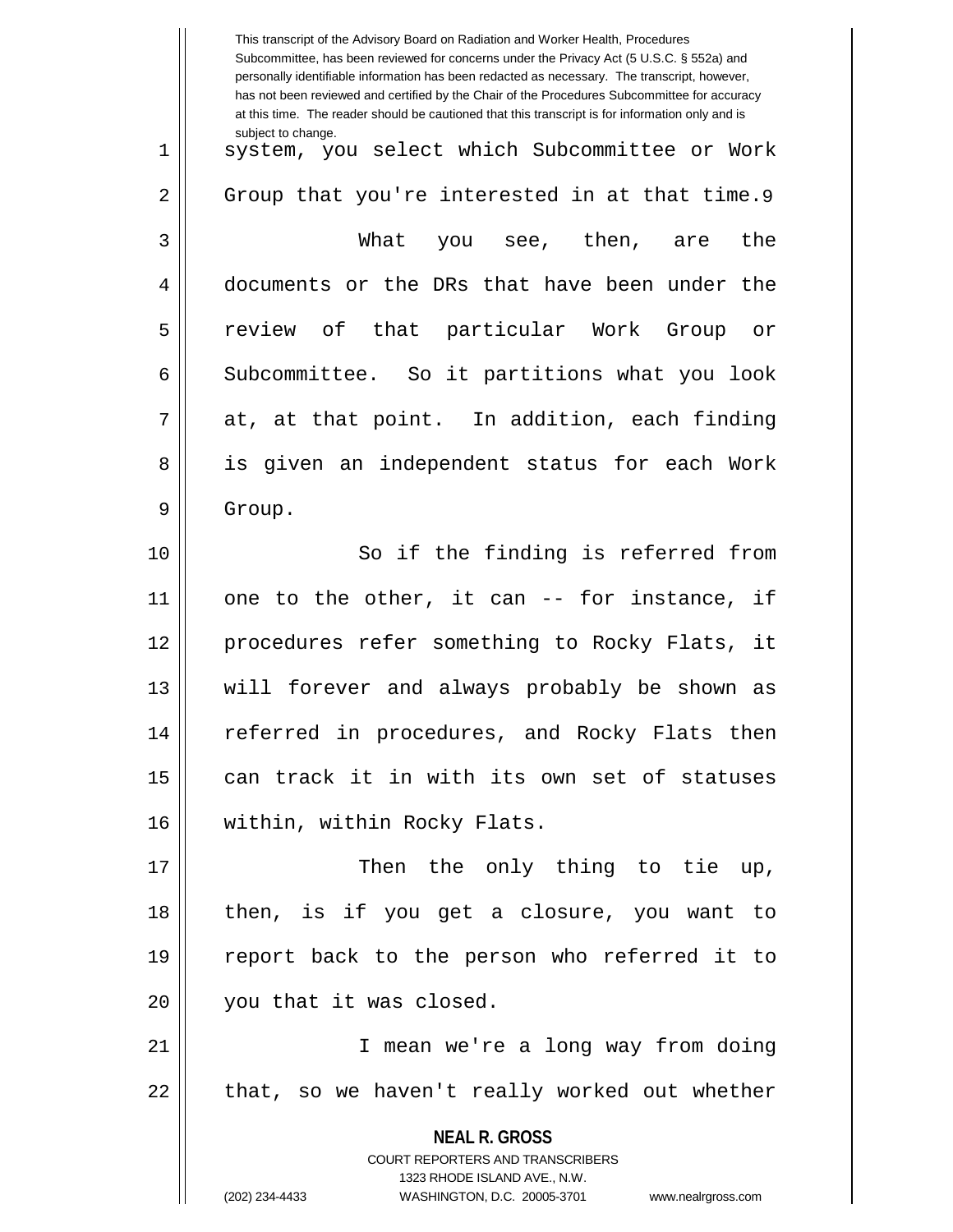|    | This transcript of the Advisory Board on Radiation and Worker Health, Procedures<br>Subcommittee, has been reviewed for concerns under the Privacy Act (5 U.S.C. § 552a) and<br>personally identifiable information has been redacted as necessary. The transcript, however,<br>has not been reviewed and certified by the Chair of the Procedures Subcommittee for accuracy<br>at this time. The reader should be cautioned that this transcript is for information only and is |
|----|----------------------------------------------------------------------------------------------------------------------------------------------------------------------------------------------------------------------------------------------------------------------------------------------------------------------------------------------------------------------------------------------------------------------------------------------------------------------------------|
| 1  | subject to change.<br>that's going to be an audit. I don't know how                                                                                                                                                                                                                                                                                                                                                                                                              |
| 2  | we can make that automatic or not, but therels                                                                                                                                                                                                                                                                                                                                                                                                                                   |
| 3  | a way to deal with that.                                                                                                                                                                                                                                                                                                                                                                                                                                                         |
| 4  | CHAIR MUNN: Yes.                                                                                                                                                                                                                                                                                                                                                                                                                                                                 |
| 5  | MR. HINNEFELD:<br>So<br>to set<br>your                                                                                                                                                                                                                                                                                                                                                                                                                                           |
| 6  | mind at ease, I think the system is designed                                                                                                                                                                                                                                                                                                                                                                                                                                     |
| 7  | to accomplish what you've asked.                                                                                                                                                                                                                                                                                                                                                                                                                                                 |
| 8  | CHAIR MUNN:<br>Well, I guess<br>the                                                                                                                                                                                                                                                                                                                                                                                                                                              |
| 9  | reason I'm asking now is that it appears to me                                                                                                                                                                                                                                                                                                                                                                                                                                   |
| 10 | that this isn't the right time for us to make                                                                                                                                                                                                                                                                                                                                                                                                                                    |
| 11 | those decisions, and I'm relieved that that                                                                                                                                                                                                                                                                                                                                                                                                                                      |
| 12 | has been the anticipated prospect of where                                                                                                                                                                                                                                                                                                                                                                                                                                       |
| 13 | we're going to go with it, because it had not                                                                                                                                                                                                                                                                                                                                                                                                                                    |
| 14 | really occurred to me that we can't just                                                                                                                                                                                                                                                                                                                                                                                                                                         |
| 15 | keeping adding onto this very effective                                                                                                                                                                                                                                                                                                                                                                                                                                          |
| 16 | database we have, without losing some of our                                                                                                                                                                                                                                                                                                                                                                                                                                     |
| 17 | efficiency, just by reason of the fact that we                                                                                                                                                                                                                                                                                                                                                                                                                                   |
| 18 | have too much information in one place.                                                                                                                                                                                                                                                                                                                                                                                                                                          |
| 19 | So that's good. If we're already                                                                                                                                                                                                                                                                                                                                                                                                                                                 |
| 20 | working on how to segregate the individual                                                                                                                                                                                                                                                                                                                                                                                                                                       |
| 21 | groups and that Subcommittee's been working on                                                                                                                                                                                                                                                                                                                                                                                                                                   |
| 22 | it, then we're in good shape. Anyone else                                                                                                                                                                                                                                                                                                                                                                                                                                        |
|    | <b>NEAL R. GROSS</b><br><b>COURT REPORTERS AND TRANSCRIBERS</b>                                                                                                                                                                                                                                                                                                                                                                                                                  |
|    | 1323 RHODE ISLAND AVE., N.W.                                                                                                                                                                                                                                                                                                                                                                                                                                                     |
|    | (202) 234-4433<br>WASHINGTON, D.C. 20005-3701 www.nealrgross.com                                                                                                                                                                                                                                                                                                                                                                                                                 |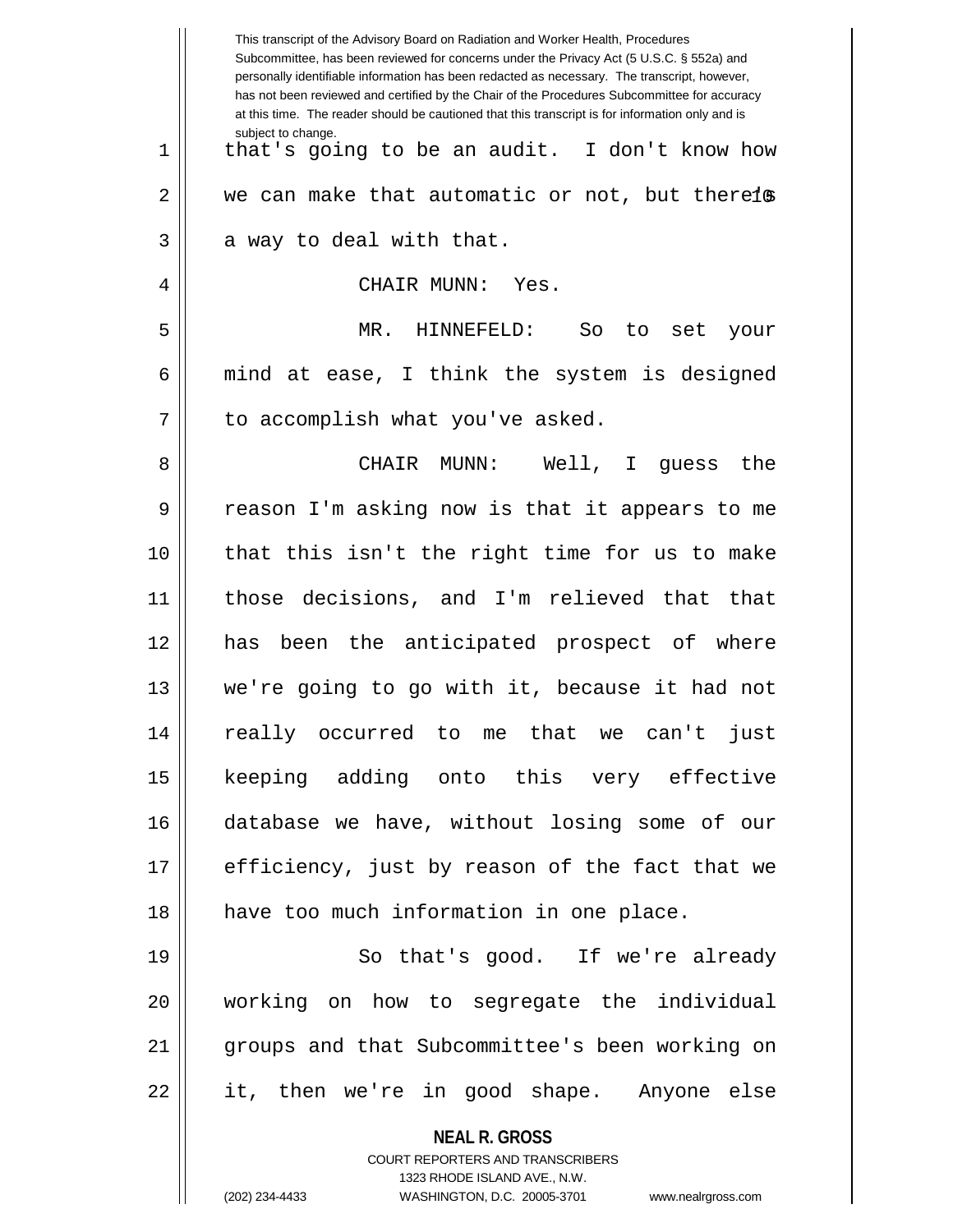**NEAL R. GROSS** COURT REPORTERS AND TRANSCRIBERS This transcript of the Advisory Board on Radiation and Worker Health, Procedures Subcommittee, has been reviewed for concerns under the Privacy Act (5 U.S.C. § 552a) and personally identifiable information has been redacted as necessary. The transcript, however, has not been reviewed and certified by the Chair of the Procedures Subcommittee for accuracy at this time. The reader should be cautioned that this transcript is for information only and is subject to change. 11 1 have anything to comment on the mechanics of 2 | what we're doing? 3 (No response.) 4 CHAIR MUNN: If not, then this is 5 || the appropriate time also for us to discuss 6 | our overarching issues. You should have, I  $7 \parallel$  think, received a brief summary of the science 8 || issues that Jim Neton sent out in the last day  $9 \parallel$  or two. Does everyone have that? 10 DR. NETON: I have copies, hard 11 copies. I sent it yesterday. It's an email. 12 CHAIR MUNN: Jim, I don't really 13 || see it, but it was your expectation that we 14 would discuss each of these today. I was 15 hoping that we could, and that we would 16 incorporate them into our database as we're 17 || going along. Was that your intent? 18 DR. NETON: Well, I thought my 19 marching orders were to go back and sort of 20 || flesh out what I thought the origin of these 21 were, and put a little bit of substance behind  $22$  || them. I think Steve was doing the same thing.

1323 RHODE ISLAND AVE., N.W.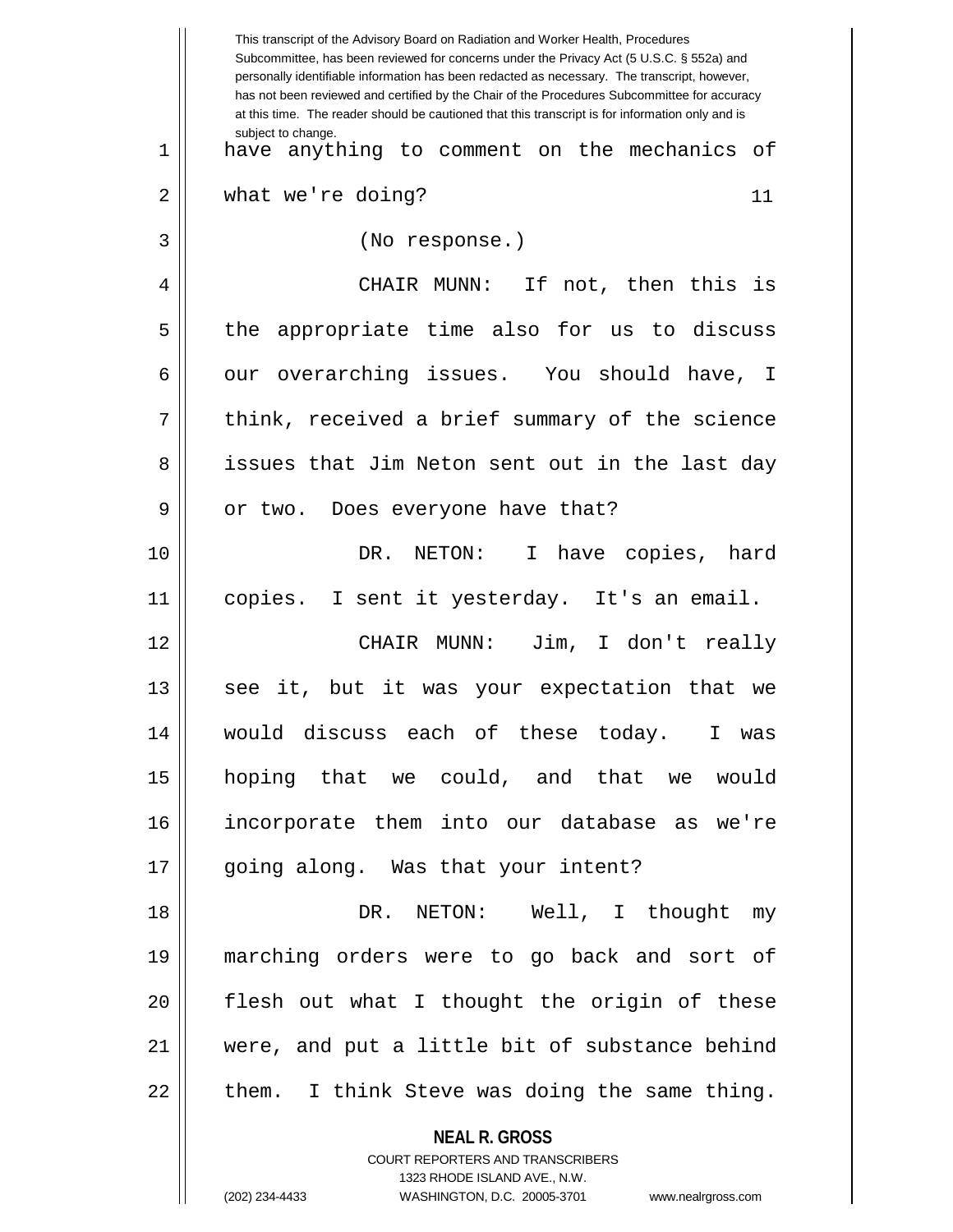|    | This transcript of the Advisory Board on Radiation and Worker Health, Procedures<br>Subcommittee, has been reviewed for concerns under the Privacy Act (5 U.S.C. § 552a) and<br>personally identifiable information has been redacted as necessary. The transcript, however,<br>has not been reviewed and certified by the Chair of the Procedures Subcommittee for accuracy<br>at this time. The reader should be cautioned that this transcript is for information only and is |
|----|----------------------------------------------------------------------------------------------------------------------------------------------------------------------------------------------------------------------------------------------------------------------------------------------------------------------------------------------------------------------------------------------------------------------------------------------------------------------------------|
| 1  | subject to change.<br>I'm not sure.                                                                                                                                                                                                                                                                                                                                                                                                                                              |
| 2  | CHAIR<br>MUNN:<br>Yes.<br>It<br>was<br>my                                                                                                                                                                                                                                                                                                                                                                                                                                        |
| 3  | understanding that we were going to try<br>to                                                                                                                                                                                                                                                                                                                                                                                                                                    |
| 4  | two, identifying what<br>have<br>a sentence or                                                                                                                                                                                                                                                                                                                                                                                                                                   |
| 5  | you've done here essentially.                                                                                                                                                                                                                                                                                                                                                                                                                                                    |
| 6  | DR.<br>NETON:<br>Well, I've<br>qot<br>а                                                                                                                                                                                                                                                                                                                                                                                                                                          |
| 7  | little bit of that here. But I tried to go                                                                                                                                                                                                                                                                                                                                                                                                                                       |
| 8  | back and find the origin of the finding, and                                                                                                                                                                                                                                                                                                                                                                                                                                     |
| 9  | then it's very difficult to track, because I                                                                                                                                                                                                                                                                                                                                                                                                                                     |
| 10 | had go back and just do word searches<br>on on                                                                                                                                                                                                                                                                                                                                                                                                                                   |
| 11 | emails from SG&A reports going back to 2005,                                                                                                                                                                                                                                                                                                                                                                                                                                     |
| 12 | which I have most of.                                                                                                                                                                                                                                                                                                                                                                                                                                                            |
| 13 | think<br>successful<br>in<br>T<br>I.<br>was                                                                                                                                                                                                                                                                                                                                                                                                                                      |
| 14 | finding the origin of the finding. I didn't                                                                                                                                                                                                                                                                                                                                                                                                                                      |
| 15 | have time to go through and apply all the                                                                                                                                                                                                                                                                                                                                                                                                                                        |
| 16 | instances where this occurred, because it                                                                                                                                                                                                                                                                                                                                                                                                                                        |
| 17 | seems to me if we find the origin, we can                                                                                                                                                                                                                                                                                                                                                                                                                                        |
| 18 | close it. There's going to be a lot of other                                                                                                                                                                                                                                                                                                                                                                                                                                     |
| 19 | findings out there that need to be closed,                                                                                                                                                                                                                                                                                                                                                                                                                                       |
| 20 | that were also related to this issue.                                                                                                                                                                                                                                                                                                                                                                                                                                            |
| 21 | So all this is, is the summary of                                                                                                                                                                                                                                                                                                                                                                                                                                                |
| 22 | the original findings, the basis of the                                                                                                                                                                                                                                                                                                                                                                                                                                          |
|    | <b>NEAL R. GROSS</b><br>COURT REPORTERS AND TRANSCRIBERS<br>1323 RHODE ISLAND AVE., N.W.<br>(202) 234-4433<br>WASHINGTON, D.C. 20005-3701<br>www.nealrgross.com                                                                                                                                                                                                                                                                                                                  |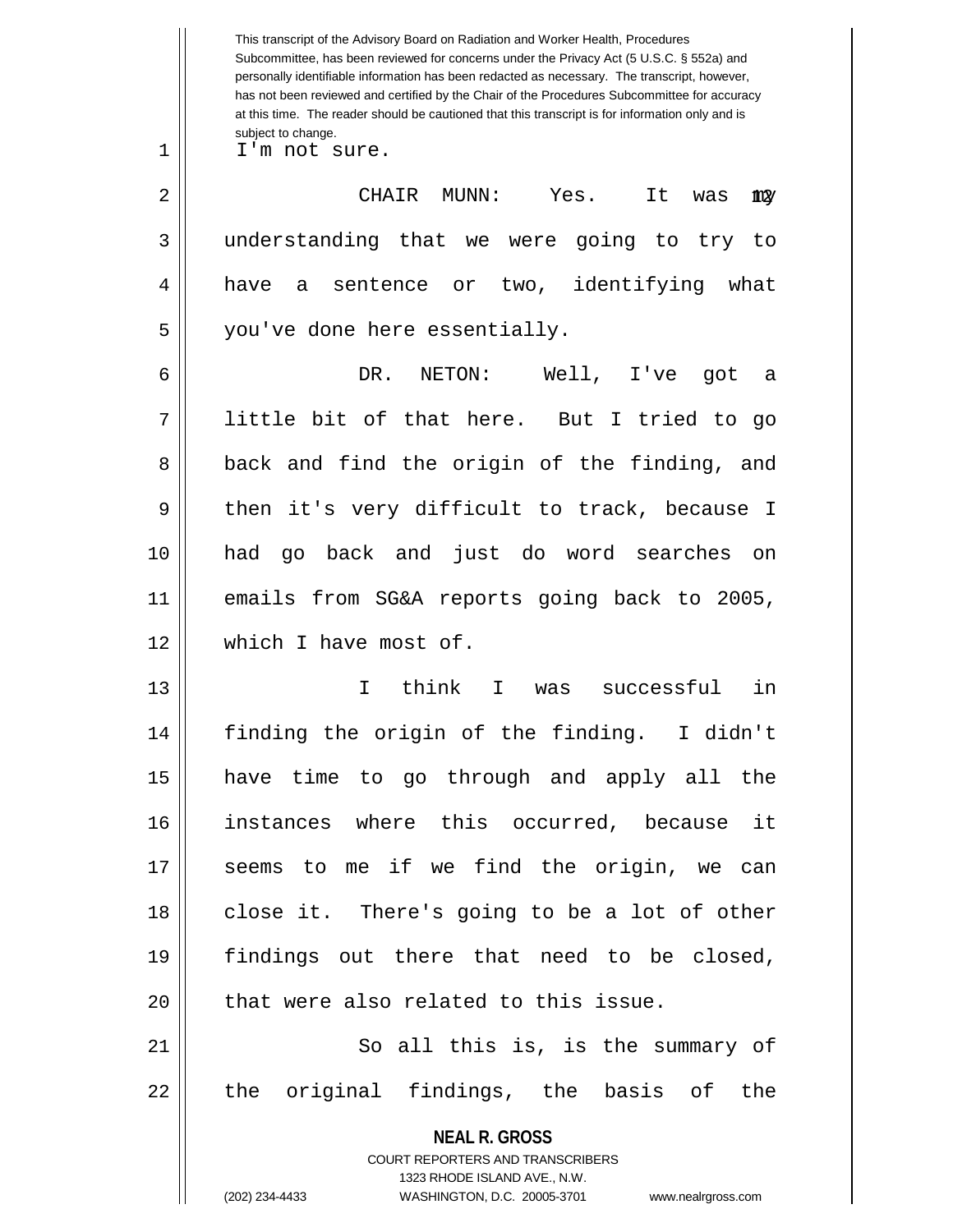|    | This transcript of the Advisory Board on Radiation and Worker Health, Procedures<br>Subcommittee, has been reviewed for concerns under the Privacy Act (5 U.S.C. § 552a) and<br>personally identifiable information has been redacted as necessary. The transcript, however,<br>has not been reviewed and certified by the Chair of the Procedures Subcommittee for accuracy<br>at this time. The reader should be cautioned that this transcript is for information only and is |
|----|----------------------------------------------------------------------------------------------------------------------------------------------------------------------------------------------------------------------------------------------------------------------------------------------------------------------------------------------------------------------------------------------------------------------------------------------------------------------------------|
| 1  | subject to change.<br>original findings, and a brief status of where                                                                                                                                                                                                                                                                                                                                                                                                             |
| 2  | NIOSH is at this time, and if that's okay, 13                                                                                                                                                                                                                                                                                                                                                                                                                                    |
| 3  | can go through this pretty quickly, if --                                                                                                                                                                                                                                                                                                                                                                                                                                        |
| 4  | CHAIR MUNN: Yes, I think that is                                                                                                                                                                                                                                                                                                                                                                                                                                                 |
| 5  | okay. I'd like to get agreement from the                                                                                                                                                                                                                                                                                                                                                                                                                                         |
| 6  | Subcommittee that we begin to populate<br>our                                                                                                                                                                                                                                                                                                                                                                                                                                    |
| 7  | database with this information. I think that                                                                                                                                                                                                                                                                                                                                                                                                                                     |
| 8  | was certainly my intent during the<br>last                                                                                                                                                                                                                                                                                                                                                                                                                                       |
| 9  | meeting. Am I off base here? Paul and Josie?                                                                                                                                                                                                                                                                                                                                                                                                                                     |
| 10 | MEMBER ZIEMER: Well, I quess I'm                                                                                                                                                                                                                                                                                                                                                                                                                                                 |
| 11 | not clear -- this is Ziemer. I'm not clear                                                                                                                                                                                                                                                                                                                                                                                                                                       |
| 12 | exactly how we populate the database with this                                                                                                                                                                                                                                                                                                                                                                                                                                   |
| 13 | information.                                                                                                                                                                                                                                                                                                                                                                                                                                                                     |
| 14 | We do have a separate Work Group                                                                                                                                                                                                                                                                                                                                                                                                                                                 |
| 15 | that's dealing with science issues, and so                                                                                                                                                                                                                                                                                                                                                                                                                                       |
| 16 | what would be closed? What would this group                                                                                                                                                                                                                                                                                                                                                                                                                                      |
| 17 | be closing versus the science issues here?                                                                                                                                                                                                                                                                                                                                                                                                                                       |
| 18 | DR. NETON: Well, I could be wrong                                                                                                                                                                                                                                                                                                                                                                                                                                                |
| 19 | on this, but my recollection of the science                                                                                                                                                                                                                                                                                                                                                                                                                                      |
| 20 | issues, they decide to focus on issues                                                                                                                                                                                                                                                                                                                                                                                                                                           |
| 21 | relating to the risk models themselves, and                                                                                                                                                                                                                                                                                                                                                                                                                                      |
| 22 | not the dose reconstruction issues that have                                                                                                                                                                                                                                                                                                                                                                                                                                     |
|    | <b>NEAL R. GROSS</b>                                                                                                                                                                                                                                                                                                                                                                                                                                                             |
|    | COURT REPORTERS AND TRANSCRIBERS                                                                                                                                                                                                                                                                                                                                                                                                                                                 |
|    | 1323 RHODE ISLAND AVE., N.W.<br>(202) 234-4433<br>WASHINGTON, D.C. 20005-3701<br>www.nealrgross.com                                                                                                                                                                                                                                                                                                                                                                              |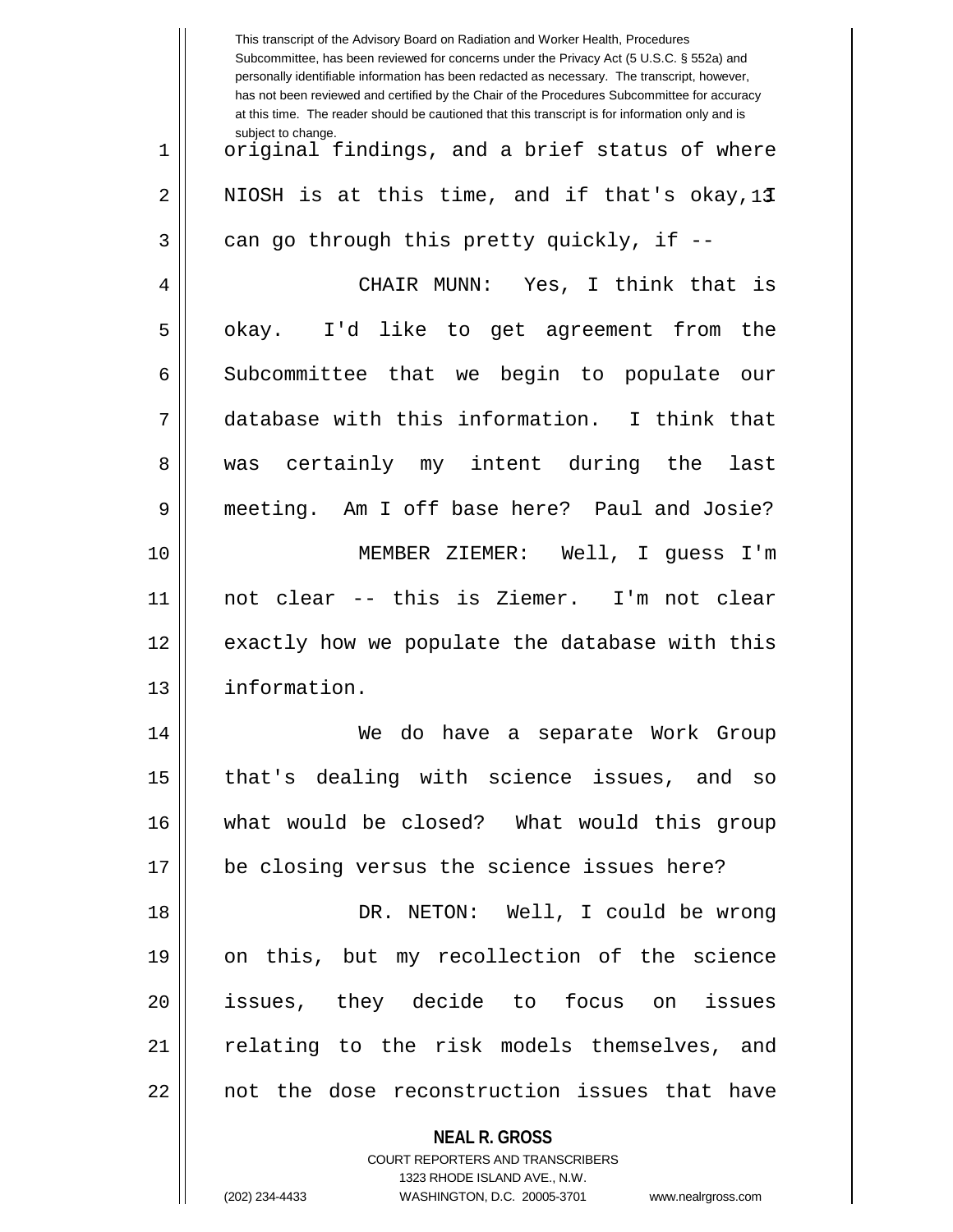**NEAL R. GROSS** COURT REPORTERS AND TRANSCRIBERS 1323 RHODE ISLAND AVE., N.W. (202) 234-4433 WASHINGTON, D.C. 20005-3701 www.nealrgross.com This transcript of the Advisory Board on Radiation and Worker Health, Procedures Subcommittee, has been reviewed for concerns under the Privacy Act (5 U.S.C. § 552a) and personally identifiable information has been redacted as necessary. The transcript, however, has not been reviewed and certified by the Chair of the Procedures Subcommittee for accuracy at this time. The reader should be cautioned that this transcript is for information only and is subject to change. 2 || issues related to dose reconstruction only4 1 been raised. So these are overarching science  $3 \parallel$  not risk models or anything of that nature. 4 MEMBER ZIEMER: Okay, but they're 5 | labeled as risk model issues in the --6 DR. NETON: Where are they 7 labeled-- 8 MEMBER ZIEMER: On the chart. 9 (Simultaneous speaking.) 10 MR. KATZ: The left column is 11 labeled "Risk Models." 12 DR. NETON: Oh. 13 MR. KATZ: This is a holdover from 14 || the template that I used. I'm sorry, yeah. 15 That should be over dose reconstruction 16 issues. 17 I just grabbed a template from 18 || something else. 19 DR. NETON: Good catch. So these 20 || are dose reconstruction issues. I don't 21  $\parallel$  believe that -- I can't remember specifically, 22 || but I'm pretty sure that the Science Work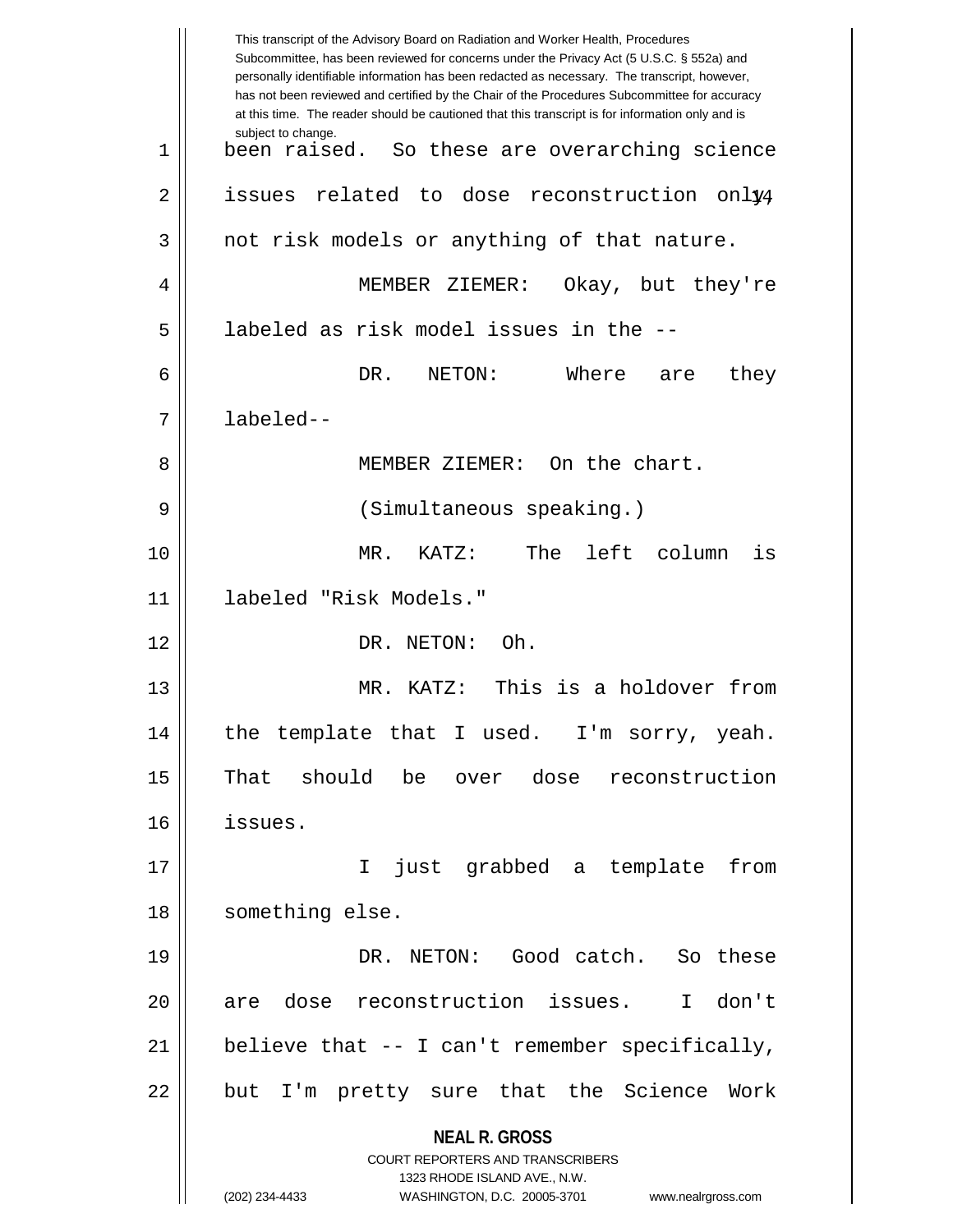|    | This transcript of the Advisory Board on Radiation and Worker Health, Procedures<br>Subcommittee, has been reviewed for concerns under the Privacy Act (5 U.S.C. § 552a) and<br>personally identifiable information has been redacted as necessary. The transcript, however,<br>has not been reviewed and certified by the Chair of the Procedures Subcommittee for accuracy<br>at this time. The reader should be cautioned that this transcript is for information only and is |
|----|----------------------------------------------------------------------------------------------------------------------------------------------------------------------------------------------------------------------------------------------------------------------------------------------------------------------------------------------------------------------------------------------------------------------------------------------------------------------------------|
| 1  | subject to change.<br>Group decided to focus on risk model issues.                                                                                                                                                                                                                                                                                                                                                                                                               |
| 2  | KATZ: Well, that's right5<br>MR.                                                                                                                                                                                                                                                                                                                                                                                                                                                 |
| 3  | Yeah, I mean that's what they said is their                                                                                                                                                                                                                                                                                                                                                                                                                                      |
| 4  | priorities. I mean they're not, I don't think                                                                                                                                                                                                                                                                                                                                                                                                                                    |
| 5  | it's a closed question as to whether we could                                                                                                                                                                                                                                                                                                                                                                                                                                    |
| 6  | get them to deal with some of these if we want                                                                                                                                                                                                                                                                                                                                                                                                                                   |
| 7  | them to. We just need to sort of put them                                                                                                                                                                                                                                                                                                                                                                                                                                        |
| 8  | firmly on their plate, and I think they'll                                                                                                                                                                                                                                                                                                                                                                                                                                       |
| 9  | deal with them.                                                                                                                                                                                                                                                                                                                                                                                                                                                                  |
| 10 | DR. NETON: Right, right.                                                                                                                                                                                                                                                                                                                                                                                                                                                         |
| 11 | MR. KATZ: But I think we talked                                                                                                                                                                                                                                                                                                                                                                                                                                                  |
| 12 | about that it might make sense to deal with                                                                                                                                                                                                                                                                                                                                                                                                                                      |
| 13 | somebody who's initially here.                                                                                                                                                                                                                                                                                                                                                                                                                                                   |
| 14 | DR. NETON: Yeah. These are                                                                                                                                                                                                                                                                                                                                                                                                                                                       |
| 15 | clearly dose reconstruction issues, which we                                                                                                                                                                                                                                                                                                                                                                                                                                     |
| 16 | do all the time with the procedure reviews.                                                                                                                                                                                                                                                                                                                                                                                                                                      |
| 17 | So with that, okay. So with that, okay.                                                                                                                                                                                                                                                                                                                                                                                                                                          |
| 18 | There's eight listed here, and I                                                                                                                                                                                                                                                                                                                                                                                                                                                 |
| 19 | went through the database and only a couple of                                                                                                                                                                                                                                                                                                                                                                                                                                   |
| 20 | them had any findings populated in them. They                                                                                                                                                                                                                                                                                                                                                                                                                                    |
| 21 | were just listed there. They got transferred                                                                                                                                                                                                                                                                                                                                                                                                                                     |
| 22 | there, and there was no sort of pedigree as to                                                                                                                                                                                                                                                                                                                                                                                                                                   |
|    | <b>NEAL R. GROSS</b><br>COURT REPORTERS AND TRANSCRIBERS<br>1323 RHODE ISLAND AVE., N.W.<br>(202) 234-4433<br>WASHINGTON, D.C. 20005-3701<br>www.nealrgross.com                                                                                                                                                                                                                                                                                                                  |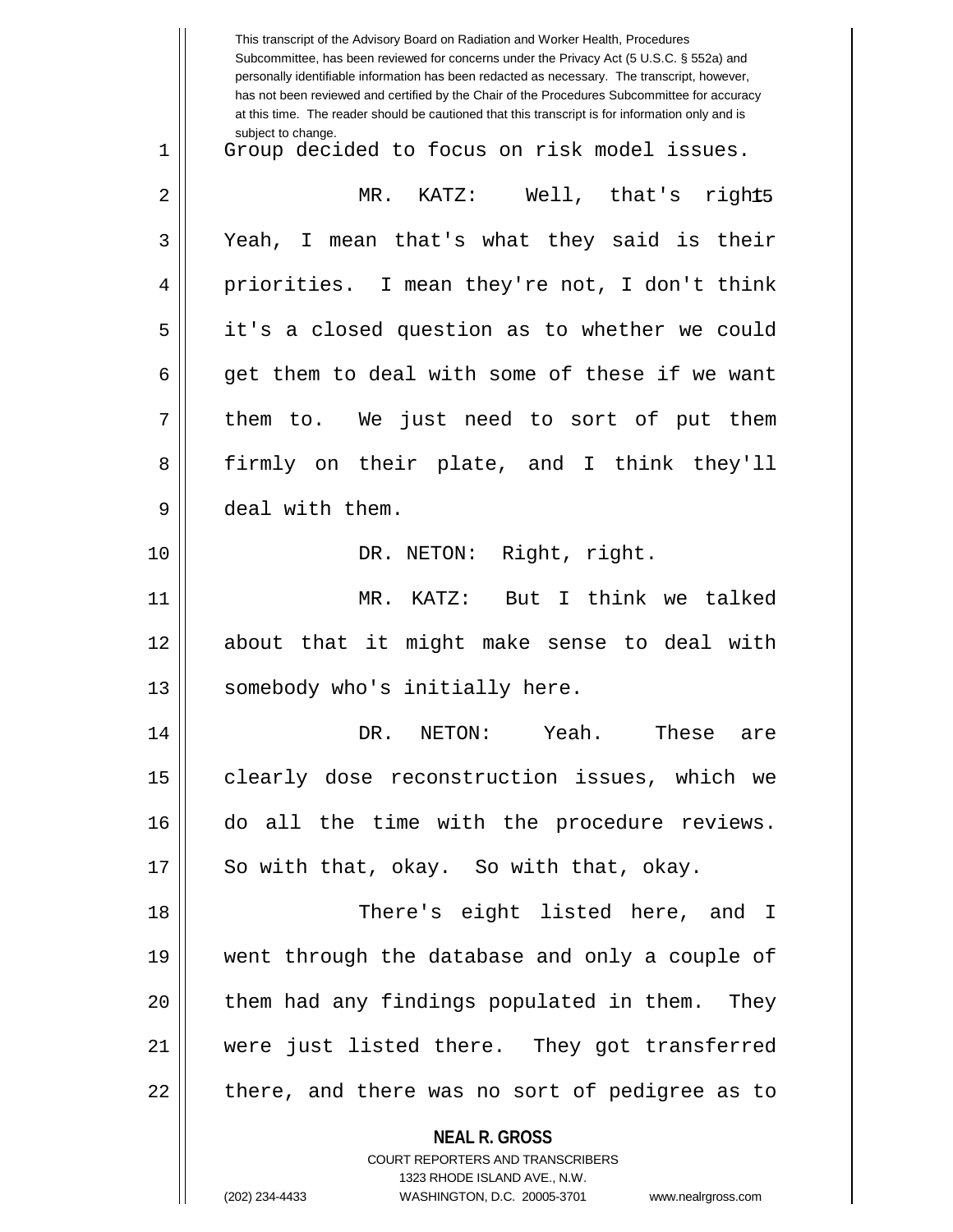**NEAL R. GROSS** This transcript of the Advisory Board on Radiation and Worker Health, Procedures Subcommittee, has been reviewed for concerns under the Privacy Act (5 U.S.C. § 552a) and personally identifiable information has been redacted as necessary. The transcript, however, has not been reviewed and certified by the Chair of the Procedures Subcommittee for accuracy at this time. The reader should be cautioned that this transcript is for information only and is subject to change. 16 2 So my goal is just to summarize 1 || where they came from.  $3 \parallel$  that, and I think I clearly welcome any of  $4 \parallel$  SC&A's support in fleshing these out further, 5 to make the database more, you know, more 6 | meaningful. But at any rate, this is my first 7 || attempt at just putting some data in here, and 8 | taking some ownership of the issues. 9 The first issue is a oronasal 10 breathing issue that goes way back to the 11 original Bethlehem Steel Site Profile review. 12 The idea was that our model uses a default in 13 the ICRP 66, which is people breathe a 14 combination of through their nose and their 15 mouth, and as their breathing rate, 16 || respiratory rate gets higher, then they will 17 default to mouth breathing. 18 There's a certain percentage of 19 the population that breathes 100 percent 20 || through their mouth, and that's why this issue 21 was raised by SC&A early on. We had put out 22 || several position papers on this, and they were

> COURT REPORTERS AND TRANSCRIBERS 1323 RHODE ISLAND AVE., N.W.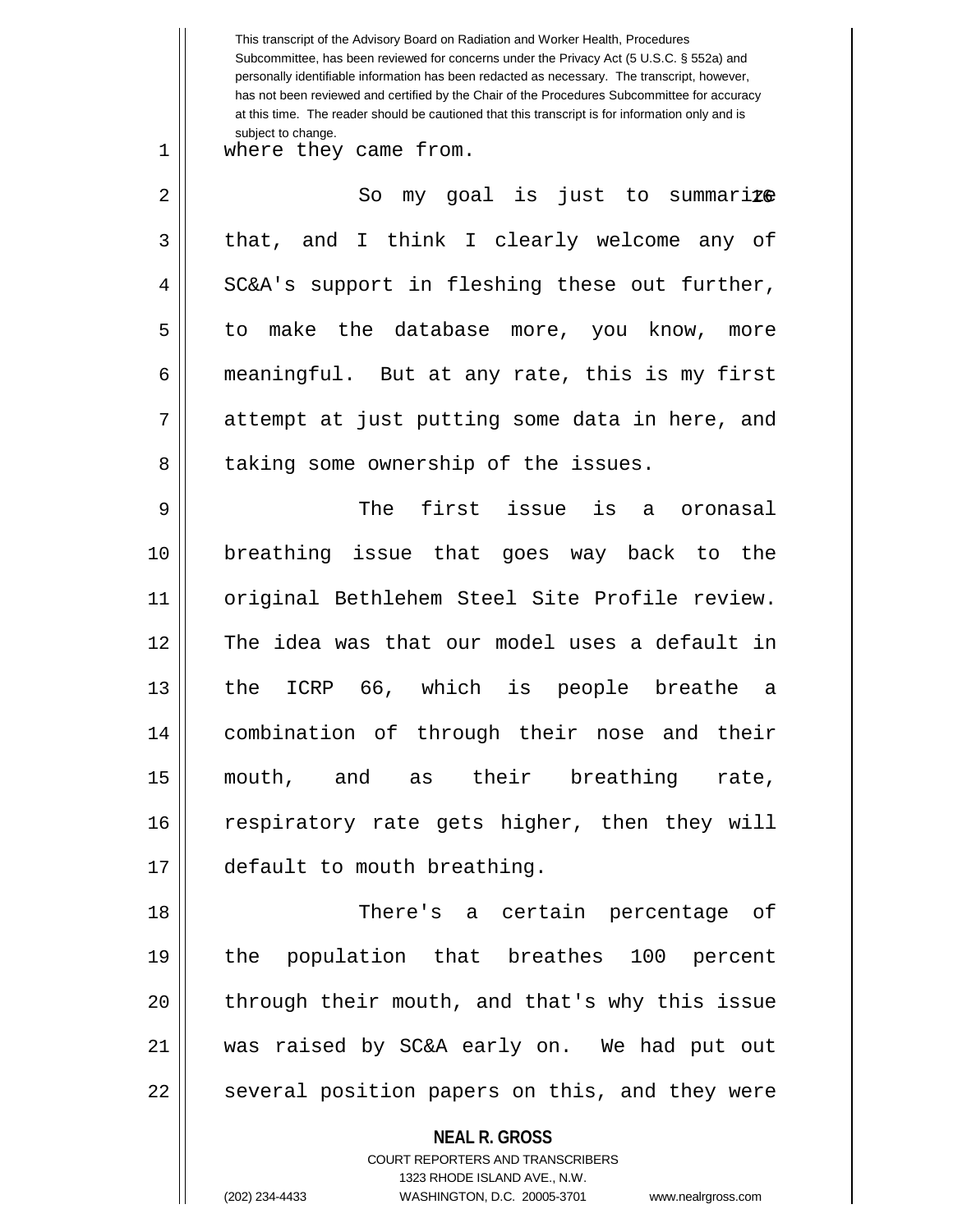|    | This transcript of the Advisory Board on Radiation and Worker Health, Procedures<br>Subcommittee, has been reviewed for concerns under the Privacy Act (5 U.S.C. § 552a) and<br>personally identifiable information has been redacted as necessary. The transcript, however,<br>has not been reviewed and certified by the Chair of the Procedures Subcommittee for accuracy<br>at this time. The reader should be cautioned that this transcript is for information only and is |
|----|----------------------------------------------------------------------------------------------------------------------------------------------------------------------------------------------------------------------------------------------------------------------------------------------------------------------------------------------------------------------------------------------------------------------------------------------------------------------------------|
| 1  | subject to change.<br>brought forth during the deliberation of the                                                                                                                                                                                                                                                                                                                                                                                                               |
| 2  | SC&A, of the Bethlehem Steel Site Profile                                                                                                                                                                                                                                                                                                                                                                                                                                        |
| 3  | Review, but they never became finalized.                                                                                                                                                                                                                                                                                                                                                                                                                                         |
| 4  | So we have a, what I call a draft                                                                                                                                                                                                                                                                                                                                                                                                                                                |
| 5  | document out there. My opinion is we need to                                                                                                                                                                                                                                                                                                                                                                                                                                     |
| 6  | finalize that position paper, put it forth to                                                                                                                                                                                                                                                                                                                                                                                                                                    |
| 7  | the Subcommittee for review and take it up,                                                                                                                                                                                                                                                                                                                                                                                                                                      |
| 8  | and maybe SC&A has a last shot at it.                                                                                                                                                                                                                                                                                                                                                                                                                                            |
| 9  | Right now, the Finding 3, the most                                                                                                                                                                                                                                                                                                                                                                                                                                               |
| 10 | recent finding and summaries that I could find                                                                                                                                                                                                                                                                                                                                                                                                                                   |
| 11 | says that "SC&A and NIOSH agree there would be                                                                                                                                                                                                                                                                                                                                                                                                                                   |
| 12 | a small effect for Bethlehem Steel.<br>NIOSH                                                                                                                                                                                                                                                                                                                                                                                                                                     |
| 13 | will develop generic guidance with regard to                                                                                                                                                                                                                                                                                                                                                                                                                                     |
| 14 | this issue," and that's where we are.                                                                                                                                                                                                                                                                                                                                                                                                                                            |
| 15 | So that would be a product that we                                                                                                                                                                                                                                                                                                                                                                                                                                               |
| 16 | would put forth, a White Paper, I guess.                                                                                                                                                                                                                                                                                                                                                                                                                                         |
| 17 | MEMBER ZIEMER: Let me ask sort of                                                                                                                                                                                                                                                                                                                                                                                                                                                |
| 18 | a general question. On many of these issues,                                                                                                                                                                                                                                                                                                                                                                                                                                     |
| 19 | say oronasal breathing, would the White Paper                                                                                                                                                                                                                                                                                                                                                                                                                                    |
| 20 | have a specific identifier like an OTIB number                                                                                                                                                                                                                                                                                                                                                                                                                                   |
| 21 | or something that would fit into the database                                                                                                                                                                                                                                                                                                                                                                                                                                    |
| 22 | readily, or something to distinguish it as a                                                                                                                                                                                                                                                                                                                                                                                                                                     |
|    | <b>NEAL R. GROSS</b><br>COURT REPORTERS AND TRANSCRIBERS                                                                                                                                                                                                                                                                                                                                                                                                                         |

1323 RHODE ISLAND AVE., N.W.

 $\mathop{\text{||}}$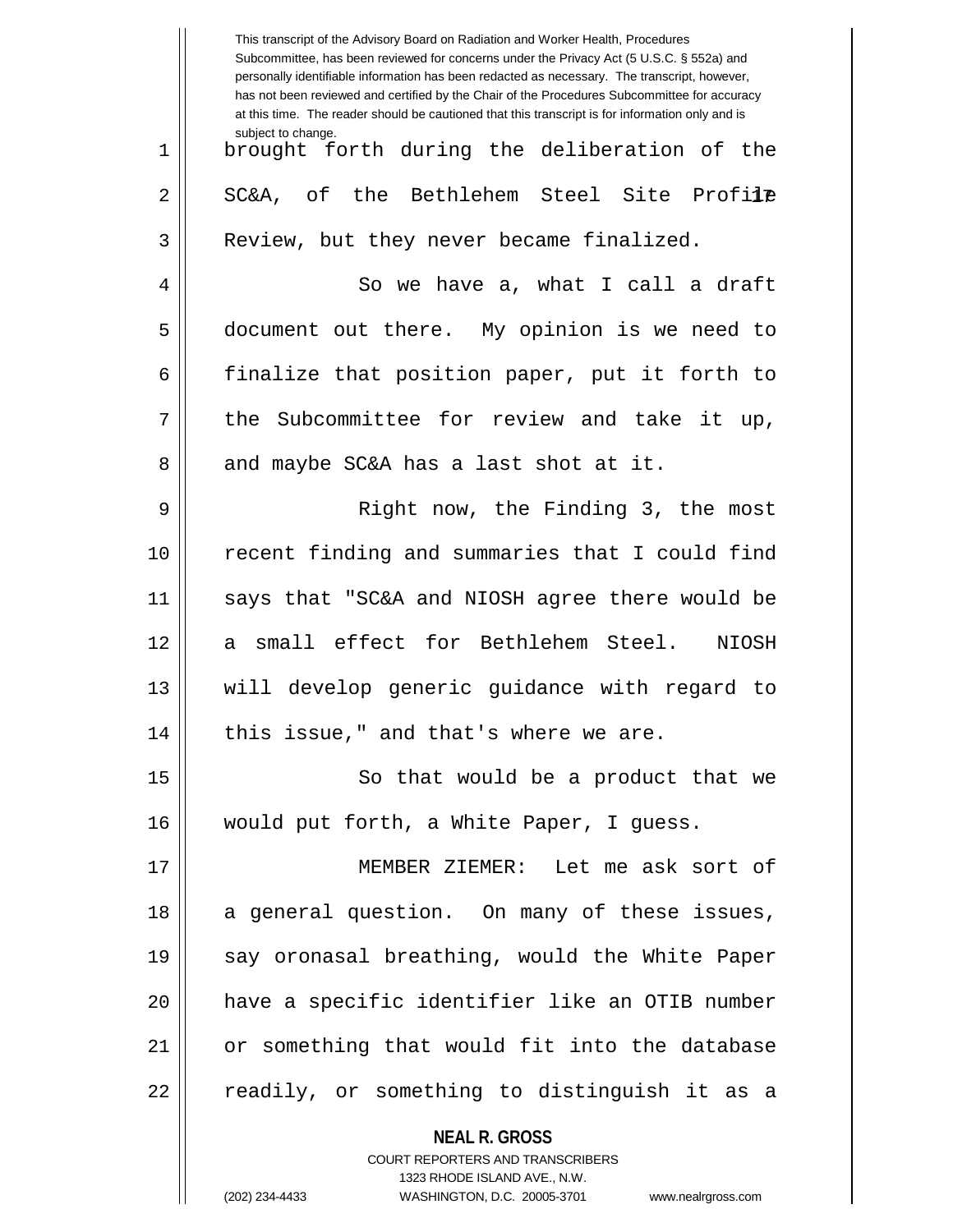|             | This transcript of the Advisory Board on Radiation and Worker Health, Procedures<br>Subcommittee, has been reviewed for concerns under the Privacy Act (5 U.S.C. § 552a) and<br>personally identifiable information has been redacted as necessary. The transcript, however,<br>has not been reviewed and certified by the Chair of the Procedures Subcommittee for accuracy<br>at this time. The reader should be cautioned that this transcript is for information only and is |
|-------------|----------------------------------------------------------------------------------------------------------------------------------------------------------------------------------------------------------------------------------------------------------------------------------------------------------------------------------------------------------------------------------------------------------------------------------------------------------------------------------|
| $\mathbf 1$ | subject to change.<br>dose reconstruction model issue, like DRMI<br>or                                                                                                                                                                                                                                                                                                                                                                                                           |
| 2           | something?<br>18                                                                                                                                                                                                                                                                                                                                                                                                                                                                 |
| 3           | DR. NETON: Correct. I think the                                                                                                                                                                                                                                                                                                                                                                                                                                                  |
| 4           | idea is was that we would issue a White Paper                                                                                                                                                                                                                                                                                                                                                                                                                                    |
| 5           | and debate the science behind it, and then                                                                                                                                                                                                                                                                                                                                                                                                                                       |
| 6           | incorporate -- my original thought was<br>to                                                                                                                                                                                                                                                                                                                                                                                                                                     |
| 7           | incorporate this in IG-001, or is it 002?<br>I                                                                                                                                                                                                                                                                                                                                                                                                                                   |
| 8           | think it's 002. Implementation guide<br>for                                                                                                                                                                                                                                                                                                                                                                                                                                      |
| 9           | internal dosimetry.                                                                                                                                                                                                                                                                                                                                                                                                                                                              |
| 10          | MEMBER ZIEMER: Internal is 2.                                                                                                                                                                                                                                                                                                                                                                                                                                                    |
| 11          | DR. NETON: It's 2. So IG-002, it                                                                                                                                                                                                                                                                                                                                                                                                                                                 |
| 12          | would either essentially be an appendix to                                                                                                                                                                                                                                                                                                                                                                                                                                       |
| 13          | document, to you know, go through the<br>that                                                                                                                                                                                                                                                                                                                                                                                                                                    |
| 14          | logic. I can tell you right now, our opinion                                                                                                                                                                                                                                                                                                                                                                                                                                     |
| 15          | is oronasal breathing probably shouldn't be                                                                                                                                                                                                                                                                                                                                                                                                                                      |
| 16          | considered, given all the other uncertainties                                                                                                                                                                                                                                                                                                                                                                                                                                    |
| 17          | in here, and that's where we're going to end                                                                                                                                                                                                                                                                                                                                                                                                                                     |
| 18          | up.                                                                                                                                                                                                                                                                                                                                                                                                                                                                              |
| 19          | MEMBER ZIEMER: Right. But in                                                                                                                                                                                                                                                                                                                                                                                                                                                     |
| 20          | terms of how this is going to look in the                                                                                                                                                                                                                                                                                                                                                                                                                                        |
| 21          | database eventually, is there going to be a                                                                                                                                                                                                                                                                                                                                                                                                                                      |
| 22          | good way to pull these back out and identify                                                                                                                                                                                                                                                                                                                                                                                                                                     |
|             | <b>NEAL R. GROSS</b><br>COURT REPORTERS AND TRANSCRIBERS<br>1323 RHODE ISLAND AVE., N.W.<br>(202) 234-4433<br>WASHINGTON, D.C. 20005-3701<br>www.nealrgross.com                                                                                                                                                                                                                                                                                                                  |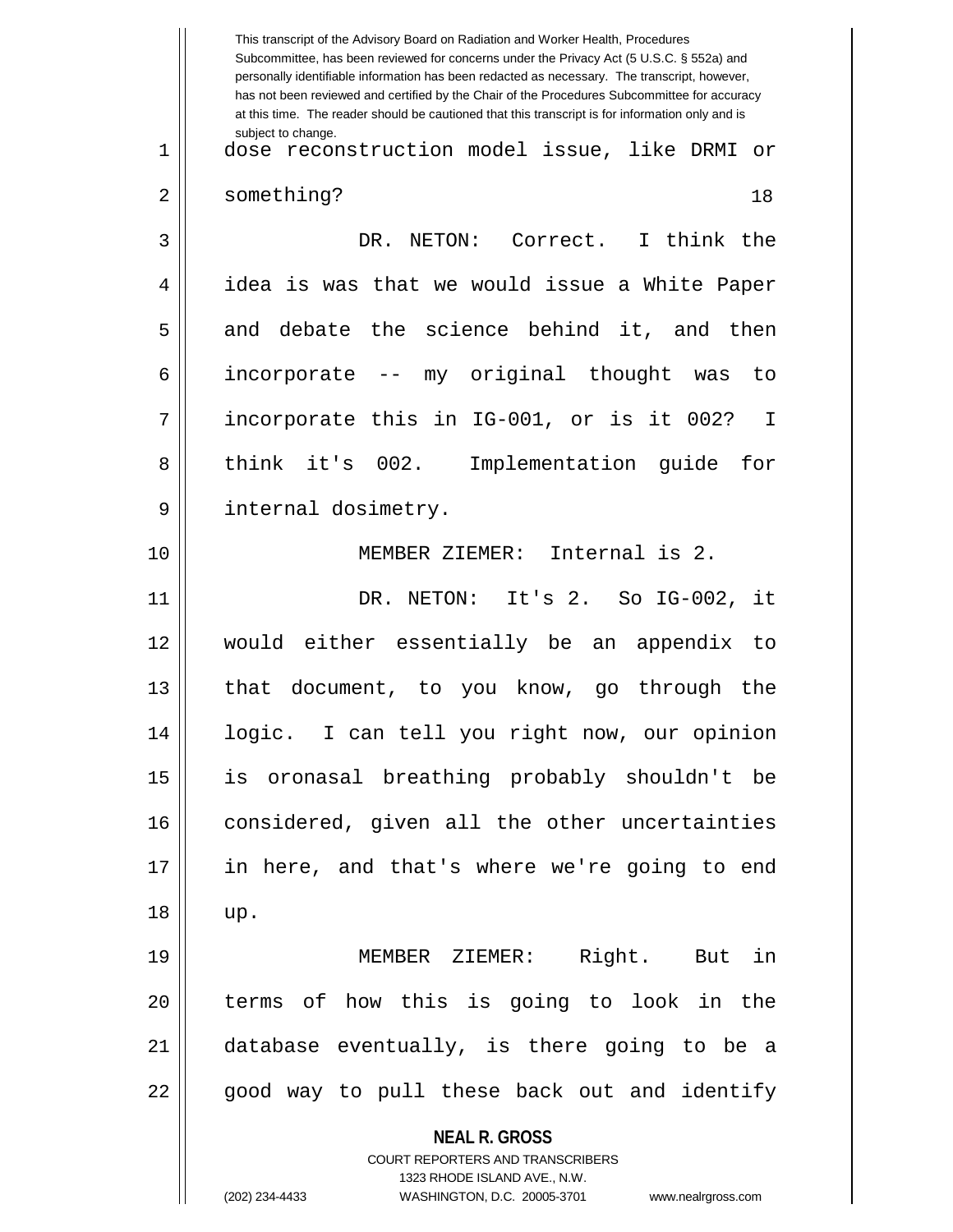**NEAL R. GROSS** COURT REPORTERS AND TRANSCRIBERS 1323 RHODE ISLAND AVE., N.W. (202) 234-4433 WASHINGTON, D.C. 20005-3701 www.nealrgross.com This transcript of the Advisory Board on Radiation and Worker Health, Procedures Subcommittee, has been reviewed for concerns under the Privacy Act (5 U.S.C. § 552a) and personally identifiable information has been redacted as necessary. The transcript, however, has not been reviewed and certified by the Chair of the Procedures Subcommittee for accuracy at this time. The reader should be cautioned that this transcript is for information only and is subject to change. 2 || they're going to end up in different places.19 1 || them or track them or whatever? Because 3 DR. NETON: Well -- 4 CHAIR MUNN: Well, no. I don't 5 || think they're going to lose their 6 | identification as what we've been thinking of 7 || as overarching our global issues. 8 || MEMBER ZIEMER: Okay. It's qoinq  $9 \parallel$  to be in that category then? 10 MR. MARSCHKE: I would imagine 11 what you would do, you know, you have a 12 || category for it called "overarching breathing" 13 || or "oronasal breathing." 14 (Laughter.) 15 MR. MARSCHKE: And you can click 16 || on that. Right now, it's got the two findings 17 || that we made. They were both in OTIB-0004, 18 Finding 12 and 13. We could add additional 19 findings. 20 When Jim gets his White Paper, we 21 could basically attach the White Paper to one  $22$  || or both of these findings, and close these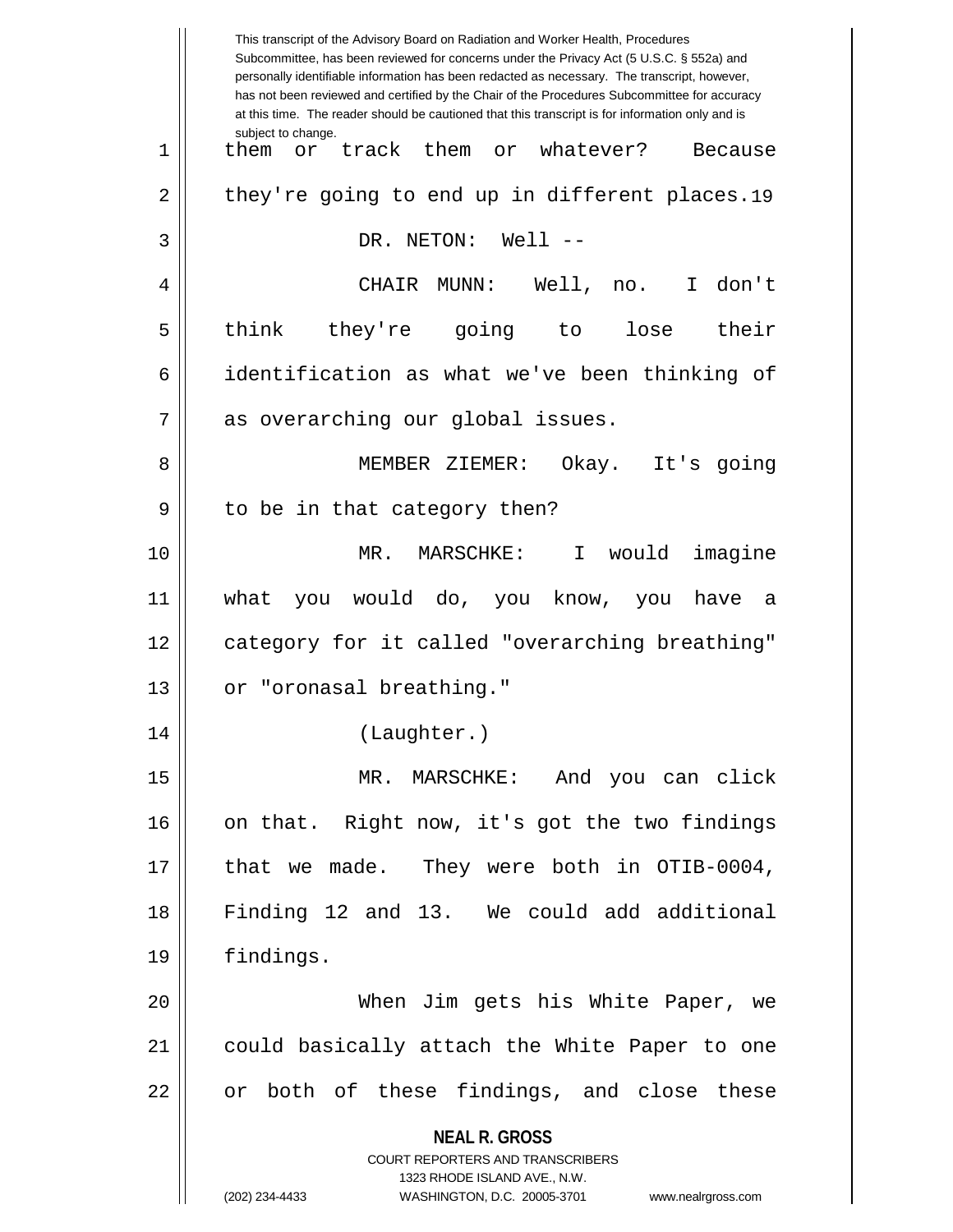|    | This transcript of the Advisory Board on Radiation and Worker Health, Procedures<br>Subcommittee, has been reviewed for concerns under the Privacy Act (5 U.S.C. § 552a) and<br>personally identifiable information has been redacted as necessary. The transcript, however,<br>has not been reviewed and certified by the Chair of the Procedures Subcommittee for accuracy<br>at this time. The reader should be cautioned that this transcript is for information only and is |
|----|----------------------------------------------------------------------------------------------------------------------------------------------------------------------------------------------------------------------------------------------------------------------------------------------------------------------------------------------------------------------------------------------------------------------------------------------------------------------------------|
| 1  | subject to change.<br>Everything will be here under this,<br>findings.                                                                                                                                                                                                                                                                                                                                                                                                           |
| 2  | in this one area.<br>20                                                                                                                                                                                                                                                                                                                                                                                                                                                          |
| 3  | MEMBER ZIEMER:<br>Okay.                                                                                                                                                                                                                                                                                                                                                                                                                                                          |
| 4  | Interestingly,<br>DR.<br>NETON:<br>TIB-                                                                                                                                                                                                                                                                                                                                                                                                                                          |
| 5  | obsolete.<br>0004<br>been<br>It's<br>has<br>longer<br>no<br>a                                                                                                                                                                                                                                                                                                                                                                                                                    |
| 6  | valid document. Well, in principle.                                                                                                                                                                                                                                                                                                                                                                                                                                              |
| 7  | MEMBER ZIEMER:<br>But what he<br>says                                                                                                                                                                                                                                                                                                                                                                                                                                            |
| 8  | in principle is.                                                                                                                                                                                                                                                                                                                                                                                                                                                                 |
| 9  | In principle. Yeah,<br>NETON:<br>DR.                                                                                                                                                                                                                                                                                                                                                                                                                                             |
| 10 | because this appears in not only Bethlehem                                                                                                                                                                                                                                                                                                                                                                                                                                       |
| 11 | and again, I ran out of time<br>Steel<br>to<br>go                                                                                                                                                                                                                                                                                                                                                                                                                                |
| 12 | I think it showed up in<br>through.<br>maybe                                                                                                                                                                                                                                                                                                                                                                                                                                     |
| 13 | Hanford and some other. You know, a number of                                                                                                                                                                                                                                                                                                                                                                                                                                    |
| 14 | other places. This was sort of just copied                                                                                                                                                                                                                                                                                                                                                                                                                                       |
| 15 | and pasted into the reviews as they went                                                                                                                                                                                                                                                                                                                                                                                                                                         |
| 16 | forward. But Bethlehem Steel was the first                                                                                                                                                                                                                                                                                                                                                                                                                                       |
| 17 | one that we actually talked about.                                                                                                                                                                                                                                                                                                                                                                                                                                               |
| 18 | MEMBER BEACH: So if you looked                                                                                                                                                                                                                                                                                                                                                                                                                                                   |
| 19 | under Bethlehem Steel, you'd find something on                                                                                                                                                                                                                                                                                                                                                                                                                                   |
| 20 | oronasal breathing also?                                                                                                                                                                                                                                                                                                                                                                                                                                                         |
| 21 | DR. NETON: If you look at the                                                                                                                                                                                                                                                                                                                                                                                                                                                    |
| 22 | original Bethlehem Steel SC&A review, there's                                                                                                                                                                                                                                                                                                                                                                                                                                    |
|    | <b>NEAL R. GROSS</b><br>COURT REPORTERS AND TRANSCRIBERS<br>1323 RHODE ISLAND AVE., N.W.<br>(202) 234-4433<br>WASHINGTON, D.C. 20005-3701<br>www.nealrgross.com                                                                                                                                                                                                                                                                                                                  |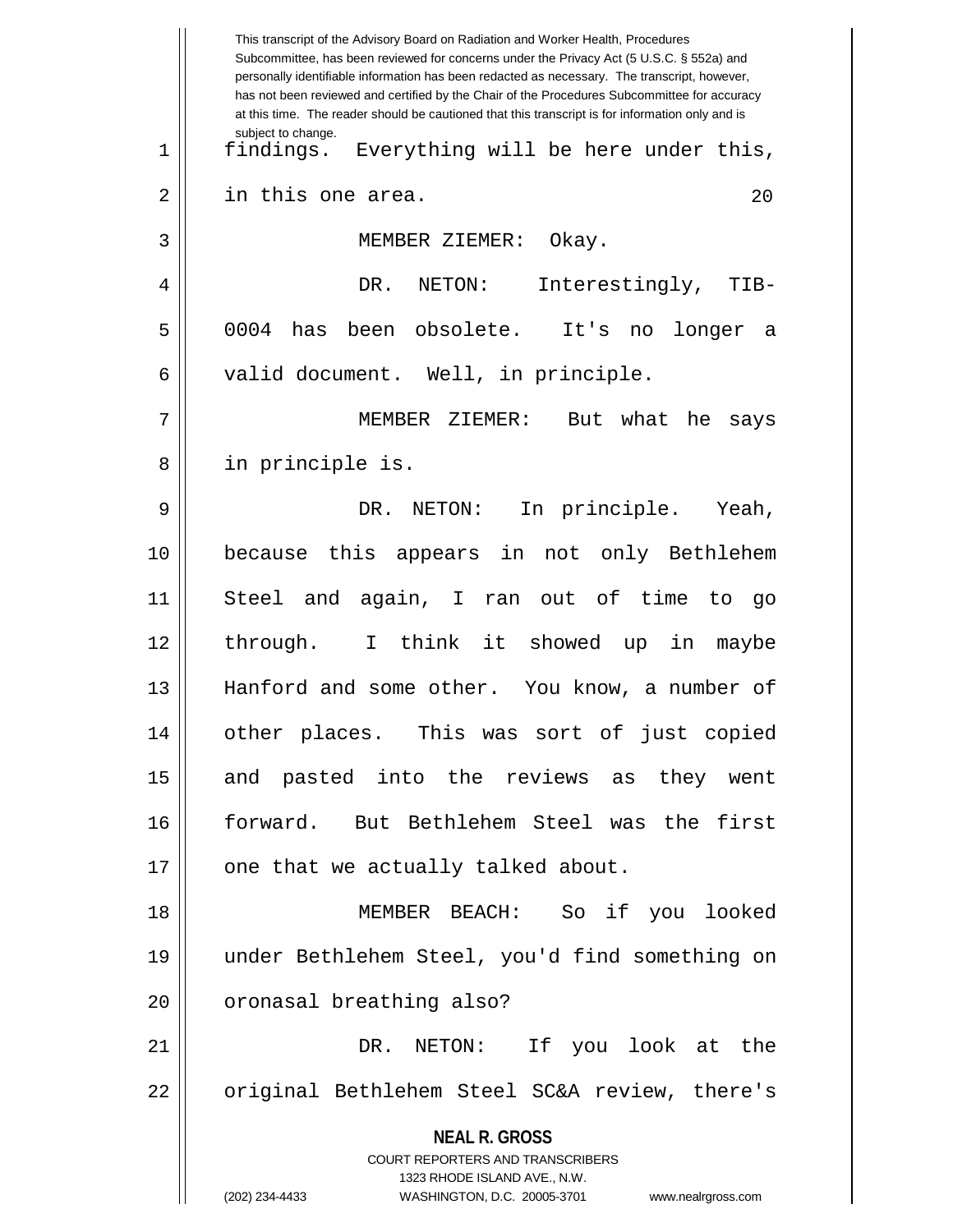|    | This transcript of the Advisory Board on Radiation and Worker Health, Procedures<br>Subcommittee, has been reviewed for concerns under the Privacy Act (5 U.S.C. § 552a) and<br>personally identifiable information has been redacted as necessary. The transcript, however,<br>has not been reviewed and certified by the Chair of the Procedures Subcommittee for accuracy<br>at this time. The reader should be cautioned that this transcript is for information only and is |
|----|----------------------------------------------------------------------------------------------------------------------------------------------------------------------------------------------------------------------------------------------------------------------------------------------------------------------------------------------------------------------------------------------------------------------------------------------------------------------------------|
| 1  | subject to change.<br>Finding 3 was oronasal breathing.                                                                                                                                                                                                                                                                                                                                                                                                                          |
| 2  | MEMBER BEACH:<br>Okay, because wh <b>@n</b>                                                                                                                                                                                                                                                                                                                                                                                                                                      |
| 3  | you -- yeah. When you search this, you would                                                                                                                                                                                                                                                                                                                                                                                                                                     |
| 4  | think that all of that would come up and not                                                                                                                                                                                                                                                                                                                                                                                                                                     |
| 5  | just this one.                                                                                                                                                                                                                                                                                                                                                                                                                                                                   |
| 6  | DR. MAURO: Well, a lot of<br>the                                                                                                                                                                                                                                                                                                                                                                                                                                                 |
| 7  | site-specific findings are not in<br>this                                                                                                                                                                                                                                                                                                                                                                                                                                        |
| 8  | database. This database is more for the --                                                                                                                                                                                                                                                                                                                                                                                                                                       |
| 9  | DR. NETON: Procedures.                                                                                                                                                                                                                                                                                                                                                                                                                                                           |
| 10 | MEMBER BEACH:<br>Documents.                                                                                                                                                                                                                                                                                                                                                                                                                                                      |
| 11 | DR. MAURO:<br>-- documents,<br>which                                                                                                                                                                                                                                                                                                                                                                                                                                             |
| 12 | multiple sites. If it's a site-<br>are for                                                                                                                                                                                                                                                                                                                                                                                                                                       |
| 13 | specific procedure, it's usually with<br>that                                                                                                                                                                                                                                                                                                                                                                                                                                    |
| 14 | Work Group.                                                                                                                                                                                                                                                                                                                                                                                                                                                                      |
| 15 | CHAIR MUNN: Right.                                                                                                                                                                                                                                                                                                                                                                                                                                                               |
| 16 | DR. NETON: My concern is when we                                                                                                                                                                                                                                                                                                                                                                                                                                                 |
| 17 | do close this issue with the ones that are in                                                                                                                                                                                                                                                                                                                                                                                                                                    |
| 18 | there, I don't know if we can $-$ - I don't know                                                                                                                                                                                                                                                                                                                                                                                                                                 |
| 19 | how easy it is to identify all the instances                                                                                                                                                                                                                                                                                                                                                                                                                                     |
| 20 | of that finding that occurred. I don't know                                                                                                                                                                                                                                                                                                                                                                                                                                      |
| 21 | if we can. It may be just a generic email to                                                                                                                                                                                                                                                                                                                                                                                                                                     |
| 22 | all the Work Group Members, saying this issue                                                                                                                                                                                                                                                                                                                                                                                                                                    |
|    | <b>NEAL R. GROSS</b><br><b>COURT REPORTERS AND TRANSCRIBERS</b><br>1323 RHODE ISLAND AVE., N.W.                                                                                                                                                                                                                                                                                                                                                                                  |
|    | (202) 234-4433<br>WASHINGTON, D.C. 20005-3701<br>www.nealrgross.com                                                                                                                                                                                                                                                                                                                                                                                                              |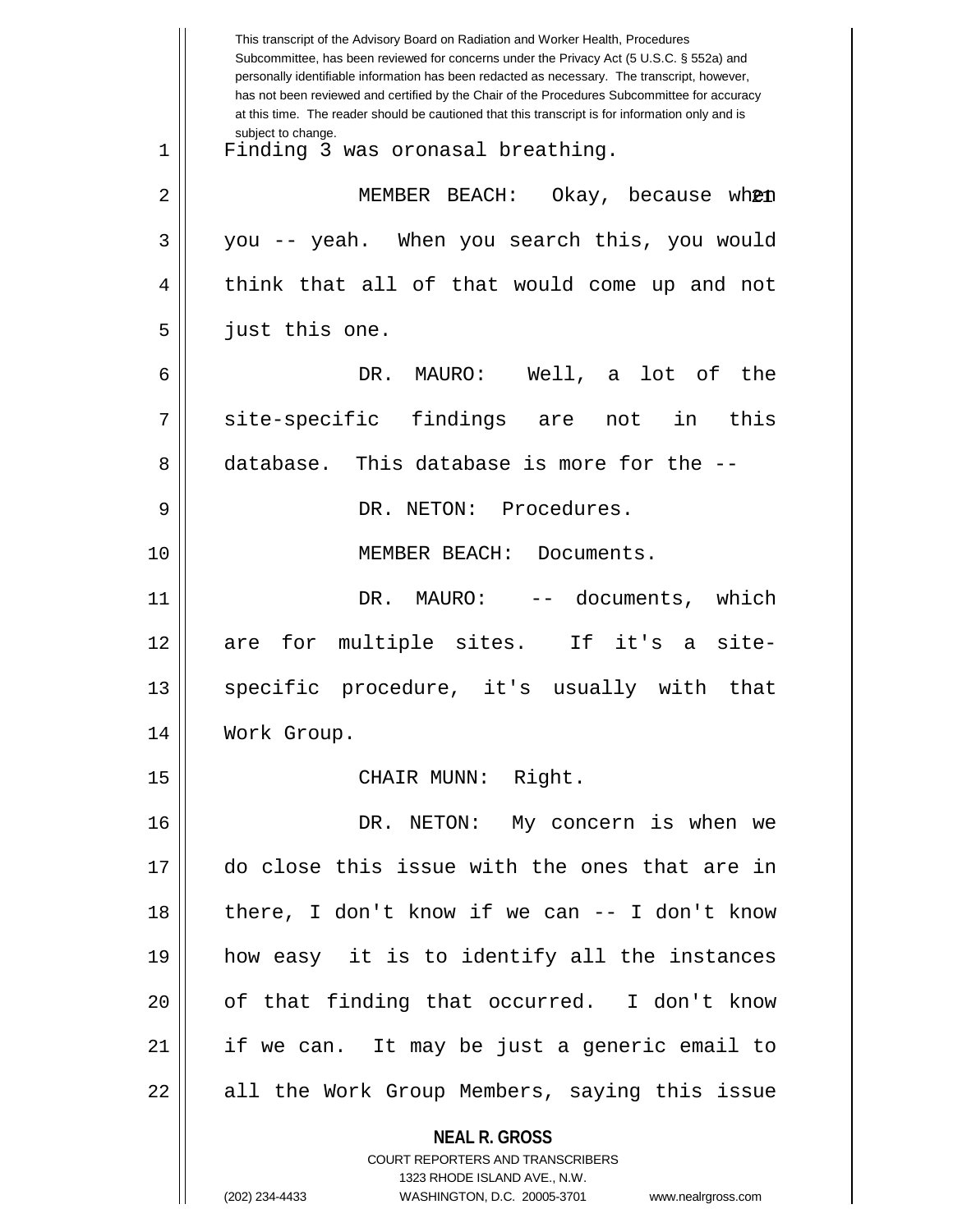This transcript of the Advisory Board on Radiation and Worker Health, Procedures Subcommittee, has been reviewed for concerns under the Privacy Act (5 U.S.C. § 552a) and personally identifiable information has been redacted as necessary. The transcript, however, has not been reviewed and certified by the Chair of the Procedures Subcommittee for accuracy at this time. The reader should be cautioned that this transcript is for information only and is subject to change. 22 2 CHAIR MUNN: Our discussion last 1 || has been closed. If you have it in your -- $3 \parallel$  time was not so far-flung that we wanted to 4 make sure that we incorporated everything. We 5 just wanted to make sure that the overarching 6 concern had been addressed. 7 We're not ever going to be able, 8 || in my view, to dot all the Is and cross all 9 || the Ts and pull every reference together. But 10 the fact that this has been, like oronasal 11 breathing has been identified as an issue that 12 is complex-wide, not just something that 13 || addresses one or two of the sites. 14 That in itself is our concern. 15 How all of those things work out ultimately, 16 | from my perspective, is not our real concern. 17 We just want to identify that these issues 18 || have been identified. They've been addressed, 19 not always here, but that they've been 20 || addressed, and what we discussed last time was 21 that Jim was going to bring us this 22 information.

**NEAL R. GROSS**

COURT REPORTERS AND TRANSCRIBERS 1323 RHODE ISLAND AVE., N.W. (202) 234-4433 WASHINGTON, D.C. 20005-3701 www.nealrgross.com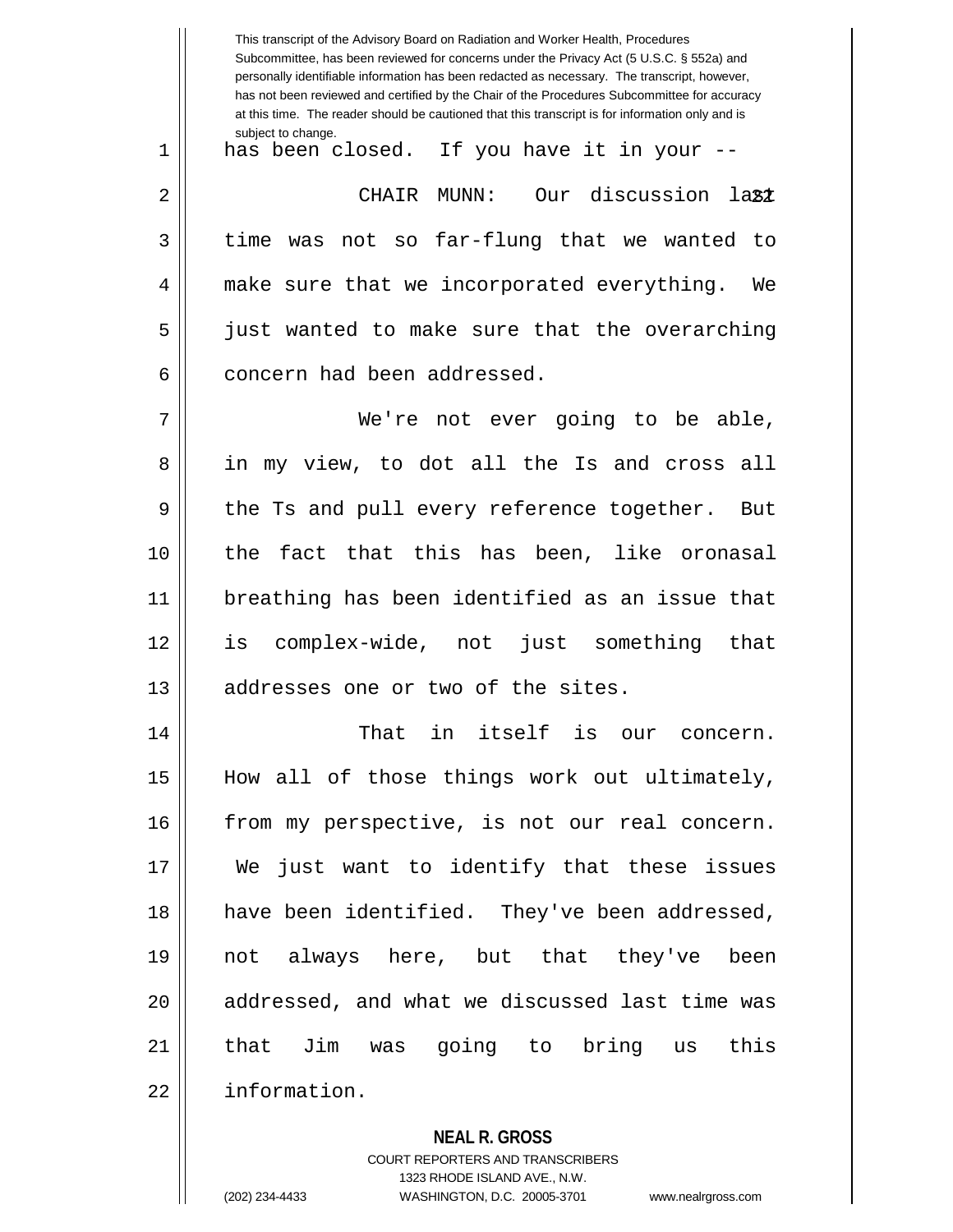**NEAL R. GROSS** COURT REPORTERS AND TRANSCRIBERS 1323 RHODE ISLAND AVE., N.W. This transcript of the Advisory Board on Radiation and Worker Health, Procedures Subcommittee, has been reviewed for concerns under the Privacy Act (5 U.S.C. § 552a) and personally identifiable information has been redacted as necessary. The transcript, however, has not been reviewed and certified by the Chair of the Procedures Subcommittee for accuracy at this time. The reader should be cautioned that this transcript is for information only and is subject to change. 2 || to populate the database with it, and th**at** 1 My understanding was we were going  $3 \parallel$  eventually he would give us a short White 4 Paper or a single statement. We discussed 5 || that there were single statements which could  $6 \parallel$  close most of these things. 7 I hope we're not going to tie 8 || ourselves up into getting all of each and 9 every one of these items fully identified in 10 each and every aspect. That seems to be 11 counterproductive. 12 MEMBER BEACH: I think you're 13 right, Wanda. We did talk about having a 14 closing statement provided by Jim at our last 15 meeting. That's correct. 16 DR. MAURO: This is John. I have 17 || a bit of a perspective on this that might be 18 helpful. You know, many of the procedures 19 that we work on are global. I mean OTIB-0070 20 is global. TBD-6000, to a large extent,  $21$  | affects many, many sites, and what we're  $-$ 22 When we talk about a global issue,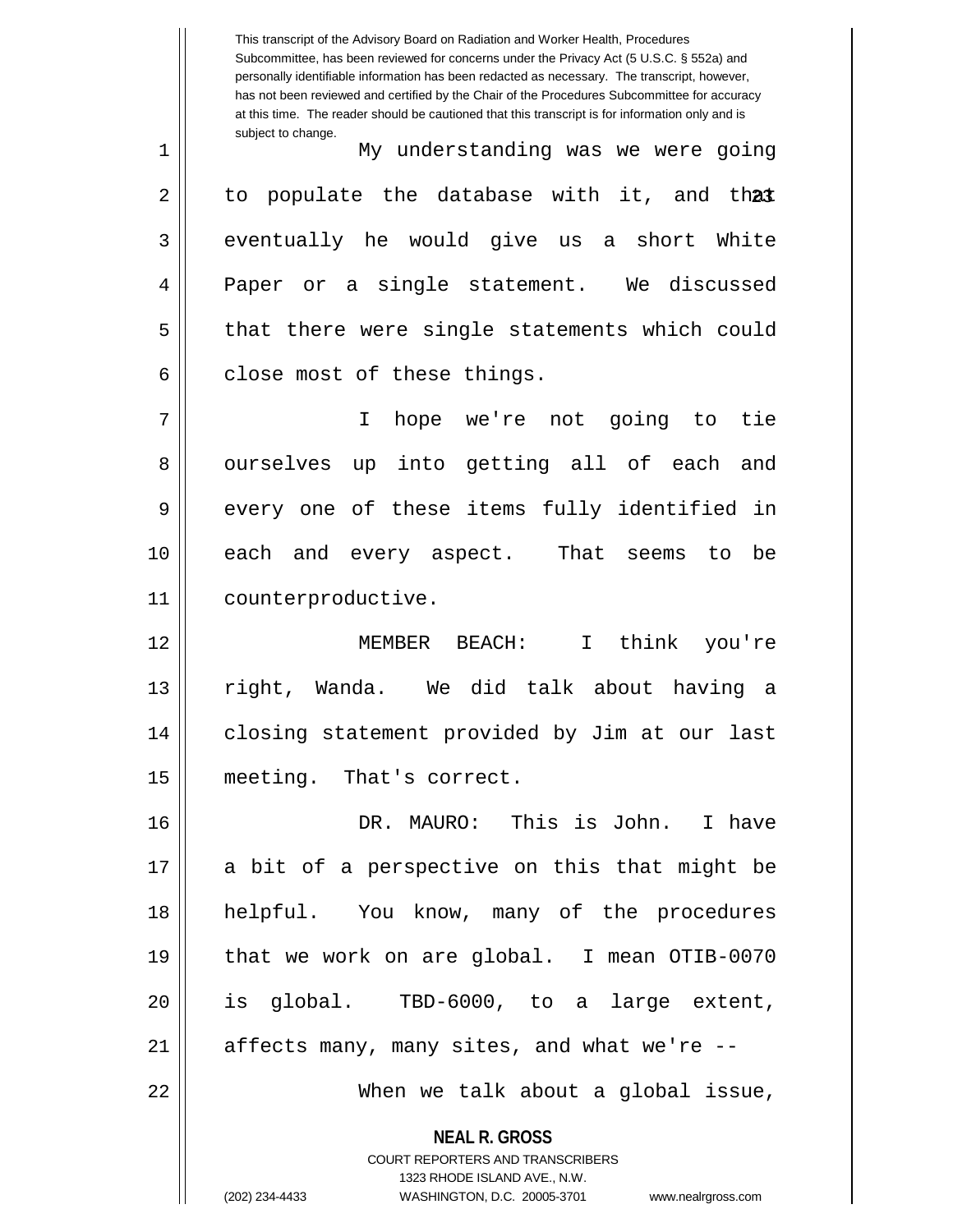|    | This transcript of the Advisory Board on Radiation and Worker Health, Procedures<br>Subcommittee, has been reviewed for concerns under the Privacy Act (5 U.S.C. § 552a) and<br>personally identifiable information has been redacted as necessary. The transcript, however,<br>has not been reviewed and certified by the Chair of the Procedures Subcommittee for accuracy<br>at this time. The reader should be cautioned that this transcript is for information only and is |
|----|----------------------------------------------------------------------------------------------------------------------------------------------------------------------------------------------------------------------------------------------------------------------------------------------------------------------------------------------------------------------------------------------------------------------------------------------------------------------------------|
| 1  | subject to change.<br>it's actually an issue that came up that                                                                                                                                                                                                                                                                                                                                                                                                                   |
| 2  | doesn't have a home, in terms of a procedure                                                                                                                                                                                                                                                                                                                                                                                                                                     |
| 3  | that specifically addresses that issue. I                                                                                                                                                                                                                                                                                                                                                                                                                                        |
| 4  | think Jim found the solution. The solution is                                                                                                                                                                                                                                                                                                                                                                                                                                    |
| 5  | well, let's make oronasal breathing part of                                                                                                                                                                                                                                                                                                                                                                                                                                      |
| 6  | OCAS-IG-001 or 002, and then it has a home.                                                                                                                                                                                                                                                                                                                                                                                                                                      |
| 7  | So these global issues, we call it                                                                                                                                                                                                                                                                                                                                                                                                                                               |
| 8  | that, but we only call it that because they                                                                                                                                                                                                                                                                                                                                                                                                                                      |
| 9  | don't have a home.                                                                                                                                                                                                                                                                                                                                                                                                                                                               |
| 10 | Now once the issue is resolved, if                                                                                                                                                                                                                                                                                                                                                                                                                                               |
| 11 | it had a home, like OTIB-0070, which deals                                                                                                                                                                                                                                                                                                                                                                                                                                       |
| 12 | with all residual radioactivity, once<br>we                                                                                                                                                                                                                                                                                                                                                                                                                                      |
| 13 | resolve the issue, then what happens is it                                                                                                                                                                                                                                                                                                                                                                                                                                       |
| 14 | resolves it and therefore it effectively has                                                                                                                                                                                                                                                                                                                                                                                                                                     |
| 15 | been resolved for just about every other site                                                                                                                                                                                                                                                                                                                                                                                                                                    |
| 16 | where residual radioactivity issues is at                                                                                                                                                                                                                                                                                                                                                                                                                                        |
| 17 | play, and that's a lot of sites.                                                                                                                                                                                                                                                                                                                                                                                                                                                 |
| 18 | I see this as the same thing, that                                                                                                                                                                                                                                                                                                                                                                                                                                               |
| 19 | once this oronasal breathing issue is put to                                                                                                                                                                                                                                                                                                                                                                                                                                     |
| 20 | bed here, as a global issue, in that category,                                                                                                                                                                                                                                                                                                                                                                                                                                   |
| 21 | then of course every one of the other Work                                                                                                                                                                                                                                                                                                                                                                                                                                       |
| 22 | Groups that had that issue as an open item, of                                                                                                                                                                                                                                                                                                                                                                                                                                   |
|    | <b>NEAL R. GROSS</b><br>COURT REPORTERS AND TRANSCRIBERS<br>1323 RHODE ISLAND AVE., N.W.<br>(202) 234-4433<br>WASHINGTON, D.C. 20005-3701<br>www.nealrgross.com                                                                                                                                                                                                                                                                                                                  |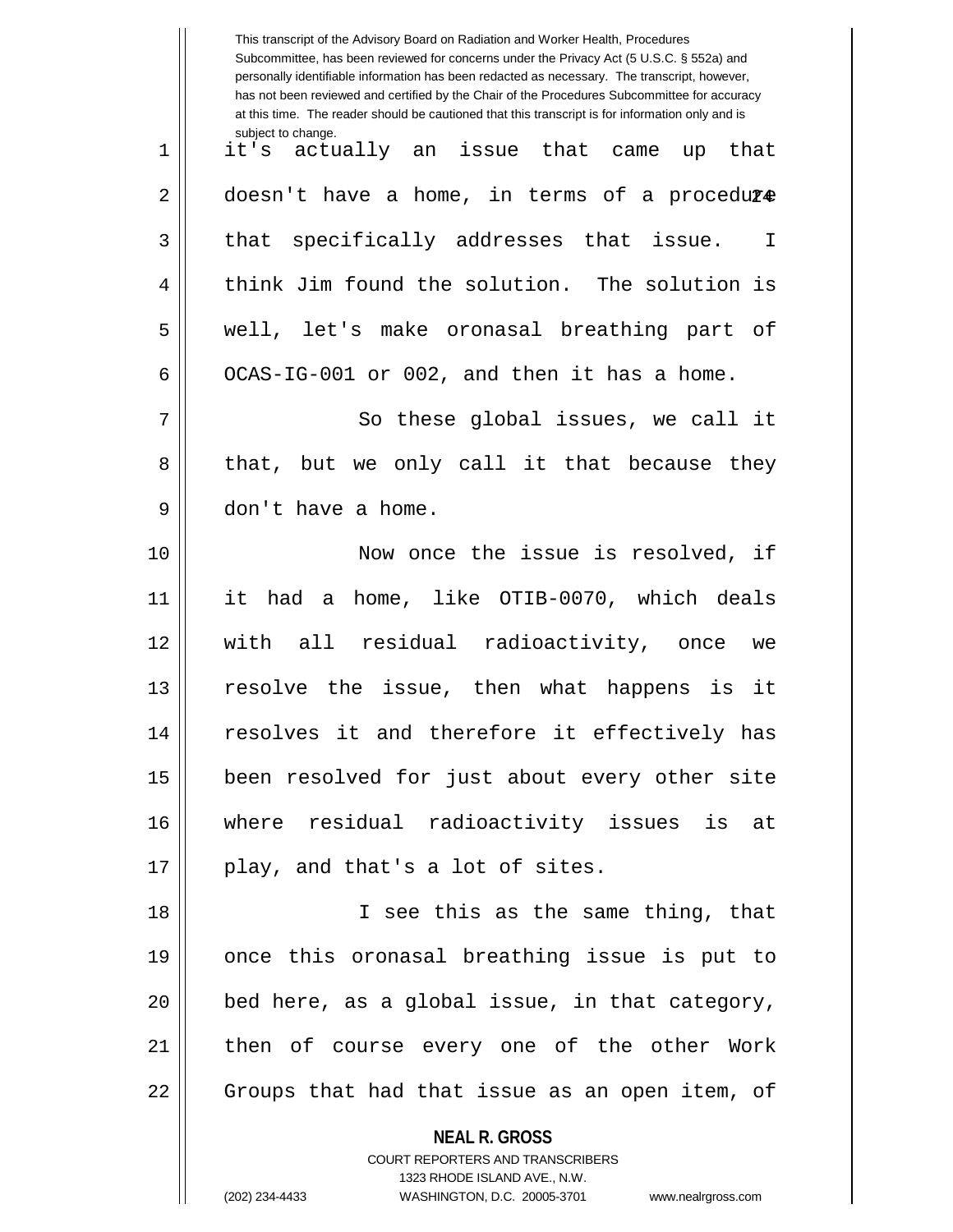|                | This transcript of the Advisory Board on Radiation and Worker Health, Procedures<br>Subcommittee, has been reviewed for concerns under the Privacy Act (5 U.S.C. § 552a) and<br>personally identifiable information has been redacted as necessary. The transcript, however,<br>has not been reviewed and certified by the Chair of the Procedures Subcommittee for accuracy<br>at this time. The reader should be cautioned that this transcript is for information only and is |
|----------------|----------------------------------------------------------------------------------------------------------------------------------------------------------------------------------------------------------------------------------------------------------------------------------------------------------------------------------------------------------------------------------------------------------------------------------------------------------------------------------|
| $\mathbf 1$    | subject to change.<br>course they have to be aware that it has been                                                                                                                                                                                                                                                                                                                                                                                                              |
| $\overline{2}$ | closed in procedures, and they for all intents                                                                                                                                                                                                                                                                                                                                                                                                                                   |
| 3              | and purposes can decide for themselves at that                                                                                                                                                                                                                                                                                                                                                                                                                                   |
| 4              | time for that site, that yeah, it has<br>been                                                                                                                                                                                                                                                                                                                                                                                                                                    |
| 5              | closed.                                                                                                                                                                                                                                                                                                                                                                                                                                                                          |
| 6              | Here's the<br>rational<br>for<br>its                                                                                                                                                                                                                                                                                                                                                                                                                                             |
| 7              | closure. We like it, and then they can close                                                                                                                                                                                                                                                                                                                                                                                                                                     |
| 8              | it for their particular site.                                                                                                                                                                                                                                                                                                                                                                                                                                                    |
| 9              | DR. NETON: Right.                                                                                                                                                                                                                                                                                                                                                                                                                                                                |
| 10             | MR. KATZ:<br>That's good.                                                                                                                                                                                                                                                                                                                                                                                                                                                        |
| 11             | DR. NETON:<br>Okay. So we can move                                                                                                                                                                                                                                                                                                                                                                                                                                               |
| 12             | onto the second item, which is the --                                                                                                                                                                                                                                                                                                                                                                                                                                            |
| 13             | Well, before you go<br>CHAIR<br>MUNN:                                                                                                                                                                                                                                                                                                                                                                                                                                            |
| 14             | though Jim, my question is<br>it was<br>SO<br>my                                                                                                                                                                                                                                                                                                                                                                                                                                 |
| 15             | thought that we were going to put Jim's                                                                                                                                                                                                                                                                                                                                                                                                                                          |
| 16             | into our<br>database,<br>here<br>response<br>now                                                                                                                                                                                                                                                                                                                                                                                                                                 |
| 17             | indicating that this is what we did today, and                                                                                                                                                                                                                                                                                                                                                                                                                                   |
| 18             | indicating, in this particular case, that a                                                                                                                                                                                                                                                                                                                                                                                                                                      |
| 19             | draft position paper is going to be provided,                                                                                                                                                                                                                                                                                                                                                                                                                                    |
| 20             | and that's an action item for next time;                                                                                                                                                                                                                                                                                                                                                                                                                                         |
| 21             | right?                                                                                                                                                                                                                                                                                                                                                                                                                                                                           |
| 22             | NETON: Yeah. Well, I don't<br>DR.                                                                                                                                                                                                                                                                                                                                                                                                                                                |
|                | <b>NEAL R. GROSS</b>                                                                                                                                                                                                                                                                                                                                                                                                                                                             |
|                | COURT REPORTERS AND TRANSCRIBERS                                                                                                                                                                                                                                                                                                                                                                                                                                                 |
|                | 1323 RHODE ISLAND AVE., N.W.<br>(202) 234-4433<br>WASHINGTON, D.C. 20005-3701<br>www.nealrgross.com                                                                                                                                                                                                                                                                                                                                                                              |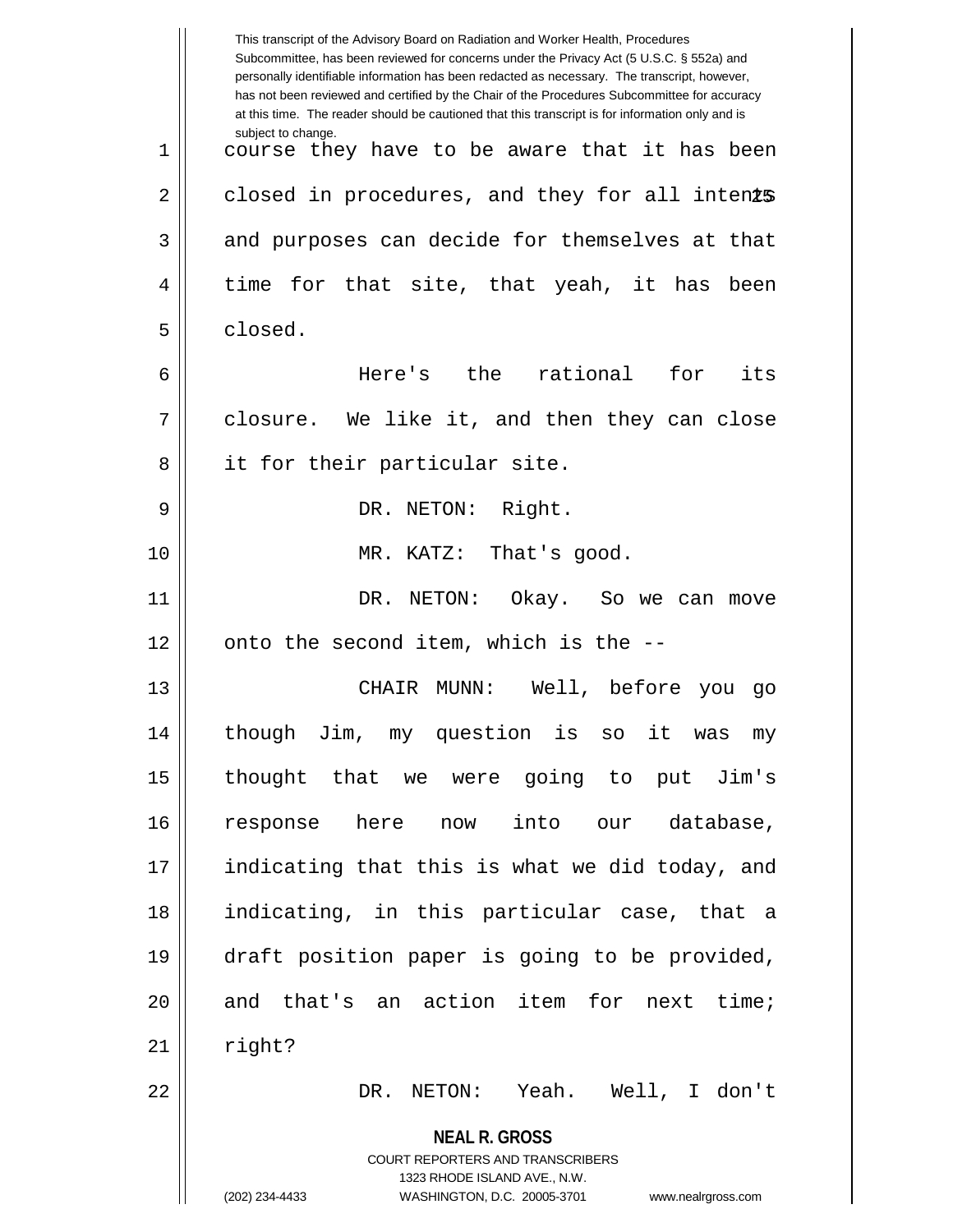|    | This transcript of the Advisory Board on Radiation and Worker Health, Procedures<br>Subcommittee, has been reviewed for concerns under the Privacy Act (5 U.S.C. § 552a) and<br>personally identifiable information has been redacted as necessary. The transcript, however,<br>has not been reviewed and certified by the Chair of the Procedures Subcommittee for accuracy<br>at this time. The reader should be cautioned that this transcript is for information only and is |
|----|----------------------------------------------------------------------------------------------------------------------------------------------------------------------------------------------------------------------------------------------------------------------------------------------------------------------------------------------------------------------------------------------------------------------------------------------------------------------------------|
| 1  | subject to change.<br>I'll have it ready for the<br>if<br>know<br>next                                                                                                                                                                                                                                                                                                                                                                                                           |
| 2  | meeting.<br>26                                                                                                                                                                                                                                                                                                                                                                                                                                                                   |
| 3  | CHAIR MUNN: Well no, no,<br>But<br>no.                                                                                                                                                                                                                                                                                                                                                                                                                                           |
| 4  | it becomes an action item.                                                                                                                                                                                                                                                                                                                                                                                                                                                       |
| 5  | DR. NETON:<br>Absolutely. That's                                                                                                                                                                                                                                                                                                                                                                                                                                                 |
| 6  | what I'm signing -- I'm signing up for action                                                                                                                                                                                                                                                                                                                                                                                                                                    |
| 7  | items here today is kind of what's happening.                                                                                                                                                                                                                                                                                                                                                                                                                                    |
| 8  | CHAIR MUNN: Yep, yep, yep. So am                                                                                                                                                                                                                                                                                                                                                                                                                                                 |
| 9  | I -- is this something we're going to be able                                                                                                                                                                                                                                                                                                                                                                                                                                    |
| 10 | to do? Steve? Lori?                                                                                                                                                                                                                                                                                                                                                                                                                                                              |
| 11 | MS. MARION-MOSS: Yes.                                                                                                                                                                                                                                                                                                                                                                                                                                                            |
| 12 | MR. MARSCHKE: Lori's volunteering                                                                                                                                                                                                                                                                                                                                                                                                                                                |
| 13 | me.                                                                                                                                                                                                                                                                                                                                                                                                                                                                              |
| 14 | (Simultaneous speaking.)                                                                                                                                                                                                                                                                                                                                                                                                                                                         |
| 15 | DR. NETON: I think we can, we                                                                                                                                                                                                                                                                                                                                                                                                                                                    |
| 16 | could probably do it. It might slow us down,                                                                                                                                                                                                                                                                                                                                                                                                                                     |
| 17 | because you know, if you want to do it here or                                                                                                                                                                                                                                                                                                                                                                                                                                   |
| 18 | if you want to do it offline, when we get the                                                                                                                                                                                                                                                                                                                                                                                                                                    |
| 19 |                                                                                                                                                                                                                                                                                                                                                                                                                                                                                  |
| 20 | CHAIR MUNN: I just want agreement                                                                                                                                                                                                                                                                                                                                                                                                                                                |
| 21 | from<br>just want agreement from the<br>$\mathbf{I}$                                                                                                                                                                                                                                                                                                                                                                                                                             |
| 22 | Subcommittee, that that's what you're going to                                                                                                                                                                                                                                                                                                                                                                                                                                   |
|    | <b>NEAL R. GROSS</b><br><b>COURT REPORTERS AND TRANSCRIBERS</b><br>1323 RHODE ISLAND AVE., N.W.<br>WASHINGTON, D.C. 20005-3701<br>(202) 234-4433<br>www.nealrgross.com                                                                                                                                                                                                                                                                                                           |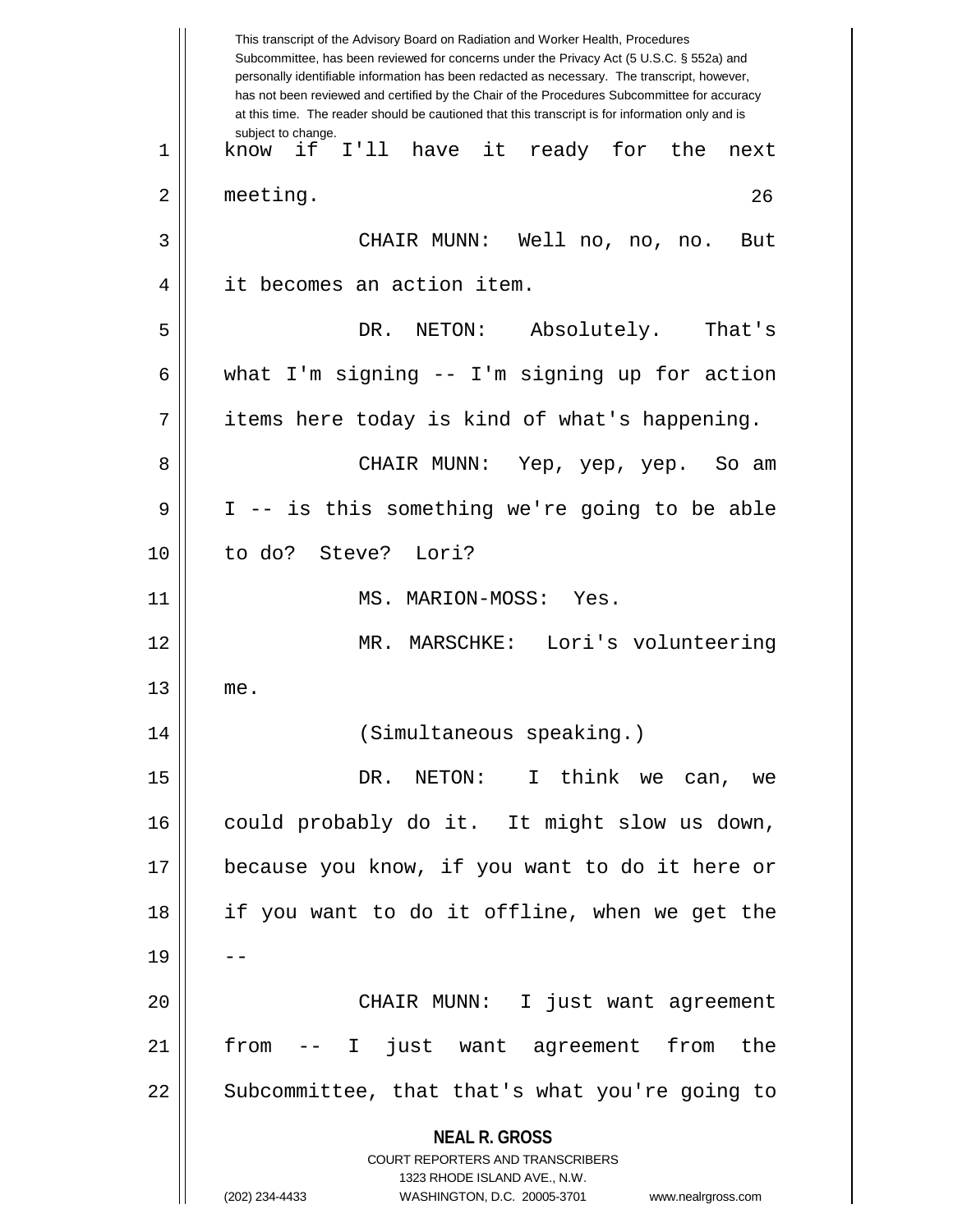|    | This transcript of the Advisory Board on Radiation and Worker Health, Procedures<br>Subcommittee, has been reviewed for concerns under the Privacy Act (5 U.S.C. § 552a) and<br>personally identifiable information has been redacted as necessary. The transcript, however,<br>has not been reviewed and certified by the Chair of the Procedures Subcommittee for accuracy<br>at this time. The reader should be cautioned that this transcript is for information only and is |
|----|----------------------------------------------------------------------------------------------------------------------------------------------------------------------------------------------------------------------------------------------------------------------------------------------------------------------------------------------------------------------------------------------------------------------------------------------------------------------------------|
| 1  | subject to change.<br>do, you know. We don't have to do it here.                                                                                                                                                                                                                                                                                                                                                                                                                 |
| 2  | DR. NETON: Right.<br>27                                                                                                                                                                                                                                                                                                                                                                                                                                                          |
| 3  | MEMBER ZIEMER: They'll populate                                                                                                                                                                                                                                                                                                                                                                                                                                                  |
| 4  | it with this, as long as we agree that this is                                                                                                                                                                                                                                                                                                                                                                                                                                   |
| 5  | what we're going to do.                                                                                                                                                                                                                                                                                                                                                                                                                                                          |
| 6  | CHAIR MUNN: Yeah.                                                                                                                                                                                                                                                                                                                                                                                                                                                                |
| 7  | DR. NETON: Right.                                                                                                                                                                                                                                                                                                                                                                                                                                                                |
| 8  | MR. MARSCHKE: Okay. So we will                                                                                                                                                                                                                                                                                                                                                                                                                                                   |
| 9  | just basically populate it later, but what we                                                                                                                                                                                                                                                                                                                                                                                                                                    |
| 10 | will do is we'll get the transcript of the                                                                                                                                                                                                                                                                                                                                                                                                                                       |
| 11 | meeting, and I can find out all the places                                                                                                                                                                                                                                                                                                                                                                                                                                       |
| 12 | where we have to populate it, and then you                                                                                                                                                                                                                                                                                                                                                                                                                                       |
| 13 | know, if Jim has this White Paper, we can --                                                                                                                                                                                                                                                                                                                                                                                                                                     |
| 14 | when it's available we can $-$                                                                                                                                                                                                                                                                                                                                                                                                                                                   |
| 15 | DR. NETON: It'll show up on the                                                                                                                                                                                                                                                                                                                                                                                                                                                  |
| 16 | agenda. We'll calmly discuss this.                                                                                                                                                                                                                                                                                                                                                                                                                                               |
| 17 | CHAIR MUNN: Right, and I'm sure -                                                                                                                                                                                                                                                                                                                                                                                                                                                |
| 18 | - and there you'll be.                                                                                                                                                                                                                                                                                                                                                                                                                                                           |
| 19 | MR. MARSCHKE: Definitely when Jim                                                                                                                                                                                                                                                                                                                                                                                                                                                |
| 20 | gets --                                                                                                                                                                                                                                                                                                                                                                                                                                                                          |
| 21 | CHAIR MUNN: But in the meantime,                                                                                                                                                                                                                                                                                                                                                                                                                                                 |
| 22 | I guess what I'm suggesting is, and I want                                                                                                                                                                                                                                                                                                                                                                                                                                       |
|    | <b>NEAL R. GROSS</b>                                                                                                                                                                                                                                                                                                                                                                                                                                                             |
|    | <b>COURT REPORTERS AND TRANSCRIBERS</b><br>1323 RHODE ISLAND AVE., N.W.                                                                                                                                                                                                                                                                                                                                                                                                          |
|    | (202) 234-4433<br>WASHINGTON, D.C. 20005-3701<br>www.nealrgross.com                                                                                                                                                                                                                                                                                                                                                                                                              |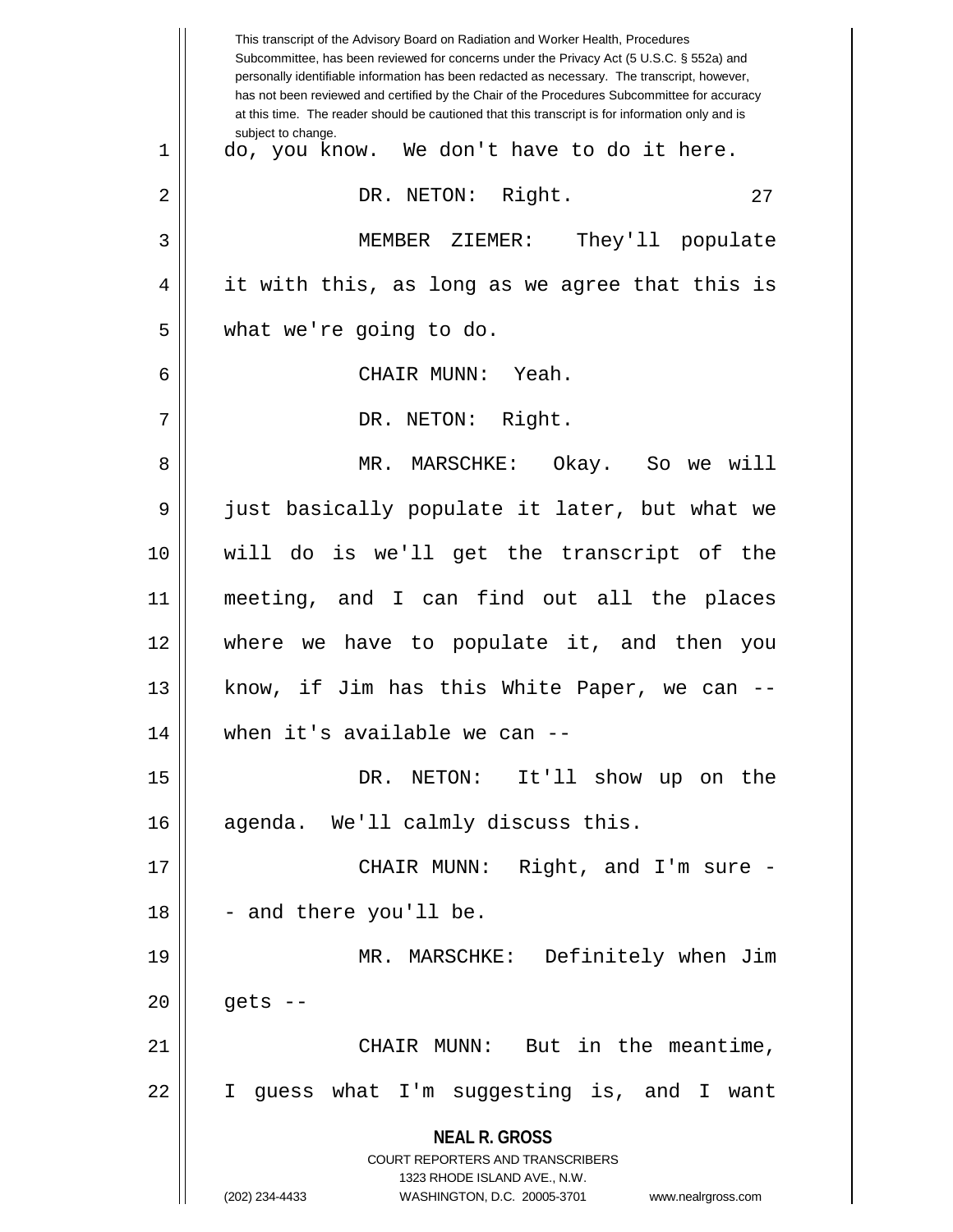|    | This transcript of the Advisory Board on Radiation and Worker Health, Procedures<br>Subcommittee, has been reviewed for concerns under the Privacy Act (5 U.S.C. § 552a) and<br>personally identifiable information has been redacted as necessary. The transcript, however,<br>has not been reviewed and certified by the Chair of the Procedures Subcommittee for accuracy<br>at this time. The reader should be cautioned that this transcript is for information only and is |
|----|----------------------------------------------------------------------------------------------------------------------------------------------------------------------------------------------------------------------------------------------------------------------------------------------------------------------------------------------------------------------------------------------------------------------------------------------------------------------------------|
| 1  | subject to change.<br>confirmance<br>from<br>the<br>other<br>Subcommittee                                                                                                                                                                                                                                                                                                                                                                                                        |
| 2  | Members, I want $-$ - I was hoping that we woul&                                                                                                                                                                                                                                                                                                                                                                                                                                 |
| 3  | simply populate the current positions that we                                                                                                                                                                                                                                                                                                                                                                                                                                    |
| 4  | the, on<br>our database,<br>with<br>the<br>have<br>on                                                                                                                                                                                                                                                                                                                                                                                                                            |
| 5  | information that Jim's providing us<br>right                                                                                                                                                                                                                                                                                                                                                                                                                                     |
| 6  | here.                                                                                                                                                                                                                                                                                                                                                                                                                                                                            |
| 7  | have the text of what<br>We<br>goes<br>on                                                                                                                                                                                                                                                                                                                                                                                                                                        |
| 8  | at this meeting. So is there any problem with                                                                                                                                                                                                                                                                                                                                                                                                                                    |
| 9  | that?                                                                                                                                                                                                                                                                                                                                                                                                                                                                            |
| 10 | guess the<br>MEMBER BEACH:<br>only<br>I.                                                                                                                                                                                                                                                                                                                                                                                                                                         |
| 11 | question I would have is where it's going to                                                                                                                                                                                                                                                                                                                                                                                                                                     |
| 12 | be populated, because we've got TIB-0004, and                                                                                                                                                                                                                                                                                                                                                                                                                                    |
| 13 | then Jim mentioned 001. So is it going to be                                                                                                                                                                                                                                                                                                                                                                                                                                     |
| 14 | in both places?                                                                                                                                                                                                                                                                                                                                                                                                                                                                  |
| 15 | (Simultaneous speaking.)                                                                                                                                                                                                                                                                                                                                                                                                                                                         |
| 16 | CHAIR MUNN: No. I'm just talking                                                                                                                                                                                                                                                                                                                                                                                                                                                 |
| 17 | is in the oronasal breathing<br>about what                                                                                                                                                                                                                                                                                                                                                                                                                                       |
| 18 | category.                                                                                                                                                                                                                                                                                                                                                                                                                                                                        |
| 19 | DR. NETON: Just instances of what                                                                                                                                                                                                                                                                                                                                                                                                                                                |
| 20 |                                                                                                                                                                                                                                                                                                                                                                                                                                                                                  |
| 21 | CHAIR MUNN: Page seven of our --                                                                                                                                                                                                                                                                                                                                                                                                                                                 |
| 22 | and I don't have mine up, because I haven't                                                                                                                                                                                                                                                                                                                                                                                                                                      |
|    | <b>NEAL R. GROSS</b>                                                                                                                                                                                                                                                                                                                                                                                                                                                             |
|    | <b>COURT REPORTERS AND TRANSCRIBERS</b><br>1323 RHODE ISLAND AVE., N.W.                                                                                                                                                                                                                                                                                                                                                                                                          |
|    | (202) 234-4433<br>WASHINGTON, D.C. 20005-3701<br>www.nealrgross.com                                                                                                                                                                                                                                                                                                                                                                                                              |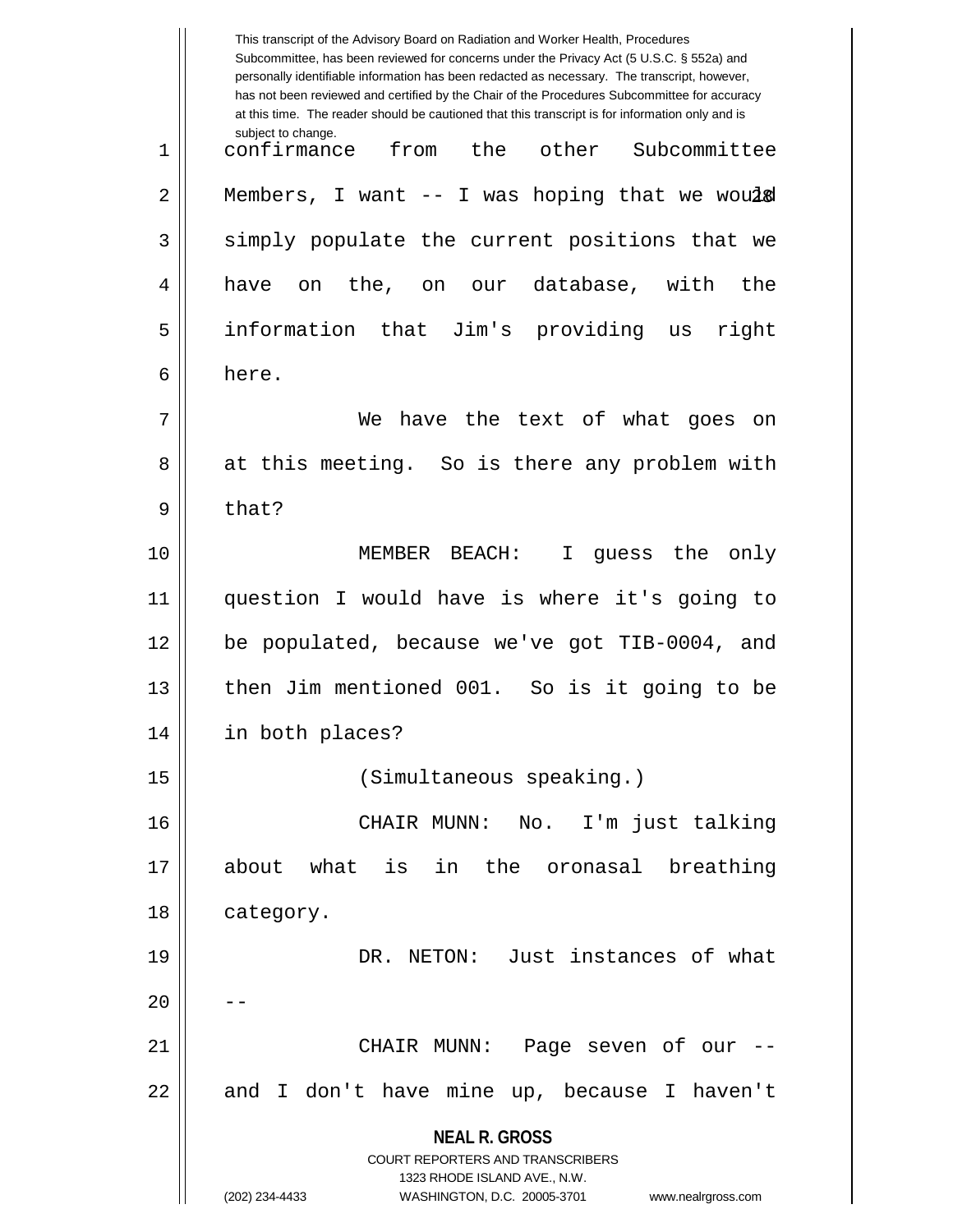|    | This transcript of the Advisory Board on Radiation and Worker Health, Procedures<br>Subcommittee, has been reviewed for concerns under the Privacy Act (5 U.S.C. § 552a) and<br>personally identifiable information has been redacted as necessary. The transcript, however,<br>has not been reviewed and certified by the Chair of the Procedures Subcommittee for accuracy<br>at this time. The reader should be cautioned that this transcript is for information only and is |
|----|----------------------------------------------------------------------------------------------------------------------------------------------------------------------------------------------------------------------------------------------------------------------------------------------------------------------------------------------------------------------------------------------------------------------------------------------------------------------------------|
| 1  | subject to change.<br>been able to get on yet. But it was on the                                                                                                                                                                                                                                                                                                                                                                                                                 |
| 2  | last page of our database.<br>29                                                                                                                                                                                                                                                                                                                                                                                                                                                 |
| 3  | DR. NETON: It's almost that the                                                                                                                                                                                                                                                                                                                                                                                                                                                  |
| 4  | findings are not irrelevant, but you have to                                                                                                                                                                                                                                                                                                                                                                                                                                     |
| 5  | have some reason why you're doing it, you                                                                                                                                                                                                                                                                                                                                                                                                                                        |
| 6  | know. Where did someone bring this issue up                                                                                                                                                                                                                                                                                                                                                                                                                                      |
| 7  | and where did we agree that we need to make it                                                                                                                                                                                                                                                                                                                                                                                                                                   |
| 8  | a global issue.                                                                                                                                                                                                                                                                                                                                                                                                                                                                  |
| 9  | MR. STIVER: That's why going back                                                                                                                                                                                                                                                                                                                                                                                                                                                |
| 10 | and tracing the origin is --                                                                                                                                                                                                                                                                                                                                                                                                                                                     |
| 11 | DR. NETON: And that's what I did.                                                                                                                                                                                                                                                                                                                                                                                                                                                |
| 12 | I mean I said okay, here's where it showed up                                                                                                                                                                                                                                                                                                                                                                                                                                    |
| 13 | and here's -- at that point, we said this is a                                                                                                                                                                                                                                                                                                                                                                                                                                   |
| 14 | global issue, and from then, everybody treated                                                                                                                                                                                                                                                                                                                                                                                                                                   |
| 15 | it as a global issue, and we need closure.                                                                                                                                                                                                                                                                                                                                                                                                                                       |
| 16 | And John's right. I think putting                                                                                                                                                                                                                                                                                                                                                                                                                                                |
| 17 | in IG-002, that's probably what's going to                                                                                                                                                                                                                                                                                                                                                                                                                                       |
| 18 | happen in most of these. We'll end up putting                                                                                                                                                                                                                                                                                                                                                                                                                                    |
| 19 | him in an overarching document that provides -                                                                                                                                                                                                                                                                                                                                                                                                                                   |
| 20 |                                                                                                                                                                                                                                                                                                                                                                                                                                                                                  |
| 21 | CHAIR MUNN: Well, but I<br>was                                                                                                                                                                                                                                                                                                                                                                                                                                                   |
| 22 | talking about putting this information in our                                                                                                                                                                                                                                                                                                                                                                                                                                    |
|    | <b>NEAL R. GROSS</b><br><b>COURT REPORTERS AND TRANSCRIBERS</b>                                                                                                                                                                                                                                                                                                                                                                                                                  |
|    | 1323 RHODE ISLAND AVE., N.W.<br>(202) 234-4433<br>WASHINGTON, D.C. 20005-3701 www.nealrgross.com                                                                                                                                                                                                                                                                                                                                                                                 |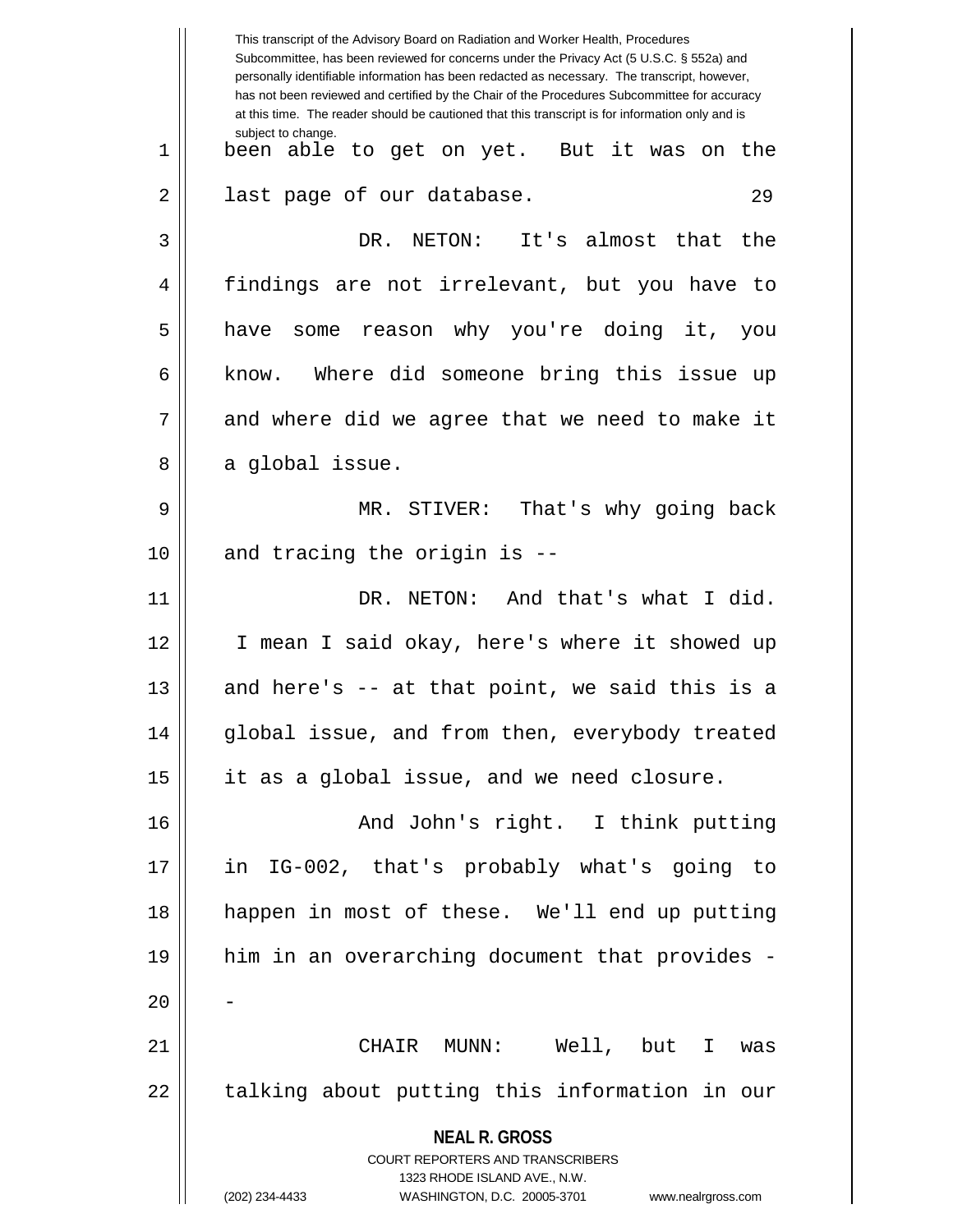**NEAL R. GROSS** COURT REPORTERS AND TRANSCRIBERS 1323 RHODE ISLAND AVE., N.W. (202) 234-4433 WASHINGTON, D.C. 20005-3701 www.nealrgross.com This transcript of the Advisory Board on Radiation and Worker Health, Procedures Subcommittee, has been reviewed for concerns under the Privacy Act (5 U.S.C. § 552a) and personally identifiable information has been redacted as necessary. The transcript, however, has not been reviewed and certified by the Chair of the Procedures Subcommittee for accuracy at this time. The reader should be cautioned that this transcript is for information only and is subject to change. 30 1 || overarching issues group back there. We have  $2 \parallel - -$ 3 MEMBER ZIEMER: No, no. We agree 4 || to that. 5 DR. NETON: I think we're all  $6$  || talking about the same thing. 7 || MEMBER ZIEMER: Eventually, it may 8 || become part of that other document. But for 9 the database, it will go right in, as you 10 described. 11 CHAIR MUNN: Including the 12 information about where it was first 13 identified? 14 MEMBER ZIEMER: Right. 15 || DR. NETON: Right, yes. 16 MEMBER ZIEMER: It will be this 17 || information that's in Jim's table. 18 CHAIR MUNN: Yes. 19 || DR. NETON: Okay. 20 MR. KATZ: We're all on the same  $21 \parallel$  page. 22 MEMBER ZIEMER: With the exception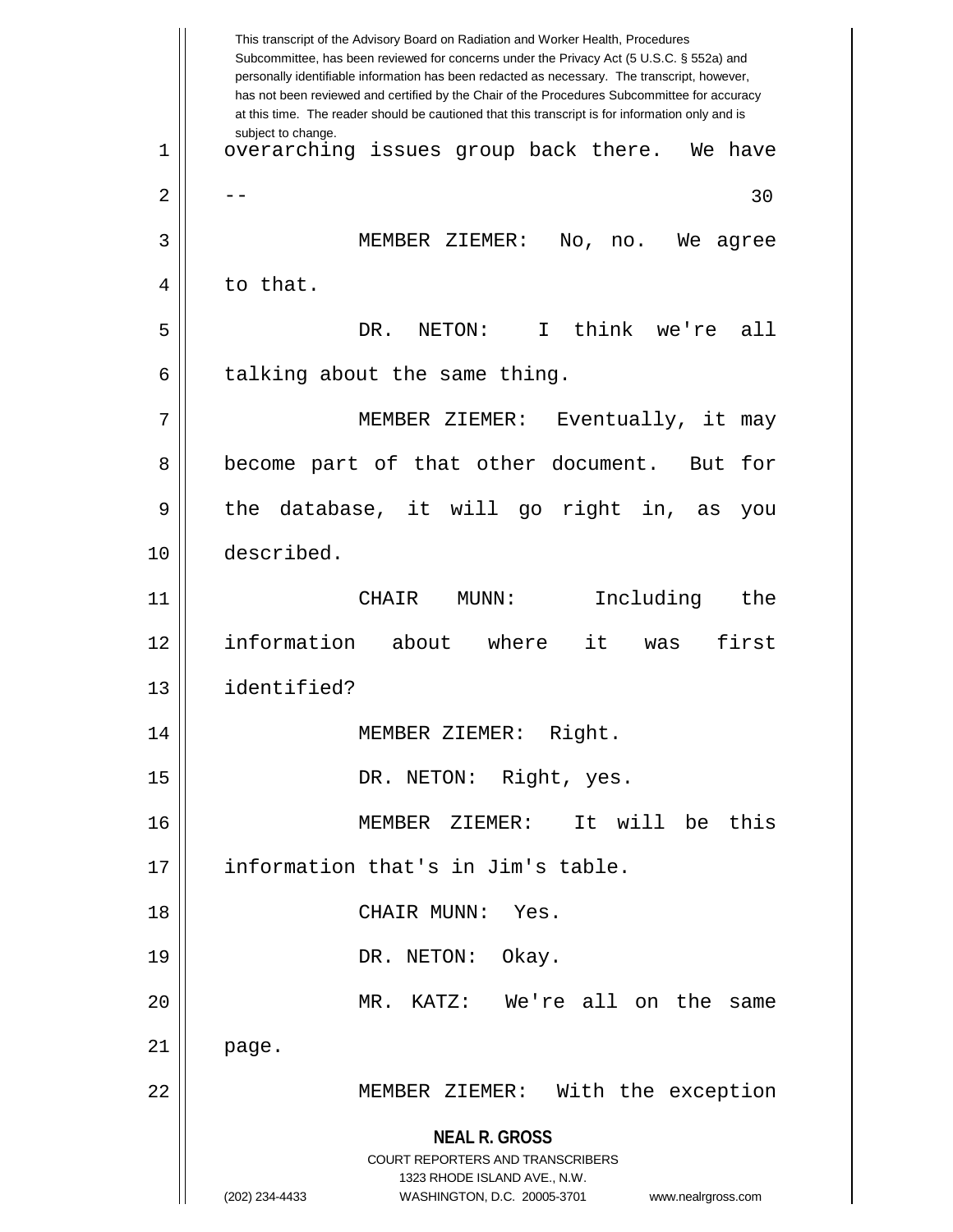| This transcript of the Advisory Board on Radiation and Worker Health, Procedures<br>Subcommittee, has been reviewed for concerns under the Privacy Act (5 U.S.C. § 552a) and<br>personally identifiable information has been redacted as necessary. The transcript, however,<br>has not been reviewed and certified by the Chair of the Procedures Subcommittee for accuracy<br>at this time. The reader should be cautioned that this transcript is for information only and is |
|----------------------------------------------------------------------------------------------------------------------------------------------------------------------------------------------------------------------------------------------------------------------------------------------------------------------------------------------------------------------------------------------------------------------------------------------------------------------------------|
| subject to change.<br>of the heading "Risk Model."                                                                                                                                                                                                                                                                                                                                                                                                                               |
| DR.<br>NETON:<br>With<br>the<br>heading<br>ØÍ                                                                                                                                                                                                                                                                                                                                                                                                                                    |
| Risk Model --                                                                                                                                                                                                                                                                                                                                                                                                                                                                    |
| (Laughter.)                                                                                                                                                                                                                                                                                                                                                                                                                                                                      |
| DR.<br>NETON:<br>You<br>just<br>know, you                                                                                                                                                                                                                                                                                                                                                                                                                                        |
| can't -- you can't be careful enough.                                                                                                                                                                                                                                                                                                                                                                                                                                            |
| MEMBER ZIEMER:<br>That's the<br>very                                                                                                                                                                                                                                                                                                                                                                                                                                             |
| first thing people see.                                                                                                                                                                                                                                                                                                                                                                                                                                                          |
| This<br>DR.<br>NETON:<br>was<br>not<br>an<br>easy                                                                                                                                                                                                                                                                                                                                                                                                                                |
| table to put together.                                                                                                                                                                                                                                                                                                                                                                                                                                                           |
| Yeah well, but we're<br>CHAIR MUNN:                                                                                                                                                                                                                                                                                                                                                                                                                                              |
| not going to see Risk Model issues. We're not                                                                                                                                                                                                                                                                                                                                                                                                                                    |
| even going to see oronasal breathing.<br>We're                                                                                                                                                                                                                                                                                                                                                                                                                                   |
| just going to see the text that he's given us                                                                                                                                                                                                                                                                                                                                                                                                                                    |
| for the identified area and the status, and                                                                                                                                                                                                                                                                                                                                                                                                                                      |
| what -- the last sentence becomes an action                                                                                                                                                                                                                                                                                                                                                                                                                                      |
| item, from my perspective.                                                                                                                                                                                                                                                                                                                                                                                                                                                       |
| MEMBER ZIEMER: Right.                                                                                                                                                                                                                                                                                                                                                                                                                                                            |
| DR. NETON: Right. Okay.                                                                                                                                                                                                                                                                                                                                                                                                                                                          |
| CHAIR MUNN: This way, there are                                                                                                                                                                                                                                                                                                                                                                                                                                                  |
| two things that happen. First of all, Jim                                                                                                                                                                                                                                                                                                                                                                                                                                        |
| doesn't have to continue to maintain another                                                                                                                                                                                                                                                                                                                                                                                                                                     |
| <b>NEAL R. GROSS</b><br>COURT REPORTERS AND TRANSCRIBERS<br>1323 RHODE ISLAND AVE., N.W.<br>(202) 234-4433<br>WASHINGTON, D.C. 20005-3701 www.nealrgross.com                                                                                                                                                                                                                                                                                                                     |
|                                                                                                                                                                                                                                                                                                                                                                                                                                                                                  |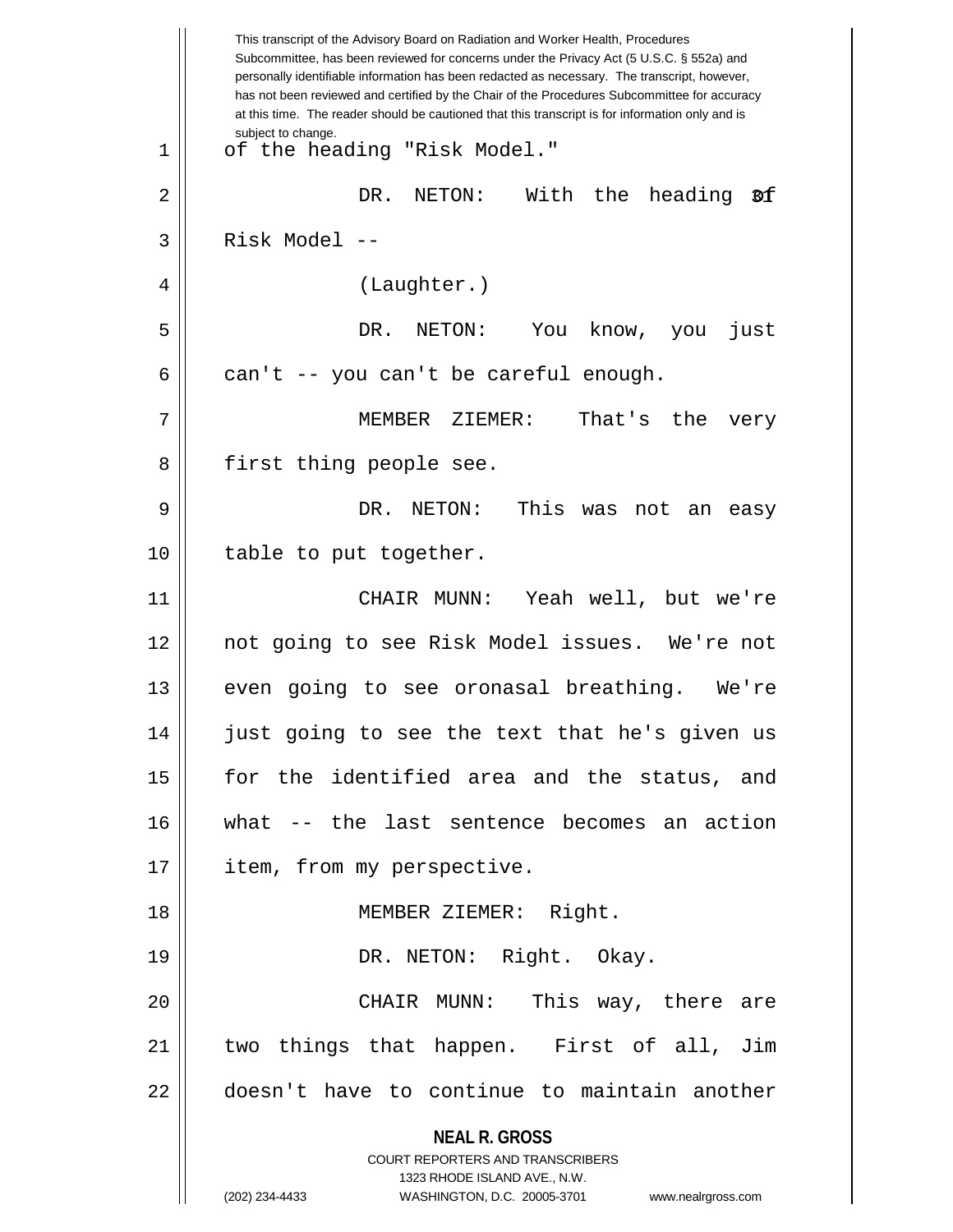**NEAL R. GROSS** COURT REPORTERS AND TRANSCRIBERS 1323 RHODE ISLAND AVE., N.W. (202) 234-4433 WASHINGTON, D.C. 20005-3701 www.nealrgross.com This transcript of the Advisory Board on Radiation and Worker Health, Procedures Subcommittee, has been reviewed for concerns under the Privacy Act (5 U.S.C. § 552a) and personally identifiable information has been redacted as necessary. The transcript, however, has not been reviewed and certified by the Chair of the Procedures Subcommittee for accuracy at this time. The reader should be cautioned that this transcript is for information only and is subject to change. 32 2 DR. NETON: I've lost ownership of  $1 \parallel$  matrix, and  $-$ 3 || the matrix. I like that. 4 | (Laughter.) 5 CHAIR MUNN: And all of us know  $6 \parallel$  where we are with each one of these issues.  $7 \parallel$  Anyone else who wants to know what we've done, 8 and what our position is, can verify it very  $9 \parallel$  easily. 10 MR. MARSCHKE: Well then let me -- 11 Wanda, then the issues, the findings that are 12 under oronasal breathing, right now we have 13 || two of them that were drawn in from OTIB-0004, 14 which kind of was the basis for, you know, 15 | here, maybe I think. 16 Now we're going to add another  $17$  || one, which basically -- a third issue, a third 18 finding, which is kind of what Jim's summary - 19 20 DR. NETON: Well, I looked at 21 || those issues, and those aren't even oronasal 22 || breathing issues that you have on the board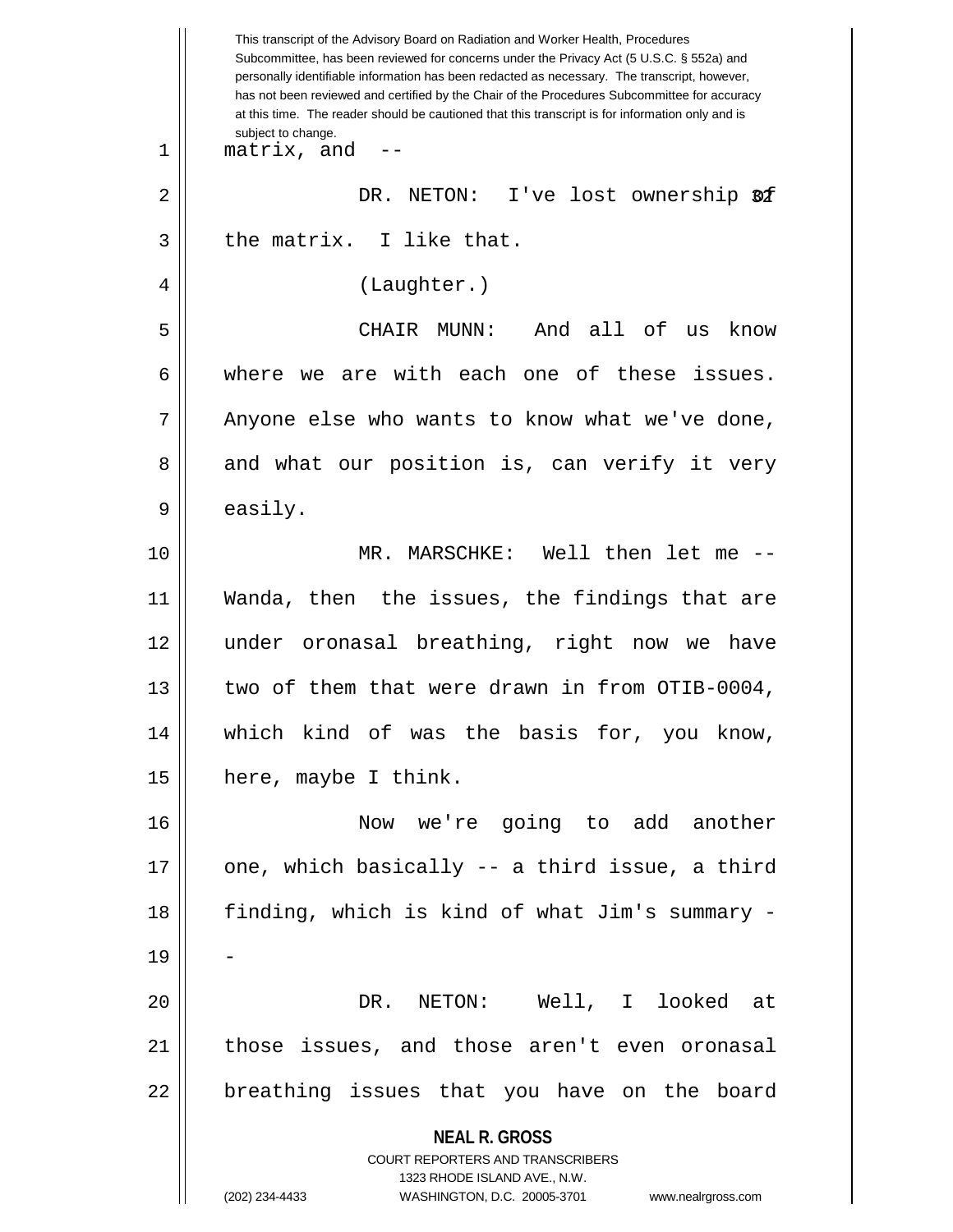**NEAL R. GROSS** COURT REPORTERS AND TRANSCRIBERS 1323 RHODE ISLAND AVE., N.W. (202) 234-4433 WASHINGTON, D.C. 20005-3701 www.nealrgross.com This transcript of the Advisory Board on Radiation and Worker Health, Procedures Subcommittee, has been reviewed for concerns under the Privacy Act (5 U.S.C. § 552a) and personally identifiable information has been redacted as necessary. The transcript, however, has not been reviewed and certified by the Chair of the Procedures Subcommittee for accuracy at this time. The reader should be cautioned that this transcript is for information only and is subject to change. adding 1 | there. 2 CHAIR MUNN: We're not adding  $3$  | issues. We're just adding text. 4 MR. MARSCHKE: Well, some of the 5 || overarching issues don't have any issues under  $6 \parallel$  them. 7 || CHAIR MUNN: Right. 8 MR. MARSCHKE: Any findings under  $9 \parallel$  them. 10 DR. NETON: Well, that's why I  $11$  | tried to  $-$ 12 || CHAIR MUNN: But we're going to 13 | have text under it. 14 MR. MARSCHKE: Well, how can -- we  $15$  | can't have text unless we have a finding. 16 CHAIR MUNN: Well, we can call it 17 || something other than findings, and put it in a 18 findings box. As long as we know that they're 19 not findings as we see them, we -- this may be  $20$  | one more hitch we have to think of. 21 DR. NETON: Well, can I say 22 || something? I think what's happened is the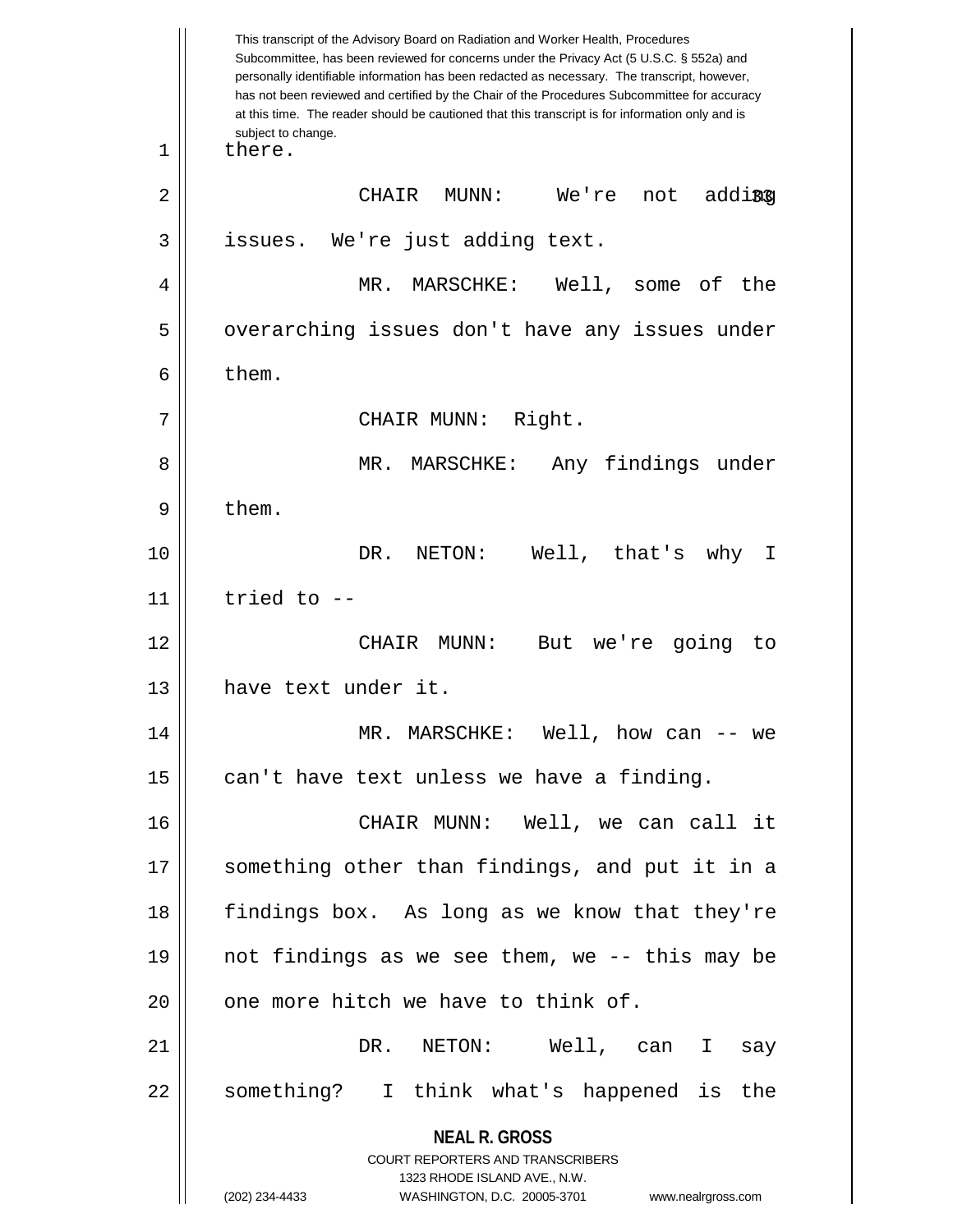|    | This transcript of the Advisory Board on Radiation and Worker Health, Procedures<br>Subcommittee, has been reviewed for concerns under the Privacy Act (5 U.S.C. § 552a) and<br>personally identifiable information has been redacted as necessary. The transcript, however,<br>has not been reviewed and certified by the Chair of the Procedures Subcommittee for accuracy<br>at this time. The reader should be cautioned that this transcript is for information only and is |
|----|----------------------------------------------------------------------------------------------------------------------------------------------------------------------------------------------------------------------------------------------------------------------------------------------------------------------------------------------------------------------------------------------------------------------------------------------------------------------------------|
| 1  | subject to change.<br>Work Group that identified<br>the<br>group, the                                                                                                                                                                                                                                                                                                                                                                                                            |
| 2  | finding has transferred it to the -- it has                                                                                                                                                                                                                                                                                                                                                                                                                                      |
| 3  | transferred<br>the<br>Procedures<br>been<br>to                                                                                                                                                                                                                                                                                                                                                                                                                                   |
| 4  | Subcommittee.                                                                                                                                                                                                                                                                                                                                                                                                                                                                    |
| 5  | So it is your finding now.<br>It's                                                                                                                                                                                                                                                                                                                                                                                                                                               |
| 6  | not a procedure view, but it is something that                                                                                                                                                                                                                                                                                                                                                                                                                                   |
| 7  | identified in a technical document, that<br>was                                                                                                                                                                                                                                                                                                                                                                                                                                  |
| 8  | agreed to as an overarching issue<br>that<br>was                                                                                                                                                                                                                                                                                                                                                                                                                                 |
| 9  | handled at this Subcommittee's<br>should<br>be                                                                                                                                                                                                                                                                                                                                                                                                                                   |
| 10 | I think it's appropriate to put<br>level.<br>So                                                                                                                                                                                                                                                                                                                                                                                                                                  |
| 11 | those findings in there, because they're the                                                                                                                                                                                                                                                                                                                                                                                                                                     |
| 12 | basis, the origin of the issue.                                                                                                                                                                                                                                                                                                                                                                                                                                                  |
| 13 | CHAIR MUNN:<br>Of<br>I'm<br>course.<br>not                                                                                                                                                                                                                                                                                                                                                                                                                                       |
| 14 | suggesting we don't put them in.                                                                                                                                                                                                                                                                                                                                                                                                                                                 |
| 15 | DR. NETON: Okay.                                                                                                                                                                                                                                                                                                                                                                                                                                                                 |
| 16 | CHAIR MUNN: I'm just suggesting                                                                                                                                                                                                                                                                                                                                                                                                                                                  |
| 17 | that we do not insert your text as -- that                                                                                                                                                                                                                                                                                                                                                                                                                                       |
| 18 | we're not creating a finding here. We are                                                                                                                                                                                                                                                                                                                                                                                                                                        |
| 19 | creating a reference point for folks who can't                                                                                                                                                                                                                                                                                                                                                                                                                                   |
| 20 | do the same thing that you just did, Jim,                                                                                                                                                                                                                                                                                                                                                                                                                                        |
| 21 | which is search the entire universe of                                                                                                                                                                                                                                                                                                                                                                                                                                           |
| 22 | information that we have developed over the                                                                                                                                                                                                                                                                                                                                                                                                                                      |
|    | <b>NEAL R. GROSS</b><br>COURT REPORTERS AND TRANSCRIBERS                                                                                                                                                                                                                                                                                                                                                                                                                         |
|    | 1323 RHODE ISLAND AVE., N.W.<br>(202) 234-4433<br>WASHINGTON, D.C. 20005-3701<br>www.nealrgross.com                                                                                                                                                                                                                                                                                                                                                                              |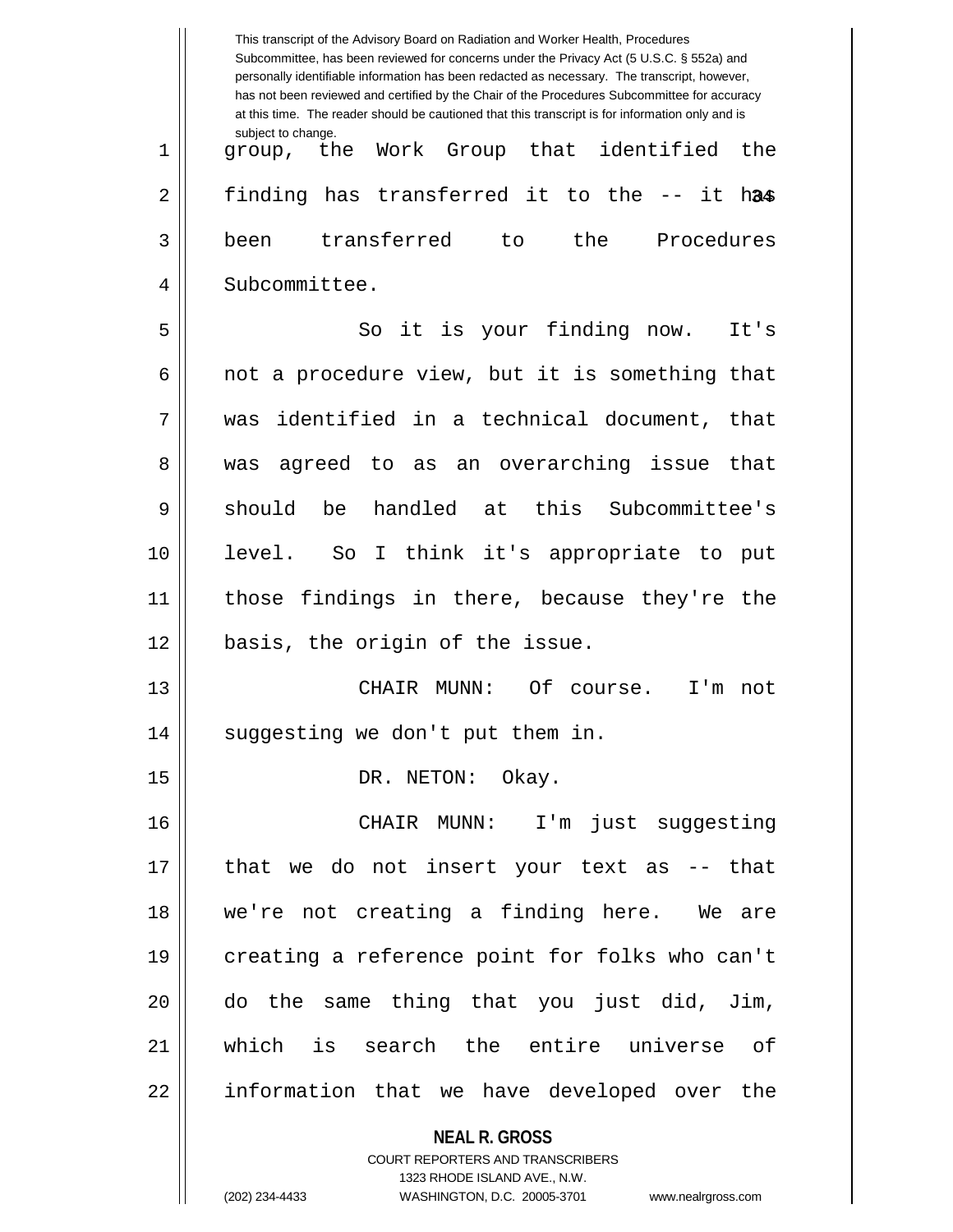|    | This transcript of the Advisory Board on Radiation and Worker Health, Procedures<br>Subcommittee, has been reviewed for concerns under the Privacy Act (5 U.S.C. § 552a) and<br>personally identifiable information has been redacted as necessary. The transcript, however,<br>has not been reviewed and certified by the Chair of the Procedures Subcommittee for accuracy<br>at this time. The reader should be cautioned that this transcript is for information only and is |
|----|----------------------------------------------------------------------------------------------------------------------------------------------------------------------------------------------------------------------------------------------------------------------------------------------------------------------------------------------------------------------------------------------------------------------------------------------------------------------------------|
| 1  | subject to change.<br>last decade, to try to find something about                                                                                                                                                                                                                                                                                                                                                                                                                |
| 2  | complex issue, which affects multiple<br>this                                                                                                                                                                                                                                                                                                                                                                                                                                    |
| 3  | sites.                                                                                                                                                                                                                                                                                                                                                                                                                                                                           |
| 4  | I'm just trying to get us to have                                                                                                                                                                                                                                                                                                                                                                                                                                                |
| 5  | touch points where people can<br>for<br>go                                                                                                                                                                                                                                                                                                                                                                                                                                       |
| 6  | information, and we want the information to be                                                                                                                                                                                                                                                                                                                                                                                                                                   |
| 7  | that this issue, whatever the issue is,<br>has                                                                                                                                                                                                                                                                                                                                                                                                                                   |
| 8  | been addressed in many places. It isn't that                                                                                                                                                                                                                                                                                                                                                                                                                                     |
| 9  | it's just hanging out there. We've looked at                                                                                                                                                                                                                                                                                                                                                                                                                                     |
| 10 | it.                                                                                                                                                                                                                                                                                                                                                                                                                                                                              |
| 11 | Wanda,<br>I think<br>MEMBER ZIEMER:                                                                                                                                                                                                                                                                                                                                                                                                                                              |
| 12 | what Steve is struggling with here is really                                                                                                                                                                                                                                                                                                                                                                                                                                     |
| 13 | the label to use.                                                                                                                                                                                                                                                                                                                                                                                                                                                                |
| 14 | The way the thing is structured                                                                                                                                                                                                                                                                                                                                                                                                                                                  |
| 15 | now under oronasal breathing or any of these                                                                                                                                                                                                                                                                                                                                                                                                                                     |
| 16 | issues, is a series of findings that have been                                                                                                                                                                                                                                                                                                                                                                                                                                   |
| 17 | identified and transferred, and now we're in a                                                                                                                                                                                                                                                                                                                                                                                                                                   |
| 18 | sense consolidating this into -- it would look                                                                                                                                                                                                                                                                                                                                                                                                                                   |
| 19 | like sort of a different format, in a sense.                                                                                                                                                                                                                                                                                                                                                                                                                                     |
| 20 | DR. NETON: Well actually only two                                                                                                                                                                                                                                                                                                                                                                                                                                                |
| 21 | findings<br>of the overarching issues have                                                                                                                                                                                                                                                                                                                                                                                                                                       |
| 22 | associated with it in the database.                                                                                                                                                                                                                                                                                                                                                                                                                                              |
|    | <b>NEAL R. GROSS</b><br><b>COURT REPORTERS AND TRANSCRIBERS</b><br>1323 RHODE ISLAND AVE., N.W.<br>(202) 234-4433<br>WASHINGTON, D.C. 20005-3701<br>www.nealrgross.com                                                                                                                                                                                                                                                                                                           |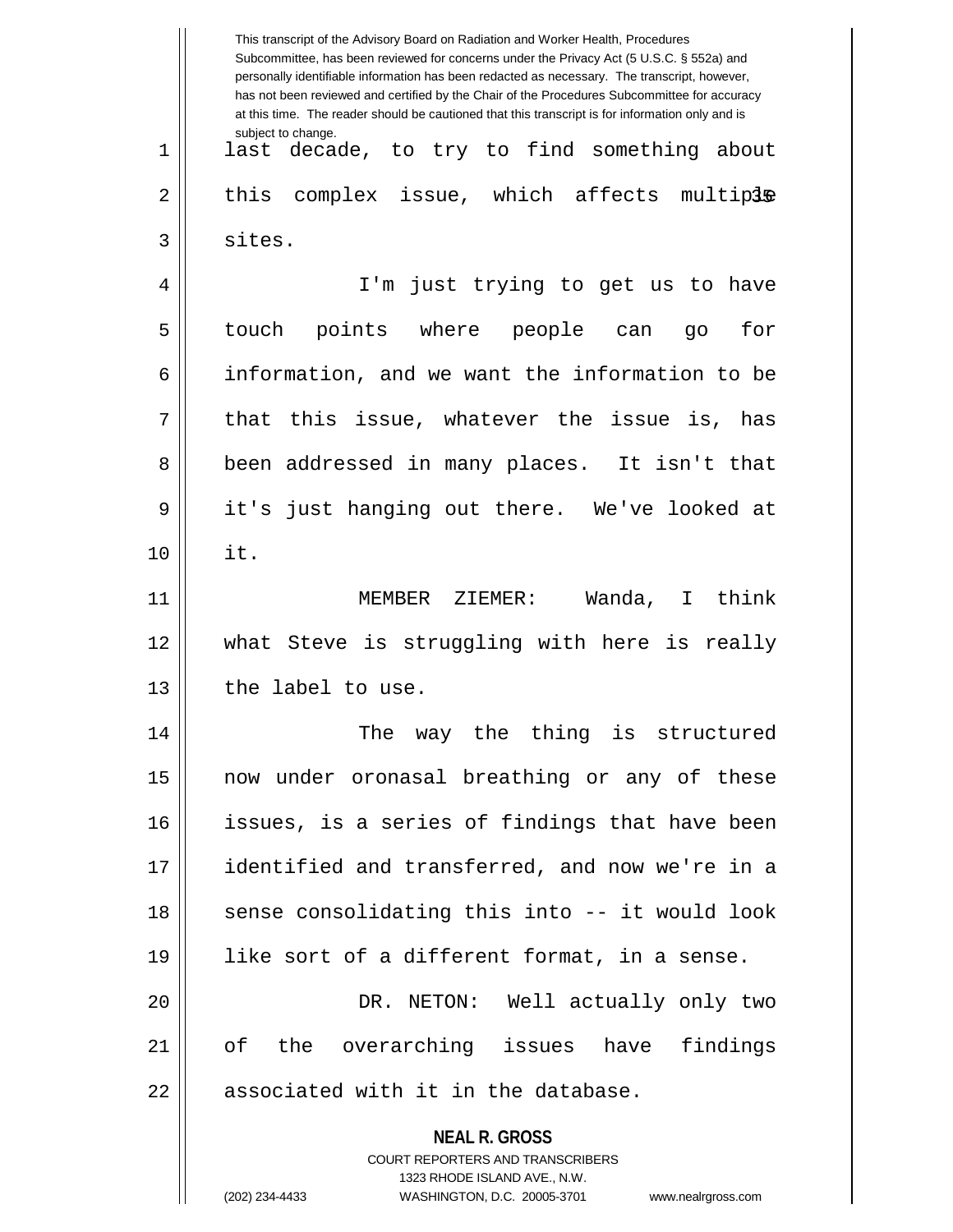**NEAL R. GROSS** COURT REPORTERS AND TRANSCRIBERS 1323 RHODE ISLAND AVE., N.W. (202) 234-4433 WASHINGTON, D.C. 20005-3701 www.nealrgross.com This transcript of the Advisory Board on Radiation and Worker Health, Procedures Subcommittee, has been reviewed for concerns under the Privacy Act (5 U.S.C. § 552a) and personally identifiable information has been redacted as necessary. The transcript, however, has not been reviewed and certified by the Chair of the Procedures Subcommittee for accuracy at this time. The reader should be cautioned that this transcript is for information only and is subject to change. 36 1 MEMBER ZIEMER: Yeah, uh-huh.  $2 \parallel$  Yeah. So --3 DR. NETON: That's what I tried to 4 | do, is to get some background. 5 MEMBER ZIEMER: Right, right. So 6 || somehow, under each of these, you need 7 something that's similar to the First 8 Identified column, which is sort of  $9 \parallel$  historically why did this arise. 10 || In the Status, you give an example 11 of where the finding arose, and I think, 12 || Steve, you've got what, like a couple of other 13 || ones or is it the same one? I don't have mine  $14 \parallel$  open. 15 || DR. NETON: I think it's just two. 16 MS. MARION-MOSS: It's 12 and 13  $17$  | on TIB-0004. 18 MEMBER ZIEMER: Yeah but -- 19 DR. NETON: I don't know that  $20$  || those really  $-$ 21 MEMBER ZIEMER: Are those 22 | oronasals?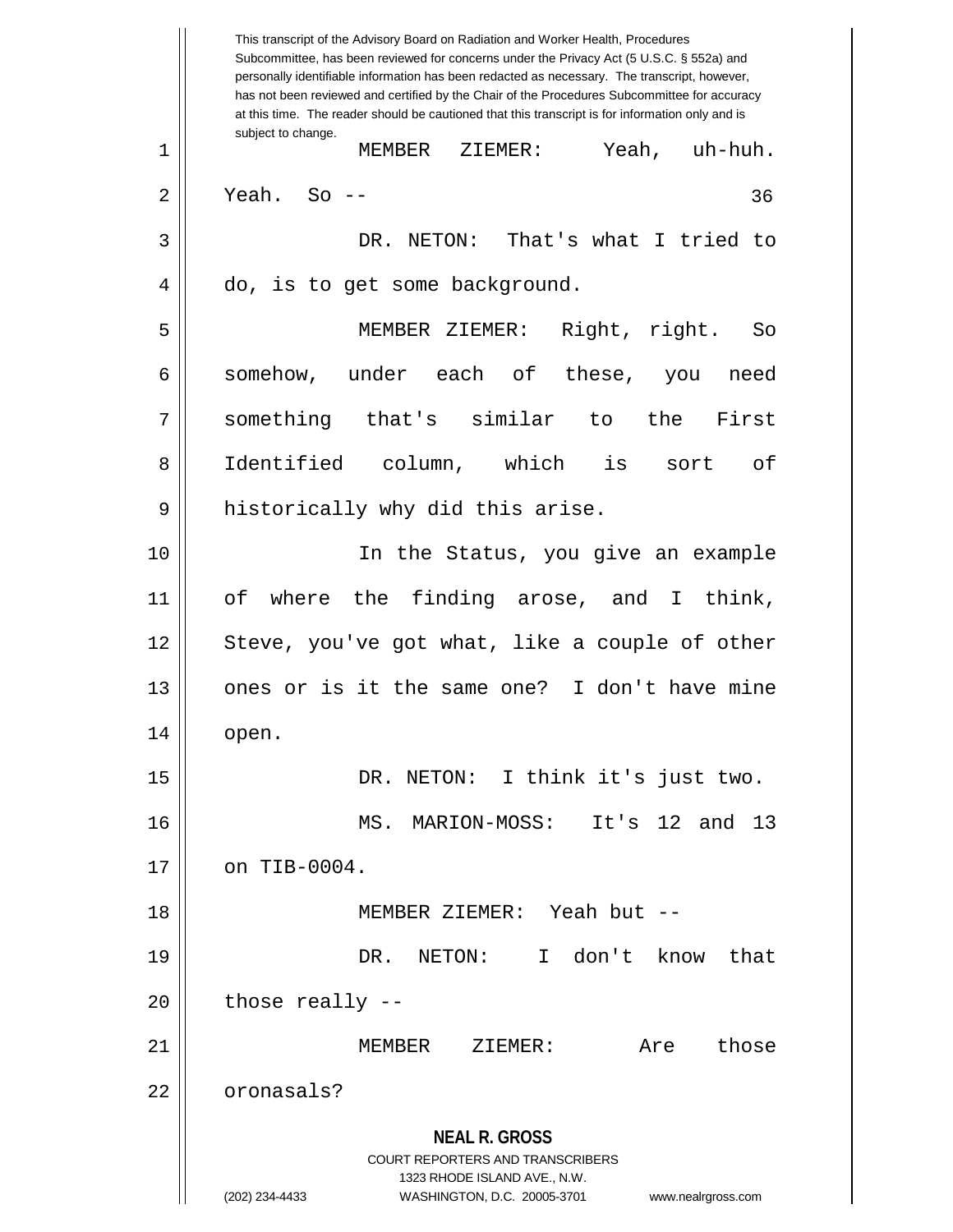**NEAL R. GROSS** COURT REPORTERS AND TRANSCRIBERS 1323 RHODE ISLAND AVE., N.W. (202) 234-4433 WASHINGTON, D.C. 20005-3701 www.nealrgross.com This transcript of the Advisory Board on Radiation and Worker Health, Procedures Subcommittee, has been reviewed for concerns under the Privacy Act (5 U.S.C. § 552a) and personally identifiable information has been redacted as necessary. The transcript, however, has not been reviewed and certified by the Chair of the Procedures Subcommittee for accuracy at this time. The reader should be cautioned that this transcript is for information only and is subject to change. 37 1 || DR. NETON: I'm not sure those 2 | oronasals. 3 MR. MARSCHKE: Well, 12 is not. 4 || 12 is kind of more of a breathing. 12 is 5 || just, is the breathing rate. 6 MR. STIVER: 13 is oronasal. 7 MR. MARSCHKE: Actually, it may 8 || not be, you know, I don't know. 9 DR. NETON: But it's kind of a 10 very generalized premise -- 11 (Simultaneous speaking.) 12 DR. NETON: And this is from OTIB-13 0004. Wait. The other problem is OTIB-0004 14 is no longer a valid procedure for a document. 15 MR. MARSCHKE: But if this is, 16 this is again, where it was generated, at 17 least for this -- 18 || **MEMBER ZIEMER:** Initially. 19 || MR. MARSCHKE: Initially in here. 20 DR. NETON: Well, I could tell you  $21$   $\vert$  -- well, I could tell you that it started at 22 || Bethlehem Steel. That was where it started.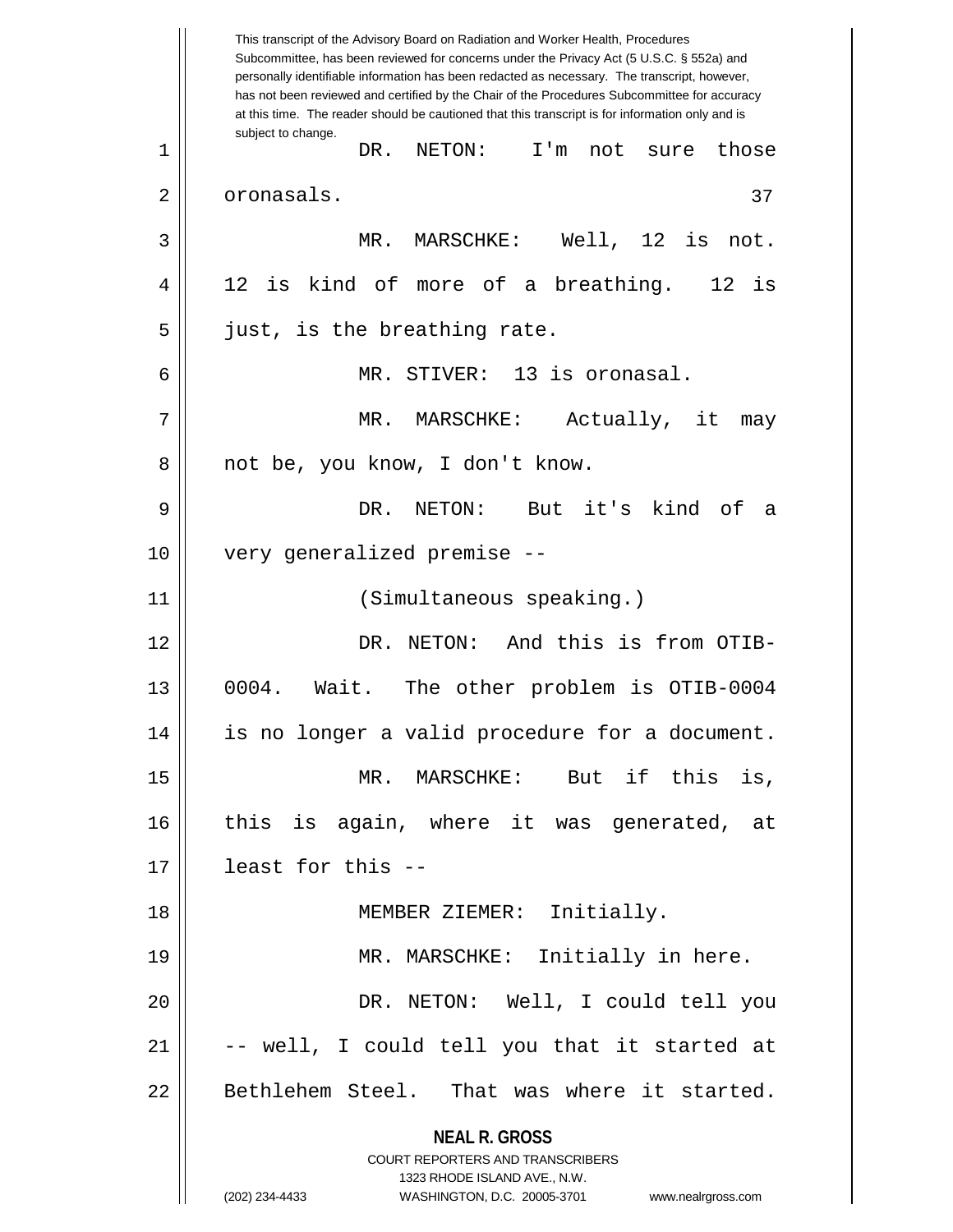**NEAL R. GROSS** COURT REPORTERS AND TRANSCRIBERS 1323 RHODE ISLAND AVE., N.W. (202) 234-4433 WASHINGTON, D.C. 20005-3701 www.nealrgross.com This transcript of the Advisory Board on Radiation and Worker Health, Procedures Subcommittee, has been reviewed for concerns under the Privacy Act (5 U.S.C. § 552a) and personally identifiable information has been redacted as necessary. The transcript, however, has not been reviewed and certified by the Chair of the Procedures Subcommittee for accuracy at this time. The reader should be cautioned that this transcript is for information only and is subject to change. 2 || 2005. You guys found it in OTIB-0004 because 1 || That's why I tracked it in my database since 3 you're reviewing procedures, that's true. 4 || However you want to do it. 5 || But I can tell you that a number  $6 \parallel$  of these coming down, six out of the eight, 7 || you're not going have anything in there, and 8 they're not going to be procedures. They're 9 || going to be reviews of Site Profiles or, in 10 || one case, an SEC Evaluation Report review. 11 || That was where they originated. 12 MR. MARSCHKE: I think we can find  $13$   $\parallel$  -- if you give us those findings. 14 || DR. NETON: I did. 15 MR. MARSCHKE: We can take these  $16$  | and put these in as findings. 17 DR. NETON: That's what I'm trying  $18$  || to say. 19 MR. KATZ: That's what I would 20 || suggest you do, right. 21 MR. HINNEFELD: This is Stu. If I  $22$  || can just offer that we, NIOSH, take care of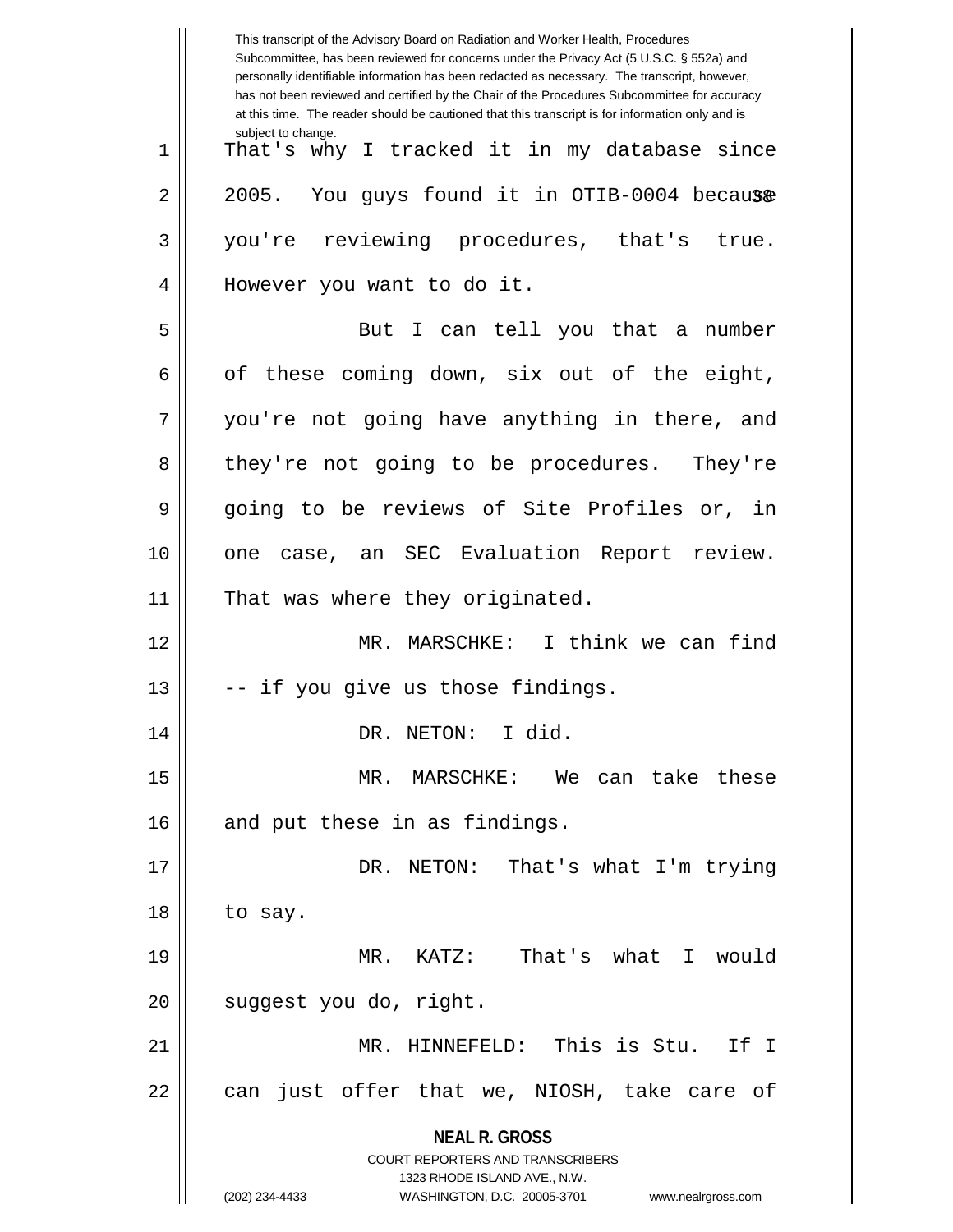|    | This transcript of the Advisory Board on Radiation and Worker Health, Procedures<br>Subcommittee, has been reviewed for concerns under the Privacy Act (5 U.S.C. § 552a) and<br>personally identifiable information has been redacted as necessary. The transcript, however,<br>has not been reviewed and certified by the Chair of the Procedures Subcommittee for accuracy<br>at this time. The reader should be cautioned that this transcript is for information only and is |
|----|----------------------------------------------------------------------------------------------------------------------------------------------------------------------------------------------------------------------------------------------------------------------------------------------------------------------------------------------------------------------------------------------------------------------------------------------------------------------------------|
| 1  | subject to change.<br>this outside of this meeting, you know.<br>We                                                                                                                                                                                                                                                                                                                                                                                                              |
| 2  | include Steve in the call, but<br>wijg<br>we                                                                                                                                                                                                                                                                                                                                                                                                                                     |
| 3  | develop, you know, because I have my<br>own                                                                                                                                                                                                                                                                                                                                                                                                                                      |
| 4  | misgivings about where we are right<br>now,<br>on                                                                                                                                                                                                                                                                                                                                                                                                                                |
| 5  | how we're tracking these things.                                                                                                                                                                                                                                                                                                                                                                                                                                                 |
| 6  | And so we're going to -- we will                                                                                                                                                                                                                                                                                                                                                                                                                                                 |
| 7  | go back. We will decide a way that seems to                                                                                                                                                                                                                                                                                                                                                                                                                                      |
| 8  | be, makes sense and is consistent with how we                                                                                                                                                                                                                                                                                                                                                                                                                                    |
| 9  | are tracking findings, and how we're going to                                                                                                                                                                                                                                                                                                                                                                                                                                    |
| 10 | do these, and we will let you know, and then                                                                                                                                                                                                                                                                                                                                                                                                                                     |
| 11 | you can give us comments and say if you think                                                                                                                                                                                                                                                                                                                                                                                                                                    |
| 12 | maybe it should be some way, some other way.                                                                                                                                                                                                                                                                                                                                                                                                                                     |
| 13 | But I mean I don't think we should                                                                                                                                                                                                                                                                                                                                                                                                                                               |
| 14 | design it in a big meeting like this, which is                                                                                                                                                                                                                                                                                                                                                                                                                                   |
| 15 | really intended for other purposes. I think                                                                                                                                                                                                                                                                                                                                                                                                                                      |
| 16 | we can give you a proposal and let you, and                                                                                                                                                                                                                                                                                                                                                                                                                                      |
| 17 | why we think that is the best way to do it,                                                                                                                                                                                                                                                                                                                                                                                                                                      |
| 18 | and then you guys can let us know if you want                                                                                                                                                                                                                                                                                                                                                                                                                                    |
| 19 | to do something different.                                                                                                                                                                                                                                                                                                                                                                                                                                                       |
| 20 | CHAIR<br>MUNN:<br>$\mathbf{I}$<br>agree                                                                                                                                                                                                                                                                                                                                                                                                                                          |
| 21 | wholeheartedly, Stu. We have a mechanical                                                                                                                                                                                                                                                                                                                                                                                                                                        |
| 22 | question here that needs to be dealt with, and                                                                                                                                                                                                                                                                                                                                                                                                                                   |
|    | <b>NEAL R. GROSS</b>                                                                                                                                                                                                                                                                                                                                                                                                                                                             |
|    | COURT REPORTERS AND TRANSCRIBERS<br>1323 RHODE ISLAND AVE., N.W.                                                                                                                                                                                                                                                                                                                                                                                                                 |
|    | (202) 234-4433<br>WASHINGTON, D.C. 20005-3701<br>www.nealrgross.com                                                                                                                                                                                                                                                                                                                                                                                                              |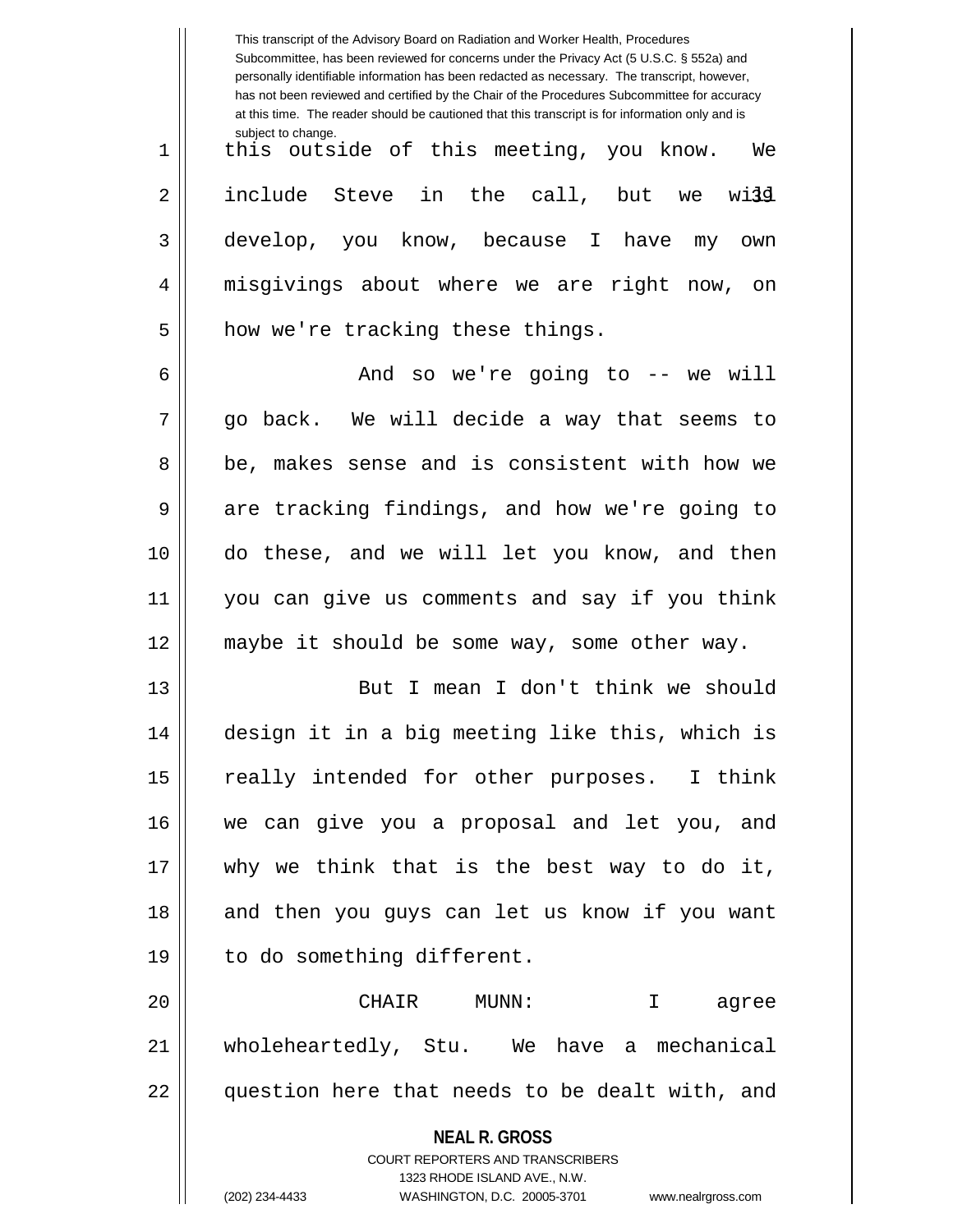This transcript of the Advisory Board on Radiation and Worker Health, Procedures Subcommittee, has been reviewed for concerns under the Privacy Act (5 U.S.C. § 552a) and personally identifiable information has been redacted as necessary. The transcript, however, has not been reviewed and certified by the Chair of the Procedures Subcommittee for accuracy at this time. The reader should be cautioned that this transcript is for information only and is subject to change. 2 || your comments. I certainly take them \$0 1 || this is not the place to do it. Thank you for  $3 \parallel$  heart, and I think you're absolutely accurate. 4 || In the interim, my concern is that 5 we don't either overburden or lose track of 6 what Jim is doing here, and that we agree that 7 Jim's on the right track here, that we are 8 || just going to work out a way to track what 9 || he's done already, how to get that folded into  $10$  || our database that we have now. 11 What needs to be added will be -- 12 how we need to do it mechanically is going to 13 be worked out by the people who know how to do 14 || this mechanically, Lori and Steve and all you 15 folks in the background who make this thing 16 work. 17 In the interim, we will hold on to 18 what Jim has, and at our next meeting, we'll 19 have some discussion about how to factor what 20 Jim has done so far, and what he will continue 21 doing, into the database that we have now. Is 22 || there any problem with that? Any comments

> **NEAL R. GROSS** COURT REPORTERS AND TRANSCRIBERS 1323 RHODE ISLAND AVE., N.W. (202) 234-4433 WASHINGTON, D.C. 20005-3701 www.nealrgross.com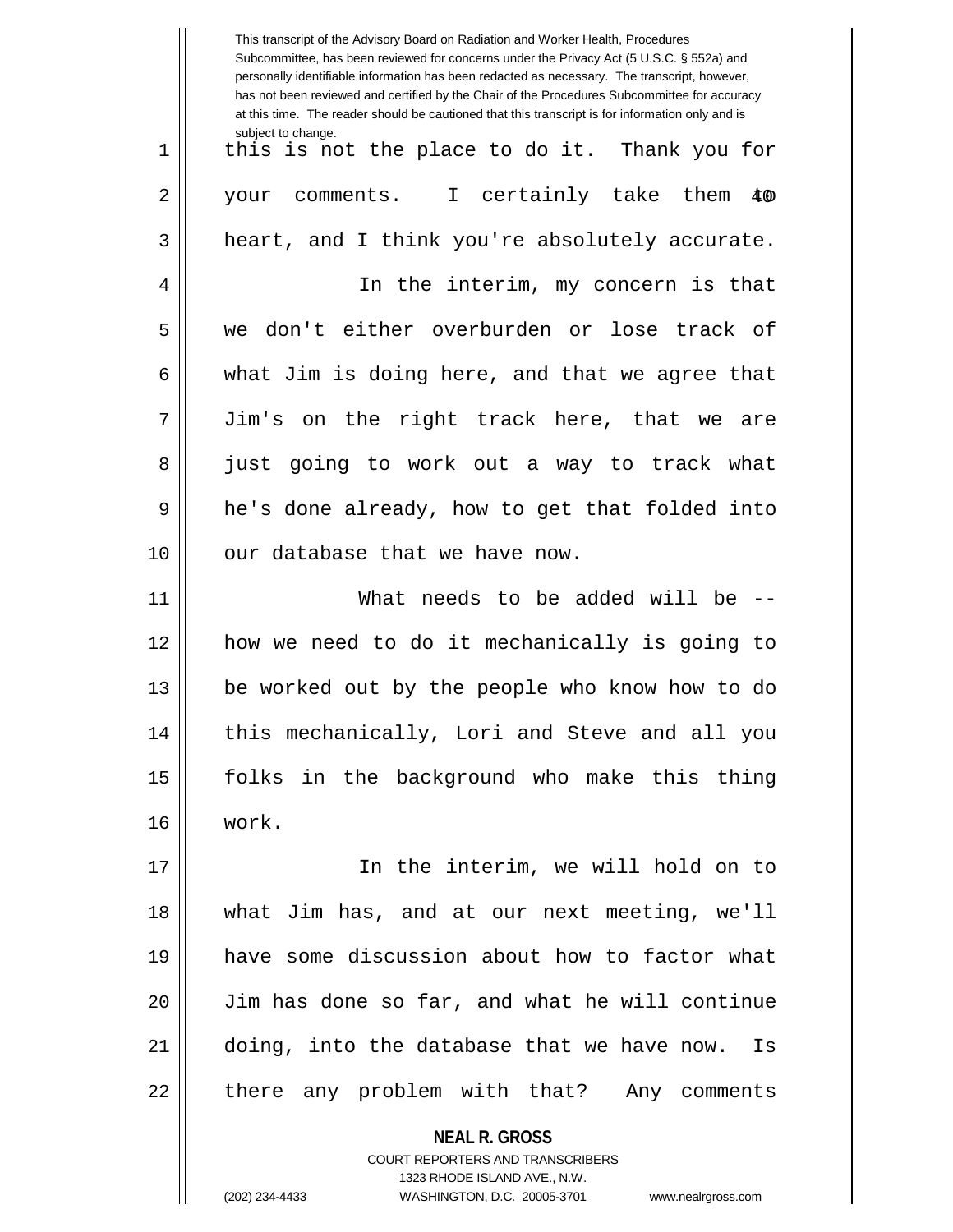**NEAL R. GROSS** COURT REPORTERS AND TRANSCRIBERS 1323 RHODE ISLAND AVE., N.W. This transcript of the Advisory Board on Radiation and Worker Health, Procedures Subcommittee, has been reviewed for concerns under the Privacy Act (5 U.S.C. § 552a) and personally identifiable information has been redacted as necessary. The transcript, however, has not been reviewed and certified by the Chair of the Procedures Subcommittee for accuracy at this time. The reader should be cautioned that this transcript is for information only and is subject to change. 41 1 from anybody? 2 || (No response.) 3 CHAIR MUNN: Good. Let's do that. 4 || One last thing before we leave this. I 5 wanted to check. Steve had expressed some  $6 \parallel$  concern last time that we might be missing 7 Something by reason of not having done any 8 || real searches on global issues, rather than 9 || just overarching issues. 10 It was my understanding that folks 11 who had that concern were going to take a look 12 in the interim from our OER meetings last 13 November. Did that take place? Did anyone do 14 || a search for quote "global issues?" 15 MR. MARSCHKE: Well, the only 16 || thing I really did a search, I did a search on 17 global issues. I only found the three, 18 basically that were already in the pulled 19 || over, identified as global issues. Now there 20 is another issue. There is a global, an 21 || overarching issue on hot particles. 22 CHAIR MUNN: Right.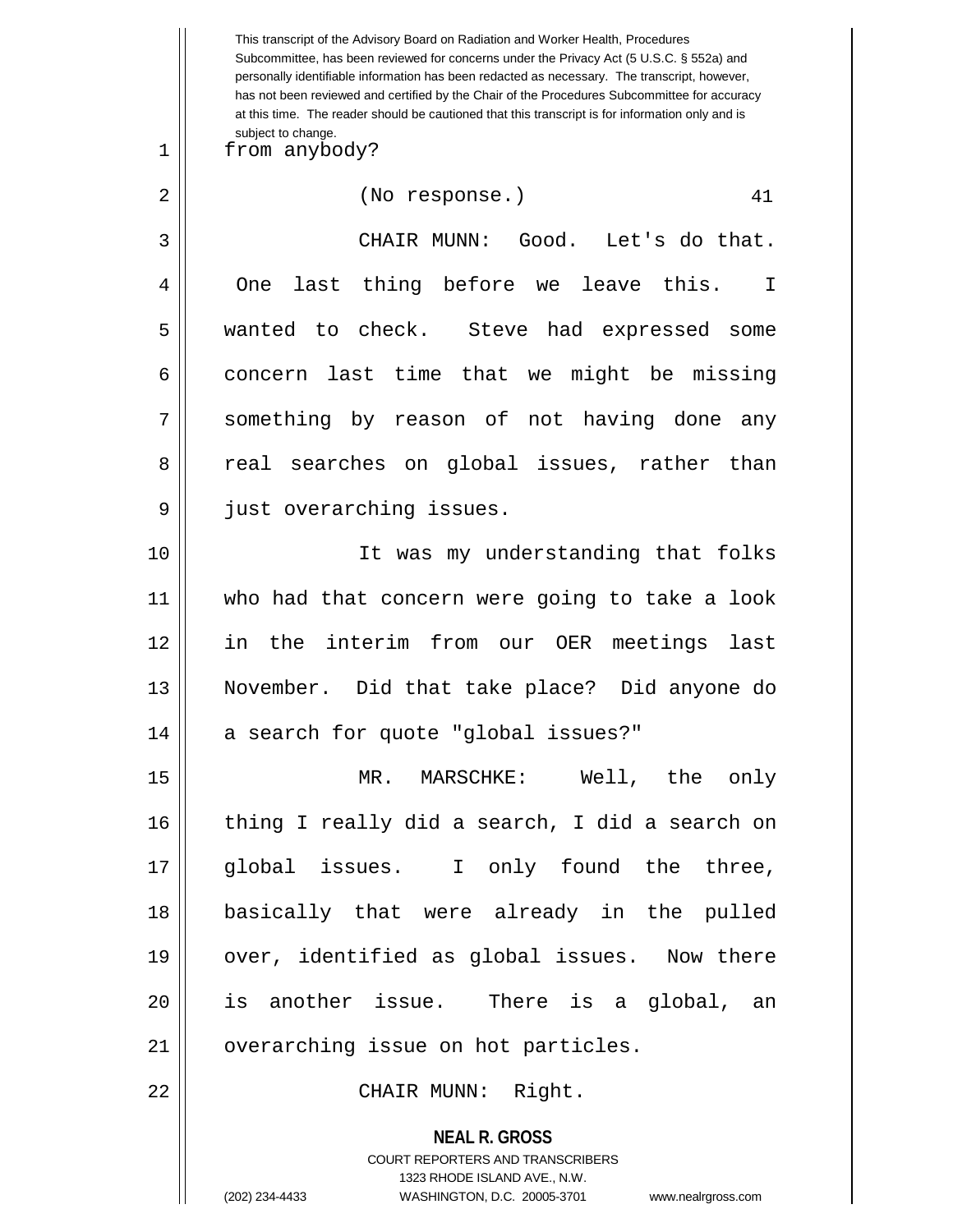**NEAL R. GROSS** COURT REPORTERS AND TRANSCRIBERS 1323 RHODE ISLAND AVE., N.W. (202) 234-4433 WASHINGTON, D.C. 20005-3701 www.nealrgross.com This transcript of the Advisory Board on Radiation and Worker Health, Procedures Subcommittee, has been reviewed for concerns under the Privacy Act (5 U.S.C. § 552a) and personally identifiable information has been redacted as necessary. The transcript, however, has not been reviewed and certified by the Chair of the Procedures Subcommittee for accuracy at this time. The reader should be cautioned that this transcript is for information only and is subject to change. 42 1 DR. NETON: Well that's already in  $2 \parallel$  there. 3 MR. STIVER: That's already in a 4 || table here. 5 CHAIR MUNN: You've identified it. 6 MR. MARSCHKE: Yes, and there is  $7 \parallel$  a, if you go back to OTIB-0017, there is a 8 finding associated with hot particles. It's 9 Finding 5 from OTIB-0017, which probably 10 could, if it's -- there probably should be 11 some kind of a relationship there, and so the 12 answer -- I need more. I didn't do it as 13 | thoroughly as I should have, Wanda. 14 || But I think it still needs to be 15 done, and there could be some additional 16 issues which could be related to the 17 overarching issues, even though they weren't 18 || specifically identified as either global or 19 | overarching at the time. 20 DR. NETON: Well, to me those were 21 | synonymous, global and overarching. 22 MR. MARSCHKE: Right.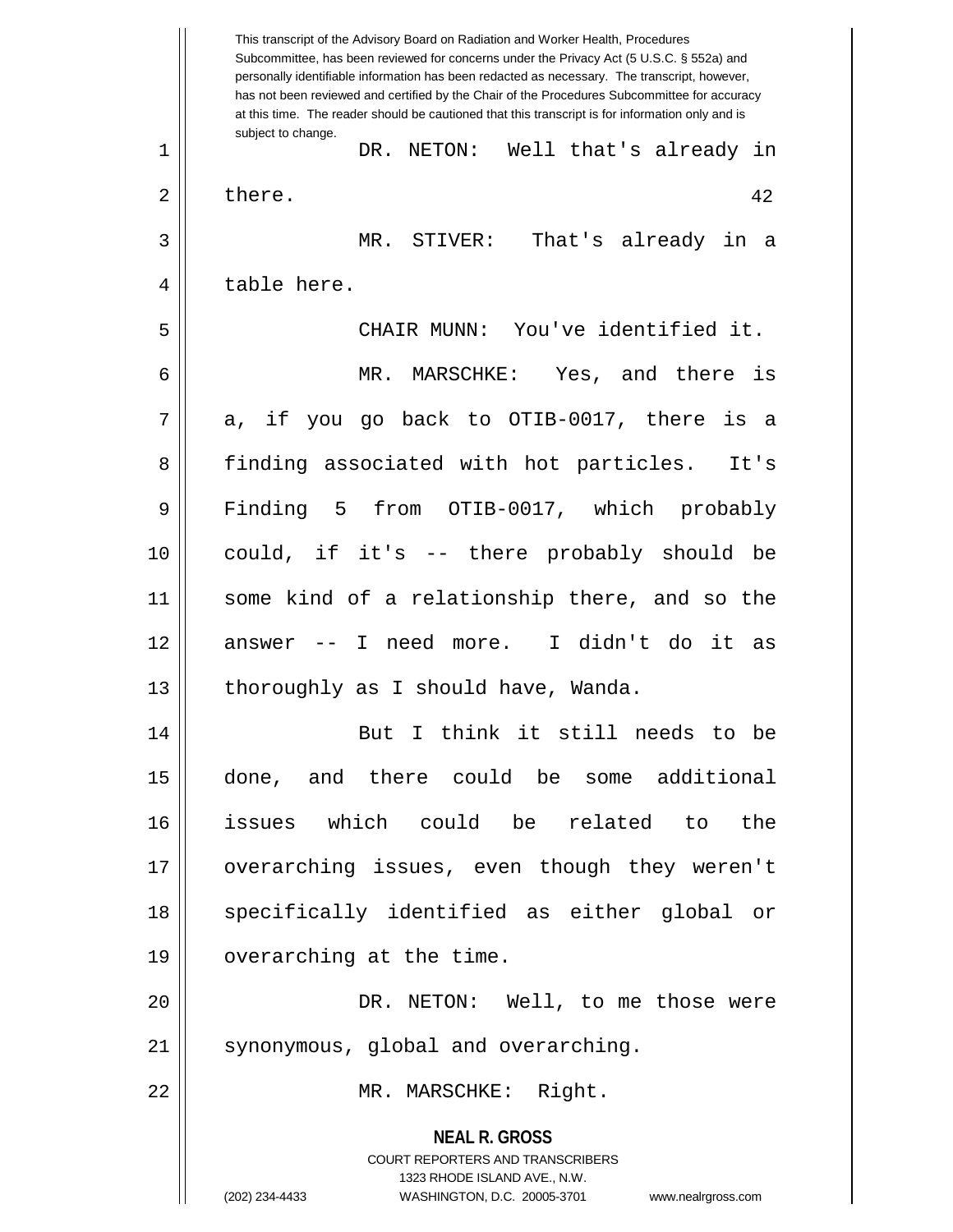**NEAL R. GROSS** COURT REPORTERS AND TRANSCRIBERS 1323 RHODE ISLAND AVE., N.W. (202) 234-4433 WASHINGTON, D.C. 20005-3701 www.nealrgross.com This transcript of the Advisory Board on Radiation and Worker Health, Procedures Subcommittee, has been reviewed for concerns under the Privacy Act (5 U.S.C. § 552a) and personally identifiable information has been redacted as necessary. The transcript, however, has not been reviewed and certified by the Chair of the Procedures Subcommittee for accuracy at this time. The reader should be cautioned that this transcript is for information only and is subject to change. 43 2 MR. MARSCHKE: Yeah, I know, I 1 DR. MAURO: It's the same thing. 3 || know. But I mean that's the two key words  $4 \parallel$  that we -- that's why we look for both those  $5 \parallel$  key words. 6 DR. NETON: But hot particles are  $7 \parallel$  in, already in there. 8 MR. MARSCHKE: They're already in  $9 \parallel$  there, but they're not -- but unlike ingestion 10 or breathing, there's not populated with any -  $11$ 12 DR. NETON: Well again, that's why 13 || I went and found -- the original instance of 14 || this was the NTS Site Profile Review. I mean 15 now that's not a procedure. But all I'm  $16$  || saying is I went back --17 (Simultaneous speaking.) 18 MR. STIVER: He didn't have time 19 to go track down every association in every 20 | cther document. 21 MR. MARSCHKE: But when you close  $22$  || this hot particles, then in theory you should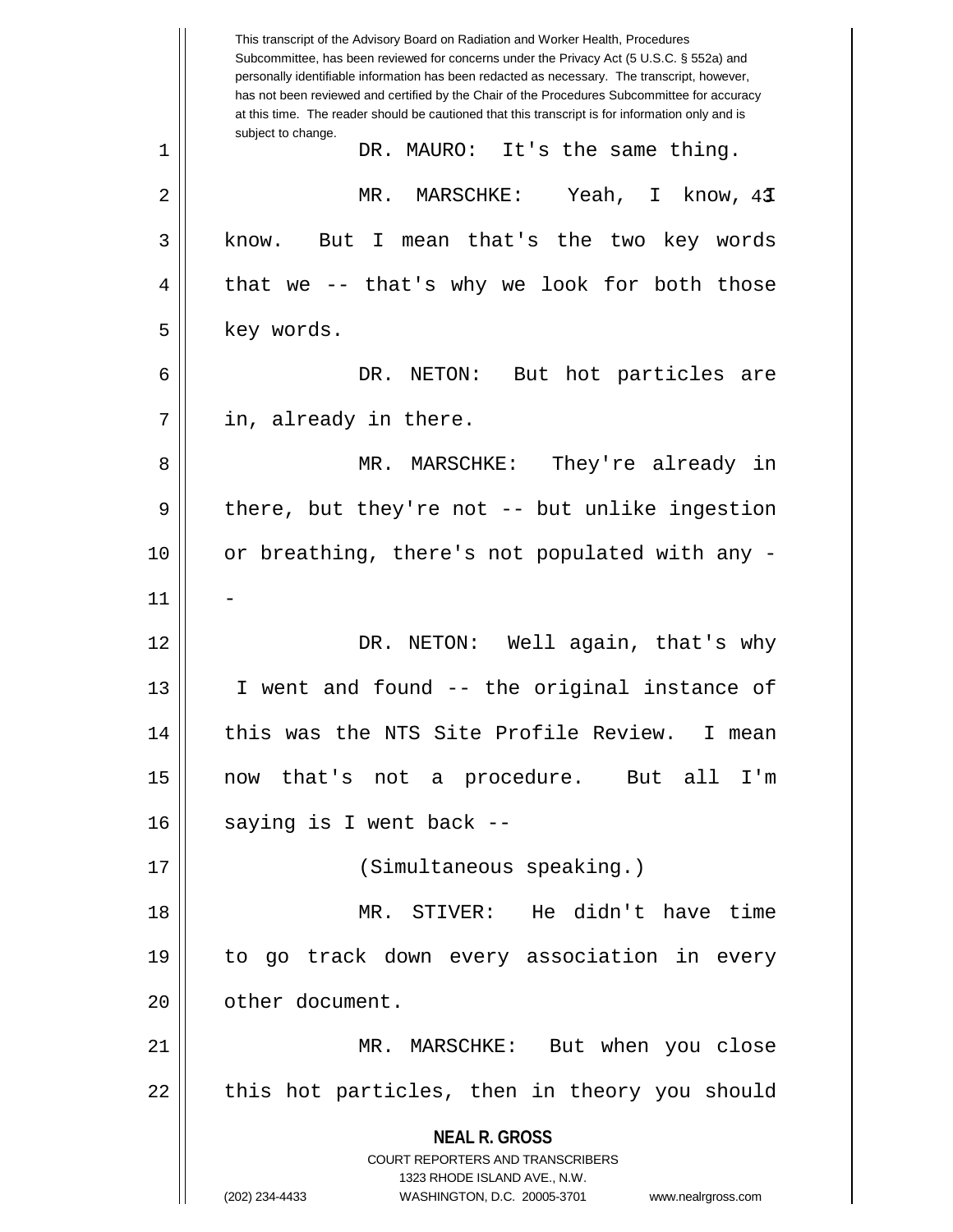**NEAL R. GROSS** COURT REPORTERS AND TRANSCRIBERS 1323 RHODE ISLAND AVE., N.W. This transcript of the Advisory Board on Radiation and Worker Health, Procedures Subcommittee, has been reviewed for concerns under the Privacy Act (5 U.S.C. § 552a) and personally identifiable information has been redacted as necessary. The transcript, however, has not been reviewed and certified by the Chair of the Procedures Subcommittee for accuracy at this time. The reader should be cautioned that this transcript is for information only and is subject to change. 44  $1 \parallel$  be able to close the finding that I just found  $2 \parallel$  here back in 17. 3 || DR. NETON: Correct. 4 MR. MARSCHKE: So that's why I 5 wanted to make that link. 6 DR. NETON: Sure, sure. 7 MR. MARSCHKE: So that you can 8 know that this is related to -- this issue 9 here is related to your overarching hot 10 particle issue. 11 || So there may be some more of those 12 links, which again, I'll have to take an 13 action item again, to look at it more 14 || carefully, and I apologize for not having done  $15$  | that. 16 CHAIR MUNN: Well, let me suggest 17 and ask for a reaction to the assertion that 18 when we have -- when we are aware of 19 || situations like this, where we know that OTIB-20 0017 is addressing, it's the dosimetry data 21 for assignment of shallow dose, and we know  $22$   $\parallel$  that findings have been identified there, what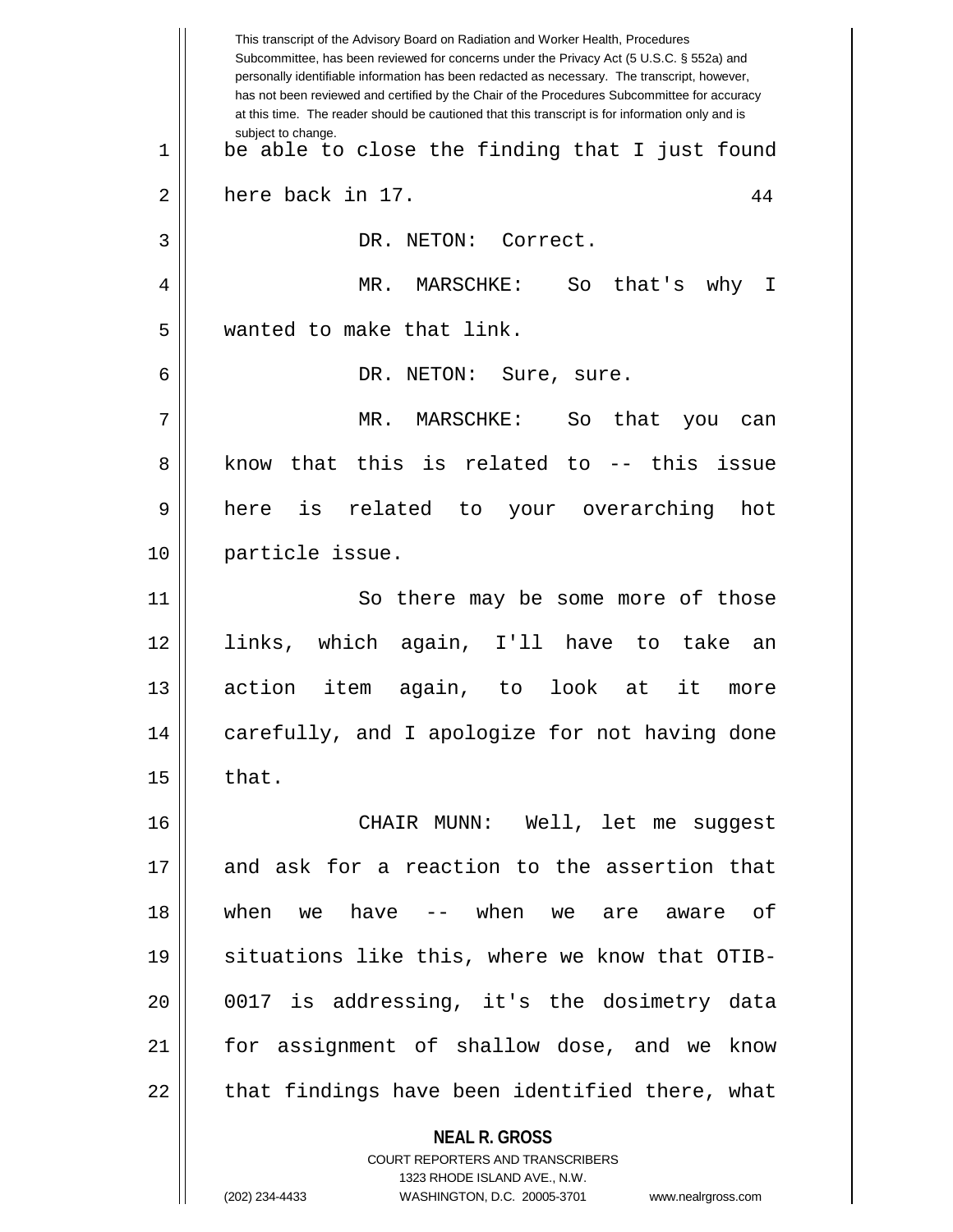|    | This transcript of the Advisory Board on Radiation and Worker Health, Procedures<br>Subcommittee, has been reviewed for concerns under the Privacy Act (5 U.S.C. § 552a) and<br>personally identifiable information has been redacted as necessary. The transcript, however,<br>has not been reviewed and certified by the Chair of the Procedures Subcommittee for accuracy<br>at this time. The reader should be cautioned that this transcript is for information only and is |
|----|----------------------------------------------------------------------------------------------------------------------------------------------------------------------------------------------------------------------------------------------------------------------------------------------------------------------------------------------------------------------------------------------------------------------------------------------------------------------------------|
| 1  | subject to change.<br>is the problem with just saying a number of                                                                                                                                                                                                                                                                                                                                                                                                                |
| 2  | these items, a number of items associated with                                                                                                                                                                                                                                                                                                                                                                                                                                   |
| 3  | this concern were addressed in OTIB-0017?                                                                                                                                                                                                                                                                                                                                                                                                                                        |
| 4  | Why, what's wrong with<br>just                                                                                                                                                                                                                                                                                                                                                                                                                                                   |
| 5  | incorporating that in the statement, when we                                                                                                                                                                                                                                                                                                                                                                                                                                     |
| 6  | have identified how we're going to place Jim's                                                                                                                                                                                                                                                                                                                                                                                                                                   |
| 7  | statements in our database? Isn't that just                                                                                                                                                                                                                                                                                                                                                                                                                                      |
| 8  | the logical thing to do? Just refer to it.                                                                                                                                                                                                                                                                                                                                                                                                                                       |
| 9  | don't have to refer to all of<br>We                                                                                                                                                                                                                                                                                                                                                                                                                                              |
| 10 | them. We will not have all of them. We won't                                                                                                                                                                                                                                                                                                                                                                                                                                     |
| 11 | have all the references in the database.<br>But                                                                                                                                                                                                                                                                                                                                                                                                                                  |
| 12 | if we have already dealt with it then, in some                                                                                                                                                                                                                                                                                                                                                                                                                                   |
| 13 | other format, then we can certainly make                                                                                                                                                                                                                                                                                                                                                                                                                                         |
| 14 | reference to that.                                                                                                                                                                                                                                                                                                                                                                                                                                                               |
| 15 | Not that that is the closing item,                                                                                                                                                                                                                                                                                                                                                                                                                                               |
| 16 | but that it has also been discussed in this                                                                                                                                                                                                                                                                                                                                                                                                                                      |
| 17 | forum. Isn't that logical?                                                                                                                                                                                                                                                                                                                                                                                                                                                       |
| 18 | MR. MARSCHKE: Okay. Yes, I think                                                                                                                                                                                                                                                                                                                                                                                                                                                 |
| 19 | SO.                                                                                                                                                                                                                                                                                                                                                                                                                                                                              |
| 20 | CHAIR MUNN: Okay. I don't hear                                                                                                                                                                                                                                                                                                                                                                                                                                                   |
| 21 | any violence.                                                                                                                                                                                                                                                                                                                                                                                                                                                                    |
| 22 | We're all<br>MEMBER ZIEMER:                                                                                                                                                                                                                                                                                                                                                                                                                                                      |
|    | <b>NEAL R. GROSS</b><br>COURT REPORTERS AND TRANSCRIBERS<br>1323 RHODE ISLAND AVE., N.W.<br>(202) 234-4433<br>WASHINGTON, D.C. 20005-3701<br>www.nealrgross.com                                                                                                                                                                                                                                                                                                                  |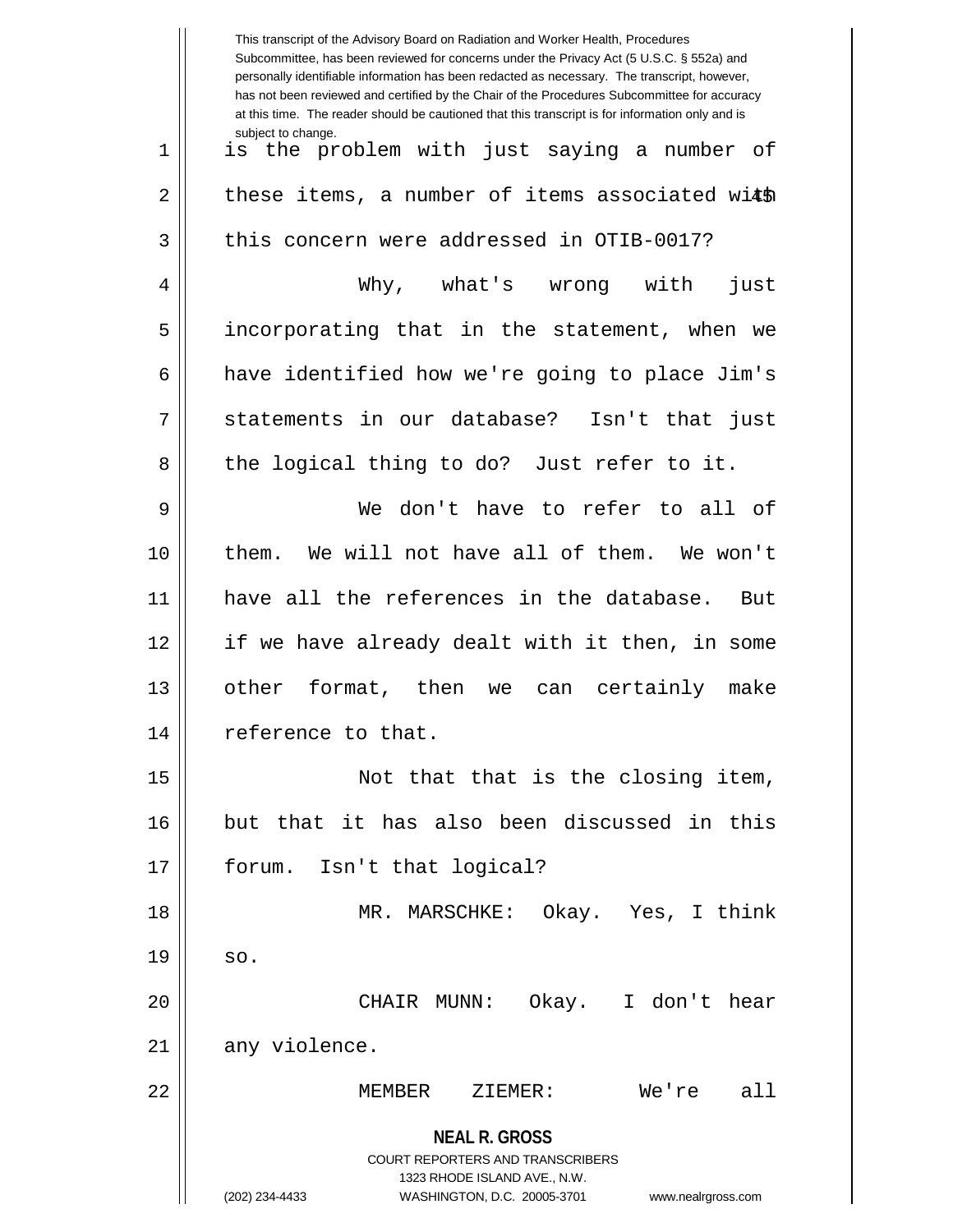|             | This transcript of the Advisory Board on Radiation and Worker Health, Procedures<br>Subcommittee, has been reviewed for concerns under the Privacy Act (5 U.S.C. § 552a) and<br>personally identifiable information has been redacted as necessary. The transcript, however,<br>has not been reviewed and certified by the Chair of the Procedures Subcommittee for accuracy<br>at this time. The reader should be cautioned that this transcript is for information only and is |
|-------------|----------------------------------------------------------------------------------------------------------------------------------------------------------------------------------------------------------------------------------------------------------------------------------------------------------------------------------------------------------------------------------------------------------------------------------------------------------------------------------|
| $\mathbf 1$ | subject to change.<br>pondering.<br>I think it makes sense.<br>I think                                                                                                                                                                                                                                                                                                                                                                                                           |
| 2           | what Stu suggested is going to deal with a4d                                                                                                                                                                                                                                                                                                                                                                                                                                     |
| 3           | of that. We're looking at different facets of                                                                                                                                                                                                                                                                                                                                                                                                                                    |
| 4           | the same thing.                                                                                                                                                                                                                                                                                                                                                                                                                                                                  |
| 5           | NETON:<br>And<br>first, from<br>DR.<br>my                                                                                                                                                                                                                                                                                                                                                                                                                                        |
| 6           | perspective, how you guys all track this is                                                                                                                                                                                                                                                                                                                                                                                                                                      |
| 7           | something that --                                                                                                                                                                                                                                                                                                                                                                                                                                                                |
| 8           | right,<br>MEMBER<br>Yeah,<br>ZIEMER:                                                                                                                                                                                                                                                                                                                                                                                                                                             |
| 9           | right.                                                                                                                                                                                                                                                                                                                                                                                                                                                                           |
| 10          | CHAIR MUNN:<br>Yeah.                                                                                                                                                                                                                                                                                                                                                                                                                                                             |
| 11          | DR. NETON:<br>I'm not part of.<br>I am                                                                                                                                                                                                                                                                                                                                                                                                                                           |
| 12          | take ownership of the issue<br>here<br>to<br>and                                                                                                                                                                                                                                                                                                                                                                                                                                 |
| 13          | resolve the issue with our, either products.                                                                                                                                                                                                                                                                                                                                                                                                                                     |
| 14          | MS. MARION-MOSS:<br>There you go.                                                                                                                                                                                                                                                                                                                                                                                                                                                |
| 15          | CHAIR MUNN: All right. So Steve                                                                                                                                                                                                                                                                                                                                                                                                                                                  |
| 16          | is going to continue to do a few more checks                                                                                                                                                                                                                                                                                                                                                                                                                                     |
| 17          | with regard to global issues and that                                                                                                                                                                                                                                                                                                                                                                                                                                            |
| 18          | terminology, to assure that we've captured                                                                                                                                                                                                                                                                                                                                                                                                                                       |
| 19          | everyone on the Board's concerns about what                                                                                                                                                                                                                                                                                                                                                                                                                                      |
| 20          | we've now been calling overarching issues                                                                                                                                                                                                                                                                                                                                                                                                                                        |
| 21          | here.                                                                                                                                                                                                                                                                                                                                                                                                                                                                            |
| 22          | And Stu is going to address the                                                                                                                                                                                                                                                                                                                                                                                                                                                  |
|             | <b>NEAL R. GROSS</b><br><b>COURT REPORTERS AND TRANSCRIBERS</b><br>1323 RHODE ISLAND AVE., N.W.                                                                                                                                                                                                                                                                                                                                                                                  |
|             | (202) 234-4433<br>WASHINGTON, D.C. 20005-3701<br>www.nealrgross.com                                                                                                                                                                                                                                                                                                                                                                                                              |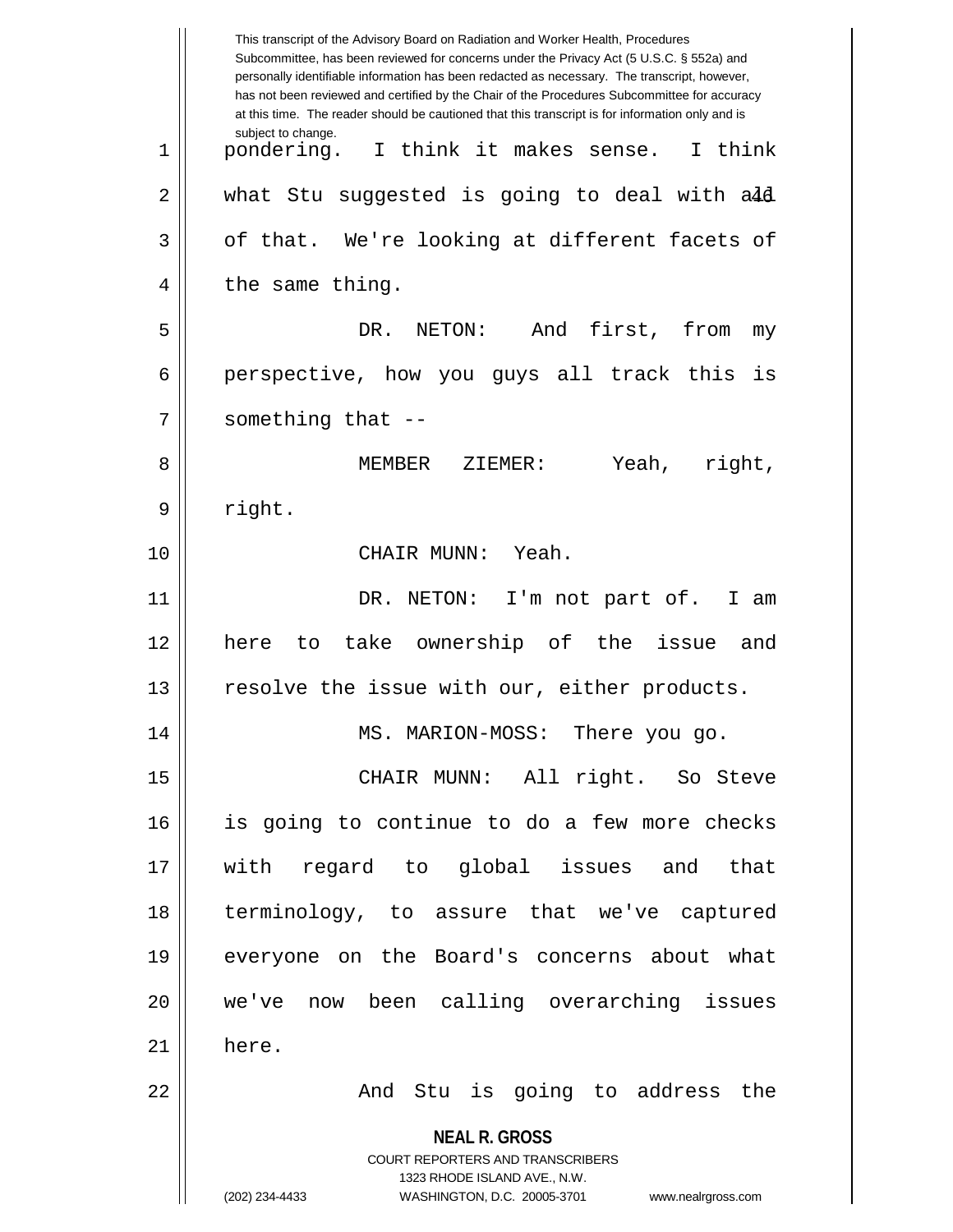|    | This transcript of the Advisory Board on Radiation and Worker Health, Procedures<br>Subcommittee, has been reviewed for concerns under the Privacy Act (5 U.S.C. § 552a) and<br>personally identifiable information has been redacted as necessary. The transcript, however,<br>has not been reviewed and certified by the Chair of the Procedures Subcommittee for accuracy<br>at this time. The reader should be cautioned that this transcript is for information only and is |
|----|----------------------------------------------------------------------------------------------------------------------------------------------------------------------------------------------------------------------------------------------------------------------------------------------------------------------------------------------------------------------------------------------------------------------------------------------------------------------------------|
| 1  | subject to change.<br>mechanics of how we're going to incorporate                                                                                                                                                                                                                                                                                                                                                                                                                |
| 2  | the information that Jim is giving us into our                                                                                                                                                                                                                                                                                                                                                                                                                                   |
| 3  | database. Are there any other specific action                                                                                                                                                                                                                                                                                                                                                                                                                                    |
| 4  | items with regard to this particular concern                                                                                                                                                                                                                                                                                                                                                                                                                                     |
| 5  | that we need to address now?                                                                                                                                                                                                                                                                                                                                                                                                                                                     |
| 6  | MR. KATZ:<br>I hate to prolong this                                                                                                                                                                                                                                                                                                                                                                                                                                              |
| 7  | at all, but I would just say Steve, I don't                                                                                                                                                                                                                                                                                                                                                                                                                                      |
| 8  | even think Steve needs to go on a hunting                                                                                                                                                                                                                                                                                                                                                                                                                                        |
| 9  | mission at all for more of these. When they                                                                                                                                                                                                                                                                                                                                                                                                                                      |
| 10 | arrive, we'll put them where they belong.                                                                                                                                                                                                                                                                                                                                                                                                                                        |
| 11 | But I don't think Steve needs<br>- to                                                                                                                                                                                                                                                                                                                                                                                                                                            |
| 12 | time searching, because we'll<br>spend<br>come                                                                                                                                                                                                                                                                                                                                                                                                                                   |
| 13 | across them where they don't arise, because                                                                                                                                                                                                                                                                                                                                                                                                                                      |
| 14 | someone's trying to close something out, and                                                                                                                                                                                                                                                                                                                                                                                                                                     |
| 15 | then we'll come across them and put them where                                                                                                                                                                                                                                                                                                                                                                                                                                   |
| 16 | they belong. I don't think it really needs an                                                                                                                                                                                                                                                                                                                                                                                                                                    |
| 17 | active search.                                                                                                                                                                                                                                                                                                                                                                                                                                                                   |
| 18 | CHAIR MUNN: Well, I wasn't                                                                                                                                                                                                                                                                                                                                                                                                                                                       |
| 19 | anticipating a really detailed search. I just                                                                                                                                                                                                                                                                                                                                                                                                                                    |
| 20 | wanted to put to bed the concerns that anyone                                                                                                                                                                                                                                                                                                                                                                                                                                    |
| 21 | might have, about having missed some thought,                                                                                                                                                                                                                                                                                                                                                                                                                                    |
| 22 | by reason of having addressed something, some                                                                                                                                                                                                                                                                                                                                                                                                                                    |
|    | <b>NEAL R. GROSS</b><br>COURT REPORTERS AND TRANSCRIBERS                                                                                                                                                                                                                                                                                                                                                                                                                         |

1323 RHODE ISLAND AVE., N.W.

 $\begin{array}{c} \hline \end{array}$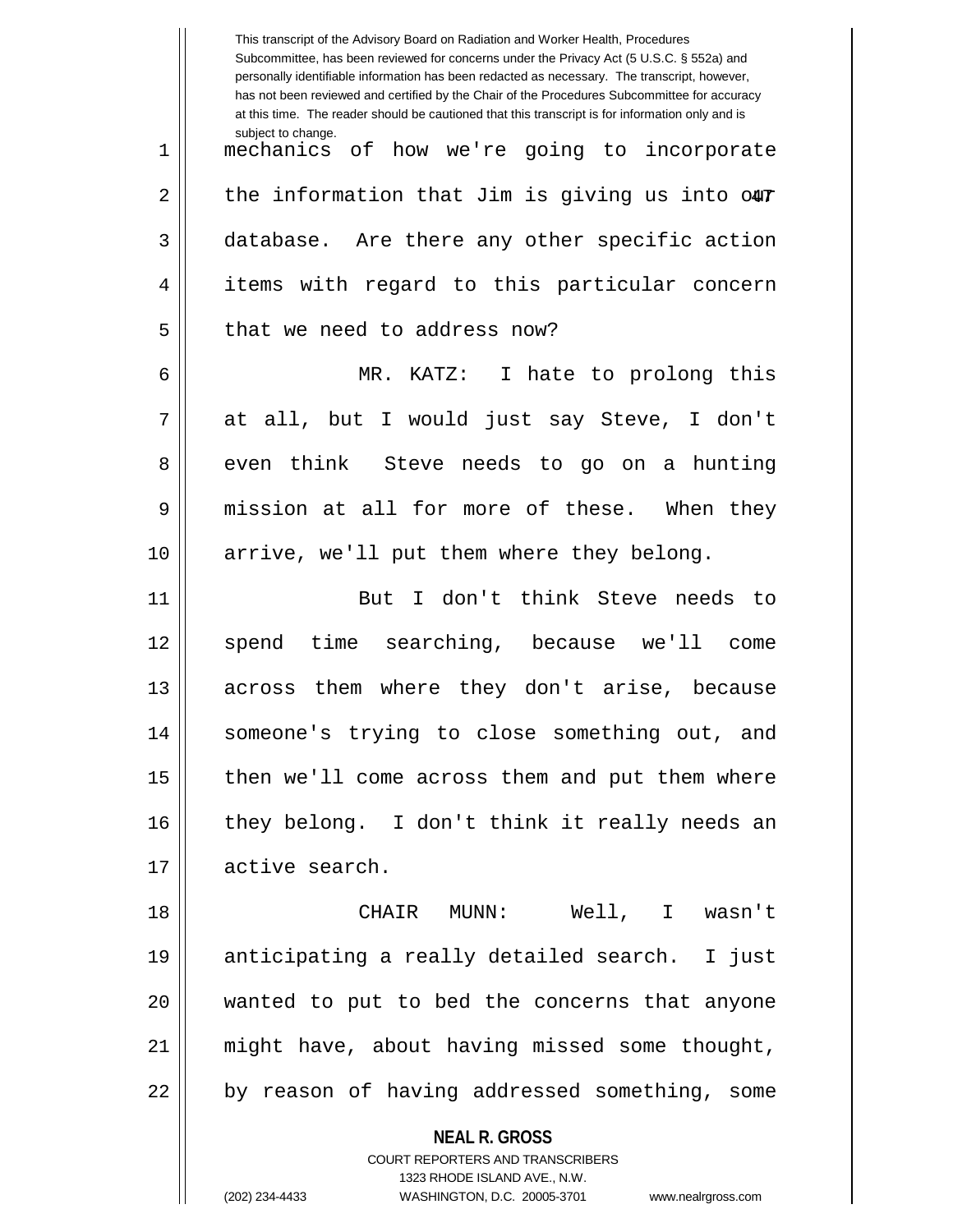|    | This transcript of the Advisory Board on Radiation and Worker Health, Procedures<br>Subcommittee, has been reviewed for concerns under the Privacy Act (5 U.S.C. § 552a) and<br>personally identifiable information has been redacted as necessary. The transcript, however,<br>has not been reviewed and certified by the Chair of the Procedures Subcommittee for accuracy<br>at this time. The reader should be cautioned that this transcript is for information only and is |
|----|----------------------------------------------------------------------------------------------------------------------------------------------------------------------------------------------------------------------------------------------------------------------------------------------------------------------------------------------------------------------------------------------------------------------------------------------------------------------------------|
| 1  | subject to change.<br>global issue, rather than<br>issues<br>as<br>as<br>а                                                                                                                                                                                                                                                                                                                                                                                                       |
| 2  | having captured it already in what<br>we'#&                                                                                                                                                                                                                                                                                                                                                                                                                                      |
| 3  | calling overarching issues. That's was<br>my                                                                                                                                                                                                                                                                                                                                                                                                                                     |
| 4  | only thought.                                                                                                                                                                                                                                                                                                                                                                                                                                                                    |
| 5  | Plus we've had a couple of                                                                                                                                                                                                                                                                                                                                                                                                                                                       |
| 6  | expressions of concern, that we,<br>having                                                                                                                                                                                                                                                                                                                                                                                                                                       |
| 7  | changed terms, we might be missing a step                                                                                                                                                                                                                                                                                                                                                                                                                                        |
| 8  | somewhere. That's all. So I think you may                                                                                                                                                                                                                                                                                                                                                                                                                                        |
| 9  | have heard Ted saying one thing and me saying                                                                                                                                                                                                                                                                                                                                                                                                                                    |
| 10 | something else. So I guess our question here                                                                                                                                                                                                                                                                                                                                                                                                                                     |
| 11 | then is Steve, do you know what you're doing?                                                                                                                                                                                                                                                                                                                                                                                                                                    |
| 12 | I think so, Wanda.<br>MR. MARSCHKE:                                                                                                                                                                                                                                                                                                                                                                                                                                              |
| 13 | Yeah, okay.<br>CHAIR MUNN:<br>I guess                                                                                                                                                                                                                                                                                                                                                                                                                                            |
| 14 | thank you for helping define it for us, and                                                                                                                                                                                                                                                                                                                                                                                                                                      |
| 15 | Ted, I agree that a detailed search is not in                                                                                                                                                                                                                                                                                                                                                                                                                                    |
| 16 | order. Any other thoughts on this regard?                                                                                                                                                                                                                                                                                                                                                                                                                                        |
| 17 | If not, then let's move on to our                                                                                                                                                                                                                                                                                                                                                                                                                                                |
| 18 | next agenda item.                                                                                                                                                                                                                                                                                                                                                                                                                                                                |
| 19 | MEMBER ZIEMER: Well, let me --                                                                                                                                                                                                                                                                                                                                                                                                                                                   |
| 20 | this is Ziemer, Wanda. Let me just raise a                                                                                                                                                                                                                                                                                                                                                                                                                                       |
| 21 | question here. So all of this information                                                                                                                                                                                                                                                                                                                                                                                                                                        |
| 22 | will go in. There are cases in here where                                                                                                                                                                                                                                                                                                                                                                                                                                        |
|    | <b>NEAL R. GROSS</b>                                                                                                                                                                                                                                                                                                                                                                                                                                                             |
|    | COURT REPORTERS AND TRANSCRIBERS<br>1323 RHODE ISLAND AVE., N.W.                                                                                                                                                                                                                                                                                                                                                                                                                 |
|    | (202) 234-4433<br>WASHINGTON, D.C. 20005-3701<br>www.nealrgross.com                                                                                                                                                                                                                                                                                                                                                                                                              |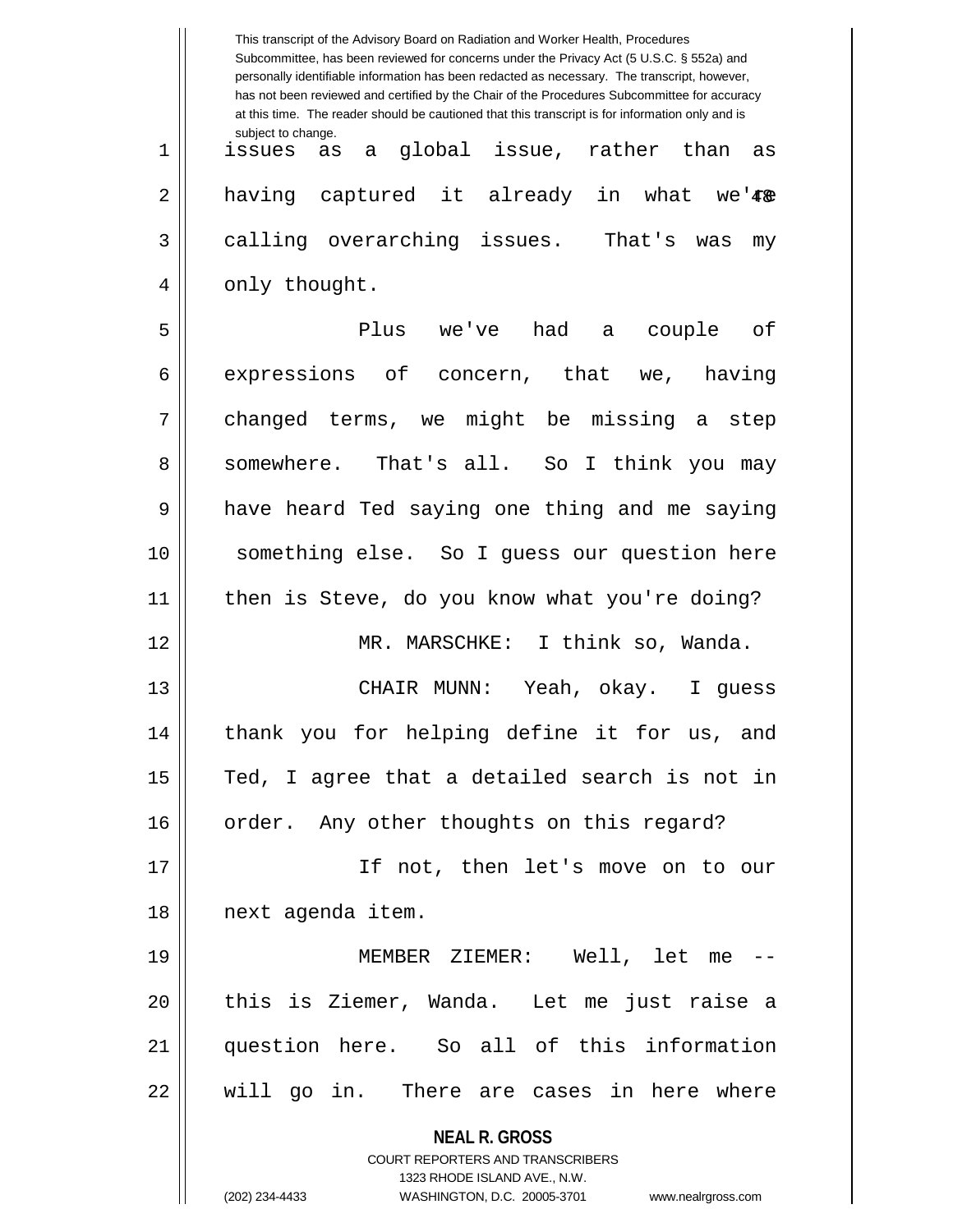|    | This transcript of the Advisory Board on Radiation and Worker Health, Procedures<br>Subcommittee, has been reviewed for concerns under the Privacy Act (5 U.S.C. § 552a) and<br>personally identifiable information has been redacted as necessary. The transcript, however,<br>has not been reviewed and certified by the Chair of the Procedures Subcommittee for accuracy<br>at this time. The reader should be cautioned that this transcript is for information only and is |
|----|----------------------------------------------------------------------------------------------------------------------------------------------------------------------------------------------------------------------------------------------------------------------------------------------------------------------------------------------------------------------------------------------------------------------------------------------------------------------------------|
| 1  | subject to change.<br>some things have been promised for the future.                                                                                                                                                                                                                                                                                                                                                                                                             |
| 2  | There are some others where I think NIOSH has                                                                                                                                                                                                                                                                                                                                                                                                                                    |
| 3  | recommended and I'm looking for the wording.                                                                                                                                                                                                                                                                                                                                                                                                                                     |
| 4  | looking to see whether<br>I'm<br>you                                                                                                                                                                                                                                                                                                                                                                                                                                             |
| 5  | have recommended that something be done<br>that                                                                                                                                                                                                                                                                                                                                                                                                                                  |
| 6  | looks like closure, and whether or not we need                                                                                                                                                                                                                                                                                                                                                                                                                                   |
| 7  | to ask, act on this or --                                                                                                                                                                                                                                                                                                                                                                                                                                                        |
| 8  | DR. NETON: The internal dose from                                                                                                                                                                                                                                                                                                                                                                                                                                                |
| 9  | Super S was closed.                                                                                                                                                                                                                                                                                                                                                                                                                                                              |
| 10 | MEMBER ZIEMER: Some of these have                                                                                                                                                                                                                                                                                                                                                                                                                                                |
| 11 | already been closed.                                                                                                                                                                                                                                                                                                                                                                                                                                                             |
| 12 | DR. NETON: Yeah.                                                                                                                                                                                                                                                                                                                                                                                                                                                                 |
| 13 | Yes, and that was our<br>CHAIR MUNN:                                                                                                                                                                                                                                                                                                                                                                                                                                             |
| 14 | -- one of the --                                                                                                                                                                                                                                                                                                                                                                                                                                                                 |
| 15 | And not within the<br>DR.<br>NETON:                                                                                                                                                                                                                                                                                                                                                                                                                                              |
| 16 | Subcommittee, though.                                                                                                                                                                                                                                                                                                                                                                                                                                                            |
| 17 | Yeah.<br>CHAIR MUNN:<br>That was<br>one                                                                                                                                                                                                                                                                                                                                                                                                                                          |
| 18 | of the $-$                                                                                                                                                                                                                                                                                                                                                                                                                                                                       |
| 19 | MEMBER ZIEMER: Been closed<br>by                                                                                                                                                                                                                                                                                                                                                                                                                                                 |
| 20 | what?                                                                                                                                                                                                                                                                                                                                                                                                                                                                            |
| 21 | Well, for instance,<br>DR. NETON:                                                                                                                                                                                                                                                                                                                                                                                                                                                |
| 22 | the internal dose from Super S, which<br>was                                                                                                                                                                                                                                                                                                                                                                                                                                     |
|    | <b>NEAL R. GROSS</b>                                                                                                                                                                                                                                                                                                                                                                                                                                                             |
|    | COURT REPORTERS AND TRANSCRIBERS                                                                                                                                                                                                                                                                                                                                                                                                                                                 |
|    | 1323 RHODE ISLAND AVE., N.W.<br>(202) 234-4433<br>WASHINGTON, D.C. 20005-3701<br>www.nealrgross.com                                                                                                                                                                                                                                                                                                                                                                              |
|    |                                                                                                                                                                                                                                                                                                                                                                                                                                                                                  |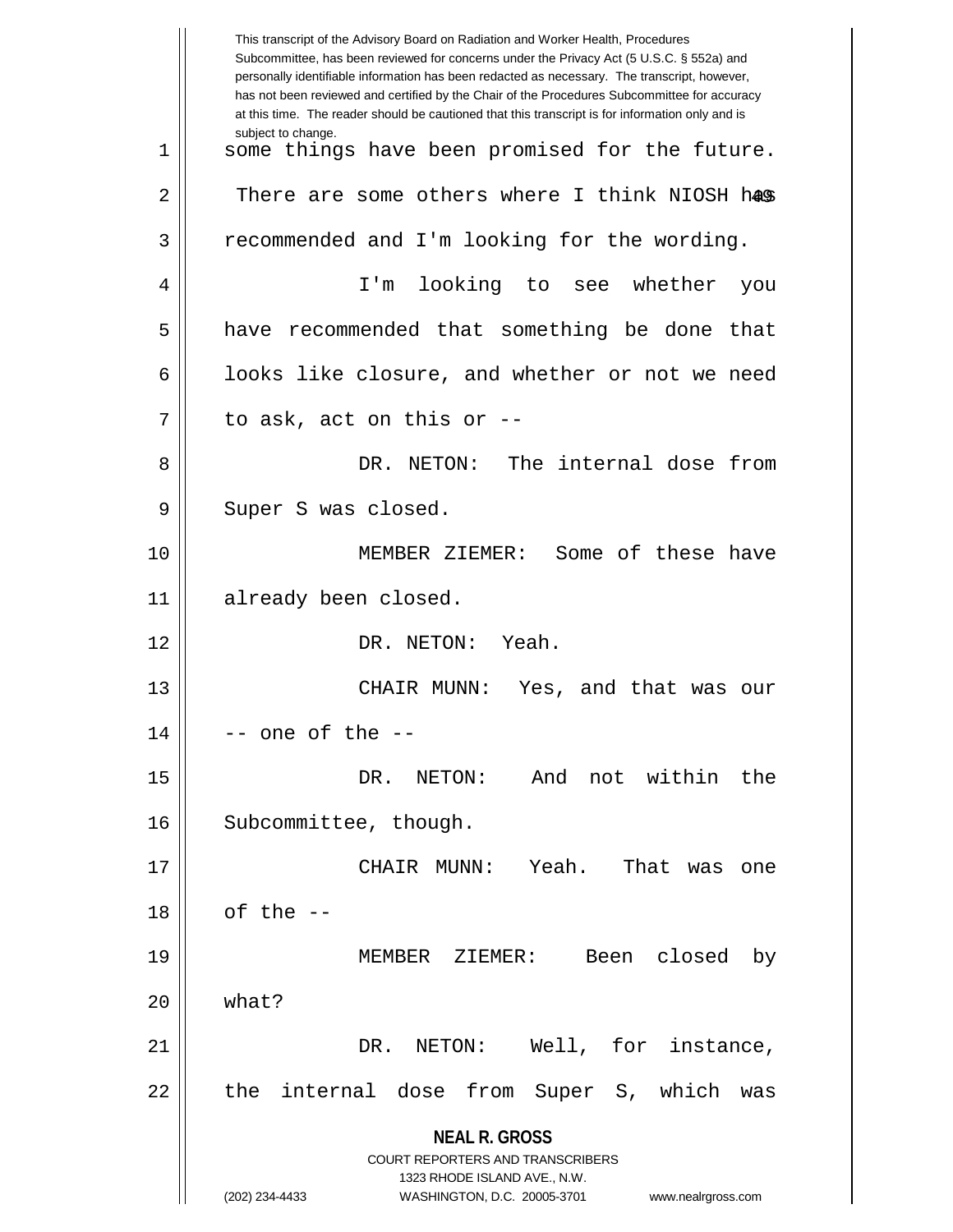|             | This transcript of the Advisory Board on Radiation and Worker Health, Procedures<br>Subcommittee, has been reviewed for concerns under the Privacy Act (5 U.S.C. § 552a) and<br>personally identifiable information has been redacted as necessary. The transcript, however,<br>has not been reviewed and certified by the Chair of the Procedures Subcommittee for accuracy<br>at this time. The reader should be cautioned that this transcript is for information only and is |
|-------------|----------------------------------------------------------------------------------------------------------------------------------------------------------------------------------------------------------------------------------------------------------------------------------------------------------------------------------------------------------------------------------------------------------------------------------------------------------------------------------|
| $\mathbf 1$ | subject to change.<br>raised, brought up in the Rocky Flat Site                                                                                                                                                                                                                                                                                                                                                                                                                  |
| 2           | Profile Review, was closed through<br>the                                                                                                                                                                                                                                                                                                                                                                                                                                        |
| 3           | issuance of OTIB-0049.                                                                                                                                                                                                                                                                                                                                                                                                                                                           |
| 4           | MEMBER ZIEMER: Right.                                                                                                                                                                                                                                                                                                                                                                                                                                                            |
| 5           | DR.<br>NETON:<br>Accepted as<br>the<br>de                                                                                                                                                                                                                                                                                                                                                                                                                                        |
| 6           | facto standard for dealing with type<br>оf                                                                                                                                                                                                                                                                                                                                                                                                                                       |
| 7           | material.                                                                                                                                                                                                                                                                                                                                                                                                                                                                        |
| 8           | didn't<br>MEMBER ZIEMER:<br>the<br>But                                                                                                                                                                                                                                                                                                                                                                                                                                           |
| 9           | Board accept that already? So the --                                                                                                                                                                                                                                                                                                                                                                                                                                             |
| 10          | Well, the<br>DR.<br>NETON:<br>Board                                                                                                                                                                                                                                                                                                                                                                                                                                              |
| 11          | accepted that through the resolution of the                                                                                                                                                                                                                                                                                                                                                                                                                                      |
| 12          | Rocky Flats -- well, it was actually the SEC                                                                                                                                                                                                                                                                                                                                                                                                                                     |
| 13          | Evaluation Report process. But it's been the                                                                                                                                                                                                                                                                                                                                                                                                                                     |
| 14          | accepted way of dealing with Super S for --                                                                                                                                                                                                                                                                                                                                                                                                                                      |
| 15          | MEMBER ZIEMER: But see, that's a                                                                                                                                                                                                                                                                                                                                                                                                                                                 |
| 16          | case in my mind where the Board has taken                                                                                                                                                                                                                                                                                                                                                                                                                                        |
| 17          | action, which supersedes what the Subcommittee                                                                                                                                                                                                                                                                                                                                                                                                                                   |
| 18          | would do. I don't think we should go back and                                                                                                                                                                                                                                                                                                                                                                                                                                    |
| 19          | say $--$                                                                                                                                                                                                                                                                                                                                                                                                                                                                         |
| 20          | MR. KATZ: Well, I agree.                                                                                                                                                                                                                                                                                                                                                                                                                                                         |
| 21          | DR. NETON: So that one may just                                                                                                                                                                                                                                                                                                                                                                                                                                                  |
| 22          | be -- that was put to bed. That's what I                                                                                                                                                                                                                                                                                                                                                                                                                                         |
|             | <b>NEAL R. GROSS</b><br><b>COURT REPORTERS AND TRANSCRIBERS</b><br>1323 RHODE ISLAND AVE., N.W.                                                                                                                                                                                                                                                                                                                                                                                  |
|             | (202) 234-4433<br>WASHINGTON, D.C. 20005-3701 www.nealrgross.com                                                                                                                                                                                                                                                                                                                                                                                                                 |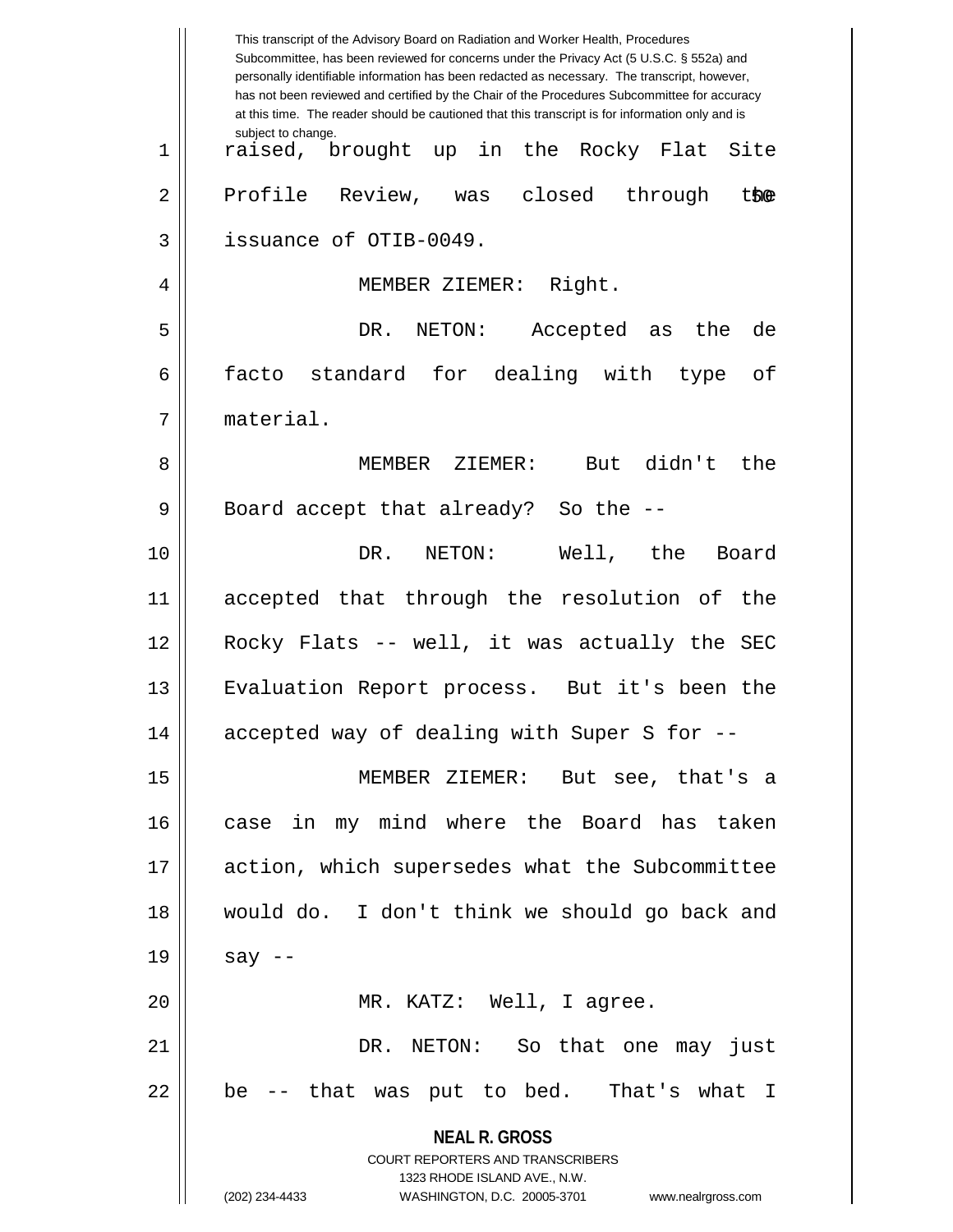|    | This transcript of the Advisory Board on Radiation and Worker Health, Procedures<br>Subcommittee, has been reviewed for concerns under the Privacy Act (5 U.S.C. § 552a) and<br>personally identifiable information has been redacted as necessary. The transcript, however,<br>has not been reviewed and certified by the Chair of the Procedures Subcommittee for accuracy<br>at this time. The reader should be cautioned that this transcript is for information only and is |
|----|----------------------------------------------------------------------------------------------------------------------------------------------------------------------------------------------------------------------------------------------------------------------------------------------------------------------------------------------------------------------------------------------------------------------------------------------------------------------------------|
| 1  | subject to change.<br>indicate, it was addressed<br>with<br>tried to                                                                                                                                                                                                                                                                                                                                                                                                             |
| 2  | issuance of OTIB-0049.<br>51                                                                                                                                                                                                                                                                                                                                                                                                                                                     |
| 3  | MEMBER ZIEMER: Yeah. But there's                                                                                                                                                                                                                                                                                                                                                                                                                                                 |
| 4  | some in here, I'm looking for wording.                                                                                                                                                                                                                                                                                                                                                                                                                                           |
| 5  | Well, this<br>DR. NETON:                                                                                                                                                                                                                                                                                                                                                                                                                                                         |
| 6  | interpretation of unworn badges is another one                                                                                                                                                                                                                                                                                                                                                                                                                                   |
| 7  | of these issues that --                                                                                                                                                                                                                                                                                                                                                                                                                                                          |
| 8  | MEMBER ZIEMER: Okay. Here, yeah.                                                                                                                                                                                                                                                                                                                                                                                                                                                 |
| 9  | Well, the one that's effective external                                                                                                                                                                                                                                                                                                                                                                                                                                          |
| 10 | exposure geometry, it's NIOSH's position that                                                                                                                                                                                                                                                                                                                                                                                                                                    |
| 11 | this<br>is best addressed on a case-by-case                                                                                                                                                                                                                                                                                                                                                                                                                                      |
| 12 | basis. Is that, and I agree with that, but                                                                                                                                                                                                                                                                                                                                                                                                                                       |
| 13 | I'm not sure the Subcommittee or somebody has                                                                                                                                                                                                                                                                                                                                                                                                                                    |
| 14 | already agreed.                                                                                                                                                                                                                                                                                                                                                                                                                                                                  |
| 15 | think that that<br>DR. NETON: I                                                                                                                                                                                                                                                                                                                                                                                                                                                  |
| 16 | might be discussed in the discussion of TIB-                                                                                                                                                                                                                                                                                                                                                                                                                                     |
| 17 | 0013 that's going to happen.                                                                                                                                                                                                                                                                                                                                                                                                                                                     |
| 18 | Gotcha, okay,<br>MEMBER ZIEMER:                                                                                                                                                                                                                                                                                                                                                                                                                                                  |
| 19 | okay.                                                                                                                                                                                                                                                                                                                                                                                                                                                                            |
| 20 | $Well,$ it's<br>CHAIR<br>MUNN :<br>my                                                                                                                                                                                                                                                                                                                                                                                                                                            |
| 21 | assumption that especially since the Board has                                                                                                                                                                                                                                                                                                                                                                                                                                   |
| 22 | expressed significant interest in what we're                                                                                                                                                                                                                                                                                                                                                                                                                                     |
|    | <b>NEAL R. GROSS</b><br><b>COURT REPORTERS AND TRANSCRIBERS</b><br>1323 RHODE ISLAND AVE., N.W.<br>(202) 234-4433<br>WASHINGTON, D.C. 20005-3701<br>www.nealrgross.com                                                                                                                                                                                                                                                                                                           |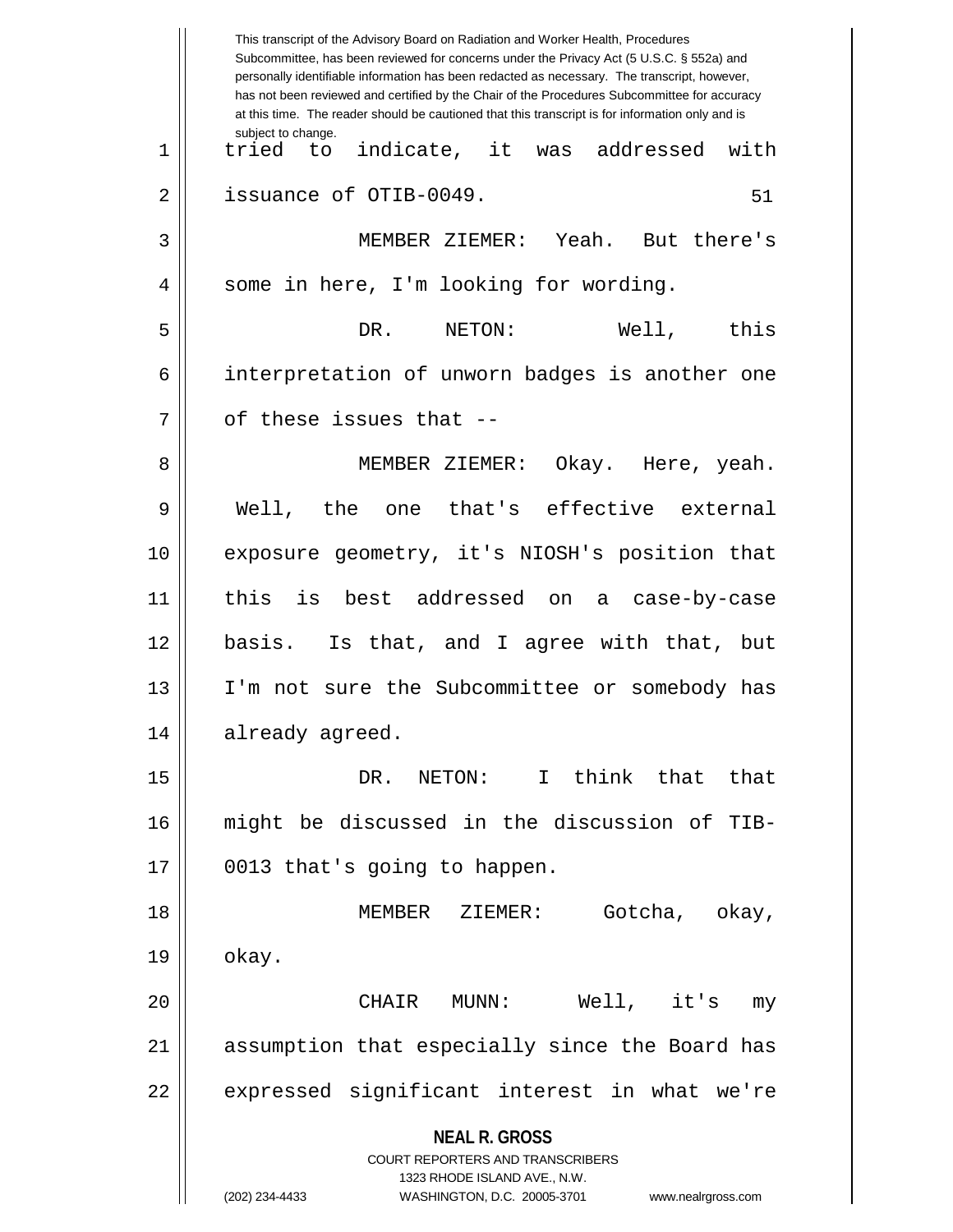**NEAL R. GROSS** COURT REPORTERS AND TRANSCRIBERS This transcript of the Advisory Board on Radiation and Worker Health, Procedures Subcommittee, has been reviewed for concerns under the Privacy Act (5 U.S.C. § 552a) and personally identifiable information has been redacted as necessary. The transcript, however, has not been reviewed and certified by the Chair of the Procedures Subcommittee for accuracy at this time. The reader should be cautioned that this transcript is for information only and is subject to change. 2 || report on them much more extensively than 50<del>2</del> 1 || doing in our processes, and has asked that we 3 || have, it was my assumption that once we had 4 agreed how we were going to display this 5 information and the overarching issues, and  $6 \parallel$  how we were going to incorporate it, that each  $7 \parallel$  one of these items would be reasons for my 8 Teporting out to the Board what was in the  $9 \parallel$  statements that we've placed in the documents. 10 || At that time, I would expect that 11 the Board would make any comment that they 12 || chose to make and we would have it open for 13 || full Board discussion before it was finally 14 accepted as done by us. That's a reasonable 15 way to approach it. 16 MEMBER ZIEMER: I guess in each of 17 || these cases, there will be or is or will be a 18 || separate sort of document that gets blessed. 19 Is that correct? 20 DR. NETON: Well, I mean not in 21 || all cases I would say the document. Position 22 I would call it.

1323 RHODE ISLAND AVE., N.W.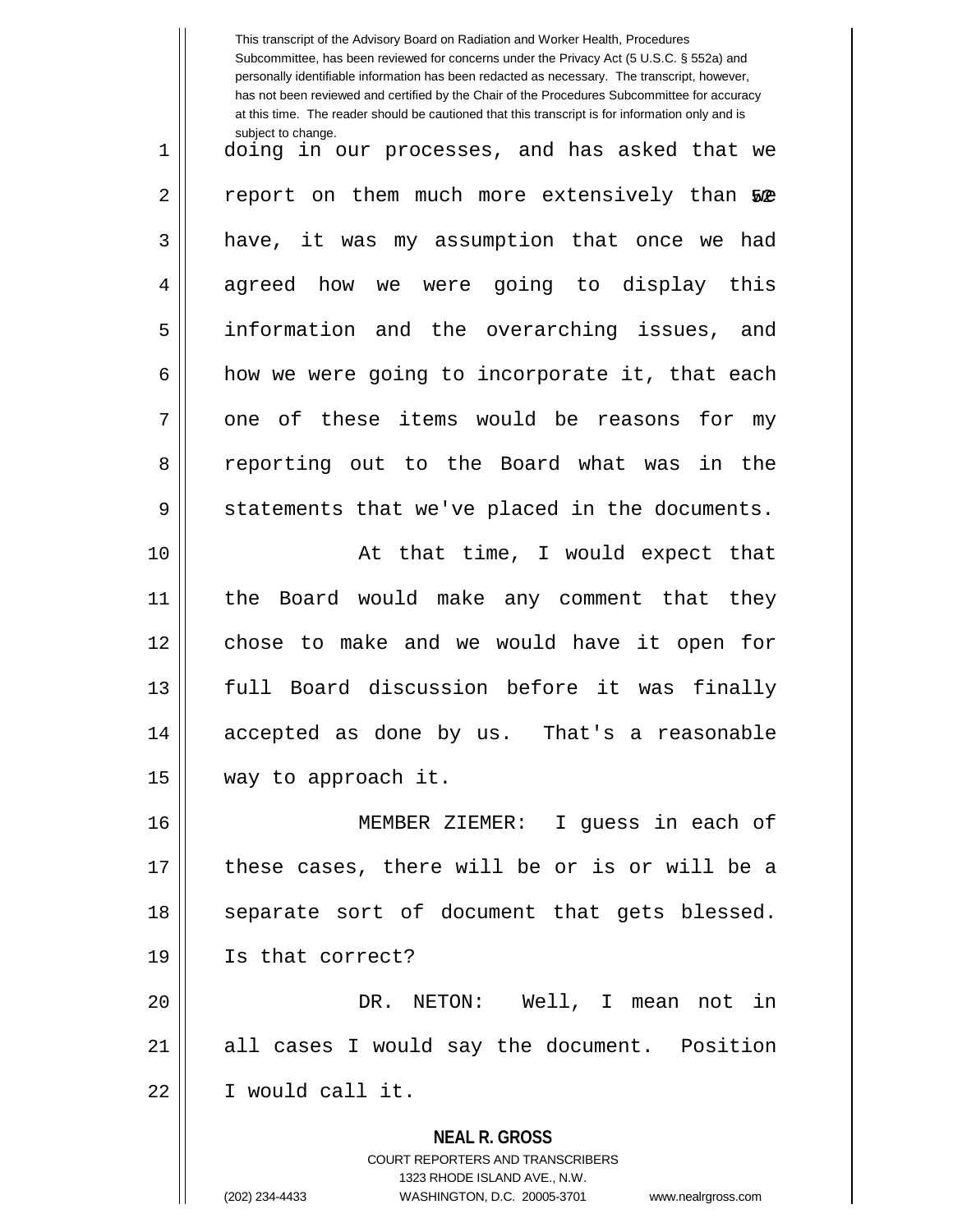**NEAL R. GROSS** COURT REPORTERS AND TRANSCRIBERS 1323 RHODE ISLAND AVE., N.W. (202) 234-4433 WASHINGTON, D.C. 20005-3701 www.nealrgross.com This transcript of the Advisory Board on Radiation and Worker Health, Procedures Subcommittee, has been reviewed for concerns under the Privacy Act (5 U.S.C. § 552a) and personally identifiable information has been redacted as necessary. The transcript, however, has not been reviewed and certified by the Chair of the Procedures Subcommittee for accuracy at this time. The reader should be cautioned that this transcript is for information only and is subject to change. 53 1 MEMBER ZIEMER: A position that 2 || gets blessed. 3 || DR. NETON: Yeah. 4 MEMBER ZIEMER: So I'm really  $5 \parallel$  asking whether we need to do anything here, or  $6 \parallel$  just put this -7 DR. NETON: I think the best 8 process would be to populate this database, as  $9 \parallel$  Stu suggested offline, get it -- get all of 10 the information in there, and then we can 11 dispense with them one by one as we go through  $12 \parallel$  them. 13 MEMBER ZIEMER: All right. 14 DR. NETON: Some of these, I 15  $\parallel$  think, can be closed fairly quickly. 16 MEMBER ZIEMER: That's what I was 17 || really asking, whether we need to take any 18 || actions other than populating. 19 MR. MARSCHKE: If we go back to  $20$   $\parallel$  Super S for a little bit, there are a couple 21 in the database. The database does have a 22 || couple of findings which describe, which talk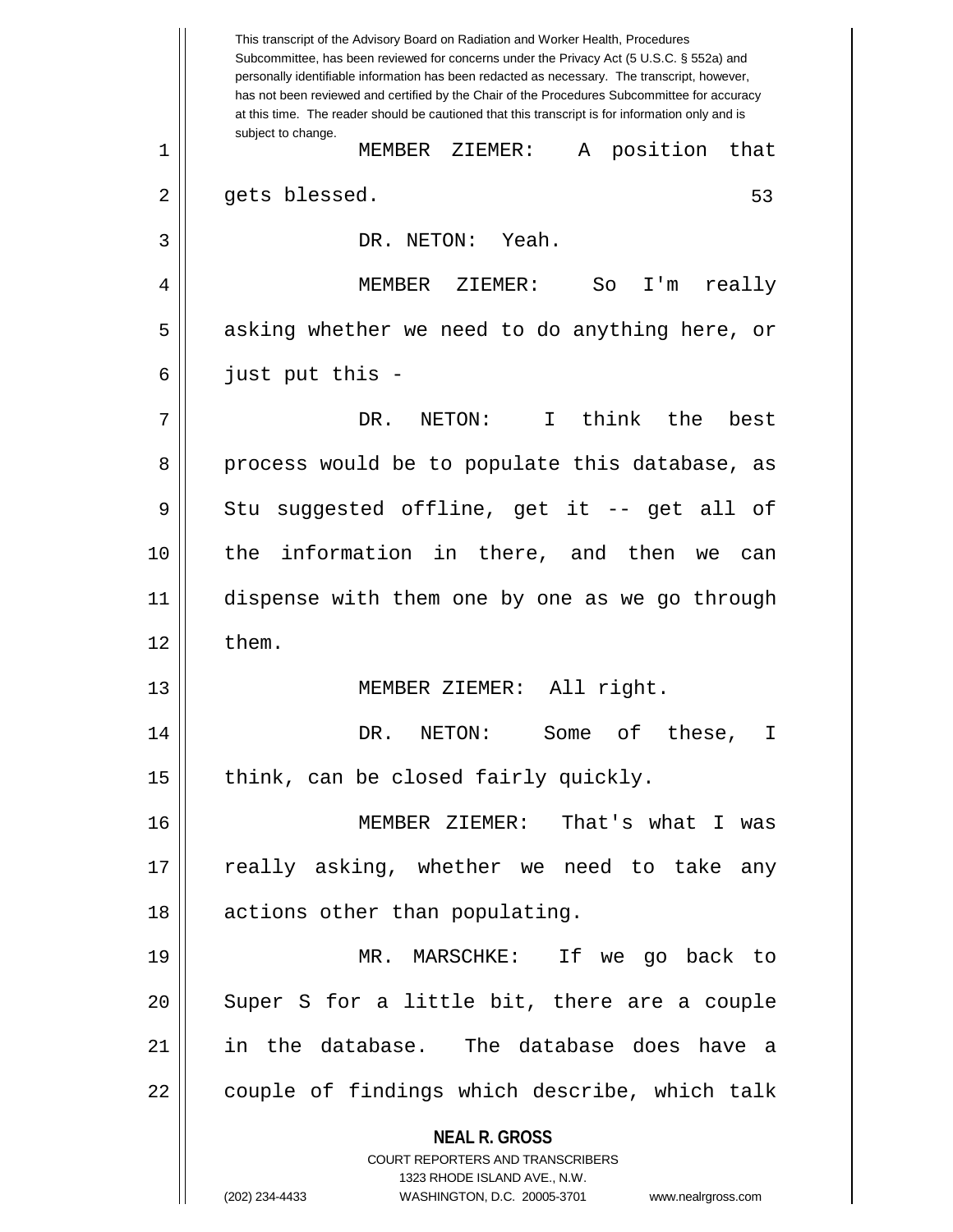|    | This transcript of the Advisory Board on Radiation and Worker Health, Procedures<br>Subcommittee, has been reviewed for concerns under the Privacy Act (5 U.S.C. § 552a) and<br>personally identifiable information has been redacted as necessary. The transcript, however,<br>has not been reviewed and certified by the Chair of the Procedures Subcommittee for accuracy<br>at this time. The reader should be cautioned that this transcript is for information only and is |
|----|----------------------------------------------------------------------------------------------------------------------------------------------------------------------------------------------------------------------------------------------------------------------------------------------------------------------------------------------------------------------------------------------------------------------------------------------------------------------------------|
| 1  | subject to change.<br>about Super S. So and I'm not sure what the                                                                                                                                                                                                                                                                                                                                                                                                                |
| 2  | status, what the current status of these                                                                                                                                                                                                                                                                                                                                                                                                                                         |
| 3  | findings are. This is an old version of the                                                                                                                                                                                                                                                                                                                                                                                                                                      |
| 4  | database, so don't be misled by this, what's                                                                                                                                                                                                                                                                                                                                                                                                                                     |
| 5  | shown on the screen.                                                                                                                                                                                                                                                                                                                                                                                                                                                             |
| 6  | But it does show that there was a                                                                                                                                                                                                                                                                                                                                                                                                                                                |
| 7  | Super S was discussed with OTIB-0034, and                                                                                                                                                                                                                                                                                                                                                                                                                                        |
| 8  | I'm not sure what OTIB-0034 is about. But it                                                                                                                                                                                                                                                                                                                                                                                                                                     |
| 9  | was also discussed in OTIB-0038. OTIB-0038 is                                                                                                                                                                                                                                                                                                                                                                                                                                    |
| 10 | being shown as closed, so that one is closed,                                                                                                                                                                                                                                                                                                                                                                                                                                    |
| 11 | and but I mean to -- so there is some, even                                                                                                                                                                                                                                                                                                                                                                                                                                      |
| 12 | though these overarching issues, a lot of them                                                                                                                                                                                                                                                                                                                                                                                                                                   |
| 13 | came out of the individual Work Groups, there                                                                                                                                                                                                                                                                                                                                                                                                                                    |
| 14 | are some that may show up here.                                                                                                                                                                                                                                                                                                                                                                                                                                                  |
| 15 | A lot of these I'm unfamiliar                                                                                                                                                                                                                                                                                                                                                                                                                                                    |
| 16 | with. Unworn badges. I don't believe that                                                                                                                                                                                                                                                                                                                                                                                                                                        |
| 17 | shows up anywhere in our database.                                                                                                                                                                                                                                                                                                                                                                                                                                               |
| 18 | DR. NETON: Well, yeah. I think                                                                                                                                                                                                                                                                                                                                                                                                                                                   |
| 19 | that that started off at the Nevada Test Site.                                                                                                                                                                                                                                                                                                                                                                                                                                   |
| 20 | CHAIR MUNN: A lot of that was                                                                                                                                                                                                                                                                                                                                                                                                                                                    |
| 21 | NTS.                                                                                                                                                                                                                                                                                                                                                                                                                                                                             |
| 22 | DR. NETON: And that was the point                                                                                                                                                                                                                                                                                                                                                                                                                                                |
|    | <b>NEAL R. GROSS</b>                                                                                                                                                                                                                                                                                                                                                                                                                                                             |
|    | <b>COURT REPORTERS AND TRANSCRIBERS</b><br>1323 RHODE ISLAND AVE., N.W.                                                                                                                                                                                                                                                                                                                                                                                                          |
|    | (202) 234-4433<br>WASHINGTON, D.C. 20005-3701<br>www.nealrgross.com                                                                                                                                                                                                                                                                                                                                                                                                              |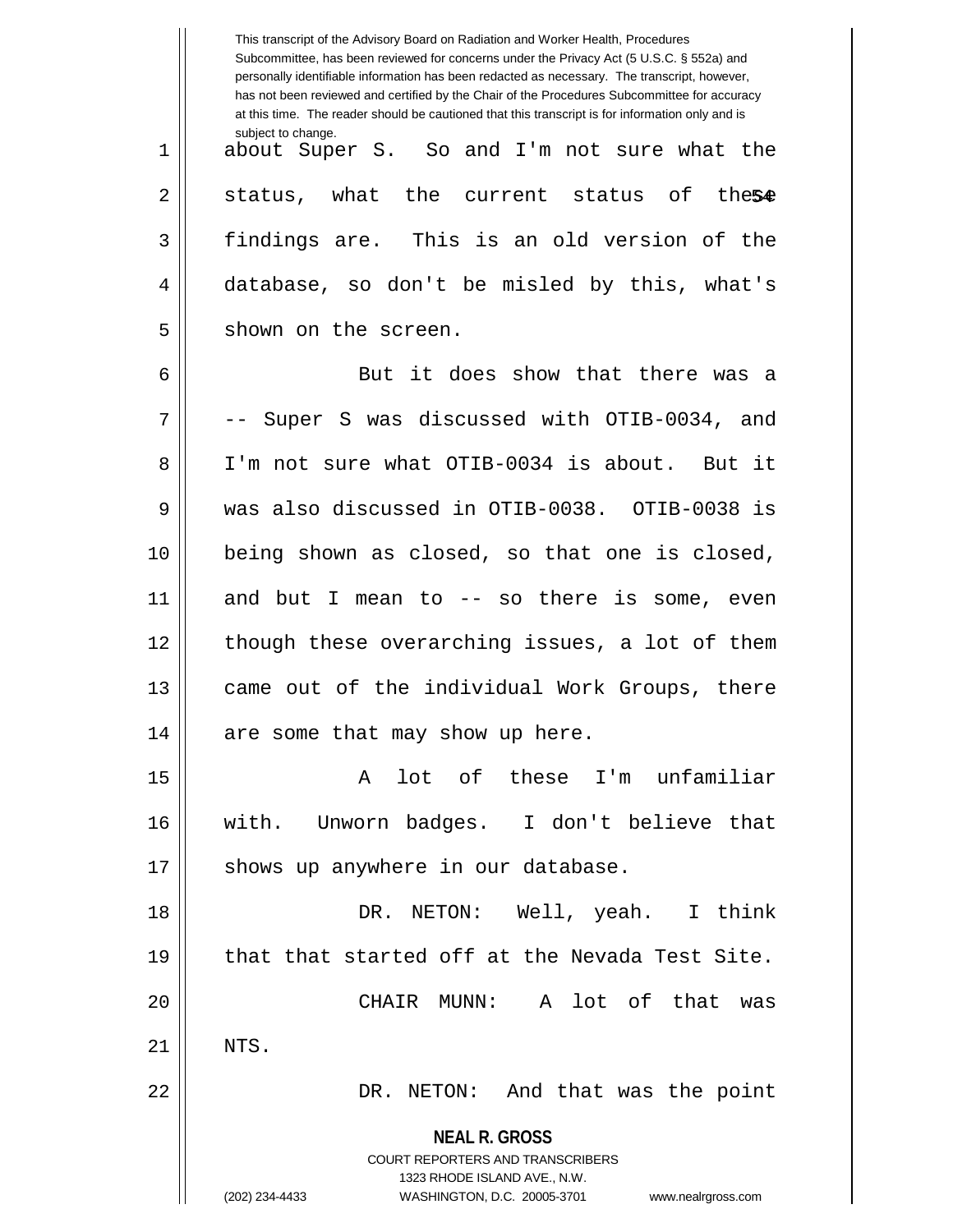|    | This transcript of the Advisory Board on Radiation and Worker Health, Procedures<br>Subcommittee, has been reviewed for concerns under the Privacy Act (5 U.S.C. § 552a) and<br>personally identifiable information has been redacted as necessary. The transcript, however,<br>has not been reviewed and certified by the Chair of the Procedures Subcommittee for accuracy<br>at this time. The reader should be cautioned that this transcript is for information only and is |
|----|----------------------------------------------------------------------------------------------------------------------------------------------------------------------------------------------------------------------------------------------------------------------------------------------------------------------------------------------------------------------------------------------------------------------------------------------------------------------------------|
| 1  | subject to change.<br>where the workers said they didn't wear them,                                                                                                                                                                                                                                                                                                                                                                                                              |
| 2  | and there was an exhaustive review done of the                                                                                                                                                                                                                                                                                                                                                                                                                                   |
| 3  | -- we had a lot of record logs. John Mauro                                                                                                                                                                                                                                                                                                                                                                                                                                       |
| 4  | knows this all too well.                                                                                                                                                                                                                                                                                                                                                                                                                                                         |
| 5  | MR. MARSCHKE: Right.                                                                                                                                                                                                                                                                                                                                                                                                                                                             |
| 6  | DR. NETON: And at the end of the                                                                                                                                                                                                                                                                                                                                                                                                                                                 |
| 7  | day, it couldn't be determined whether the                                                                                                                                                                                                                                                                                                                                                                                                                                       |
| 8  | issue had any impact on our coworker models or                                                                                                                                                                                                                                                                                                                                                                                                                                   |
| 9  | not. And I think we agreed at the end of that                                                                                                                                                                                                                                                                                                                                                                                                                                    |
| 10 | that this thing was an interesting issue, but                                                                                                                                                                                                                                                                                                                                                                                                                                    |
| 11 | there is no generic solution to it. It has to                                                                                                                                                                                                                                                                                                                                                                                                                                    |
| 12 | be handled on a case-by-case basis.                                                                                                                                                                                                                                                                                                                                                                                                                                              |
| 13 | Originally, NIOSH thought<br>maybe                                                                                                                                                                                                                                                                                                                                                                                                                                               |
| 14 | there was some way of looking at the shape of                                                                                                                                                                                                                                                                                                                                                                                                                                    |
| 15 | the log normal distribution. As it tailed                                                                                                                                                                                                                                                                                                                                                                                                                                        |
| 16 | off, you could sort of get some indication.                                                                                                                                                                                                                                                                                                                                                                                                                                      |
| 17 | None of that panned out, and as the NTS review                                                                                                                                                                                                                                                                                                                                                                                                                                   |
| 18 | demonstrated, it really has to be done on a                                                                                                                                                                                                                                                                                                                                                                                                                                      |
| 19 | case-by-case basis.                                                                                                                                                                                                                                                                                                                                                                                                                                                              |
| 20 | So it's, you know, I don't know                                                                                                                                                                                                                                                                                                                                                                                                                                                  |
| 21 | that really needs to continue. I can write                                                                                                                                                                                                                                                                                                                                                                                                                                       |
| 22 | that up as a summary, if you want to do, just                                                                                                                                                                                                                                                                                                                                                                                                                                    |
|    | <b>NEAL R. GROSS</b>                                                                                                                                                                                                                                                                                                                                                                                                                                                             |
|    | <b>COURT REPORTERS AND TRANSCRIBERS</b>                                                                                                                                                                                                                                                                                                                                                                                                                                          |
|    | 1323 RHODE ISLAND AVE., N.W.<br>(202) 234-4433<br>WASHINGTON, D.C. 20005-3701<br>www.nealrgross.com                                                                                                                                                                                                                                                                                                                                                                              |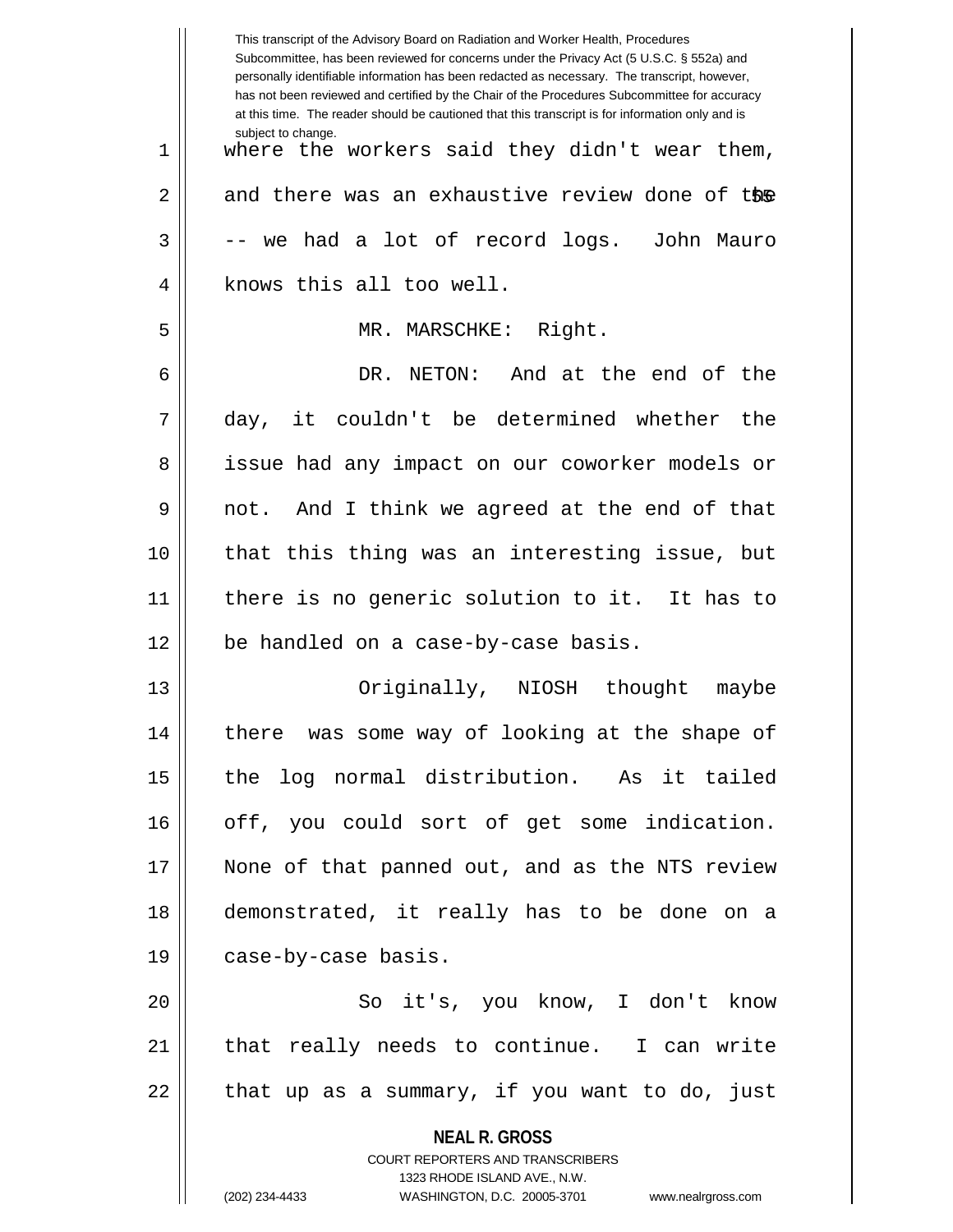|    | This transcript of the Advisory Board on Radiation and Worker Health, Procedures<br>Subcommittee, has been reviewed for concerns under the Privacy Act (5 U.S.C. § 552a) and<br>personally identifiable information has been redacted as necessary. The transcript, however,<br>has not been reviewed and certified by the Chair of the Procedures Subcommittee for accuracy<br>at this time. The reader should be cautioned that this transcript is for information only and is |
|----|----------------------------------------------------------------------------------------------------------------------------------------------------------------------------------------------------------------------------------------------------------------------------------------------------------------------------------------------------------------------------------------------------------------------------------------------------------------------------------|
| 1  | subject to change.<br>to close or for discussion purposes.                                                                                                                                                                                                                                                                                                                                                                                                                       |
| 2  | MR. MARSCHKE: Well, I was<br><b>JUSC</b>                                                                                                                                                                                                                                                                                                                                                                                                                                         |
| 3  | trying to point out; I mean some of these                                                                                                                                                                                                                                                                                                                                                                                                                                        |
| 4  | things, the first two, perhaps the<br>hot                                                                                                                                                                                                                                                                                                                                                                                                                                        |
| 5  | particles and the Super S, there may be some                                                                                                                                                                                                                                                                                                                                                                                                                                     |
| 6  | in the data -- in the BRS, there may be some                                                                                                                                                                                                                                                                                                                                                                                                                                     |
| 7  | issues that are related to those.                                                                                                                                                                                                                                                                                                                                                                                                                                                |
| 8  | There are<br>other of<br>these                                                                                                                                                                                                                                                                                                                                                                                                                                                   |
| 9  | overarching issues which I don't believe show                                                                                                                                                                                                                                                                                                                                                                                                                                    |
| 10 | anywhere in the BRS, and they're really<br>up                                                                                                                                                                                                                                                                                                                                                                                                                                    |
| 11 | truly from the Work Groups.                                                                                                                                                                                                                                                                                                                                                                                                                                                      |
| 12 | Yeah.<br>Thoriated<br>DR.<br>NETON:                                                                                                                                                                                                                                                                                                                                                                                                                                              |
| 13 | welding rods --                                                                                                                                                                                                                                                                                                                                                                                                                                                                  |
| 14 | welding<br>$MR$ .<br>MARSCHKE:<br>Thoriated                                                                                                                                                                                                                                                                                                                                                                                                                                      |
| 15 | rods.                                                                                                                                                                                                                                                                                                                                                                                                                                                                            |
| 16 | (Simultaneous speaking.)                                                                                                                                                                                                                                                                                                                                                                                                                                                         |
| 17 | DR.<br>It<br>NETON:<br>SEC<br>was<br>an                                                                                                                                                                                                                                                                                                                                                                                                                                          |
| 18 | Evaluation Report. So that's -- it's in this                                                                                                                                                                                                                                                                                                                                                                                                                                     |
| 19 | little write-up here.                                                                                                                                                                                                                                                                                                                                                                                                                                                            |
| 20 | CHAIR MUNN: Yeah, the write-up --                                                                                                                                                                                                                                                                                                                                                                                                                                                |
| 21 | So take it for what<br>DR. NETON:                                                                                                                                                                                                                                                                                                                                                                                                                                                |
| 22 | it's worth and leave it.                                                                                                                                                                                                                                                                                                                                                                                                                                                         |
|    | <b>NEAL R. GROSS</b><br><b>COURT REPORTERS AND TRANSCRIBERS</b><br>1323 RHODE ISLAND AVE., N.W.<br>(202) 234-4433<br>WASHINGTON, D.C. 20005-3701<br>www.nealrgross.com                                                                                                                                                                                                                                                                                                           |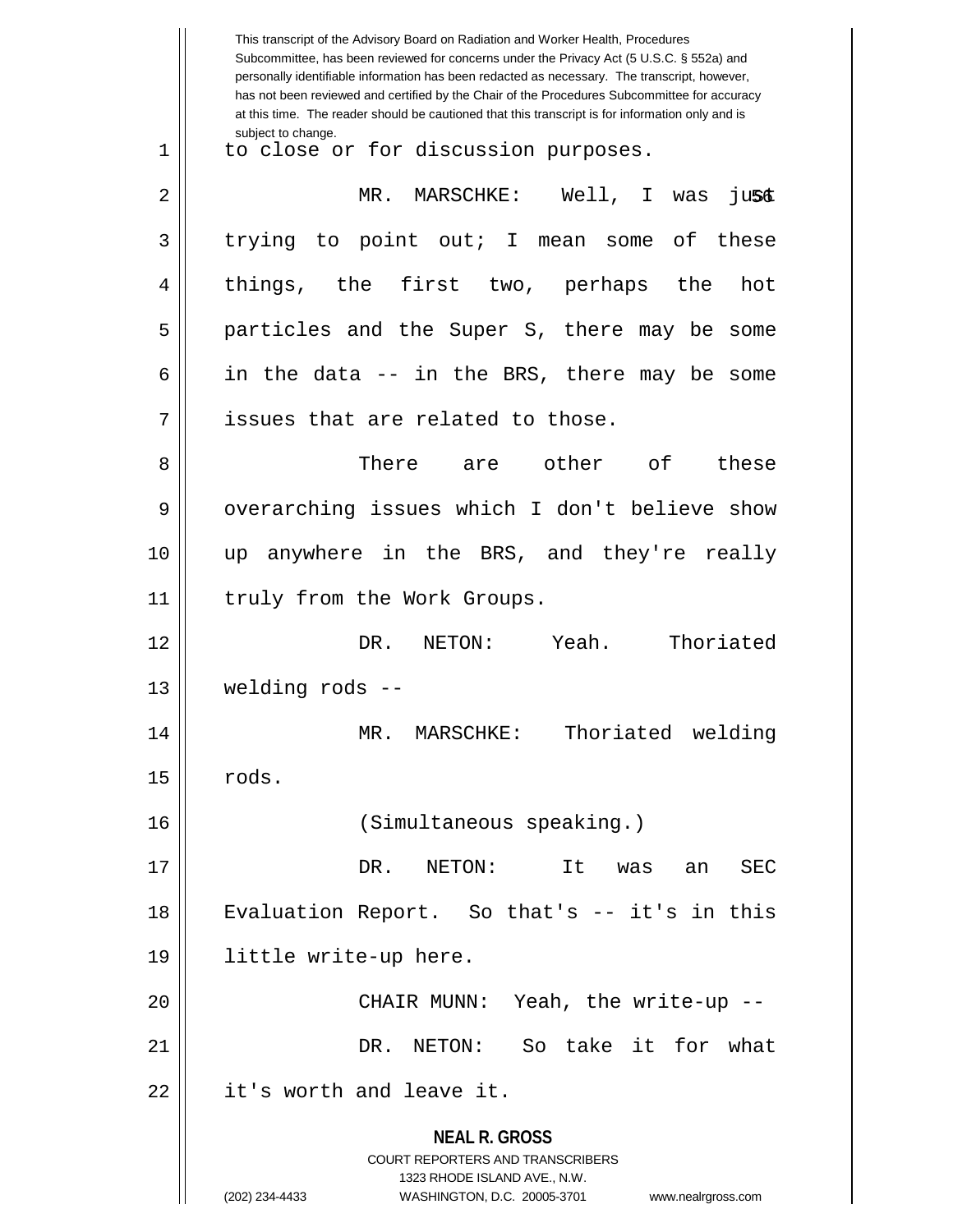**NEAL R. GROSS** COURT REPORTERS AND TRANSCRIBERS 1323 RHODE ISLAND AVE., N.W. (202) 234-4433 WASHINGTON, D.C. 20005-3701 www.nealrgross.com This transcript of the Advisory Board on Radiation and Worker Health, Procedures Subcommittee, has been reviewed for concerns under the Privacy Act (5 U.S.C. § 552a) and personally identifiable information has been redacted as necessary. The transcript, however, has not been reviewed and certified by the Chair of the Procedures Subcommittee for accuracy at this time. The reader should be cautioned that this transcript is for information only and is subject to change. 2 || what you proposed. I just wanted to make su\$@ 1 MEMBER ZIEMER: I'm satisfied with  $3 \parallel$  we didn't have to take any other actions  $4 \parallel$  today. 5 CHAIR MUNN: Yeah, that's good, 6 and Steve, just for your information, OTIB- $7 \parallel$  0034 is the internal dosimetry coworker data 8 || for X-10. 9 DR. NETON: You see, and that's 10 one you've got to be careful, because just 11 because it's Super S doesn't mean it's our 12 || approach is Super S. 13 || CHAIR MUNN: Exactly. 14 || MR. MARSCHKE: Maybe the finding 15 was does Super S exist, which someone had 16 indicated at one point the uranium might have 17 || some Super S forms, and we stepped back and 18 || said we don't think so. 19 || So that's a different issue. 20 CHAIR MUNN: Yeah, okay. Are we 21 | happy with where we are? 22 MR. KATZ: We're happy.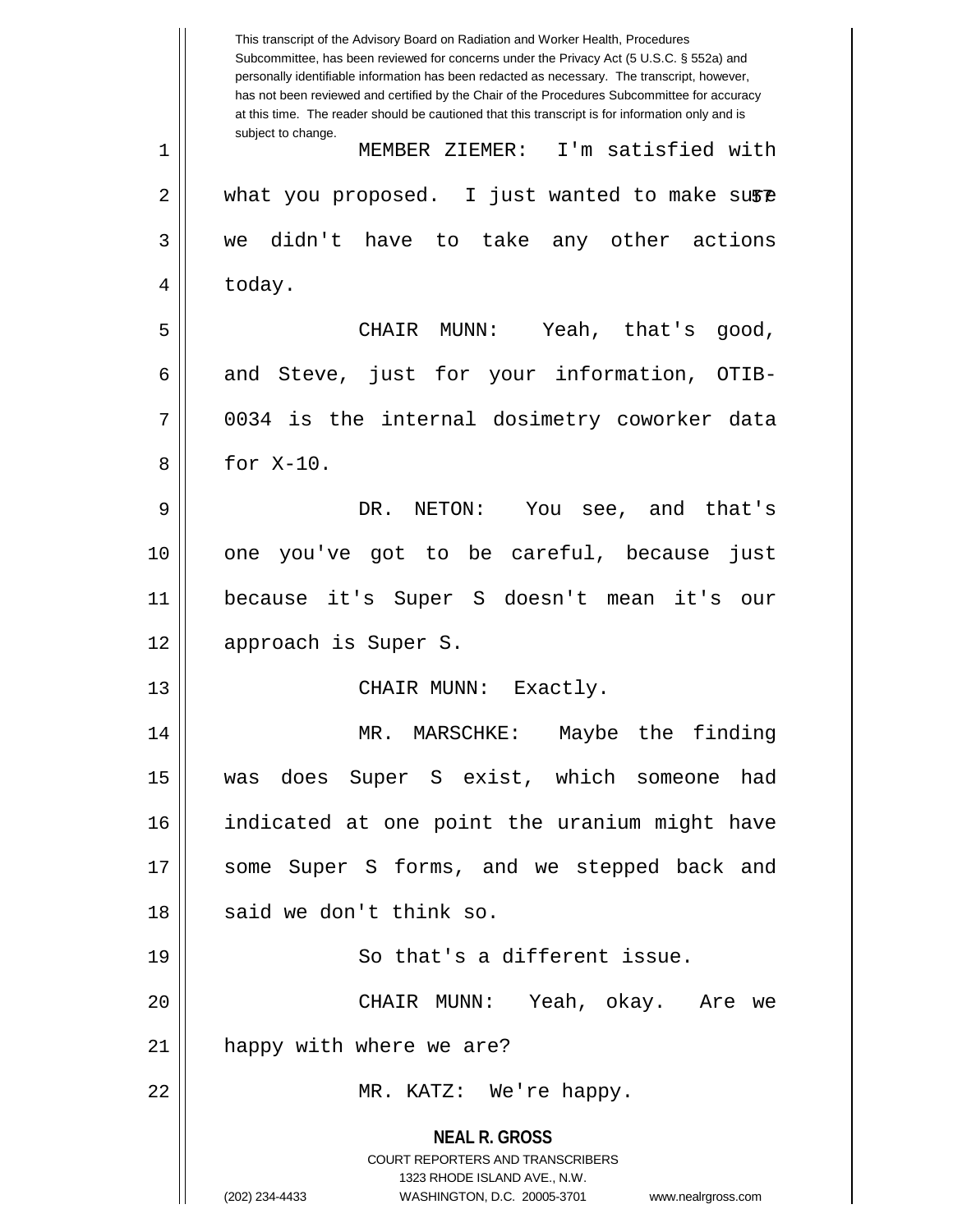|                | This transcript of the Advisory Board on Radiation and Worker Health, Procedures<br>Subcommittee, has been reviewed for concerns under the Privacy Act (5 U.S.C. § 552a) and<br>personally identifiable information has been redacted as necessary. The transcript, however,<br>has not been reviewed and certified by the Chair of the Procedures Subcommittee for accuracy<br>at this time. The reader should be cautioned that this transcript is for information only and is |
|----------------|----------------------------------------------------------------------------------------------------------------------------------------------------------------------------------------------------------------------------------------------------------------------------------------------------------------------------------------------------------------------------------------------------------------------------------------------------------------------------------|
| $\mathbf 1$    | subject to change.<br>MEMBER ZIEMER: We're happy.                                                                                                                                                                                                                                                                                                                                                                                                                                |
| $\overline{2}$ | Okay, and we think<br>CHAIR<br>MUNN :                                                                                                                                                                                                                                                                                                                                                                                                                                            |
| 3              | everybody knows what they're doing?                                                                                                                                                                                                                                                                                                                                                                                                                                              |
| 4              | MR. KATZ: Well, we're all happy.                                                                                                                                                                                                                                                                                                                                                                                                                                                 |
| 5              | We're all happy.                                                                                                                                                                                                                                                                                                                                                                                                                                                                 |
| 6              | (Simultaneous speaking.)                                                                                                                                                                                                                                                                                                                                                                                                                                                         |
| 7              | first<br>MUNN:<br>That's<br>CHAIR<br>our                                                                                                                                                                                                                                                                                                                                                                                                                                         |
| 8              | mistake. All right. Are we ready to move to                                                                                                                                                                                                                                                                                                                                                                                                                                      |
| 9              | the next agenda item?                                                                                                                                                                                                                                                                                                                                                                                                                                                            |
| 10             | DR. NETON: Yes.                                                                                                                                                                                                                                                                                                                                                                                                                                                                  |
| 11             | OTIB-0009.<br>CHAIR MUNN:<br>We<br>were                                                                                                                                                                                                                                                                                                                                                                                                                                          |
| 12             | going to take a look at that paper out of the                                                                                                                                                                                                                                                                                                                                                                                                                                    |
| 13             | World Trade Center, and both NIOSH and SC&A                                                                                                                                                                                                                                                                                                                                                                                                                                      |
| 14             | were going to have something to say about                                                                                                                                                                                                                                                                                                                                                                                                                                        |
| 15             | that. Who wants to lead off?                                                                                                                                                                                                                                                                                                                                                                                                                                                     |
| 16             | DR. NETON: I think the ball was                                                                                                                                                                                                                                                                                                                                                                                                                                                  |
| 17             | in our court to review that paper. This, by                                                                                                                                                                                                                                                                                                                                                                                                                                      |
| 18             | the way, is an overarching issue, and                                                                                                                                                                                                                                                                                                                                                                                                                                            |
| 19             | hopefully this can be closed very soon. But                                                                                                                                                                                                                                                                                                                                                                                                                                      |
| 20             | SC&A and Steve Marschke specifically, found                                                                                                                                                                                                                                                                                                                                                                                                                                      |
| 21             | the World Trade Center paper.                                                                                                                                                                                                                                                                                                                                                                                                                                                    |
| 22             | It was an EPA document that did a                                                                                                                                                                                                                                                                                                                                                                                                                                                |
|                | <b>NEAL R. GROSS</b><br><b>COURT REPORTERS AND TRANSCRIBERS</b><br>1323 RHODE ISLAND AVE., N.W.<br>(202) 234-4433<br>WASHINGTON, D.C. 20005-3701<br>www.nealrgross.com                                                                                                                                                                                                                                                                                                           |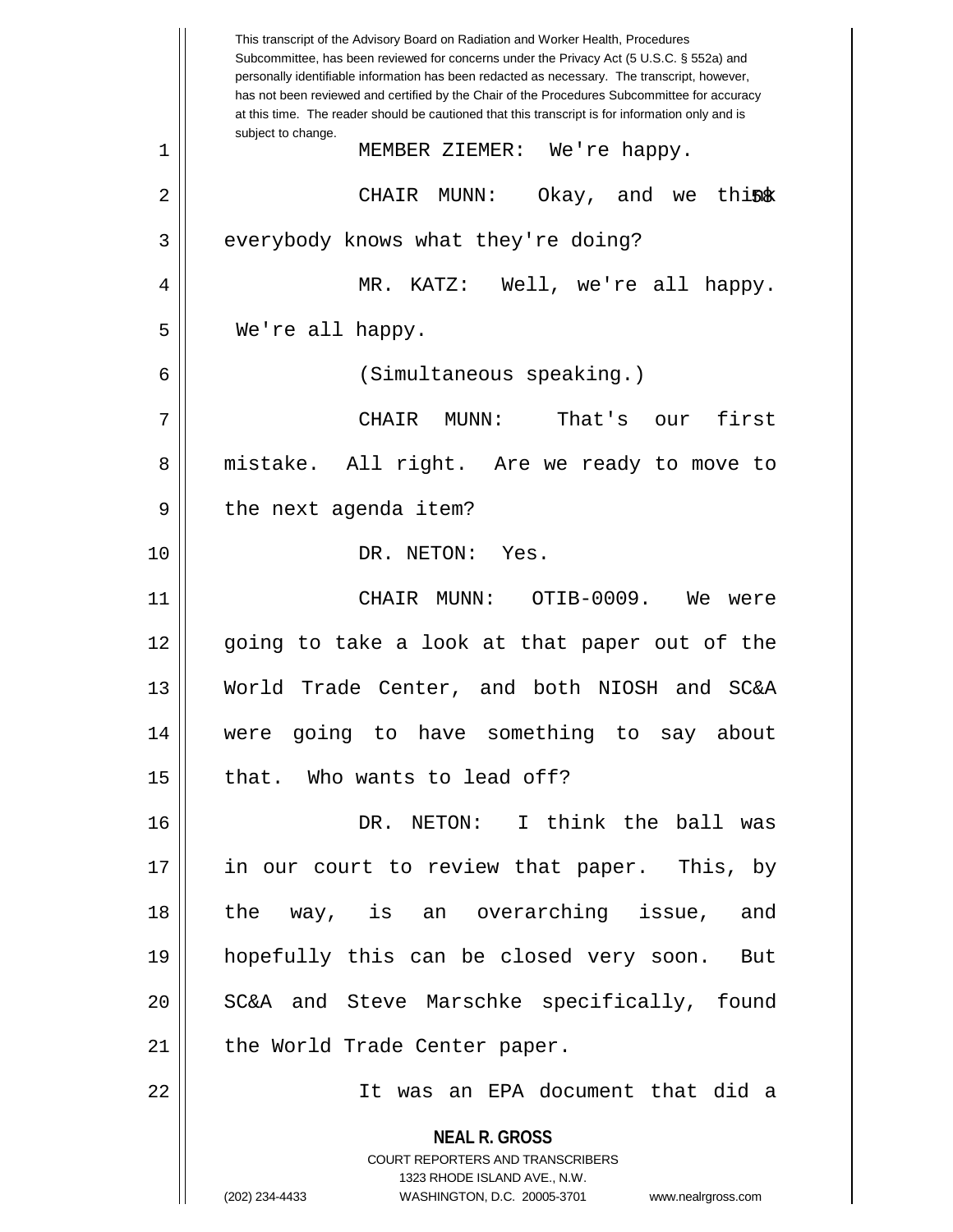|    | This transcript of the Advisory Board on Radiation and Worker Health, Procedures<br>Subcommittee, has been reviewed for concerns under the Privacy Act (5 U.S.C. § 552a) and<br>personally identifiable information has been redacted as necessary. The transcript, however,<br>has not been reviewed and certified by the Chair of the Procedures Subcommittee for accuracy<br>at this time. The reader should be cautioned that this transcript is for information only and is |
|----|----------------------------------------------------------------------------------------------------------------------------------------------------------------------------------------------------------------------------------------------------------------------------------------------------------------------------------------------------------------------------------------------------------------------------------------------------------------------------------|
| 1  | subject to change.<br>similar type of model for ingestion for the                                                                                                                                                                                                                                                                                                                                                                                                                |
| 2  | World Trade Center situation, and I looked 50                                                                                                                                                                                                                                                                                                                                                                                                                                    |
| 3  | it closely, and it turns out that it's not                                                                                                                                                                                                                                                                                                                                                                                                                                       |
| 4  | specifically written for<br>occupational<br>an                                                                                                                                                                                                                                                                                                                                                                                                                                   |
| 5  | setting. It was actually a screening analysis                                                                                                                                                                                                                                                                                                                                                                                                                                    |
| 6  | that was done, to see they needed to remediate                                                                                                                                                                                                                                                                                                                                                                                                                                   |
| 7  | residents near the World Trade Center, based                                                                                                                                                                                                                                                                                                                                                                                                                                     |
| 8  | on the contamination spread around that area.                                                                                                                                                                                                                                                                                                                                                                                                                                    |
| 9  | there are a lot of similar<br>So                                                                                                                                                                                                                                                                                                                                                                                                                                                 |
| 10 | things in there as you would find in our TIB-                                                                                                                                                                                                                                                                                                                                                                                                                                    |
| 11 | approach, and in fact I think Steve<br>0009                                                                                                                                                                                                                                                                                                                                                                                                                                      |
| 12 | indicated that the model itself was sort of an                                                                                                                                                                                                                                                                                                                                                                                                                                   |
| 13 | independent analysis of<br>situation,<br>a<br>an                                                                                                                                                                                                                                                                                                                                                                                                                                 |
| 14 | albeit, occupational<br>ingestion situation                                                                                                                                                                                                                                                                                                                                                                                                                                      |
| 15 | versus residential. But nonetheless, the                                                                                                                                                                                                                                                                                                                                                                                                                                         |
| 16 | models came out within a factor 2 or 3, I                                                                                                                                                                                                                                                                                                                                                                                                                                        |
| 17 | forget what it was.                                                                                                                                                                                                                                                                                                                                                                                                                                                              |
| 18 | it was almost sort<br>So<br>of a                                                                                                                                                                                                                                                                                                                                                                                                                                                 |
| 19 | corroboration that our model was in the right                                                                                                                                                                                                                                                                                                                                                                                                                                    |
| 20 | vicinity. It wasn't --                                                                                                                                                                                                                                                                                                                                                                                                                                                           |
| 21 | That<br>MR. MARSCHKE:<br>was<br>an                                                                                                                                                                                                                                                                                                                                                                                                                                               |
| 22 | outlier. That's the gist of our position,                                                                                                                                                                                                                                                                                                                                                                                                                                        |
|    | <b>NEAL R. GROSS</b><br>COURT REPORTERS AND TRANSCRIBERS<br>1323 RHODE ISLAND AVE., N.W.                                                                                                                                                                                                                                                                                                                                                                                         |
|    | (202) 234-4433<br>WASHINGTON, D.C. 20005-3701<br>www.nealrgross.com                                                                                                                                                                                                                                                                                                                                                                                                              |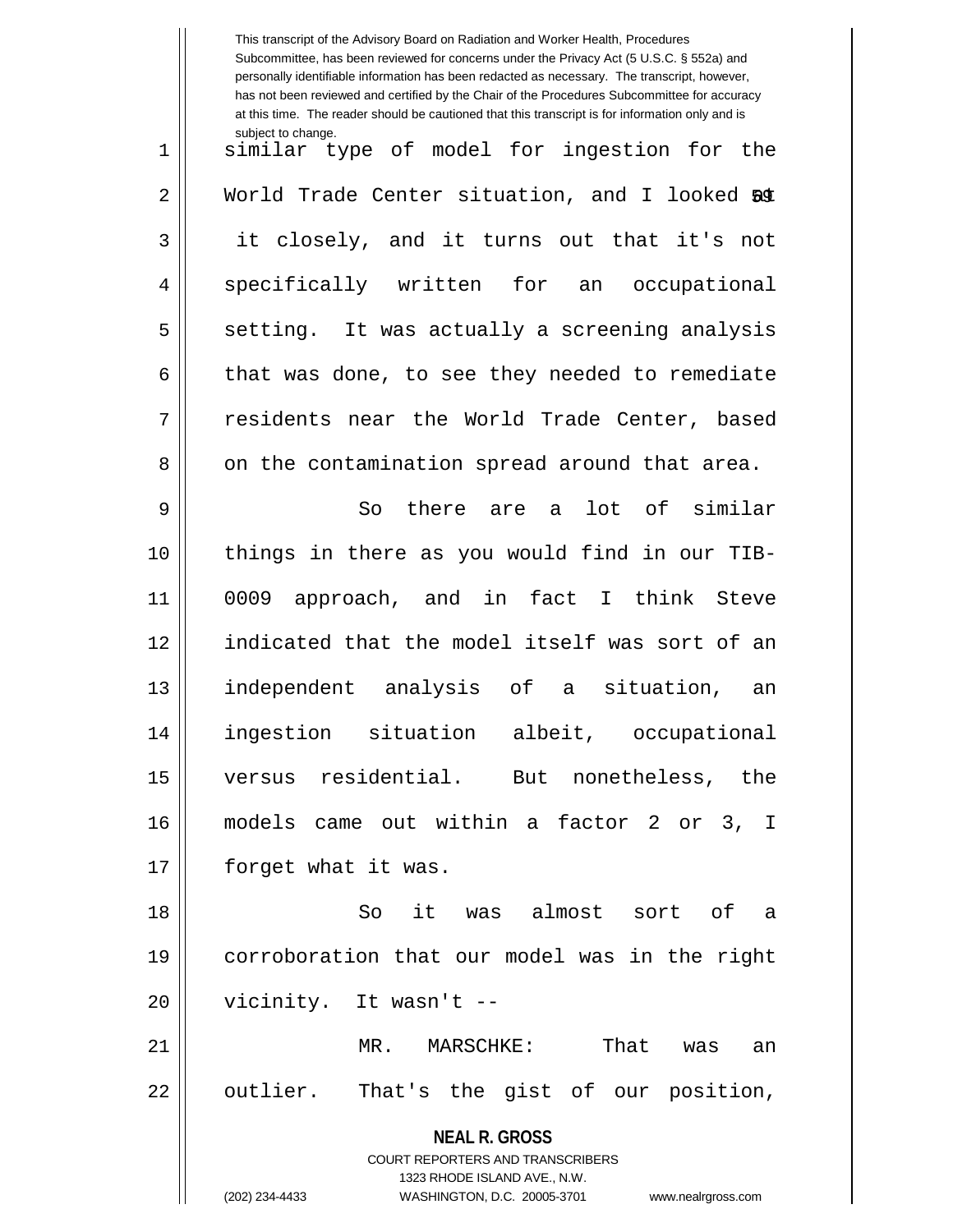|    | This transcript of the Advisory Board on Radiation and Worker Health, Procedures<br>Subcommittee, has been reviewed for concerns under the Privacy Act (5 U.S.C. § 552a) and<br>personally identifiable information has been redacted as necessary. The transcript, however,<br>has not been reviewed and certified by the Chair of the Procedures Subcommittee for accuracy<br>at this time. The reader should be cautioned that this transcript is for information only and is |
|----|----------------------------------------------------------------------------------------------------------------------------------------------------------------------------------------------------------------------------------------------------------------------------------------------------------------------------------------------------------------------------------------------------------------------------------------------------------------------------------|
| 1  | subject to change.<br>although it's maybe not specifically<br>for                                                                                                                                                                                                                                                                                                                                                                                                                |
| 2  | occupational, it does kind of support the                                                                                                                                                                                                                                                                                                                                                                                                                                        |
| 3  | model that NIOSH has come up with, and it is                                                                                                                                                                                                                                                                                                                                                                                                                                     |
| 4  | coming at it completely independent.                                                                                                                                                                                                                                                                                                                                                                                                                                             |
| 5  | biggest, my biggest concern<br>Our                                                                                                                                                                                                                                                                                                                                                                                                                                               |
| 6  | with the NIOSH model was that it was based on                                                                                                                                                                                                                                                                                                                                                                                                                                    |
| 7  | one data point, which is the data point that                                                                                                                                                                                                                                                                                                                                                                                                                                     |
| 8  | came out of PNL.                                                                                                                                                                                                                                                                                                                                                                                                                                                                 |
| 9  | I think that the EPA World Trade                                                                                                                                                                                                                                                                                                                                                                                                                                                 |
| 10 | Center study is an independent data point, and                                                                                                                                                                                                                                                                                                                                                                                                                                   |
| 11 | it tends to support -- and the two data points                                                                                                                                                                                                                                                                                                                                                                                                                                   |
| 12 | tend to support each other.                                                                                                                                                                                                                                                                                                                                                                                                                                                      |
| 13 | don't think<br>So<br>I.<br>have<br>we<br>any                                                                                                                                                                                                                                                                                                                                                                                                                                     |
| 14 | problem at this point agreeing with NIOSH,                                                                                                                                                                                                                                                                                                                                                                                                                                       |
| 15 | that this issue should be closed. Is that                                                                                                                                                                                                                                                                                                                                                                                                                                        |
| 16 | your understanding also, John?                                                                                                                                                                                                                                                                                                                                                                                                                                                   |
| 17 | MR. STIVER: Yeah, that's $--$ in my                                                                                                                                                                                                                                                                                                                                                                                                                                              |
| 18 | reading exactly of all the discussions, that's                                                                                                                                                                                                                                                                                                                                                                                                                                   |
| 19 | the conclusion I came to as well.                                                                                                                                                                                                                                                                                                                                                                                                                                                |
| 20 | So we're in basic agreement there                                                                                                                                                                                                                                                                                                                                                                                                                                                |
| 21 | was some discussion about, you know, the level                                                                                                                                                                                                                                                                                                                                                                                                                                   |
| 22 | of uncertainty, you know, based on the two                                                                                                                                                                                                                                                                                                                                                                                                                                       |
|    | <b>NEAL R. GROSS</b><br>COURT REPORTERS AND TRANSCRIBERS                                                                                                                                                                                                                                                                                                                                                                                                                         |
|    | 1323 RHODE ISLAND AVE., N.W.                                                                                                                                                                                                                                                                                                                                                                                                                                                     |
|    | (202) 234-4433<br>WASHINGTON, D.C. 20005-3701<br>www.nealrgross.com                                                                                                                                                                                                                                                                                                                                                                                                              |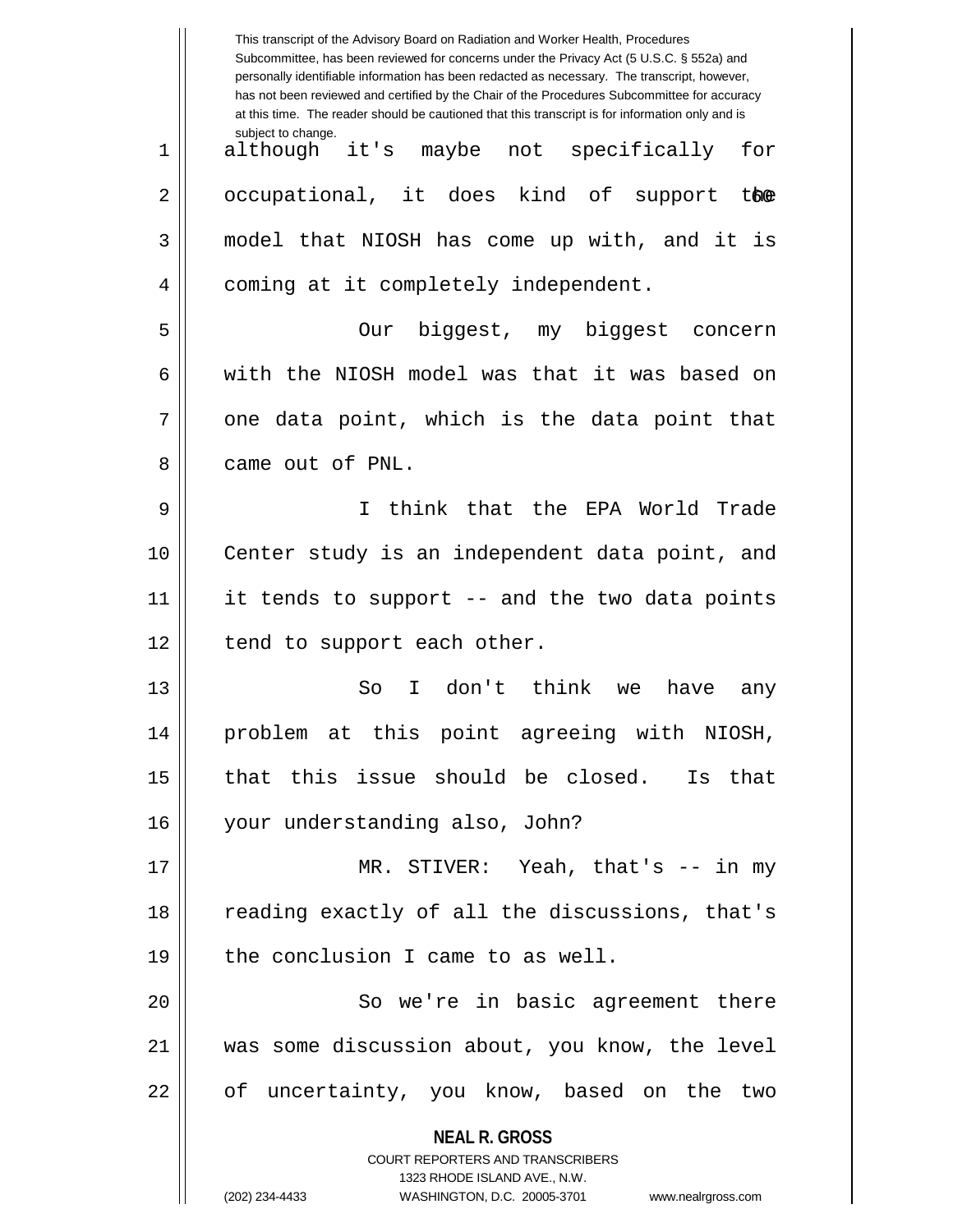|    | This transcript of the Advisory Board on Radiation and Worker Health, Procedures<br>Subcommittee, has been reviewed for concerns under the Privacy Act (5 U.S.C. § 552a) and<br>personally identifiable information has been redacted as necessary. The transcript, however,<br>has not been reviewed and certified by the Chair of the Procedures Subcommittee for accuracy<br>at this time. The reader should be cautioned that this transcript is for information only and is |
|----|----------------------------------------------------------------------------------------------------------------------------------------------------------------------------------------------------------------------------------------------------------------------------------------------------------------------------------------------------------------------------------------------------------------------------------------------------------------------------------|
| 1  | subject to change.<br>their interpretation that<br>and<br>documents<br>we                                                                                                                                                                                                                                                                                                                                                                                                        |
| 2  | thought was reasonable, and I think the ondy                                                                                                                                                                                                                                                                                                                                                                                                                                     |
| 3  | real issue is this business about the Dupont                                                                                                                                                                                                                                                                                                                                                                                                                                     |
| 4  | Deepwater, and how that was misapplied.                                                                                                                                                                                                                                                                                                                                                                                                                                          |
| 5  | I didn't have any problem with the                                                                                                                                                                                                                                                                                                                                                                                                                                               |
| 6  | actual methodology and the science.                                                                                                                                                                                                                                                                                                                                                                                                                                              |
| 7  | Yeah.<br>DR.<br>NETON:<br>The<br>Dupont                                                                                                                                                                                                                                                                                                                                                                                                                                          |
| 8  | Deepwater, there's two pieces of that. One is                                                                                                                                                                                                                                                                                                                                                                                                                                    |
| 9  | it's TIB-0009 valid, and the second piece is                                                                                                                                                                                                                                                                                                                                                                                                                                     |
| 10 | is it a valid use of TIB-0009 in Deepwater,                                                                                                                                                                                                                                                                                                                                                                                                                                      |
| 11 | and it's not.                                                                                                                                                                                                                                                                                                                                                                                                                                                                    |
| 12 | MR. STIVER: Yeah, it's not.                                                                                                                                                                                                                                                                                                                                                                                                                                                      |
| 13 | Well, it's<br>DR.<br>NETON:<br>not                                                                                                                                                                                                                                                                                                                                                                                                                                               |
| 14 | invalid. It's inappropriately applied.                                                                                                                                                                                                                                                                                                                                                                                                                                           |
| 15 | MR. STIVER: Yeah, put it that                                                                                                                                                                                                                                                                                                                                                                                                                                                    |
| 16 | way.                                                                                                                                                                                                                                                                                                                                                                                                                                                                             |
| 17 | DR. NETON:<br>That's a separate                                                                                                                                                                                                                                                                                                                                                                                                                                                  |
| 18 | issue. So it sounds like we are in agreement.                                                                                                                                                                                                                                                                                                                                                                                                                                    |
| 19 | It's a quite a while. This a banner day for                                                                                                                                                                                                                                                                                                                                                                                                                                      |
| 20 | me, that we can agree. This is an issue that                                                                                                                                                                                                                                                                                                                                                                                                                                     |
| 21 | affects a lot of site reviews, a lot, and so                                                                                                                                                                                                                                                                                                                                                                                                                                     |
| 22 | it's gratifying to reach a consensus here.                                                                                                                                                                                                                                                                                                                                                                                                                                       |
|    | <b>NEAL R. GROSS</b><br><b>COURT REPORTERS AND TRANSCRIBERS</b><br>1323 RHODE ISLAND AVE., N.W.                                                                                                                                                                                                                                                                                                                                                                                  |
|    | (202) 234-4433<br>WASHINGTON, D.C. 20005-3701<br>www.nealrgross.com                                                                                                                                                                                                                                                                                                                                                                                                              |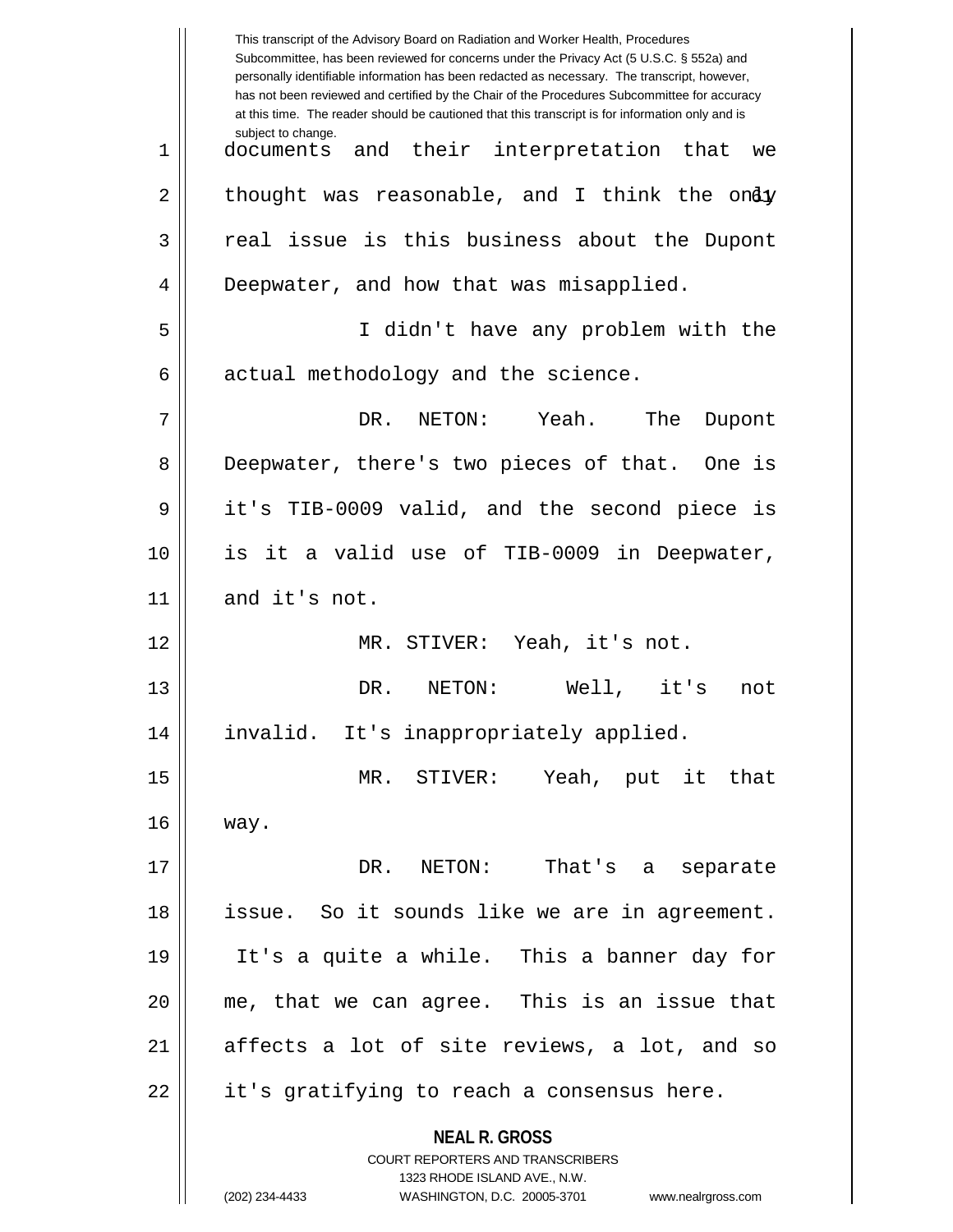**NEAL R. GROSS** COURT REPORTERS AND TRANSCRIBERS 1323 RHODE ISLAND AVE., N.W. (202) 234-4433 WASHINGTON, D.C. 20005-3701 www.nealrgross.com This transcript of the Advisory Board on Radiation and Worker Health, Procedures Subcommittee, has been reviewed for concerns under the Privacy Act (5 U.S.C. § 552a) and personally identifiable information has been redacted as necessary. The transcript, however, has not been reviewed and certified by the Chair of the Procedures Subcommittee for accuracy at this time. The reader should be cautioned that this transcript is for information only and is subject to change.  $2 \parallel$  guess the last entry that we have on this o $@p$ 1 MR. MARSCHKE: What we have, I 3 is Jim's White Paper. 4 So I think what we, SC&A needs to 5 do is to maybe bring in the World Trade 6 finding. Bring in our results, saying that we  $7 \parallel$  looked at it. We looked at the other study, 8 and the two studies kind of concur, and we 9 recommend that this be closed at this time, 10 and we can bring that in, and if the 11 Subcommittees at this meeting or at the next 12 meeting, wishes to close this issue, then you  $13 \parallel$  know  $-$ 14 MR. STIVER: Yeah. I actually 15 have the, captured the email thread where this  $16$  || was discussed, and they could use that as  $-$ 17 MR. MARSCHKE: Yeah. We can just  $18 \parallel$  take  $-$ 19 DR. NETON: I actually emailed  $20$  | that to everyone yesterday. 21 CHAIR MUNN: We can incorporate 22 || that now --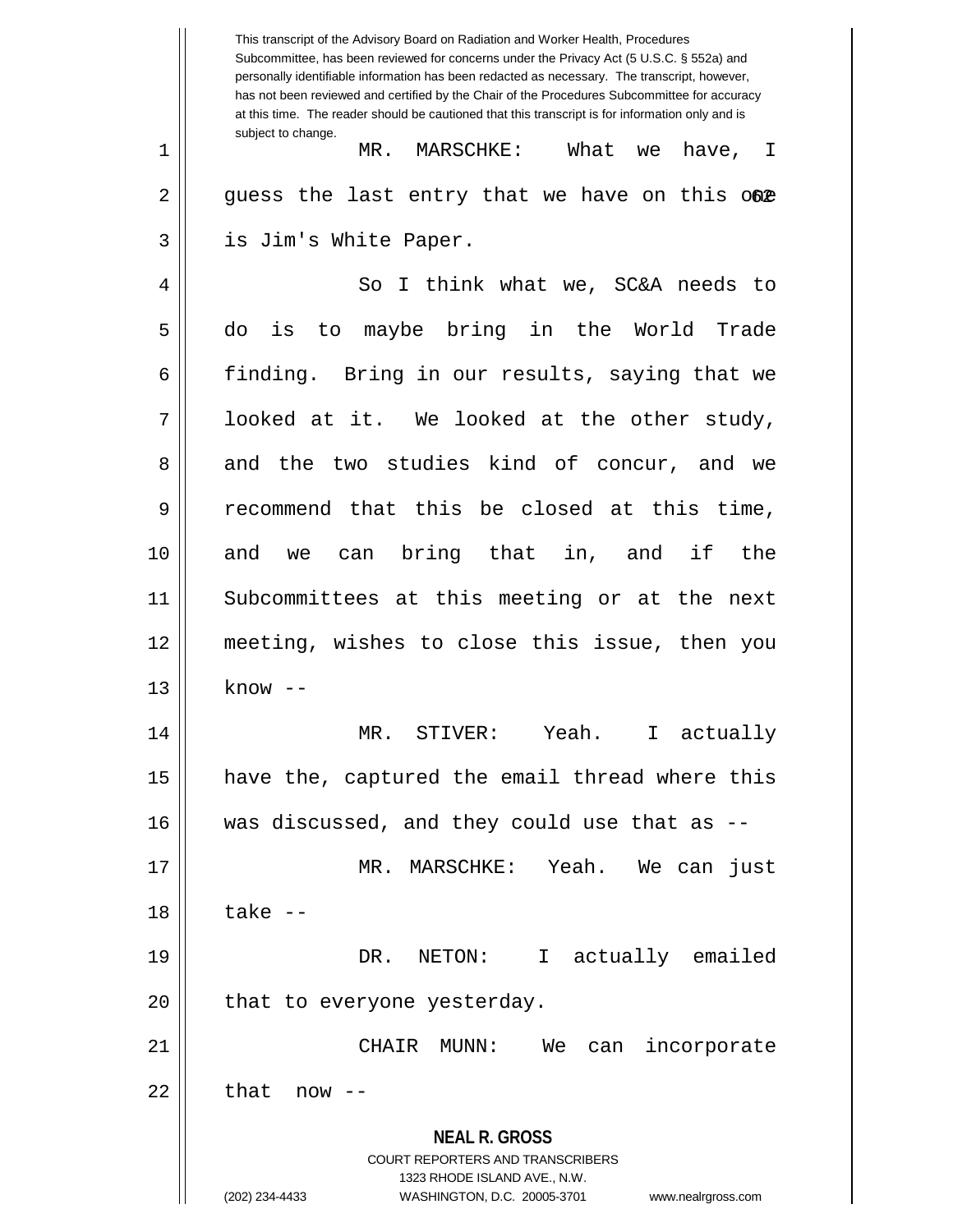**NEAL R. GROSS** COURT REPORTERS AND TRANSCRIBERS 1323 RHODE ISLAND AVE., N.W. (202) 234-4433 WASHINGTON, D.C. 20005-3701 www.nealrgross.com This transcript of the Advisory Board on Radiation and Worker Health, Procedures Subcommittee, has been reviewed for concerns under the Privacy Act (5 U.S.C. § 552a) and personally identifiable information has been redacted as necessary. The transcript, however, has not been reviewed and certified by the Chair of the Procedures Subcommittee for accuracy at this time. The reader should be cautioned that this transcript is for information only and is subject to change. the 1 MR. STIVER: It might take some  $2 \parallel$  time to go through and parse out 3 || components of it. We can probably it would be 4 || maybe more efficient to do that offline. 5 DR. NETON: I don't envision this  $6 \parallel$  as a huge report. I mean just a page or two. 7 MEMBER ZIEMER: Wanda, a question. 8 || This is Ziemer. I saw Jim's report. Did 9 NIOSH or SC&A, did you guys distribute 10 || something on this? 11 MR. STIVER: It wasn't really a  $12$  | report. I mean we had  $-$ 13 MEMBER ZIEMER: Is there an email? 14 MR. STIVER: Yeah, a series of 15 emails back and forth that occurred at that 16 | last meeting. 17 DR. NETON: Well, Steve brought 18 | this up. 19 MEMBER ZIEMER: I remember that he 20 | brought it up. 21 DR. NETON: And then I, this is  $22 \parallel$  sort of convoluted, but in the Deepwater,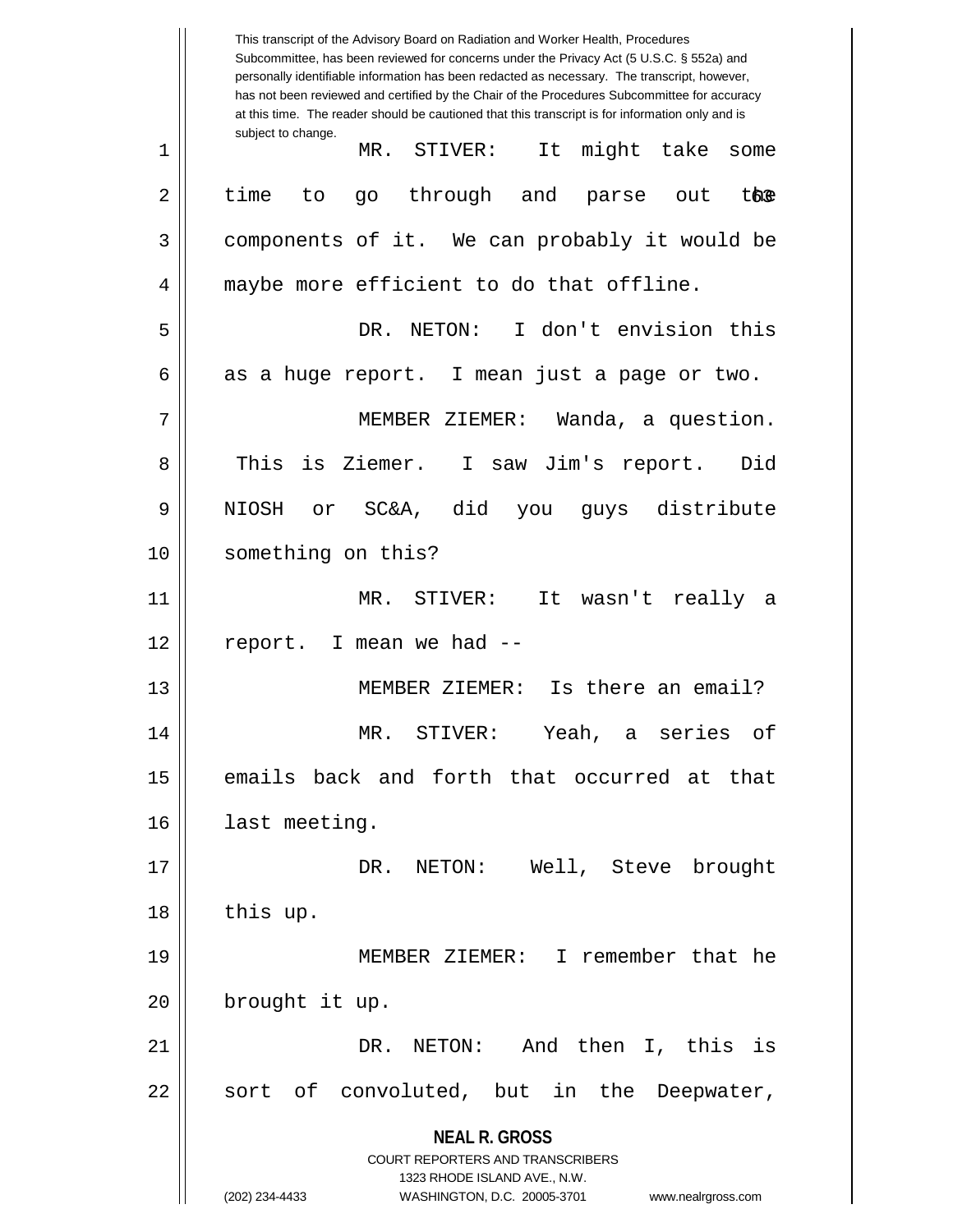|    | This transcript of the Advisory Board on Radiation and Worker Health, Procedures<br>Subcommittee, has been reviewed for concerns under the Privacy Act (5 U.S.C. § 552a) and<br>personally identifiable information has been redacted as necessary. The transcript, however,<br>has not been reviewed and certified by the Chair of the Procedures Subcommittee for accuracy<br>at this time. The reader should be cautioned that this transcript is for information only and is |
|----|----------------------------------------------------------------------------------------------------------------------------------------------------------------------------------------------------------------------------------------------------------------------------------------------------------------------------------------------------------------------------------------------------------------------------------------------------------------------------------|
| 1  | subject to change.<br>Dupont Deepwater TIB-0009 issue, I sort of had                                                                                                                                                                                                                                                                                                                                                                                                             |
| 2  | a parenthetical.<br>64                                                                                                                                                                                                                                                                                                                                                                                                                                                           |
| 3  | By the way, I looked at the World                                                                                                                                                                                                                                                                                                                                                                                                                                                |
| 4  | Trade Center documents. I sensed that<br>was                                                                                                                                                                                                                                                                                                                                                                                                                                     |
| 5  | residential.<br>So Steve came back on top of                                                                                                                                                                                                                                                                                                                                                                                                                                     |
| 6  | that and said essentially what he just said,                                                                                                                                                                                                                                                                                                                                                                                                                                     |
| 7  | that<br>he uses<br>it<br>as a datapoint and it                                                                                                                                                                                                                                                                                                                                                                                                                                   |
| 8  | corroborates what we've been doing.                                                                                                                                                                                                                                                                                                                                                                                                                                              |
| 9  | And so I sent that out yesterday,                                                                                                                                                                                                                                                                                                                                                                                                                                                |
| 10 | just so folks could have it, because it wasn't                                                                                                                                                                                                                                                                                                                                                                                                                                   |
| 11 | sent to this Subcommittee. It was sent to the                                                                                                                                                                                                                                                                                                                                                                                                                                    |
| 12 | Board.                                                                                                                                                                                                                                                                                                                                                                                                                                                                           |
| 13 | (Simultaneous speaking.)                                                                                                                                                                                                                                                                                                                                                                                                                                                         |
| 14 | MR.<br>Working<br>KATZ:<br>The<br>other                                                                                                                                                                                                                                                                                                                                                                                                                                          |
| 15 | Group.                                                                                                                                                                                                                                                                                                                                                                                                                                                                           |
| 16 | Yeah, the Working<br>DR. NETON:                                                                                                                                                                                                                                                                                                                                                                                                                                                  |
| 17 | I just wanted to get it out there, so<br>Group.                                                                                                                                                                                                                                                                                                                                                                                                                                  |
| 18 | record that, you know, we've had that<br>on                                                                                                                                                                                                                                                                                                                                                                                                                                      |
| 19 | discussion.                                                                                                                                                                                                                                                                                                                                                                                                                                                                      |
| 20 | MR. STIVER: Right. This all                                                                                                                                                                                                                                                                                                                                                                                                                                                      |
| 21 | from a Henry Anderson query about<br>stemmed                                                                                                                                                                                                                                                                                                                                                                                                                                     |
| 22 | whether we wanted to have another meeting                                                                                                                                                                                                                                                                                                                                                                                                                                        |
|    | <b>NEAL R. GROSS</b><br><b>COURT REPORTERS AND TRANSCRIBERS</b><br>1323 RHODE ISLAND AVE., N.W.<br>(202) 234-4433<br>WASHINGTON, D.C. 20005-3701                                                                                                                                                                                                                                                                                                                                 |
|    | www.nealrgross.com                                                                                                                                                                                                                                                                                                                                                                                                                                                               |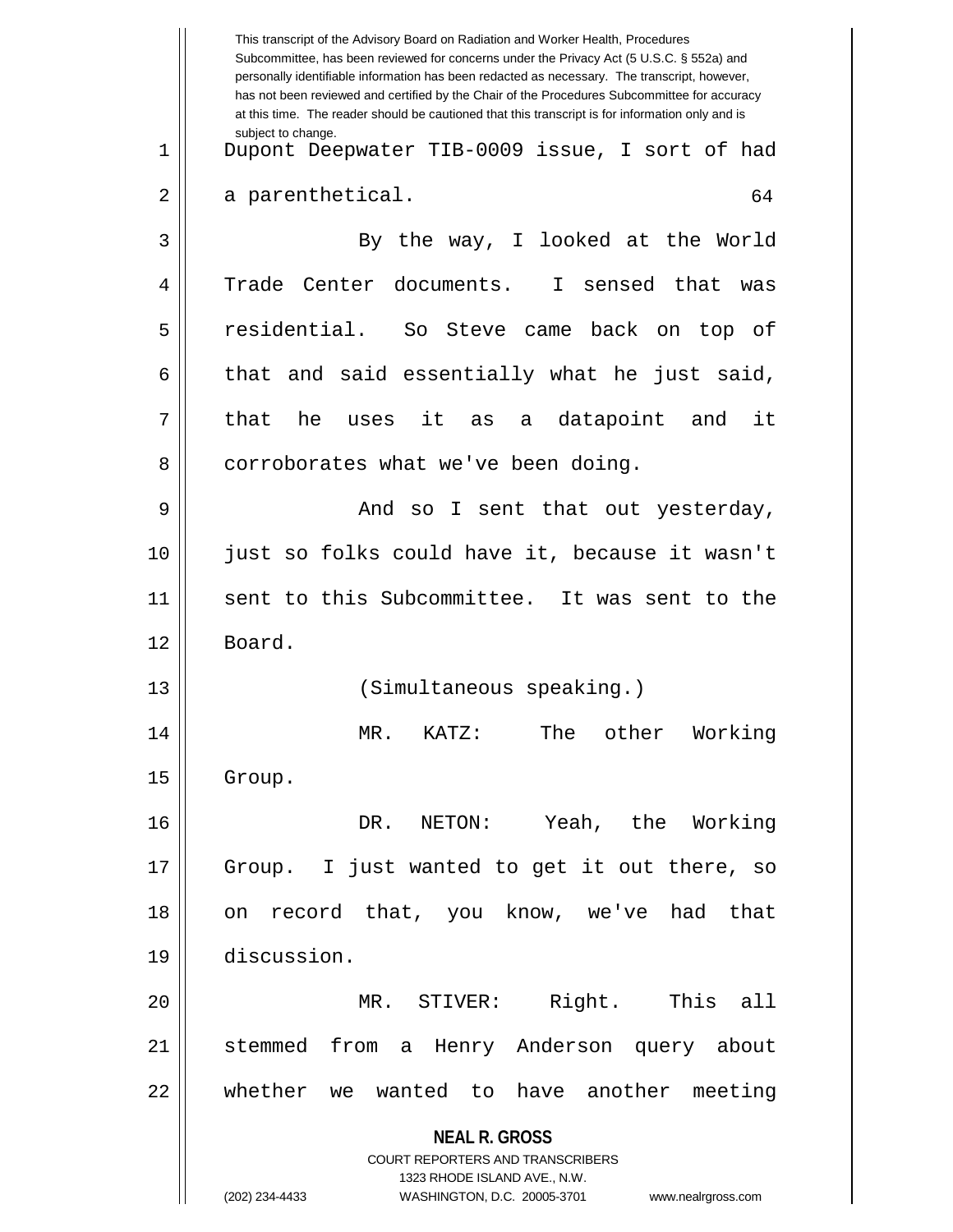**NEAL R. GROSS** COURT REPORTERS AND TRANSCRIBERS 1323 RHODE ISLAND AVE., N.W. This transcript of the Advisory Board on Radiation and Worker Health, Procedures Subcommittee, has been reviewed for concerns under the Privacy Act (5 U.S.C. § 552a) and personally identifiable information has been redacted as necessary. The transcript, however, has not been reviewed and certified by the Chair of the Procedures Subcommittee for accuracy at this time. The reader should be cautioned that this transcript is for information only and is subject to change. 65 1 | online. 2 || DR. NETON: Right, and so okay. 3 MR. STIVER: And that's what it 4 || related to. 5 DR. NETON: And I confused it by 6 throwing in this World Trade Center issue. So 7 I just wanted the Working Group, the 8 Subcommittee to see that. But I do agree. I 9 || think that if SC&A put together a brief 10 || summary of what we talked about here. 11 (Simultaneous speaking.) 12 MR. MARSCHKE: Well, what I was 13 || going to do is just basically take the email, 14 || and stick it in here as our response. 15 And you know, do a block-copy-16 paste on the email and stick it in here, and 17 || then add a recommendation at the end that the 18 finding be closed, and then, you know, the 19  $\parallel$  Subcommittee can close it, if they so decide. 20 CHAIR MUNN: Yeah. That's 21 certainly my recommendation. I can't see any  $22 \parallel$  reason why it's not just a cut and paste job.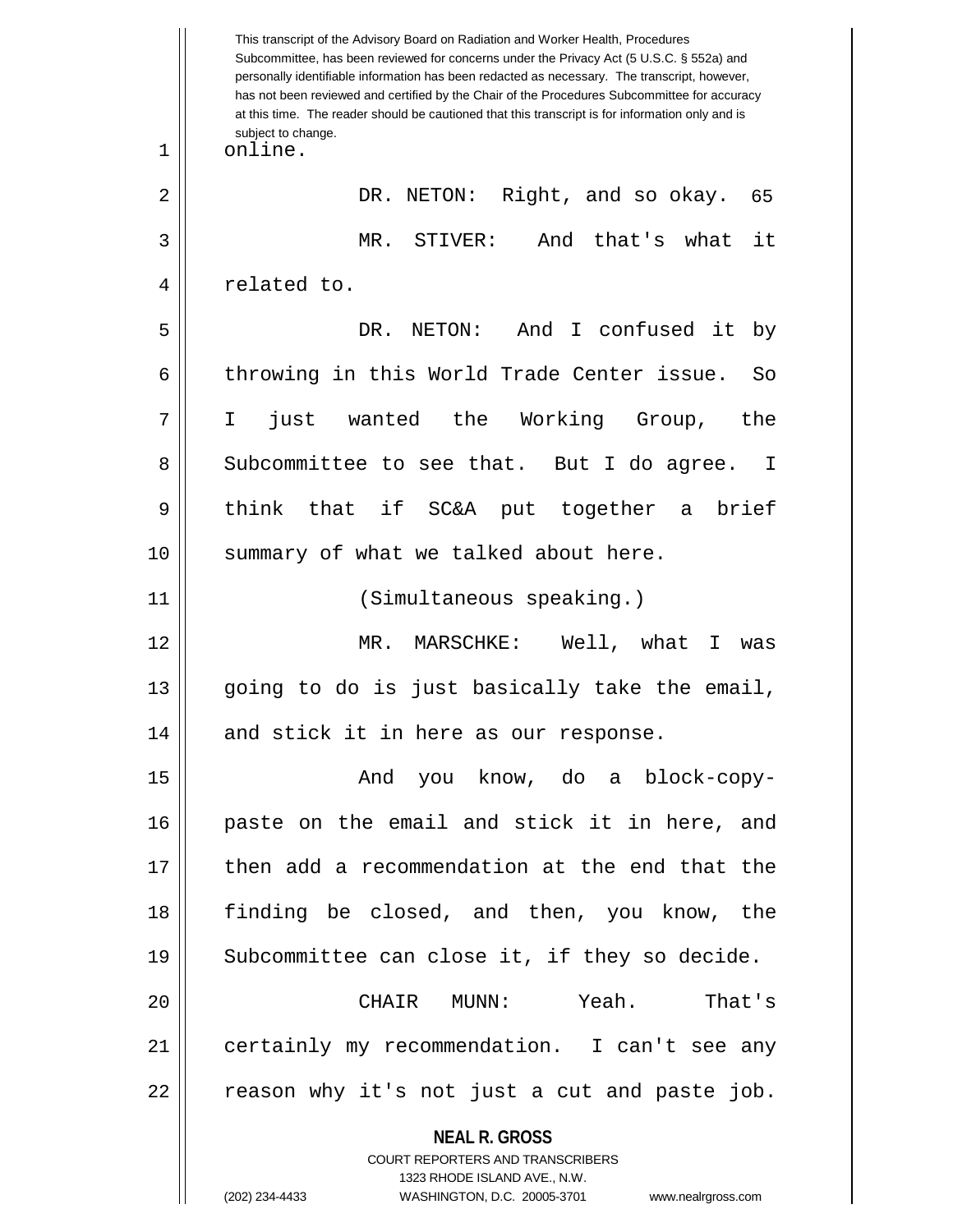|    | This transcript of the Advisory Board on Radiation and Worker Health, Procedures<br>Subcommittee, has been reviewed for concerns under the Privacy Act (5 U.S.C. § 552a) and<br>personally identifiable information has been redacted as necessary. The transcript, however,<br>has not been reviewed and certified by the Chair of the Procedures Subcommittee for accuracy<br>at this time. The reader should be cautioned that this transcript is for information only and is |
|----|----------------------------------------------------------------------------------------------------------------------------------------------------------------------------------------------------------------------------------------------------------------------------------------------------------------------------------------------------------------------------------------------------------------------------------------------------------------------------------|
| 1  | subject to change.<br>an objection from other Members of<br>Is there                                                                                                                                                                                                                                                                                                                                                                                                             |
| 2  | the Subcommittee? Can we paste this email -66                                                                                                                                                                                                                                                                                                                                                                                                                                    |
| 3  | MR. MARSCHKE: We might be able to                                                                                                                                                                                                                                                                                                                                                                                                                                                |
| 4  | do that over the break.                                                                                                                                                                                                                                                                                                                                                                                                                                                          |
| 5  | (Simultaneous speaking.)                                                                                                                                                                                                                                                                                                                                                                                                                                                         |
| 6  | MR.<br>MARSCHKE:<br>Wanda, we<br>may<br>be                                                                                                                                                                                                                                                                                                                                                                                                                                       |
| 7  | able to do that over the break.                                                                                                                                                                                                                                                                                                                                                                                                                                                  |
| 8  | CHAIR<br>MUNN:<br>That's great.<br>Do                                                                                                                                                                                                                                                                                                                                                                                                                                            |
| 9  | you have any objection to closing<br>either of                                                                                                                                                                                                                                                                                                                                                                                                                                   |
| 10 | this item, based on the discussions here<br>and                                                                                                                                                                                                                                                                                                                                                                                                                                  |
| 11 | the $-$                                                                                                                                                                                                                                                                                                                                                                                                                                                                          |
| 12 | MEMBER<br>ZIEMER:<br>I.<br>have<br>no                                                                                                                                                                                                                                                                                                                                                                                                                                            |
| 13 | objection.<br>I know I saw Jim's email.<br>I don't                                                                                                                                                                                                                                                                                                                                                                                                                               |
| 14 | know that I saw the others, but I agree, you                                                                                                                                                                                                                                                                                                                                                                                                                                     |
| 15 | know. They're telling us here that they agree                                                                                                                                                                                                                                                                                                                                                                                                                                    |
| 16 | with that, so that I'm fine with it.                                                                                                                                                                                                                                                                                                                                                                                                                                             |
| 17 | CHAIR MUNN: Josie?                                                                                                                                                                                                                                                                                                                                                                                                                                                               |
| 18 | MEMBER BEACH: I'm fine with it                                                                                                                                                                                                                                                                                                                                                                                                                                                   |
| 19 | also.                                                                                                                                                                                                                                                                                                                                                                                                                                                                            |
| 20 | CHAIR MUNN: Very good. Perhaps                                                                                                                                                                                                                                                                                                                                                                                                                                                   |
| 21 | over the break, we can in fact do that, all                                                                                                                                                                                                                                                                                                                                                                                                                                      |
| 22 | right? Good. We're happy with TIB -- oh, I'm                                                                                                                                                                                                                                                                                                                                                                                                                                     |
|    | <b>NEAL R. GROSS</b><br><b>COURT REPORTERS AND TRANSCRIBERS</b><br>1323 RHODE ISLAND AVE., N.W.<br>(202) 234-4433<br>WASHINGTON, D.C. 20005-3701 www.nealrgross.com                                                                                                                                                                                                                                                                                                              |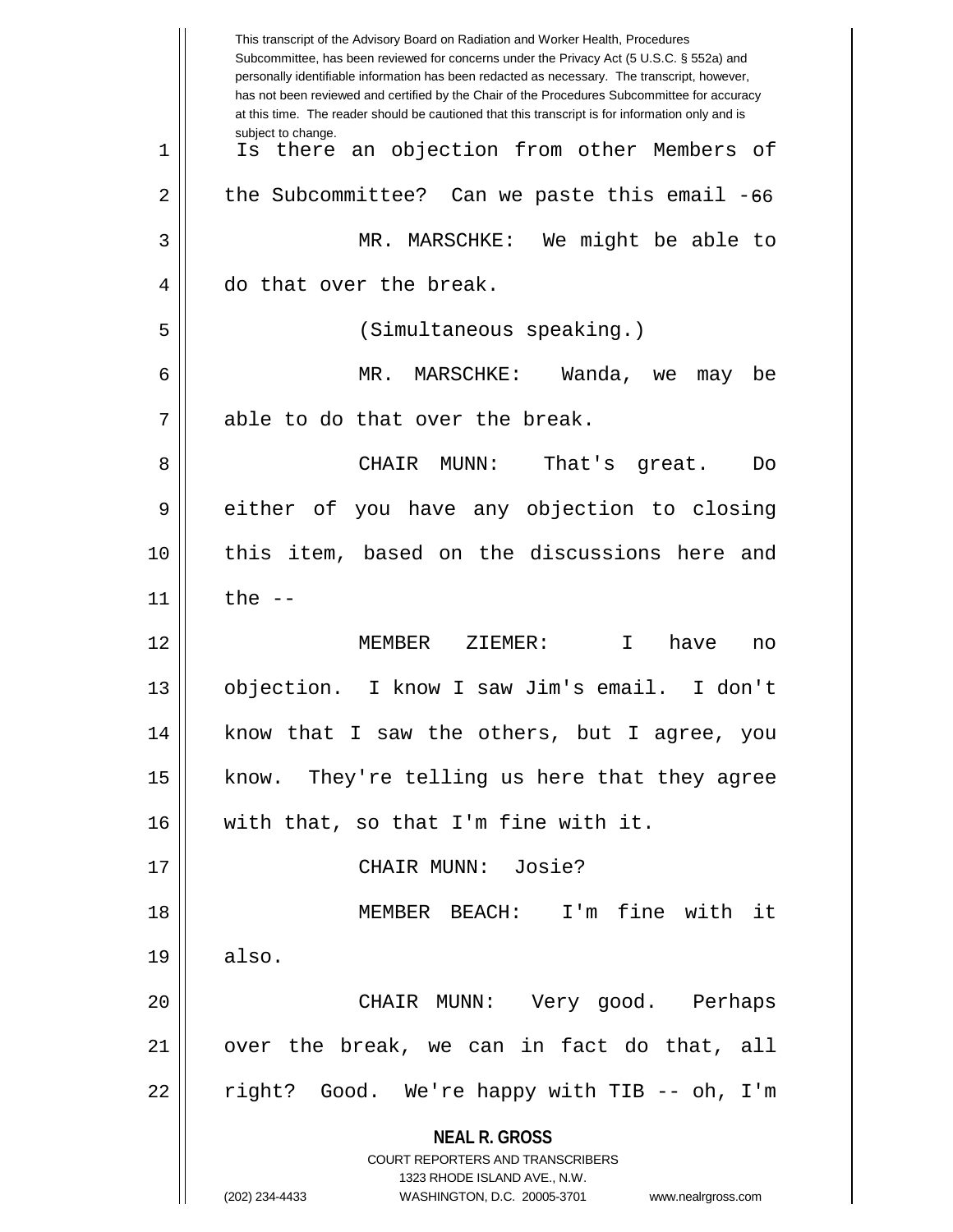|    | This transcript of the Advisory Board on Radiation and Worker Health, Procedures<br>Subcommittee, has been reviewed for concerns under the Privacy Act (5 U.S.C. § 552a) and<br>personally identifiable information has been redacted as necessary. The transcript, however,<br>has not been reviewed and certified by the Chair of the Procedures Subcommittee for accuracy<br>at this time. The reader should be cautioned that this transcript is for information only and is |
|----|----------------------------------------------------------------------------------------------------------------------------------------------------------------------------------------------------------------------------------------------------------------------------------------------------------------------------------------------------------------------------------------------------------------------------------------------------------------------------------|
| 1  | subject to change.<br>sorry I called it OTIB-0009. I'm sorry, TIB-                                                                                                                                                                                                                                                                                                                                                                                                               |
| 2  | 10:15, the item is supposed to be the<br>0009.                                                                                                                                                                                                                                                                                                                                                                                                                                   |
| 3  | report of the Subcommittee on what we've done                                                                                                                                                                                                                                                                                                                                                                                                                                    |
| 4  | with the review of TIBs 0010 and 0013.                                                                                                                                                                                                                                                                                                                                                                                                                                           |
| 5  | NIOSH leads off, SC&A leads off.                                                                                                                                                                                                                                                                                                                                                                                                                                                 |
| 6  | Who?                                                                                                                                                                                                                                                                                                                                                                                                                                                                             |
| 7  | MR. MARSCHKE: I can lead off.                                                                                                                                                                                                                                                                                                                                                                                                                                                    |
| 8  | I thought it was what<br>DR. NETON:                                                                                                                                                                                                                                                                                                                                                                                                                                              |
| 9  | we had on the agenda.                                                                                                                                                                                                                                                                                                                                                                                                                                                            |
| 10 | MR. MARSCHKE: At this time, we                                                                                                                                                                                                                                                                                                                                                                                                                                                   |
| 11 | had three open, or three findings that were                                                                                                                                                                                                                                                                                                                                                                                                                                      |
| 12 | still in progress, and at the last meeting, we                                                                                                                                                                                                                                                                                                                                                                                                                                   |
| 13 | had -- if you look at -- I did add, in Finding                                                                                                                                                                                                                                                                                                                                                                                                                                   |
| 14 | No. 5, a summary of what occurred at the last                                                                                                                                                                                                                                                                                                                                                                                                                                    |
| 15 | meeting.                                                                                                                                                                                                                                                                                                                                                                                                                                                                         |
| 16 | It's basically the discussion                                                                                                                                                                                                                                                                                                                                                                                                                                                    |
| 17 | between Greg and Bob, and eventually the                                                                                                                                                                                                                                                                                                                                                                                                                                         |
| 18 | meeting of the minds, that we were going to                                                                                                                                                                                                                                                                                                                                                                                                                                      |
| 19 | use the 95th percentile instead of the mean as                                                                                                                                                                                                                                                                                                                                                                                                                                   |
| 20 | the correction factor.                                                                                                                                                                                                                                                                                                                                                                                                                                                           |
| 21 | This is for the correction factor                                                                                                                                                                                                                                                                                                                                                                                                                                                |
| 22 | from the badge reading at the locale to the                                                                                                                                                                                                                                                                                                                                                                                                                                      |
|    | <b>NEAL R. GROSS</b><br><b>COURT REPORTERS AND TRANSCRIBERS</b><br>1323 RHODE ISLAND AVE., N.W.<br>(202) 234-4433<br>WASHINGTON, D.C. 20005-3701<br>www.nealrgross.com                                                                                                                                                                                                                                                                                                           |
|    |                                                                                                                                                                                                                                                                                                                                                                                                                                                                                  |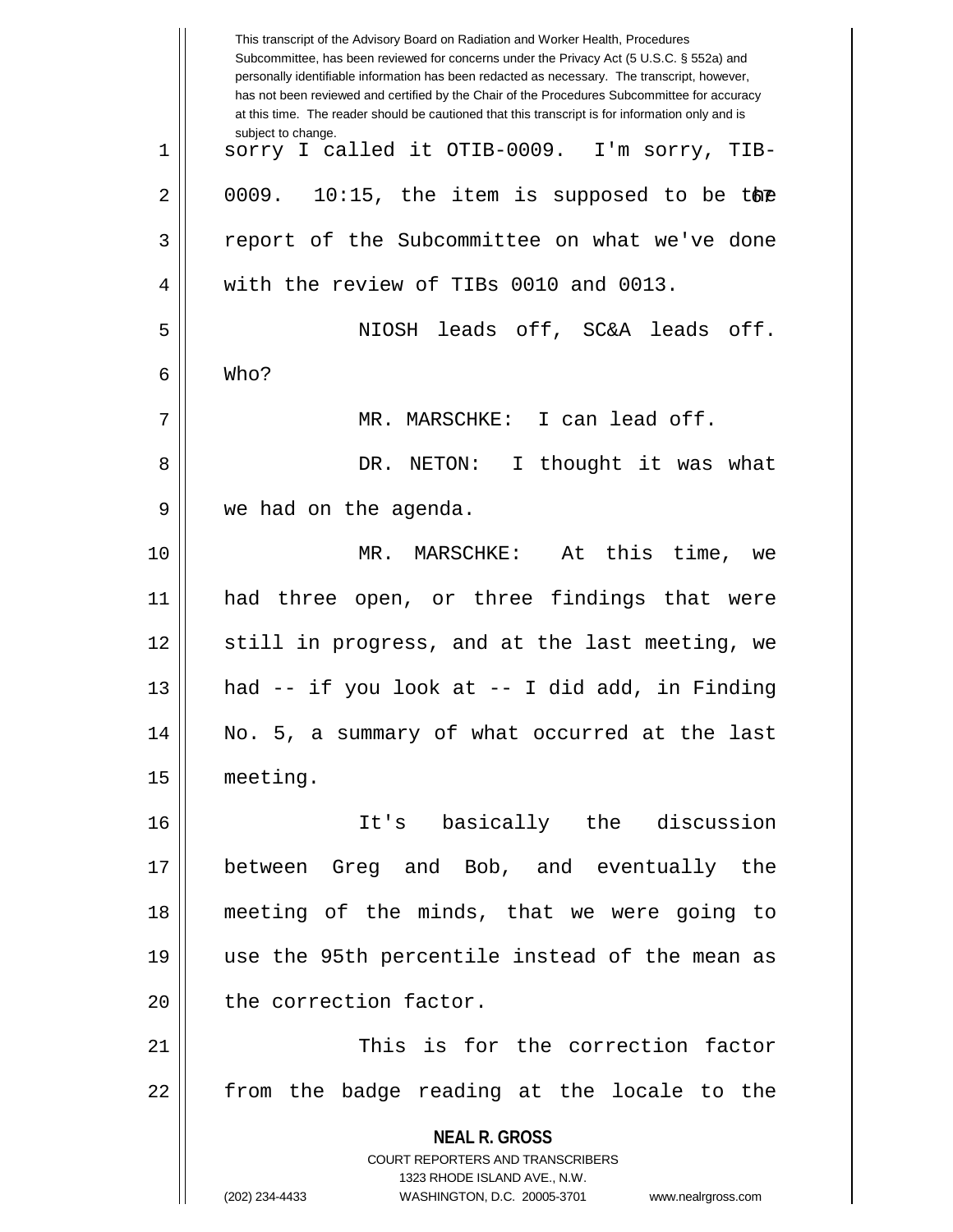|    | This transcript of the Advisory Board on Radiation and Worker Health, Procedures<br>Subcommittee, has been reviewed for concerns under the Privacy Act (5 U.S.C. § 552a) and<br>personally identifiable information has been redacted as necessary. The transcript, however,<br>has not been reviewed and certified by the Chair of the Procedures Subcommittee for accuracy<br>at this time. The reader should be cautioned that this transcript is for information only and is |
|----|----------------------------------------------------------------------------------------------------------------------------------------------------------------------------------------------------------------------------------------------------------------------------------------------------------------------------------------------------------------------------------------------------------------------------------------------------------------------------------|
| 1  | subject to change.<br>exposure point in the lower abdomen.<br>So our                                                                                                                                                                                                                                                                                                                                                                                                             |
| 2  | recommendation at this point is to change the                                                                                                                                                                                                                                                                                                                                                                                                                                    |
| 3  | status of the finding to in abeyance, and that                                                                                                                                                                                                                                                                                                                                                                                                                                   |
| 4  | was the recommendation.                                                                                                                                                                                                                                                                                                                                                                                                                                                          |
| 5  | That what I think we agreed to as                                                                                                                                                                                                                                                                                                                                                                                                                                                |
| 6  | our recommendation during the conference call,                                                                                                                                                                                                                                                                                                                                                                                                                                   |
| 7  | and once Finding 5 is changed to in abeyance,                                                                                                                                                                                                                                                                                                                                                                                                                                    |
| 8  | the other two active findings, which is                                                                                                                                                                                                                                                                                                                                                                                                                                          |
| 9  | Finding 6 and Finding 8, would also be changed                                                                                                                                                                                                                                                                                                                                                                                                                                   |
| 10 | to in abeyance.                                                                                                                                                                                                                                                                                                                                                                                                                                                                  |
| 11 | I think, you know if<br>the<br>So                                                                                                                                                                                                                                                                                                                                                                                                                                                |
| 12 | Subcommittee agrees with that, we can change                                                                                                                                                                                                                                                                                                                                                                                                                                     |
| 13 | the status of those three findings in<br>TIB-                                                                                                                                                                                                                                                                                                                                                                                                                                    |
| 14 | 0010.                                                                                                                                                                                                                                                                                                                                                                                                                                                                            |
| 15 | Thoughts and<br>CHAIR MUNN:                                                                                                                                                                                                                                                                                                                                                                                                                                                      |
| 16 | comments? Any objection to the suggestion?                                                                                                                                                                                                                                                                                                                                                                                                                                       |
| 17 | MEMBER ZIEMER: No, but clarifying                                                                                                                                                                                                                                                                                                                                                                                                                                                |
| 18 | that. So what are you ending up with for the                                                                                                                                                                                                                                                                                                                                                                                                                                     |
| 19 | correction factor?                                                                                                                                                                                                                                                                                                                                                                                                                                                               |
| 20 | DR. NETON: We're going to use the                                                                                                                                                                                                                                                                                                                                                                                                                                                |
| 21 | 95th percentile for distribution of the                                                                                                                                                                                                                                                                                                                                                                                                                                          |
| 22 | ATTILLA runs, to correct. I looked at it                                                                                                                                                                                                                                                                                                                                                                                                                                         |
|    | <b>NEAL R. GROSS</b>                                                                                                                                                                                                                                                                                                                                                                                                                                                             |
|    | COURT REPORTERS AND TRANSCRIBERS<br>1323 RHODE ISLAND AVE., N.W.                                                                                                                                                                                                                                                                                                                                                                                                                 |
|    | (202) 234-4433<br>WASHINGTON, D.C. 20005-3701<br>www.nealrgross.com                                                                                                                                                                                                                                                                                                                                                                                                              |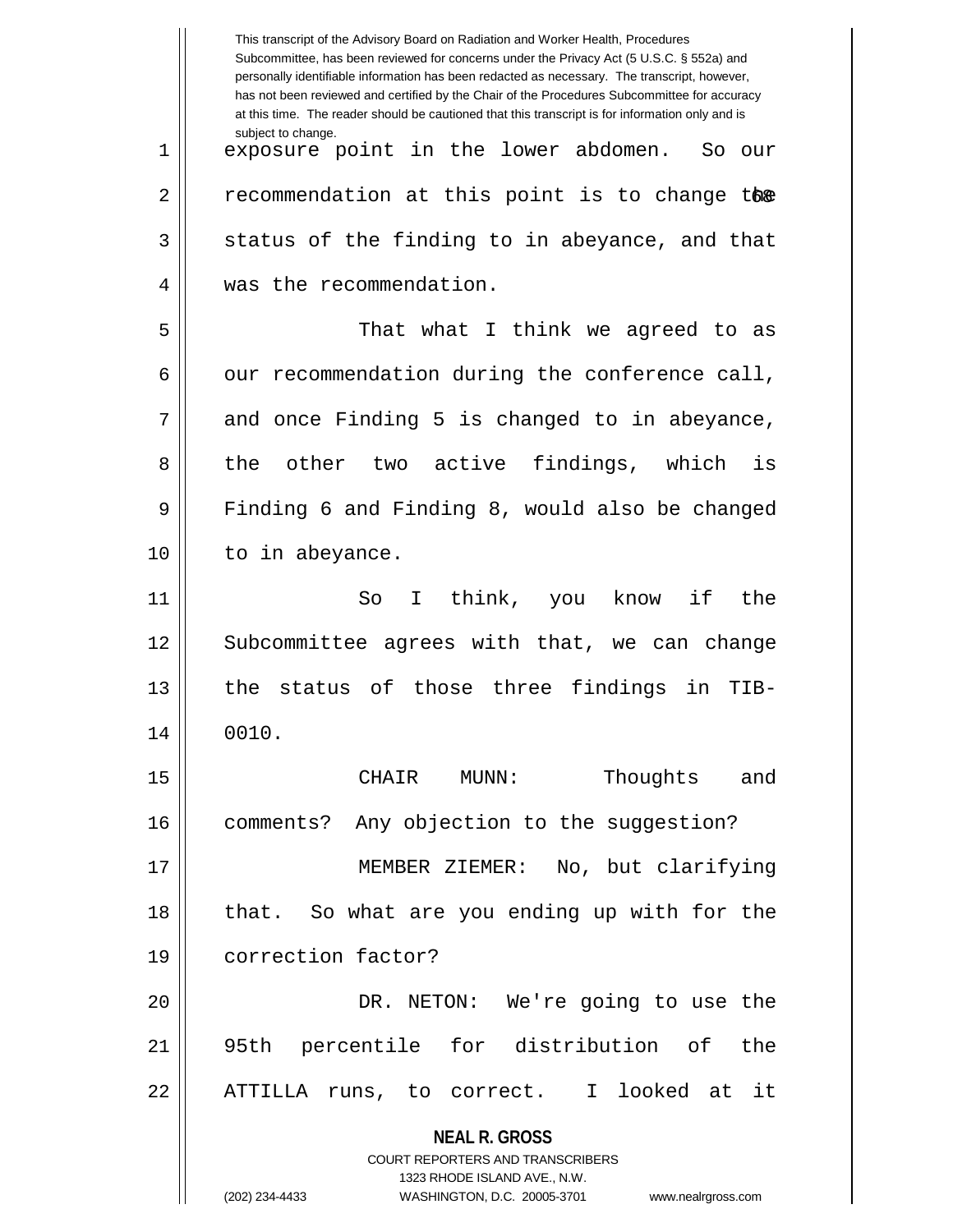|    | This transcript of the Advisory Board on Radiation and Worker Health, Procedures<br>Subcommittee, has been reviewed for concerns under the Privacy Act (5 U.S.C. § 552a) and<br>personally identifiable information has been redacted as necessary. The transcript, however,<br>has not been reviewed and certified by the Chair of the Procedures Subcommittee for accuracy<br>at this time. The reader should be cautioned that this transcript is for information only and is |
|----|----------------------------------------------------------------------------------------------------------------------------------------------------------------------------------------------------------------------------------------------------------------------------------------------------------------------------------------------------------------------------------------------------------------------------------------------------------------------------------|
| 1  | subject to change.<br>after -- I wasn't at the meeting. But after                                                                                                                                                                                                                                                                                                                                                                                                                |
| 2  | the meeting, I sat down and looked at it, and                                                                                                                                                                                                                                                                                                                                                                                                                                    |
| 3  | I agree with SC&A, that it's quite unfavorable                                                                                                                                                                                                                                                                                                                                                                                                                                   |
| 4  | to use the 95th percentile. You just don't                                                                                                                                                                                                                                                                                                                                                                                                                                       |
| 5  | know which organ.                                                                                                                                                                                                                                                                                                                                                                                                                                                                |
| 6  | If you didn't do that, you'd have                                                                                                                                                                                                                                                                                                                                                                                                                                                |
| 7  | to go and do it organ by organ, which would be                                                                                                                                                                                                                                                                                                                                                                                                                                   |
| 8  | very tedious and very inefficient.<br>That's                                                                                                                                                                                                                                                                                                                                                                                                                                     |
| 9  | what we're going to do. It's a simple matter,                                                                                                                                                                                                                                                                                                                                                                                                                                    |
| 10 | because we already have the median value and                                                                                                                                                                                                                                                                                                                                                                                                                                     |
| 11 | the GSD. So to calculate the 95th percentile                                                                                                                                                                                                                                                                                                                                                                                                                                     |
| 12 | is just a trivial calculation.                                                                                                                                                                                                                                                                                                                                                                                                                                                   |
| 13 | CHAIR MUNN: So Steve, which two                                                                                                                                                                                                                                                                                                                                                                                                                                                  |
| 14 | findings are we changing to in abeyance now?                                                                                                                                                                                                                                                                                                                                                                                                                                     |
| 15 | MARSCHKE: We're changing<br>MR.                                                                                                                                                                                                                                                                                                                                                                                                                                                  |
| 16 | Finding 5.                                                                                                                                                                                                                                                                                                                                                                                                                                                                       |
| 17 | CHAIR MUNN: On OTIB-0010?                                                                                                                                                                                                                                                                                                                                                                                                                                                        |
| 18 | MR. MARSCHKE: On OTIB-0010.                                                                                                                                                                                                                                                                                                                                                                                                                                                      |
| 19 | MR. KATZ: 6 and 8.                                                                                                                                                                                                                                                                                                                                                                                                                                                               |
| 20 | MR. MARSCHKE: 6 and 8.                                                                                                                                                                                                                                                                                                                                                                                                                                                           |
| 21 | All right. Are we<br>CHAIR MUNN:                                                                                                                                                                                                                                                                                                                                                                                                                                                 |
| 22 | doing that even as we speak, or I guess first                                                                                                                                                                                                                                                                                                                                                                                                                                    |
|    | <b>NEAL R. GROSS</b><br><b>COURT REPORTERS AND TRANSCRIBERS</b><br>1323 RHODE ISLAND AVE., N.W.                                                                                                                                                                                                                                                                                                                                                                                  |
|    | (202) 234-4433<br>WASHINGTON, D.C. 20005-3701 www.nealrgross.com                                                                                                                                                                                                                                                                                                                                                                                                                 |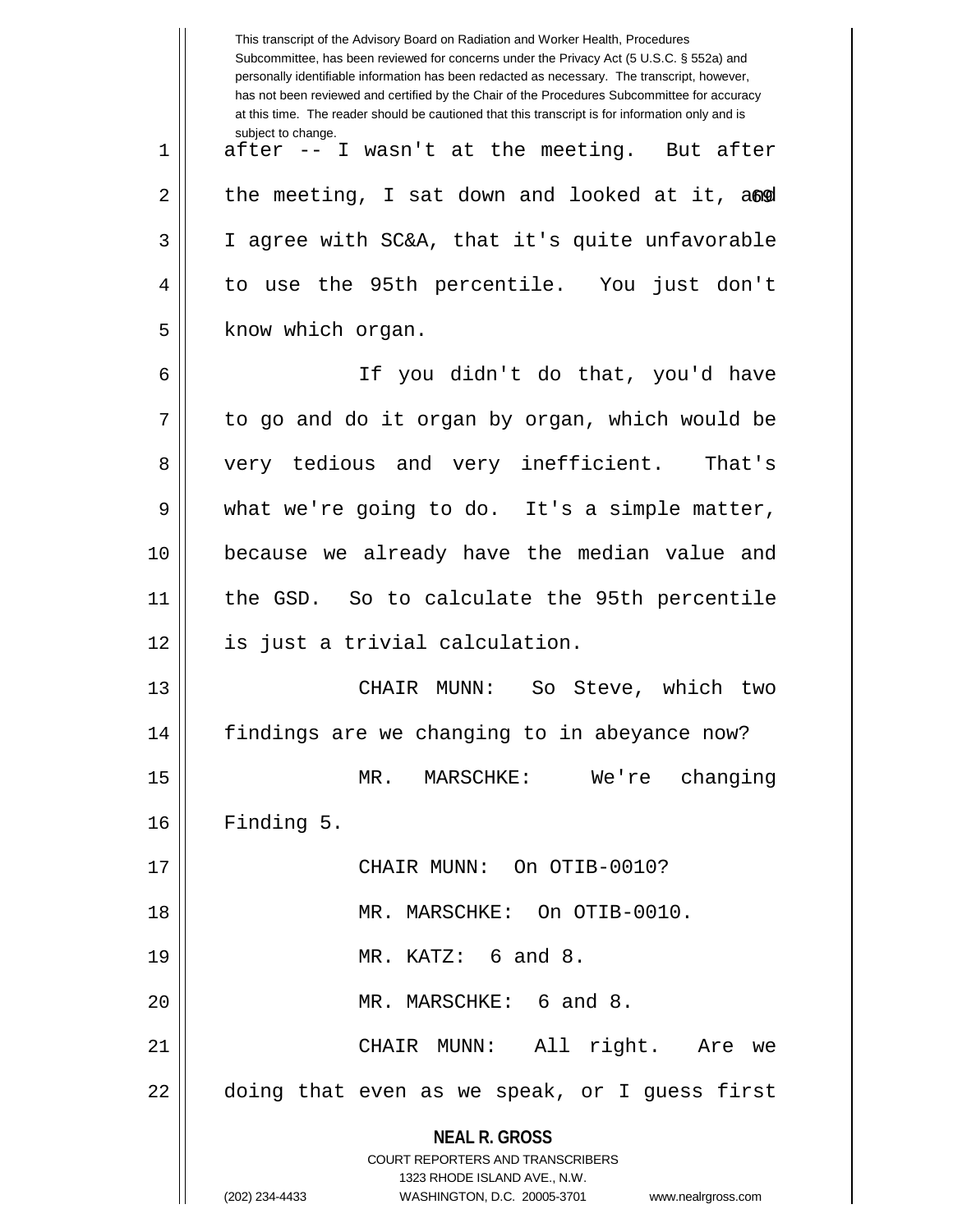| MR. MARSCHKE: Well, I started 70<br>I have started the process, on the assumption<br>Board Members or the Subcommittee |
|------------------------------------------------------------------------------------------------------------------------|
|                                                                                                                        |
|                                                                                                                        |
|                                                                                                                        |
|                                                                                                                        |
|                                                                                                                        |
| No objection here.                                                                                                     |
| No objection.                                                                                                          |
| CHAIR MUNN: Very good. Let's see                                                                                       |
|                                                                                                                        |
| Wanda, the words                                                                                                       |
| I'm using is "The Subcommittee agrees with the                                                                         |
| use of the 95th percentile instead of the mean                                                                         |
| for the correction factor, and has changed the                                                                         |
|                                                                                                                        |
|                                                                                                                        |
| MR. MARSCHKE: And I'll use those                                                                                       |
| same words for all three of these findings.                                                                            |
|                                                                                                                        |
| that's                                                                                                                 |
|                                                                                                                        |
| Should there<br>be                                                                                                     |
| some reference to the technical call or the                                                                            |
|                                                                                                                        |
|                                                                                                                        |
|                                                                                                                        |
|                                                                                                                        |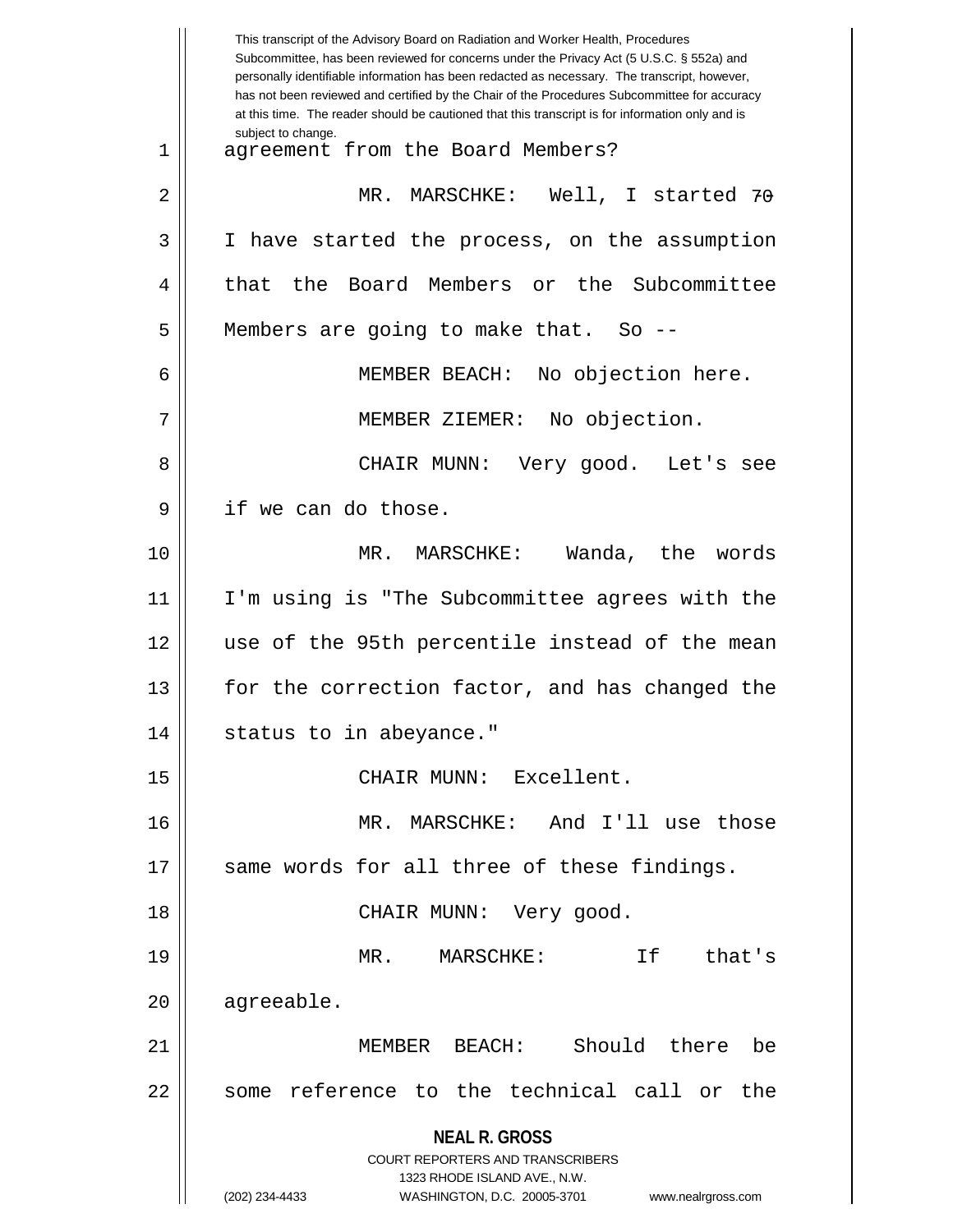**NEAL R. GROSS** COURT REPORTERS AND TRANSCRIBERS 1323 RHODE ISLAND AVE., N.W. (202) 234-4433 WASHINGTON, D.C. 20005-3701 www.nealrgross.com This transcript of the Advisory Board on Radiation and Worker Health, Procedures Subcommittee, has been reviewed for concerns under the Privacy Act (5 U.S.C. § 552a) and personally identifiable information has been redacted as necessary. The transcript, however, has not been reviewed and certified by the Chair of the Procedures Subcommittee for accuracy at this time. The reader should be cautioned that this transcript is for information only and is subject to change. 71 1 || agreement, or does that cover it, between 2 || NIOSH and SC&A? 3 CHAIR MUNN: Yeah. I think it's -  $\overline{4}$ 5 MR. MARSCHKE: We can add -- 6 MR. STIVER: Based on a technical  $7 \parallel$  call. 8 CHAIR MUNN: It's the agreement we 9 || make here that matters really, I think. 10 MEMBER BEACH: Okay. I just 11 wanted to make sure we -- 12 CHAIR MUNN: Yeah, I think we're 13 || okay. We have that information in the meeting 14 minutes, if anyone wants to check the 15 || transcript, and TIB-0013, Finding 4. That's  $16$  | the correction factor with badge readings. 17 DR. NETON: This is Jim. I think 18 we decided on the call to status that one as 19 "in progress." NIOSH is re-running the MCNP, 20 or doing MCNP runs instead of the ATTILLA  $21$   $\parallel$  runs. 22 (Simultaneous speaking.)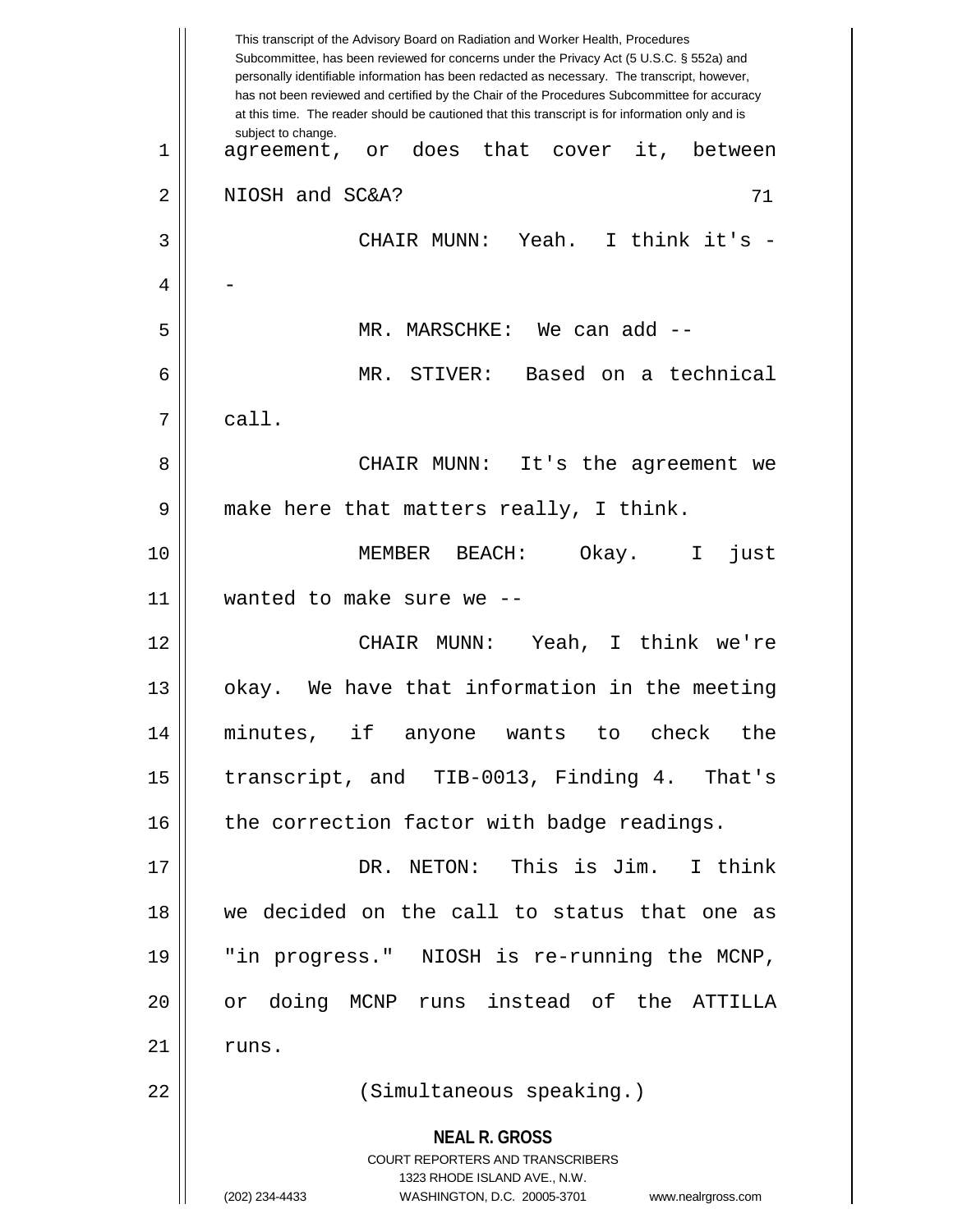|    | This transcript of the Advisory Board on Radiation and Worker Health, Procedures<br>Subcommittee, has been reviewed for concerns under the Privacy Act (5 U.S.C. § 552a) and<br>personally identifiable information has been redacted as necessary. The transcript, however,<br>has not been reviewed and certified by the Chair of the Procedures Subcommittee for accuracy<br>at this time. The reader should be cautioned that this transcript is for information only and is |
|----|----------------------------------------------------------------------------------------------------------------------------------------------------------------------------------------------------------------------------------------------------------------------------------------------------------------------------------------------------------------------------------------------------------------------------------------------------------------------------------|
| 1  | subject to change.<br>MR. MARSCHKE: Correct.                                                                                                                                                                                                                                                                                                                                                                                                                                     |
| 2  | CHAIR MUNN:<br>That's good. Are you                                                                                                                                                                                                                                                                                                                                                                                                                                              |
| 3  | okay then, Steve?                                                                                                                                                                                                                                                                                                                                                                                                                                                                |
| 4  | MR. MARSCHKE: Yeah. So what I                                                                                                                                                                                                                                                                                                                                                                                                                                                    |
| 5  | did, excuse me. After the technical call, Bob                                                                                                                                                                                                                                                                                                                                                                                                                                    |
| 6  | Anigstein sent out an email to everyone who                                                                                                                                                                                                                                                                                                                                                                                                                                      |
| 7  | was not on the technical call, and I took the                                                                                                                                                                                                                                                                                                                                                                                                                                    |
| 8  | gist of that email and inserted that into the                                                                                                                                                                                                                                                                                                                                                                                                                                    |
| 9  | BRS.                                                                                                                                                                                                                                                                                                                                                                                                                                                                             |
| 10 | So you'll see, if you go to TIB-                                                                                                                                                                                                                                                                                                                                                                                                                                                 |
| 11 | 0013-04, you'll see the last entry is now from                                                                                                                                                                                                                                                                                                                                                                                                                                   |
| 12 | Bob, and it's basically his email, where he I                                                                                                                                                                                                                                                                                                                                                                                                                                    |
| 13 | think previously, we had used some<br>angular                                                                                                                                                                                                                                                                                                                                                                                                                                    |
| 14 | dependence out of ICRP-74.                                                                                                                                                                                                                                                                                                                                                                                                                                                       |
| 15 | raised the question<br>Jim                                                                                                                                                                                                                                                                                                                                                                                                                                                       |
| 16 | questioned the use of those factors during the                                                                                                                                                                                                                                                                                                                                                                                                                                   |
| 17 | technical call, and Bob went back and checked,                                                                                                                                                                                                                                                                                                                                                                                                                                   |
| 18 | and he agrees with Jim, that they probably                                                                                                                                                                                                                                                                                                                                                                                                                                       |
| 19 | should not be used -- so he has, in this email                                                                                                                                                                                                                                                                                                                                                                                                                                   |
| 20 | that he has sent around, he has presented a                                                                                                                                                                                                                                                                                                                                                                                                                                      |
| 21 | correction factor which is based upon geometry                                                                                                                                                                                                                                                                                                                                                                                                                                   |
| 22 | alone, and I see from the emails that                                                                                                                                                                                                                                                                                                                                                                                                                                            |
|    | <b>NEAL R. GROSS</b>                                                                                                                                                                                                                                                                                                                                                                                                                                                             |

COURT REPORTERS AND TRANSCRIBERS 1323 RHODE ISLAND AVE., N.W.

 $\mathsf{II}$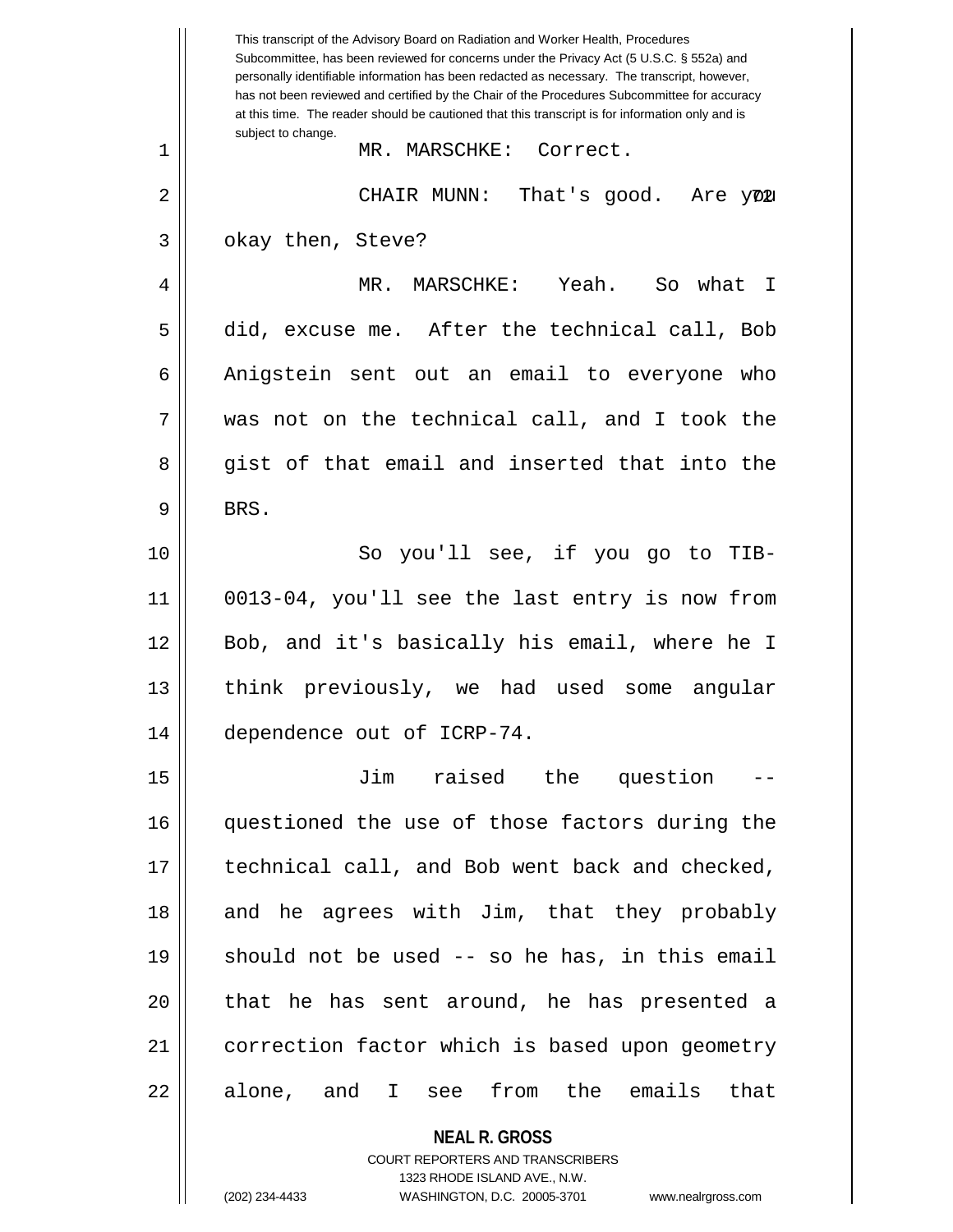|    | This transcript of the Advisory Board on Radiation and Worker Health, Procedures<br>Subcommittee, has been reviewed for concerns under the Privacy Act (5 U.S.C. § 552a) and<br>personally identifiable information has been redacted as necessary. The transcript, however,<br>has not been reviewed and certified by the Chair of the Procedures Subcommittee for accuracy<br>at this time. The reader should be cautioned that this transcript is for information only and is |
|----|----------------------------------------------------------------------------------------------------------------------------------------------------------------------------------------------------------------------------------------------------------------------------------------------------------------------------------------------------------------------------------------------------------------------------------------------------------------------------------|
| 1  | subject to change.<br>occurred, I guess yesterday between Greg<br>and                                                                                                                                                                                                                                                                                                                                                                                                            |
| 2  | that<br>Greg has<br>Bob,<br>requested and<br>Bob<br>has                                                                                                                                                                                                                                                                                                                                                                                                                          |
| 3  | supplied the<br>MCNP<br>runs that SC&A<br>used<br>to                                                                                                                                                                                                                                                                                                                                                                                                                             |
| 4  | calculate this correction factor.                                                                                                                                                                                                                                                                                                                                                                                                                                                |
| 5  | I think the thing is it is in<br>So                                                                                                                                                                                                                                                                                                                                                                                                                                              |
| 6  | progress, and we're working out -- SC&A<br>is                                                                                                                                                                                                                                                                                                                                                                                                                                    |
| 7  | working with NIOSH and progress is being made.                                                                                                                                                                                                                                                                                                                                                                                                                                   |
| 8  | MUNN:<br>CHAIR<br>Very good.<br>Any                                                                                                                                                                                                                                                                                                                                                                                                                                              |
| 9  | comment from anyone with regard to this most                                                                                                                                                                                                                                                                                                                                                                                                                                     |
| 10 | recent addition to our information database,                                                                                                                                                                                                                                                                                                                                                                                                                                     |
| 11 | TIB-0013?                                                                                                                                                                                                                                                                                                                                                                                                                                                                        |
| 12 | Sounds good.<br>MEMBER ZIEMER:                                                                                                                                                                                                                                                                                                                                                                                                                                                   |
| 13 | okay with that?<br>CHAIR<br>MUNN:<br>We                                                                                                                                                                                                                                                                                                                                                                                                                                          |
| 14 | Josie?                                                                                                                                                                                                                                                                                                                                                                                                                                                                           |
| 15 | MEMBER BEACH: Yes, yes.                                                                                                                                                                                                                                                                                                                                                                                                                                                          |
| 16 | CHAIR MUNN: All right, that's                                                                                                                                                                                                                                                                                                                                                                                                                                                    |
| 17 | great. So we're now current on both 0010 and                                                                                                                                                                                                                                                                                                                                                                                                                                     |
| 18 | 0013. We don't have very many outstanding                                                                                                                                                                                                                                                                                                                                                                                                                                        |
| 19 | items with those two. That's good. Any other                                                                                                                                                                                                                                                                                                                                                                                                                                     |
| 20 | comment with regard to either of those TIBs?                                                                                                                                                                                                                                                                                                                                                                                                                                     |
| 21 | (No response.)                                                                                                                                                                                                                                                                                                                                                                                                                                                                   |
| 22 | CHAIR MUNN: All right. We're                                                                                                                                                                                                                                                                                                                                                                                                                                                     |
|    | <b>NEAL R. GROSS</b><br><b>COURT REPORTERS AND TRANSCRIBERS</b><br>1323 RHODE ISLAND AVE., N.W.<br>(202) 234-4433<br>WASHINGTON, D.C. 20005-3701<br>www.nealrgross.com                                                                                                                                                                                                                                                                                                           |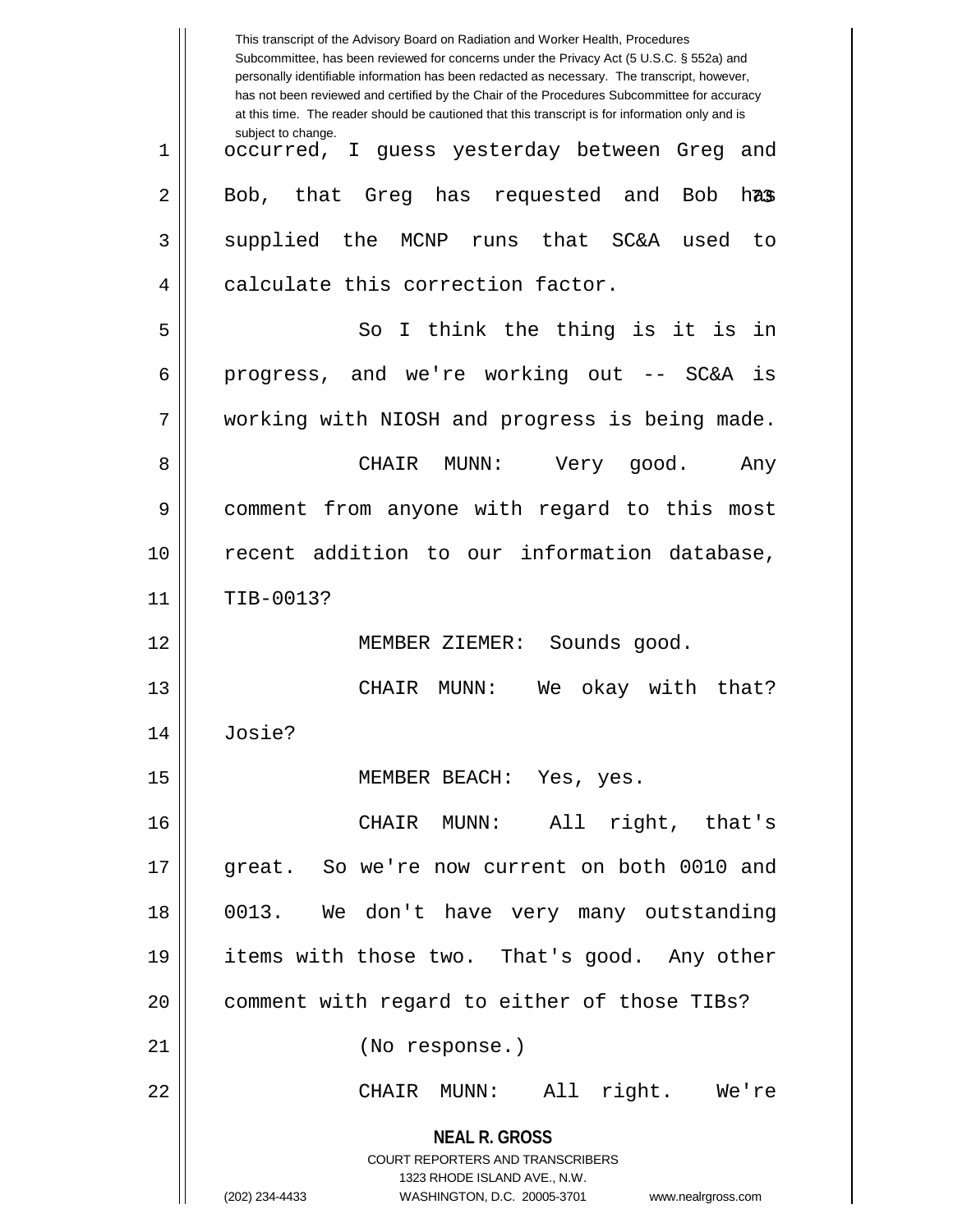This transcript of the Advisory Board on Radiation and Worker Health, Procedures Subcommittee, has been reviewed for concerns under the Privacy Act (5 U.S.C. § 552a) and personally identifiable information has been redacted as necessary. The transcript, however, has not been reviewed and certified by the Chair of the Procedures Subcommittee for accuracy at this time. The reader should be cautioned that this transcript is for information only and is subject to change. 74 2 go on and start the PERs before we take the 1 || scheduled for a break shortly. I think let's  $3$  || break, unless someone has an  $-$ 4 MR. STIVER: No, that's okay, 5 Wanda. This is John Stiver. I'll provide the 6 updates on the PER-0014 and PER-0017, sent out 7 | for case reviews. 8 PER-0014, we're pretty close to 9 finishing these up. We ran into a bit of the 10 glitch. The files that were originally 11 posted, there were nine of them, I believe. 12 After we reviewed those, it turned out that 13 really none of them met the criteria for 14 | evaluation under PER-0014. 15 || So then we went back to NIOSH and 16 got another list. I believe there were 51 17 cases that were sent back. Rose Gogliotti 18 went in and kind of brute-forced the process, 19 and pulled out, located about five or six 20 || cases that were indeed applicable, or cases 21  $\parallel$  for five  $-$  I think it was five or six of the 22 || ten sites or nine sites, because PNNL and

> **NEAL R. GROSS** COURT REPORTERS AND TRANSCRIBERS 1323 RHODE ISLAND AVE., N.W.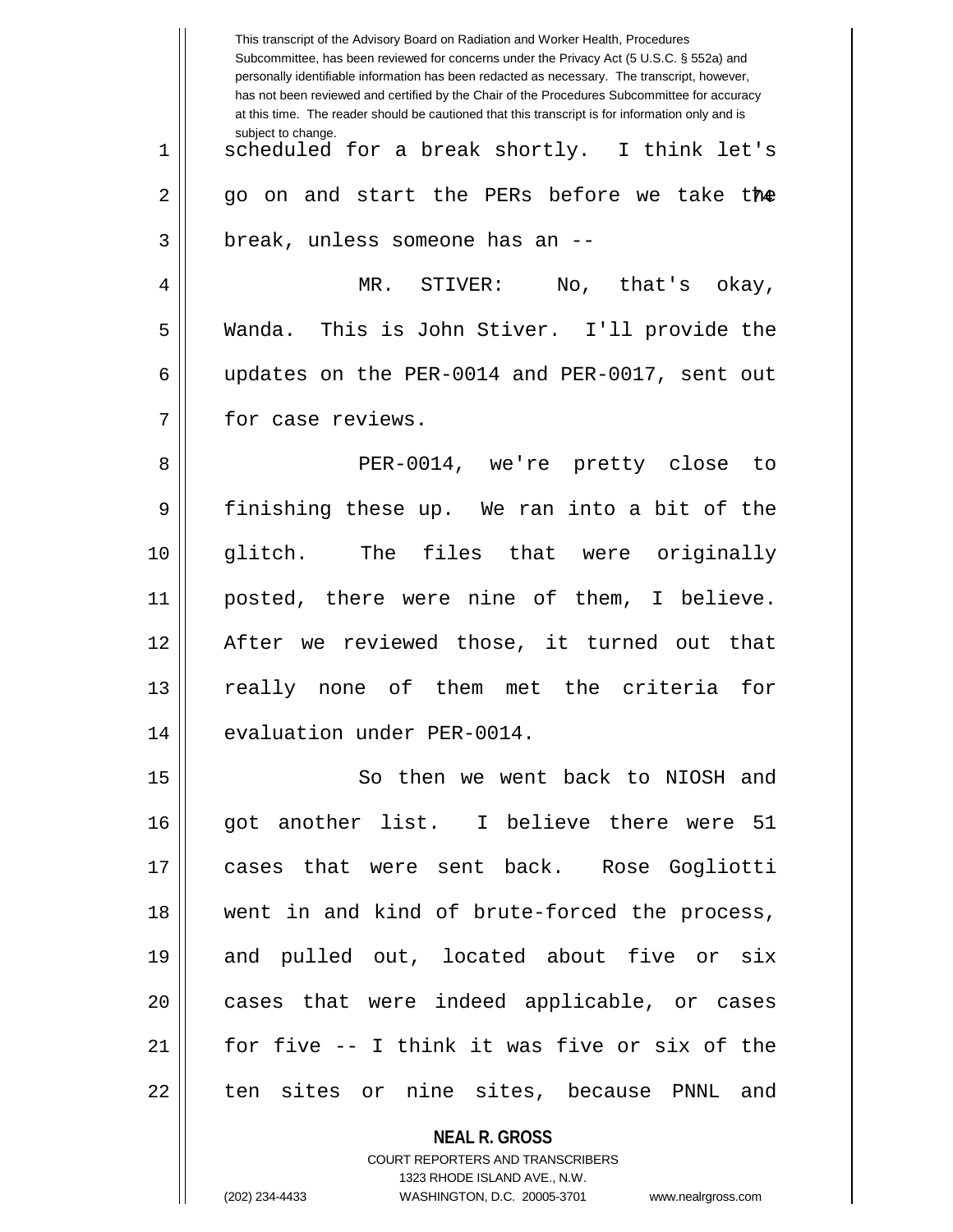**NEAL R. GROSS** This transcript of the Advisory Board on Radiation and Worker Health, Procedures Subcommittee, has been reviewed for concerns under the Privacy Act (5 U.S.C. § 552a) and personally identifiable information has been redacted as necessary. The transcript, however, has not been reviewed and certified by the Chair of the Procedures Subcommittee for accuracy at this time. The reader should be cautioned that this transcript is for information only and is subject to change. 75 2 And at this point, we were waiting 1 Hanford used the same TIB.  $3 \parallel$  on Grady, who was going to locate the original 4 workbooks that were used to develop the 5 coworker dose tables for those sites, so that  $6 \parallel$  Rose could go through and verify that indeed  $7 \parallel$  the modifications were implemented correctly. 8 We've done kind of an empirical 9 check, just using an algebraic method of just 10 checking, you know, some of the tables relied, 11 || the measured, and then miscombined, with and 12 without the adjustments. So we were able to 13 || tease out what the actual measured and missed 14 would be, and from that, replicate what was in  $15$  | the table. 16 So you know, assuming that the 17 || original doses were correctly done, we were 18 || able to validate that, you know, it looks like 19 || they were done right. Basically, we were just 20 multiplying the measured dose by a factor of  $21 \parallel 1.4$ . So it's pretty straightforward to check  $22 \parallel$  that.

> COURT REPORTERS AND TRANSCRIBERS 1323 RHODE ISLAND AVE., N.W.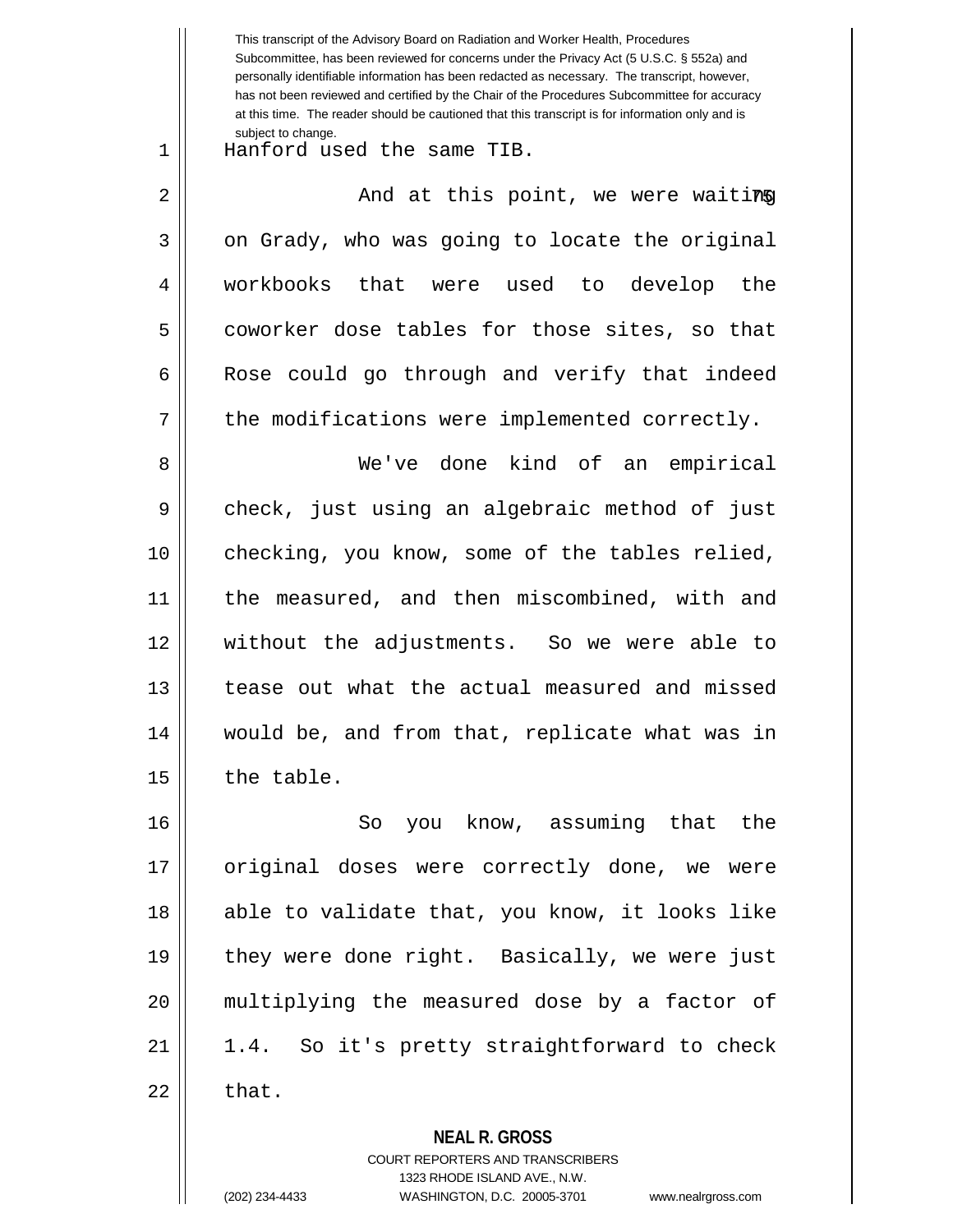This transcript of the Advisory Board on Radiation and Worker Health, Procedures Subcommittee, has been reviewed for concerns under the Privacy Act (5 U.S.C. § 552a) and personally identifiable information has been redacted as necessary. The transcript, however, has not been reviewed and certified by the Chair of the Procedures Subcommittee for accuracy at this time. The reader should be cautioned that this transcript is for information only and is subject to change. 1 But as a final check on this, we

2 || would like to get those workbooks and see **if** 3 || in fact they were done correctly. We estimate 4 || it's probably going to take about another, oh 5 we're about 75 percent there. After we get  $6 \parallel$  that final corroboration, we should be able to 7 write things up and get them to you in about a 8 | couple of days. Any questions on PER-0014?

9 CHAIR MUNN: Yes. That's just -- 10 I completely skipped over. Did you say you 11 wound up with about five cases?

 MR. STIVER: Yeah. I believe there are five or six. Rose has that, is working on it. Rose Gogliotti is working on | that. We didn't have a full -- we didn't have a full, we weren't able to find a case for each of the sites. So that was the best we could find.

19 CHAIR MUNN: Okay, good. Any 20 | other questions on 0014?

21 || **MEMBER BEACH:** No.

22 MEMBER ZIEMER: No.

**NEAL R. GROSS** COURT REPORTERS AND TRANSCRIBERS 1323 RHODE ISLAND AVE., N.W. (202) 234-4433 WASHINGTON, D.C. 20005-3701 www.nealrgross.com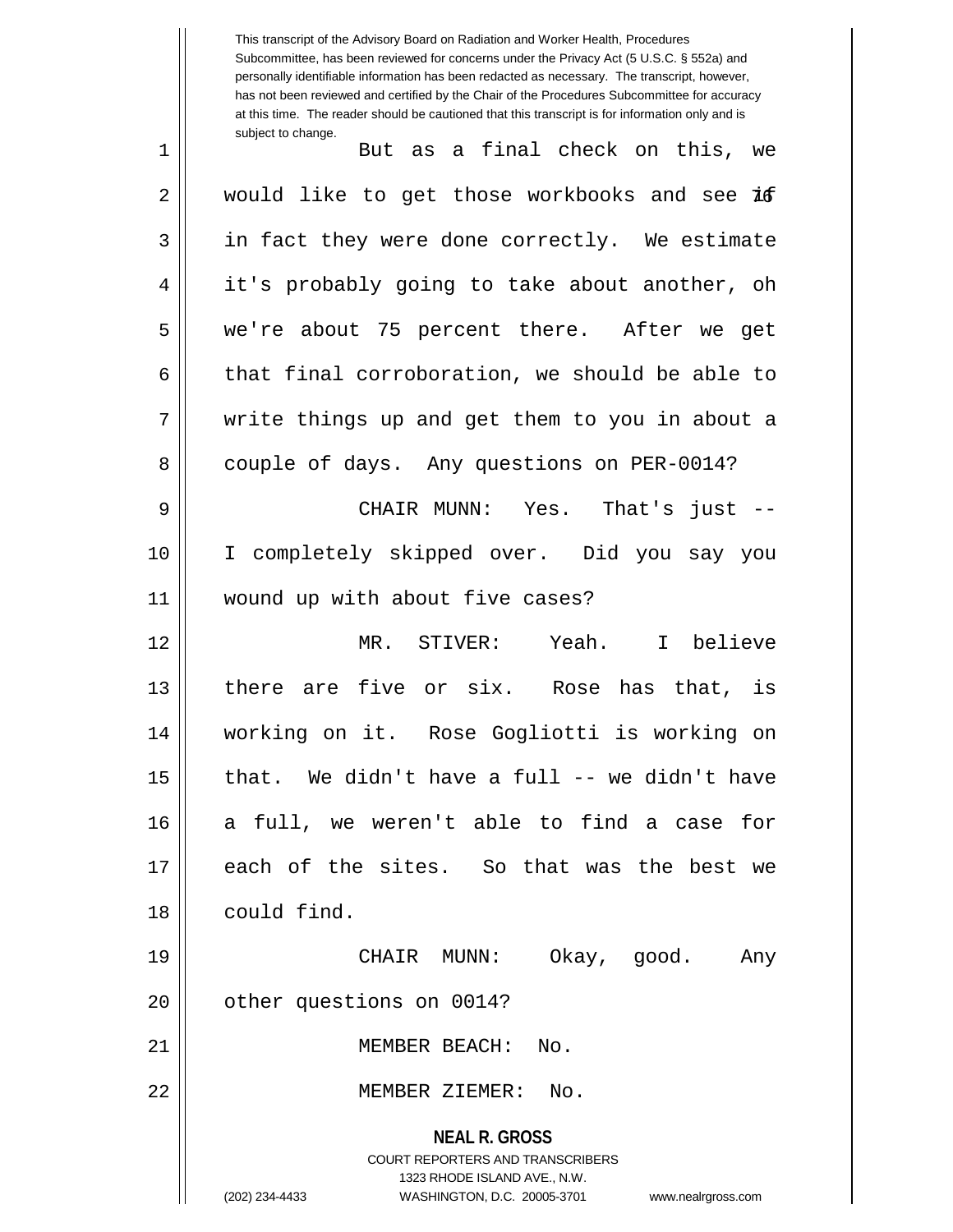**NEAL R. GROSS** COURT REPORTERS AND TRANSCRIBERS 1323 RHODE ISLAND AVE., N.W. (202) 234-4433 WASHINGTON, D.C. 20005-3701 www.nealrgross.com This transcript of the Advisory Board on Radiation and Worker Health, Procedures Subcommittee, has been reviewed for concerns under the Privacy Act (5 U.S.C. § 552a) and personally identifiable information has been redacted as necessary. The transcript, however, has not been reviewed and certified by the Chair of the Procedures Subcommittee for accuracy at this time. The reader should be cautioned that this transcript is for information only and is subject to change. 73 1 CHAIR MUNN: PER-0017? 2 || MR. STIVER: PER-0017, 17  $3 \parallel$  underway and Kathy is working on that, and by 4 the next meeting, we'll have those cases 5 || reviewed. There shouldn't be any problem on  $6 \parallel$  getting that done. 7 CHAIR MUNN: Okay. So Kathy's 8 || still selecting? 9 MR. STIVER: She's actually -- 10 they've been selected, and she's started to 11 work on them at this point. 12 CHAIR MUNN: Okay. Do we know how 13 | many we had? 14 MR. STIVER: Gosh, they're posted. 15 || I think there were -- Kathy, do you know how 16 many there were exactly? I think there was 17 like nine? She may be on mute at this point. 18 || CHAIR MUNN: All right. 19 MR. STIVER: They're on the 20 **b** overhead there. 21 MS. K. BEHLING: This is Kathy 22 || Behling. I'm sorry, I wasn't on the line. Is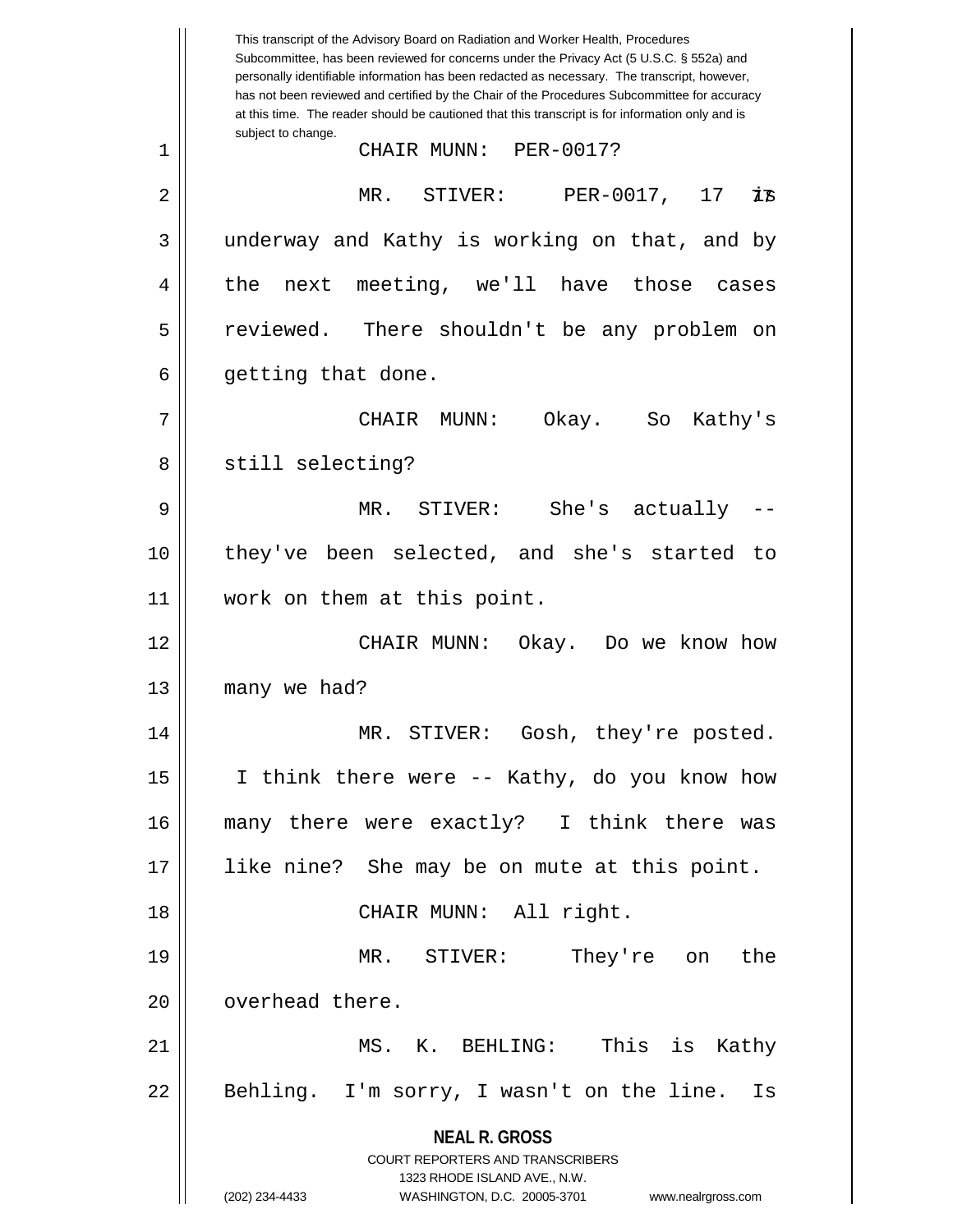**NEAL R. GROSS** COURT REPORTERS AND TRANSCRIBERS 1323 RHODE ISLAND AVE., N.W. (202) 234-4433 WASHINGTON, D.C. 20005-3701 www.nealrgross.com This transcript of the Advisory Board on Radiation and Worker Health, Procedures Subcommittee, has been reviewed for concerns under the Privacy Act (5 U.S.C. § 552a) and personally identifiable information has been redacted as necessary. The transcript, however, has not been reviewed and certified by the Chair of the Procedures Subcommittee for accuracy at this time. The reader should be cautioned that this transcript is for information only and is subject to change. 78 1 || there a question? 2 CHAIR MUNN: Hi Kathy. 3 MR. STIVER: Wanda had a question 4 || for you about the PER-0017 cases. 5 CHAIR MUNN: We were just 6 wondering how many cases you chose, how many 7 || you have to deal with here? 8 MS. K. BEHLING: There were six. 9 CHAIR MUNN: There are six, okay. 10 MS. K. BEHLING: They were from 11 three different sites, INL, the Argonne 12 National Labs East and West, and we, you know, 13 || selected three from INEL and two from I think 14 Argonne National West and one from Argonne 15 | National Laboratory East. 16 CHAIR MUNN: Okay, six from three 17 || sites. 18 MS. K. BEHLING: And I have 19 started working on them. 20 CHAIR MUNN: That's great. Will 21 | we have anything next time? 22 MS. K. BEHLING: Yes.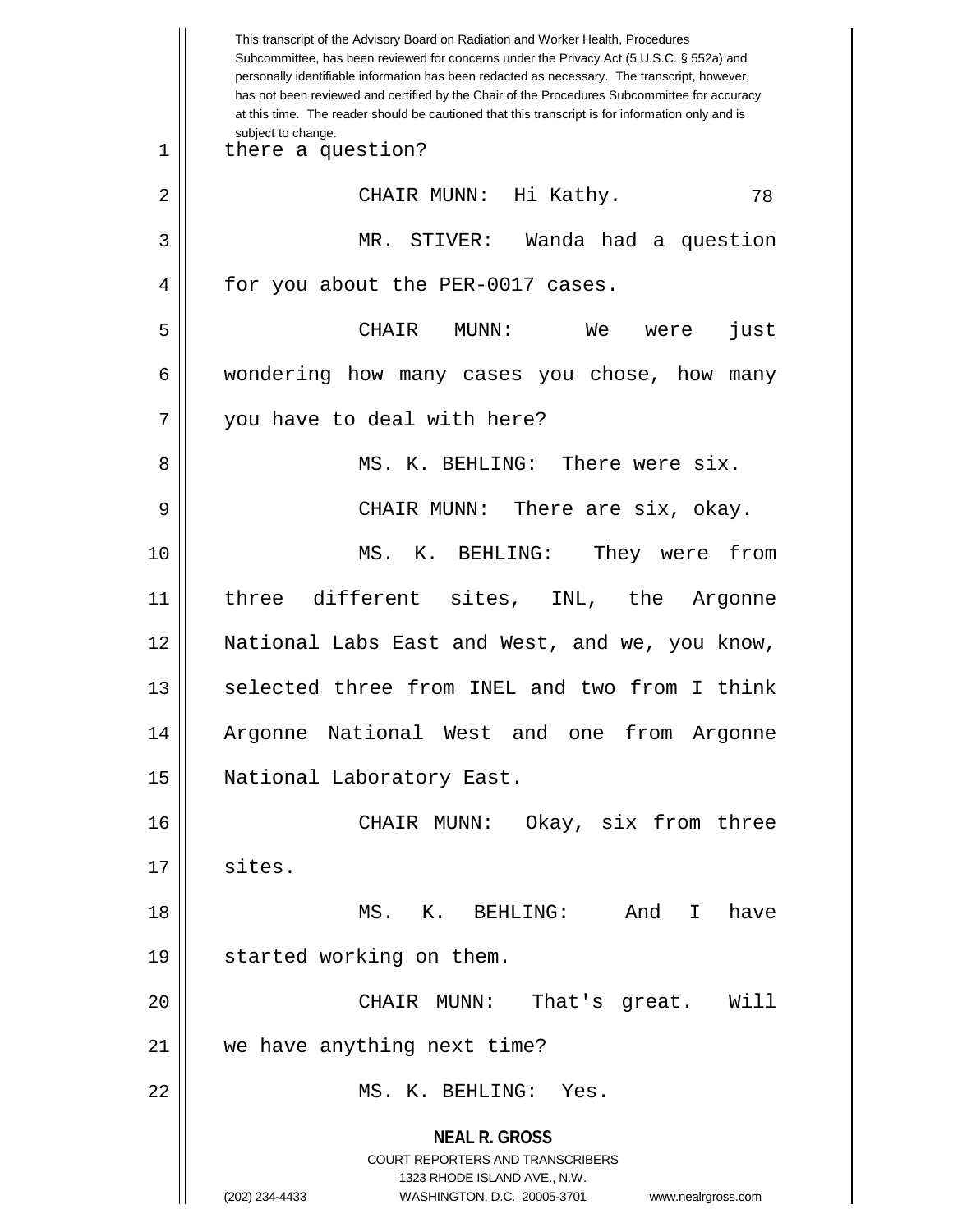**NEAL R. GROSS** COURT REPORTERS AND TRANSCRIBERS 1323 RHODE ISLAND AVE., N.W. (202) 234-4433 WASHINGTON, D.C. 20005-3701 www.nealrgross.com This transcript of the Advisory Board on Radiation and Worker Health, Procedures Subcommittee, has been reviewed for concerns under the Privacy Act (5 U.S.C. § 552a) and personally identifiable information has been redacted as necessary. The transcript, however, has not been reviewed and certified by the Chair of the Procedures Subcommittee for accuracy at this time. The reader should be cautioned that this transcript is for information only and is subject to change. 79 1 CHAIR MUNN: Probably two months 2 | from now. 3 MS. K. BEHLING: Okay. You hear  $4 \parallel$  that with an emphatic yes. 5 CHAIR MUNN: Good. Thank you,  $6 \parallel$  Kathy. That's great. 7 || MR. STIVER: With emphasis. 8 CHAIR MUNN: All right. Anything 9 || else from either of those from anyone? 10 MR. KATZ: So PER-0014 will be 11 || also ready for the next meeting, right? 12 MR. STIVER: Excuse me? 13 MR. KATZ: 0014. That will be 14 || ready for the next meeting, too. Okay. 15 CHAIR MUNN: 0014 and 0015 both we 16 | anticipate next time. 17 MR. STIVER: Right. 18 CHAIR MUNN: All right, that's 19 good. Any other questions? If not, why don't 20 you take a 15 minute break and be back at  $21$  | 10:30, right? 22 || MR. KATZ: Okay.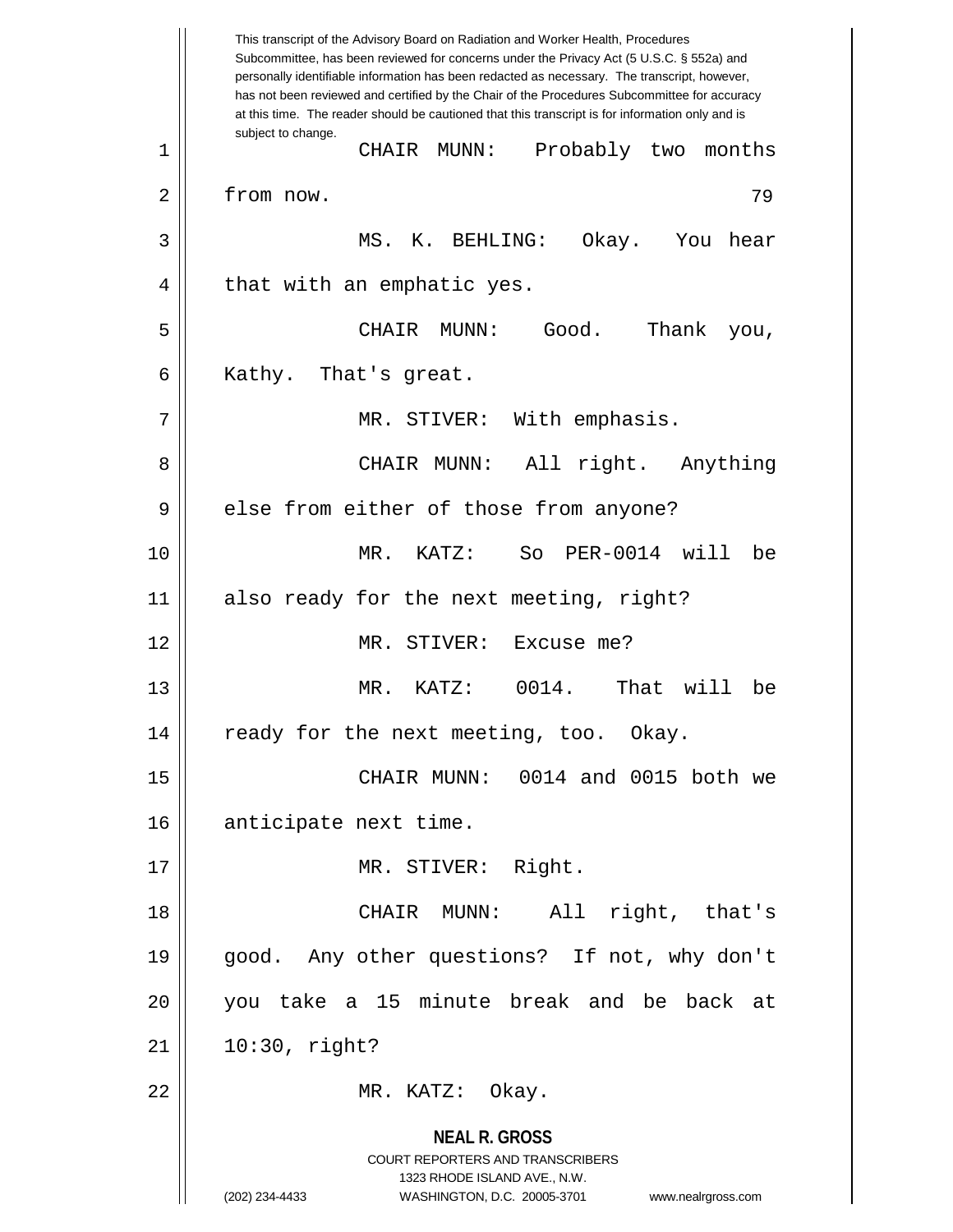**NEAL R. GROSS** COURT REPORTERS AND TRANSCRIBERS 1323 RHODE ISLAND AVE., N.W. (202) 234-4433 WASHINGTON, D.C. 20005-3701 www.nealrgross.com This transcript of the Advisory Board on Radiation and Worker Health, Procedures Subcommittee, has been reviewed for concerns under the Privacy Act (5 U.S.C. § 552a) and personally identifiable information has been redacted as necessary. The transcript, however, has not been reviewed and certified by the Chair of the Procedures Subcommittee for accuracy at this time. The reader should be cautioned that this transcript is for information only and is subject to change. 80 1 CHAIR MUNN: Is that good for 2 | everyone? 3 MR. KATZ: Yes. 4 CHAIR MUNN: Good. We'll see you  $5 \parallel$  at  $10:30$ . 6 MR. KATZ: Okay. 7 CHAIR MUNN: Bye-bye. 8 || (Whereupon, the above-entitled 9 matter went off the record at 10:15 a.m. and 10 resumed at 10:34 a.m.) 11 CHAIR MUNN: All right. Let's pick 12 up again. Let's start with, if Stu's there, I 13 || believe we are up for PER-002. There were 14 || going to be case selections made for that PER. 15 MR. HINNEFELD: Okay. I think I  $16$  sent an email out to Wanda, John and  $-$ 17 || (Simultaneous speaking.) 18 MEMBER ZIEMER: I'm trying to find  $19 \parallel \text{it.}$ 20 CHAIR MUNN: Yes, you did, on the 21 || 3rd, sending Dave Allen's information. 22 MR. HINNEFELD: Yes.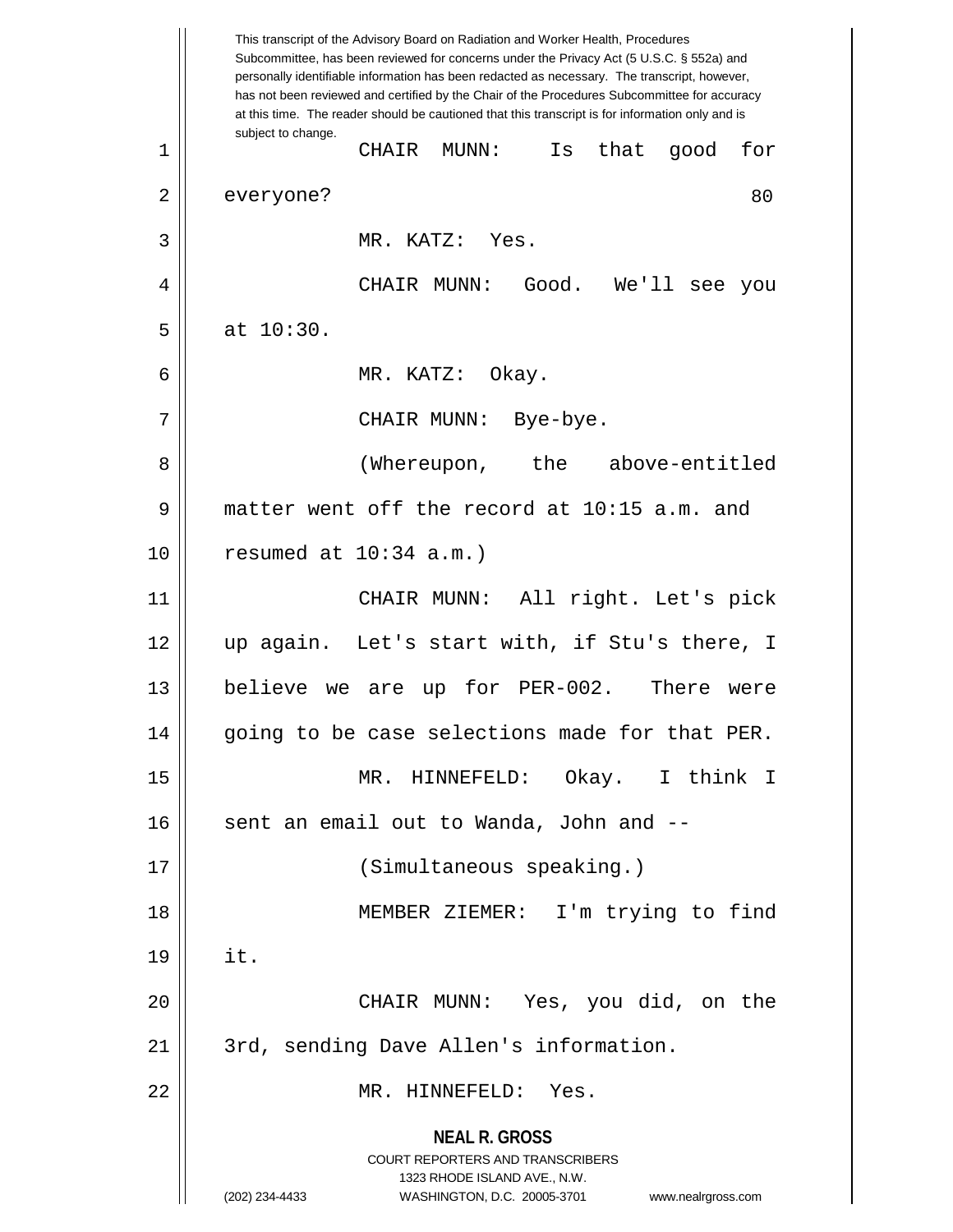**NEAL R. GROSS** COURT REPORTERS AND TRANSCRIBERS This transcript of the Advisory Board on Radiation and Worker Health, Procedures Subcommittee, has been reviewed for concerns under the Privacy Act (5 U.S.C. § 552a) and personally identifiable information has been redacted as necessary. The transcript, however, has not been reviewed and certified by the Chair of the Procedures Subcommittee for accuracy at this time. The reader should be cautioned that this transcript is for information only and is subject to change. 81 1 CHAIR MUNN: For which, thank you,  $2 \parallel$  by the way, Stu. 3 MR. HINNEFELD: Okay. 4 CHAIR MUNN: That was very helpful  $5 \parallel$  for me to get early information like this. 6 l Thanks. 7 MR. HINNEFELD: Okay. PER-0020 is 8 Blockson, and it has to do with a revision to 9 || the Site Profile of Blockson, and that's what 10 || prompted the PER. 11 There was, I don't exactly 12 || remember which revision this was. This may 13 have been the one that added the potential 14 exposures at Building 40, because Building 55 15 is where the bulk of the work went on at 16 Blockson. 17 || And then there was the operational 18 period and the residual period. So we were 19 asked, you know, what do you have to look at 20 from these, and one is that -- what are the 21 possible differences in dose reconstruction  $22$  || techniques, so that we could take cases that

1323 RHODE ISLAND AVE., N.W.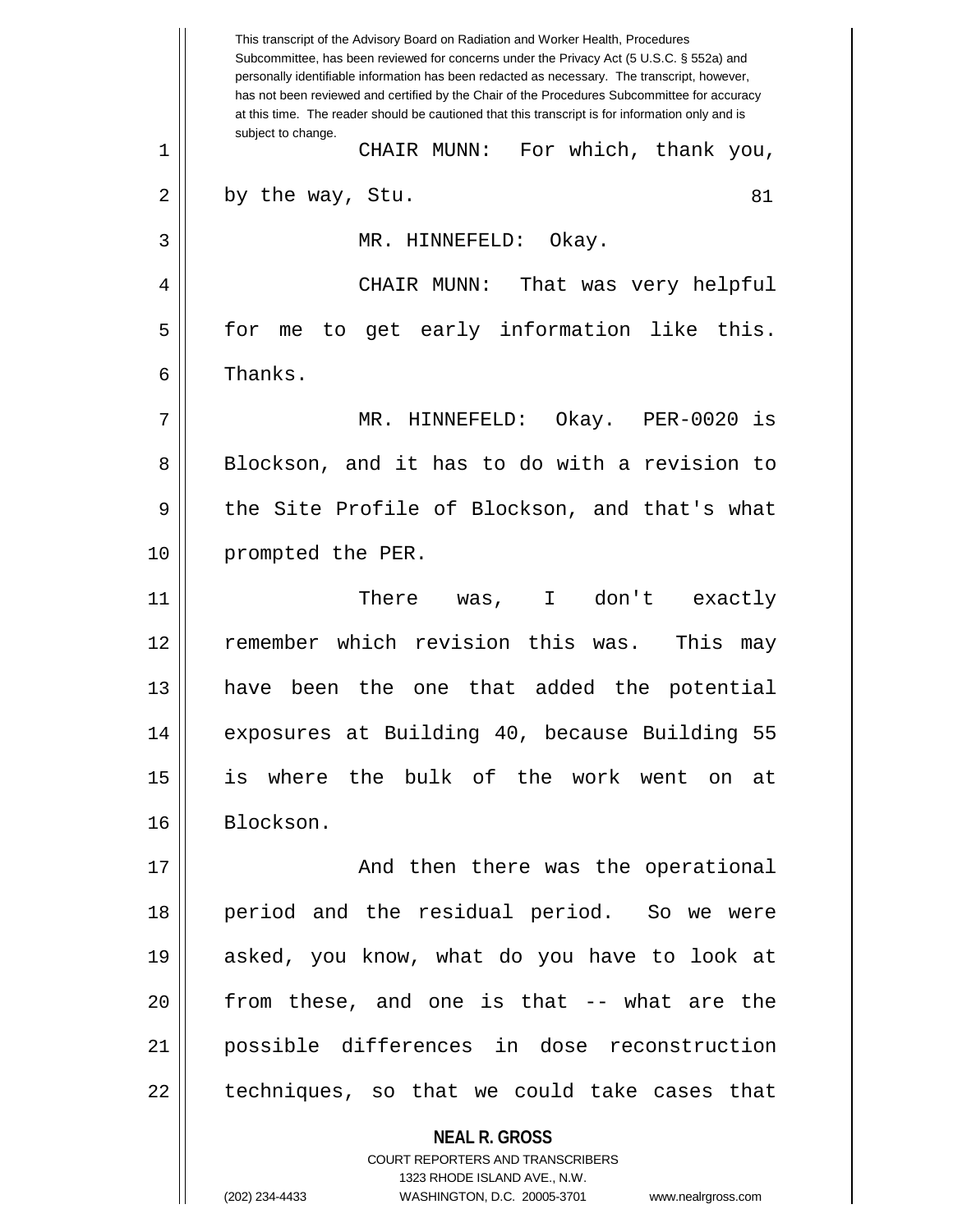|    | This transcript of the Advisory Board on Radiation and Worker Health, Procedures<br>Subcommittee, has been reviewed for concerns under the Privacy Act (5 U.S.C. § 552a) and<br>personally identifiable information has been redacted as necessary. The transcript, however,<br>has not been reviewed and certified by the Chair of the Procedures Subcommittee for accuracy<br>at this time. The reader should be cautioned that this transcript is for information only and is |
|----|----------------------------------------------------------------------------------------------------------------------------------------------------------------------------------------------------------------------------------------------------------------------------------------------------------------------------------------------------------------------------------------------------------------------------------------------------------------------------------|
| 1  | subject to change.<br>looked at all the possible differences in dose                                                                                                                                                                                                                                                                                                                                                                                                             |
| 2  | reconstruction techniques.<br>82                                                                                                                                                                                                                                                                                                                                                                                                                                                 |
| 3  | Well, the difference<br>the                                                                                                                                                                                                                                                                                                                                                                                                                                                      |
| 4  | do the intakes<br>technique<br>is<br>for<br>to<br>both,                                                                                                                                                                                                                                                                                                                                                                                                                          |
| 5  | compare Building 40 intakes and Building 55                                                                                                                                                                                                                                                                                                                                                                                                                                      |
| 6  | intakes.<br>Select the<br>which<br>is<br>one<br>most                                                                                                                                                                                                                                                                                                                                                                                                                             |
| 7  | favorable to the claimant.                                                                                                                                                                                                                                                                                                                                                                                                                                                       |
| 8  | That was done in a<br>generic<br>sense                                                                                                                                                                                                                                                                                                                                                                                                                                           |
| 9  | think<br>where<br>it turned out<br>and<br>is<br>that<br>I.                                                                                                                                                                                                                                                                                                                                                                                                                       |
| 10 | Building 40 essentially has not been utilized,                                                                                                                                                                                                                                                                                                                                                                                                                                   |
| 11 | most favorable<br>it's<br>only for<br>because<br>one                                                                                                                                                                                                                                                                                                                                                                                                                             |
| 12 | organ, and we haven't had any cancer to that                                                                                                                                                                                                                                                                                                                                                                                                                                     |
| 13 | So there is nothing to utilize in that<br>organ.                                                                                                                                                                                                                                                                                                                                                                                                                                 |
| 14 | instance.                                                                                                                                                                                                                                                                                                                                                                                                                                                                        |
| 15 | So we have Building 55. There is                                                                                                                                                                                                                                                                                                                                                                                                                                                 |
| 16 | -- and these intakes were set from bioassay                                                                                                                                                                                                                                                                                                                                                                                                                                      |
| 17 | information. So there's the potential that                                                                                                                                                                                                                                                                                                                                                                                                                                       |
| 18 | the intake was either an ingestion or an                                                                                                                                                                                                                                                                                                                                                                                                                                         |
| 19 | inhalation. So in some, for some organs,                                                                                                                                                                                                                                                                                                                                                                                                                                         |
| 20 | ingestion is most favorable. Those were                                                                                                                                                                                                                                                                                                                                                                                                                                          |
| 21 | really just the GI tract organ. For                                                                                                                                                                                                                                                                                                                                                                                                                                              |
| 22 | essentially everything else, inhalation is                                                                                                                                                                                                                                                                                                                                                                                                                                       |
|    | <b>NEAL R. GROSS</b><br>COURT REPORTERS AND TRANSCRIBERS                                                                                                                                                                                                                                                                                                                                                                                                                         |

1323 RHODE ISLAND AVE., N.W.

 $\prod$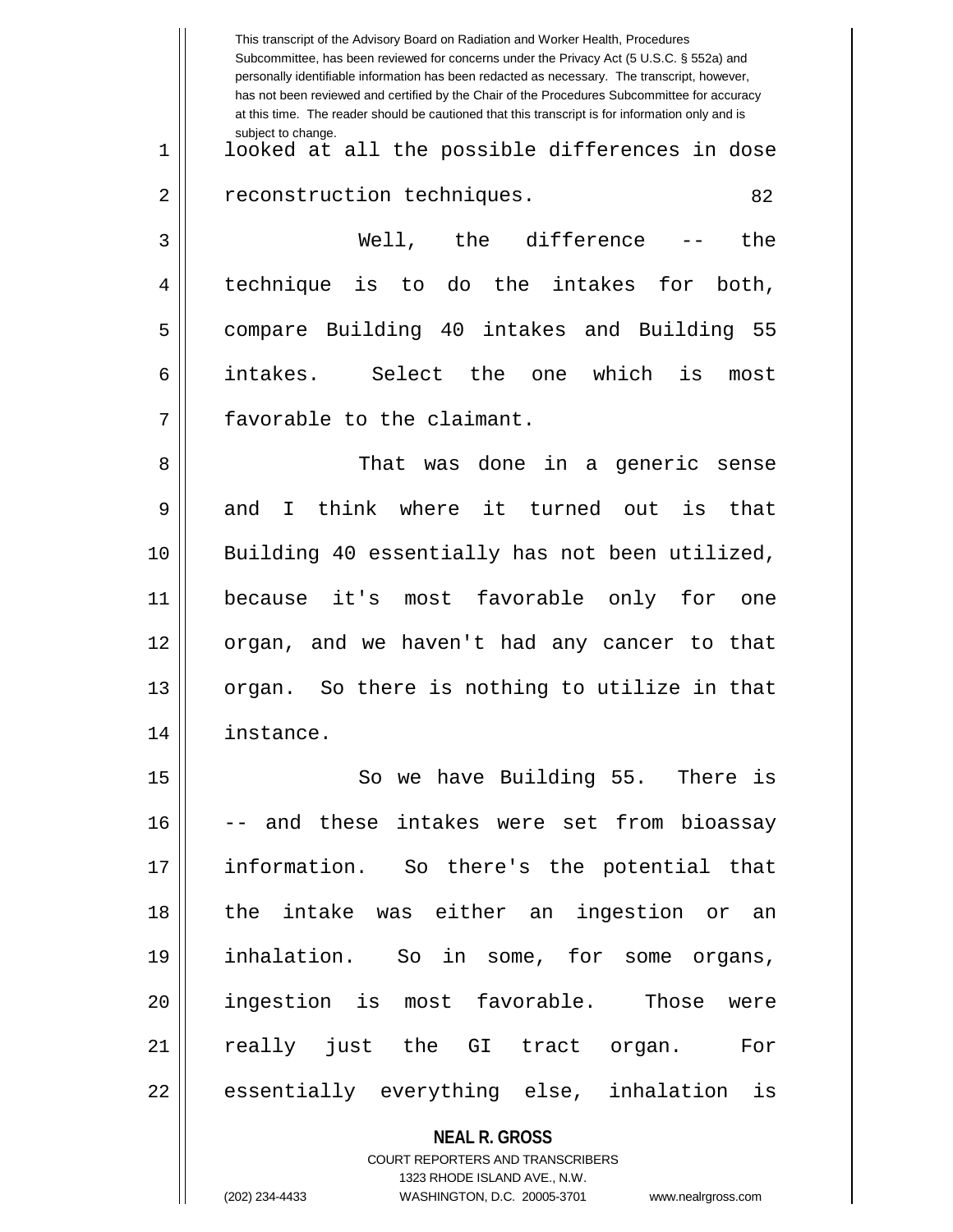This transcript of the Advisory Board on Radiation and Worker Health, Procedures Subcommittee, has been reviewed for concerns under the Privacy Act (5 U.S.C. § 552a) and personally identifiable information has been redacted as necessary. The transcript, however, has not been reviewed and certified by the Chair of the Procedures Subcommittee for accuracy at this time. The reader should be cautioned that this transcript is for information only and is subject to change.

1 favorable.

y81  $2 \parallel$  So we had to worry about,  $3 \parallel$  know, getting inhalation and an ingestion, and  $4 \parallel$  also for using, for covering the operational 5 period and the residual period. So Dave 6 describes it pretty well, you get like a 2 by 7 3 matrix all told. One of your squares has 8 || nothing in it.

 And so the other options, the other five options have a case number that he sampled from. He sampled from the available case numbers using an Excel sampling routine, and came up with a case number to put in each 14 || of the five occupied cells.

 In reality, though, if you do the cases, the two cases that cover both the operational period and the residual period, you have a case for the GI and a case for the  $19 \parallel$  all other.

20 So you could look at all the 21 || techniques by looking at those two cases. So 22 || that's -- our proposed selection here is:

> **NEAL R. GROSS** COURT REPORTERS AND TRANSCRIBERS 1323 RHODE ISLAND AVE., N.W. (202) 234-4433 WASHINGTON, D.C. 20005-3701 www.nealrgross.com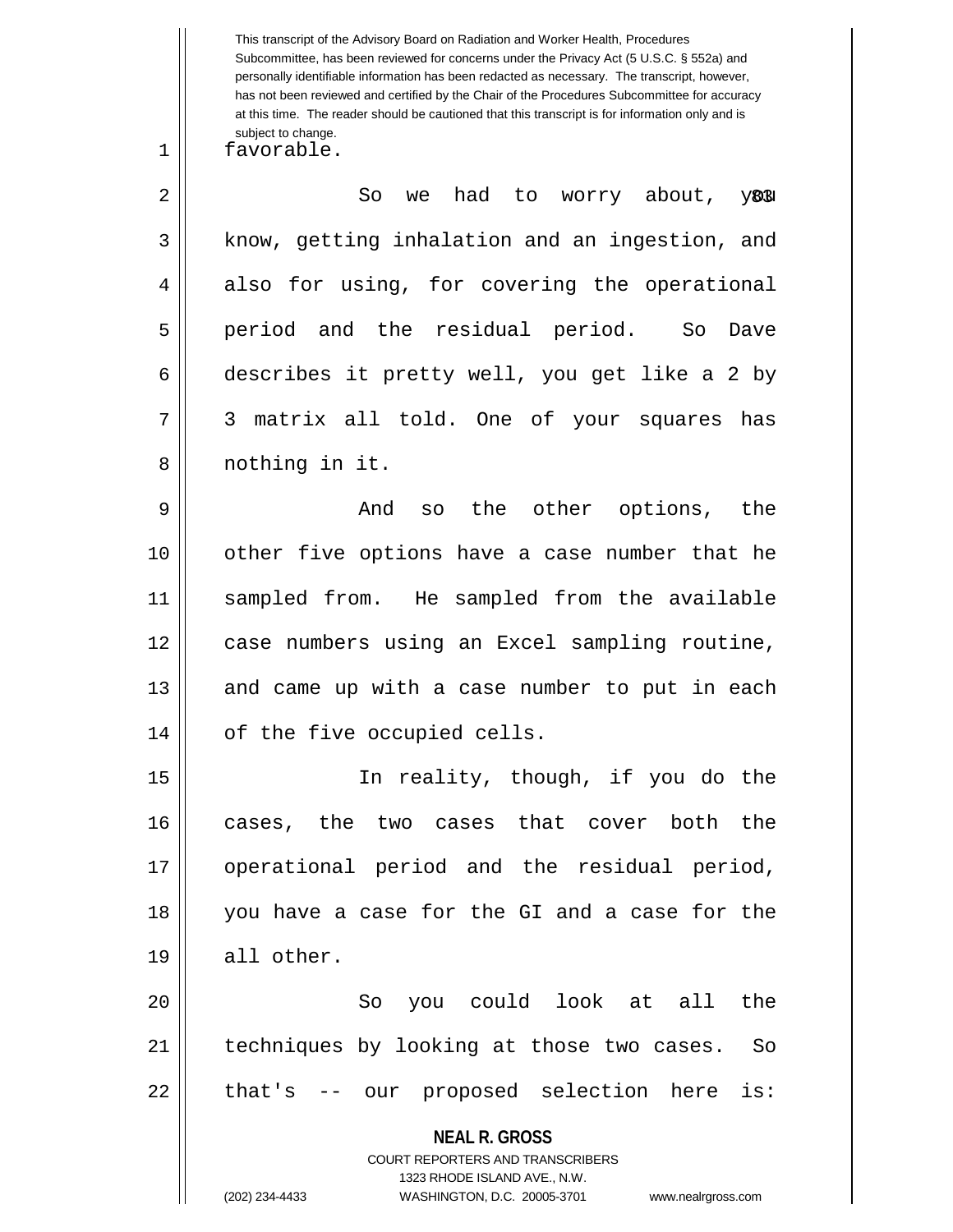**NEAL R. GROSS** COURT REPORTERS AND TRANSCRIBERS 1323 RHODE ISLAND AVE., N.W. This transcript of the Advisory Board on Radiation and Worker Health, Procedures Subcommittee, has been reviewed for concerns under the Privacy Act (5 U.S.C. § 552a) and personally identifiable information has been redacted as necessary. The transcript, however, has not been reviewed and certified by the Chair of the Procedures Subcommittee for accuracy at this time. The reader should be cautioned that this transcript is for information only and is subject to change. 2|| at two cases, you can look at all of t&<del>@</del> 1 however you want to do it. If you want to look 3 techniques for those two cases. If you want  $4 \parallel$  to have a more definitive look, there are five 5 || possible cases to look at, you know, that we  $6 \parallel$  have sampled.  $7 \parallel$  There are more cases than that, 8 but our sampling came up with these five. So 9 || that's how we went -- I thought Dave did a 10 nice description of how we selected it. So I 11 just sent it on to everybody, so you could all 12 || see what the selection thought process was. 13 MR. STIVER: Yes. These selection  $14$   $\parallel$  criteria are exactly what we discussed in the 15 | last two meetings. 16 CHAIR MUNN: Yes, that's what we 17 asked for. 18 MR. STIVER: We were hoping that 19 we could get just a couple of cases that  $20$   $\parallel$  rolled it all in, which is what you have here. 21 MR. HINNEFELD: Yes. So then going 22 || forward then, you know, if you notice that

<sup>(202) 234-4433</sup> WASHINGTON, D.C. 20005-3701 www.nealrgross.com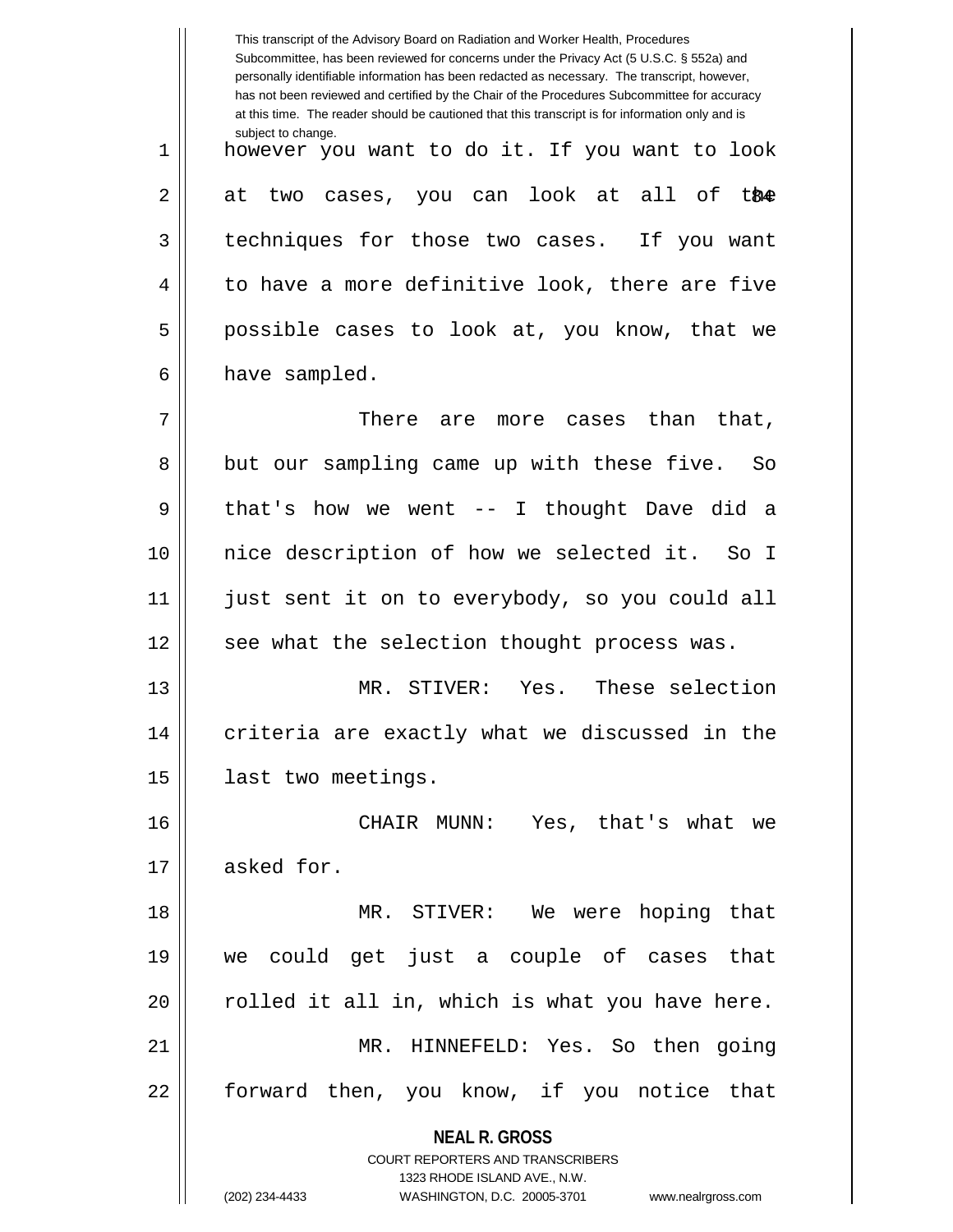**NEAL R. GROSS** COURT REPORTERS AND TRANSCRIBERS 1323 RHODE ISLAND AVE., N.W. (202) 234-4433 WASHINGTON, D.C. 20005-3701 www.nealrgross.com This transcript of the Advisory Board on Radiation and Worker Health, Procedures Subcommittee, has been reviewed for concerns under the Privacy Act (5 U.S.C. § 552a) and personally identifiable information has been redacted as necessary. The transcript, however, has not been reviewed and certified by the Chair of the Procedures Subcommittee for accuracy at this time. The reader should be cautioned that this transcript is for information only and is subject to change. 2|| forward then, we'll place the AR files f $\texttt{\$s$}$ 1 this was done over the weekend. So going  $3 \parallel$  these two cases on the O: drive, and we've 4 done this before this group, right, where we 5 || put these folders on the O: drive, under 6 probably Procedures Subcommittee or something,  $7 \parallel$  and then we'll put a PER-0020 folder. 8 MS. MARION-MOSS: It'd be the PER 9 2012 folder. 10 MR. STIVER: Yeah. 11 MR. HINNEFELD: Okay, and so  $12$  || they'll be available, then, for SC&A, readily 13 available for SC&A then to do their dose 14 reconstruction review. So you'll take care of 15 doing that? 16 MS. MARION-MOSS: And John, I will 17 || send you an email when they're there. 18 || MR. STIVER: Okay. Sounds good. 19 MS. MARION-MOSS: Like we did the 20 l others. 21 MR. STIVER: And just CC Kathy 22 || Behling as well.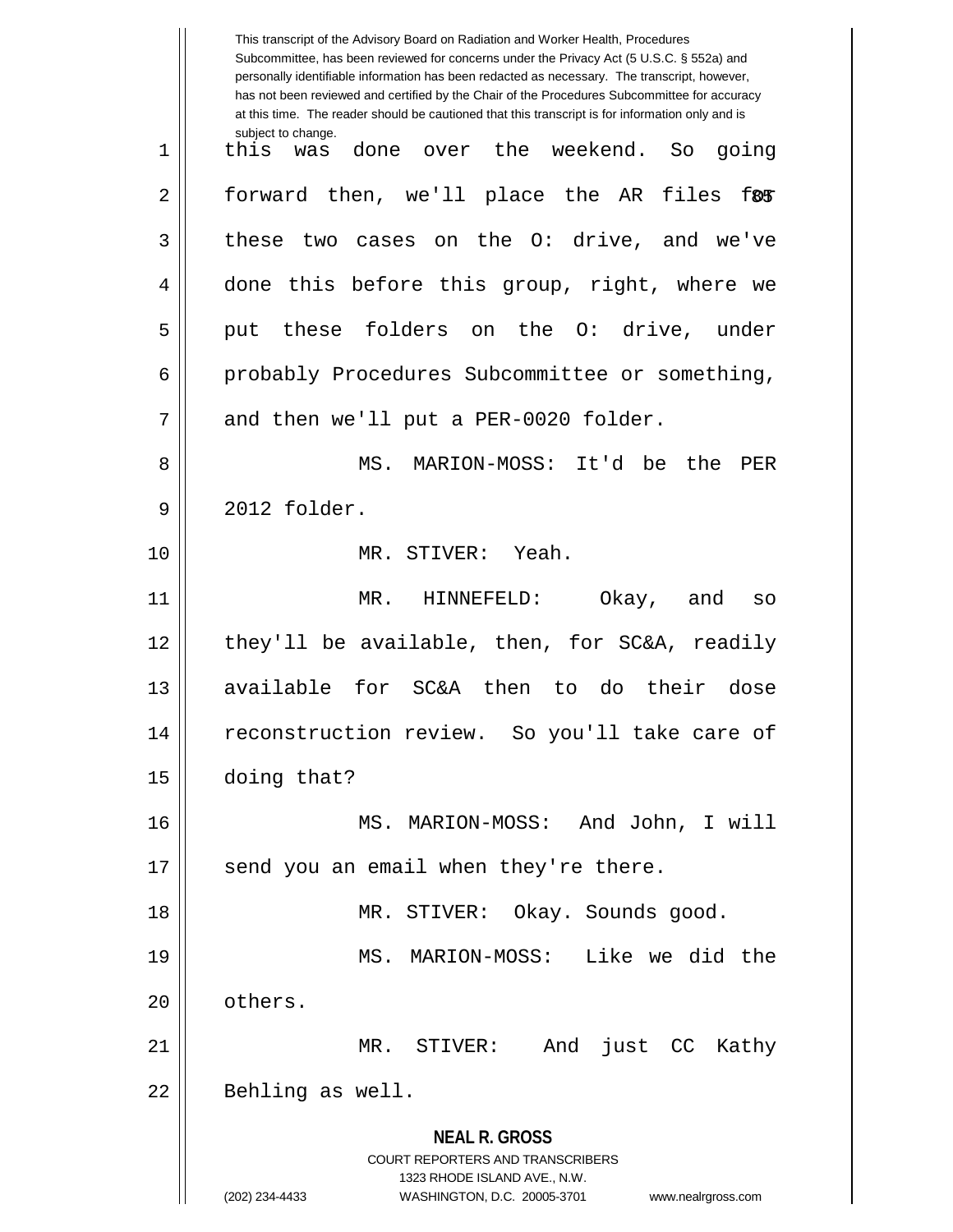**NEAL R. GROSS** COURT REPORTERS AND TRANSCRIBERS 1323 RHODE ISLAND AVE., N.W. (202) 234-4433 WASHINGTON, D.C. 20005-3701 www.nealrgross.com This transcript of the Advisory Board on Radiation and Worker Health, Procedures Subcommittee, has been reviewed for concerns under the Privacy Act (5 U.S.C. § 552a) and personally identifiable information has been redacted as necessary. The transcript, however, has not been reviewed and certified by the Chair of the Procedures Subcommittee for accuracy at this time. The reader should be cautioned that this transcript is for information only and is subject to change. **B&&** 1 DR. H. BEHLING: This is Hans  $2 \parallel$  Behling and Kathy's on the line here too. 3 I do have a question, because I was pretty 4 much one of the authors for the review of PER- $5 \parallel$  0020, and this was done back in March of 2009, 6 and I identified three issues. 7 And I'm not sure, just for my own 8 edification, have those three issues been 9 || resolved at this point in time, where we are 10 || at the point of making a selection? 11 || The three issues in question were 12 the solubility class of Type S for uranium,  $13$  and also the F sub 1 value for uranium, and it 14 was also the issue of the radon levels in 15 Building 40. Have all those issues been 16 || properly resolved at this point? 17 CHAIR MUNN: Yes, they have. 18 MR. KATZ: They've all been 19 closed. 20 CHAIR MUNN: Yes, we have closed 21 || them all. The radon issues were actually 22 declosed before.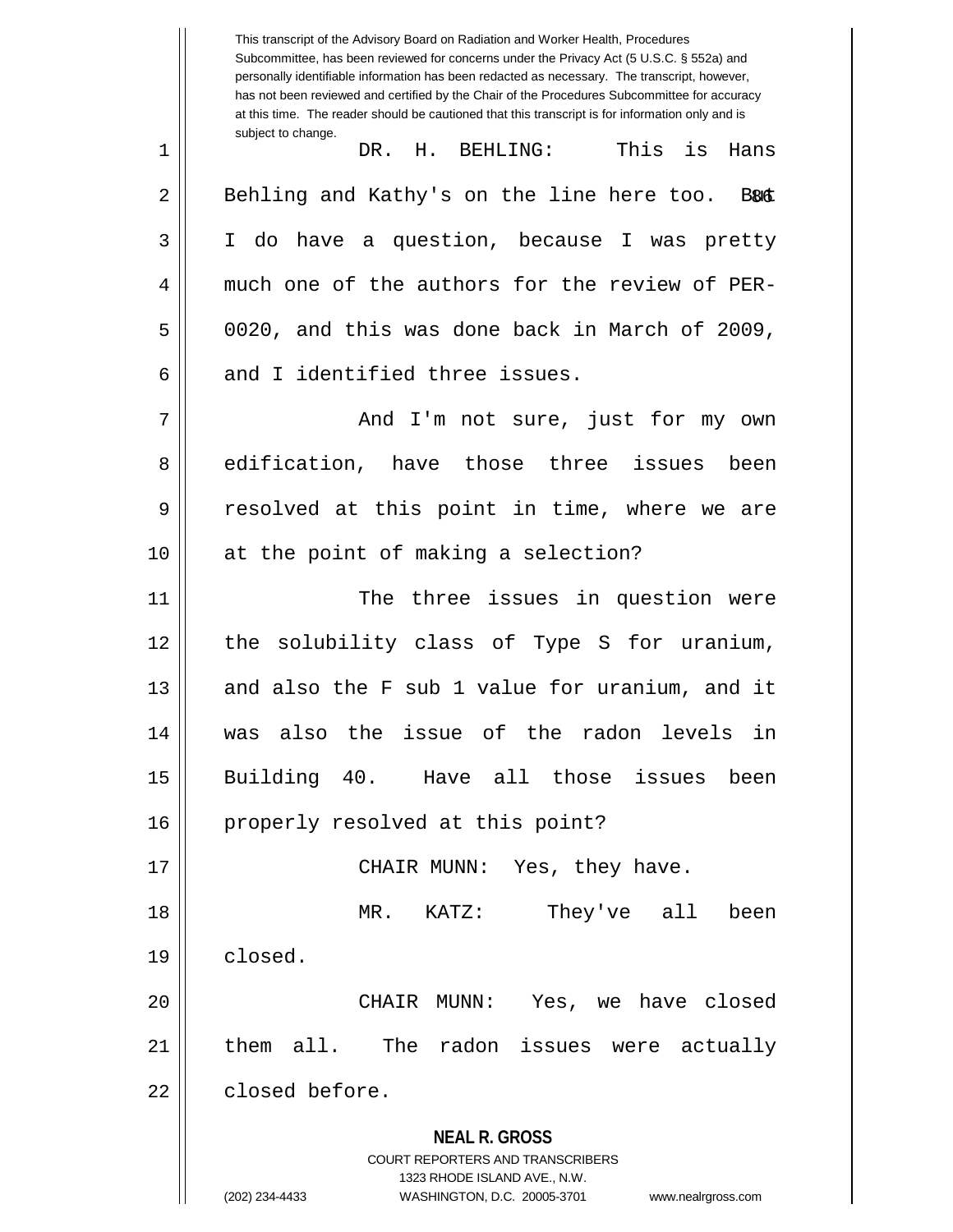**NEAL R. GROSS** COURT REPORTERS AND TRANSCRIBERS 1323 RHODE ISLAND AVE., N.W. (202) 234-4433 WASHINGTON, D.C. 20005-3701 www.nealrgross.com This transcript of the Advisory Board on Radiation and Worker Health, Procedures Subcommittee, has been reviewed for concerns under the Privacy Act (5 U.S.C. § 552a) and personally identifiable information has been redacted as necessary. The transcript, however, has not been reviewed and certified by the Chair of the Procedures Subcommittee for accuracy at this time. The reader should be cautioned that this transcript is for information only and is subject to change. B8D 1 DR. H. BEHLING: Yes. Those  $2 \parallel$  were, the radon issue, I believe, was 3 || Anigstein's issue. But the other two, 4 || regarding the solubility and the F sub 1 value 5 for uranium, were issues that I identified. 6 || But I don't recall any real discussions on 7 || those issues and whether those issues were 8 | resolved. 9 CHAIR MUNN: We did resolve them. 10 DR. H. BEHLING: Okay. 11 CHAIR MUNN: Let's take a look at 12 the database and give you a little more 13 information on that. But I do recall having 14 || checked earlier and seen that they were indeed 15 | closed. 16 MEMBER ZIEMER: Issue 1 was closed  $17 \parallel$  on July 31st. 18 MR. KATZ: 2012. 19 MEMBER ZIEMER: 2012. That's the  $20$ 21 DR. H. BEHLING: Solubility  $22 \parallel$  class?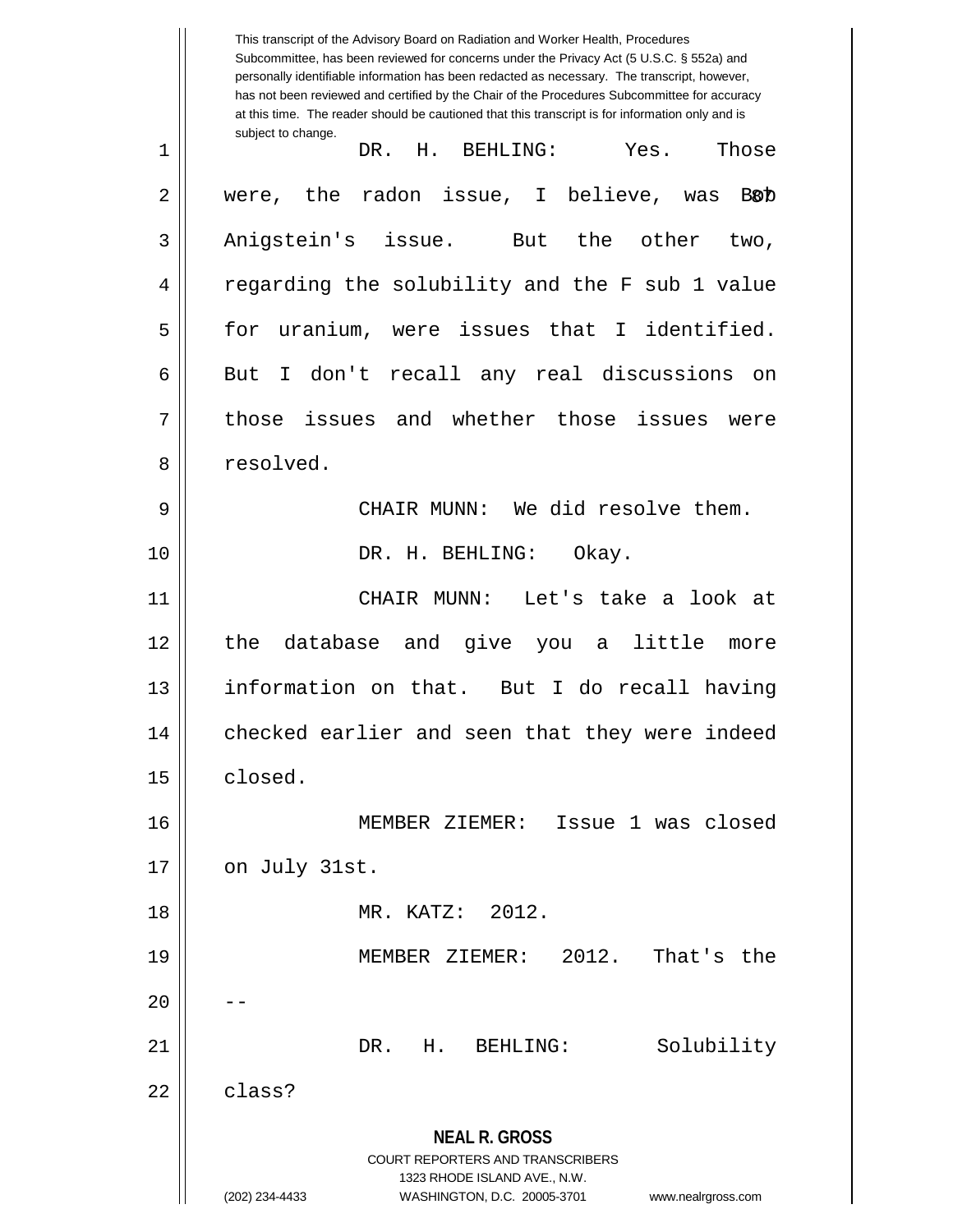**NEAL R. GROSS** COURT REPORTERS AND TRANSCRIBERS 1323 RHODE ISLAND AVE., N.W. (202) 234-4433 WASHINGTON, D.C. 20005-3701 www.nealrgross.com This transcript of the Advisory Board on Radiation and Worker Health, Procedures Subcommittee, has been reviewed for concerns under the Privacy Act (5 U.S.C. § 552a) and personally identifiable information has been redacted as necessary. The transcript, however, has not been reviewed and certified by the Chair of the Procedures Subcommittee for accuracy at this time. The reader should be cautioned that this transcript is for information only and is subject to change. coussel 1 || MEMBER ZIEMER: Type M, yes. 2 CHAIR MUNN: Perhaps you could  $3$  || read the last entry there. 4 MEMBER ZIEMER: The last entry 5 || says: "NIOSH reports that there's no reason to  $6 \parallel$  believe that there's anything other than Type 7 M. SC&A agrees with NIOSH. Subcommittee 8 changed the status of this finding to closed." 9 || That's on July 31st. And on Issue 2, which  $10 \parallel$  is  $-$ 11 DR. H. BEHLING: They're really 12 connected. 13 MEMBER ZIEMER: Yes. It's the 14 || same, the same response, actually, for Issue  $15$  | 2. And then Issue 3 was the radon one. 16 CHAIR MUNN: Yes. He said he 17 || already knew that was closed. 18 MEMBER ZIEMER: Oh, okay. 19 MR. STIVER: He was referring to  $20$  | the first two. 21 || MEMBER ZIEMER: Right. 22 DR. H. BEHLING: Okay. I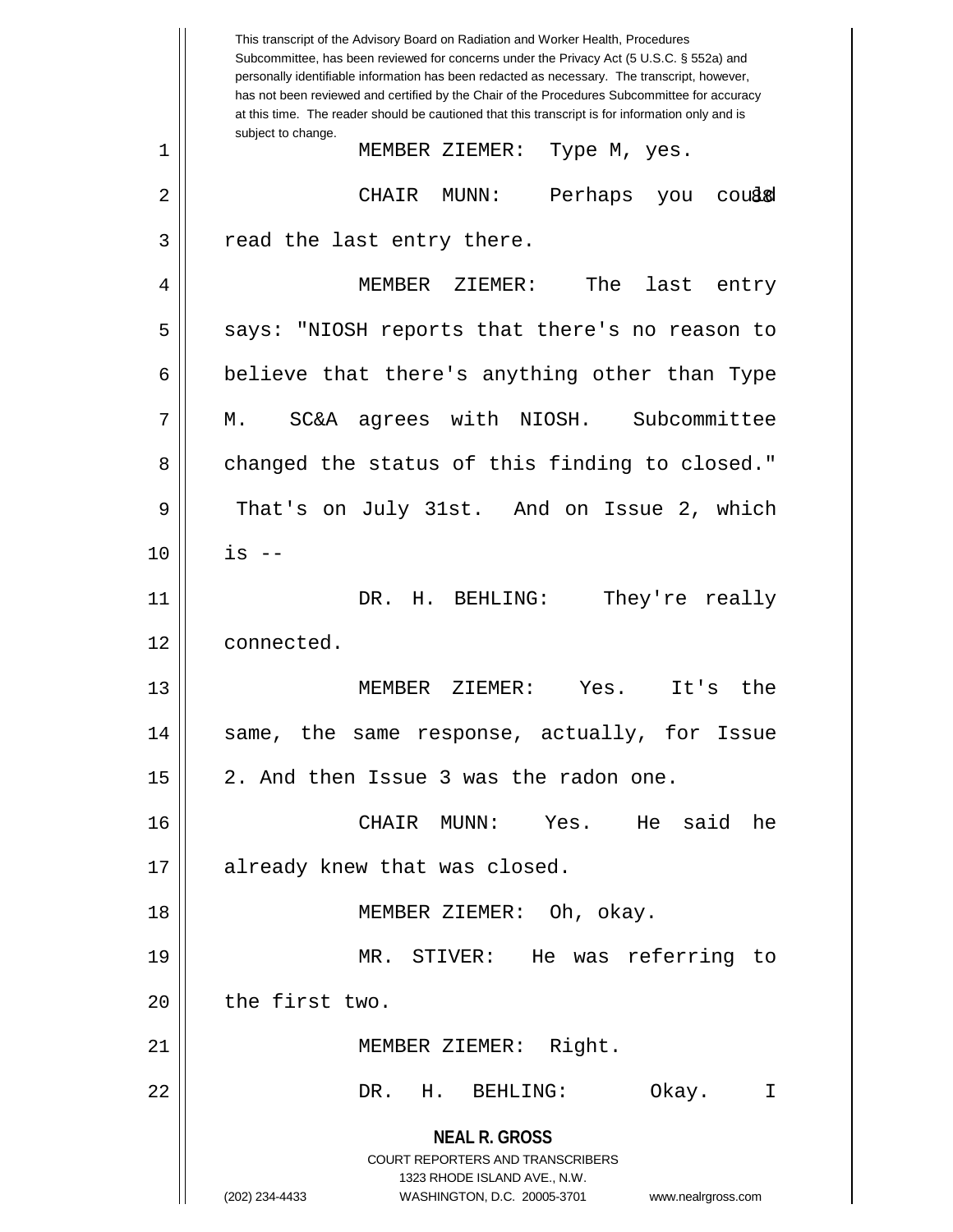**NEAL R. GROSS** COURT REPORTERS AND TRANSCRIBERS 1323 RHODE ISLAND AVE., N.W. (202) 234-4433 WASHINGTON, D.C. 20005-3701 www.nealrgross.com This transcript of the Advisory Board on Radiation and Worker Health, Procedures Subcommittee, has been reviewed for concerns under the Privacy Act (5 U.S.C. § 552a) and personally identifiable information has been redacted as necessary. The transcript, however, has not been reviewed and certified by the Chair of the Procedures Subcommittee for accuracy at this time. The reader should be cautioned that this transcript is for information only and is subject to change. 89 1 apologize. I wasn't aware that those issues 2 | were resolved. 3 || MR. STIVER: That's all right. 4 CHAIR MUNN: That's okay. Thank 5 you, Hans. Anyone else have any questions  $6 \parallel$  with respect to PER-0020, and are you happy 7 with the two that have been selected? Will 8 || that meet the criterion for all of you? It 9 does for me. 10 MR. KATZ: Yes. I think everybody  $11$  said  $-$ 12 MR. STIVER: I think we're all in 13 | concurrence on that. 14 CHAIR MUNN: Very good. 15 MR. HINNEFELD: There's always the 16 || opportunity that, if you go through those two 17 || and you feel like something was missed, just 18 || let us know. 19 MR. STIVER: Yes. I mean if we 20 || come up to a detail that was not evident  $21$  || earlier, we can just follow up on it. 22 CHAIR MUNN: Okay. Do we have any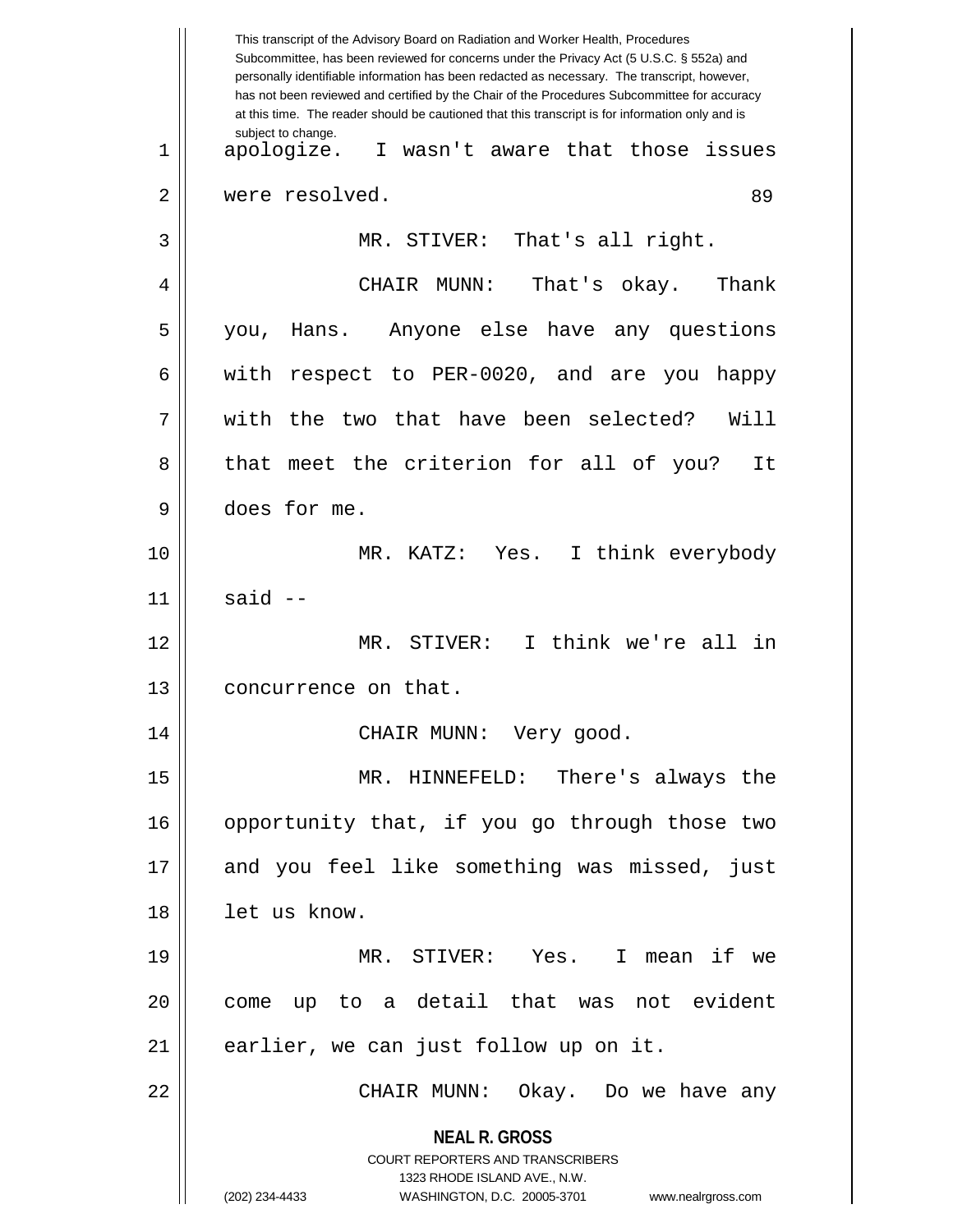**NEAL R. GROSS** COURT REPORTERS AND TRANSCRIBERS 1323 RHODE ISLAND AVE., N.W. (202) 234-4433 WASHINGTON, D.C. 20005-3701 www.nealrgross.com This transcript of the Advisory Board on Radiation and Worker Health, Procedures Subcommittee, has been reviewed for concerns under the Privacy Act (5 U.S.C. § 552a) and personally identifiable information has been redacted as necessary. The transcript, however, has not been reviewed and certified by the Chair of the Procedures Subcommittee for accuracy at this time. The reader should be cautioned that this transcript is for information only and is subject to change. 2 || be in the works? Or I guess the bottom li**ne** 1 || quesstimates from Kathy as to when those might 3 || question is: will there be anything to report 4 || next time? 5 MS. K. BEHLING: Well, I'll make  $6 \parallel$  an attempt. 7 CHAIR MUNN: Okay. I just didn't 8 || know whether to cover it on the agenda next 9 || time, or whether to wait for another meeting  $10$  | to go by. 11 MS. K. BEHLING: Well, there are 12 || only two cases. I think maybe you can put it 13 on the agenda, and as a minimum, I can give  $14 \parallel$  you --15 CHAIR MUNN: We'll just ask for a 16 | status next time, Kathy. 17 || MS. K. BEHLING: Okay, very good. 18 Thank you. 19 CHAIR MUNN: That's great. All 20 || right. Anything else with regard to PER-0020? 21 (No response.) 22 CHAIR MUNN: If not, then let's go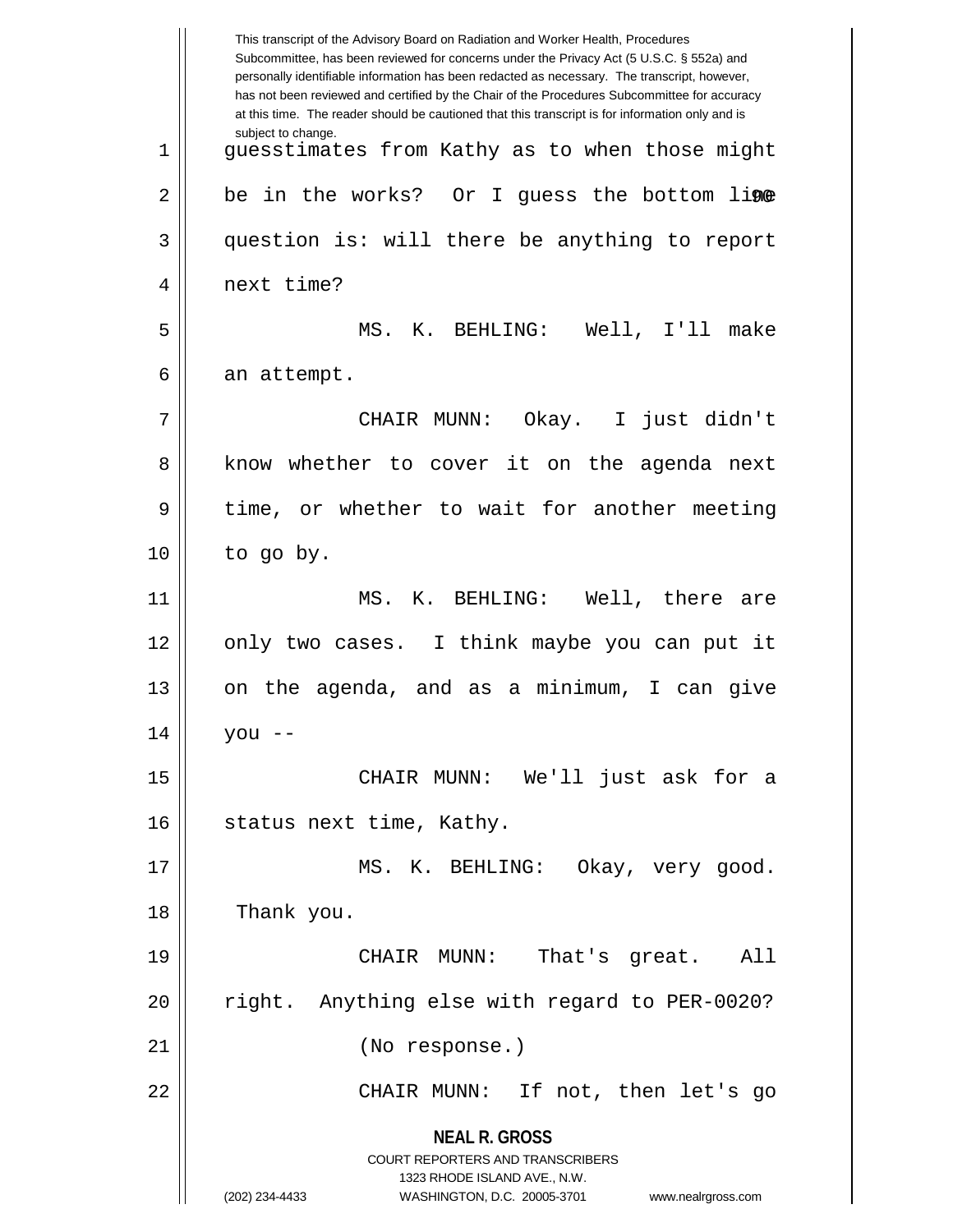**NEAL R. GROSS** COURT REPORTERS AND TRANSCRIBERS 1323 RHODE ISLAND AVE., N.W. This transcript of the Advisory Board on Radiation and Worker Health, Procedures Subcommittee, has been reviewed for concerns under the Privacy Act (5 U.S.C. § 552a) and personally identifiable information has been redacted as necessary. The transcript, however, has not been reviewed and certified by the Chair of the Procedures Subcommittee for accuracy at this time. The reader should be cautioned that this transcript is for information only and is subject to change. 91 2 PROC-031, 61, OTIB-0020, TIB-0005 and Report 1 || on to our review status from SC&A for the  $3 \parallel 53$ . 4 MR. MARSCHKE: Okay, Wanda. We're  $5 \parallel$  going to take the first three. PROC-31, 61, 6  $\parallel$  OTIB-0020 and OTIB-0005. I think it was OTIB- $7 \parallel 0005$ , not TIB-0005. Take those four together. 8 On the 25th, January 25th, Nancy sent out a 9 || report that we, SC&A, prepared, describing our 10 review or our pre-review of those four 11 documents. 12 We put all four documents in the 13 || same report. What we did was, if you recall, 14 we had previously reviewed those documents, 15 || and since the time we had performed our 16 || review, NIOSH had made two or more revisions 17 | to those documents. 18 So we went back and we did what we 19 called a pre-review, to see whether or not a 20 full review would be warranted, whether the 21 changes were sufficient enough to warrant a 22 full review.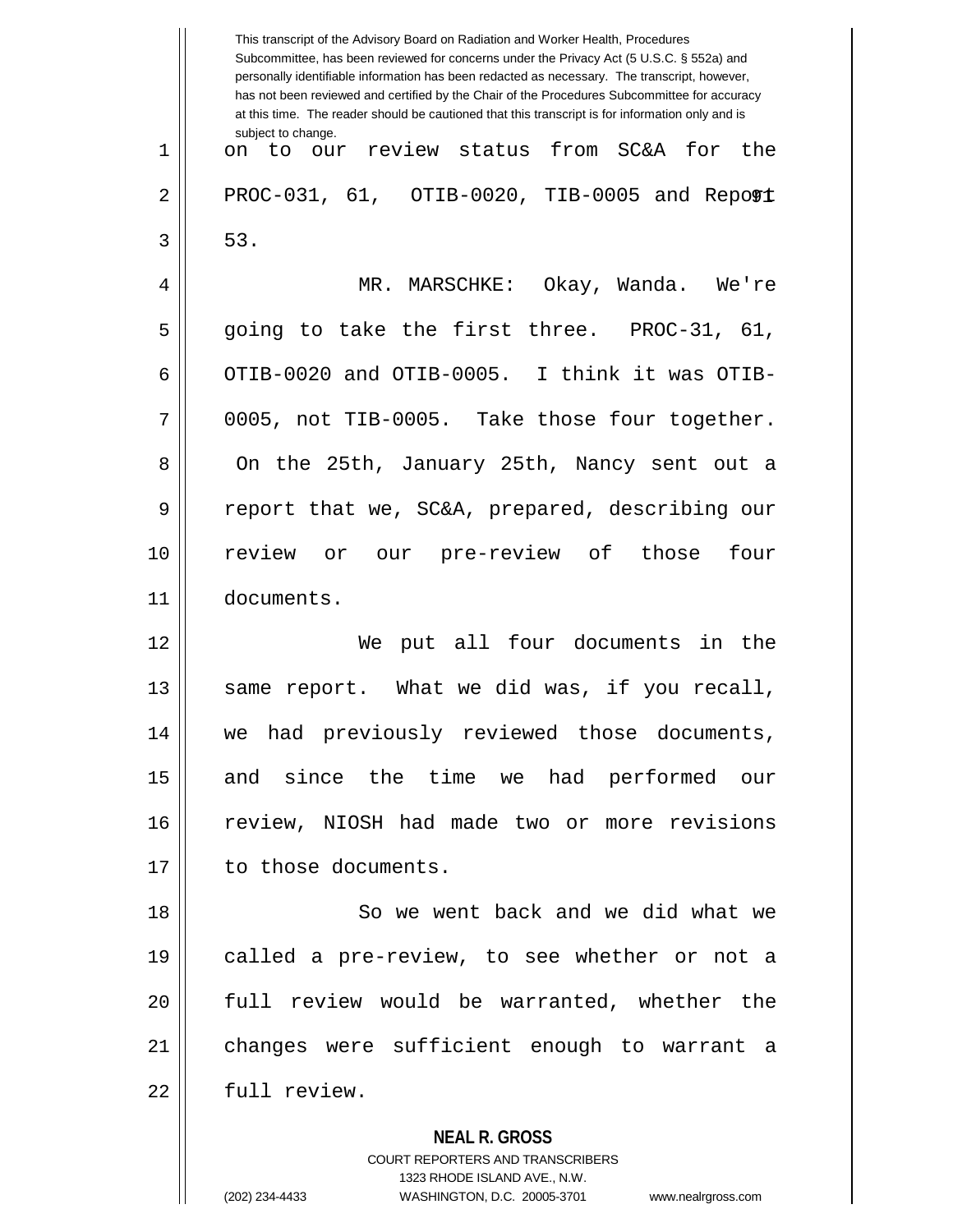**NEAL R. GROSS** COURT REPORTERS AND TRANSCRIBERS 1323 RHODE ISLAND AVE., N.W. (202) 234-4433 WASHINGTON, D.C. 20005-3701 www.nealrgross.com This transcript of the Advisory Board on Radiation and Worker Health, Procedures Subcommittee, has been reviewed for concerns under the Privacy Act (5 U.S.C. § 552a) and personally identifiable information has been redacted as necessary. The transcript, however, has not been reviewed and certified by the Chair of the Procedures Subcommittee for accuracy at this time. The reader should be cautioned that this transcript is for information only and is subject to change. 2 || four documents, and the sum, the consensus w**as** 1 We went back and looked at those  $3 \parallel$  that a re-review was not warranted for any of 4 || those, and the summary of those pre-reviews is 5 contained in this document that was sent out  $6 \parallel$  on the 25th. 7 Now I have a question to the 8 Subcommittee on whether or not we want to add 9 a finding of "no finding" to just document 10 this fact in the BRS for these, for each one 11 of these four documents. We could add a 12 finding of no finding, open it and then 13 immediately close it, if that's the 14 || Subcommittee's desire. 15 We've done that in some cases in  $16$  | the past, but I didn't know if they wanted to 17 || do that in this particular type of pre-review. 18 MEMBER BEACH: I think that's a 19 good idea. 20 MR. KATZ: I think it's helpful, 21 || just to keep things straight on when things 22 | have been reviewed, pre-review or not.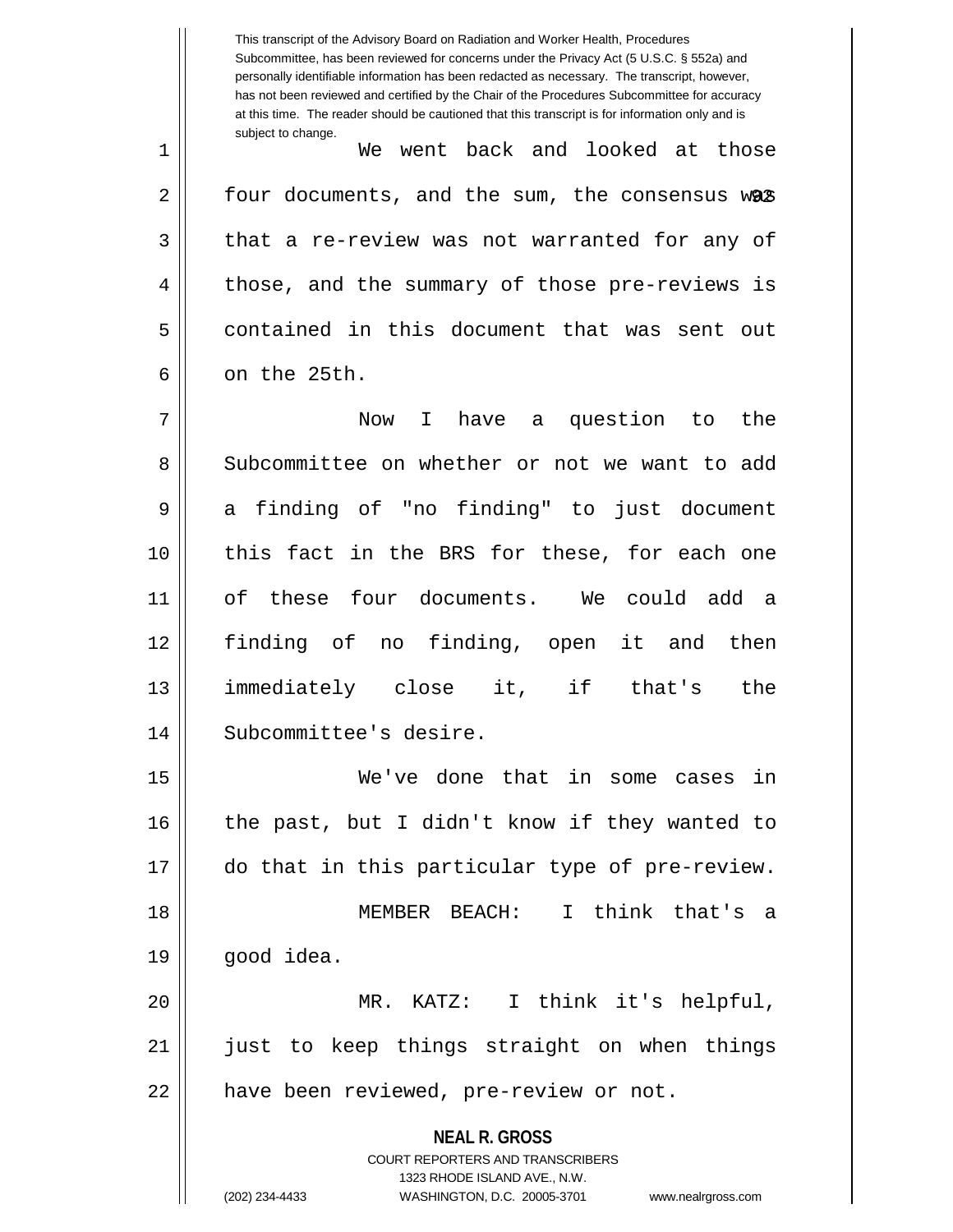**NEAL R. GROSS** COURT REPORTERS AND TRANSCRIBERS 1323 RHODE ISLAND AVE., N.W. (202) 234-4433 WASHINGTON, D.C. 20005-3701 www.nealrgross.com This transcript of the Advisory Board on Radiation and Worker Health, Procedures Subcommittee, has been reviewed for concerns under the Privacy Act (5 U.S.C. § 552a) and personally identifiable information has been redacted as necessary. The transcript, however, has not been reviewed and certified by the Chair of the Procedures Subcommittee for accuracy at this time. The reader should be cautioned that this transcript is for information only and is subject to change. 2|| will take, I would like to do that kind **@f** 1 MR. MARSCHKE: Okay. I mean I  $3 \parallel$  offline, and but I'll take it. 4 || I will add a finding for each one 5 || of those four documents, describing that we  $6 \parallel$  did do a pre-review. But they had been  $7 \parallel$  revised. We did do a pre-review and we found 8 || no basis for doing a full review, and I will 9 || close it immediately. 10 MEMBER BEACH: Steve, on 031, you 11 mentioned that you didn't check the accuracy 12 of the references. Is that for PROC-031? You 13 didn't really list that on any of the other 14 ones. So that's -- is that something that 15 needs to be looked at, or are we okay with 16 || not? Page seven of your written report. 17 MR. MARSCHKE: Yeah, I see that. 18 I think the assumption here was that any of 19 || the references would be, that were necessary 20 to be checked would have been checked, you  $21$  | know, as stand-alone documents. 22 || MEMBER BEACH: Okay. That's kind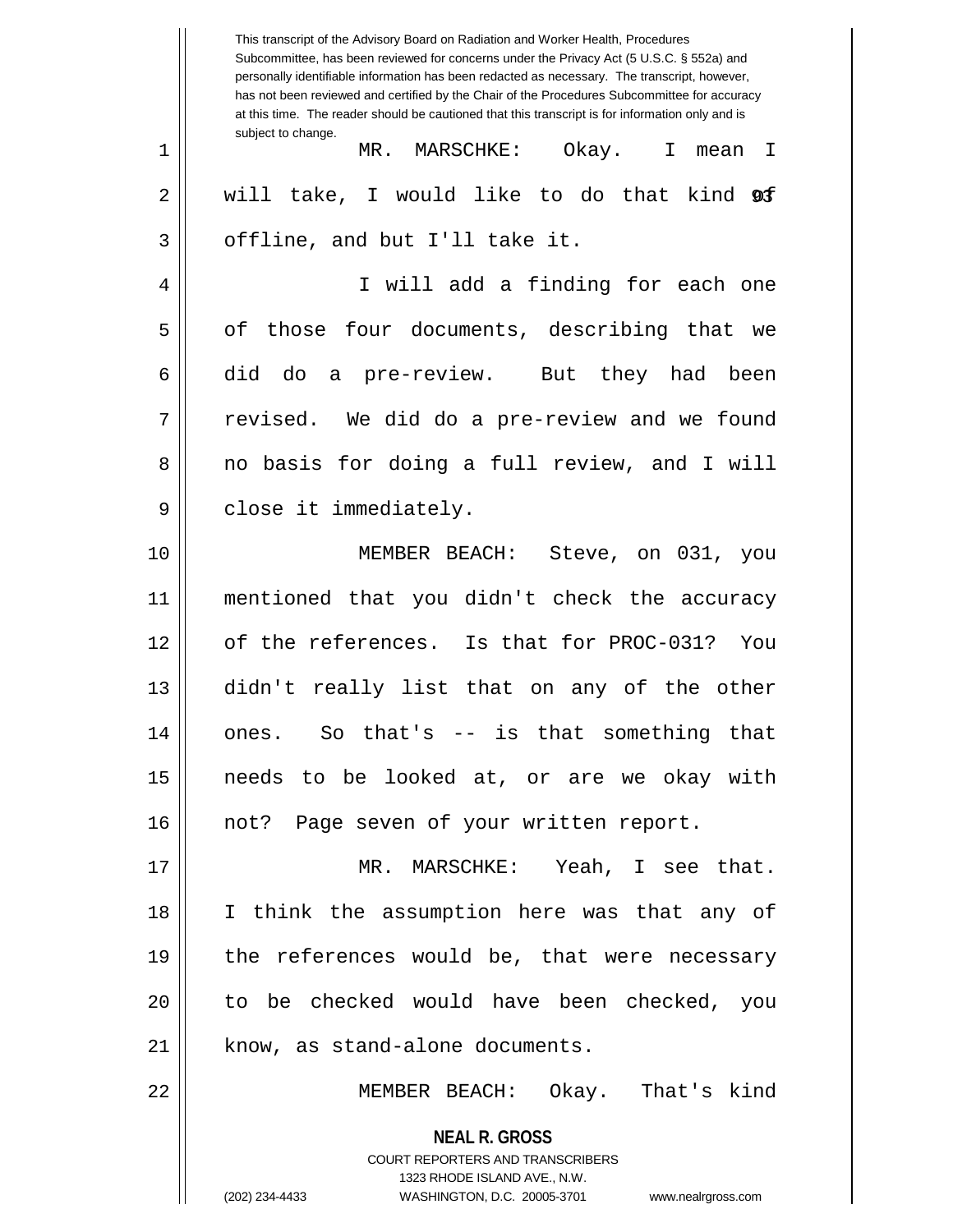|              | This transcript of the Advisory Board on Radiation and Worker Health, Procedures<br>Subcommittee, has been reviewed for concerns under the Privacy Act (5 U.S.C. § 552a) and<br>personally identifiable information has been redacted as necessary. The transcript, however,<br>has not been reviewed and certified by the Chair of the Procedures Subcommittee for accuracy<br>at this time. The reader should be cautioned that this transcript is for information only and is |
|--------------|----------------------------------------------------------------------------------------------------------------------------------------------------------------------------------------------------------------------------------------------------------------------------------------------------------------------------------------------------------------------------------------------------------------------------------------------------------------------------------|
| $\mathbf{1}$ | subject to change.<br>of what I thought too, but I wasn't sure that                                                                                                                                                                                                                                                                                                                                                                                                              |
| 2            | 94<br>you --                                                                                                                                                                                                                                                                                                                                                                                                                                                                     |
| 3            | MR. MARSCHKE: We can go back and                                                                                                                                                                                                                                                                                                                                                                                                                                                 |
| 4            | we can -- I can, I think Harry Pettengill did                                                                                                                                                                                                                                                                                                                                                                                                                                    |
| 5            | that. No. Actually, Steve Ostrow did that                                                                                                                                                                                                                                                                                                                                                                                                                                        |
| 6            | I can go back and just double-check with<br>one.                                                                                                                                                                                                                                                                                                                                                                                                                                 |
| 7            | Steve, and make sure that that is the case.                                                                                                                                                                                                                                                                                                                                                                                                                                      |
| 8            | CHAIR<br>MUNN:<br>Okay. So<br>you're                                                                                                                                                                                                                                                                                                                                                                                                                                             |
| 9            | going to be checking on --                                                                                                                                                                                                                                                                                                                                                                                                                                                       |
| 10           | MR.<br>MARSCHKE: We're going<br>to                                                                                                                                                                                                                                                                                                                                                                                                                                               |
| 11           | check this $-$                                                                                                                                                                                                                                                                                                                                                                                                                                                                   |
| 12           | CHAIR MUNN:<br>$--$ on 031.                                                                                                                                                                                                                                                                                                                                                                                                                                                      |
| 13           | third<br>Yeah, the<br>MR.<br>MARSCHKE:                                                                                                                                                                                                                                                                                                                                                                                                                                           |
| 14           | one. PROC-031, there's a sentence. The last                                                                                                                                                                                                                                                                                                                                                                                                                                      |
| 15           | sentence in the discussion there says                                                                                                                                                                                                                                                                                                                                                                                                                                            |
| 16           | "However, SC&A did not check the accuracy of                                                                                                                                                                                                                                                                                                                                                                                                                                     |
| 17           | the many references to other documents made in                                                                                                                                                                                                                                                                                                                                                                                                                                   |
| 18           | PROC-031." We're going to, I'm going to check                                                                                                                                                                                                                                                                                                                                                                                                                                    |
| 19           | with Steve Ostrow, to make sure -- what was                                                                                                                                                                                                                                                                                                                                                                                                                                      |
| 20           | the basis for not making that, not checking                                                                                                                                                                                                                                                                                                                                                                                                                                      |
| 21           | the accuracy?                                                                                                                                                                                                                                                                                                                                                                                                                                                                    |
| 22           | CHAIR MUNN: Maybe it was just a                                                                                                                                                                                                                                                                                                                                                                                                                                                  |
|              | <b>NEAL R. GROSS</b><br>COURT REPORTERS AND TRANSCRIBERS<br>1323 RHODE ISLAND AVE., N.W.<br>(202) 234-4433<br>WASHINGTON, D.C. 20005-3701 www.nealrgross.com                                                                                                                                                                                                                                                                                                                     |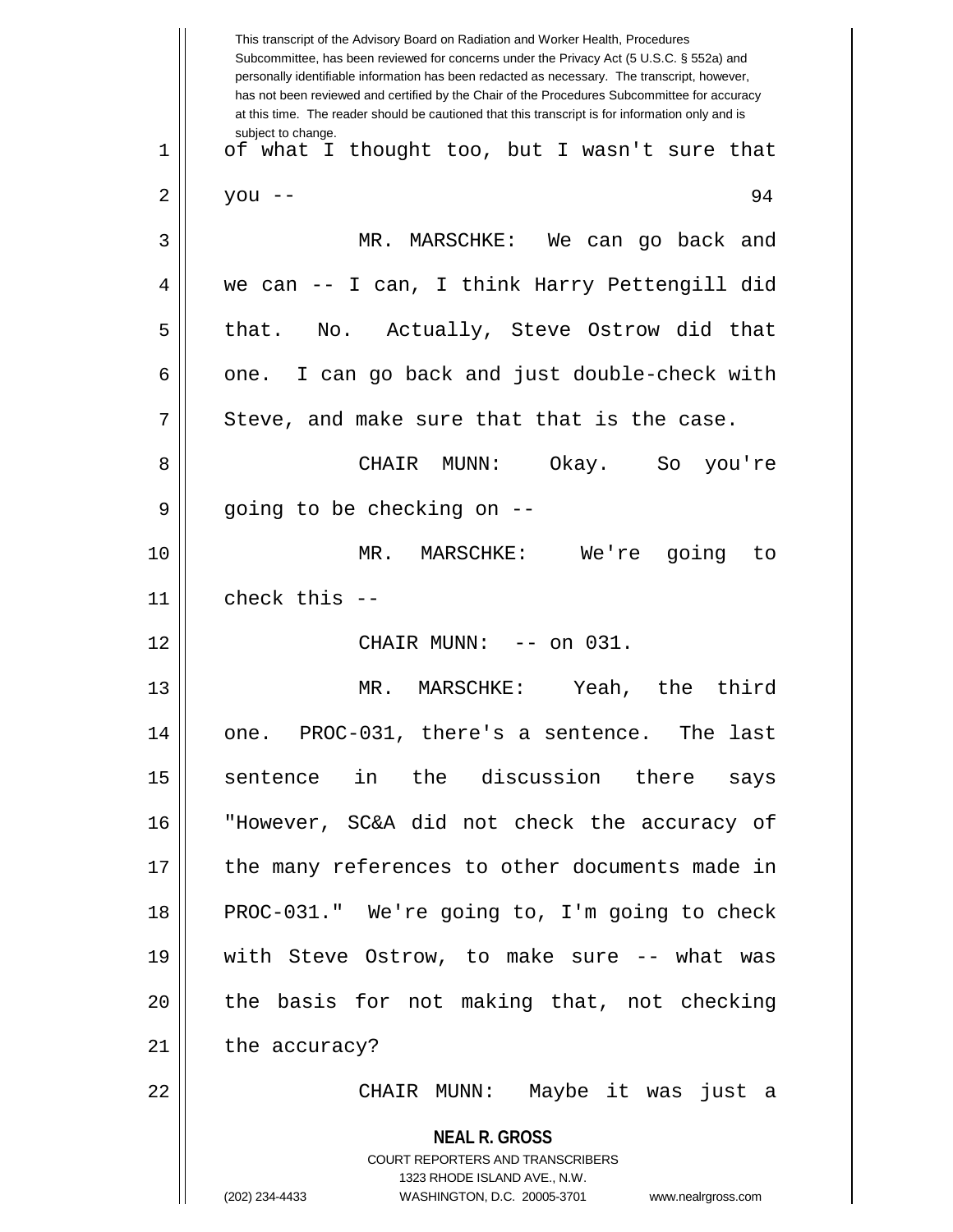|    | This transcript of the Advisory Board on Radiation and Worker Health, Procedures<br>Subcommittee, has been reviewed for concerns under the Privacy Act (5 U.S.C. § 552a) and<br>personally identifiable information has been redacted as necessary. The transcript, however,<br>has not been reviewed and certified by the Chair of the Procedures Subcommittee for accuracy<br>at this time. The reader should be cautioned that this transcript is for information only and is |
|----|----------------------------------------------------------------------------------------------------------------------------------------------------------------------------------------------------------------------------------------------------------------------------------------------------------------------------------------------------------------------------------------------------------------------------------------------------------------------------------|
| 1  | subject to change.<br>time thing, and the bottom line question is,                                                                                                                                                                                                                                                                                                                                                                                                               |
| 2  | do we need to check that? Probably. If we're                                                                                                                                                                                                                                                                                                                                                                                                                                     |
| 3  | going to depend on it as being definitive, it                                                                                                                                                                                                                                                                                                                                                                                                                                    |
| 4  | might be a good idea.                                                                                                                                                                                                                                                                                                                                                                                                                                                            |
| 5  | MEMBER ZIEMER:<br>guess I don't<br>$\mathbf I$                                                                                                                                                                                                                                                                                                                                                                                                                                   |
| 6  | understand what that actually means,<br>the                                                                                                                                                                                                                                                                                                                                                                                                                                      |
| 7  | accuracy of the references.                                                                                                                                                                                                                                                                                                                                                                                                                                                      |
| 8  | you mean did they put the<br>Do.                                                                                                                                                                                                                                                                                                                                                                                                                                                 |
| 9  | they cited a reference, and you didn't look in                                                                                                                                                                                                                                                                                                                                                                                                                                   |
| 10 | the list to see if it was actually there, or                                                                                                                                                                                                                                                                                                                                                                                                                                     |
| 11 | whether it was correctly cited? I<br>don't                                                                                                                                                                                                                                                                                                                                                                                                                                       |
| 12 | understand what<br>that<br>by<br>you mean<br>even                                                                                                                                                                                                                                                                                                                                                                                                                                |
| 13 | statement.                                                                                                                                                                                                                                                                                                                                                                                                                                                                       |
| 14 | I interpret it to<br>CHAIR MUNN:                                                                                                                                                                                                                                                                                                                                                                                                                                                 |
| 15 | mean whether or not the citation was accurate,                                                                                                                                                                                                                                                                                                                                                                                                                                   |
| 16 | But that<br>just<br>was correct.<br>was<br>an                                                                                                                                                                                                                                                                                                                                                                                                                                    |
| 17 | interpretation. I guess --                                                                                                                                                                                                                                                                                                                                                                                                                                                       |
| 18 | MEMBER ZIEMER: You're referencing                                                                                                                                                                                                                                                                                                                                                                                                                                                |
| 19 | another document.                                                                                                                                                                                                                                                                                                                                                                                                                                                                |
| 20 | MR. STIVER: The question is the                                                                                                                                                                                                                                                                                                                                                                                                                                                  |
| 21 | citation correct or is relevance the issue?                                                                                                                                                                                                                                                                                                                                                                                                                                      |
| 22 | MEMBER ZIEMER:<br>Is that what you                                                                                                                                                                                                                                                                                                                                                                                                                                               |
|    | <b>NEAL R. GROSS</b><br>COURT REPORTERS AND TRANSCRIBERS<br>1323 RHODE ISLAND AVE., N.W.<br>(202) 234-4433<br>WASHINGTON, D.C. 20005-3701<br>www.nealrgross.com                                                                                                                                                                                                                                                                                                                  |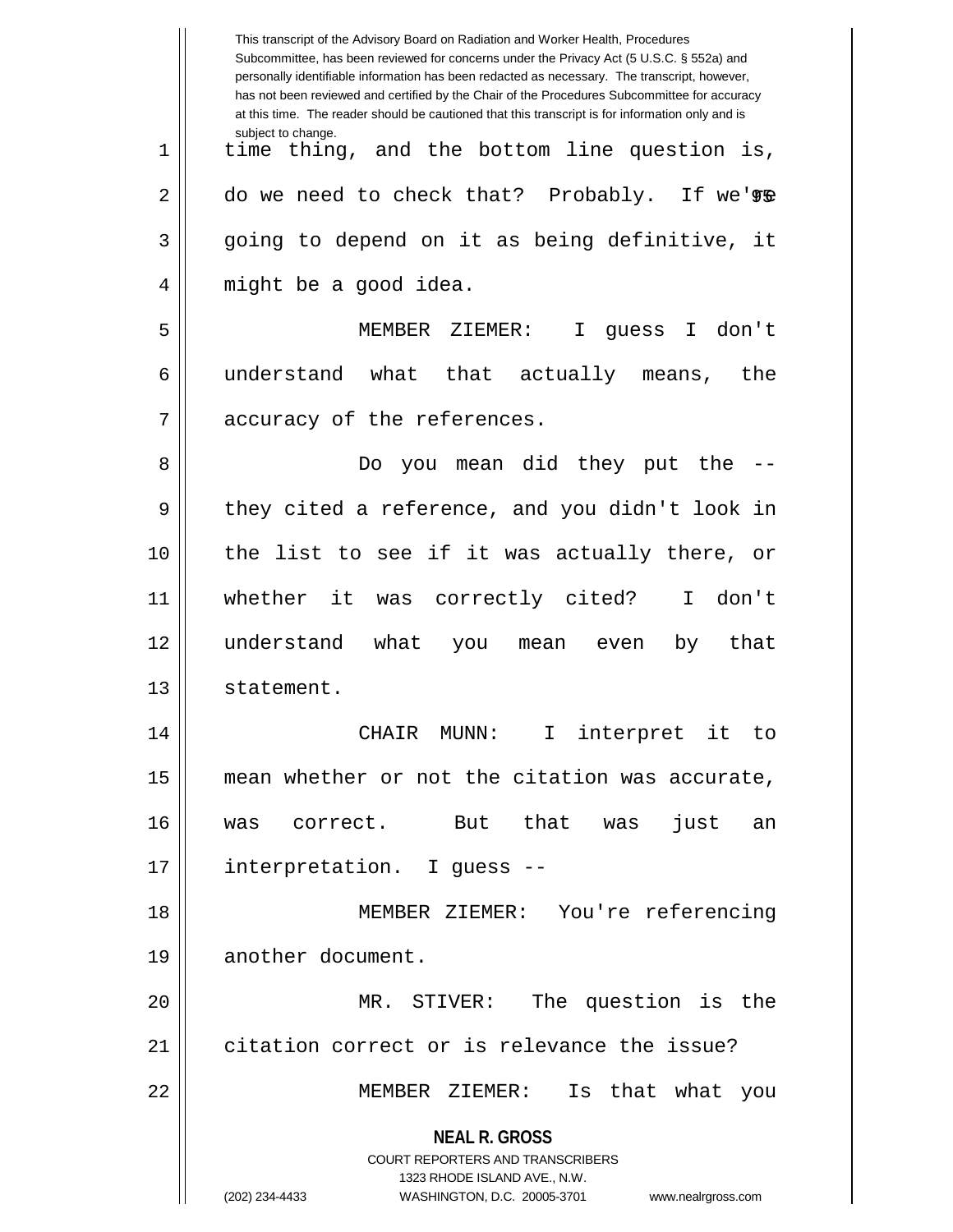**NEAL R. GROSS** COURT REPORTERS AND TRANSCRIBERS 1323 RHODE ISLAND AVE., N.W. (202) 234-4433 WASHINGTON, D.C. 20005-3701 www.nealrgross.com This transcript of the Advisory Board on Radiation and Worker Health, Procedures Subcommittee, has been reviewed for concerns under the Privacy Act (5 U.S.C. § 552a) and personally identifiable information has been redacted as necessary. The transcript, however, has not been reviewed and certified by the Chair of the Procedures Subcommittee for accuracy at this time. The reader should be cautioned that this transcript is for information only and is subject to change. 96 2 CHAIR MUNN: Yeah, and my thought 1 || mean by that?  $3 \parallel$  was that it was checking to see if the 4 citation is correct. 5 MR. STIVER: I would have to check 6 Weith Steve Ostrow on the intent of that. I 7 would just assume it was the relevance. If 8 there's a lot of different documents kind of 9 incorporated by reference, that supporting 10 this document, then are they really relevant 11 || and not just the correct citation. 12 MEMBER ZIEMER: Okay. So that's 13 || sort of different than accuracy. 14 MR. STIVER: Yeah. I'm not quite 15 || sure exactly. We'll check back with Steve 16 | Ostrow to verify that. 17 MEMBER ZIEMER: Yeah. 18 CHAIR MUNN: Okay. Anything else 19 with respect to those one, two, three, four, 20 five? 21 MR. MARSCHKE: Oh, the fifth one, 22 || Report 0053, is a different animal altogether.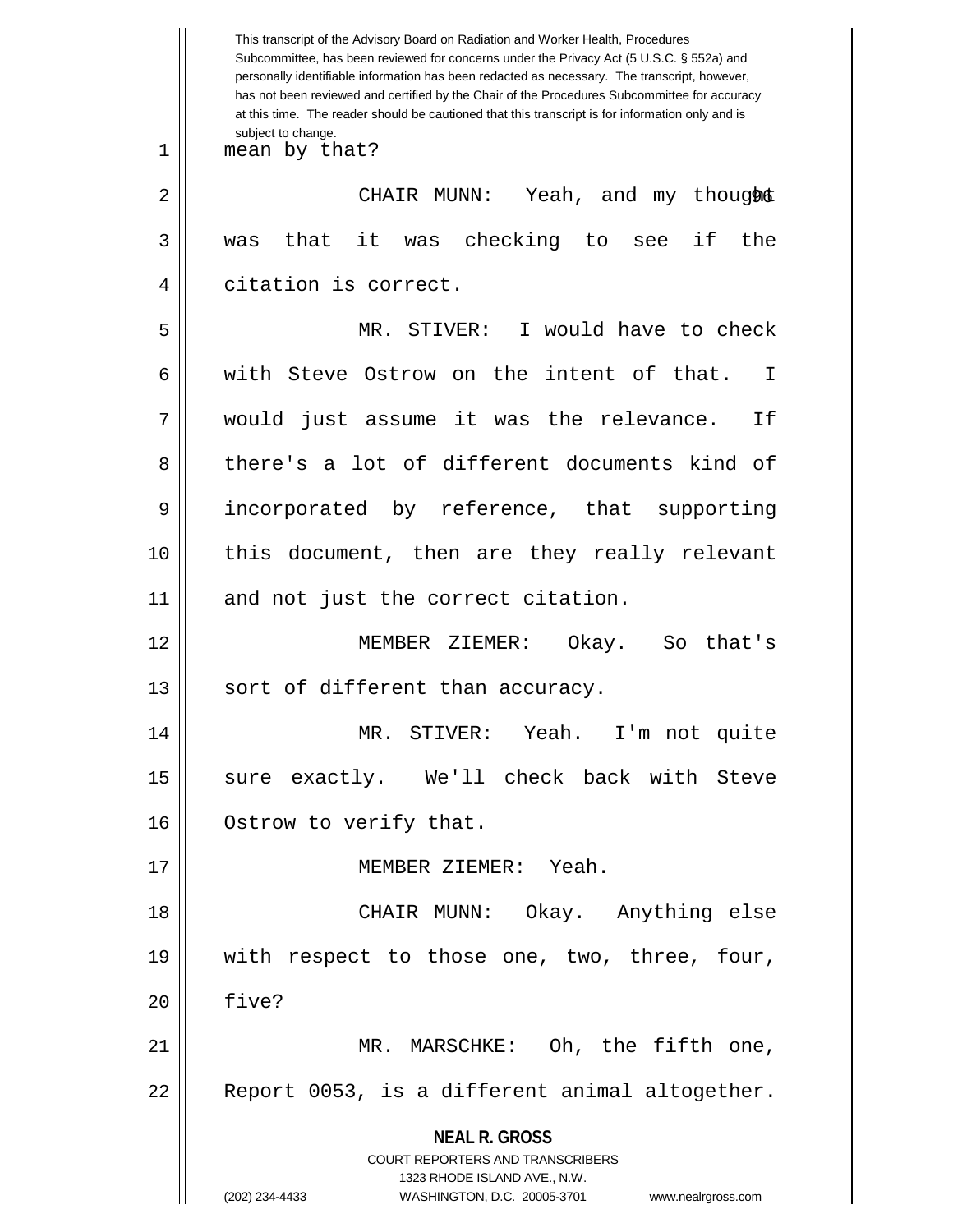|    | This transcript of the Advisory Board on Radiation and Worker Health, Procedures<br>Subcommittee, has been reviewed for concerns under the Privacy Act (5 U.S.C. § 552a) and<br>personally identifiable information has been redacted as necessary. The transcript, however,<br>has not been reviewed and certified by the Chair of the Procedures Subcommittee for accuracy<br>at this time. The reader should be cautioned that this transcript is for information only and is |
|----|----------------------------------------------------------------------------------------------------------------------------------------------------------------------------------------------------------------------------------------------------------------------------------------------------------------------------------------------------------------------------------------------------------------------------------------------------------------------------------|
| 1  | subject to change.<br>Report 0053 is a new document that NIOSH had                                                                                                                                                                                                                                                                                                                                                                                                               |
| 2  | prepared, and it's not a re-review of 97                                                                                                                                                                                                                                                                                                                                                                                                                                         |
| 3  | document that SC&A had previously reviewed.                                                                                                                                                                                                                                                                                                                                                                                                                                      |
| 4  | Report 0053 describes<br>So<br>how<br>to                                                                                                                                                                                                                                                                                                                                                                                                                                         |
| 5  | stratify the bioassay data, into two different                                                                                                                                                                                                                                                                                                                                                                                                                                   |
| 6  | -- instead of lumping everything together when                                                                                                                                                                                                                                                                                                                                                                                                                                   |
| 7  | you go with your coworker models, Report 0053                                                                                                                                                                                                                                                                                                                                                                                                                                    |
| 8  | gives you a methodology for separating<br>into                                                                                                                                                                                                                                                                                                                                                                                                                                   |
| 9  | two different strata, a high dose strata and a                                                                                                                                                                                                                                                                                                                                                                                                                                   |
| 10 | low dose strata, and to determining whether or                                                                                                                                                                                                                                                                                                                                                                                                                                   |
| 11 | significantly<br>those<br>not<br>two<br>strata are                                                                                                                                                                                                                                                                                                                                                                                                                               |
| 12 | different.                                                                                                                                                                                                                                                                                                                                                                                                                                                                       |
| 13 | we have been working<br>it.<br>And<br>on                                                                                                                                                                                                                                                                                                                                                                                                                                         |
| 14 | One of the innovative things that Report 0053                                                                                                                                                                                                                                                                                                                                                                                                                                    |
| 15 | does, instead of using all the workers'                                                                                                                                                                                                                                                                                                                                                                                                                                          |
| 16 | monitoring results, they use the<br>one-                                                                                                                                                                                                                                                                                                                                                                                                                                         |
| 17 | person/one sample approach, and we did some                                                                                                                                                                                                                                                                                                                                                                                                                                      |
| 18 | studies.                                                                                                                                                                                                                                                                                                                                                                                                                                                                         |
| 19 | What we've been doing since the                                                                                                                                                                                                                                                                                                                                                                                                                                                  |
| 20 | last time we talked about this was we did a                                                                                                                                                                                                                                                                                                                                                                                                                                      |
| 21 | study, where we compared IMBA, I-M-B-A results                                                                                                                                                                                                                                                                                                                                                                                                                                   |
| 22 | from a, from entering the full spectrum of                                                                                                                                                                                                                                                                                                                                                                                                                                       |
|    | <b>NEAL R. GROSS</b>                                                                                                                                                                                                                                                                                                                                                                                                                                                             |
|    | <b>COURT REPORTERS AND TRANSCRIBERS</b><br>1323 RHODE ISLAND AVE., N.W.                                                                                                                                                                                                                                                                                                                                                                                                          |
|    | (202) 234-4433<br>WASHINGTON, D.C. 20005-3701<br>www.nealrgross.com                                                                                                                                                                                                                                                                                                                                                                                                              |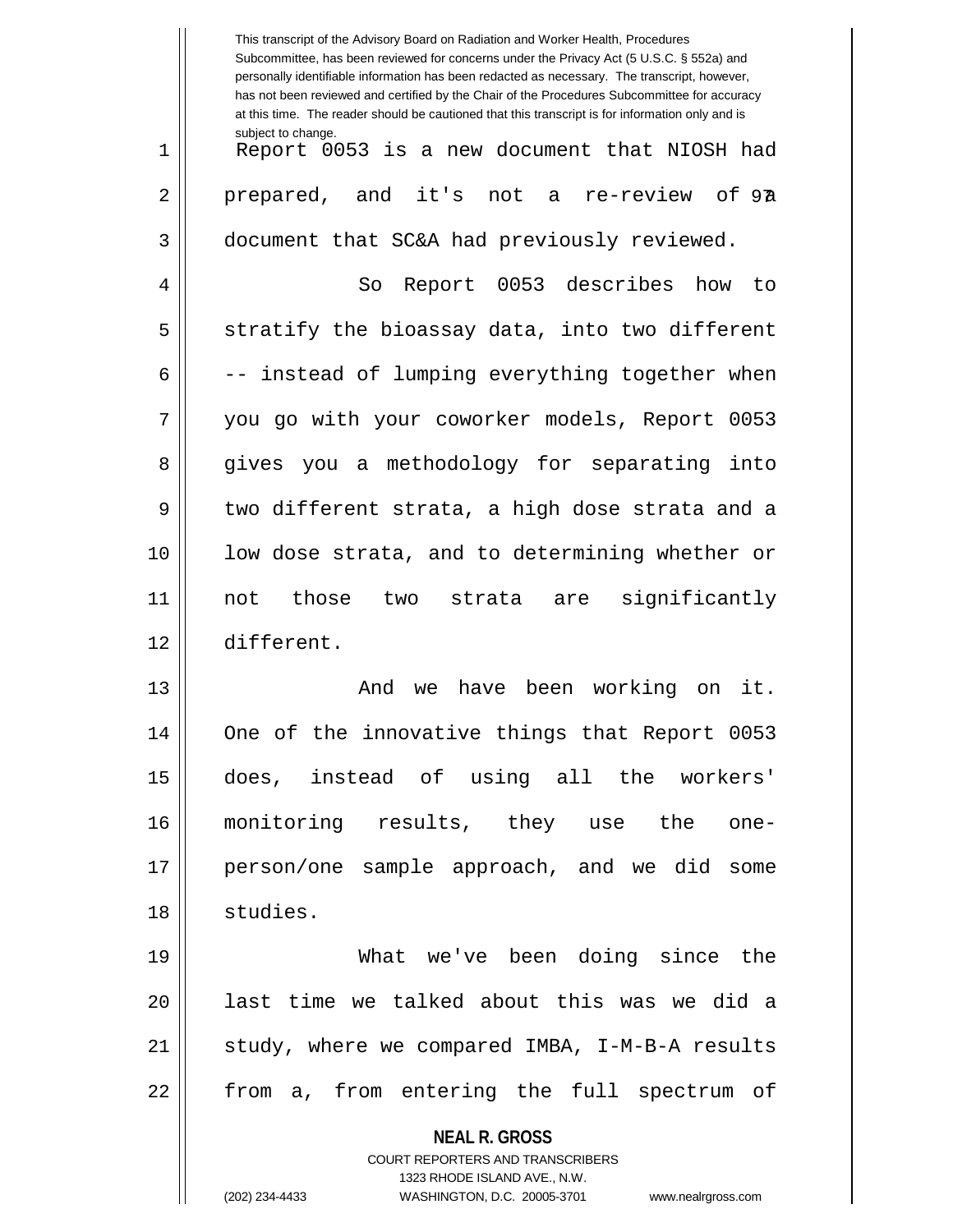**NEAL R. GROSS** COURT REPORTERS AND TRANSCRIBERS 1323 RHODE ISLAND AVE., N.W. (202) 234-4433 WASHINGTON, D.C. 20005-3701 www.nealrgross.com This transcript of the Advisory Board on Radiation and Worker Health, Procedures Subcommittee, has been reviewed for concerns under the Privacy Act (5 U.S.C. § 552a) and personally identifiable information has been redacted as necessary. The transcript, however, has not been reviewed and certified by the Chair of the Procedures Subcommittee for accuracy at this time. The reader should be cautioned that this transcript is for information only and is subject to change.  $2 \parallel$  get if you entered a single value, the on<del>@8</del> 1 bioassay results, versus the -- what you would 3 person/one-sample. 4 And we are in the process of 5 incorporating the results of that study into 6 this Report 0053 report, probably as an 7 appendix. Harry has just sent around the 8 || latest version of -- for internal review of 9 deeport 0053 evaluation. I just got it. I 10 think it was last Friday or maybe it was even 11 | Monday. 12 || So, you know, we're still working 13 || on that report. I think we'll probably get 14 || that to the Subcommittee, to the Board before  $15$  | the next Subcommittee meeting. 16 CHAIR MUNN: Okay. So all we're 17 || really expecting from this group of five next 18 time is a report, your appendix that you're 19 || preparing for 0053. 20 MR. MARSCHKE: Well, it should be 21 the full report, not just the appendix. It's  $22$  || including the appendix.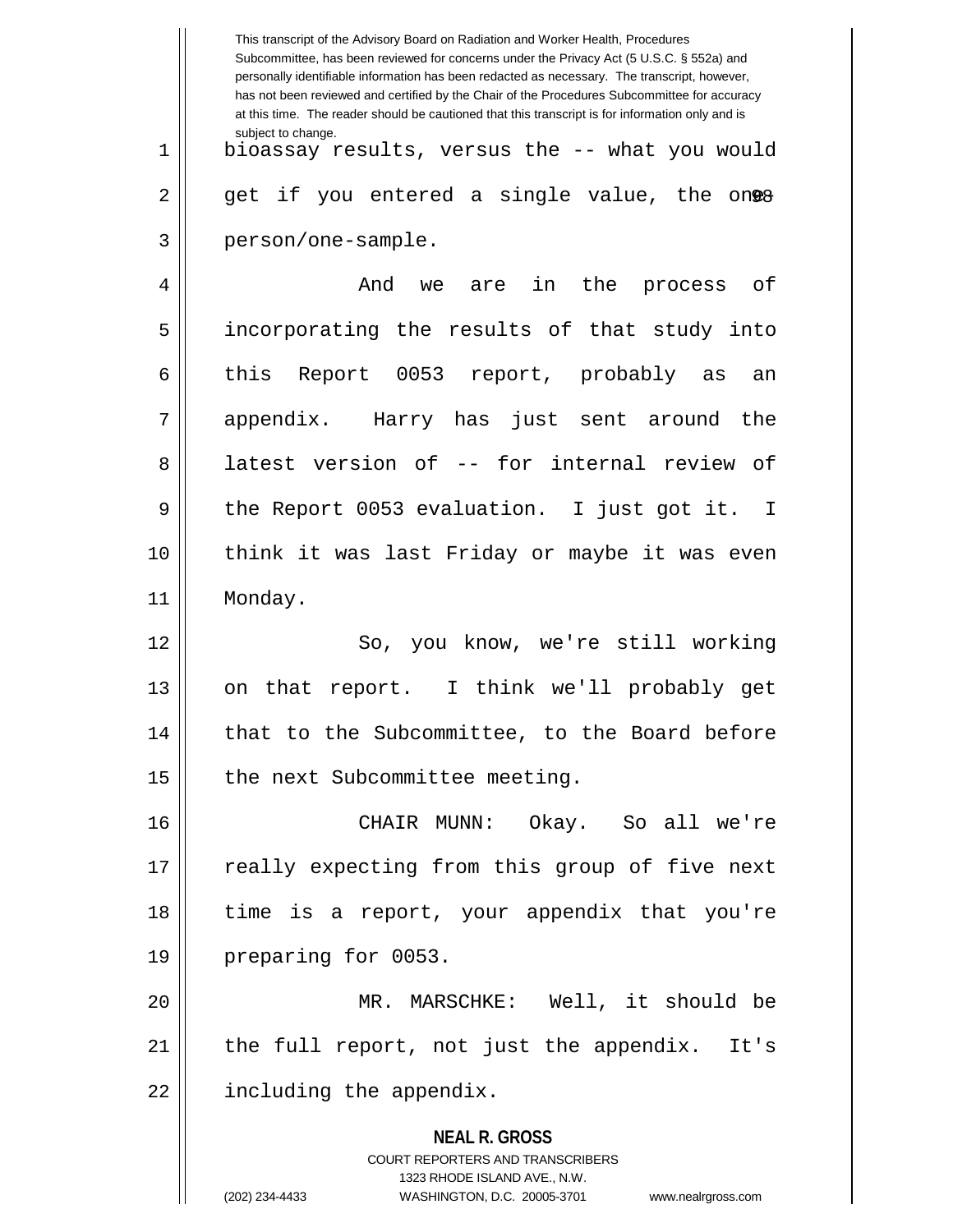**NEAL R. GROSS** COURT REPORTERS AND TRANSCRIBERS 1323 RHODE ISLAND AVE., N.W. (202) 234-4433 WASHINGTON, D.C. 20005-3701 www.nealrgross.com This transcript of the Advisory Board on Radiation and Worker Health, Procedures Subcommittee, has been reviewed for concerns under the Privacy Act (5 U.S.C. § 552a) and personally identifiable information has been redacted as necessary. The transcript, however, has not been reviewed and certified by the Chair of the Procedures Subcommittee for accuracy at this time. The reader should be cautioned that this transcript is for information only and is subject to change. 2 || that's the one thing that is still outstandi**ng** 1 CHAIR MUNN: Good, all right. But 3 | from your point of view? 4 MR. MARSCHKE: Well, we're still  $5$  || discussing amongst us --6 CHAIR MUNN: Before you wrap up  $7 \parallel$  the report. 8 MR. MARSCHKE: We're still 9 discussing amongst ourselves what is a finding 10 and what should not be a finding. I have some 11 ideas and some of the other people who are 12 doing the review have their ideas, and we're 13 || trying to get them to meld, so that we have a 14 consistent approach. So we're still kind of 15 working on what is the findings, and yes. 16 CHAIR MUNN: Okay. 17 MR. STIVER: Because this is -- 18 Wanda, this is John. This is a methodology 19 that's going to basically be applied 20 || throughout the complex, at a lot of different  $21 \parallel$  sites. 22 So there's a lot of internal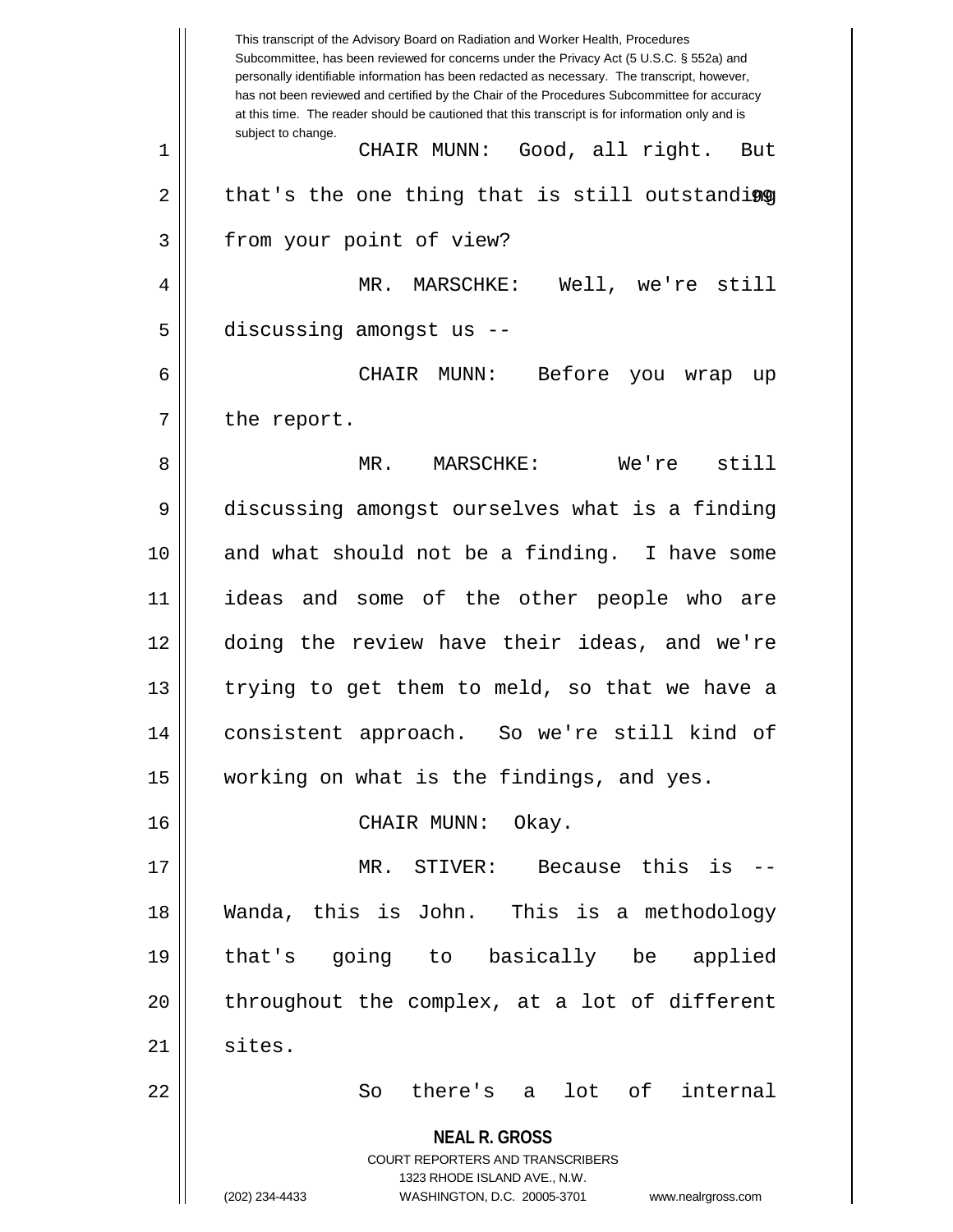**NEAL R. GROSS** COURT REPORTERS AND TRANSCRIBERS 1323 RHODE ISLAND AVE., N.W. (202) 234-4433 WASHINGTON, D.C. 20005-3701 www.nealrgross.com This transcript of the Advisory Board on Radiation and Worker Health, Procedures Subcommittee, has been reviewed for concerns under the Privacy Act (5 U.S.C. § 552a) and personally identifiable information has been redacted as necessary. The transcript, however, has not been reviewed and certified by the Chair of the Procedures Subcommittee for accuracy at this time. The reader should be cautioned that this transcript is for information only and is subject to change. 2 || but a lot of vigorous debate about just w**hat** 1 debate, you know, if raging is the right term, 3 OPOS means, this one-person/one-sample, and 4 you know, how far it can be used, and the 5 different types of stratification that could  $6 \parallel$  go on. 7 So we really want to make sure 8 || that we have internal consensus on this. 9 There's a lot of implications here for how 10 it's going to be used. 11 CHAIR MUNN: One can see that. 12 MEMBER BEACH: So Steve, I want to  $13$  || qo back to 61. 61 shows that there's a fourth 14 finding that's in progress, and it was in 15 progress from 2008, I believe is the last. 16 How do we go from in progress to closing that  $17 \parallel$  out? 18 MR. MARSCHKE: I think I recall, 19 you're saying 61. 20 MEMBER BEACH: This one right 21 here. The third revision, I would say it  $22$  should have taken care of maybe some of those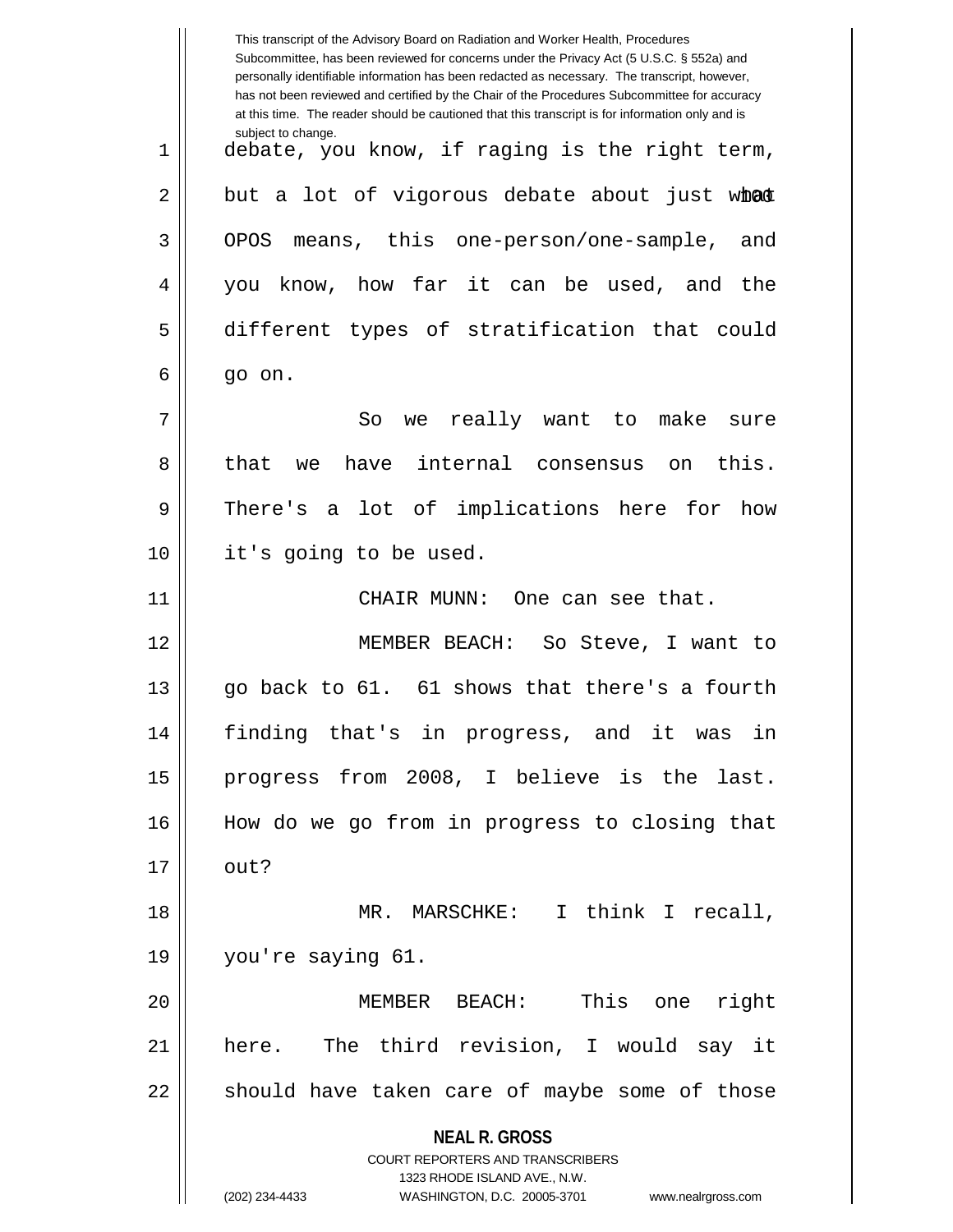|    | This transcript of the Advisory Board on Radiation and Worker Health, Procedures<br>Subcommittee, has been reviewed for concerns under the Privacy Act (5 U.S.C. § 552a) and<br>personally identifiable information has been redacted as necessary. The transcript, however,<br>has not been reviewed and certified by the Chair of the Procedures Subcommittee for accuracy<br>at this time. The reader should be cautioned that this transcript is for information only and is |
|----|----------------------------------------------------------------------------------------------------------------------------------------------------------------------------------------------------------------------------------------------------------------------------------------------------------------------------------------------------------------------------------------------------------------------------------------------------------------------------------|
| 1  | subject to change.<br>questions, and I might be wrong.                                                                                                                                                                                                                                                                                                                                                                                                                           |
| 2  | MR.<br>Just trying 100<br>MARSCHKE:                                                                                                                                                                                                                                                                                                                                                                                                                                              |
| 3  | remember.<br>I remember that yes, there was one                                                                                                                                                                                                                                                                                                                                                                                                                                  |
| 4  | fourth finding<br>the<br>in<br>that<br>was<br>was                                                                                                                                                                                                                                                                                                                                                                                                                                |
| 5  | whose<br>resolution<br>in<br>remains<br>progress,                                                                                                                                                                                                                                                                                                                                                                                                                                |
| 6  | progress. Oh, that was about the retakes, and                                                                                                                                                                                                                                                                                                                                                                                                                                    |
| 7  | don't believe -- we<br>may -- I think that<br>T.                                                                                                                                                                                                                                                                                                                                                                                                                                 |
| 8  | stays in progress. I don't think that that                                                                                                                                                                                                                                                                                                                                                                                                                                       |
| 9  | has been --                                                                                                                                                                                                                                                                                                                                                                                                                                                                      |
| 10 | MEMBER BEACH: Yeah, this doesn't                                                                                                                                                                                                                                                                                                                                                                                                                                                 |
| 11 | cover that.                                                                                                                                                                                                                                                                                                                                                                                                                                                                      |
| 12 | This does not cover<br>MR.<br>MARSCHKE:                                                                                                                                                                                                                                                                                                                                                                                                                                          |
| 13 | it.<br>I don't think there's any change<br>So<br>in                                                                                                                                                                                                                                                                                                                                                                                                                              |
| 14 | our position or NIOSH's position, based upon                                                                                                                                                                                                                                                                                                                                                                                                                                     |
| 15 | the revisions that have come out since then,                                                                                                                                                                                                                                                                                                                                                                                                                                     |
| 16 | and if you look at the Board Review System for                                                                                                                                                                                                                                                                                                                                                                                                                                   |
| 17 | 61, it's still shown as in progress, and                                                                                                                                                                                                                                                                                                                                                                                                                                         |
| 18 | basically, it just --                                                                                                                                                                                                                                                                                                                                                                                                                                                            |
| 19 | MEMBER BEACH:<br>It's<br>just                                                                                                                                                                                                                                                                                                                                                                                                                                                    |
| 20 | languishing there?                                                                                                                                                                                                                                                                                                                                                                                                                                                               |
| 21 | MR. MARSCHKE:<br>It's<br>just                                                                                                                                                                                                                                                                                                                                                                                                                                                    |
| 22 | languishing there, yes.                                                                                                                                                                                                                                                                                                                                                                                                                                                          |
|    | <b>NEAL R. GROSS</b><br>COURT REPORTERS AND TRANSCRIBERS<br>1323 RHODE ISLAND AVE., N.W.<br>(202) 234-4433<br>WASHINGTON, D.C. 20005-3701<br>www.nealrgross.com                                                                                                                                                                                                                                                                                                                  |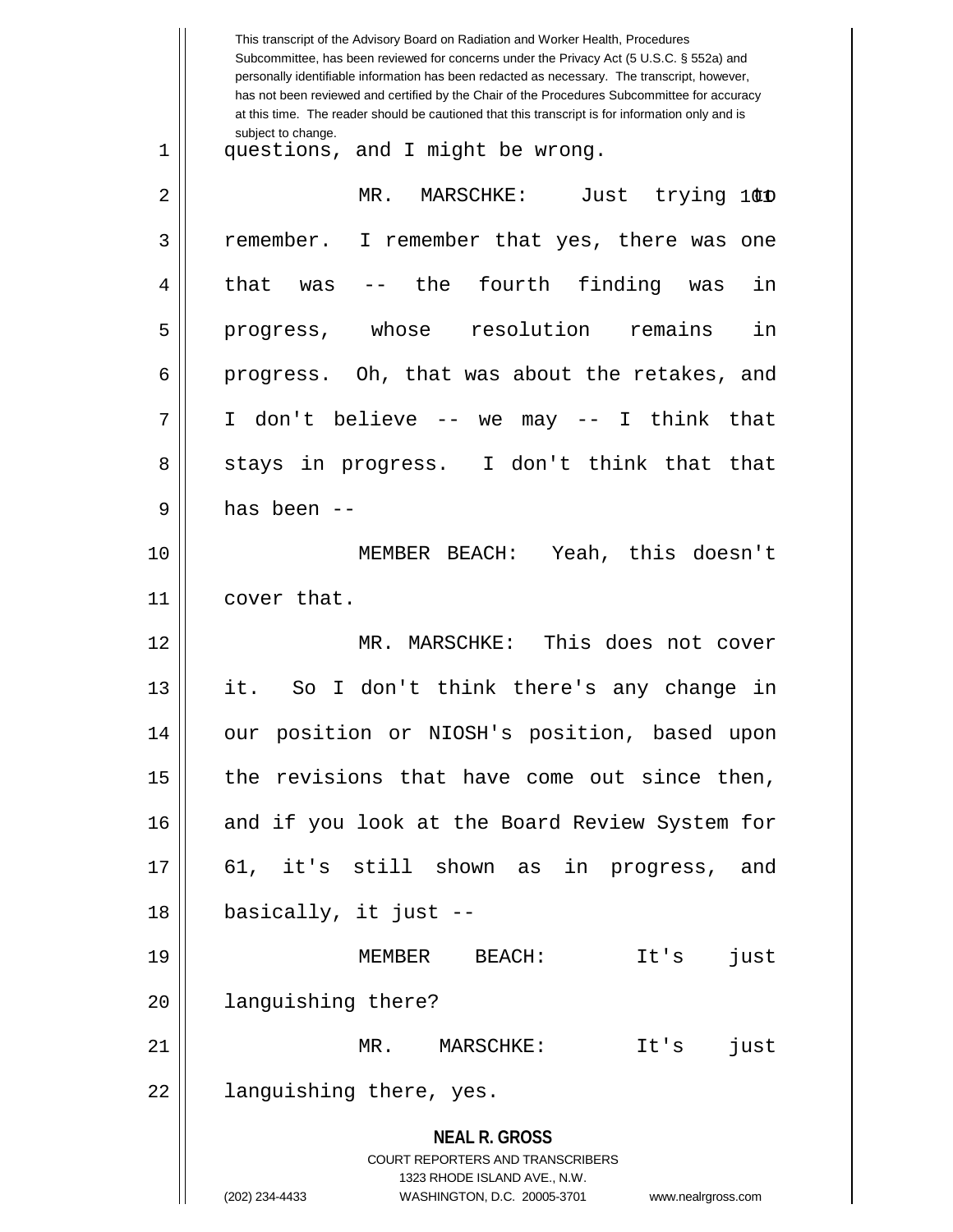**NEAL R. GROSS** COURT REPORTERS AND TRANSCRIBERS 1323 RHODE ISLAND AVE., N.W. This transcript of the Advisory Board on Radiation and Worker Health, Procedures Subcommittee, has been reviewed for concerns under the Privacy Act (5 U.S.C. § 552a) and personally identifiable information has been redacted as necessary. The transcript, however, has not been reviewed and certified by the Chair of the Procedures Subcommittee for accuracy at this time. The reader should be cautioned that this transcript is for information only and is subject to change.  $2 \parallel$  conclusions on page eight, number two, this  $10 \text{\%}$ 1 MR. STIVER: In the pre-review  $3 \parallel$  about the concern that the stated impact of 4 || retakes was less than three percent in this 5 || Black Lung study in 1973, simply because it 6 was too low. 7 "Rev 3 was moved to the reference 8 table, the O: drive, by ensuring the latest 9 version of the TBD and TIBs, etcetera, are 10 used by the dose reconstructors, and also 11 transfers the three percent retake issue from 12 PROC-0061 into the realm of Site Profile and 13 || TBD reviews. 14 "SC&A believes that these steps 15 || adequately address our remaining concerns that 16 PROC-0061 recommends that the status of 17 || Finding 4 be changed to closed." 18 MR. MARSCHKE: When was that? 19 MR. STIVER: This is in the report 20 || on page eight, Section 2.3.2, Pre-Review 21 Conclusions, the second bullet item or in the 22 || second item. Yeah. So it looks like it can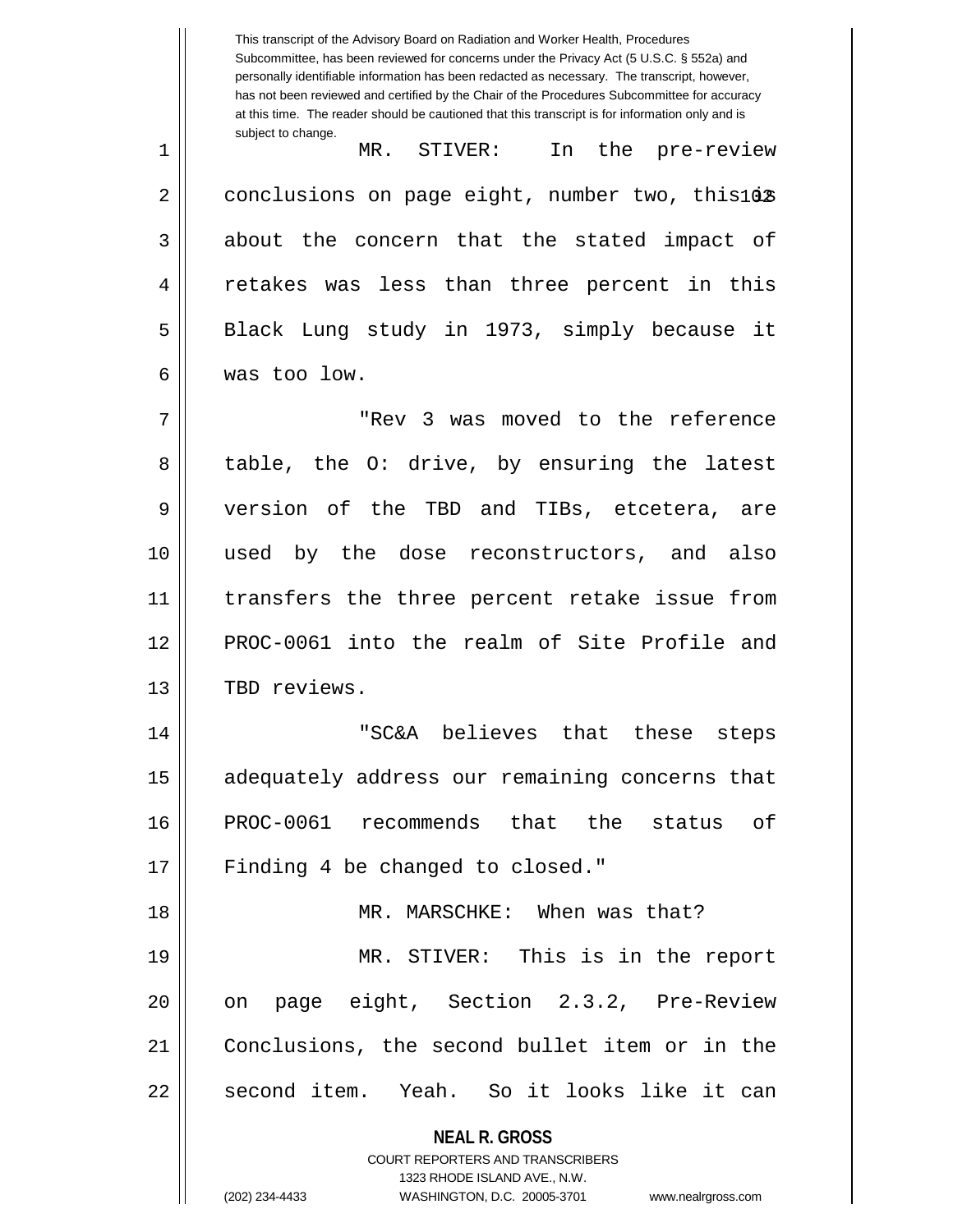| This transcript of the Advisory Board on Radiation and Worker Health, Procedures<br>Subcommittee, has been reviewed for concerns under the Privacy Act (5 U.S.C. § 552a) and<br>personally identifiable information has been redacted as necessary. The transcript, however,<br>has not been reviewed and certified by the Chair of the Procedures Subcommittee for accuracy<br>at this time. The reader should be cautioned that this transcript is for information only and is |
|----------------------------------------------------------------------------------------------------------------------------------------------------------------------------------------------------------------------------------------------------------------------------------------------------------------------------------------------------------------------------------------------------------------------------------------------------------------------------------|
| subject to change.<br>be.                                                                                                                                                                                                                                                                                                                                                                                                                                                        |
| MR. MARSCHKE:<br>The one $-$ ok $303$                                                                                                                                                                                                                                                                                                                                                                                                                                            |
| yeah, yeah. Bullet 2 discusses the<br>in                                                                                                                                                                                                                                                                                                                                                                                                                                         |
| progress finding?                                                                                                                                                                                                                                                                                                                                                                                                                                                                |
| MR. MARSCHKE: Yeah.                                                                                                                                                                                                                                                                                                                                                                                                                                                              |
| MEMBER BEACH: Oh yes it does.                                                                                                                                                                                                                                                                                                                                                                                                                                                    |
| MR. MARSCHKE: So I guess we can                                                                                                                                                                                                                                                                                                                                                                                                                                                  |
| go -- that's a good point, Josie. I mean we                                                                                                                                                                                                                                                                                                                                                                                                                                      |
| -- does the, I guess the Subcommittee,<br>can                                                                                                                                                                                                                                                                                                                                                                                                                                    |
| should it look at this some more and debate                                                                                                                                                                                                                                                                                                                                                                                                                                      |
| it, or do they want to go and close it, you                                                                                                                                                                                                                                                                                                                                                                                                                                      |
| know, act upon the recommendation or what?                                                                                                                                                                                                                                                                                                                                                                                                                                       |
| But we should add -- actually, we                                                                                                                                                                                                                                                                                                                                                                                                                                                |
| should add, and that should change what $I - I$                                                                                                                                                                                                                                                                                                                                                                                                                                  |
| don't put in a finding of "no finding." For                                                                                                                                                                                                                                                                                                                                                                                                                                      |
| that one, I should basically go back to this                                                                                                                                                                                                                                                                                                                                                                                                                                     |
| Finding 4, and indicate that it has --<br>now                                                                                                                                                                                                                                                                                                                                                                                                                                    |
| we're making, going to take --                                                                                                                                                                                                                                                                                                                                                                                                                                                   |
| MR. STIVER: For the reasons                                                                                                                                                                                                                                                                                                                                                                                                                                                      |
| stated here.                                                                                                                                                                                                                                                                                                                                                                                                                                                                     |
| MR. MARSCHKE: Well, I'll just                                                                                                                                                                                                                                                                                                                                                                                                                                                    |
| block copy and paste it.                                                                                                                                                                                                                                                                                                                                                                                                                                                         |
| <b>NEAL R. GROSS</b><br>COURT REPORTERS AND TRANSCRIBERS<br>1323 RHODE ISLAND AVE., N.W.<br>(202) 234-4433<br>WASHINGTON, D.C. 20005-3701 www.nealrgross.com                                                                                                                                                                                                                                                                                                                     |
|                                                                                                                                                                                                                                                                                                                                                                                                                                                                                  |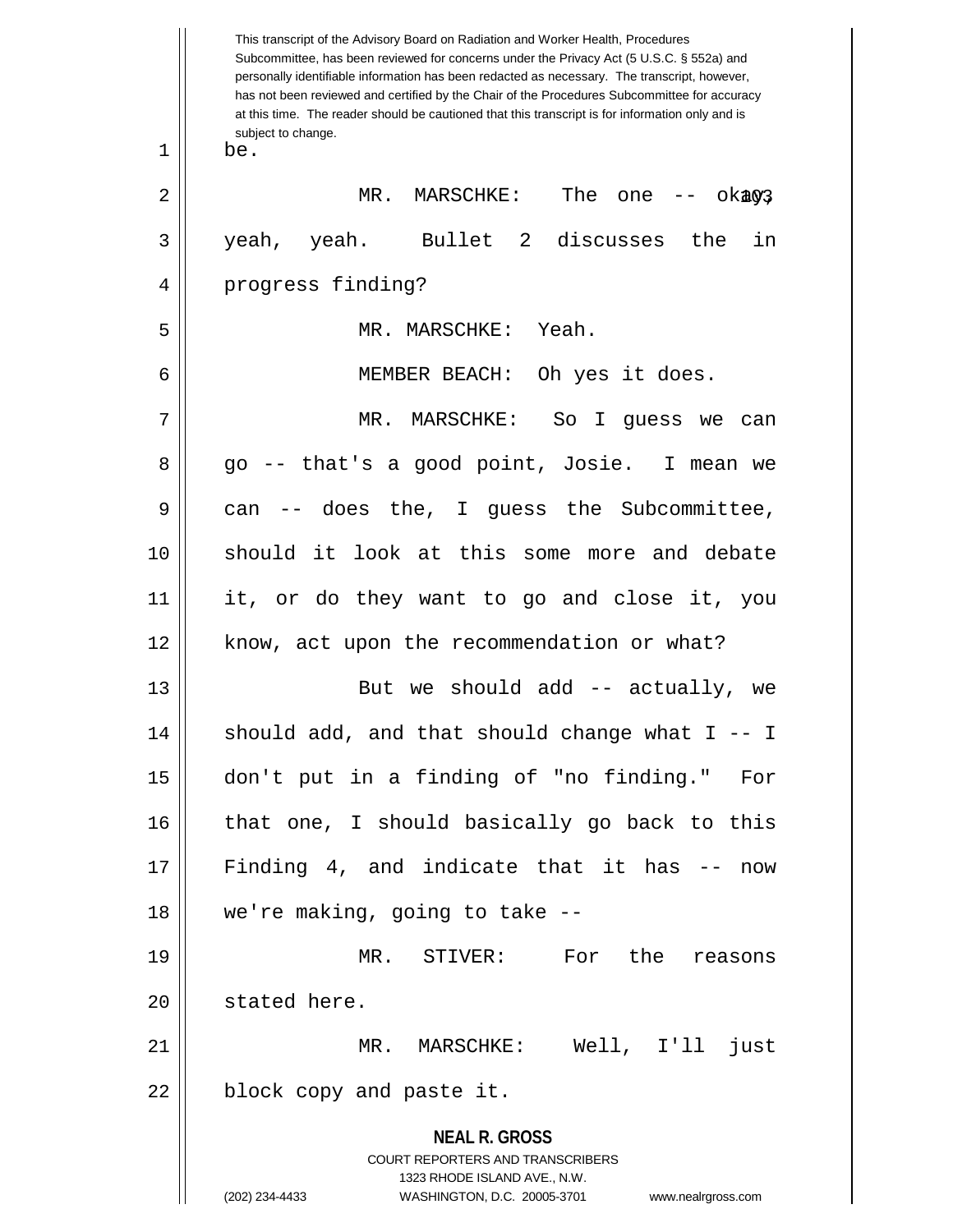**NEAL R. GROSS** COURT REPORTERS AND TRANSCRIBERS 1323 RHODE ISLAND AVE., N.W. (202) 234-4433 WASHINGTON, D.C. 20005-3701 www.nealrgross.com This transcript of the Advisory Board on Radiation and Worker Health, Procedures Subcommittee, has been reviewed for concerns under the Privacy Act (5 U.S.C. § 552a) and personally identifiable information has been redacted as necessary. The transcript, however, has not been reviewed and certified by the Chair of the Procedures Subcommittee for accuracy at this time. The reader should be cautioned that this transcript is for information only and is subject to change. 104 1 MR. STIVER: Yeah, that would do  $2 \parallel$  it. 3 CHAIR MUNN: Yeah. So that shows 4 || what the thinking was. 5 MR. MARSCHKE: Yes. 6 MR. HINNEFELD: When was PROC-7 0061? 8 MR. STIVER: January 23rd, pre-9 || review and revised findings. 10 MEMBER BEACH: Yeah, it's a pre-11 | review. 12 (Pause.) 13 MR. MARSCHKE: Okay. For Finding 14 4, PROC-0061, Finding 4, I've added the 15 || response to the thread, that included in the 16 January 25th pre-review of PROC-0061, and then 17 || I put in the statement from the document. 18 "The one in-progress finding not 19 addressed directly in Revision 3, but is 20 handled in other documents that dose 21 | reconstructors are directly considering." 22 CHAIR MUNN: Okay.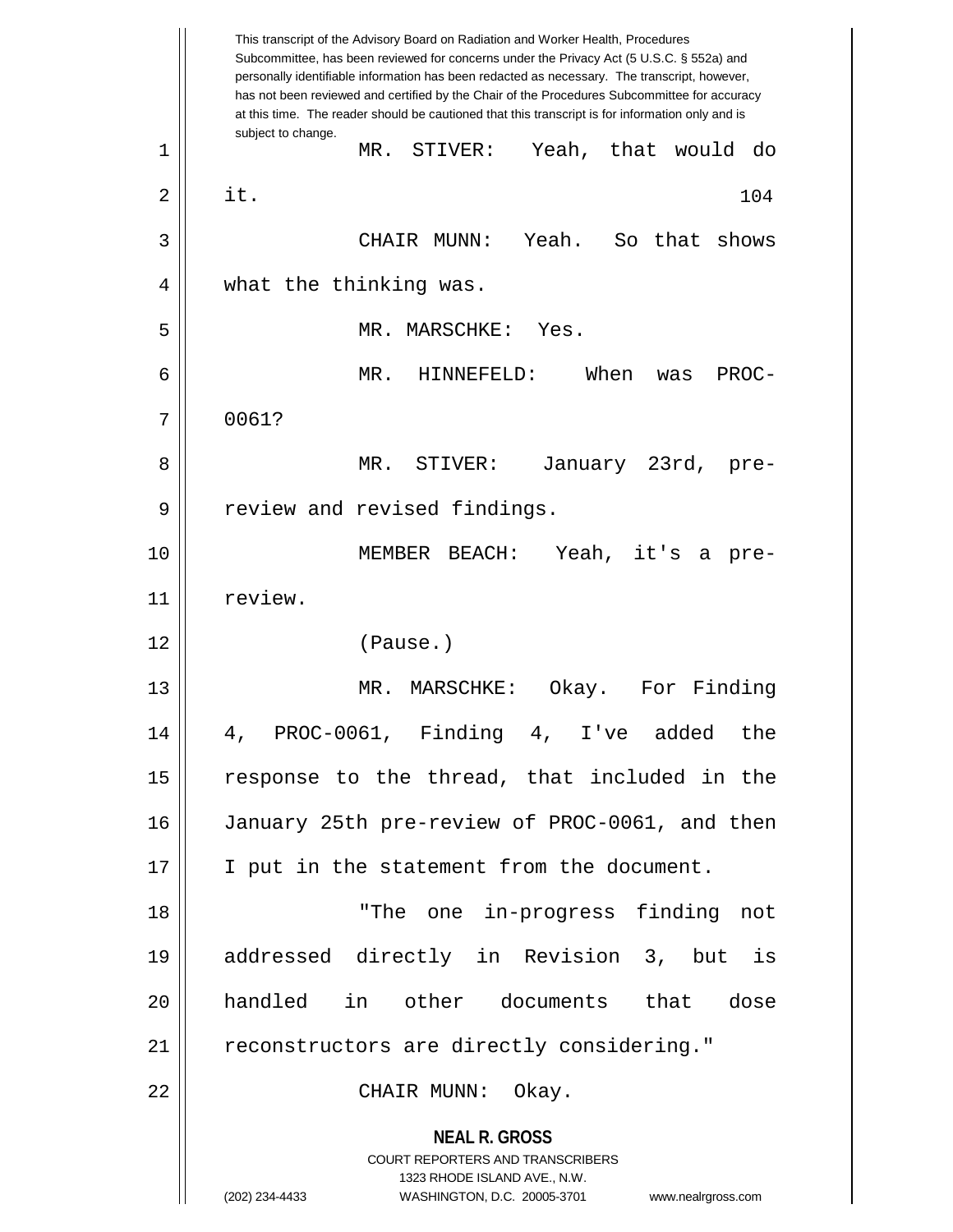**NEAL R. GROSS** COURT REPORTERS AND TRANSCRIBERS 1323 RHODE ISLAND AVE., N.W. (202) 234-4433 WASHINGTON, D.C. 20005-3701 www.nealrgross.com This transcript of the Advisory Board on Radiation and Worker Health, Procedures Subcommittee, has been reviewed for concerns under the Privacy Act (5 U.S.C. § 552a) and personally identifiable information has been redacted as necessary. The transcript, however, has not been reviewed and certified by the Chair of the Procedures Subcommittee for accuracy at this time. The reader should be cautioned that this transcript is for information only and is subject to change. 2 || recommendation to close it is now included105 | 1 MR. MARSCHKE: So the  $3 \parallel$  the BRS. 4 CHAIR MUNN: Unfortunately, that 5 doesn't show rapidly on my screen, even though 6 you put it in. 7 MR. KATZ: Want us to just read it 8 || to you, Wanda, in total and --9 CHAIR MUNN: That's okay. 10 MR. MARSCHKE: Well, if you have 11 the 25th memo, it's basically just -- it's the 12 same as what's in there. It's a block copy  $13$  | and paste of that. 14 CHAIR MUNN: Yeah. It's no point 15 in saying it, yeah. It will undoubtedly pop 16 up later in the session. 17 MR. KATZ: So does the 18 || Subcommittee want to act on that? 19 CHAIR MUNN: I think it would be 20 wise to do so. Is there any objection to 21 | following through with closing 061-04? 22 MEMBER BEACH: No.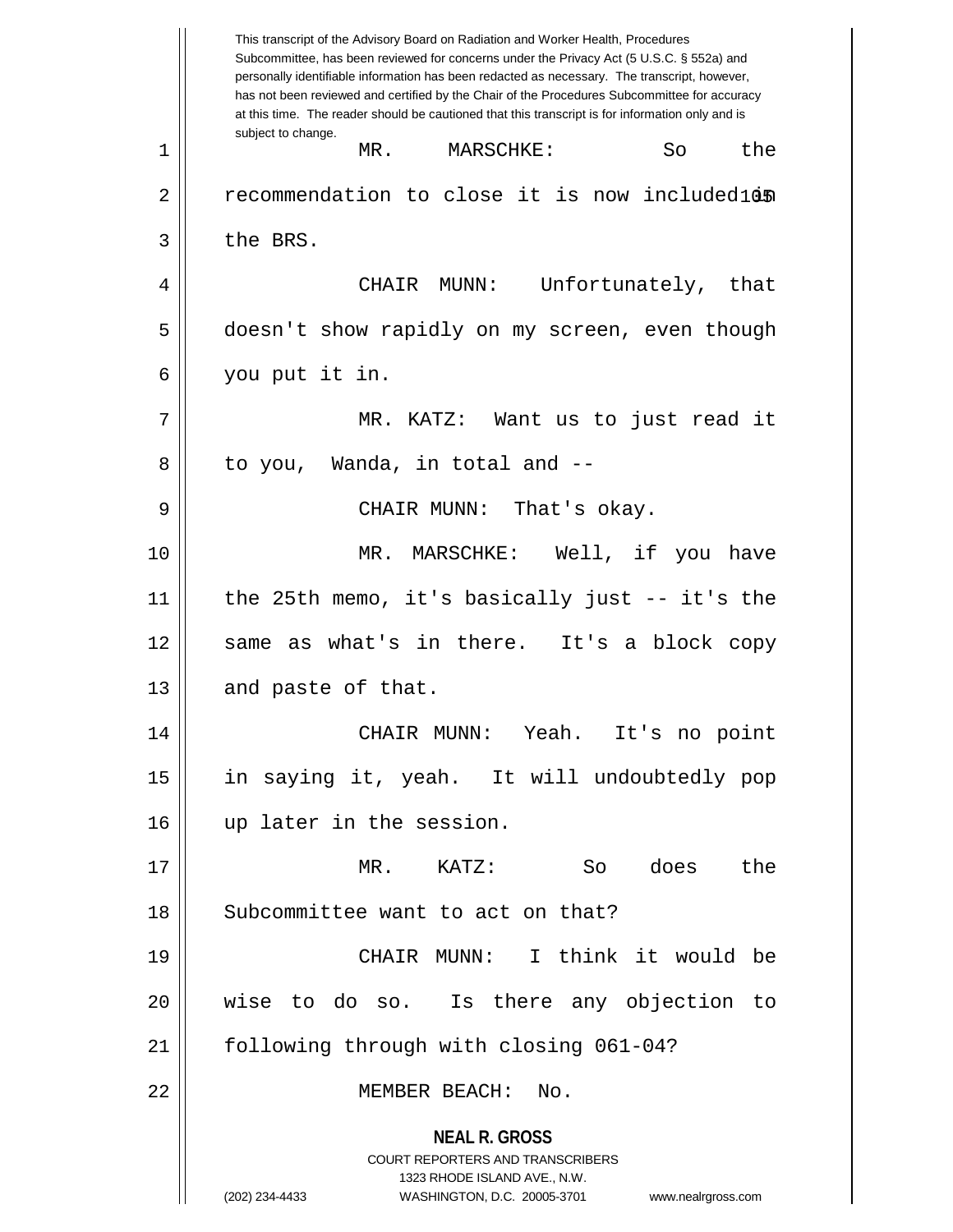**NEAL R. GROSS** COURT REPORTERS AND TRANSCRIBERS 1323 RHODE ISLAND AVE., N.W. (202) 234-4433 WASHINGTON, D.C. 20005-3701 www.nealrgross.com This transcript of the Advisory Board on Radiation and Worker Health, Procedures Subcommittee, has been reviewed for concerns under the Privacy Act (5 U.S.C. § 552a) and personally identifiable information has been redacted as necessary. The transcript, however, has not been reviewed and certified by the Chair of the Procedures Subcommittee for accuracy at this time. The reader should be cautioned that this transcript is for information only and is subject to change. 106 1 MEMBER ZIEMER: No. 2 | MR. KATZ: No objection. 3 CHAIR MUNN: No objections, then 4 || that item can be changed to closed, based on 5 what Steve has just incorporated in the 6 | findings. 7 (Pause.) 8 MR. MARSCHKE: Okay, it's closed. 9 CHAIR MUNN: Okay. Maybe if I go 10 || out of it and come back into it again, I'll be 11 able to see that. 12 MR. MARSCHKE: Yes. 13 MEMBER ZIEMER: Which one is that 14 number? 15 || MEMBER BEACH: 61. 16 MR. MARSCHKE: PROC-0061-04. 17 MEMBER ZIEMER: 04, okay. I was 18 || just looking to see the PROC data here. 19 (Pause.) 20 || MEMBER ZIEMER: Yep. 21 || CHAIR MUNN: Is it good? 22 MEMBER ZIEMER: Yep.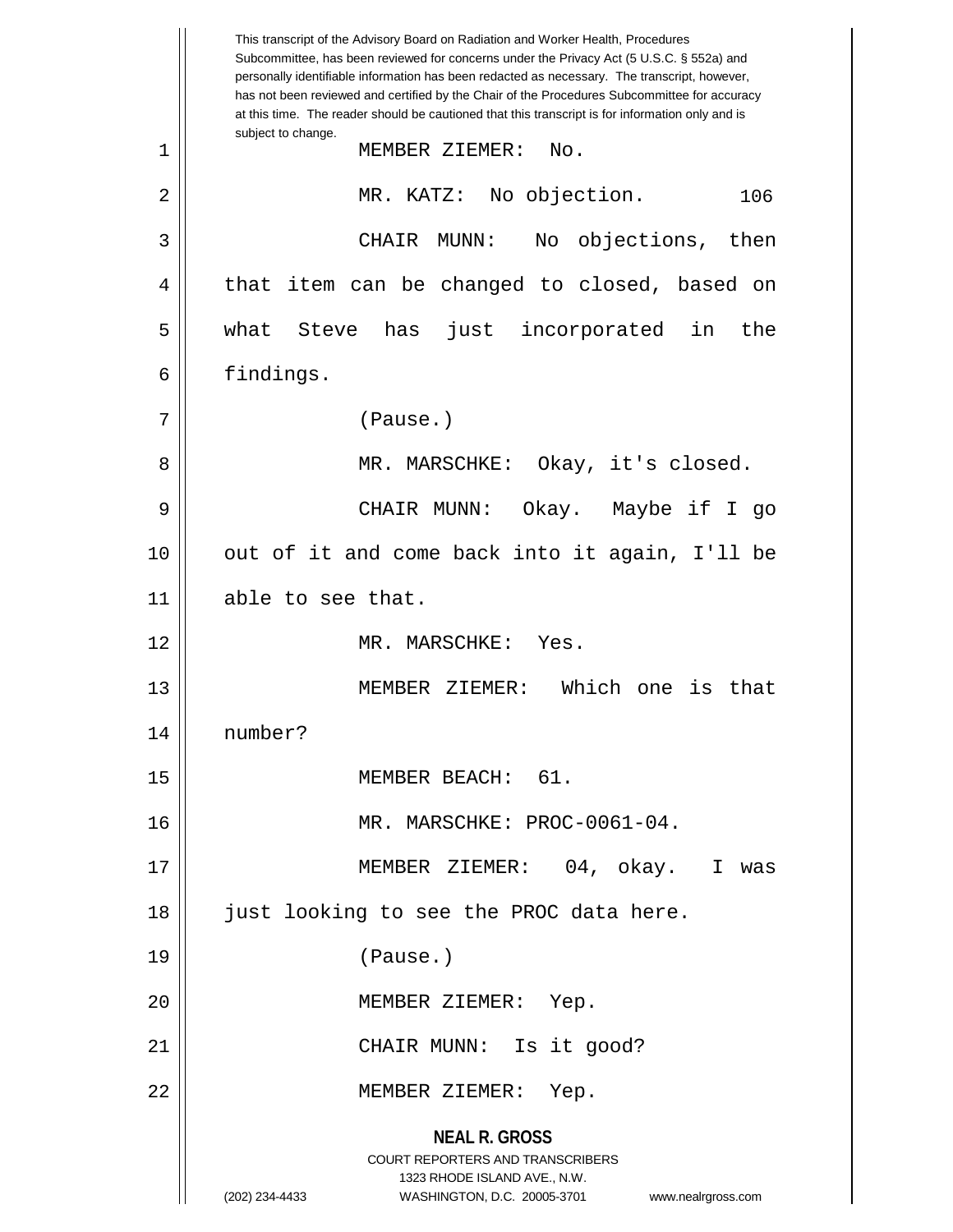**NEAL R. GROSS** COURT REPORTERS AND TRANSCRIBERS 1323 RHODE ISLAND AVE., N.W. (202) 234-4433 WASHINGTON, D.C. 20005-3701 www.nealrgross.com This transcript of the Advisory Board on Radiation and Worker Health, Procedures Subcommittee, has been reviewed for concerns under the Privacy Act (5 U.S.C. § 552a) and personally identifiable information has been redacted as necessary. The transcript, however, has not been reviewed and certified by the Chair of the Procedures Subcommittee for accuracy at this time. The reader should be cautioned that this transcript is for information only and is subject to change. stranore 1 CHAIR MUNN: Because I'm out,  $2 \parallel$  waiting to get back in. For some  $3 \parallel$  reason, when I put it in the search --4 MEMBER ZIEMER: Clarify for me, 5 what is Report 0053? 6 MR. MARSCHKE: Report 0053 is -- 7 MEMBER ZIEMER: It's in this  $8 \parallel$  category, but it's not part of this --9 MR. MARSCHKE: It's not part of 10 || this group, no. Report 0053 is, let me see if 11 || I can pull it up here for you. 12 MEMBER ZIEMER: Is that an ORAU 13 | report? 14 MR. MARSCHKE: No, it's really a 15 procedure. It's an analysis for stratified 16 || coworker data set, and --17 MEMBER ZIEMER: Oh, all right, 18 || okay. I just wanted to get the category of 19 | this report. 20 MEMBER BEACH: It was one I didn't 21 find either. 22 MEMBER ZIEMER: It's under -- is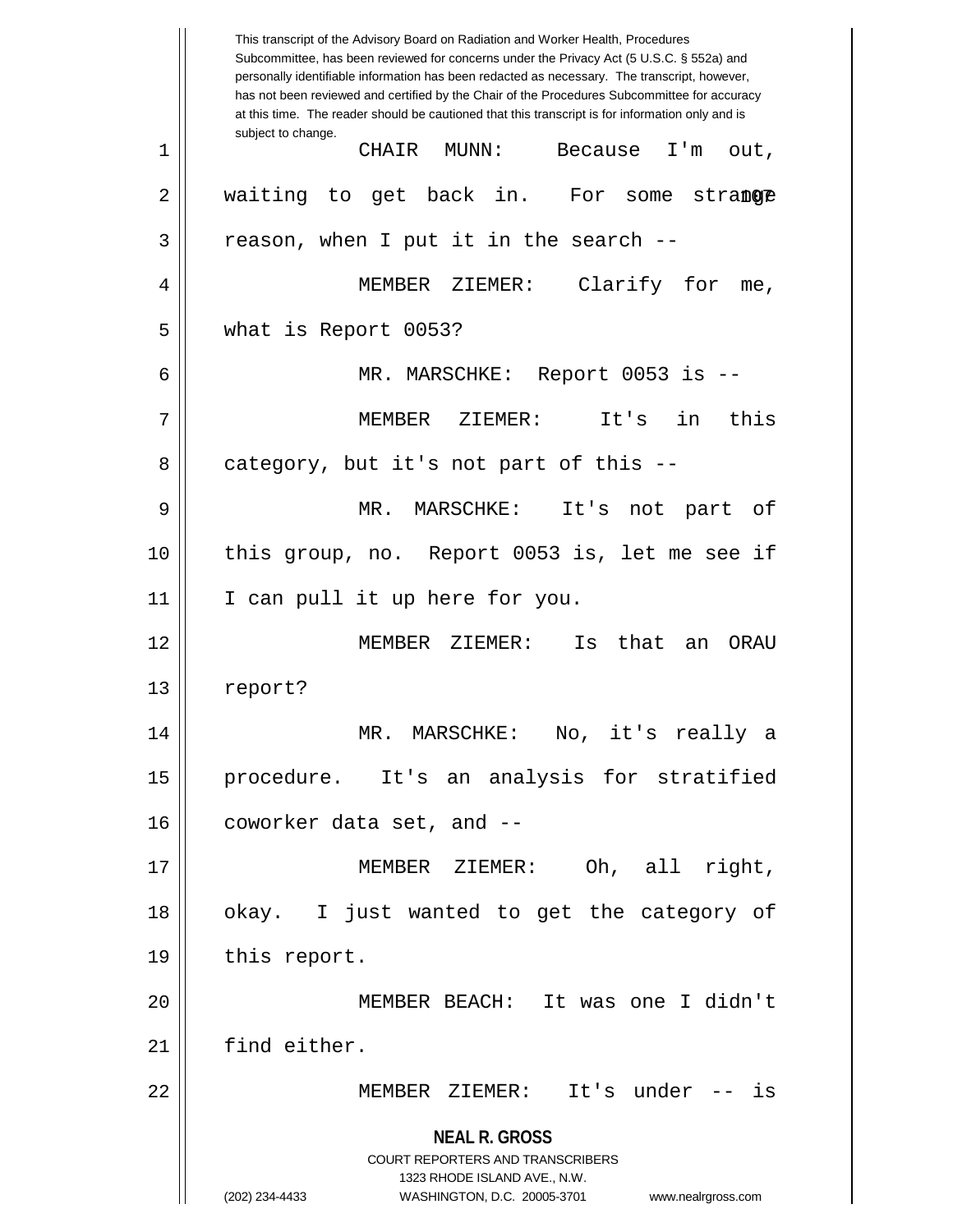|    | This transcript of the Advisory Board on Radiation and Worker Health, Procedures<br>Subcommittee, has been reviewed for concerns under the Privacy Act (5 U.S.C. § 552a) and<br>personally identifiable information has been redacted as necessary. The transcript, however,<br>has not been reviewed and certified by the Chair of the Procedures Subcommittee for accuracy<br>at this time. The reader should be cautioned that this transcript is for information only and is |
|----|----------------------------------------------------------------------------------------------------------------------------------------------------------------------------------------------------------------------------------------------------------------------------------------------------------------------------------------------------------------------------------------------------------------------------------------------------------------------------------|
| 1  | subject to change.<br>it under "Reports"?                                                                                                                                                                                                                                                                                                                                                                                                                                        |
| 2  | $\mathsf{T}$<br>don't know 10f<br>MR.<br>MARSCHKE:                                                                                                                                                                                                                                                                                                                                                                                                                               |
| 3  | it's in here.                                                                                                                                                                                                                                                                                                                                                                                                                                                                    |
| 4  | I don't think it's<br>in<br>CHAIR MUNN:                                                                                                                                                                                                                                                                                                                                                                                                                                          |
| 5  | there.                                                                                                                                                                                                                                                                                                                                                                                                                                                                           |
| 6  | Report 0053.<br>MEMBER ZIEMER:                                                                                                                                                                                                                                                                                                                                                                                                                                                   |
| 7  | It won't be in the<br>MR. MARSCHKE:                                                                                                                                                                                                                                                                                                                                                                                                                                              |
| 8  | BRS.                                                                                                                                                                                                                                                                                                                                                                                                                                                                             |
| 9  | in<br>MEMBER ZIEMER:<br>It's<br>the<br>not                                                                                                                                                                                                                                                                                                                                                                                                                                       |
| 10 | database. Okay. That's what I was -- and it                                                                                                                                                                                                                                                                                                                                                                                                                                      |
| 11 | wasn't mentioned, it's not in this document                                                                                                                                                                                                                                                                                                                                                                                                                                      |
| 12 | either?                                                                                                                                                                                                                                                                                                                                                                                                                                                                          |
| 13 | MEMBER BEACH:<br>It comes out at the                                                                                                                                                                                                                                                                                                                                                                                                                                             |
| 14 | MVA on the control chat.                                                                                                                                                                                                                                                                                                                                                                                                                                                         |
| 15 | MR. MARSCHKE: It's<br>separate<br>a                                                                                                                                                                                                                                                                                                                                                                                                                                              |
| 16 | document.                                                                                                                                                                                                                                                                                                                                                                                                                                                                        |
| 17 | CHAIR MUNN: Yeah.                                                                                                                                                                                                                                                                                                                                                                                                                                                                |
| 18 | MR. MARSCHKE: Yeah, this is                                                                                                                                                                                                                                                                                                                                                                                                                                                      |
| 19 | yeah. The other document was --                                                                                                                                                                                                                                                                                                                                                                                                                                                  |
| 20 | MR. STIVER: It was the only one                                                                                                                                                                                                                                                                                                                                                                                                                                                  |
| 21 | that warranted a full review. The others we                                                                                                                                                                                                                                                                                                                                                                                                                                      |
| 22 | combined together.                                                                                                                                                                                                                                                                                                                                                                                                                                                               |
|    | <b>NEAL R. GROSS</b><br><b>COURT REPORTERS AND TRANSCRIBERS</b><br>1323 RHODE ISLAND AVE., N.W.<br>(202) 234-4433<br>WASHINGTON, D.C. 20005-3701<br>www.nealrgross.com                                                                                                                                                                                                                                                                                                           |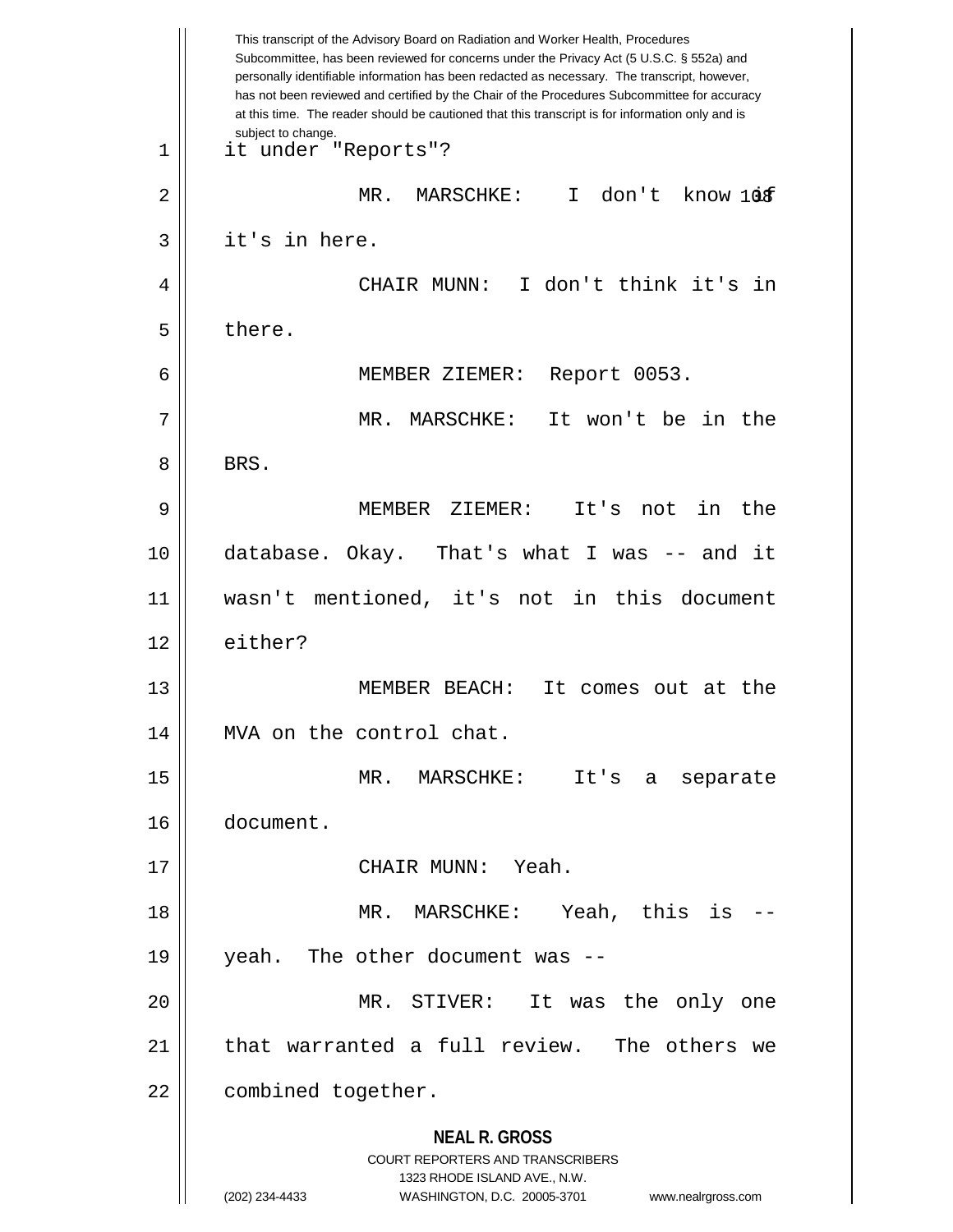**NEAL R. GROSS** COURT REPORTERS AND TRANSCRIBERS 1323 RHODE ISLAND AVE., N.W. (202) 234-4433 WASHINGTON, D.C. 20005-3701 www.nealrgross.com This transcript of the Advisory Board on Radiation and Worker Health, Procedures Subcommittee, has been reviewed for concerns under the Privacy Act (5 U.S.C. § 552a) and personally identifiable information has been redacted as necessary. The transcript, however, has not been reviewed and certified by the Chair of the Procedures Subcommittee for accuracy at this time. The reader should be cautioned that this transcript is for information only and is subject to change. fudd 1 MEMBER ZIEMER: Okay, okay.  $2 \parallel$  That's the one you're going to do a 3 | review on? 4 MR. MARSCHKE: Yeah. Actually,  $5 \parallel$  there's a -- if Lori, there's a whole series 6 | of reports. I think there's Report 056, which 7 || is also being reviewed by some Work Group. 8 Well, I guess that wouldn't come in here  $9 \parallel$  anyways. 10 But yeah, there are some 11 additional reports that need to be -- 12 || MS. MARION-MOSS: Uploaded. 13 MR. MARSCHKE: Uploaded into the 14 || BRS. 15 MS. MARION-MOSS: Okay. Give me a 16 list of those so I can -- 17 || MR. MARSCHKE: Okay. 18 CHAIR MUNN: Okay. All right, 19 || good. Are we done with that group? Any other 20 | comments, questions, comments? 21 (No response.) 22 CHAIR MUNN: If not, then let's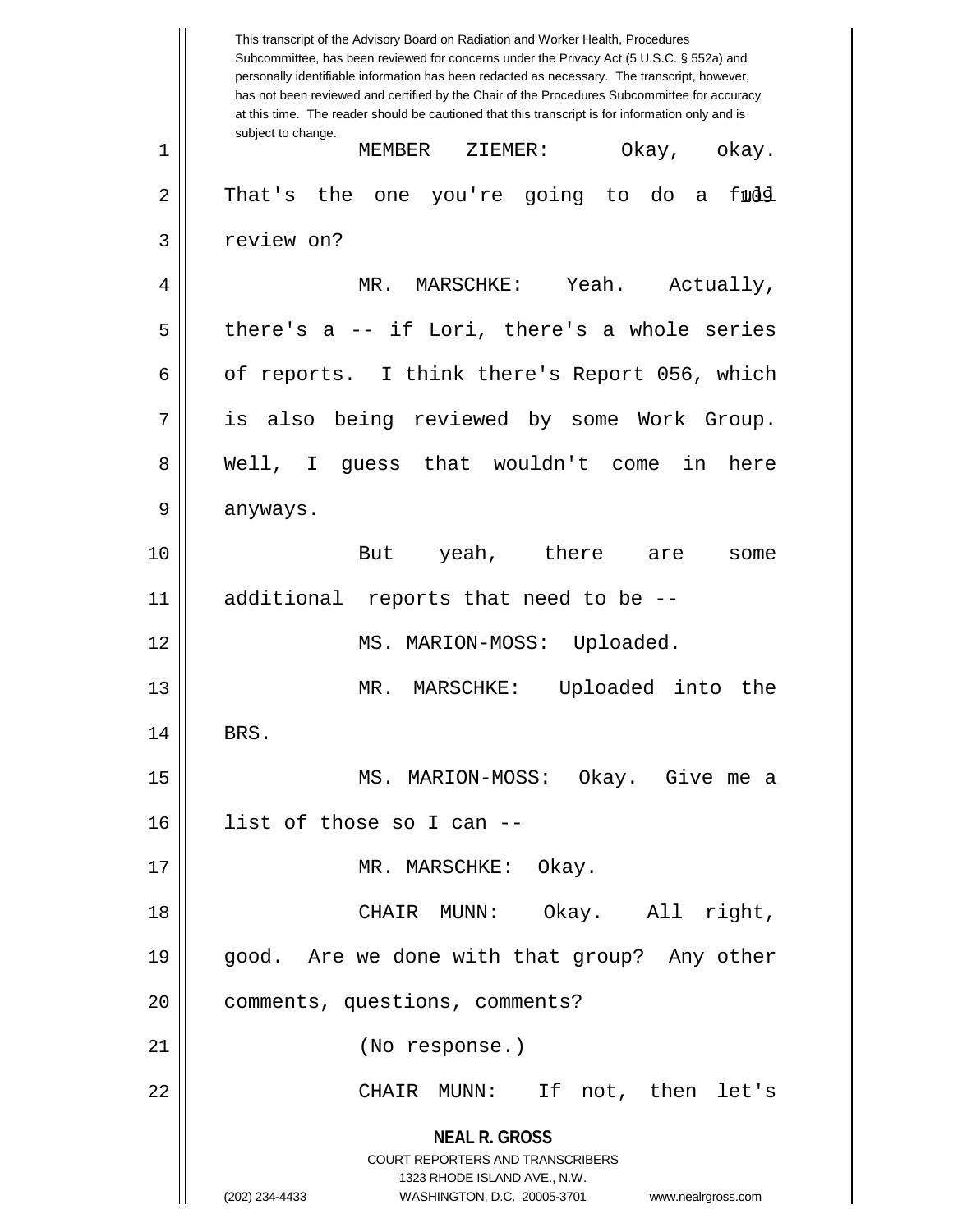**NEAL R. GROSS** COURT REPORTERS AND TRANSCRIBERS 1323 RHODE ISLAND AVE., N.W. (202) 234-4433 WASHINGTON, D.C. 20005-3701 www.nealrgross.com This transcript of the Advisory Board on Radiation and Worker Health, Procedures Subcommittee, has been reviewed for concerns under the Privacy Act (5 U.S.C. § 552a) and personally identifiable information has been redacted as necessary. The transcript, however, has not been reviewed and certified by the Chair of the Procedures Subcommittee for accuracy at this time. The reader should be cautioned that this transcript is for information only and is subject to change. 2|| have, and probably still should have ri**ght** 1 || jump over our next item, which we intended to  $3 \parallel$  after lunch. The Hanford findings that Dr. 4 || Ziemer will chair, when you discuss PER-0005  $5 \parallel$  and 029, and let's see if we can wrap up PROC-6 44 responses before noon. Are you ready for  $7 \parallel$  that, NIOSH? 8 || PROC-44 Responses to Findings 9 MS. MARION-MOSS: Hi Wanda, this 10 is Lori. 11 || CHAIR MUNN: Yes. 12 MS. MARION-MOSS: No, we're not. 13 || Overall, we're still looking at those findings 14 and preparing the responses. So we need to 15 || report back on those probably next time. 16 CHAIR MUNN: Okay. So that's a 17 | carryover. 18 MR. KATZ: Okay. Next meeting, 19 you'll be ready? Thanks. 20 CHAIR MUNN: Then we can start on  $21$  | the status reports from a long list of things.  $22$   $\parallel$  The first one that we have up is OTIB-0055.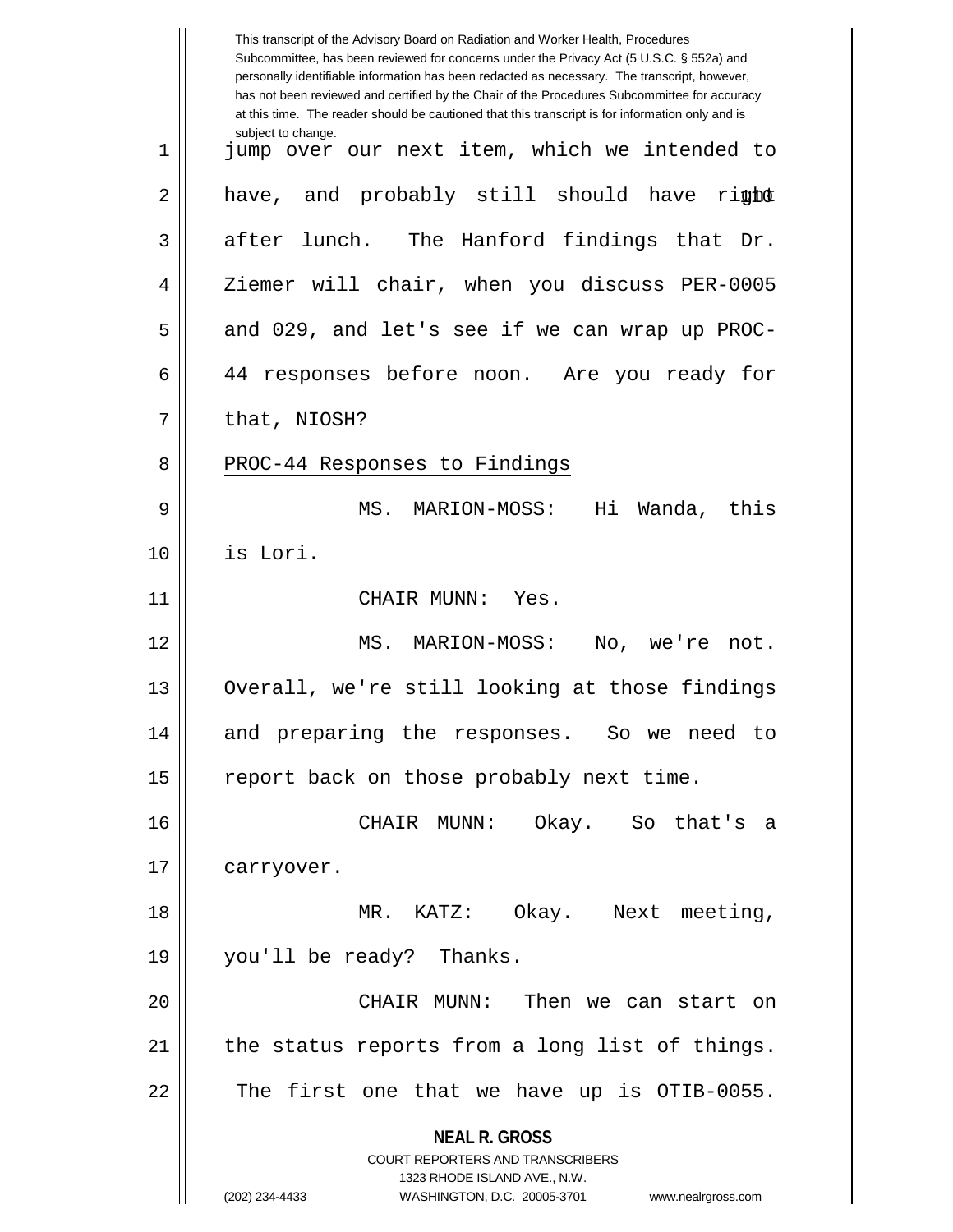|    | This transcript of the Advisory Board on Radiation and Worker Health, Procedures<br>Subcommittee, has been reviewed for concerns under the Privacy Act (5 U.S.C. § 552a) and<br>personally identifiable information has been redacted as necessary. The transcript, however,<br>has not been reviewed and certified by the Chair of the Procedures Subcommittee for accuracy<br>at this time. The reader should be cautioned that this transcript is for information only and is |
|----|----------------------------------------------------------------------------------------------------------------------------------------------------------------------------------------------------------------------------------------------------------------------------------------------------------------------------------------------------------------------------------------------------------------------------------------------------------------------------------|
| 1  | subject to change.<br>However, I noticed that John Stiver was<br>good                                                                                                                                                                                                                                                                                                                                                                                                            |
| 2  | enough to send this status of four of the PERS                                                                                                                                                                                                                                                                                                                                                                                                                                   |
| 3  | by email on the 2nd of February.                                                                                                                                                                                                                                                                                                                                                                                                                                                 |
| 4  | Perhaps this is a good time                                                                                                                                                                                                                                                                                                                                                                                                                                                      |
| 5  | John, are you ready to start the contents of                                                                                                                                                                                                                                                                                                                                                                                                                                     |
| 6  | particular email, since we know you've<br>that                                                                                                                                                                                                                                                                                                                                                                                                                                   |
| 7  | done those?                                                                                                                                                                                                                                                                                                                                                                                                                                                                      |
| 8  | Status Reports                                                                                                                                                                                                                                                                                                                                                                                                                                                                   |
| 9  | MR. STIVER: Yes. Well actually                                                                                                                                                                                                                                                                                                                                                                                                                                                   |
| 10 | I'm ready to talk about that. The reason that                                                                                                                                                                                                                                                                                                                                                                                                                                    |
| 11 | I sent that pre-review around, you recall that                                                                                                                                                                                                                                                                                                                                                                                                                                   |
| 12 | you have all had a chance to look at the PER-                                                                                                                                                                                                                                                                                                                                                                                                                                    |
| 13 | 0037 and PER-0029 write-ups that we did, and                                                                                                                                                                                                                                                                                                                                                                                                                                     |
| 14 | both of those identified some pretty serious                                                                                                                                                                                                                                                                                                                                                                                                                                     |
| 15 | issues regarding the number of reviews of the                                                                                                                                                                                                                                                                                                                                                                                                                                    |
| 16 | TBDs that SC&A had not reviewed previously,                                                                                                                                                                                                                                                                                                                                                                                                                                      |
| 17 | and also a number of changes that have                                                                                                                                                                                                                                                                                                                                                                                                                                           |
| 18 | occurred since the PER came out.                                                                                                                                                                                                                                                                                                                                                                                                                                                 |
| 19 | Both of these issues impacted our                                                                                                                                                                                                                                                                                                                                                                                                                                                |
| 20 | ability to do full and complete reviews of                                                                                                                                                                                                                                                                                                                                                                                                                                       |
| 21 | those PERs. So because at the meetings, you                                                                                                                                                                                                                                                                                                                                                                                                                                      |
| 22 | know, we don't really go into in-depth                                                                                                                                                                                                                                                                                                                                                                                                                                           |
|    | <b>NEAL R. GROSS</b><br>COURT REPORTERS AND TRANSCRIBERS<br>1323 RHODE ISLAND AVE., N.W.<br>(202) 234-4433<br>WASHINGTON, D.C. 20005-3701<br>www.nealrgross.com                                                                                                                                                                                                                                                                                                                  |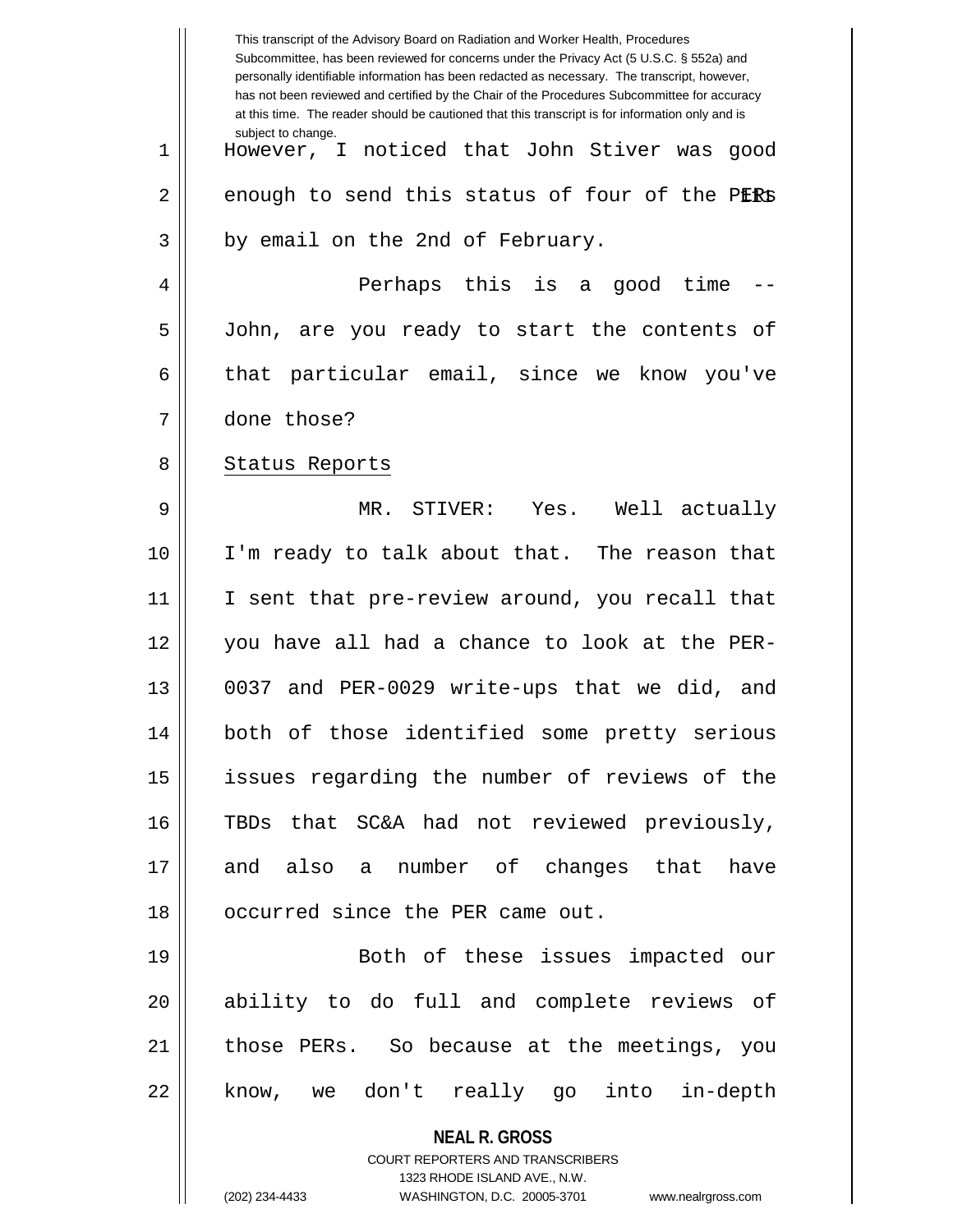|    | This transcript of the Advisory Board on Radiation and Worker Health, Procedures<br>Subcommittee, has been reviewed for concerns under the Privacy Act (5 U.S.C. § 552a) and<br>personally identifiable information has been redacted as necessary. The transcript, however,<br>has not been reviewed and certified by the Chair of the Procedures Subcommittee for accuracy<br>at this time. The reader should be cautioned that this transcript is for information only and is |
|----|----------------------------------------------------------------------------------------------------------------------------------------------------------------------------------------------------------------------------------------------------------------------------------------------------------------------------------------------------------------------------------------------------------------------------------------------------------------------------------|
| 1  | subject to change.<br>discussions and research on each of the PERs.                                                                                                                                                                                                                                                                                                                                                                                                              |
| 2  | Basically, we kind of pulled that into the                                                                                                                                                                                                                                                                                                                                                                                                                                       |
| 3  | review process, to kind of do a pre-review.                                                                                                                                                                                                                                                                                                                                                                                                                                      |
| 4  | We picked candidates that looked                                                                                                                                                                                                                                                                                                                                                                                                                                                 |
| 5  | good, that seemed like they have substantive                                                                                                                                                                                                                                                                                                                                                                                                                                     |
| 6  | issues, and then we kind of did a triage, well                                                                                                                                                                                                                                                                                                                                                                                                                                   |
| 7  | not really triage, but a pre-review, to see                                                                                                                                                                                                                                                                                                                                                                                                                                      |
| 8  | the other big issues that might impact our                                                                                                                                                                                                                                                                                                                                                                                                                                       |
| 9  | ability to really complete this review.                                                                                                                                                                                                                                                                                                                                                                                                                                          |
| 10 | need to take a look at some<br>We                                                                                                                                                                                                                                                                                                                                                                                                                                                |
| 11 | other issues first. So we went ahead and did                                                                                                                                                                                                                                                                                                                                                                                                                                     |
| 12 | this, these five outstanding PERs for which                                                                                                                                                                                                                                                                                                                                                                                                                                      |
| 13 | work had not been done yet. This is PER-11,                                                                                                                                                                                                                                                                                                                                                                                                                                      |
| 14 | which is the K-25 TBD and the TIB revisions,                                                                                                                                                                                                                                                                                                                                                                                                                                     |
| 15 | which was issued in September of 2007.                                                                                                                                                                                                                                                                                                                                                                                                                                           |
| 16 | The second is PER-0030, for the                                                                                                                                                                                                                                                                                                                                                                                                                                                  |
| 17 | Savannah River site revisions, issued at the                                                                                                                                                                                                                                                                                                                                                                                                                                     |
| 18 | end of December of 2007. 3A and 3B are                                                                                                                                                                                                                                                                                                                                                                                                                                           |
| 19 | combined. Remember, this is the Huntington                                                                                                                                                                                                                                                                                                                                                                                                                                       |
| 20 | Pilot Plant TBD revisions. 25 was Rev 0.                                                                                                                                                                                                                                                                                                                                                                                                                                         |
| 21 | That was in December 2007, and 3D is PER-0033,                                                                                                                                                                                                                                                                                                                                                                                                                                   |
| 22 | which was in December 2011.                                                                                                                                                                                                                                                                                                                                                                                                                                                      |
|    | <b>NEAL R. GROSS</b>                                                                                                                                                                                                                                                                                                                                                                                                                                                             |

COURT REPORTERS AND TRANSCRIBERS 1323 RHODE ISLAND AVE., N.W. (202) 234-4433 WASHINGTON, D.C. 20005-3701 www.nealrgross.com

 $\mathsf{I}$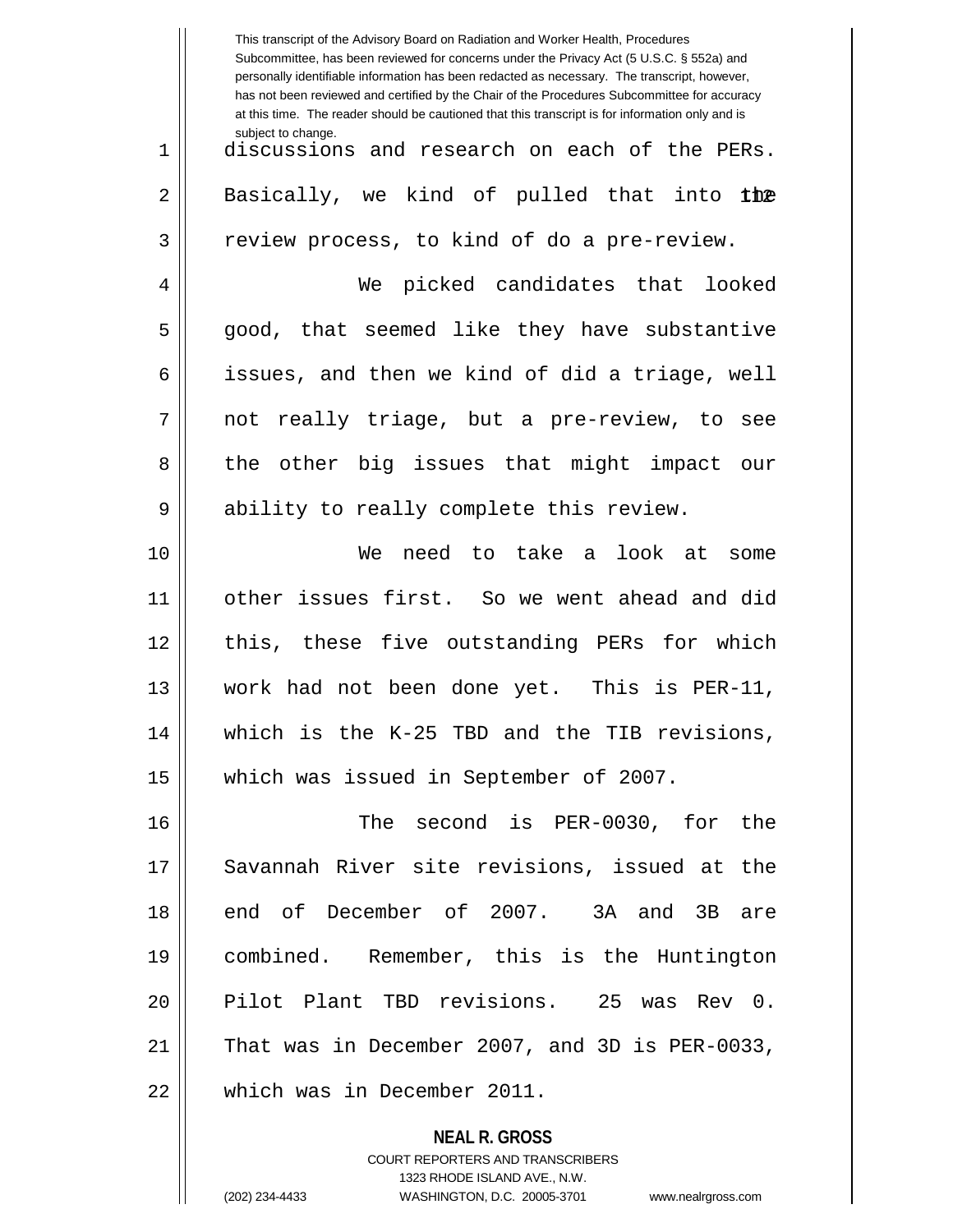**NEAL R. GROSS** COURT REPORTERS AND TRANSCRIBERS 1323 RHODE ISLAND AVE., N.W. (202) 234-4433 WASHINGTON, D.C. 20005-3701 www.nealrgross.com This transcript of the Advisory Board on Radiation and Worker Health, Procedures Subcommittee, has been reviewed for concerns under the Privacy Act (5 U.S.C. § 552a) and personally identifiable information has been redacted as necessary. The transcript, however, has not been reviewed and certified by the Chair of the Procedures Subcommittee for accuracy at this time. The reader should be cautioned that this transcript is for information only and is subject to change. very 1 The last one is PER-038, which is 2 | Hooker Electrochemical. That was a 3 recent one. It was issued in July of 2012. 4 || So we'll kind of go through these one by one.  $5$  | PER-011 6 MR. STIVER: PER-011, what we 7 looked at is the status of the TIB, the TBD 8 revisions, and also SC&A's reviews of 9 Supporting documents. As far as PER-011 was 10 concerned, focus had identified, I believe, 11 432 claims that had been processed, that could 12 potentially have been affected by this PER, 13 based on the Probability of Causation being 14 less than 50 percent. 15 However, they didn't provide any 16 information regarding the numbers of claims 17 || among those 432 cases, that may have actually 18 || been impacted by the PER, and whether any dose 19 || reconstructions have been subjected to review, 20 | or to revision. 21 || Typically, that kind of 22 || information is provided in the PER. It helps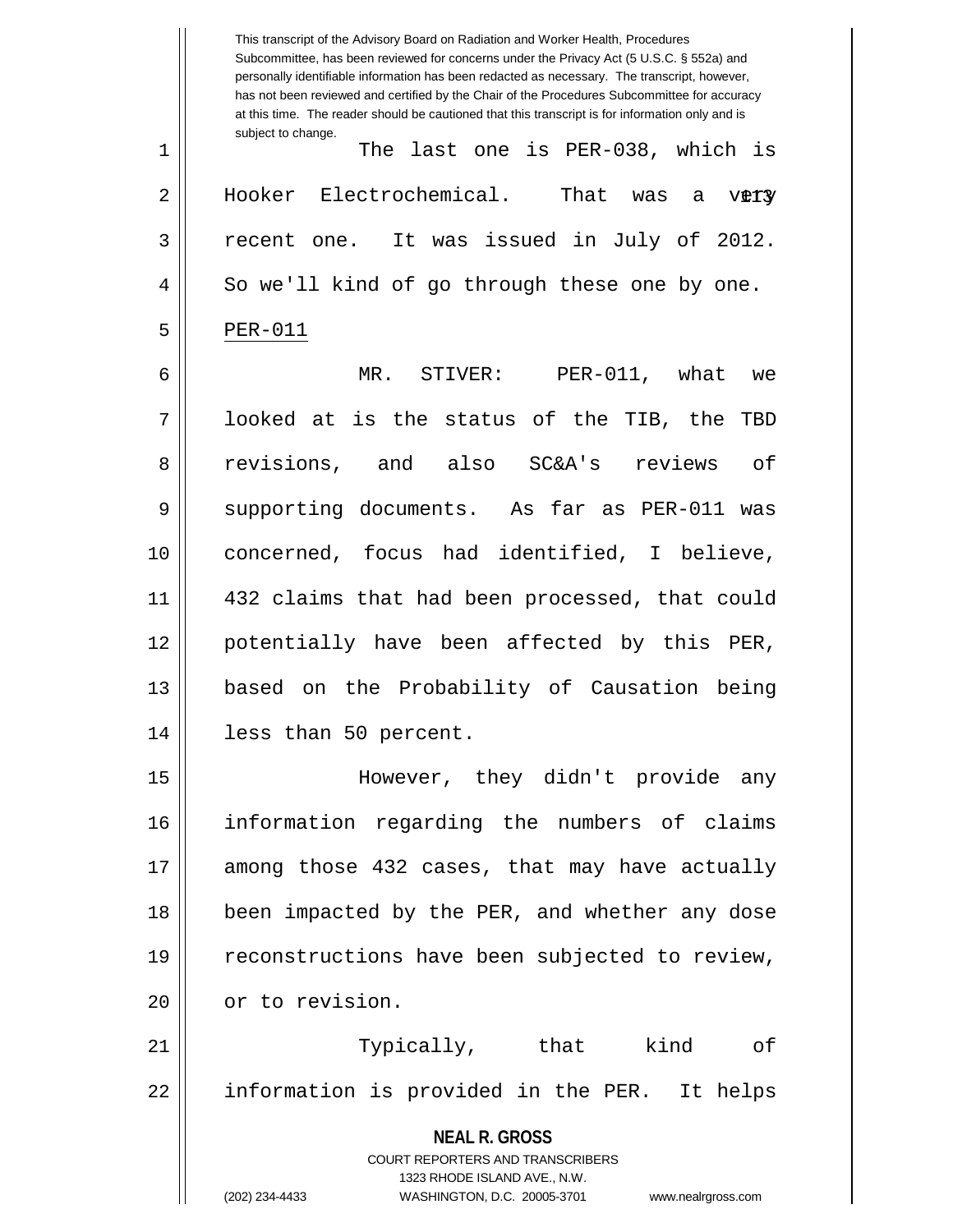|    | This transcript of the Advisory Board on Radiation and Worker Health, Procedures<br>Subcommittee, has been reviewed for concerns under the Privacy Act (5 U.S.C. § 552a) and<br>personally identifiable information has been redacted as necessary. The transcript, however,<br>has not been reviewed and certified by the Chair of the Procedures Subcommittee for accuracy<br>at this time. The reader should be cautioned that this transcript is for information only and is |
|----|----------------------------------------------------------------------------------------------------------------------------------------------------------------------------------------------------------------------------------------------------------------------------------------------------------------------------------------------------------------------------------------------------------------------------------------------------------------------------------|
| 1  | subject to change.<br>really focus in on being able to select<br>us                                                                                                                                                                                                                                                                                                                                                                                                              |
| 2  | cases. So if you can look at -- you all might                                                                                                                                                                                                                                                                                                                                                                                                                                    |
| 3  | want to pull up this document. I probably                                                                                                                                                                                                                                                                                                                                                                                                                                        |
| 4  | should have actually do that in the first                                                                                                                                                                                                                                                                                                                                                                                                                                        |
| 5  | place.                                                                                                                                                                                                                                                                                                                                                                                                                                                                           |
| 6  | MR. HINNEFELD:<br>When did you send                                                                                                                                                                                                                                                                                                                                                                                                                                              |
| 7  | it?                                                                                                                                                                                                                                                                                                                                                                                                                                                                              |
| 8  | MR. STIVER: I sent it out<br>just                                                                                                                                                                                                                                                                                                                                                                                                                                                |
| 9  | the weekend, I think Saturday.<br>It's<br>over                                                                                                                                                                                                                                                                                                                                                                                                                                   |
| 10 | called "Current Status of<br>Four<br>Program                                                                                                                                                                                                                                                                                                                                                                                                                                     |
| 11 | Evaluation Reports." But it's pretty                                                                                                                                                                                                                                                                                                                                                                                                                                             |
| 12 | straightforward and easy to follow along, if                                                                                                                                                                                                                                                                                                                                                                                                                                     |
| 13 | you pull that up. But I can just continue                                                                                                                                                                                                                                                                                                                                                                                                                                        |
| 14 | talking about it.                                                                                                                                                                                                                                                                                                                                                                                                                                                                |
| 15 | The little box there at the bottom                                                                                                                                                                                                                                                                                                                                                                                                                                               |
| 16 | of page one indicates that we believe that                                                                                                                                                                                                                                                                                                                                                                                                                                       |
| 17 | until NIOSH provides us data on the affected                                                                                                                                                                                                                                                                                                                                                                                                                                     |
| 18 | cases, it's incomplete. We don't believe a                                                                                                                                                                                                                                                                                                                                                                                                                                       |
| 19 | full audit can be conducted.                                                                                                                                                                                                                                                                                                                                                                                                                                                     |
| 20 | As far as our review of the                                                                                                                                                                                                                                                                                                                                                                                                                                                      |
| 21 | supporting documents, we reviewed the K-25                                                                                                                                                                                                                                                                                                                                                                                                                                       |
| 22 | Site Profile, and we issued a draft report in                                                                                                                                                                                                                                                                                                                                                                                                                                    |
|    | <b>NEAL R. GROSS</b><br>COURT REPORTERS AND TRANSCRIBERS<br>1323 RHODE ISLAND AVE., N.W.<br>(202) 234-4433<br>WASHINGTON, D.C. 20005-3701 www.nealrgross.com                                                                                                                                                                                                                                                                                                                     |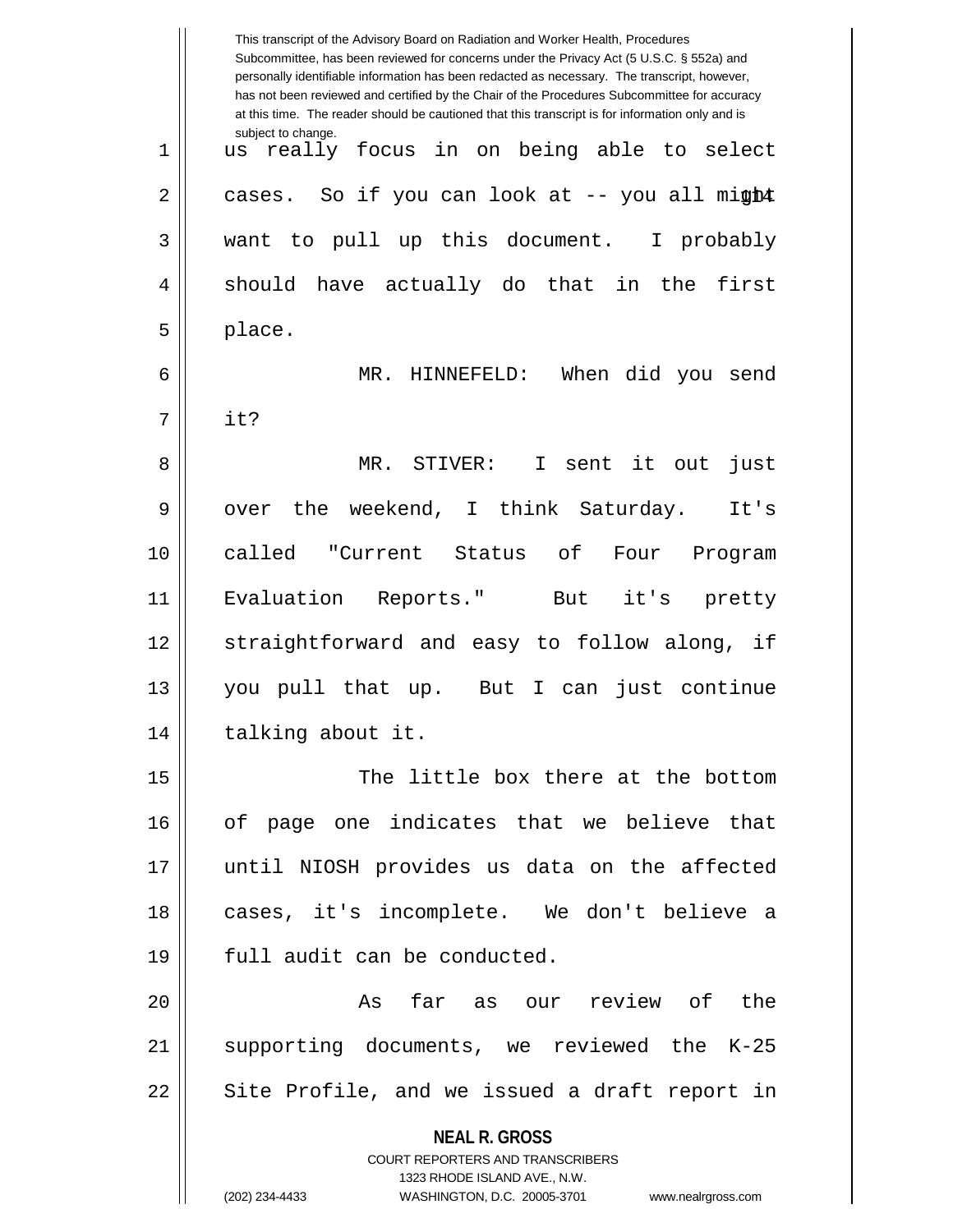|    | This transcript of the Advisory Board on Radiation and Worker Health, Procedures<br>Subcommittee, has been reviewed for concerns under the Privacy Act (5 U.S.C. § 552a) and<br>personally identifiable information has been redacted as necessary. The transcript, however,<br>has not been reviewed and certified by the Chair of the Procedures Subcommittee for accuracy<br>at this time. The reader should be cautioned that this transcript is for information only and is |
|----|----------------------------------------------------------------------------------------------------------------------------------------------------------------------------------------------------------------------------------------------------------------------------------------------------------------------------------------------------------------------------------------------------------------------------------------------------------------------------------|
| 1  | subject to change.<br>October 2007 and<br>May 2007. We<br>have                                                                                                                                                                                                                                                                                                                                                                                                                   |
| 2  | implemented a number of findings, and excuse                                                                                                                                                                                                                                                                                                                                                                                                                                     |
| 3  | me, my voice is kind of going out.                                                                                                                                                                                                                                                                                                                                                                                                                                               |
| 4  | All those findings have<br>been                                                                                                                                                                                                                                                                                                                                                                                                                                                  |
| 5  | resolved, and we believe that that aspect of                                                                                                                                                                                                                                                                                                                                                                                                                                     |
| 6  | PER-011 is okay. So it just remains for NIOSH                                                                                                                                                                                                                                                                                                                                                                                                                                    |
| 7  | to identify, among those 432 cases, which ones                                                                                                                                                                                                                                                                                                                                                                                                                                   |
| 8  | are, would be candidates for review, based on                                                                                                                                                                                                                                                                                                                                                                                                                                    |
| 9  | the criteria for selection.                                                                                                                                                                                                                                                                                                                                                                                                                                                      |
| 10 | PER-0030                                                                                                                                                                                                                                                                                                                                                                                                                                                                         |
| 11 | The next is PER-0030, which is the                                                                                                                                                                                                                                                                                                                                                                                                                                               |
| 12 | Savannah River Site TBD revisions.                                                                                                                                                                                                                                                                                                                                                                                                                                               |
| 13 | KATZ: Wait. What, just<br>MR.<br>but                                                                                                                                                                                                                                                                                                                                                                                                                                             |
| 14 | can we -- so I just want to be clear on what                                                                                                                                                                                                                                                                                                                                                                                                                                     |
| 15 | we're doing with each of them as we go,                                                                                                                                                                                                                                                                                                                                                                                                                                          |
| 16 | instead of having to come back. So for that,                                                                                                                                                                                                                                                                                                                                                                                                                                     |
| 17 | we're going to get more data from --                                                                                                                                                                                                                                                                                                                                                                                                                                             |
| 18 | MR. STIVER: Yeah. If we can get                                                                                                                                                                                                                                                                                                                                                                                                                                                  |
| 19 | some clarification on those --                                                                                                                                                                                                                                                                                                                                                                                                                                                   |
| 20 | MR. KATZ: On the case selection?                                                                                                                                                                                                                                                                                                                                                                                                                                                 |
| 21 | MR. STIVER: Case selection.                                                                                                                                                                                                                                                                                                                                                                                                                                                      |
| 22 | Basically like<br>MS. MARION-MOSS:                                                                                                                                                                                                                                                                                                                                                                                                                                               |
|    | <b>NEAL R. GROSS</b><br><b>COURT REPORTERS AND TRANSCRIBERS</b>                                                                                                                                                                                                                                                                                                                                                                                                                  |
|    | 1323 RHODE ISLAND AVE., N.W.<br>WASHINGTON, D.C. 20005-3701<br>(202) 234-4433<br>www.nealrgross.com                                                                                                                                                                                                                                                                                                                                                                              |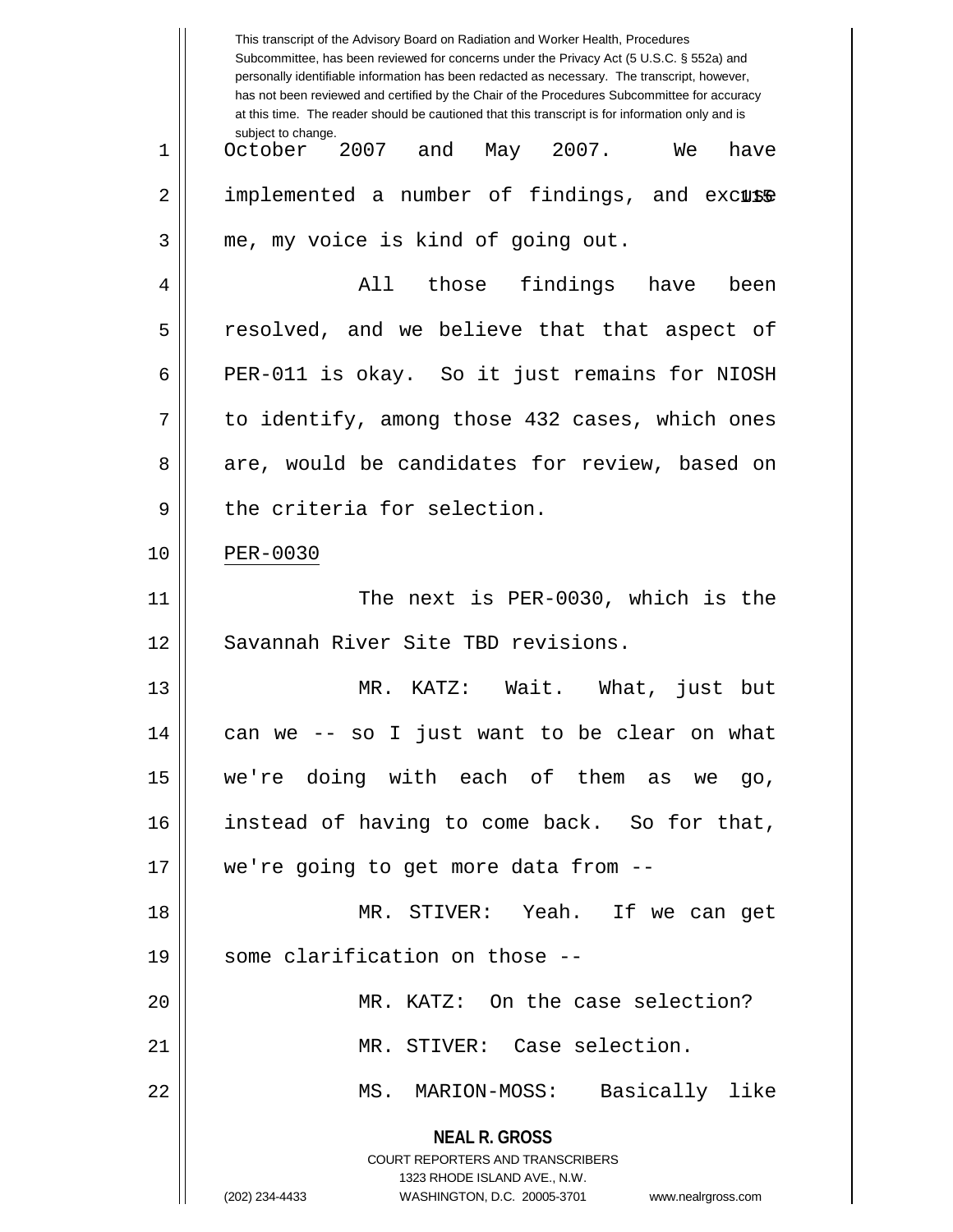|    | This transcript of the Advisory Board on Radiation and Worker Health, Procedures<br>Subcommittee, has been reviewed for concerns under the Privacy Act (5 U.S.C. § 552a) and<br>personally identifiable information has been redacted as necessary. The transcript, however,<br>has not been reviewed and certified by the Chair of the Procedures Subcommittee for accuracy<br>at this time. The reader should be cautioned that this transcript is for information only and is |
|----|----------------------------------------------------------------------------------------------------------------------------------------------------------------------------------------------------------------------------------------------------------------------------------------------------------------------------------------------------------------------------------------------------------------------------------------------------------------------------------|
| 1  | subject to change.<br>we did for 0020.                                                                                                                                                                                                                                                                                                                                                                                                                                           |
| 2  | DR. H. BEHLING:<br>John, can I make                                                                                                                                                                                                                                                                                                                                                                                                                                              |
| 3  | a comment at this time?                                                                                                                                                                                                                                                                                                                                                                                                                                                          |
| 4  | MR. STIVER:<br>Okay Hans, go ahead.                                                                                                                                                                                                                                                                                                                                                                                                                                              |
| 5  | DR. H. BEHLING: Yeah.<br>The issue                                                                                                                                                                                                                                                                                                                                                                                                                                               |
| 6  | of readiness of auditing with a PER is really,                                                                                                                                                                                                                                                                                                                                                                                                                                   |
| 7  | and I think John already mentioned it briefly                                                                                                                                                                                                                                                                                                                                                                                                                                    |
| 8  | here, there are two components to it. Is the                                                                                                                                                                                                                                                                                                                                                                                                                                     |
| 9  | PER in itself complete, and it's already been                                                                                                                                                                                                                                                                                                                                                                                                                                    |
| 10 | stated on behalf of PER-011.                                                                                                                                                                                                                                                                                                                                                                                                                                                     |
| 11 | What we usually look for is<br>not                                                                                                                                                                                                                                                                                                                                                                                                                                               |
| 12 | only was the PER based on certain documents                                                                                                                                                                                                                                                                                                                                                                                                                                      |
| 13 | that we have looked at, and therefore have                                                                                                                                                                                                                                                                                                                                                                                                                                       |
| 14 | reviewed and we're in agreement with those                                                                                                                                                                                                                                                                                                                                                                                                                                       |
| 15 | documents. That's one aspect, and the SC&A                                                                                                                                                                                                                                                                                                                                                                                                                                       |
| 16 | review of supporting documents.                                                                                                                                                                                                                                                                                                                                                                                                                                                  |
| 17 | The other thing is did<br>NIOSH                                                                                                                                                                                                                                                                                                                                                                                                                                                  |
| 18 | complete their PER, and as mentioned, what we                                                                                                                                                                                                                                                                                                                                                                                                                                    |
| 19 | look for is also have they identified the                                                                                                                                                                                                                                                                                                                                                                                                                                        |
| 20 | universe of claims that could be potentially                                                                                                                                                                                                                                                                                                                                                                                                                                     |
| 21 | affected by this PER, and among that universe                                                                                                                                                                                                                                                                                                                                                                                                                                    |
| 22 | have they identified those which need to be                                                                                                                                                                                                                                                                                                                                                                                                                                      |
|    | <b>NEAL R. GROSS</b>                                                                                                                                                                                                                                                                                                                                                                                                                                                             |

COURT REPORTERS AND TRANSCRIBERS 1323 RHODE ISLAND AVE., N.W.

 $\mathsf{I}$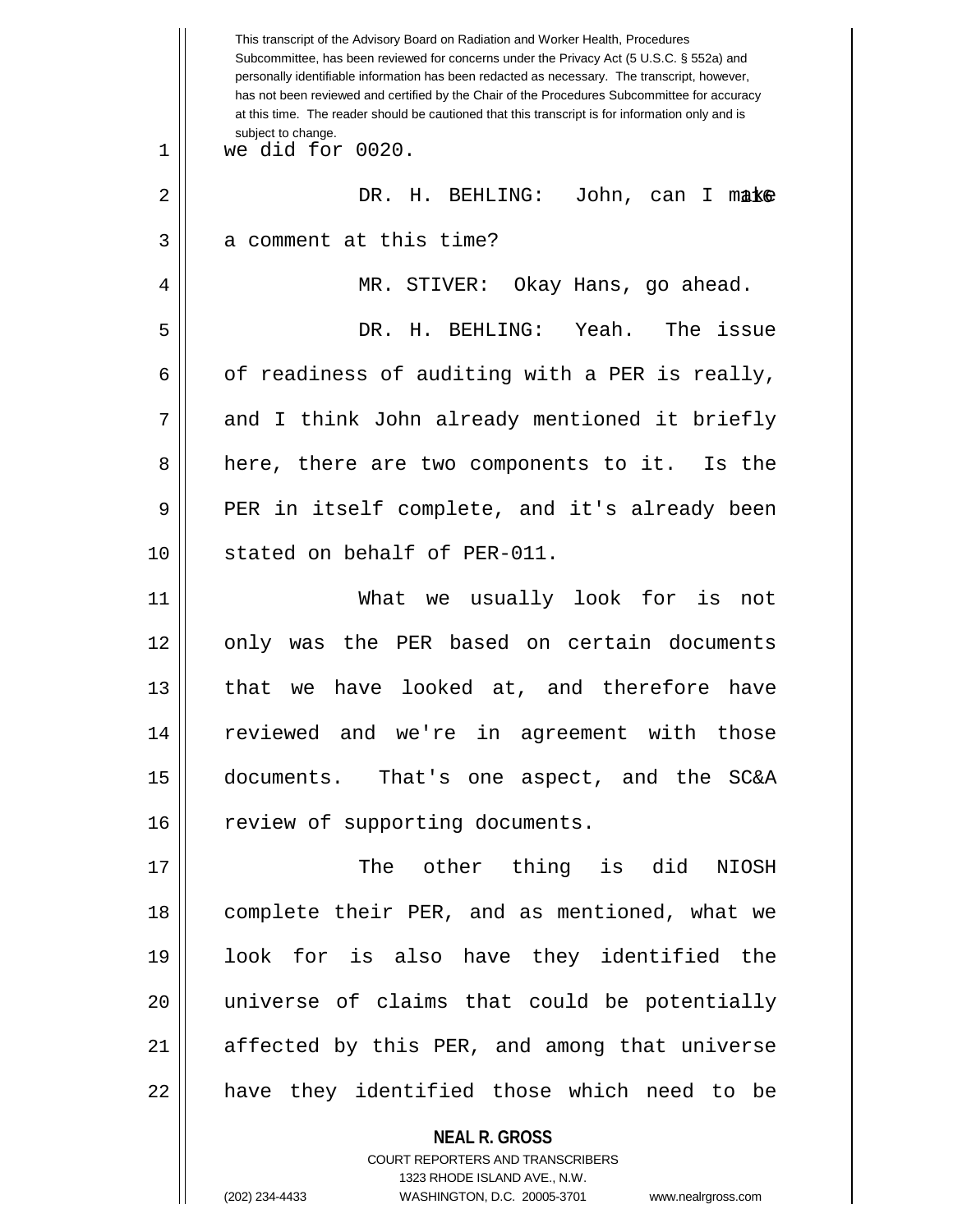|    | This transcript of the Advisory Board on Radiation and Worker Health, Procedures<br>Subcommittee, has been reviewed for concerns under the Privacy Act (5 U.S.C. § 552a) and<br>personally identifiable information has been redacted as necessary. The transcript, however,<br>has not been reviewed and certified by the Chair of the Procedures Subcommittee for accuracy<br>at this time. The reader should be cautioned that this transcript is for information only and is |
|----|----------------------------------------------------------------------------------------------------------------------------------------------------------------------------------------------------------------------------------------------------------------------------------------------------------------------------------------------------------------------------------------------------------------------------------------------------------------------------------|
| 1  | subject to change.<br>looked at. Lastly, have they actually done a                                                                                                                                                                                                                                                                                                                                                                                                               |
| 2  | dose reconstruction on those that would have                                                                                                                                                                                                                                                                                                                                                                                                                                     |
| 3  | been impacted.                                                                                                                                                                                                                                                                                                                                                                                                                                                                   |
| 4  | basis of<br>then<br>the<br>And<br>those<br>on                                                                                                                                                                                                                                                                                                                                                                                                                                    |
| 5  | numbers, does SC&A usually make a reference as                                                                                                                                                                                                                                                                                                                                                                                                                                   |
| 6  | to how many claims need to be audited, as part                                                                                                                                                                                                                                                                                                                                                                                                                                   |
| 7  | оf<br>the<br>actual review<br>the<br>process<br>and                                                                                                                                                                                                                                                                                                                                                                                                                              |
| 8  | completion of the review process.<br>And as                                                                                                                                                                                                                                                                                                                                                                                                                                      |
| 9  | already been pointed, on behalf of PER-011,                                                                                                                                                                                                                                                                                                                                                                                                                                      |
| 10 | there were 432 claims that could be affected.                                                                                                                                                                                                                                                                                                                                                                                                                                    |
| 11 | But NIOSH did not provide anything                                                                                                                                                                                                                                                                                                                                                                                                                                               |
| 12 | further in their PER, in terms of how many of                                                                                                                                                                                                                                                                                                                                                                                                                                    |
| 13 | the 432 would have been affected, let alone                                                                                                                                                                                                                                                                                                                                                                                                                                      |
| 14 | the actual reconstruction of doses on those                                                                                                                                                                                                                                                                                                                                                                                                                                      |
| 15 | that would have been affected.                                                                                                                                                                                                                                                                                                                                                                                                                                                   |
| 16 | So the issue of readiness is based                                                                                                                                                                                                                                                                                                                                                                                                                                               |
| 17 | on two things. Did NIOSH complete the PER,                                                                                                                                                                                                                                                                                                                                                                                                                                       |
| 18 | and secondly, did SC&A review all of the                                                                                                                                                                                                                                                                                                                                                                                                                                         |
| 19 | supporting documents that gave rise to the                                                                                                                                                                                                                                                                                                                                                                                                                                       |
| 20 | PER. So those are the two elements that we're                                                                                                                                                                                                                                                                                                                                                                                                                                    |
| 21 | looking for.                                                                                                                                                                                                                                                                                                                                                                                                                                                                     |
| 22 | Right, right.<br>MR. STIVER:                                                                                                                                                                                                                                                                                                                                                                                                                                                     |
|    | <b>NEAL R. GROSS</b><br><b>COURT REPORTERS AND TRANSCRIBERS</b><br>1323 RHODE ISLAND AVE., N.W.<br>(202) 234-4433<br>WASHINGTON, D.C. 20005-3701<br>www.nealrgross.com                                                                                                                                                                                                                                                                                                           |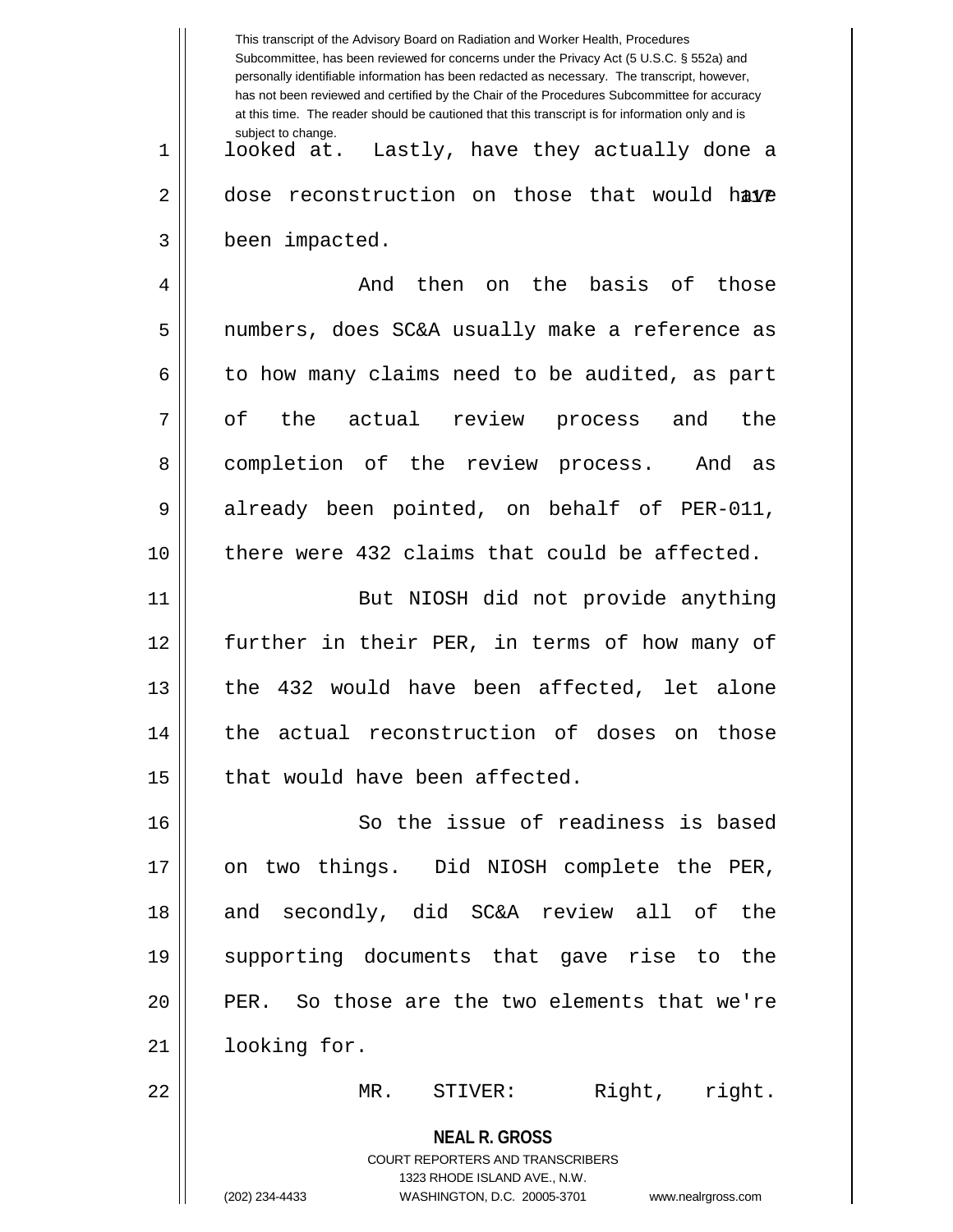**NEAL R. GROSS** COURT REPORTERS AND TRANSCRIBERS 1323 RHODE ISLAND AVE., N.W. (202) 234-4433 WASHINGTON, D.C. 20005-3701 www.nealrgross.com This transcript of the Advisory Board on Radiation and Worker Health, Procedures Subcommittee, has been reviewed for concerns under the Privacy Act (5 U.S.C. § 552a) and personally identifiable information has been redacted as necessary. The transcript, however, has not been reviewed and certified by the Chair of the Procedures Subcommittee for accuracy at this time. The reader should be cautioned that this transcript is for information only and is subject to change. thæ 1 Thanks, Hans. I kind of brushed over that a  $2 \parallel$  little bit. Thanks for clarifying 3 details, those aspects. 4 CHAIR MUNN: So let's, let me be 5 clear. When we're with the first item, PER- $6 \parallel$  011, what we are anticipating as an action 7 item for next time is NIOSH providing the 8 || information that's being requested with 9 || respect to the number of claims, and whether 10 || reconstructions are subject to revision; 11 correct? 12 MR. STIVER: Yes. This is John.  $13$  || I believe that that is a pretty good summation 14 | of what would be needed. 15 CHAIR MUNN: And similarly, with 16 PER-0030 -- 17 MR. STIVER: Well, before we go on 18 from PER-011 -- 19 (Simultaneous speaking.) 20 MR. HINNEFELD: --make sure I 21 || understand the second part of this. 22 CHAIR MUNN: Yeah. Let's do it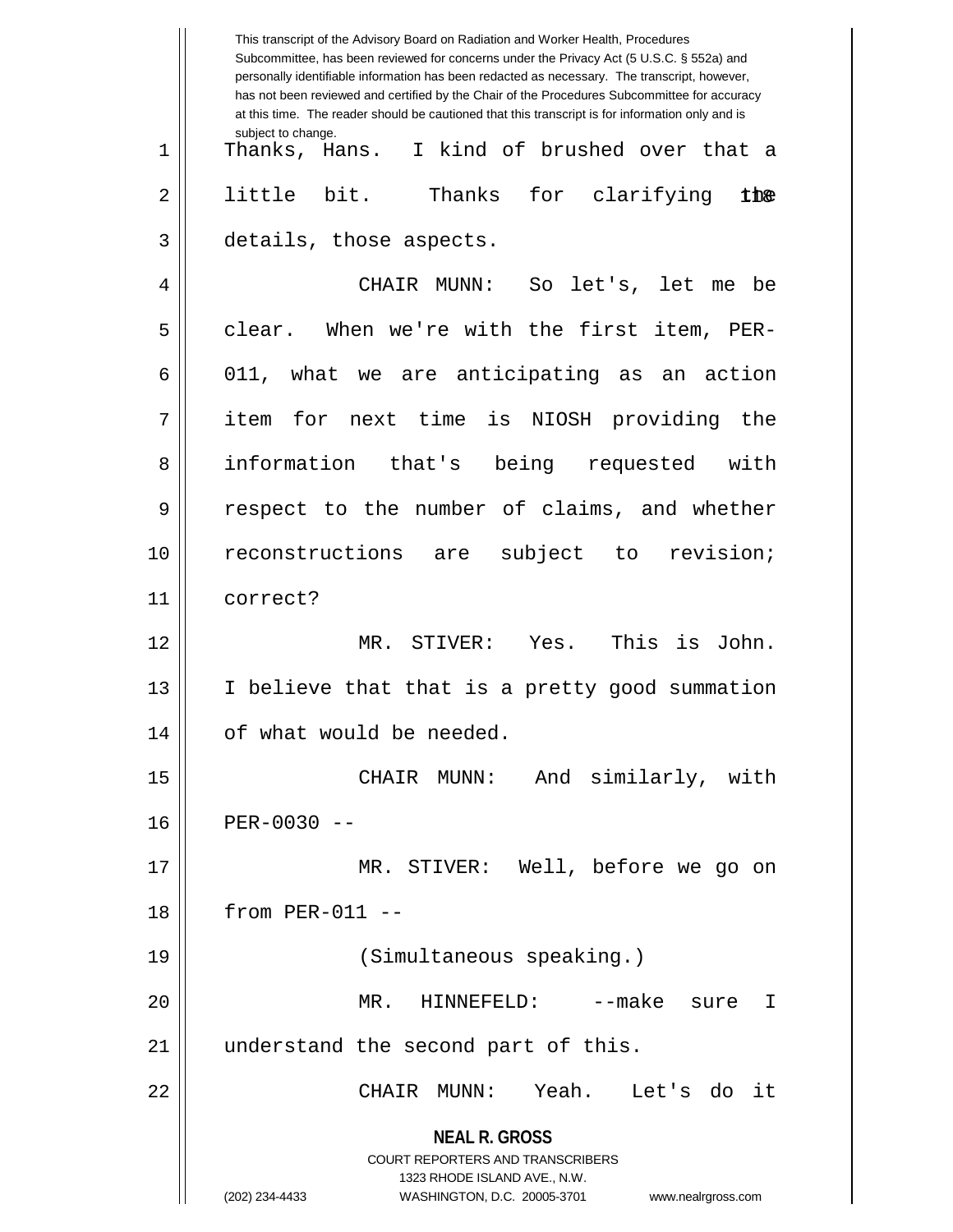**NEAL R. GROSS** COURT REPORTERS AND TRANSCRIBERS 1323 RHODE ISLAND AVE., N.W. (202) 234-4433 WASHINGTON, D.C. 20005-3701 www.nealrgross.com This transcript of the Advisory Board on Radiation and Worker Health, Procedures Subcommittee, has been reviewed for concerns under the Privacy Act (5 U.S.C. § 552a) and personally identifiable information has been redacted as necessary. The transcript, however, has not been reviewed and certified by the Chair of the Procedures Subcommittee for accuracy at this time. The reader should be cautioned that this transcript is for information only and is subject to change. 119 1 one at a time, so that everybody's clear on 2 || what each of these items is anticipating. 3 MR. HINNEFELD: I think I'm pretty 4 clear on the question. The first part was  $5 \parallel$  that we say in the PER there are 432 claims in 6 | this time period, that have PoCs less than 50 7 | percent. 8 || But we don't specify further 9 whether there was another screening criterion 10 || that would say here, based on this other 11 screening criterion, here are the ones we 12 || really have to consider. 13 MR. STIVER: Right. 14 MR. HINNEFELD: We also don't 15 provide a list of the ones that were 16 considered. Is that what we're looking for, 17 is to see did we really reconsider all the  $18$  || cases that  $-$ 19 MR. KATZ: Well, you don't have to 20 provide a list of the ones that were 21 reconsidered. You just, once you, that  $22 \parallel$  interrelation is settled, then you can  $-$ - they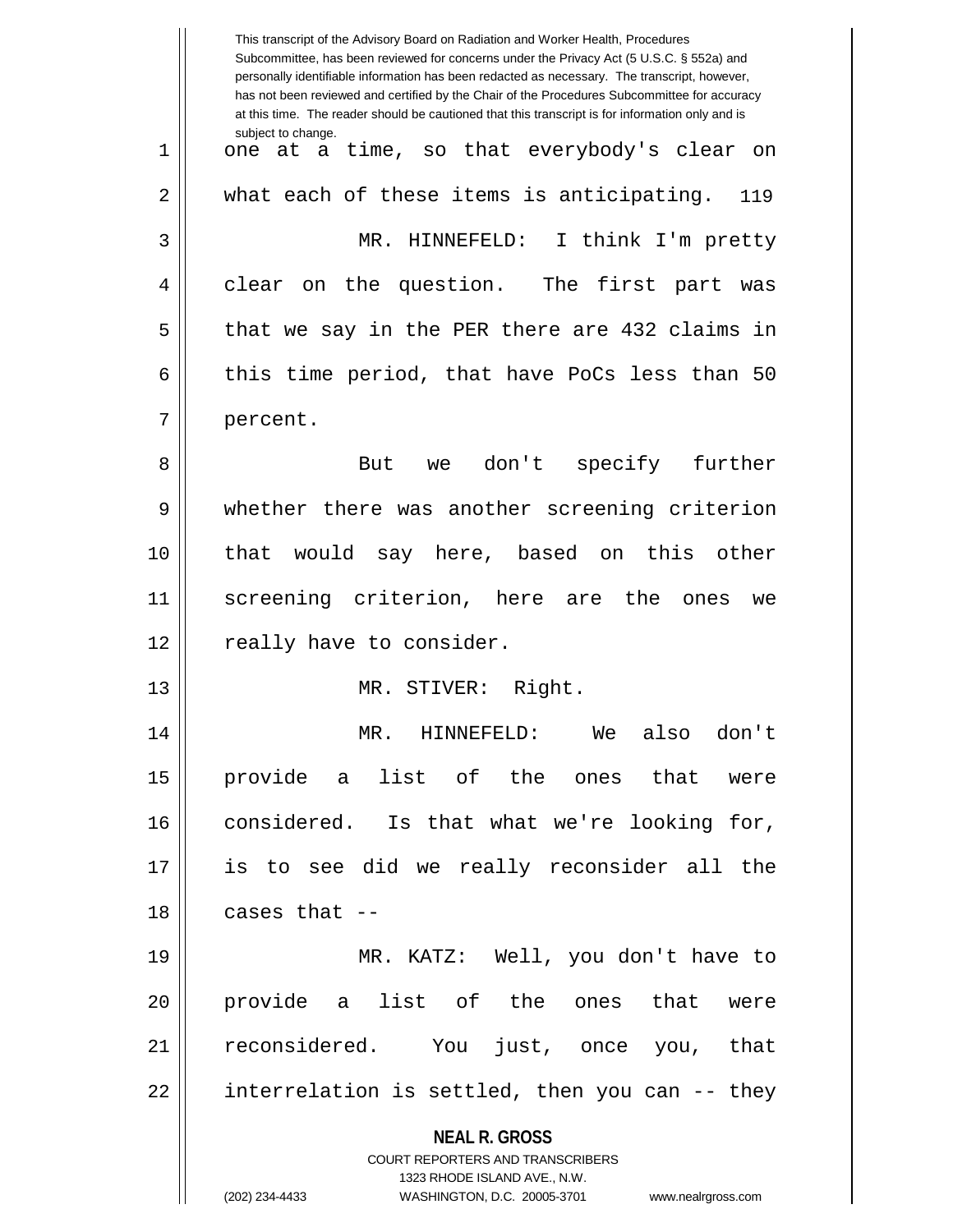**NEAL R. GROSS** COURT REPORTERS AND TRANSCRIBERS 1323 RHODE ISLAND AVE., N.W. (202) 234-4433 WASHINGTON, D.C. 20005-3701 www.nealrgross.com This transcript of the Advisory Board on Radiation and Worker Health, Procedures Subcommittee, has been reviewed for concerns under the Privacy Act (5 U.S.C. § 552a) and personally identifiable information has been redacted as necessary. The transcript, however, has not been reviewed and certified by the Chair of the Procedures Subcommittee for accuracy at this time. The reader should be cautioned that this transcript is for information only and is subject to change. 120 2 MR. STIVER: Yes. I think it 1 || can request samples.  $3 \parallel$  would just be if you can provide, you know,  $4 \parallel$  those that have been, as Hans said, you know,  $5 \parallel$  that meet the criteria of the changes that the 6 PER is reviewing, and also which those that 7 have been reconstructed or returned for review 8 || under the PER, that information is typically 9 || provided, you know. 10 || And until we have that, it's very 11 difficult to go under that Subtask 4, which is 12 || the case selection aspect of it, or even the 13 || initial stages of reviewing those cases, to  $14$  || see that they were indeed, the criterion were 15 | true and correct. 16 CHAIR MUNN: Okay. 17 || MR. STIVER: My computer seems to 18 have frozen here. 19 MEMBER BEACH: Mine did too. 20 MR. STIVER: So it's not just me. 21 MS. MARION-MOSS: This is Lori. 22 || So John, for all PERs, this is you would like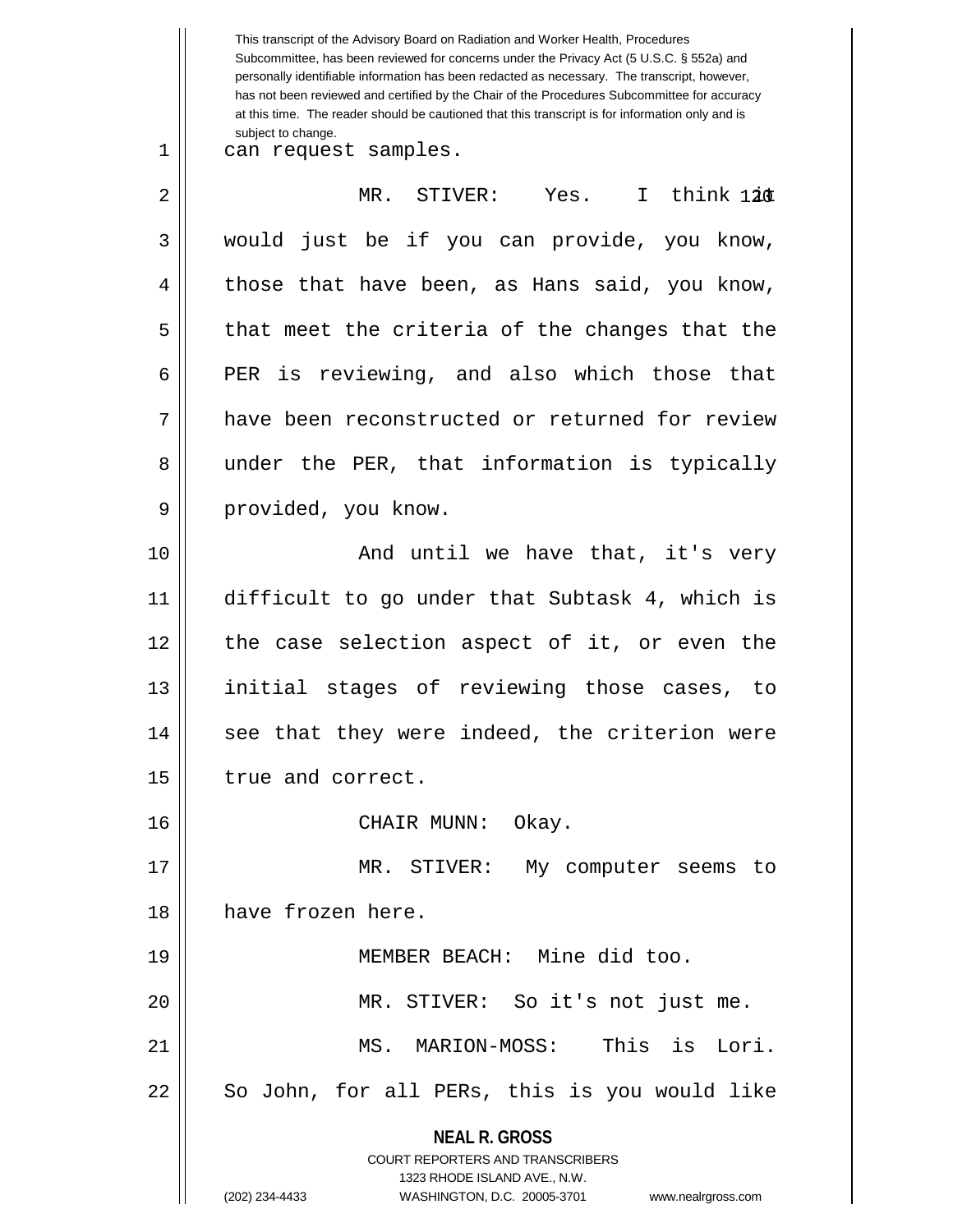**NEAL R. GROSS** COURT REPORTERS AND TRANSCRIBERS 1323 RHODE ISLAND AVE., N.W. (202) 234-4433 WASHINGTON, D.C. 20005-3701 www.nealrgross.com This transcript of the Advisory Board on Radiation and Worker Health, Procedures Subcommittee, has been reviewed for concerns under the Privacy Act (5 U.S.C. § 552a) and personally identifiable information has been redacted as necessary. The transcript, however, has not been reviewed and certified by the Chair of the Procedures Subcommittee for accuracy at this time. The reader should be cautioned that this transcript is for information only and is subject to change. 121 2 MR. STIVER: Yes. Some of them 1 || to see? 3 provide that information. Some of them are 4 || pretty open-ended and they don't -- they just 5 identify the universe of potentially affected  $6 \parallel$  claims, but don't go into any detail behind  $7 \parallel$  that. 8 MEMBER ZIEMER: Yeah. It appears  $9 \parallel$  that this one gives sort of the first broad 10 screen, which is what cases were less than 50 11 percent. 12 MR. STIVER: Yeah. Basically,  $13$  | those were less than 50 percent --14 MEMBER ZIEMER: But then beyond  $15$  that  $-$ 16 MR. KATZ: Doesn't define the 17 universe that are, for which the PER is 18 applicable. 19 MEMBER ZIEMER: Which could be all 20 l of them? 21 MR. KATZ: Could be all or a very  $22 \parallel$  small  $--$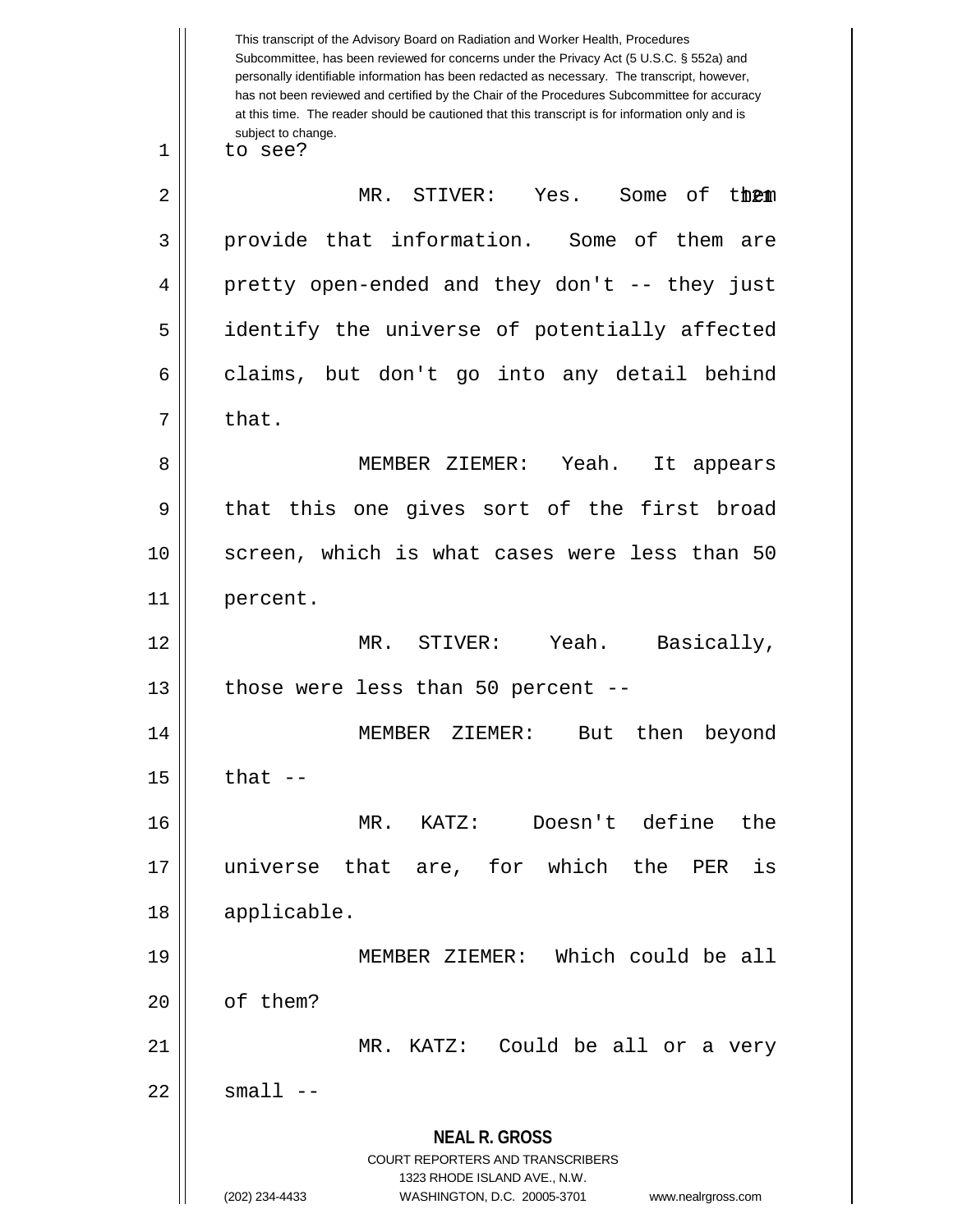**NEAL R. GROSS** COURT REPORTERS AND TRANSCRIBERS 1323 RHODE ISLAND AVE., N.W. (202) 234-4433 WASHINGTON, D.C. 20005-3701 www.nealrgross.com This transcript of the Advisory Board on Radiation and Worker Health, Procedures Subcommittee, has been reviewed for concerns under the Privacy Act (5 U.S.C. § 552a) and personally identifiable information has been redacted as necessary. The transcript, however, has not been reviewed and certified by the Chair of the Procedures Subcommittee for accuracy at this time. The reader should be cautioned that this transcript is for information only and is subject to change. That's what 1 (Simultaneous speaking.) 2 MEMBER ZIEMER: Yeah. That's what 3 we saw in the other ones, a very small 4 | fraction. 5 MR. KATZ: So I don't think this 6  $\parallel$  really needs to wait until next meeting. We 7 || just need communication about this. 8 MR. STIVER: Yeah. This can be 9 done in parallel ongoing. We don't need to --10 MEMBER ZIEMER: Once you have the 11 information -- 12 (Simultaneous speaking.) 13 || MR. KATZ: Well, we can move the 14 || process forward. We don't have to wait --15 (Simultaneous speaking.) 16 MR. KATZ: Yeah. So just copy, if 17 you copy the Work Group. 18 MR. STIVER: Okay. Can we -- are 19 you ready to move on to -- 20 MEMBER ZIEMER: Well, 0030's the 21 || same issue. It's a screening thing, isn't it?  $22$  || They haven't provided the  $-$ -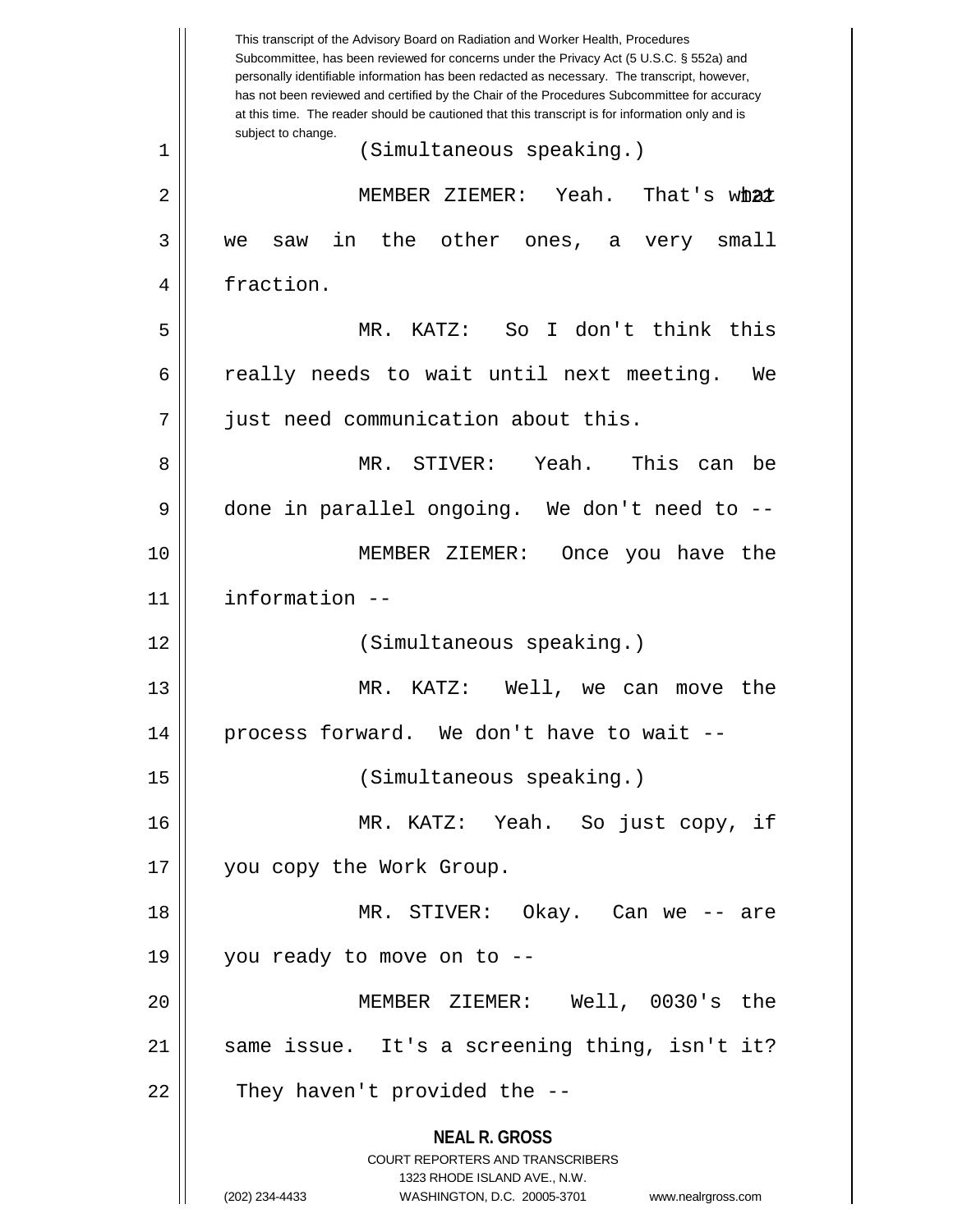|    | This transcript of the Advisory Board on Radiation and Worker Health, Procedures<br>Subcommittee, has been reviewed for concerns under the Privacy Act (5 U.S.C. § 552a) and<br>personally identifiable information has been redacted as necessary. The transcript, however,<br>has not been reviewed and certified by the Chair of the Procedures Subcommittee for accuracy<br>at this time. The reader should be cautioned that this transcript is for information only and is |
|----|----------------------------------------------------------------------------------------------------------------------------------------------------------------------------------------------------------------------------------------------------------------------------------------------------------------------------------------------------------------------------------------------------------------------------------------------------------------------------------|
| 1  | subject to change.<br>PER-0030                                                                                                                                                                                                                                                                                                                                                                                                                                                   |
| 2  | $\mathtt{STIVER}$ :<br>Well, there's 123<br>MR.                                                                                                                                                                                                                                                                                                                                                                                                                                  |
| 3  | little more to it than just that. It will be                                                                                                                                                                                                                                                                                                                                                                                                                                     |
| 4  | pretty easy. Let me<br>just go through this.                                                                                                                                                                                                                                                                                                                                                                                                                                     |
| 5  | Okay.                                                                                                                                                                                                                                                                                                                                                                                                                                                                            |
| 6  | This<br>issued in December<br>one<br>was                                                                                                                                                                                                                                                                                                                                                                                                                                         |
| 7  | and reflects changes to the<br>2007,<br>оf<br>TBD                                                                                                                                                                                                                                                                                                                                                                                                                                |
| 8  | Savannah River, Technical Basis Document<br>3,                                                                                                                                                                                                                                                                                                                                                                                                                                   |
| 9  | which was issued in 2003 and revised, a Rev 1,                                                                                                                                                                                                                                                                                                                                                                                                                                   |
| 10 | a Rev 2 and Rev 3, the latest revision being                                                                                                                                                                                                                                                                                                                                                                                                                                     |
| 11 | in 2005.                                                                                                                                                                                                                                                                                                                                                                                                                                                                         |
| 12 | we've got a whole series of<br>So                                                                                                                                                                                                                                                                                                                                                                                                                                                |
| 13 | revisions<br>that<br>taken place.<br>have<br>Some                                                                                                                                                                                                                                                                                                                                                                                                                                |
| 14 | increased dose, some have decreased the dose.                                                                                                                                                                                                                                                                                                                                                                                                                                    |
| 15 | NIOSH determined there were 54 claims                                                                                                                                                                                                                                                                                                                                                                                                                                            |
| 16 | completed before August 31, 2003, that may                                                                                                                                                                                                                                                                                                                                                                                                                                       |
| 17 | potentially be impacted by one or more of the                                                                                                                                                                                                                                                                                                                                                                                                                                    |
| 18 | four criteria that were defined in the PER.                                                                                                                                                                                                                                                                                                                                                                                                                                      |
| 19 | We believe the PER is incomplete                                                                                                                                                                                                                                                                                                                                                                                                                                                 |
| 20 | because NIOSH hasn't identified which of those                                                                                                                                                                                                                                                                                                                                                                                                                                   |
| 21 | 54 claims meet one or more of the<br>four                                                                                                                                                                                                                                                                                                                                                                                                                                        |
| 22 | criteria.                                                                                                                                                                                                                                                                                                                                                                                                                                                                        |
|    | <b>NEAL R. GROSS</b><br>COURT REPORTERS AND TRANSCRIBERS                                                                                                                                                                                                                                                                                                                                                                                                                         |

1323 RHODE ISLAND AVE., N.W.

 $\begin{array}{c} \hline \end{array}$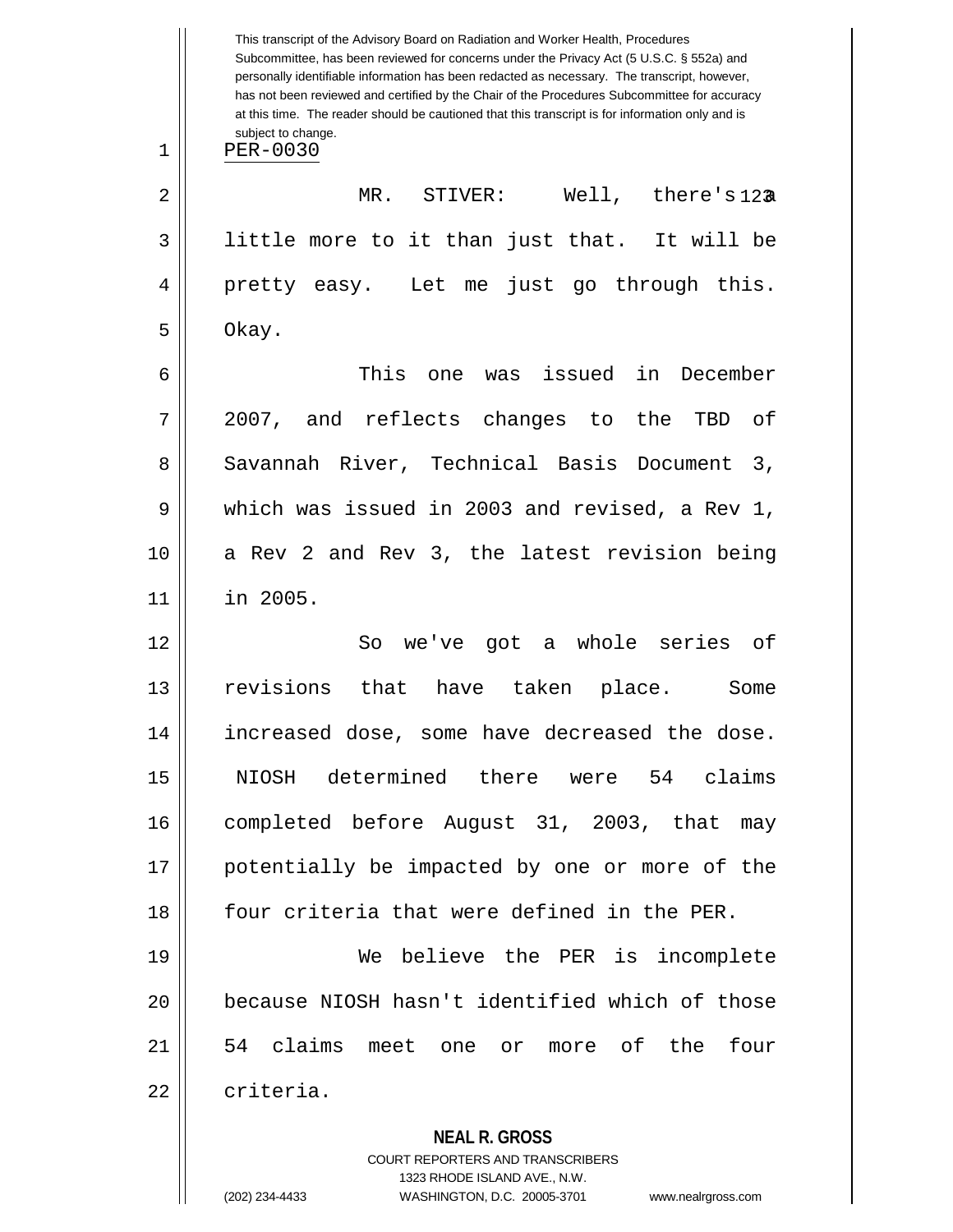**NEAL R. GROSS** COURT REPORTERS AND TRANSCRIBERS 1323 RHODE ISLAND AVE., N.W. (202) 234-4433 WASHINGTON, D.C. 20005-3701 www.nealrgross.com This transcript of the Advisory Board on Radiation and Worker Health, Procedures Subcommittee, has been reviewed for concerns under the Privacy Act (5 U.S.C. § 552a) and personally identifiable information has been redacted as necessary. The transcript, however, has not been reviewed and certified by the Chair of the Procedures Subcommittee for accuracy at this time. The reader should be cautioned that this transcript is for information only and is subject to change.  $2 \parallel$   $-$  just the same as with PER-011. Once we  $\texttt{\$}$   $\texttt{\$}$   $\texttt{\$}$ 1 And so we don't believe it's time  $3 \parallel$  that, why we can, you know, have a complete 4 || set of cases we can look at. 5 MR. HINNEFELD: So just so I'm  $6 \parallel$  clear, the aspect here is that there are some  $7 \parallel$  four criteria that changed, that could have 8 || bumped doses up apparently. 9 MR. STIVER: Right. 10 MR. HINNEFELD: We say there are 11 54 claims total that meet one or more of those 12 || claims, but we didn't really sort it. 13 MR. STIVER: You haven't really 14 identified which of those 54. The only thing  $15$  | the criterion was, they were completed before 16 August 31st, and may potentially be impacted. 17 DR. H. BEHLING: No, no. John, 18 || this is Hans. Stu is correct. The 54 are the 19 || ones that are impacted. 20 || MR. STIVER: Okay. 21 DR. H. BEHLING: However, there's 22 || no mention with regards as to how these 54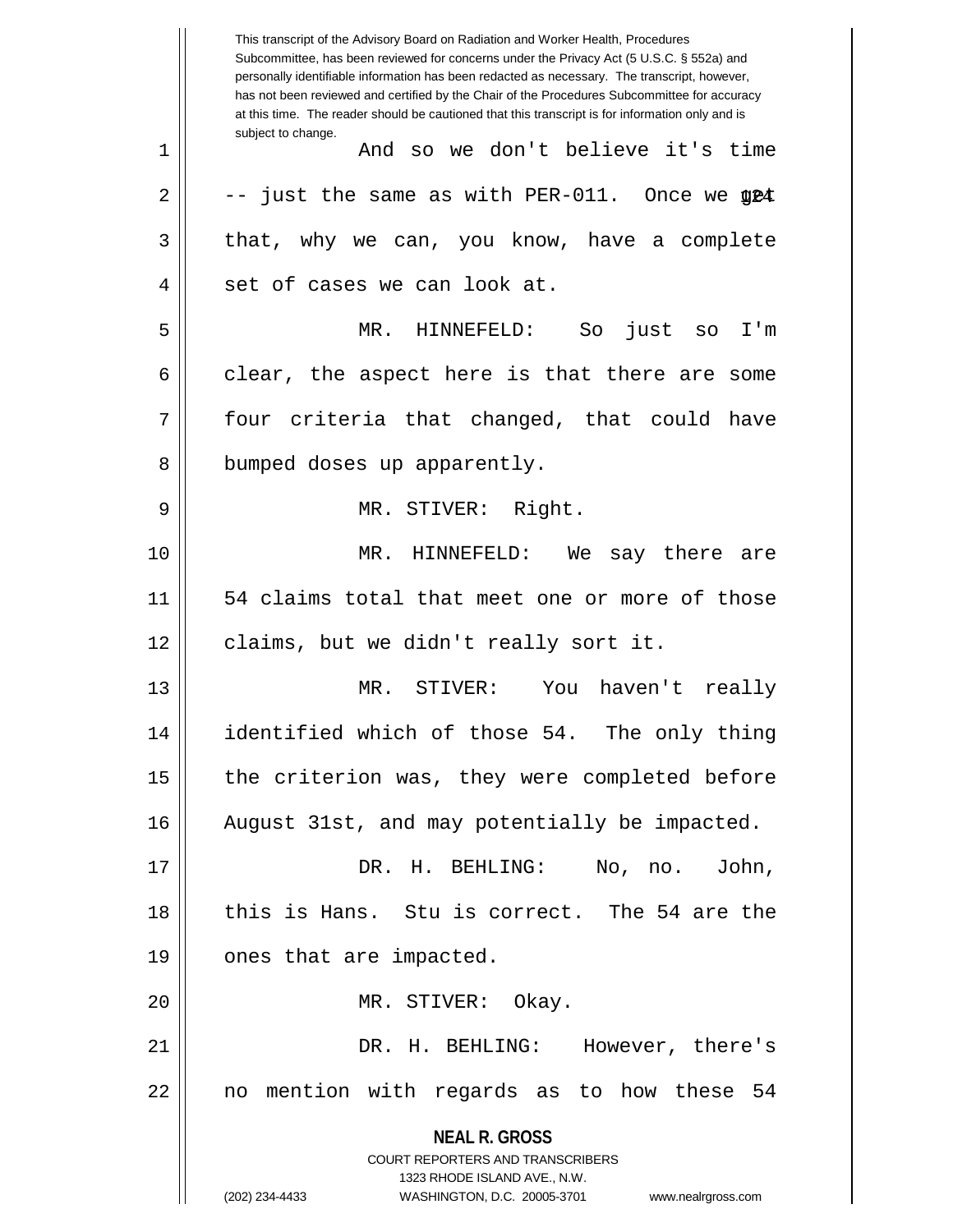|    | personally identifiable information has been redacted as necessary. The transcript, however,<br>has not been reviewed and certified by the Chair of the Procedures Subcommittee for accuracy<br>at this time. The reader should be cautioned that this transcript is for information only and is |
|----|--------------------------------------------------------------------------------------------------------------------------------------------------------------------------------------------------------------------------------------------------------------------------------------------------|
| 1  | subject to change.<br>impacted with the<br>revised<br>dose<br>were                                                                                                                                                                                                                               |
| 2  | reconstruction.<br>125                                                                                                                                                                                                                                                                           |
| 3  | Normally, in some, if you<br>will                                                                                                                                                                                                                                                                |
| 4  | the list of PERs<br>that<br>down<br>come<br>we<br>are                                                                                                                                                                                                                                            |
| 5  | auditing here or we're reviewing here, in some                                                                                                                                                                                                                                                   |
| 6  | dose reconstruction<br>the<br>has<br>already<br>cases                                                                                                                                                                                                                                            |
| 7  | taken place, a revised dose reconstruction,                                                                                                                                                                                                                                                      |
| 8  | and a complete citation of how many among the                                                                                                                                                                                                                                                    |
| 9  | revised dose reconstruction exceeded the 50th                                                                                                                                                                                                                                                    |
| 10 | percentile PoC, and then those that failed to.                                                                                                                                                                                                                                                   |
| 11 | There's usually a distribution.                                                                                                                                                                                                                                                                  |
| 12 | I would consider, then, is a<br>That's<br>what                                                                                                                                                                                                                                                   |
| 13 | complete NIOSH<br>PER, where<br>the<br>have<br>you                                                                                                                                                                                                                                               |
| 14 | universe that could be impacted, those that                                                                                                                                                                                                                                                      |
| 15 | are impacted and lastly, a dose reconstruction                                                                                                                                                                                                                                                   |
| 16 | for those that were impacted with the                                                                                                                                                                                                                                                            |
| 17 | distribution with a new PoC.                                                                                                                                                                                                                                                                     |
| 18 | In this case, the 54 are impacted,                                                                                                                                                                                                                                                               |
| 19 | but there's no reference to how many of the 54                                                                                                                                                                                                                                                   |
| 20 | that were impacted, what the<br>new dose                                                                                                                                                                                                                                                         |
| 21 | distribution is in their PoCs.                                                                                                                                                                                                                                                                   |
| 22 | MR. STIVER: Okay. So we're                                                                                                                                                                                                                                                                       |
|    | <b>NEAL R. GROSS</b>                                                                                                                                                                                                                                                                             |
|    | COURT REPORTERS AND TRANSCRIBERS                                                                                                                                                                                                                                                                 |
|    | 1323 RHODE ISLAND AVE., N.W.<br>(202) 234-4433<br>WASHINGTON, D.C. 20005-3701<br>www.nealrgross.com                                                                                                                                                                                              |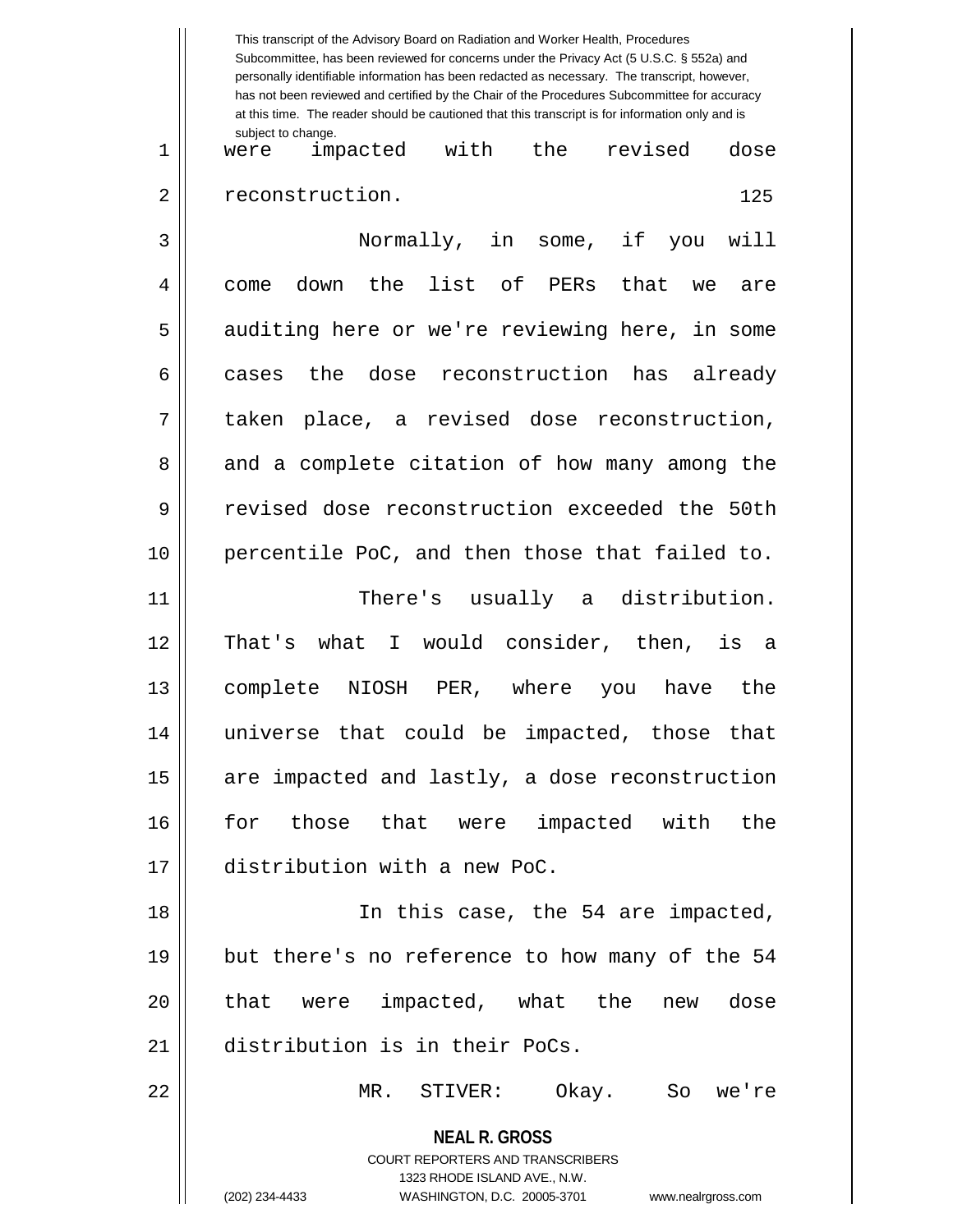|    | This transcript of the Advisory Board on Radiation and Worker Health, Procedures<br>Subcommittee, has been reviewed for concerns under the Privacy Act (5 U.S.C. § 552a) and<br>personally identifiable information has been redacted as necessary. The transcript, however,<br>has not been reviewed and certified by the Chair of the Procedures Subcommittee for accuracy<br>at this time. The reader should be cautioned that this transcript is for information only and is |
|----|----------------------------------------------------------------------------------------------------------------------------------------------------------------------------------------------------------------------------------------------------------------------------------------------------------------------------------------------------------------------------------------------------------------------------------------------------------------------------------|
| 1  | subject to change.<br>basically saying how many have been reworked                                                                                                                                                                                                                                                                                                                                                                                                               |
| 2  | and what the PoC changes were.<br>126                                                                                                                                                                                                                                                                                                                                                                                                                                            |
| 3  | DR. H. BEHLING: That's correct                                                                                                                                                                                                                                                                                                                                                                                                                                                   |
| 4  | at this point.                                                                                                                                                                                                                                                                                                                                                                                                                                                                   |
| 5  | MR. STIVER: Okay. I was reading                                                                                                                                                                                                                                                                                                                                                                                                                                                  |
| 6  | through this a little too quickly, I guess.                                                                                                                                                                                                                                                                                                                                                                                                                                      |
| 7  | MEMBER ZIEMER: Well, hold on.<br>Do                                                                                                                                                                                                                                                                                                                                                                                                                                              |
| 8  | know at this point that they've already<br>we                                                                                                                                                                                                                                                                                                                                                                                                                                    |
| 9  | been reworked?                                                                                                                                                                                                                                                                                                                                                                                                                                                                   |
| 10 | MR. STIVER: Well, we don't know                                                                                                                                                                                                                                                                                                                                                                                                                                                  |
| 11 | at this point.                                                                                                                                                                                                                                                                                                                                                                                                                                                                   |
| 12 | MS.<br>That's<br>MARION-MOSS:<br>what                                                                                                                                                                                                                                                                                                                                                                                                                                            |
| 13 | they're asking.                                                                                                                                                                                                                                                                                                                                                                                                                                                                  |
| 14 | MR. STIVER: Yeah.                                                                                                                                                                                                                                                                                                                                                                                                                                                                |
| 15 | MR. KATZ: I didn't realize --                                                                                                                                                                                                                                                                                                                                                                                                                                                    |
| 16 | personally, I didn't realize that with PERs,                                                                                                                                                                                                                                                                                                                                                                                                                                     |
| 17 | the outcome was already determined when you                                                                                                                                                                                                                                                                                                                                                                                                                                      |
| 18 | put out the PER. That's news to me.                                                                                                                                                                                                                                                                                                                                                                                                                                              |
| 19 | DR. H. BEHLING: Yes, usually                                                                                                                                                                                                                                                                                                                                                                                                                                                     |
| 20 | there is. There have been some PERs where                                                                                                                                                                                                                                                                                                                                                                                                                                        |
| 21 | everything is by and large laid out, that says                                                                                                                                                                                                                                                                                                                                                                                                                                   |
| 22 | we have applied the PER to all those claims                                                                                                                                                                                                                                                                                                                                                                                                                                      |
|    | <b>NEAL R. GROSS</b>                                                                                                                                                                                                                                                                                                                                                                                                                                                             |
|    | <b>COURT REPORTERS AND TRANSCRIBERS</b><br>1323 RHODE ISLAND AVE., N.W.                                                                                                                                                                                                                                                                                                                                                                                                          |
|    | (202) 234-4433<br>WASHINGTON, D.C. 20005-3701<br>www.nealrgross.com                                                                                                                                                                                                                                                                                                                                                                                                              |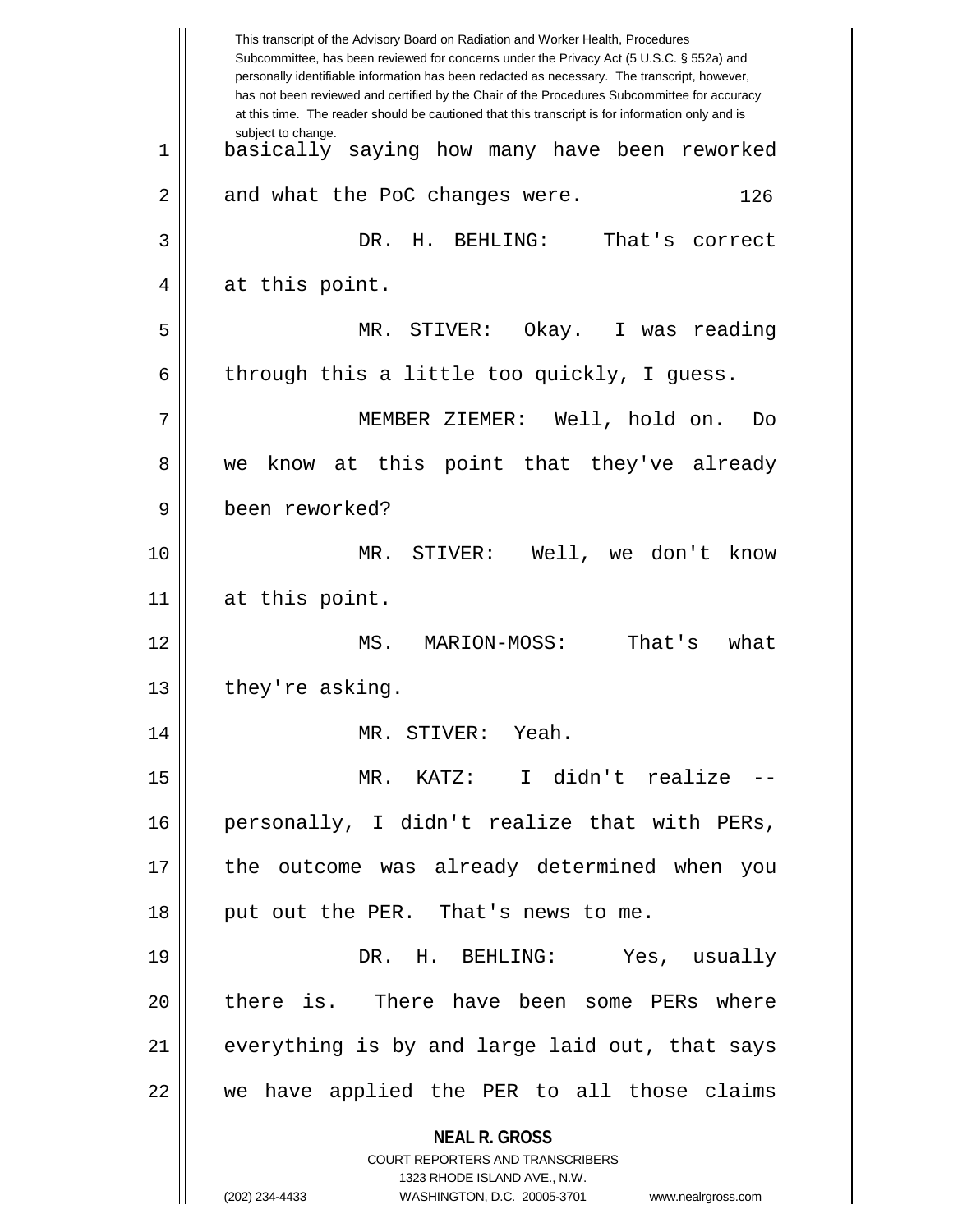|    | This transcript of the Advisory Board on Radiation and Worker Health, Procedures<br>Subcommittee, has been reviewed for concerns under the Privacy Act (5 U.S.C. § 552a) and<br>personally identifiable information has been redacted as necessary. The transcript, however,<br>has not been reviewed and certified by the Chair of the Procedures Subcommittee for accuracy<br>at this time. The reader should be cautioned that this transcript is for information only and is |
|----|----------------------------------------------------------------------------------------------------------------------------------------------------------------------------------------------------------------------------------------------------------------------------------------------------------------------------------------------------------------------------------------------------------------------------------------------------------------------------------|
| 1  | subject to change.<br>that might be affected.                                                                                                                                                                                                                                                                                                                                                                                                                                    |
| 2  | identified those which<br>We<br>are                                                                                                                                                                                                                                                                                                                                                                                                                                              |
| 3  | affected, re-did the dose reconstruction.                                                                                                                                                                                                                                                                                                                                                                                                                                        |
| 4  | There's a new dose reconstruction, and we now                                                                                                                                                                                                                                                                                                                                                                                                                                    |
| 5  | a revised PoC distribution among those<br>have                                                                                                                                                                                                                                                                                                                                                                                                                                   |
| 6  | dose reconstructions, some of which will                                                                                                                                                                                                                                                                                                                                                                                                                                         |
| 7  | possibly exceed the 50th percentile, and then                                                                                                                                                                                                                                                                                                                                                                                                                                    |
| 8  | there are those that have been not.                                                                                                                                                                                                                                                                                                                                                                                                                                              |
| 9  | It's usually those<br>that<br>have                                                                                                                                                                                                                                                                                                                                                                                                                                               |
| 10 | failed to meet the 50th percentile that are                                                                                                                                                                                                                                                                                                                                                                                                                                      |
| 11 | now subject for SC&A audits, and usually we                                                                                                                                                                                                                                                                                                                                                                                                                                      |
| 12 | would try to hopefully select among the cases                                                                                                                                                                                                                                                                                                                                                                                                                                    |
| 13 | that would be audited, of those that did not                                                                                                                                                                                                                                                                                                                                                                                                                                     |
| 14 | exceed 50th percentile, but usually select                                                                                                                                                                                                                                                                                                                                                                                                                                       |
| 15 | those with PoC values between, let's say, 40                                                                                                                                                                                                                                                                                                                                                                                                                                     |
| 16 | and 50, because this is where you might                                                                                                                                                                                                                                                                                                                                                                                                                                          |
| 17 | identify some, if there were errors that could                                                                                                                                                                                                                                                                                                                                                                                                                                   |
| 18 | potentially now be affected by the final audit                                                                                                                                                                                                                                                                                                                                                                                                                                   |
| 19 | by SC&A, and received the full dose.                                                                                                                                                                                                                                                                                                                                                                                                                                             |
| 20 | MR. HINNEFELD: There could be a                                                                                                                                                                                                                                                                                                                                                                                                                                                  |
| 21 | timing issue here. At one time, we had a                                                                                                                                                                                                                                                                                                                                                                                                                                         |
| 22 | number of PERs, you know, we're pacing it.                                                                                                                                                                                                                                                                                                                                                                                                                                       |
|    | <b>NEAL R. GROSS</b><br>COURT REPORTERS AND TRANSCRIBERS                                                                                                                                                                                                                                                                                                                                                                                                                         |
|    | 1323 RHODE ISLAND AVE., N.W.                                                                                                                                                                                                                                                                                                                                                                                                                                                     |
|    | (202) 234-4433<br>WASHINGTON, D.C. 20005-3701<br>www.nealrgross.com                                                                                                                                                                                                                                                                                                                                                                                                              |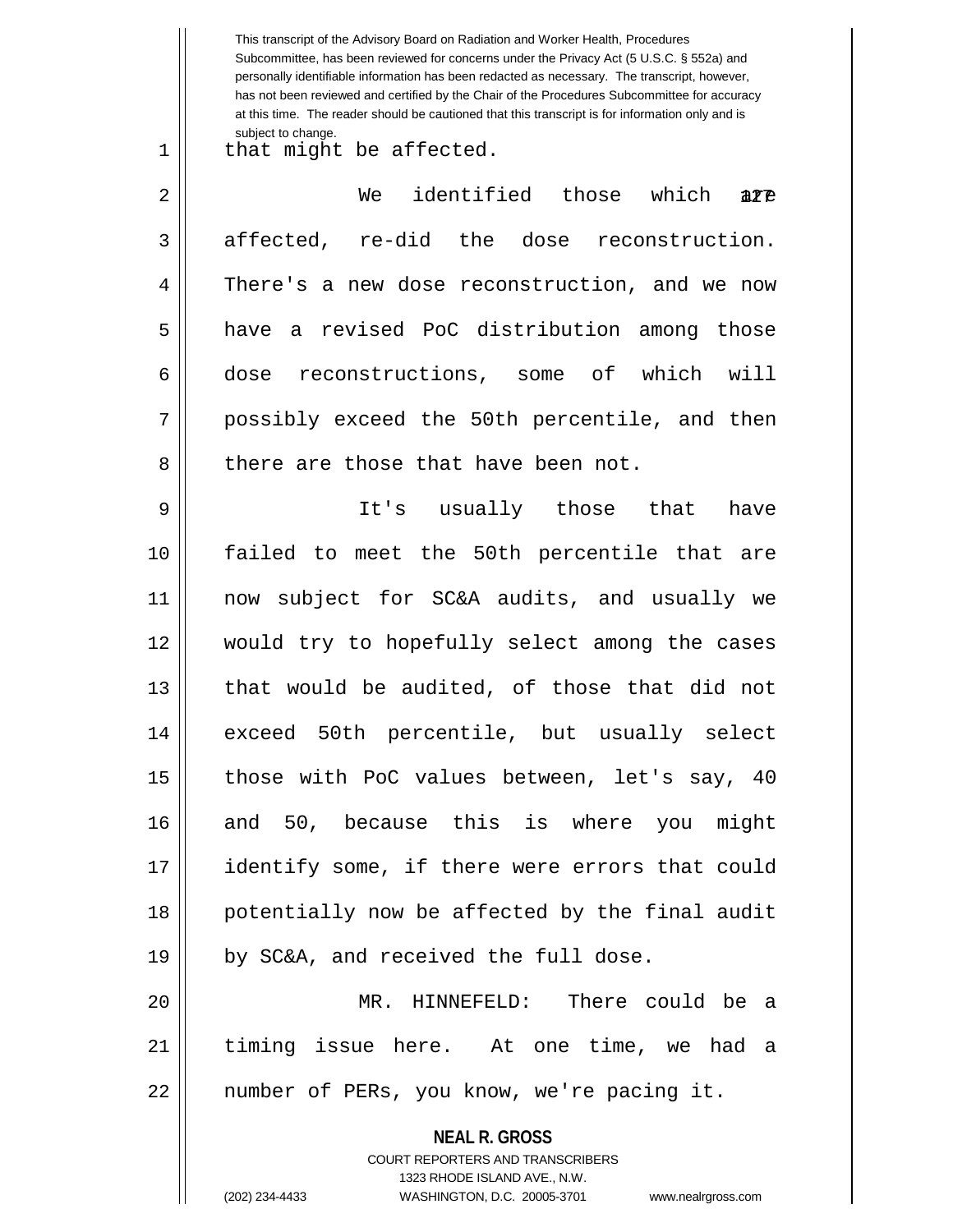**NEAL R. GROSS** COURT REPORTERS AND TRANSCRIBERS 1323 RHODE ISLAND AVE., N.W. This transcript of the Advisory Board on Radiation and Worker Health, Procedures Subcommittee, has been reviewed for concerns under the Privacy Act (5 U.S.C. § 552a) and personally identifiable information has been redacted as necessary. The transcript, however, has not been reviewed and certified by the Chair of the Procedures Subcommittee for accuracy at this time. The reader should be cautioned that this transcript is for information only and is subject to change. 2 || Labor we're going to have to do these, 200 1 We kept telling the Department of  $3 \parallel$  they said well, which claims do you want back,  $4 \parallel$  and we didn't get around to telling them. 5 They said screw it, we're sending them all 6 l these claims. 7 || So in those instances, we got all 8 the claims, all the potentially affected 9 claims back, and they told the claimants the 10 claim is going be reworked. Reworked the 11 claims. Almost all those people were told 12 you're still not 50 percent. So DOL doesn't 13 do that anymore. That was a bad thing to do. 14 MR. STIVER: Yeah. 15 MR. HINNEFELD: So on those PERs 16 || that occurred with that, in that regimen, you 17 || will not have necessarily this neat summary of 18 how the outcome of the reevaluation became  $19$  || this, because those were all reworked. 20 What we do now is we identify the 21 potential cases, reevaluate them and determine 22 || if any changed, and only those are then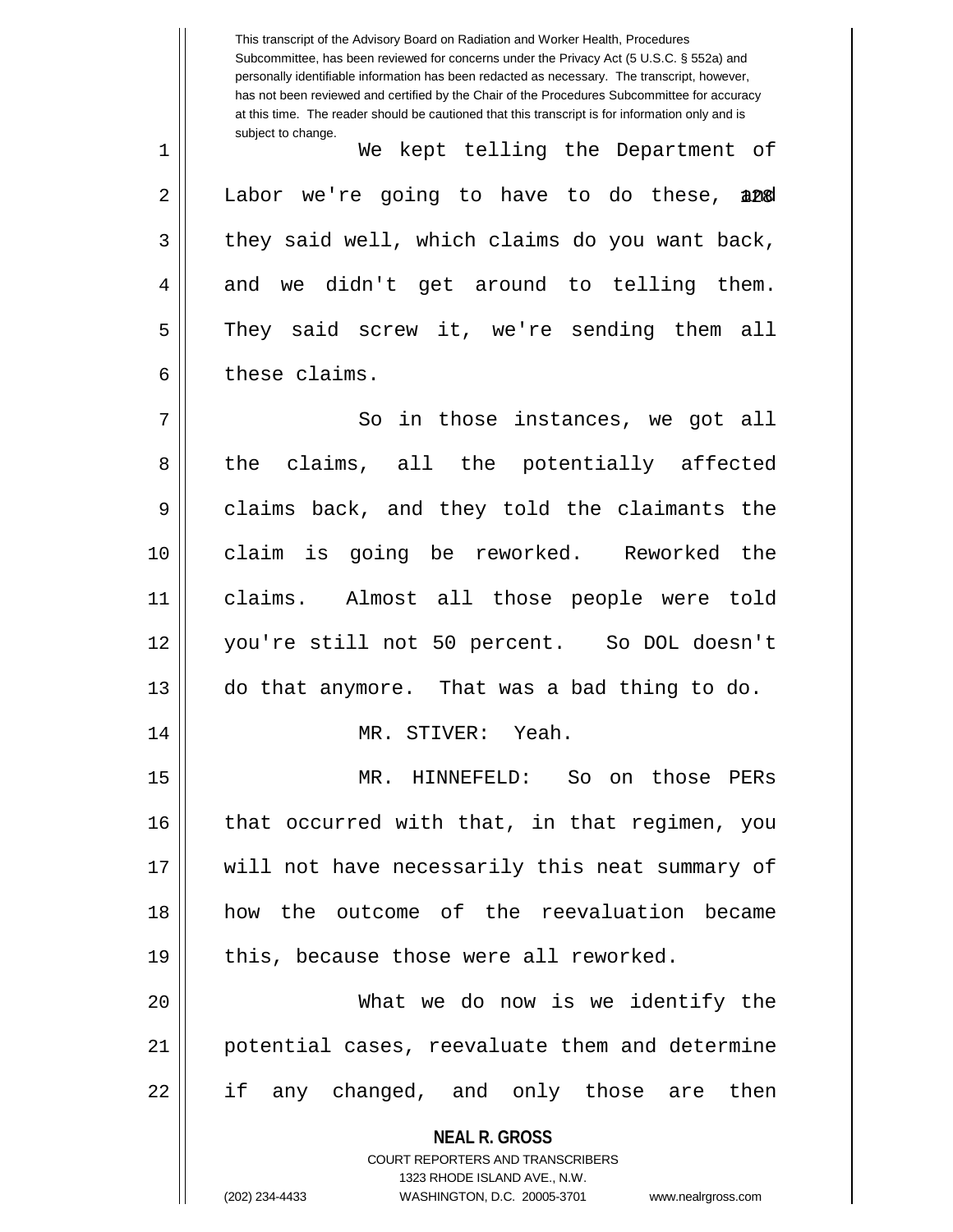|    | This transcript of the Advisory Board on Radiation and Worker Health, Procedures<br>Subcommittee, has been reviewed for concerns under the Privacy Act (5 U.S.C. § 552a) and<br>personally identifiable information has been redacted as necessary. The transcript, however,<br>has not been reviewed and certified by the Chair of the Procedures Subcommittee for accuracy<br>at this time. The reader should be cautioned that this transcript is for information only and is |
|----|----------------------------------------------------------------------------------------------------------------------------------------------------------------------------------------------------------------------------------------------------------------------------------------------------------------------------------------------------------------------------------------------------------------------------------------------------------------------------------|
| 1  | subject to change.<br>reopened. That's the system Hans is familiar                                                                                                                                                                                                                                                                                                                                                                                                               |
| 2  | with and is describing, and that's where you                                                                                                                                                                                                                                                                                                                                                                                                                                     |
| 3  | have the result in the PER, of what happened                                                                                                                                                                                                                                                                                                                                                                                                                                     |
| 4  | as a result of this.                                                                                                                                                                                                                                                                                                                                                                                                                                                             |
| 5  | We may have never done that with                                                                                                                                                                                                                                                                                                                                                                                                                                                 |
| 6  | where DOL said "screw it, we're<br>the<br>ones                                                                                                                                                                                                                                                                                                                                                                                                                                   |
| 7  | sending all of them back." So it should be                                                                                                                                                                                                                                                                                                                                                                                                                                       |
| 8  | possible to retrieve -- well, with caveat.                                                                                                                                                                                                                                                                                                                                                                                                                                       |
| 9  | It's possible to retrieve the cases that were                                                                                                                                                                                                                                                                                                                                                                                                                                    |
| 10 | reworked under PER-0030.                                                                                                                                                                                                                                                                                                                                                                                                                                                         |
| 11 | It's got to be a search. I can't                                                                                                                                                                                                                                                                                                                                                                                                                                                 |
| 12 | do it. It has to be a search that TST will                                                                                                                                                                                                                                                                                                                                                                                                                                       |
| 13 | do, and then but in almost every case or in                                                                                                                                                                                                                                                                                                                                                                                                                                      |
| 14 | very many cases, cases, you know, examples,                                                                                                                                                                                                                                                                                                                                                                                                                                      |
| 15 | individual claims have been reworked for more                                                                                                                                                                                                                                                                                                                                                                                                                                    |
| 16 | than one PER at the same time, because these                                                                                                                                                                                                                                                                                                                                                                                                                                     |
| 17 | all came back, pretty much at the same time.                                                                                                                                                                                                                                                                                                                                                                                                                                     |
| 18 | MR. STIVER: Right.                                                                                                                                                                                                                                                                                                                                                                                                                                                               |
| 19 | MR. HINNEFELD:<br>And all the                                                                                                                                                                                                                                                                                                                                                                                                                                                    |
| 20 | changes that applied to that case, you know,                                                                                                                                                                                                                                                                                                                                                                                                                                     |
| 21 | all the PERs, were incorporated into the                                                                                                                                                                                                                                                                                                                                                                                                                                         |
| 22 | rework. So this will be complicated.                                                                                                                                                                                                                                                                                                                                                                                                                                             |
|    | <b>NEAL R. GROSS</b>                                                                                                                                                                                                                                                                                                                                                                                                                                                             |
|    | COURT REPORTERS AND TRANSCRIBERS<br>1323 RHODE ISLAND AVE., N.W.                                                                                                                                                                                                                                                                                                                                                                                                                 |
|    | (202) 234-4433<br>WASHINGTON, D.C. 20005-3701<br>www.nealrgross.com                                                                                                                                                                                                                                                                                                                                                                                                              |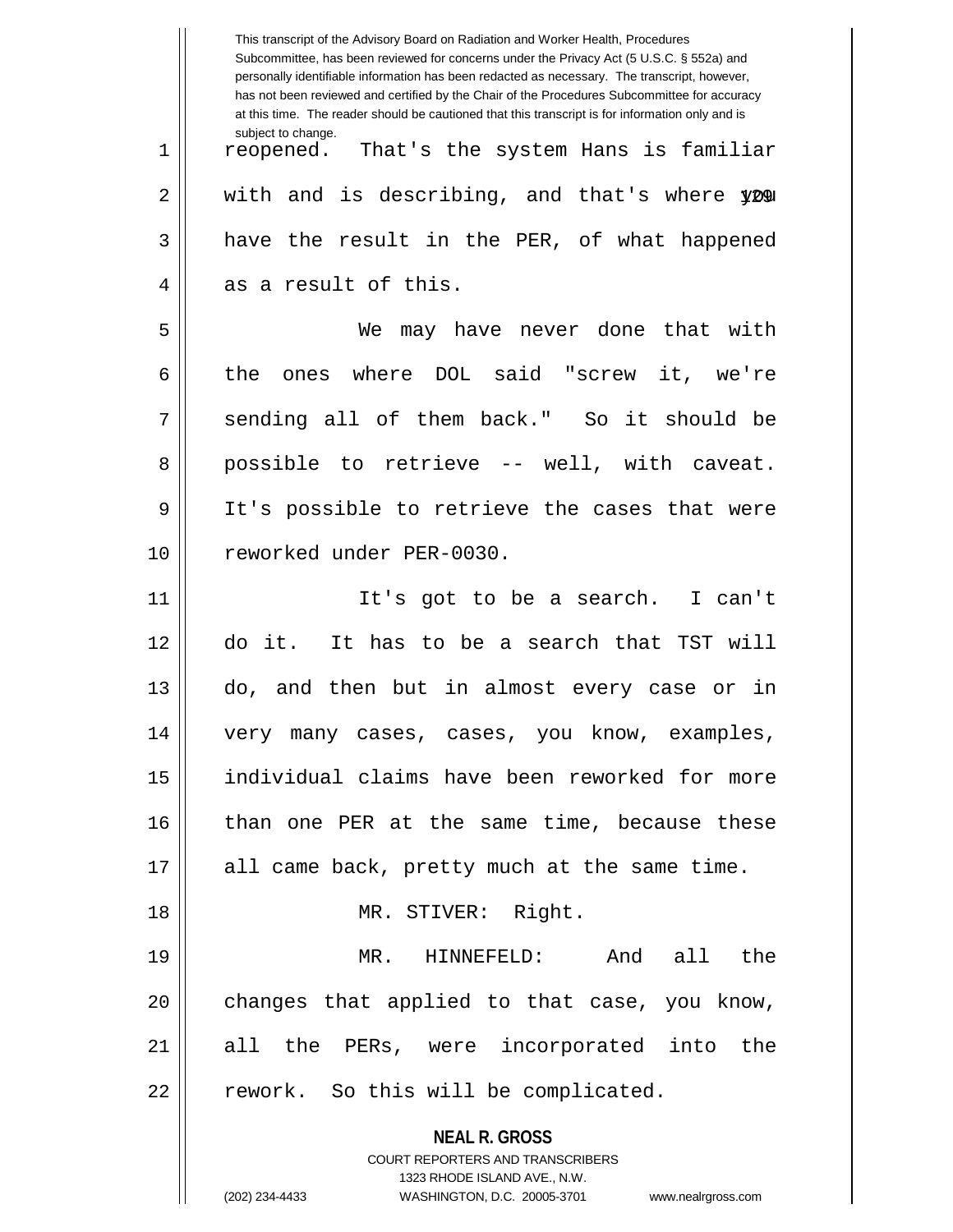**NEAL R. GROSS** COURT REPORTERS AND TRANSCRIBERS 1323 RHODE ISLAND AVE., N.W. (202) 234-4433 WASHINGTON, D.C. 20005-3701 www.nealrgross.com This transcript of the Advisory Board on Radiation and Worker Health, Procedures Subcommittee, has been reviewed for concerns under the Privacy Act (5 U.S.C. § 552a) and personally identifiable information has been redacted as necessary. The transcript, however, has not been reviewed and certified by the Chair of the Procedures Subcommittee for accuracy at this time. The reader should be cautioned that this transcript is for information only and is subject to change. 2 || it will be relatively complicated to sort DBC 1 || If these fall into that category 3 || probably the PER-0030 from the PER-011, which 4 || one goes with which PER. They were just done 5 || with the up to date technical documents. 6 This is going to be relatively 7 complicated. But we can do the first part, 8 || I'm pretty sure, which is to find the cases 9 and let, you know, let the Subcommittee and 10 SC&A know here are the 54 cases or we'll be 11 | paying for. 12 The ones we got back, some of them 13 could have been paid for other reasons and 14 never sent back. Some of these could have 15 || ended up in, you know, SECs, depending on 16 where they were from. So we may have never 17 || qotten some of the back. 18 || But these are the ones that were 19 || reworked with this PER and maybe some others, 20 || and these are the ones that are still below 50 21 || percent. We can get to that point. 22 MR. KATZ: Seems like the only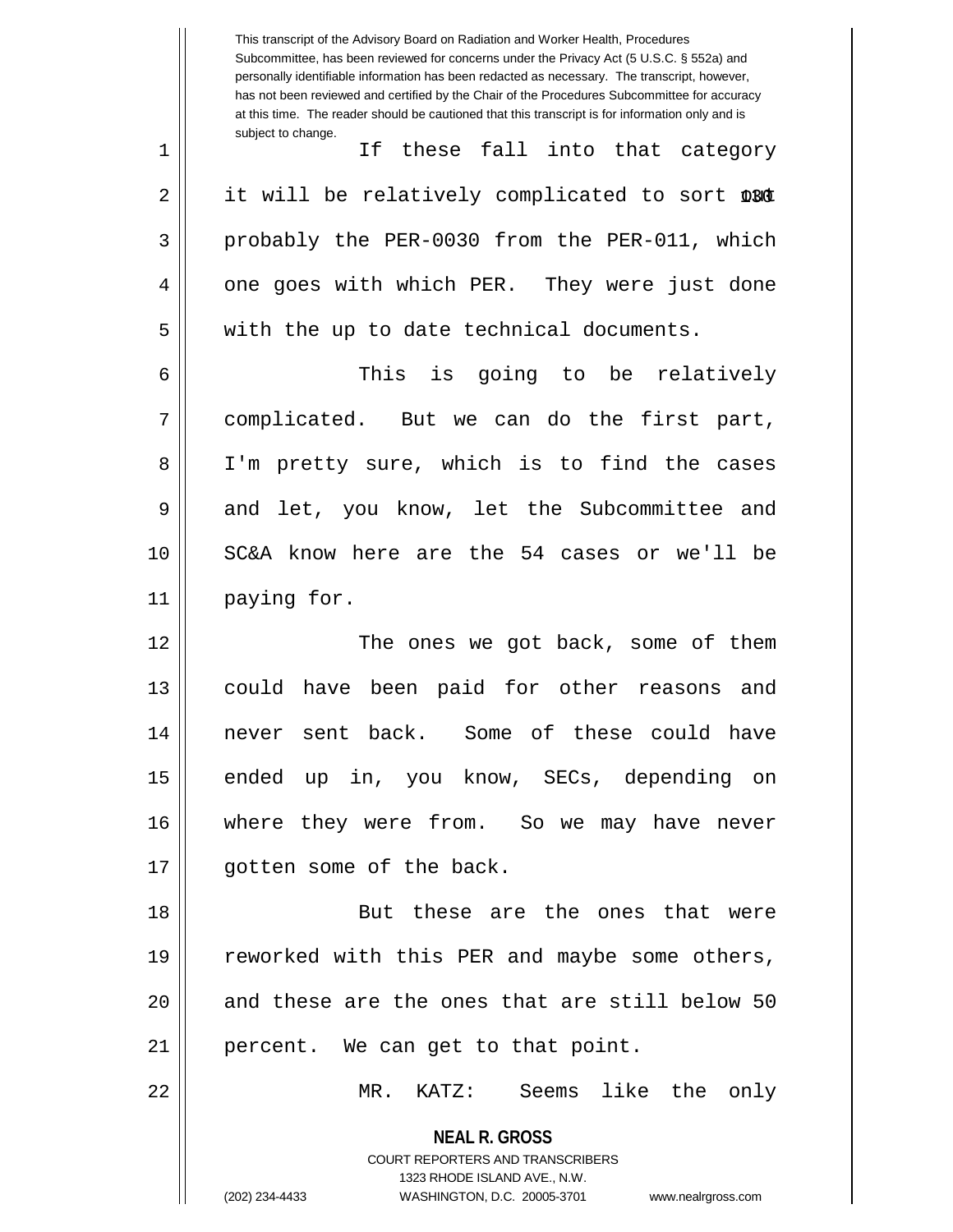|    | This transcript of the Advisory Board on Radiation and Worker Health, Procedures<br>Subcommittee, has been reviewed for concerns under the Privacy Act (5 U.S.C. § 552a) and<br>personally identifiable information has been redacted as necessary. The transcript, however,<br>has not been reviewed and certified by the Chair of the Procedures Subcommittee for accuracy<br>at this time. The reader should be cautioned that this transcript is for information only and is |
|----|----------------------------------------------------------------------------------------------------------------------------------------------------------------------------------------------------------------------------------------------------------------------------------------------------------------------------------------------------------------------------------------------------------------------------------------------------------------------------------|
| 1  | subject to change.<br>thing that's critical is that<br>they get<br>- a                                                                                                                                                                                                                                                                                                                                                                                                           |
| 2  | selection of cases that still fell below1\$0                                                                                                                                                                                                                                                                                                                                                                                                                                     |
| 3  | percent, and really the universal statistics                                                                                                                                                                                                                                                                                                                                                                                                                                     |
| 4  | They're not critical<br>for<br>and<br>SO<br>on.                                                                                                                                                                                                                                                                                                                                                                                                                                  |
| 5  | evaluating the implementation of the<br>PER,                                                                                                                                                                                                                                                                                                                                                                                                                                     |
| 6  | right John?                                                                                                                                                                                                                                                                                                                                                                                                                                                                      |
| 7  | MR. STIVER: Well, I think -- so                                                                                                                                                                                                                                                                                                                                                                                                                                                  |
| 8  | less than 50 percent, yeah. I mean we would                                                                                                                                                                                                                                                                                                                                                                                                                                      |
| 9  | still want<br>to have to tease out, you know,                                                                                                                                                                                                                                                                                                                                                                                                                                    |
| 10 | which -- we have cases that have multiple PERs                                                                                                                                                                                                                                                                                                                                                                                                                                   |
| 11 | involved with it.                                                                                                                                                                                                                                                                                                                                                                                                                                                                |
| 12 | HINNEFELD: We could tell you<br>MR.                                                                                                                                                                                                                                                                                                                                                                                                                                              |
| 13 | the PERs<br>were that<br>were involved.<br>what.<br>We                                                                                                                                                                                                                                                                                                                                                                                                                           |
| 14 | wouldn't be able to point to what PERs --                                                                                                                                                                                                                                                                                                                                                                                                                                        |
| 15 | MR. KATZ: But they'd only be                                                                                                                                                                                                                                                                                                                                                                                                                                                     |
| 16 | looking at the PERs that they're evaluating,                                                                                                                                                                                                                                                                                                                                                                                                                                     |
| 17 | those changes.                                                                                                                                                                                                                                                                                                                                                                                                                                                                   |
| 18 | MR. STIVER: Yeah, right. So we'd                                                                                                                                                                                                                                                                                                                                                                                                                                                 |
| 19 | have to go through that list and see which                                                                                                                                                                                                                                                                                                                                                                                                                                       |
| 20 | ones, you know, have some aspect of the PER-                                                                                                                                                                                                                                                                                                                                                                                                                                     |
| 21 | 0030, for example, associated with it. So it                                                                                                                                                                                                                                                                                                                                                                                                                                     |
| 22 | would take a little more legwork.                                                                                                                                                                                                                                                                                                                                                                                                                                                |
|    | <b>NEAL R. GROSS</b><br>COURT REPORTERS AND TRANSCRIBERS<br>1323 RHODE ISLAND AVE., N.W.<br>(202) 234-4433<br>WASHINGTON, D.C. 20005-3701<br>www.nealrgross.com                                                                                                                                                                                                                                                                                                                  |

<sup>(202) 234-4433</sup> WASHINGTON, D.C. 20005-3701 www.nealrgross.com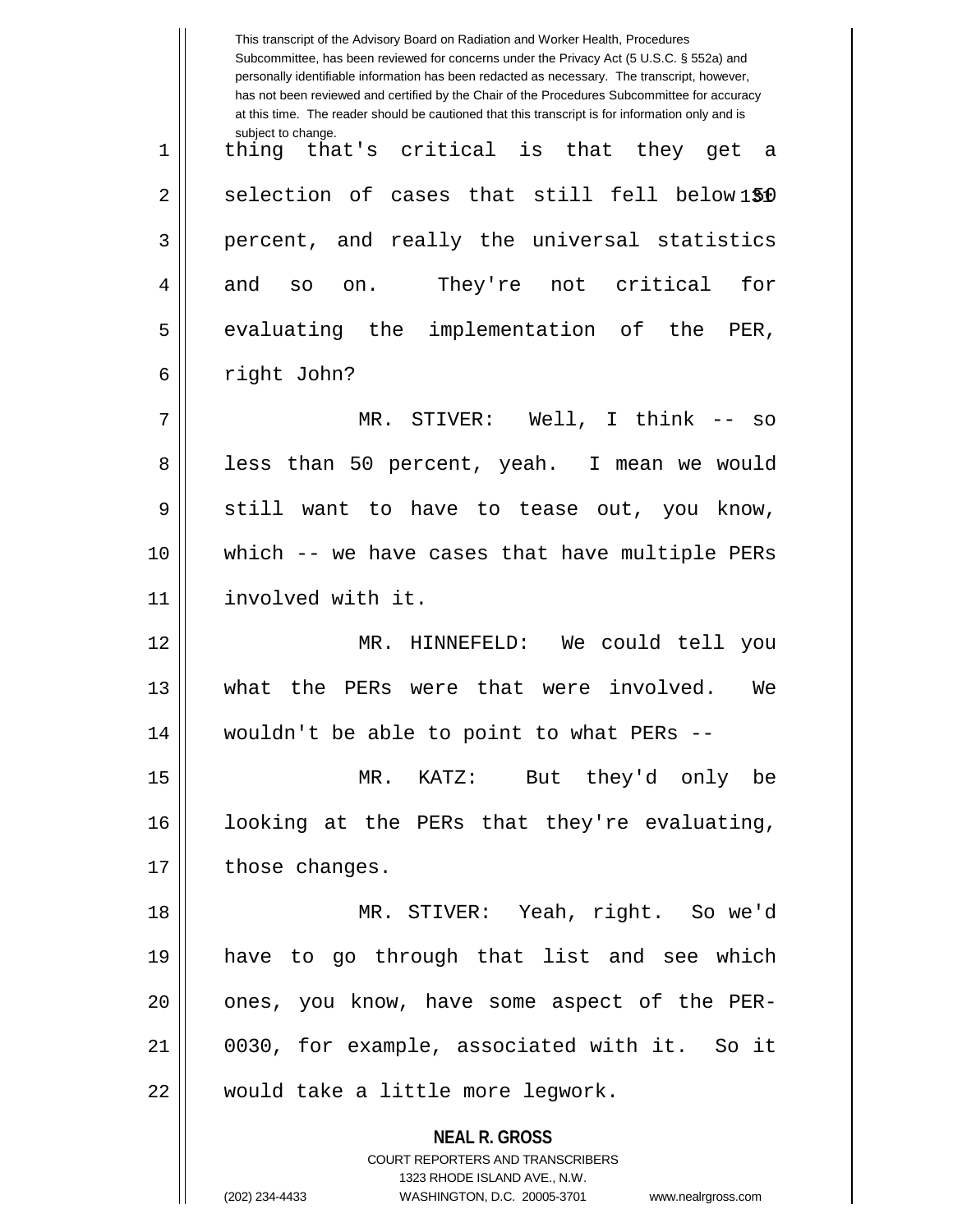**NEAL R. GROSS** COURT REPORTERS AND TRANSCRIBERS 1323 RHODE ISLAND AVE., N.W. (202) 234-4433 WASHINGTON, D.C. 20005-3701 www.nealrgross.com This transcript of the Advisory Board on Radiation and Worker Health, Procedures Subcommittee, has been reviewed for concerns under the Privacy Act (5 U.S.C. § 552a) and personally identifiable information has been redacted as necessary. The transcript, however, has not been reviewed and certified by the Chair of the Procedures Subcommittee for accuracy at this time. The reader should be cautioned that this transcript is for information only and is subject to change. 2 || will even be more complicated than we expect32 1 MR. HINNEFELD: I'm confident they 3 MR. STIVER: They usually are. 4 || (Laughter.) 5 MR. HINNEFELD: But I believe we 6 can  $-$  I believe we can come up with the list  $7 \parallel$  of the cases that were reworked with those.  $8 \parallel$  So we're going to do that for 11, and we're  $9 \parallel$  going to do that -- we're going to do that for 10 all these. 11 || MS. MARION-MOSS: For all of them. 12 MR. STIVER: Yeah, so 0030. The 13 other aspect of 0030, I'm not going to go 14 || through and read this entire thing, but just 15 || look at the boxes here. 16 We've reviewed up to Revision 3 of 17 || the SRS TBDs, and we issued this report, which 18 is identified here, a status report on the 19 || resolution of the Savannah River site, Issues 20 | Resolution Matrix, back in October 2007. 21 We had a total of 16 unresolved  $22$  || issues that were identified, and going back to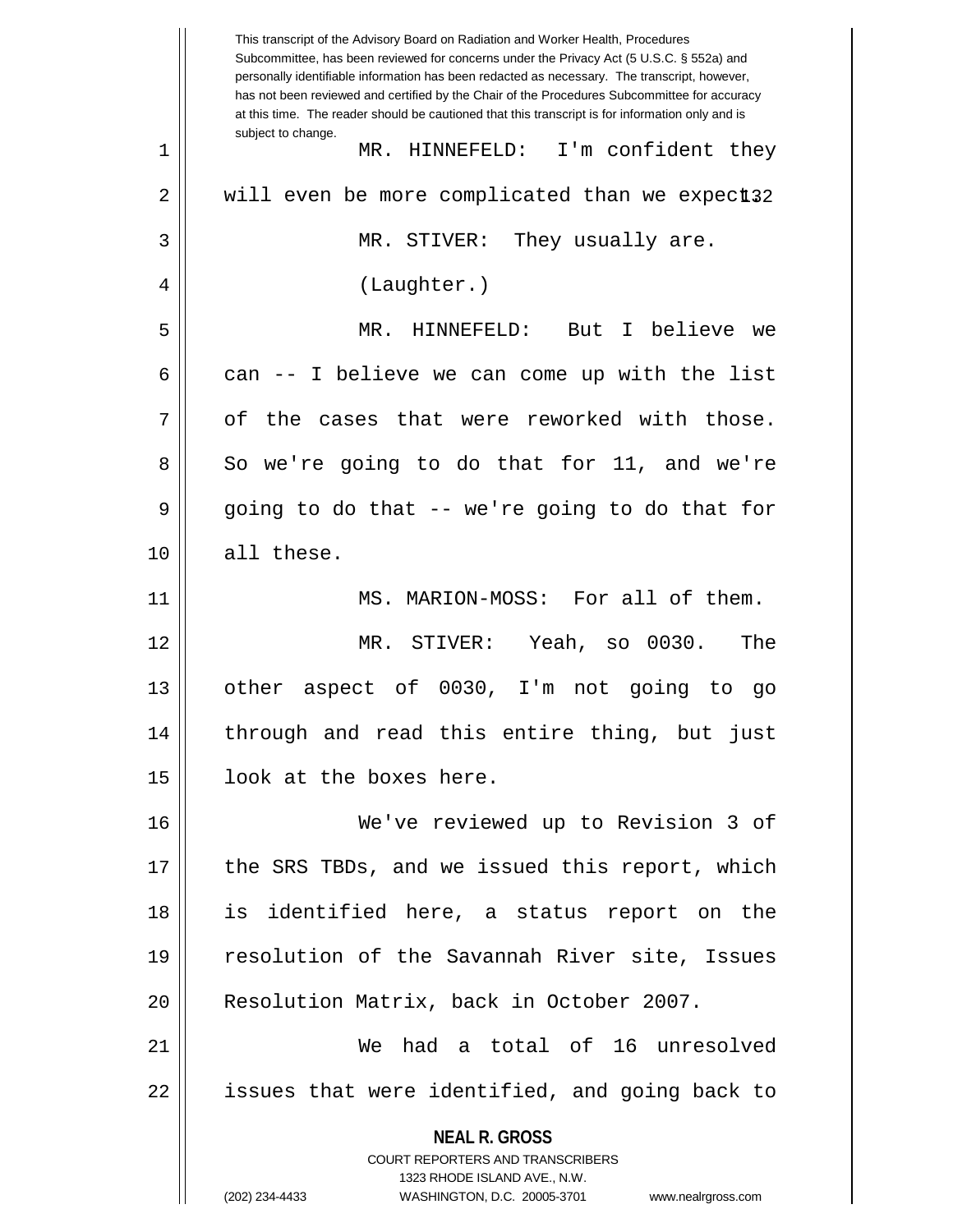|    | This transcript of the Advisory Board on Radiation and Worker Health, Procedures<br>Subcommittee, has been reviewed for concerns under the Privacy Act (5 U.S.C. § 552a) and<br>personally identifiable information has been redacted as necessary. The transcript, however,<br>has not been reviewed and certified by the Chair of the Procedures Subcommittee for accuracy<br>at this time. The reader should be cautioned that this transcript is for information only and is |
|----|----------------------------------------------------------------------------------------------------------------------------------------------------------------------------------------------------------------------------------------------------------------------------------------------------------------------------------------------------------------------------------------------------------------------------------------------------------------------------------|
| 1  | subject to change.<br>through the Issues matrices, some of these                                                                                                                                                                                                                                                                                                                                                                                                                 |
| 2  | were actually more. Some of them were<br>SEC                                                                                                                                                                                                                                                                                                                                                                                                                                     |
| 3  | issues in the Site Profile. So it's really                                                                                                                                                                                                                                                                                                                                                                                                                                       |
| 4  | complicated.                                                                                                                                                                                                                                                                                                                                                                                                                                                                     |
| 5  | I identified about eight of<br>But                                                                                                                                                                                                                                                                                                                                                                                                                                               |
| 6  | those that are still relevant and<br>they're                                                                                                                                                                                                                                                                                                                                                                                                                                     |
| 7  | still unresolved. So this is something that'                                                                                                                                                                                                                                                                                                                                                                                                                                     |
| 8  | going to have to be resolved through the Work                                                                                                                                                                                                                                                                                                                                                                                                                                    |
| 9  | Group process, and so I think that's going to                                                                                                                                                                                                                                                                                                                                                                                                                                    |
| 10 | be kind of a show-stopper on 0030. Until we                                                                                                                                                                                                                                                                                                                                                                                                                                      |
| 11 | have those issues resolved, it really doesn't                                                                                                                                                                                                                                                                                                                                                                                                                                    |
| 12 | behoove us to do a PER review.                                                                                                                                                                                                                                                                                                                                                                                                                                                   |
| 13 | DR. H. BEHLING:<br>John, can I make                                                                                                                                                                                                                                                                                                                                                                                                                                              |
| 14 | a comment?                                                                                                                                                                                                                                                                                                                                                                                                                                                                       |
| 15 | MR. STIVER: Sure, go ahead.                                                                                                                                                                                                                                                                                                                                                                                                                                                      |
| 16 | DR. H. BEHLING: And this goes                                                                                                                                                                                                                                                                                                                                                                                                                                                    |
| 17 | back to, when we get to the point where we can                                                                                                                                                                                                                                                                                                                                                                                                                                   |
| 18 | make a final selection, I think this is a                                                                                                                                                                                                                                                                                                                                                                                                                                        |
| 19 | perfect case here, PER-0030.                                                                                                                                                                                                                                                                                                                                                                                                                                                     |
| 20 | It would probably behoove us to                                                                                                                                                                                                                                                                                                                                                                                                                                                  |
| 21 | look at selection of cases that involve a case                                                                                                                                                                                                                                                                                                                                                                                                                                   |
| 22 | where all four criteria have been identified                                                                                                                                                                                                                                                                                                                                                                                                                                     |
|    | <b>NEAL R. GROSS</b><br><b>COURT REPORTERS AND TRANSCRIBERS</b><br>1323 RHODE ISLAND AVE., N.W.<br>(202) 234-4433<br>WASHINGTON, D.C. 20005-3701<br>www.nealrgross.com                                                                                                                                                                                                                                                                                                           |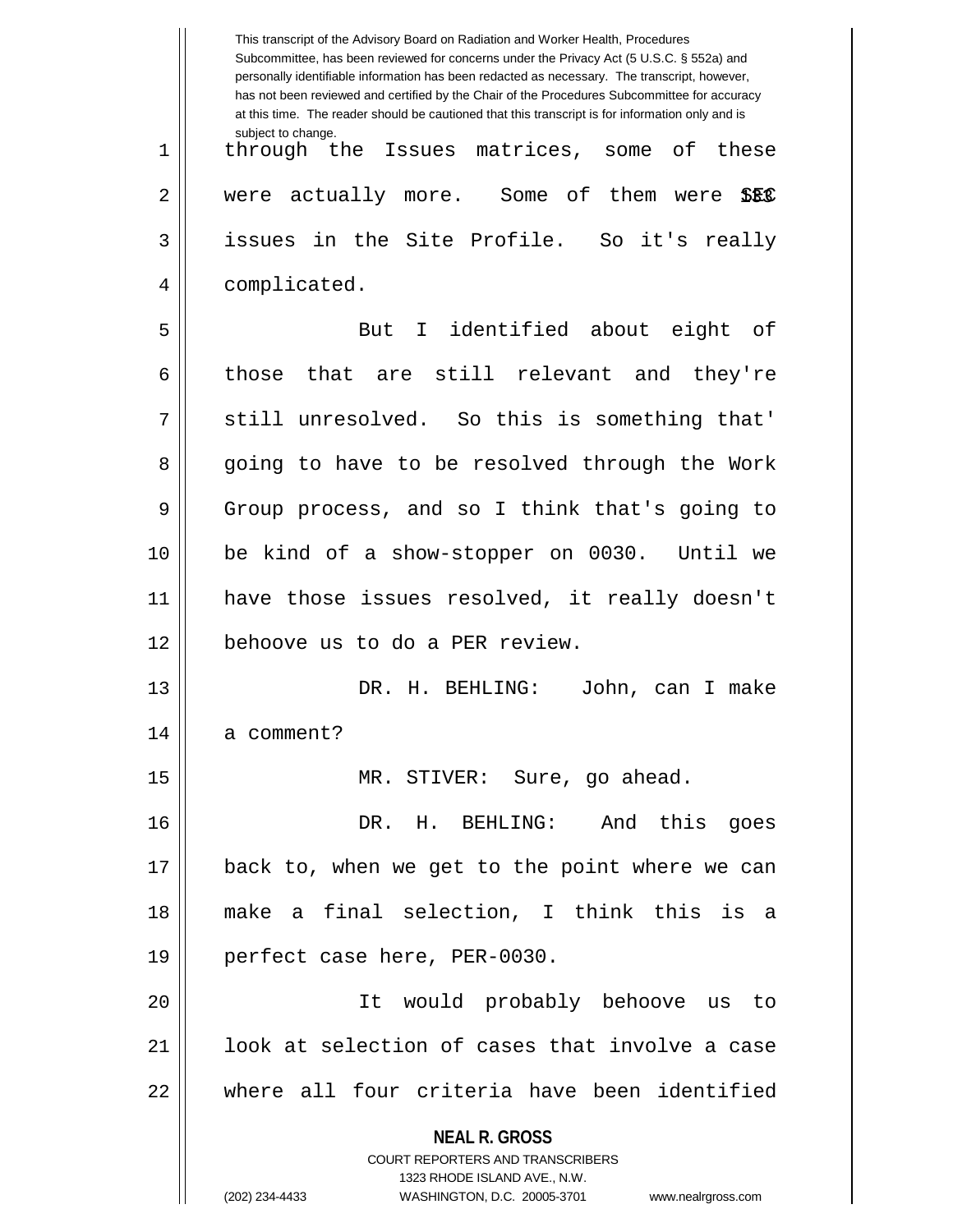**NEAL R. GROSS** COURT REPORTERS AND TRANSCRIBERS 1323 RHODE ISLAND AVE., N.W. (202) 234-4433 WASHINGTON, D.C. 20005-3701 www.nealrgross.com This transcript of the Advisory Board on Radiation and Worker Health, Procedures Subcommittee, has been reviewed for concerns under the Privacy Act (5 U.S.C. § 552a) and personally identifiable information has been redacted as necessary. The transcript, however, has not been reviewed and certified by the Chair of the Procedures Subcommittee for accuracy at this time. The reader should be cautioned that this transcript is for information only and is subject to change. 2 || the number of audits that we would have1\$4 1 || in behalf of that case, and that would limit 3 make. 4 MR. STIVER: I think more that we  $5 \parallel$  can combine into one audit, that would be 6 great. It's just kind of, like the same kind  $7$  | of approach we took with 0020. 8 MR. KATZ: I think that's sort of 9 || universal, wherever you can do that. 10 MR. STIVER: Yeah. We can 11 minimize the amount of -- 12 MEMBER ZIEMER: But no guarantee 13 || you'll find four or maybe three. 14 MR. STIVER: I think you might 15 || find three, you might find two. You may only 16 find one. 17 MR. HINNEFELD: Now John's last 18 comment said that there are eight findings 19 || still unresolved with Savannah River, that --20 || and you say it's probably not useful to 21 proceed with the PER-0030 until those are 22 || ultimately resolved. Is that what you said?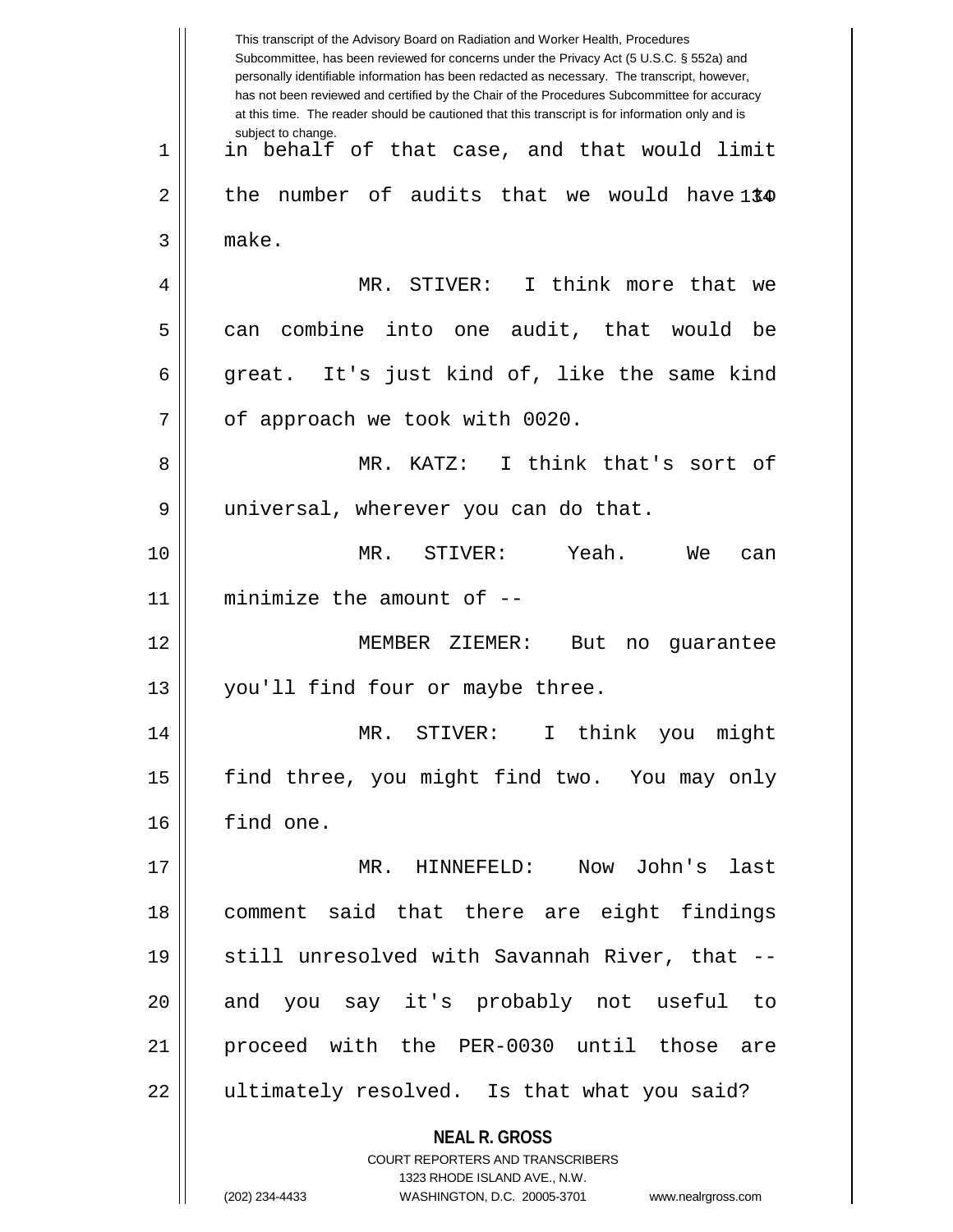|    | This transcript of the Advisory Board on Radiation and Worker Health, Procedures<br>Subcommittee, has been reviewed for concerns under the Privacy Act (5 U.S.C. § 552a) and<br>personally identifiable information has been redacted as necessary. The transcript, however,<br>has not been reviewed and certified by the Chair of the Procedures Subcommittee for accuracy<br>at this time. The reader should be cautioned that this transcript is for information only and is |
|----|----------------------------------------------------------------------------------------------------------------------------------------------------------------------------------------------------------------------------------------------------------------------------------------------------------------------------------------------------------------------------------------------------------------------------------------------------------------------------------|
| 1  | subject to change.<br>MR. STIVER: Yeah. We feel --                                                                                                                                                                                                                                                                                                                                                                                                                               |
| 2  | This is John. Can34<br>DR.<br>MAURO:                                                                                                                                                                                                                                                                                                                                                                                                                                             |
| 3  | jump in? I've been thinking about this a lot                                                                                                                                                                                                                                                                                                                                                                                                                                     |
| 4  | too, because I've been running into --                                                                                                                                                                                                                                                                                                                                                                                                                                           |
| 5  | MR. STIVER: Jump in, John.                                                                                                                                                                                                                                                                                                                                                                                                                                                       |
| 6  | DR. MAURO: We're always going to                                                                                                                                                                                                                                                                                                                                                                                                                                                 |
| 7  | have a situation where a PER was issued, let's                                                                                                                                                                                                                                                                                                                                                                                                                                   |
| 8  | say because you're up to Rev 2 or Rev 3 of a                                                                                                                                                                                                                                                                                                                                                                                                                                     |
| 9  | given Site Profile. A PER is issued;<br>the                                                                                                                                                                                                                                                                                                                                                                                                                                      |
| 10 | cases have been reviewed in light of the                                                                                                                                                                                                                                                                                                                                                                                                                                         |
| 11 | changes up to that point in time.                                                                                                                                                                                                                                                                                                                                                                                                                                                |
| 12 | But most of the time, very often,                                                                                                                                                                                                                                                                                                                                                                                                                                                |
| 13 | that particular site, Savannah River, Hanford,                                                                                                                                                                                                                                                                                                                                                                                                                                   |
| 14 | Fernald, whatever, is still in some process,                                                                                                                                                                                                                                                                                                                                                                                                                                     |
| 15 | where there are still issues that still will                                                                                                                                                                                                                                                                                                                                                                                                                                     |
| 16 | be resolved, because it's a living process                                                                                                                                                                                                                                                                                                                                                                                                                                       |
| 17 | that goes on for quite some time.                                                                                                                                                                                                                                                                                                                                                                                                                                                |
| 18 | So I would say that the fact that                                                                                                                                                                                                                                                                                                                                                                                                                                                |
| 19 | there are still issues on the table that are                                                                                                                                                                                                                                                                                                                                                                                                                                     |
| 20 | being discussed by a Work Group, doesn't mean                                                                                                                                                                                                                                                                                                                                                                                                                                    |
| 21 | the PER process has to stop. I think that the                                                                                                                                                                                                                                                                                                                                                                                                                                    |
| 22 | PER is the PER. You've issued a PER to deal                                                                                                                                                                                                                                                                                                                                                                                                                                      |
|    | <b>NEAL R. GROSS</b>                                                                                                                                                                                                                                                                                                                                                                                                                                                             |

COURT REPORTERS AND TRANSCRIBERS 1323 RHODE ISLAND AVE., N.W.

 $\mathsf{II}$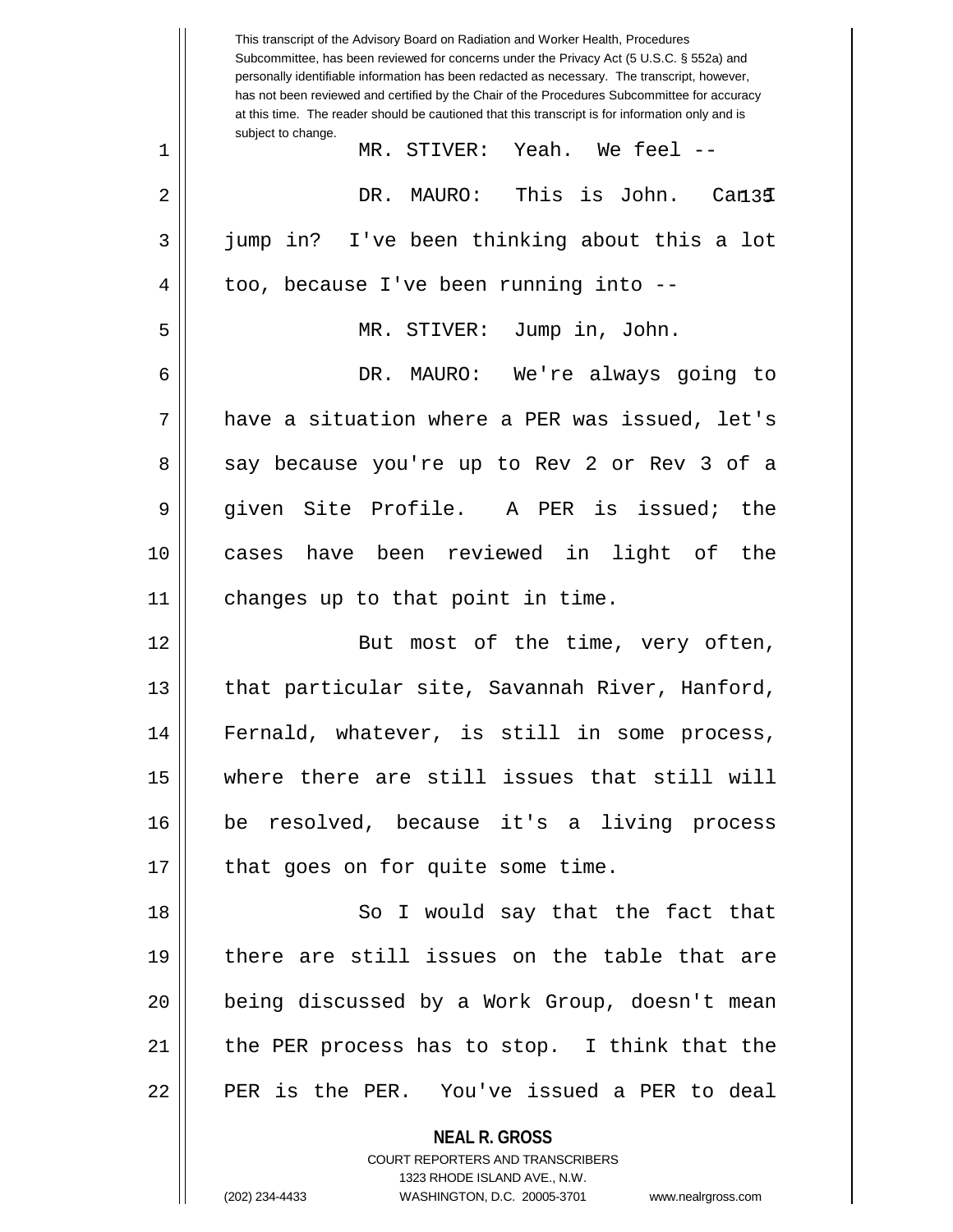|                | This transcript of the Advisory Board on Radiation and Worker Health, Procedures<br>Subcommittee, has been reviewed for concerns under the Privacy Act (5 U.S.C. § 552a) and<br>personally identifiable information has been redacted as necessary. The transcript, however,<br>has not been reviewed and certified by the Chair of the Procedures Subcommittee for accuracy<br>at this time. The reader should be cautioned that this transcript is for information only and is |
|----------------|----------------------------------------------------------------------------------------------------------------------------------------------------------------------------------------------------------------------------------------------------------------------------------------------------------------------------------------------------------------------------------------------------------------------------------------------------------------------------------|
| $\mathbf 1$    | subject to change.<br>with all of the changes that were made to the                                                                                                                                                                                                                                                                                                                                                                                                              |
| $\overline{2}$ | Site Profile up to some point.<br>136                                                                                                                                                                                                                                                                                                                                                                                                                                            |
| 3              | that there's still value<br>And<br>to                                                                                                                                                                                                                                                                                                                                                                                                                                            |
| 4              | review that, those cases, the PER, and the                                                                                                                                                                                                                                                                                                                                                                                                                                       |
| 5              | selected cases, etcetera, up to that point,                                                                                                                                                                                                                                                                                                                                                                                                                                      |
| 6              | because we're reviewing a process.                                                                                                                                                                                                                                                                                                                                                                                                                                               |
| 7              | The<br>fact that there<br>might<br>be                                                                                                                                                                                                                                                                                                                                                                                                                                            |
| 8              | future revisions to the Site Profile and                                                                                                                                                                                                                                                                                                                                                                                                                                         |
| 9              | future PERs, that's always going to be<br>the                                                                                                                                                                                                                                                                                                                                                                                                                                    |
| 10             | case. So I don't think, you know, to hold off                                                                                                                                                                                                                                                                                                                                                                                                                                    |
| 11             | on doing, for example, any PER review on                                                                                                                                                                                                                                                                                                                                                                                                                                         |
| 12             | Savannah River because Savannah River's still                                                                                                                                                                                                                                                                                                                                                                                                                                    |
| 13             | active, you know, I don't agree with that.<br>I.                                                                                                                                                                                                                                                                                                                                                                                                                                 |
| 14             | there's a need<br>that<br>think<br>to<br>review<br>the                                                                                                                                                                                                                                                                                                                                                                                                                           |
| 15             | process.                                                                                                                                                                                                                                                                                                                                                                                                                                                                         |
| 16             | I was going to say the<br>MR. KATZ:                                                                                                                                                                                                                                                                                                                                                                                                                                              |
| 17             | same thing, John.                                                                                                                                                                                                                                                                                                                                                                                                                                                                |
| 18             | DR. MAURO: Okay.                                                                                                                                                                                                                                                                                                                                                                                                                                                                 |
| 19             | CHAIR MUNN:<br>It does<br>seem<br>to<br>be                                                                                                                                                                                                                                                                                                                                                                                                                                       |
| 20             | self-defeating.                                                                                                                                                                                                                                                                                                                                                                                                                                                                  |
| 21             | MR. STIVER: Put that question to                                                                                                                                                                                                                                                                                                                                                                                                                                                 |
| 22             | the Board, then.                                                                                                                                                                                                                                                                                                                                                                                                                                                                 |
|                | <b>NEAL R. GROSS</b><br>COURT REPORTERS AND TRANSCRIBERS<br>1323 RHODE ISLAND AVE., N.W.<br>(202) 234-4433<br>WASHINGTON, D.C. 20005-3701<br>www.nealrgross.com                                                                                                                                                                                                                                                                                                                  |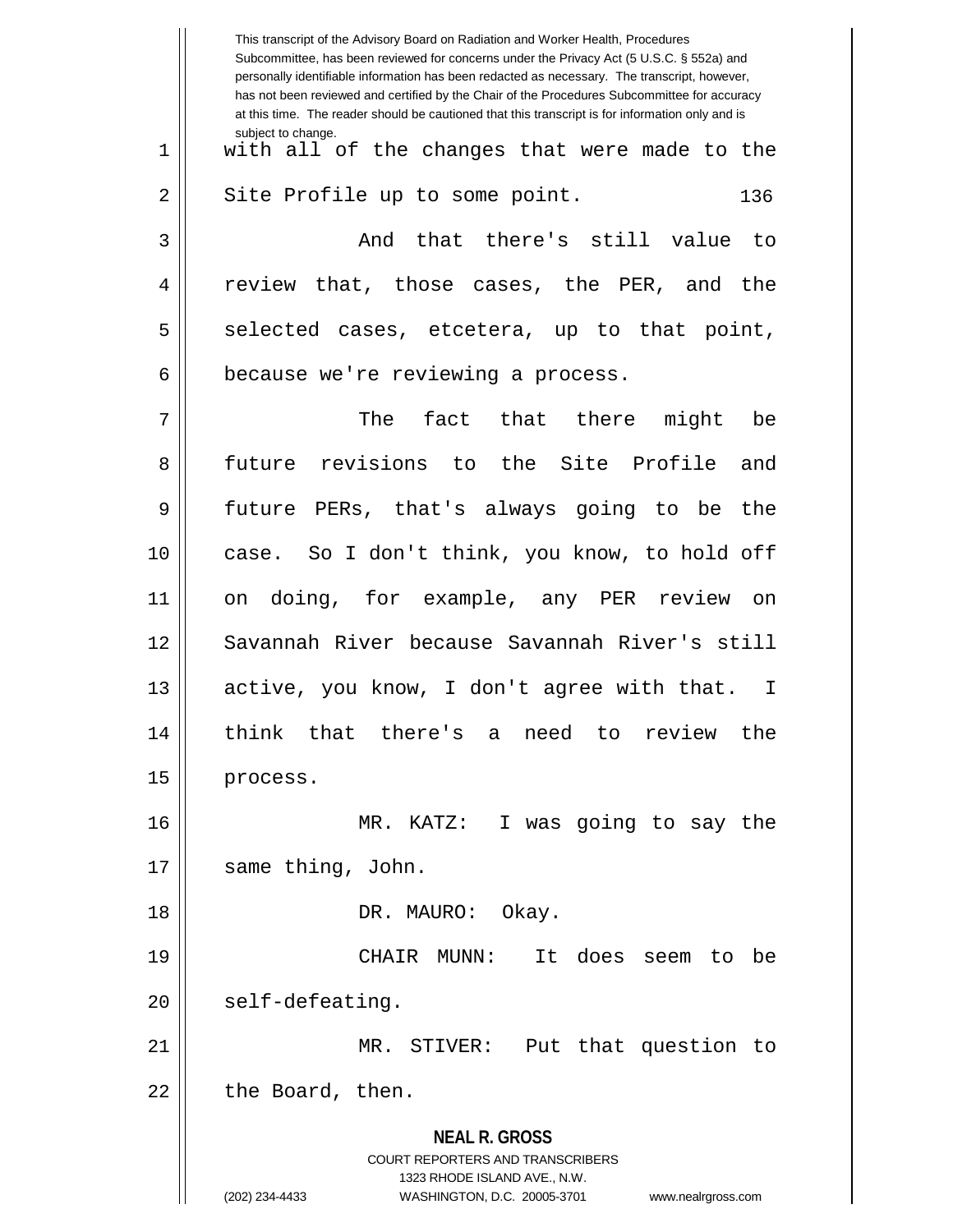**NEAL R. GROSS** COURT REPORTERS AND TRANSCRIBERS 1323 RHODE ISLAND AVE., N.W. (202) 234-4433 WASHINGTON, D.C. 20005-3701 www.nealrgross.com This transcript of the Advisory Board on Radiation and Worker Health, Procedures Subcommittee, has been reviewed for concerns under the Privacy Act (5 U.S.C. § 552a) and personally identifiable information has been redacted as necessary. The transcript, however, has not been reviewed and certified by the Chair of the Procedures Subcommittee for accuracy at this time. The reader should be cautioned that this transcript is for information only and is subject to change. 2 || this is Hans. I think we're going to hæye 1 DR. H. BEHLING: Yeah, I think -- 3 that discussion when we talk about PER-0029 4 | for Hanford. 5 MR. STIVER: Yeah, and we've got  $6 \parallel$  sort of a perfect example of a situation where 7 we have a PER issued, and then subsequent 8 and revisions that raise new issues. But the 9 || original PER still may be relevant. It's just 10 that there will be additional layers that may 11 || come later as reviews progress. 12 MR. KATZ: So John, as a sort of 13 || friendly amendment to what you're saying, and 14 || related to what John just said, I would say if 15 you had a PER and then you have some major 16 changes that occur after that, and those in 17 effect negate what the PER did, then I think 18 it would be a foolish use of resources to be 19 evaluating that PER's implementation, because 20 | it's going to be overturned with another PER. 21 || So I would agree. But if the 22 || future work doesn't look to be negating what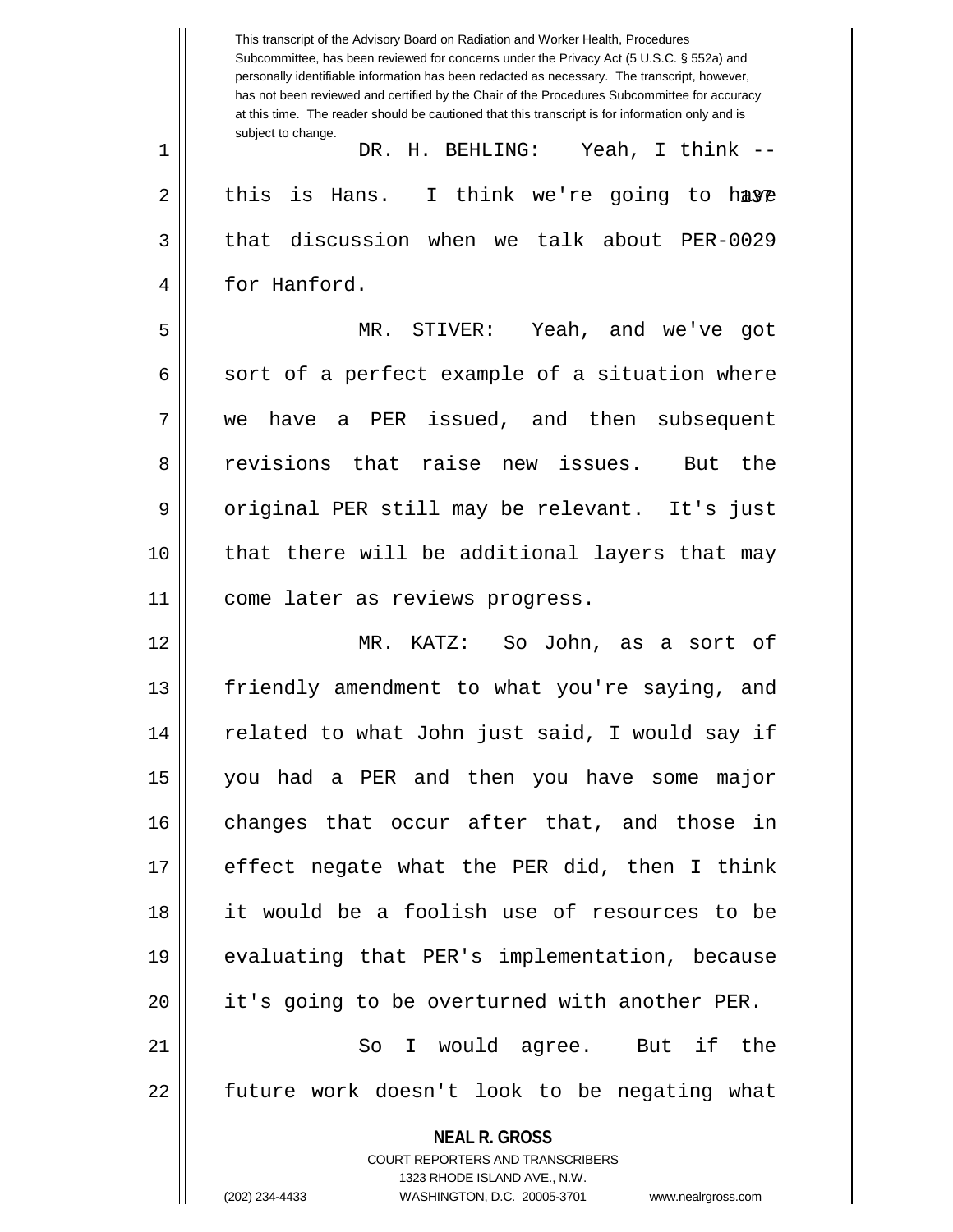|    | This transcript of the Advisory Board on Radiation and Worker Health, Procedures<br>Subcommittee, has been reviewed for concerns under the Privacy Act (5 U.S.C. § 552a) and<br>personally identifiable information has been redacted as necessary. The transcript, however,<br>has not been reviewed and certified by the Chair of the Procedures Subcommittee for accuracy<br>at this time. The reader should be cautioned that this transcript is for information only and is |
|----|----------------------------------------------------------------------------------------------------------------------------------------------------------------------------------------------------------------------------------------------------------------------------------------------------------------------------------------------------------------------------------------------------------------------------------------------------------------------------------|
| 1  | subject to change.<br>that PER did, then it makes sense to review                                                                                                                                                                                                                                                                                                                                                                                                                |
| 2  | it, even though there are other changes in the                                                                                                                                                                                                                                                                                                                                                                                                                                   |
| 3  | works. Does that make sense?                                                                                                                                                                                                                                                                                                                                                                                                                                                     |
| 4  | MR. STIVER:<br>Sure, yeah, that                                                                                                                                                                                                                                                                                                                                                                                                                                                  |
| 5  | makes sense. I just trying to go through in                                                                                                                                                                                                                                                                                                                                                                                                                                      |
| 6  | my mind, trying to have a look at all these                                                                                                                                                                                                                                                                                                                                                                                                                                      |
| 7  | issues, these eight issues, and whether they                                                                                                                                                                                                                                                                                                                                                                                                                                     |
| 8  | might actually negate a PER.                                                                                                                                                                                                                                                                                                                                                                                                                                                     |
| 9  | This<br>H. BEHLING:<br>is<br>DR.<br>Hans                                                                                                                                                                                                                                                                                                                                                                                                                                         |
| 10 | again. In the context of what Ted just said,                                                                                                                                                                                                                                                                                                                                                                                                                                     |
| 11 | and we will have that option to discuss it on                                                                                                                                                                                                                                                                                                                                                                                                                                    |
| 12 | behalf of the Hanford PER-0029, what I found                                                                                                                                                                                                                                                                                                                                                                                                                                     |
| 13 | I reviewed that was<br>fact<br>when<br>the<br>that                                                                                                                                                                                                                                                                                                                                                                                                                               |
| 14 | subsequent revisions to the TBD will certainly                                                                                                                                                                                                                                                                                                                                                                                                                                   |
| 15 | affect dose claims that were impacted by PER-                                                                                                                                                                                                                                                                                                                                                                                                                                    |
| 16 | 0029, and may require yet a revisit of all                                                                                                                                                                                                                                                                                                                                                                                                                                       |
| 17 | those claims that were previously revised in                                                                                                                                                                                                                                                                                                                                                                                                                                     |
| 18 | behalf of PER-0029, because of the major                                                                                                                                                                                                                                                                                                                                                                                                                                         |
| 19 | changes that occurred in the Site Profiles.                                                                                                                                                                                                                                                                                                                                                                                                                                      |
| 20 | Which means that we're by and                                                                                                                                                                                                                                                                                                                                                                                                                                                    |
| 21 | large repeating a revised dose reconstruction                                                                                                                                                                                                                                                                                                                                                                                                                                    |
| 22 | again and again, based on subsequent changes.                                                                                                                                                                                                                                                                                                                                                                                                                                    |
|    | <b>NEAL R. GROSS</b><br><b>COURT REPORTERS AND TRANSCRIBERS</b><br>1323 RHODE ISLAND AVE., N.W.<br>(202) 234-4433<br>WASHINGTON, D.C. 20005-3701<br>www.nealrgross.com                                                                                                                                                                                                                                                                                                           |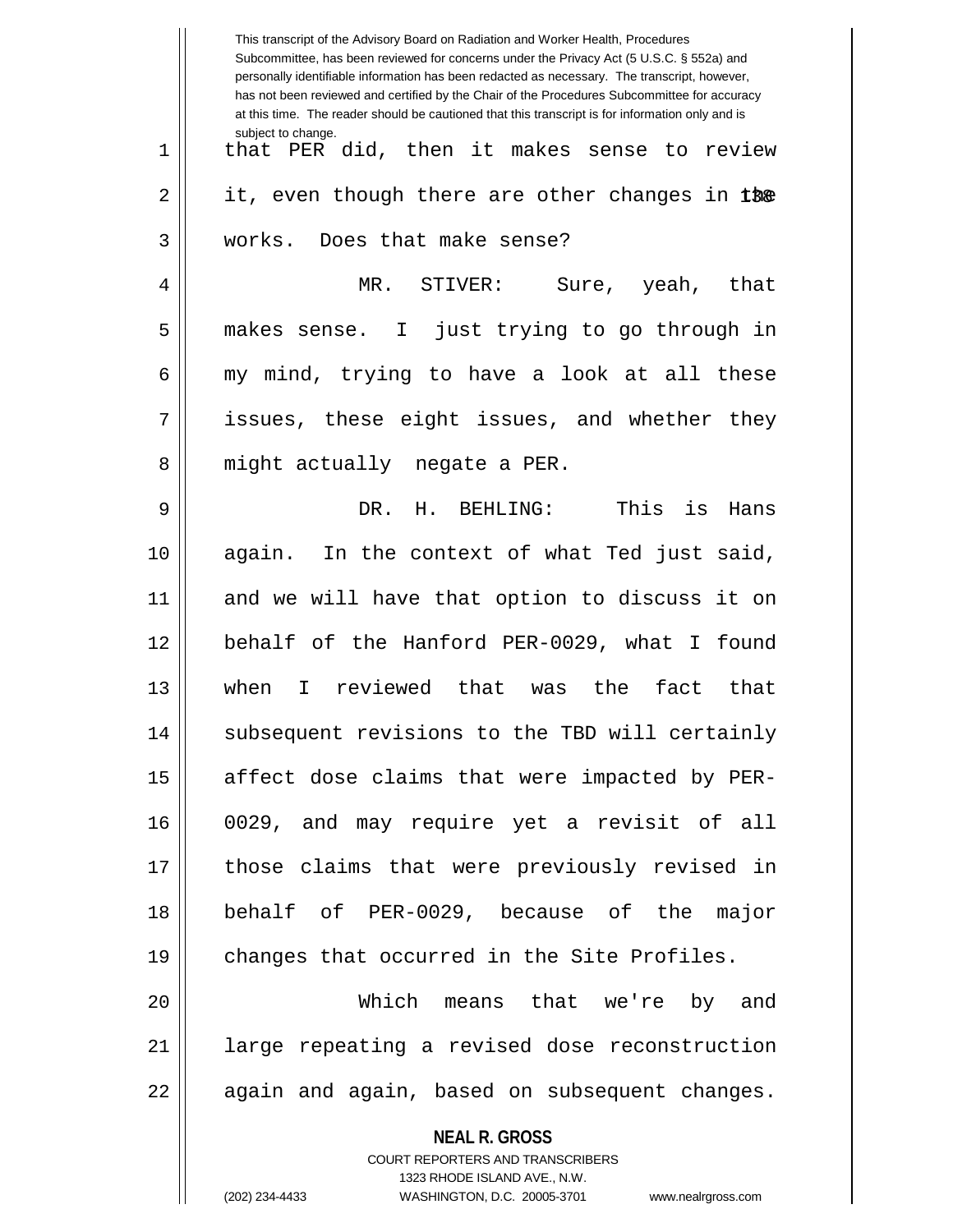|    | This transcript of the Advisory Board on Radiation and Worker Health, Procedures<br>Subcommittee, has been reviewed for concerns under the Privacy Act (5 U.S.C. § 552a) and<br>personally identifiable information has been redacted as necessary. The transcript, however,<br>has not been reviewed and certified by the Chair of the Procedures Subcommittee for accuracy<br>at this time. The reader should be cautioned that this transcript is for information only and is |
|----|----------------------------------------------------------------------------------------------------------------------------------------------------------------------------------------------------------------------------------------------------------------------------------------------------------------------------------------------------------------------------------------------------------------------------------------------------------------------------------|
| 1  | subject to change.<br>As I said, I think maybe we should wait until                                                                                                                                                                                                                                                                                                                                                                                                              |
| 2  | we look at the PER-0029 that I'm referring1\$0                                                                                                                                                                                                                                                                                                                                                                                                                                   |
| 3  | some understanding of<br>here, and<br>come<br>to                                                                                                                                                                                                                                                                                                                                                                                                                                 |
| 4  | whether or not we are not being very efficient                                                                                                                                                                                                                                                                                                                                                                                                                                   |
| 5  | by redoing the<br>same claims over<br>and<br>over                                                                                                                                                                                                                                                                                                                                                                                                                                |
| 6  | again, based on subsequent revisions to the                                                                                                                                                                                                                                                                                                                                                                                                                                      |
| 7  | PER.                                                                                                                                                                                                                                                                                                                                                                                                                                                                             |
| 8  | MR. STIVER:<br>Hans, I'd have to $-$ -                                                                                                                                                                                                                                                                                                                                                                                                                                           |
| 9  | agree with that, but I'd<br>in<br>throw<br>I<br>can                                                                                                                                                                                                                                                                                                                                                                                                                              |
| 10 | another caveat that Steve mentioned earlier.                                                                                                                                                                                                                                                                                                                                                                                                                                     |
| 11 | If we wait, say with PER-0029, and we were to                                                                                                                                                                                                                                                                                                                                                                                                                                    |
| 12 | put that on hold and wait until this<br>next                                                                                                                                                                                                                                                                                                                                                                                                                                     |
| 13 | revision<br>there's<br>know<br>out,<br>comes<br>we                                                                                                                                                                                                                                                                                                                                                                                                                               |
| 14 | neutron/photon ratio issues on that.                                                                                                                                                                                                                                                                                                                                                                                                                                             |
| 15 | And say if we issued one big PER                                                                                                                                                                                                                                                                                                                                                                                                                                                 |
| 16 | that captured all these different aspects,                                                                                                                                                                                                                                                                                                                                                                                                                                       |
| 17 | then it's going to be awfully difficult to                                                                                                                                                                                                                                                                                                                                                                                                                                       |
| 18 | tease out all the different components.                                                                                                                                                                                                                                                                                                                                                                                                                                          |
| 19 | Where it might actually be<br>more                                                                                                                                                                                                                                                                                                                                                                                                                                               |
| 20 | efficient if we look at, say, the changes to                                                                                                                                                                                                                                                                                                                                                                                                                                     |
| 21 | Point A in PER-0029 that we're looking at now,                                                                                                                                                                                                                                                                                                                                                                                                                                   |
| 22 | and then later on, when these new changes                                                                                                                                                                                                                                                                                                                                                                                                                                        |
|    | <b>NEAL R. GROSS</b>                                                                                                                                                                                                                                                                                                                                                                                                                                                             |
|    | <b>COURT REPORTERS AND TRANSCRIBERS</b>                                                                                                                                                                                                                                                                                                                                                                                                                                          |
|    | 1323 RHODE ISLAND AVE., N.W.<br>(202) 234-4433<br>WASHINGTON, D.C. 20005-3701<br>www.nealrgross.com                                                                                                                                                                                                                                                                                                                                                                              |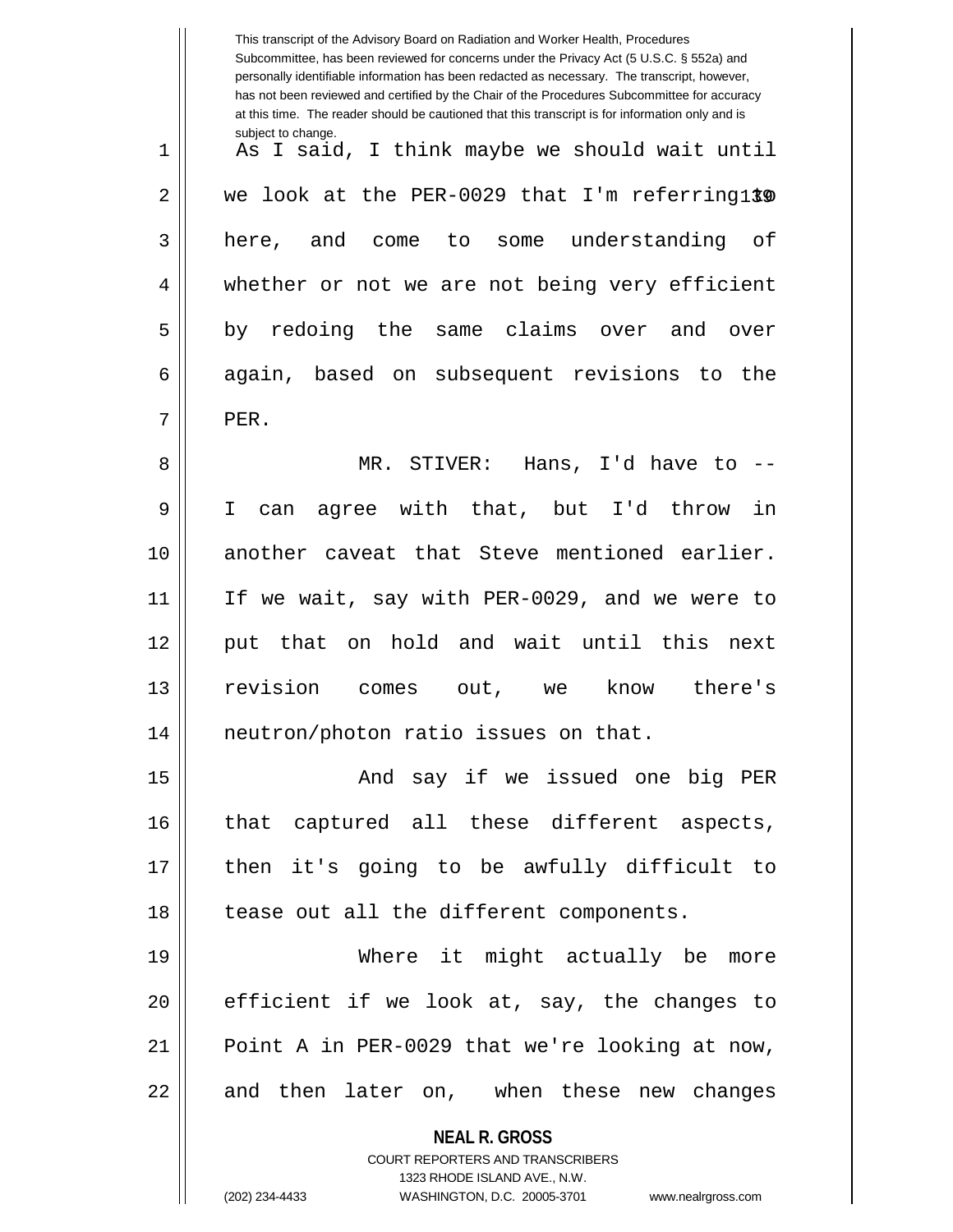|    | This transcript of the Advisory Board on Radiation and Worker Health, Procedures<br>Subcommittee, has been reviewed for concerns under the Privacy Act (5 U.S.C. § 552a) and<br>personally identifiable information has been redacted as necessary. The transcript, however,<br>has not been reviewed and certified by the Chair of the Procedures Subcommittee for accuracy<br>at this time. The reader should be cautioned that this transcript is for information only and is |
|----|----------------------------------------------------------------------------------------------------------------------------------------------------------------------------------------------------------------------------------------------------------------------------------------------------------------------------------------------------------------------------------------------------------------------------------------------------------------------------------|
| 1  | subject to change.<br>of those cases<br>that<br>have<br>come out,<br>some                                                                                                                                                                                                                                                                                                                                                                                                        |
| 2  | already been looked at will be affected 140                                                                                                                                                                                                                                                                                                                                                                                                                                      |
| 3  | and others won't be.<br>There might be<br>that                                                                                                                                                                                                                                                                                                                                                                                                                                   |
| 4  | other cases that are put into that universe.                                                                                                                                                                                                                                                                                                                                                                                                                                     |
| 5  | So it may be not necessarily less                                                                                                                                                                                                                                                                                                                                                                                                                                                |
| 6  | efficient to break them up in a step-wise                                                                                                                                                                                                                                                                                                                                                                                                                                        |
| 7  | manner that<br>way. I don't know.<br>It's                                                                                                                                                                                                                                                                                                                                                                                                                                        |
| 8  | something to think about.                                                                                                                                                                                                                                                                                                                                                                                                                                                        |
| 9  | This<br>DR.<br>MAURO:<br>is<br>John again.                                                                                                                                                                                                                                                                                                                                                                                                                                       |
| 10 | I'd like to weigh in. I think we've come to a                                                                                                                                                                                                                                                                                                                                                                                                                                    |
| 11 | place of philosophy almost. There's no doubt                                                                                                                                                                                                                                                                                                                                                                                                                                     |
| 12 | that as, you know, Ted pointed out, that there                                                                                                                                                                                                                                                                                                                                                                                                                                   |
| 13 | could be issues on the table that are still                                                                                                                                                                                                                                                                                                                                                                                                                                      |
| 14 | being discussed, and as Hans pointed out,                                                                                                                                                                                                                                                                                                                                                                                                                                        |
| 15 | we'll get to this on Hanford, that could                                                                                                                                                                                                                                                                                                                                                                                                                                         |
| 16 | affect --                                                                                                                                                                                                                                                                                                                                                                                                                                                                        |
| 17 | Let's say there's been a<br>PER                                                                                                                                                                                                                                                                                                                                                                                                                                                  |
| 18 | issued because there's a new neutron to photon                                                                                                                                                                                                                                                                                                                                                                                                                                   |
| 19 | ratio, as one of a number of changes that have                                                                                                                                                                                                                                                                                                                                                                                                                                   |
| 20 | been made up to a certain revision of the                                                                                                                                                                                                                                                                                                                                                                                                                                        |
| 21 | Hanford Site Profile. But we also know that                                                                                                                                                                                                                                                                                                                                                                                                                                      |
| 22 | that very issues is still under discussion,                                                                                                                                                                                                                                                                                                                                                                                                                                      |
|    | <b>NEAL R. GROSS</b><br>COURT REPORTERS AND TRANSCRIBERS                                                                                                                                                                                                                                                                                                                                                                                                                         |

1323 RHODE ISLAND AVE., N.W.

 $\prod$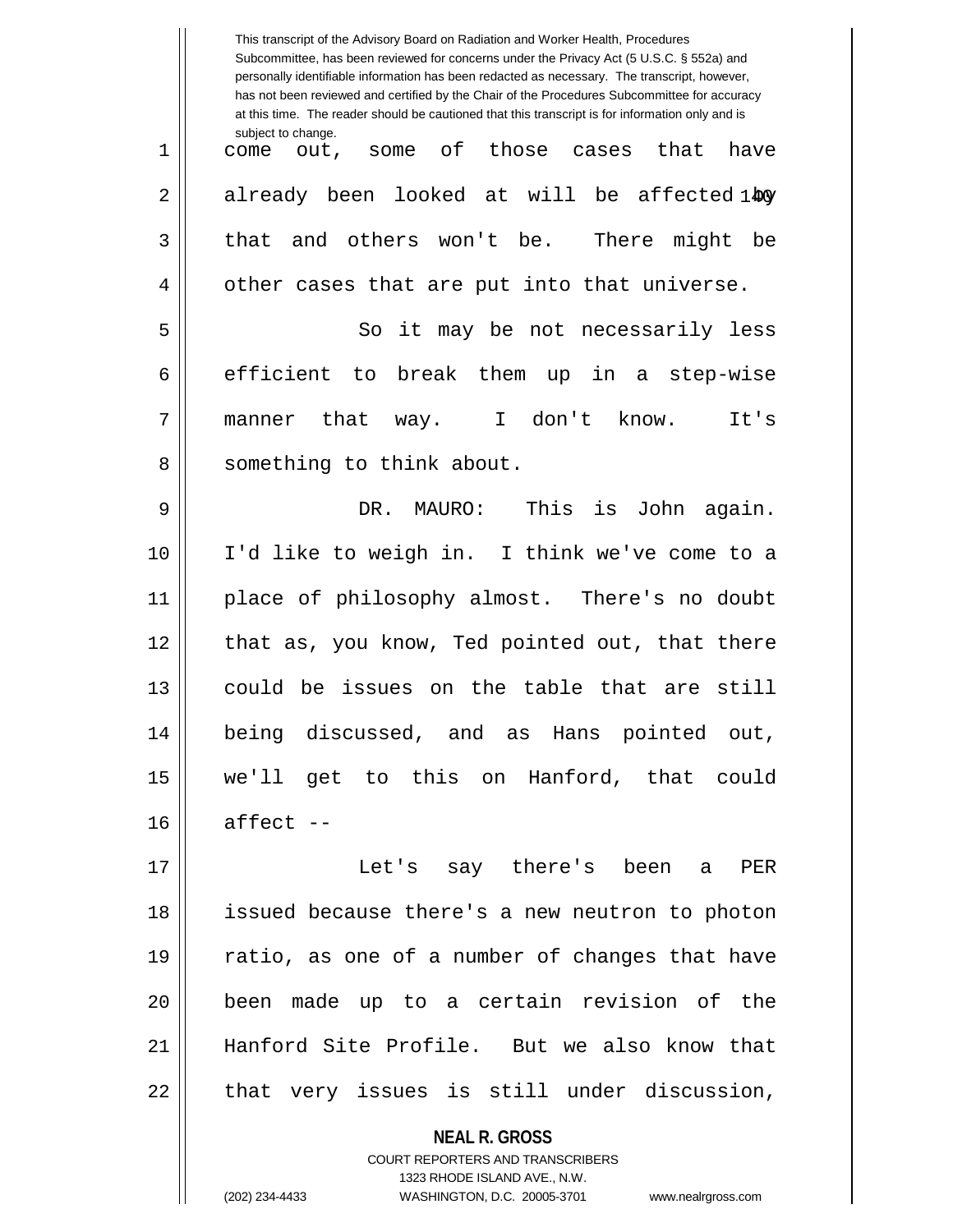|    | This transcript of the Advisory Board on Radiation and Worker Health, Procedures<br>Subcommittee, has been reviewed for concerns under the Privacy Act (5 U.S.C. § 552a) and<br>personally identifiable information has been redacted as necessary. The transcript, however,<br>has not been reviewed and certified by the Chair of the Procedures Subcommittee for accuracy<br>at this time. The reader should be cautioned that this transcript is for information only and is<br>subject to change. |
|----|--------------------------------------------------------------------------------------------------------------------------------------------------------------------------------------------------------------------------------------------------------------------------------------------------------------------------------------------------------------------------------------------------------------------------------------------------------------------------------------------------------|
| 1  | and it may change again.                                                                                                                                                                                                                                                                                                                                                                                                                                                                               |
| 2  | Now the question we have to a\$k1                                                                                                                                                                                                                                                                                                                                                                                                                                                                      |
| 3  | you have to ask yourself, not us, is are we                                                                                                                                                                                                                                                                                                                                                                                                                                                            |
| 4  | evaluating a process and how faithful<br>the                                                                                                                                                                                                                                                                                                                                                                                                                                                           |
| 5  | process is being implemented? I think that's                                                                                                                                                                                                                                                                                                                                                                                                                                                           |
| 6  | what we're doing, and the fact that the                                                                                                                                                                                                                                                                                                                                                                                                                                                                |
| 7  | neutron to photon ratio may change again in                                                                                                                                                                                                                                                                                                                                                                                                                                                            |
| 8  | the future, that doesn't negate the value of                                                                                                                                                                                                                                                                                                                                                                                                                                                           |
| 9  | seeing in fact that the process has in fact                                                                                                                                                                                                                                                                                                                                                                                                                                                            |
| 10 | been faithfully implemented, up to some point                                                                                                                                                                                                                                                                                                                                                                                                                                                          |
| 11 | in time. So Ted, I disagree with you a little                                                                                                                                                                                                                                                                                                                                                                                                                                                          |
| 12 | bit.                                                                                                                                                                                                                                                                                                                                                                                                                                                                                                   |
| 13 | MR. KATZ: Well, I'm just trying                                                                                                                                                                                                                                                                                                                                                                                                                                                                        |
| 14 | to -- I mean that's fine, in sort of broad                                                                                                                                                                                                                                                                                                                                                                                                                                                             |
| 15 | philosophical terms, except I mean we have                                                                                                                                                                                                                                                                                                                                                                                                                                                             |
| 16 | limited resources. Now I wouldn't -- given                                                                                                                                                                                                                                                                                                                                                                                                                                                             |
| 17 | the choice, I wouldn't spend resources                                                                                                                                                                                                                                                                                                                                                                                                                                                                 |
| 18 | evaluating something that's going to be                                                                                                                                                                                                                                                                                                                                                                                                                                                                |
| 19 | totally negated like that, when I have the                                                                                                                                                                                                                                                                                                                                                                                                                                                             |
| 20 | option of evaluating another PER in a                                                                                                                                                                                                                                                                                                                                                                                                                                                                  |
| 21 | situation where it's practical, because we                                                                                                                                                                                                                                                                                                                                                                                                                                                             |
| 22 | don't expect it to be overturned.                                                                                                                                                                                                                                                                                                                                                                                                                                                                      |

**NEAL R. GROSS** COURT REPORTERS AND TRANSCRIBERS 1323 RHODE ISLAND AVE., N.W.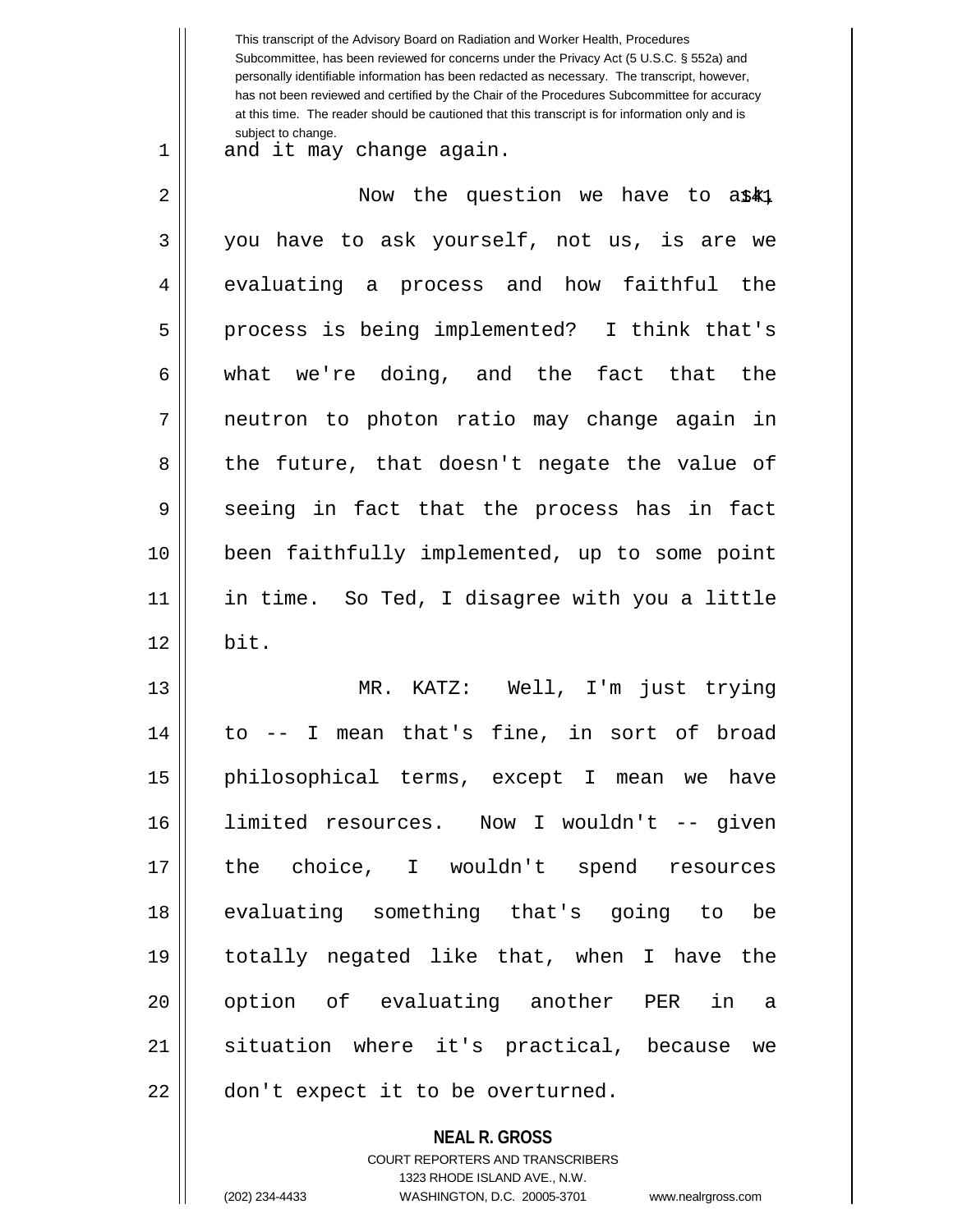|             | This transcript of the Advisory Board on Radiation and Worker Health, Procedures<br>Subcommittee, has been reviewed for concerns under the Privacy Act (5 U.S.C. § 552a) and<br>personally identifiable information has been redacted as necessary. The transcript, however,<br>has not been reviewed and certified by the Chair of the Procedures Subcommittee for accuracy<br>at this time. The reader should be cautioned that this transcript is for information only and is |
|-------------|----------------------------------------------------------------------------------------------------------------------------------------------------------------------------------------------------------------------------------------------------------------------------------------------------------------------------------------------------------------------------------------------------------------------------------------------------------------------------------|
| $\mathbf 1$ | subject to change.<br>DR. MAURO: Fair enough.                                                                                                                                                                                                                                                                                                                                                                                                                                    |
| 2           | MEMBER ZIEMER: Well, you142                                                                                                                                                                                                                                                                                                                                                                                                                                                      |
| 3           | talking about something from a practical point                                                                                                                                                                                                                                                                                                                                                                                                                                   |
| 4           | of view that you know is imminent.                                                                                                                                                                                                                                                                                                                                                                                                                                               |
| 5           | MR. KATZ: Right.                                                                                                                                                                                                                                                                                                                                                                                                                                                                 |
| 6           | MEMBER ZIEMER: It's almost ready.                                                                                                                                                                                                                                                                                                                                                                                                                                                |
| 7           | MR. KATZ: That's what I said.<br>If                                                                                                                                                                                                                                                                                                                                                                                                                                              |
| 8           | you can foresee that this is going to be --                                                                                                                                                                                                                                                                                                                                                                                                                                      |
| 9           | MEMBER ZIEMER: If you can foresee                                                                                                                                                                                                                                                                                                                                                                                                                                                |
| 10          | know it's there time-wise.<br>and<br>But<br>you                                                                                                                                                                                                                                                                                                                                                                                                                                  |
| 11          | otherwise in principle, you go with where you                                                                                                                                                                                                                                                                                                                                                                                                                                    |
| 12          | are.                                                                                                                                                                                                                                                                                                                                                                                                                                                                             |
| 13          | MR. KATZ: Sure, right.                                                                                                                                                                                                                                                                                                                                                                                                                                                           |
| 14          | MEMBER ZIEMER: So what's -- 029                                                                                                                                                                                                                                                                                                                                                                                                                                                  |
| 15          | is going to do what? What are we expecting                                                                                                                                                                                                                                                                                                                                                                                                                                       |
| 16          | from 029?                                                                                                                                                                                                                                                                                                                                                                                                                                                                        |
| 17          | MR. STIVER: Well, we're going to                                                                                                                                                                                                                                                                                                                                                                                                                                                 |
| 18          | be discussing 29. That's one of the ones that                                                                                                                                                                                                                                                                                                                                                                                                                                    |
| 19          | we've completed.                                                                                                                                                                                                                                                                                                                                                                                                                                                                 |
| 20          | MEMBER ZIEMER: Yeah, but --                                                                                                                                                                                                                                                                                                                                                                                                                                                      |
| 21          | There's a<br>MR. STIVER:<br>new                                                                                                                                                                                                                                                                                                                                                                                                                                                  |
| 22          | revision that's going to impact basically the                                                                                                                                                                                                                                                                                                                                                                                                                                    |
|             | <b>NEAL R. GROSS</b>                                                                                                                                                                                                                                                                                                                                                                                                                                                             |
|             | <b>COURT REPORTERS AND TRANSCRIBERS</b><br>1323 RHODE ISLAND AVE., N.W.                                                                                                                                                                                                                                                                                                                                                                                                          |
|             | (202) 234-4433<br>WASHINGTON, D.C. 20005-3701<br>www.nealrgross.com                                                                                                                                                                                                                                                                                                                                                                                                              |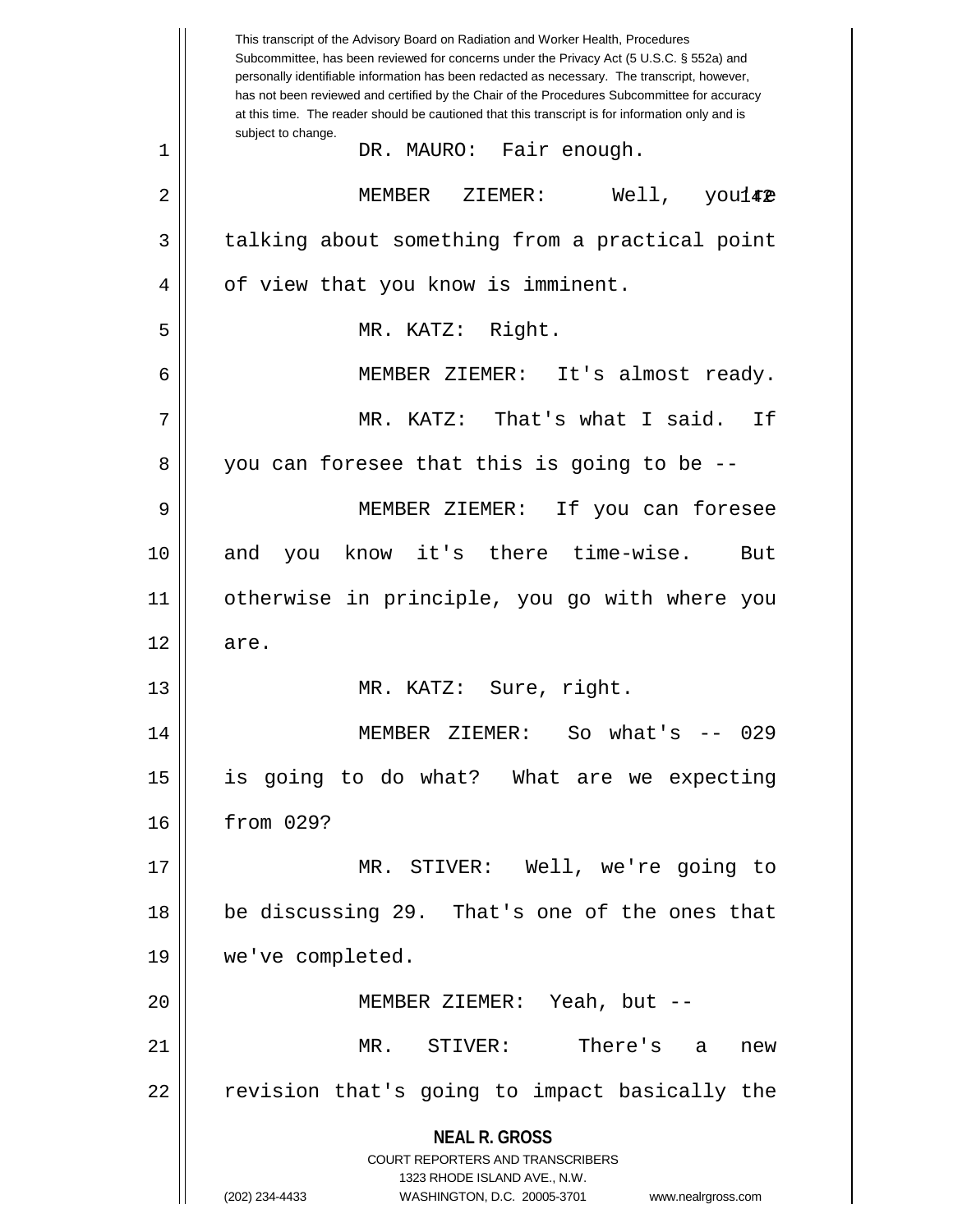|    | This transcript of the Advisory Board on Radiation and Worker Health, Procedures<br>Subcommittee, has been reviewed for concerns under the Privacy Act (5 U.S.C. § 552a) and<br>personally identifiable information has been redacted as necessary. The transcript, however,<br>has not been reviewed and certified by the Chair of the Procedures Subcommittee for accuracy<br>at this time. The reader should be cautioned that this transcript is for information only and is |
|----|----------------------------------------------------------------------------------------------------------------------------------------------------------------------------------------------------------------------------------------------------------------------------------------------------------------------------------------------------------------------------------------------------------------------------------------------------------------------------------|
| 1  | subject to change.<br>neutron to photon ratio.                                                                                                                                                                                                                                                                                                                                                                                                                                   |
| 2  | This 14\$<br>Yeah.<br>MEMBER ZIEMER:                                                                                                                                                                                                                                                                                                                                                                                                                                             |
| 3  | based on the NCRP, ICRP and all that stuff,                                                                                                                                                                                                                                                                                                                                                                                                                                      |
| 4  | right?                                                                                                                                                                                                                                                                                                                                                                                                                                                                           |
| 5  | MR. STIVER: Yeah.                                                                                                                                                                                                                                                                                                                                                                                                                                                                |
| 6  | This is what you're<br>CHAIR MUNN:                                                                                                                                                                                                                                                                                                                                                                                                                                               |
| 7  | going to be presiding over right after lunch,                                                                                                                                                                                                                                                                                                                                                                                                                                    |
| 8  | Paul.                                                                                                                                                                                                                                                                                                                                                                                                                                                                            |
| 9  | Yeah.<br>MEMBER ZIEMER:<br>So well,                                                                                                                                                                                                                                                                                                                                                                                                                                              |
| 10 | but the point is that that's something that's                                                                                                                                                                                                                                                                                                                                                                                                                                    |
| 11 | imminent. We know it's going to happen.<br>So                                                                                                                                                                                                                                                                                                                                                                                                                                    |
| 12 | there's kind of a pragmatic --                                                                                                                                                                                                                                                                                                                                                                                                                                                   |
| 13 | Right. In this case,<br>MR. STIVER:                                                                                                                                                                                                                                                                                                                                                                                                                                              |
| 14 | it's not going to be something that's going to                                                                                                                                                                                                                                                                                                                                                                                                                                   |
| 15 | be negated.                                                                                                                                                                                                                                                                                                                                                                                                                                                                      |
| 16 | MEMBER ZIEMER: Yeah.<br>It's<br>not                                                                                                                                                                                                                                                                                                                                                                                                                                              |
| 17 | like well, we're making a change next year, so                                                                                                                                                                                                                                                                                                                                                                                                                                   |
| 18 | why don't we $-$                                                                                                                                                                                                                                                                                                                                                                                                                                                                 |
| 19 | MR. STIVER: Yeah, so why bother                                                                                                                                                                                                                                                                                                                                                                                                                                                  |
| 20 | then?                                                                                                                                                                                                                                                                                                                                                                                                                                                                            |
| 21 | MEMBER ZIEMER: Yeah, right.                                                                                                                                                                                                                                                                                                                                                                                                                                                      |
| 22 | CHAIR MUNN: Well though,<br>John                                                                                                                                                                                                                                                                                                                                                                                                                                                 |
|    | <b>NEAL R. GROSS</b>                                                                                                                                                                                                                                                                                                                                                                                                                                                             |
|    | COURT REPORTERS AND TRANSCRIBERS                                                                                                                                                                                                                                                                                                                                                                                                                                                 |
|    | 1323 RHODE ISLAND AVE., N.W.<br>WASHINGTON, D.C. 20005-3701<br>(202) 234-4433<br>www.nealrgross.com                                                                                                                                                                                                                                                                                                                                                                              |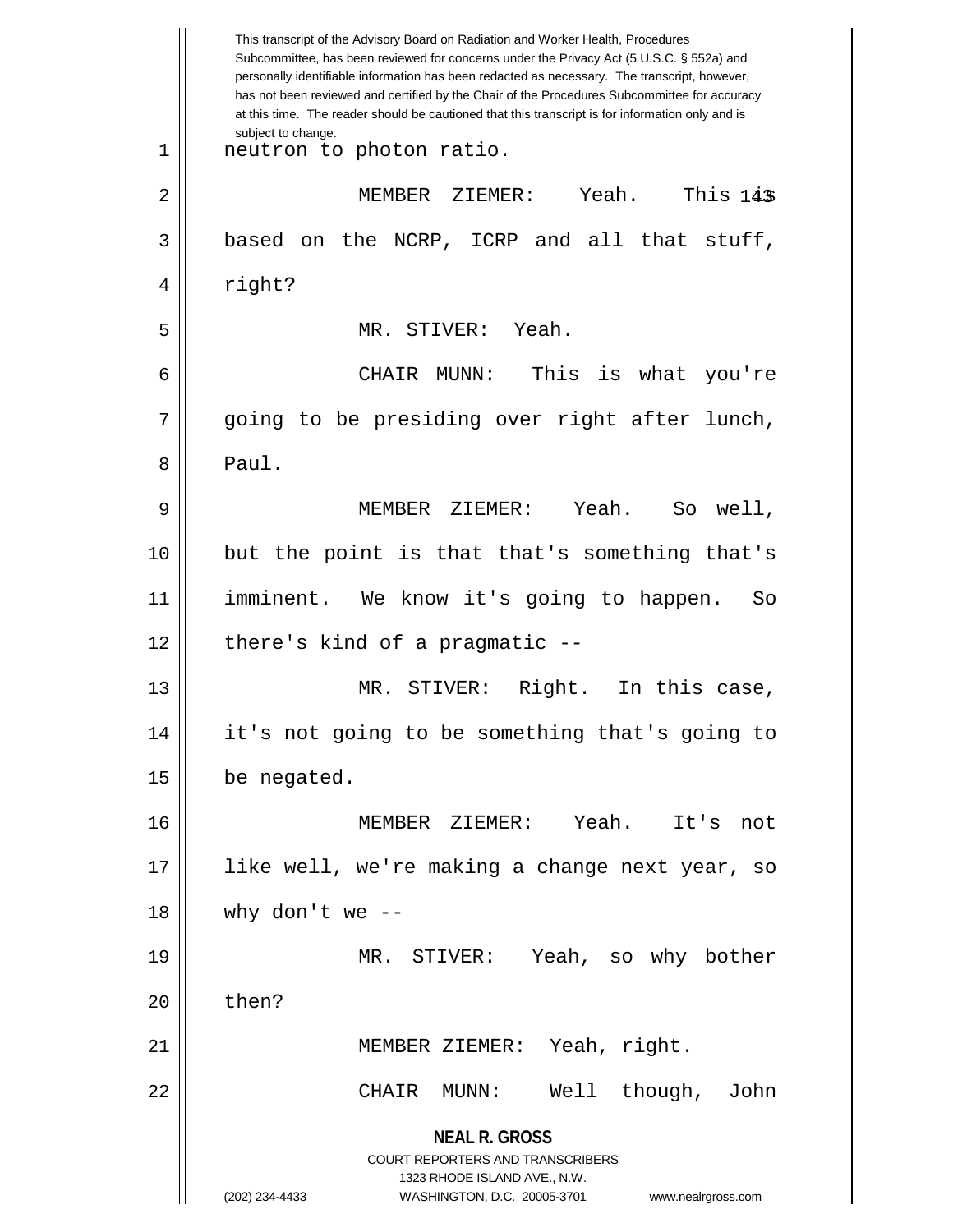|    | This transcript of the Advisory Board on Radiation and Worker Health, Procedures<br>Subcommittee, has been reviewed for concerns under the Privacy Act (5 U.S.C. § 552a) and<br>personally identifiable information has been redacted as necessary. The transcript, however,<br>has not been reviewed and certified by the Chair of the Procedures Subcommittee for accuracy<br>at this time. The reader should be cautioned that this transcript is for information only and is |
|----|----------------------------------------------------------------------------------------------------------------------------------------------------------------------------------------------------------------------------------------------------------------------------------------------------------------------------------------------------------------------------------------------------------------------------------------------------------------------------------|
| 1  | subject to change.<br>Mauro had a point, when he said the<br>real                                                                                                                                                                                                                                                                                                                                                                                                                |
| 2  | question here is what are you analyzing?<br><b>Nha</b>                                                                                                                                                                                                                                                                                                                                                                                                                           |
| 3  | are you doing this? If you are doing this to                                                                                                                                                                                                                                                                                                                                                                                                                                     |
| 4  | verify that the appropriate process has been                                                                                                                                                                                                                                                                                                                                                                                                                                     |
| 5  | followed, then there's no reason to postpone                                                                                                                                                                                                                                                                                                                                                                                                                                     |
| 6  | -- or to abort it, because<br>it, because                                                                                                                                                                                                                                                                                                                                                                                                                                        |
| 7  | something itself is in the works.                                                                                                                                                                                                                                                                                                                                                                                                                                                |
| 8  | You're looking at whether<br>the                                                                                                                                                                                                                                                                                                                                                                                                                                                 |
| 9  | process was appropriate at the time it<br>was                                                                                                                                                                                                                                                                                                                                                                                                                                    |
| 10 | performed, are you not?                                                                                                                                                                                                                                                                                                                                                                                                                                                          |
| 11 | MR. KATZ: Well, let me just -- so                                                                                                                                                                                                                                                                                                                                                                                                                                                |
| 12 | answer that I would say to that, I would<br>the                                                                                                                                                                                                                                                                                                                                                                                                                                  |
| 13 | say at the end of the day, we're concerned                                                                                                                                                                                                                                                                                                                                                                                                                                       |
| 14 | with being, making -- with giving the                                                                                                                                                                                                                                                                                                                                                                                                                                            |
| 15 | claimants confidence that their dose                                                                                                                                                                                                                                                                                                                                                                                                                                             |
| 16 | reconstructions have, at the end of the day,                                                                                                                                                                                                                                                                                                                                                                                                                                     |
| 17 | been handled as well as possible. That's what                                                                                                                                                                                                                                                                                                                                                                                                                                    |
| 18 | we're concerned with.                                                                                                                                                                                                                                                                                                                                                                                                                                                            |
| 19 | CHAIR MUNN: Yeah.                                                                                                                                                                                                                                                                                                                                                                                                                                                                |
| 20 | MR. KATZ: So in an instance where                                                                                                                                                                                                                                                                                                                                                                                                                                                |
| 21 | one PER is in effect, going to be -- about to                                                                                                                                                                                                                                                                                                                                                                                                                                    |
| 22 | be overturned by another PER, the claimants                                                                                                                                                                                                                                                                                                                                                                                                                                      |
|    | <b>NEAL R. GROSS</b>                                                                                                                                                                                                                                                                                                                                                                                                                                                             |
|    | COURT REPORTERS AND TRANSCRIBERS<br>1323 RHODE ISLAND AVE., N.W.                                                                                                                                                                                                                                                                                                                                                                                                                 |
|    | (202) 234-4433<br>WASHINGTON, D.C. 20005-3701<br>www.nealrgross.com                                                                                                                                                                                                                                                                                                                                                                                                              |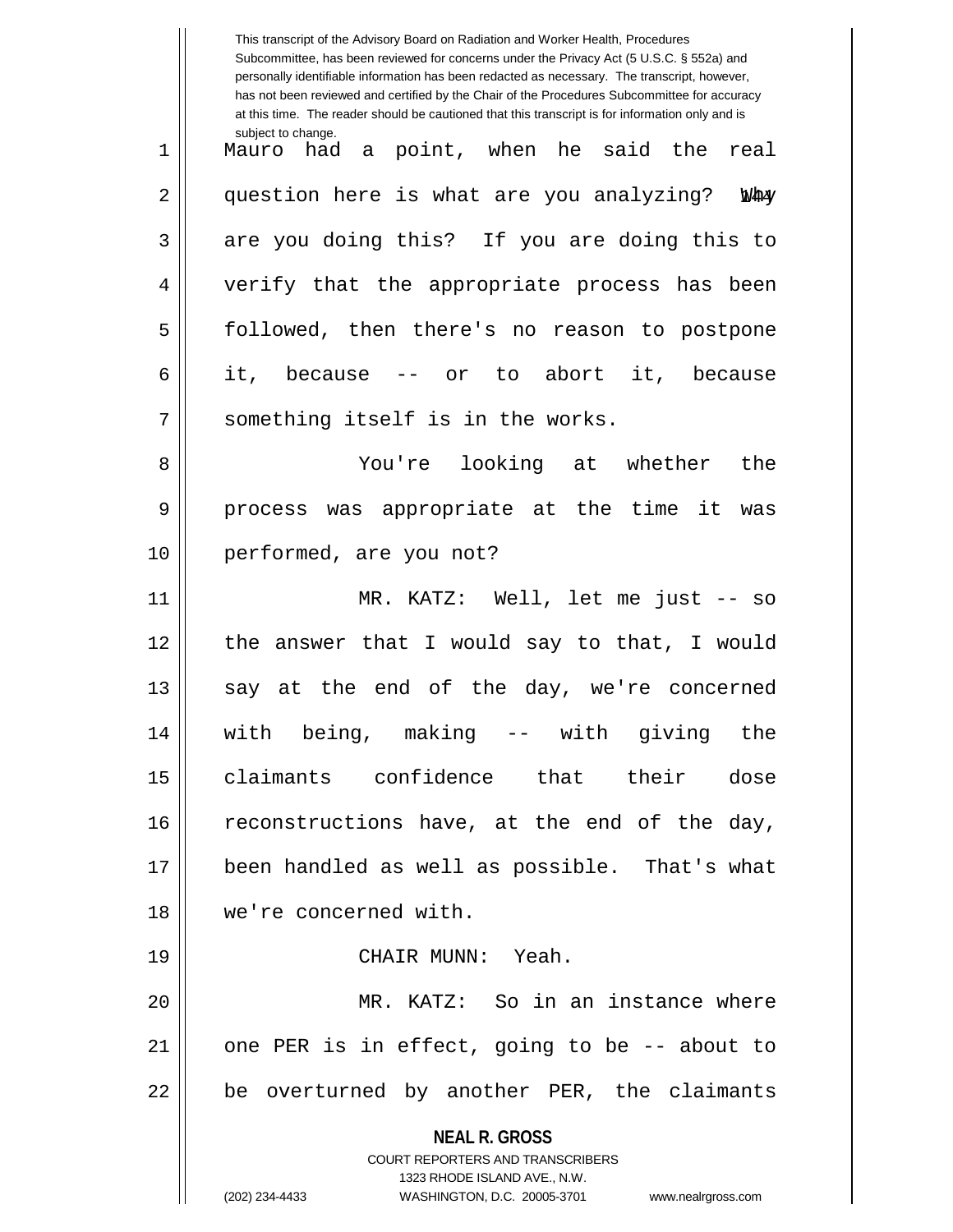|    | This transcript of the Advisory Board on Radiation and Worker Health, Procedures<br>Subcommittee, has been reviewed for concerns under the Privacy Act (5 U.S.C. § 552a) and<br>personally identifiable information has been redacted as necessary. The transcript, however,<br>has not been reviewed and certified by the Chair of the Procedures Subcommittee for accuracy<br>at this time. The reader should be cautioned that this transcript is for information only and is |
|----|----------------------------------------------------------------------------------------------------------------------------------------------------------------------------------------------------------------------------------------------------------------------------------------------------------------------------------------------------------------------------------------------------------------------------------------------------------------------------------|
| 1  | subject to change.<br>would care about the final outcome.<br>They                                                                                                                                                                                                                                                                                                                                                                                                                |
| 2  | wouldn't care about that interim step, because                                                                                                                                                                                                                                                                                                                                                                                                                                   |
| 3  | that's not the last word.                                                                                                                                                                                                                                                                                                                                                                                                                                                        |
| 4  | So that's why, that's what<br>I.<br>was                                                                                                                                                                                                                                                                                                                                                                                                                                          |
| 5  | saying. I understand the point of view about                                                                                                                                                                                                                                                                                                                                                                                                                                     |
| 6  | process, but in the end of the day, I think                                                                                                                                                                                                                                                                                                                                                                                                                                      |
| 7  | claimants care that their claims were properly                                                                                                                                                                                                                                                                                                                                                                                                                                   |
| 8  | handled at the end of the day.                                                                                                                                                                                                                                                                                                                                                                                                                                                   |
| 9  | CHAIR MUNN: Well if that is our                                                                                                                                                                                                                                                                                                                                                                                                                                                  |
| 10 | driving motivation for performing PERs, then                                                                                                                                                                                                                                                                                                                                                                                                                                     |
| 11 | that's accurate. If we have other goals as                                                                                                                                                                                                                                                                                                                                                                                                                                       |
| 12 | well, then this is, I think, an appropriate                                                                                                                                                                                                                                                                                                                                                                                                                                      |
| 13 | to discuss them.<br>But if that's our<br>time                                                                                                                                                                                                                                                                                                                                                                                                                                    |
| 14 | primary goal, then yeah.                                                                                                                                                                                                                                                                                                                                                                                                                                                         |
| 15 | MR. STIVER: This is John, and I                                                                                                                                                                                                                                                                                                                                                                                                                                                  |
| 16 | tend to agree with Ted, that that is the                                                                                                                                                                                                                                                                                                                                                                                                                                         |
| 17 | ultimate, primary goal. But yet we also want                                                                                                                                                                                                                                                                                                                                                                                                                                     |
| 18 | to track the process and implementation, to                                                                                                                                                                                                                                                                                                                                                                                                                                      |
| 19 | the extent that we can, you know, in these as                                                                                                                                                                                                                                                                                                                                                                                                                                    |
| 20 | well. I mean it provides a quality matrix,                                                                                                                                                                                                                                                                                                                                                                                                                                       |
| 21 | metric, as well as making sure that that end                                                                                                                                                                                                                                                                                                                                                                                                                                     |
| 22 | point is achieved.                                                                                                                                                                                                                                                                                                                                                                                                                                                               |

**NEAL R. GROSS** COURT REPORTERS AND TRANSCRIBERS 1323 RHODE ISLAND AVE., N.W. (202) 234-4433 WASHINGTON, D.C. 20005-3701 www.nealrgross.com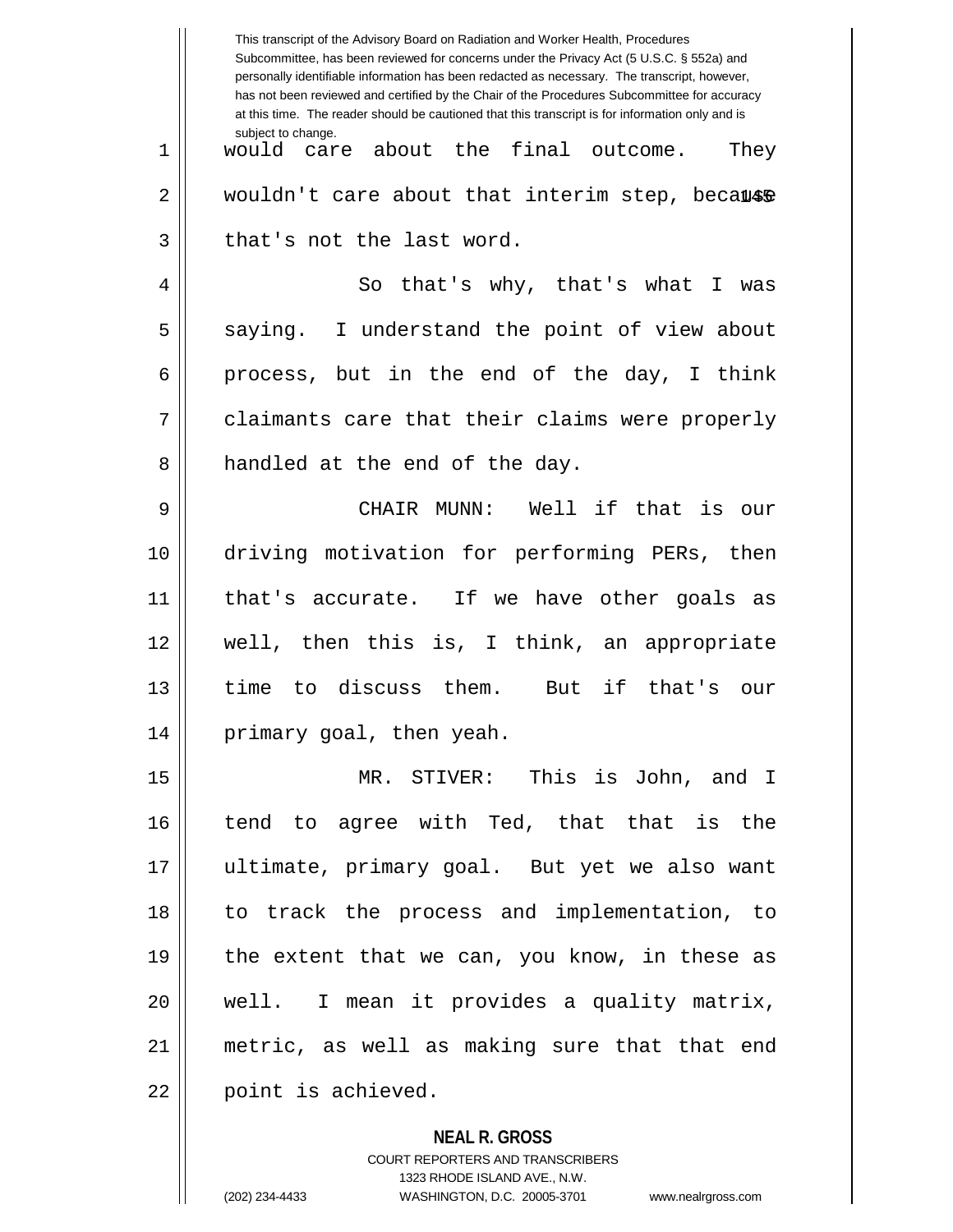|    | This transcript of the Advisory Board on Radiation and Worker Health, Procedures<br>Subcommittee, has been reviewed for concerns under the Privacy Act (5 U.S.C. § 552a) and<br>personally identifiable information has been redacted as necessary. The transcript, however,<br>has not been reviewed and certified by the Chair of the Procedures Subcommittee for accuracy<br>at this time. The reader should be cautioned that this transcript is for information only and is |
|----|----------------------------------------------------------------------------------------------------------------------------------------------------------------------------------------------------------------------------------------------------------------------------------------------------------------------------------------------------------------------------------------------------------------------------------------------------------------------------------|
| 1  | subject to change.<br>This is<br>DR. H. BEHLING:<br>Hans                                                                                                                                                                                                                                                                                                                                                                                                                         |
| 2  | again. The problem is, and then I am going146                                                                                                                                                                                                                                                                                                                                                                                                                                    |
| 3  | throw in a little more complexity into this                                                                                                                                                                                                                                                                                                                                                                                                                                      |
| 4  | equation. When you look at the Hanford --                                                                                                                                                                                                                                                                                                                                                                                                                                        |
| 5  | (Laughter.)                                                                                                                                                                                                                                                                                                                                                                                                                                                                      |
| 6  | DR. H. BEHLING: I didn't know if                                                                                                                                                                                                                                                                                                                                                                                                                                                 |
| 7  | I was funny or not.                                                                                                                                                                                                                                                                                                                                                                                                                                                              |
| 8  | MR. KATZ: Stu is funny.                                                                                                                                                                                                                                                                                                                                                                                                                                                          |
| 9  | DR. H. BEHLING: The Hanford PER                                                                                                                                                                                                                                                                                                                                                                                                                                                  |
| 10 | is five years out of date, in terms of what it                                                                                                                                                                                                                                                                                                                                                                                                                                   |
| 11 | really tries to do. So in those five years,                                                                                                                                                                                                                                                                                                                                                                                                                                      |
| 12 | we have made so many changes to the TBD, there                                                                                                                                                                                                                                                                                                                                                                                                                                   |
| 13 | multiple revisions, etcetera, etcetera.<br>were                                                                                                                                                                                                                                                                                                                                                                                                                                  |
| 14 | If you know that among the 1,197 claims that                                                                                                                                                                                                                                                                                                                                                                                                                                     |
| 15 | are likely to be impacted by PER-0029, you're                                                                                                                                                                                                                                                                                                                                                                                                                                    |
| 16 | going to revisit most of them as a result of                                                                                                                                                                                                                                                                                                                                                                                                                                     |
| 17 | new changes that have occurred that do,                                                                                                                                                                                                                                                                                                                                                                                                                                          |
| 18 | without doubt, come into play.                                                                                                                                                                                                                                                                                                                                                                                                                                                   |
| 19 | And again, if you're talking about                                                                                                                                                                                                                                                                                                                                                                                                                                               |
| 20 | the credibility of the process, I don't know                                                                                                                                                                                                                                                                                                                                                                                                                                     |
| 21 | how the stakeholders would view us if they                                                                                                                                                                                                                                                                                                                                                                                                                                       |
| 22 | said well, your claim was sent back again and                                                                                                                                                                                                                                                                                                                                                                                                                                    |
|    | <b>NEAL R. GROSS</b>                                                                                                                                                                                                                                                                                                                                                                                                                                                             |
|    | COURT REPORTERS AND TRANSCRIBERS<br>1323 RHODE ISLAND AVE., N.W.                                                                                                                                                                                                                                                                                                                                                                                                                 |
|    | (202) 234-4433<br>WASHINGTON, D.C. 20005-3701<br>www.nealrgross.com                                                                                                                                                                                                                                                                                                                                                                                                              |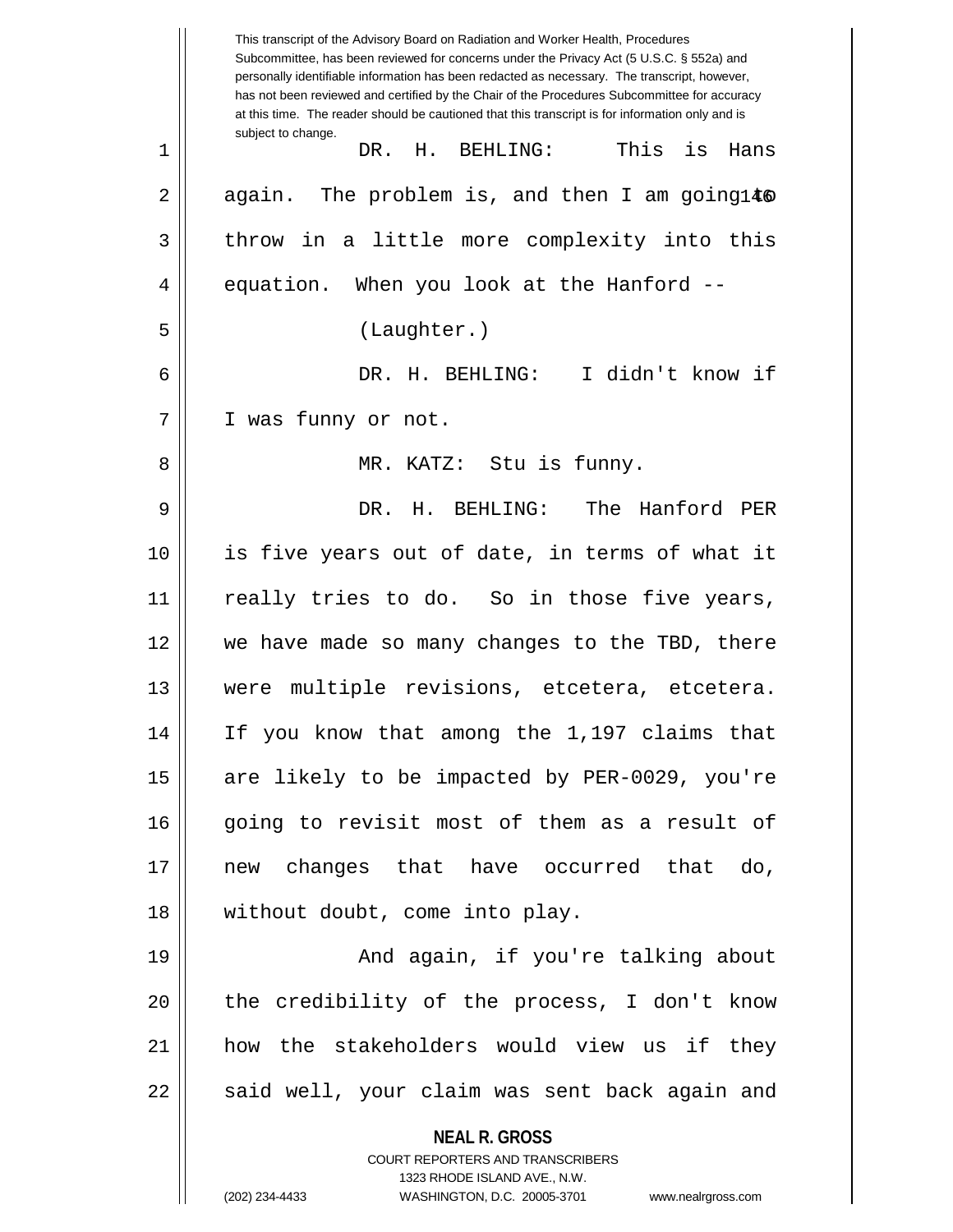|    | This transcript of the Advisory Board on Radiation and Worker Health, Procedures<br>Subcommittee, has been reviewed for concerns under the Privacy Act (5 U.S.C. § 552a) and<br>personally identifiable information has been redacted as necessary. The transcript, however,<br>has not been reviewed and certified by the Chair of the Procedures Subcommittee for accuracy<br>at this time. The reader should be cautioned that this transcript is for information only and is |
|----|----------------------------------------------------------------------------------------------------------------------------------------------------------------------------------------------------------------------------------------------------------------------------------------------------------------------------------------------------------------------------------------------------------------------------------------------------------------------------------|
| 1  | subject to change.<br>again and again, and to be revised again and                                                                                                                                                                                                                                                                                                                                                                                                               |
| 2  | again. It's not so much that one PER wi41                                                                                                                                                                                                                                                                                                                                                                                                                                        |
| 3  | negate anything; it's usually the other                                                                                                                                                                                                                                                                                                                                                                                                                                          |
| 4  | direction, that it's usually going to increase                                                                                                                                                                                                                                                                                                                                                                                                                                   |
| 5  | the doses in most instances.                                                                                                                                                                                                                                                                                                                                                                                                                                                     |
| 6  | So<br>I would say again, I would                                                                                                                                                                                                                                                                                                                                                                                                                                                 |
| 7  | agree with<br>Ted's assessment, that<br>for                                                                                                                                                                                                                                                                                                                                                                                                                                      |
| 8  | efficiency purpose, for credibility of the                                                                                                                                                                                                                                                                                                                                                                                                                                       |
| 9  | process, if we know we're going to change a                                                                                                                                                                                                                                                                                                                                                                                                                                      |
| 10 | dose reconstruction again, as a result of                                                                                                                                                                                                                                                                                                                                                                                                                                        |
| 11 | subsequent changes to the TBD, I would sort of                                                                                                                                                                                                                                                                                                                                                                                                                                   |
| 12 | lean towards postponing the final auditing or                                                                                                                                                                                                                                                                                                                                                                                                                                    |
| 13 | final review of some of these earlier<br>the                                                                                                                                                                                                                                                                                                                                                                                                                                     |
| 14 | PERs, and the claims that will be affected,                                                                                                                                                                                                                                                                                                                                                                                                                                      |
| 15 | until the changes that we know are coming and                                                                                                                                                                                                                                                                                                                                                                                                                                    |
| 16 | have been reviewed, and say let's just                                                                                                                                                                                                                                                                                                                                                                                                                                           |
| 17 | postpone the PER earlier, that's five years                                                                                                                                                                                                                                                                                                                                                                                                                                      |
| 18 | out of date, until we have a firm handle of                                                                                                                                                                                                                                                                                                                                                                                                                                      |
| 19 | what is likely to be a final approach to dose                                                                                                                                                                                                                                                                                                                                                                                                                                    |
| 20 | reconstruction involving these claims.                                                                                                                                                                                                                                                                                                                                                                                                                                           |
| 21 | DR. MAURO: I'd like to throw in                                                                                                                                                                                                                                                                                                                                                                                                                                                  |
| 22 | one more complexity, and I understand the                                                                                                                                                                                                                                                                                                                                                                                                                                        |
|    | <b>NEAL R. GROSS</b>                                                                                                                                                                                                                                                                                                                                                                                                                                                             |
|    | COURT REPORTERS AND TRANSCRIBERS                                                                                                                                                                                                                                                                                                                                                                                                                                                 |
|    | 1323 RHODE ISLAND AVE., N.W.<br>(202) 234-4433<br>WASHINGTON, D.C. 20005-3701<br>www.nealrgross.com                                                                                                                                                                                                                                                                                                                                                                              |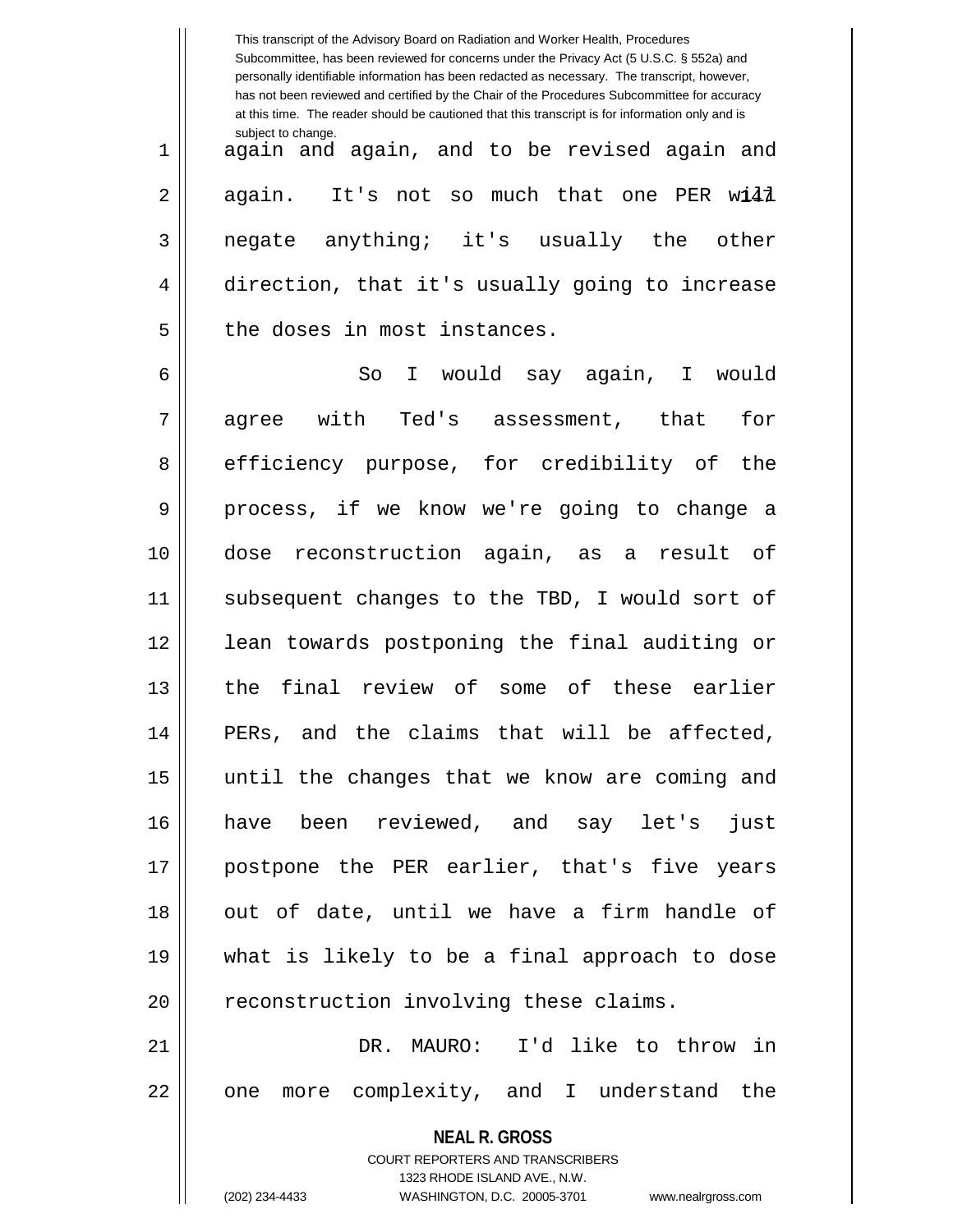This transcript of the Advisory Board on Radiation and Worker Health, Procedures Subcommittee, has been reviewed for concerns under the Privacy Act (5 U.S.C. § 552a) and personally identifiable information has been redacted as necessary. The transcript, however, has not been reviewed and certified by the Chair of the Procedures Subcommittee for accuracy at this time. The reader should be cautioned that this transcript is for information only and is subject to change. 2 || where we were asked to review a PER, wh**ere** 1 issue before us. But we ran into a situation  $3 \parallel$  there have been a number of changes that were 4 made to the Site Profile, and these changes -- $5 \parallel$  and the PER reflects that, okay. In other 6 words, it reflects that. 7 It may not be anything. But the 8 situation we're in is so all these changes 9 || have been made, but they've not been reviewed 10 || by the Board. This is another nuance that I 11 think is important. It's another dimension to 12 | the problem. 13 You can envision we have a Site 14 Profile. It has been markedly revised. 15 There's a PER that's been issued to capture 16 those changes and re-do the cases. But the 17 Board has never reviewed those changes, and so 18 in effect, the Board finds itself in a 19 position, asking its contractor to review, to 20 do a PER process, where the issues that have 21 been revised and changed have never been 22 | reviewed by the Board.

> **NEAL R. GROSS** COURT REPORTERS AND TRANSCRIBERS

1323 RHODE ISLAND AVE., N.W. (202) 234-4433 WASHINGTON, D.C. 20005-3701 www.nealrgross.com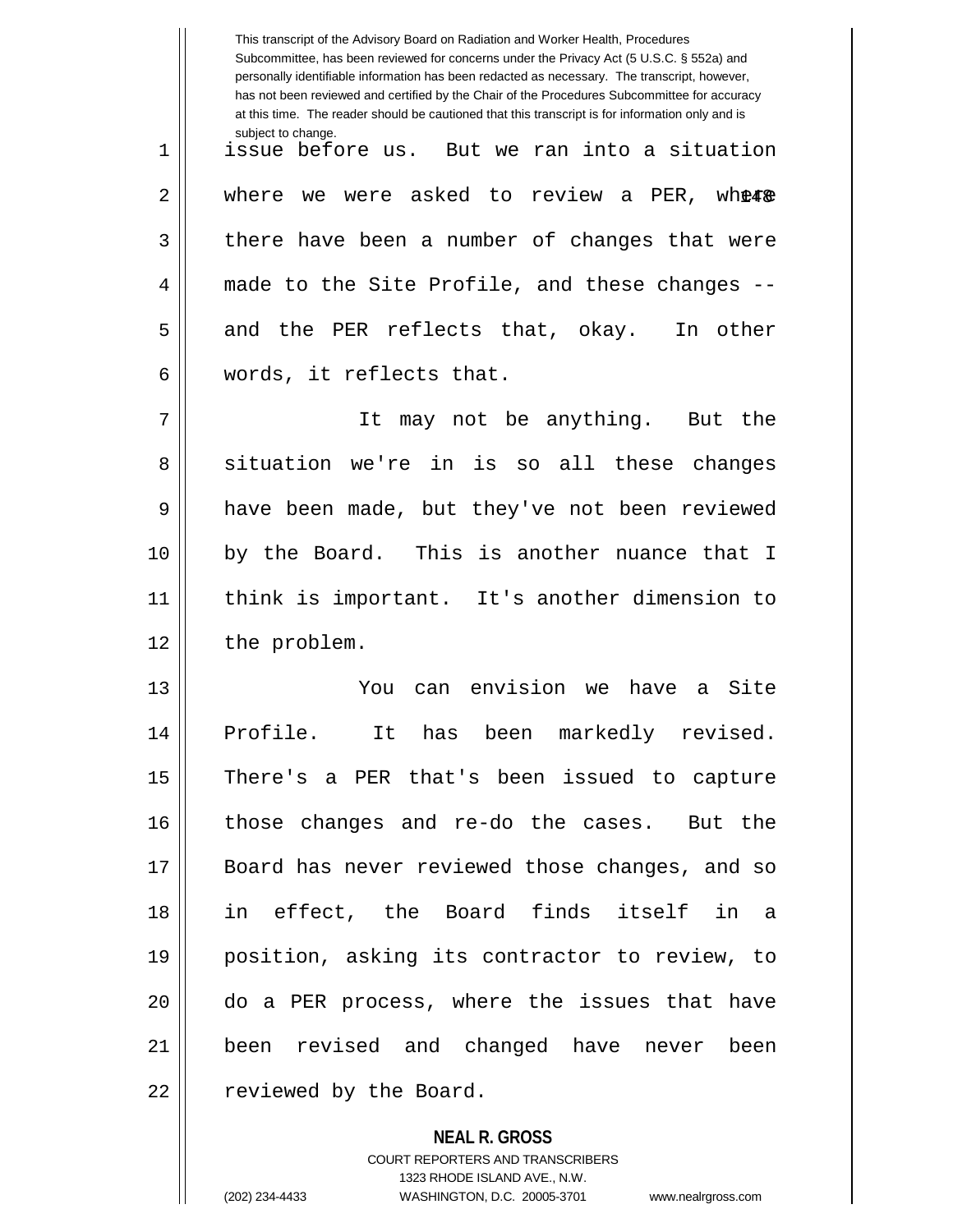**NEAL R. GROSS** COURT REPORTERS AND TRANSCRIBERS 1323 RHODE ISLAND AVE., N.W. (202) 234-4433 WASHINGTON, D.C. 20005-3701 www.nealrgross.com This transcript of the Advisory Board on Radiation and Worker Health, Procedures Subcommittee, has been reviewed for concerns under the Privacy Act (5 U.S.C. § 552a) and personally identifiable information has been redacted as necessary. The transcript, however, has not been reviewed and certified by the Chair of the Procedures Subcommittee for accuracy at this time. The reader should be cautioned that this transcript is for information only and is subject to change. 2|| frankly, I see that as more of an immin**ea**o 1 || So I would like to -- I mean quite  $3 \parallel$  issue than let's say -- certainly I understand 4 || what Ted is pointing out. Things are about to  $5 \parallel$  change. But there is this other very real  $6 \parallel$  situation that we came across, I believe it  $7 \parallel$  was on  $-$ 8 MR. STIVER: It's on 37, John. 9 DR. MAURO: Yeah, that might be  $10 \parallel 37$ , yeah. 11 MR. STIVER: That's slated for 12 discussion later today too. 13 DR. MAURO: Yeah, okay. But they 14 sort of all converge here. They're all 15 interrelated. 16 MR. KATZ: Right, and for that, 17 generically I thought your procedure was if 18 you hadn't reviewed the method before, I mean 19 because some PERs come out of having reviewed  $20$  | the method. 21 || But I thought your procedure  $22 \parallel$  stated if you hadn't reviewed the method, then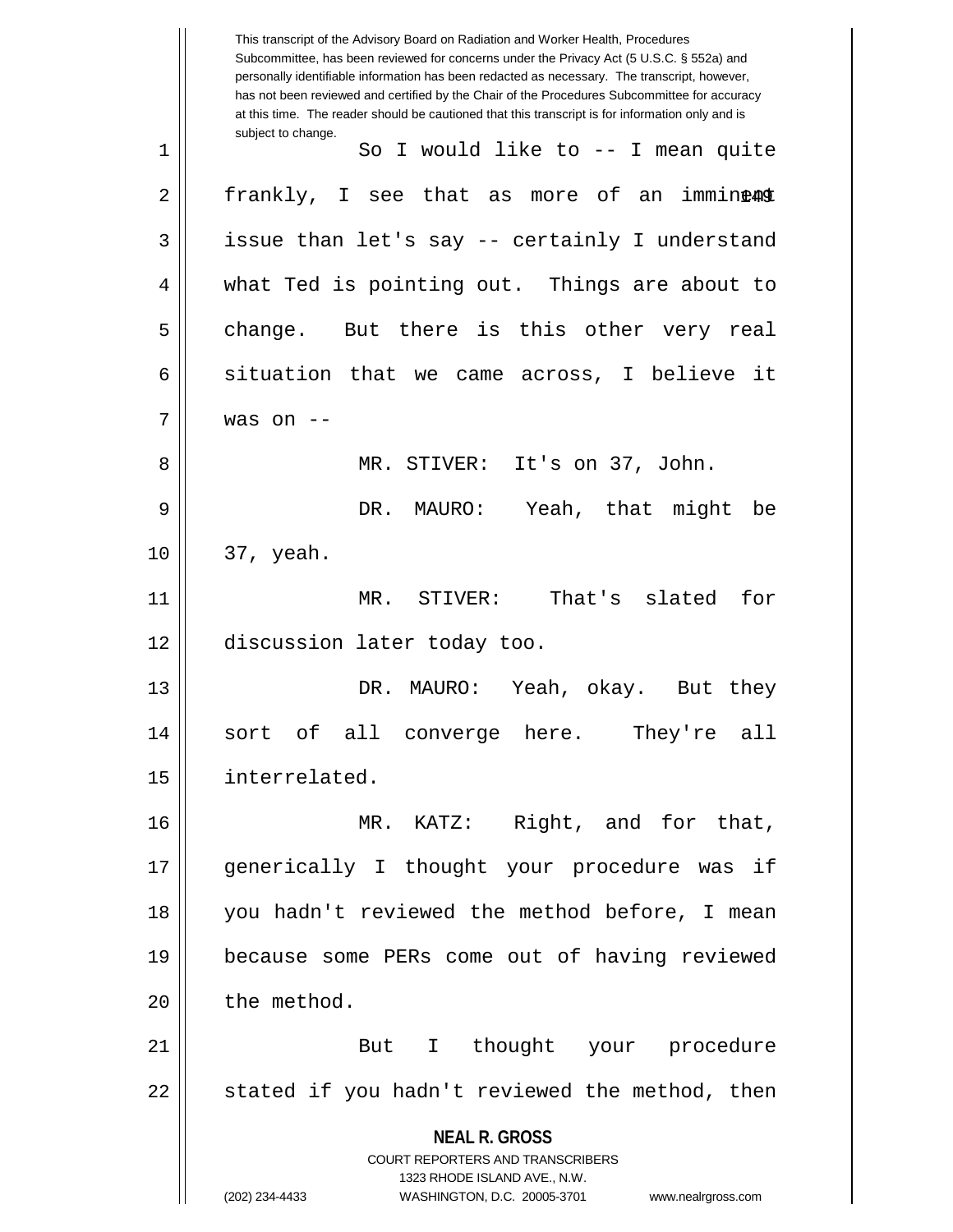|    | This transcript of the Advisory Board on Radiation and Worker Health, Procedures<br>Subcommittee, has been reviewed for concerns under the Privacy Act (5 U.S.C. § 552a) and<br>personally identifiable information has been redacted as necessary. The transcript, however,<br>has not been reviewed and certified by the Chair of the Procedures Subcommittee for accuracy<br>at this time. The reader should be cautioned that this transcript is for information only and is |
|----|----------------------------------------------------------------------------------------------------------------------------------------------------------------------------------------------------------------------------------------------------------------------------------------------------------------------------------------------------------------------------------------------------------------------------------------------------------------------------------|
| 1  | subject to change.<br>you would review that. That is part of that                                                                                                                                                                                                                                                                                                                                                                                                                |
| 2  | PER review.<br>150                                                                                                                                                                                                                                                                                                                                                                                                                                                               |
| 3  | DR. MAURO: Ahh, that -- therein                                                                                                                                                                                                                                                                                                                                                                                                                                                  |
| 4  | issue, because some of the changes<br>lies<br>the                                                                                                                                                                                                                                                                                                                                                                                                                                |
| 5  | represent complete rewrites of a Site Profile,                                                                                                                                                                                                                                                                                                                                                                                                                                   |
| 6  | and then the question becomes should the PER                                                                                                                                                                                                                                                                                                                                                                                                                                     |
| 7  | process be the vehicle by which a review, a                                                                                                                                                                                                                                                                                                                                                                                                                                      |
| 8  | major revision to a Site Profile, or should                                                                                                                                                                                                                                                                                                                                                                                                                                      |
| 9  | that responsibility lie with the Work Group                                                                                                                                                                                                                                                                                                                                                                                                                                      |
| 10 | responsible for that Site Profile?                                                                                                                                                                                                                                                                                                                                                                                                                                               |
| 11 | MR. STIVER: Yeah.<br>I think PER-                                                                                                                                                                                                                                                                                                                                                                                                                                                |
| 12 | 0037 is a perfect example of that. We haven't                                                                                                                                                                                                                                                                                                                                                                                                                                    |
| 13 | there were several revisions. We haven't                                                                                                                                                                                                                                                                                                                                                                                                                                         |
| 14 | reviewed any of them. So here's a situation                                                                                                                                                                                                                                                                                                                                                                                                                                      |
| 15 | where, you know, we do say that in our PER                                                                                                                                                                                                                                                                                                                                                                                                                                       |
| 16 | process that, you know, we have documents that                                                                                                                                                                                                                                                                                                                                                                                                                                   |
| 17 | have not been revised. We'll do that as part                                                                                                                                                                                                                                                                                                                                                                                                                                     |
| 18 | of the PER process. But this is the one that                                                                                                                                                                                                                                                                                                                                                                                                                                     |
| 19 | almost seems to be totally out of scope.                                                                                                                                                                                                                                                                                                                                                                                                                                         |
| 20 | MR. KATZ: Yeah. I mean and then,                                                                                                                                                                                                                                                                                                                                                                                                                                                 |
| 21 | I think, maybe we're making a mistake in                                                                                                                                                                                                                                                                                                                                                                                                                                         |
| 22 | selecting these as PERs to review at this                                                                                                                                                                                                                                                                                                                                                                                                                                        |
|    | <b>NEAL R. GROSS</b>                                                                                                                                                                                                                                                                                                                                                                                                                                                             |
|    | COURT REPORTERS AND TRANSCRIBERS<br>1323 RHODE ISLAND AVE., N.W.                                                                                                                                                                                                                                                                                                                                                                                                                 |
|    | (202) 234-4433<br>WASHINGTON, D.C. 20005-3701<br>www.nealrgross.com                                                                                                                                                                                                                                                                                                                                                                                                              |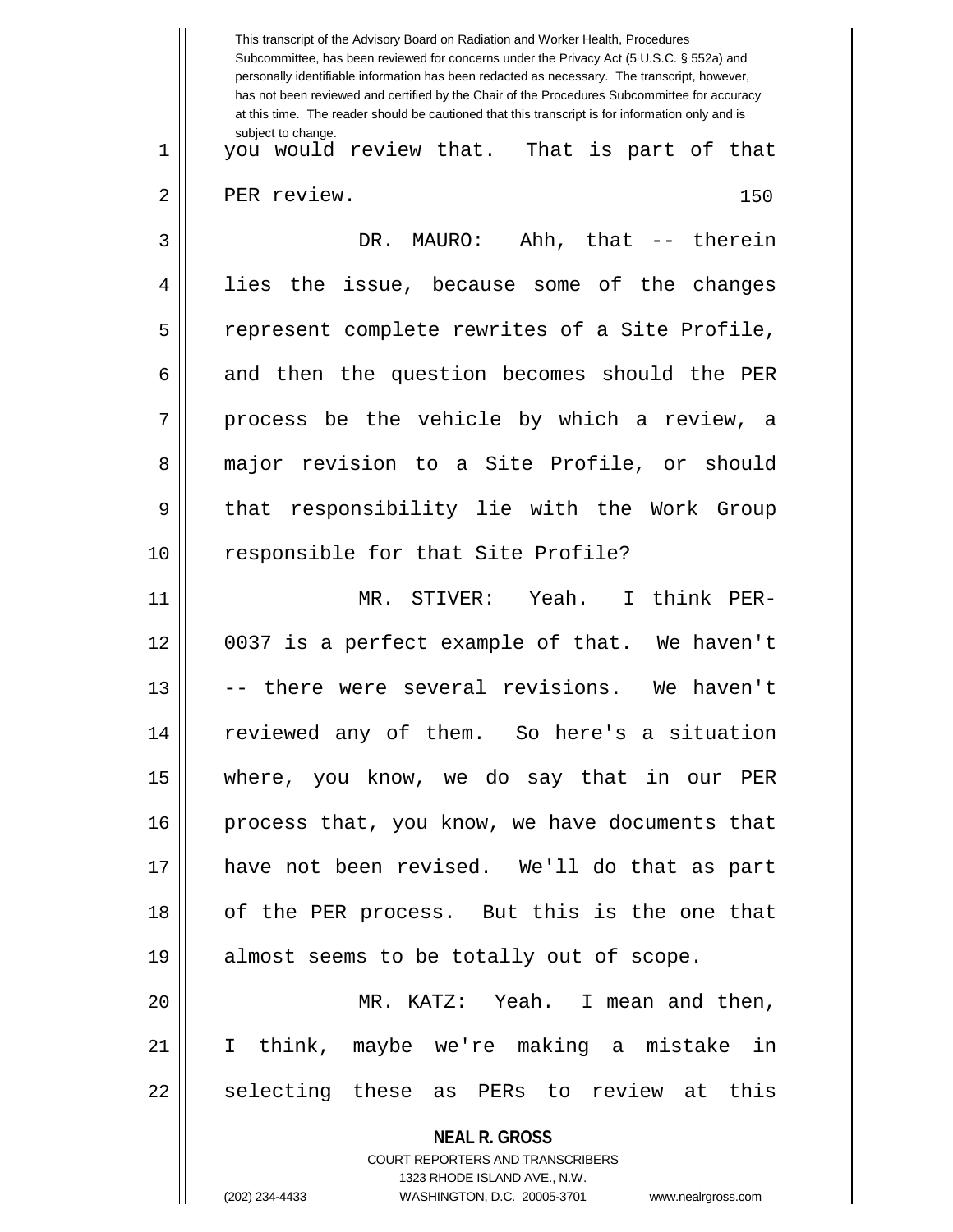| This transcript of the Advisory Board on Radiation and Worker Health, Procedures<br>Subcommittee, has been reviewed for concerns under the Privacy Act (5 U.S.C. § 552a) and<br>personally identifiable information has been redacted as necessary. The transcript, however,<br>has not been reviewed and certified by the Chair of the Procedures Subcommittee for accuracy<br>at this time. The reader should be cautioned that this transcript is for information only and is |
|----------------------------------------------------------------------------------------------------------------------------------------------------------------------------------------------------------------------------------------------------------------------------------------------------------------------------------------------------------------------------------------------------------------------------------------------------------------------------------|
| subject to change.<br>point. I mean that's probably a mistake to                                                                                                                                                                                                                                                                                                                                                                                                                 |
| have assigned them in the first place.<br>151                                                                                                                                                                                                                                                                                                                                                                                                                                    |
| MR. STIVER: Which is what kind of                                                                                                                                                                                                                                                                                                                                                                                                                                                |
| gave rise to doing this kind of pre-review, to                                                                                                                                                                                                                                                                                                                                                                                                                                   |
| bring this up in advance before --                                                                                                                                                                                                                                                                                                                                                                                                                                               |
| MR. KATZ: Right, because it seems                                                                                                                                                                                                                                                                                                                                                                                                                                                |
| like we would want -- the work we would have                                                                                                                                                                                                                                                                                                                                                                                                                                     |
| wanted to have do is a TBD review first, a                                                                                                                                                                                                                                                                                                                                                                                                                                       |
| Site Profile review first. So yeah.                                                                                                                                                                                                                                                                                                                                                                                                                                              |
| CHAIR MUNN: And, if there's going                                                                                                                                                                                                                                                                                                                                                                                                                                                |
| judgment call made with respect to<br>to be<br>a                                                                                                                                                                                                                                                                                                                                                                                                                                 |
| whether or not a PER should proceed, because                                                                                                                                                                                                                                                                                                                                                                                                                                     |
| of other impending documents or actions, who                                                                                                                                                                                                                                                                                                                                                                                                                                     |
| is going to be the person or the entity who                                                                                                                                                                                                                                                                                                                                                                                                                                      |
| makes that judgment, as to whether it's a go                                                                                                                                                                                                                                                                                                                                                                                                                                     |
| or no-go? That also has to be done somewhere                                                                                                                                                                                                                                                                                                                                                                                                                                     |
| along the line.                                                                                                                                                                                                                                                                                                                                                                                                                                                                  |
| DR. MAURO: Yeah, this is John.                                                                                                                                                                                                                                                                                                                                                                                                                                                   |
| I'm going to give you an example. We just did                                                                                                                                                                                                                                                                                                                                                                                                                                    |
| that with Electromet, Hooker, and John                                                                                                                                                                                                                                                                                                                                                                                                                                           |
| probably will talk about that. But we                                                                                                                                                                                                                                                                                                                                                                                                                                            |
| actually asked ourselves the question.                                                                                                                                                                                                                                                                                                                                                                                                                                           |
| <b>NEAL R. GROSS</b><br>COURT REPORTERS AND TRANSCRIBERS<br>1323 RHODE ISLAND AVE., N.W.<br>(202) 234-4433<br>WASHINGTON, D.C. 20005-3701<br>www.nealrgross.com                                                                                                                                                                                                                                                                                                                  |
|                                                                                                                                                                                                                                                                                                                                                                                                                                                                                  |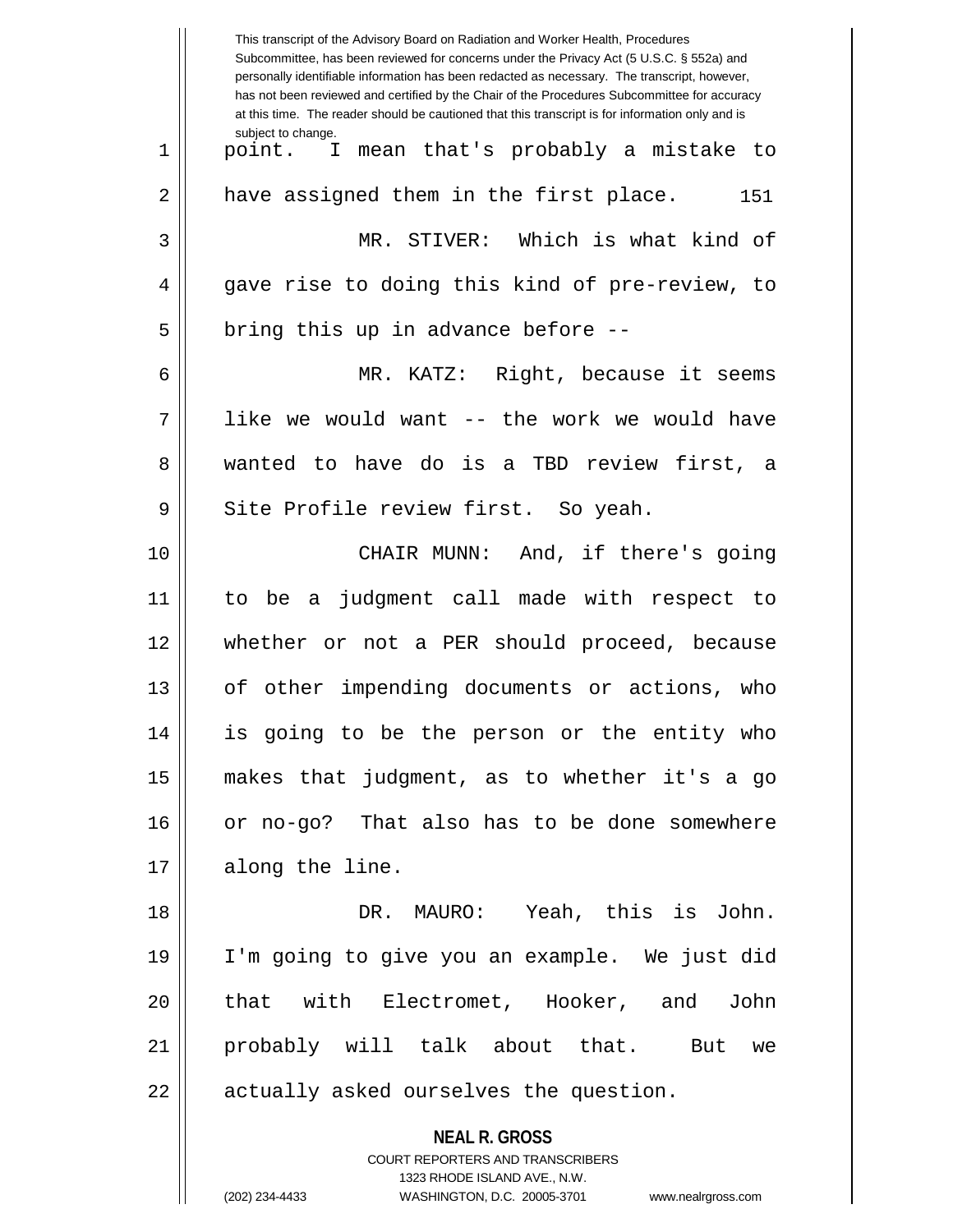**NEAL R. GROSS** COURT REPORTERS AND TRANSCRIBERS This transcript of the Advisory Board on Radiation and Worker Health, Procedures Subcommittee, has been reviewed for concerns under the Privacy Act (5 U.S.C. § 552a) and personally identifiable information has been redacted as necessary. The transcript, however, has not been reviewed and certified by the Chair of the Procedures Subcommittee for accuracy at this time. The reader should be cautioned that this transcript is for information only and is subject to change. 2  $\parallel$  - revised, and we asked ourselves the question 52  $\,$ 1 We know that Hooker has been  $3 \parallel$  - I asked Bill Thurber this question, and it 4 actually came up yesterday, when we met for 5 | the DR Subcommittee meeting. 6 I said Bill, take a look at the 7 || revisions. So he went over them. He said 8 || "yeah, they're all pretty straightforward, and  $9 \parallel$  as far as I'm concerned, there is no" -- and 10 this is now, you know, a personal opinion on 11 the part of a person who really knows the  $12 \parallel$  site. 13 He says there's nothing about this  $14$  || that he feels, and this is a kind of strange 15  $\parallel$  thing for me to say, you need to reconvene the 16 whole Site Profile process again. It's 17 something that could be handled within a PER 18 context. So in a funny sort of way, it's 19 almost like the scale of the changes that have 20 been made in that revisions to the Site 21 | Profile. 22 || Theome of them, you know, they're

1323 RHODE ISLAND AVE., N.W.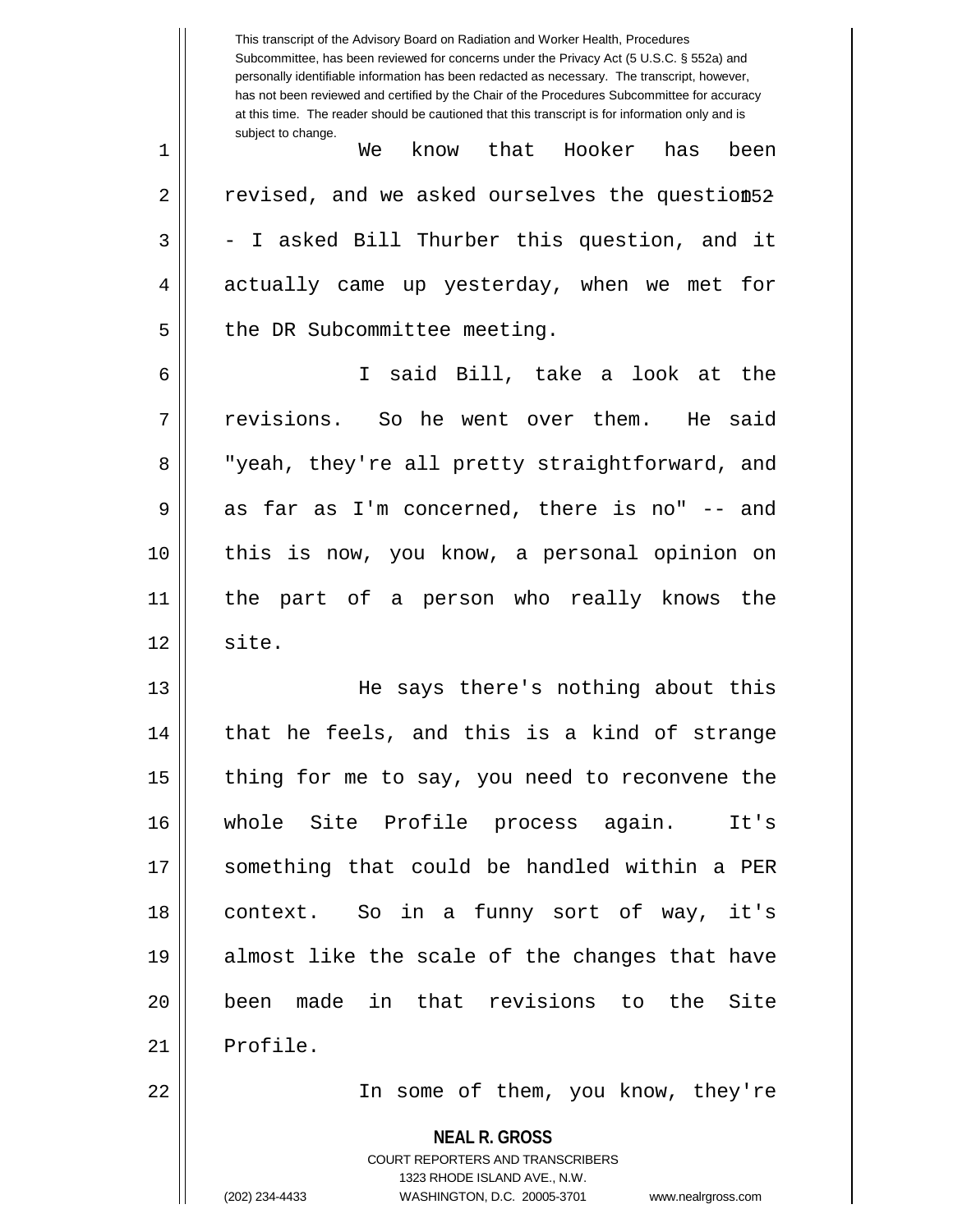|    | This transcript of the Advisory Board on Radiation and Worker Health, Procedures<br>Subcommittee, has been reviewed for concerns under the Privacy Act (5 U.S.C. § 552a) and<br>personally identifiable information has been redacted as necessary. The transcript, however,<br>has not been reviewed and certified by the Chair of the Procedures Subcommittee for accuracy<br>at this time. The reader should be cautioned that this transcript is for information only and is |
|----|----------------------------------------------------------------------------------------------------------------------------------------------------------------------------------------------------------------------------------------------------------------------------------------------------------------------------------------------------------------------------------------------------------------------------------------------------------------------------------|
| 1  | subject to change.<br>almost relatively straightforward, and it                                                                                                                                                                                                                                                                                                                                                                                                                  |
| 2  | wouldn't be -- would it be intrusive for the                                                                                                                                                                                                                                                                                                                                                                                                                                     |
| 3  | PER to come in and process, to go ahead and                                                                                                                                                                                                                                                                                                                                                                                                                                      |
| 4  | process it, without having the involvement of                                                                                                                                                                                                                                                                                                                                                                                                                                    |
| 5  | the Work Group?                                                                                                                                                                                                                                                                                                                                                                                                                                                                  |
| 6  | There are others which<br>are                                                                                                                                                                                                                                                                                                                                                                                                                                                    |
| 7  | monsters, okay. I think Ames might be one of                                                                                                                                                                                                                                                                                                                                                                                                                                     |
| 8  | them, where the changes are so profound that                                                                                                                                                                                                                                                                                                                                                                                                                                     |
| 9  | it would take a major Site Profile review                                                                                                                                                                                                                                                                                                                                                                                                                                        |
| 10 | process, things that sometimes take a year,                                                                                                                                                                                                                                                                                                                                                                                                                                      |
| 11 | and a very large level of effort, with the                                                                                                                                                                                                                                                                                                                                                                                                                                       |
| 12 | total involvement of NIOSH and a Work Group,                                                                                                                                                                                                                                                                                                                                                                                                                                     |
| 13 | to review all of these new things that have                                                                                                                                                                                                                                                                                                                                                                                                                                      |
| 14 | come out in the revisions to the Site Profile.                                                                                                                                                                                                                                                                                                                                                                                                                                   |
| 15 | Clearly, it would be inappropriate                                                                                                                                                                                                                                                                                                                                                                                                                                               |
| 16 | for the PER review process to review that Site                                                                                                                                                                                                                                                                                                                                                                                                                                   |
| 17 | Profile. It would be, you know --                                                                                                                                                                                                                                                                                                                                                                                                                                                |
| 18 | MR. STIVER: John, can I jump in?                                                                                                                                                                                                                                                                                                                                                                                                                                                 |
| 19 | DR. MAURO: Sure.                                                                                                                                                                                                                                                                                                                                                                                                                                                                 |
| 20 | MR. STIVER: I think that's                                                                                                                                                                                                                                                                                                                                                                                                                                                       |
| 21 | important, and I think our charge in reviewing                                                                                                                                                                                                                                                                                                                                                                                                                                   |
| 22 | these is to do this kind of, a pre-review of                                                                                                                                                                                                                                                                                                                                                                                                                                     |
|    | <b>NEAL R. GROSS</b><br>COURT REPORTERS AND TRANSCRIBERS<br>1323 RHODE ISLAND AVE., N.W.<br>(202) 234-4433<br>WASHINGTON, D.C. 20005-3701<br>www.nealrgross.com                                                                                                                                                                                                                                                                                                                  |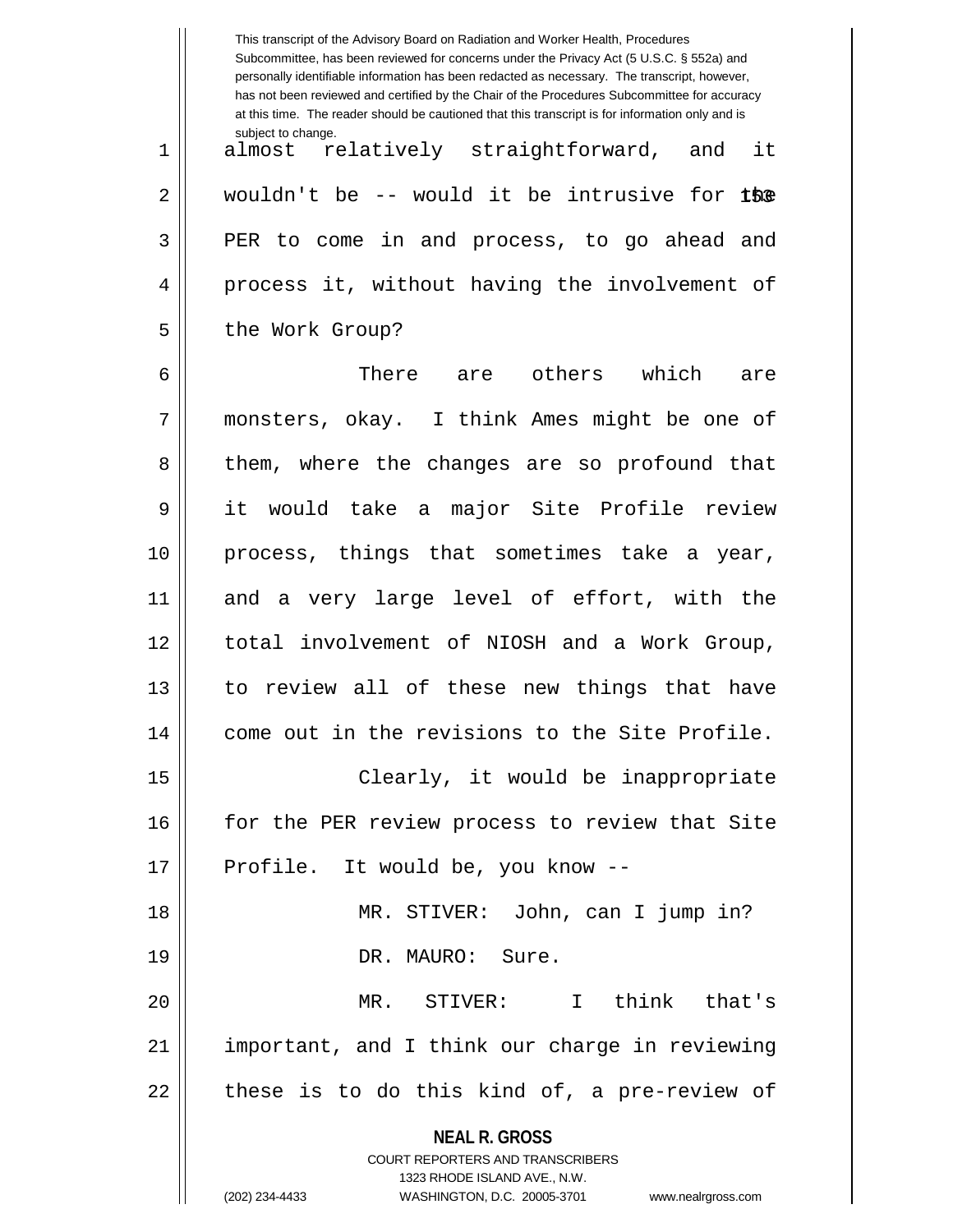|    | This transcript of the Advisory Board on Radiation and Worker Health, Procedures<br>Subcommittee, has been reviewed for concerns under the Privacy Act (5 U.S.C. § 552a) and<br>personally identifiable information has been redacted as necessary. The transcript, however,<br>has not been reviewed and certified by the Chair of the Procedures Subcommittee for accuracy<br>at this time. The reader should be cautioned that this transcript is for information only and is |
|----|----------------------------------------------------------------------------------------------------------------------------------------------------------------------------------------------------------------------------------------------------------------------------------------------------------------------------------------------------------------------------------------------------------------------------------------------------------------------------------|
| 1  | subject to change.<br>these things up front, like we're doing with                                                                                                                                                                                                                                                                                                                                                                                                               |
| 2  | these other four, and what we probably should                                                                                                                                                                                                                                                                                                                                                                                                                                    |
| 3  | have done with 37 and possibly 29 as well.                                                                                                                                                                                                                                                                                                                                                                                                                                       |
| 4  | But we certainly can't do this as                                                                                                                                                                                                                                                                                                                                                                                                                                                |
| 5  | we're assigning these. You know, we come up                                                                                                                                                                                                                                                                                                                                                                                                                                      |
| 6  | with a list of unreviewed PERs we think, based                                                                                                                                                                                                                                                                                                                                                                                                                                   |
| 7  | on some preliminary criteria, warrant<br>full                                                                                                                                                                                                                                                                                                                                                                                                                                    |
| 8  | review.                                                                                                                                                                                                                                                                                                                                                                                                                                                                          |
| 9  | implied in that statement is<br><b>But</b>                                                                                                                                                                                                                                                                                                                                                                                                                                       |
| 10 | that well, we will, when we start doing in-                                                                                                                                                                                                                                                                                                                                                                                                                                      |
| 11 | depth review, the first thing we're going to                                                                                                                                                                                                                                                                                                                                                                                                                                     |
| 12 | do is go back and look at all these<br>more                                                                                                                                                                                                                                                                                                                                                                                                                                      |
| 13 | detailed aspects of it, and then decide hey,                                                                                                                                                                                                                                                                                                                                                                                                                                     |
| 14 | you know, is this really something that's                                                                                                                                                                                                                                                                                                                                                                                                                                        |
| 15 | outside of the scope of the PER process, that                                                                                                                                                                                                                                                                                                                                                                                                                                    |
| 16 | really should be referred back to the Work                                                                                                                                                                                                                                                                                                                                                                                                                                       |
| 17 | Group, and to start to think of a way that we                                                                                                                                                                                                                                                                                                                                                                                                                                    |
| 18 | can practically apply all this to<br>the                                                                                                                                                                                                                                                                                                                                                                                                                                         |
| 19 | situation and kind of step away from the                                                                                                                                                                                                                                                                                                                                                                                                                                         |
| 20 | philosophical side for a minute and think how                                                                                                                                                                                                                                                                                                                                                                                                                                    |
| 21 | are we going to implement it?                                                                                                                                                                                                                                                                                                                                                                                                                                                    |
| 22 | I think that might be a way to do                                                                                                                                                                                                                                                                                                                                                                                                                                                |
|    | <b>NEAL R. GROSS</b><br>COURT REPORTERS AND TRANSCRIBERS<br>1323 RHODE ISLAND AVE., N.W.                                                                                                                                                                                                                                                                                                                                                                                         |
|    | (202) 234-4433<br>WASHINGTON, D.C. 20005-3701<br>www.nealrgross.com                                                                                                                                                                                                                                                                                                                                                                                                              |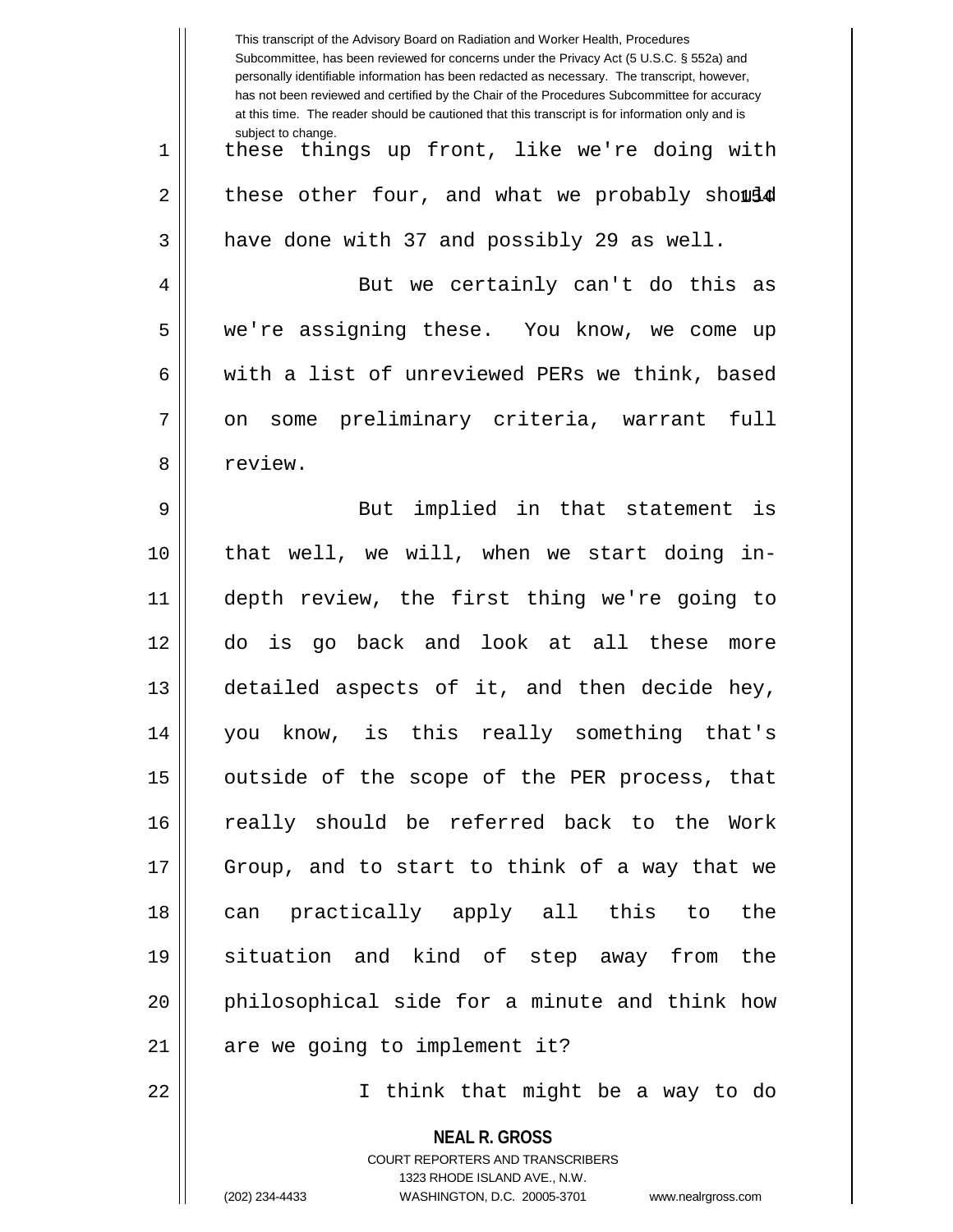| This transcript of the Advisory Board on Radiation and Worker Health, Procedures<br>Subcommittee, has been reviewed for concerns under the Privacy Act (5 U.S.C. § 552a) and<br>personally identifiable information has been redacted as necessary. The transcript, however,<br>has not been reviewed and certified by the Chair of the Procedures Subcommittee for accuracy<br>at this time. The reader should be cautioned that this transcript is for information only and is |
|----------------------------------------------------------------------------------------------------------------------------------------------------------------------------------------------------------------------------------------------------------------------------------------------------------------------------------------------------------------------------------------------------------------------------------------------------------------------------------|
| subject to change.<br>it. We do these pre-reviews. We come back to                                                                                                                                                                                                                                                                                                                                                                                                               |
| Board meeting and say here's what we founds                                                                                                                                                                                                                                                                                                                                                                                                                                      |
| We think that we can or we cannot, for Reasons                                                                                                                                                                                                                                                                                                                                                                                                                                   |
| A, B and C. I think with Ames, that would                                                                                                                                                                                                                                                                                                                                                                                                                                        |
| have been no-go from the start. We would have                                                                                                                                                                                                                                                                                                                                                                                                                                    |
| said this is just too big.                                                                                                                                                                                                                                                                                                                                                                                                                                                       |
| It's a big deal, we can't do it,                                                                                                                                                                                                                                                                                                                                                                                                                                                 |
| and as you said, it would just be completely                                                                                                                                                                                                                                                                                                                                                                                                                                     |
| inappropriate to do it in the PER process.<br>It                                                                                                                                                                                                                                                                                                                                                                                                                                 |
| should be a Work Group decision.                                                                                                                                                                                                                                                                                                                                                                                                                                                 |
| MR. KATZ: Yeah, and I totally                                                                                                                                                                                                                                                                                                                                                                                                                                                    |
| agree, and I think -- so the Subcommittee can                                                                                                                                                                                                                                                                                                                                                                                                                                    |
| a decision. When you run into these<br>make                                                                                                                                                                                                                                                                                                                                                                                                                                      |
| situations, present them to the Subcommittee.                                                                                                                                                                                                                                                                                                                                                                                                                                    |
| The Subcommittee can make a decision, oh, this                                                                                                                                                                                                                                                                                                                                                                                                                                   |
| really needs a whole Site Profile review, and                                                                                                                                                                                                                                                                                                                                                                                                                                    |
| then they can recommend that to the Board and                                                                                                                                                                                                                                                                                                                                                                                                                                    |
| the Board can task a Site Profile review. I                                                                                                                                                                                                                                                                                                                                                                                                                                      |
| think that makes a lot of sense, okay.                                                                                                                                                                                                                                                                                                                                                                                                                                           |
| (Simultaneous speaking.)                                                                                                                                                                                                                                                                                                                                                                                                                                                         |
| MR. STIVER: Well since John, you                                                                                                                                                                                                                                                                                                                                                                                                                                                 |
| brought up Hooker, I'm going to jump ahead to                                                                                                                                                                                                                                                                                                                                                                                                                                    |
| <b>NEAL R. GROSS</b><br>COURT REPORTERS AND TRANSCRIBERS<br>1323 RHODE ISLAND AVE., N.W.<br>(202) 234-4433<br>WASHINGTON, D.C. 20005-3701<br>www.nealrgross.com                                                                                                                                                                                                                                                                                                                  |
|                                                                                                                                                                                                                                                                                                                                                                                                                                                                                  |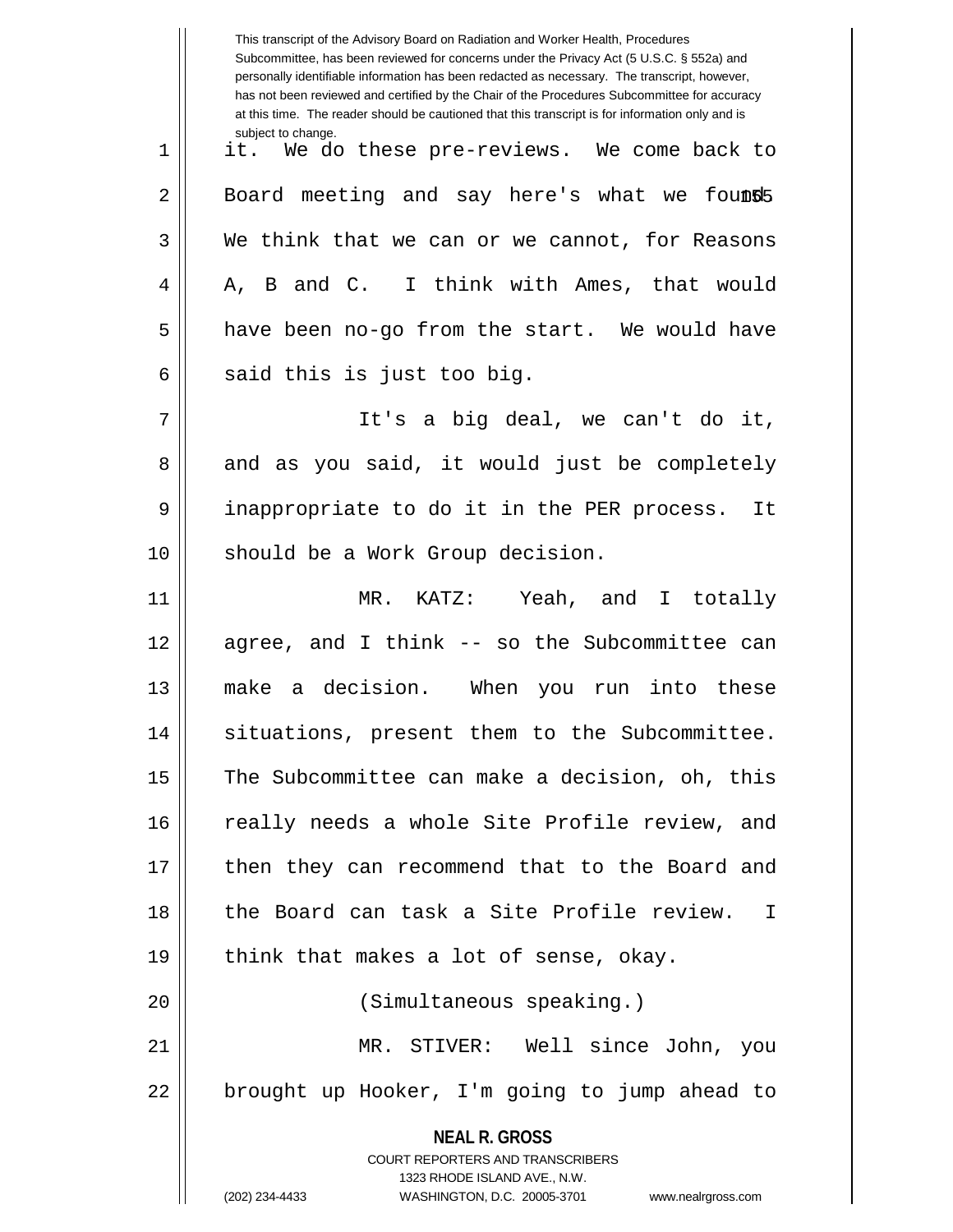**NEAL R. GROSS** COURT REPORTERS AND TRANSCRIBERS 1323 RHODE ISLAND AVE., N.W. (202) 234-4433 WASHINGTON, D.C. 20005-3701 www.nealrgross.com This transcript of the Advisory Board on Radiation and Worker Health, Procedures Subcommittee, has been reviewed for concerns under the Privacy Act (5 U.S.C. § 552a) and personally identifiable information has been redacted as necessary. The transcript, however, has not been reviewed and certified by the Chair of the Procedures Subcommittee for accuracy at this time. The reader should be cautioned that this transcript is for information only and is subject to change. 2 || bright, shining success story we have here.156 1 that one real quick, because that's the 3 In this case, all the claims have 4 || been identified that could be potentially 5 || impacted. That's laid out pretty well. There  $6 \parallel$  were 53 that could be potentially impacted, 7 which 20 met NIOSH's criteria. That was 20 8 claims. We revised dose reconstruction. So 9 we're below 50 percent. 10 So there are 20 that have 11 revisions. We know what the PoC outcome was 12 on that. So NIOSH has met all the objectives 13 for completing a PER, as far as we're 14 concerned on that one. And as you said, you 15 || know, we have talked to Bill Thurber. There 16 were still some findings outstanding, but he 17 || felt that they weren't of sufficient magnitude 18 to hold up the PER process. So that one I 19 || think we're good to go on. 20 CHAIR MUNN: So you're going to 21 || have a report for us next time? 22 MR. STIVER: We're going to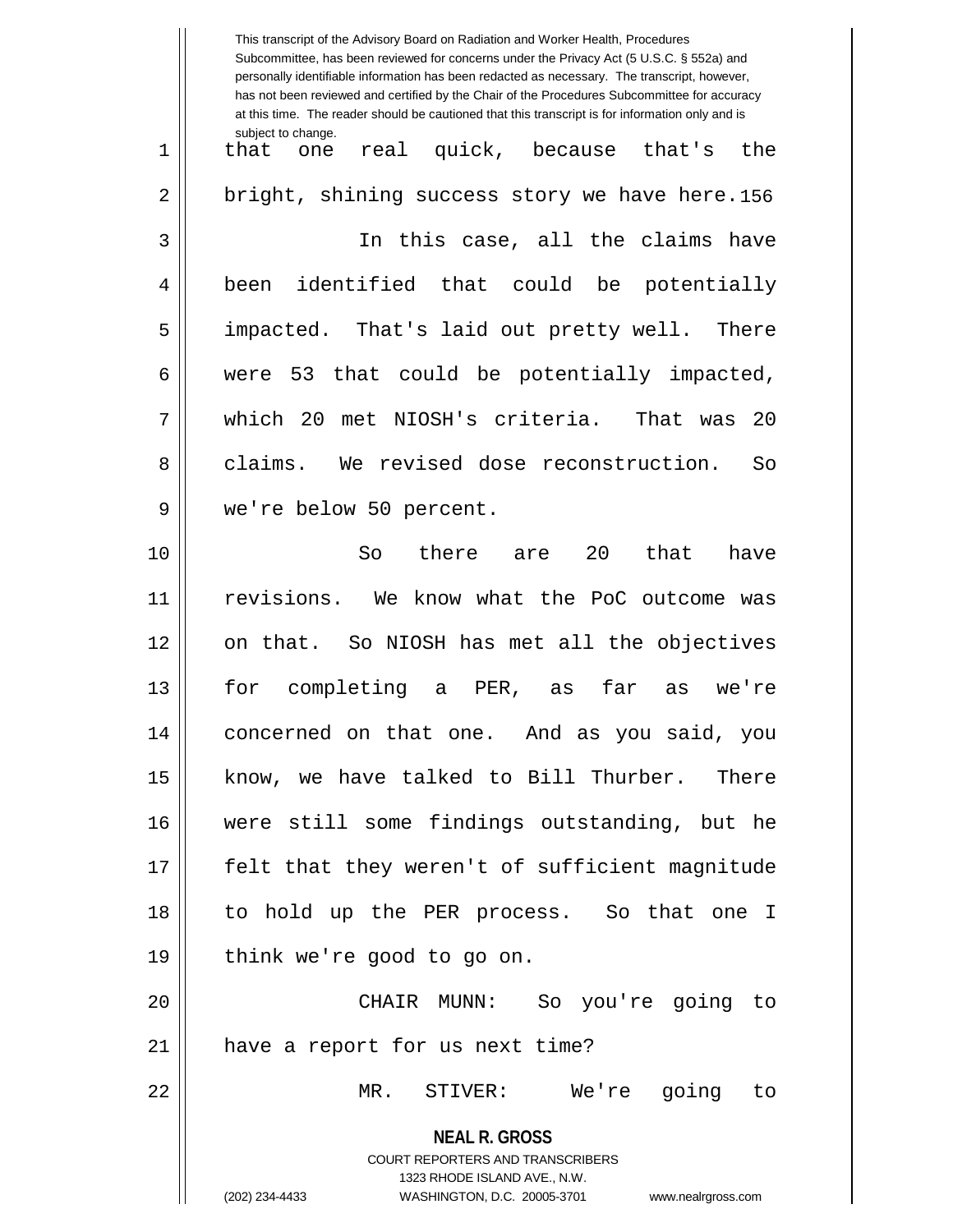**NEAL R. GROSS** COURT REPORTERS AND TRANSCRIBERS 1323 RHODE ISLAND AVE., N.W. (202) 234-4433 WASHINGTON, D.C. 20005-3701 www.nealrgross.com This transcript of the Advisory Board on Radiation and Worker Health, Procedures Subcommittee, has been reviewed for concerns under the Privacy Act (5 U.S.C. § 552a) and personally identifiable information has been redacted as necessary. The transcript, however, has not been reviewed and certified by the Chair of the Procedures Subcommittee for accuracy at this time. The reader should be cautioned that this transcript is for information only and is subject to change. we15<sup>p</sup> 1 || certainly try. 2 DR. MAURO: Well, what we're  $3 \parallel$  looking for is a little guidance --4 MR. STIVER: Yeah, that's what we 5 wanted to do. These were ones that we had not  $6 \parallel$  started to work on, and we didn't want to get 7 || halfway through the process and then realize 8 || that we had taken on too big of a project, it 9 was outside the scope. 10 So I think when we went back to 11 PER-0030, even though there are these issues 12 || that outstanding and have been outstanding for 13 || several years, because we don't really know if 14 || they would negate the PER itself, that we're 15 || going to go ahead and proceed with it. That's 16 kind of what the, the gist of what I got from  $17$  | the input. 18 CHAIR MUNN: Okay. So what we're 19 going to record, then, is different than your 20 | recommendation. 21 MR. STIVER: Yeah. I think based  $22 \parallel$  on the discussions we had, that we decided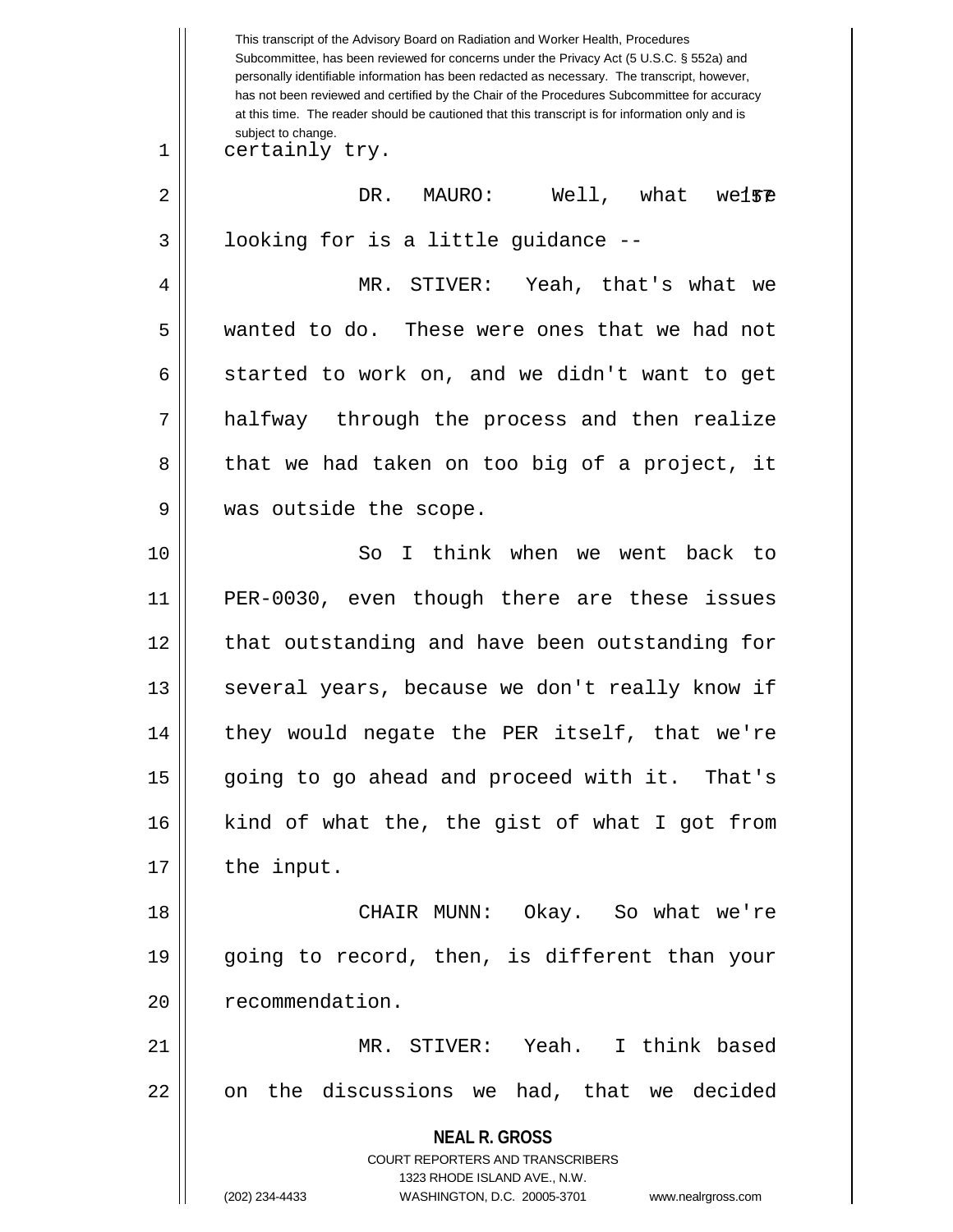**NEAL R. GROSS** COURT REPORTERS AND TRANSCRIBERS 1323 RHODE ISLAND AVE., N.W. (202) 234-4433 WASHINGTON, D.C. 20005-3701 www.nealrgross.com This transcript of the Advisory Board on Radiation and Worker Health, Procedures Subcommittee, has been reviewed for concerns under the Privacy Act (5 U.S.C. § 552a) and personally identifiable information has been redacted as necessary. The transcript, however, has not been reviewed and certified by the Chair of the Procedures Subcommittee for accuracy at this time. The reader should be cautioned that this transcript is for information only and is subject to change. 158 1 that maybe that's not worth holding up the  $2 \parallel$  PER. 3 CHAIR MUNN: Okay. Status next  $4 \mid$  time. 5 MR. KATZ: So do you need  $6 \parallel$  something from DCAS in the interim, cases, to 7 move forward on 0030? 8 MR. STIVER: Well, these are the  $9 \parallel$  ones where we had 54 that might have met the, 10 0 one of four criteria. 11 MR. KATZ: Okay. You didn't need 12 further -- 13 MR. STIVER: No, I think we can 14 really go on that. I think as Hans  $15$  articulated, one of the four criteria apply, 16 you know. 17 MR. HINNEFELD: Oh, so you don't 18 || need anything from --19 MR. KATZ: You don't need anything 20 | from DCAS? 21 MR. STIVER: I'll ask Hans. Do 22 || you think that this is something that DCAS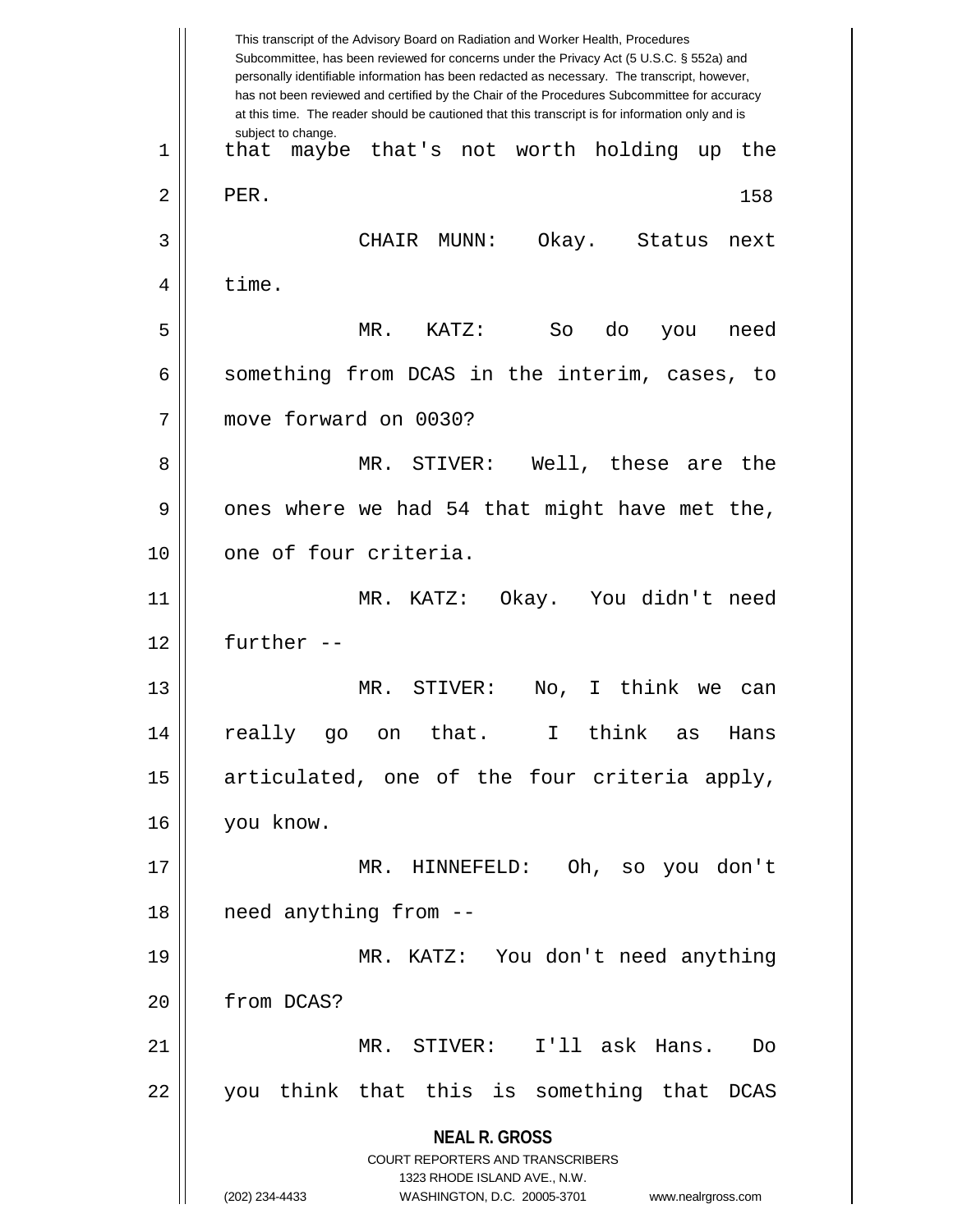|    | This transcript of the Advisory Board on Radiation and Worker Health, Procedures<br>Subcommittee, has been reviewed for concerns under the Privacy Act (5 U.S.C. § 552a) and<br>personally identifiable information has been redacted as necessary. The transcript, however,<br>has not been reviewed and certified by the Chair of the Procedures Subcommittee for accuracy<br>at this time. The reader should be cautioned that this transcript is for information only and is |
|----|----------------------------------------------------------------------------------------------------------------------------------------------------------------------------------------------------------------------------------------------------------------------------------------------------------------------------------------------------------------------------------------------------------------------------------------------------------------------------------|
| 1  | subject to change.<br>would, better for them to do or for us to do?                                                                                                                                                                                                                                                                                                                                                                                                              |
| 2  | H. BEHLING:<br>We're talking<br>DR.                                                                                                                                                                                                                                                                                                                                                                                                                                              |
| 3  | about the resolution of outstanding issues?                                                                                                                                                                                                                                                                                                                                                                                                                                      |
| 4  | MR. STIVER: We're talking about                                                                                                                                                                                                                                                                                                                                                                                                                                                  |
| 5  | PER-0030 and the 54 claims that are out there.                                                                                                                                                                                                                                                                                                                                                                                                                                   |
| 6  | DR. H. BEHLING: Well, as I said,                                                                                                                                                                                                                                                                                                                                                                                                                                                 |
| 7  | I don't know. Again, when we have a fixed,                                                                                                                                                                                                                                                                                                                                                                                                                                       |
| 8  | for instance, in the one that you just, we                                                                                                                                                                                                                                                                                                                                                                                                                                       |
| 9  | just talked about, where we had a total of 20                                                                                                                                                                                                                                                                                                                                                                                                                                    |
| 10 | are impacted that is Hooker, then you<br>that                                                                                                                                                                                                                                                                                                                                                                                                                                    |
| 11 | understanding as to what<br>is<br>the<br>have<br>some                                                                                                                                                                                                                                                                                                                                                                                                                            |
| 12 | universe of<br>potential<br>revised<br>dose                                                                                                                                                                                                                                                                                                                                                                                                                                      |
| 13 | reconstructions that you have to choose from,                                                                                                                                                                                                                                                                                                                                                                                                                                    |
| 14 | and then you kind of make a selection based on                                                                                                                                                                                                                                                                                                                                                                                                                                   |
| 15 | which ones they are.                                                                                                                                                                                                                                                                                                                                                                                                                                                             |
| 16 | When you don't have any                                                                                                                                                                                                                                                                                                                                                                                                                                                          |
| 17 | understanding of, in the case of the ones in                                                                                                                                                                                                                                                                                                                                                                                                                                     |
| 18 | 0030, where we have potentially 54 that we                                                                                                                                                                                                                                                                                                                                                                                                                                       |
| 19 | don't really know about, then you're again,                                                                                                                                                                                                                                                                                                                                                                                                                                      |
| 20 | sort of locked into making a questionable                                                                                                                                                                                                                                                                                                                                                                                                                                        |
| 21 | decision as to how many dose reconstructions                                                                                                                                                                                                                                                                                                                                                                                                                                     |
| 22 | you should really audit.                                                                                                                                                                                                                                                                                                                                                                                                                                                         |
|    | <b>NEAL R. GROSS</b>                                                                                                                                                                                                                                                                                                                                                                                                                                                             |

COURT REPORTERS AND TRANSCRIBERS 1323 RHODE ISLAND AVE., N.W.

 $\mathsf{II}$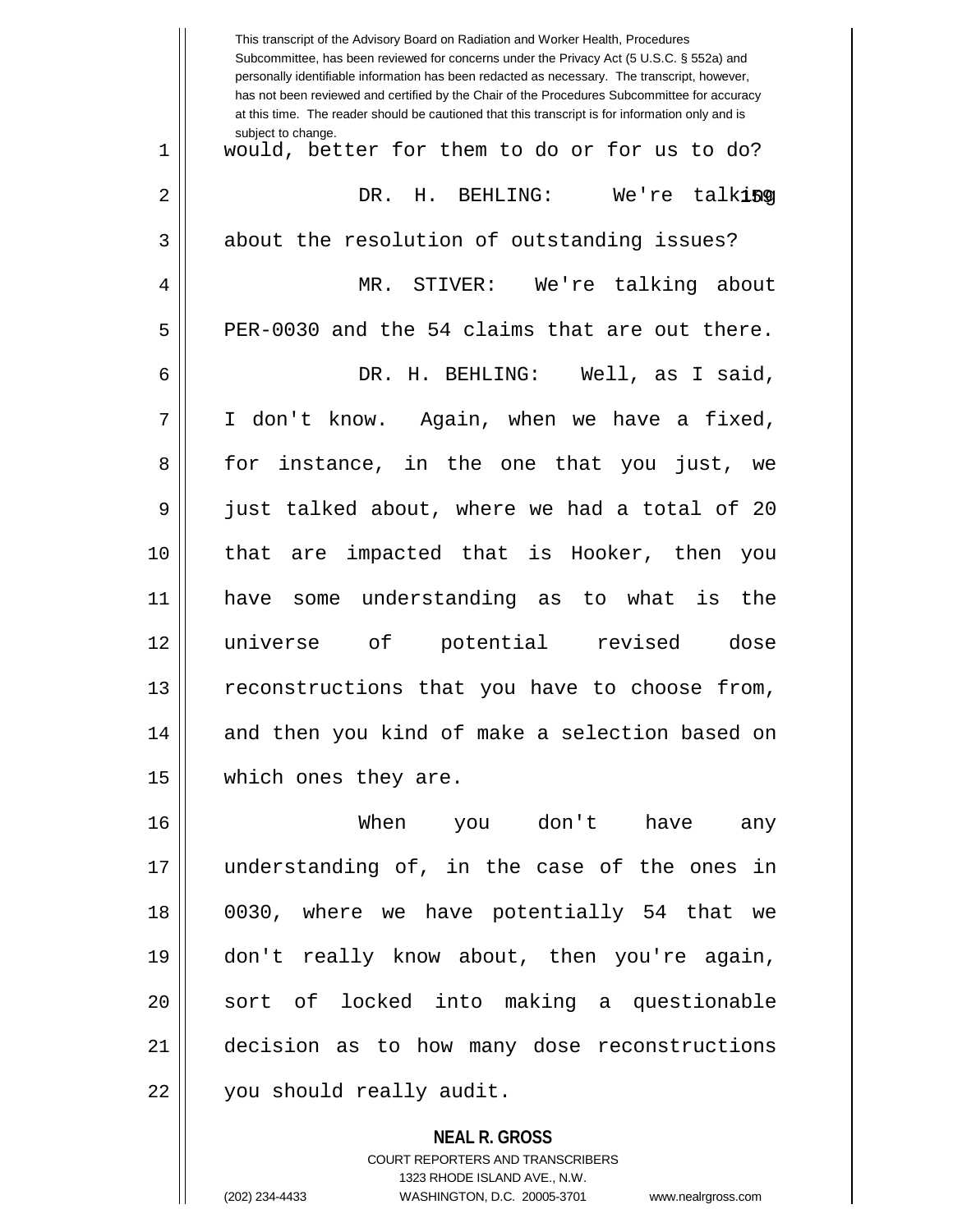**NEAL R. GROSS** COURT REPORTERS AND TRANSCRIBERS 1323 RHODE ISLAND AVE., N.W. (202) 234-4433 WASHINGTON, D.C. 20005-3701 www.nealrgross.com This transcript of the Advisory Board on Radiation and Worker Health, Procedures Subcommittee, has been reviewed for concerns under the Privacy Act (5 U.S.C. § 552a) and personally identifiable information has been redacted as necessary. The transcript, however, has not been reviewed and certified by the Chair of the Procedures Subcommittee for accuracy at this time. The reader should be cautioned that this transcript is for information only and is subject to change. 2 || identify those claims that have the maximom 1 So it would be very nice to 3 number of criteria that were met in the 4 process. So it would be nice to have some 5 | additional information. 6 MR. STIVER: So I guess -- 7 MR. HINNEFELD: Okay. So then 8 from our standpoint then, we should look at 9 the 54 cases associated with PER-0030, and 10 || cull out any that switched compensability. 11 So we're only interested in the 12 || ones that stayed under 50 percent, and then 13 || essentially generate a report of those claims, 14 and if you can, how many of the four criteria 15 | for each claim did it hit. 16 I suppose we should also include 17 the revised PoC from the re-evaluation as 18 || well, for selection purposes. 19 MR. STIVER: Yeah, if you can put 20 | together something else. 21 MR. HINNEFELD: If we put together 22 || something like that, then you guys can take it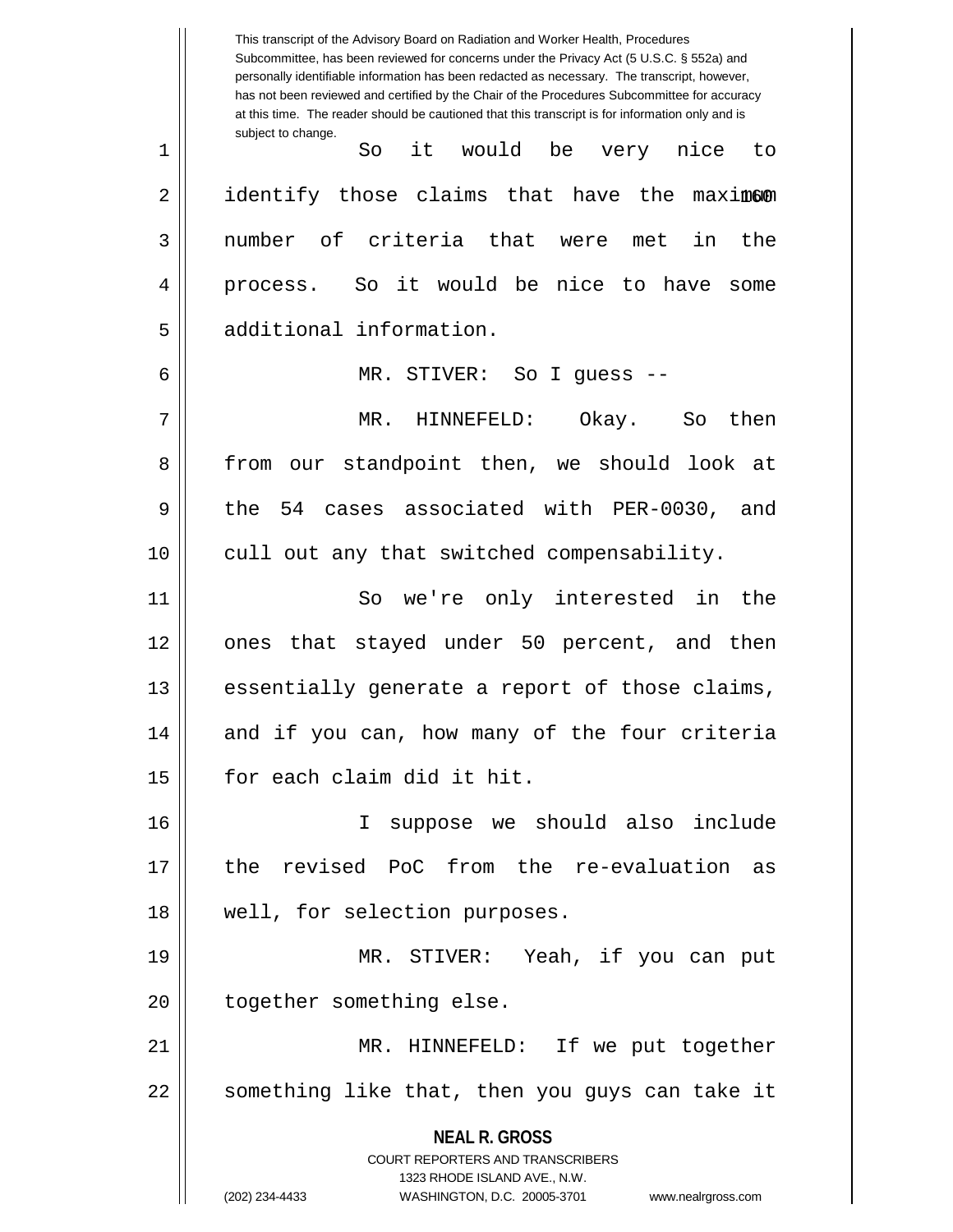**NEAL R. GROSS** COURT REPORTERS AND TRANSCRIBERS 1323 RHODE ISLAND AVE., N.W. (202) 234-4433 WASHINGTON, D.C. 20005-3701 www.nealrgross.com This transcript of the Advisory Board on Radiation and Worker Health, Procedures Subcommittee, has been reviewed for concerns under the Privacy Act (5 U.S.C. § 552a) and personally identifiable information has been redacted as necessary. The transcript, however, has not been reviewed and certified by the Chair of the Procedures Subcommittee for accuracy at this time. The reader should be cautioned that this transcript is for information only and is subject to change. 2 || MR. STIVER: Yeah. We'll only **hdt** 1 || from there.  $3 \parallel$  the ones that capture the most of the score.  $4 \parallel$  We've got some that have three or four --5 MR. HINNEFELD: Okay, we've got it 6  $|$  --7 (Simultaneous speaking.) 8 MR. STIVER: So we've got a -- so 9 || they have a process that you can't actually 10 || achieve there. 11 MR. HINNEFELD: Now we're not 12 doing anything on 038, though, you said. So  $13$  || that there are only --14 (Simultaneous speaking.) 15 MR. STIVER: 038. The Hooker is  $16 \parallel$  good to go as is. 17 || MR. HINNEFELD: Okay, all right. 18 MR. STIVER: That leaves us with 19 the Huntington Pilot Plant, and in this 20 || situation, you guys identified 32 potentially 21 affected claims. 12 of the 32 results with an 22 || increase in the PoC. None of the revised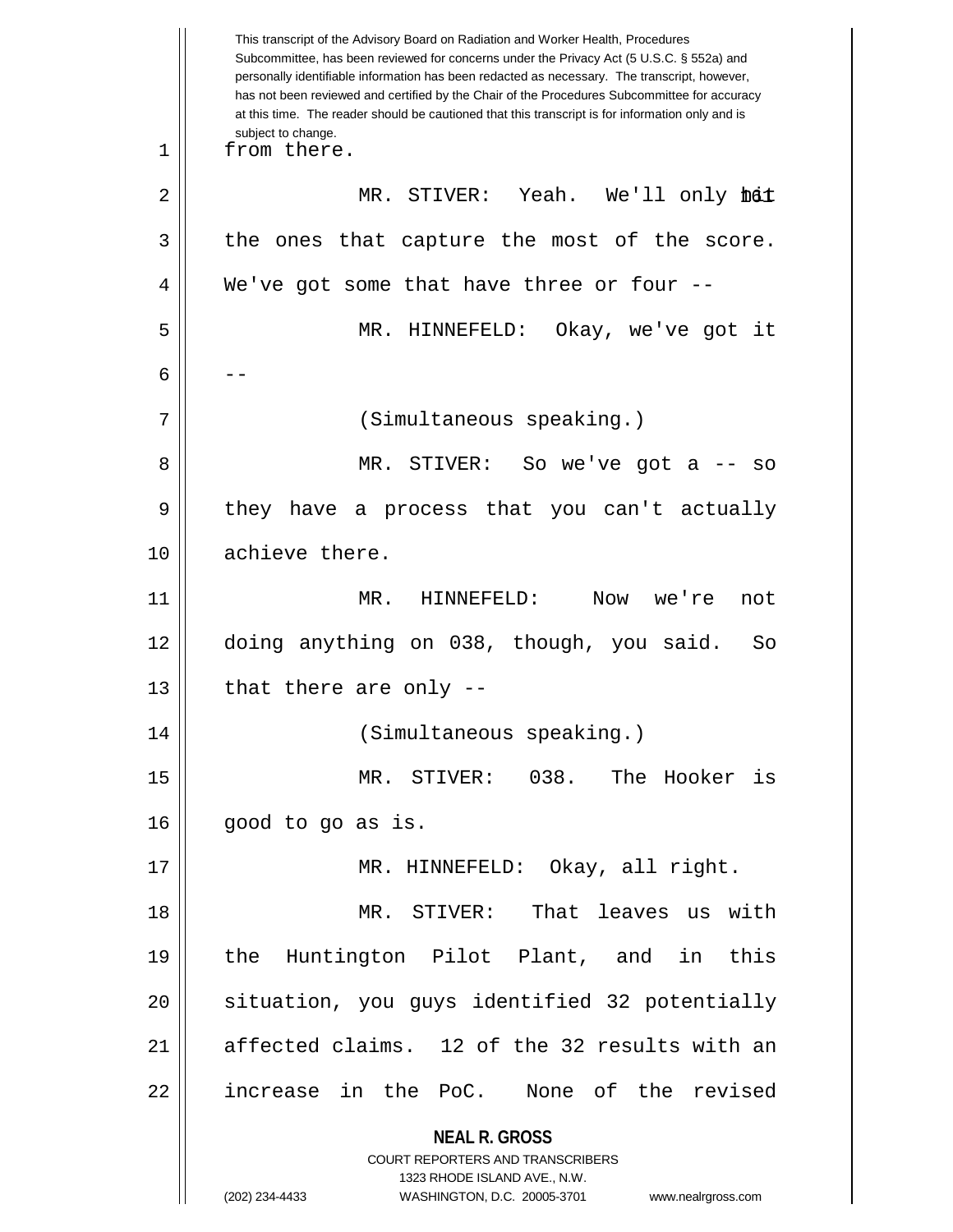|    | This transcript of the Advisory Board on Radiation and Worker Health, Procedures<br>Subcommittee, has been reviewed for concerns under the Privacy Act (5 U.S.C. § 552a) and<br>personally identifiable information has been redacted as necessary. The transcript, however,<br>has not been reviewed and certified by the Chair of the Procedures Subcommittee for accuracy<br>at this time. The reader should be cautioned that this transcript is for information only and is |
|----|----------------------------------------------------------------------------------------------------------------------------------------------------------------------------------------------------------------------------------------------------------------------------------------------------------------------------------------------------------------------------------------------------------------------------------------------------------------------------------|
| 1  | subject to change.<br>reconstructions exceeded the 50 percent.<br>So                                                                                                                                                                                                                                                                                                                                                                                                             |
| 2  | we felt that the objectives have been met, 162                                                                                                                                                                                                                                                                                                                                                                                                                                   |
| 3  | far as case selection.                                                                                                                                                                                                                                                                                                                                                                                                                                                           |
| 4  | Now this is kind of an interesting                                                                                                                                                                                                                                                                                                                                                                                                                                               |
| 5  | one, that we've reviewed the Huntington Pilot                                                                                                                                                                                                                                                                                                                                                                                                                                    |
| 6  | Plant Mini-Site Profile. This is the one of                                                                                                                                                                                                                                                                                                                                                                                                                                      |
| 7  | the ones that John Mauro did, and we discussed                                                                                                                                                                                                                                                                                                                                                                                                                                   |
| 8  | those yesterday, Harshaw, Bridgeport Brass and                                                                                                                                                                                                                                                                                                                                                                                                                                   |
| 9  | Huntington.                                                                                                                                                                                                                                                                                                                                                                                                                                                                      |
| 10 | Part of that discussion indicated                                                                                                                                                                                                                                                                                                                                                                                                                                                |
| 11 | that there is a new revision to the Huntington                                                                                                                                                                                                                                                                                                                                                                                                                                   |
| 12 | TBD that NIOSH will use. It answers a lot of                                                                                                                                                                                                                                                                                                                                                                                                                                     |
| 13 | the questions that we have about our findings.                                                                                                                                                                                                                                                                                                                                                                                                                                   |
| 14 | So John is going to take that on, and to look                                                                                                                                                                                                                                                                                                                                                                                                                                    |
| 15 | at that new revision, and see if in fact we                                                                                                                                                                                                                                                                                                                                                                                                                                      |
| 16 | believe that those issues have been addressed.                                                                                                                                                                                                                                                                                                                                                                                                                                   |
| 17 | I think this is something<br>So                                                                                                                                                                                                                                                                                                                                                                                                                                                  |
| 18 | that's kind of ongoing, that we can probably -                                                                                                                                                                                                                                                                                                                                                                                                                                   |
| 19 | - there's really no need to hold up this                                                                                                                                                                                                                                                                                                                                                                                                                                         |
| 20 | particular review, because it's something that                                                                                                                                                                                                                                                                                                                                                                                                                                   |
| 21 | we can do fairly quickly and in parallel here.                                                                                                                                                                                                                                                                                                                                                                                                                                   |
| 22 | MAURO: John, is there a<br>DR.                                                                                                                                                                                                                                                                                                                                                                                                                                                   |
|    | <b>NEAL R. GROSS</b>                                                                                                                                                                                                                                                                                                                                                                                                                                                             |

COURT REPORTERS AND TRANSCRIBERS 1323 RHODE ISLAND AVE., N.W. (202) 234-4433 WASHINGTON, D.C. 20005-3701 www.nealrgross.com

 $\mathsf{I}$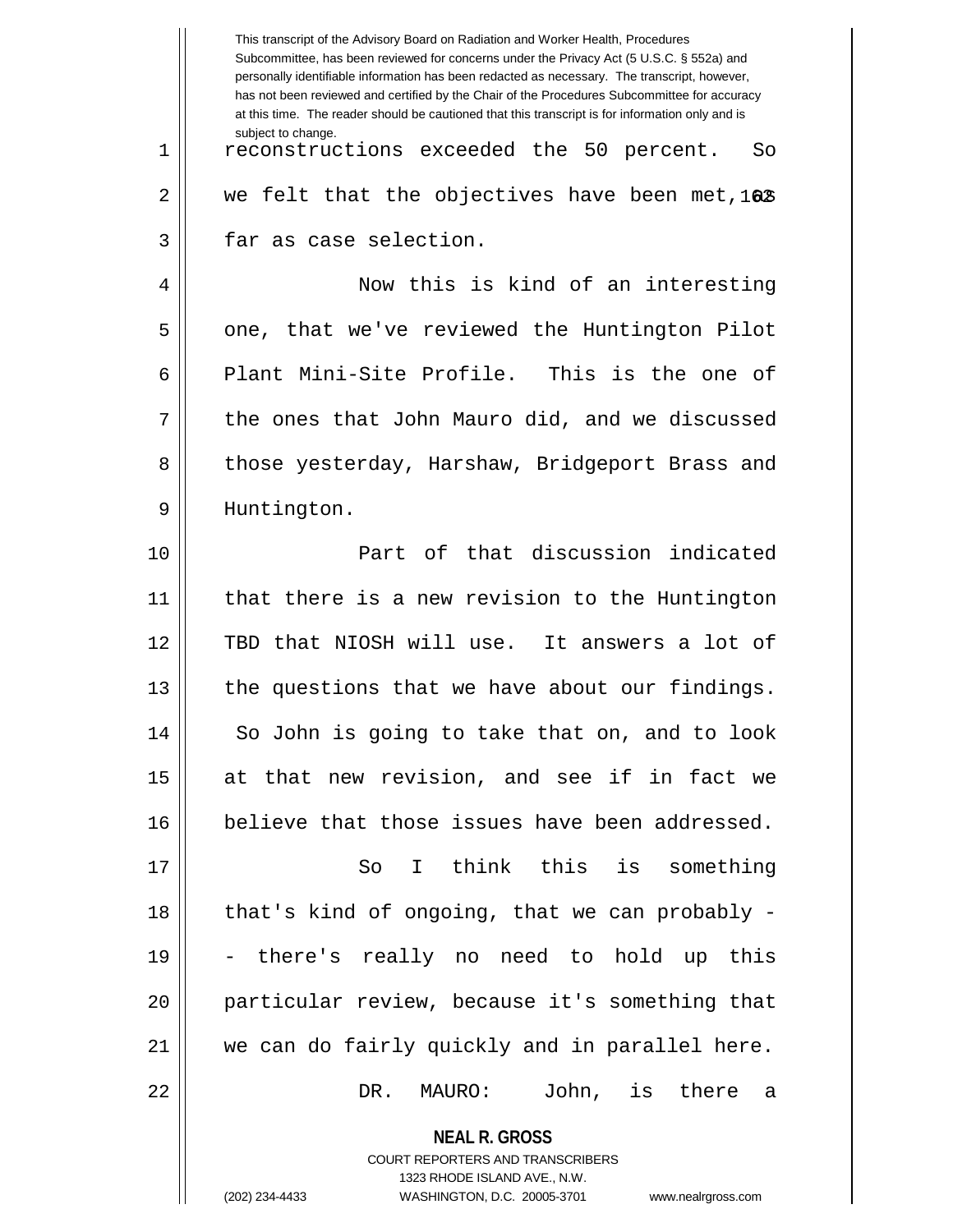|    | This transcript of the Advisory Board on Radiation and Worker Health, Procedures<br>Subcommittee, has been reviewed for concerns under the Privacy Act (5 U.S.C. § 552a) and<br>personally identifiable information has been redacted as necessary. The transcript, however,<br>has not been reviewed and certified by the Chair of the Procedures Subcommittee for accuracy<br>at this time. The reader should be cautioned that this transcript is for information only and is |
|----|----------------------------------------------------------------------------------------------------------------------------------------------------------------------------------------------------------------------------------------------------------------------------------------------------------------------------------------------------------------------------------------------------------------------------------------------------------------------------------|
| 1  | subject to change.<br>Huntington PER that's active? Is that what --                                                                                                                                                                                                                                                                                                                                                                                                              |
| 2  | MR. STIVER: Yes.<br>That was one16f                                                                                                                                                                                                                                                                                                                                                                                                                                              |
| 3  | the reasons --                                                                                                                                                                                                                                                                                                                                                                                                                                                                   |
| 4  | (Simultaneous speaking.)                                                                                                                                                                                                                                                                                                                                                                                                                                                         |
| 5  | DR. MAURO: Okay. No, I didn't                                                                                                                                                                                                                                                                                                                                                                                                                                                    |
| 6  | realize that. So this is a very good example                                                                                                                                                                                                                                                                                                                                                                                                                                     |
| 7  | of where a judgment has to be made. What we                                                                                                                                                                                                                                                                                                                                                                                                                                      |
| 8  | have here is a PER that SC&A in theory can                                                                                                                                                                                                                                                                                                                                                                                                                                       |
| 9  | review, but we're in a position where,<br>you                                                                                                                                                                                                                                                                                                                                                                                                                                    |
| 10 | know, we had a number of issues that we                                                                                                                                                                                                                                                                                                                                                                                                                                          |
| 11 | raised, and it actually is part of a mini-                                                                                                                                                                                                                                                                                                                                                                                                                                       |
| 12 | review of the Site Profile that goes back to                                                                                                                                                                                                                                                                                                                                                                                                                                     |
| 13 | 2008.                                                                                                                                                                                                                                                                                                                                                                                                                                                                            |
| 14 | There is<br>new version that I<br>a                                                                                                                                                                                                                                                                                                                                                                                                                                              |
| 15 | I believe that NIOSH<br>haven't seen, and                                                                                                                                                                                                                                                                                                                                                                                                                                        |
| 16 | indicated that they could provide to me. Now                                                                                                                                                                                                                                                                                                                                                                                                                                     |
| 17 | the thing is I could go through the review                                                                                                                                                                                                                                                                                                                                                                                                                                       |
| 18 | process, as I would, to see the degree to                                                                                                                                                                                                                                                                                                                                                                                                                                        |
| 19 | which all of the issues that were originally                                                                                                                                                                                                                                                                                                                                                                                                                                     |
| 20 | raised have now been resolved, in my judgment.                                                                                                                                                                                                                                                                                                                                                                                                                                   |
| 21 | Now that doesn't mean that the                                                                                                                                                                                                                                                                                                                                                                                                                                                   |
| 22 | Board agrees, you know, that yes, they've been                                                                                                                                                                                                                                                                                                                                                                                                                                   |
|    | <b>NEAL R. GROSS</b>                                                                                                                                                                                                                                                                                                                                                                                                                                                             |
|    | COURT REPORTERS AND TRANSCRIBERS<br>1323 RHODE ISLAND AVE., N.W.                                                                                                                                                                                                                                                                                                                                                                                                                 |
|    | (202) 234-4433<br>WASHINGTON, D.C. 20005-3701<br>www.nealrgross.com                                                                                                                                                                                                                                                                                                                                                                                                              |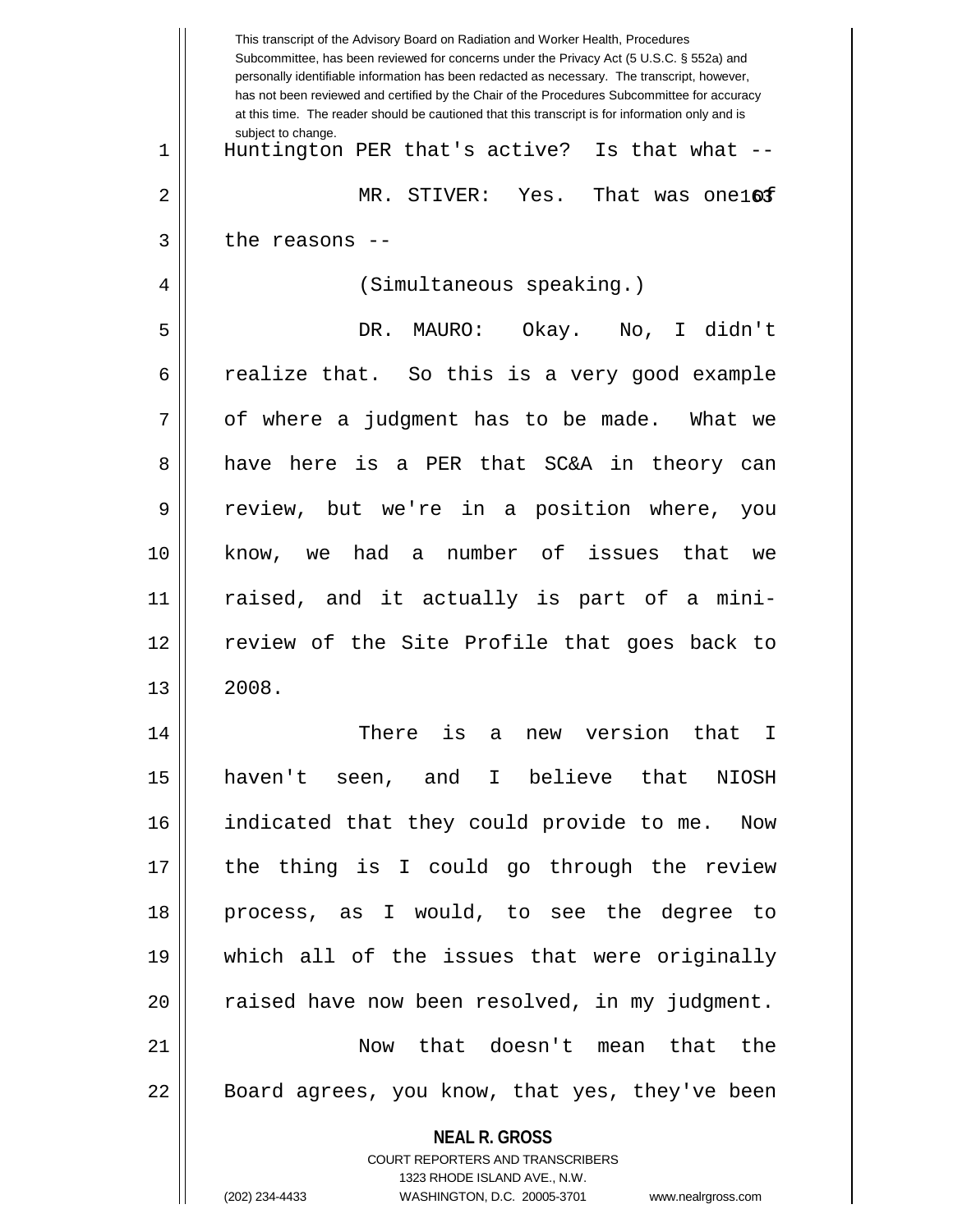|    | This transcript of the Advisory Board on Radiation and Worker Health, Procedures<br>Subcommittee, has been reviewed for concerns under the Privacy Act (5 U.S.C. § 552a) and<br>personally identifiable information has been redacted as necessary. The transcript, however,<br>has not been reviewed and certified by the Chair of the Procedures Subcommittee for accuracy<br>at this time. The reader should be cautioned that this transcript is for information only and is |
|----|----------------------------------------------------------------------------------------------------------------------------------------------------------------------------------------------------------------------------------------------------------------------------------------------------------------------------------------------------------------------------------------------------------------------------------------------------------------------------------|
| 1  | subject to change.<br>adequately resolved. And then so the question                                                                                                                                                                                                                                                                                                                                                                                                              |
| 2  | becomes should we go forward with the<br>PER4                                                                                                                                                                                                                                                                                                                                                                                                                                    |
| 3  | You know, so this, here's where we throw it                                                                                                                                                                                                                                                                                                                                                                                                                                      |
| 4  | back into your hands, the Work Group or the                                                                                                                                                                                                                                                                                                                                                                                                                                      |
| 5  | Subcommittee.                                                                                                                                                                                                                                                                                                                                                                                                                                                                    |
| 6  | In theory, yeah, I could<br>go                                                                                                                                                                                                                                                                                                                                                                                                                                                   |
| 7  | through it and say yeah, it looks good, and                                                                                                                                                                                                                                                                                                                                                                                                                                      |
| 8  | then the PER could move forward, to see the                                                                                                                                                                                                                                                                                                                                                                                                                                      |
| 9  | degree to which it was implemented, and does                                                                                                                                                                                                                                                                                                                                                                                                                                     |
| 10 | in fact implement all of the changes that were                                                                                                                                                                                                                                                                                                                                                                                                                                   |
| 11 | made.                                                                                                                                                                                                                                                                                                                                                                                                                                                                            |
| 12 | You know, I mean in theory,<br>one                                                                                                                                                                                                                                                                                                                                                                                                                                               |
| 13 | say well, the PER could<br>could<br>go forward                                                                                                                                                                                                                                                                                                                                                                                                                                   |
| 14 | anyway, to see if in fact it has implemented                                                                                                                                                                                                                                                                                                                                                                                                                                     |
| 15 | all the changes in the revised Site Profile,                                                                                                                                                                                                                                                                                                                                                                                                                                     |
| 16 | notwithstanding whether we agree with them or                                                                                                                                                                                                                                                                                                                                                                                                                                    |
| 17 | not.                                                                                                                                                                                                                                                                                                                                                                                                                                                                             |
| 18 | MR. STIVER: That becomes a matter                                                                                                                                                                                                                                                                                                                                                                                                                                                |
| 19 | of, you know, has the process been followed --                                                                                                                                                                                                                                                                                                                                                                                                                                   |
| 20 | DR. MAURO: Yeah, I mean where it                                                                                                                                                                                                                                                                                                                                                                                                                                                 |
| 21 | raises a really philosophical question is on,                                                                                                                                                                                                                                                                                                                                                                                                                                    |
| 22 | does it -- you know, until you know, we can                                                                                                                                                                                                                                                                                                                                                                                                                                      |
|    | <b>NEAL R. GROSS</b>                                                                                                                                                                                                                                                                                                                                                                                                                                                             |
|    | COURT REPORTERS AND TRANSCRIBERS                                                                                                                                                                                                                                                                                                                                                                                                                                                 |
|    |                                                                                                                                                                                                                                                                                                                                                                                                                                                                                  |
|    | 1323 RHODE ISLAND AVE., N.W.<br>(202) 234-4433<br>WASHINGTON, D.C. 20005-3701<br>www.nealrgross.com                                                                                                                                                                                                                                                                                                                                                                              |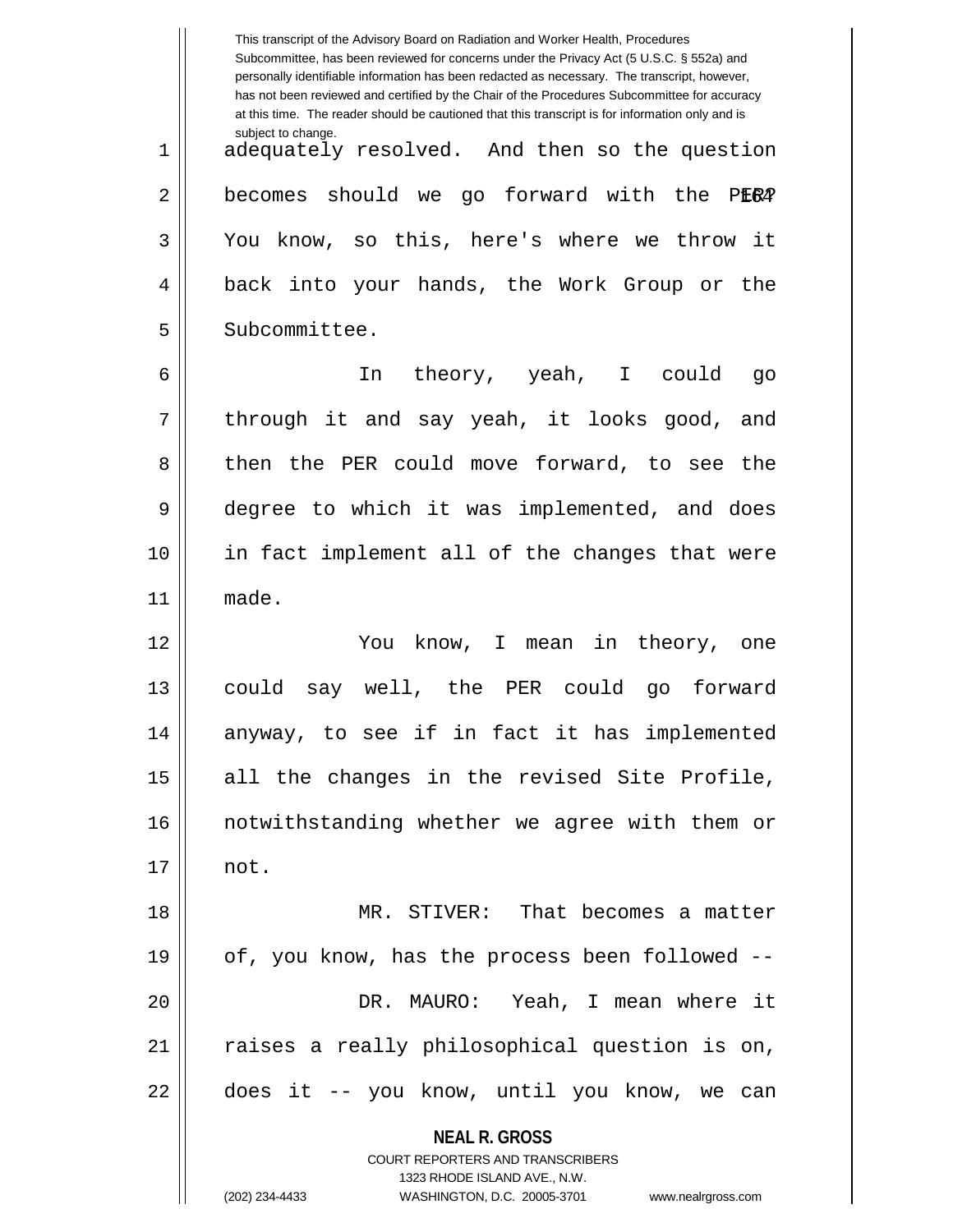|    | This transcript of the Advisory Board on Radiation and Worker Health, Procedures<br>Subcommittee, has been reviewed for concerns under the Privacy Act (5 U.S.C. § 552a) and<br>personally identifiable information has been redacted as necessary. The transcript, however,<br>has not been reviewed and certified by the Chair of the Procedures Subcommittee for accuracy<br>at this time. The reader should be cautioned that this transcript is for information only and is |
|----|----------------------------------------------------------------------------------------------------------------------------------------------------------------------------------------------------------------------------------------------------------------------------------------------------------------------------------------------------------------------------------------------------------------------------------------------------------------------------------|
| 1  | subject to change.<br>judge to see yeah, the PER was<br>implemented.                                                                                                                                                                                                                                                                                                                                                                                                             |
| 2  | followed, and<br>it followed the<br>It<br><b>latest</b>                                                                                                                                                                                                                                                                                                                                                                                                                          |
| 3  | version of the Site Profile, as it claimed it                                                                                                                                                                                                                                                                                                                                                                                                                                    |
| 4  | did.                                                                                                                                                                                                                                                                                                                                                                                                                                                                             |
| 5  | The fact that the latest version                                                                                                                                                                                                                                                                                                                                                                                                                                                 |
| 6  | of the Site Profile has not been reviewed by                                                                                                                                                                                                                                                                                                                                                                                                                                     |
| 7  | the Board and approved, and that all<br>the                                                                                                                                                                                                                                                                                                                                                                                                                                      |
| 8  | be considered closed,<br>is<br>issues<br>can<br>not                                                                                                                                                                                                                                                                                                                                                                                                                              |
| 9  | relevant. Again, this goes to the question                                                                                                                                                                                                                                                                                                                                                                                                                                       |
| 10 | that we opened before. Are we checking the                                                                                                                                                                                                                                                                                                                                                                                                                                       |
| 11 | process?                                                                                                                                                                                                                                                                                                                                                                                                                                                                         |
| 12 | MR.<br>But John, this<br>is<br>KATZ:<br>- a                                                                                                                                                                                                                                                                                                                                                                                                                                      |
| 13 | mini-Site Profile.<br>it's<br>So<br>sort of<br>by                                                                                                                                                                                                                                                                                                                                                                                                                                |
| 14 | definition not the same sort of situation.                                                                                                                                                                                                                                                                                                                                                                                                                                       |
| 15 | DR. MAURO: Oh, absolutely.<br>I'm                                                                                                                                                                                                                                                                                                                                                                                                                                                |
| 16 | going to be able to go through this thing in                                                                                                                                                                                                                                                                                                                                                                                                                                     |
| 17 | no time.                                                                                                                                                                                                                                                                                                                                                                                                                                                                         |
| 18 | MR. STIVER: It isn't Hanford or                                                                                                                                                                                                                                                                                                                                                                                                                                                  |
| 19 | Savannah River.                                                                                                                                                                                                                                                                                                                                                                                                                                                                  |
| 20 | DR. MAURO: Oh, I agree with you                                                                                                                                                                                                                                                                                                                                                                                                                                                  |
| 21 | completely.                                                                                                                                                                                                                                                                                                                                                                                                                                                                      |
| 22 | MR. KATZ: So I think this one is                                                                                                                                                                                                                                                                                                                                                                                                                                                 |
|    | <b>NEAL R. GROSS</b>                                                                                                                                                                                                                                                                                                                                                                                                                                                             |
|    | COURT REPORTERS AND TRANSCRIBERS<br>1323 RHODE ISLAND AVE., N.W.                                                                                                                                                                                                                                                                                                                                                                                                                 |
|    | (202) 234-4433<br>WASHINGTON, D.C. 20005-3701<br>www.nealrgross.com                                                                                                                                                                                                                                                                                                                                                                                                              |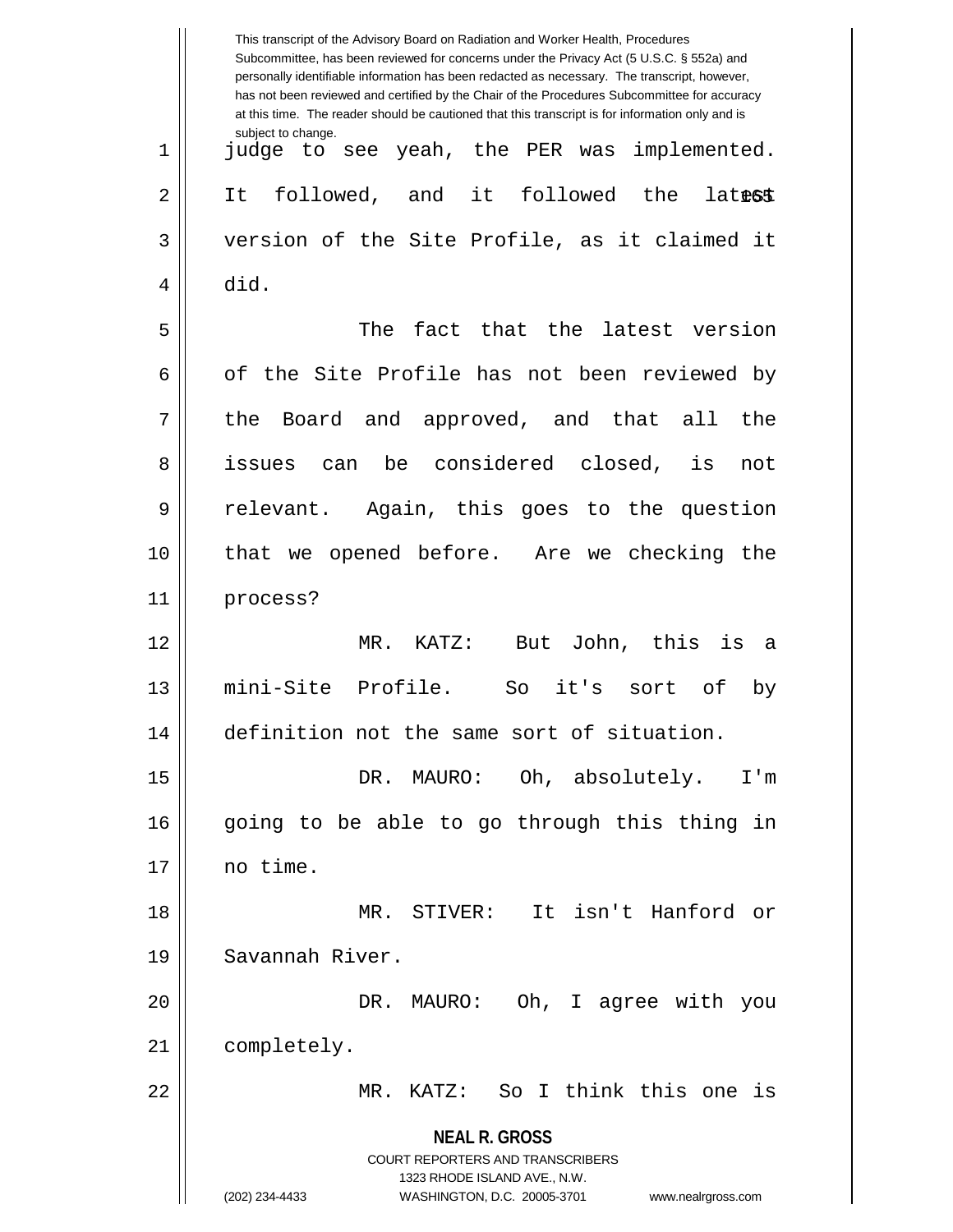|    | This transcript of the Advisory Board on Radiation and Worker Health, Procedures<br>Subcommittee, has been reviewed for concerns under the Privacy Act (5 U.S.C. § 552a) and<br>personally identifiable information has been redacted as necessary. The transcript, however,<br>has not been reviewed and certified by the Chair of the Procedures Subcommittee for accuracy<br>at this time. The reader should be cautioned that this transcript is for information only and is |
|----|----------------------------------------------------------------------------------------------------------------------------------------------------------------------------------------------------------------------------------------------------------------------------------------------------------------------------------------------------------------------------------------------------------------------------------------------------------------------------------|
| 1  | subject to change.<br>one, and there is no Work Group on Huntington                                                                                                                                                                                                                                                                                                                                                                                                              |
| 2  | Pilot. So you're not taking anybody's, you                                                                                                                                                                                                                                                                                                                                                                                                                                       |
| 3  | know, prerogative away.                                                                                                                                                                                                                                                                                                                                                                                                                                                          |
| 4  | That's true.<br>DR. MAURO:<br>That's                                                                                                                                                                                                                                                                                                                                                                                                                                             |
| 5  | true too. Good point.                                                                                                                                                                                                                                                                                                                                                                                                                                                            |
| 6  | MR. KATZ:<br>So I would think<br>in                                                                                                                                                                                                                                                                                                                                                                                                                                              |
| 7  | this case you go ahead and you look at the                                                                                                                                                                                                                                                                                                                                                                                                                                       |
| 8  | revisions, and both their methodology and                                                                                                                                                                                                                                                                                                                                                                                                                                        |
| 9  | whether they were implemented as intended, and                                                                                                                                                                                                                                                                                                                                                                                                                                   |
| 10 | do it all in one bang.                                                                                                                                                                                                                                                                                                                                                                                                                                                           |
| 11 | DR. MAURO: Good, okay.                                                                                                                                                                                                                                                                                                                                                                                                                                                           |
| 12 | Status of PER-0033 and 025                                                                                                                                                                                                                                                                                                                                                                                                                                                       |
| 13 | DR. H. BEHLING:<br>But John, you're                                                                                                                                                                                                                                                                                                                                                                                                                                              |
| 14 | going to have to review not just the issue                                                                                                                                                                                                                                                                                                                                                                                                                                       |
| 15 | surrounding PER-0025, but PER-0033, because                                                                                                                                                                                                                                                                                                                                                                                                                                      |
| 16 | they're integrated.                                                                                                                                                                                                                                                                                                                                                                                                                                                              |
| 17 | While there was only one claim                                                                                                                                                                                                                                                                                                                                                                                                                                                   |
| 18 | that was affected by PER-0025, it was never                                                                                                                                                                                                                                                                                                                                                                                                                                      |
| 19 | really reconstructed until the time of PER-                                                                                                                                                                                                                                                                                                                                                                                                                                      |
| 20 | 0033, which identified 20 claims, none of                                                                                                                                                                                                                                                                                                                                                                                                                                        |
| 21 | which probably exceeded the PoC. No 12                                                                                                                                                                                                                                                                                                                                                                                                                                           |
| 22 | claims, none of which exceeded the PoC of 50                                                                                                                                                                                                                                                                                                                                                                                                                                     |
|    | <b>NEAL R. GROSS</b>                                                                                                                                                                                                                                                                                                                                                                                                                                                             |
|    | COURT REPORTERS AND TRANSCRIBERS                                                                                                                                                                                                                                                                                                                                                                                                                                                 |
|    | 1323 RHODE ISLAND AVE., N.W.<br>(202) 234-4433<br>WASHINGTON, D.C. 20005-3701 www.nealrgross.com                                                                                                                                                                                                                                                                                                                                                                                 |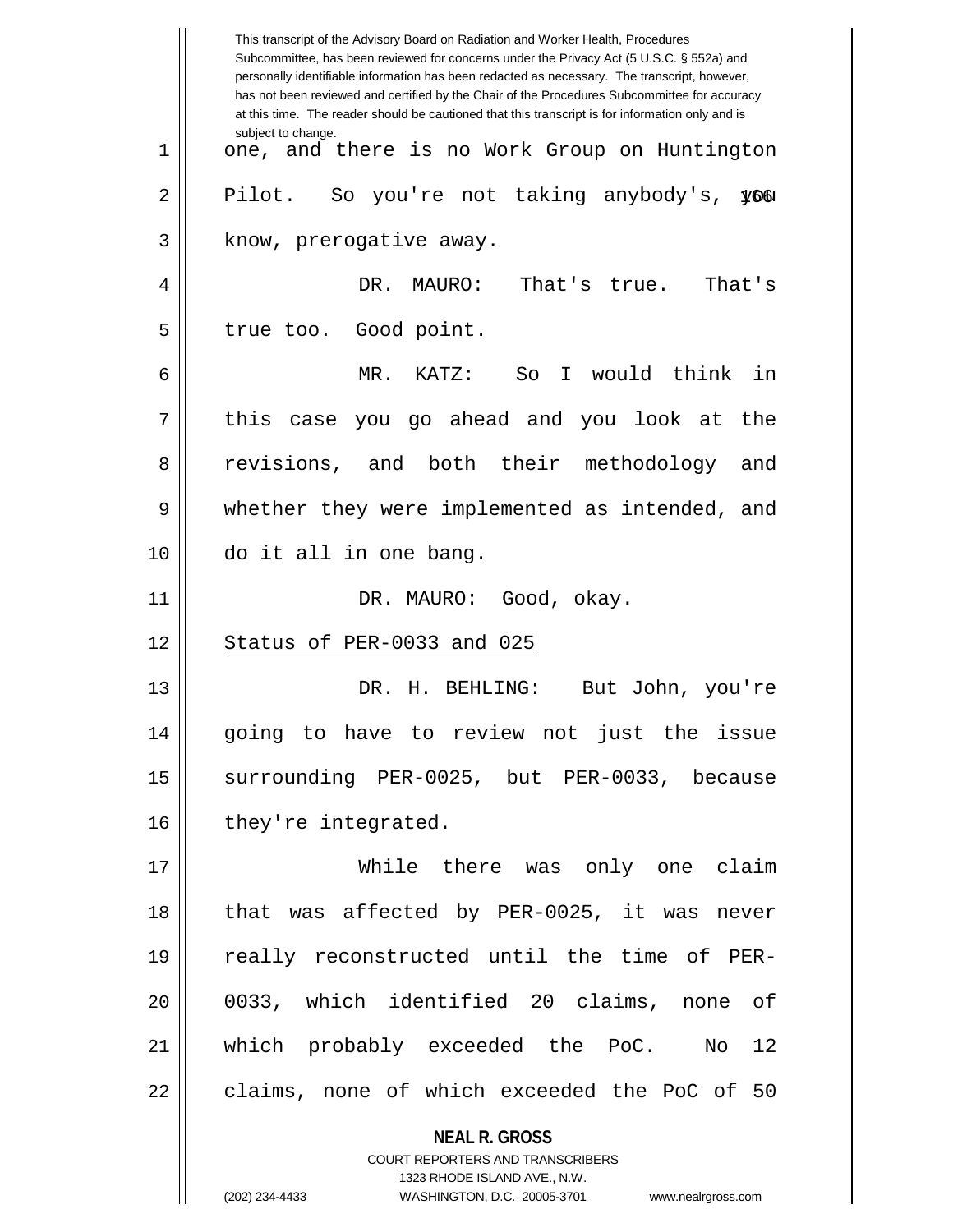**NEAL R. GROSS** COURT REPORTERS AND TRANSCRIBERS 1323 RHODE ISLAND AVE., N.W. (202) 234-4433 WASHINGTON, D.C. 20005-3701 www.nealrgross.com This transcript of the Advisory Board on Radiation and Worker Health, Procedures Subcommittee, has been reviewed for concerns under the Privacy Act (5 U.S.C. § 552a) and personally identifiable information has been redacted as necessary. The transcript, however, has not been reviewed and certified by the Chair of the Procedures Subcommittee for accuracy at this time. The reader should be cautioned that this transcript is for information only and is subject to change. 167 2 So in essence, you would have to 1 || percent. 3 review both PERs, because they're obviously 4 | one and the same. 5 MR. STIVER: Yeah. So this is -- 6 DR. H. BEHLING: It's my 7 understanding that the one claim that was 8 dentified in behalf of PER-0025 was just 9 || kicked forward in PER-0033. 10 MR. STIVER: Yeah. So this is a 11 combined, a combination of two PERs, based on 12 the sequential revisions and the fact that 13 we're looking at the same plant. So the fact 14 || that is a mini-review for an AWE mission is 15 more, something that we can take on and do 16 | fairly easily. 17 || MR. KATZ: Does the Subcommittee 18 || agree with that? 19 MR. STIVER: Yes. 20 CHAIR MUNN: Well, are the 21 || Subcommittee Members prepared to instruct the 22 | contractor to review those, that revision?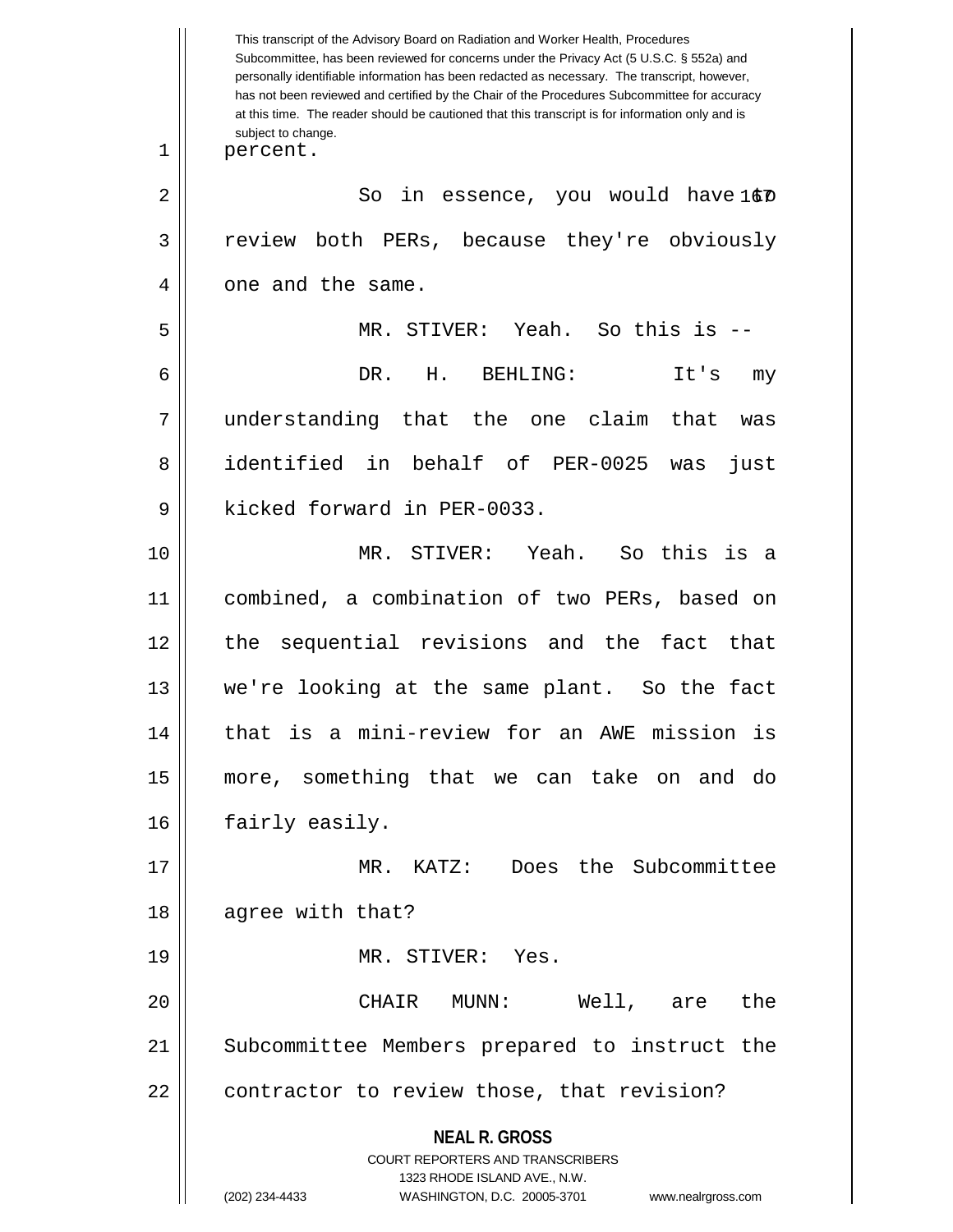**NEAL R. GROSS** COURT REPORTERS AND TRANSCRIBERS 1323 RHODE ISLAND AVE., N.W. (202) 234-4433 WASHINGTON, D.C. 20005-3701 www.nealrgross.com This transcript of the Advisory Board on Radiation and Worker Health, Procedures Subcommittee, has been reviewed for concerns under the Privacy Act (5 U.S.C. § 552a) and personally identifiable information has been redacted as necessary. The transcript, however, has not been reviewed and certified by the Chair of the Procedures Subcommittee for accuracy at this time. The reader should be cautioned that this transcript is for information only and is subject to change. 168 1 MR. KATZ: They both said yes. 2 || MEMBER ZIEMER: Our heads &6&  $3 \parallel$  nodding, but you couldn't hear us. 4 CHAIR MUNN: No. It doesn't come 5 through well at all. That's all right. As  $6 \parallel$  long as it's a nod, then you have your 7 marching orders, John. 8 MR. STIVER: Okay, great. 9 CHAIR MUNN: So what we can 10 anticipate from you is a revision of the, 11 || review of the Site Profile revisions that are 12 coming; right? 13 MR. KATZ: A review the PERs, and 14 || that will include looking at the methods,  $15$  | right  $-$ 16 CHAIR MUNN: Right. 17 || MR. KATZ: Right. 18 || CHAIR MUNN: All right. 19 MR. KATZ: That's probably not -- 20 || is that a bigger job than next meeting, ready 21 | for next meeting? 22 MR. STIVER: We're not going to be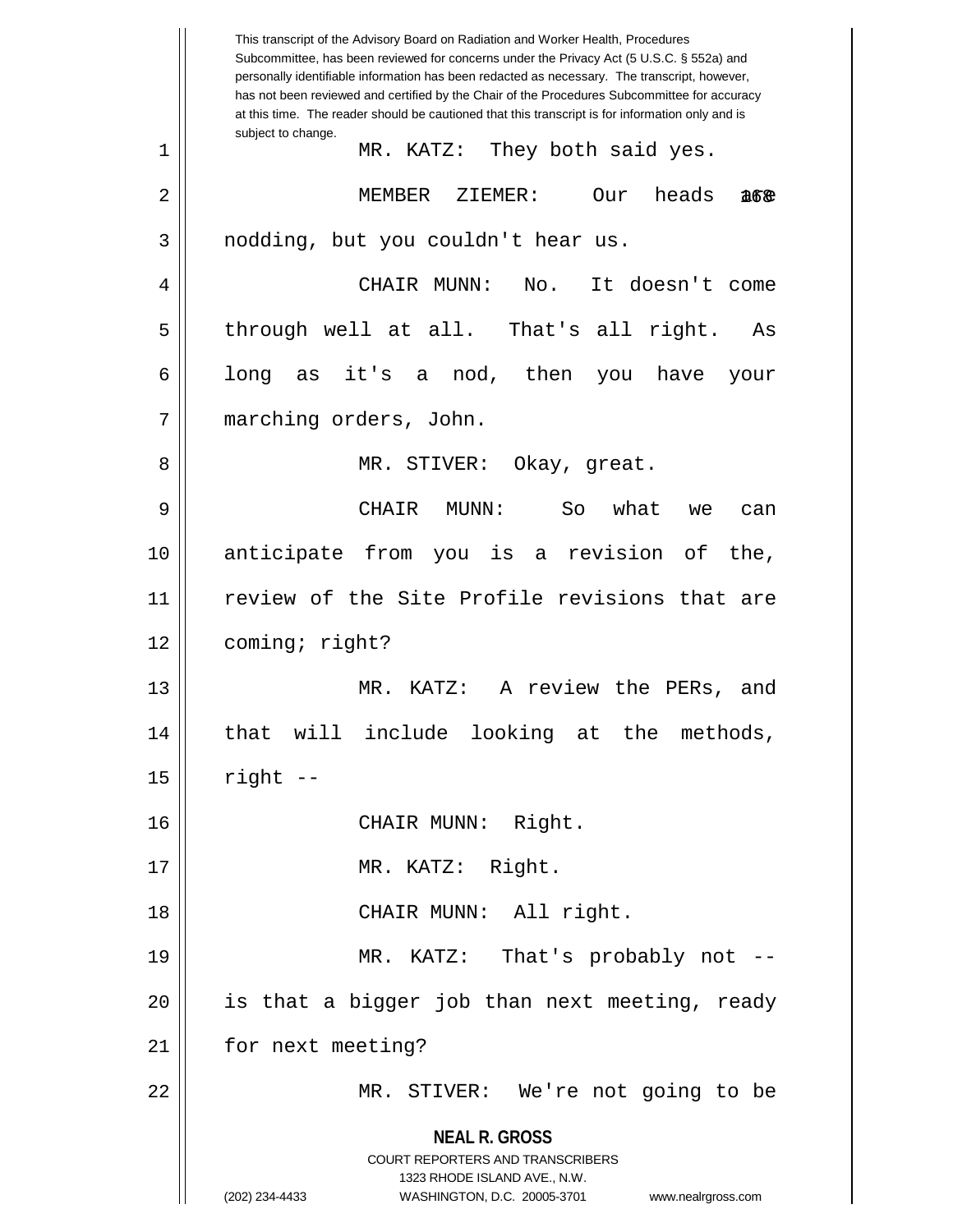|    | This transcript of the Advisory Board on Radiation and Worker Health, Procedures<br>Subcommittee, has been reviewed for concerns under the Privacy Act (5 U.S.C. § 552a) and<br>personally identifiable information has been redacted as necessary. The transcript, however,<br>has not been reviewed and certified by the Chair of the Procedures Subcommittee for accuracy<br>at this time. The reader should be cautioned that this transcript is for information only and is |
|----|----------------------------------------------------------------------------------------------------------------------------------------------------------------------------------------------------------------------------------------------------------------------------------------------------------------------------------------------------------------------------------------------------------------------------------------------------------------------------------|
| 1  | subject to change.<br>able to get them all. I think the Hooker and                                                                                                                                                                                                                                                                                                                                                                                                               |
| 2  | Huntington we could probably get those<br>the                                                                                                                                                                                                                                                                                                                                                                                                                                    |
| 3  | quickly.                                                                                                                                                                                                                                                                                                                                                                                                                                                                         |
| 4  | MR. KATZ: Yes, okay.                                                                                                                                                                                                                                                                                                                                                                                                                                                             |
| 5  | CHAIR MUNN:<br>No, I was hoping                                                                                                                                                                                                                                                                                                                                                                                                                                                  |
| 6  | specifically at Huntington. So that's, yeah.                                                                                                                                                                                                                                                                                                                                                                                                                                     |
| 7  | MR. STIVER: Yep.                                                                                                                                                                                                                                                                                                                                                                                                                                                                 |
| 8  | MR. KATZ: Very good.                                                                                                                                                                                                                                                                                                                                                                                                                                                             |
| 9  | CHAIR MUNN: All right, very good.                                                                                                                                                                                                                                                                                                                                                                                                                                                |
| 10 | I'll have those on the board for next time,                                                                                                                                                                                                                                                                                                                                                                                                                                      |
| 11 | and that wraps up the items which had been                                                                                                                                                                                                                                                                                                                                                                                                                                       |
| 12 | included on John Stiver's memo, I believe.                                                                                                                                                                                                                                                                                                                                                                                                                                       |
| 13 | So I think we have<br>MR. STIVER:                                                                                                                                                                                                                                                                                                                                                                                                                                                |
| 14 | our marching orders on these outstanding PERs.                                                                                                                                                                                                                                                                                                                                                                                                                                   |
| 15 | That's good, all<br>CHAIR MUNN:                                                                                                                                                                                                                                                                                                                                                                                                                                                  |
| 16 | right, thank you. We'll, excuse me, get to                                                                                                                                                                                                                                                                                                                                                                                                                                       |
| 17 | the other status reports later this afternoon,                                                                                                                                                                                                                                                                                                                                                                                                                                   |
| 18 | after the Hanford reviews, which Dr. Ziemer                                                                                                                                                                                                                                                                                                                                                                                                                                      |
| 19 | will chair, and which Josie and I will not                                                                                                                                                                                                                                                                                                                                                                                                                                       |
| 20 | participate in. That will begin at 1:00 p.m.,                                                                                                                                                                                                                                                                                                                                                                                                                                    |
| 21 | if that's agreeable with all those there. Any                                                                                                                                                                                                                                                                                                                                                                                                                                    |
| 22 | problem with that?                                                                                                                                                                                                                                                                                                                                                                                                                                                               |
|    | <b>NEAL R. GROSS</b>                                                                                                                                                                                                                                                                                                                                                                                                                                                             |

COURT REPORTERS AND TRANSCRIBERS 1323 RHODE ISLAND AVE., N.W.

 $\mathsf{II}$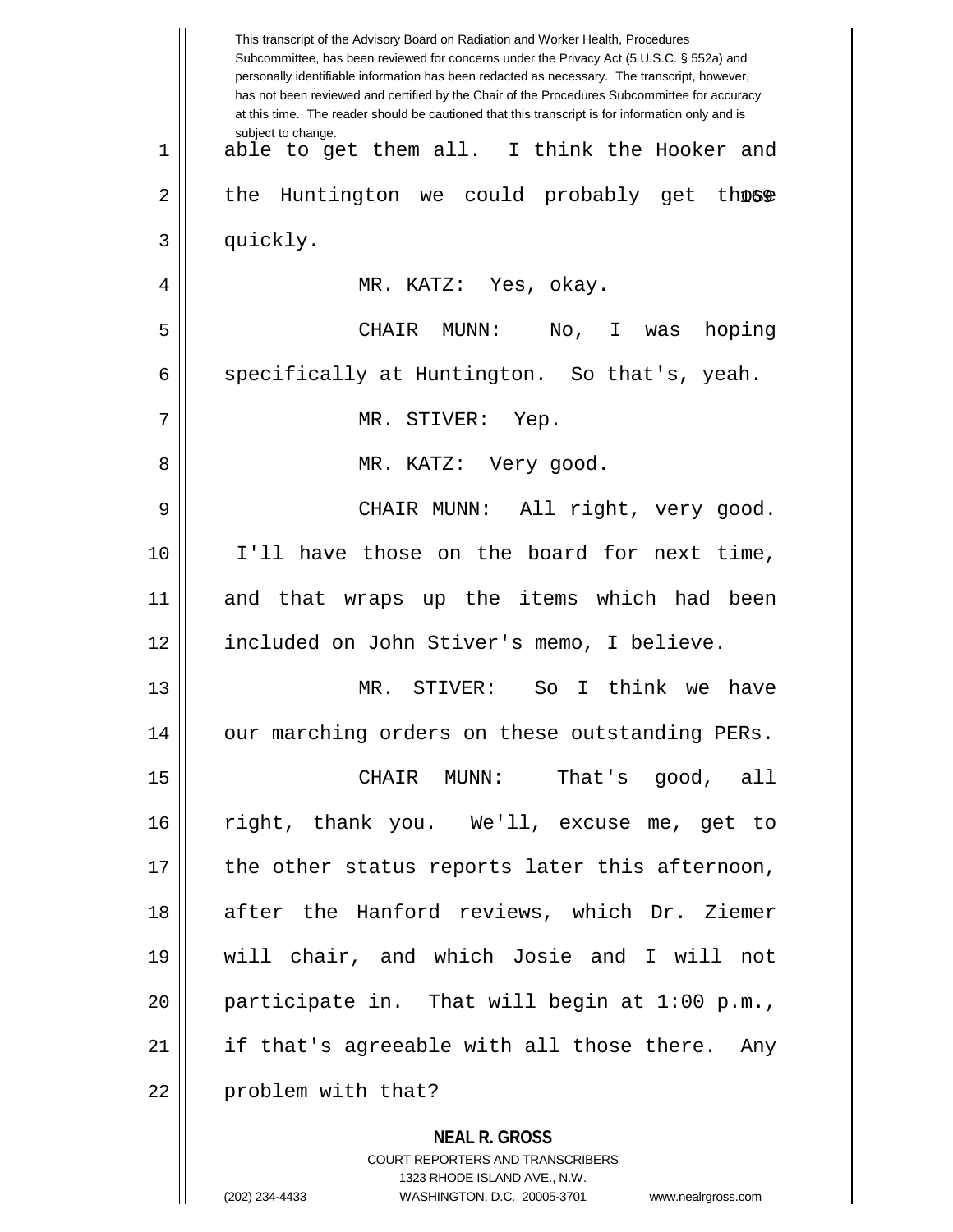**NEAL R. GROSS** COURT REPORTERS AND TRANSCRIBERS 1323 RHODE ISLAND AVE., N.W. This transcript of the Advisory Board on Radiation and Worker Health, Procedures Subcommittee, has been reviewed for concerns under the Privacy Act (5 U.S.C. § 552a) and personally identifiable information has been redacted as necessary. The transcript, however, has not been reviewed and certified by the Chair of the Procedures Subcommittee for accuracy at this time. The reader should be cautioned that this transcript is for information only and is subject to change. we wild 1 MEMBER BEACH: Nope. 2 CHAIR MUNN: Otherwise, we will 3 anticipate a half hour or 45 minutes being 4 || used to address those items, and we'll adjourn 5 || for lunch, all things being equal. Any other  $6 \parallel$  problems we should address before we do that? 7 MS. K. BEHLING: Wanda, can I just 8 quickly as a question. This is Kathy Behling. 9 CHAIR MUNN: Yes Kathy. 10 MS. K. BEHLING: More of a 11 personal problem that I'm having. When I go 12 || onto the Board Review System, and I'm not sure 13 if there's anyone there that can assist me 14 with this, I can look at the list of the 15 procedures, but I cannot open any of the 16 | procedures. 17 In fact, that's why Hans had to 18 || ask the question earlier about the PER-0020, 19 and whether those issues were resolved, 20 because I can't seem to get into the system. 21 || Maybe somebody has to help me. 22 CHAIR MUNN: Really? Steve or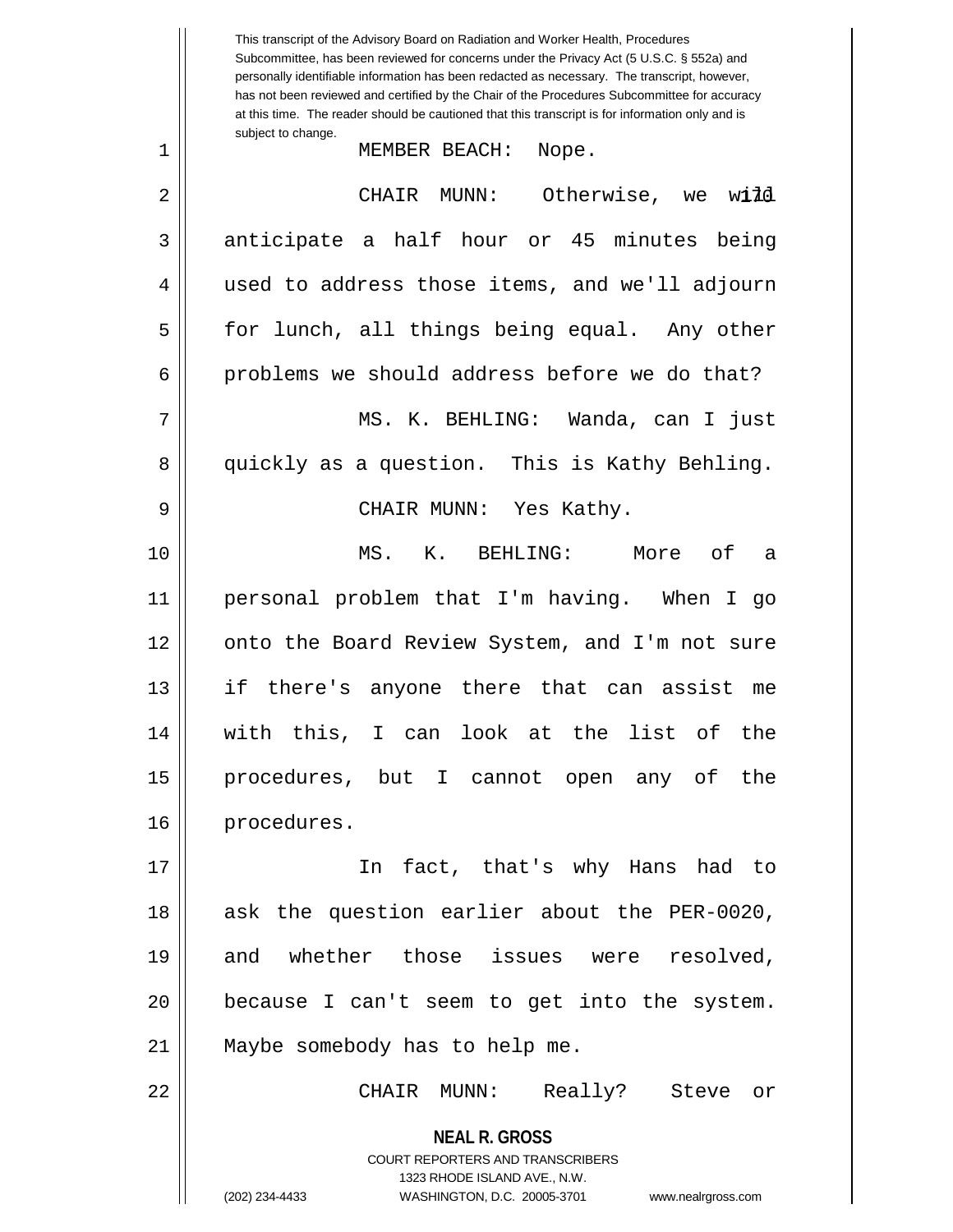|             | This transcript of the Advisory Board on Radiation and Worker Health, Procedures<br>Subcommittee, has been reviewed for concerns under the Privacy Act (5 U.S.C. § 552a) and<br>personally identifiable information has been redacted as necessary. The transcript, however,<br>has not been reviewed and certified by the Chair of the Procedures Subcommittee for accuracy<br>at this time. The reader should be cautioned that this transcript is for information only and is |
|-------------|----------------------------------------------------------------------------------------------------------------------------------------------------------------------------------------------------------------------------------------------------------------------------------------------------------------------------------------------------------------------------------------------------------------------------------------------------------------------------------|
| $\mathbf 1$ | subject to change.<br>Lori, do you have any suggestions for why that                                                                                                                                                                                                                                                                                                                                                                                                             |
| 2           | might be the case for Kathy?<br>171                                                                                                                                                                                                                                                                                                                                                                                                                                              |
| 3           | MR. MARSCHKE:<br>No.                                                                                                                                                                                                                                                                                                                                                                                                                                                             |
| 4           | I can look into<br>MS. MARION-MOSS:                                                                                                                                                                                                                                                                                                                                                                                                                                              |
| 5           | it.<br>Are you getting an error, Kathy?                                                                                                                                                                                                                                                                                                                                                                                                                                          |
| 6           | MS. K. BEHLING:<br>I'm getting an                                                                                                                                                                                                                                                                                                                                                                                                                                                |
| 7           | error saying when I try to open<br>up<br>- a                                                                                                                                                                                                                                                                                                                                                                                                                                     |
| 8           | particular procedure, it says "There was<br>an                                                                                                                                                                                                                                                                                                                                                                                                                                   |
| 9           | issue loading comments/finding details."                                                                                                                                                                                                                                                                                                                                                                                                                                         |
| 10          | CHAIR MUNN: Well, some of<br>our                                                                                                                                                                                                                                                                                                                                                                                                                                                 |
| 11          | reports give you that. Some of them aren't                                                                                                                                                                                                                                                                                                                                                                                                                                       |
| 12          | populated yet, and if they're not populated,                                                                                                                                                                                                                                                                                                                                                                                                                                     |
| 13          | they're not going to give you the information                                                                                                                                                                                                                                                                                                                                                                                                                                    |
| 14          | you want.                                                                                                                                                                                                                                                                                                                                                                                                                                                                        |
| 15          | MS. K. BEHLING: Okay, and I tried                                                                                                                                                                                                                                                                                                                                                                                                                                                |
| 16          | several procedures, and ones that I know                                                                                                                                                                                                                                                                                                                                                                                                                                         |
| 17          | should have some information, including PER-                                                                                                                                                                                                                                                                                                                                                                                                                                     |
| 18          | 0020, and none of them would open for me.                                                                                                                                                                                                                                                                                                                                                                                                                                        |
| 19          | CHAIR MUNN: Well, let's see what                                                                                                                                                                                                                                                                                                                                                                                                                                                 |
| 20          | we get with PER-0020. I need to double-check                                                                                                                                                                                                                                                                                                                                                                                                                                     |
| 21          | to see if I, as a matter of fact, can do that.                                                                                                                                                                                                                                                                                                                                                                                                                                   |
| 22          | PER-0020 is on -- it's not coming up that                                                                                                                                                                                                                                                                                                                                                                                                                                        |
|             | <b>NEAL R. GROSS</b>                                                                                                                                                                                                                                                                                                                                                                                                                                                             |
|             | <b>COURT REPORTERS AND TRANSCRIBERS</b>                                                                                                                                                                                                                                                                                                                                                                                                                                          |
|             | 1323 RHODE ISLAND AVE., N.W.<br>(202) 234-4433<br>WASHINGTON, D.C. 20005-3701<br>www.nealrgross.com                                                                                                                                                                                                                                                                                                                                                                              |
|             |                                                                                                                                                                                                                                                                                                                                                                                                                                                                                  |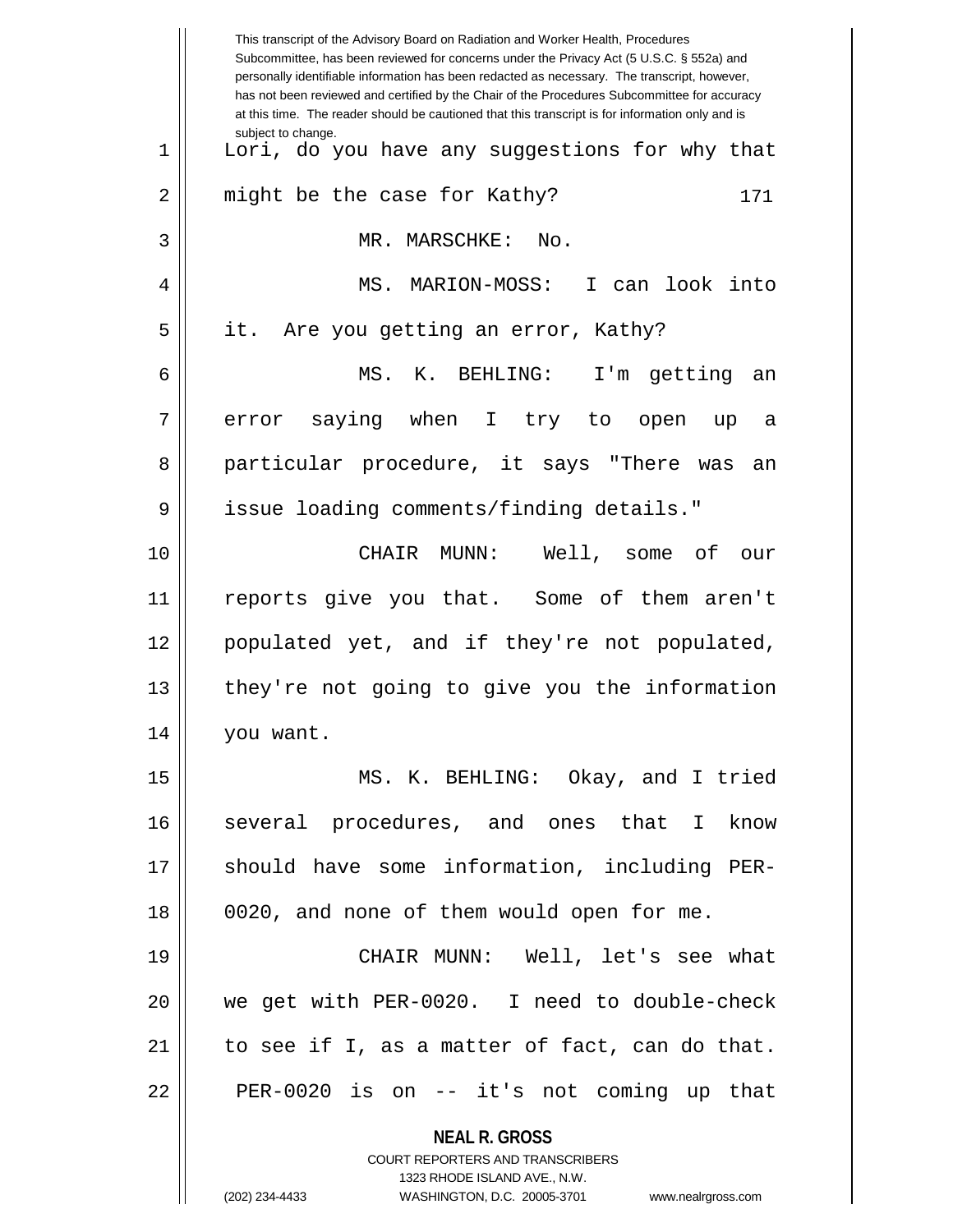**NEAL R. GROSS** COURT REPORTERS AND TRANSCRIBERS 1323 RHODE ISLAND AVE., N.W. (202) 234-4433 WASHINGTON, D.C. 20005-3701 www.nealrgross.com This transcript of the Advisory Board on Radiation and Worker Health, Procedures Subcommittee, has been reviewed for concerns under the Privacy Act (5 U.S.C. § 552a) and personally identifiable information has been redacted as necessary. The transcript, however, has not been reviewed and certified by the Chair of the Procedures Subcommittee for accuracy at this time. The reader should be cautioned that this transcript is for information only and is subject to change.  $2 \parallel$  Maybe it's on -- oh, there it  $\mathtt{i} \mathtt{F2}$ 1 direction.  $3 \parallel$  on page five. Now it came up for me when I 4 clicked on the Board review. Are you on that 5 || page? Are you, do you have the Board Review 6  $\parallel$  System up right now, Kathy? 7 MS. K. BEHLING: Yes. I can -- 8 MR. MARSCHKE: Kathy, you've been 9 || kicked off. 10 MR. KATZ: Kathy, you don't have 11 || access. That's the problem. 12 MS. K. BEHLING: I was just going 13 to say I'm sure, you know, out of sight, out 14 || of mind. 15 MR. KATZ: That's the problem, so  $16$  | that  $-$ 17 MR. MARSCHKE: Yep, you're done. 18 CHAIR MUNN: Well the rest of us, 19 rest of you go to lunch, and maybe Kathy and 20 || Lori can work on this, to try to figure out 21 how to do something about it. Is that 22 | amenable with you, Lori?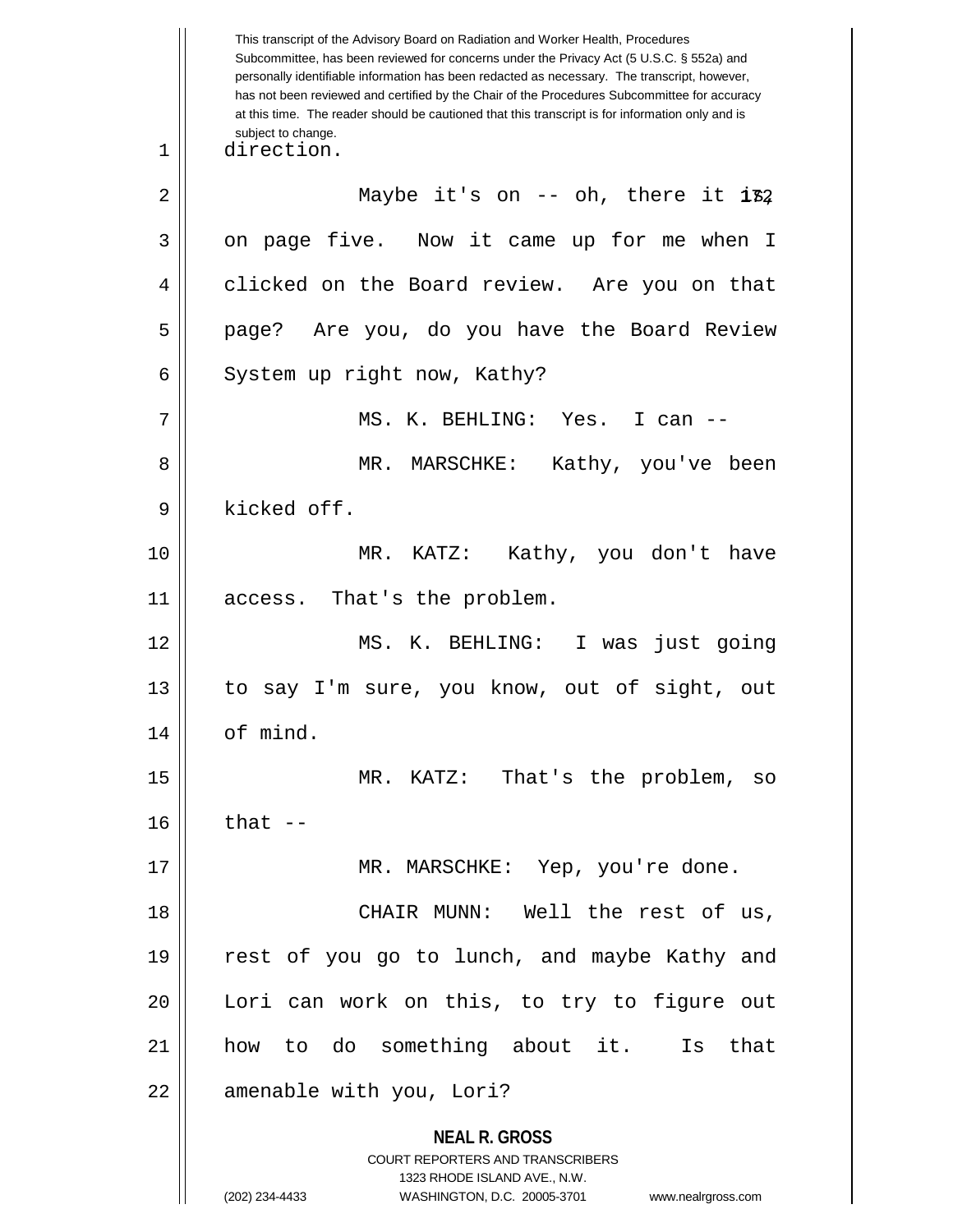|    | This transcript of the Advisory Board on Radiation and Worker Health, Procedures<br>Subcommittee, has been reviewed for concerns under the Privacy Act (5 U.S.C. § 552a) and<br>personally identifiable information has been redacted as necessary. The transcript, however,<br>has not been reviewed and certified by the Chair of the Procedures Subcommittee for accuracy<br>at this time. The reader should be cautioned that this transcript is for information only and is |
|----|----------------------------------------------------------------------------------------------------------------------------------------------------------------------------------------------------------------------------------------------------------------------------------------------------------------------------------------------------------------------------------------------------------------------------------------------------------------------------------|
| 1  | subject to change.<br>MS. MARION-MOSS: Yes ma'am.                                                                                                                                                                                                                                                                                                                                                                                                                                |
| 2  | CHAIR MUNN: Okay. Then I'm going                                                                                                                                                                                                                                                                                                                                                                                                                                                 |
| 3  | to sign off and I expect everybody else to be                                                                                                                                                                                                                                                                                                                                                                                                                                    |
| 4  | going to lunch, and to be back at one o'clock,                                                                                                                                                                                                                                                                                                                                                                                                                                   |
| 5  | when Paul will take responsibility for PER-                                                                                                                                                                                                                                                                                                                                                                                                                                      |
| 6  | 0005 and 029.                                                                                                                                                                                                                                                                                                                                                                                                                                                                    |
| 7  | Thanks, Wanda.<br>$MR.$ $KATZ:$<br>$Bye-$                                                                                                                                                                                                                                                                                                                                                                                                                                        |
| 8  | bye.                                                                                                                                                                                                                                                                                                                                                                                                                                                                             |
| 9  | (Whereupon, the above-entitled                                                                                                                                                                                                                                                                                                                                                                                                                                                   |
| 10 | matter went off the record at 12:04 p.m. and                                                                                                                                                                                                                                                                                                                                                                                                                                     |
| 11 | resumed at $1:03$ p.m.)                                                                                                                                                                                                                                                                                                                                                                                                                                                          |
| 12 |                                                                                                                                                                                                                                                                                                                                                                                                                                                                                  |
| 13 |                                                                                                                                                                                                                                                                                                                                                                                                                                                                                  |
| 14 |                                                                                                                                                                                                                                                                                                                                                                                                                                                                                  |
| 15 |                                                                                                                                                                                                                                                                                                                                                                                                                                                                                  |
| 16 |                                                                                                                                                                                                                                                                                                                                                                                                                                                                                  |
| 17 |                                                                                                                                                                                                                                                                                                                                                                                                                                                                                  |
| 18 |                                                                                                                                                                                                                                                                                                                                                                                                                                                                                  |
| 19 |                                                                                                                                                                                                                                                                                                                                                                                                                                                                                  |
|    |                                                                                                                                                                                                                                                                                                                                                                                                                                                                                  |
|    |                                                                                                                                                                                                                                                                                                                                                                                                                                                                                  |
|    |                                                                                                                                                                                                                                                                                                                                                                                                                                                                                  |
|    | <b>NEAL R. GROSS</b><br>COURT REPORTERS AND TRANSCRIBERS                                                                                                                                                                                                                                                                                                                                                                                                                         |
|    | 1323 RHODE ISLAND AVE., N.W.<br>WASHINGTON, D.C. 20005-3701<br>(202) 234-4433<br>www.nealrgross.com                                                                                                                                                                                                                                                                                                                                                                              |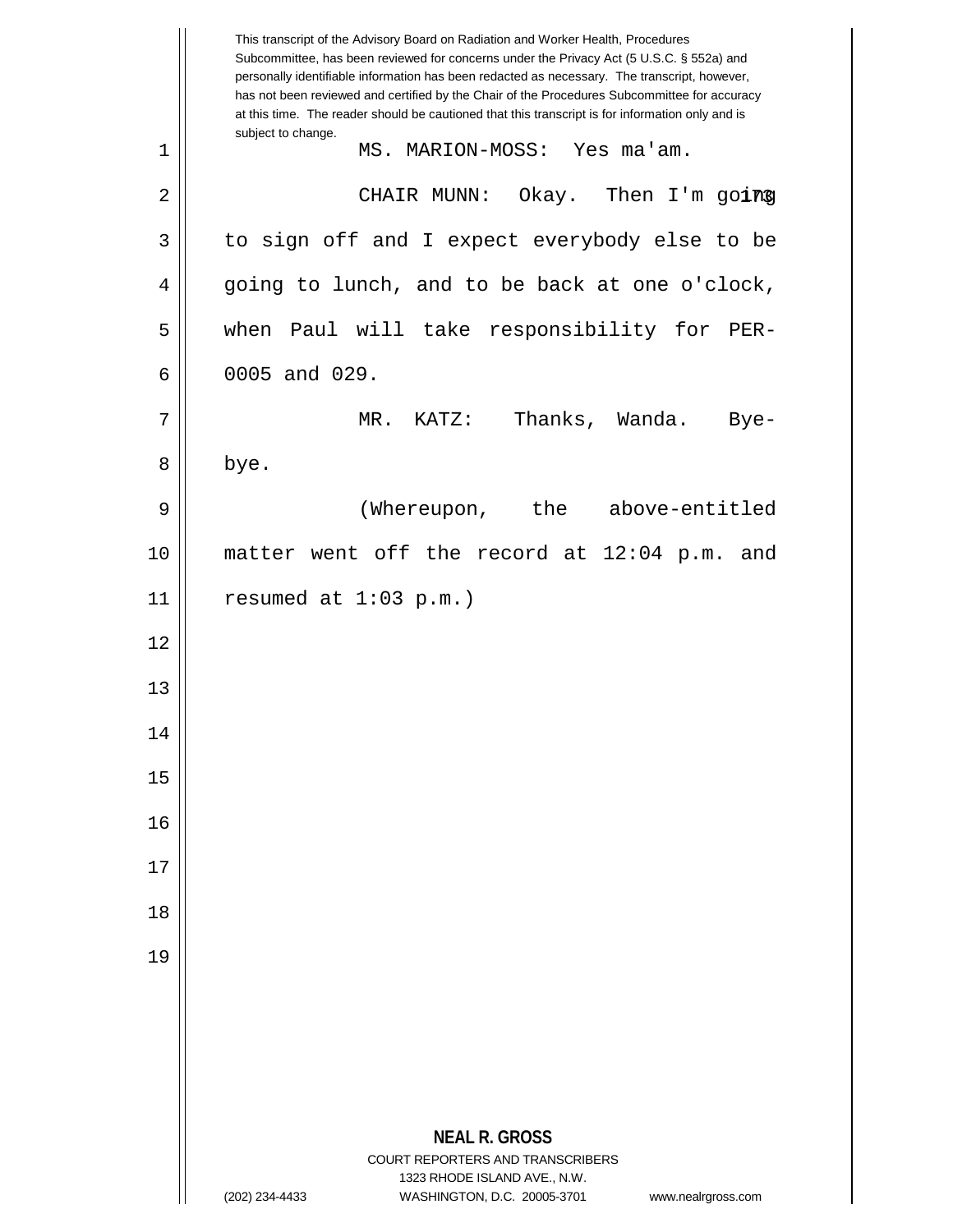**NEAL R. GROSS** COURT REPORTERS AND TRANSCRIBERS 1323 RHODE ISLAND AVE., N.W. (202) 234-4433 WASHINGTON, D.C. 20005-3701 www.nealrgross.com This transcript of the Advisory Board on Radiation and Worker Health, Procedures Subcommittee, has been reviewed for concerns under the Privacy Act (5 U.S.C. § 552a) and personally identifiable information has been redacted as necessary. The transcript, however, has not been reviewed and certified by the Chair of the Procedures Subcommittee for accuracy at this time. The reader should be cautioned that this transcript is for information only and is subject to change.  $2 \parallel$  1:03 p.1m4 1 A F T E R N O O N S E S S I O N 3 | Review of OCAS PER-0005 and 029 4 MEMBER ZIEMER: We'll call the 5 meeting back to order. We're on the item  $6 \parallel$  that's on the agenda, indicated right for 7 immediately after lunch. It's OCAS PER-0005  $8 \parallel$  and PER-0029. 9 Both of these relate to the 10 Hanford site, and therefore two of the 11 Subcommittee Members have been recused for 12 || this discussion, both Ms. Munn and Ms. Beach, 13 || and since Dr. Lemen is not here, I will call 14 for motions, make motions, second them and -- 15 (Laughter.) 16 MR. STIVER: It's good to be king. 17 || It's very efficient. 18 (Laughter.) 19 MEMBER ZIEMER: So we have some 20 documents that were distributed, and I'm just 21 wanting to pull mine up here for the moment. 22 || I'm just getting my website back.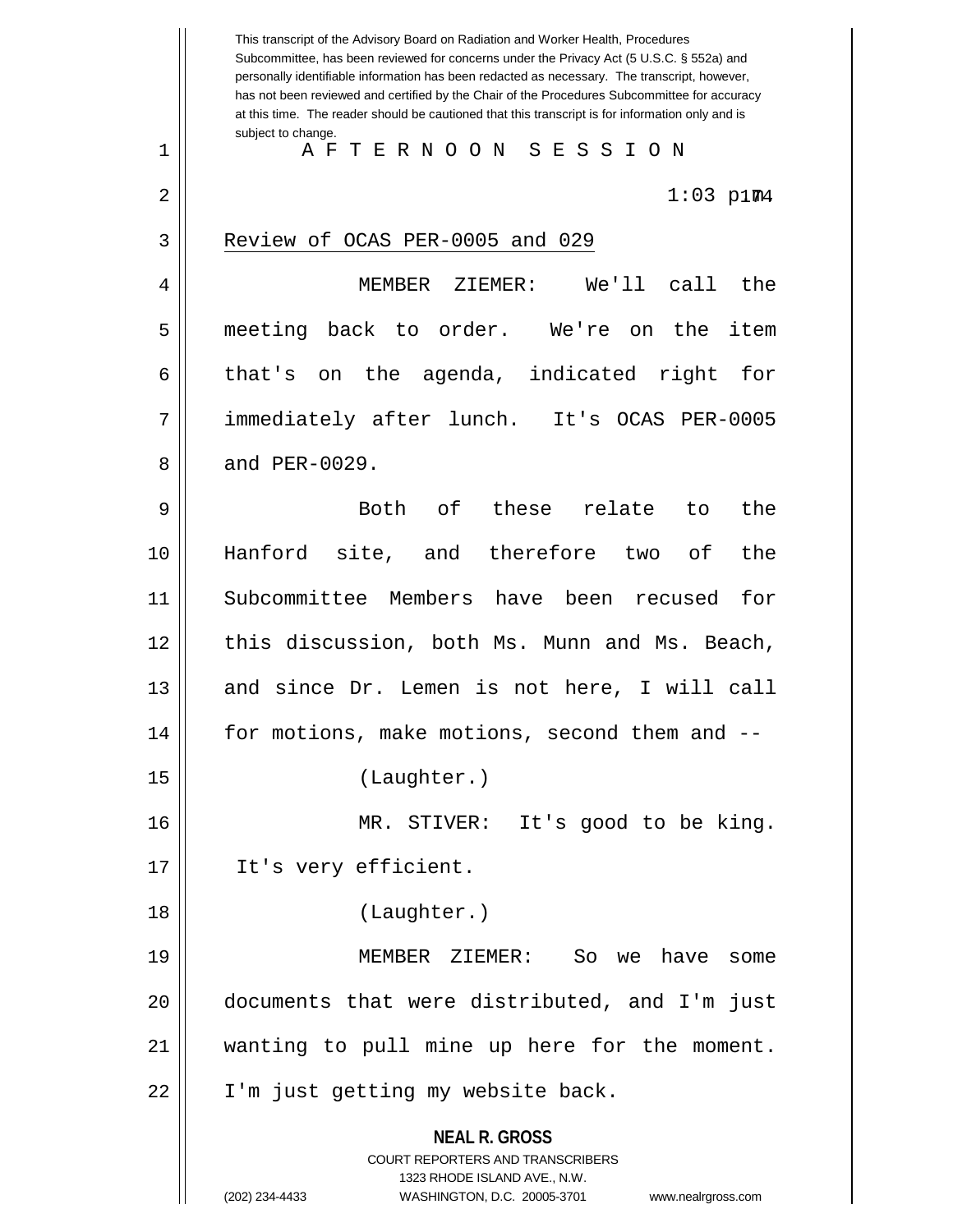**NEAL R. GROSS** COURT REPORTERS AND TRANSCRIBERS 1323 RHODE ISLAND AVE., N.W. (202) 234-4433 WASHINGTON, D.C. 20005-3701 www.nealrgross.com This transcript of the Advisory Board on Radiation and Worker Health, Procedures Subcommittee, has been reviewed for concerns under the Privacy Act (5 U.S.C. § 552a) and personally identifiable information has been redacted as necessary. The transcript, however, has not been reviewed and certified by the Chair of the Procedures Subcommittee for accuracy at this time. The reader should be cautioned that this transcript is for information only and is subject to change. 2 || PER-0005, and that was distributed on the 25th 1 Okay. We'll start with the 5,  $3 \parallel$  of January. That is the document from SC&A, 4 || so I'm going to pull that up here in just a 5 moment. 6 A review of NIOSH's Program 7 Evaluation Report OCAS PER -- oops, wait a 8 || minute. I pulled the wrong one up here. I 9 want to pull up 0005 first. Let's go back. 10 Okay. Review of NIOSH's OCAS PER-11 0005, Misinterpreted Application of External 12 Dose Factor for Hanford Dose Reconstructions. 13 || One thing -- well, I'll point out. This is 14 based on Rev 1 of the original document, and 15  $\parallel$  there are three subtasks, four subtasks here, 16 and some conclusions. 17 What wasn't clear to me, I assumed 18 || that the chair of the Committee, and I'll just 19 ask this in terms of process, not content, is 20 where we want to end up on this thing today. 21 I noticed the way that SC&A 22 || categorized things, they had some items that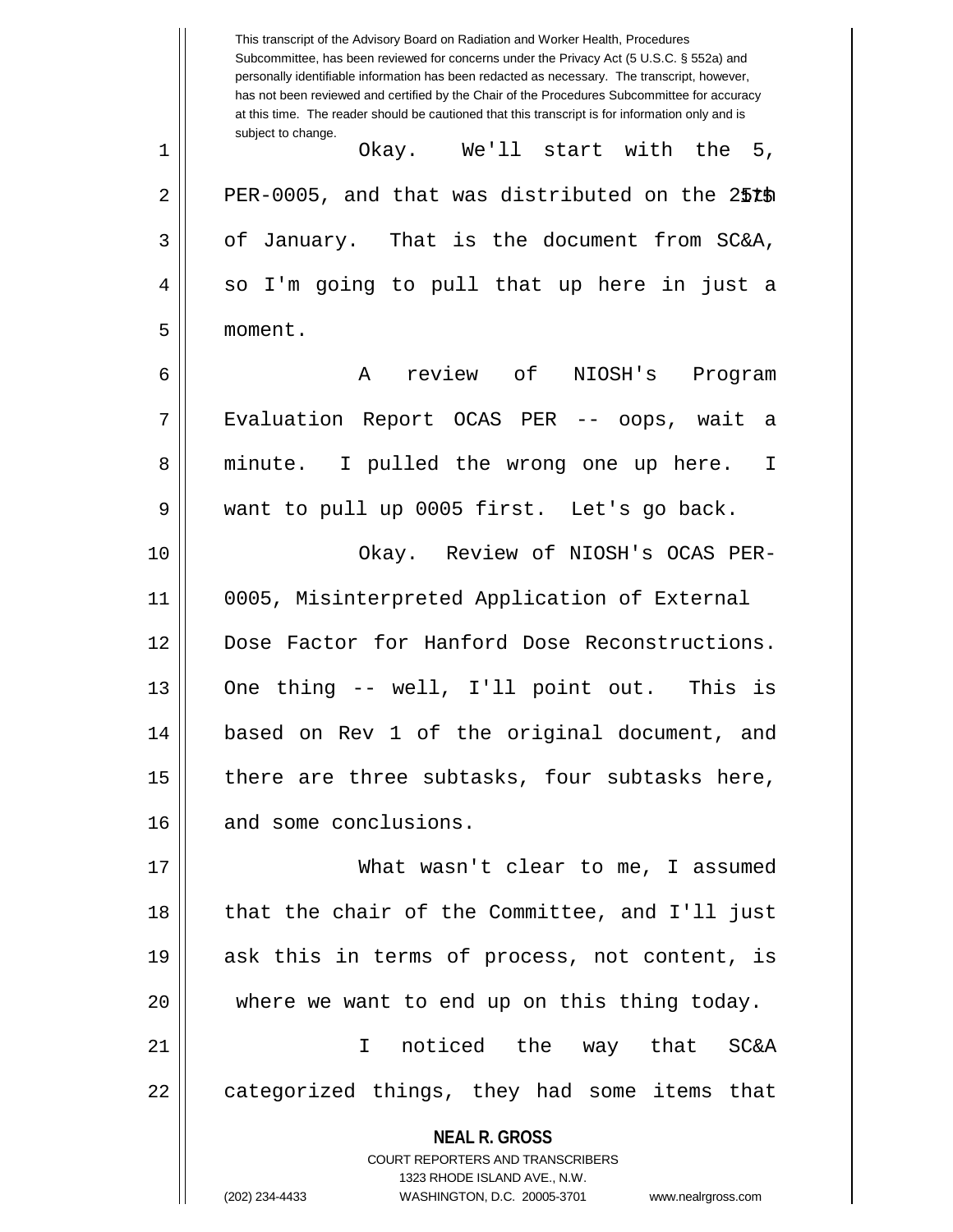|    | This transcript of the Advisory Board on Radiation and Worker Health, Procedures<br>Subcommittee, has been reviewed for concerns under the Privacy Act (5 U.S.C. § 552a) and<br>personally identifiable information has been redacted as necessary. The transcript, however,<br>has not been reviewed and certified by the Chair of the Procedures Subcommittee for accuracy<br>at this time. The reader should be cautioned that this transcript is for information only and is |
|----|----------------------------------------------------------------------------------------------------------------------------------------------------------------------------------------------------------------------------------------------------------------------------------------------------------------------------------------------------------------------------------------------------------------------------------------------------------------------------------|
| 1  | subject to change.<br>they, and I'm getting to the bottom line here                                                                                                                                                                                                                                                                                                                                                                                                              |
| 2  | for<br>things<br>that<br>they<br>moment, some<br>а                                                                                                                                                                                                                                                                                                                                                                                                                               |
| 3  | categorized as. Hang on.                                                                                                                                                                                                                                                                                                                                                                                                                                                         |
| 4  | Let me just go to the summary and                                                                                                                                                                                                                                                                                                                                                                                                                                                |
| 5  | conclusions. On behalf of the four subtasks,                                                                                                                                                                                                                                                                                                                                                                                                                                     |
| 6  | identified one<br>finding<br><b>SC&amp;A</b><br>and<br>one                                                                                                                                                                                                                                                                                                                                                                                                                       |
| 7  | observation.                                                                                                                                                                                                                                                                                                                                                                                                                                                                     |
| 8  | in<br><b>SC&amp;A</b><br>is<br>agreement with<br>the                                                                                                                                                                                                                                                                                                                                                                                                                             |
| 9  | corrective action taken by NIOSH. We believe                                                                                                                                                                                                                                                                                                                                                                                                                                     |
| 10 | there's potential that the bias correction                                                                                                                                                                                                                                                                                                                                                                                                                                       |
| 11 | could have been introduced in dose<br>factor                                                                                                                                                                                                                                                                                                                                                                                                                                     |
| 12 | reconstructions completed, without the use of                                                                                                                                                                                                                                                                                                                                                                                                                                    |
| 13 | the best estimate tool.                                                                                                                                                                                                                                                                                                                                                                                                                                                          |
| 14 | SC&A also questions whether the                                                                                                                                                                                                                                                                                                                                                                                                                                                  |
| 15 | bias correction factor finding identified                                                                                                                                                                                                                                                                                                                                                                                                                                        |
| 16 | during the Work Group, during the Work Group                                                                                                                                                                                                                                                                                                                                                                                                                                     |
| 17 | meeting was adequately addressed in Revision 4                                                                                                                                                                                                                                                                                                                                                                                                                                   |
| 18 | of the TBD.                                                                                                                                                                                                                                                                                                                                                                                                                                                                      |
| 19 | Lastly, we observed that it does                                                                                                                                                                                                                                                                                                                                                                                                                                                 |
| 20 | not appear that all appropriate paper work,                                                                                                                                                                                                                                                                                                                                                                                                                                      |
| 21 | i.e. a PER letter, was included in the                                                                                                                                                                                                                                                                                                                                                                                                                                           |
| 22 | affected case history files. So my question                                                                                                                                                                                                                                                                                                                                                                                                                                      |
|    | <b>NEAL R. GROSS</b><br><b>COURT REPORTERS AND TRANSCRIBERS</b><br>1323 RHODE ISLAND AVE., N.W.<br>WASHINGTON, D.C. 20005-3701                                                                                                                                                                                                                                                                                                                                                   |
|    | (202) 234-4433<br>www.nealrgross.com                                                                                                                                                                                                                                                                                                                                                                                                                                             |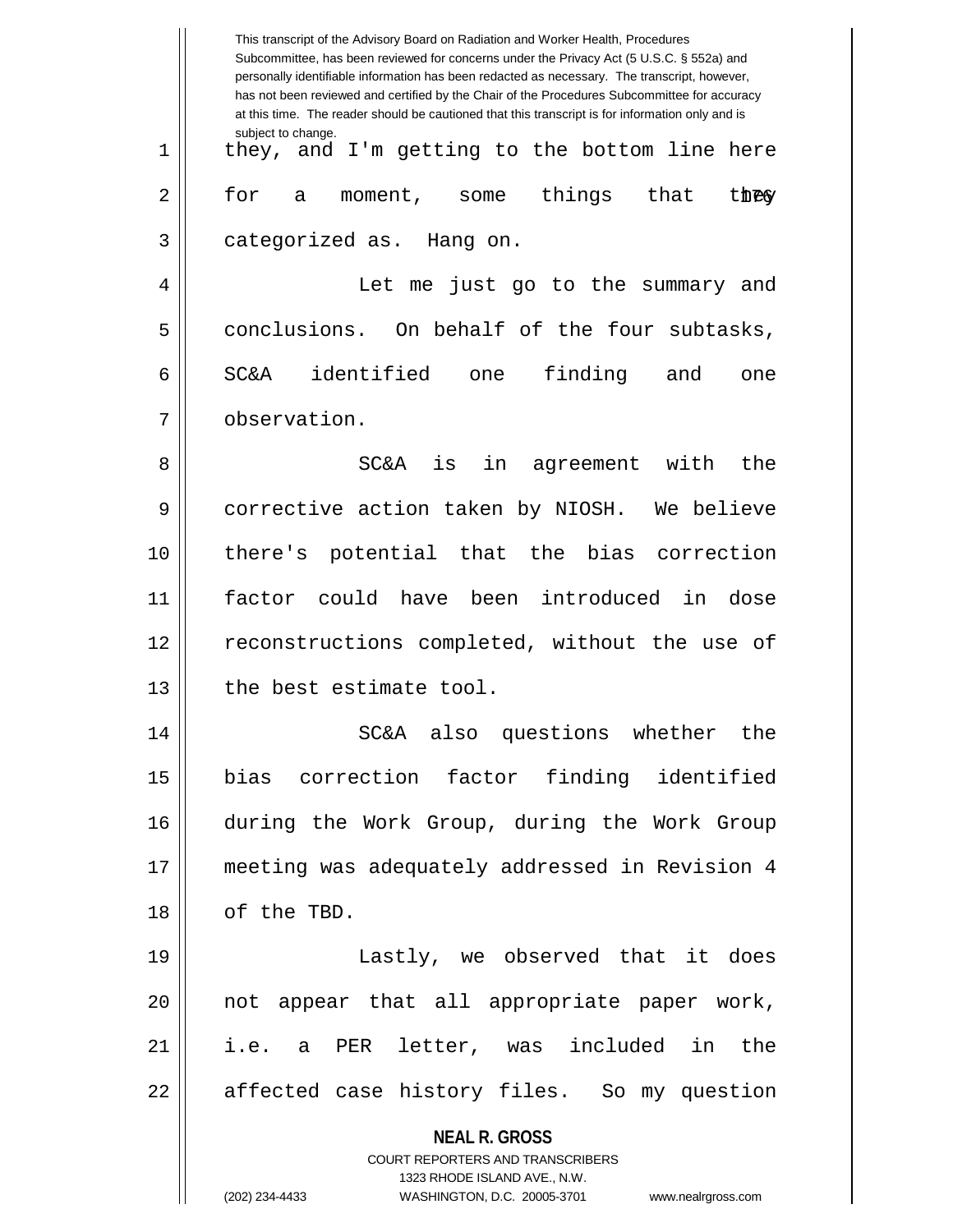|             | This transcript of the Advisory Board on Radiation and Worker Health, Procedures<br>Subcommittee, has been reviewed for concerns under the Privacy Act (5 U.S.C. § 552a) and<br>personally identifiable information has been redacted as necessary. The transcript, however,<br>has not been reviewed and certified by the Chair of the Procedures Subcommittee for accuracy<br>at this time. The reader should be cautioned that this transcript is for information only and is |
|-------------|----------------------------------------------------------------------------------------------------------------------------------------------------------------------------------------------------------------------------------------------------------------------------------------------------------------------------------------------------------------------------------------------------------------------------------------------------------------------------------|
| $\mathbf 1$ | subject to change.<br>on this one is, do we need to go through all                                                                                                                                                                                                                                                                                                                                                                                                               |
| 2           | the items, and this is sort of a not fully                                                                                                                                                                                                                                                                                                                                                                                                                                       |
| 3           | just jump to the conclusion.<br>rhetorical or                                                                                                                                                                                                                                                                                                                                                                                                                                    |
| 4           | John, did you feel like --                                                                                                                                                                                                                                                                                                                                                                                                                                                       |
| 5           | MR. STIVER: Well, I can kind of                                                                                                                                                                                                                                                                                                                                                                                                                                                  |
| 6           | give you some of the background as to why we                                                                                                                                                                                                                                                                                                                                                                                                                                     |
| 7           | felt that it was important to include that                                                                                                                                                                                                                                                                                                                                                                                                                                       |
| 8           | finding.                                                                                                                                                                                                                                                                                                                                                                                                                                                                         |
| 9           | Okay, all right,<br>MEMBER ZIEMER:                                                                                                                                                                                                                                                                                                                                                                                                                                               |
| 10          | all right.                                                                                                                                                                                                                                                                                                                                                                                                                                                                       |
| 11          | MR. STIVER:<br>And just to give you                                                                                                                                                                                                                                                                                                                                                                                                                                              |
| 12          | little bit of background, this is<br>John<br>a                                                                                                                                                                                                                                                                                                                                                                                                                                   |
| 13          | Stiver from SC&A.<br>This<br>is one of<br>the<br>PERs                                                                                                                                                                                                                                                                                                                                                                                                                            |
| 14          | that was assigned at the June Board meeting in                                                                                                                                                                                                                                                                                                                                                                                                                                   |
| 15          | Santa Fe, and this is the easier of the two                                                                                                                                                                                                                                                                                                                                                                                                                                      |
| 16          | Hanford PERs.                                                                                                                                                                                                                                                                                                                                                                                                                                                                    |
| 17          | It's very focused, and this has to                                                                                                                                                                                                                                                                                                                                                                                                                                               |
| 18          | do with this, the best estimate tool, and how                                                                                                                                                                                                                                                                                                                                                                                                                                    |
| 19          | this bias correction factor for the Hanford                                                                                                                                                                                                                                                                                                                                                                                                                                      |
| 20          | dosimeters was addressed in the TBD, and then                                                                                                                                                                                                                                                                                                                                                                                                                                    |
| 21          | in the automated tool that implemented the                                                                                                                                                                                                                                                                                                                                                                                                                                       |
| 22          | TBD.                                                                                                                                                                                                                                                                                                                                                                                                                                                                             |
|             | <b>NEAL R. GROSS</b><br><b>COURT REPORTERS AND TRANSCRIBERS</b><br>1323 RHODE ISLAND AVE., N.W.<br>(202) 234-4433<br>WASHINGTON, D.C. 20005-3701<br>www.nealrgross.com                                                                                                                                                                                                                                                                                                           |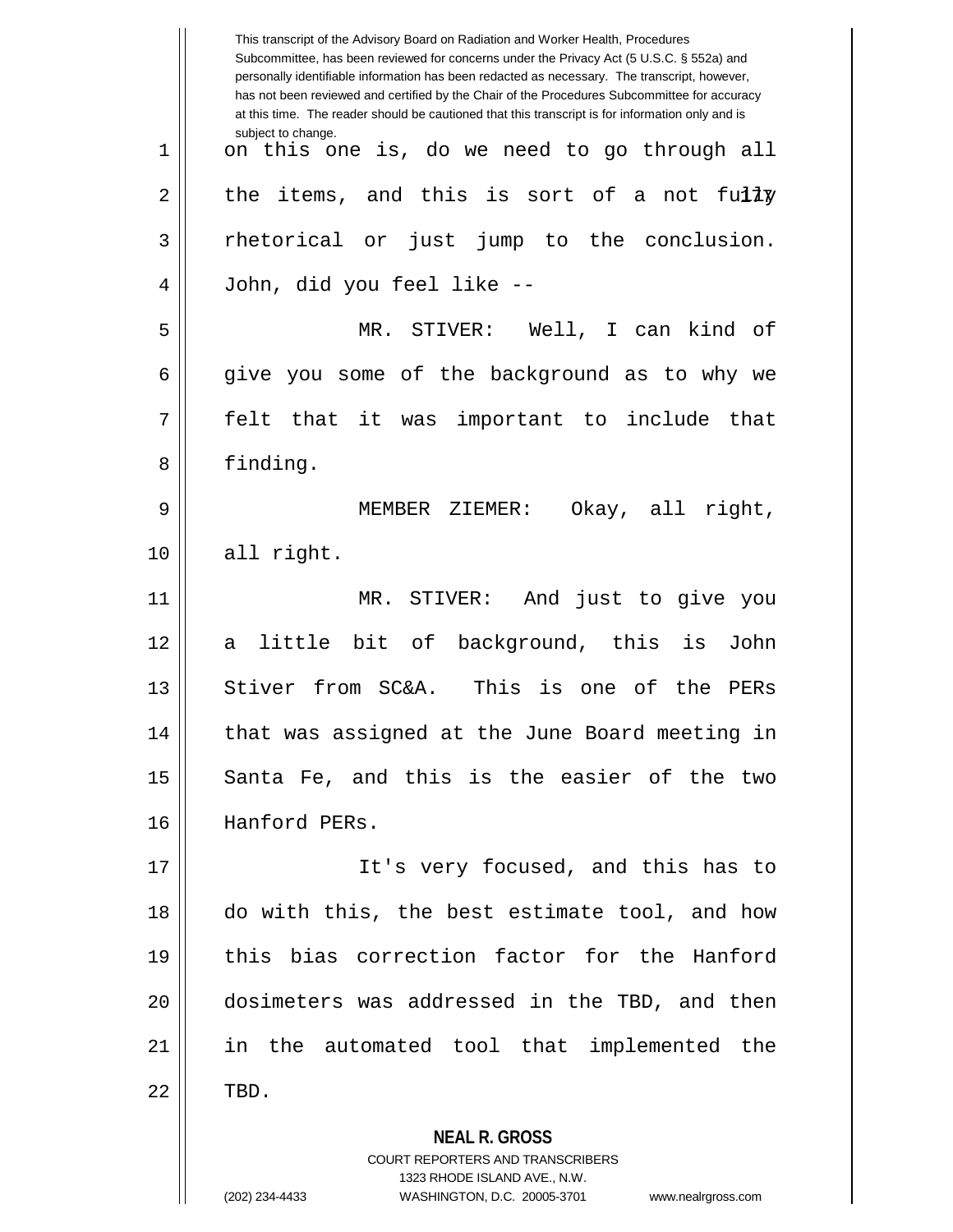This transcript of the Advisory Board on Radiation and Worker Health, Procedures Subcommittee, has been reviewed for concerns under the Privacy Act (5 U.S.C. § 552a) and personally identifiable information has been redacted as necessary. The transcript, however, has not been reviewed and certified by the Chair of the Procedures Subcommittee for accuracy at this time. The reader should be cautioned that this transcript is for information only and is subject to change.

| $\mathbf 1$    | It relates to the revision of the             |
|----------------|-----------------------------------------------|
| $\overline{a}$ | TBD-6, occupational external dose, the        |
| 3              | revision done in 2004, and the problem here   |
| 4              | was that this revision, Revision 1 of the     |
| 5              | document, it indicated the response to the    |
| 6              | dosimeter significantly changed depending on  |
| 7              | the energy spectrum of the photons and could  |
| 8              | potentially underestimate or overestimate the |
| 9              | dose, and basically it became kind of a       |
| 10             | claimant-neutral thing. It could go either    |
| 11             | way.                                          |
| 12             | Since the specifics of the                    |

13 || exposure scenario would dictate, you know, 14 with any given claimant, either an over-15 | response or under-response and the information 16 wasn't available, the OCAS TBD reviewers on 17 || the DCAS side, DCAS now, they interpreted this 18 TBD to conclude it was claimant-neutral. 19 || Basically, there should not be any bias factor 20 || applied to the dosimeters.

21 || Cn the other hand, the contractor, 22 || ORAU, came to a completely different

**NEAL R. GROSS**

COURT REPORTERS AND TRANSCRIBERS 1323 RHODE ISLAND AVE., N.W. (202) 234-4433 WASHINGTON, D.C. 20005-3701 www.nealrgross.com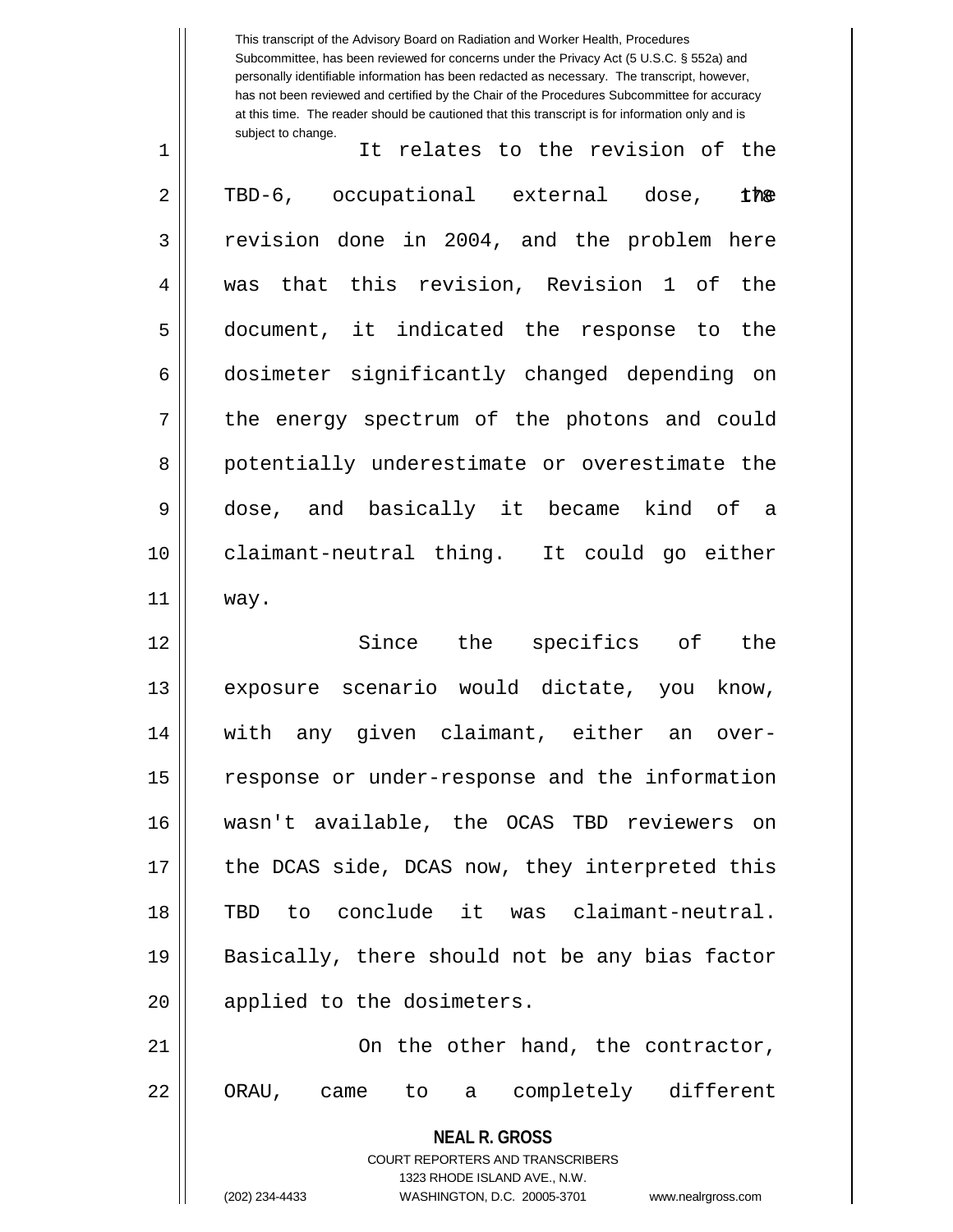|    | This transcript of the Advisory Board on Radiation and Worker Health, Procedures<br>Subcommittee, has been reviewed for concerns under the Privacy Act (5 U.S.C. § 552a) and<br>personally identifiable information has been redacted as necessary. The transcript, however,<br>has not been reviewed and certified by the Chair of the Procedures Subcommittee for accuracy<br>at this time. The reader should be cautioned that this transcript is for information only and is |
|----|----------------------------------------------------------------------------------------------------------------------------------------------------------------------------------------------------------------------------------------------------------------------------------------------------------------------------------------------------------------------------------------------------------------------------------------------------------------------------------|
| 1  | subject to change.<br>conclusion, based on the same information, and                                                                                                                                                                                                                                                                                                                                                                                                             |
| 2  | they implemented the bias correction factor                                                                                                                                                                                                                                                                                                                                                                                                                                      |
| 3  | methodology into the Hanford best estimate                                                                                                                                                                                                                                                                                                                                                                                                                                       |
| 4  | dose reconstruction tool template, which we                                                                                                                                                                                                                                                                                                                                                                                                                                      |
| 5  | just call the best estimate tool, which was                                                                                                                                                                                                                                                                                                                                                                                                                                      |
| 6  | first put out in 2005.                                                                                                                                                                                                                                                                                                                                                                                                                                                           |
| 7  | Here, you can see on<br>that<br>very                                                                                                                                                                                                                                                                                                                                                                                                                                             |
| 8  | first page, Table 2.1, it shows that the bias                                                                                                                                                                                                                                                                                                                                                                                                                                    |
| 9  | correction factors range from<br>one,                                                                                                                                                                                                                                                                                                                                                                                                                                            |
| 10 | essentially no bias, all the way up to about                                                                                                                                                                                                                                                                                                                                                                                                                                     |
| 11 | 1.3 or 1.27 for the two-element film that was                                                                                                                                                                                                                                                                                                                                                                                                                                    |
| 12 | in use from 1944 to 1957.                                                                                                                                                                                                                                                                                                                                                                                                                                                        |
| 13 | basically what<br>bias<br>the<br>So                                                                                                                                                                                                                                                                                                                                                                                                                                              |
| 14 | correction factor does, you divide the value                                                                                                                                                                                                                                                                                                                                                                                                                                     |
| 15 | by the bias to get the actual dose. There was                                                                                                                                                                                                                                                                                                                                                                                                                                    |
| 16 | basically the feeling that doses were over-                                                                                                                                                                                                                                                                                                                                                                                                                                      |
| 17 | estimated by about 30 percent, on those first                                                                                                                                                                                                                                                                                                                                                                                                                                    |
| 18 | two elements.                                                                                                                                                                                                                                                                                                                                                                                                                                                                    |
| 19 | You can see that the next highest                                                                                                                                                                                                                                                                                                                                                                                                                                                |
| 20 | was the Hanford TLD, from 72 to 83, and then                                                                                                                                                                                                                                                                                                                                                                                                                                     |
| 21 | the multi-element film from 58 to 71, and the                                                                                                                                                                                                                                                                                                                                                                                                                                    |
| 22 | Hanford TLD and the commercial TLD essentially                                                                                                                                                                                                                                                                                                                                                                                                                                   |
|    | <b>NEAL R. GROSS</b><br>COURT REPORTERS AND TRANSCRIBERS<br>1323 RHODE ISLAND AVE., N.W.<br>(202) 234-4433<br>WASHINGTON, D.C. 20005-3701<br>www.nealrgross.com                                                                                                                                                                                                                                                                                                                  |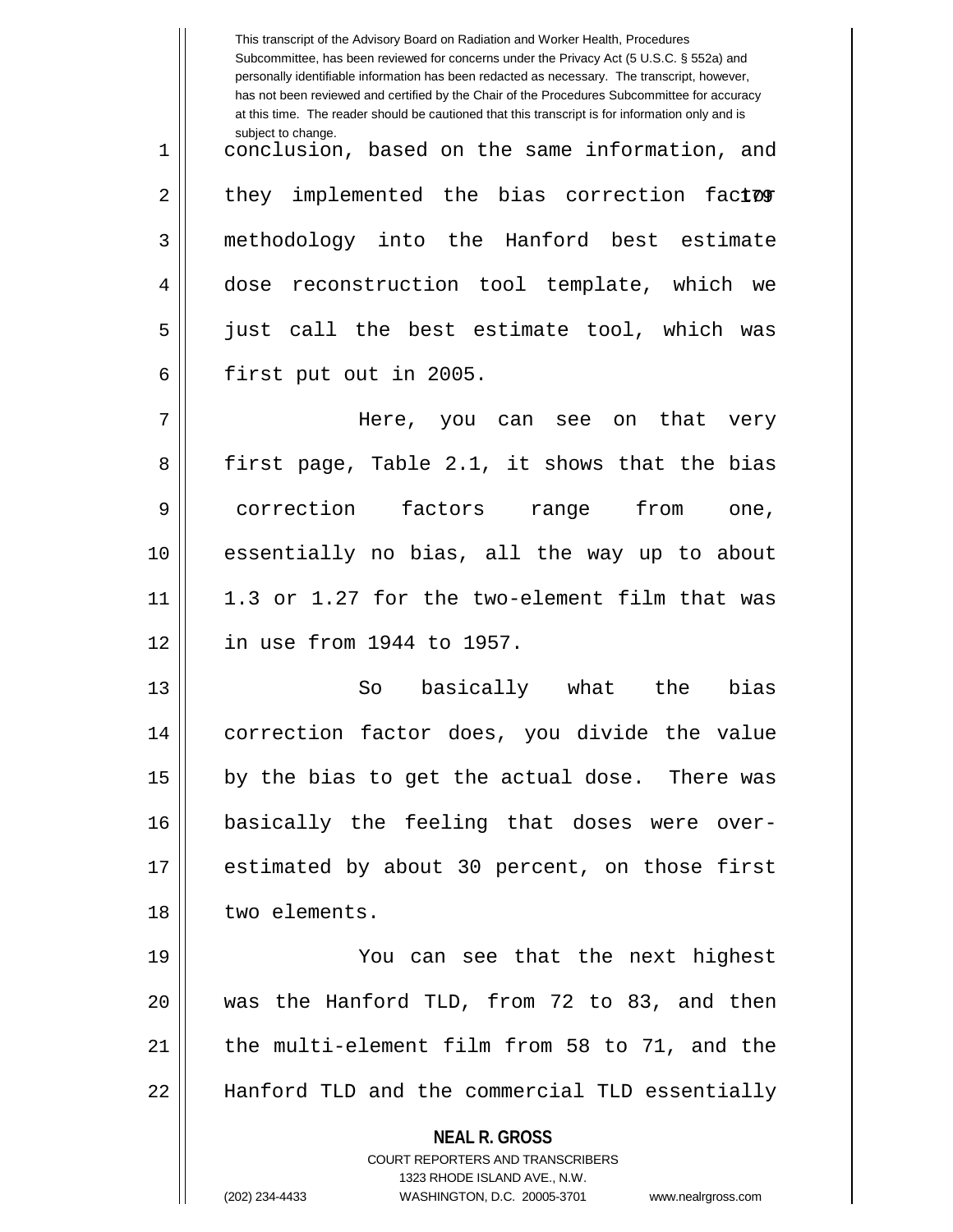|    | This transcript of the Advisory Board on Radiation and Worker Health, Procedures<br>Subcommittee, has been reviewed for concerns under the Privacy Act (5 U.S.C. § 552a) and<br>personally identifiable information has been redacted as necessary. The transcript, however,<br>has not been reviewed and certified by the Chair of the Procedures Subcommittee for accuracy<br>at this time. The reader should be cautioned that this transcript is for information only and is |
|----|----------------------------------------------------------------------------------------------------------------------------------------------------------------------------------------------------------------------------------------------------------------------------------------------------------------------------------------------------------------------------------------------------------------------------------------------------------------------------------|
| 1  | subject to change.<br>had a bias of, for all intents and purposes,                                                                                                                                                                                                                                                                                                                                                                                                               |
| 2  | of one, and if you look at the estimated range                                                                                                                                                                                                                                                                                                                                                                                                                                   |
| 3  | in the far right column, it gives you an idea                                                                                                                                                                                                                                                                                                                                                                                                                                    |
| 4  | of the magnitude of the potential bias.                                                                                                                                                                                                                                                                                                                                                                                                                                          |
| 5  | And basically coming from<br>$PER-$                                                                                                                                                                                                                                                                                                                                                                                                                                              |
| 6  | 0005, which was produced by OCAS in June, end                                                                                                                                                                                                                                                                                                                                                                                                                                    |
| 7  | of June 2005, in defining the universe of                                                                                                                                                                                                                                                                                                                                                                                                                                        |
| 8  | claims that could have been affected, they had                                                                                                                                                                                                                                                                                                                                                                                                                                   |
| 9  | a statement here, which it's important to note                                                                                                                                                                                                                                                                                                                                                                                                                                   |
| 10 | that not all Hanford cases completed to date                                                                                                                                                                                                                                                                                                                                                                                                                                     |
| 11 | have been affected by this misinterpretation,                                                                                                                                                                                                                                                                                                                                                                                                                                    |
| 12 | only cases using the Hanford best estimate                                                                                                                                                                                                                                                                                                                                                                                                                                       |
| 13 | dose<br>reconstruction<br>tool<br>tool<br>$  \,$ $\,$<br>were                                                                                                                                                                                                                                                                                                                                                                                                                    |
| 14 | affected.                                                                                                                                                                                                                                                                                                                                                                                                                                                                        |
| 15 | And we looked at those and we said                                                                                                                                                                                                                                                                                                                                                                                                                                               |
| 16 | wait a second, you know. Is that really true?                                                                                                                                                                                                                                                                                                                                                                                                                                    |
| 17 | I mean if ORAU came to a different conclusion                                                                                                                                                                                                                                                                                                                                                                                                                                    |
| 18 | that DCAS in implementing this, could it be                                                                                                                                                                                                                                                                                                                                                                                                                                      |
| 19 | possible that a dose reconstructor, who wasn't                                                                                                                                                                                                                                                                                                                                                                                                                                   |
| 20 | necessarily using the best estimate tool,                                                                                                                                                                                                                                                                                                                                                                                                                                        |
| 21 | could have read the guidance in the external                                                                                                                                                                                                                                                                                                                                                                                                                                     |
| 22 | dose TBD, and come to the same conclusion that                                                                                                                                                                                                                                                                                                                                                                                                                                   |
|    | <b>NEAL R. GROSS</b>                                                                                                                                                                                                                                                                                                                                                                                                                                                             |

COURT REPORTERS AND TRANSCRIBERS 1323 RHODE ISLAND AVE., N.W.

 $\mathsf{II}$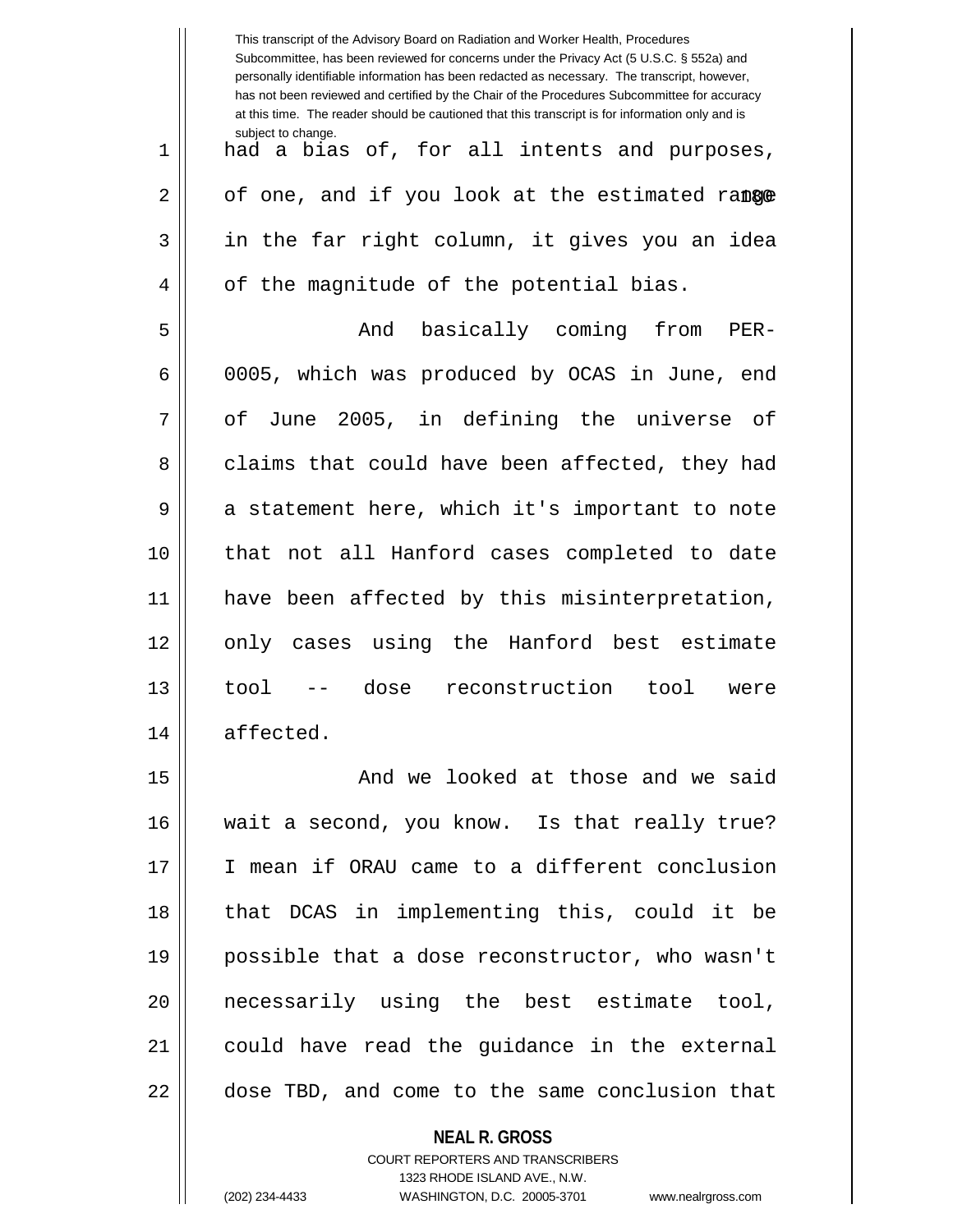**NEAL R. GROSS** COURT REPORTERS AND TRANSCRIBERS 1323 RHODE ISLAND AVE., N.W. This transcript of the Advisory Board on Radiation and Worker Health, Procedures Subcommittee, has been reviewed for concerns under the Privacy Act (5 U.S.C. § 552a) and personally identifiable information has been redacted as necessary. The transcript, however, has not been reviewed and certified by the Chair of the Procedures Subcommittee for accuracy at this time. The reader should be cautioned that this transcript is for information only and is subject to change.  $2 \parallel$  So our concern is, are we real $\c3y$ 1 ORAU did? 3 capturing all of the potential cases here or 4 || not, and there's a bit of internal debate  $5 \parallel$  here. Well, is this really what the TBD was 6 intended or the PER was intended to do? 7 I mean we felt the consensus was  $8 \parallel$  that yes, it should be kept in, because we may 9 not be factoring all the cases that were 10 || affected, based on this criteria. 11 That is really the crux of our one 12 finding, which related to that, and then on 13 page two, we have these excerpts from TBD, 14 Table 2.2, Table 2.3, and also I believe Table  $15 \parallel 2.4.$ 16 If you look on these two tables in 17 Footnote A, the advice here is, based on the 18 distribution of the energy levels and geometry 19 judged most likely, divide the recorded dose 20  $\vert \vert$  by the table's bias value to calculate Hp(10), 21 deep dose. 22 || So the advice in the TBD appears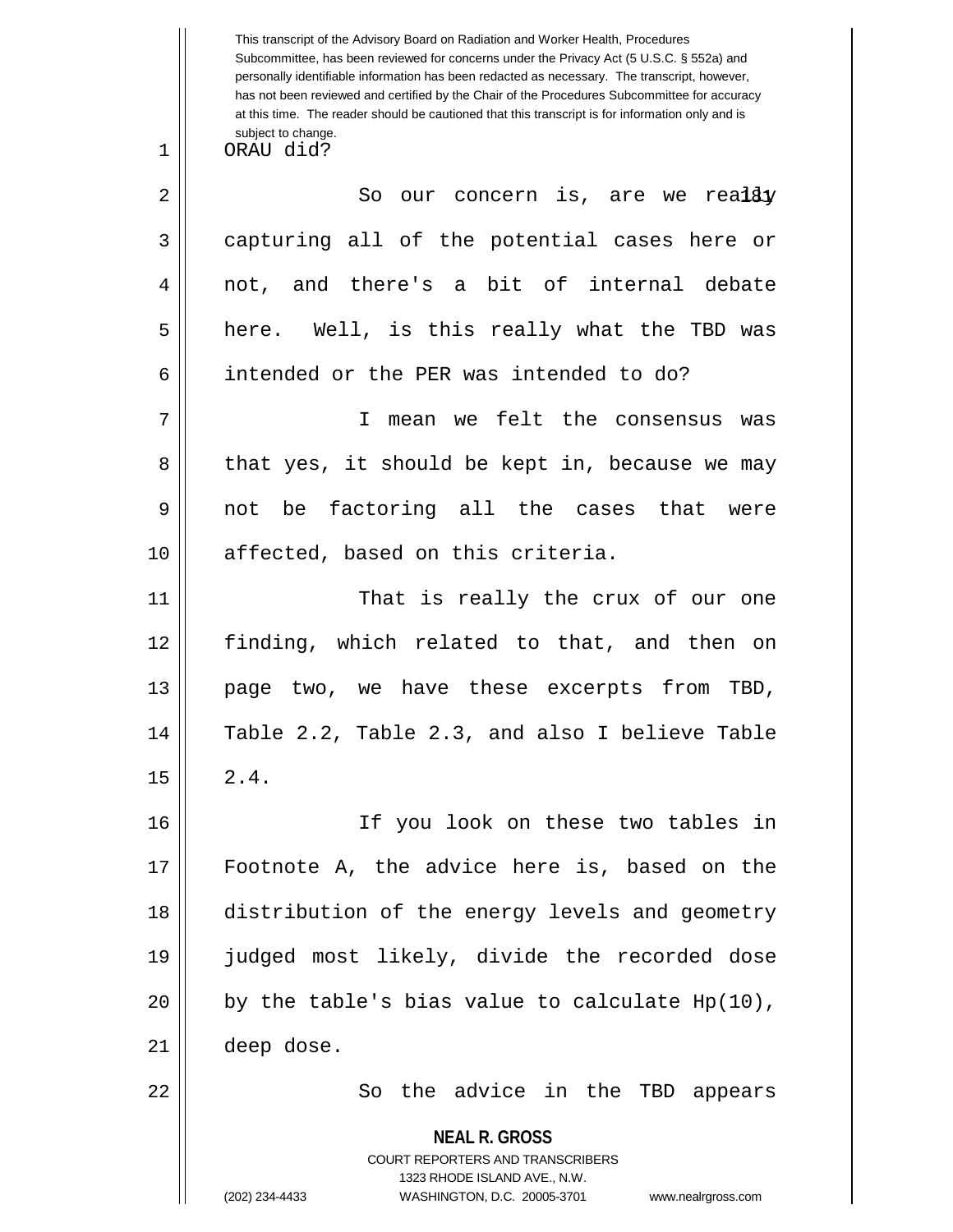|                                  | This transcript of the Advisory Board on Radiation and Worker Health, Procedures<br>Subcommittee, has been reviewed for concerns under the Privacy Act (5 U.S.C. § 552a) and<br>personally identifiable information has been redacted as necessary. The transcript, however,<br>has not been reviewed and certified by the Chair of the Procedures Subcommittee for accuracy<br>at this time. The reader should be cautioned that this transcript is for information only and is<br>subject to change. |
|----------------------------------|--------------------------------------------------------------------------------------------------------------------------------------------------------------------------------------------------------------------------------------------------------------------------------------------------------------------------------------------------------------------------------------------------------------------------------------------------------------------------------------------------------|
| 1                                | indicate that the reconstructer should be<br>to                                                                                                                                                                                                                                                                                                                                                                                                                                                        |
| 2                                | applying the bias factors. Those three tables                                                                                                                                                                                                                                                                                                                                                                                                                                                          |
| 3                                | or four, as you can see, I don't want to go                                                                                                                                                                                                                                                                                                                                                                                                                                                            |
| 4                                | through reading all the details of it.<br>This                                                                                                                                                                                                                                                                                                                                                                                                                                                         |
| 5                                | first one is for geometry and recorded dose                                                                                                                                                                                                                                                                                                                                                                                                                                                            |
| 6                                | and estimated deep dose for Hanford dosimetry                                                                                                                                                                                                                                                                                                                                                                                                                                                          |
| 7                                | program.                                                                                                                                                                                                                                                                                                                                                                                                                                                                                               |
| 8                                | The<br>second, the non-plutonium                                                                                                                                                                                                                                                                                                                                                                                                                                                                       |
| 9                                | facilities,<br>and the third<br>plutonium<br>is                                                                                                                                                                                                                                                                                                                                                                                                                                                        |
| 10                               | facilities. The plutonium facility, basically                                                                                                                                                                                                                                                                                                                                                                                                                                                          |
| 11                               | see the overall bias<br>is<br>here<br>can<br>you                                                                                                                                                                                                                                                                                                                                                                                                                                                       |
| 12                               | essentially<br>it wouldn't really<br>So<br>one.                                                                                                                                                                                                                                                                                                                                                                                                                                                        |
| 13                               | necessarily impact. It would be a wash on                                                                                                                                                                                                                                                                                                                                                                                                                                                              |
| 14                               | that one.                                                                                                                                                                                                                                                                                                                                                                                                                                                                                              |
| 15                               | And then this sentence here in                                                                                                                                                                                                                                                                                                                                                                                                                                                                         |
|                                  |                                                                                                                                                                                                                                                                                                                                                                                                                                                                                                        |
|                                  | italics on page nine, it appears in Attachment                                                                                                                                                                                                                                                                                                                                                                                                                                                         |
|                                  | 60 of the TBD. It says, no adjustment in the                                                                                                                                                                                                                                                                                                                                                                                                                                                           |
|                                  | recorded photon dose is recommended for multi-                                                                                                                                                                                                                                                                                                                                                                                                                                                         |
|                                  | element or thermoluminescent dosimeters                                                                                                                                                                                                                                                                                                                                                                                                                                                                |
|                                  | recorded penetrating or gamma dose, with the                                                                                                                                                                                                                                                                                                                                                                                                                                                           |
| 16<br>17<br>18<br>19<br>20<br>21 | exception of the penetrating dose, identified                                                                                                                                                                                                                                                                                                                                                                                                                                                          |

**NEAL R. GROSS**

COURT REPORTERS AND TRANSCRIBERS 1323 RHODE ISLAND AVE., N.W. (202) 234-4433 WASHINGTON, D.C. 20005-3701 www.nealrgross.com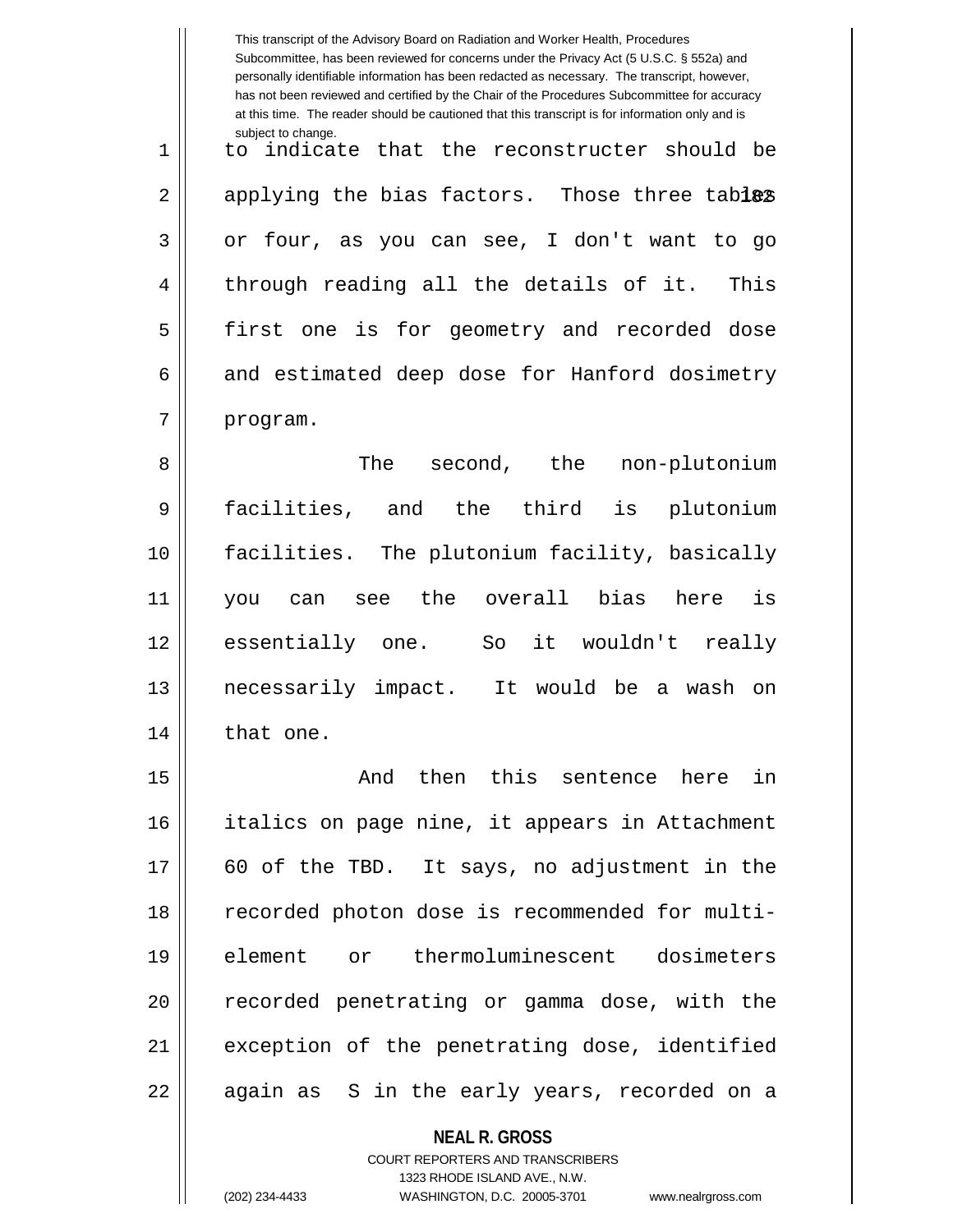**NEAL R. GROSS** COURT REPORTERS AND TRANSCRIBERS 1323 RHODE ISLAND AVE., N.W. This transcript of the Advisory Board on Radiation and Worker Health, Procedures Subcommittee, has been reviewed for concerns under the Privacy Act (5 U.S.C. § 552a) and personally identifiable information has been redacted as necessary. The transcript, however, has not been reviewed and certified by the Chair of the Procedures Subcommittee for accuracy at this time. The reader should be cautioned that this transcript is for information only and is subject to change. 183 2 So other than that little quote, 1 || two-element film. 3 in the tables, the TBD didn't provide any 4 || guidance to the dose reconstructors on how to 5 define bias. So we felt that this was 6 definitely a potential here for additional 7 cases, beyond those who used the best-estimate 8 bool. 9 We also went through the 10 transcript from the December 1st, 2006 Hanford 11 Work Group teleconference, where this bias 12 factor issue was discussed. During this, 13 || NIOSH agreed that the TBD was confusing, and 14 || they indicated that these would be clarified 15 in the revised TBD. 16 So we reviewed the subsequent 17 || revision to see if that indeed was the case. 18 Revision 2, 3, there were no changes were made 19 regarding these bias factors. So, however 20 || they did, looking on page ten of our review, 21 | they did the most recent revision in 2010. 22 It does contain the following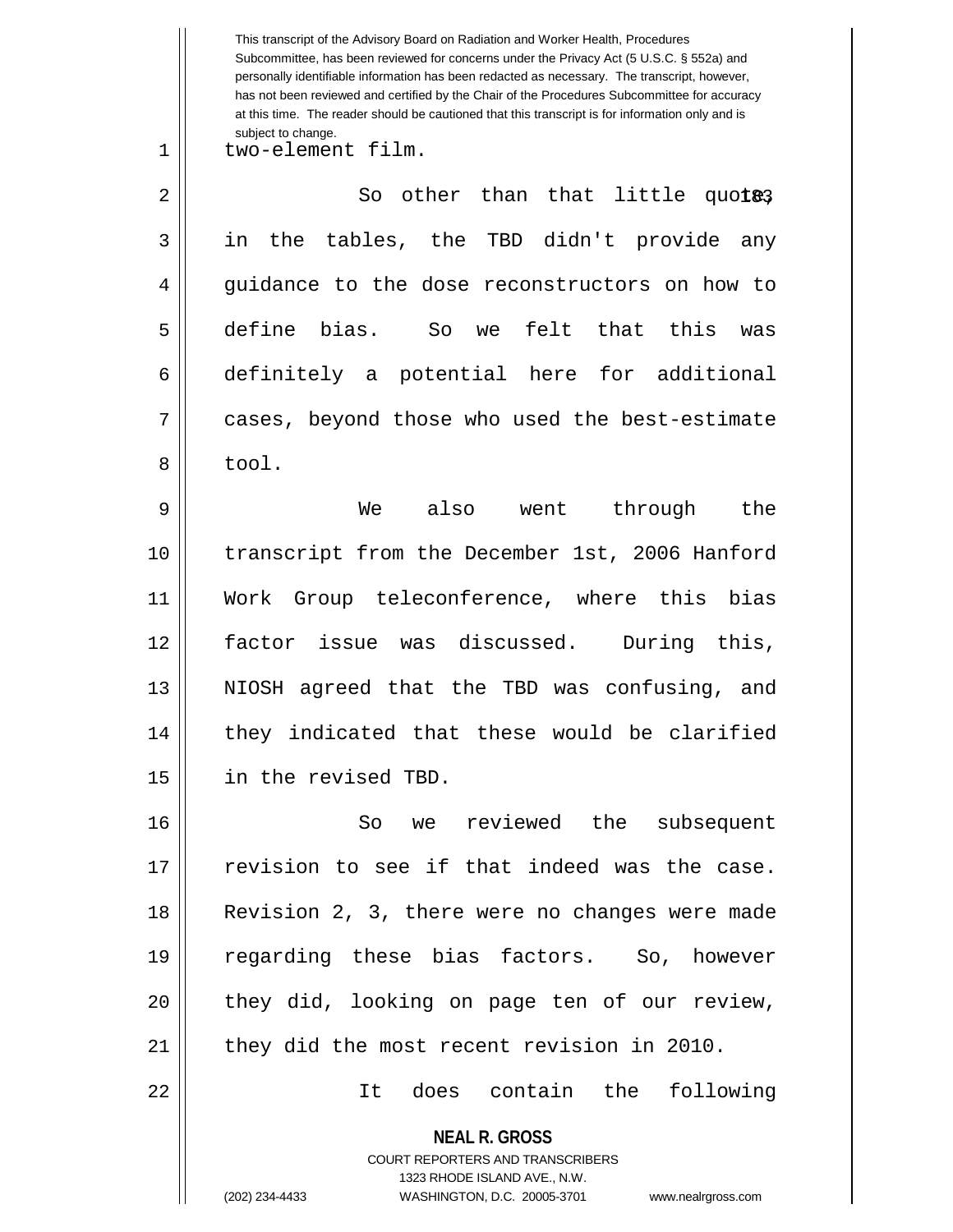**NEAL R. GROSS** This transcript of the Advisory Board on Radiation and Worker Health, Procedures Subcommittee, has been reviewed for concerns under the Privacy Act (5 U.S.C. § 552a) and personally identifiable information has been redacted as necessary. The transcript, however, has not been reviewed and certified by the Chair of the Procedures Subcommittee for accuracy at this time. The reader should be cautioned that this transcript is for information only and is subject to change.  $2 \parallel$  This is under Photon Dose Adjustments, and  $1$ 84 1 paragraph, which there's a misprint here. 3 || you can read this here. He accidently put the 4 || term neutron in here, but it's pretty evident 5 here. Well maybe I will just go ahead and 6 l read this. 7 It says, no adjustment in recorded 8 || neutron, read photon, dose is considered 9 || necessary. A 1972 AEC study stated the photon 10 dose of record was reasonably comparable to 11 the film NTLDs, and they showed, quote, two 12 other studies show a reasonable comparison 13 || with the historic dosimeters, with a general 14 observation that the early two-element was 15 likely too high, which you see in that first  $16 \parallel$  table. 17 || Chay. So this kind of gives some 18 guidance, but you know, but an astute dose 19 reconstructor might say okay. Well, they 20 don't really need to use this. But then the 21 || tables are essentially unchanged, so it can be 22 || kind of confusing. So that's where this

> COURT REPORTERS AND TRANSCRIBERS 1323 RHODE ISLAND AVE., N.W.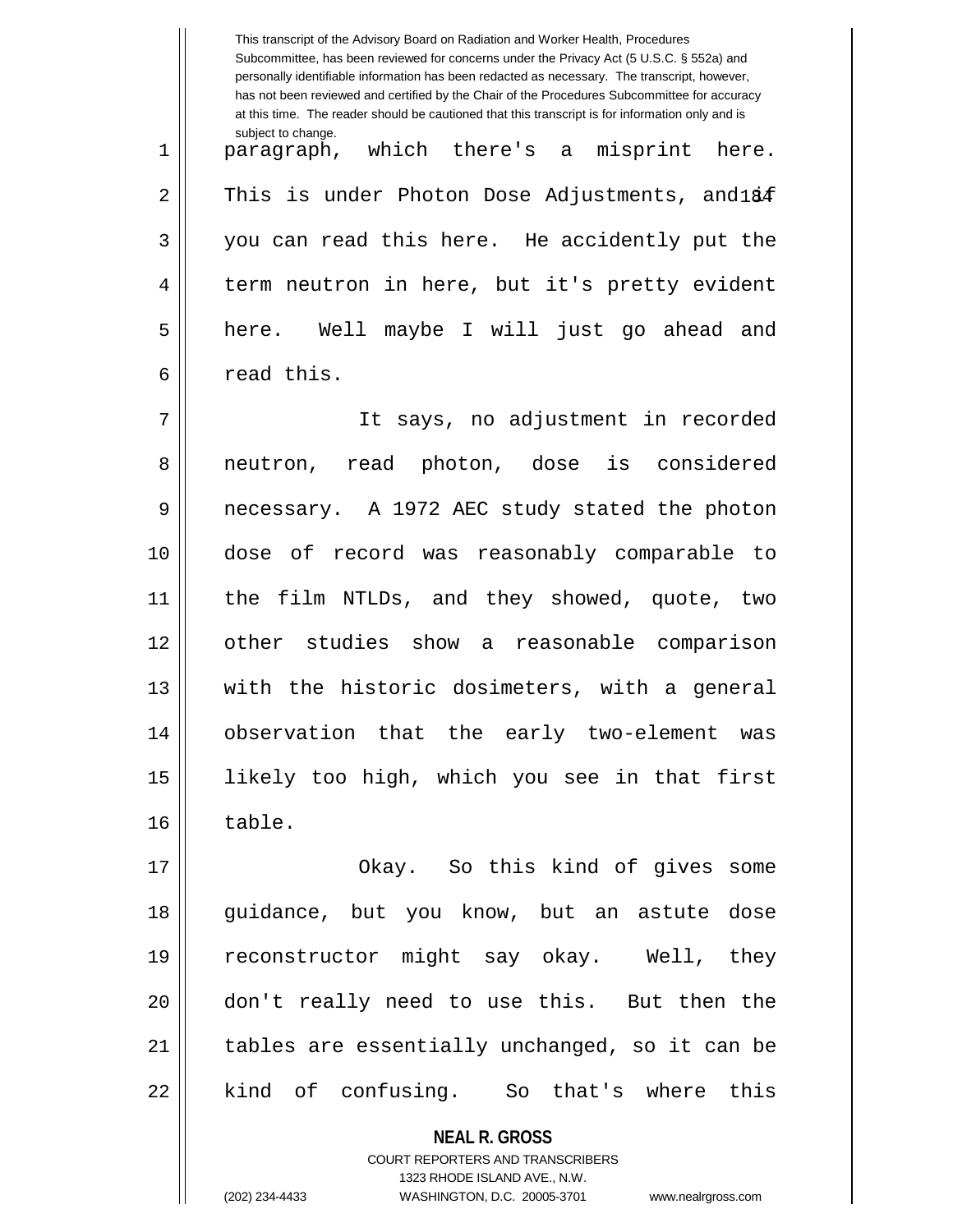|    | This transcript of the Advisory Board on Radiation and Worker Health, Procedures<br>Subcommittee, has been reviewed for concerns under the Privacy Act (5 U.S.C. § 552a) and<br>personally identifiable information has been redacted as necessary. The transcript, however,<br>has not been reviewed and certified by the Chair of the Procedures Subcommittee for accuracy<br>at this time. The reader should be cautioned that this transcript is for information only and is |
|----|----------------------------------------------------------------------------------------------------------------------------------------------------------------------------------------------------------------------------------------------------------------------------------------------------------------------------------------------------------------------------------------------------------------------------------------------------------------------------------|
| 1  | subject to change.<br>came out, that maybe we're<br>finding<br>not                                                                                                                                                                                                                                                                                                                                                                                                               |
| 2  | capturing all the cases that could have been                                                                                                                                                                                                                                                                                                                                                                                                                                     |
| 3  | affected.                                                                                                                                                                                                                                                                                                                                                                                                                                                                        |
| 4  | This next Subtask 2 was to assess                                                                                                                                                                                                                                                                                                                                                                                                                                                |
| 5  | -- NIOSH's approach and methods for the<br>the.                                                                                                                                                                                                                                                                                                                                                                                                                                  |
| 6  | corrective action. As you can see, there's                                                                                                                                                                                                                                                                                                                                                                                                                                       |
| 7  | five different things here they looked at,                                                                                                                                                                                                                                                                                                                                                                                                                                       |
| 8  | total number of claims, eliminate the claims                                                                                                                                                                                                                                                                                                                                                                                                                                     |
| 9  | didn't<br>use the best estimate tool.<br>that                                                                                                                                                                                                                                                                                                                                                                                                                                    |
| 10 | Eliminate the claims that required further                                                                                                                                                                                                                                                                                                                                                                                                                                       |
| 11 | evaluation, that were compensable obviously,                                                                                                                                                                                                                                                                                                                                                                                                                                     |
| 12 | and those not yet submitted to the DOL and                                                                                                                                                                                                                                                                                                                                                                                                                                       |
| 13 | determine claims requiring reevaluation.                                                                                                                                                                                                                                                                                                                                                                                                                                         |
| 14 | Of these, initially 1,180 were                                                                                                                                                                                                                                                                                                                                                                                                                                                   |
| 15 | claims, 31 required reevaluation.<br>We                                                                                                                                                                                                                                                                                                                                                                                                                                          |
| 16 | basically agree with the methodology used to                                                                                                                                                                                                                                                                                                                                                                                                                                     |
| 17 | identify these claims, again with a caveat                                                                                                                                                                                                                                                                                                                                                                                                                                       |
| 18 | that if indeed only those that use the best                                                                                                                                                                                                                                                                                                                                                                                                                                      |
| 19 | estimate tool were affected.                                                                                                                                                                                                                                                                                                                                                                                                                                                     |
| 20 | We then went on, looked at Subtask                                                                                                                                                                                                                                                                                                                                                                                                                                               |
| 21 | 3, evaluated the approach for identifying the                                                                                                                                                                                                                                                                                                                                                                                                                                    |
| 22 | numbers required for reevaluation of dose.                                                                                                                                                                                                                                                                                                                                                                                                                                       |
|    | <b>NEAL R. GROSS</b>                                                                                                                                                                                                                                                                                                                                                                                                                                                             |
|    | COURT REPORTERS AND TRANSCRIBERS<br>1323 RHODE ISLAND AVE., N.W.                                                                                                                                                                                                                                                                                                                                                                                                                 |
|    | (202) 234-4433<br>WASHINGTON, D.C. 20005-3701<br>www.nealrgross.com                                                                                                                                                                                                                                                                                                                                                                                                              |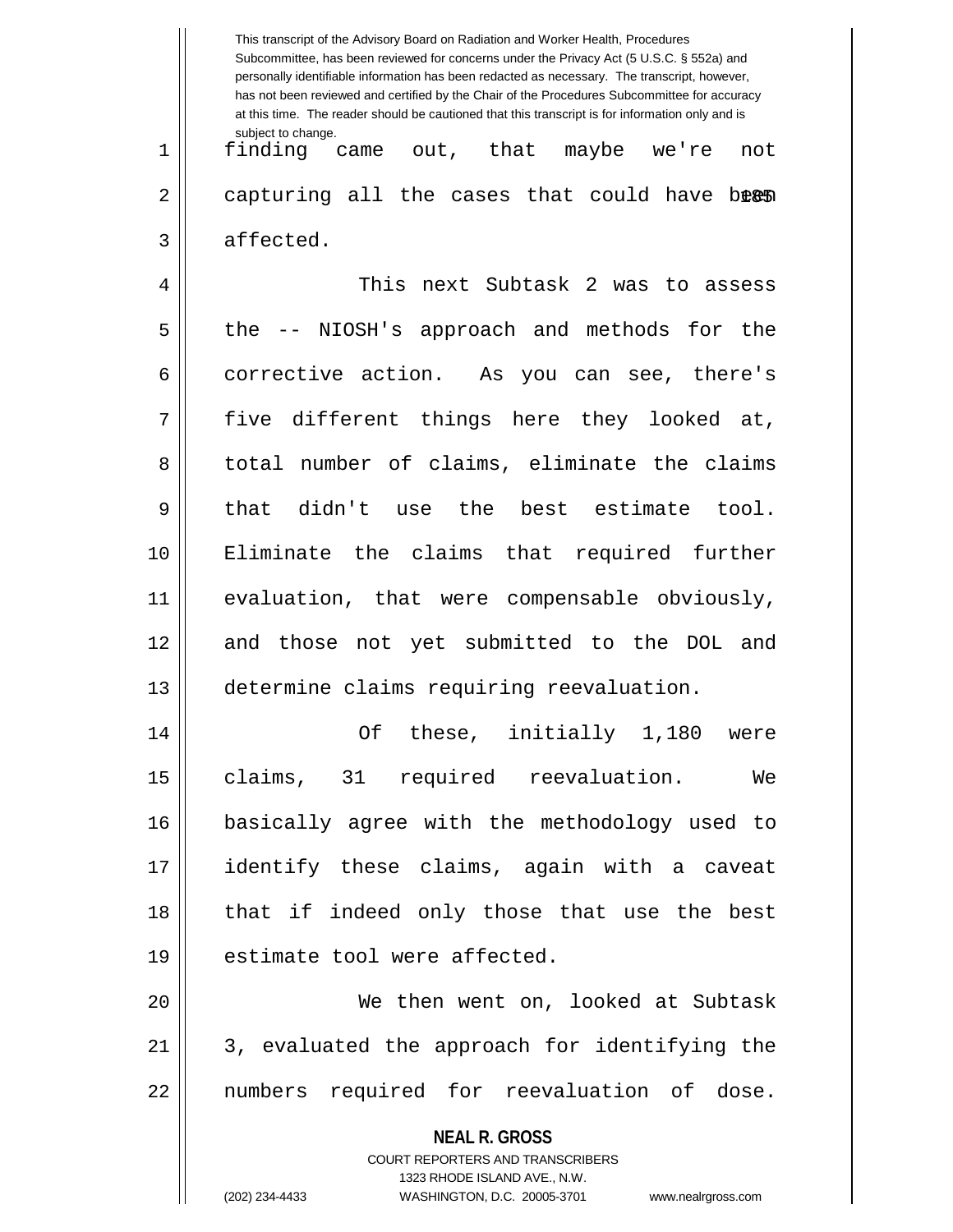|    | This transcript of the Advisory Board on Radiation and Worker Health, Procedures<br>Subcommittee, has been reviewed for concerns under the Privacy Act (5 U.S.C. § 552a) and<br>personally identifiable information has been redacted as necessary. The transcript, however,<br>has not been reviewed and certified by the Chair of the Procedures Subcommittee for accuracy<br>at this time. The reader should be cautioned that this transcript is for information only and is |
|----|----------------------------------------------------------------------------------------------------------------------------------------------------------------------------------------------------------------------------------------------------------------------------------------------------------------------------------------------------------------------------------------------------------------------------------------------------------------------------------|
| 1  | subject to change.<br>There was 31. It turned out that there were                                                                                                                                                                                                                                                                                                                                                                                                                |
| 2  | 30 that were actually pertinent, or identified                                                                                                                                                                                                                                                                                                                                                                                                                                   |
| 3  | and found. As expected, the dose increased,                                                                                                                                                                                                                                                                                                                                                                                                                                      |
| 4  | anywhere from 78 millirem up to almost 5 rem.                                                                                                                                                                                                                                                                                                                                                                                                                                    |
| 5  | So it's not necessarily trivial in<br>the                                                                                                                                                                                                                                                                                                                                                                                                                                        |
| 6  | extreme, at the limiting case. However, none                                                                                                                                                                                                                                                                                                                                                                                                                                     |
| 7  | of the 30 cases have a PoC increased above 45                                                                                                                                                                                                                                                                                                                                                                                                                                    |
| 8  | percent.                                                                                                                                                                                                                                                                                                                                                                                                                                                                         |
| 9  | we basically, Section 4.1<br>So<br>was                                                                                                                                                                                                                                                                                                                                                                                                                                           |
| 10 | our comments here, that we reviewed the data                                                                                                                                                                                                                                                                                                                                                                                                                                     |
| 11 | information received from NIOSH and so forth,                                                                                                                                                                                                                                                                                                                                                                                                                                    |
| 12 | and we selected 10 cases from the 84<br>that                                                                                                                                                                                                                                                                                                                                                                                                                                     |
| 13 | NIOSH identified as not being impacted by PER-                                                                                                                                                                                                                                                                                                                                                                                                                                   |
| 14 | 5, and we found that --                                                                                                                                                                                                                                                                                                                                                                                                                                                          |
| 15 | We didn't find any inconsistencies                                                                                                                                                                                                                                                                                                                                                                                                                                               |
| 16 | and errors in the sampling of cases that we                                                                                                                                                                                                                                                                                                                                                                                                                                      |
| 17 | took, that would have been impacted or would                                                                                                                                                                                                                                                                                                                                                                                                                                     |
| 18 | indicate that maybe something had fallen                                                                                                                                                                                                                                                                                                                                                                                                                                         |
| 19 | through the cracks.                                                                                                                                                                                                                                                                                                                                                                                                                                                              |
| 20 | We did have an observation here                                                                                                                                                                                                                                                                                                                                                                                                                                                  |
| 21 | that we found that there was no PER letter                                                                                                                                                                                                                                                                                                                                                                                                                                       |
| 22 | documenting the cases that were reassessed,                                                                                                                                                                                                                                                                                                                                                                                                                                      |
|    | <b>NEAL R. GROSS</b>                                                                                                                                                                                                                                                                                                                                                                                                                                                             |
|    | <b>COURT REPORTERS AND TRANSCRIBERS</b><br>1323 RHODE ISLAND AVE., N.W.                                                                                                                                                                                                                                                                                                                                                                                                          |
|    | (202) 234-4433<br>WASHINGTON, D.C. 20005-3701<br>www.nealrgross.com                                                                                                                                                                                                                                                                                                                                                                                                              |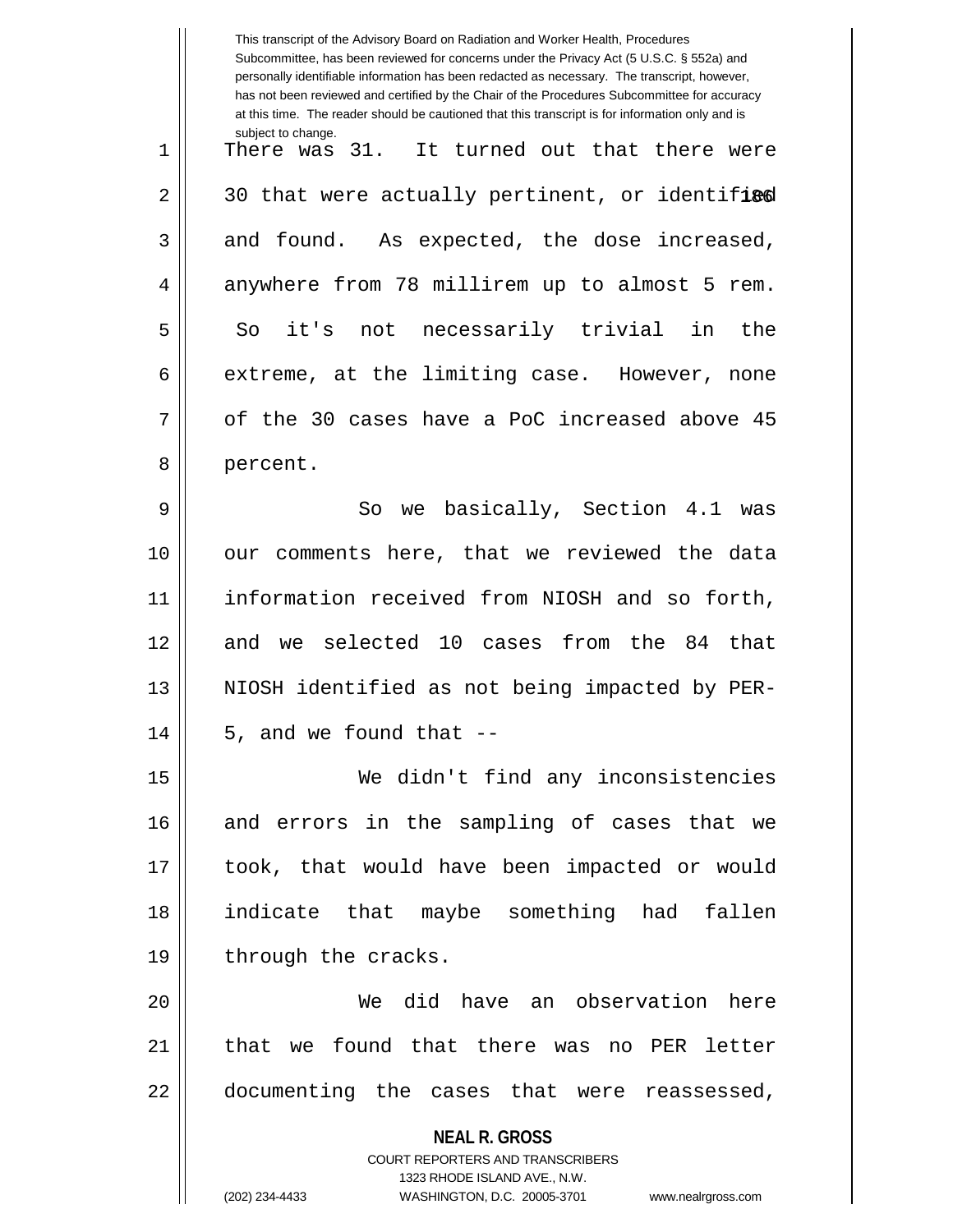**NEAL R. GROSS** COURT REPORTERS AND TRANSCRIBERS This transcript of the Advisory Board on Radiation and Worker Health, Procedures Subcommittee, has been reviewed for concerns under the Privacy Act (5 U.S.C. § 552a) and personally identifiable information has been redacted as necessary. The transcript, however, has not been reviewed and certified by the Chair of the Procedures Subcommittee for accuracy at this time. The reader should be cautioned that this transcript is for information only and is subject to change. 187 1 were included in the associated amended case 2 | files. 3 They didn't make a finding; it was 4 || just sort of the quality issue we wanted to  $5 \parallel$  bring to your attention, and maybe could have  $6 \parallel$  used to find out why that might have happened. 7 That's not necessarily either your procedure 8 || or your policy. You don't that in every case. 9 MR. HINNEFELD: We do that satisfy 10 DOL. If DOL is satisfied by some other, 11 something else that we provide them, then we 12 would not do that. That's not typically 13 important to us, to generate that, that 14 sometimes DOL has said they wanted an 15 individual piece of paper to put in an 16 individual's folder, so that they would know  $17$   $\parallel$  that we had looked at this issue. 18 So if that claimant would raise 19 questions, they'd say it's been looked at, and 20 they can even send that piece of paper, 21 because the claim doesn't get reopened if it's 22 || not above 45 percent.

1323 RHODE ISLAND AVE., N.W.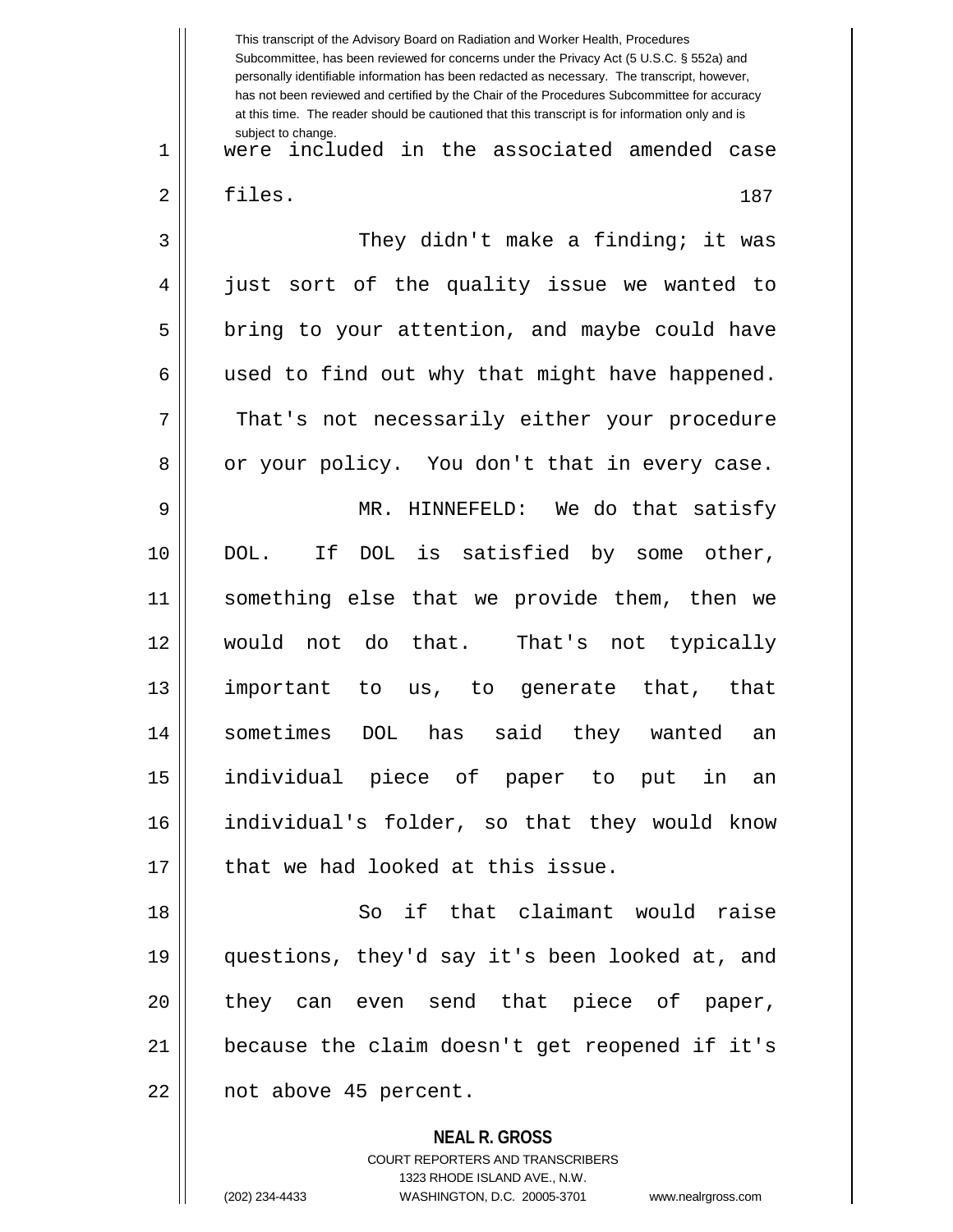**NEAL R. GROSS** COURT REPORTERS AND TRANSCRIBERS 1323 RHODE ISLAND AVE., N.W. (202) 234-4433 WASHINGTON, D.C. 20005-3701 www.nealrgross.com This transcript of the Advisory Board on Radiation and Worker Health, Procedures Subcommittee, has been reviewed for concerns under the Privacy Act (5 U.S.C. § 552a) and personally identifiable information has been redacted as necessary. The transcript, however, has not been reviewed and certified by the Chair of the Procedures Subcommittee for accuracy at this time. The reader should be cautioned that this transcript is for information only and is subject to change. 188 1 || So they have -- at times, they  $2 \parallel$  have wanted that; at times they have 3 || insisted on it. I don't know, I'm not part of 4 | the conversation. 5 So I don't know why, but they 6 apparently feel like they have sufficient  $7 \parallel$  other evidence of -- if the question comes up, 8 they have sufficient other evidence to answer  $9 \parallel$  the question without needing that. 10 || So to me, I'm not surprised that 11 || in some PERs you won't see those. 12 MR. STIVER: Oh, okay. We just 13 want to get clarification as to when it was. 14 || That's reasonable and explanatory. 15 || Compage 13, Section 5, Subtask 4, 16 this is conducting the audits of the sample  $17$  || subsets, a DR is affected by a particular PER, 18 and we did locate the 30 cases that were 19 evaluated as a result of the PER. This little 20 pie chart here, Figure 1, shows the breakdown  $21$  | of how those cases were handled, those 30. 22 || Sixteen were compensated, and ten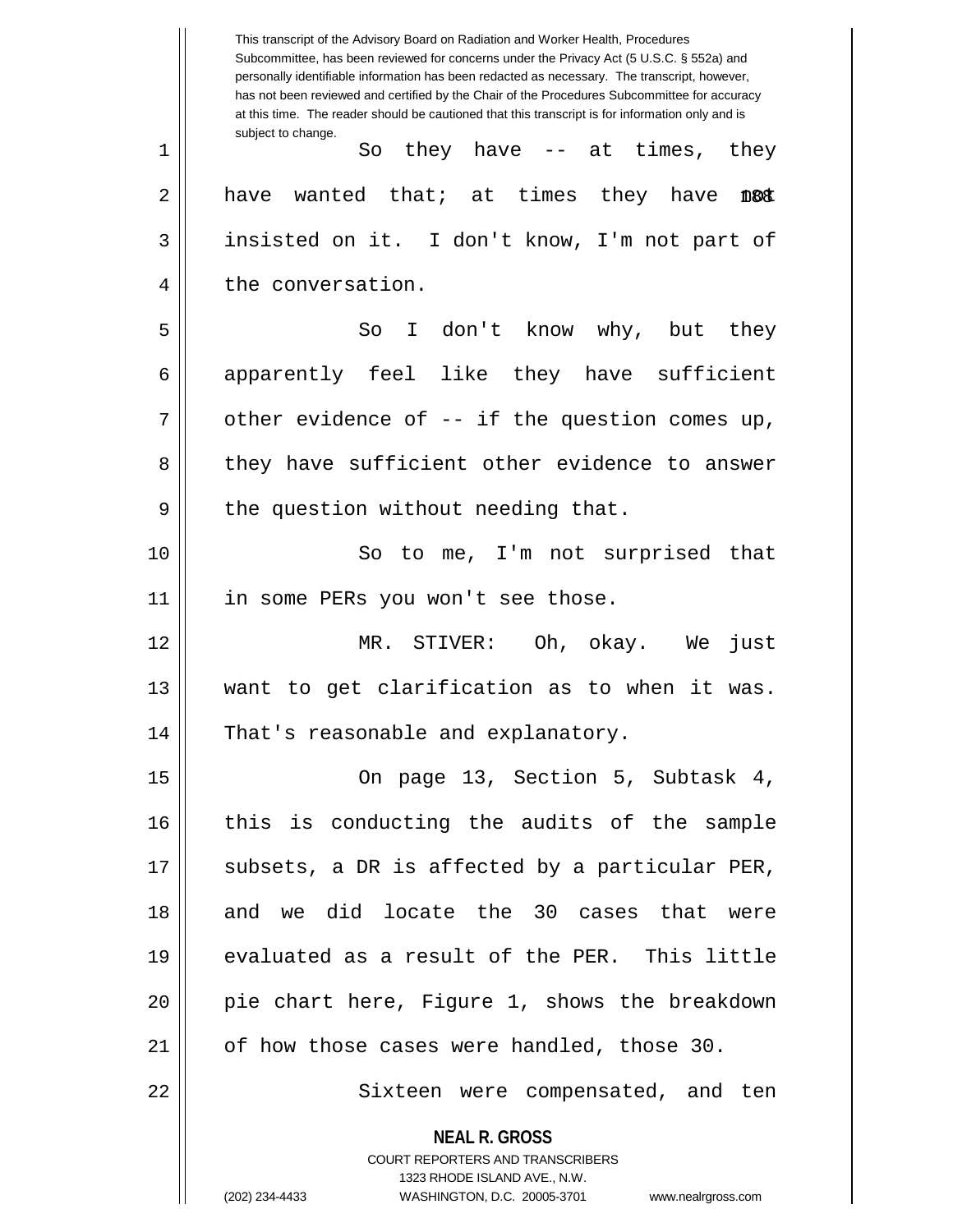|    | This transcript of the Advisory Board on Radiation and Worker Health, Procedures<br>Subcommittee, has been reviewed for concerns under the Privacy Act (5 U.S.C. § 552a) and<br>personally identifiable information has been redacted as necessary. The transcript, however,<br>has not been reviewed and certified by the Chair of the Procedures Subcommittee for accuracy<br>at this time. The reader should be cautioned that this transcript is for information only and is |
|----|----------------------------------------------------------------------------------------------------------------------------------------------------------------------------------------------------------------------------------------------------------------------------------------------------------------------------------------------------------------------------------------------------------------------------------------------------------------------------------|
| 1  | subject to change.<br>of them were pulled for SEC. That left four                                                                                                                                                                                                                                                                                                                                                                                                                |
| 2  | cases, three of which were unchanged since the                                                                                                                                                                                                                                                                                                                                                                                                                                   |
| 3  | original evaluation, and one that had been                                                                                                                                                                                                                                                                                                                                                                                                                                       |
| 4  | reevaluated, with an increase in the POE -- or                                                                                                                                                                                                                                                                                                                                                                                                                                   |
| 5  | PoC of less than 50 percent.                                                                                                                                                                                                                                                                                                                                                                                                                                                     |
| 6  | So you know, it would be if indeed                                                                                                                                                                                                                                                                                                                                                                                                                                               |
| 7  | these, those cases that used the best estimate                                                                                                                                                                                                                                                                                                                                                                                                                                   |
| 8  | tool were indeed only the ones that were                                                                                                                                                                                                                                                                                                                                                                                                                                         |
| 9  | affected, we would agree that this subset, you                                                                                                                                                                                                                                                                                                                                                                                                                                   |
| 10 | know, we could pick from within those<br>four                                                                                                                                                                                                                                                                                                                                                                                                                                    |
| 11 | cases.                                                                                                                                                                                                                                                                                                                                                                                                                                                                           |
| 12 | However, we feel until, you know,                                                                                                                                                                                                                                                                                                                                                                                                                                                |
| 13 | if you cast a broader net, in essence, to see                                                                                                                                                                                                                                                                                                                                                                                                                                    |
| 14 | if maybe there might have been some other                                                                                                                                                                                                                                                                                                                                                                                                                                        |
| 15 | cases that were affected maybe by doing some                                                                                                                                                                                                                                                                                                                                                                                                                                     |
| 16 | sort of a sampling process, is to make, get                                                                                                                                                                                                                                                                                                                                                                                                                                      |
| 17 | some reasonable assurance that those really                                                                                                                                                                                                                                                                                                                                                                                                                                      |
| 18 | were indeed the only ones affected. We'd want                                                                                                                                                                                                                                                                                                                                                                                                                                    |
| 19 | to hold off on case selection until that had                                                                                                                                                                                                                                                                                                                                                                                                                                     |
| 20 | taken place.                                                                                                                                                                                                                                                                                                                                                                                                                                                                     |
| 21 | MEMBER ZIEMER: Okay. Thanks,                                                                                                                                                                                                                                                                                                                                                                                                                                                     |
| 22 | I don't have any questions on this, and<br>John.                                                                                                                                                                                                                                                                                                                                                                                                                                 |
|    | <b>NEAL R. GROSS</b><br>COURT REPORTERS AND TRANSCRIBERS<br>1323 RHODE ISLAND AVE., N.W.                                                                                                                                                                                                                                                                                                                                                                                         |
|    | (202) 234-4433<br>WASHINGTON, D.C. 20005-3701<br>www.nealrgross.com                                                                                                                                                                                                                                                                                                                                                                                                              |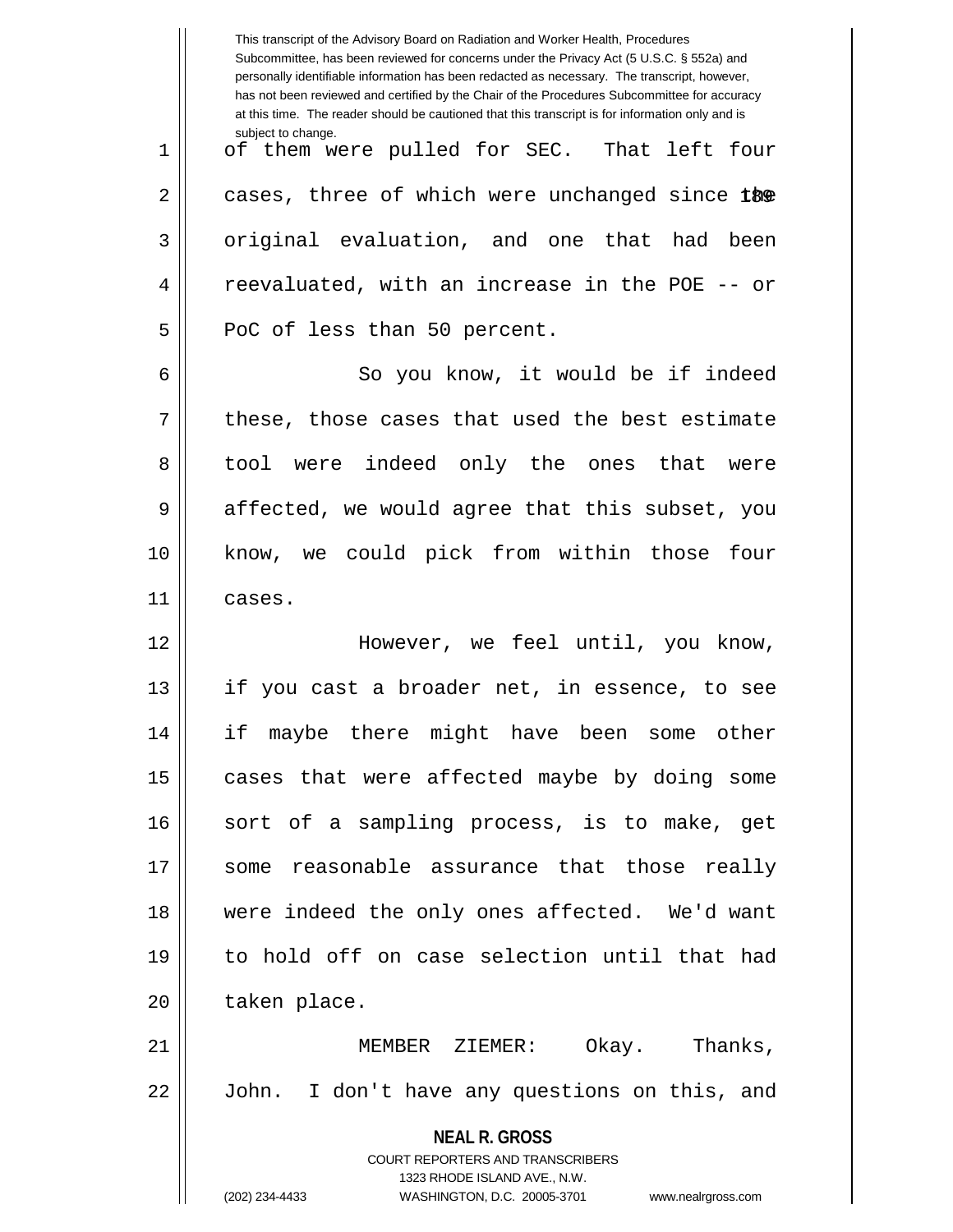|    | This transcript of the Advisory Board on Radiation and Worker Health, Procedures<br>Subcommittee, has been reviewed for concerns under the Privacy Act (5 U.S.C. § 552a) and<br>personally identifiable information has been redacted as necessary. The transcript, however,<br>has not been reviewed and certified by the Chair of the Procedures Subcommittee for accuracy<br>at this time. The reader should be cautioned that this transcript is for information only and is |
|----|----------------------------------------------------------------------------------------------------------------------------------------------------------------------------------------------------------------------------------------------------------------------------------------------------------------------------------------------------------------------------------------------------------------------------------------------------------------------------------|
| 1  | subject to change.<br>Members won't<br>be<br>asking<br>the<br>other<br>any                                                                                                                                                                                                                                                                                                                                                                                                       |
| 2  | questions. So but Stu, do you have any other                                                                                                                                                                                                                                                                                                                                                                                                                                     |
| 3  | comments on this? I assume that the use of                                                                                                                                                                                                                                                                                                                                                                                                                                       |
| 4  | the word neutron was just an error, and that                                                                                                                                                                                                                                                                                                                                                                                                                                     |
| 5  | would be replaced in that one paragraph<br>by                                                                                                                                                                                                                                                                                                                                                                                                                                    |
| 6  | photon?                                                                                                                                                                                                                                                                                                                                                                                                                                                                          |
| 7  | is<br>MR.<br>That<br>HINNEFELD:<br>my                                                                                                                                                                                                                                                                                                                                                                                                                                            |
| 8  | understanding.                                                                                                                                                                                                                                                                                                                                                                                                                                                                   |
| 9  | STIVER: Yes, it looks like<br>MR.<br>a                                                                                                                                                                                                                                                                                                                                                                                                                                           |
| 10 | typo to me.                                                                                                                                                                                                                                                                                                                                                                                                                                                                      |
| 11 | MR. HINNEFELD: Since the heading                                                                                                                                                                                                                                                                                                                                                                                                                                                 |
| 12 | paragraph is Photon Adjustments,<br>оf<br>the<br>it                                                                                                                                                                                                                                                                                                                                                                                                                              |
| 13 | should have been --                                                                                                                                                                                                                                                                                                                                                                                                                                                              |
| 14 | MEMBER ZIEMER: Right, and it says                                                                                                                                                                                                                                                                                                                                                                                                                                                |
| 15 | that there wouldn't be any -- as it stands                                                                                                                                                                                                                                                                                                                                                                                                                                       |
| 16 | now, it says there wouldn't be any neutron                                                                                                                                                                                                                                                                                                                                                                                                                                       |
| 17 | corrections that wouldn't be based on --                                                                                                                                                                                                                                                                                                                                                                                                                                         |
| 18 | think anybody<br>MR. STIVER: I                                                                                                                                                                                                                                                                                                                                                                                                                                                   |
| 19 | reading that would realize that.                                                                                                                                                                                                                                                                                                                                                                                                                                                 |
| 20 | MEMBER ZIEMER: Yes. So that's a                                                                                                                                                                                                                                                                                                                                                                                                                                                  |
| 21 | minor correction, and you have given an                                                                                                                                                                                                                                                                                                                                                                                                                                          |
| 22 | explanation for the lack of that document that                                                                                                                                                                                                                                                                                                                                                                                                                                   |
|    | <b>NEAL R. GROSS</b><br><b>COURT REPORTERS AND TRANSCRIBERS</b><br>1323 RHODE ISLAND AVE., N.W.<br>(202) 234-4433<br>WASHINGTON, D.C. 20005-3701<br>www.nealrgross.com                                                                                                                                                                                                                                                                                                           |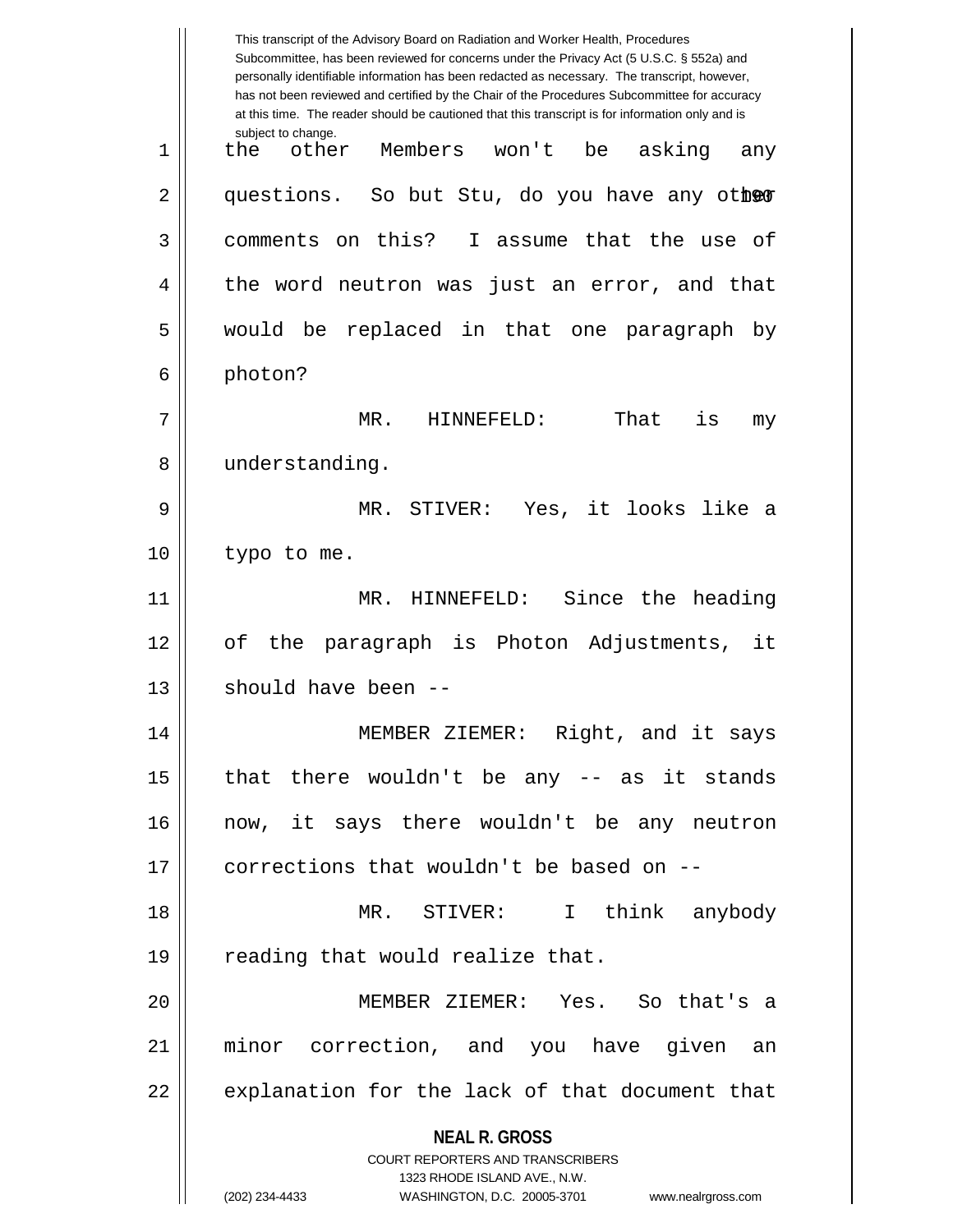|    | This transcript of the Advisory Board on Radiation and Worker Health, Procedures<br>Subcommittee, has been reviewed for concerns under the Privacy Act (5 U.S.C. § 552a) and<br>personally identifiable information has been redacted as necessary. The transcript, however,<br>has not been reviewed and certified by the Chair of the Procedures Subcommittee for accuracy<br>at this time. The reader should be cautioned that this transcript is for information only and is |
|----|----------------------------------------------------------------------------------------------------------------------------------------------------------------------------------------------------------------------------------------------------------------------------------------------------------------------------------------------------------------------------------------------------------------------------------------------------------------------------------|
| 1  | subject to change.<br>you've identified. So the record can<br>show                                                                                                                                                                                                                                                                                                                                                                                                               |
| 2  | that that's been responded to.<br>191                                                                                                                                                                                                                                                                                                                                                                                                                                            |
| 3  | Then<br>the only other question<br>is                                                                                                                                                                                                                                                                                                                                                                                                                                            |
| 4  | whether $--$ I think your question is whether or                                                                                                                                                                                                                                                                                                                                                                                                                                 |
| 5  | it's clear to the dose reconstructors,<br>not                                                                                                                                                                                                                                                                                                                                                                                                                                    |
| 6  | whichever method they're using, that that $--$                                                                                                                                                                                                                                                                                                                                                                                                                                   |
| 7  | that the neutron, what do you call it factor,                                                                                                                                                                                                                                                                                                                                                                                                                                    |
| 8  | is it a correction bias --                                                                                                                                                                                                                                                                                                                                                                                                                                                       |
| 9  | (Simultaneous speaking.)                                                                                                                                                                                                                                                                                                                                                                                                                                                         |
| 10 | MEMBER<br>Factor.<br>ZIEMER:<br>It's                                                                                                                                                                                                                                                                                                                                                                                                                                             |
| 11 | clear that the footnotes tell them to<br>use                                                                                                                                                                                                                                                                                                                                                                                                                                     |
| 12 | that. Was there concern that the use of the                                                                                                                                                                                                                                                                                                                                                                                                                                      |
| 13 | word neutron elsewhere, someone might have not                                                                                                                                                                                                                                                                                                                                                                                                                                   |
| 14 | used it?                                                                                                                                                                                                                                                                                                                                                                                                                                                                         |
| 15 | MR. STIVER: Well, it isn't really                                                                                                                                                                                                                                                                                                                                                                                                                                                |
| 16 | so much the use of the word neutron. It's                                                                                                                                                                                                                                                                                                                                                                                                                                        |
| 17 | just that the tables haven't changed, and the                                                                                                                                                                                                                                                                                                                                                                                                                                    |
| 18 | footnotes, Footnote A is still in there.                                                                                                                                                                                                                                                                                                                                                                                                                                         |
| 19 | So we just still think it<br>was                                                                                                                                                                                                                                                                                                                                                                                                                                                 |
| 20 | still, the problem is twofold. One is that                                                                                                                                                                                                                                                                                                                                                                                                                                       |
| 21 | maybe we haven't captured all the cases. The                                                                                                                                                                                                                                                                                                                                                                                                                                     |
| 22 | second is the guidance, in our opinion, still                                                                                                                                                                                                                                                                                                                                                                                                                                    |
|    | <b>NEAL R. GROSS</b><br><b>COURT REPORTERS AND TRANSCRIBERS</b><br>1323 RHODE ISLAND AVE., N.W.                                                                                                                                                                                                                                                                                                                                                                                  |
|    | (202) 234-4433<br>WASHINGTON, D.C. 20005-3701 www.nealrgross.com                                                                                                                                                                                                                                                                                                                                                                                                                 |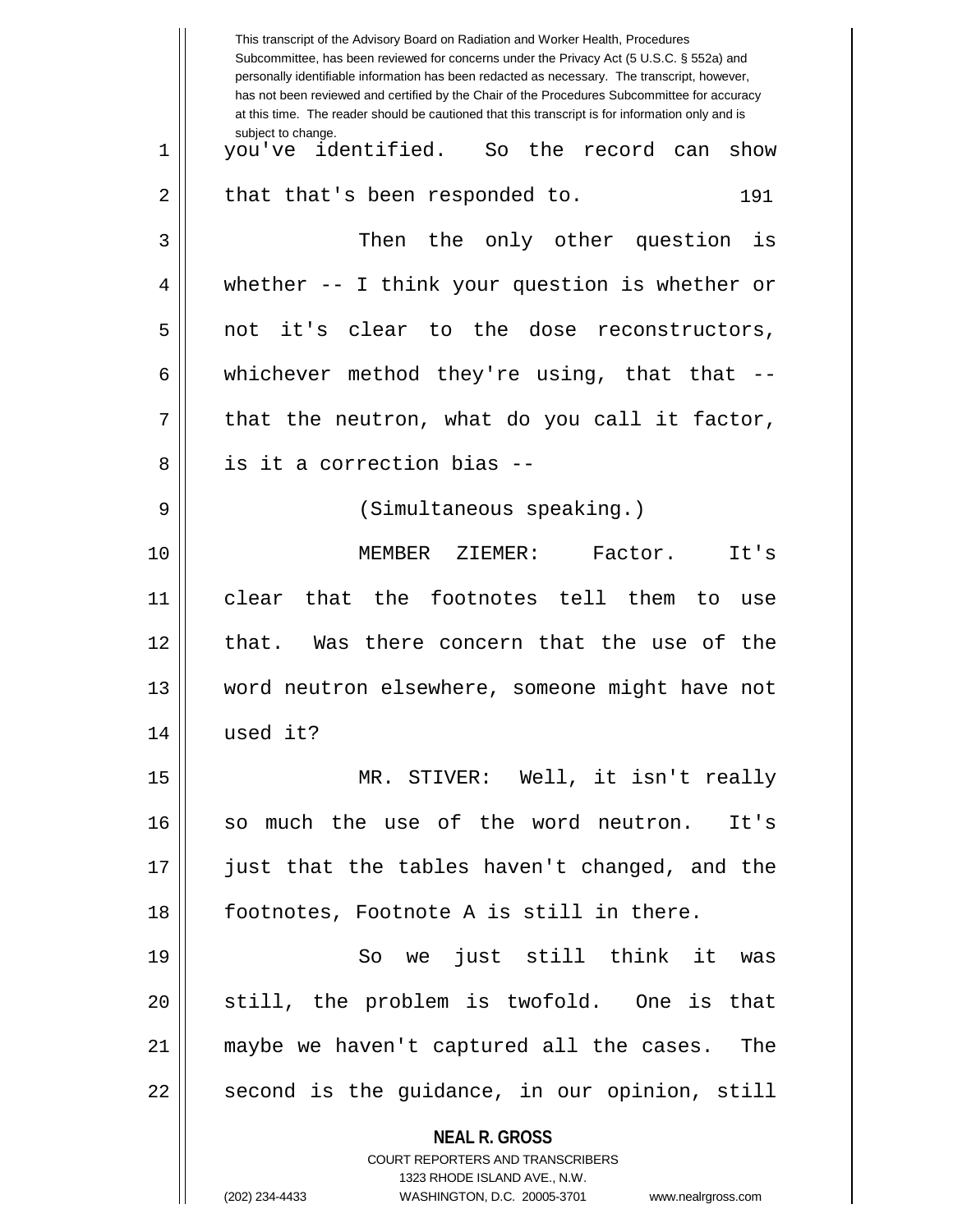**NEAL R. GROSS** COURT REPORTERS AND TRANSCRIBERS 1323 RHODE ISLAND AVE., N.W. (202) 234-4433 WASHINGTON, D.C. 20005-3701 www.nealrgross.com This transcript of the Advisory Board on Radiation and Worker Health, Procedures Subcommittee, has been reviewed for concerns under the Privacy Act (5 U.S.C. § 552a) and personally identifiable information has been redacted as necessary. The transcript, however, has not been reviewed and certified by the Chair of the Procedures Subcommittee for accuracy at this time. The reader should be cautioned that this transcript is for information only and is subject to change. 192 1 isn't clear to the reconstructor what they're 2 || supposed to do. 3 MEMBER ZIEMER: What would make it 4 || more clear, in your mind? 5 MR. STIVER: Well, those tables,  $6 \parallel$  the tables could be, they could be maybe a 7 || short paragraph, taken off that footnote 8 || obviously, a paragraph indicating that these  $9 \parallel$  are the correction factors. However, we --10 they should not be used. I mean there is that 11 one paragraph, but it might be more explicit. 12 || It's a matter of judgment obviously. 13 MR. HINNEFELD: That has been a -- 14 that is a recommendation essentially to the 15 || bias of that Site Profile to that extent. 16 MR. STIVER: To that extent. 17 MR. HINNEFELD: To eliminate the 18 confusion, any potential confusion associated 19 with that, and I can understand that. That  $20$  | sounds  $-$ 21 MEMBER ZIEMER: And it's not clear  $22$  || that it actually has led to any confusion.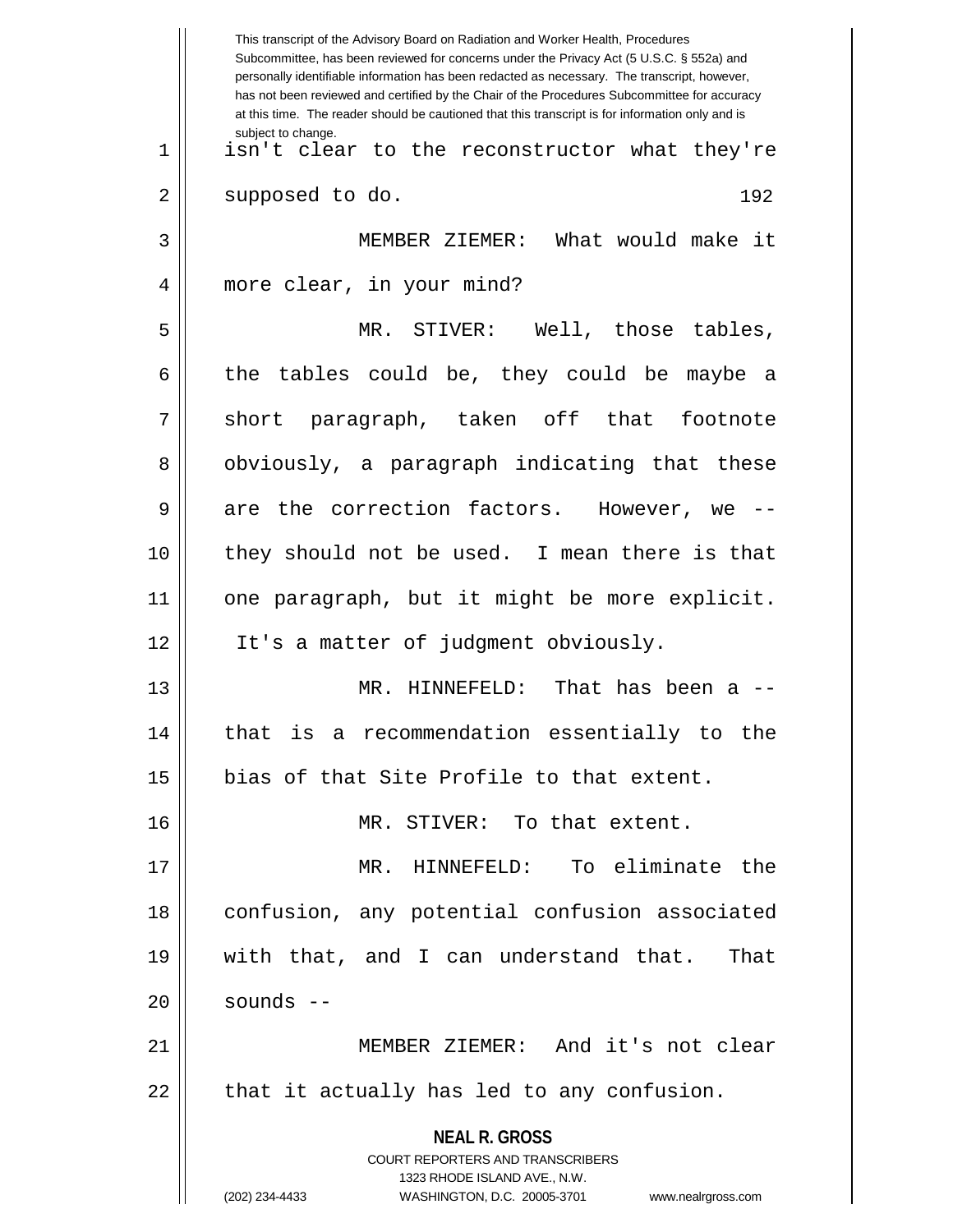**NEAL R. GROSS** COURT REPORTERS AND TRANSCRIBERS 1323 RHODE ISLAND AVE., N.W. (202) 234-4433 WASHINGTON, D.C. 20005-3701 www.nealrgross.com This transcript of the Advisory Board on Radiation and Worker Health, Procedures Subcommittee, has been reviewed for concerns under the Privacy Act (5 U.S.C. § 552a) and personally identifiable information has been redacted as necessary. The transcript, however, has not been reviewed and certified by the Chair of the Procedures Subcommittee for accuracy at this time. The reader should be cautioned that this transcript is for information only and is subject to change. 193 1 MR. HINNEFELD: Well, it's not  $2 \parallel$  clear that it's led to any incorrect. 3 MEMBER ZIEMER: Right. 4 || MR. STIVER: Outside of --5 MR. HINNEFELD: Outside of the  $6 \parallel$  ones that we knew about. 7 MEMBER ZIEMER: Or improper use of 8 l the factor. 9 MR. STIVER: Right. 10 MR. HINNEFELD: I don't know if 11 Scott or -- I think Scott Siebert might be on 12 the phone, and there might be some other ORAU 13 people on the phone. I don't know if anybody 14 else has anything to offer on this, in terms  $15$  | of the use of this. 16 || The Move we had some conversation, 17 || with the question of, could other cases have 18 || been done incorrectly, using the bias factor, 19 || even though they didn't use the best estimate  $20$  || tool, and I don't remember where that went. 21 I remember I had a conversation 22 with Dave, and I -- or an email exchange with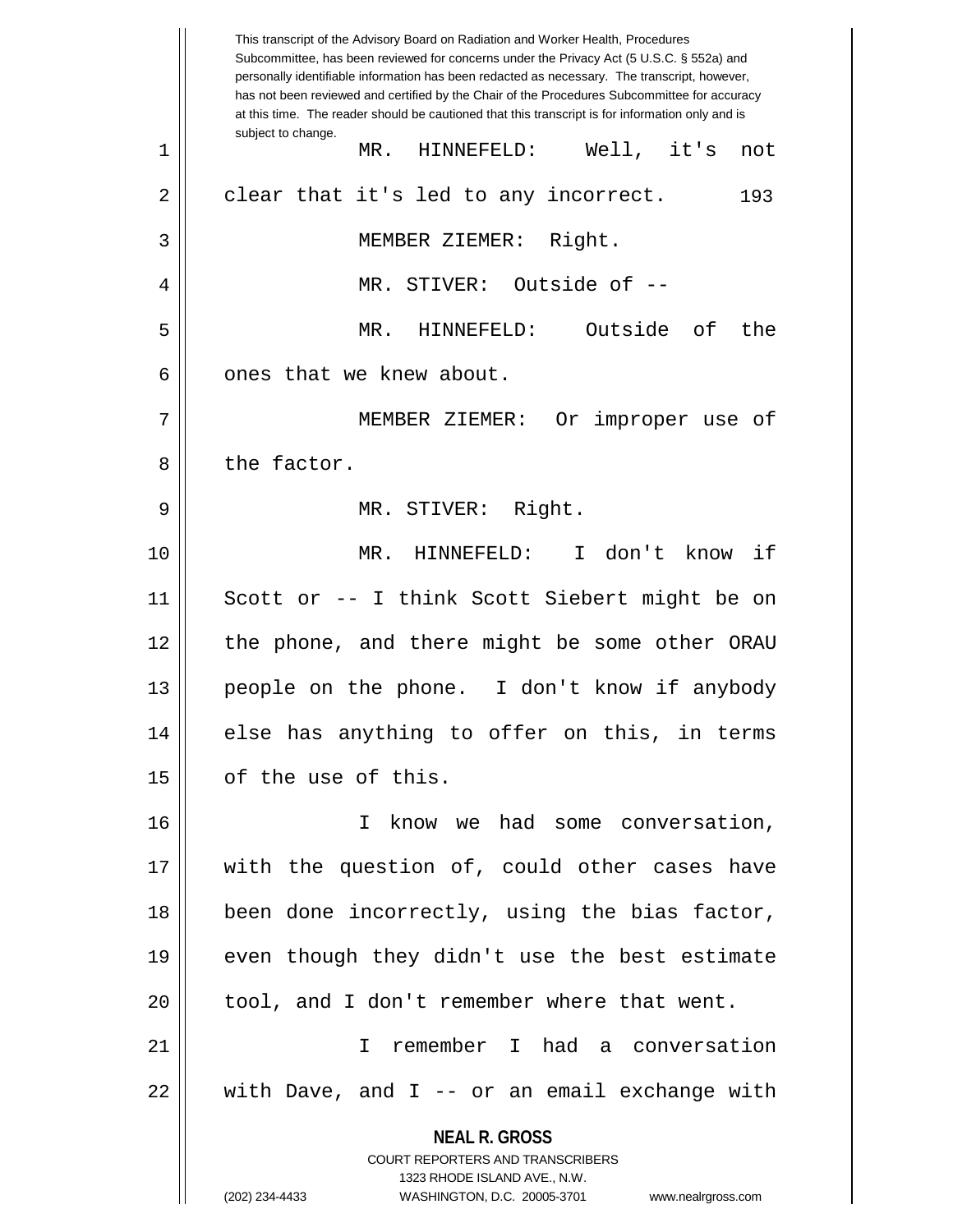| This transcript of the Advisory Board on Radiation and Worker Health, Procedures<br>Subcommittee, has been reviewed for concerns under the Privacy Act (5 U.S.C. § 552a) and<br>personally identifiable information has been redacted as necessary. The transcript, however,<br>has not been reviewed and certified by the Chair of the Procedures Subcommittee for accuracy<br>at this time. The reader should be cautioned that this transcript is for information only and is |
|----------------------------------------------------------------------------------------------------------------------------------------------------------------------------------------------------------------------------------------------------------------------------------------------------------------------------------------------------------------------------------------------------------------------------------------------------------------------------------|
| subject to change.<br>Dave, and I proposed, well it seems like we                                                                                                                                                                                                                                                                                                                                                                                                                |
| ought to check on this and maybe some sampling                                                                                                                                                                                                                                                                                                                                                                                                                                   |
| of cases that fall in the correct time period,                                                                                                                                                                                                                                                                                                                                                                                                                                   |
| that did use best estimate.                                                                                                                                                                                                                                                                                                                                                                                                                                                      |
| I recall, Dave had<br>better<br>As<br>a a                                                                                                                                                                                                                                                                                                                                                                                                                                        |
| counterproposal, and I can't remember right                                                                                                                                                                                                                                                                                                                                                                                                                                      |
| now what it was. Do you, do you remember that                                                                                                                                                                                                                                                                                                                                                                                                                                    |
| Lori?                                                                                                                                                                                                                                                                                                                                                                                                                                                                            |
| MS. MARION-MOSS: I'm trying to                                                                                                                                                                                                                                                                                                                                                                                                                                                   |
| think.                                                                                                                                                                                                                                                                                                                                                                                                                                                                           |
| MR.<br>At<br>HINNEFELD:<br>any rate, I                                                                                                                                                                                                                                                                                                                                                                                                                                           |
| don't know that we are going to be here today                                                                                                                                                                                                                                                                                                                                                                                                                                    |
| with our, with anything other $-$ -                                                                                                                                                                                                                                                                                                                                                                                                                                              |
| MEMBER ZIEMER: Well, and I don't                                                                                                                                                                                                                                                                                                                                                                                                                                                 |
| think procedurally that I can accept this as                                                                                                                                                                                                                                                                                                                                                                                                                                     |
| a, you know, on behalf of the Work Group or                                                                                                                                                                                                                                                                                                                                                                                                                                      |
| anything. But it seems to me that it would be                                                                                                                                                                                                                                                                                                                                                                                                                                    |
| appropriate to ask NIOSH to clarify that                                                                                                                                                                                                                                                                                                                                                                                                                                         |
| issue, in terms of the comments made. I think                                                                                                                                                                                                                                                                                                                                                                                                                                    |
| we can ask that that be done.                                                                                                                                                                                                                                                                                                                                                                                                                                                    |
| MR. KATZ: Sure.                                                                                                                                                                                                                                                                                                                                                                                                                                                                  |
| MR. HINNEFELD: Now in -- okay, go                                                                                                                                                                                                                                                                                                                                                                                                                                                |
| <b>NEAL R. GROSS</b><br><b>COURT REPORTERS AND TRANSCRIBERS</b><br>1323 RHODE ISLAND AVE., N.W.<br>(202) 234-4433<br>WASHINGTON, D.C. 20005-3701 www.nealrgross.com                                                                                                                                                                                                                                                                                                              |
|                                                                                                                                                                                                                                                                                                                                                                                                                                                                                  |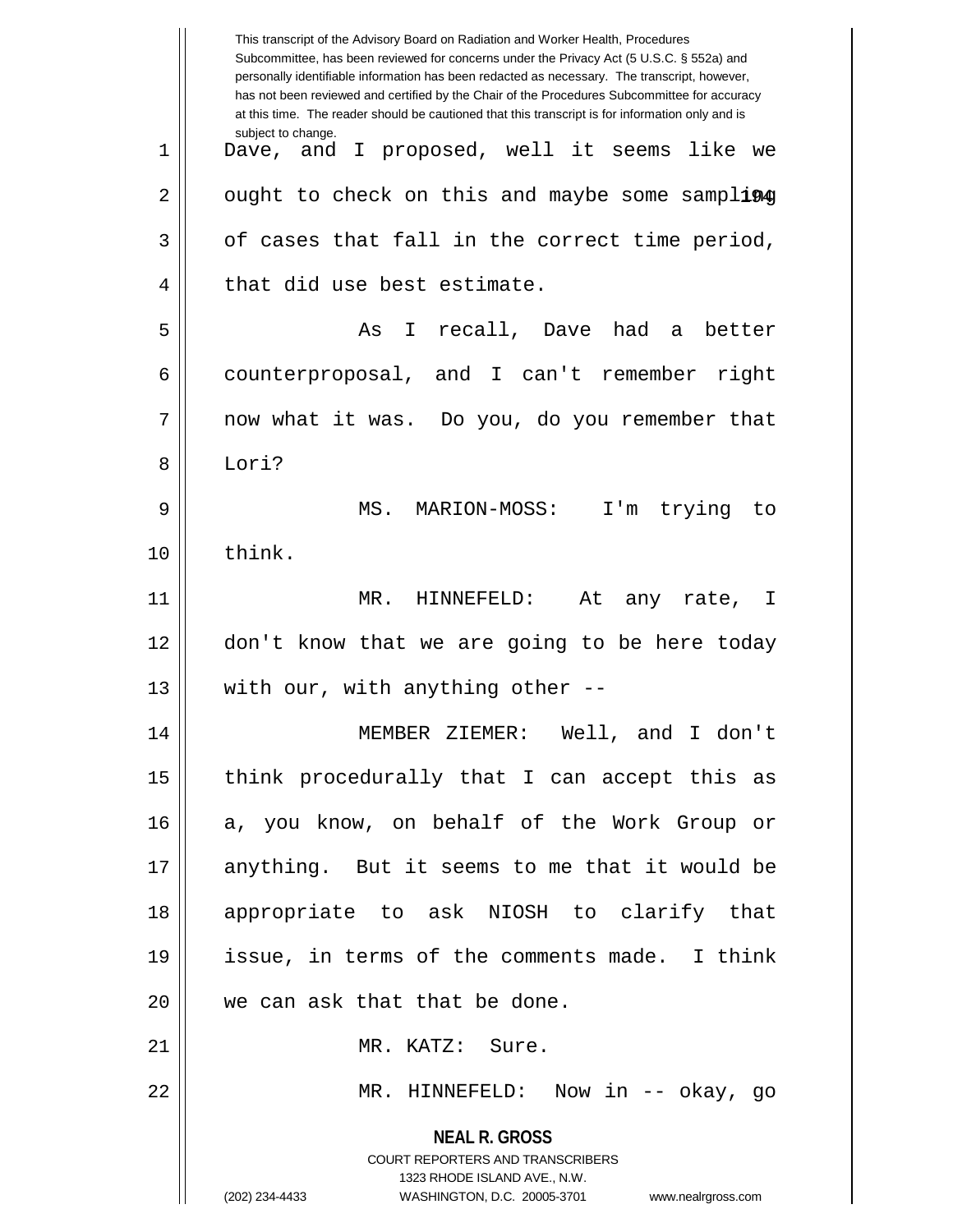**NEAL R. GROSS** COURT REPORTERS AND TRANSCRIBERS 1323 RHODE ISLAND AVE., N.W. (202) 234-4433 WASHINGTON, D.C. 20005-3701 www.nealrgross.com This transcript of the Advisory Board on Radiation and Worker Health, Procedures Subcommittee, has been reviewed for concerns under the Privacy Act (5 U.S.C. § 552a) and personally identifiable information has been redacted as necessary. The transcript, however, has not been reviewed and certified by the Chair of the Procedures Subcommittee for accuracy at this time. The reader should be cautioned that this transcript is for information only and is subject to change. record 1 ahead. 2 || MEMBER ZIEMER: And the recognd 3 || will already show what your response was to 4 || the issue of the documentation. It's Labor. 5 If they want it, they ask for it. You guys  $6 \parallel$  okay with that? 7 MR. STIVER: Yes. I have -- 8 MEMBER ZIEMER: Yes. 9 MR. HINNEFELD: Okay. So now to 10 understand where we are with this, this is 11 essentially a new review, right, that was 12 delivered on this date, right. 13 MEMBER ZIEMER: Right. 14 || MR. HINNEFELD: So theoretically, 15 || then, these findings could be entered into 16 BRS. We may need to make the document 17 || available on BRS. 18 MR. STIVER: Yes. I don't think - 19  $\vert$  - PER-5 is currently not available on the BRS. 20 MR. HINNEFELD: Okay. So we need 21  $\parallel$  to do some stuff to make it available in the 22 unselected list, and then I guess select it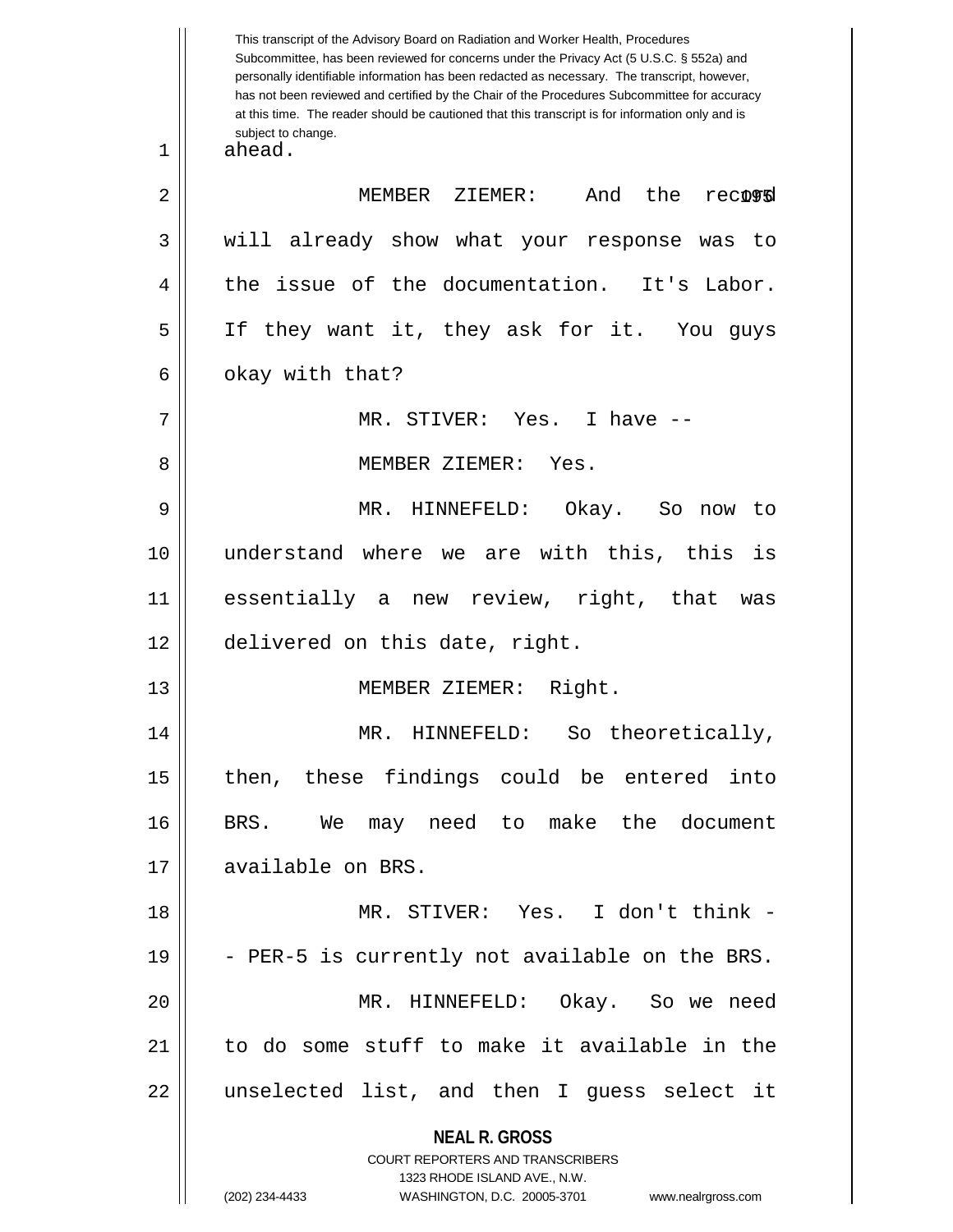|    | This transcript of the Advisory Board on Radiation and Worker Health, Procedures<br>Subcommittee, has been reviewed for concerns under the Privacy Act (5 U.S.C. § 552a) and<br>personally identifiable information has been redacted as necessary. The transcript, however,<br>has not been reviewed and certified by the Chair of the Procedures Subcommittee for accuracy<br>at this time. The reader should be cautioned that this transcript is for information only and is |
|----|----------------------------------------------------------------------------------------------------------------------------------------------------------------------------------------------------------------------------------------------------------------------------------------------------------------------------------------------------------------------------------------------------------------------------------------------------------------------------------|
| 1  | subject to change.<br>and assign it, or assign it to a Subcommittee,                                                                                                                                                                                                                                                                                                                                                                                                             |
| 2  | to this Subcommittee, at which point then -196                                                                                                                                                                                                                                                                                                                                                                                                                                   |
| 3  | MEMBER<br>ZIEMER:<br>You'll<br>have<br>a                                                                                                                                                                                                                                                                                                                                                                                                                                         |
| 4  | response.                                                                                                                                                                                                                                                                                                                                                                                                                                                                        |
| 5  | MR. HINNEFELD: Steve could enter                                                                                                                                                                                                                                                                                                                                                                                                                                                 |
| 6  | findings,<br>He could enter the<br>response.<br>а                                                                                                                                                                                                                                                                                                                                                                                                                                |
| 7  | which then builds the system for us to start                                                                                                                                                                                                                                                                                                                                                                                                                                     |
| 8  | adding our responses.                                                                                                                                                                                                                                                                                                                                                                                                                                                            |
| 9  | Right.<br>MEMBER ZIEMER:                                                                                                                                                                                                                                                                                                                                                                                                                                                         |
| 10 | MR. HINNEFELD:<br>Okay.                                                                                                                                                                                                                                                                                                                                                                                                                                                          |
| 11 | That<br>MR. STIVER:<br>would<br>be<br>the                                                                                                                                                                                                                                                                                                                                                                                                                                        |
| 12 | proper approach, I believe.                                                                                                                                                                                                                                                                                                                                                                                                                                                      |
| 13 | MR. HINNEFELD:<br>Okay.                                                                                                                                                                                                                                                                                                                                                                                                                                                          |
| 14 | MEMBER ZIEMER: We okay on that                                                                                                                                                                                                                                                                                                                                                                                                                                                   |
| 15 | procedurally?                                                                                                                                                                                                                                                                                                                                                                                                                                                                    |
| 16 | MR. HINNEFELD: Yes.                                                                                                                                                                                                                                                                                                                                                                                                                                                              |
| 17 | MEMBER ZIEMER: Okay.                                                                                                                                                                                                                                                                                                                                                                                                                                                             |
| 18 | $MR$ .<br>HINNEFELD:<br>Beyond that, I                                                                                                                                                                                                                                                                                                                                                                                                                                           |
| 19 | don't know what I can say today. I do know                                                                                                                                                                                                                                                                                                                                                                                                                                       |
| 20 | that we have addressed the question, or at                                                                                                                                                                                                                                                                                                                                                                                                                                       |
| 21 | least I asked some questions about the issue                                                                                                                                                                                                                                                                                                                                                                                                                                     |
| 22 | of what about other cases, and so, but I just                                                                                                                                                                                                                                                                                                                                                                                                                                    |
|    | <b>NEAL R. GROSS</b><br><b>COURT REPORTERS AND TRANSCRIBERS</b><br>1323 RHODE ISLAND AVE., N.W.<br>(202) 234-4433<br>WASHINGTON, D.C. 20005-3701<br>www.nealrgross.com                                                                                                                                                                                                                                                                                                           |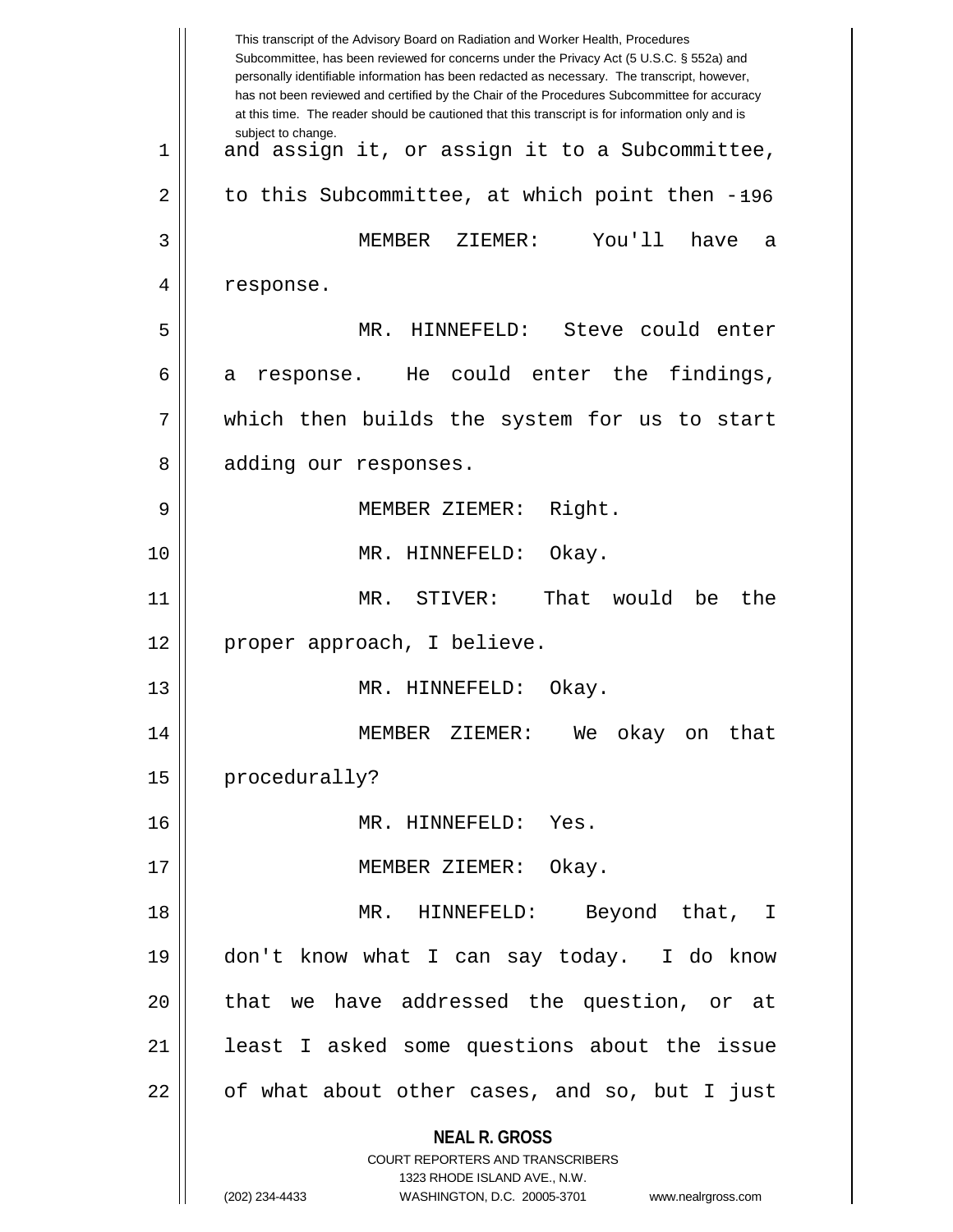|             | This transcript of the Advisory Board on Radiation and Worker Health, Procedures<br>Subcommittee, has been reviewed for concerns under the Privacy Act (5 U.S.C. § 552a) and<br>personally identifiable information has been redacted as necessary. The transcript, however,<br>has not been reviewed and certified by the Chair of the Procedures Subcommittee for accuracy<br>at this time. The reader should be cautioned that this transcript is for information only and is |
|-------------|----------------------------------------------------------------------------------------------------------------------------------------------------------------------------------------------------------------------------------------------------------------------------------------------------------------------------------------------------------------------------------------------------------------------------------------------------------------------------------|
| $\mathbf 1$ | subject to change.<br>don't -- I'm sorry. I just can't recall.<br>I                                                                                                                                                                                                                                                                                                                                                                                                              |
| 2           | may have asked it before I went on vacation                                                                                                                                                                                                                                                                                                                                                                                                                                      |
| 3           | and then immediately forgot it.                                                                                                                                                                                                                                                                                                                                                                                                                                                  |
| 4           | MR.<br>SIEBERT:<br>But<br>had<br>Stu,<br>you                                                                                                                                                                                                                                                                                                                                                                                                                                     |
| 5           | asked. This is Scott.                                                                                                                                                                                                                                                                                                                                                                                                                                                            |
| 6           | MR.<br>HINNEFELD:<br>Okay, Scott's on.                                                                                                                                                                                                                                                                                                                                                                                                                                           |
| 7           | Hang on a second.                                                                                                                                                                                                                                                                                                                                                                                                                                                                |
| 8           | had asked<br>if<br>MR.<br>SIEBERT:<br>You                                                                                                                                                                                                                                                                                                                                                                                                                                        |
| 9           | there was additional information. I know for                                                                                                                                                                                                                                                                                                                                                                                                                                     |
| 10          | Hanford, we are looking through and digging                                                                                                                                                                                                                                                                                                                                                                                                                                      |
| 11          | through for claims that used the best estimate                                                                                                                                                                                                                                                                                                                                                                                                                                   |
| 12          | tool, so that we can then walk through and                                                                                                                                                                                                                                                                                                                                                                                                                                       |
| 13          | make the determination on, you know, what went                                                                                                                                                                                                                                                                                                                                                                                                                                   |
| 14          | in the tool at the time and what was used in                                                                                                                                                                                                                                                                                                                                                                                                                                     |
| 15          | the cases.                                                                                                                                                                                                                                                                                                                                                                                                                                                                       |
| 16          | we are working through that<br>So                                                                                                                                                                                                                                                                                                                                                                                                                                                |
| 17          | process right now. It's just, it's a lot of                                                                                                                                                                                                                                                                                                                                                                                                                                      |
| 18          | claims to walk through.                                                                                                                                                                                                                                                                                                                                                                                                                                                          |
| 19          | MEMBER ZIEMER: Okay. But I think                                                                                                                                                                                                                                                                                                                                                                                                                                                 |
| 20          | that will answer it for us, once they make                                                                                                                                                                                                                                                                                                                                                                                                                                       |
| 21          | that determination.                                                                                                                                                                                                                                                                                                                                                                                                                                                              |
| 22          | In other words,<br>MR.<br>STIVER:<br>you                                                                                                                                                                                                                                                                                                                                                                                                                                         |
|             | <b>NEAL R. GROSS</b><br><b>COURT REPORTERS AND TRANSCRIBERS</b><br>1323 RHODE ISLAND AVE., N.W.<br>(202) 234-4433<br>WASHINGTON, D.C. 20005-3701<br>www.nealrgross.com                                                                                                                                                                                                                                                                                                           |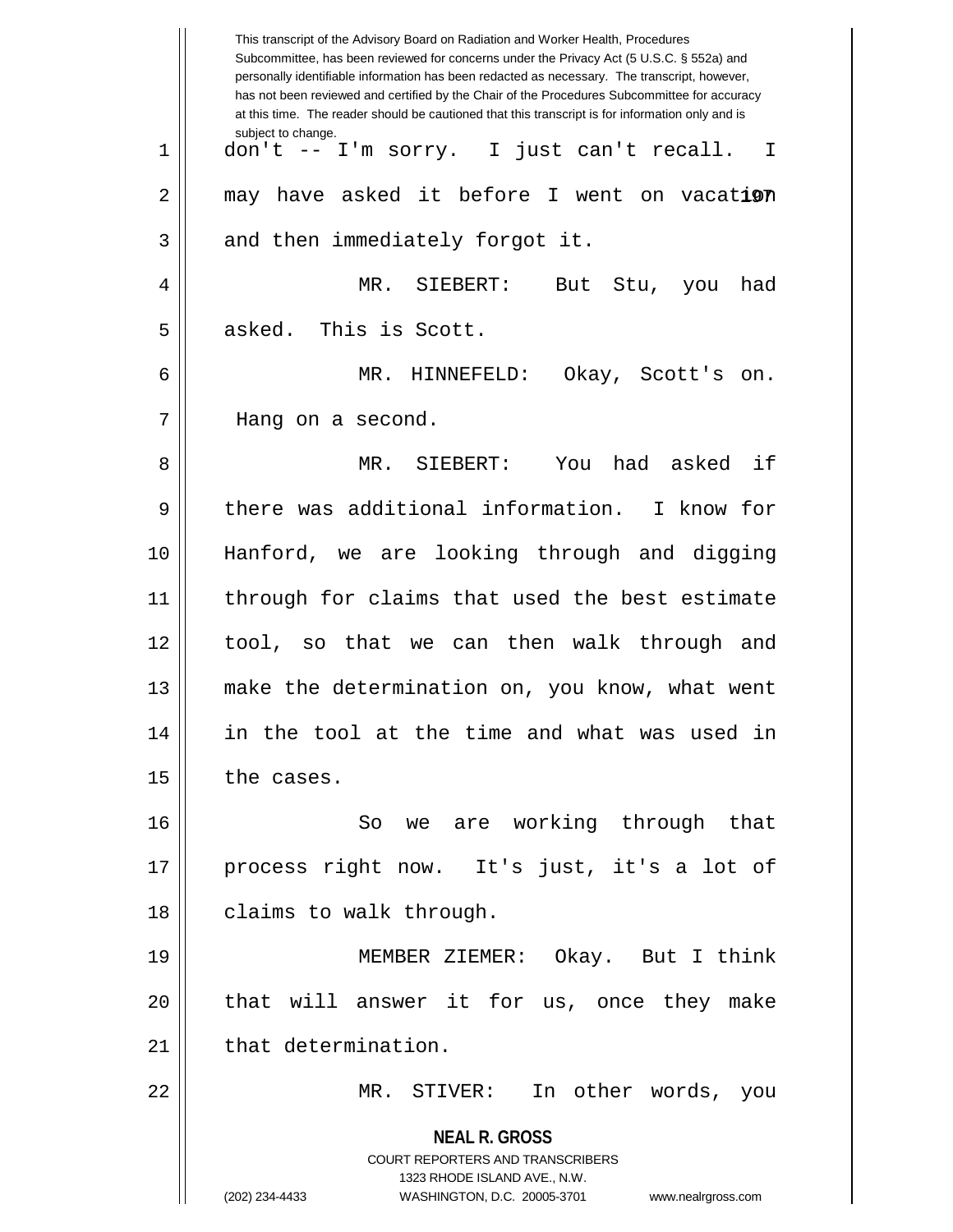|    | This transcript of the Advisory Board on Radiation and Worker Health, Procedures<br>Subcommittee, has been reviewed for concerns under the Privacy Act (5 U.S.C. § 552a) and<br>personally identifiable information has been redacted as necessary. The transcript, however,<br>has not been reviewed and certified by the Chair of the Procedures Subcommittee for accuracy<br>at this time. The reader should be cautioned that this transcript is for information only and is |
|----|----------------------------------------------------------------------------------------------------------------------------------------------------------------------------------------------------------------------------------------------------------------------------------------------------------------------------------------------------------------------------------------------------------------------------------------------------------------------------------|
| 1  | subject to change.<br>said they were -- Scott, I didn't quite hear.                                                                                                                                                                                                                                                                                                                                                                                                              |
| 2  | You're kind of coming through garbled here                                                                                                                                                                                                                                                                                                                                                                                                                                       |
| 3  | from my end of the table. You're saying that                                                                                                                                                                                                                                                                                                                                                                                                                                     |
| 4  | you're reviewing those that did use the best                                                                                                                                                                                                                                                                                                                                                                                                                                     |
| 5  | estimate, or did not use the best estimate?                                                                                                                                                                                                                                                                                                                                                                                                                                      |
| 6  | MR. SIEBERT: That did use<br>the                                                                                                                                                                                                                                                                                                                                                                                                                                                 |
| 7  | best estimate tool.                                                                                                                                                                                                                                                                                                                                                                                                                                                              |
| 8  | MR. STIVER: Okay. I believe that                                                                                                                                                                                                                                                                                                                                                                                                                                                 |
| 9  | those are the ones that you've already looked                                                                                                                                                                                                                                                                                                                                                                                                                                    |
| 10 | at, according to this PER, the ones that did                                                                                                                                                                                                                                                                                                                                                                                                                                     |
| 11 | use the best estimate tool?<br>So our concern                                                                                                                                                                                                                                                                                                                                                                                                                                    |
| 12 | was that maybe there were some that didn't use                                                                                                                                                                                                                                                                                                                                                                                                                                   |
| 13 | the tool, that nonetheless still use the bias                                                                                                                                                                                                                                                                                                                                                                                                                                    |
| 14 | factor.                                                                                                                                                                                                                                                                                                                                                                                                                                                                          |
| 15 | MR. SIEBERT: Well, okay. We                                                                                                                                                                                                                                                                                                                                                                                                                                                      |
| 16 | also, we looked through -- let me back up.                                                                                                                                                                                                                                                                                                                                                                                                                                       |
| 17 | That's one of the things we're looking at.                                                                                                                                                                                                                                                                                                                                                                                                                                       |
| 18 | We are also looking for any claims                                                                                                                                                                                                                                                                                                                                                                                                                                               |
| 19 | -- well, we looked at the tools in place at                                                                                                                                                                                                                                                                                                                                                                                                                                      |
| 20 | the time, the normal tools, the non-best                                                                                                                                                                                                                                                                                                                                                                                                                                         |
| 21 | estimate tool for Hanford, and it did not use                                                                                                                                                                                                                                                                                                                                                                                                                                    |
| 22 | the bias factor. So those were all removed                                                                                                                                                                                                                                                                                                                                                                                                                                       |
|    | <b>NEAL R. GROSS</b>                                                                                                                                                                                                                                                                                                                                                                                                                                                             |
|    | COURT REPORTERS AND TRANSCRIBERS<br>1323 RHODE ISLAND AVE., N.W.                                                                                                                                                                                                                                                                                                                                                                                                                 |
|    | (202) 234-4433<br>WASHINGTON, D.C. 20005-3701<br>www.nealrgross.com                                                                                                                                                                                                                                                                                                                                                                                                              |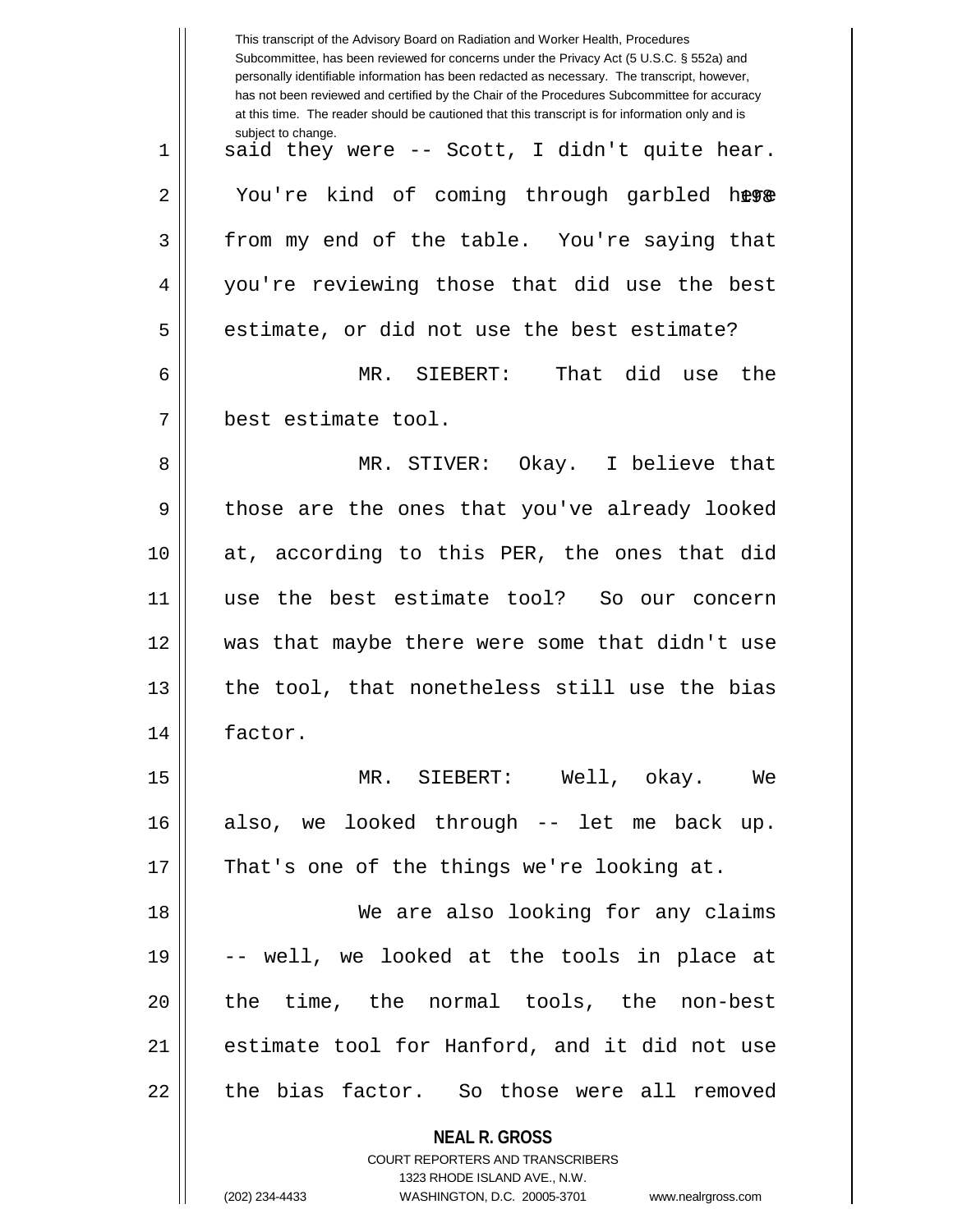|    | This transcript of the Advisory Board on Radiation and Worker Health, Procedures<br>Subcommittee, has been reviewed for concerns under the Privacy Act (5 U.S.C. § 552a) and<br>personally identifiable information has been redacted as necessary. The transcript, however,<br>has not been reviewed and certified by the Chair of the Procedures Subcommittee for accuracy<br>at this time. The reader should be cautioned that this transcript is for information only and is |
|----|----------------------------------------------------------------------------------------------------------------------------------------------------------------------------------------------------------------------------------------------------------------------------------------------------------------------------------------------------------------------------------------------------------------------------------------------------------------------------------|
| 1  | subject to change.<br>from the pool. We didn't have to deal with                                                                                                                                                                                                                                                                                                                                                                                                                 |
| 2  | those from that point on.<br>199                                                                                                                                                                                                                                                                                                                                                                                                                                                 |
| 3  | addition to dealing with<br>the<br>In                                                                                                                                                                                                                                                                                                                                                                                                                                            |
| 4  | estimates,<br>to ensure that's correct,<br>best                                                                                                                                                                                                                                                                                                                                                                                                                                  |
| 5  | we're looking at all cases that did not have a                                                                                                                                                                                                                                                                                                                                                                                                                                   |
| 6  | in it whatsoever, an official Hanford<br>tool                                                                                                                                                                                                                                                                                                                                                                                                                                    |
| 7  | tool in it.                                                                                                                                                                                                                                                                                                                                                                                                                                                                      |
| 8  | if there were<br>So<br>that were<br>some                                                                                                                                                                                                                                                                                                                                                                                                                                         |
| 9  | done early on, that may have been before the                                                                                                                                                                                                                                                                                                                                                                                                                                     |
| 10 | Hanford tool, or if it was a different site                                                                                                                                                                                                                                                                                                                                                                                                                                      |
| 11 | and Hanford was a visitation and it's just a                                                                                                                                                                                                                                                                                                                                                                                                                                     |
| 12 | minor portion and may not have used a tool,                                                                                                                                                                                                                                                                                                                                                                                                                                      |
| 13 | we're trying to walk through all those<br>as                                                                                                                                                                                                                                                                                                                                                                                                                                     |
| 14 | well, to determine if something was done not                                                                                                                                                                                                                                                                                                                                                                                                                                     |
| 15 | using a Hanford tool, if that bias factor was                                                                                                                                                                                                                                                                                                                                                                                                                                    |
| 16 | applied as well. We are looking at that as                                                                                                                                                                                                                                                                                                                                                                                                                                       |
| 17 | well.                                                                                                                                                                                                                                                                                                                                                                                                                                                                            |
| 18 | MR. STIVER: Okay. It sounds like                                                                                                                                                                                                                                                                                                                                                                                                                                                 |
| 19 | you've got it well in hand, and that you guys                                                                                                                                                                                                                                                                                                                                                                                                                                    |
| 20 | are working on it.                                                                                                                                                                                                                                                                                                                                                                                                                                                               |
| 21 | MEMBER ZIEMER: Well, that can be                                                                                                                                                                                                                                                                                                                                                                                                                                                 |
| 22 | included in your answers --                                                                                                                                                                                                                                                                                                                                                                                                                                                      |
|    | <b>NEAL R. GROSS</b><br><b>COURT REPORTERS AND TRANSCRIBERS</b><br>1323 RHODE ISLAND AVE., N.W.<br>(202) 234-4433<br>WASHINGTON, D.C. 20005-3701<br>www.nealrgross.com                                                                                                                                                                                                                                                                                                           |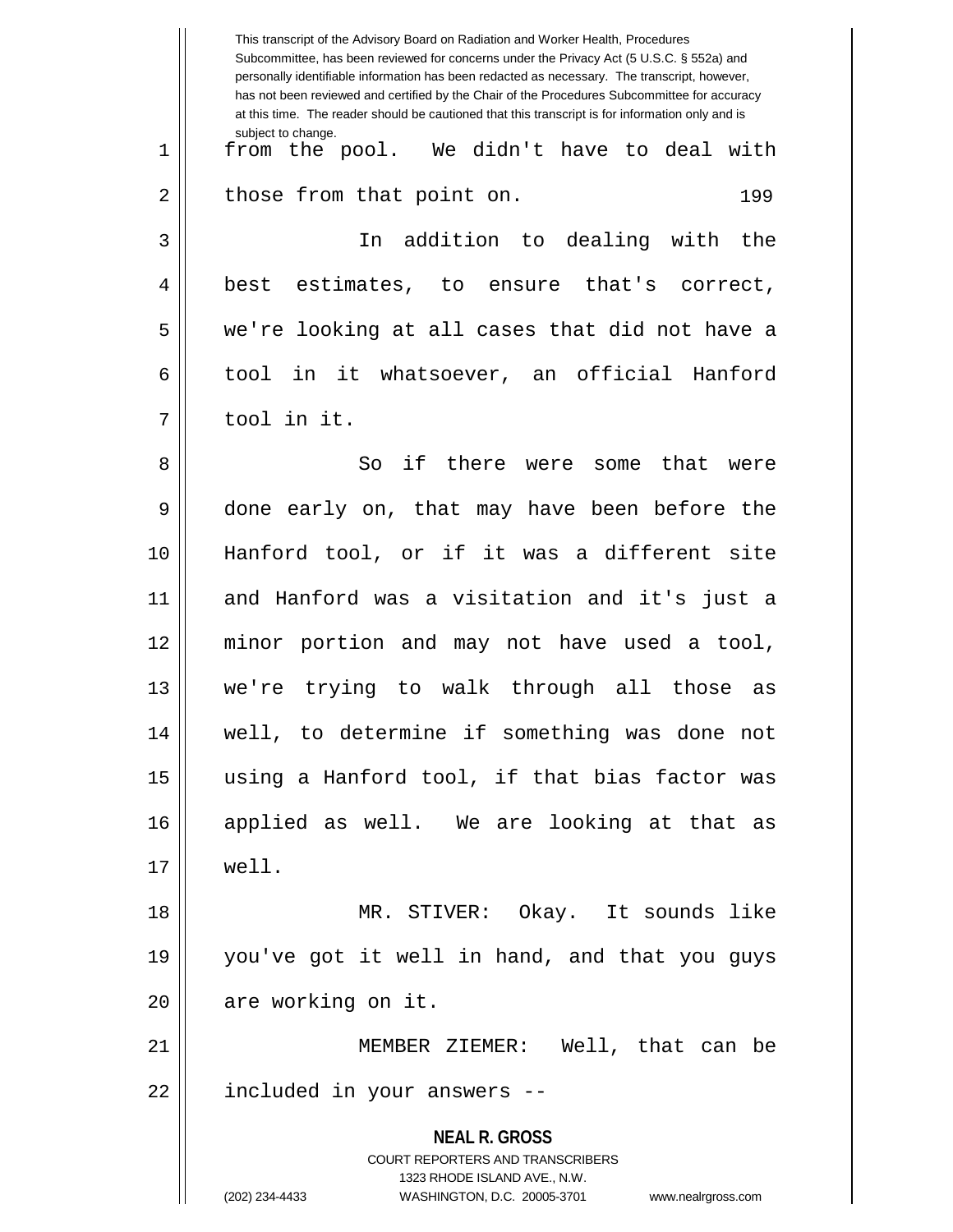**NEAL R. GROSS** COURT REPORTERS AND TRANSCRIBERS 1323 RHODE ISLAND AVE., N.W. (202) 234-4433 WASHINGTON, D.C. 20005-3701 www.nealrgross.com This transcript of the Advisory Board on Radiation and Worker Health, Procedures Subcommittee, has been reviewed for concerns under the Privacy Act (5 U.S.C. § 552a) and personally identifiable information has been redacted as necessary. The transcript, however, has not been reviewed and certified by the Chair of the Procedures Subcommittee for accuracy at this time. The reader should be cautioned that this transcript is for information only and is subject to change. 200 1 (Simultaneous speaking.) 2 MEMBER ZIEMER: --what your 3 | outcomes were. 4 MR. KATZ: Okay. That sounds  $5 \parallel$  good. 6 MEMBER ZIEMER: I think we're  $7 \parallel$  good. 8 MR. HINNEFELD: So our action  $9$  first is to make this case available to be 10 assigned. 11 MS. MARION-MOSS: Yes, I just did  $12 \parallel$  that. 13 MR. HINNEFELD: You just did it? 14 Okay. So it can be assigned. 15 MEMBER ZIEMER: And then the 16 findings will go in, and then you will have a 17 || response. Okay. 18 MR. STIVER: Scott, one more 19 question for you. Do you have any kind of 20 || estimated time frame for when this might be 21 complete? 22 MR. SIEBERT: Well, let me look.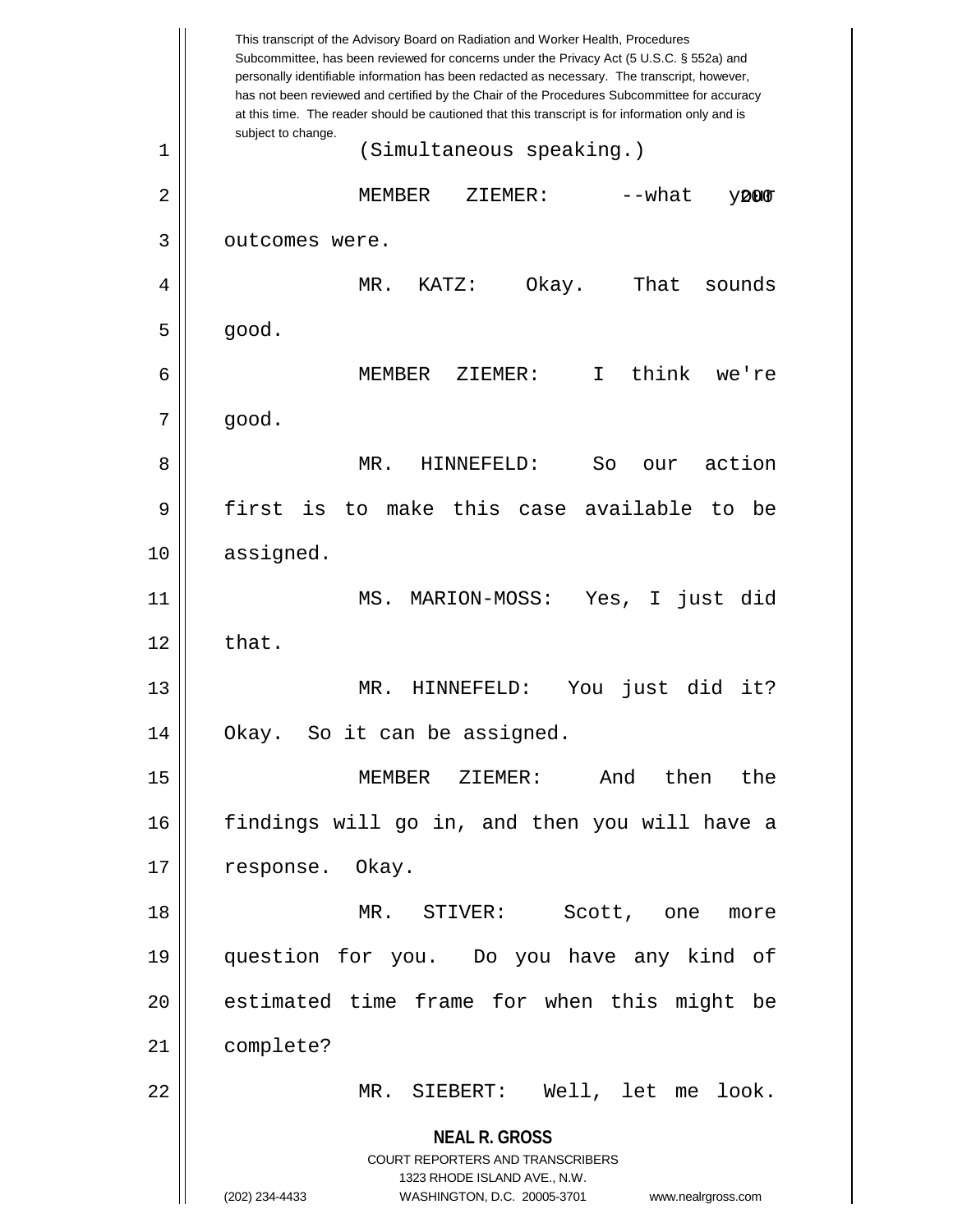| This transcript of the Advisory Board on Radiation and Worker Health, Procedures<br>Subcommittee, has been reviewed for concerns under the Privacy Act (5 U.S.C. § 552a) and<br>personally identifiable information has been redacted as necessary. The transcript, however,<br>has not been reviewed and certified by the Chair of the Procedures Subcommittee for accuracy<br>at this time. The reader should be cautioned that this transcript is for information only and is |
|----------------------------------------------------------------------------------------------------------------------------------------------------------------------------------------------------------------------------------------------------------------------------------------------------------------------------------------------------------------------------------------------------------------------------------------------------------------------------------|
| subject to change.<br>I'm looking to find the initial search that we                                                                                                                                                                                                                                                                                                                                                                                                             |
| had, to pull that out, because obviously 2008                                                                                                                                                                                                                                                                                                                                                                                                                                    |
| had to walk through all the Hanford cases, and                                                                                                                                                                                                                                                                                                                                                                                                                                   |
| that was dealing with well over 1,000 cases.                                                                                                                                                                                                                                                                                                                                                                                                                                     |
| MR. STIVER: It was 1,100.                                                                                                                                                                                                                                                                                                                                                                                                                                                        |
| then<br>MR.<br>SIEBERT:<br>And<br>for                                                                                                                                                                                                                                                                                                                                                                                                                                            |
| determining the actual factors, whether                                                                                                                                                                                                                                                                                                                                                                                                                                          |
| they're in, we're going to have to go through                                                                                                                                                                                                                                                                                                                                                                                                                                    |
| those by hand. Honestly, I'm going to have to                                                                                                                                                                                                                                                                                                                                                                                                                                    |
| get back with a date specifically to Stu.                                                                                                                                                                                                                                                                                                                                                                                                                                        |
| MR. STIVER: Okay, all right.<br>$\overline{N}$ o,                                                                                                                                                                                                                                                                                                                                                                                                                                |
| just<br><b>CC</b><br>when<br>make<br>that<br>me<br>you<br>you                                                                                                                                                                                                                                                                                                                                                                                                                    |
| determination.                                                                                                                                                                                                                                                                                                                                                                                                                                                                   |
| MS. K. BEHLING: John and Dr.                                                                                                                                                                                                                                                                                                                                                                                                                                                     |
| Ziemer, this is Kathy Behling.                                                                                                                                                                                                                                                                                                                                                                                                                                                   |
| MEMBER ZIEMER: Yes, Kathy.                                                                                                                                                                                                                                                                                                                                                                                                                                                       |
| MS. K. BEHLING: Just one other                                                                                                                                                                                                                                                                                                                                                                                                                                                   |
| question, probably for Scott. I haven't seen                                                                                                                                                                                                                                                                                                                                                                                                                                     |
| it, but especially for a situation where                                                                                                                                                                                                                                                                                                                                                                                                                                         |
| perhaps someone was doing something of a more                                                                                                                                                                                                                                                                                                                                                                                                                                    |
| complex Hanford case, and was using a workbook                                                                                                                                                                                                                                                                                                                                                                                                                                   |
|                                                                                                                                                                                                                                                                                                                                                                                                                                                                                  |
| that was previous to the best estimate                                                                                                                                                                                                                                                                                                                                                                                                                                           |
| <b>NEAL R. GROSS</b>                                                                                                                                                                                                                                                                                                                                                                                                                                                             |
| <b>COURT REPORTERS AND TRANSCRIBERS</b><br>1323 RHODE ISLAND AVE., N.W.                                                                                                                                                                                                                                                                                                                                                                                                          |
|                                                                                                                                                                                                                                                                                                                                                                                                                                                                                  |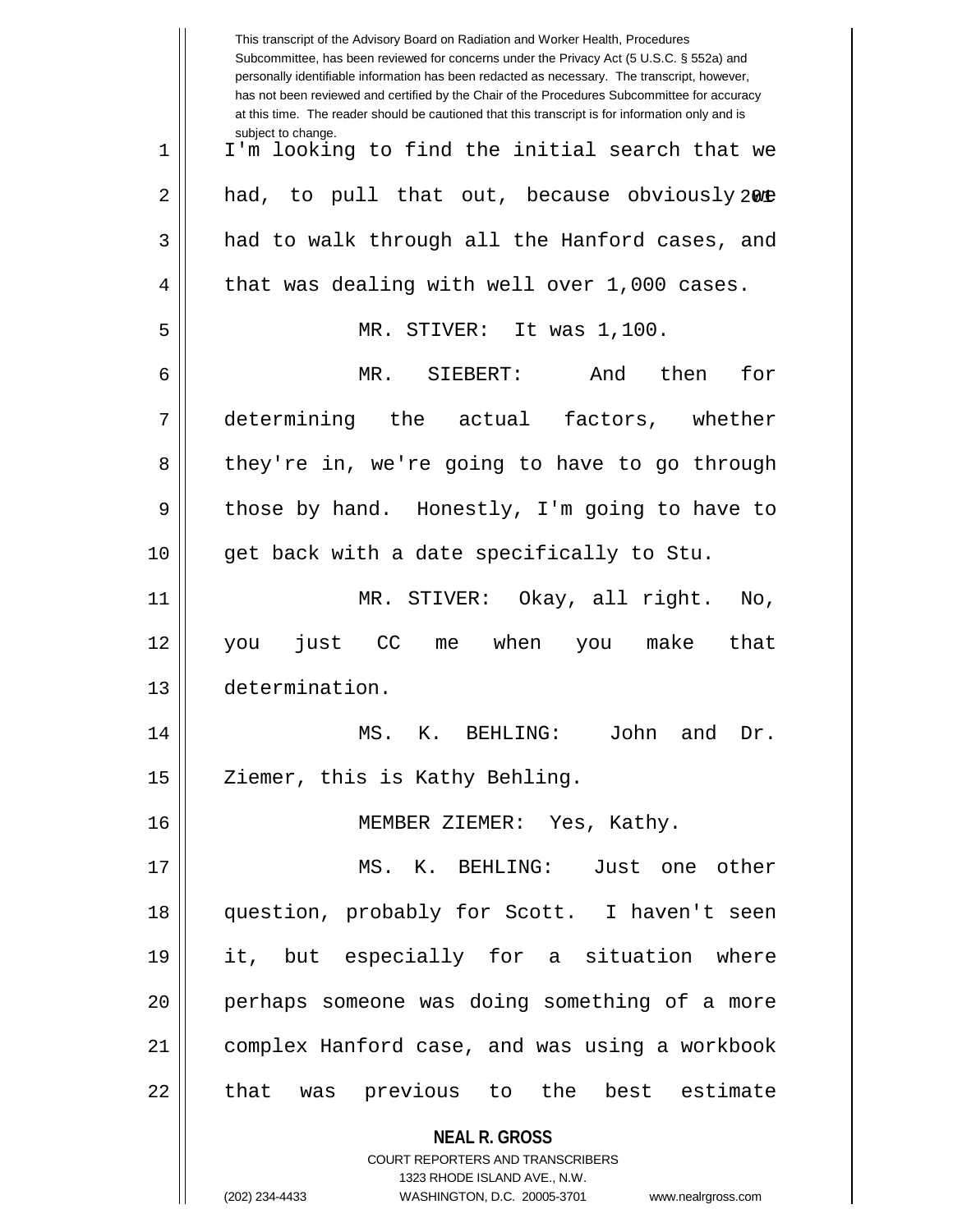This transcript of the Advisory Board on Radiation and Worker Health, Procedures Subcommittee, has been reviewed for concerns under the Privacy Act (5 U.S.C. § 552a) and personally identifiable information has been redacted as necessary. The transcript, however, has not been reviewed and certified by the Chair of the Procedures Subcommittee for accuracy at this time. The reader should be cautioned that this transcript is for information only and is subject to change.

1 | workbook.

| $\overline{2}$ | How often would you anticipate                 |
|----------------|------------------------------------------------|
| 3              | that they may add factors in or may make some  |
| 4              | modifications to a dose that wasn't part of a  |
| 5              | tool? I know it's not common to do that, but   |
| 6              | was that given any thought, that they could    |
| 7              | have gone into the TBD, read the TBD, realized |
| 8              | that the original workbook did not have the    |
| 9              | factor in and applied that manually?           |
| 10             | MR. SIEBERT: We were looking for               |
| 11             | all Hanford claims that did not have a Hanford |
| 12             | tool, whether it was a normal Hanford tool or  |
| 13             | a best estimate Hanford tool. We created that  |
| 14             | list right there, and those are the ones that  |
| 15             | we're culling through.                         |
| 16             | So even if it used a different                 |
| $17\,$         | tool and tried to change the factors to fit    |
| 18             | Hanford for some reason prior to the tool or   |
| 19             | something of the sort, it should be on our     |
| 20             | list to work through. Is that what you're      |
| 21             | asking?                                        |
| 22             | MS. K. BEHLING: Yes, it is, and                |
|                | <b>NEAL R. GROSS</b>                           |

COURT REPORTERS AND TRANSCRIBERS 1323 RHODE ISLAND AVE., N.W.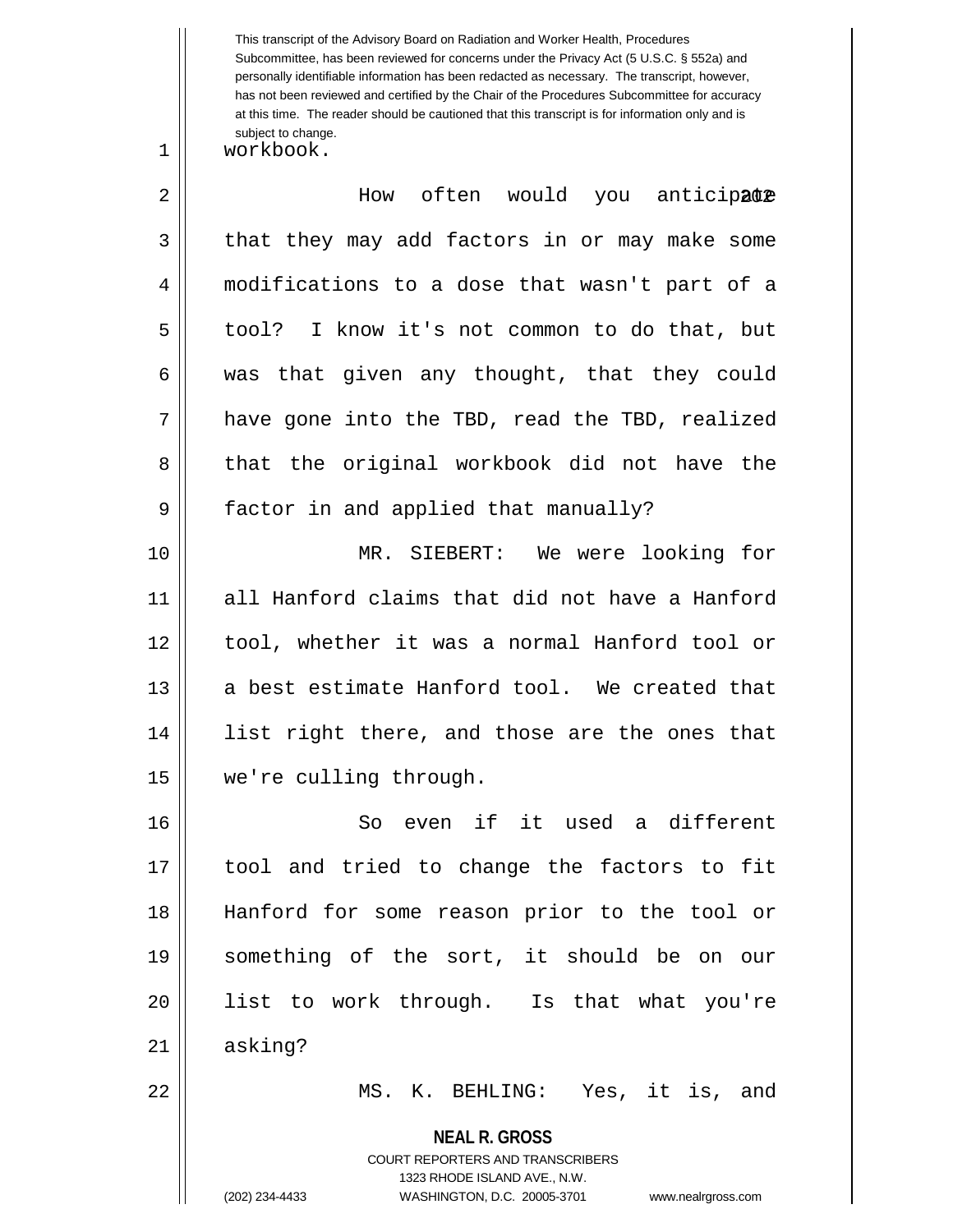|    | This transcript of the Advisory Board on Radiation and Worker Health, Procedures<br>Subcommittee, has been reviewed for concerns under the Privacy Act (5 U.S.C. § 552a) and<br>personally identifiable information has been redacted as necessary. The transcript, however,<br>has not been reviewed and certified by the Chair of the Procedures Subcommittee for accuracy<br>at this time. The reader should be cautioned that this transcript is for information only and is |
|----|----------------------------------------------------------------------------------------------------------------------------------------------------------------------------------------------------------------------------------------------------------------------------------------------------------------------------------------------------------------------------------------------------------------------------------------------------------------------------------|
| 1  | subject to change.<br>answer it, because obviously,<br>if<br>that<br>does                                                                                                                                                                                                                                                                                                                                                                                                        |
| 2  | confusion between the<br>there<br>was<br>way<br>NIQ6H                                                                                                                                                                                                                                                                                                                                                                                                                            |
| 3  | interpreted the TBD<br>and<br>the<br>ORAU<br>way                                                                                                                                                                                                                                                                                                                                                                                                                                 |
| 4  | interpreted the TBD, I just think we need to                                                                                                                                                                                                                                                                                                                                                                                                                                     |
| 5  | all of our bases, with what a dose<br>cover                                                                                                                                                                                                                                                                                                                                                                                                                                      |
| 6  | reconstructor may have interpreted. So I just                                                                                                                                                                                                                                                                                                                                                                                                                                    |
| 7  | want to be sure we were looking at, you know,                                                                                                                                                                                                                                                                                                                                                                                                                                    |
| 8  | all angles.                                                                                                                                                                                                                                                                                                                                                                                                                                                                      |
| 9  | MR. SIEBERT: Yeah.<br>We tried<br>to                                                                                                                                                                                                                                                                                                                                                                                                                                             |
| 10 | net as widely as possible, so<br>the<br>cast<br>we                                                                                                                                                                                                                                                                                                                                                                                                                               |
| 11 | wouldn't miss something.                                                                                                                                                                                                                                                                                                                                                                                                                                                         |
| 12 | MS. K.<br>BEHLING:<br>Okay, great.                                                                                                                                                                                                                                                                                                                                                                                                                                               |
| 13 | Thanks.                                                                                                                                                                                                                                                                                                                                                                                                                                                                          |
| 14 | MR. SIEBERT: Sure.                                                                                                                                                                                                                                                                                                                                                                                                                                                               |
| 15 | MEMBER ZIEMER: Okay. Any other                                                                                                                                                                                                                                                                                                                                                                                                                                                   |
| 16 | questions for either SC&A or for NIOSH?                                                                                                                                                                                                                                                                                                                                                                                                                                          |
| 17 | (No response.)                                                                                                                                                                                                                                                                                                                                                                                                                                                                   |
| 18 | MEMBER ZIEMER: Okay. Stu, Lori,                                                                                                                                                                                                                                                                                                                                                                                                                                                  |
| 19 | are you okay with how we're proceeding then?                                                                                                                                                                                                                                                                                                                                                                                                                                     |
| 20 | MR. HINNEFELD: Yes, yes.                                                                                                                                                                                                                                                                                                                                                                                                                                                         |
| 21 | MEMBER ZIEMER: Okay.                                                                                                                                                                                                                                                                                                                                                                                                                                                             |
| 22 | MR. STIVER: Okay. Now that we've                                                                                                                                                                                                                                                                                                                                                                                                                                                 |
|    | <b>NEAL R. GROSS</b>                                                                                                                                                                                                                                                                                                                                                                                                                                                             |
|    | COURT REPORTERS AND TRANSCRIBERS                                                                                                                                                                                                                                                                                                                                                                                                                                                 |
|    | 1323 RHODE ISLAND AVE., N.W.<br>(202) 234-4433<br>WASHINGTON, D.C. 20005-3701<br>www.nealrgross.com                                                                                                                                                                                                                                                                                                                                                                              |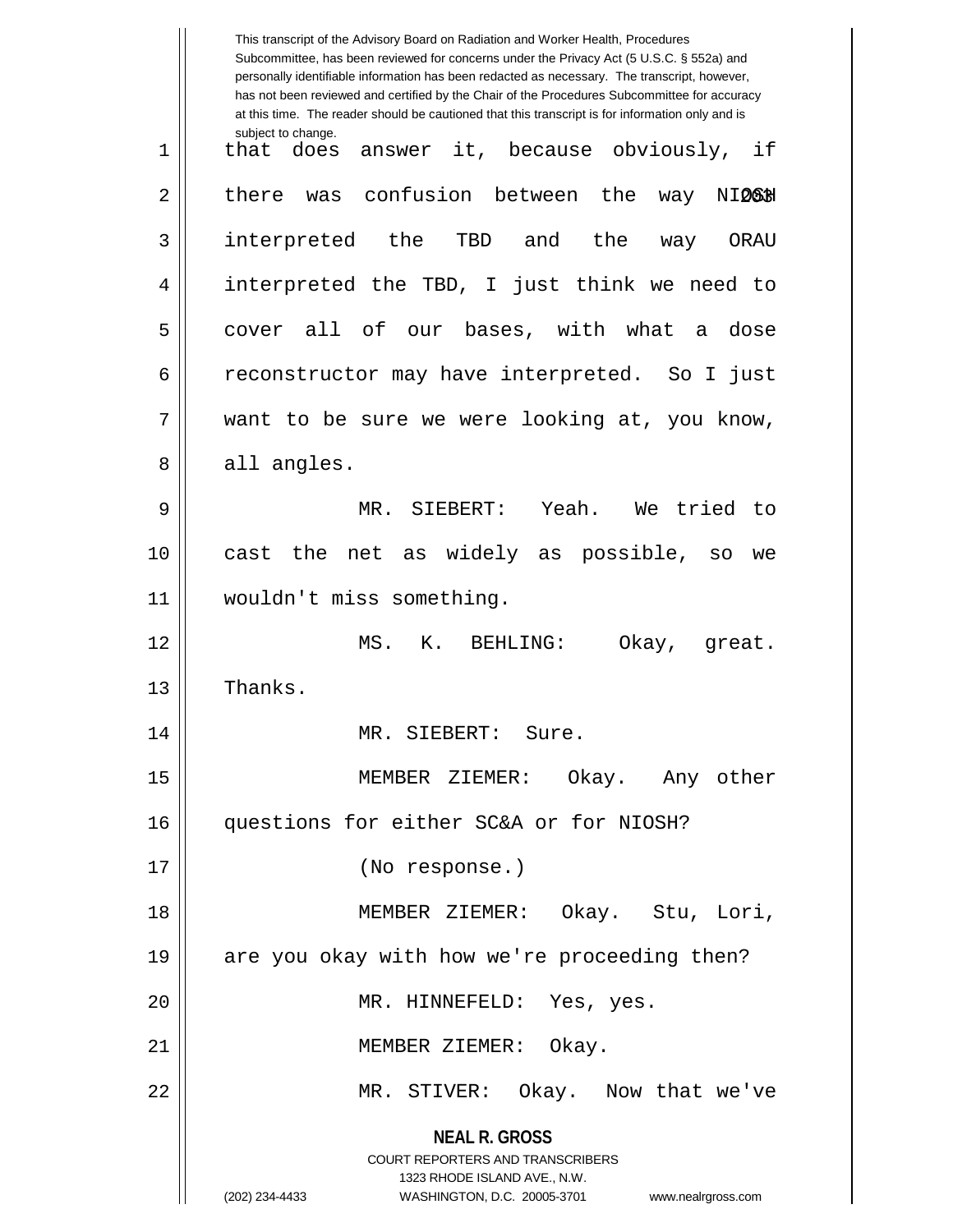| Yeah. $We'll 2040$                             |
|------------------------------------------------|
| now to 029, distributed about the same time,   |
| and John, you want to take us through the      |
|                                                |
| is                                             |
|                                                |
|                                                |
| MR. STIVER: He had done the, him               |
| on                                             |
| to present that                                |
|                                                |
| are                                            |
|                                                |
|                                                |
|                                                |
| DR. H. BEHLING: Let me start out               |
| by saying that the PER-0029 was issued in      |
| December of 2007. So we're more than five      |
| years removed from the issue of the PER-0029,  |
| and we only recently were approved to review   |
| PER or audit PER-0029, and that initial review |
|                                                |
|                                                |
|                                                |
| www.nealrgross.com                             |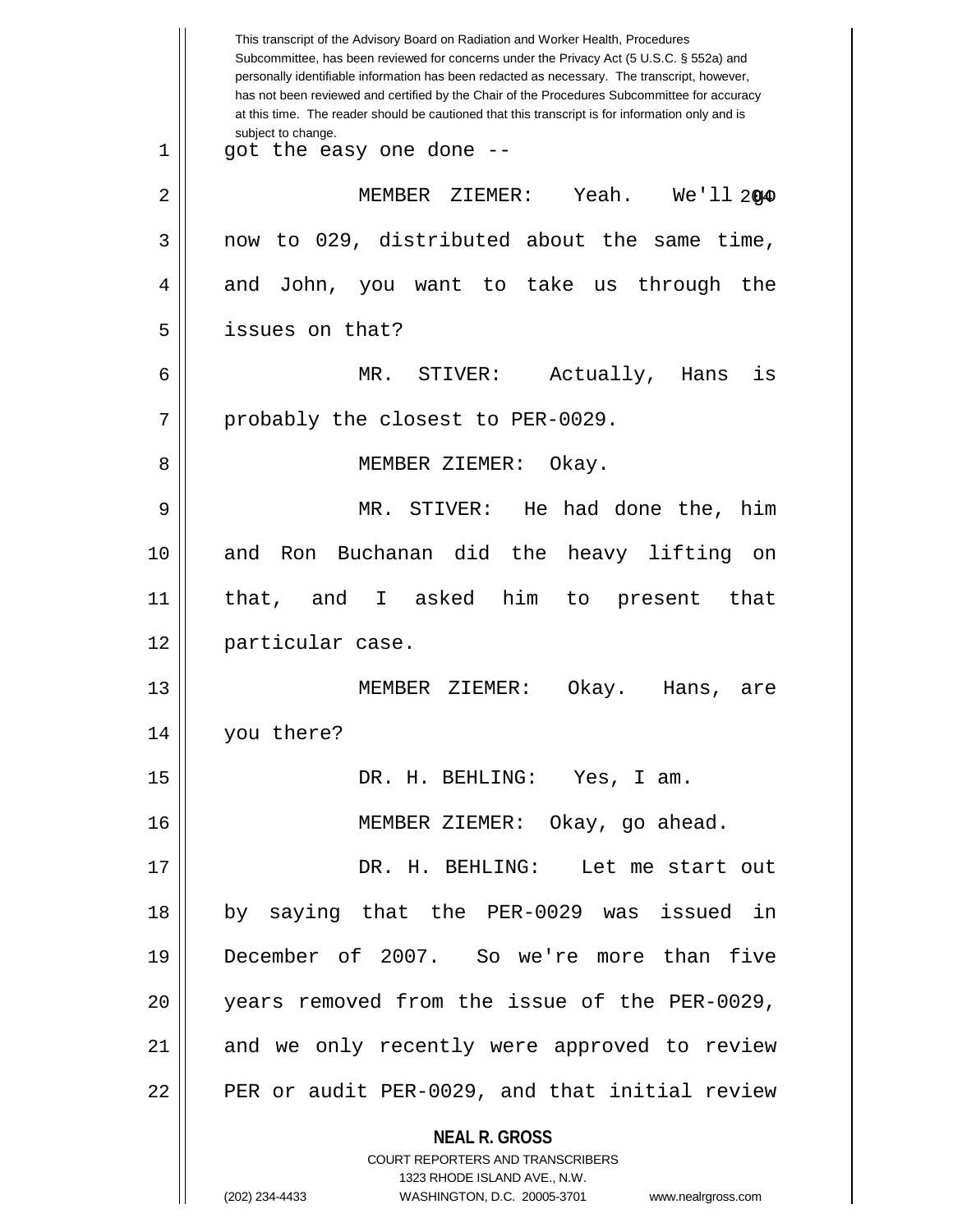**NEAL R. GROSS** COURT REPORTERS AND TRANSCRIBERS 1323 RHODE ISLAND AVE., N.W. (202) 234-4433 WASHINGTON, D.C. 20005-3701 www.nealrgross.com This transcript of the Advisory Board on Radiation and Worker Health, Procedures Subcommittee, has been reviewed for concerns under the Privacy Act (5 U.S.C. § 552a) and personally identifiable information has been redacted as necessary. The transcript, however, has not been reviewed and certified by the Chair of the Procedures Subcommittee for accuracy at this time. The reader should be cautioned that this transcript is for information only and is subject to change.  $12$ ne 1 was done by Ron Buchanan. 2 || I'm not sure he's on the  $3 \parallel$  today, but that's really not, I think, the key 4 issues that we're going to talk about, 5 whatever Ron identified in his review of PER- $6 \parallel$  0029. I was asked to, as part of SC&A's  $7 ||$  protocol, we always have other people review a 8 given report, whether it's a PER or an audit  $9 \parallel$  of a TBD. 10 I was asked to review Ron's work. 11 I found no significant issues that I felt 12 were worthy of even acknowledging in the 13 report. But when I came down and looked at 14 || the big picture, and this comes at the heels 15 | of my review of PER-0037, I modified his final 16 Statement in Section 5, that raised a number 17 || of issues, and let me just briefly go through  $18 \parallel$  them. 19 Section 3 of OCAS PER-0029 states 20 || that there were a total of 1,190 Hanford 21 claims prior to 6/22/2007, which had a 22 || Probability of Causation below 50 percent.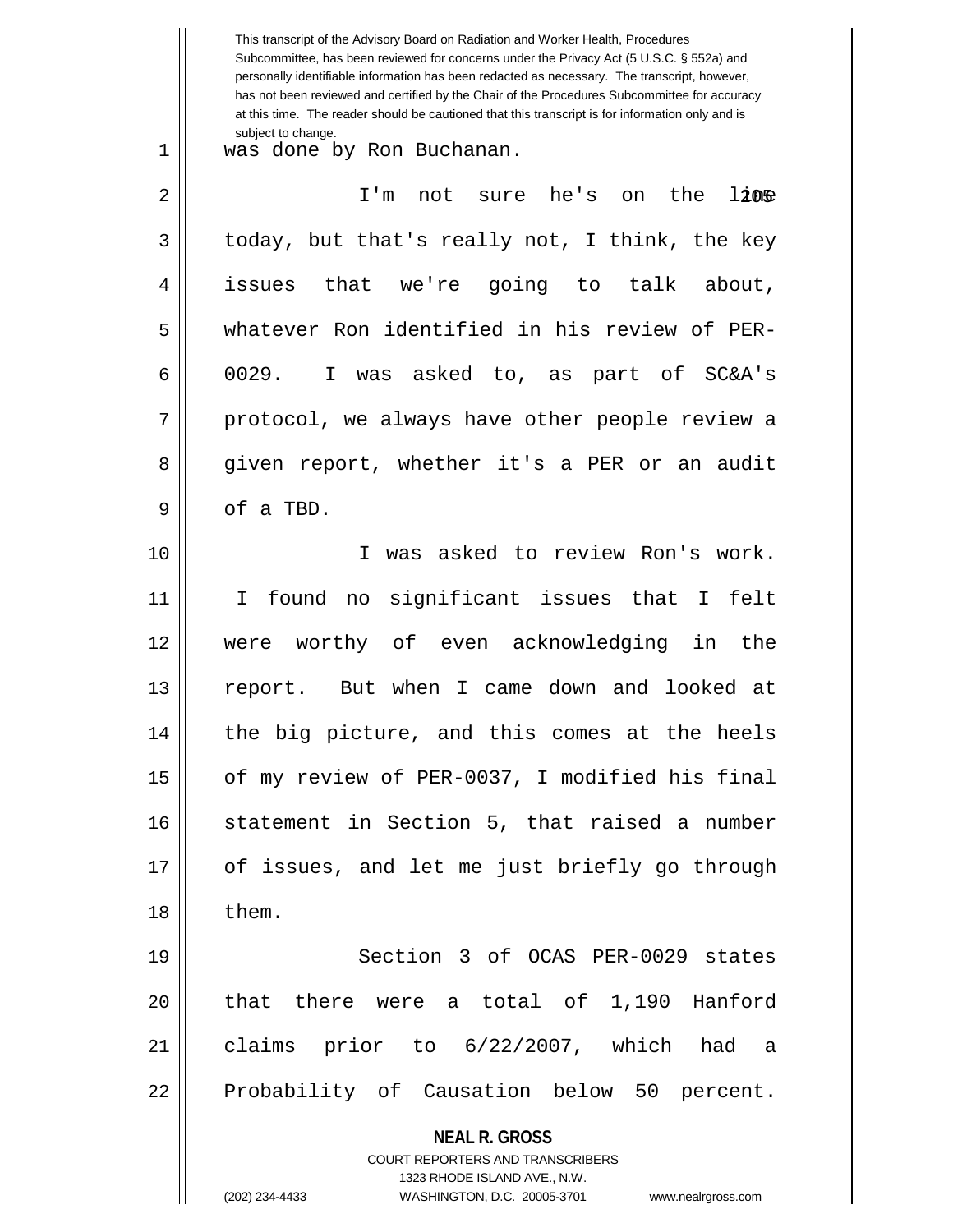|    | This transcript of the Advisory Board on Radiation and Worker Health, Procedures<br>Subcommittee, has been reviewed for concerns under the Privacy Act (5 U.S.C. § 552a) and<br>personally identifiable information has been redacted as necessary. The transcript, however,<br>has not been reviewed and certified by the Chair of the Procedures Subcommittee for accuracy<br>at this time. The reader should be cautioned that this transcript is for information only and is |
|----|----------------------------------------------------------------------------------------------------------------------------------------------------------------------------------------------------------------------------------------------------------------------------------------------------------------------------------------------------------------------------------------------------------------------------------------------------------------------------------|
| 1  | subject to change.<br>This defines actually the potential universe                                                                                                                                                                                                                                                                                                                                                                                                               |
| 2  | of affected claims that would potentially have                                                                                                                                                                                                                                                                                                                                                                                                                                   |
| 3  | been impacted by PER-0029.                                                                                                                                                                                                                                                                                                                                                                                                                                                       |
| 4  | However, they also go in PER-0029                                                                                                                                                                                                                                                                                                                                                                                                                                                |
| 5  | saying the dose reconstruction methodology of                                                                                                                                                                                                                                                                                                                                                                                                                                    |
| 6  | each will be reviewed, to determine if a new                                                                                                                                                                                                                                                                                                                                                                                                                                     |
| 7  | dose reconstruction is necessary and so on and                                                                                                                                                                                                                                                                                                                                                                                                                                   |
| 8  | so on. So the first question I would have to                                                                                                                                                                                                                                                                                                                                                                                                                                     |
| 9  | ask Stu at this point is where are we, in                                                                                                                                                                                                                                                                                                                                                                                                                                        |
| 10 | again, completing the PER from NIOSH's point                                                                                                                                                                                                                                                                                                                                                                                                                                     |
| 11 | of view.                                                                                                                                                                                                                                                                                                                                                                                                                                                                         |
| 12 | obviously five years ago, more<br>We                                                                                                                                                                                                                                                                                                                                                                                                                                             |
| 13 | five years ago, identified 1,190 claims<br>than                                                                                                                                                                                                                                                                                                                                                                                                                                  |
| 14 | that could be affected. Now to what extent                                                                                                                                                                                                                                                                                                                                                                                                                                       |
| 15 | has NIOSH actually reviewed those claims, to                                                                                                                                                                                                                                                                                                                                                                                                                                     |
| 16 | see if in fact PER-0029 does have an impact,                                                                                                                                                                                                                                                                                                                                                                                                                                     |
| 17 | and if it identifies a subset of the 1,190                                                                                                                                                                                                                                                                                                                                                                                                                                       |
| 18 | claims, to what extent have those claims been                                                                                                                                                                                                                                                                                                                                                                                                                                    |
| 19 | subject to a revision of the<br>dose                                                                                                                                                                                                                                                                                                                                                                                                                                             |
| 20 | reconstruction. So that would be the first                                                                                                                                                                                                                                                                                                                                                                                                                                       |
| 21 | question I would have to ask Stu.                                                                                                                                                                                                                                                                                                                                                                                                                                                |
| 22 | MR.<br>HINNEFELD: Well,<br>I don't                                                                                                                                                                                                                                                                                                                                                                                                                                               |
|    | <b>NEAL R. GROSS</b><br>COURT REPORTERS AND TRANSCRIBERS                                                                                                                                                                                                                                                                                                                                                                                                                         |
|    | 1323 RHODE ISLAND AVE., N.W.                                                                                                                                                                                                                                                                                                                                                                                                                                                     |
|    | (202) 234-4433<br>WASHINGTON, D.C. 20005-3701 www.nealrgross.com                                                                                                                                                                                                                                                                                                                                                                                                                 |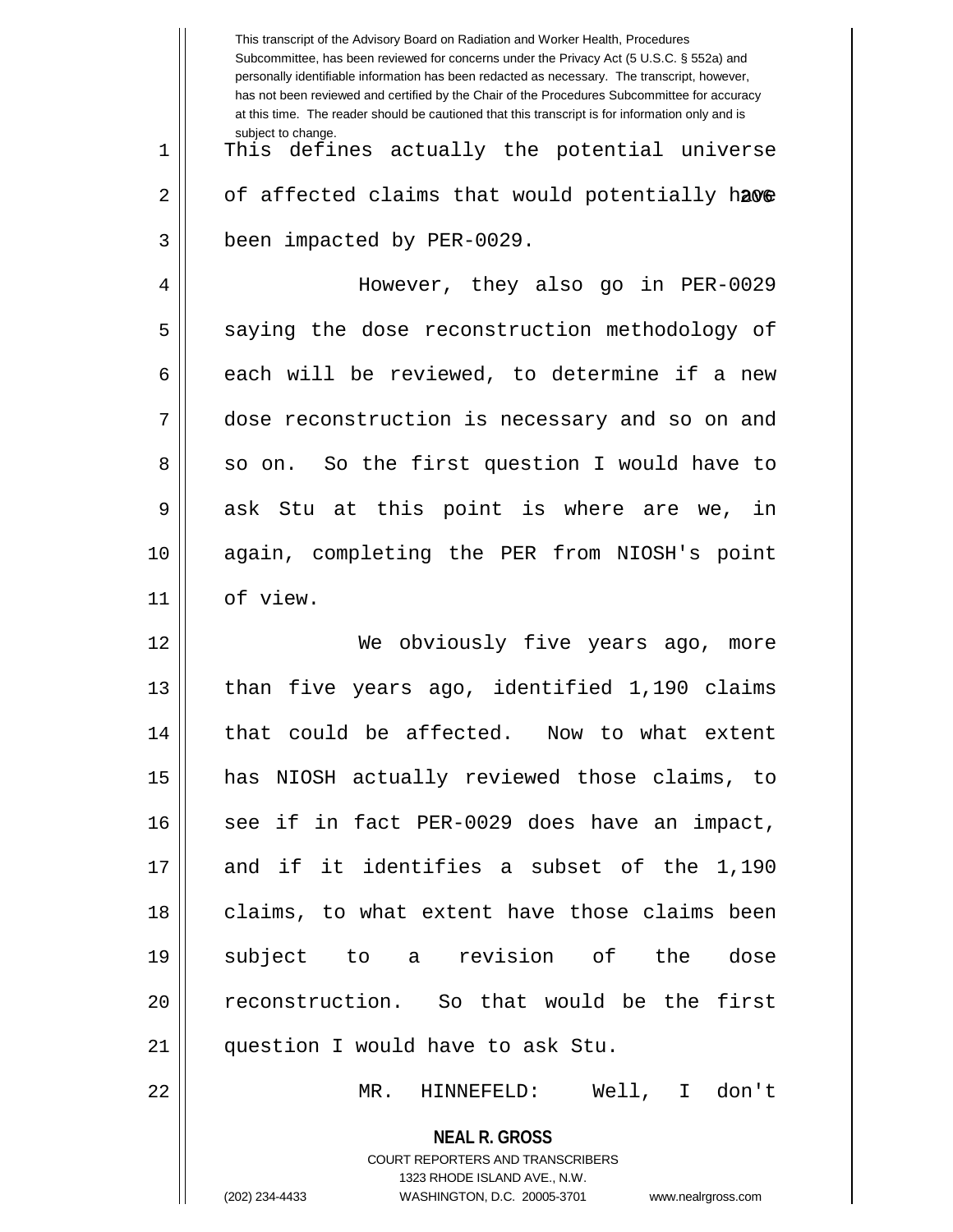|    | This transcript of the Advisory Board on Radiation and Worker Health, Procedures<br>Subcommittee, has been reviewed for concerns under the Privacy Act (5 U.S.C. § 552a) and<br>personally identifiable information has been redacted as necessary. The transcript, however,<br>has not been reviewed and certified by the Chair of the Procedures Subcommittee for accuracy<br>at this time. The reader should be cautioned that this transcript is for information only and is |
|----|----------------------------------------------------------------------------------------------------------------------------------------------------------------------------------------------------------------------------------------------------------------------------------------------------------------------------------------------------------------------------------------------------------------------------------------------------------------------------------|
| 1  | subject to change.<br>know, sitting here. I suspect that many of                                                                                                                                                                                                                                                                                                                                                                                                                 |
| 2  | these were reworked as would have been caught                                                                                                                                                                                                                                                                                                                                                                                                                                    |
| 3  | also on the Super S plutonium PER.                                                                                                                                                                                                                                                                                                                                                                                                                                               |
| 4  | I believe we<br>and<br>did<br>So<br>what,                                                                                                                                                                                                                                                                                                                                                                                                                                        |
| 5  | 3,000 of those, something like that?<br>So I                                                                                                                                                                                                                                                                                                                                                                                                                                     |
| 6  | I don't know. It would be a query we<br>quess                                                                                                                                                                                                                                                                                                                                                                                                                                    |
| 7  | would<br>It would<br>have to Ron.<br>have<br>be<br>to                                                                                                                                                                                                                                                                                                                                                                                                                            |
| 8  | determined off the database as to how many of                                                                                                                                                                                                                                                                                                                                                                                                                                    |
| 9  | these have been reconsidered.                                                                                                                                                                                                                                                                                                                                                                                                                                                    |
| 10 | I think they by now should all be,                                                                                                                                                                                                                                                                                                                                                                                                                                               |
| 11 | been reconsidered. But without,<br>have<br>you                                                                                                                                                                                                                                                                                                                                                                                                                                   |
| 12 | doing some data searching,<br>I don't<br>know,                                                                                                                                                                                                                                                                                                                                                                                                                                   |
| 13 | really know.                                                                                                                                                                                                                                                                                                                                                                                                                                                                     |
| 14 | DR. H. BEHLING:<br>Okay. Well                                                                                                                                                                                                                                                                                                                                                                                                                                                    |
| 15 | anyway, with regards to that uncertainty, Ron                                                                                                                                                                                                                                                                                                                                                                                                                                    |
| 16 | suggested that without knowing how many of                                                                                                                                                                                                                                                                                                                                                                                                                                       |
| 17 | these claims would in fact be reconstructed,                                                                                                                                                                                                                                                                                                                                                                                                                                     |
| 18 | he suggested that we might want to consider                                                                                                                                                                                                                                                                                                                                                                                                                                      |
| 19 | between six and nine cases that were                                                                                                                                                                                                                                                                                                                                                                                                                                             |
| 20 | reconstructed, and met at least one of the six                                                                                                                                                                                                                                                                                                                                                                                                                                   |
| 21 | criteria that NIOSH has identified in PER-                                                                                                                                                                                                                                                                                                                                                                                                                                       |
| 22 | 0029.                                                                                                                                                                                                                                                                                                                                                                                                                                                                            |
|    | <b>NEAL R. GROSS</b>                                                                                                                                                                                                                                                                                                                                                                                                                                                             |

COURT REPORTERS AND TRANSCRIBERS

1323 RHODE ISLAND AVE., N.W. (202) 234-4433 WASHINGTON, D.C. 20005-3701 www.nealrgross.com

 $\mathsf{II}$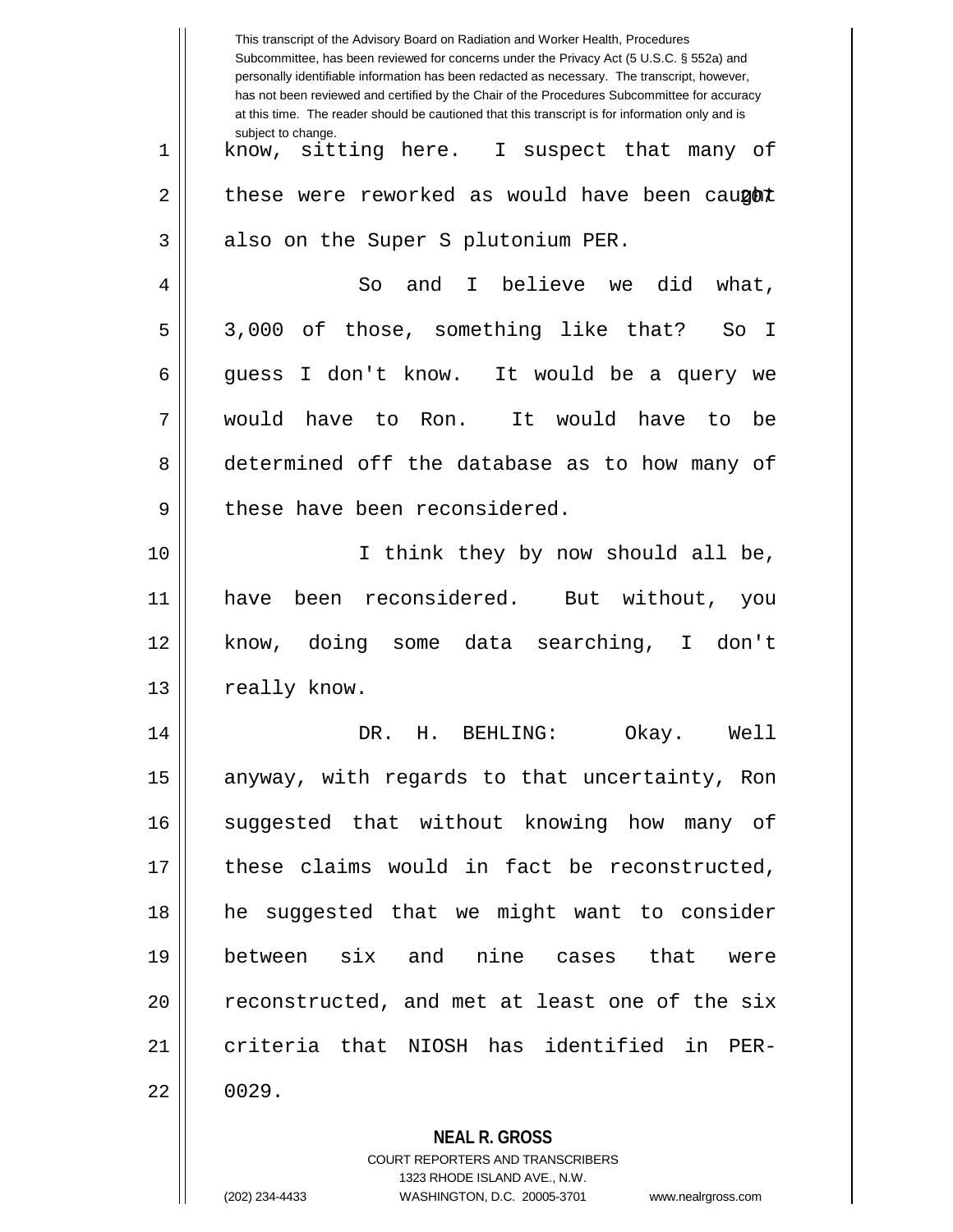This transcript of the Advisory Board on Radiation and Worker Health, Procedures Subcommittee, has been reviewed for concerns under the Privacy Act (5 U.S.C. § 552a) and personally identifiable information has been redacted as necessary. The transcript, however, has not been reviewed and certified by the Chair of the Procedures Subcommittee for accuracy at this time. The reader should be cautioned that this transcript is for information only and is subject to change.  $When 08$ 1 Again, that was just a conditional  $2 \parallel$  suggestion to identify six to nine. 3 | looked at it, I sort of took it from there, 4 and for those you who may have a write-up, I 5 || saw this in Section 5.2, in saying  $6 \parallel$  alternatively, let's postpone the audit of the 7 revised Hanford claims, until at least the 8 || revisions to the Hanford Site Profile have 9 || been evaluated and resolved. 10 By that I mean in 2000 -- this 11 particular PER was based on an earlier TBD 12 || revision, and since that time, there have been 13 major revisions to the Hanford Site Profile. 14 Most of those revisions came in 2010, and 15 || revisions include occupational medical dose, 16 | occupational environmental dose, occupational 17 || internal dose and occupational external dose. 18 That may have significant impact 19 on dose reconstruction for those claims that 20 || included 1,190 claims that were part of the 21 universe of claims identified under PER-0029. 22 To elaborate on that, I can't tell you

> **NEAL R. GROSS** COURT REPORTERS AND TRANSCRIBERS 1323 RHODE ISLAND AVE., N.W.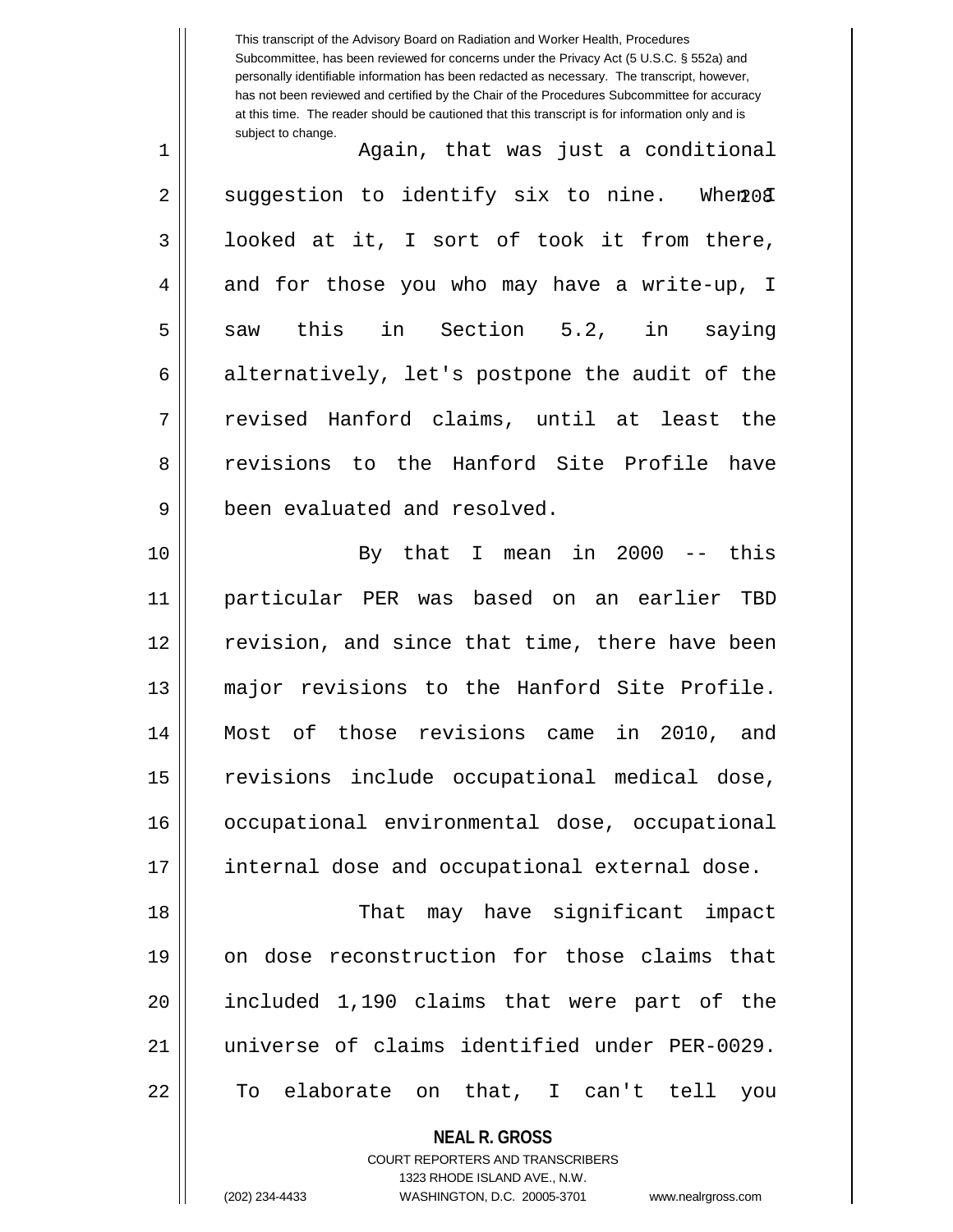|    | This transcript of the Advisory Board on Radiation and Worker Health, Procedures<br>Subcommittee, has been reviewed for concerns under the Privacy Act (5 U.S.C. § 552a) and<br>personally identifiable information has been redacted as necessary. The transcript, however,<br>has not been reviewed and certified by the Chair of the Procedures Subcommittee for accuracy<br>at this time. The reader should be cautioned that this transcript is for information only and is |
|----|----------------------------------------------------------------------------------------------------------------------------------------------------------------------------------------------------------------------------------------------------------------------------------------------------------------------------------------------------------------------------------------------------------------------------------------------------------------------------------|
| 1  | subject to change.<br>exactly what each of those four sections,                                                                                                                                                                                                                                                                                                                                                                                                                  |
| 2  | whether it's occupational medical doseg                                                                                                                                                                                                                                                                                                                                                                                                                                          |
| 3  | occupational environmental, occupational                                                                                                                                                                                                                                                                                                                                                                                                                                         |
| 4  | internal and occupational external changes may                                                                                                                                                                                                                                                                                                                                                                                                                                   |
| 5  | have been -- what their impacts are in the                                                                                                                                                                                                                                                                                                                                                                                                                                       |
| 6  | recent revisions that occurred in 2010 under                                                                                                                                                                                                                                                                                                                                                                                                                                     |
| 7  | Revision 4.                                                                                                                                                                                                                                                                                                                                                                                                                                                                      |
| 8  | However, I am very familiar with                                                                                                                                                                                                                                                                                                                                                                                                                                                 |
| 9  | at least the sixth section, which is external                                                                                                                                                                                                                                                                                                                                                                                                                                    |
| 10 | exposure dose, occupational exposure dose for                                                                                                                                                                                                                                                                                                                                                                                                                                    |
| 11 | Hanford, because $-$ and I include that in my                                                                                                                                                                                                                                                                                                                                                                                                                                    |
| 12 | write-up under Section, let's see here, under                                                                                                                                                                                                                                                                                                                                                                                                                                    |
| 13 | Section 5.3.                                                                                                                                                                                                                                                                                                                                                                                                                                                                     |
| 14 | That involves the N/P ratio. When                                                                                                                                                                                                                                                                                                                                                                                                                                                |
| 15 | I first was asked to review Section 6, which                                                                                                                                                                                                                                                                                                                                                                                                                                     |
| 16 | is the occupational external dose for Hanford,                                                                                                                                                                                                                                                                                                                                                                                                                                   |
| 17 | that was in TBD Revision 0. So this goes back                                                                                                                                                                                                                                                                                                                                                                                                                                    |
| 18 | to 2005, and I identified potential problems                                                                                                                                                                                                                                                                                                                                                                                                                                     |
| 19 | with the N/P ratio, as it was defined in the                                                                                                                                                                                                                                                                                                                                                                                                                                     |
| 20 | TBD Revision 0.                                                                                                                                                                                                                                                                                                                                                                                                                                                                  |
| 21 | And as a result of those findings                                                                                                                                                                                                                                                                                                                                                                                                                                                |
| 22 | and the calls and the dialogues that took                                                                                                                                                                                                                                                                                                                                                                                                                                        |
|    | <b>NEAL R. GROSS</b><br><b>COURT REPORTERS AND TRANSCRIBERS</b><br>1323 RHODE ISLAND AVE., N.W.<br>(202) 234-4433<br>WASHINGTON, D.C. 20005-3701<br>www.nealrgross.com                                                                                                                                                                                                                                                                                                           |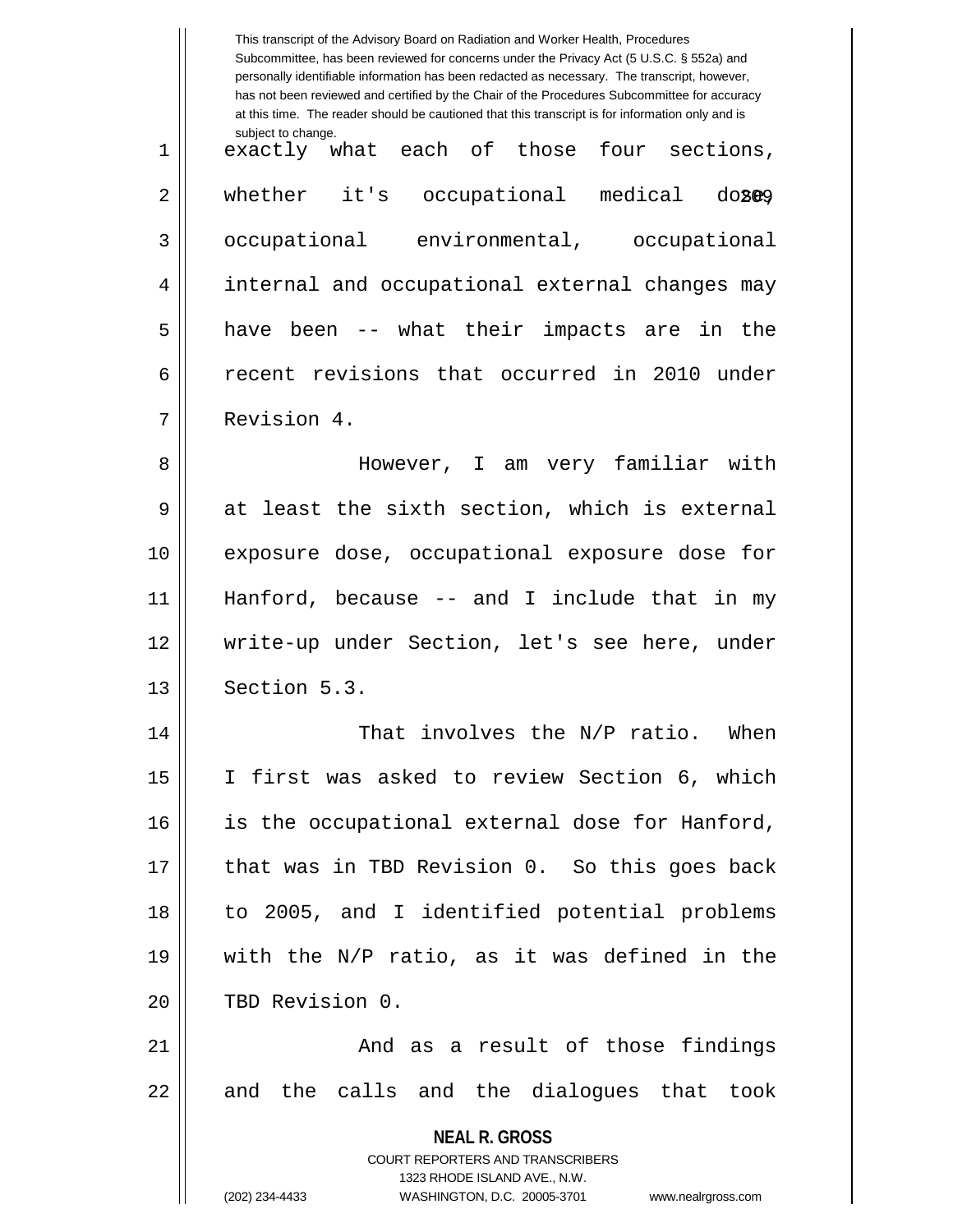|    | This transcript of the Advisory Board on Radiation and Worker Health, Procedures<br>Subcommittee, has been reviewed for concerns under the Privacy Act (5 U.S.C. § 552a) and<br>personally identifiable information has been redacted as necessary. The transcript, however,<br>has not been reviewed and certified by the Chair of the Procedures Subcommittee for accuracy<br>at this time. The reader should be cautioned that this transcript is for information only and is |
|----|----------------------------------------------------------------------------------------------------------------------------------------------------------------------------------------------------------------------------------------------------------------------------------------------------------------------------------------------------------------------------------------------------------------------------------------------------------------------------------|
| 1  | subject to change.<br>place, SC&A was asked to elaborate. In fact,                                                                                                                                                                                                                                                                                                                                                                                                               |
| 2  | it was Dr. Melius who requested that SC&A take                                                                                                                                                                                                                                                                                                                                                                                                                                   |
| 3  | a closer look and present its findings to the                                                                                                                                                                                                                                                                                                                                                                                                                                    |
| 4  | Board, in a subsequent conference meeting that                                                                                                                                                                                                                                                                                                                                                                                                                                   |
| 5  | we had.                                                                                                                                                                                                                                                                                                                                                                                                                                                                          |
| 6  | There was<br>-- and<br>$\mathbf I$<br>SO<br>can<br>only                                                                                                                                                                                                                                                                                                                                                                                                                          |
| 7  | talk really extensively on the issue of                                                                                                                                                                                                                                                                                                                                                                                                                                          |
| 8  | external dose revisions that were instituted                                                                                                                                                                                                                                                                                                                                                                                                                                     |
| 9  | subsequent to PER-0029, and will not elaborate                                                                                                                                                                                                                                                                                                                                                                                                                                   |
| 10 | exactly how the revisions to<br>the other                                                                                                                                                                                                                                                                                                                                                                                                                                        |
| 11 | sections of the Site Profile might<br>impact                                                                                                                                                                                                                                                                                                                                                                                                                                     |
| 12 | future dose reconstruction and PERs.                                                                                                                                                                                                                                                                                                                                                                                                                                             |
| 13 | But if you go and look through 5.3                                                                                                                                                                                                                                                                                                                                                                                                                                               |
| 14 | in my write-up, you will see that right up                                                                                                                                                                                                                                                                                                                                                                                                                                       |
| 15 | until the time of the most recent revision,                                                                                                                                                                                                                                                                                                                                                                                                                                      |
| 16 | the neutron/photon ratios that I<br>had                                                                                                                                                                                                                                                                                                                                                                                                                                          |
| 17 | questioned were now implemented, and it's a                                                                                                                                                                                                                                                                                                                                                                                                                                      |
| 18 | given that, for instance, all of those                                                                                                                                                                                                                                                                                                                                                                                                                                           |
| 19 | neutron/photon ratios will significantly                                                                                                                                                                                                                                                                                                                                                                                                                                         |
| 20 | affect dose reconstruction for anyone who was                                                                                                                                                                                                                                                                                                                                                                                                                                    |
| 21 | involved in the one-pass reactors, involved                                                                                                                                                                                                                                                                                                                                                                                                                                      |
| 22 | above the glove line, etcetera.                                                                                                                                                                                                                                                                                                                                                                                                                                                  |
|    | <b>NEAL R. GROSS</b>                                                                                                                                                                                                                                                                                                                                                                                                                                                             |

COURT REPORTERS AND TRANSCRIBERS 1323 RHODE ISLAND AVE., N.W.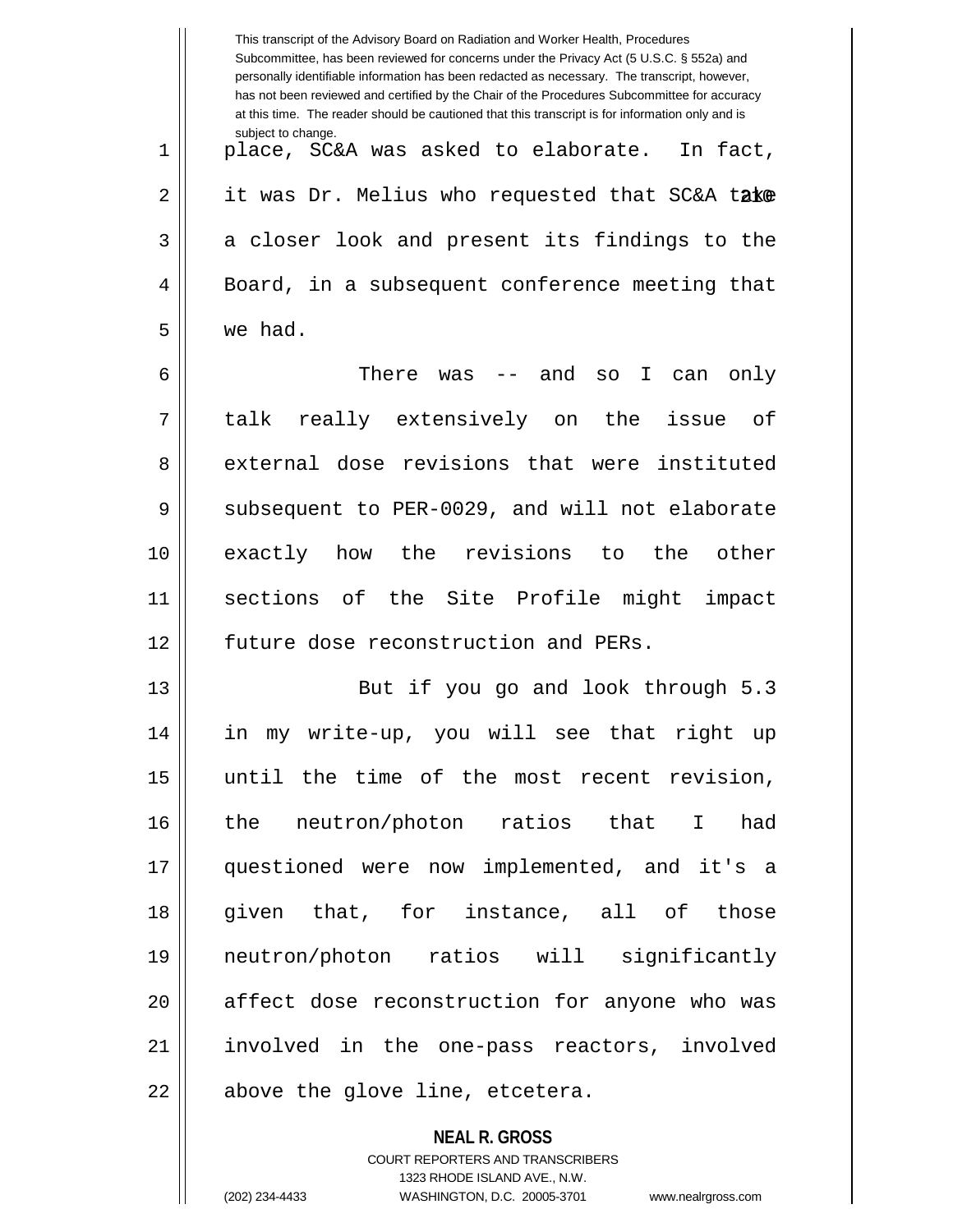**NEAL R. GROSS** COURT REPORTERS AND TRANSCRIBERS 1323 RHODE ISLAND AVE., N.W. This transcript of the Advisory Board on Radiation and Worker Health, Procedures Subcommittee, has been reviewed for concerns under the Privacy Act (5 U.S.C. § 552a) and personally identifiable information has been redacted as necessary. The transcript, however, has not been reviewed and certified by the Chair of the Procedures Subcommittee for accuracy at this time. The reader should be cautioned that this transcript is for information only and is subject to change. at this pointl 1 || So the question that we are about  $2 \parallel$  to engage in is should we, 3 postpone the audit of the 69 dose 4 || reconstructions that were possibly affected by  $5 \parallel$  the PER-0029, or based on the fact that so 6 many revisions have been made to the Site  $7 \parallel$  Profile since 2007, that we might want to just  $8$   $\parallel$  collate all of this effort and potentially not 9 || necessarily go on from here. 10 || As I said, NIOSH may not even be 11 complete on PER-0029, because at this point in 12 time, we don't know, as Stu had just 13 mentioned, he's not aware to what extent the 14 1,190 cases have been scrutinized for their 15 impact, based on the six criteria identified 16 under PER-0029, let alone whether or not any 17 of these dose reconstructions have been  $18$   $\parallel$  revised for those claims that are affected. 19 || So I think this is the issue that 20 || really should be discussed at this point. 21 MEMBER ZIEMER: Okay. I think Stu 22 ll has some comments.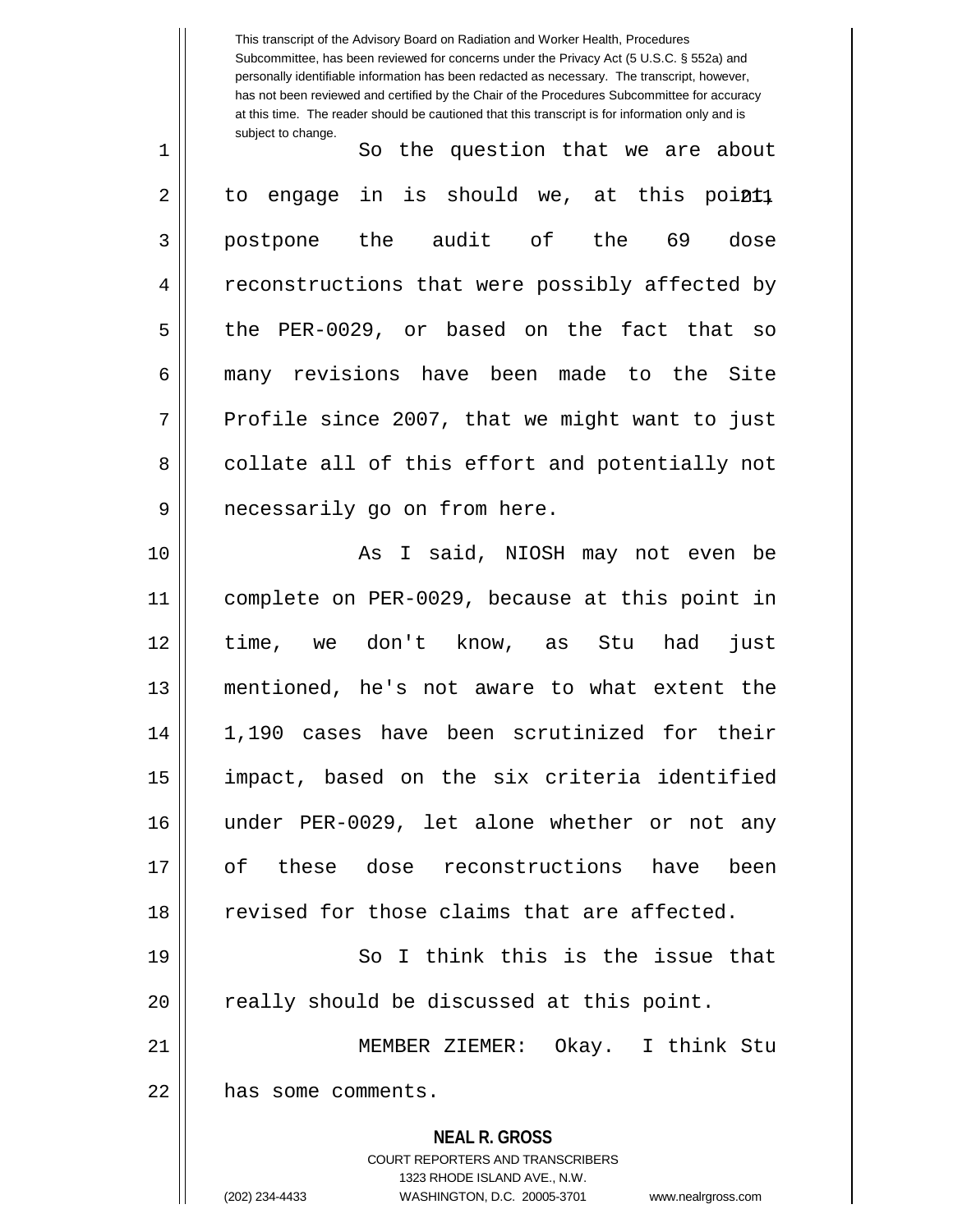**NEAL R. GROSS** COURT REPORTERS AND TRANSCRIBERS 1323 RHODE ISLAND AVE., N.W. (202) 234-4433 WASHINGTON, D.C. 20005-3701 www.nealrgross.com This transcript of the Advisory Board on Radiation and Worker Health, Procedures Subcommittee, has been reviewed for concerns under the Privacy Act (5 U.S.C. § 552a) and personally identifiable information has been redacted as necessary. The transcript, however, has not been reviewed and certified by the Chair of the Procedures Subcommittee for accuracy at this time. The reader should be cautioned that this transcript is for information only and is subject to change. 2 || information that I guess I had the handou $\mathtt{L}\mathtt{s}\mathtt{2}$ 1 MR. HINNEFELD: I've got some new  $3 \parallel$  and forgot I got it. Dave Allen actually has 4 || looked into this question. 5 When we got this, we did look into  $6 \parallel$  the questions that were raised, and this PER  $7 \parallel$  goes back to the time when DOL wanted to 8 they were insisting on us reworking any case 9 where the dose went up, you know, rather than  $10$  ||  $-$ 11 || So they returned any cases where 12 the doses went up. So as I'm reading through 13 what Dave's review here. So if it was 14 || affected by any of the criteria, you know, any  $15$  | of the six criteria that would, you know, so 16 || they would go up, we identified that case to 17 || DOL and asked for them to return it. 18 || And then we have in fact reworked 19 all the cases they returned. So they are done  $20$   $\parallel$  now. 21 MEMBER ZIEMER: How many cases is  $22 \parallel$  that?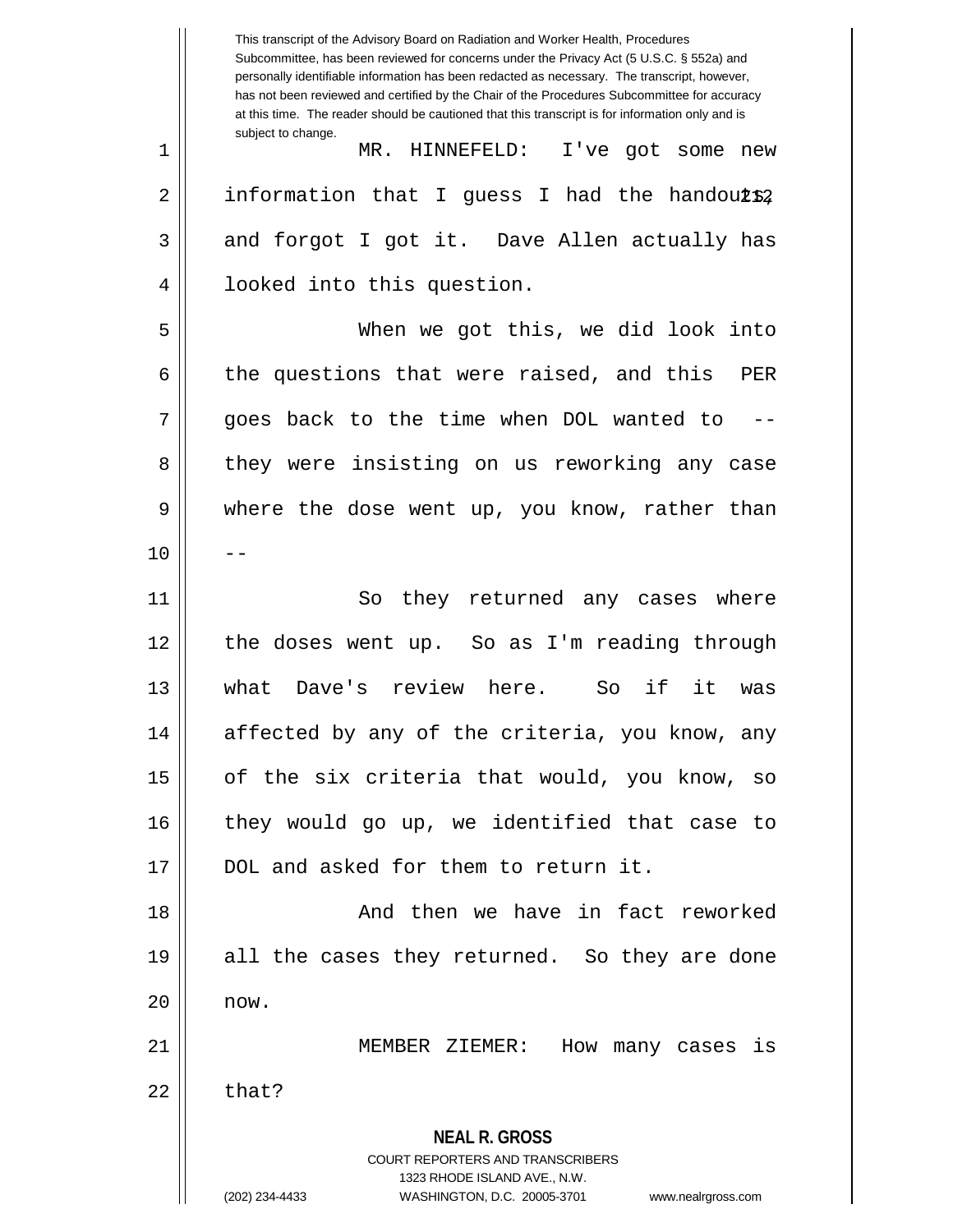**NEAL R. GROSS** COURT REPORTERS AND TRANSCRIBERS 1323 RHODE ISLAND AVE., N.W. (202) 234-4433 WASHINGTON, D.C. 20005-3701 www.nealrgross.com This transcript of the Advisory Board on Radiation and Worker Health, Procedures Subcommittee, has been reviewed for concerns under the Privacy Act (5 U.S.C. § 552a) and personally identifiable information has been redacted as necessary. The transcript, however, has not been reviewed and certified by the Chair of the Procedures Subcommittee for accuracy at this time. The reader should be cautioned that this transcript is for information only and is subject to change. Now the rea<sub>201</sub> 1 MR. HINNEFELD: Well, it's a  $2 \parallel$  little less than requested. 3 || for that, there are several reasons for the 4 discrepancies between the ones we requested  $5 \parallel$  and the ones that they actually returned, and  $6$  | they fall into several categories. 7 Some of those had secondary 8 cancers that qualified them for the SEC. If 9 || you'll recall, there are about three secondary 10 cancers that will qualify the SEC, and we -- 11 and DOL doesn't report secondary cancers to  $12 \parallel$  us. 13 So when the SEC was added, we 14 didn't know that they had a secondary bone 15 || from their prostate, for instance. But DOL 16 || knew that, and so they didn't bother to return 17 it, because the accounting was paying that 18 batch. 19 Some had new employment verified 20 || at another site that put them into an SEC, and  $21$   $\parallel$   $-$ - but since that was done after we had done 22 || the dose reconstruction, that new employment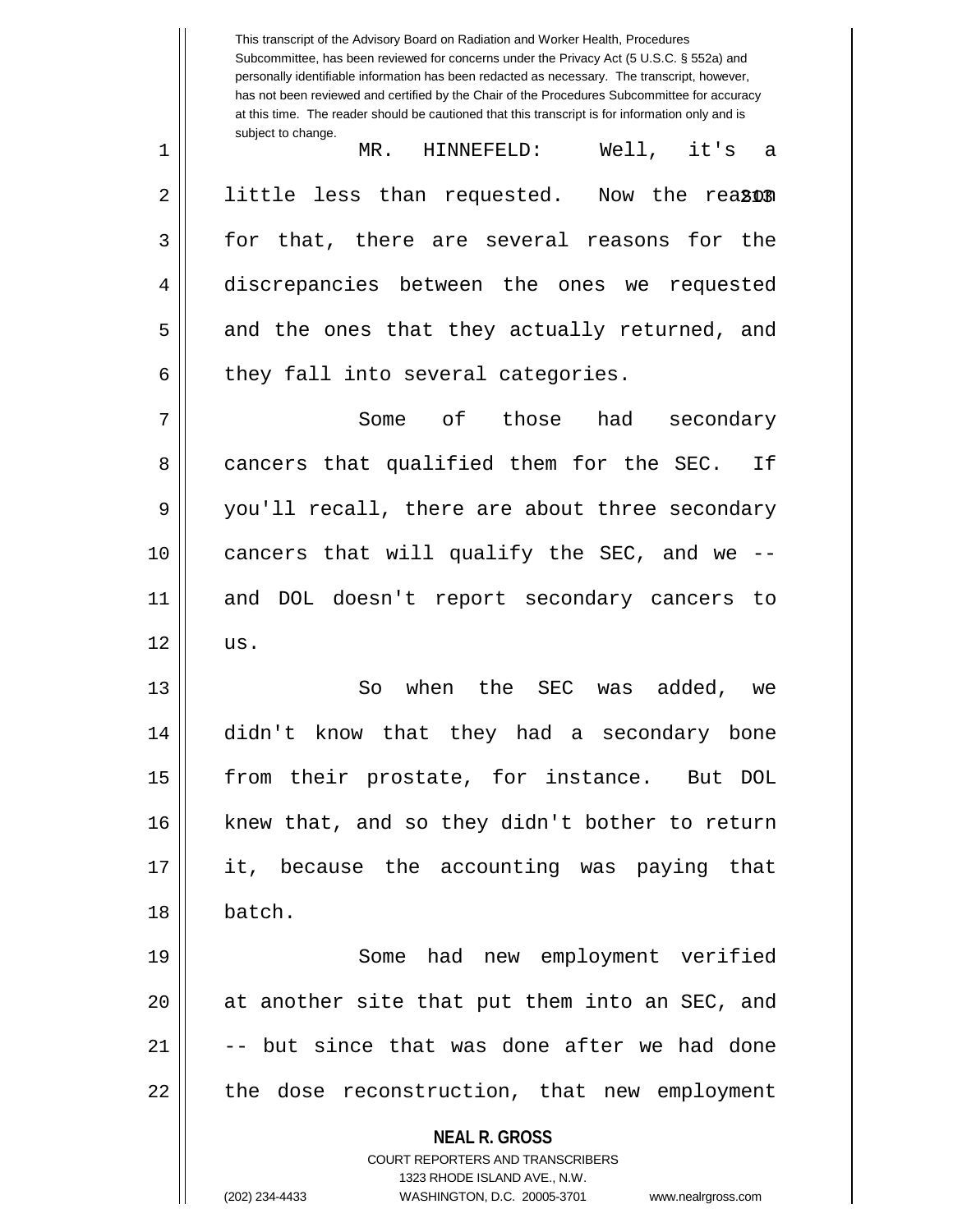|    | This transcript of the Advisory Board on Radiation and Worker Health, Procedures<br>Subcommittee, has been reviewed for concerns under the Privacy Act (5 U.S.C. § 552a) and<br>personally identifiable information has been redacted as necessary. The transcript, however,<br>has not been reviewed and certified by the Chair of the Procedures Subcommittee for accuracy<br>at this time. The reader should be cautioned that this transcript is for information only and is |
|----|----------------------------------------------------------------------------------------------------------------------------------------------------------------------------------------------------------------------------------------------------------------------------------------------------------------------------------------------------------------------------------------------------------------------------------------------------------------------------------|
| 1  | subject to change.<br>with the plant, we didn't need to know<br>it.                                                                                                                                                                                                                                                                                                                                                                                                              |
| 2  | They just put it in the SEC.<br>214                                                                                                                                                                                                                                                                                                                                                                                                                                              |
| 3  | Let's see. Sometimes, in<br>some                                                                                                                                                                                                                                                                                                                                                                                                                                                 |
| 4  | DOL verified a new SEC qualifying<br>cases,                                                                                                                                                                                                                                                                                                                                                                                                                                      |
| 5  | cancer, one that they had not told us about                                                                                                                                                                                                                                                                                                                                                                                                                                      |
| 6  | before, which put them into an SEC, and in                                                                                                                                                                                                                                                                                                                                                                                                                                       |
| 7  | some cases, they added additional employment,                                                                                                                                                                                                                                                                                                                                                                                                                                    |
| 8  | I guess at Hanford, which you know, up to that                                                                                                                                                                                                                                                                                                                                                                                                                                   |
| 9  | point they didn't have enough but now they did                                                                                                                                                                                                                                                                                                                                                                                                                                   |
| 10 | have enough.                                                                                                                                                                                                                                                                                                                                                                                                                                                                     |
| 11 | for<br>So<br>there are several reasons                                                                                                                                                                                                                                                                                                                                                                                                                                           |
| 12 | the discrepancies between the number requested                                                                                                                                                                                                                                                                                                                                                                                                                                   |
| 13 | and the number we got back. So they fall into                                                                                                                                                                                                                                                                                                                                                                                                                                    |
| 14 | those categories. But all the ones that were                                                                                                                                                                                                                                                                                                                                                                                                                                     |
| 15 | returned to us, we believe we got the ones                                                                                                                                                                                                                                                                                                                                                                                                                                       |
| 16 | which should have been returned, and we have                                                                                                                                                                                                                                                                                                                                                                                                                                     |
| 17 | reworked. We have reworked all of those. So                                                                                                                                                                                                                                                                                                                                                                                                                                      |
| 18 | that's the answer. We are done with the                                                                                                                                                                                                                                                                                                                                                                                                                                          |
| 19 | reworking of those.                                                                                                                                                                                                                                                                                                                                                                                                                                                              |
| 20 | Let's see. Now with respect to                                                                                                                                                                                                                                                                                                                                                                                                                                                   |
| 21 | the question about going on and the additional                                                                                                                                                                                                                                                                                                                                                                                                                                   |
| 22 | modifications like Hans was talking about, and                                                                                                                                                                                                                                                                                                                                                                                                                                   |
|    | <b>NEAL R. GROSS</b><br><b>COURT REPORTERS AND TRANSCRIBERS</b><br>1323 RHODE ISLAND AVE., N.W.                                                                                                                                                                                                                                                                                                                                                                                  |
|    | (202) 234-4433<br>WASHINGTON, D.C. 20005-3701<br>www.nealrgross.com                                                                                                                                                                                                                                                                                                                                                                                                              |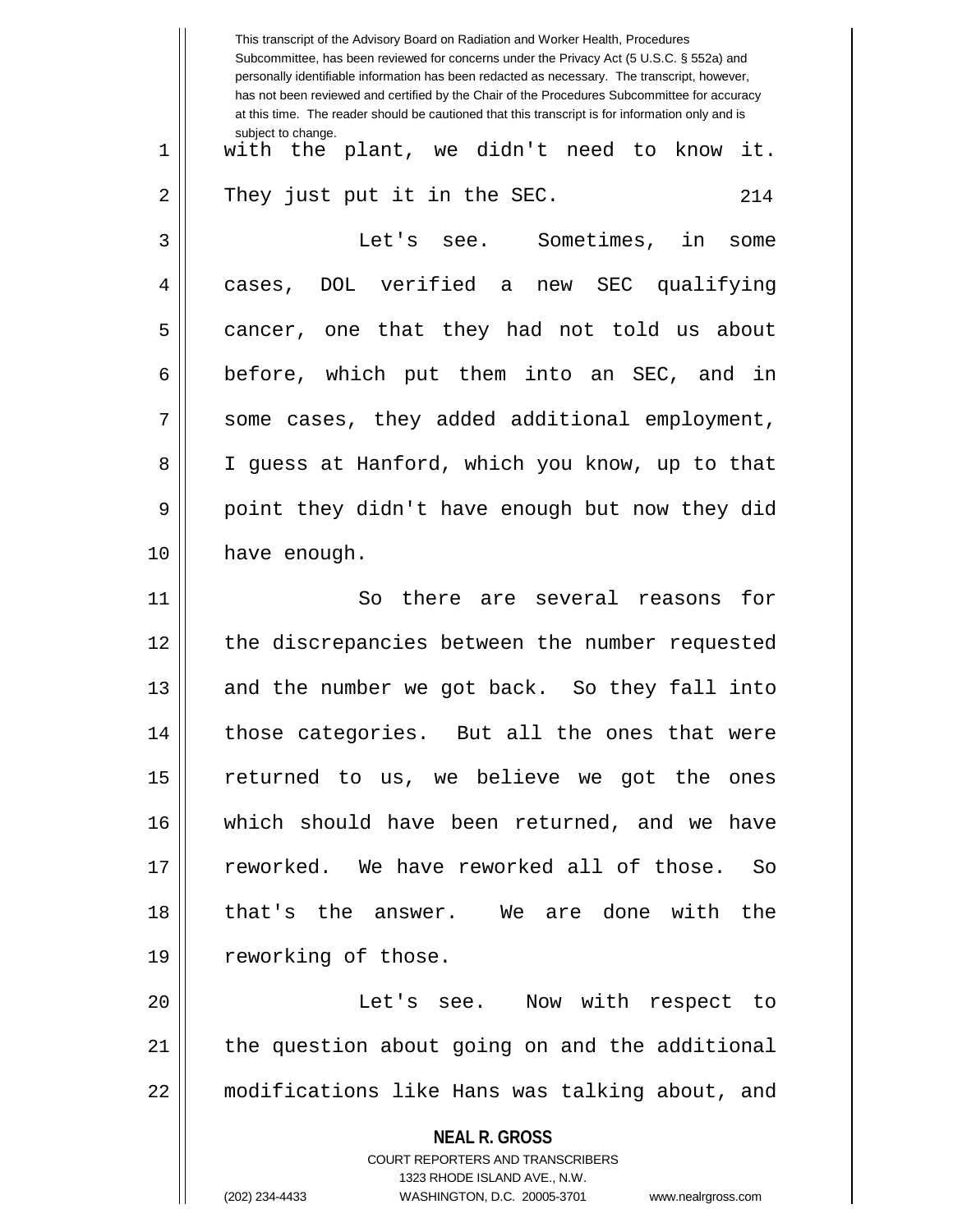|    | This transcript of the Advisory Board on Radiation and Worker Health, Procedures<br>Subcommittee, has been reviewed for concerns under the Privacy Act (5 U.S.C. § 552a) and<br>personally identifiable information has been redacted as necessary. The transcript, however,<br>has not been reviewed and certified by the Chair of the Procedures Subcommittee for accuracy<br>at this time. The reader should be cautioned that this transcript is for information only and is |
|----|----------------------------------------------------------------------------------------------------------------------------------------------------------------------------------------------------------------------------------------------------------------------------------------------------------------------------------------------------------------------------------------------------------------------------------------------------------------------------------|
| 1  | subject to change.<br>we know there's going to have to be changes                                                                                                                                                                                                                                                                                                                                                                                                                |
| 2  | based on N/P from the one-pass reactors and                                                                                                                                                                                                                                                                                                                                                                                                                                      |
| 3  | the work that was done there. We know there's                                                                                                                                                                                                                                                                                                                                                                                                                                    |
| 4  | going to have to be another PER.                                                                                                                                                                                                                                                                                                                                                                                                                                                 |
| 5  | Similar to what<br>said<br>had<br>we                                                                                                                                                                                                                                                                                                                                                                                                                                             |
| 6  | earlier, I think it's probably better<br>for                                                                                                                                                                                                                                                                                                                                                                                                                                     |
| 7  | process to do the PER-0029 evaluation, and see                                                                                                                                                                                                                                                                                                                                                                                                                                   |
| 8  | that it was done correctly, rather than to                                                                                                                                                                                                                                                                                                                                                                                                                                       |
| 9  | postpone it and try to incorporate it into                                                                                                                                                                                                                                                                                                                                                                                                                                       |
| 10 | another PER. It just seems to me cleaner and                                                                                                                                                                                                                                                                                                                                                                                                                                     |
| 11 | more readily doable to just go ahead and do                                                                                                                                                                                                                                                                                                                                                                                                                                      |
| 12 | it, as opposed to postpone it.                                                                                                                                                                                                                                                                                                                                                                                                                                                   |
| 13 | So that's most of what Dave sent.                                                                                                                                                                                                                                                                                                                                                                                                                                                |
| 14 | Let's see, yeah. And of course we're still                                                                                                                                                                                                                                                                                                                                                                                                                                       |
| 15 | talking about Hanford, so there could be more                                                                                                                                                                                                                                                                                                                                                                                                                                    |
| 16 | issues too.                                                                                                                                                                                                                                                                                                                                                                                                                                                                      |
| 17 | MEMBER ZIEMER: Right, right.                                                                                                                                                                                                                                                                                                                                                                                                                                                     |
| 18 | MR. STIVER: My sense is that                                                                                                                                                                                                                                                                                                                                                                                                                                                     |
| 19 | since you've reworked these cases, it would be                                                                                                                                                                                                                                                                                                                                                                                                                                   |
| 20 | a pretty good idea to put a scope into it. I                                                                                                                                                                                                                                                                                                                                                                                                                                     |
| 21 | would agree with Stu.                                                                                                                                                                                                                                                                                                                                                                                                                                                            |
| 22 | MEMBER ZIEMER: All right. What                                                                                                                                                                                                                                                                                                                                                                                                                                                   |
|    | <b>NEAL R. GROSS</b><br>COURT REPORTERS AND TRANSCRIBERS<br>1323 RHODE ISLAND AVE., N.W.<br>(202) 234-4433<br>WASHINGTON, D.C. 20005-3701 www.nealrgross.com                                                                                                                                                                                                                                                                                                                     |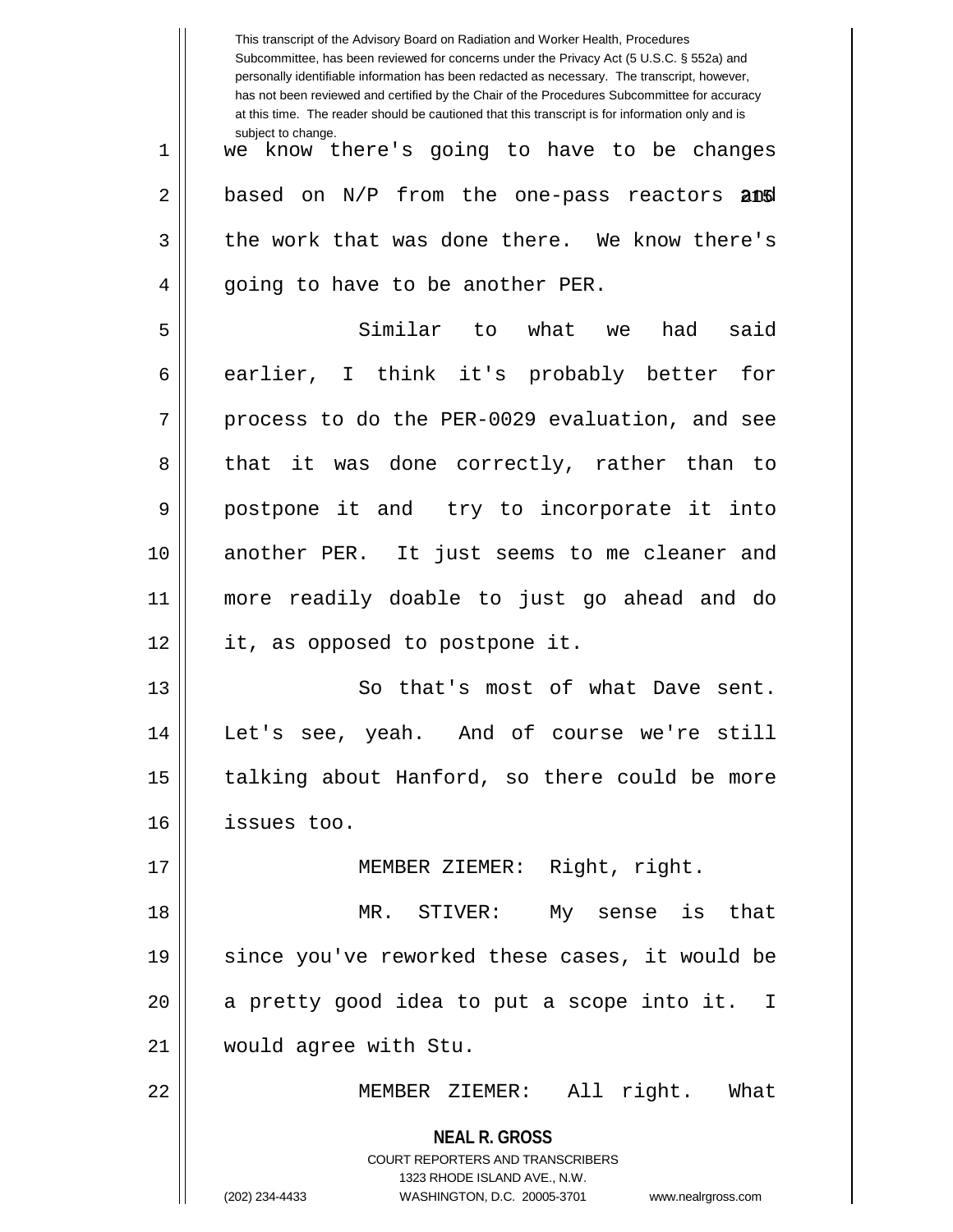|             | This transcript of the Advisory Board on Radiation and Worker Health, Procedures<br>Subcommittee, has been reviewed for concerns under the Privacy Act (5 U.S.C. § 552a) and<br>personally identifiable information has been redacted as necessary. The transcript, however,<br>has not been reviewed and certified by the Chair of the Procedures Subcommittee for accuracy<br>at this time. The reader should be cautioned that this transcript is for information only and is |
|-------------|----------------------------------------------------------------------------------------------------------------------------------------------------------------------------------------------------------------------------------------------------------------------------------------------------------------------------------------------------------------------------------------------------------------------------------------------------------------------------------|
| $\mathbf 1$ | subject to change.<br>do we have -- and that's basically -- Subtask                                                                                                                                                                                                                                                                                                                                                                                                              |
| 2           | the recommendation to do that.<br>is<br>3<br>Aside                                                                                                                                                                                                                                                                                                                                                                                                                               |
| 3           | what Hans said about considering<br>from<br>- a                                                                                                                                                                                                                                                                                                                                                                                                                                  |
| 4           | possible delay, SC&A concurs on the stated                                                                                                                                                                                                                                                                                                                                                                                                                                       |
| 5           | approach, and provided the criteria on<br>the                                                                                                                                                                                                                                                                                                                                                                                                                                    |
| 6           | corrective action plan trend and include the                                                                                                                                                                                                                                                                                                                                                                                                                                     |
| 7           | additional issues outlined in Section 3.1.4 of                                                                                                                                                                                                                                                                                                                                                                                                                                   |
| 8           | this report.                                                                                                                                                                                                                                                                                                                                                                                                                                                                     |
| 9           | I'll go back and remind myself<br>So                                                                                                                                                                                                                                                                                                                                                                                                                                             |
| 10          | what that is. $3.1.4$ --                                                                                                                                                                                                                                                                                                                                                                                                                                                         |
| 11          | haven't finished<br>MR. STIVER:<br>$\mathbf{I}$                                                                                                                                                                                                                                                                                                                                                                                                                                  |
| 12          | this, but there is no 3.1.4.                                                                                                                                                                                                                                                                                                                                                                                                                                                     |
| 13          | Dr. Ziemer,<br>DR. H. BEHLING:<br>I.                                                                                                                                                                                                                                                                                                                                                                                                                                             |
| 14          | think we're going to have to look at .4.1,                                                                                                                                                                                                                                                                                                                                                                                                                                       |
| 15          | which involves issues that -- as I said, I                                                                                                                                                                                                                                                                                                                                                                                                                                       |
| 16          | didn't really review PER-0029, in terms of the                                                                                                                                                                                                                                                                                                                                                                                                                                   |
| 17          | normal review. That was done by Ron Buchanan.                                                                                                                                                                                                                                                                                                                                                                                                                                    |
| 18          | In Section 3.4.1, he identifies issues that                                                                                                                                                                                                                                                                                                                                                                                                                                      |
| 19          | perhaps could first be resolved with the                                                                                                                                                                                                                                                                                                                                                                                                                                         |
| 20          | Board, before we can go to the next step of                                                                                                                                                                                                                                                                                                                                                                                                                                      |
| 21          | selecting dose cases that we may want to --                                                                                                                                                                                                                                                                                                                                                                                                                                      |
| 22          | MEMBER ZIEMER: Oh, I see where it                                                                                                                                                                                                                                                                                                                                                                                                                                                |
|             | <b>NEAL R. GROSS</b><br>COURT REPORTERS AND TRANSCRIBERS<br>1323 RHODE ISLAND AVE., N.W.                                                                                                                                                                                                                                                                                                                                                                                         |
|             | (202) 234-4433<br>WASHINGTON, D.C. 20005-3701<br>www.nealrgross.com                                                                                                                                                                                                                                                                                                                                                                                                              |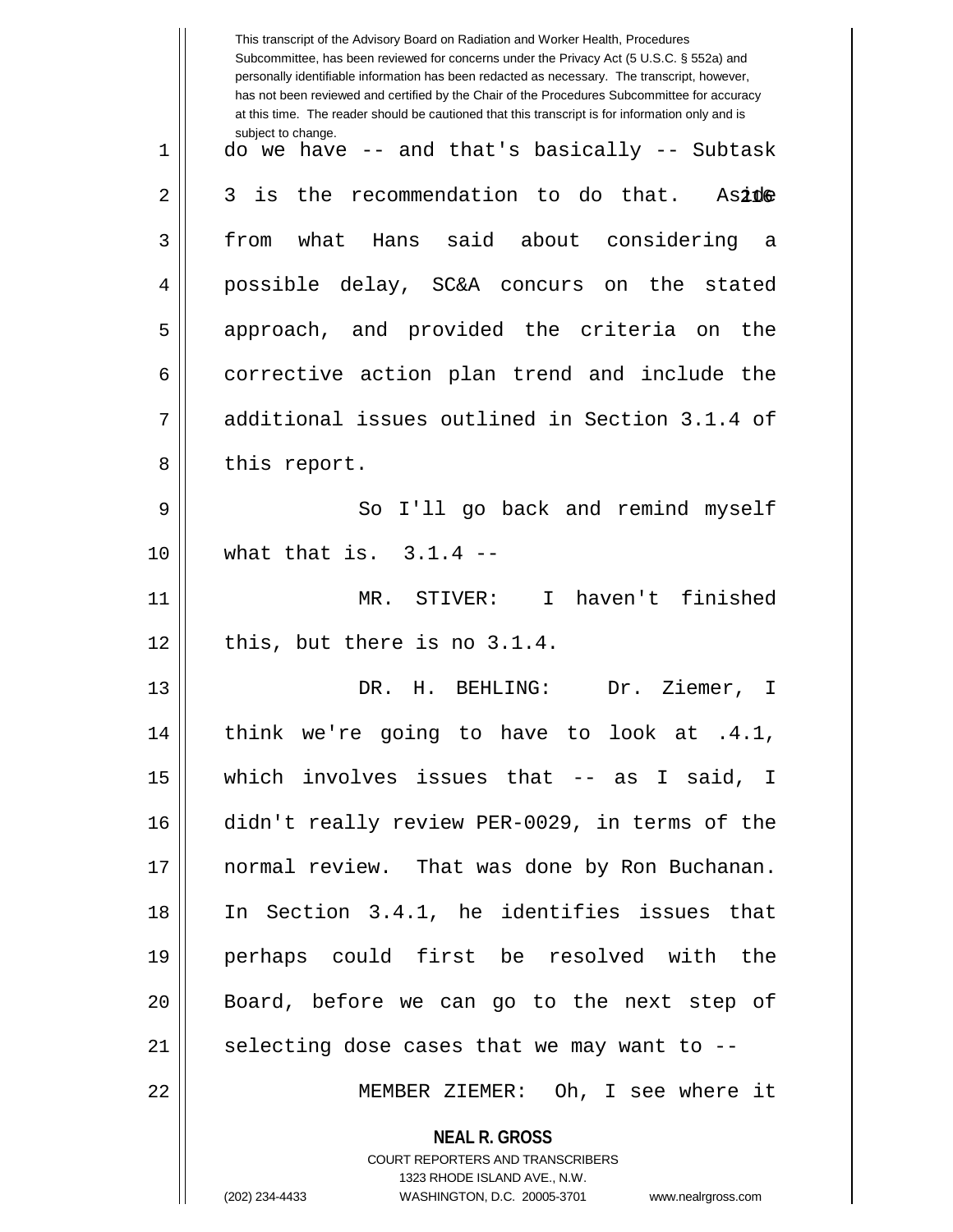|    | This transcript of the Advisory Board on Radiation and Worker Health, Procedures<br>Subcommittee, has been reviewed for concerns under the Privacy Act (5 U.S.C. § 552a) and<br>personally identifiable information has been redacted as necessary. The transcript, however,<br>has not been reviewed and certified by the Chair of the Procedures Subcommittee for accuracy<br>at this time. The reader should be cautioned that this transcript is for information only and is<br>subject to change. |
|----|--------------------------------------------------------------------------------------------------------------------------------------------------------------------------------------------------------------------------------------------------------------------------------------------------------------------------------------------------------------------------------------------------------------------------------------------------------------------------------------------------------|
| 1  | is now.                                                                                                                                                                                                                                                                                                                                                                                                                                                                                                |
| 2  | MR. STIVER: Yeah.<br>Ron identified                                                                                                                                                                                                                                                                                                                                                                                                                                                                    |
| 3  | those issues that we're in concurrence with,                                                                                                                                                                                                                                                                                                                                                                                                                                                           |
| 4  | and also additional issues --                                                                                                                                                                                                                                                                                                                                                                                                                                                                          |
| 5  | (Simultaneous speaking.)                                                                                                                                                                                                                                                                                                                                                                                                                                                                               |
| 6  | 3.4.1.<br>MEMBER ZIEMER:<br>Now I<br>see                                                                                                                                                                                                                                                                                                                                                                                                                                                               |
| 7  | it.<br>Additional<br>issues that<br>should<br>be                                                                                                                                                                                                                                                                                                                                                                                                                                                       |
| 8  | addressed.<br>guess NIOSH needs to have<br>I.<br>а                                                                                                                                                                                                                                                                                                                                                                                                                                                     |
| 9  | chance to look at those, and is this another                                                                                                                                                                                                                                                                                                                                                                                                                                                           |
| 10 | we need to get this into<br>where<br>the<br>case                                                                                                                                                                                                                                                                                                                                                                                                                                                       |
| 11 | system, and have a response on those?<br>Again,                                                                                                                                                                                                                                                                                                                                                                                                                                                        |
| 12 | I'm just asking process-wise.                                                                                                                                                                                                                                                                                                                                                                                                                                                                          |
| 13 | MR. STIVER:<br>How long you would do                                                                                                                                                                                                                                                                                                                                                                                                                                                                   |
| 14 | that?                                                                                                                                                                                                                                                                                                                                                                                                                                                                                                  |
| 15 | MEMBER ZIEMER: Ron has a whole                                                                                                                                                                                                                                                                                                                                                                                                                                                                         |
| 16 | list of additional issues that should be                                                                                                                                                                                                                                                                                                                                                                                                                                                               |
| 17 | addressed.<br>However, there are<br>issues                                                                                                                                                                                                                                                                                                                                                                                                                                                             |
| 18 | identified by SC&A that could potentially                                                                                                                                                                                                                                                                                                                                                                                                                                                              |
| 19 | increase the assigned dose, and that OCAS PER-                                                                                                                                                                                                                                                                                                                                                                                                                                                         |
| 20 | 0029 did not address.                                                                                                                                                                                                                                                                                                                                                                                                                                                                                  |
| 21 | My reaction is that we may need to                                                                                                                                                                                                                                                                                                                                                                                                                                                                     |
| 22 | have NIOSH have an opportunity to take a look                                                                                                                                                                                                                                                                                                                                                                                                                                                          |
|    | <b>NEAL R. GROSS</b><br><b>COURT REPORTERS AND TRANSCRIBERS</b><br>1323 RHODE ISLAND AVE., N.W.<br>(202) 234-4433<br>WASHINGTON, D.C. 20005-3701<br>www.nealrgross.com                                                                                                                                                                                                                                                                                                                                 |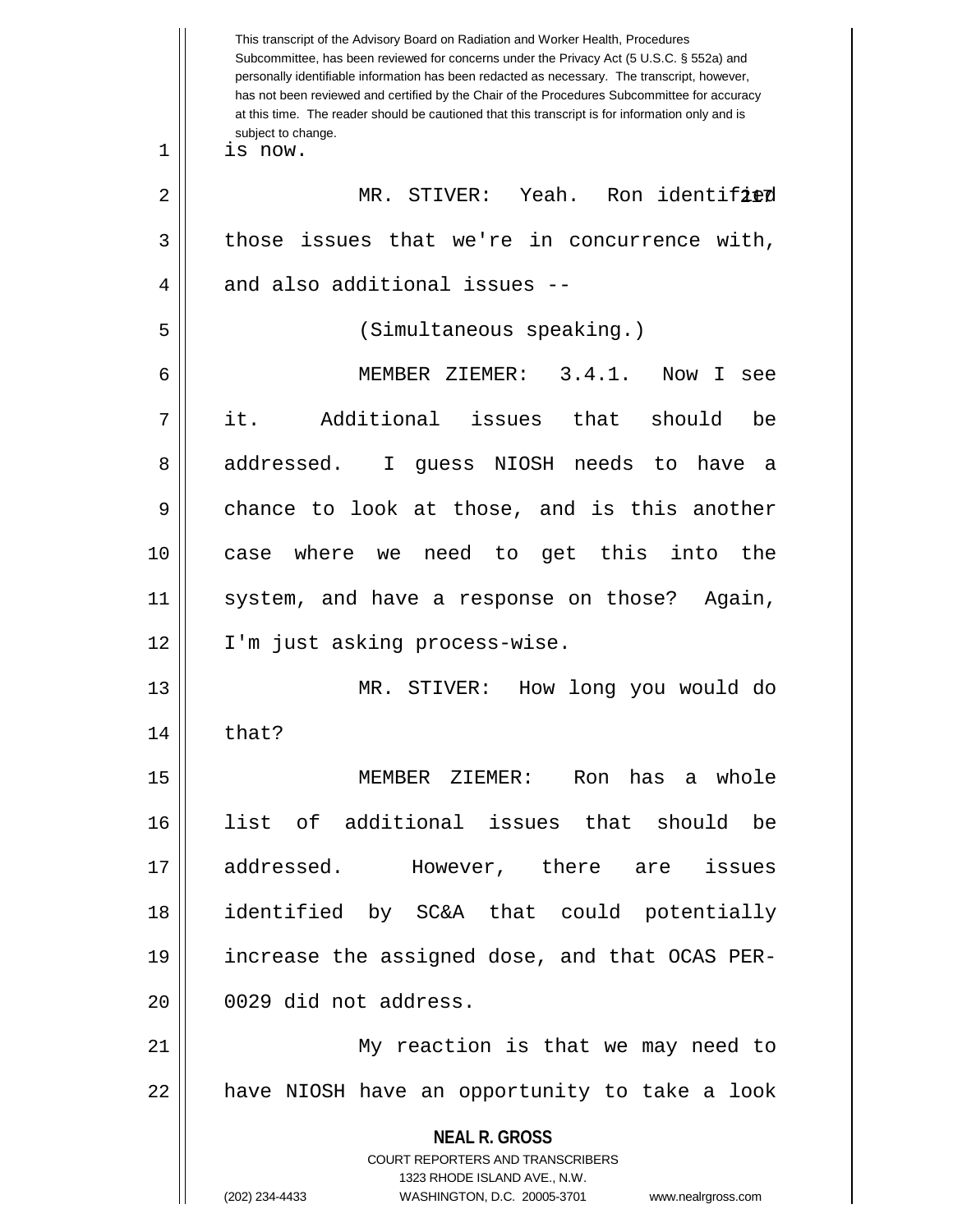**NEAL R. GROSS** COURT REPORTERS AND TRANSCRIBERS This transcript of the Advisory Board on Radiation and Worker Health, Procedures Subcommittee, has been reviewed for concerns under the Privacy Act (5 U.S.C. § 552a) and personally identifiable information has been redacted as necessary. The transcript, however, has not been reviewed and certified by the Chair of the Procedures Subcommittee for accuracy at this time. The reader should be cautioned that this transcript is for information only and is subject to change. 218 1 at those, and see if they concur or not, the  $2 \parallel$  part that those play in this. 3 MR. KATZ: Yeah. I mean are those 4 || other issues issues that were raised and 5 || resolved and intended to be addressed by this  $6 \parallel$  PER? 7 MR. STIVER: These are issues that 8 Ron identified, that could result in an 9 increase in dose, that weren't or weren't 10 addressed in the PER. 11 MEMBER ZIEMER: Part of the PER. 12 MR. KATZ: But we're only 13 || evaluating the PER. I mean should they not --14 why should they -- 15 MEMBER ZIEMER: Are these other 16 issues beyond the PER? 17 MR. STIVER: Well, part of our 18 || evaluation is whether the PER was complete in 19 its evaluation of the issues that are going to 20 result in an increase in dose, and Ron 21 identified several that were not addressed in  $22$  | the PER.

1323 RHODE ISLAND AVE., N.W.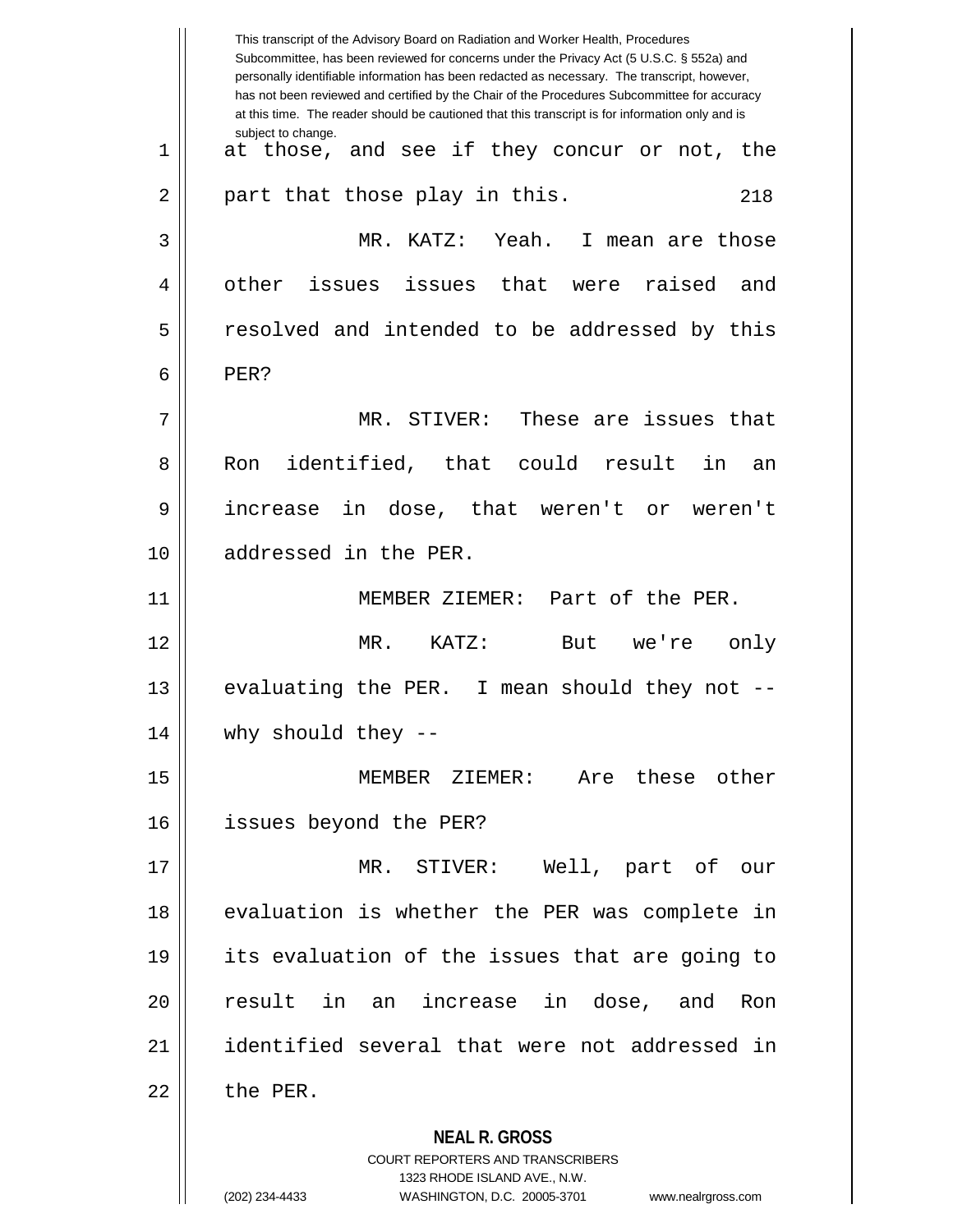**NEAL R. GROSS** COURT REPORTERS AND TRANSCRIBERS 1323 RHODE ISLAND AVE., N.W. (202) 234-4433 WASHINGTON, D.C. 20005-3701 www.nealrgross.com This transcript of the Advisory Board on Radiation and Worker Health, Procedures Subcommittee, has been reviewed for concerns under the Privacy Act (5 U.S.C. § 552a) and personally identifiable information has been redacted as necessary. The transcript, however, has not been reviewed and certified by the Chair of the Procedures Subcommittee for accuracy at this time. The reader should be cautioned that this transcript is for information only and is subject to change. 2  $\parallel$  would have to think of how we would do it by 1 || So my quess is at this point, we  $3 \parallel$  doing this mechanically. I mean do a heading 4 || and put those into the Board Review System --5 MEMBER ZIEMER: So SC&A is saying 6 those should have been part of the PER to 7 || start with? 8 MR. STIVER: Yeah, they should 9 || have been. 10 MR. KATZ: Because they had 11 already been resolved at a Work Group level? 12 MR. STIVER: No, because of the 13 new issues, new issues that we had uncovered 14 | and identified. 15 COURT REPORTER: Would you mind 16 | speaking up a little? 17 || MEMBER ZIEMER: Everybody. 18 COURT REPORTER: Mr. Stiver. 19 MR. STIVER: I'm sorry. My voice 20 is kind of fading a little bit. These were 21 new issues that one, identified in looking  $22$  || through the documents that gave rise to the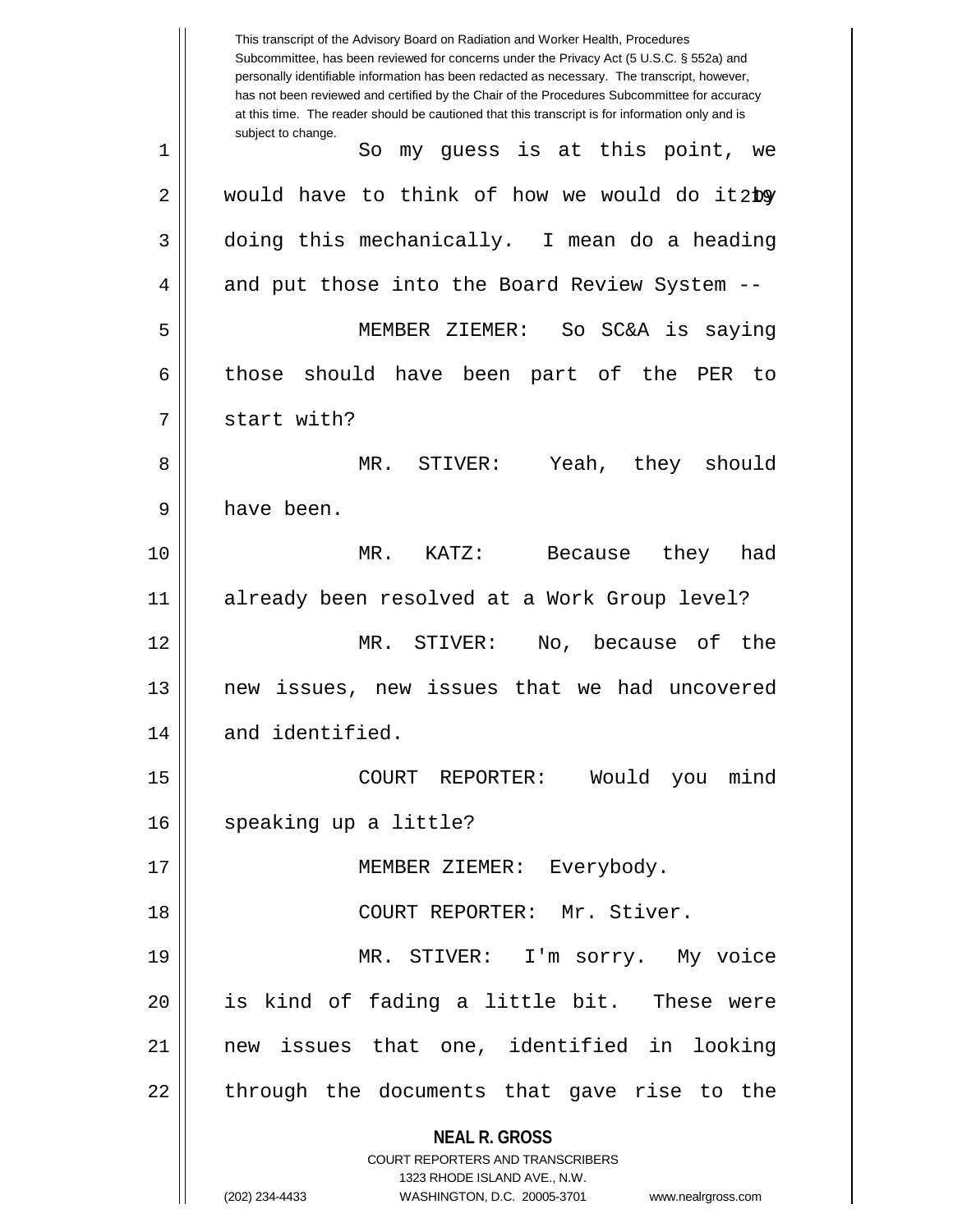|                | This transcript of the Advisory Board on Radiation and Worker Health, Procedures<br>Subcommittee, has been reviewed for concerns under the Privacy Act (5 U.S.C. § 552a) and<br>personally identifiable information has been redacted as necessary. The transcript, however,<br>has not been reviewed and certified by the Chair of the Procedures Subcommittee for accuracy<br>at this time. The reader should be cautioned that this transcript is for information only and is |
|----------------|----------------------------------------------------------------------------------------------------------------------------------------------------------------------------------------------------------------------------------------------------------------------------------------------------------------------------------------------------------------------------------------------------------------------------------------------------------------------------------|
| $\mathbf 1$    | subject to change.<br>PER, that he believes NIOSH<br>should<br>have                                                                                                                                                                                                                                                                                                                                                                                                              |
| $\overline{2}$ | addressed but didn't.<br>220                                                                                                                                                                                                                                                                                                                                                                                                                                                     |
| 3              | DR. H.<br>BEHLING: Yeah. This is                                                                                                                                                                                                                                                                                                                                                                                                                                                 |
| 4              | the normal protocol that you<br>just<br>would                                                                                                                                                                                                                                                                                                                                                                                                                                    |
| 5              | normally follow in reviewing a PER, and as I                                                                                                                                                                                                                                                                                                                                                                                                                                     |
| 6              | said, this is Ron's work, and he was the one                                                                                                                                                                                                                                                                                                                                                                                                                                     |
| 7              | who reviewed PER-0029, and came up with issues                                                                                                                                                                                                                                                                                                                                                                                                                                   |
| 8              | that are identified in Section 3.4.1.                                                                                                                                                                                                                                                                                                                                                                                                                                            |
| 9              | MEMBER ZIEMER: Well, it<br>just                                                                                                                                                                                                                                                                                                                                                                                                                                                  |
| 10             | seems to me that at this point, the only way                                                                                                                                                                                                                                                                                                                                                                                                                                     |
| 11             | we can deal with those is let NIOSH have at                                                                                                                                                                                                                                                                                                                                                                                                                                      |
| 12             | least a look at them, and I mean, you can turn                                                                                                                                                                                                                                                                                                                                                                                                                                   |
| 13             | around and say, you know, that's beyond the                                                                                                                                                                                                                                                                                                                                                                                                                                      |
| 14             | scope of what the PER is intending to do, or                                                                                                                                                                                                                                                                                                                                                                                                                                     |
| 15             | it's -- I don't know. I don't have any way to                                                                                                                                                                                                                                                                                                                                                                                                                                    |
| 16             | critique this myself at this point.                                                                                                                                                                                                                                                                                                                                                                                                                                              |
| 17             | MR. HINNEFELD: So now just so I'm                                                                                                                                                                                                                                                                                                                                                                                                                                                |
| 18             | clear, these are things that Ron<br>has                                                                                                                                                                                                                                                                                                                                                                                                                                          |
| 19             | identified, that he feels are deficiencies in                                                                                                                                                                                                                                                                                                                                                                                                                                    |
| 20             | the Site Profile, as it was when we did this,                                                                                                                                                                                                                                                                                                                                                                                                                                    |
| 21             | that gave rise to this PER?                                                                                                                                                                                                                                                                                                                                                                                                                                                      |
| 22             | MR. STIVER: I don't think they're                                                                                                                                                                                                                                                                                                                                                                                                                                                |
|                | <b>NEAL R. GROSS</b><br>COURT REPORTERS AND TRANSCRIBERS<br>1323 RHODE ISLAND AVE., N.W.                                                                                                                                                                                                                                                                                                                                                                                         |
|                | (202) 234-4433<br>WASHINGTON, D.C. 20005-3701<br>www.nealrgross.com                                                                                                                                                                                                                                                                                                                                                                                                              |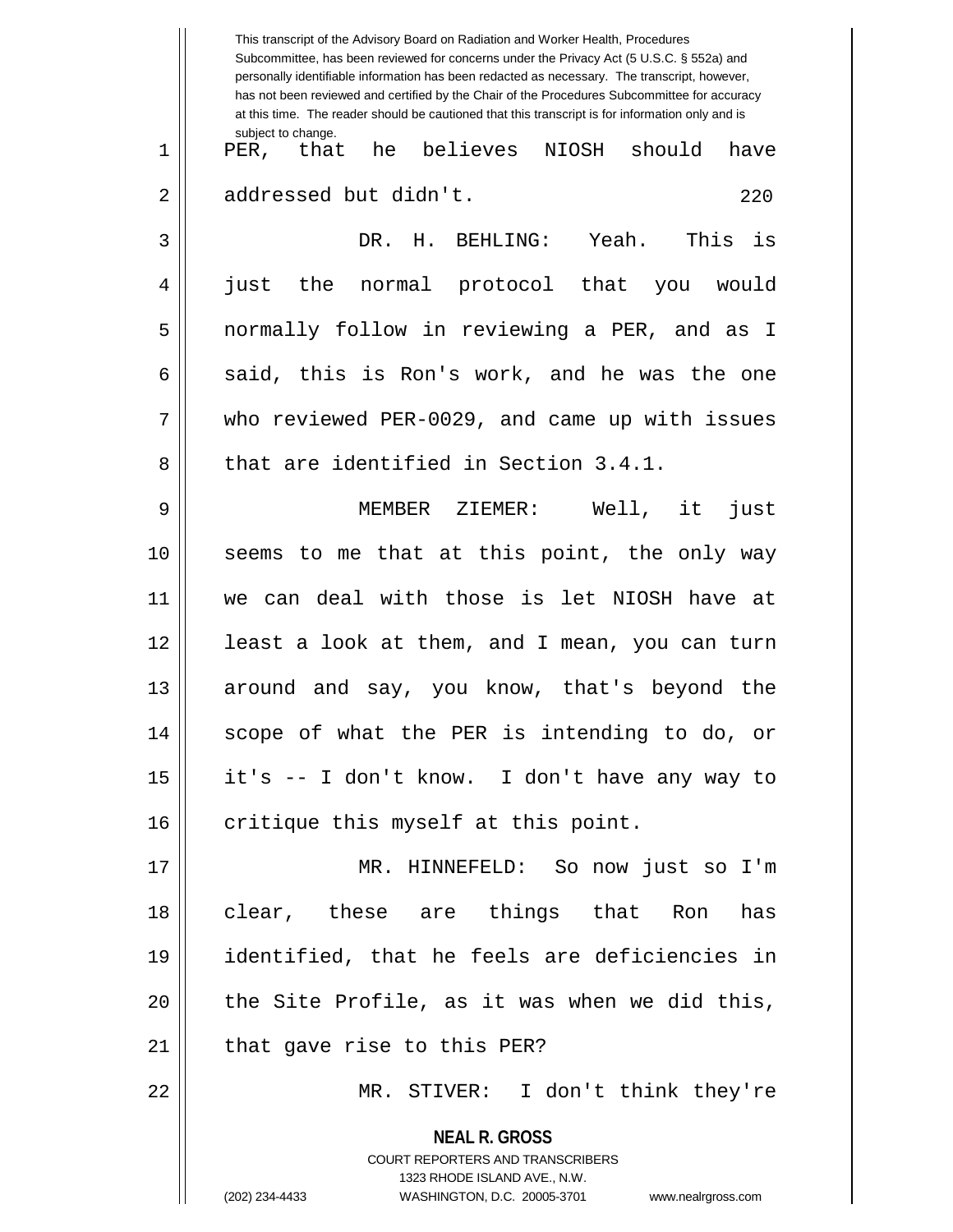|             | This transcript of the Advisory Board on Radiation and Worker Health, Procedures<br>Subcommittee, has been reviewed for concerns under the Privacy Act (5 U.S.C. § 552a) and<br>personally identifiable information has been redacted as necessary. The transcript, however,<br>has not been reviewed and certified by the Chair of the Procedures Subcommittee for accuracy<br>at this time. The reader should be cautioned that this transcript is for information only and is |
|-------------|----------------------------------------------------------------------------------------------------------------------------------------------------------------------------------------------------------------------------------------------------------------------------------------------------------------------------------------------------------------------------------------------------------------------------------------------------------------------------------|
| $\mathbf 1$ | subject to change.<br>deficiencies, so much as changes<br>that could                                                                                                                                                                                                                                                                                                                                                                                                             |
| 2           | arise in increased dose, that would impact the                                                                                                                                                                                                                                                                                                                                                                                                                                   |
| 3           | number of cases that would have to be --                                                                                                                                                                                                                                                                                                                                                                                                                                         |
| 4           | HINNEFELD:<br>MR.<br>But<br>now these<br>are                                                                                                                                                                                                                                                                                                                                                                                                                                     |
| 5           | these are<br>things<br>that<br>not<br>not<br>SO<br>are                                                                                                                                                                                                                                                                                                                                                                                                                           |
| 6           | currently or were included in the Site Profile                                                                                                                                                                                                                                                                                                                                                                                                                                   |
| 7           | at the time the PER was done, or are they?                                                                                                                                                                                                                                                                                                                                                                                                                                       |
| 8           | MR. STIVER: These are all --<br>he                                                                                                                                                                                                                                                                                                                                                                                                                                               |
| 9           | through and looked<br>at each<br>of<br>the<br>went                                                                                                                                                                                                                                                                                                                                                                                                                               |
| 10          | Technical Basis Documents, all six of them.                                                                                                                                                                                                                                                                                                                                                                                                                                      |
| 11          | MR. HINNEFELD:<br>Okay.                                                                                                                                                                                                                                                                                                                                                                                                                                                          |
| 12          | MR.<br>And you know, looked<br>$\tt STIVER:$                                                                                                                                                                                                                                                                                                                                                                                                                                     |
| 13          | at what you guys found in the PER, and then he                                                                                                                                                                                                                                                                                                                                                                                                                                   |
| 14          | looked at those TBDs and said "wait a second.                                                                                                                                                                                                                                                                                                                                                                                                                                    |
| 15          | There's some other things in here that still                                                                                                                                                                                                                                                                                                                                                                                                                                     |
| 16          | could give rise to an increase in dose, that                                                                                                                                                                                                                                                                                                                                                                                                                                     |
| 17          | weren't identified in the PER."                                                                                                                                                                                                                                                                                                                                                                                                                                                  |
| 18          | MEMBER ZIEMER: Were those based                                                                                                                                                                                                                                                                                                                                                                                                                                                  |
| 19          | on revisions that had appeared after the                                                                                                                                                                                                                                                                                                                                                                                                                                         |
| 20          | original DR? The PER itself is several years                                                                                                                                                                                                                                                                                                                                                                                                                                     |
| 21          | old, and                                                                                                                                                                                                                                                                                                                                                                                                                                                                         |
| 22          | MR. STIVER: I believe these are                                                                                                                                                                                                                                                                                                                                                                                                                                                  |
|             | <b>NEAL R. GROSS</b>                                                                                                                                                                                                                                                                                                                                                                                                                                                             |
|             | COURT REPORTERS AND TRANSCRIBERS<br>1323 RHODE ISLAND AVE., N.W.                                                                                                                                                                                                                                                                                                                                                                                                                 |
|             | (202) 234-4433<br>WASHINGTON, D.C. 20005-3701<br>www.nealrgross.com                                                                                                                                                                                                                                                                                                                                                                                                              |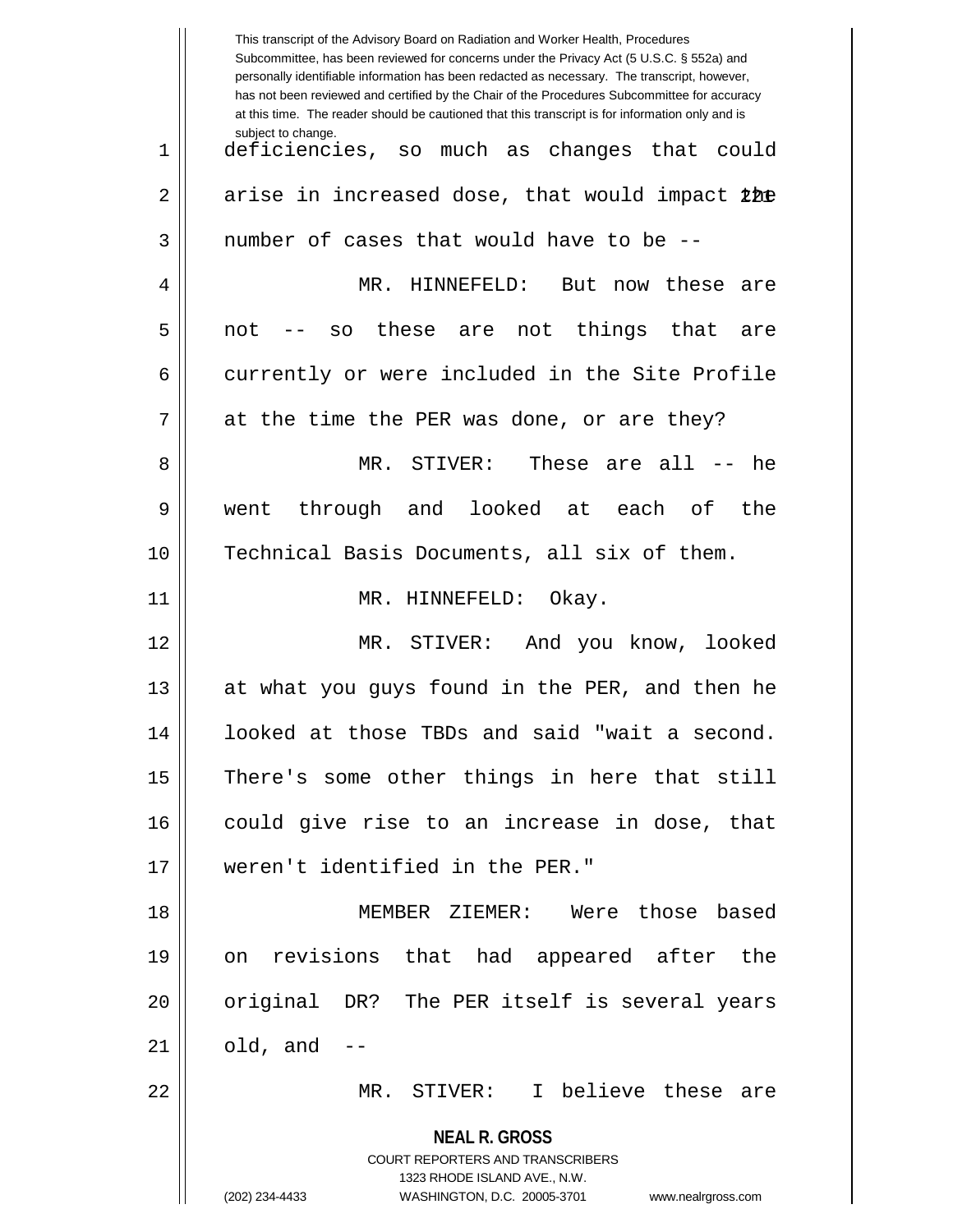|    | This transcript of the Advisory Board on Radiation and Worker Health, Procedures<br>Subcommittee, has been reviewed for concerns under the Privacy Act (5 U.S.C. § 552a) and<br>personally identifiable information has been redacted as necessary. The transcript, however,<br>has not been reviewed and certified by the Chair of the Procedures Subcommittee for accuracy<br>at this time. The reader should be cautioned that this transcript is for information only and is |
|----|----------------------------------------------------------------------------------------------------------------------------------------------------------------------------------------------------------------------------------------------------------------------------------------------------------------------------------------------------------------------------------------------------------------------------------------------------------------------------------|
| 1  | subject to change.<br>impacted the -- these<br>that<br>were<br>ones<br>not                                                                                                                                                                                                                                                                                                                                                                                                       |
| 2  | beyond the PER. This would have been --<br>222                                                                                                                                                                                                                                                                                                                                                                                                                                   |
| 3  | MEMBER ZIEMER:<br>No,<br>but<br>I.<br>mean                                                                                                                                                                                                                                                                                                                                                                                                                                       |
| 4  | were they based on the revised? See, we have                                                                                                                                                                                                                                                                                                                                                                                                                                     |
| 5  | revisions of the Site Profile that go up into                                                                                                                                                                                                                                                                                                                                                                                                                                    |
| 6  | 2007. What was the date of this original PER?                                                                                                                                                                                                                                                                                                                                                                                                                                    |
| 7  | MR. MARSCHKE:<br>Paul, there's<br>an                                                                                                                                                                                                                                                                                                                                                                                                                                             |
| 8  | example here that Ron gives in the report.<br>Ιf                                                                                                                                                                                                                                                                                                                                                                                                                                 |
| 9  | you look at the bottom of page 15, top of page                                                                                                                                                                                                                                                                                                                                                                                                                                   |
| 10 | 16, you'll notice that in the 2003 version, it                                                                                                                                                                                                                                                                                                                                                                                                                                   |
| 11 | that ruthenium dose is between 130<br>and<br>says                                                                                                                                                                                                                                                                                                                                                                                                                                |
| 12 | 240 rads per hour.                                                                                                                                                                                                                                                                                                                                                                                                                                                               |
| 13 | Right.<br>MEMBER ZIEMER:<br>It<br>was<br>а                                                                                                                                                                                                                                                                                                                                                                                                                                       |
| 14 | factor of 12.                                                                                                                                                                                                                                                                                                                                                                                                                                                                    |
| 15 | MR. MARSCHKE: If you look in the                                                                                                                                                                                                                                                                                                                                                                                                                                                 |
| 16 | 2006 version of the document, it's between,                                                                                                                                                                                                                                                                                                                                                                                                                                      |
| 17 | yeah, 1,300 and 2,400, and I guess what Ron is                                                                                                                                                                                                                                                                                                                                                                                                                                   |
| 18 | saying is that this increase, potential                                                                                                                                                                                                                                                                                                                                                                                                                                          |
| 19 | increase in the dose has not been captured in                                                                                                                                                                                                                                                                                                                                                                                                                                    |
| 20 | the PER.                                                                                                                                                                                                                                                                                                                                                                                                                                                                         |
| 21 | MEMBER ZIEMER: Well, that's what                                                                                                                                                                                                                                                                                                                                                                                                                                                 |
| 22 | I was asking you. The PER was based on the                                                                                                                                                                                                                                                                                                                                                                                                                                       |
|    | <b>NEAL R. GROSS</b>                                                                                                                                                                                                                                                                                                                                                                                                                                                             |
|    | <b>COURT REPORTERS AND TRANSCRIBERS</b><br>1323 RHODE ISLAND AVE., N.W.                                                                                                                                                                                                                                                                                                                                                                                                          |
|    | (202) 234-4433<br>WASHINGTON, D.C. 20005-3701 www.nealrgross.com                                                                                                                                                                                                                                                                                                                                                                                                                 |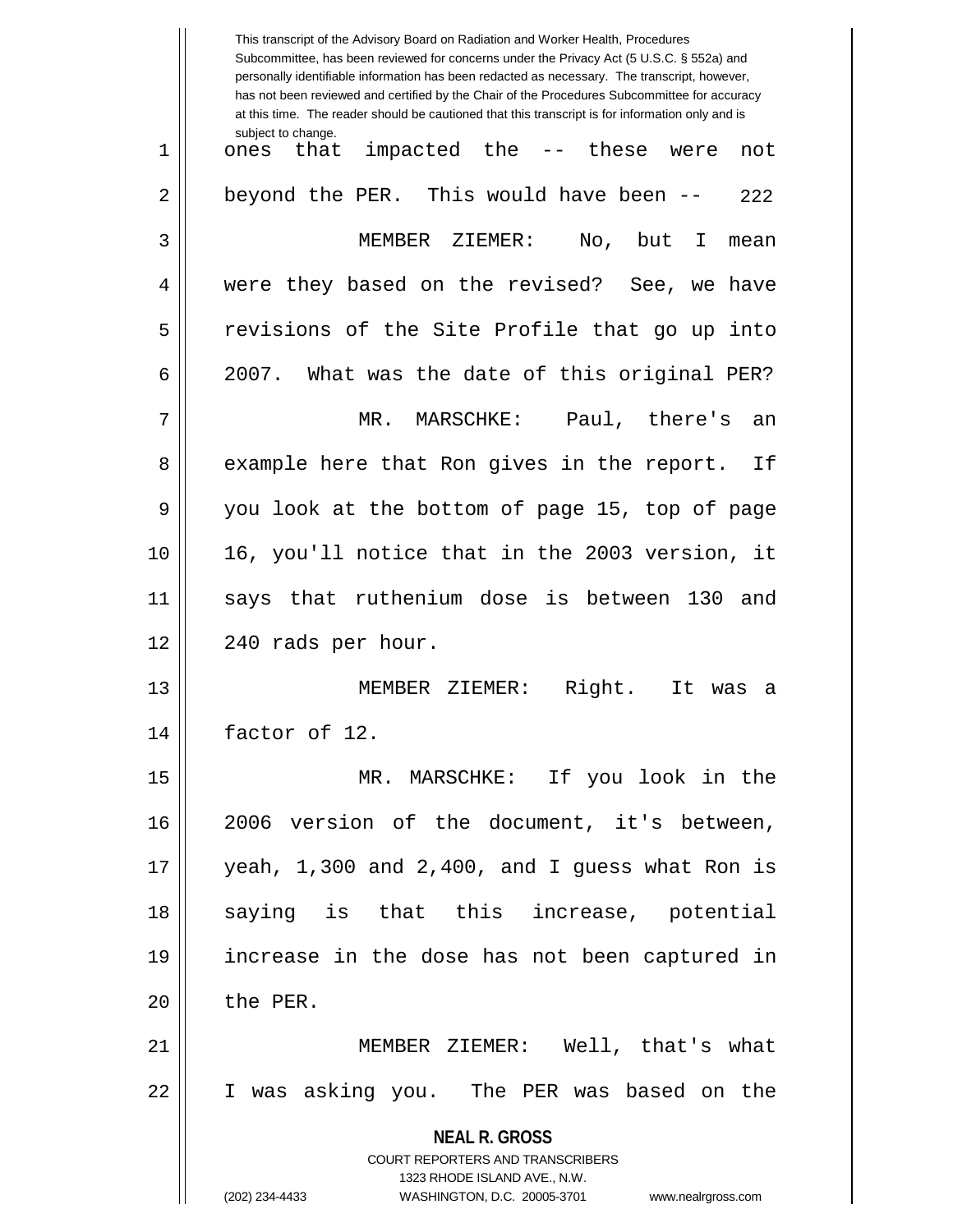|    | This transcript of the Advisory Board on Radiation and Worker Health, Procedures<br>Subcommittee, has been reviewed for concerns under the Privacy Act (5 U.S.C. § 552a) and<br>personally identifiable information has been redacted as necessary. The transcript, however,<br>has not been reviewed and certified by the Chair of the Procedures Subcommittee for accuracy<br>at this time. The reader should be cautioned that this transcript is for information only and is |
|----|----------------------------------------------------------------------------------------------------------------------------------------------------------------------------------------------------------------------------------------------------------------------------------------------------------------------------------------------------------------------------------------------------------------------------------------------------------------------------------|
| 1  | subject to change.<br>old version maybe.                                                                                                                                                                                                                                                                                                                                                                                                                                         |
| 2  | DR. MAURO: This is John.<br>223                                                                                                                                                                                                                                                                                                                                                                                                                                                  |
| 3  | MR.<br>MARSCHKE:<br>Well, the<br>is<br>PER                                                                                                                                                                                                                                                                                                                                                                                                                                       |
| 4  | supposed to be up to the 2000 and --                                                                                                                                                                                                                                                                                                                                                                                                                                             |
| 5  | (Simultaneous speaking.)                                                                                                                                                                                                                                                                                                                                                                                                                                                         |
| 6  | MR.<br>MARSCHKE: 2007, whereas the                                                                                                                                                                                                                                                                                                                                                                                                                                               |
| 7  | PER was issued in 2007. So it should include                                                                                                                                                                                                                                                                                                                                                                                                                                     |
| 8  | up to the 2006 revisions.                                                                                                                                                                                                                                                                                                                                                                                                                                                        |
| 9  | MR. STIVER:<br>Ron was not<br>looking                                                                                                                                                                                                                                                                                                                                                                                                                                            |
| 10 | at revisions after the PER was issued.<br>These                                                                                                                                                                                                                                                                                                                                                                                                                                  |
| 11 | are all --                                                                                                                                                                                                                                                                                                                                                                                                                                                                       |
| 12 | (Simultaneous speaking.)                                                                                                                                                                                                                                                                                                                                                                                                                                                         |
| 13 | MR.<br>KATZ:<br>Changes<br>that<br>up<br>to.                                                                                                                                                                                                                                                                                                                                                                                                                                     |
| 14 | date.                                                                                                                                                                                                                                                                                                                                                                                                                                                                            |
| 15 | MEMBER ZIEMER: Okay. John, you                                                                                                                                                                                                                                                                                                                                                                                                                                                   |
| 16 | had a comment.                                                                                                                                                                                                                                                                                                                                                                                                                                                                   |
| 17 | DR. MAURO:<br>There's another                                                                                                                                                                                                                                                                                                                                                                                                                                                    |
| 18 | concept here that I think is important. You                                                                                                                                                                                                                                                                                                                                                                                                                                      |
| 19 | see, what happened is originally, when we were                                                                                                                                                                                                                                                                                                                                                                                                                                   |
| 20 | doing the PER reviews, they were very -- to go                                                                                                                                                                                                                                                                                                                                                                                                                                   |
| 21 | back a number of years, and<br>we've                                                                                                                                                                                                                                                                                                                                                                                                                                             |
| 22 | transitioned, and I think we have<br>to                                                                                                                                                                                                                                                                                                                                                                                                                                          |
|    | <b>NEAL R. GROSS</b><br><b>COURT REPORTERS AND TRANSCRIBERS</b><br>1323 RHODE ISLAND AVE., N.W.                                                                                                                                                                                                                                                                                                                                                                                  |
|    | (202) 234-4433<br>WASHINGTON, D.C. 20005-3701 www.nealrgross.com                                                                                                                                                                                                                                                                                                                                                                                                                 |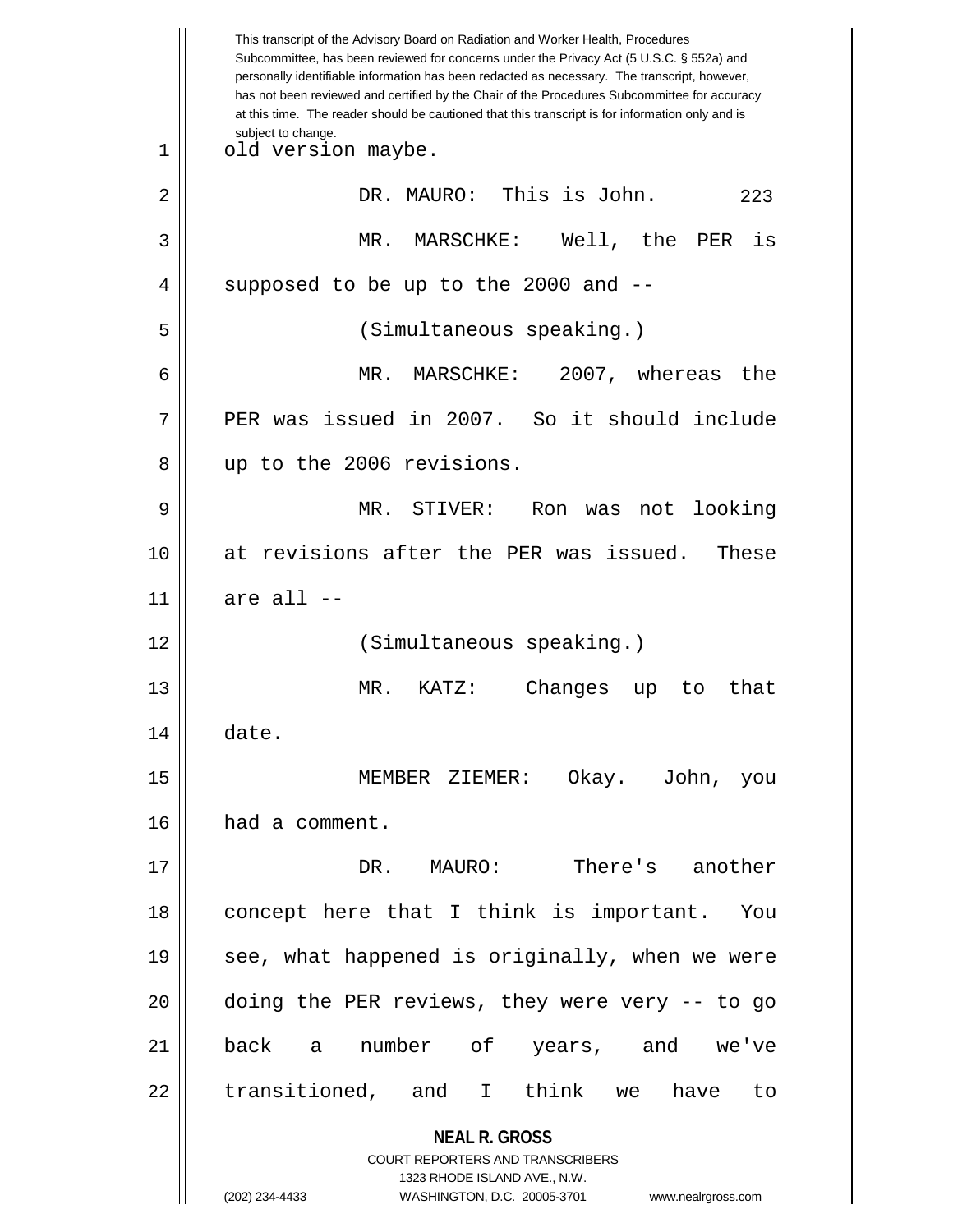**NEAL R. GROSS** COURT REPORTERS AND TRANSCRIBERS 1323 RHODE ISLAND AVE., N.W. (202) 234-4433 WASHINGTON, D.C. 20005-3701 www.nealrgross.com This transcript of the Advisory Board on Radiation and Worker Health, Procedures Subcommittee, has been reviewed for concerns under the Privacy Act (5 U.S.C. § 552a) and personally identifiable information has been redacted as necessary. The transcript, however, has not been reviewed and certified by the Chair of the Procedures Subcommittee for accuracy at this time. The reader should be cautioned that this transcript is for information only and is subject to change. 2 || They were very focused. There 224 1 || appreciate this.  $3 \parallel$  a particular issue, high-fire plutonium, 4 | thoracic carcinomas of the lymph nodes. They 5 were very focused, PERs issued, and it really  $6 \parallel$  -- and to deal with that particular issue. 7 There might have been a procedure that was 8 We written to deal with it, like OTIB-049, a PER 9 || issued. So it was very clean. 10 We have moved into a mode now 11 where the PER, the form the PERs have taken 12 now, you're saying okay, we're issuing a PER 13 to redo the cases that might have been 14 affected by the revisions, all the revisions 15 or some of the revisions that have been made 16 up to Rev 2 of a Site Profile. 17 Now so that's a big difference. 18 That's a big change in the way of looking at 19 || PERs. I remember when I first worked on this, 20 we said oh, it's about 60 work hours per PER,  $21$  | and then from our experience. 22 Well you know, now what we have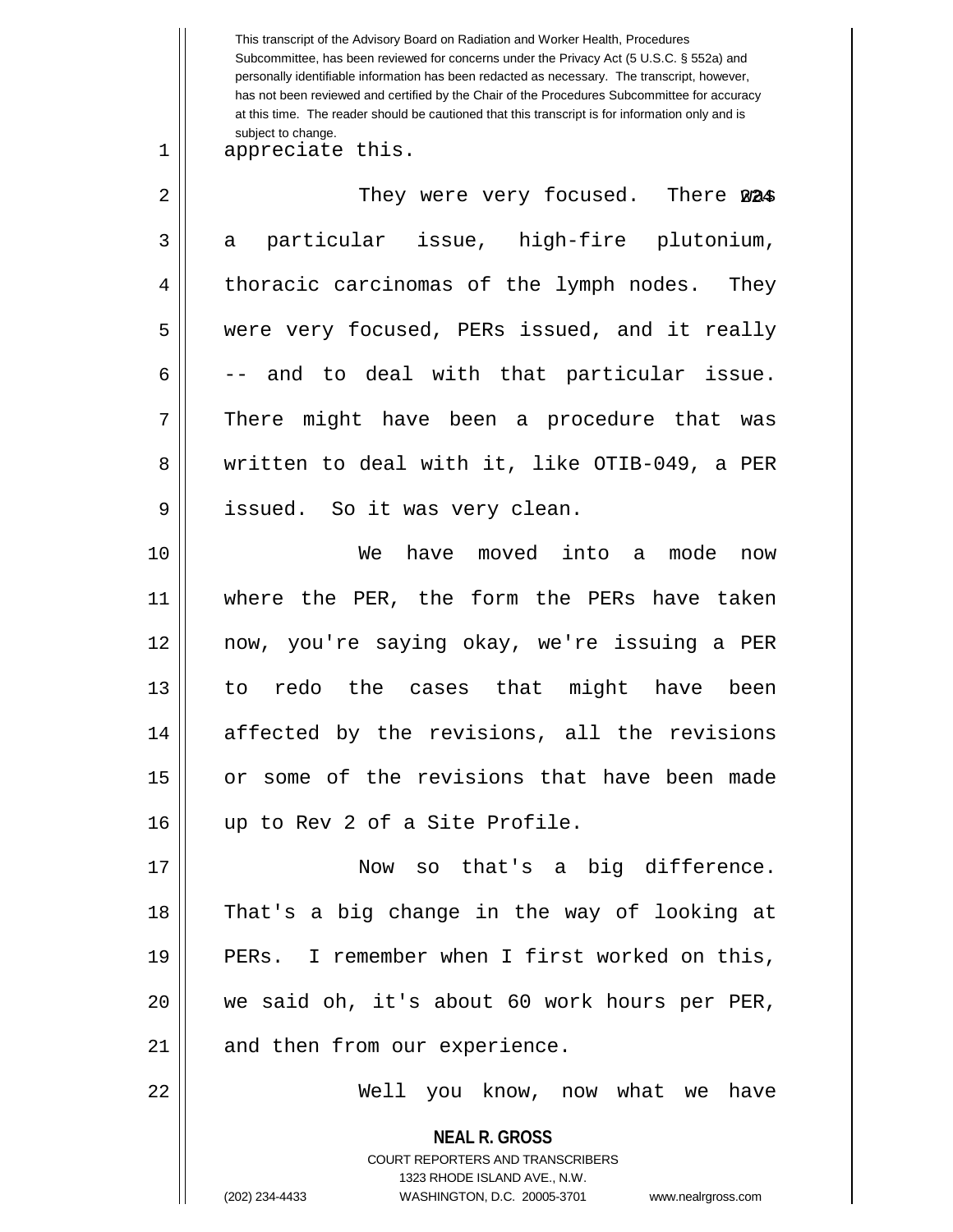|             | This transcript of the Advisory Board on Radiation and Worker Health, Procedures<br>Subcommittee, has been reviewed for concerns under the Privacy Act (5 U.S.C. § 552a) and<br>personally identifiable information has been redacted as necessary. The transcript, however,<br>has not been reviewed and certified by the Chair of the Procedures Subcommittee for accuracy<br>at this time. The reader should be cautioned that this transcript is for information only and is |
|-------------|----------------------------------------------------------------------------------------------------------------------------------------------------------------------------------------------------------------------------------------------------------------------------------------------------------------------------------------------------------------------------------------------------------------------------------------------------------------------------------|
| $\mathbf 1$ | subject to change.<br>now is here we have a PER that was issued on a                                                                                                                                                                                                                                                                                                                                                                                                             |
| 2           | given date, to deal with the Site Profile                                                                                                                                                                                                                                                                                                                                                                                                                                        |
| 3           | change up to a given point in time. And you                                                                                                                                                                                                                                                                                                                                                                                                                                      |
| 4           | were having a conversation now. Well, what                                                                                                                                                                                                                                                                                                                                                                                                                                       |
| 5           | should that PER address?                                                                                                                                                                                                                                                                                                                                                                                                                                                         |
| 6           | And one could say well, it should                                                                                                                                                                                                                                                                                                                                                                                                                                                |
| 7           | address all the changes that were made to the                                                                                                                                                                                                                                                                                                                                                                                                                                    |
| 8           | Site Profile, up to a given revision, the                                                                                                                                                                                                                                                                                                                                                                                                                                        |
| 9           | revision that the PER was initiated for,<br>and                                                                                                                                                                                                                                                                                                                                                                                                                                  |
| 10          | that may be ambiguous. In other words, you                                                                                                                                                                                                                                                                                                                                                                                                                                       |
| 11          | know, what are all those changes that were                                                                                                                                                                                                                                                                                                                                                                                                                                       |
| 12          | made up to let's say Rev 2, which triggered                                                                                                                                                                                                                                                                                                                                                                                                                                      |
| 13          | the PER?                                                                                                                                                                                                                                                                                                                                                                                                                                                                         |
| 14          | All one could simply ask that                                                                                                                                                                                                                                                                                                                                                                                                                                                    |
| 15          | okay, no. This PER says it's been, we are                                                                                                                                                                                                                                                                                                                                                                                                                                        |
| 16          | going to review all the cases to see, that                                                                                                                                                                                                                                                                                                                                                                                                                                       |
| 17          | need to be reviewed, because of certain                                                                                                                                                                                                                                                                                                                                                                                                                                          |
| 18          | technical changes that have occurred, which                                                                                                                                                                                                                                                                                                                                                                                                                                      |
| 19          | may not capture everything that occurred up to                                                                                                                                                                                                                                                                                                                                                                                                                                   |
| 20          | Rev 2.                                                                                                                                                                                                                                                                                                                                                                                                                                                                           |
| 21          | So all of a sudden, our procedure                                                                                                                                                                                                                                                                                                                                                                                                                                                |
| 22          | I mean let's look at it this way. The                                                                                                                                                                                                                                                                                                                                                                                                                                            |
|             | <b>NEAL R. GROSS</b>                                                                                                                                                                                                                                                                                                                                                                                                                                                             |
|             | COURT REPORTERS AND TRANSCRIBERS<br>1323 RHODE ISLAND AVE., N.W.                                                                                                                                                                                                                                                                                                                                                                                                                 |
|             | (202) 234-4433<br>WASHINGTON, D.C. 20005-3701 www.nealrgross.com                                                                                                                                                                                                                                                                                                                                                                                                                 |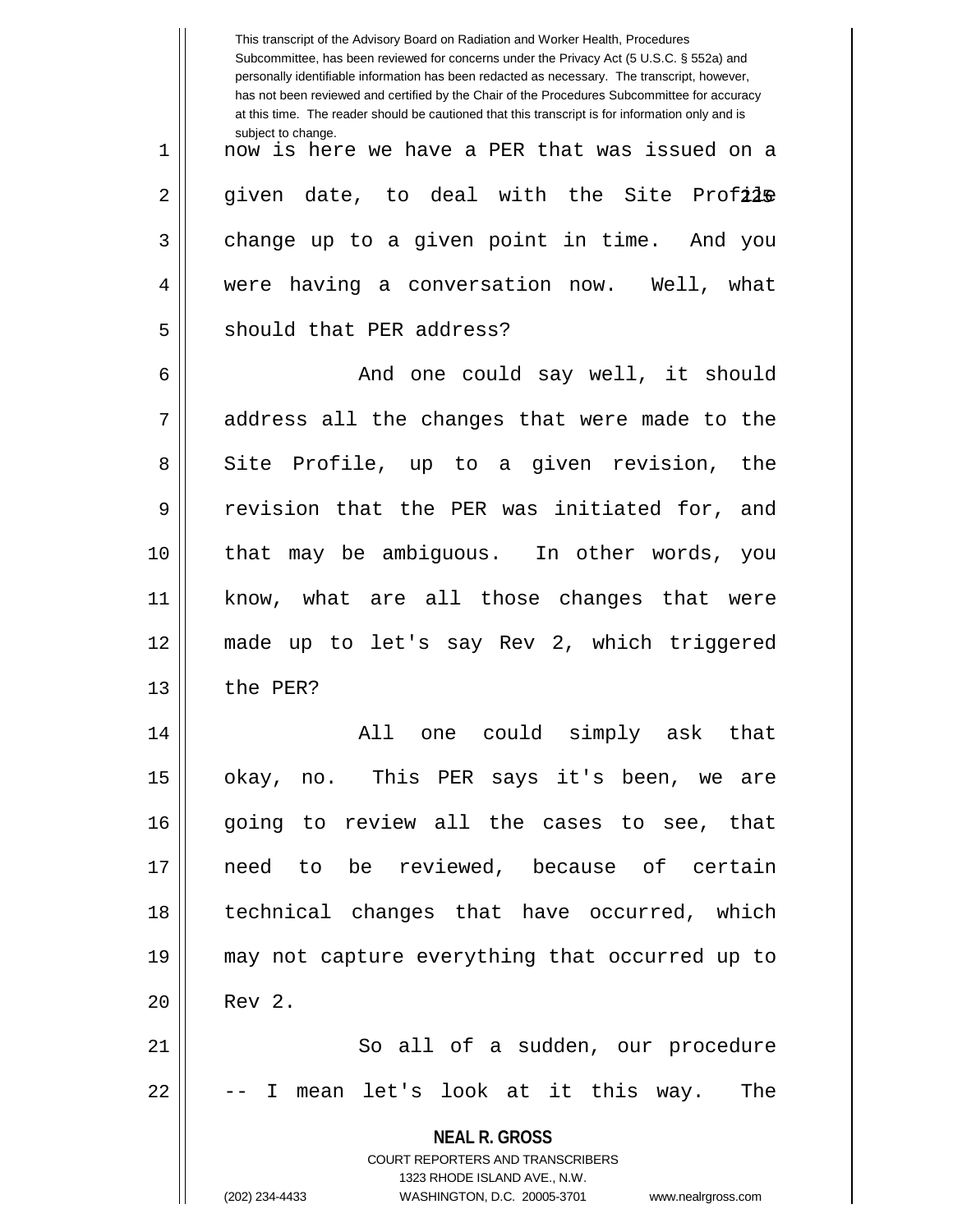**NEAL R. GROSS** COURT REPORTERS AND TRANSCRIBERS 1323 RHODE ISLAND AVE., N.W. This transcript of the Advisory Board on Radiation and Worker Health, Procedures Subcommittee, has been reviewed for concerns under the Privacy Act (5 U.S.C. § 552a) and personally identifiable information has been redacted as necessary. The transcript, however, has not been reviewed and certified by the Chair of the Procedures Subcommittee for accuracy at this time. The reader should be cautioned that this transcript is for information only and is subject to change. 226 1 || procedure that we work under is probably not 2 | complete enough. 3 In other words, is our mission now 4 || to go in and say, to go in and say "well, 5 we're going to have to take a look at Rev 2 of  $6 \parallel$  the Site Profile, and see what all the changes 7 were, from going from let's say Rev 0 to Rev 8 2, what all the issues were that were resolved 9 to the satisfaction of the Board," and the 10 || revision came through, and now we have a PER? 11 And then when we review the PER, 12 do we ask ourselves the question, the big 13 question up to that date, that is, do they 14 || capture all of the changes that were made from 15 going from Rev 0 to Rev 2? Were all the 16 || changes reviewed and approved by the Board? 17 || They may or may not have, up until that point 18 || of time. 19 Never mind all the new changes 20 || that might occur, you know, going forward. In 21 fact, at the time of the PER, you might be up  $22 \parallel$  to Rev 4 already. So I think that what we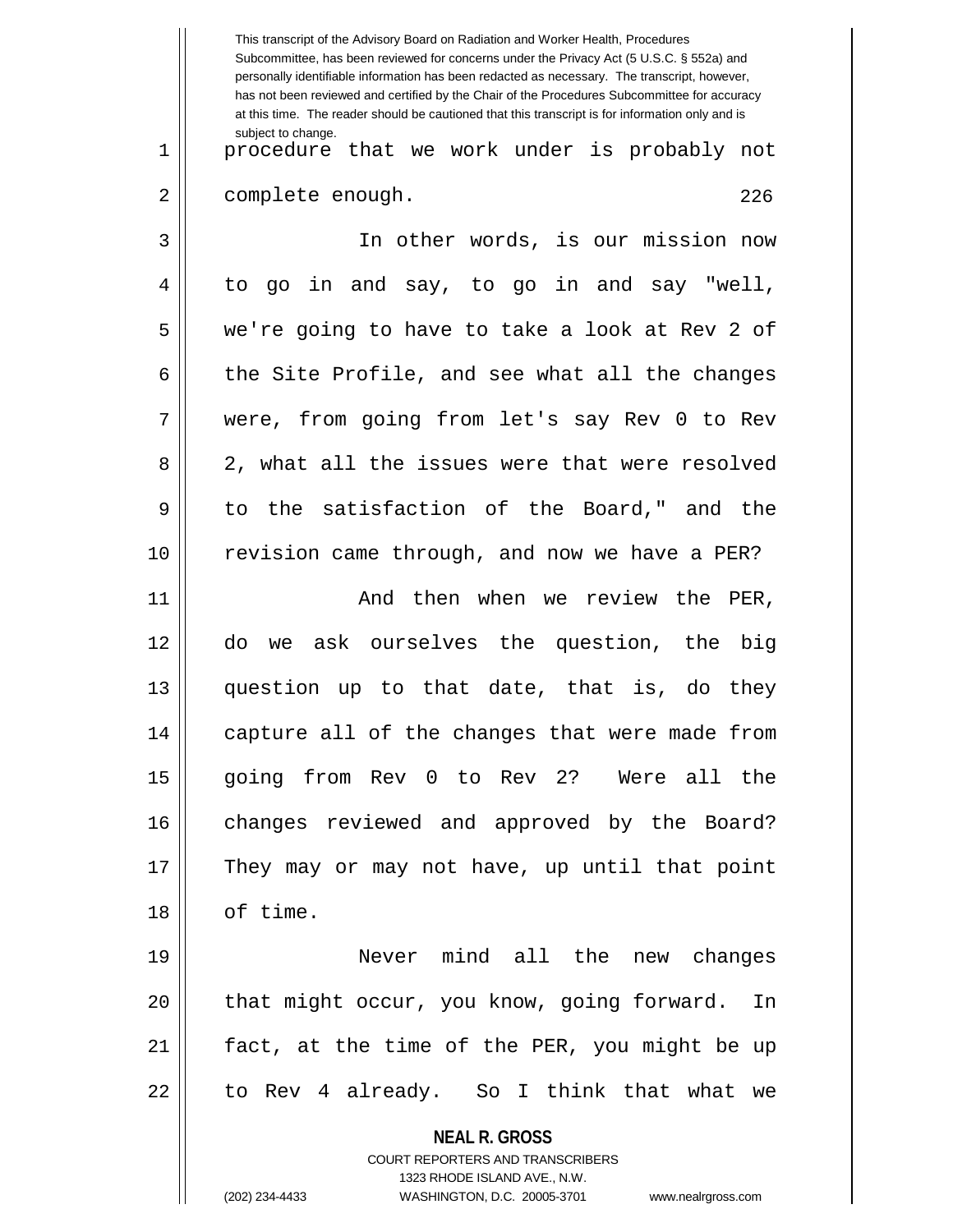|    | This transcript of the Advisory Board on Radiation and Worker Health, Procedures<br>Subcommittee, has been reviewed for concerns under the Privacy Act (5 U.S.C. § 552a) and<br>personally identifiable information has been redacted as necessary. The transcript, however,<br>has not been reviewed and certified by the Chair of the Procedures Subcommittee for accuracy<br>at this time. The reader should be cautioned that this transcript is for information only and is |
|----|----------------------------------------------------------------------------------------------------------------------------------------------------------------------------------------------------------------------------------------------------------------------------------------------------------------------------------------------------------------------------------------------------------------------------------------------------------------------------------|
| 1  | subject to change.<br>is we have to rethink the process that<br>have                                                                                                                                                                                                                                                                                                                                                                                                             |
| 2  | we're in, the procedure under which SC&A sort                                                                                                                                                                                                                                                                                                                                                                                                                                    |
| 3  | of does its job, you know, what should we be                                                                                                                                                                                                                                                                                                                                                                                                                                     |
| 4  | looking at.                                                                                                                                                                                                                                                                                                                                                                                                                                                                      |
| 5  | think that's our struggle<br>I.<br>now,                                                                                                                                                                                                                                                                                                                                                                                                                                          |
| 6  | and I think we've got to $-$ -                                                                                                                                                                                                                                                                                                                                                                                                                                                   |
| 7  | MR. KATZ: John, I think as<br>long                                                                                                                                                                                                                                                                                                                                                                                                                                               |
| 8  | as the PER, the purpose of the PER is clear,                                                                                                                                                                                                                                                                                                                                                                                                                                     |
| 9  | your purpose will be clear too.<br>then<br>So I                                                                                                                                                                                                                                                                                                                                                                                                                                  |
| 10 | mean I think when we get a response from DCAS                                                                                                                                                                                                                                                                                                                                                                                                                                    |
| 11 | to these, once it's entered and we<br>get a                                                                                                                                                                                                                                                                                                                                                                                                                                      |
| 12 | response, we'll know what the PER was about,                                                                                                                                                                                                                                                                                                                                                                                                                                     |
| 13 | then that defines the<br>scope of<br>and<br>your                                                                                                                                                                                                                                                                                                                                                                                                                                 |
| 14 | review.                                                                                                                                                                                                                                                                                                                                                                                                                                                                          |
| 15 | DR. MAURO: Okay, by definition.                                                                                                                                                                                                                                                                                                                                                                                                                                                  |
| 16 | That's important. See, you just made a very                                                                                                                                                                                                                                                                                                                                                                                                                                      |
| 17 | important statement.                                                                                                                                                                                                                                                                                                                                                                                                                                                             |
| 18 | You says whatever the PER says its                                                                                                                                                                                                                                                                                                                                                                                                                                               |
| 19 | mission is, that's its mission, and it's not                                                                                                                                                                                                                                                                                                                                                                                                                                     |
| 20 | up to us, you know, when we review it, to say                                                                                                                                                                                                                                                                                                                                                                                                                                    |
| 21 | "Oh no, its mission wasn't broad enough.                                                                                                                                                                                                                                                                                                                                                                                                                                         |
| 22 | There are a lot more other changes that were                                                                                                                                                                                                                                                                                                                                                                                                                                     |
|    | <b>NEAL R. GROSS</b>                                                                                                                                                                                                                                                                                                                                                                                                                                                             |
|    | COURT REPORTERS AND TRANSCRIBERS                                                                                                                                                                                                                                                                                                                                                                                                                                                 |
|    | 1323 RHODE ISLAND AVE., N.W.<br>(202) 234-4433<br>WASHINGTON, D.C. 20005-3701 www.nealrgross.com                                                                                                                                                                                                                                                                                                                                                                                 |
|    |                                                                                                                                                                                                                                                                                                                                                                                                                                                                                  |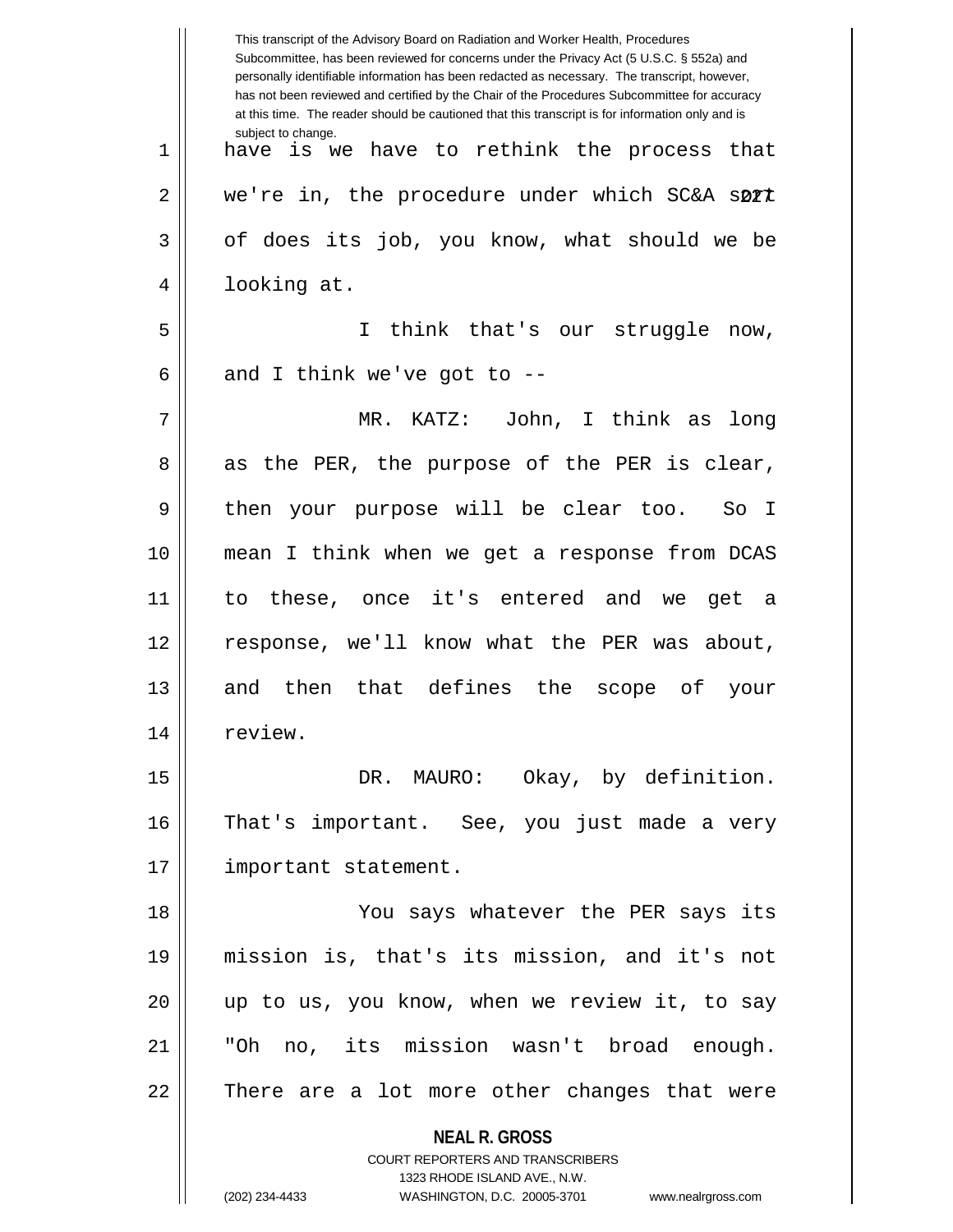|    | This transcript of the Advisory Board on Radiation and Worker Health, Procedures<br>Subcommittee, has been reviewed for concerns under the Privacy Act (5 U.S.C. § 552a) and<br>personally identifiable information has been redacted as necessary. The transcript, however,<br>has not been reviewed and certified by the Chair of the Procedures Subcommittee for accuracy<br>at this time. The reader should be cautioned that this transcript is for information only and is |
|----|----------------------------------------------------------------------------------------------------------------------------------------------------------------------------------------------------------------------------------------------------------------------------------------------------------------------------------------------------------------------------------------------------------------------------------------------------------------------------------|
| 1  | subject to change.<br>in there."                                                                                                                                                                                                                                                                                                                                                                                                                                                 |
| 2  | mean that's a very important<br>T.                                                                                                                                                                                                                                                                                                                                                                                                                                               |
| 3  | statement. So we accept the scope of the PER                                                                                                                                                                                                                                                                                                                                                                                                                                     |
| 4  | for the statement it makes, and it looked at                                                                                                                                                                                                                                                                                                                                                                                                                                     |
| 5  | this, this, this and this.                                                                                                                                                                                                                                                                                                                                                                                                                                                       |
| 6  | KATZ: Yeah.<br>MR.<br>But<br>$\mathbf{I}$<br>it<br>mean                                                                                                                                                                                                                                                                                                                                                                                                                          |
| 7  | may be, John, that the scope of this PER was                                                                                                                                                                                                                                                                                                                                                                                                                                     |
| 8  | intended to capture all the changes that --                                                                                                                                                                                                                                                                                                                                                                                                                                      |
| 9  | (Simultaneous speaking.)                                                                                                                                                                                                                                                                                                                                                                                                                                                         |
| 10 | DR.<br>Oh, okay, okay.<br>MAURO:<br>I                                                                                                                                                                                                                                                                                                                                                                                                                                            |
| 11 | see.                                                                                                                                                                                                                                                                                                                                                                                                                                                                             |
| 12 | --and if that was<br>MR.<br>KATZ:<br>the                                                                                                                                                                                                                                                                                                                                                                                                                                         |
| 13 | scope, if that was the scope, then yes indeed.                                                                                                                                                                                                                                                                                                                                                                                                                                   |
| 14 | Then all of this stuff that Ron caught, that                                                                                                                                                                                                                                                                                                                                                                                                                                     |
| 15 | you know, may have fallen through the filter.                                                                                                                                                                                                                                                                                                                                                                                                                                    |
| 16 | I don't know. We'll just have to see.                                                                                                                                                                                                                                                                                                                                                                                                                                            |
| 17 | DR. MAURO: Okay, okay.                                                                                                                                                                                                                                                                                                                                                                                                                                                           |
| 18 | MR. MARSCHKE: If you look at PER-                                                                                                                                                                                                                                                                                                                                                                                                                                                |
| 19 | 0029, John, there's a Table 1, which basically                                                                                                                                                                                                                                                                                                                                                                                                                                   |
| 20 | lists all the -- it's supposed to cover all                                                                                                                                                                                                                                                                                                                                                                                                                                      |
| 21 | the Hanford Site Profiles up to, and it gives                                                                                                                                                                                                                                                                                                                                                                                                                                    |
| 22 | a list of which revision and the date of the                                                                                                                                                                                                                                                                                                                                                                                                                                     |
|    | <b>NEAL R. GROSS</b><br>COURT REPORTERS AND TRANSCRIBERS<br>1323 RHODE ISLAND AVE., N.W.<br>(202) 234-4433<br>WASHINGTON, D.C. 20005-3701<br>www.nealrgross.com                                                                                                                                                                                                                                                                                                                  |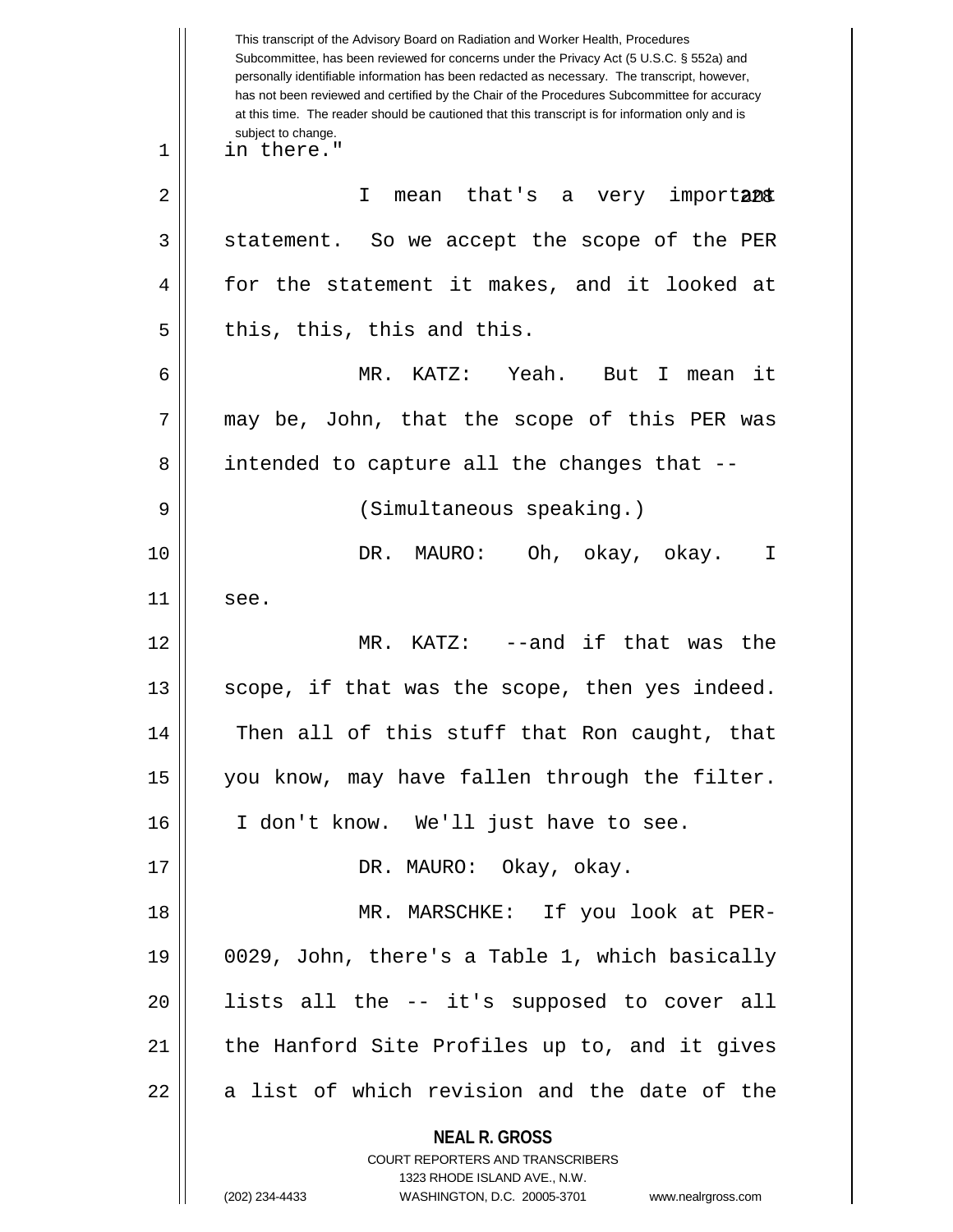|    | This transcript of the Advisory Board on Radiation and Worker Health, Procedures<br>Subcommittee, has been reviewed for concerns under the Privacy Act (5 U.S.C. § 552a) and<br>personally identifiable information has been redacted as necessary. The transcript, however,<br>has not been reviewed and certified by the Chair of the Procedures Subcommittee for accuracy<br>at this time. The reader should be cautioned that this transcript is for information only and is |
|----|----------------------------------------------------------------------------------------------------------------------------------------------------------------------------------------------------------------------------------------------------------------------------------------------------------------------------------------------------------------------------------------------------------------------------------------------------------------------------------|
| 1  | subject to change.<br>basically it's pretty clear.<br>revision.<br>So                                                                                                                                                                                                                                                                                                                                                                                                            |
| 2  | It's supposed to cover up, you know, 200                                                                                                                                                                                                                                                                                                                                                                                                                                         |
| 3  | external dose, which is 0006, TKBS-0006, up                                                                                                                                                                                                                                                                                                                                                                                                                                      |
| 4  | until June 5th, 2007.                                                                                                                                                                                                                                                                                                                                                                                                                                                            |
| 5  | MR. KATZ: Right. So that's fine.                                                                                                                                                                                                                                                                                                                                                                                                                                                 |
| 6  | So then that's $-$ you're sort of answering the                                                                                                                                                                                                                                                                                                                                                                                                                                  |
| 7  | question.                                                                                                                                                                                                                                                                                                                                                                                                                                                                        |
| 8  | MR. STIVER: If I can jump in for                                                                                                                                                                                                                                                                                                                                                                                                                                                 |
| 9  | just a second, I think John has a valid point,                                                                                                                                                                                                                                                                                                                                                                                                                                   |
| 10 | in that there's a whole spectrum of going from                                                                                                                                                                                                                                                                                                                                                                                                                                   |
| 11 | very focused, like say we saw with high-fired                                                                                                                                                                                                                                                                                                                                                                                                                                    |
| 12 | plutonium, probably up to almost to a wide                                                                                                                                                                                                                                                                                                                                                                                                                                       |
| 13 | open, say as with Rocky Flats, which was a PER                                                                                                                                                                                                                                                                                                                                                                                                                                   |
| 14 | that was one page, and basically said we're                                                                                                                                                                                                                                                                                                                                                                                                                                      |
| 15 | evaluating every change that has happened in                                                                                                                                                                                                                                                                                                                                                                                                                                     |
| 16 | these Technical Basis Documents since the last                                                                                                                                                                                                                                                                                                                                                                                                                                   |
| 17 | revision.                                                                                                                                                                                                                                                                                                                                                                                                                                                                        |
| 18 | So that almost gets us to the                                                                                                                                                                                                                                                                                                                                                                                                                                                    |
| 19 | point we were saying before. Is this really                                                                                                                                                                                                                                                                                                                                                                                                                                      |
| 20 | the proper venue to deal with what boils down                                                                                                                                                                                                                                                                                                                                                                                                                                    |
| 21 | to a Site Profile review, a new Site Profile                                                                                                                                                                                                                                                                                                                                                                                                                                     |
| 22 | review? It's like I can see your point, that                                                                                                                                                                                                                                                                                                                                                                                                                                     |
|    | <b>NEAL R. GROSS</b><br>COURT REPORTERS AND TRANSCRIBERS<br>1323 RHODE ISLAND AVE., N.W.<br>(202) 234-4433<br>WASHINGTON, D.C. 20005-3701<br>www.nealrgross.com                                                                                                                                                                                                                                                                                                                  |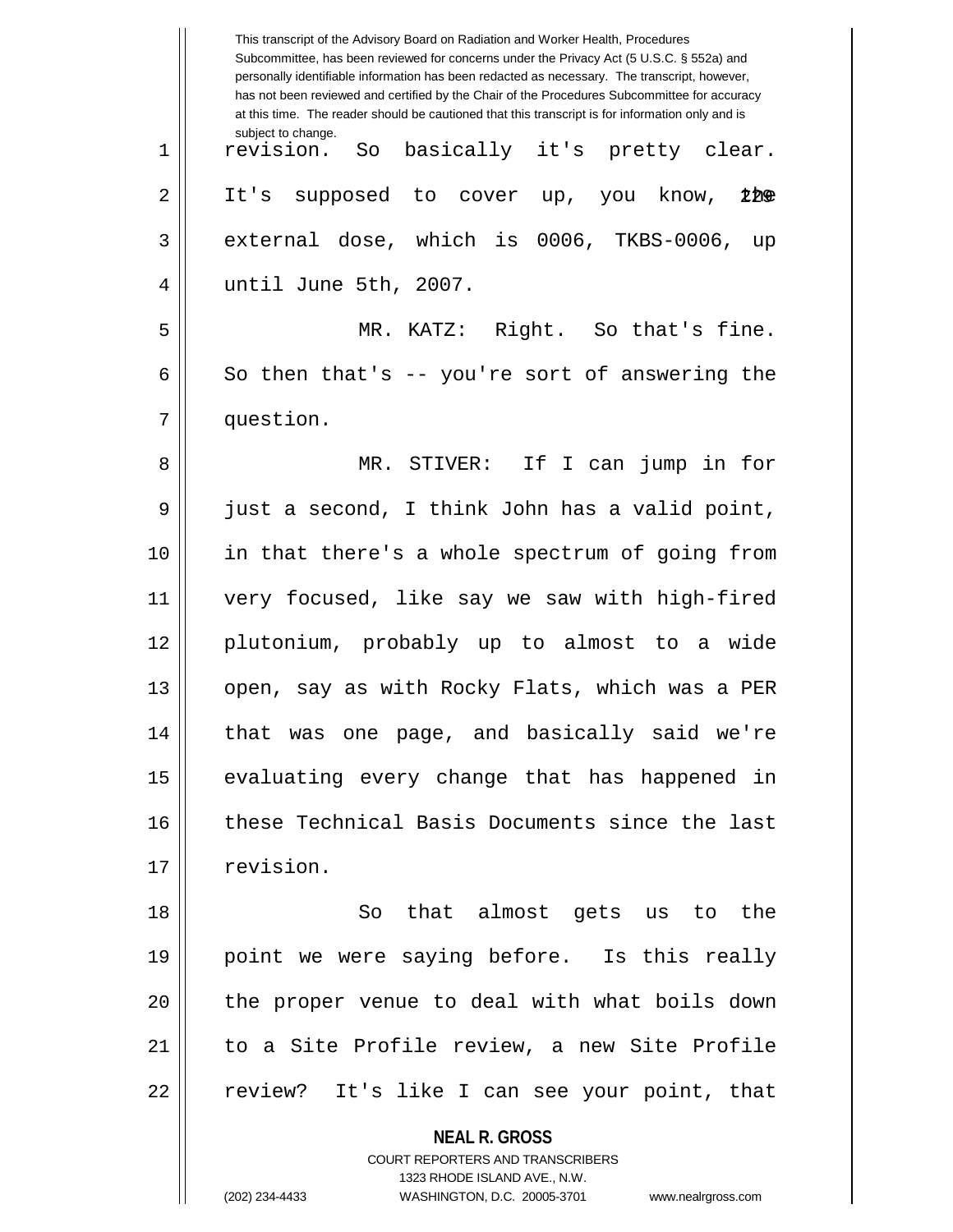|             | This transcript of the Advisory Board on Radiation and Worker Health, Procedures<br>Subcommittee, has been reviewed for concerns under the Privacy Act (5 U.S.C. § 552a) and<br>personally identifiable information has been redacted as necessary. The transcript, however,<br>has not been reviewed and certified by the Chair of the Procedures Subcommittee for accuracy<br>at this time. The reader should be cautioned that this transcript is for information only and is |
|-------------|----------------------------------------------------------------------------------------------------------------------------------------------------------------------------------------------------------------------------------------------------------------------------------------------------------------------------------------------------------------------------------------------------------------------------------------------------------------------------------|
| $\mathbf 1$ | subject to change.<br>yeah, the PER lays out what its scope is, but                                                                                                                                                                                                                                                                                                                                                                                                              |
| 2           | eventually it becomes almost meaningless when                                                                                                                                                                                                                                                                                                                                                                                                                                    |
| 3           | it's so broad, that it becomes --                                                                                                                                                                                                                                                                                                                                                                                                                                                |
| 4           | (Simultaneous speaking.)                                                                                                                                                                                                                                                                                                                                                                                                                                                         |
| 5           | MR.<br>KATZ:<br>It wouldn't<br>be                                                                                                                                                                                                                                                                                                                                                                                                                                                |
| 6           | meaningless at all. If those revisions<br>are                                                                                                                                                                                                                                                                                                                                                                                                                                    |
| 7           | based on Hanford Work Group discussions and so                                                                                                                                                                                                                                                                                                                                                                                                                                   |
| 8           | on, all those revisions to all those pieces,                                                                                                                                                                                                                                                                                                                                                                                                                                     |
| 9           | if<br>they're largely based on<br>Work<br>Group                                                                                                                                                                                                                                                                                                                                                                                                                                  |
| 10          | discussions where things were put to bed, then                                                                                                                                                                                                                                                                                                                                                                                                                                   |
| 11          | it's fine.                                                                                                                                                                                                                                                                                                                                                                                                                                                                       |
| 12          | MR. STIVER: Well with Hanford, I                                                                                                                                                                                                                                                                                                                                                                                                                                                 |
| 13          | guess we're okay. But I'm saying once you get                                                                                                                                                                                                                                                                                                                                                                                                                                    |
| 14          | to a couple of these others, like we'll see                                                                                                                                                                                                                                                                                                                                                                                                                                      |
| 15          | with Ames. Of course, I'm kind of jumping                                                                                                                                                                                                                                                                                                                                                                                                                                        |
| 16          | ahead of you. It's okay with Hanford.                                                                                                                                                                                                                                                                                                                                                                                                                                            |
| 17          | MR. KATZ: Let's not. Let's just                                                                                                                                                                                                                                                                                                                                                                                                                                                  |
| 18          | work on these one at a time.                                                                                                                                                                                                                                                                                                                                                                                                                                                     |
| 19          | MR. STIVER: I think that's where,                                                                                                                                                                                                                                                                                                                                                                                                                                                |
| 20          | kind of what John was getting at, if I may be                                                                                                                                                                                                                                                                                                                                                                                                                                    |
| 21          | so bold as to speak for him.                                                                                                                                                                                                                                                                                                                                                                                                                                                     |
| 22          | MEMBER ZIEMER:<br>So you sort of                                                                                                                                                                                                                                                                                                                                                                                                                                                 |
|             | <b>NEAL R. GROSS</b><br>COURT REPORTERS AND TRANSCRIBERS<br>1323 RHODE ISLAND AVE., N.W.<br>(202) 234-4433<br>WASHINGTON, D.C. 20005-3701<br>www.nealrgross.com                                                                                                                                                                                                                                                                                                                  |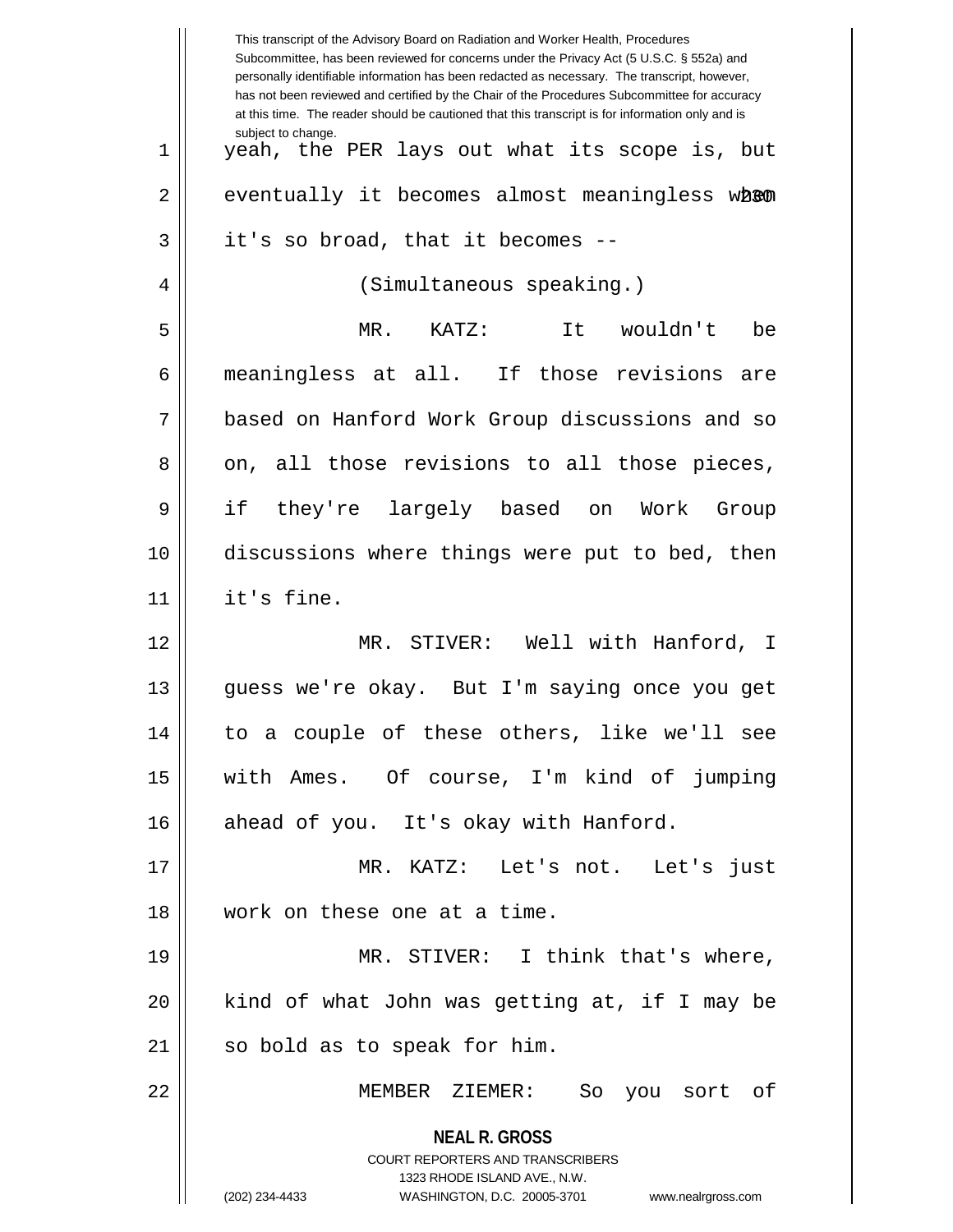|    | This transcript of the Advisory Board on Radiation and Worker Health, Procedures<br>Subcommittee, has been reviewed for concerns under the Privacy Act (5 U.S.C. § 552a) and<br>personally identifiable information has been redacted as necessary. The transcript, however,<br>has not been reviewed and certified by the Chair of the Procedures Subcommittee for accuracy<br>at this time. The reader should be cautioned that this transcript is for information only and is |
|----|----------------------------------------------------------------------------------------------------------------------------------------------------------------------------------------------------------------------------------------------------------------------------------------------------------------------------------------------------------------------------------------------------------------------------------------------------------------------------------|
| 1  | subject to change.<br>have the question of whether or not it can be                                                                                                                                                                                                                                                                                                                                                                                                              |
| 2  | expanded beyond what NIOSH thought it was 231                                                                                                                                                                                                                                                                                                                                                                                                                                    |
| 3  | the time they wrote the PER, right. Ron has                                                                                                                                                                                                                                                                                                                                                                                                                                      |
| 4  | issue that says okay, the<br>raised an<br>new                                                                                                                                                                                                                                                                                                                                                                                                                                    |
| 5  | revision has a factor of ten in the listing of                                                                                                                                                                                                                                                                                                                                                                                                                                   |
| 6  | the particular of nuclides, I forget what it                                                                                                                                                                                                                                                                                                                                                                                                                                     |
| 7  | was. But and --                                                                                                                                                                                                                                                                                                                                                                                                                                                                  |
| 8  | MR. KATZ: Right, and it sounds                                                                                                                                                                                                                                                                                                                                                                                                                                                   |
| 9  | like he may have caught something that should                                                                                                                                                                                                                                                                                                                                                                                                                                    |
| 10 | have been caught but wasn't caught in the PER,                                                                                                                                                                                                                                                                                                                                                                                                                                   |
| 11 | but we'll see when we get a response<br>from                                                                                                                                                                                                                                                                                                                                                                                                                                     |
| 12 | DCAS.                                                                                                                                                                                                                                                                                                                                                                                                                                                                            |
| 13 | MR. STIVER: Yeah. I'll have --                                                                                                                                                                                                                                                                                                                                                                                                                                                   |
| 14 | MEMBER ZIEMER: Have all these                                                                                                                                                                                                                                                                                                                                                                                                                                                    |
| 15 | been reviewed by the Work Group, all the                                                                                                                                                                                                                                                                                                                                                                                                                                         |
| 16 | revisions that we're talking about?                                                                                                                                                                                                                                                                                                                                                                                                                                              |
| 17 | MR. HINNEFELD: Well, these were                                                                                                                                                                                                                                                                                                                                                                                                                                                  |
| 18 | all incorporated into the Site Profile. What                                                                                                                                                                                                                                                                                                                                                                                                                                     |
| 19 | Ron is commenting on are things that were in                                                                                                                                                                                                                                                                                                                                                                                                                                     |
| 20 | the Site Profile, take the 2007 one, and he                                                                                                                                                                                                                                                                                                                                                                                                                                      |
| 21 | reviewed it. So all these changes are in                                                                                                                                                                                                                                                                                                                                                                                                                                         |
| 22 | there, and we said that the PER does not                                                                                                                                                                                                                                                                                                                                                                                                                                         |
|    | <b>NEAL R. GROSS</b><br>COURT REPORTERS AND TRANSCRIBERS                                                                                                                                                                                                                                                                                                                                                                                                                         |

1323 RHODE ISLAND AVE., N.W.

 $\prod$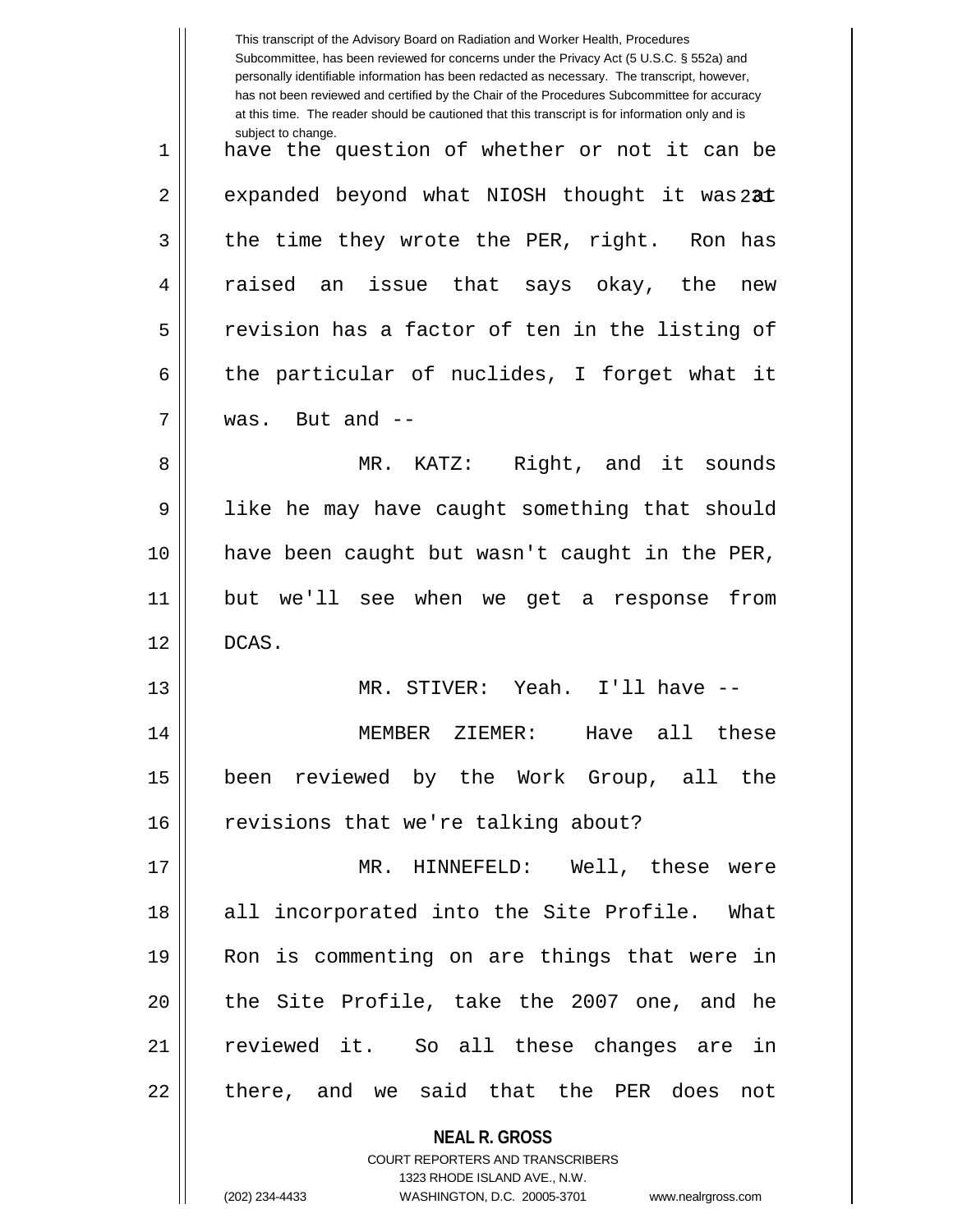**NEAL R. GROSS** COURT REPORTERS AND TRANSCRIBERS 1323 RHODE ISLAND AVE., N.W. This transcript of the Advisory Board on Radiation and Worker Health, Procedures Subcommittee, has been reviewed for concerns under the Privacy Act (5 U.S.C. § 552a) and personally identifiable information has been redacted as necessary. The transcript, however, has not been reviewed and certified by the Chair of the Procedures Subcommittee for accuracy at this time. The reader should be cautioned that this transcript is for information only and is subject to change. I understand 1 specifically -- 2 MEMBER ZIEMER: No, I understand  $3 \parallel$  that. I'm sort of asking the question "and 4 || have they been reviewed also by the" --5 MR. KATZ: Yeah, and that's -- 6 (Simultaneous speaking.) 7 MEMBER ZIEMER: You see, a lot of 8 times these are reviewed by SC&A, but they 9 haven't been. You may have things that -- 10 || they weren't accepted to start with. 11 MR. KATZ: Right. These all 12 predate -- I couldn't tell you, because I 13 don't know about the Hanford Work Group 14 meetings back then. 15 MEMBER ZIEMER: I don't remember. 16 || MR. KATZ: That's before my time. 17 MEMBER ZIEMER: Well, we aren't 18 || going to solve that today. But is there any 19 reason we shouldn't just ask NIOSH to look at 20 || these issues and make some sort of response? 21 MR. HINNEFELD: Give us some time  $22$   $\parallel$  to look at it.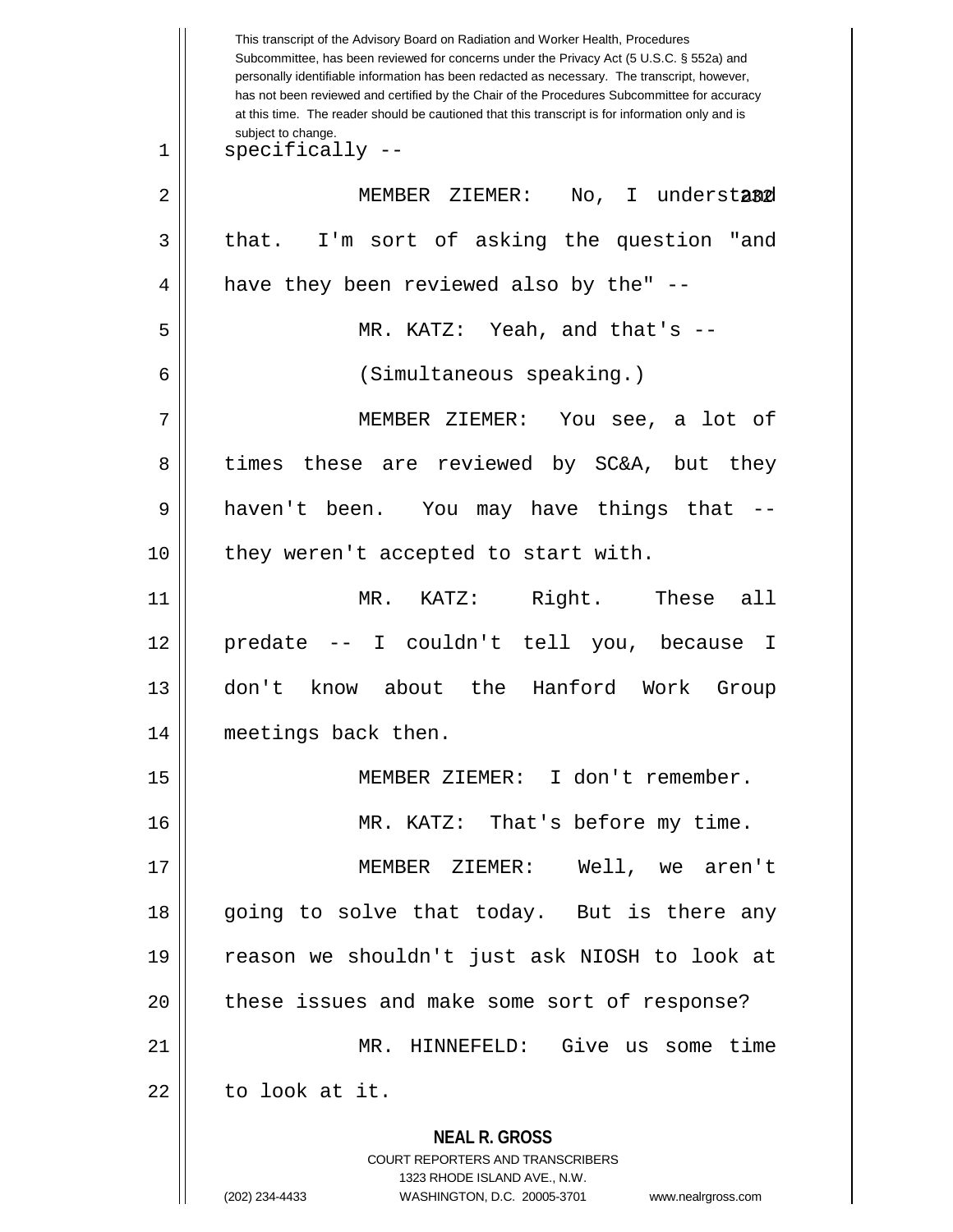**NEAL R. GROSS** COURT REPORTERS AND TRANSCRIBERS This transcript of the Advisory Board on Radiation and Worker Health, Procedures Subcommittee, has been reviewed for concerns under the Privacy Act (5 U.S.C. § 552a) and personally identifiable information has been redacted as necessary. The transcript, however, has not been reviewed and certified by the Chair of the Procedures Subcommittee for accuracy at this time. The reader should be cautioned that this transcript is for information only and is subject to change. 233 2 MR. HINNEFELD: On the face of it, 1 (Simultaneous speaking.) 3 it seems to me that if we identify all the 4 Hanford cases that were not compensable, as 5 || the population we're going to look at, and we 6|| redid them. Whether or not the PER 7 || specifically lists every one of these changes 8 l that it's based on. 9 The revised dose reconstruction 10 will be done in accordance with the 11 instructions in the Site Profile. So all of 12 || these things should have been addressed in the 13 rework, it would seem to me. But let me go  $14$  || sort that out and come back, because  $-$ 15 MR. STIVER: Maybe in this case it 16 was broad enough to be -- 17 MR. HINNEFELD: And it could have 18 been that rather than mention every single 19 || stinking change that occurred, we said all the 20 || things change, all the cases. But I guess  $21$  | there was a question, though, that there was 22 || some decision about could this dose have gone

1323 RHODE ISLAND AVE., N.W.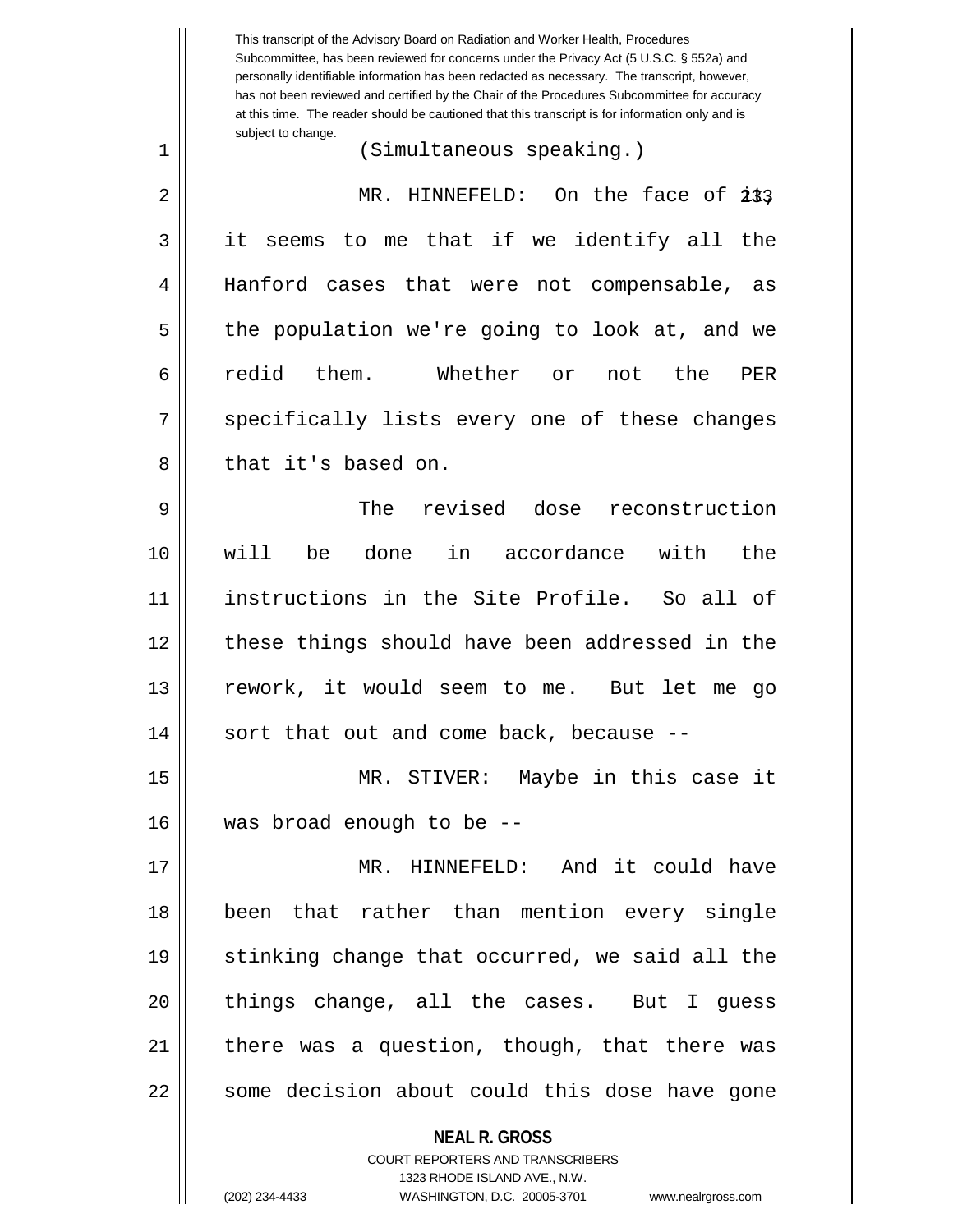**NEAL R. GROSS** COURT REPORTERS AND TRANSCRIBERS 1323 RHODE ISLAND AVE., N.W. (202) 234-4433 WASHINGTON, D.C. 20005-3701 www.nealrgross.com This transcript of the Advisory Board on Radiation and Worker Health, Procedures Subcommittee, has been reviewed for concerns under the Privacy Act (5 U.S.C. § 552a) and personally identifiable information has been redacted as necessary. The transcript, however, has not been reviewed and certified by the Chair of the Procedures Subcommittee for accuracy at this time. The reader should be cautioned that this transcript is for information only and is subject to change. 2|| particular claim, could this one dose h**ay<del>e</del>** 1 up? That was part of the PER. For a  $3 \parallel$  gone up? 4 If we weren't looking at these 5 || things, that's the question. That's the 6 | question. 7 MR. STIVER: It might have gone  $8 \parallel \quad \text{up}.$ 9 MR. HINNEFELD: We'll just have to 10 H take it back and look at it. 11 MR. STIVER: Yeah, it's going to 12 be -- it's going to take some time to win 13 | approval on that. 14 MEMBER ZIEMER: Yeah, specifically  $15$  | those items in 4.1 and 4 whatever. 16 MR. KATZ: Yeah. If there had 17 been so many changes, you might have just said 18 we're just going to look at them, all the ones  $19 \parallel$  that we said that fell below, right? 20 MR. HINNEFELD: Yeah, we may have 21 || looked at all the ones that fell below. 22 MR. STIVER: Because it may be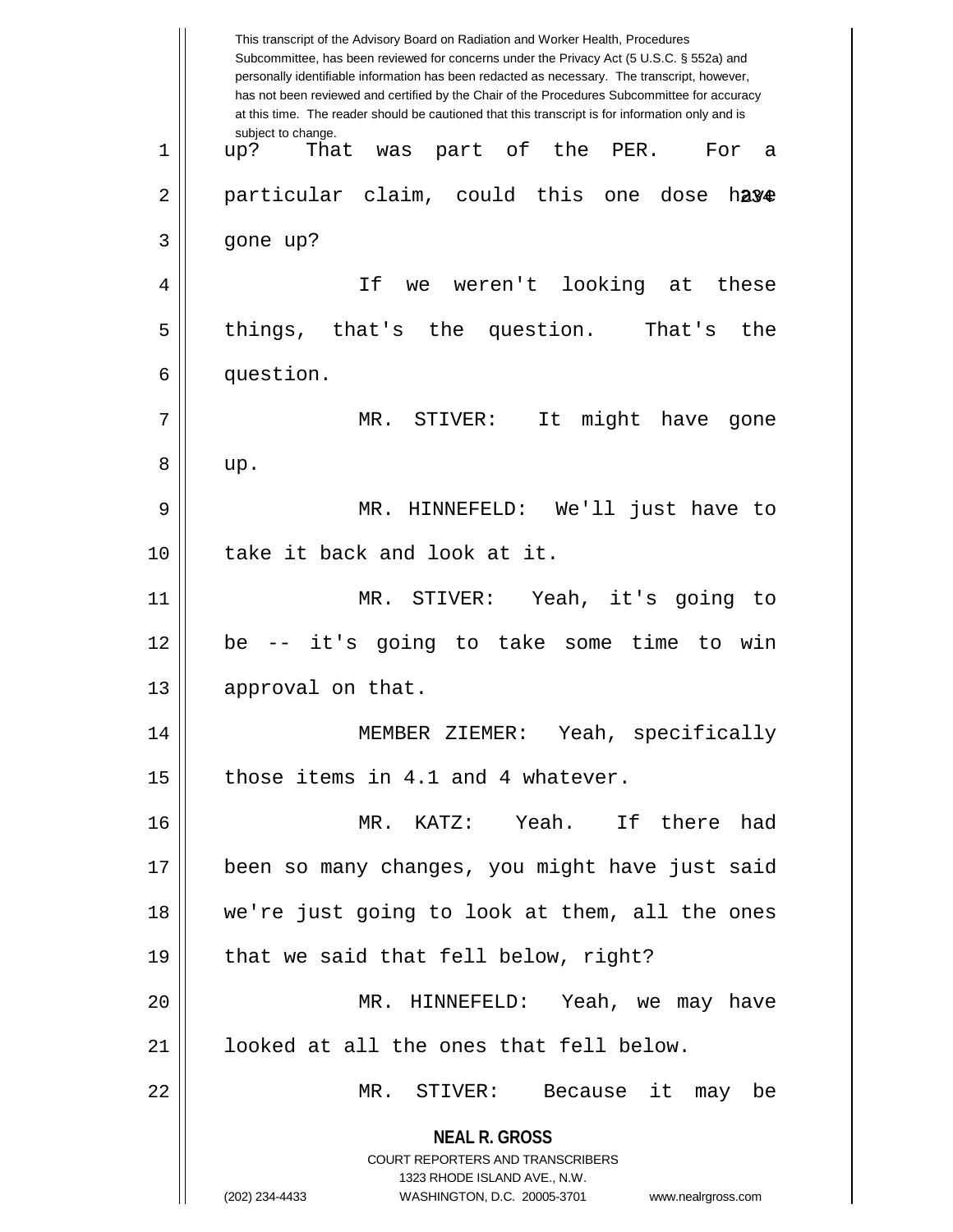**NEAL R. GROSS** COURT REPORTERS AND TRANSCRIBERS 1323 RHODE ISLAND AVE., N.W. (202) 234-4433 WASHINGTON, D.C. 20005-3701 www.nealrgross.com This transcript of the Advisory Board on Radiation and Worker Health, Procedures Subcommittee, has been reviewed for concerns under the Privacy Act (5 U.S.C. § 552a) and personally identifiable information has been redacted as necessary. The transcript, however, has not been reviewed and certified by the Chair of the Procedures Subcommittee for accuracy at this time. The reader should be cautioned that this transcript is for information only and is subject to change. 235 1 more complex to try to sort than it is to just  $2 \parallel$  look at all. 3 MR. KATZ: Just look at them all. 4 || Yeah, it could be. 5 MEMBER ZIEMER: But it's also 6 possible you wouldn't have looked at them for  $7$  | some of those issues that came up. 8 MR. HINNEFELD: Well, no. We 9 worked the claims. We would have done it. 10 (Simultaneous speaking.) 11 MEMBER ZIEMER: You reworked them. 12 MR. HINNEFELD: This time we 13 reworked them all. We got them back from the 14 DOL and we worked them all. 15 MEMBER ZIEMER: Okay, got you.  $16 \parallel$  Okay. 17 MR. KATZ: So we'll hear back from 18 DCAS. 19 MEMBER ZIEMER: So we'll get a 20 || report back on that. I think that completes 21 || this topic, and I'll turn the gavel back over 22 || to Ms. Munn, if she's there. Wanda, are you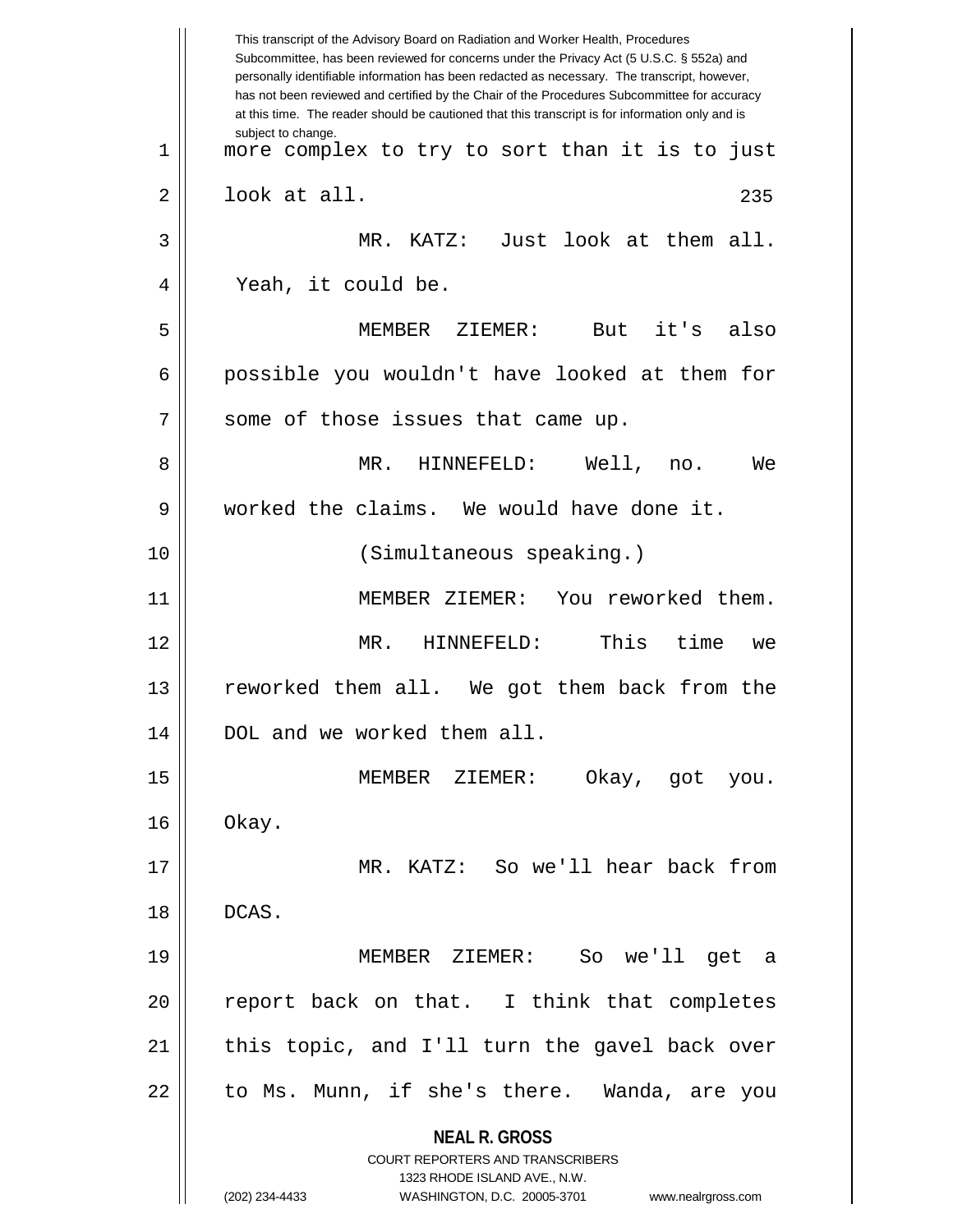**NEAL R. GROSS** COURT REPORTERS AND TRANSCRIBERS 1323 RHODE ISLAND AVE., N.W. (202) 234-4433 WASHINGTON, D.C. 20005-3701 www.nealrgross.com This transcript of the Advisory Board on Radiation and Worker Health, Procedures Subcommittee, has been reviewed for concerns under the Privacy Act (5 U.S.C. § 552a) and personally identifiable information has been redacted as necessary. The transcript, however, has not been reviewed and certified by the Chair of the Procedures Subcommittee for accuracy at this time. The reader should be cautioned that this transcript is for information only and is subject to change. 236 1 on the line? 2 CHAIR MUNN: Yes indeed, I am. 3 MEMBER ZIEMER: Okay. 4 CHAIR MUNN: All right. We're all 5 || happy with what's going with the Hanford PER.  $6 \parallel$  At least we know what we're doing, whether 7 | we're happy with them or not. 8 || MEMBER ZIEMER: Right. 9 CHAIR MUNN: So we had -- 10 MEMBER ZIEMER: Yeah. Don't use 11 the word "happy" in the same sentence as  $12$   $\parallel$   $"PER."$ 13 CHAIR MUNN: Yeah. We had on our 14 list of status reports to review today SC&A, 15 three items which I don't believe have been 16 reported on yet. Those were OTIB-0055 and 17 0079 and PER-0037. Is SC&A prepared to report 18 || on any of those three? 19 || OTIB-0055 and 0079; PER-0037 20 MR. MARSCHKE: Prepared on the 21 | first two, at least. 22 CHAIR MUNN: Okay. Would you like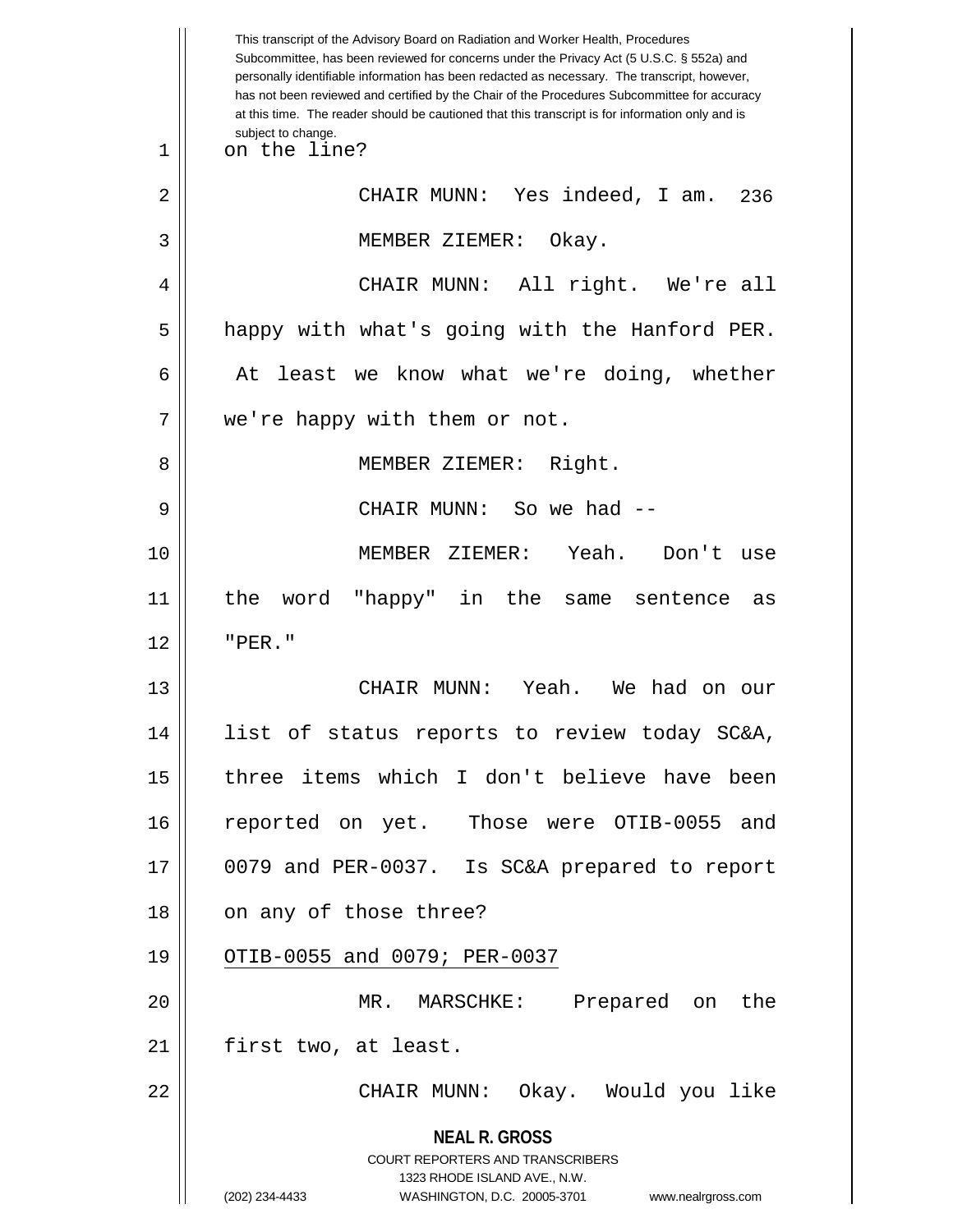**NEAL R. GROSS** COURT REPORTERS AND TRANSCRIBERS 1323 RHODE ISLAND AVE., N.W. (202) 234-4433 WASHINGTON, D.C. 20005-3701 www.nealrgross.com This transcript of the Advisory Board on Radiation and Worker Health, Procedures Subcommittee, has been reviewed for concerns under the Privacy Act (5 U.S.C. § 552a) and personally identifiable information has been redacted as necessary. The transcript, however, has not been reviewed and certified by the Chair of the Procedures Subcommittee for accuracy at this time. The reader should be cautioned that this transcript is for information only and is subject to change. 237 2 MR. MARSCHKE: Yeah, we can do 1 to do that now? 3 | OTIB-0055. A report was sent out on January 4 25th. It contains our report, and it  $5 \parallel$  basically 0055 is the conversion factor, or  $6 \parallel$  the neutron quality factor. 7 Probably it contains the one from 8 ICRP-0060, I think it is, and we reviewed  $9 \parallel$  that, and we have four findings, the first 10 finding being that basically we should be 11 using the quality factors from ICRP-103, and 12 the second one was there is some guidance 13 given in OTIB-0055 about how to select the 14 || quality factors. 15 There's also guidance given in IG-16 001 on how to select the quality factors, and 17 || that guidance does not quite line up, so the 18 || quidance between the two documents. 19 The other two findings you can 20 || see, I think they were more minor findings,  $21$  and I don't know if we have to really get into  $22$  || them. But again, we just sent this out on the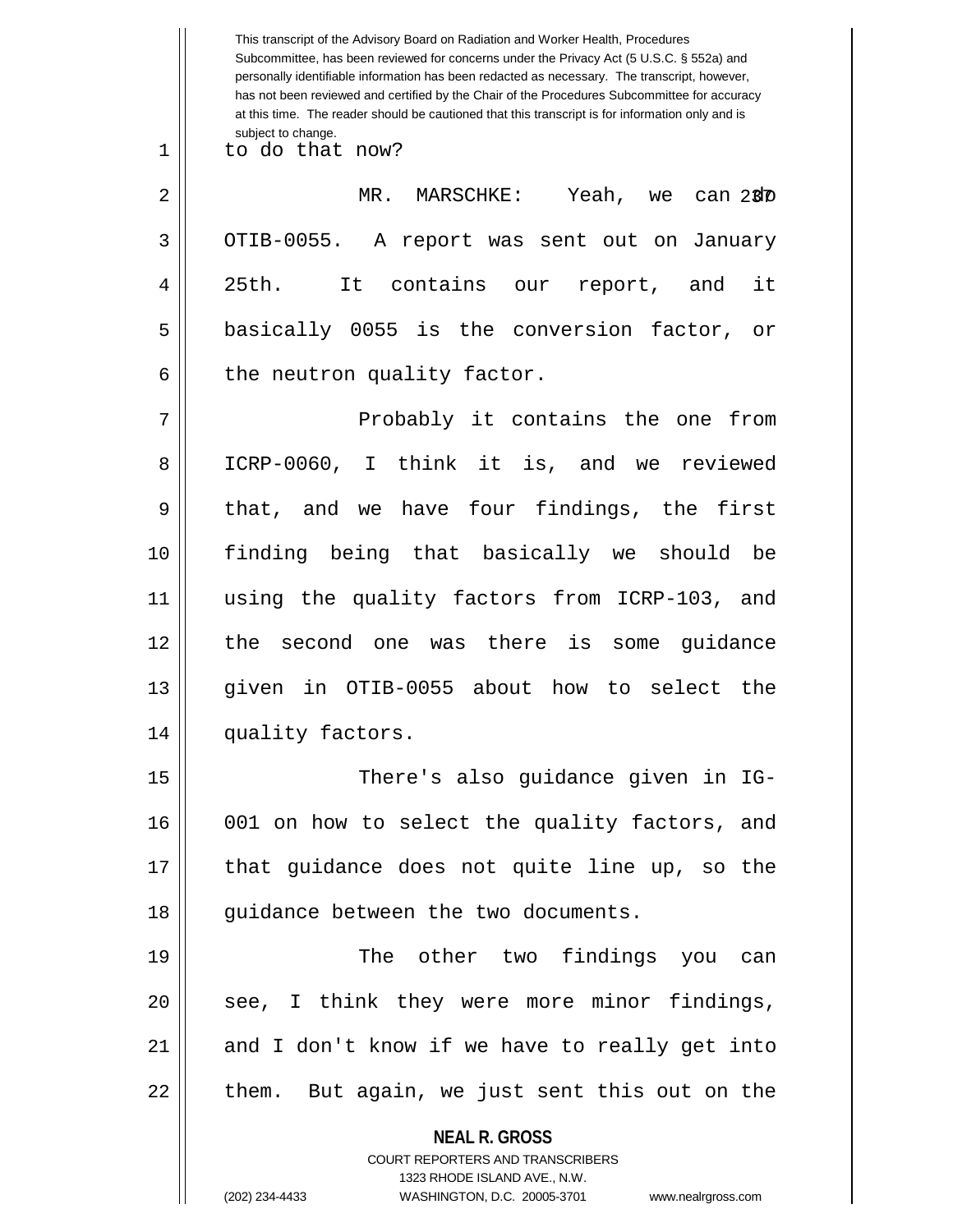**NEAL R. GROSS** COURT REPORTERS AND TRANSCRIBERS 1323 RHODE ISLAND AVE., N.W. (202) 234-4433 WASHINGTON, D.C. 20005-3701 www.nealrgross.com This transcript of the Advisory Board on Radiation and Worker Health, Procedures Subcommittee, has been reviewed for concerns under the Privacy Act (5 U.S.C. § 552a) and personally identifiable information has been redacted as necessary. The transcript, however, has not been reviewed and certified by the Chair of the Procedures Subcommittee for accuracy at this time. The reader should be cautioned that this transcript is for information only and is subject to change. 238 1 25th, and the BRS has been updated. If you go  $2 \parallel$  to the BRS, you can pull up OTIB-0055. 3 These four findings have been 4 | identified in here, and they have the open 5 S status, and I guess we're waiting for NIOSH to 6 || provide their responses. 7 CHAIR MUNN: I am still trying to 8 || find your material from the 25th. I don't 9 || know why that isn't coming up for immediately 10 || for me. But does anyone have any question or 11 any comment on Steve's report on OTIB-0055? 12 (No response.) 13 || CHAIR MUNN: Can we anticipate a 14 | response from NIOSH next time? 15 MR. HINNEFELD: Let's see. Well, 16 it depends on what you want to do with the 17 response. We are in the process now of 18 || evaluating the impact, because ICRP-103 -- and 19 this document was written when it didn't exist  $20 \parallel$  yet. 21 || So this document describes how you  $22$   $\vert$  convert the neutron quality factors that were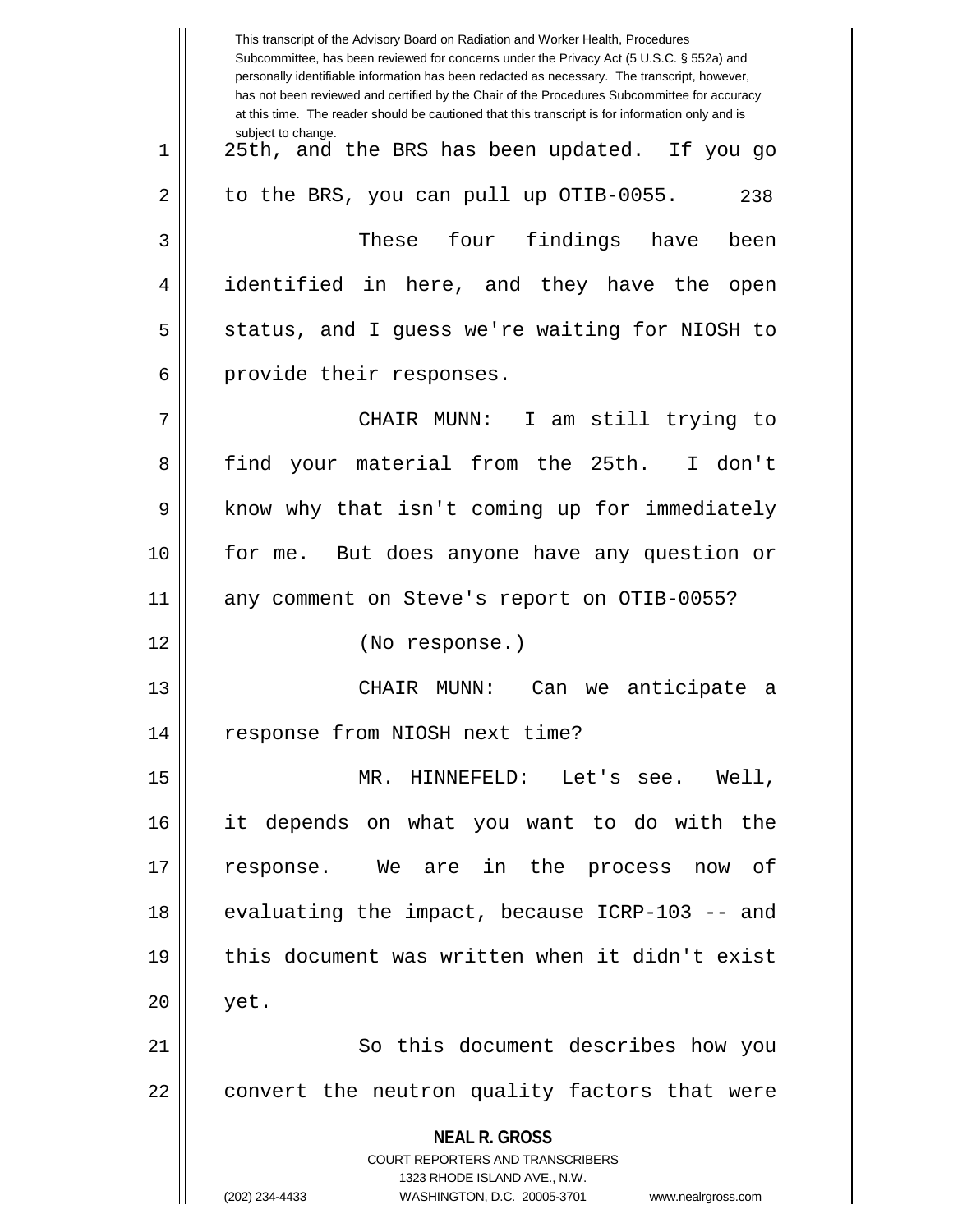|    | This transcript of the Advisory Board on Radiation and Worker Health, Procedures<br>Subcommittee, has been reviewed for concerns under the Privacy Act (5 U.S.C. § 552a) and<br>personally identifiable information has been redacted as necessary. The transcript, however,<br>has not been reviewed and certified by the Chair of the Procedures Subcommittee for accuracy<br>at this time. The reader should be cautioned that this transcript is for information only and is |
|----|----------------------------------------------------------------------------------------------------------------------------------------------------------------------------------------------------------------------------------------------------------------------------------------------------------------------------------------------------------------------------------------------------------------------------------------------------------------------------------|
| 1  | subject to change.<br>in the days when the dosimetry<br>used back                                                                                                                                                                                                                                                                                                                                                                                                                |
| 2  | measurements were taken by the DOE facilitiessy                                                                                                                                                                                                                                                                                                                                                                                                                                  |
| 3  | into the neutron quality factor numbers that                                                                                                                                                                                                                                                                                                                                                                                                                                     |
| 4  | were in vogue when we started the program.                                                                                                                                                                                                                                                                                                                                                                                                                                       |
| 5  | that's what this was written<br>So                                                                                                                                                                                                                                                                                                                                                                                                                                               |
| 6  | for, OTIB-0055. So the 103 question<br>qoes                                                                                                                                                                                                                                                                                                                                                                                                                                      |
| 7  | beyond the scope of this<br>OTIB.<br>that<br>Now                                                                                                                                                                                                                                                                                                                                                                                                                                 |
| 8  | doesn't mean it's not a programmatic question,                                                                                                                                                                                                                                                                                                                                                                                                                                   |
| 9  | and programmatically, we are in the process of                                                                                                                                                                                                                                                                                                                                                                                                                                   |
| 10 | evaluating what does it mean to the program,                                                                                                                                                                                                                                                                                                                                                                                                                                     |
| 11 | what do these new neutron quality factors mean                                                                                                                                                                                                                                                                                                                                                                                                                                   |
| 12 | to the program.                                                                                                                                                                                                                                                                                                                                                                                                                                                                  |
| 13 | So that's where we are now, and I                                                                                                                                                                                                                                                                                                                                                                                                                                                |
| 14 | can tell you probably what our response will                                                                                                                                                                                                                                                                                                                                                                                                                                     |
| 15 | be, is that finding goes down to the scope of                                                                                                                                                                                                                                                                                                                                                                                                                                    |
| 16 | this TIB, and we're working on the issue you                                                                                                                                                                                                                                                                                                                                                                                                                                     |
| 17 | raised. So I mean but I don't suggest anybody                                                                                                                                                                                                                                                                                                                                                                                                                                    |
| 18 | putting that down now. Somebody might want to                                                                                                                                                                                                                                                                                                                                                                                                                                    |
| 19 | rewrite that a little bit.                                                                                                                                                                                                                                                                                                                                                                                                                                                       |
| 20 | That's kind of where we're going                                                                                                                                                                                                                                                                                                                                                                                                                                                 |
| 21 | to be on that, and then the inconsistency                                                                                                                                                                                                                                                                                                                                                                                                                                        |
| 22 | part, I'll have to check on it. I don't have                                                                                                                                                                                                                                                                                                                                                                                                                                     |
|    | <b>NEAL R. GROSS</b><br>COURT REPORTERS AND TRANSCRIBERS                                                                                                                                                                                                                                                                                                                                                                                                                         |

1323 RHODE ISLAND AVE., N.W.

 $\begin{array}{c} \hline \end{array}$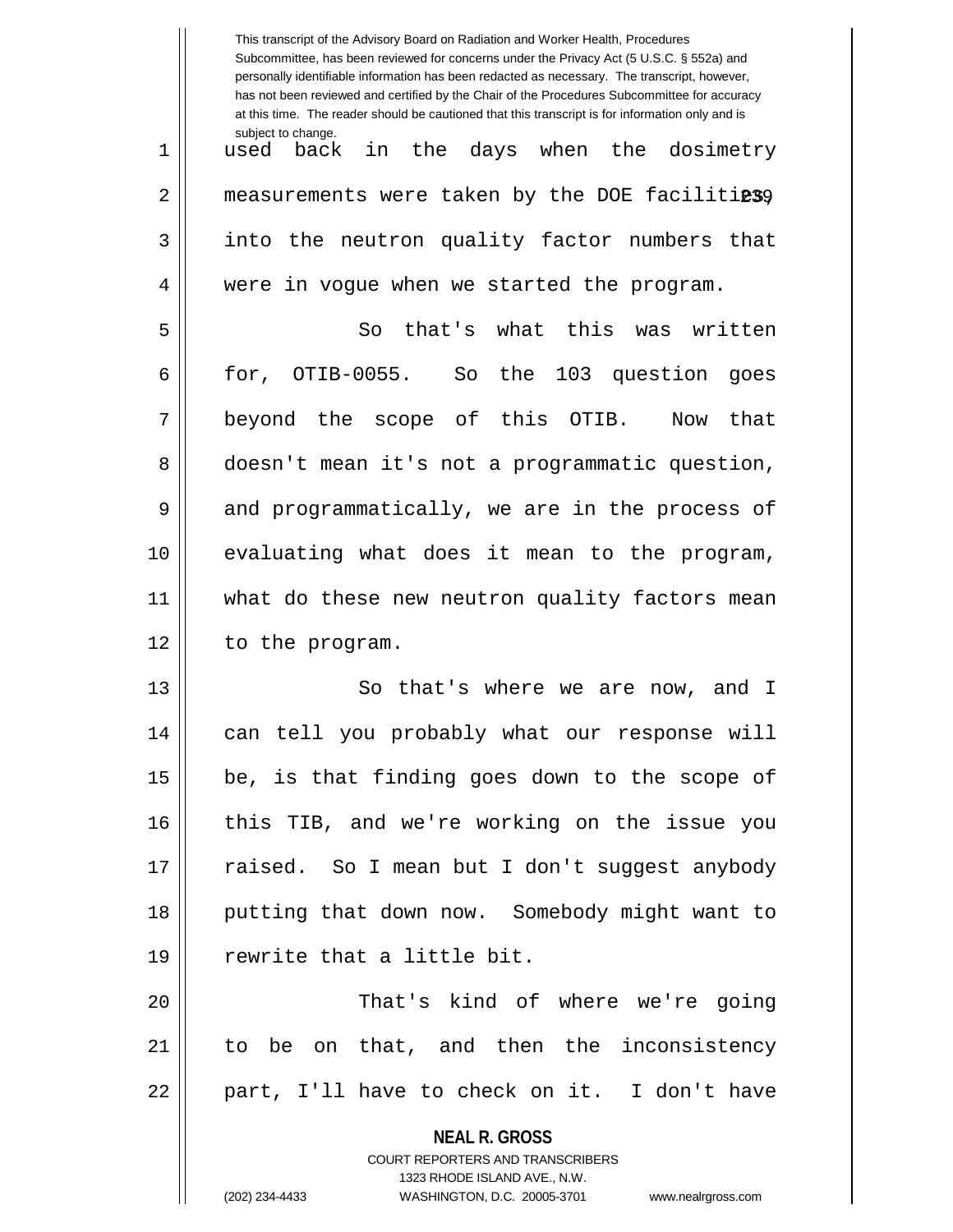**NEAL R. GROSS** COURT REPORTERS AND TRANSCRIBERS 1323 RHODE ISLAND AVE., N.W. (202) 234-4433 WASHINGTON, D.C. 20005-3701 www.nealrgross.com This transcript of the Advisory Board on Radiation and Worker Health, Procedures Subcommittee, has been reviewed for concerns under the Privacy Act (5 U.S.C. § 552a) and personally identifiable information has been redacted as necessary. The transcript, however, has not been reviewed and certified by the Chair of the Procedures Subcommittee for accuracy at this time. The reader should be cautioned that this transcript is for information only and is subject to change. 240 2 CHAIR MUNN: Are we going to  $1 \parallel$  our hands really on that. 3 incorporate any of your report into the 4 | database today? 5 MR. HINNEFELD: Oh, I wouldn't  $6 \parallel$  suggest that. 7 MR. KATZ: So we'll get a written 8 | response? 9 MR. HINNEFELD: That's too much 10 like me editing the database, and I don't want  $11$  to do that. 12 CHAIR MUNN: No, no. I meant 13 | SC&A's comment. 14 MR. HINNEFELD: Oh well, SC&A's  $15$  | findings are there, I think. 16 MR. MARSCHKE: The findings have 17 already been entered into the database, Wanda. 18 MR. HINNEFELD: So we'll -- 19 CHAIR MUNN: I'm trying to find 20 || where we see them. 21 MR. MARSCHKE: Can you pull up --  $22$  || can you find  $-$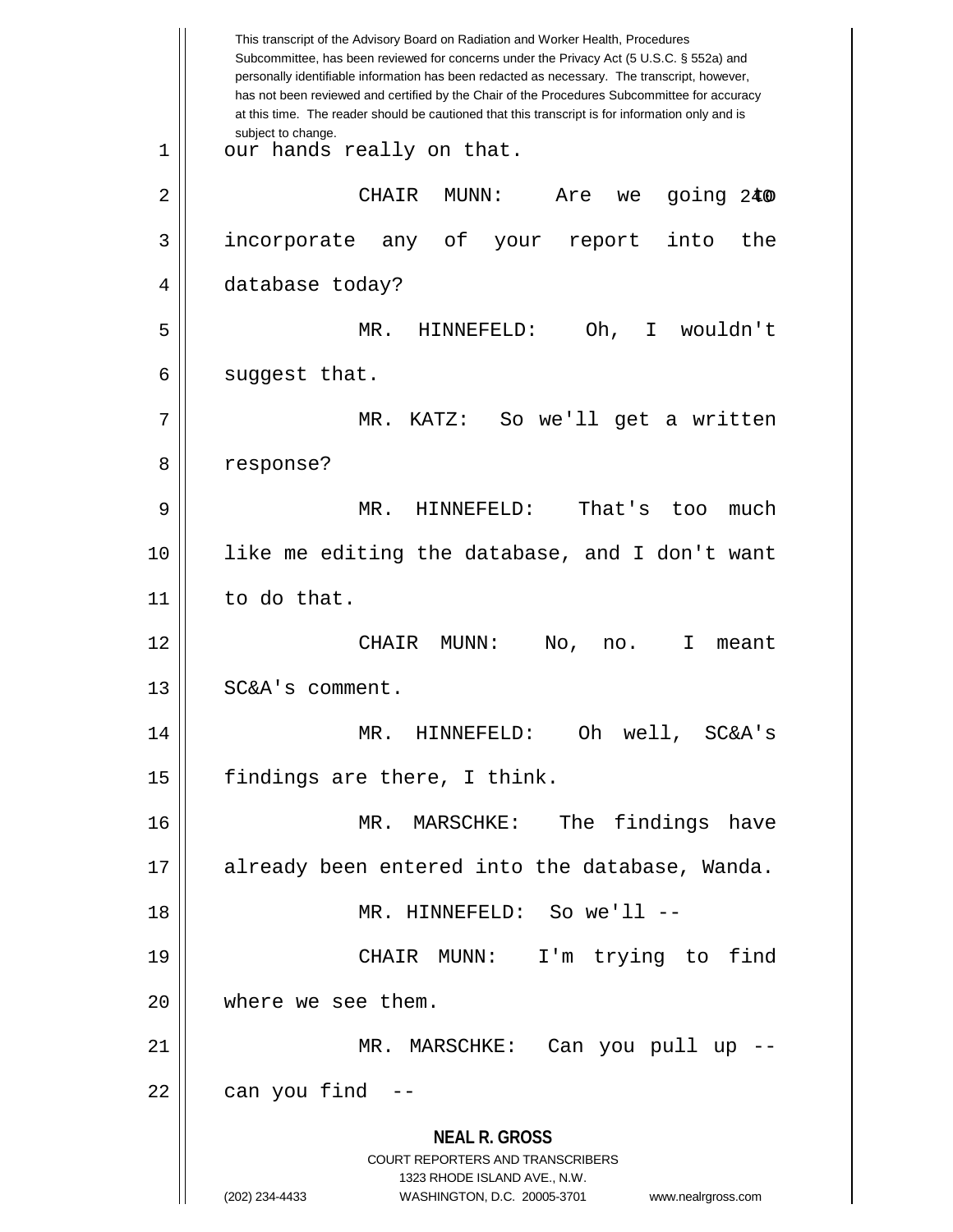|    | This transcript of the Advisory Board on Radiation and Worker Health, Procedures<br>Subcommittee, has been reviewed for concerns under the Privacy Act (5 U.S.C. § 552a) and<br>personally identifiable information has been redacted as necessary. The transcript, however,<br>has not been reviewed and certified by the Chair of the Procedures Subcommittee for accuracy<br>at this time. The reader should be cautioned that this transcript is for information only and is |
|----|----------------------------------------------------------------------------------------------------------------------------------------------------------------------------------------------------------------------------------------------------------------------------------------------------------------------------------------------------------------------------------------------------------------------------------------------------------------------------------|
| 1  | subject to change.<br>55-1 and 55-4 would<br>CHAIR MUNN:                                                                                                                                                                                                                                                                                                                                                                                                                         |
| 2  | appear to be the appropriate one. That's what                                                                                                                                                                                                                                                                                                                                                                                                                                    |
| 3  | I'm struggling with, is trying to find them.                                                                                                                                                                                                                                                                                                                                                                                                                                     |
| 4  | (Pause.)                                                                                                                                                                                                                                                                                                                                                                                                                                                                         |
| 5  | OTIB-0050,<br>$MR$ .<br>$MARSCHKE$ :<br>just                                                                                                                                                                                                                                                                                                                                                                                                                                     |
| 6  | look.<br>Do you have the search capability up on                                                                                                                                                                                                                                                                                                                                                                                                                                 |
| 7  |                                                                                                                                                                                                                                                                                                                                                                                                                                                                                  |
| 8  | I have OTIB-0055.<br>CHAIR MUNN:                                                                                                                                                                                                                                                                                                                                                                                                                                                 |
| 9  | You have OTIB --<br>MR. MARSCHKE:                                                                                                                                                                                                                                                                                                                                                                                                                                                |
| 10 | have<br>four<br>CHAIR<br>MUNN:<br>And<br>we                                                                                                                                                                                                                                                                                                                                                                                                                                      |
| 11 | findings that are open. This would appear to                                                                                                                                                                                                                                                                                                                                                                                                                                     |
| 12 | be Finding 4.                                                                                                                                                                                                                                                                                                                                                                                                                                                                    |
| 13 | No.<br>This<br>MR.<br>MARSCHKE:<br>is                                                                                                                                                                                                                                                                                                                                                                                                                                            |
| 14 | actually Finding 1.                                                                                                                                                                                                                                                                                                                                                                                                                                                              |
| 15 | CHAIR MUNN: Finding 1. Perhaps                                                                                                                                                                                                                                                                                                                                                                                                                                                   |
| 16 | I'm not getting -- it's not opening to give me                                                                                                                                                                                                                                                                                                                                                                                                                                   |
| 17 | anything else.                                                                                                                                                                                                                                                                                                                                                                                                                                                                   |
| 18 | No.<br>There is<br>MR. MARSCHKE:                                                                                                                                                                                                                                                                                                                                                                                                                                                 |
| 19 | nothing under it, because --                                                                                                                                                                                                                                                                                                                                                                                                                                                     |
| 20 | CHAIR MUNN: Oh, well that's what                                                                                                                                                                                                                                                                                                                                                                                                                                                 |
| 21 | I was just asking.                                                                                                                                                                                                                                                                                                                                                                                                                                                               |
| 22 | MR. MARSCHKE: NIOSH has not --                                                                                                                                                                                                                                                                                                                                                                                                                                                   |
|    | <b>NEAL R. GROSS</b><br><b>COURT REPORTERS AND TRANSCRIBERS</b><br>1323 RHODE ISLAND AVE., N.W.<br>(202) 234-4433<br>WASHINGTON, D.C. 20005-3701<br>www.nealrgross.com                                                                                                                                                                                                                                                                                                           |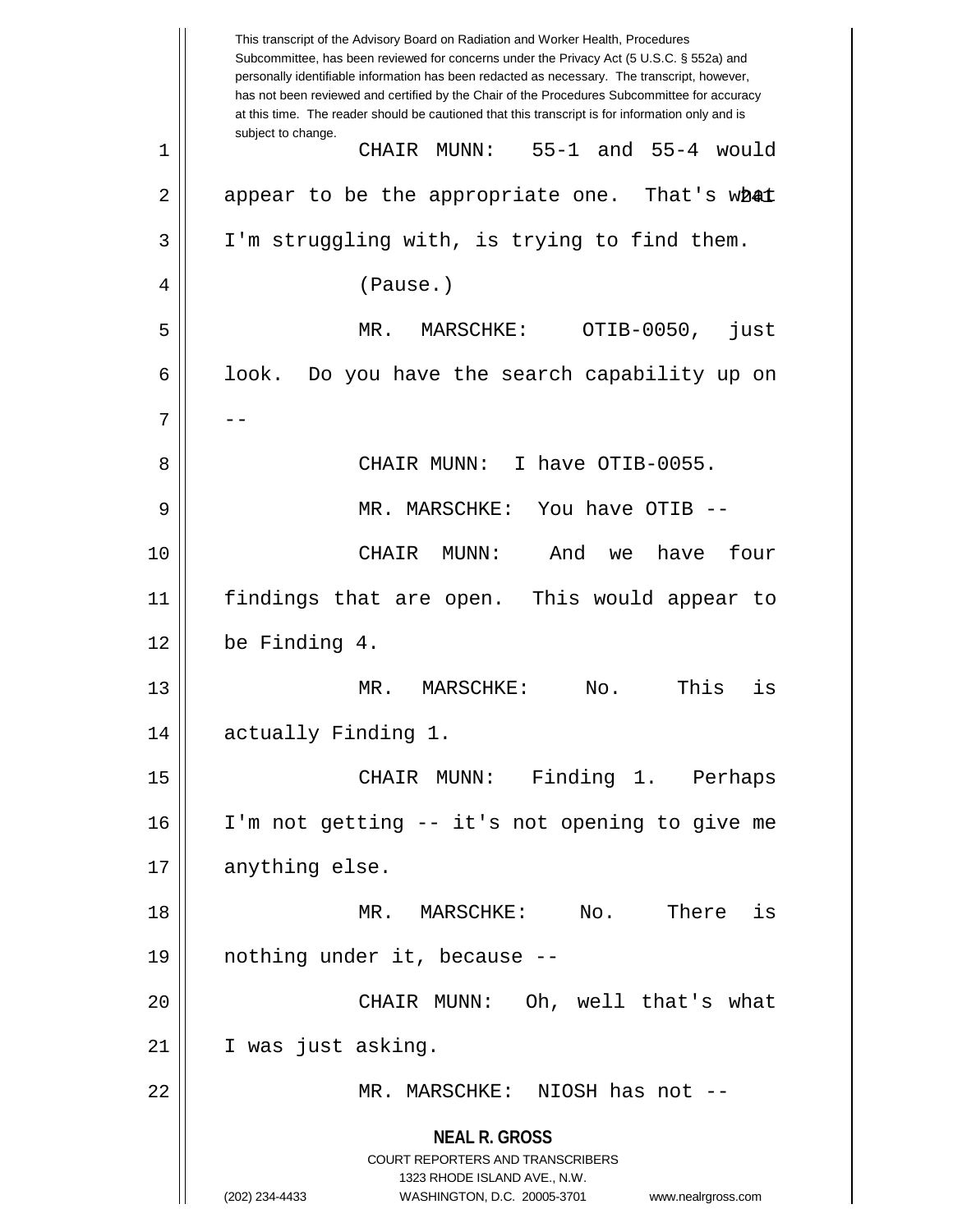**NEAL R. GROSS** COURT REPORTERS AND TRANSCRIBERS 1323 RHODE ISLAND AVE., N.W. (202) 234-4433 WASHINGTON, D.C. 20005-3701 www.nealrgross.com This transcript of the Advisory Board on Radiation and Worker Health, Procedures Subcommittee, has been reviewed for concerns under the Privacy Act (5 U.S.C. § 552a) and personally identifiable information has been redacted as necessary. The transcript, however, has not been reviewed and certified by the Chair of the Procedures Subcommittee for accuracy at this time. The reader should be cautioned that this transcript is for information only and is subject to change. 2 || you had just said needed to be incorpora $\mathtt{Le\!d}$ 1 CHAIR MUNN: Whether anything that 3 || under the finding. That was my question. 4 MR. MARSCHKE: Oh no. Just the  $5$  || findings themselves, that's all --6 CHAIR MUNN: And I heard everybody  $7 \parallel$  say no, no, no. We're not  $-$ 8 MR. MARSCHKE: No. We just have 9 || the findings themselves. 10 CHAIR MUNN: So we're not going to 11 address it today is what you're saying? 12 MR. KATZ: Right. Stu said that. 13 He doesn't want to write into -- 14 MR. HINNEFELD: I don't want to 15 write anything into the database today. I 16 || think I need to go at least consult with Dr. 17 Neton, to make sure that I'm not saying 18 || anything foolish. But I'm pretty confident of 19 what I said, that I'm never that confident of  $20$  | what I say. 21 CHAIR MUNN: Okay. Then we're 22 || going to hear next time from you sir?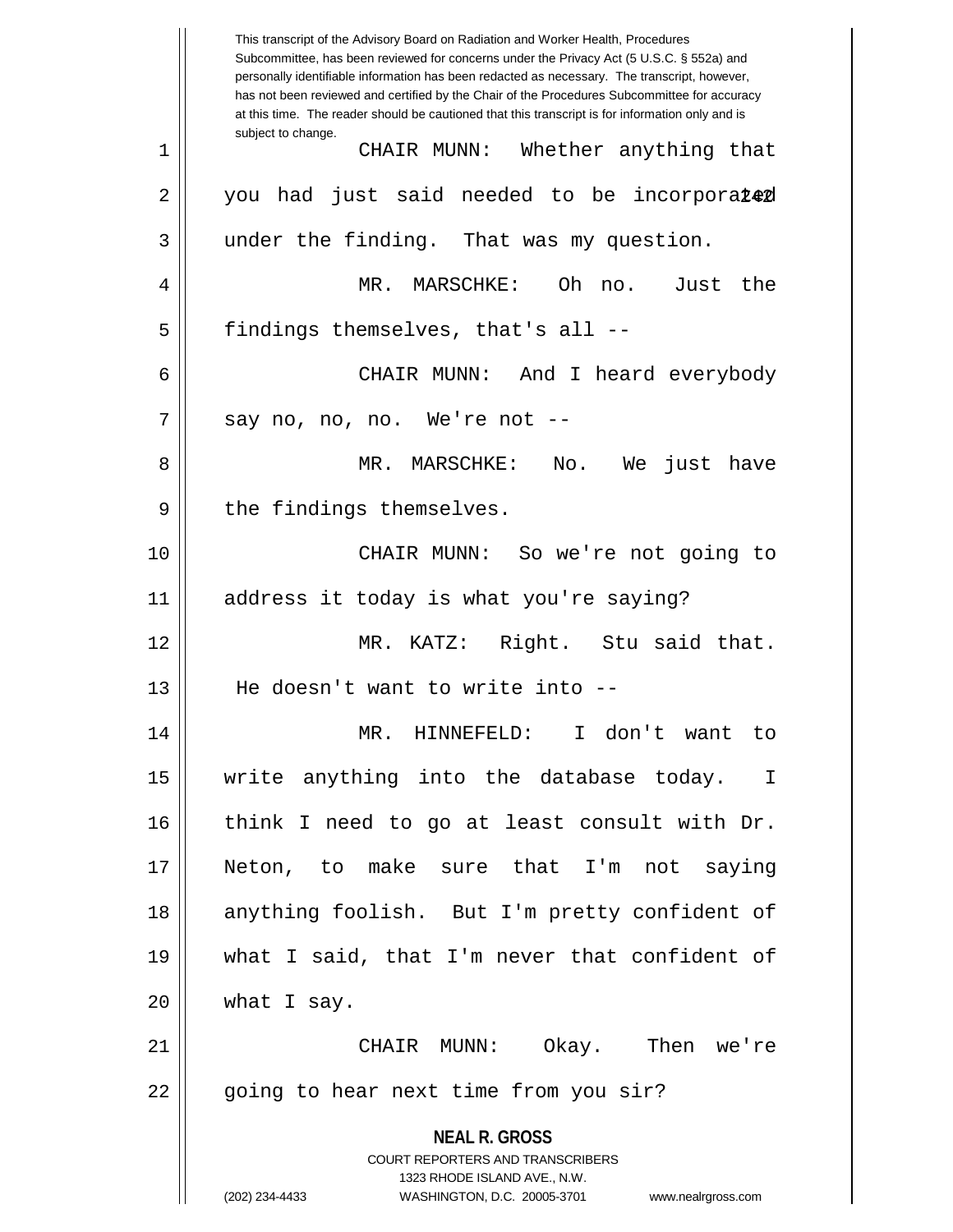**NEAL R. GROSS** COURT REPORTERS AND TRANSCRIBERS This transcript of the Advisory Board on Radiation and Worker Health, Procedures Subcommittee, has been reviewed for concerns under the Privacy Act (5 U.S.C. § 552a) and personally identifiable information has been redacted as necessary. The transcript, however, has not been reviewed and certified by the Chair of the Procedures Subcommittee for accuracy at this time. The reader should be cautioned that this transcript is for information only and is subject to change.  $D + 3$ 1 || MR. HINNEFELD: Well, if we are  $2 \parallel$  ready next time. I suspect we might 3 || You'll hear from us on the one. 4 CHAIR MUNN: Okay. You'll be on  $5 \parallel$  the -- I guess what I'm telling you is I would 6 | like to put it on the agenda, in the hope that 7 || we will have something for number one. 8 MEMBER ZIEMER: The question, 9 || though, is OTIB-0055 going to basically go 10 away, because I mean if you have a -- if you 11 || adopt ICRP; is it NCRP or ICRP? 12 CHAIR MUNN: NCRP. 13 MR. HINNEFELD: No, I. 14 MEMBER ZIEMER: ICRP-103, then 15 || this thing that talks about how you convert 16 this to this to this, you wouldn't put this 17 under that. This would be a whole new 18 document, or you would just have a 19 programmatic, you're using the latest ICRP 20 neutron quality factors, and whatever 21 documents that impacts, you will go back and 22 l take care of it.

1323 RHODE ISLAND AVE., N.W.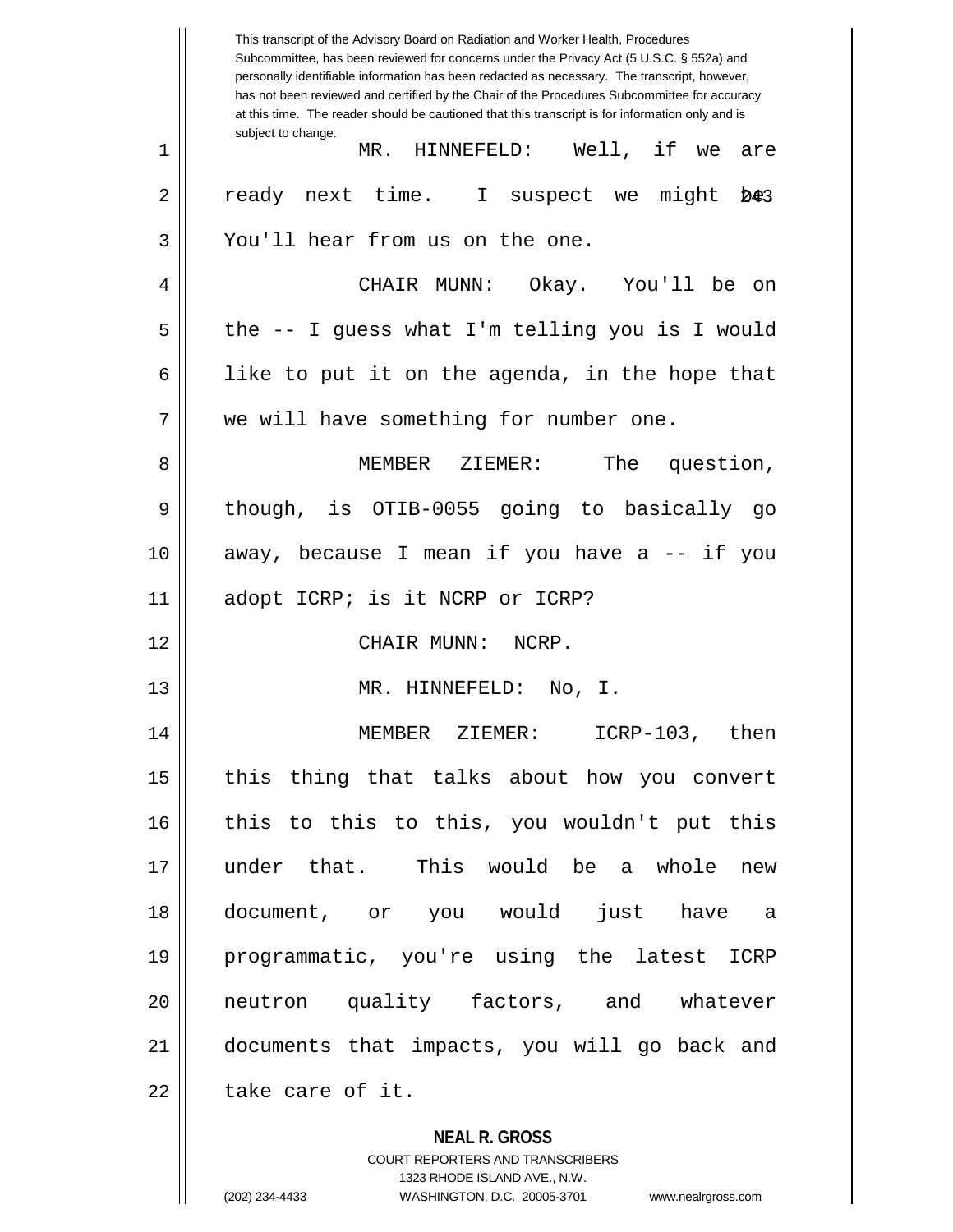**NEAL R. GROSS** This transcript of the Advisory Board on Radiation and Worker Health, Procedures Subcommittee, has been reviewed for concerns under the Privacy Act (5 U.S.C. § 552a) and personally identifiable information has been redacted as necessary. The transcript, however, has not been reviewed and certified by the Chair of the Procedures Subcommittee for accuracy at this time. The reader should be cautioned that this transcript is for information only and is subject to change. 2 || don't know. It could be. If you revise 24<del>0</del> 1 MR. HINNEFELD: To be honest, I  $3 \parallel$  OTIB, you would have to ultimately change the 4 || title of the OTIB. 5 || So if in fact we change what we're 6 doing for neutron quality factors based on  $7 \parallel$  ICRP-103, I said if in fact we do that, then 8 || theoretically we would write a document like  $9 \parallel$  this, that would allow us to convert the doses 10 || as reported to ICRP-103 numbers. 11 The additional complication that 12 at least Paul and I will appreciate here is 13 that the Department of Energy has only 14 || recently started using the ICRP, what did we  $15$  say, 058, The one that we've been using all  $16 \parallel$  along. 17 They have only recently started 18 using those quality factors in recording their 19 neutron doses. So at some point in time, and 20 || this is within the past few years, we stopped 21 using OTIB-0055, because there's no longer a  $22$  || need to convert the quality factors that the

> COURT REPORTERS AND TRANSCRIBERS 1323 RHODE ISLAND AVE., N.W.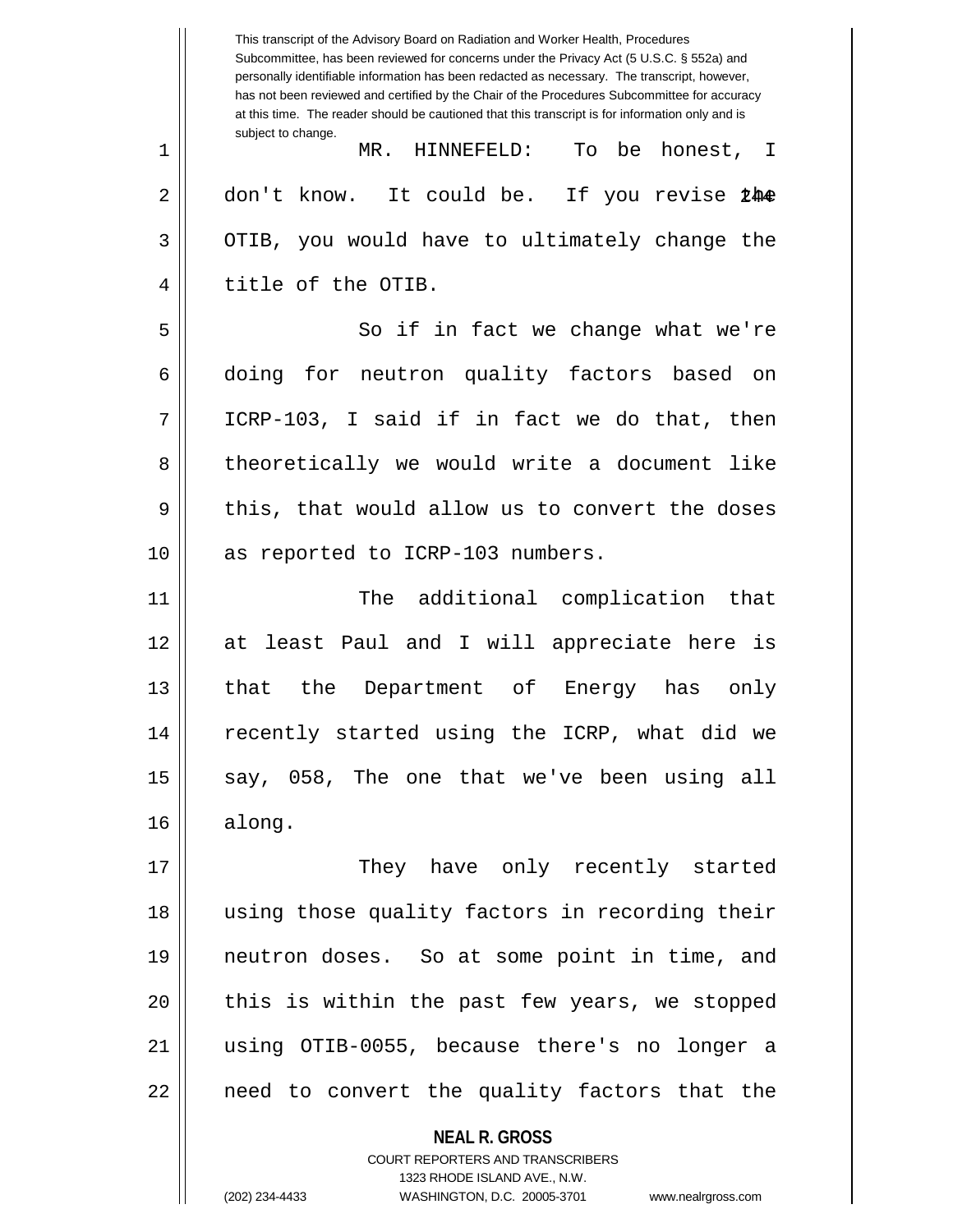**NEAL R. GROSS** COURT REPORTERS AND TRANSCRIBERS 1323 RHODE ISLAND AVE., N.W. This transcript of the Advisory Board on Radiation and Worker Health, Procedures Subcommittee, has been reviewed for concerns under the Privacy Act (5 U.S.C. § 552a) and personally identifiable information has been redacted as necessary. The transcript, however, has not been reviewed and certified by the Chair of the Procedures Subcommittee for accuracy at this time. The reader should be cautioned that this transcript is for information only and is subject to change. 245 2 Now we don't have a lot of cases 1 DOE is recording.  $3 \parallel$  with contemporary dosimetry, but that's -- at 4 || some point, there's a point when you stop 5 doing that. So we will have now a two-tiered  $6 \parallel$  adjustment, if we adopt 103. 7 One tier would be we adjust all  $8 \parallel$  the way from the original recording, you know, 9 || the recorded doses up to 103, and the second 10 adjustment would be for those years where 11 he'll be recording his more recently 12 incorrectly, recording them incorrectly, up 13 through, up to 103. So I have to laugh; 14 otherwise, I cry. 15 (Laughter.) 16 CHAIR MUNN: And likewise, I could 17 || not hear you very well Stu. 18 MR. HINNEFELD: That actually 19 || probably serves your interests better. 20 CHAIR MUNN: Yeah. Which ICRP 21 publication is operating where and when, is  $22$  || too much for me to make out right now.

<sup>(202) 234-4433</sup> WASHINGTON, D.C. 20005-3701 www.nealrgross.com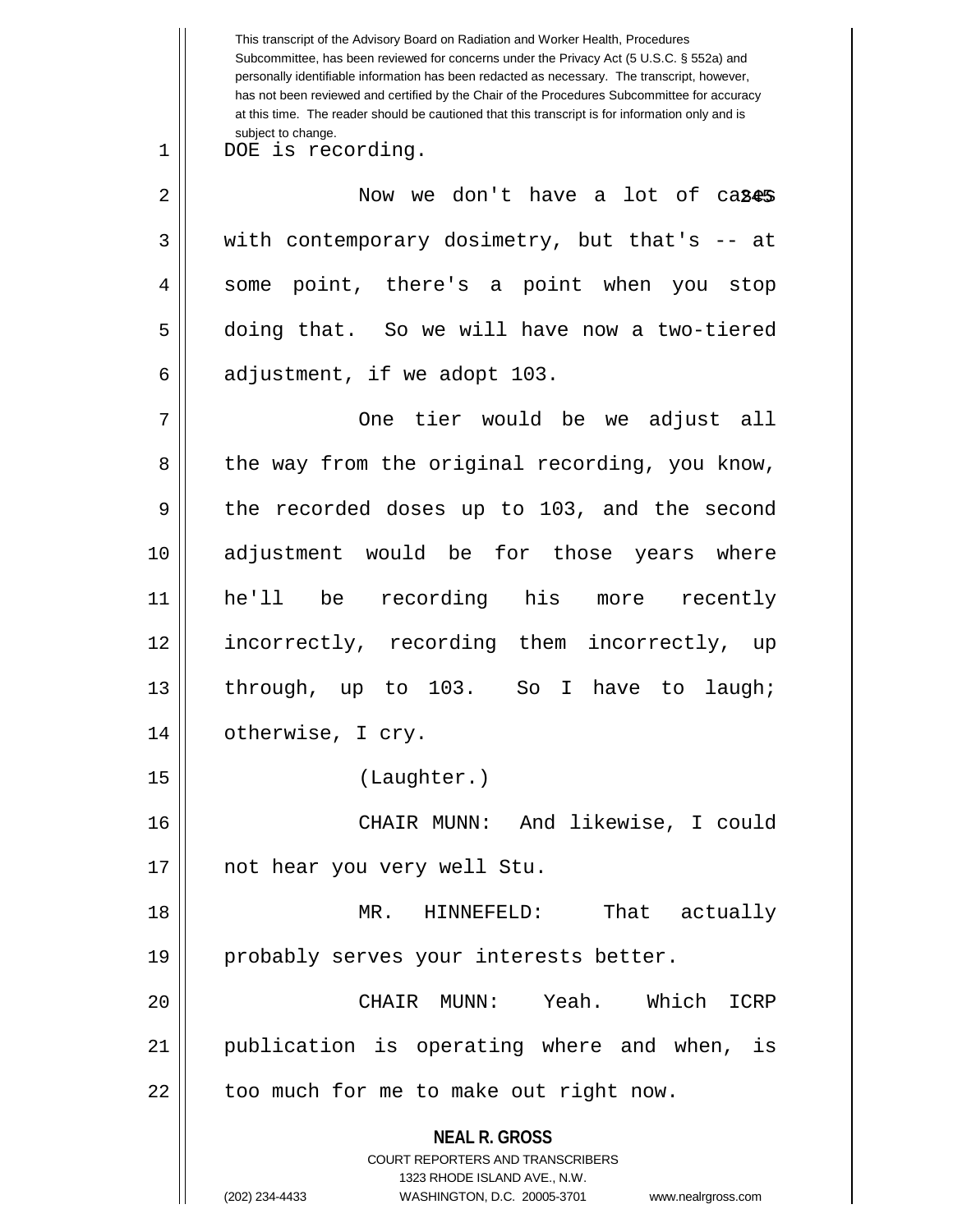**NEAL R. GROSS** COURT REPORTERS AND TRANSCRIBERS 1323 RHODE ISLAND AVE., N.W. (202) 234-4433 WASHINGTON, D.C. 20005-3701 www.nealrgross.com This transcript of the Advisory Board on Radiation and Worker Health, Procedures Subcommittee, has been reviewed for concerns under the Privacy Act (5 U.S.C. § 552a) and personally identifiable information has been redacted as necessary. The transcript, however, has not been reviewed and certified by the Chair of the Procedures Subcommittee for accuracy at this time. The reader should be cautioned that this transcript is for information only and is subject to change. 2 || thing, you'll probably, when you start look**i@g** 1 MR. MARSCHKE: Well the other 3 into it, Stu, you'll probably realize that 4 going from 060 to 103, 103 the conversion, the 5 quality factors are lower than the 060 quality 6 factors. 7 || So it's more, you know, it's more 8 claimant-favorable to stay with a 060 quality 9 factors than it is to go to the 103 quality 10 factors. So there is -- 11 MR. HINNEFELD: I'll have to check 12 || with my advisors on that one. 13 CHAIR MUNN: That's interesting. 14 Well, we'll hope we have an opportunity to 15 look at it. Anyone else have any comment on  $16$  | any part of OTIB-0055? 17 || MEMBER BEACH: No. 18 || MR. KATZ: Nope. 19 CHAIR MUNN: All right. What 20 about OTIB-0079? 21 MR. MARSCHKE: OTIB-0079 is very  $22$  || similar to OTIB-0055, in that we sent out or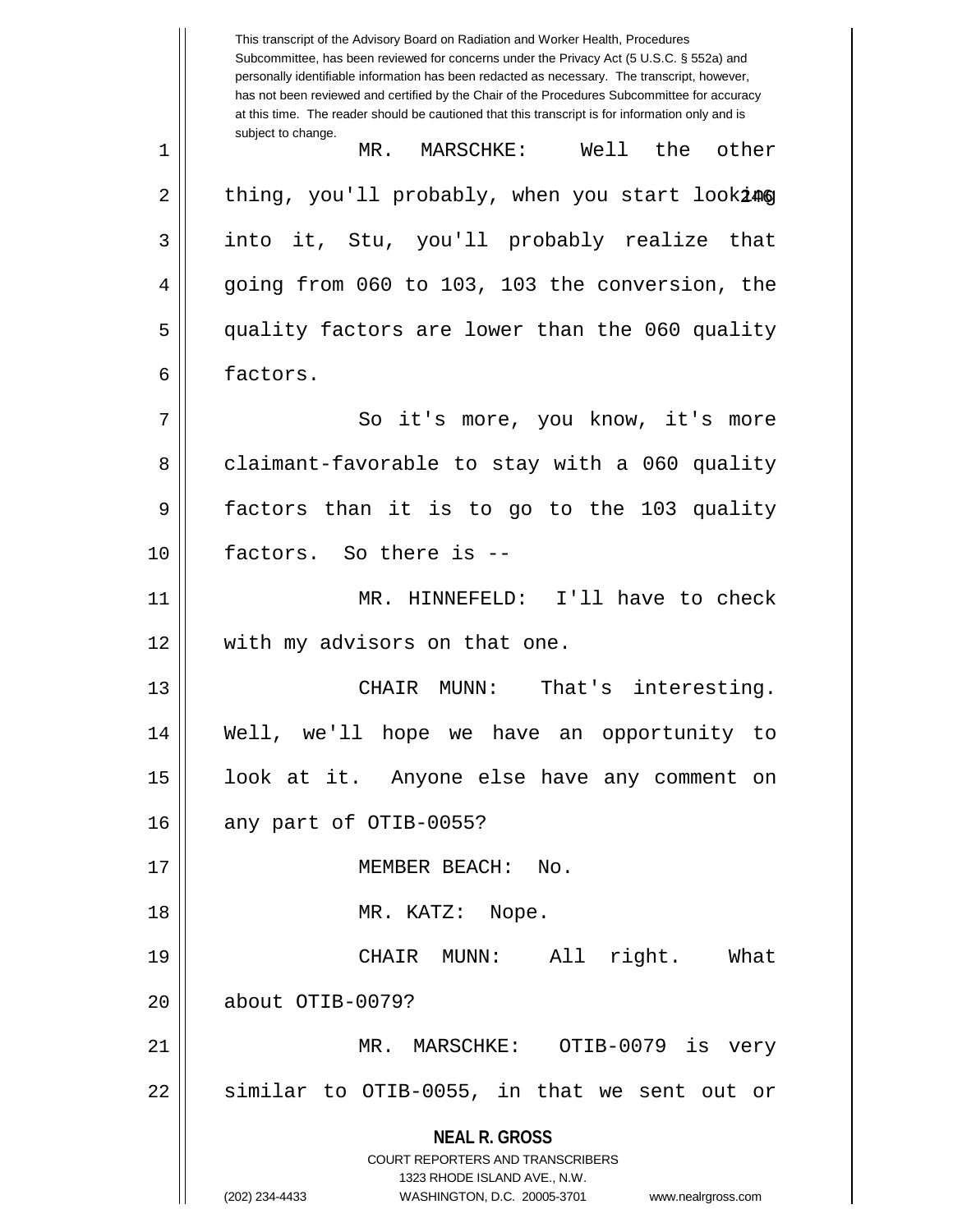|    | This transcript of the Advisory Board on Radiation and Worker Health, Procedures<br>Subcommittee, has been reviewed for concerns under the Privacy Act (5 U.S.C. § 552a) and<br>personally identifiable information has been redacted as necessary. The transcript, however,<br>has not been reviewed and certified by the Chair of the Procedures Subcommittee for accuracy<br>at this time. The reader should be cautioned that this transcript is for information only and is |
|----|----------------------------------------------------------------------------------------------------------------------------------------------------------------------------------------------------------------------------------------------------------------------------------------------------------------------------------------------------------------------------------------------------------------------------------------------------------------------------------|
| 1  | subject to change.<br>Nancy sent out the report, and I think it was                                                                                                                                                                                                                                                                                                                                                                                                              |
| 2  | also on the same date, on January 25th. 2We                                                                                                                                                                                                                                                                                                                                                                                                                                      |
| 3  | look at it and sent it out on that<br>took a                                                                                                                                                                                                                                                                                                                                                                                                                                     |
| 4  | OTIB-0079 has to do with assigning<br>date.                                                                                                                                                                                                                                                                                                                                                                                                                                      |
| 5  | occupational X-rays that were administered                                                                                                                                                                                                                                                                                                                                                                                                                                       |
| 6  | offsite.                                                                                                                                                                                                                                                                                                                                                                                                                                                                         |
| 7  | We've looked at the OTIB<br>and we                                                                                                                                                                                                                                                                                                                                                                                                                                               |
| 8  | have no findings on it. We entered into the                                                                                                                                                                                                                                                                                                                                                                                                                                      |
| 9  | BRS, I've entered a finding of "no findings,"                                                                                                                                                                                                                                                                                                                                                                                                                                    |
| 10 | and I guess the question is, you know, does                                                                                                                                                                                                                                                                                                                                                                                                                                      |
| 11 | the Subcommittee wish to review the report in                                                                                                                                                                                                                                                                                                                                                                                                                                    |
| 12 | more detail, or this point.                                                                                                                                                                                                                                                                                                                                                                                                                                                      |
| 13 | that's the status where we're<br>So                                                                                                                                                                                                                                                                                                                                                                                                                                              |
| 14 | at, at this point. We have no findings on                                                                                                                                                                                                                                                                                                                                                                                                                                        |
| 15 | 0079.                                                                                                                                                                                                                                                                                                                                                                                                                                                                            |
| 16 | CHAIR MUNN: Which I find to be a                                                                                                                                                                                                                                                                                                                                                                                                                                                 |
| 17 | commendable finding. Does anyone else have                                                                                                                                                                                                                                                                                                                                                                                                                                       |
| 18 | any comments with respect to what you've just                                                                                                                                                                                                                                                                                                                                                                                                                                    |
| 19 | heard from OTIB-0079? Thank you for making                                                                                                                                                                                                                                                                                                                                                                                                                                       |
| 20 | the finding of no findings.                                                                                                                                                                                                                                                                                                                                                                                                                                                      |
| 21 | MEMBER BEACH: I don't have any.                                                                                                                                                                                                                                                                                                                                                                                                                                                  |
| 22 | MR. KATZ: Have you had a chance -                                                                                                                                                                                                                                                                                                                                                                                                                                                |
|    | <b>NEAL R. GROSS</b><br>COURT REPORTERS AND TRANSCRIBERS<br>1323 RHODE ISLAND AVE., N.W.<br>(202) 234-4433<br>WASHINGTON, D.C. 20005-3701 www.nealrgross.com                                                                                                                                                                                                                                                                                                                     |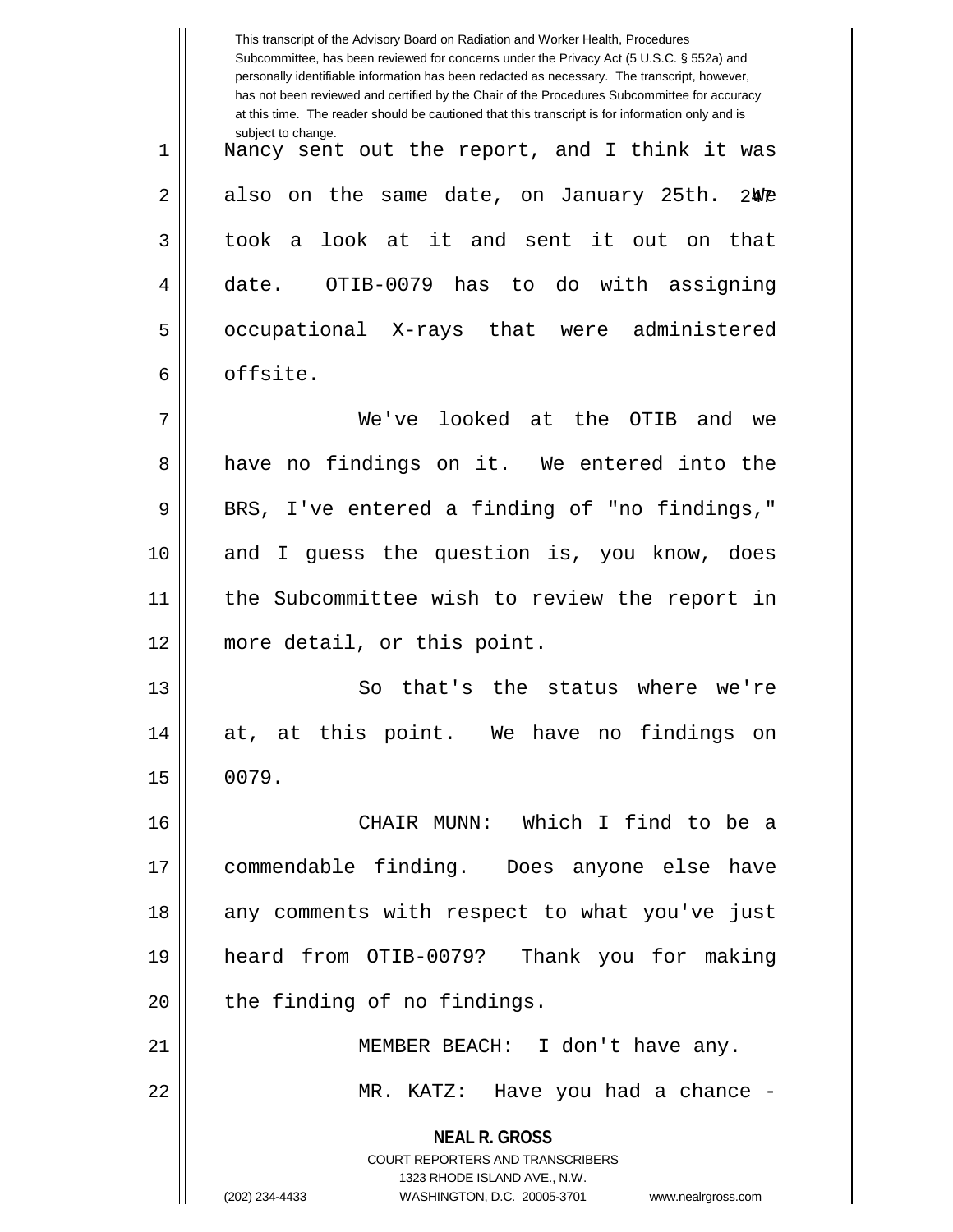|                         | This transcript of the Advisory Board on Radiation and Worker Health, Procedures<br>Subcommittee, has been reviewed for concerns under the Privacy Act (5 U.S.C. § 552a) and<br>personally identifiable information has been redacted as necessary. The transcript, however,<br>has not been reviewed and certified by the Chair of the Procedures Subcommittee for accuracy<br>at this time. The reader should be cautioned that this transcript is for information only and is |  |  |
|-------------------------|----------------------------------------------------------------------------------------------------------------------------------------------------------------------------------------------------------------------------------------------------------------------------------------------------------------------------------------------------------------------------------------------------------------------------------------------------------------------------------|--|--|
| subject to change.<br>1 | - have you ever had a chance to read that?                                                                                                                                                                                                                                                                                                                                                                                                                                       |  |  |
| 2                       | I skimmed through 24 %<br>CHAIR MUNN:                                                                                                                                                                                                                                                                                                                                                                                                                                            |  |  |
| 3                       | when I first received it. Haven't gone back                                                                                                                                                                                                                                                                                                                                                                                                                                      |  |  |
| to it.<br>4             |                                                                                                                                                                                                                                                                                                                                                                                                                                                                                  |  |  |
| 5                       | MEMBER BEACH: I read it. There's                                                                                                                                                                                                                                                                                                                                                                                                                                                 |  |  |
| 6                       | not a thing I highlighted on it or identified                                                                                                                                                                                                                                                                                                                                                                                                                                    |  |  |
| on it.<br>7             |                                                                                                                                                                                                                                                                                                                                                                                                                                                                                  |  |  |
| 8                       | No, I think I read<br>MEMBER ZIEMER:                                                                                                                                                                                                                                                                                                                                                                                                                                             |  |  |
| 9<br>it.                | What would the distribution date on that?                                                                                                                                                                                                                                                                                                                                                                                                                                        |  |  |
| 10                      | MEMBER BEACH:<br>January 25th.                                                                                                                                                                                                                                                                                                                                                                                                                                                   |  |  |
| 11                      | MR. MARSCHKE:<br>Nancy sent it out.                                                                                                                                                                                                                                                                                                                                                                                                                                              |  |  |
| 12                      | Several of them came<br>MR. STIVER:                                                                                                                                                                                                                                                                                                                                                                                                                                              |  |  |
| 13                      | through on that day.                                                                                                                                                                                                                                                                                                                                                                                                                                                             |  |  |
| 14                      | MEMBER ZIEMER:<br>Yeah.<br>I read all                                                                                                                                                                                                                                                                                                                                                                                                                                            |  |  |
| those.<br>15            |                                                                                                                                                                                                                                                                                                                                                                                                                                                                                  |  |  |
| 16                      | CHAIR MUNN: As is often the case,                                                                                                                                                                                                                                                                                                                                                                                                                                                |  |  |
| 17                      | it has that SC&A number on it, which doesn't                                                                                                                                                                                                                                                                                                                                                                                                                                     |  |  |
| 18                      | right away as<br>being<br>jump out at you                                                                                                                                                                                                                                                                                                                                                                                                                                        |  |  |
| 19                      | identifiable by our terminology. X-rays,                                                                                                                                                                                                                                                                                                                                                                                                                                         |  |  |
| offsite.<br>20          |                                                                                                                                                                                                                                                                                                                                                                                                                                                                                  |  |  |
| 21                      | MEMBER BEACH:<br>Would appear to be                                                                                                                                                                                                                                                                                                                                                                                                                                              |  |  |
| 22                      | an easy one to possibly close.                                                                                                                                                                                                                                                                                                                                                                                                                                                   |  |  |
|                         | <b>NEAL R. GROSS</b><br>COURT REPORTERS AND TRANSCRIBERS<br>1323 RHODE ISLAND AVE., N.W.<br>www.nealrgross.com                                                                                                                                                                                                                                                                                                                                                                   |  |  |
| (202) 234-4433          | WASHINGTON, D.C. 20005-3701                                                                                                                                                                                                                                                                                                                                                                                                                                                      |  |  |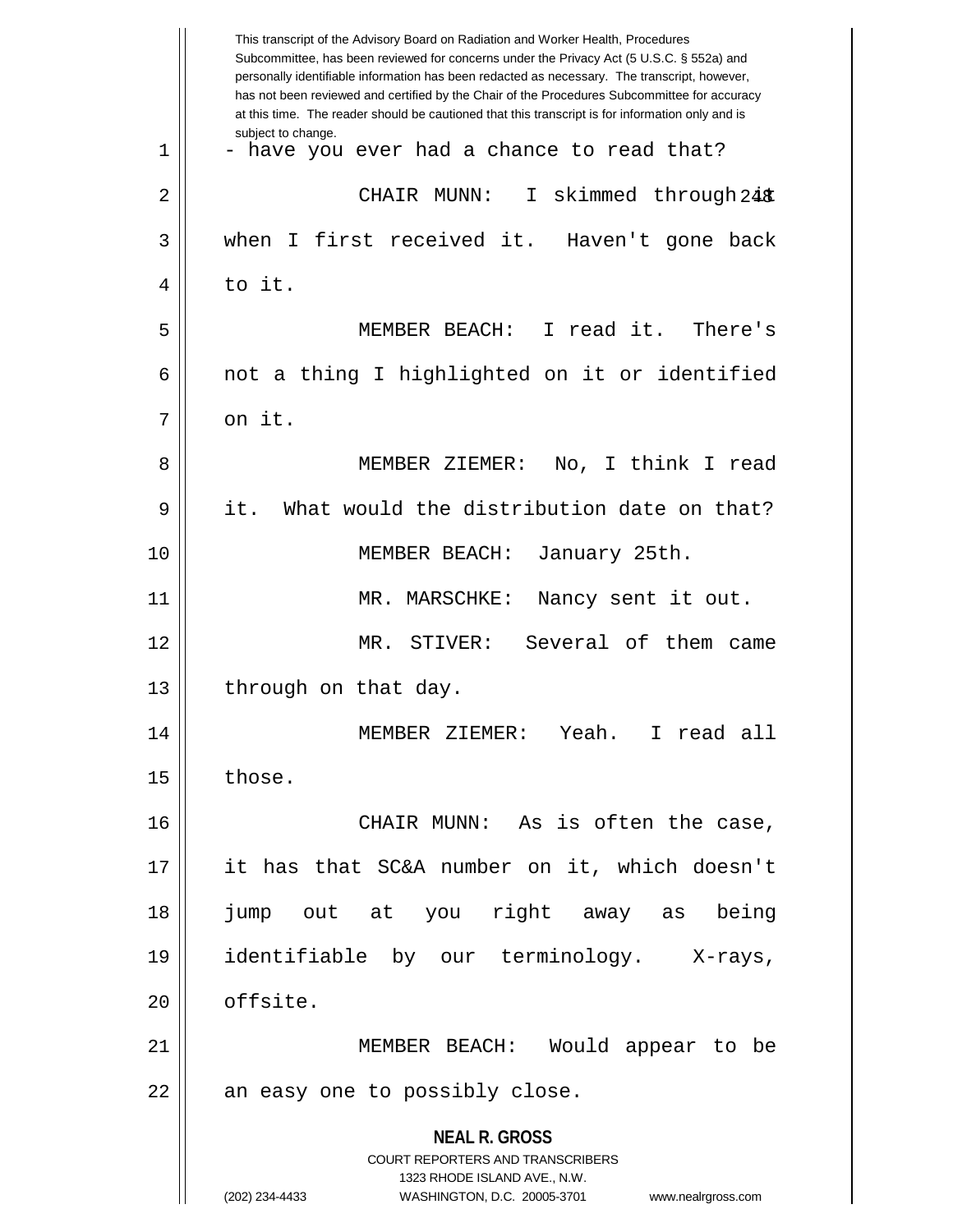**NEAL R. GROSS** COURT REPORTERS AND TRANSCRIBERS 1323 RHODE ISLAND AVE., N.W. (202) 234-4433 WASHINGTON, D.C. 20005-3701 www.nealrgross.com This transcript of the Advisory Board on Radiation and Worker Health, Procedures Subcommittee, has been reviewed for concerns under the Privacy Act (5 U.S.C. § 552a) and personally identifiable information has been redacted as necessary. The transcript, however, has not been reviewed and certified by the Chair of the Procedures Subcommittee for accuracy at this time. The reader should be cautioned that this transcript is for information only and is subject to change. 249 1 CHAIR MUNN: I would certainly  $2 \parallel$  hope so. 3 MR. KATZ: That sounds like a  $4 \parallel$  plan. 5 CHAIR MUNN: Do you have any  $6 \parallel$  objections to closing these documents? 7 || MEMBER BEACH: No. 8 MEMBER ZIEMER: No. 9 CHAIR MUNN: All right. Can we do 10 | that, Steve? 11 || MR. MARSCHKE: Yes. 12 (Pause.) 13 CHAIR MUNN: Are those closed? 14 || MR. MARSCHKE: Yes. 15 CHAIR MUNN: Excellent. What 16 about PER-0037? 17 || Status Report on PER-0037 18 MR. STIVER: PER-0037 is the Ames, 19 the infamous Ames PER that has come up a 20 || couple of times today, and this was Hans 21 || Behling's project, and I asked Hans to present  $22 \parallel$  it today.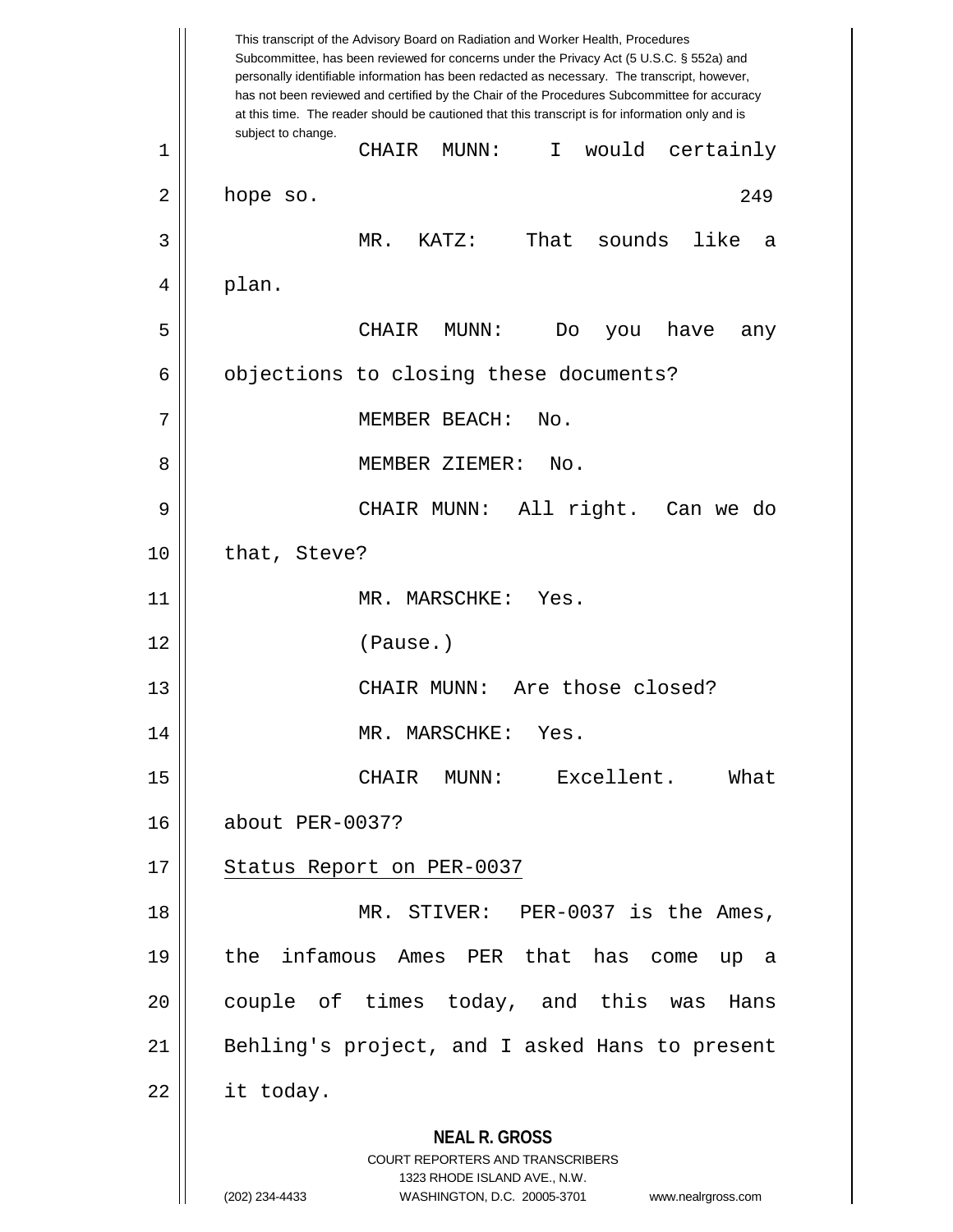**NEAL R. GROSS** COURT REPORTERS AND TRANSCRIBERS This transcript of the Advisory Board on Radiation and Worker Health, Procedures Subcommittee, has been reviewed for concerns under the Privacy Act (5 U.S.C. § 552a) and personally identifiable information has been redacted as necessary. The transcript, however, has not been reviewed and certified by the Chair of the Procedures Subcommittee for accuracy at this time. The reader should be cautioned that this transcript is for information only and is subject to change. 250 1 CHAIR MUNN: If you would, Hans, 2 || if you're ready. 3 DR. H. BEHLING: Yes, I'm ready. 4 I think we all remember lengthy discussions 5 about Ames, there were a number of issues that 6 were raised in context of the Ames TBD, 7 || inclusive of things such as the blowouts and 8 the 250 day criteria and so forth and so 9 forth. 10 || But I won't really go into that. 11 What I really want to focus on is Section 3.0 12 of my report, which really addresses the 13 number of issues that we talked in context 14 with, the Hanford site and the other ones 15 earlier, and that is one of the things that 16 PER-0037 was based on were multiple revisions 17 | to the Site Profile. 18 The only revisions, the only 19 revision of the Site Profile that SC&A was 20 || asked to look at was really not a Site 21 || Profile, but was in context with a Site 22 || Profile, with one of the first SEC petitions.

1323 RHODE ISLAND AVE., N.W.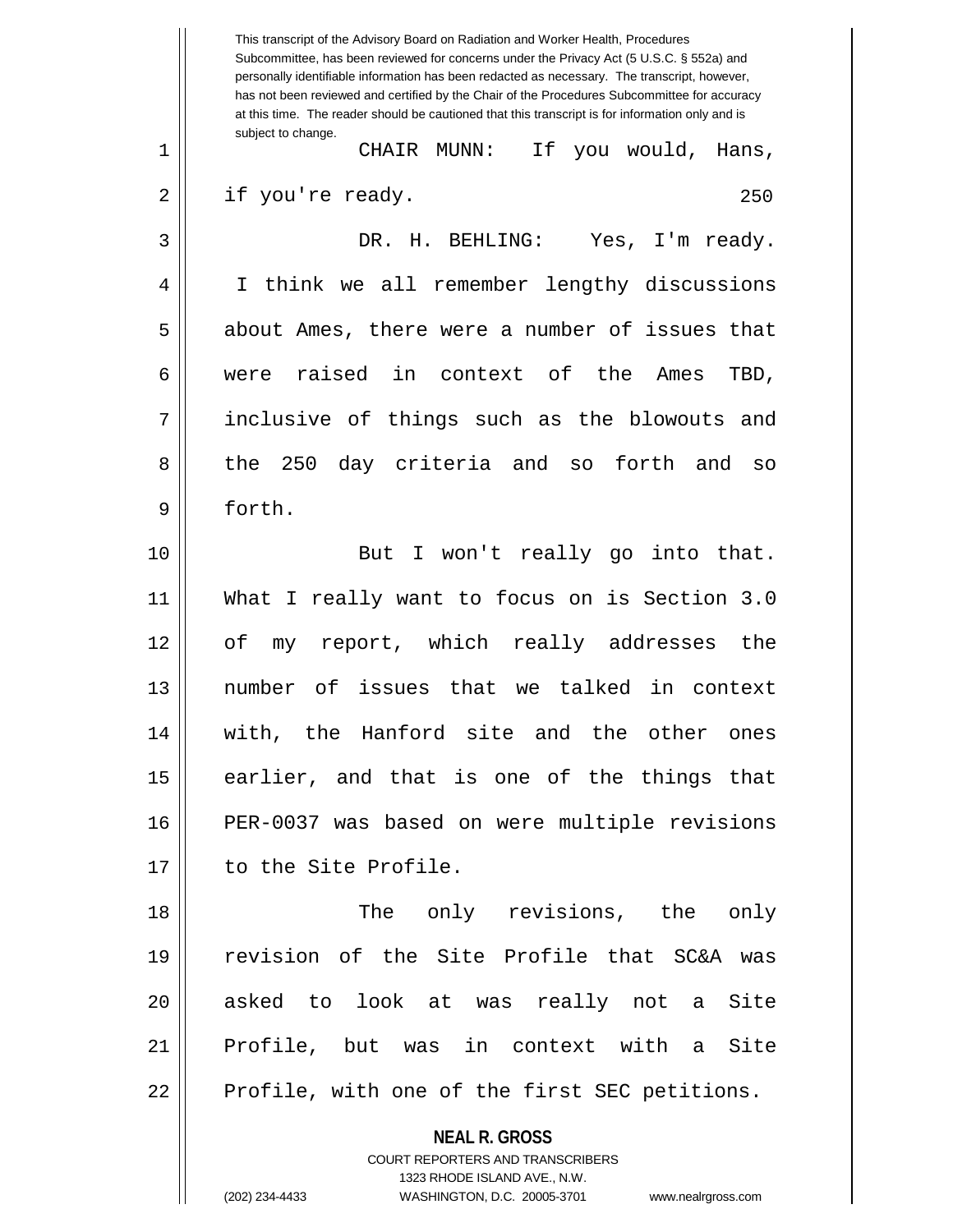**NEAL R. GROSS** COURT REPORTERS AND TRANSCRIBERS 1323 RHODE ISLAND AVE., N.W. Subcommittee, has been reviewed for concerns under the Privacy Act (5 U.S.C. § 552a) and personally identifiable information has been redacted as necessary. The transcript, however, has not been reviewed and certified by the Chair of the Procedures Subcommittee for accuracy at this time. The reader should be cautioned that this transcript is for information only and is subject to change. 2|| based on no fewer than four Site Prof**ile** 1 So as it turns out, this PER is  $3 \parallel$  revisions that start with 00, and then goes to 4 00PC-1 and Rev 1, Rev 2, and most recently, 5 Rev 3. None of these Site Profiles have ever  $6$  | been formally reviewed by SC&A. 7 In addition to that, there were a 8 || total of SEC petitions. With the exception of 9 || the very first SEC petition, SC&A did not 10 || review those either. And lastly, there were a 11 couple of technical guidance documents that 12 were also introduced, which have mentioned 13 || OTIB-0079 and a DCAS Implementation Guide, 14 003. Again, those have just been put to rest,  $15$  | so I won't bother with that. 16 But as it turns out, this 17 particular PER is from the one that is 18 || relatively complete by NIOSH, but it turns out 19 that most of the documents that support this  $20$  || PER have never been reviewed by SC&A. 21 || So the question is what do you do, 22 || and the volume of documentation that would

This transcript of the Advisory Board on Radiation and Worker Health, Procedures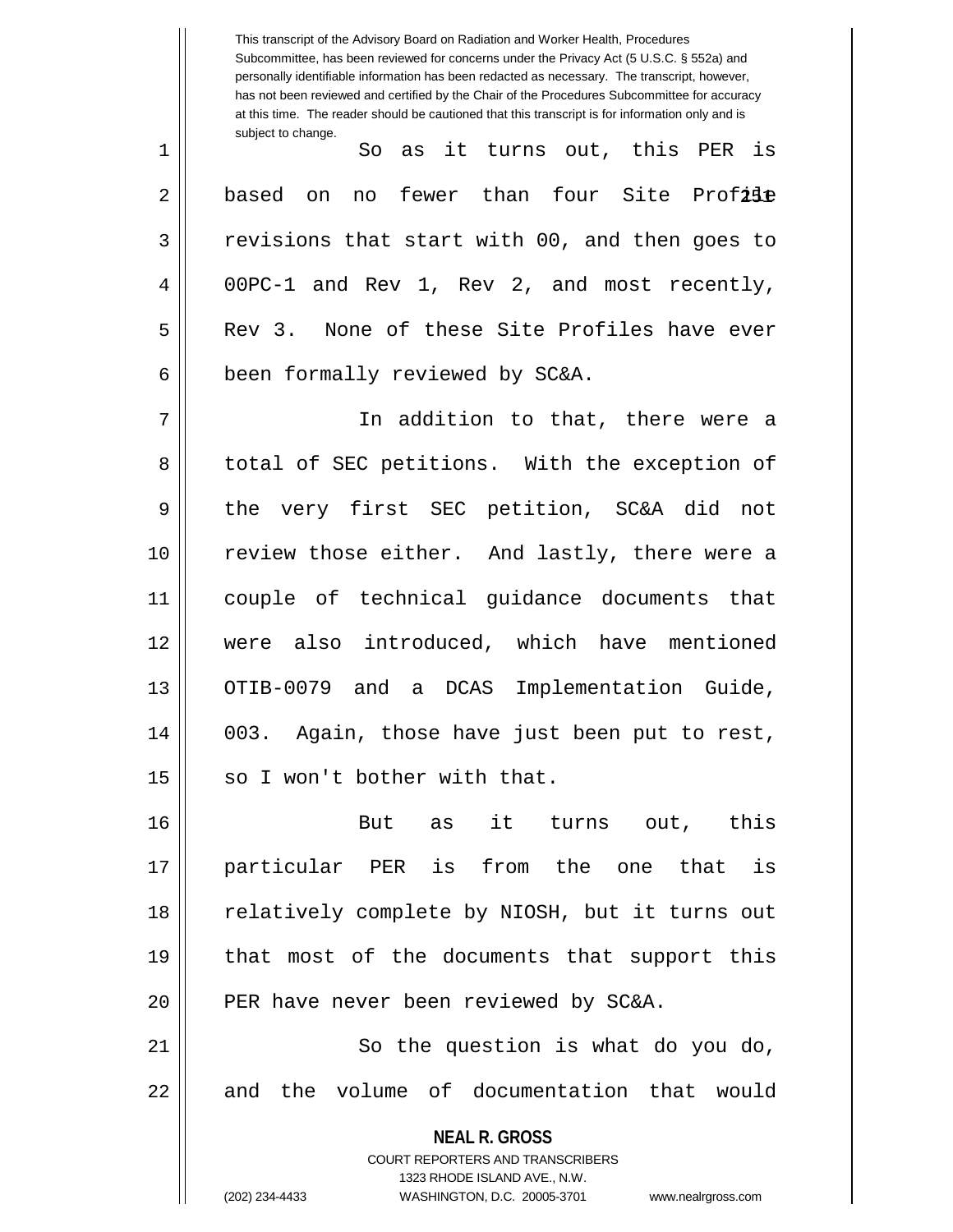|    | This transcript of the Advisory Board on Radiation and Worker Health, Procedures<br>Subcommittee, has been reviewed for concerns under the Privacy Act (5 U.S.C. § 552a) and<br>personally identifiable information has been redacted as necessary. The transcript, however,<br>has not been reviewed and certified by the Chair of the Procedures Subcommittee for accuracy<br>at this time. The reader should be cautioned that this transcript is for information only and is |  |
|----|----------------------------------------------------------------------------------------------------------------------------------------------------------------------------------------------------------------------------------------------------------------------------------------------------------------------------------------------------------------------------------------------------------------------------------------------------------------------------------|--|
| 1  | subject to change.<br>need to be reviewed on behalf of this PER goes                                                                                                                                                                                                                                                                                                                                                                                                             |  |
| 2  | far beyond a simple review of the PER,<br>and                                                                                                                                                                                                                                                                                                                                                                                                                                    |  |
| 3  | goes back to the question should we, at this                                                                                                                                                                                                                                                                                                                                                                                                                                     |  |
| 4  | point, postpone any attempt to review PER-                                                                                                                                                                                                                                                                                                                                                                                                                                       |  |
| 5  | 0037, and petition the Board for SC&A to be                                                                                                                                                                                                                                                                                                                                                                                                                                      |  |
| 6  | granted the access to review the various                                                                                                                                                                                                                                                                                                                                                                                                                                         |  |
| 7  | documents that were the supporting documents                                                                                                                                                                                                                                                                                                                                                                                                                                     |  |
| 8  | that gave rise to PER-0037.                                                                                                                                                                                                                                                                                                                                                                                                                                                      |  |
| 9  | CHAIR<br>MUNN :<br>know<br>how<br>Do<br>we                                                                                                                                                                                                                                                                                                                                                                                                                                       |  |
| 10 | extensive that review list would be?                                                                                                                                                                                                                                                                                                                                                                                                                                             |  |
| 11 | DR. H. BEHLING: Well, as I said,                                                                                                                                                                                                                                                                                                                                                                                                                                                 |  |
| 12 | PER-0037 was based on multiple revisions<br>the                                                                                                                                                                                                                                                                                                                                                                                                                                  |  |
| 13 | the Site Profile, and SC&A really never<br>to.                                                                                                                                                                                                                                                                                                                                                                                                                                   |  |
| 14 | reviewed any of the Site Profiles, and there's                                                                                                                                                                                                                                                                                                                                                                                                                                   |  |
| 15 | a total of five of them.                                                                                                                                                                                                                                                                                                                                                                                                                                                         |  |
| 16 | MR. KATZ: I guess a question for                                                                                                                                                                                                                                                                                                                                                                                                                                                 |  |
| 17 | NIOSH is whether a lot of these revisions,                                                                                                                                                                                                                                                                                                                                                                                                                                       |  |
| 18 | from all these different documents                                                                                                                                                                                                                                                                                                                                                                                                                                               |  |
| 19 | obviously, the SECs, it would be true for the                                                                                                                                                                                                                                                                                                                                                                                                                                    |  |
| 20 | SEC documents that are part of this, whether                                                                                                                                                                                                                                                                                                                                                                                                                                     |  |
| 21 | they mostly came about as a result of the                                                                                                                                                                                                                                                                                                                                                                                                                                        |  |
| 22 | Board's discussions of Ames, because even SC&A                                                                                                                                                                                                                                                                                                                                                                                                                                   |  |
|    | <b>NEAL R. GROSS</b><br>COURT REPORTERS AND TRANSCRIBERS<br>1323 RHODE ISLAND AVE., N.W.<br>(202) 234-4433<br>WASHINGTON, D.C. 20005-3701<br>www.nealrgross.com                                                                                                                                                                                                                                                                                                                  |  |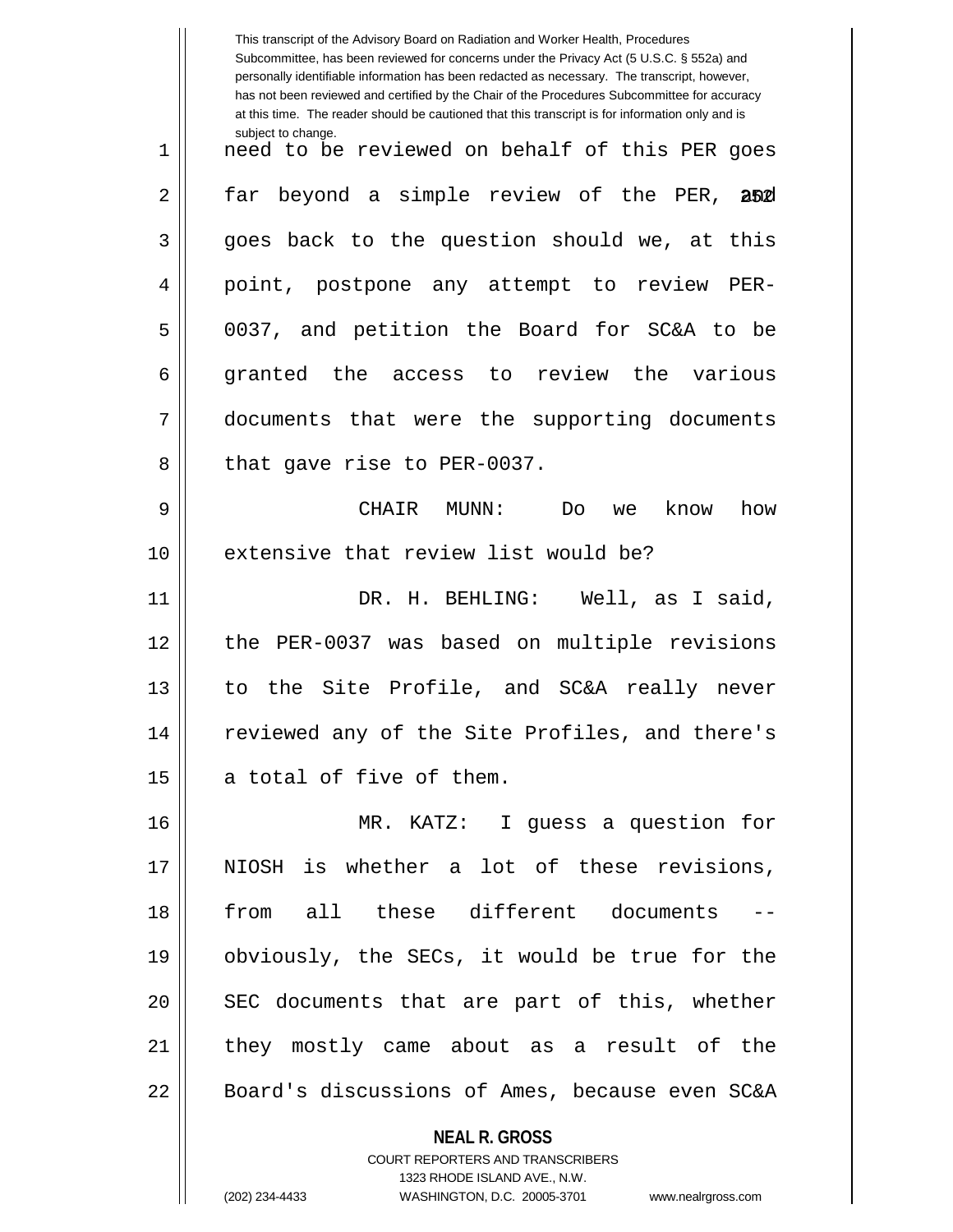|    | This transcript of the Advisory Board on Radiation and Worker Health, Procedures<br>Subcommittee, has been reviewed for concerns under the Privacy Act (5 U.S.C. § 552a) and<br>personally identifiable information has been redacted as necessary. The transcript, however,<br>has not been reviewed and certified by the Chair of the Procedures Subcommittee for accuracy<br>at this time. The reader should be cautioned that this transcript is for information only and is |  |
|----|----------------------------------------------------------------------------------------------------------------------------------------------------------------------------------------------------------------------------------------------------------------------------------------------------------------------------------------------------------------------------------------------------------------------------------------------------------------------------------|--|
| 1  | subject to change.<br>didn't review it.                                                                                                                                                                                                                                                                                                                                                                                                                                          |  |
| 2  | If the Board took on SEC petiti50                                                                                                                                                                                                                                                                                                                                                                                                                                                |  |
| 3  | subsequent petition, then many of those<br>in                                                                                                                                                                                                                                                                                                                                                                                                                                    |  |
| 4  | issues the Board would have, in effect, made                                                                                                                                                                                                                                                                                                                                                                                                                                     |  |
| 5  | its position known about particular --                                                                                                                                                                                                                                                                                                                                                                                                                                           |  |
| 6  | MR.<br>Oh<br>I'm<br>HINNEFELD:<br>boy.                                                                                                                                                                                                                                                                                                                                                                                                                                           |  |
| 7  | having trouble working from memory here.<br>I                                                                                                                                                                                                                                                                                                                                                                                                                                    |  |
| 8  | believe the additional Evaluation Reports or a                                                                                                                                                                                                                                                                                                                                                                                                                                   |  |
| 9  | from<br>оf<br>report,<br>one came<br>assessment<br>our                                                                                                                                                                                                                                                                                                                                                                                                                           |  |
| 10 | consistency among Evaluation Report, you know,                                                                                                                                                                                                                                                                                                                                                                                                                                   |  |
| 11 | SEC Class descriptions. As you'll recall, we                                                                                                                                                                                                                                                                                                                                                                                                                                     |  |
| 12 | did<br>that assessment of the consistency,<br>and                                                                                                                                                                                                                                                                                                                                                                                                                                |  |
| 13 | identified in a couple of instances where had                                                                                                                                                                                                                                                                                                                                                                                                                                    |  |
| 14 | we been behaving consistently, we would have                                                                                                                                                                                                                                                                                                                                                                                                                                     |  |
| 15 | defined the Class differently.                                                                                                                                                                                                                                                                                                                                                                                                                                                   |  |
| 16 | I believe one of those was Ames.                                                                                                                                                                                                                                                                                                                                                                                                                                                 |  |
| 17 | So that was one of those additional ERs, and                                                                                                                                                                                                                                                                                                                                                                                                                                     |  |
| 18 | then the -- there was an additional one that                                                                                                                                                                                                                                                                                                                                                                                                                                     |  |
| 19 | had to do, I believe, with the hot lab, if I'm                                                                                                                                                                                                                                                                                                                                                                                                                                   |  |
| 20 | not mistaken, and an original understanding on                                                                                                                                                                                                                                                                                                                                                                                                                                   |  |
| 21 | our point that the hot work was done                                                                                                                                                                                                                                                                                                                                                                                                                                             |  |
| 22 | essentially in glove box containment, and the                                                                                                                                                                                                                                                                                                                                                                                                                                    |  |
|    | <b>NEAL R. GROSS</b>                                                                                                                                                                                                                                                                                                                                                                                                                                                             |  |

COURT REPORTERS AND TRANSCRIBERS 1323 RHODE ISLAND AVE., N.W.

 $\prod$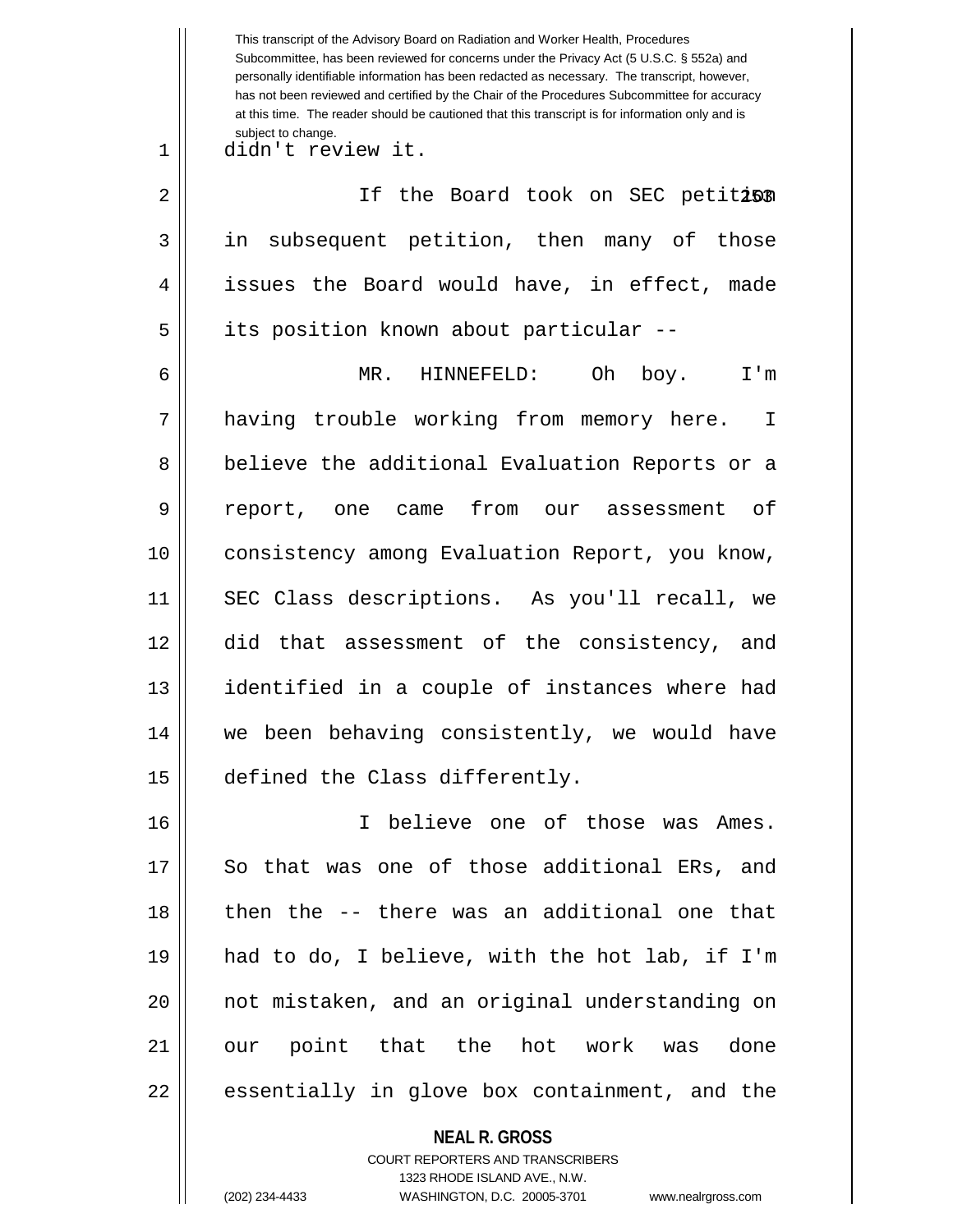**NEAL R. GROSS** COURT REPORTERS AND TRANSCRIBERS 1323 RHODE ISLAND AVE., N.W. (202) 234-4433 WASHINGTON, D.C. 20005-3701 www.nealrgross.com This transcript of the Advisory Board on Radiation and Worker Health, Procedures Subcommittee, has been reviewed for concerns under the Privacy Act (5 U.S.C. § 552a) and personally identifiable information has been redacted as necessary. The transcript, however, has not been reviewed and certified by the Chair of the Procedures Subcommittee for accuracy at this time. The reader should be cautioned that this transcript is for information only and is subject to change. 2 || It was done behind a shield wa**li**4 1 discovery later on that it wasn't.  $3 \parallel$  but there was really no containment associated 4 || with it. So the Board's discussion about 5 those additional Evaluation Reports was not 6 terribly extensive, in my recollection. So I 7 don't know that my comments were particularly 8 | helpful. 9 CHAIR MUNN: Paul, Josie? Any 10 | thoughts? 11 || MR. HINNEFELD: I think they wish 12 || they were somewhere else. 13 CHAIR MUNN: We all do. 14 || MEMBER ZIEMER: I'm thinking that 15  $\parallel$  the SEC Work Group may have looked at Ames --16 MEMBER BEACH: We did, but it's 17 || been a couple of years. 18 MEMBER ZIEMER: Well, it had to do 19 with the blowouts. 20 || MEMBER BEACH: The blowouts. 21 MEMBER ZIEMER: Which are 22 mentioned in here. So I don't think we can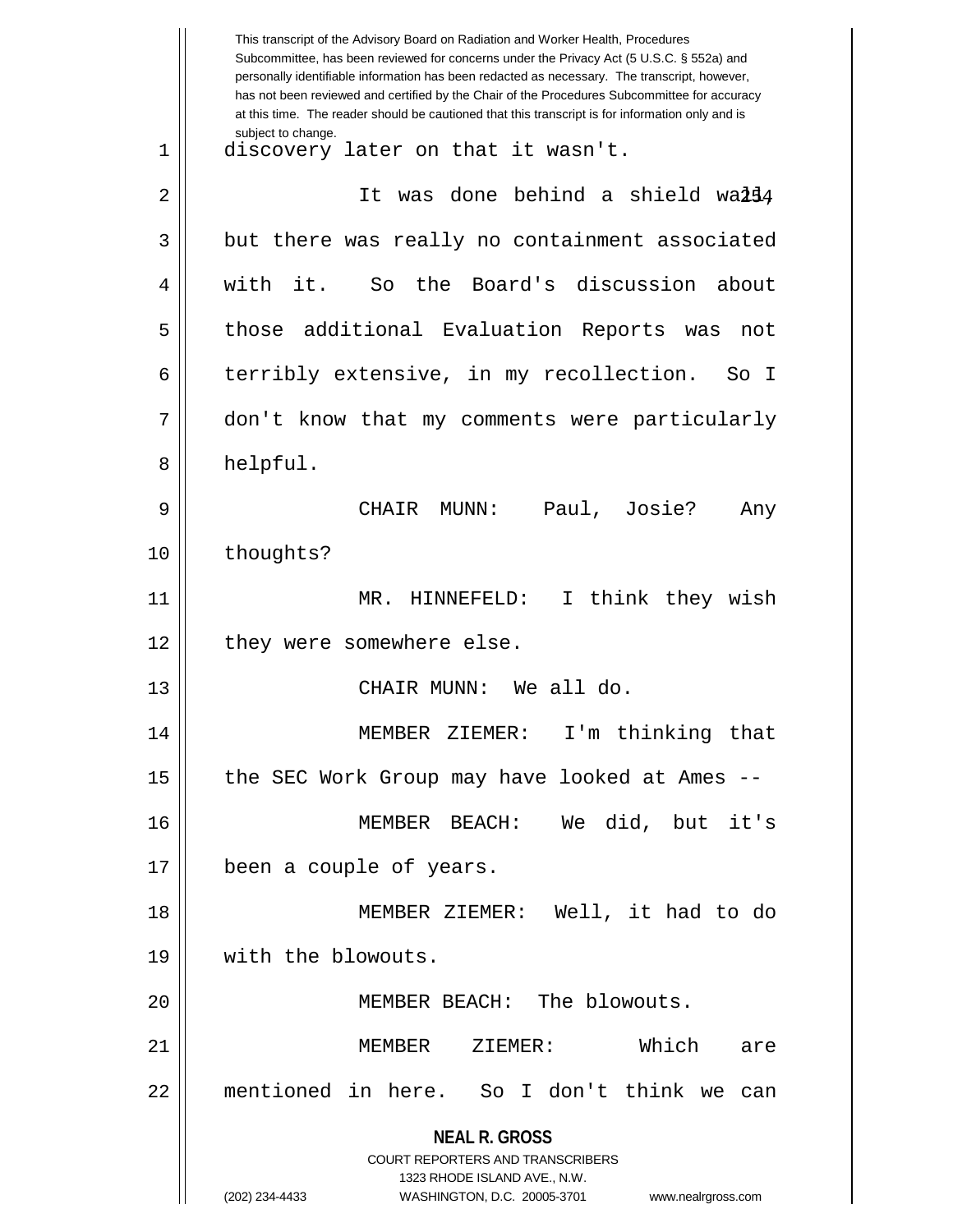|    | This transcript of the Advisory Board on Radiation and Worker Health, Procedures<br>Subcommittee, has been reviewed for concerns under the Privacy Act (5 U.S.C. § 552a) and<br>personally identifiable information has been redacted as necessary. The transcript, however,<br>has not been reviewed and certified by the Chair of the Procedures Subcommittee for accuracy<br>at this time. The reader should be cautioned that this transcript is for information only and is |  |
|----|----------------------------------------------------------------------------------------------------------------------------------------------------------------------------------------------------------------------------------------------------------------------------------------------------------------------------------------------------------------------------------------------------------------------------------------------------------------------------------|--|
| 1  | subject to change.<br>quite say it's never been reviewed. The SEC                                                                                                                                                                                                                                                                                                                                                                                                                |  |
| 2  | Work Group sort of became the place where 255                                                                                                                                                                                                                                                                                                                                                                                                                                    |  |
| 3  | put reviews that weren't being enough to be                                                                                                                                                                                                                                                                                                                                                                                                                                      |  |
| 4  | like a Hanford or Rocky Flats.                                                                                                                                                                                                                                                                                                                                                                                                                                                   |  |
| 5  | MEMBER BEACH: Well, were focused                                                                                                                                                                                                                                                                                                                                                                                                                                                 |  |
| 6  | less than 250 days because of the<br>the<br>on                                                                                                                                                                                                                                                                                                                                                                                                                                   |  |
| 7  | blowouts, as I recall.                                                                                                                                                                                                                                                                                                                                                                                                                                                           |  |
| 8  | Right, we were.<br>MEMBER ZIEMER:                                                                                                                                                                                                                                                                                                                                                                                                                                                |  |
| 9  | we looked at a lot of stuff at Ames,<br>But                                                                                                                                                                                                                                                                                                                                                                                                                                      |  |
| 10 | because you have to look at the whole thing.                                                                                                                                                                                                                                                                                                                                                                                                                                     |  |
| 11 | So I think there was, and I don't recall all                                                                                                                                                                                                                                                                                                                                                                                                                                     |  |
| 12 | the details, but I know we spent a fair amount                                                                                                                                                                                                                                                                                                                                                                                                                                   |  |
| 13 | of time reviewing it --                                                                                                                                                                                                                                                                                                                                                                                                                                                          |  |
| 14 | I think Arjun was<br>MEMBER BEACH:                                                                                                                                                                                                                                                                                                                                                                                                                                               |  |
| 15 | on that.                                                                                                                                                                                                                                                                                                                                                                                                                                                                         |  |
| 16 | MEMBER ZIEMER: Arjun is on that                                                                                                                                                                                                                                                                                                                                                                                                                                                  |  |
| 17 | and $--$                                                                                                                                                                                                                                                                                                                                                                                                                                                                         |  |
| 18 | CHAIR MUNN:<br>Well, of course                                                                                                                                                                                                                                                                                                                                                                                                                                                   |  |
| 19 | you're saying, and that's the same kind of                                                                                                                                                                                                                                                                                                                                                                                                                                       |  |
| 20 | thing that Hans just said, that there's a lot                                                                                                                                                                                                                                                                                                                                                                                                                                    |  |
| 21 | of things involved there. It's not just a                                                                                                                                                                                                                                                                                                                                                                                                                                        |  |
| 22 | matter of looking at one document.                                                                                                                                                                                                                                                                                                                                                                                                                                               |  |
|    | <b>NEAL R. GROSS</b><br>COURT REPORTERS AND TRANSCRIBERS<br>1323 RHODE ISLAND AVE., N.W.<br>(202) 234-4433<br>WASHINGTON, D.C. 20005-3701<br>www.nealrgross.com                                                                                                                                                                                                                                                                                                                  |  |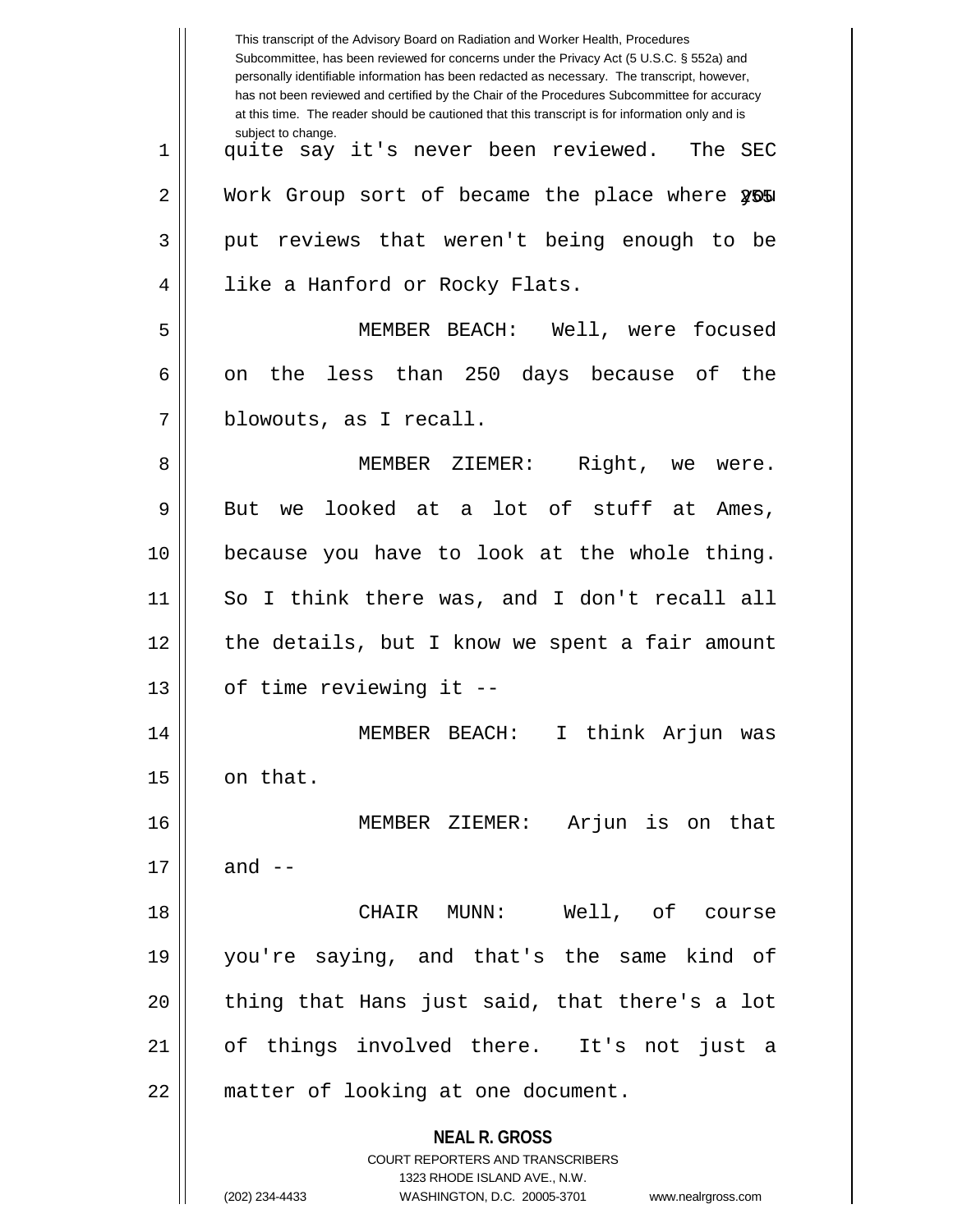**NEAL R. GROSS** COURT REPORTERS AND TRANSCRIBERS 1323 RHODE ISLAND AVE., N.W. (202) 234-4433 WASHINGTON, D.C. 20005-3701 www.nealrgross.com This transcript of the Advisory Board on Radiation and Worker Health, Procedures Subcommittee, has been reviewed for concerns under the Privacy Act (5 U.S.C. § 552a) and personally identifiable information has been redacted as necessary. The transcript, however, has not been reviewed and certified by the Chair of the Procedures Subcommittee for accuracy at this time. The reader should be cautioned that this transcript is for information only and is subject to change. 2 || make a few comments on these issues in Sect**i§**n 1 DR. H. BEHLING: And also I did  $3 \parallel 3.1$  and  $3.2$  and so forth. I raised issues 4 about the use of NUREG-1400 for modeling 5 intakes of fission products, and I also made  $6 \parallel$  comments about unsupported attribution. 7 || So if you go through the report 8 || that I wrote, there are a number of things  $9 \parallel$  that are also questions raised, that go beyond 10 the fact that we have never reviewed the TBD 11 or the SECs that were such a big part of this 12 whole PER. 13 MEMBER ZIEMER: I'm thinking that 14 || SC&A was involved with our Work Group on this. 15 || MR. KATZ: It was, very much so. 16 MR. STIVER: Hans was involved in  $17$  || the 250 day aspect of it. 18 MEMBER ZIEMER: Right. 19 MEMBER BEACH: Also John Mauro and  $20$  ||  $\Delta r$  ||  $-$ 21 MEMBER ZIEMER: I think John and  $22$  || Arjun were the main ones involved.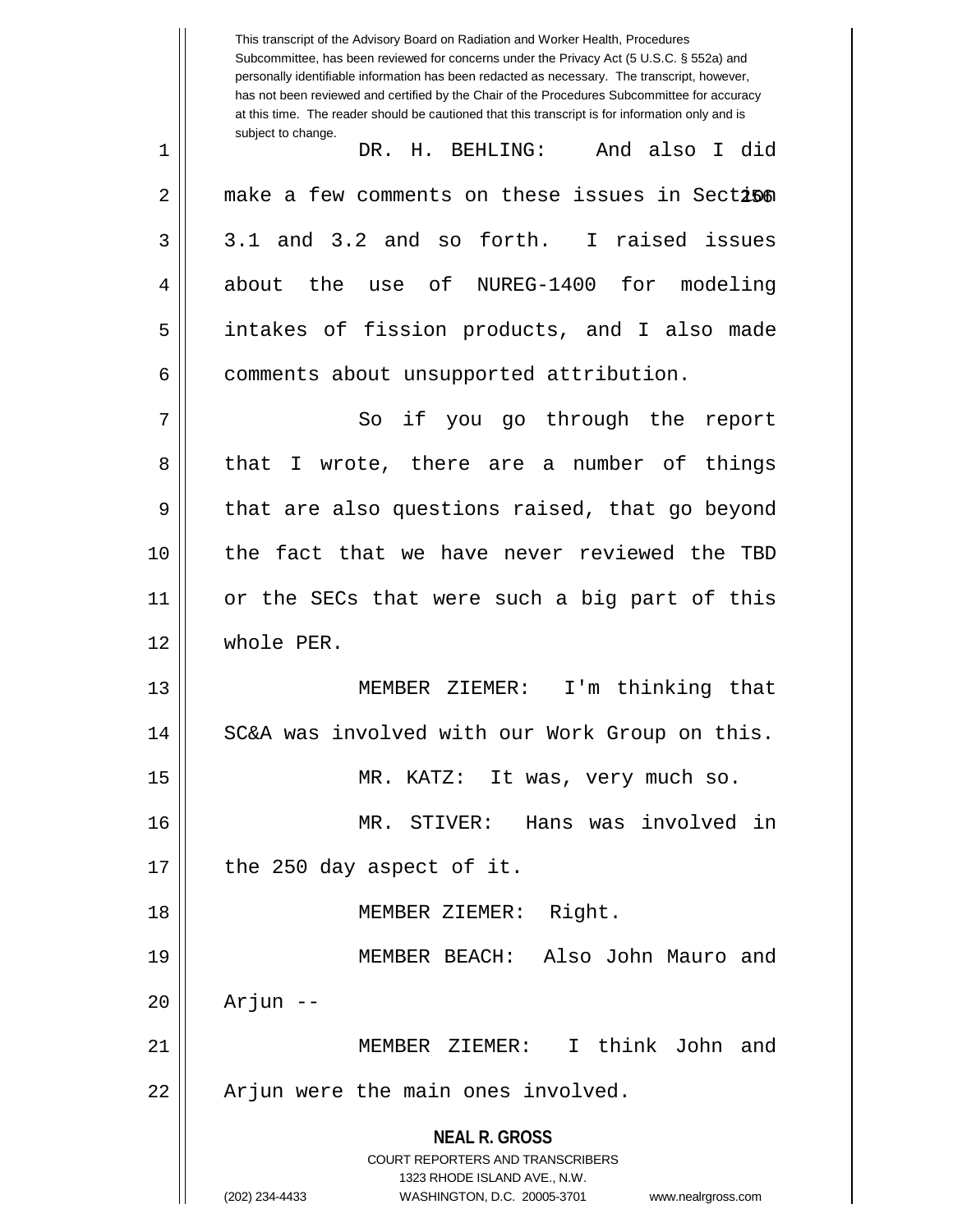This transcript of the Advisory Board on Radiation and Worker Health, Procedures Subcommittee, has been reviewed for concerns under the Privacy Act (5 U.S.C. § 552a) and personally identifiable information has been redacted as necessary. The transcript, however, has not been reviewed and certified by the Chair of the Procedures Subcommittee for accuracy at this time. The reader should be cautioned that this transcript is for information only and is subject to change. 257 1 MR. STIVER: John, are you still  $2 \parallel$  on? 3 DR. MAURO: Yes, I am, and I'm 4 || familiar with the issue. Our concerns at the 5 time for the SEC were the inability to  $6 \parallel$  reconstruct the exposures at that time. There 7 || were two factors, this might help a bit. 8 One is there was just a chronic 9 airborne dust-loading associated with the 10 processes of reduction that were involved, and 11 SEC was granted, on that basis, that you know, 12 you couldn't reconstruct certain doses, I 13 || think mainly inhalation doses. 14 || But then there was the issue of 15 where we spent even more -- and that one 16 proved pretty quickly, I believe. The part 17 || that was more challenging was the explosions, 18 and Hans had made reference to that, that 19 occurred quite often, and whether that had an 20 impact on the 250 day issue, whether or not, 21 you know, there was this business of exposures 22 | comparable to criticality.

> **NEAL R. GROSS** COURT REPORTERS AND TRANSCRIBERS

> > 1323 RHODE ISLAND AVE., N.W.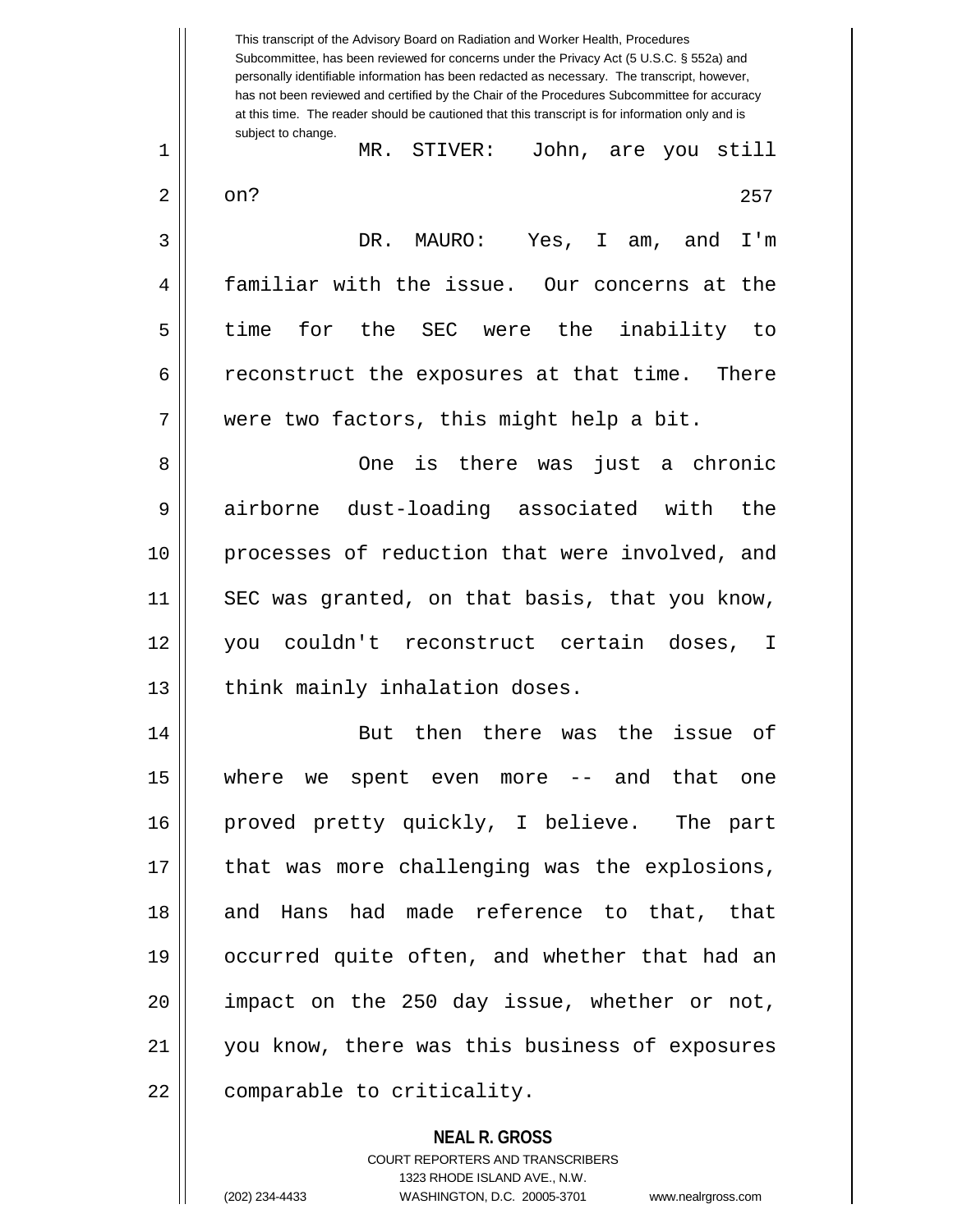**NEAL R. GROSS** COURT REPORTERS AND TRANSCRIBERS 1323 RHODE ISLAND AVE., N.W. (202) 234-4433 WASHINGTON, D.C. 20005-3701 www.nealrgross.com This transcript of the Advisory Board on Radiation and Worker Health, Procedures Subcommittee, has been reviewed for concerns under the Privacy Act (5 U.S.C. § 552a) and personally identifiable information has been redacted as necessary. The transcript, however, has not been reviewed and certified by the Chair of the Procedures Subcommittee for accuracy at this time. The reader should be cautioned that this transcript is for information only and is subject to change.  $what258$ 1 So what I'm getting at is our  $2 \parallel$  review of Ames at the time was what $25 \mathfrak{F}$ 3 considered to be fairly focused, and it really 4 || was keyed into very specific SEC issues. I 5 have not read the various revisions to the  $6 \parallel$  Site Profile that have subsequently occurred  $7 \parallel$  over the years, we're talking several years 8 now. 9 There may be -- now Hans, when I 10 reviewed your Ames write-up, I think you 11 identified a number of the new areas. Did you 12 || make an effort to identify new material? 13 DR. H. BEHLING: Oh yeah. 14 (Simultaneous speaking.) 15 || DR. MAURO: I remember, yeah. 16 DR. H. BEHLING: --the revisions 17 and identified those changes that might impact 18 dose reconstruction. 19 || DR. MAURO: Right. 20 DR. H. BEHLING: And I also 21 identified the issue of the discussion that 22 || took place with regard to the individual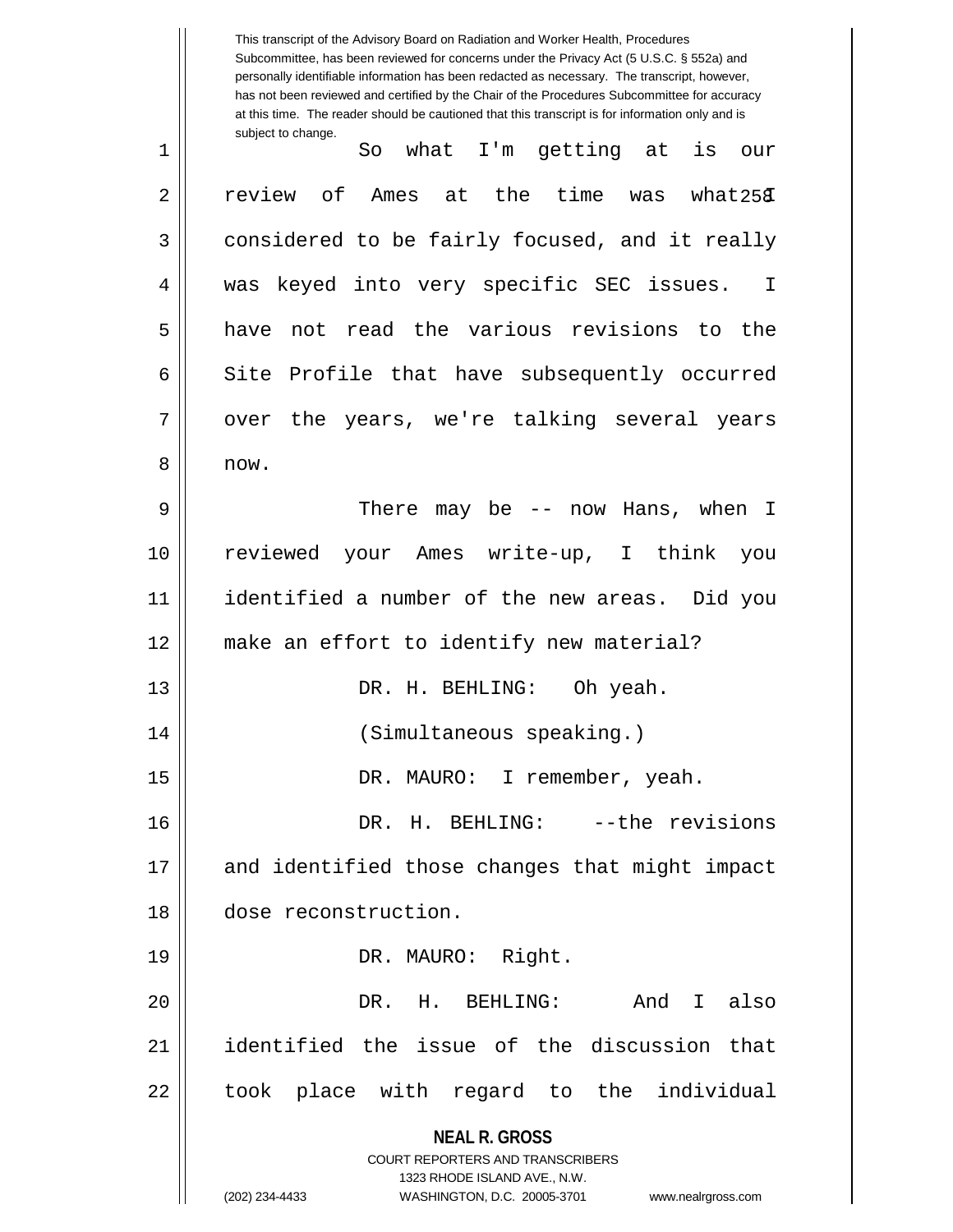This transcript of the Advisory Board on Radiation and Worker Health, Procedures Subcommittee, has been reviewed for concerns under the Privacy Act (5 U.S.C. § 552a) and personally identifiable information has been redacted as necessary. The transcript, however, has not been reviewed and certified by the Chair of the Procedures Subcommittee for accuracy at this time. The reader should be cautioned that this transcript is for information only and is subject to change.

1 blowout.

| $\overline{2}$ | I recall on November 292b9<br>As               |
|----------------|------------------------------------------------|
| $\mathfrak{Z}$ | 2007, we had a Board meeting or a Subcommittee |
| 4              | meeting on this very issue, and as I wrote in  |
| 5              | my final statements in my write-up here on     |
| 6              | page 18, that if I recall, and I read through  |
| 7              | the transcripts very carefully, between pages  |
| 8              | 133 and 158 of that meeting that took place on |
| 9              | November 29th, 2007, that there were a number  |
| 10             | of action items or promises made by NIOSH to   |
| 11             | reconsider the inclusions of blowouts in the   |
| 12             | dose reconstructions. I identified those       |
| 13             | pages we're doing this discussion.             |
| 14             | So that issue was raised by Dr.                |
| 15             | Ziemer and by Jim Neton and others, that they  |
| 16             | would look into it, because I had provided     |
| 17             | them with a model that was questioned by Jim   |
| 18             | Neton, but he also acknowledged the fact that  |
| 19             | there was a certain amount of credibility, if  |
| 20             | not perhaps a little bit too much emphasis     |
| 21             | even about the concentrations, airborne        |
| 22             | concentrations that gave rise to my doses.     |
|                | <b>NEAL R. GROSS</b>                           |

COURT REPORTERS AND TRANSCRIBERS 1323 RHODE ISLAND AVE., N.W.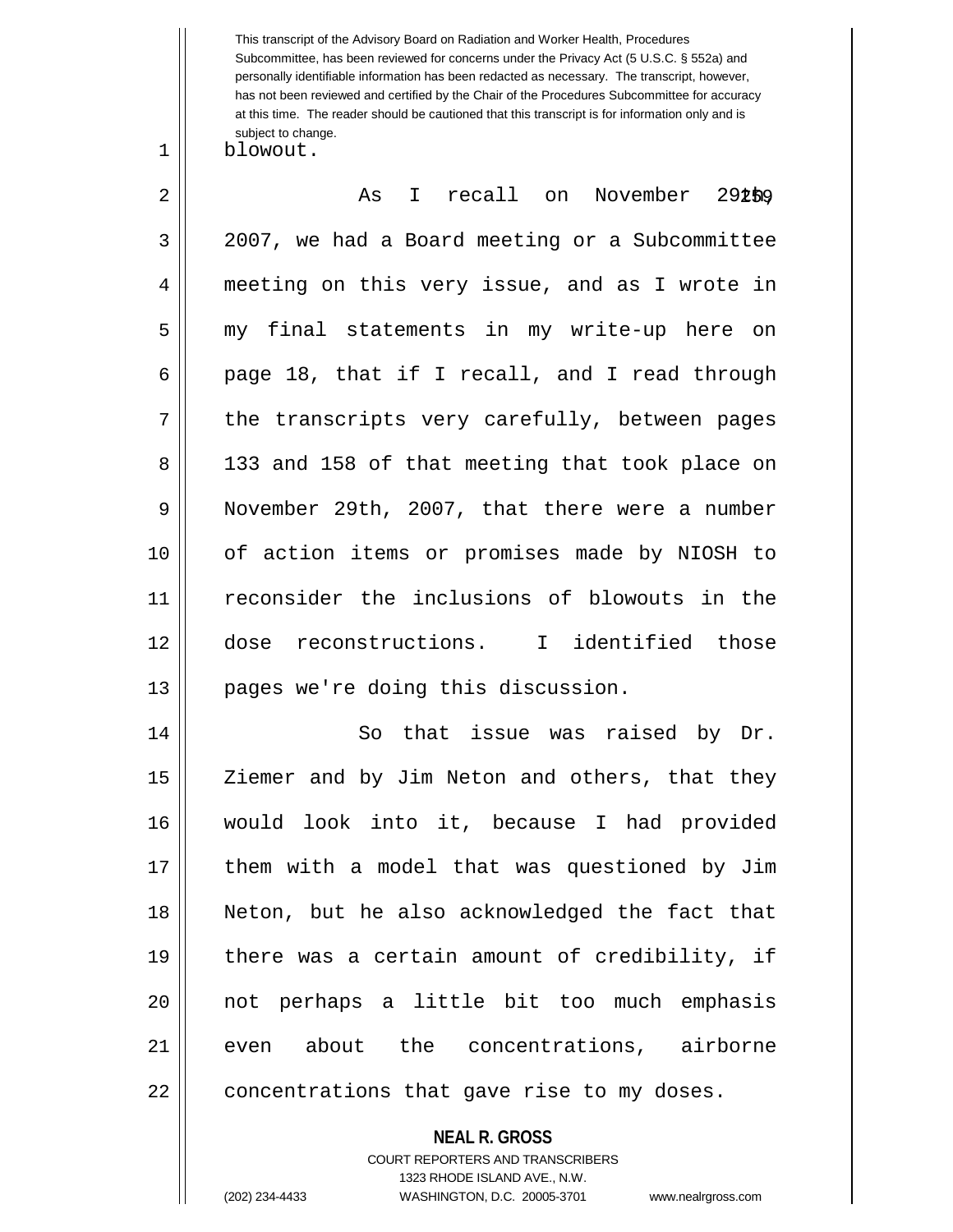This transcript of the Advisory Board on Radiation and Worker Health, Procedures Subcommittee, has been reviewed for concerns under the Privacy Act (5 U.S.C. § 552a) and personally identifiable information has been redacted as necessary. The transcript, however, has not been reviewed and certified by the Chair of the Procedures Subcommittee for accuracy at this time. The reader should be cautioned that this transcript is for information only and is subject to change. 2 || concessions made by NIOSH to say we have 60 1 || But at least there were some  $3 \parallel$  tool by which we can work with, if we need to 4 || refine those tools, let's do it. But at this 5 || point, I don't know if anything ever came of  $6$  || that promise to look into it. 7 DR. MAURO: I could add a little 8 || bit to that also. I remember that your model,  $9 \parallel$  additionally -- by the way, what we're talking 10 about now, it's important to separate. We're 11 really talking about a number of SEC type 12 issues related to the 250 days, that were 13 discussed at length. 14 So I mean that's almost like 15 || separate, as a separate problem, and the 16 question was well, is it possible to 17 || reconstruct those doses as part of your Site 18 || Profile, you know, do a dose reconstruction. 19 I think the issue was well, how many do we  $20$  || assume a person was exposed to, and Jim, if 21 he's there, may remember that's your show-22 stopper.

**NEAL R. GROSS**

COURT REPORTERS AND TRANSCRIBERS 1323 RHODE ISLAND AVE., N.W. (202) 234-4433 WASHINGTON, D.C. 20005-3701 www.nealrgross.com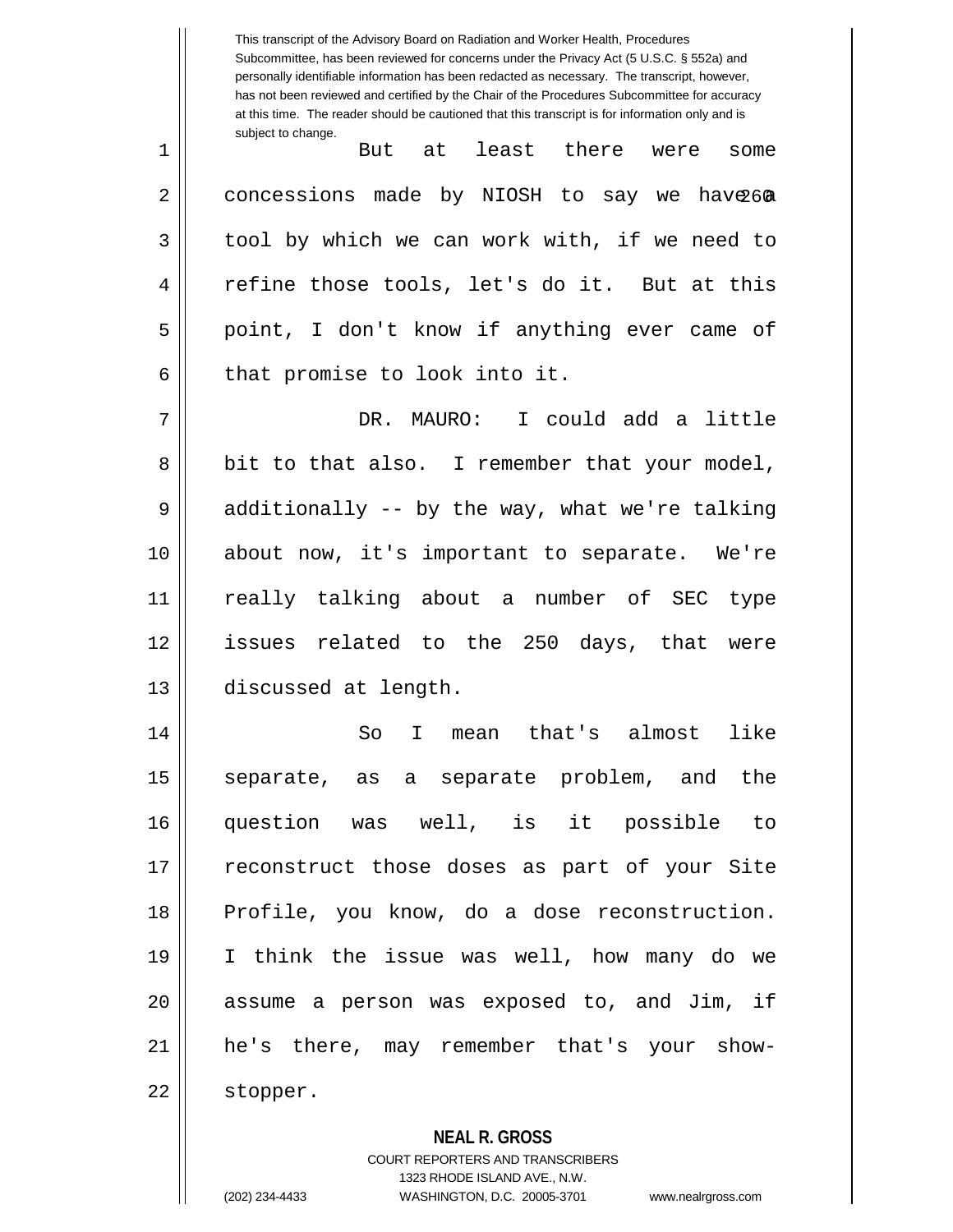|    | This transcript of the Advisory Board on Radiation and Worker Health, Procedures<br>Subcommittee, has been reviewed for concerns under the Privacy Act (5 U.S.C. § 552a) and<br>personally identifiable information has been redacted as necessary. The transcript, however,<br>has not been reviewed and certified by the Chair of the Procedures Subcommittee for accuracy<br>at this time. The reader should be cautioned that this transcript is for information only and is |  |
|----|----------------------------------------------------------------------------------------------------------------------------------------------------------------------------------------------------------------------------------------------------------------------------------------------------------------------------------------------------------------------------------------------------------------------------------------------------------------------------------|--|
| 1  | subject to change.<br>Yes, you could agree that if                                                                                                                                                                                                                                                                                                                                                                                                                               |  |
| 2  | involved in one of these,<br><b>Lbe</b><br>someone<br>was                                                                                                                                                                                                                                                                                                                                                                                                                        |  |
| 3  | potential for exposure could be very large.                                                                                                                                                                                                                                                                                                                                                                                                                                      |  |
| 4  | Whether or<br>not one would agree it<br>is                                                                                                                                                                                                                                                                                                                                                                                                                                       |  |
| 5  | comparable to a criticality, of course there                                                                                                                                                                                                                                                                                                                                                                                                                                     |  |
| 6  | is a lot we discussed on that matter, and no                                                                                                                                                                                                                                                                                                                                                                                                                                     |  |
| 7  | need to bring that up now.                                                                                                                                                                                                                                                                                                                                                                                                                                                       |  |
| 8  | my takeaway from reviewing<br>But                                                                                                                                                                                                                                                                                                                                                                                                                                                |  |
| 9  | Hans' write-up in this report, was that there                                                                                                                                                                                                                                                                                                                                                                                                                                    |  |
| 10 | are lots of changes that were made, and in                                                                                                                                                                                                                                                                                                                                                                                                                                       |  |
| 11 | effect, if we were to review that -- if our                                                                                                                                                                                                                                                                                                                                                                                                                                      |  |
| 12 | PER efforts here, in my mind, it would be --                                                                                                                                                                                                                                                                                                                                                                                                                                     |  |
| 13 | instead of being a 60 work hour job, it would                                                                                                                                                                                                                                                                                                                                                                                                                                    |  |
| 14 | be more like one of these 500 to 1,000 work                                                                                                                                                                                                                                                                                                                                                                                                                                      |  |
| 15 | hour jobs. It would be a Site Profile review.                                                                                                                                                                                                                                                                                                                                                                                                                                    |  |
| 16 | It would be a major undertaking.                                                                                                                                                                                                                                                                                                                                                                                                                                                 |  |
| 17 | And because of the extent of the                                                                                                                                                                                                                                                                                                                                                                                                                                                 |  |
| 18 | different changes that I saw when Hans put                                                                                                                                                                                                                                                                                                                                                                                                                                       |  |
| 19 | this together. Then I said "But wait, hold                                                                                                                                                                                                                                                                                                                                                                                                                                       |  |
| 20 | the presses." It seems to me, then, if it's                                                                                                                                                                                                                                                                                                                                                                                                                                      |  |
| 21 | going -- if in effect we're talking about a                                                                                                                                                                                                                                                                                                                                                                                                                                      |  |
| 22 | Site Profile review, shouldn't that be                                                                                                                                                                                                                                                                                                                                                                                                                                           |  |
|    | <b>NEAL R. GROSS</b>                                                                                                                                                                                                                                                                                                                                                                                                                                                             |  |

COURT REPORTERS AND TRANSCRIBERS 1323 RHODE ISLAND AVE., N.W.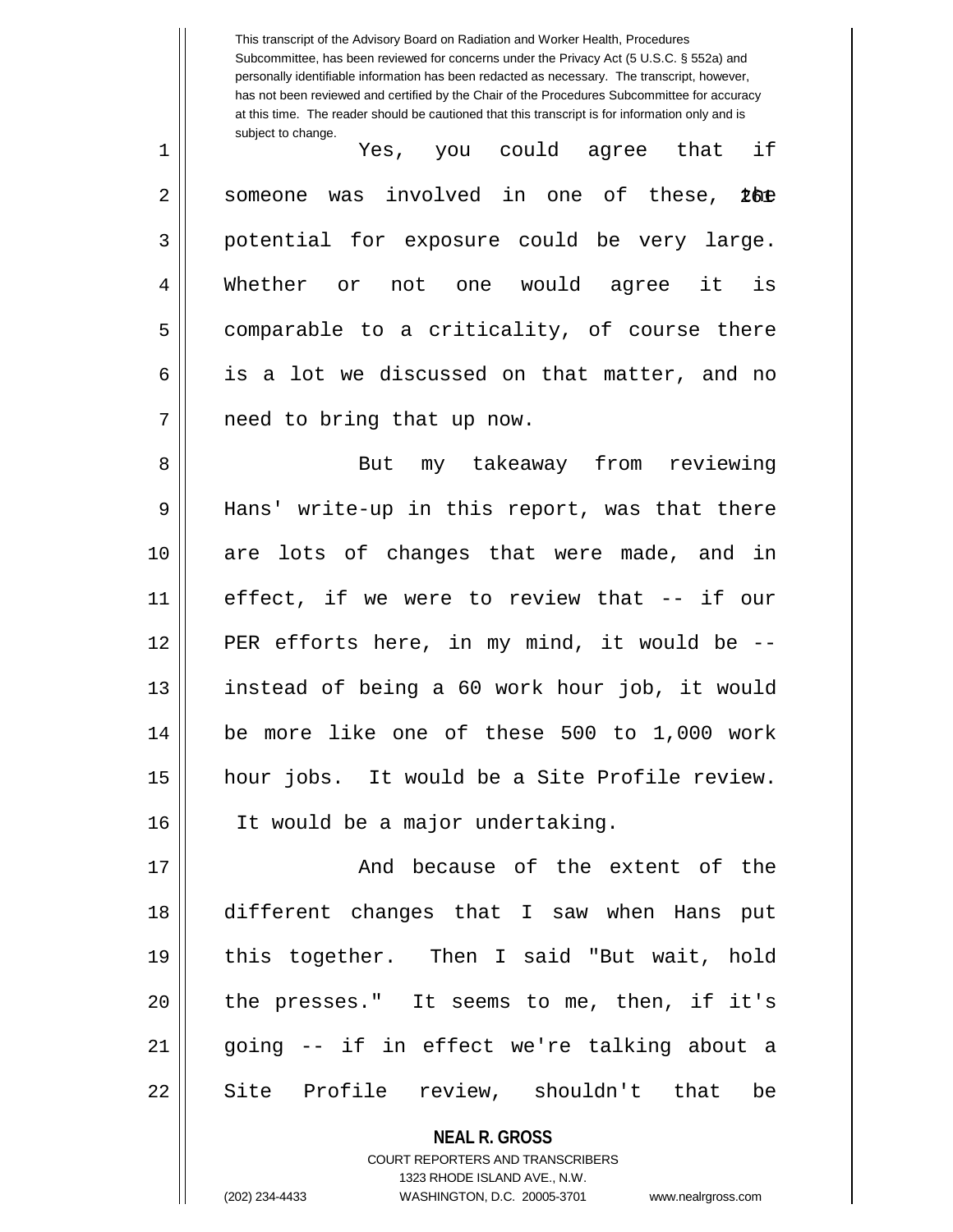**NEAL R. GROSS** COURT REPORTERS AND TRANSCRIBERS 1323 RHODE ISLAND AVE., N.W. (202) 234-4433 WASHINGTON, D.C. 20005-3701 www.nealrgross.com This transcript of the Advisory Board on Radiation and Worker Health, Procedures Subcommittee, has been reviewed for concerns under the Privacy Act (5 U.S.C. § 552a) and personally identifiable information has been redacted as necessary. The transcript, however, has not been reviewed and certified by the Chair of the Procedures Subcommittee for accuracy at this time. The reader should be cautioned that this transcript is for information only and is subject to change.  $is 262$ 1 something done under the purview of the Ames 2 Work Group, which I don't believe 3 | existence anymore? 4 || But so I'm raising some, I guess, 5 judgment calls that you folks need to make.  $6 \parallel$  When we encounter a situation like this, where  $7 \parallel$  the PER is basically one that tries to, you 8 || know, update all the dose reconstructions, in 9 light of a large number of changes that may 10 have occurred over the years to a Site 11 Profile, is this something that should be done 12 under the auspices of the procedures PER 13 || process, or is it really more appropriate just 14 to turn it over to and reactivate the Site 15 | Profile Work Group. 16 CHAIR MUNN: Part of that may be 17 | situational. 18 MR. KATZ: There is no Site 19 || Profile Work Group. 20 CHAIR MUNN: Yeah. If the Work 21 Group no longer exists or isn't functioning -- 22 MR. KATZ: There never was a Site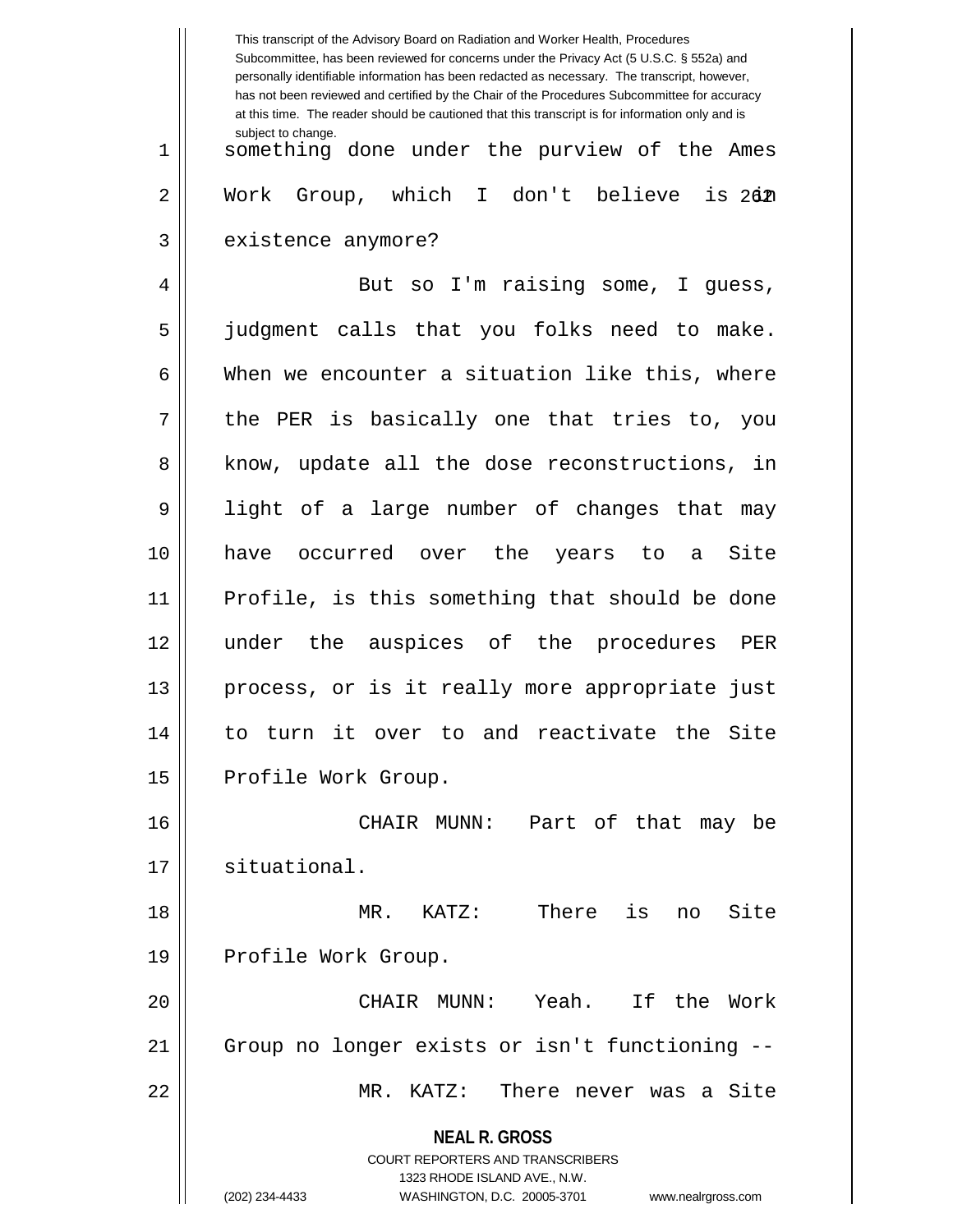|    | This transcript of the Advisory Board on Radiation and Worker Health, Procedures<br>Subcommittee, has been reviewed for concerns under the Privacy Act (5 U.S.C. § 552a) and<br>personally identifiable information has been redacted as necessary. The transcript, however,<br>has not been reviewed and certified by the Chair of the Procedures Subcommittee for accuracy<br>at this time. The reader should be cautioned that this transcript is for information only and is |  |
|----|----------------------------------------------------------------------------------------------------------------------------------------------------------------------------------------------------------------------------------------------------------------------------------------------------------------------------------------------------------------------------------------------------------------------------------------------------------------------------------|--|
| 1  | subject to change.<br>Profile Work Group.                                                                                                                                                                                                                                                                                                                                                                                                                                        |  |
| 2  | CHAIR MUNN:<br>You know, that's 263                                                                                                                                                                                                                                                                                                                                                                                                                                              |  |
| 3  | then you have a whole different question.                                                                                                                                                                                                                                                                                                                                                                                                                                        |  |
| 4  | DR. MAURO: Yes, I agree. But and                                                                                                                                                                                                                                                                                                                                                                                                                                                 |  |
| 5  | that's fine. But I mean I'm only putting this                                                                                                                                                                                                                                                                                                                                                                                                                                    |  |
| 6  | on the table for your consideration, as how do                                                                                                                                                                                                                                                                                                                                                                                                                                   |  |
| 7  | you -- listen. I'll tell you right now. I                                                                                                                                                                                                                                                                                                                                                                                                                                        |  |
| 8  | would love nothing better than to say turn                                                                                                                                                                                                                                                                                                                                                                                                                                       |  |
| 9  | this on and we'll do a complete review of all                                                                                                                                                                                                                                                                                                                                                                                                                                    |  |
| 10 | the revisions to the Ames Site Profile, and                                                                                                                                                                                                                                                                                                                                                                                                                                      |  |
| 11 | give you our opinion on them, under the PER                                                                                                                                                                                                                                                                                                                                                                                                                                      |  |
| 12 | process.                                                                                                                                                                                                                                                                                                                                                                                                                                                                         |  |
| 13 | And but I felt like, I felt after                                                                                                                                                                                                                                                                                                                                                                                                                                                |  |
| 14 | speaking with John and Hans about this, we had                                                                                                                                                                                                                                                                                                                                                                                                                                   |  |
| 15 | an obligation to alert you to this. We're not                                                                                                                                                                                                                                                                                                                                                                                                                                    |  |
| 16 | talking about a 60 work hour effort. We're                                                                                                                                                                                                                                                                                                                                                                                                                                       |  |
| 17 | talking about a major undertaking that for all                                                                                                                                                                                                                                                                                                                                                                                                                                   |  |
| 18 | intents and purposes would look an awful lot                                                                                                                                                                                                                                                                                                                                                                                                                                     |  |
| 19 | like a Site Profile review process.                                                                                                                                                                                                                                                                                                                                                                                                                                              |  |
| 20 | CHAIR MUNN: We picked up on that,                                                                                                                                                                                                                                                                                                                                                                                                                                                |  |
| 21 | I think, just from scanning through Hans'                                                                                                                                                                                                                                                                                                                                                                                                                                        |  |
| 22 | report, which is -- thank you, Hans. That's                                                                                                                                                                                                                                                                                                                                                                                                                                      |  |
|    | <b>NEAL R. GROSS</b>                                                                                                                                                                                                                                                                                                                                                                                                                                                             |  |
|    | COURT REPORTERS AND TRANSCRIBERS<br>1323 RHODE ISLAND AVE., N.W.                                                                                                                                                                                                                                                                                                                                                                                                                 |  |
|    | (202) 234-4433<br>WASHINGTON, D.C. 20005-3701<br>www.nealrgross.com                                                                                                                                                                                                                                                                                                                                                                                                              |  |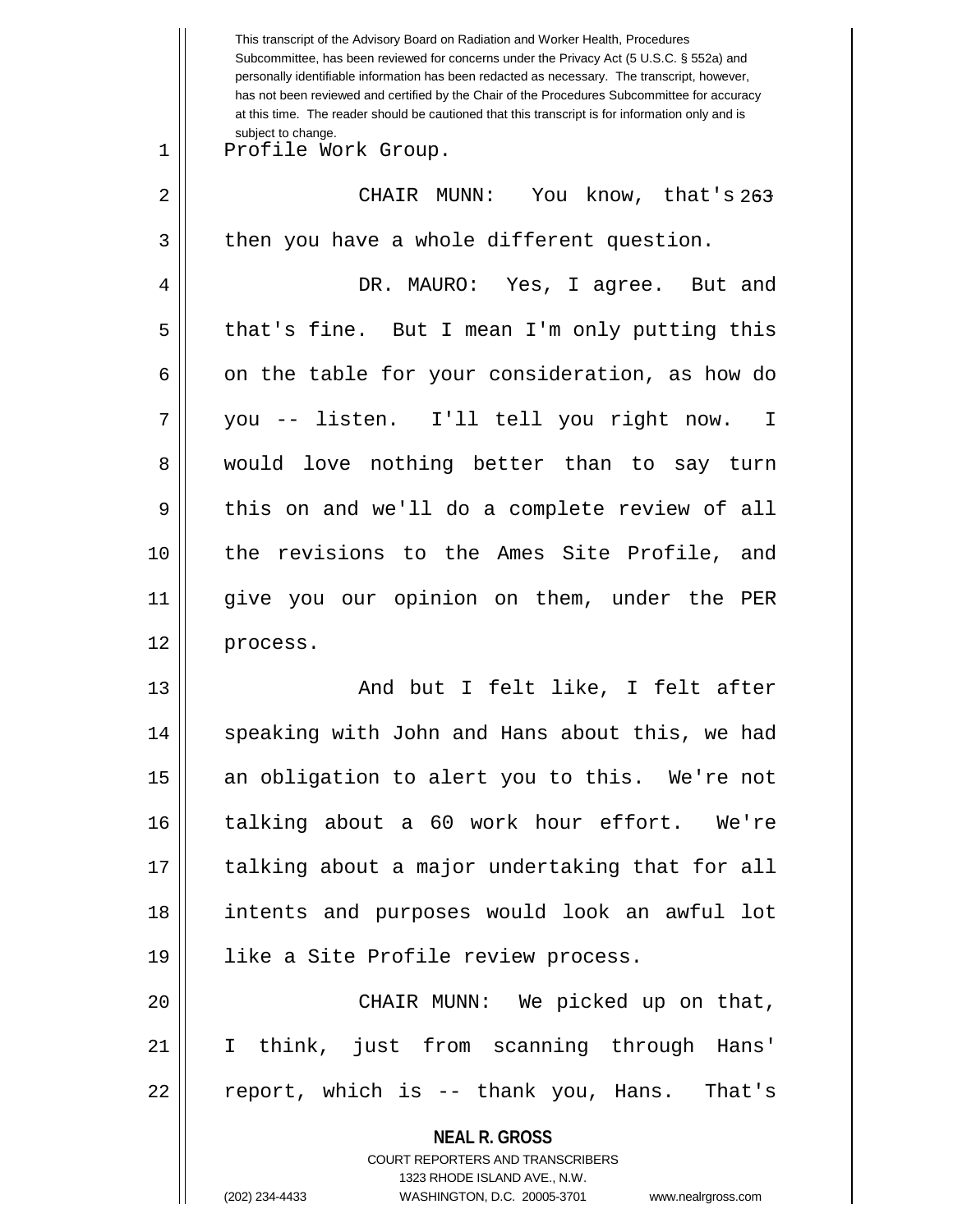|    | This transcript of the Advisory Board on Radiation and Worker Health, Procedures<br>Subcommittee, has been reviewed for concerns under the Privacy Act (5 U.S.C. § 552a) and<br>personally identifiable information has been redacted as necessary. The transcript, however,<br>has not been reviewed and certified by the Chair of the Procedures Subcommittee for accuracy<br>at this time. The reader should be cautioned that this transcript is for information only and is |  |
|----|----------------------------------------------------------------------------------------------------------------------------------------------------------------------------------------------------------------------------------------------------------------------------------------------------------------------------------------------------------------------------------------------------------------------------------------------------------------------------------|--|
| 1  | subject to change.<br>one of your usual extremely thorough jobs.                                                                                                                                                                                                                                                                                                                                                                                                                 |  |
| 2  | That is not something that one can just lø6*                                                                                                                                                                                                                                                                                                                                                                                                                                     |  |
| 3  | at in five minutes' time.                                                                                                                                                                                                                                                                                                                                                                                                                                                        |  |
| 4  | MR. KATZ: Wanda, I'd just ask --                                                                                                                                                                                                                                                                                                                                                                                                                                                 |  |
| 5  | Lori's just looking up how extensive is the                                                                                                                                                                                                                                                                                                                                                                                                                                      |  |
| 6  | TBD itself, because if you've never reviewed                                                                                                                                                                                                                                                                                                                                                                                                                                     |  |
| 7  | TBD and have only been involved in this<br>the                                                                                                                                                                                                                                                                                                                                                                                                                                   |  |
| 8  | sort of partial focused way with respect to                                                                                                                                                                                                                                                                                                                                                                                                                                      |  |
| 9  | the SEC, then just reviewing the TBD itself,                                                                                                                                                                                                                                                                                                                                                                                                                                     |  |
| 10 | as it currently stands, you don't have to                                                                                                                                                                                                                                                                                                                                                                                                                                        |  |
| 11 | review all this. It's 90 pages.                                                                                                                                                                                                                                                                                                                                                                                                                                                  |  |
| 12 | $MUNN$ :<br>All the preceding<br>CHAIR                                                                                                                                                                                                                                                                                                                                                                                                                                           |  |
| 13 | thing, yeah.                                                                                                                                                                                                                                                                                                                                                                                                                                                                     |  |
| 14 | MR. KATZ: You don't have to                                                                                                                                                                                                                                                                                                                                                                                                                                                      |  |
| 15 | review all these SEC papers and so on that                                                                                                                                                                                                                                                                                                                                                                                                                                       |  |
| 16 | preceded it. You need to just -- it would                                                                                                                                                                                                                                                                                                                                                                                                                                        |  |
| 17 | just be the final product that you would                                                                                                                                                                                                                                                                                                                                                                                                                                         |  |
| 18 | review, right.                                                                                                                                                                                                                                                                                                                                                                                                                                                                   |  |
| 19 | DR. H. BEHLING: Yeah, I agree.                                                                                                                                                                                                                                                                                                                                                                                                                                                   |  |
| 20 | MR. STIVER: Yeah, revised January                                                                                                                                                                                                                                                                                                                                                                                                                                                |  |
| 21 | 2012.                                                                                                                                                                                                                                                                                                                                                                                                                                                                            |  |
| 22 | MR. KATZ: So we can bring this to                                                                                                                                                                                                                                                                                                                                                                                                                                                |  |
|    | <b>NEAL R. GROSS</b>                                                                                                                                                                                                                                                                                                                                                                                                                                                             |  |
|    | COURT REPORTERS AND TRANSCRIBERS                                                                                                                                                                                                                                                                                                                                                                                                                                                 |  |
|    | 1323 RHODE ISLAND AVE., N.W.<br>(202) 234-4433<br>WASHINGTON, D.C. 20005-3701<br>www.nealrgross.com                                                                                                                                                                                                                                                                                                                                                                              |  |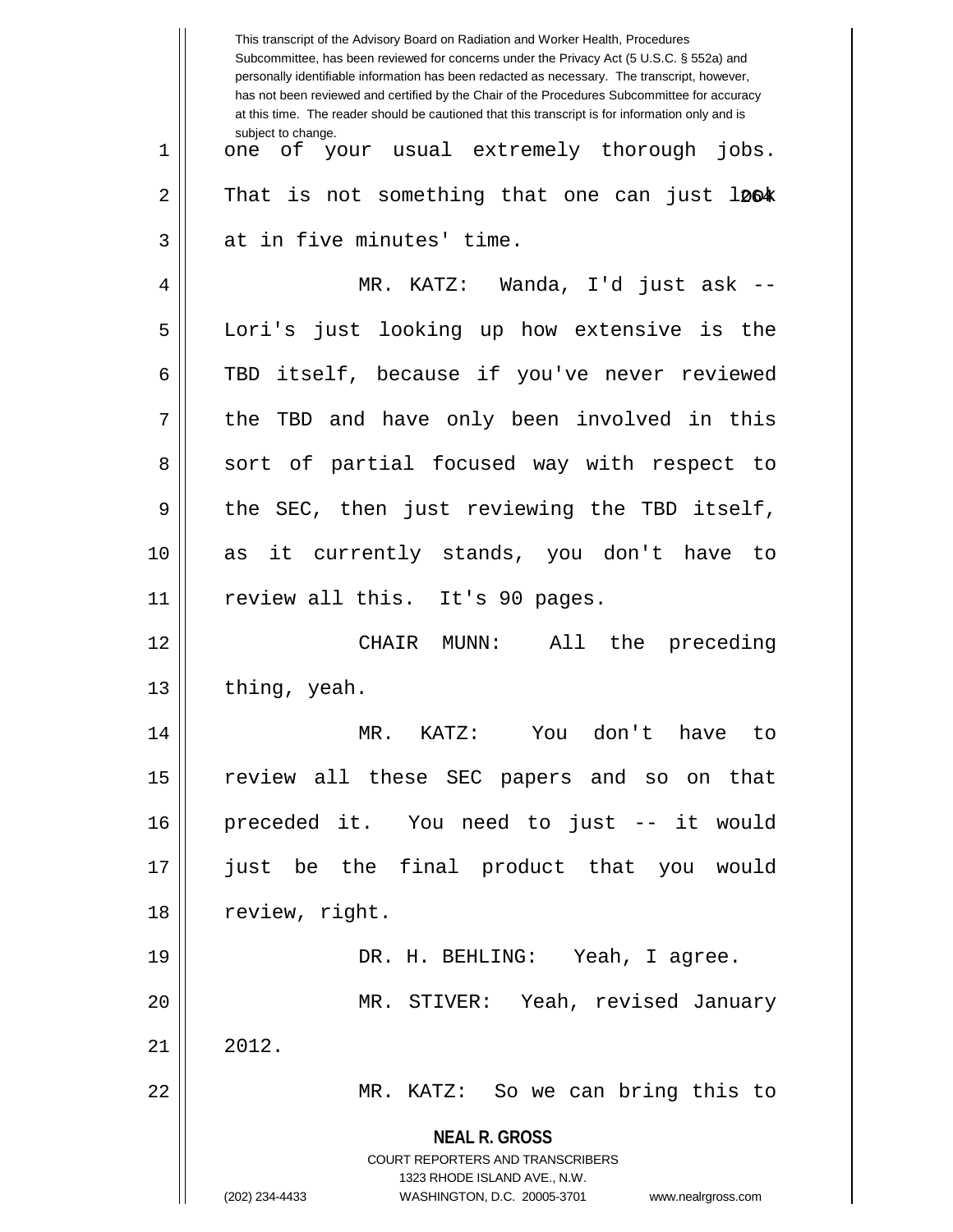|    | This transcript of the Advisory Board on Radiation and Worker Health, Procedures<br>Subcommittee, has been reviewed for concerns under the Privacy Act (5 U.S.C. § 552a) and<br>personally identifiable information has been redacted as necessary. The transcript, however,<br>has not been reviewed and certified by the Chair of the Procedures Subcommittee for accuracy<br>at this time. The reader should be cautioned that this transcript is for information only and is |  |
|----|----------------------------------------------------------------------------------------------------------------------------------------------------------------------------------------------------------------------------------------------------------------------------------------------------------------------------------------------------------------------------------------------------------------------------------------------------------------------------------|--|
| 1  | subject to change.<br>-- if the Subcommittee doesn't want to handle                                                                                                                                                                                                                                                                                                                                                                                                              |  |
| 2  | this, we can bring this to the Board and $sa\$                                                                                                                                                                                                                                                                                                                                                                                                                                   |  |
| 3  | you know, we have this Site Profile.<br>It's                                                                                                                                                                                                                                                                                                                                                                                                                                     |  |
| 4  | been revised over the years. But it's never                                                                                                                                                                                                                                                                                                                                                                                                                                      |  |
| 5  | been reviewed as do we want to task SC&A to                                                                                                                                                                                                                                                                                                                                                                                                                                      |  |
| 6  | review it and start there?                                                                                                                                                                                                                                                                                                                                                                                                                                                       |  |
| 7  | It<br>seems logical to<br>CHAIR MUNN:                                                                                                                                                                                                                                                                                                                                                                                                                                            |  |
| 8  | me to do that, and --                                                                                                                                                                                                                                                                                                                                                                                                                                                            |  |
| 9  | MR. STIVER:<br>It's<br>not<br>an                                                                                                                                                                                                                                                                                                                                                                                                                                                 |  |
| 10 | incredibly large Site Profile.                                                                                                                                                                                                                                                                                                                                                                                                                                                   |  |
| 11 | MR. KATZ: No, no, it's not.<br>It                                                                                                                                                                                                                                                                                                                                                                                                                                                |  |
| 12 | doesn't sound like it's an alarming task.                                                                                                                                                                                                                                                                                                                                                                                                                                        |  |
| 13 | MR. STIVER: Given the most recent                                                                                                                                                                                                                                                                                                                                                                                                                                                |  |
| 14 | date, you would think that any Site Profile                                                                                                                                                                                                                                                                                                                                                                                                                                      |  |
| 15 | issues that would have --                                                                                                                                                                                                                                                                                                                                                                                                                                                        |  |
| 16 | (Simultaneous speaking.)                                                                                                                                                                                                                                                                                                                                                                                                                                                         |  |
| 17 | MR. KATZ: We can bring it up with                                                                                                                                                                                                                                                                                                                                                                                                                                                |  |
| 18 | them. We have a teleconference at the end of                                                                                                                                                                                                                                                                                                                                                                                                                                     |  |
| 19 | this week. We can bring it up there.                                                                                                                                                                                                                                                                                                                                                                                                                                             |  |
| 20 | CHAIR MUNN: Then it seems to me                                                                                                                                                                                                                                                                                                                                                                                                                                                  |  |
| 21 | it would be an appropriate thing to place                                                                                                                                                                                                                                                                                                                                                                                                                                        |  |
| 22 | before them.                                                                                                                                                                                                                                                                                                                                                                                                                                                                     |  |
|    | <b>NEAL R. GROSS</b><br><b>COURT REPORTERS AND TRANSCRIBERS</b><br>1323 RHODE ISLAND AVE., N.W.<br>(202) 234-4433<br>WASHINGTON, D.C. 20005-3701<br>www.nealrgross.com                                                                                                                                                                                                                                                                                                           |  |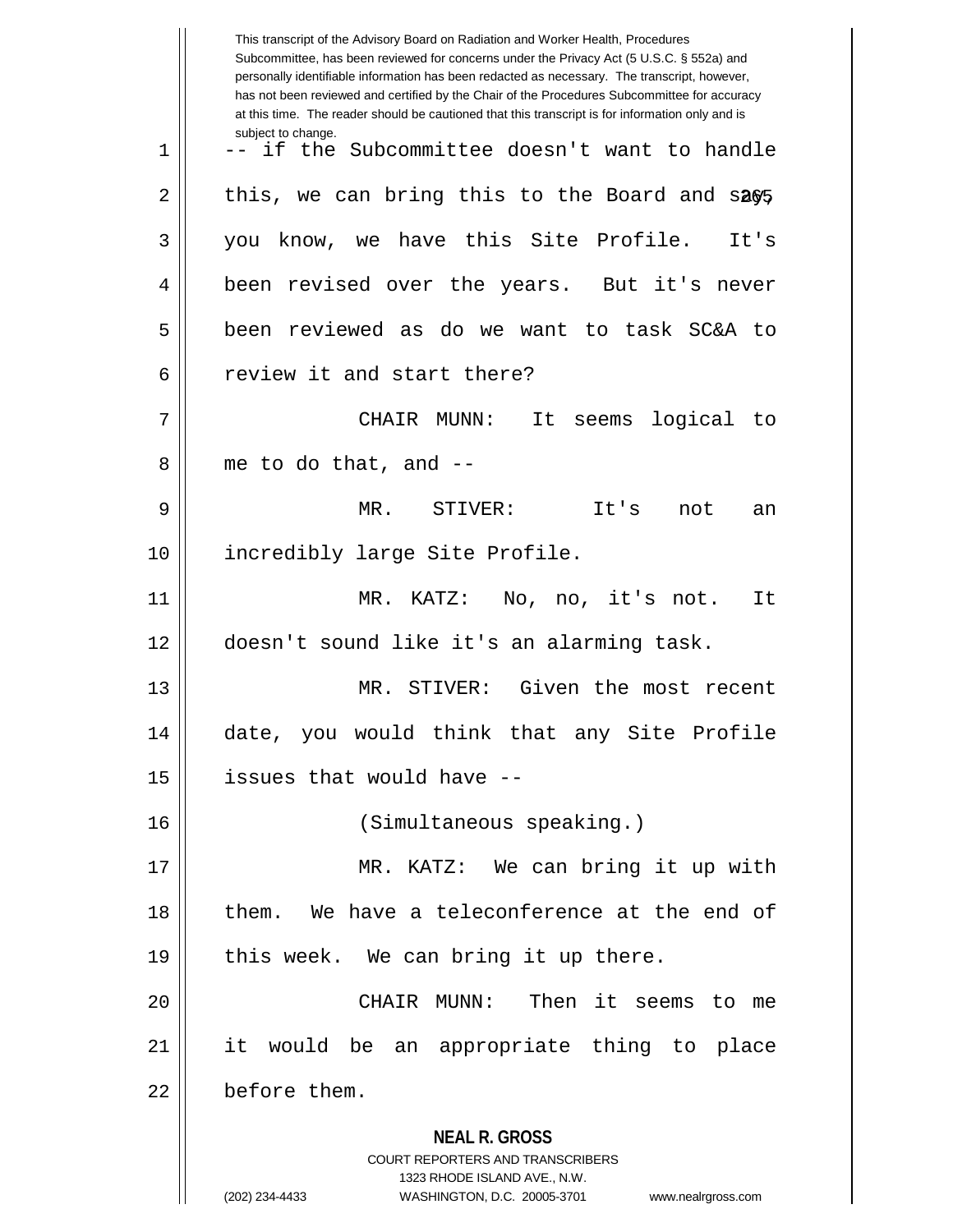**NEAL R. GROSS** COURT REPORTERS AND TRANSCRIBERS 1323 RHODE ISLAND AVE., N.W. (202) 234-4433 WASHINGTON, D.C. 20005-3701 www.nealrgross.com This transcript of the Advisory Board on Radiation and Worker Health, Procedures Subcommittee, has been reviewed for concerns under the Privacy Act (5 U.S.C. § 552a) and personally identifiable information has been redacted as necessary. The transcript, however, has not been reviewed and certified by the Chair of the Procedures Subcommittee for accuracy at this time. The reader should be cautioned that this transcript is for information only and is subject to change.  $e$ 266 1 MR. KATZ: Okay. Wanda -- 2 CHAIR MUNN: Perhaps even 3 recommend, from my perspective, I think it 4 would be worthwhile to call Hans' report to  $5 \parallel$  the attention of the full Board, for people  $6 \parallel$  who wanted to really dig into the issues, and  $7 \parallel$  it certainly would be helpful, I think, for 8 them to get a feel for the magnitude of the 9 || issues we need to address. 10 MR. KATZ: Well, they don't -- I 11 mean I think it's just, it's actually 12 misleading for them to look at the -- they 13 don't need to look at Hans' report if they 14 just need to know -- there's a current TBD. 15 || None of the previous versions were reviewed by 16 SC&A, and we have a PER review now, and it 17 || makes more sense really to look at the TBD. 18 CHAIR MUNN: Well, if you would 19 prefer. Since they have expressed so much 20 interest in what we do, I thought this would  $21$  | be an excellent opportunity  $-$ 22 MR. KATZ: In the closeouts,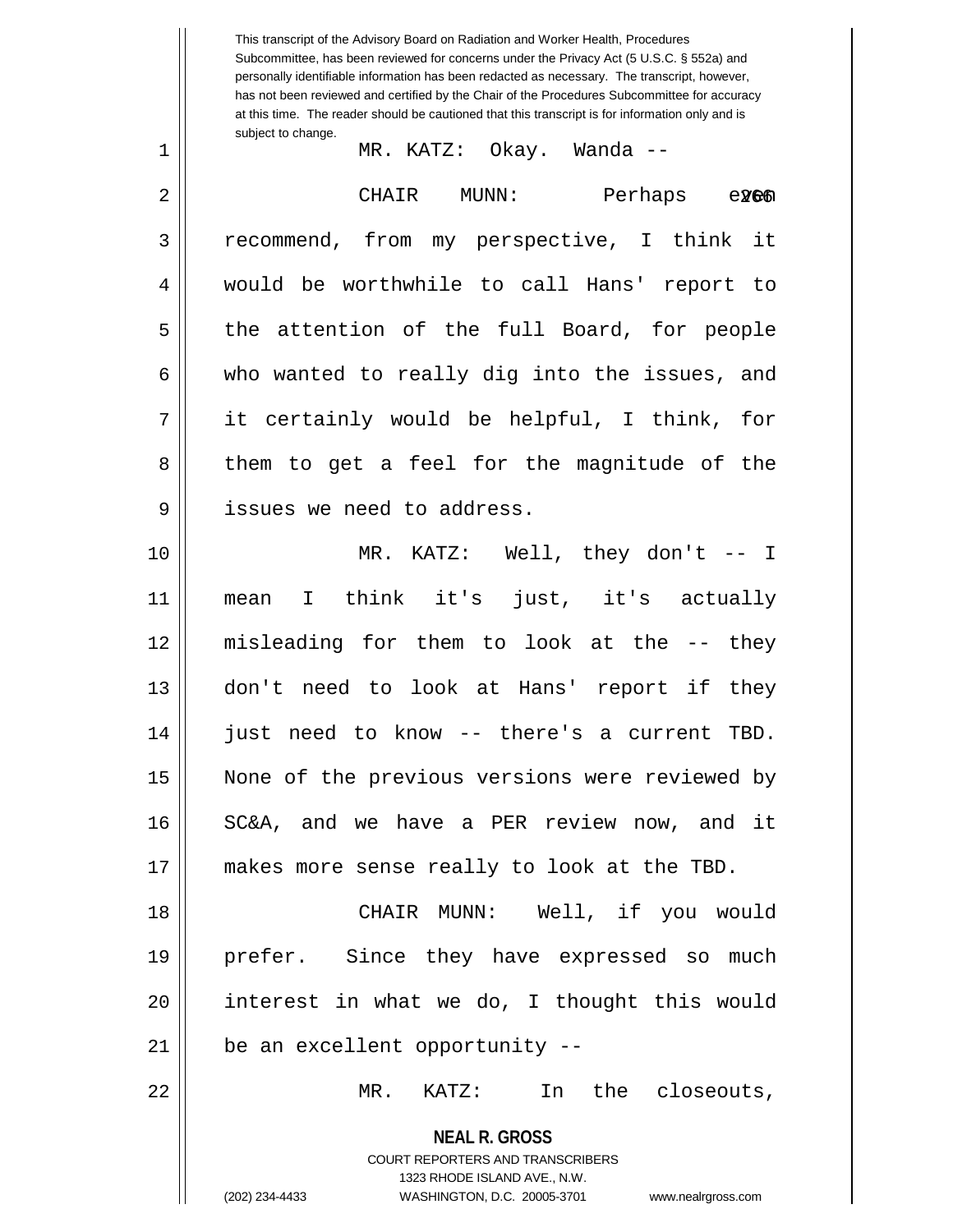**NEAL R. GROSS** COURT REPORTERS AND TRANSCRIBERS 1323 RHODE ISLAND AVE., N.W. (202) 234-4433 WASHINGTON, D.C. 20005-3701 www.nealrgross.com Subcommittee, has been reviewed for concerns under the Privacy Act (5 U.S.C. § 552a) and personally identifiable information has been redacted as necessary. The transcript, however, has not been reviewed and certified by the Chair of the Procedures Subcommittee for accuracy at this time. The reader should be cautioned that this transcript is for information only and is subject to change. 267 2 DR. MAURO: You know what it would 1 Wanda.  $3 \parallel$  be, in effect, is the Board judging that well, 4 || in this circumstance, rather than reconvene or 5|| create a Work Group, a new Work Group  $6 \parallel$  specifically to Ames, this is something that 7 || could be handled, you know, by the PER. It's 8 || really a venue. It's really the venue, so to  $9 \parallel$  speak. 10 CHAIR MUNN: It really is, right. 11 It really is. But it appears to be a Board 12 decision, from my perspective. Rather than a 13 || Subcommittee decision. Then do I hear any 14 comment to the contrary or any expanding 15 comments? 16 MR. KATZ: Wanda is in favor. 17 || MEMBER ZIEMER: Yeah, that's fine. 18 MR. KATZ: Paul's in favor. 19 || MEMBER ZIEMER: Sure. 20 CHAIR MUNN: Are we getting 21 | nodding heads? 22 MR. KATZ: Yes, yes. You have

This transcript of the Advisory Board on Radiation and Worker Health, Procedures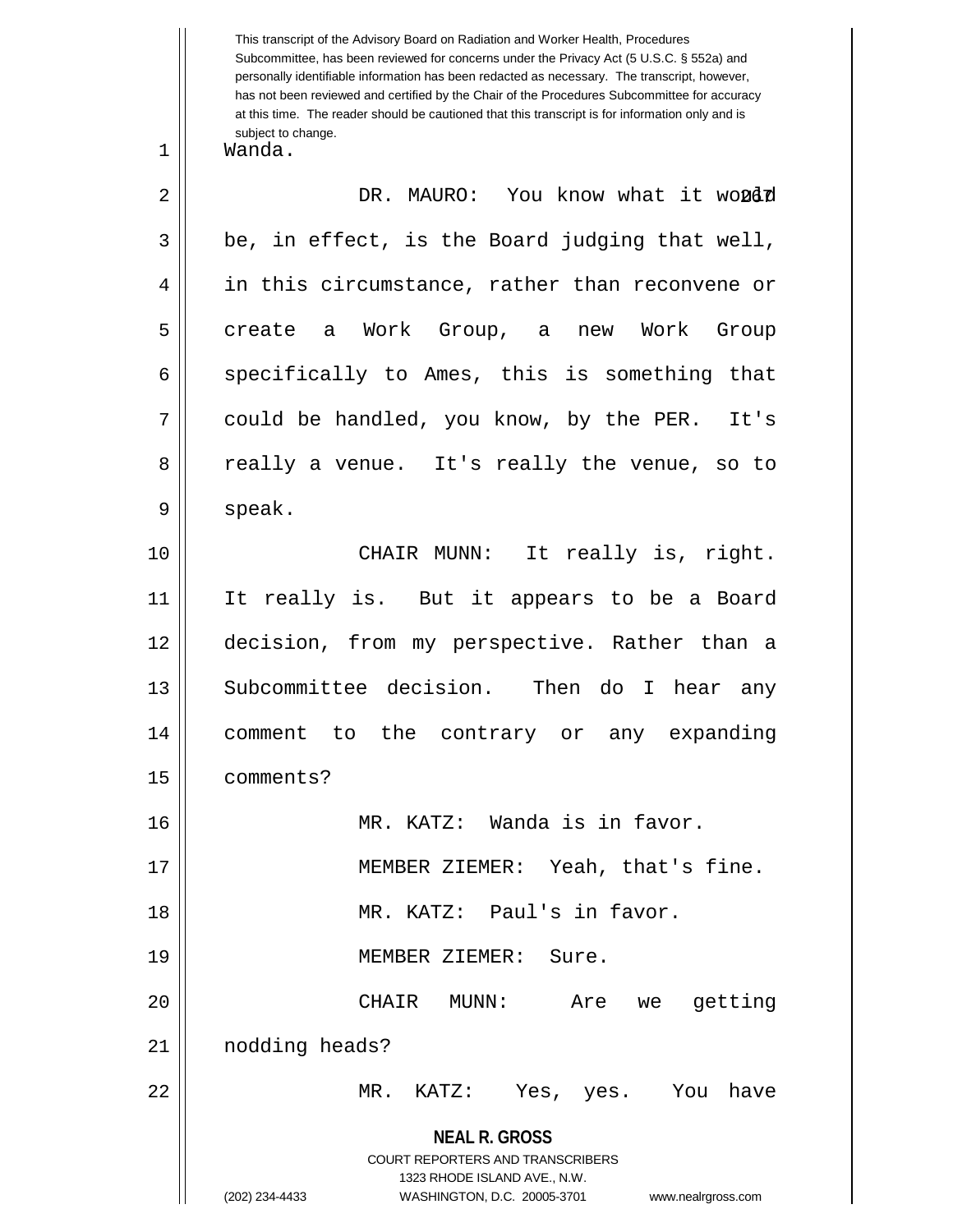**NEAL R. GROSS** COURT REPORTERS AND TRANSCRIBERS 1323 RHODE ISLAND AVE., N.W. (202) 234-4433 WASHINGTON, D.C. 20005-3701 www.nealrgross.com This transcript of the Advisory Board on Radiation and Worker Health, Procedures Subcommittee, has been reviewed for concerns under the Privacy Act (5 U.S.C. § 552a) and personally identifiable information has been redacted as necessary. The transcript, however, has not been reviewed and certified by the Chair of the Procedures Subcommittee for accuracy at this time. The reader should be cautioned that this transcript is for information only and is subject to change. 268 2 CHAIR MUNN: Excellent, all right. 1 unanimous nodding heads. 3 I'm nodding my head also, and I will take 4 Ted's comments under advisement, and we'll not  $5 \parallel$  suggest that we provide the full report for  $6 \parallel$  them to mull over. We'll just give them the 7 basic information. 8 || Would you prefer that I do that as 9 a part of the reporting out of the 10 Subcommittee, or would you prefer that our 11 Designated Federal Official do that? 12 MR. KATZ: Oh no, I think you're 13 || great. 14 (Laughter.) 15 || CHAIR MUNN: Thank you so much. 16 MR. KATZ: It's something about 17 degree teleconference. You can --18 (Simultaneous speaking.) 19 CHAIR MUNN: Very good. We will  $20$  || do that. At the teleconference, I will  $-$ 21 (Simultaneous speaking.) 22 CHAIR MUNN: Our deliberations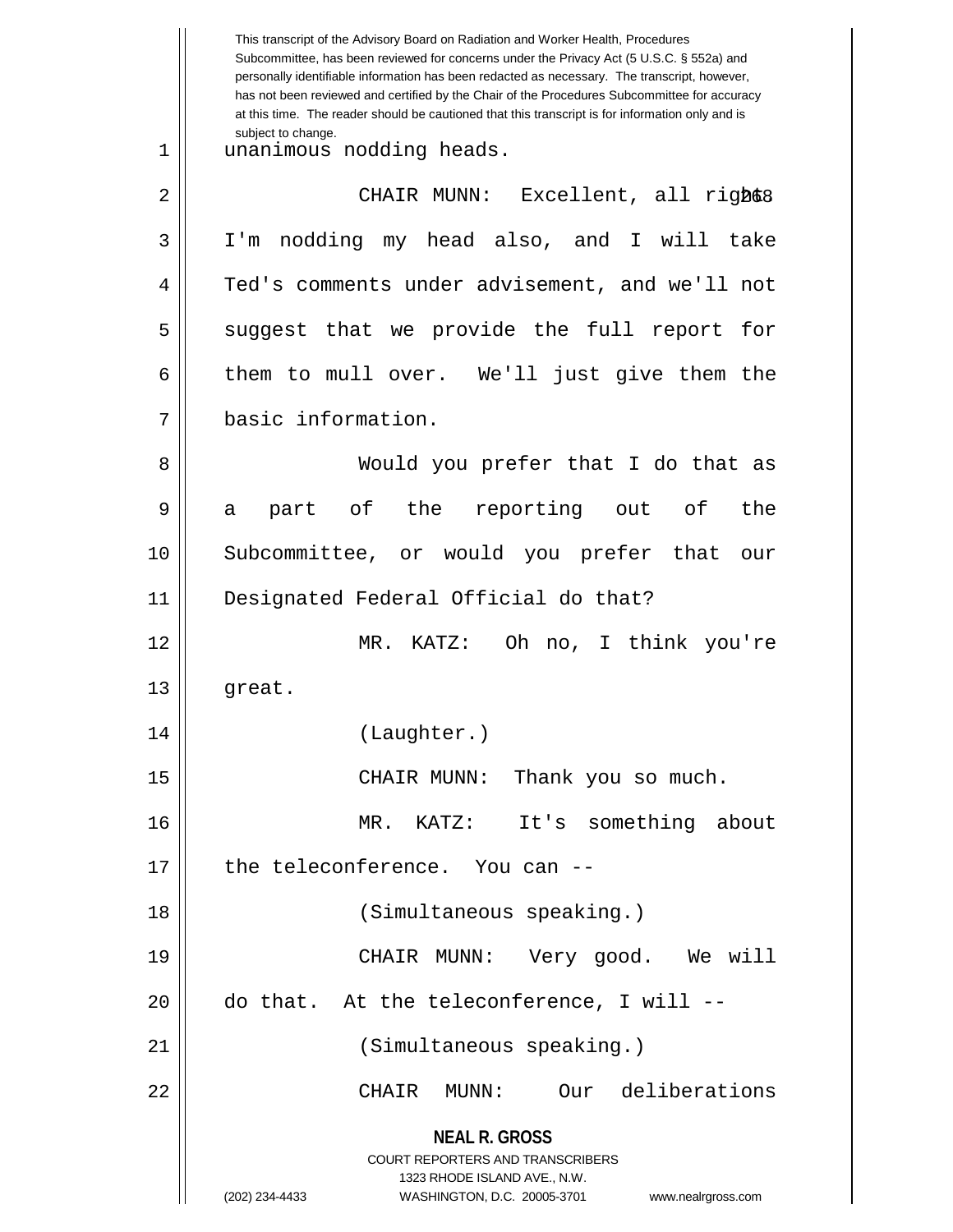**NEAL R. GROSS** COURT REPORTERS AND TRANSCRIBERS 1323 RHODE ISLAND AVE., N.W. (202) 234-4433 WASHINGTON, D.C. 20005-3701 www.nealrgross.com This transcript of the Advisory Board on Radiation and Worker Health, Procedures Subcommittee, has been reviewed for concerns under the Privacy Act (5 U.S.C. § 552a) and personally identifiable information has been redacted as necessary. The transcript, however, has not been reviewed and certified by the Chair of the Procedures Subcommittee for accuracy at this time. The reader should be cautioned that this transcript is for information only and is subject to change. 2 || MR. KATZ: Yes. There will be2®0 1 regarding Ames?  $3$  | time wasted. 4 CHAIR MUNN: Suggest the Board 5 || provide us with their wisdom. Very good.  $6 \parallel$  That wraps up the SC&A report for that group  $7 \parallel$  of status reports that we were looking at. 8 How are you folks doing there? Do 9 you want to take a break right now, or shall 10 we have, ask NIOSH about the two status 11 reports that they were programmed for this  $12 \parallel$  time? 13 || MR. KATZ: I just got indications 14 || that some people would like a break. 15 || CHAIR MUNN: All right. Then why 16 || don't we do that right now? When we return, 17 we'll have, we'll ask NIOSH where they are 18 with the ER. 19 MR. KATZ: Okay. Ten minutes or  $20$  | is that good? 21 (Simultaneous speaking.) 22 CHAIR MUNN: Fifteen minutes.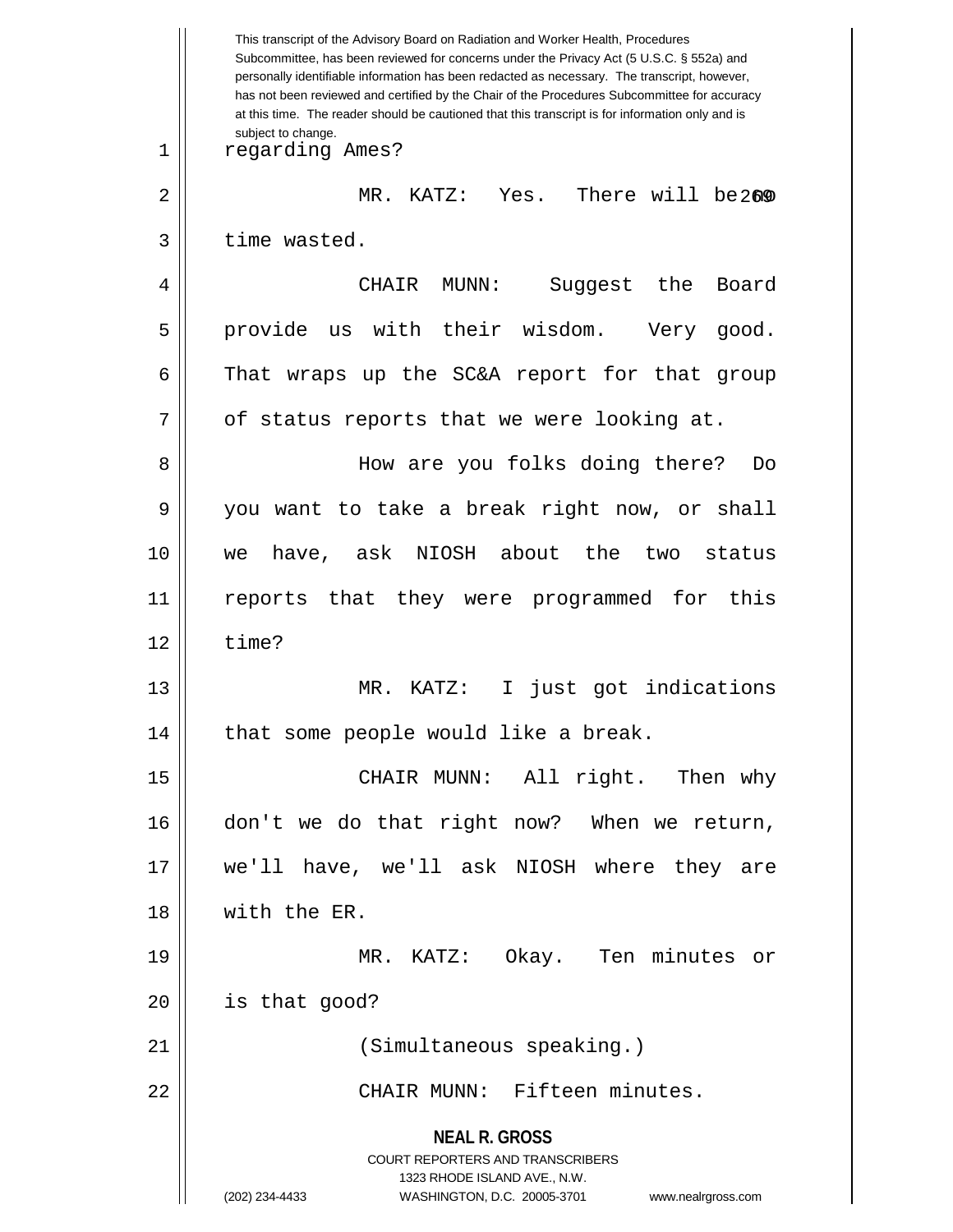**NEAL R. GROSS** COURT REPORTERS AND TRANSCRIBERS 1323 RHODE ISLAND AVE., N.W. (202) 234-4433 WASHINGTON, D.C. 20005-3701 www.nealrgross.com This transcript of the Advisory Board on Radiation and Worker Health, Procedures Subcommittee, has been reviewed for concerns under the Privacy Act (5 U.S.C. § 552a) and personally identifiable information has been redacted as necessary. The transcript, however, has not been reviewed and certified by the Chair of the Procedures Subcommittee for accuracy at this time. The reader should be cautioned that this transcript is for information only and is subject to change. 270 2 CHAIR MUNN: Back at five minutes 1 MR. KATZ: Ten minutes.  $3 \parallel$  'til the hour, right? Thank you. 4 (Whereupon, the above-entitled  $5 \parallel$  matter went off the record at 2:40 p.m. and 6 | resumed at  $2:55$  p.m.) 7 CHAIR MUNN: Are we ready to go? 8 MR. KATZ: We're ready. 9 CHAIR MUNN: All right. Who's 10 going to take the helm for NIOSH on PER, the 11 Rev 2 of PER? 12 MR. HINNEFELD: Well, let's see. 13 MS. K. BEHLING: Excuse me, Wanda. 14 This is Kathy Behling. 15 || CHAIR MUNN: Yes, Kathy. 16 MS. K. BEHLING: Before you get 17 started, can I just ask, just to get some 18 clarification, since we're deep in 19 conversation on PERs, and it's more of an 20 || administrative thing that I want to be sure  $21$  | that we understand. 22 || Generally, when there's a new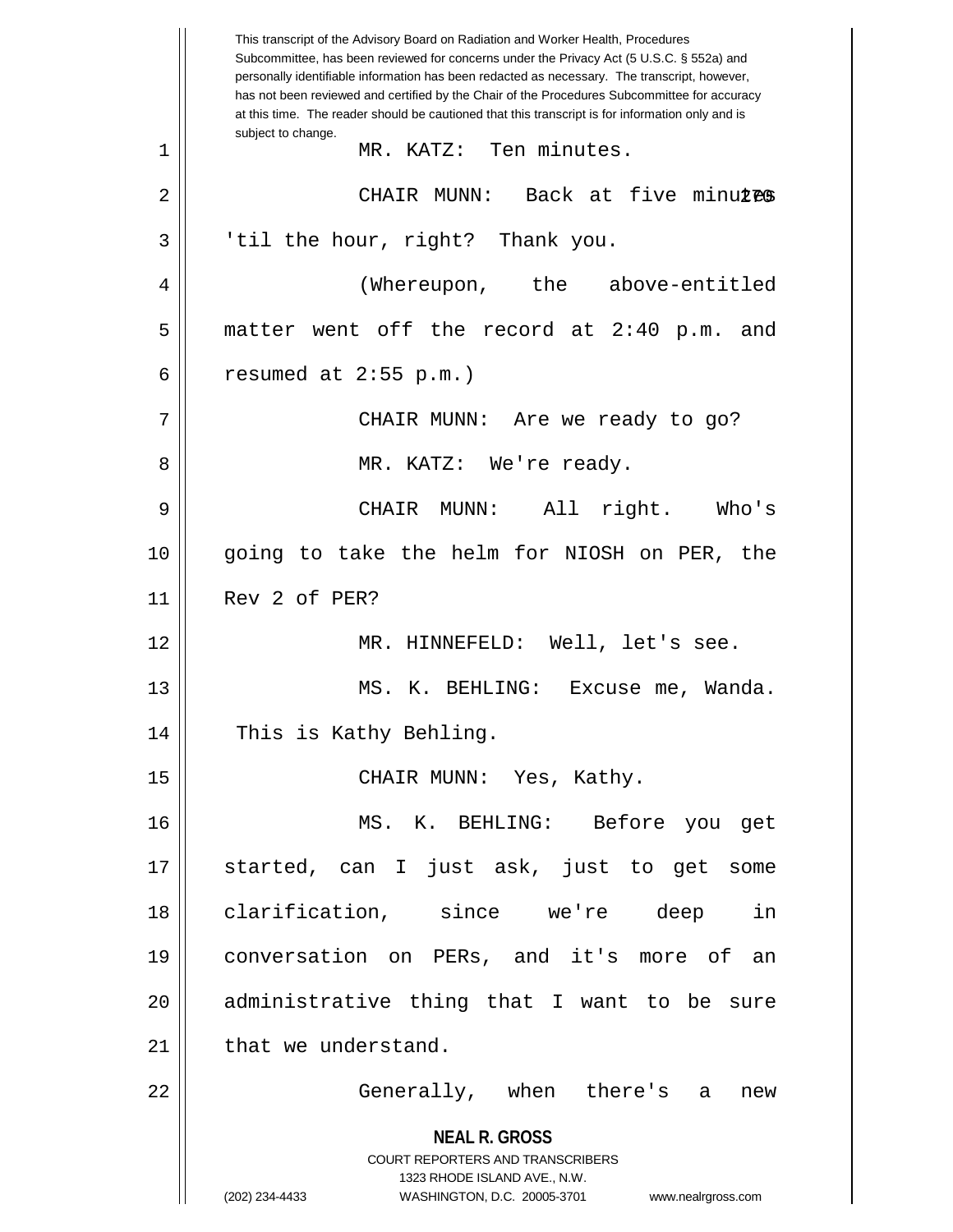|    | This transcript of the Advisory Board on Radiation and Worker Health, Procedures<br>Subcommittee, has been reviewed for concerns under the Privacy Act (5 U.S.C. § 552a) and<br>personally identifiable information has been redacted as necessary. The transcript, however,<br>has not been reviewed and certified by the Chair of the Procedures Subcommittee for accuracy<br>at this time. The reader should be cautioned that this transcript is for information only and is |  |
|----|----------------------------------------------------------------------------------------------------------------------------------------------------------------------------------------------------------------------------------------------------------------------------------------------------------------------------------------------------------------------------------------------------------------------------------------------------------------------------------|--|
| 1  | subject to change.<br>revision put out on any of the Site Profiles                                                                                                                                                                                                                                                                                                                                                                                                               |  |
| 2  | or OTIBs, there is a record of<br>or TBDs<br>the                                                                                                                                                                                                                                                                                                                                                                                                                                 |  |
| 3  | revision right on the cover.                                                                                                                                                                                                                                                                                                                                                                                                                                                     |  |
| 4  | CHAIR MUNN:<br>Yes.                                                                                                                                                                                                                                                                                                                                                                                                                                                              |  |
| 5  | MS. K. BEHLING: And in previous                                                                                                                                                                                                                                                                                                                                                                                                                                                  |  |
| 6  | times,<br>we used to see, as part of<br>that                                                                                                                                                                                                                                                                                                                                                                                                                                     |  |
| 7  | revision, a summary of what we've revised and                                                                                                                                                                                                                                                                                                                                                                                                                                    |  |
| 8  | whether or<br>not these revisions<br>require                                                                                                                                                                                                                                                                                                                                                                                                                                     |  |
| 9  | training, and also whether there would be a                                                                                                                                                                                                                                                                                                                                                                                                                                      |  |
| 10 | PER involved, or might need to become part of                                                                                                                                                                                                                                                                                                                                                                                                                                    |  |
| 11 | the revisions because of changes in dose.                                                                                                                                                                                                                                                                                                                                                                                                                                        |  |
| 12 | I haven't always seen that.<br>And                                                                                                                                                                                                                                                                                                                                                                                                                                               |  |
| 13 | In fact, there have been several revisions to                                                                                                                                                                                                                                                                                                                                                                                                                                    |  |
| 14 | some TBDs, some Site Profiles, that I expected                                                                                                                                                                                                                                                                                                                                                                                                                                   |  |
| 15 | to see that wording under that record of                                                                                                                                                                                                                                                                                                                                                                                                                                         |  |
| 16 | revisions, and I'm not seeing it anymore.                                                                                                                                                                                                                                                                                                                                                                                                                                        |  |
| 17 | just wondered have you<br>just<br>$\mathbf{I}$                                                                                                                                                                                                                                                                                                                                                                                                                                   |  |
| 18 | stopped doing that, or is that something that                                                                                                                                                                                                                                                                                                                                                                                                                                    |  |
| 19 | we should be aware of or seeing?                                                                                                                                                                                                                                                                                                                                                                                                                                                 |  |
| 20 | MR. HINNEFELD: Yeah, this is Stu,                                                                                                                                                                                                                                                                                                                                                                                                                                                |  |
| 21 | and we had to stop doing that, the reason                                                                                                                                                                                                                                                                                                                                                                                                                                        |  |
| 22 | being that insufficient thought was being                                                                                                                                                                                                                                                                                                                                                                                                                                        |  |
|    | <b>NEAL R. GROSS</b>                                                                                                                                                                                                                                                                                                                                                                                                                                                             |  |
|    | COURT REPORTERS AND TRANSCRIBERS<br>1323 RHODE ISLAND AVE., N.W.                                                                                                                                                                                                                                                                                                                                                                                                                 |  |
|    | (202) 234-4433<br>WASHINGTON, D.C. 20005-3701 www.nealrgross.com                                                                                                                                                                                                                                                                                                                                                                                                                 |  |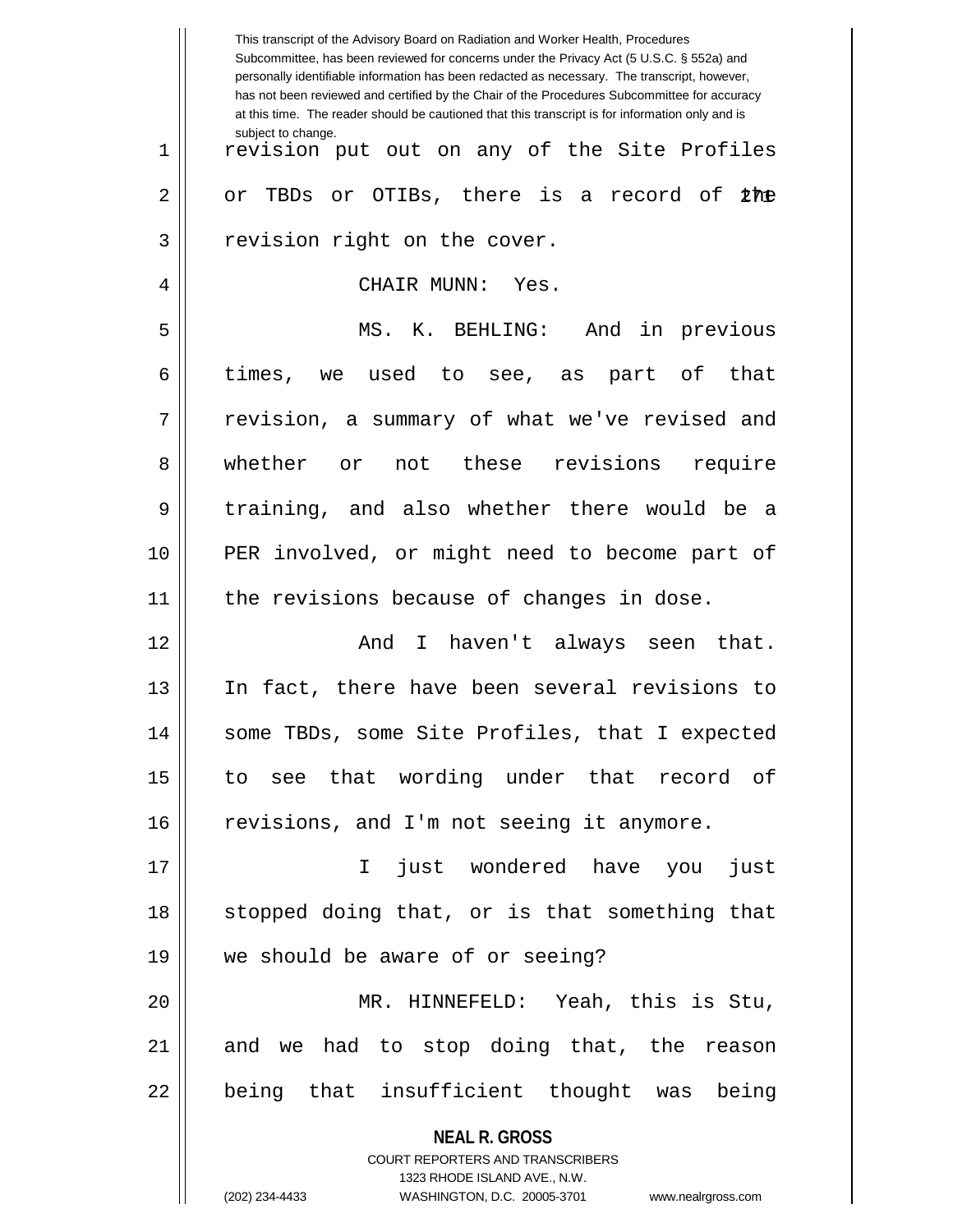|             | This transcript of the Advisory Board on Radiation and Worker Health, Procedures<br>Subcommittee, has been reviewed for concerns under the Privacy Act (5 U.S.C. § 552a) and<br>personally identifiable information has been redacted as necessary. The transcript, however,<br>has not been reviewed and certified by the Chair of the Procedures Subcommittee for accuracy<br>at this time. The reader should be cautioned that this transcript is for information only and is |  |
|-------------|----------------------------------------------------------------------------------------------------------------------------------------------------------------------------------------------------------------------------------------------------------------------------------------------------------------------------------------------------------------------------------------------------------------------------------------------------------------------------------|--|
| $\mathbf 1$ | subject to change.<br>given to the question when people were writing                                                                                                                                                                                                                                                                                                                                                                                                             |  |
| 2           | that on there, instead of $-$ - there were cases                                                                                                                                                                                                                                                                                                                                                                                                                                 |  |
| 3           | that phrase was written<br>when<br>"TBD<br>PER<br>or.                                                                                                                                                                                                                                                                                                                                                                                                                            |  |
| 4           | Required," when<br>in<br>fact there<br>was<br>none                                                                                                                                                                                                                                                                                                                                                                                                                               |  |
| 5           | required.                                                                                                                                                                                                                                                                                                                                                                                                                                                                        |  |
| 6           | rather than<br>build<br>So<br>try<br>to                                                                                                                                                                                                                                                                                                                                                                                                                                          |  |
| 7           | insufficient, for lack of a better term, build                                                                                                                                                                                                                                                                                                                                                                                                                                   |  |
| 8           | insufficient intelligence into the generation                                                                                                                                                                                                                                                                                                                                                                                                                                    |  |
| 9           | of that record of revision, we said just leave                                                                                                                                                                                                                                                                                                                                                                                                                                   |  |
| 10          | it off. That decision will be made elsewhere.                                                                                                                                                                                                                                                                                                                                                                                                                                    |  |
| 11          | It's made by our staff.                                                                                                                                                                                                                                                                                                                                                                                                                                                          |  |
| 12          | MS. K. BEHLING:<br>Okay.                                                                                                                                                                                                                                                                                                                                                                                                                                                         |  |
| 13          | HINNEFELD:<br>did<br>MR.<br>So<br>stop<br>we                                                                                                                                                                                                                                                                                                                                                                                                                                     |  |
| 14          | doing that.                                                                                                                                                                                                                                                                                                                                                                                                                                                                      |  |
| 15          | MS. K. BEHLING: Okay, and I guess                                                                                                                                                                                                                                                                                                                                                                                                                                                |  |
| 16          | the reason that I was asking, I know Dr.                                                                                                                                                                                                                                                                                                                                                                                                                                         |  |
| 17          | Melius has been concerned about, as we all                                                                                                                                                                                                                                                                                                                                                                                                                                       |  |
| 18          | are, you know, things falling through the                                                                                                                                                                                                                                                                                                                                                                                                                                        |  |
| 19          | cracks. And I guess I've always felt that now                                                                                                                                                                                                                                                                                                                                                                                                                                    |  |
| 20          | that this PER process is in effect, things                                                                                                                                                                                                                                                                                                                                                                                                                                       |  |
| 21          | will not fall through the cracks.                                                                                                                                                                                                                                                                                                                                                                                                                                                |  |
| 22          | But I also realize that, in fact I                                                                                                                                                                                                                                                                                                                                                                                                                                               |  |
|             | <b>NEAL R. GROSS</b><br><b>COURT REPORTERS AND TRANSCRIBERS</b><br>1323 RHODE ISLAND AVE., N.W.<br>(202) 234-4433<br>WASHINGTON, D.C. 20005-3701<br>www.nealrgross.com                                                                                                                                                                                                                                                                                                           |  |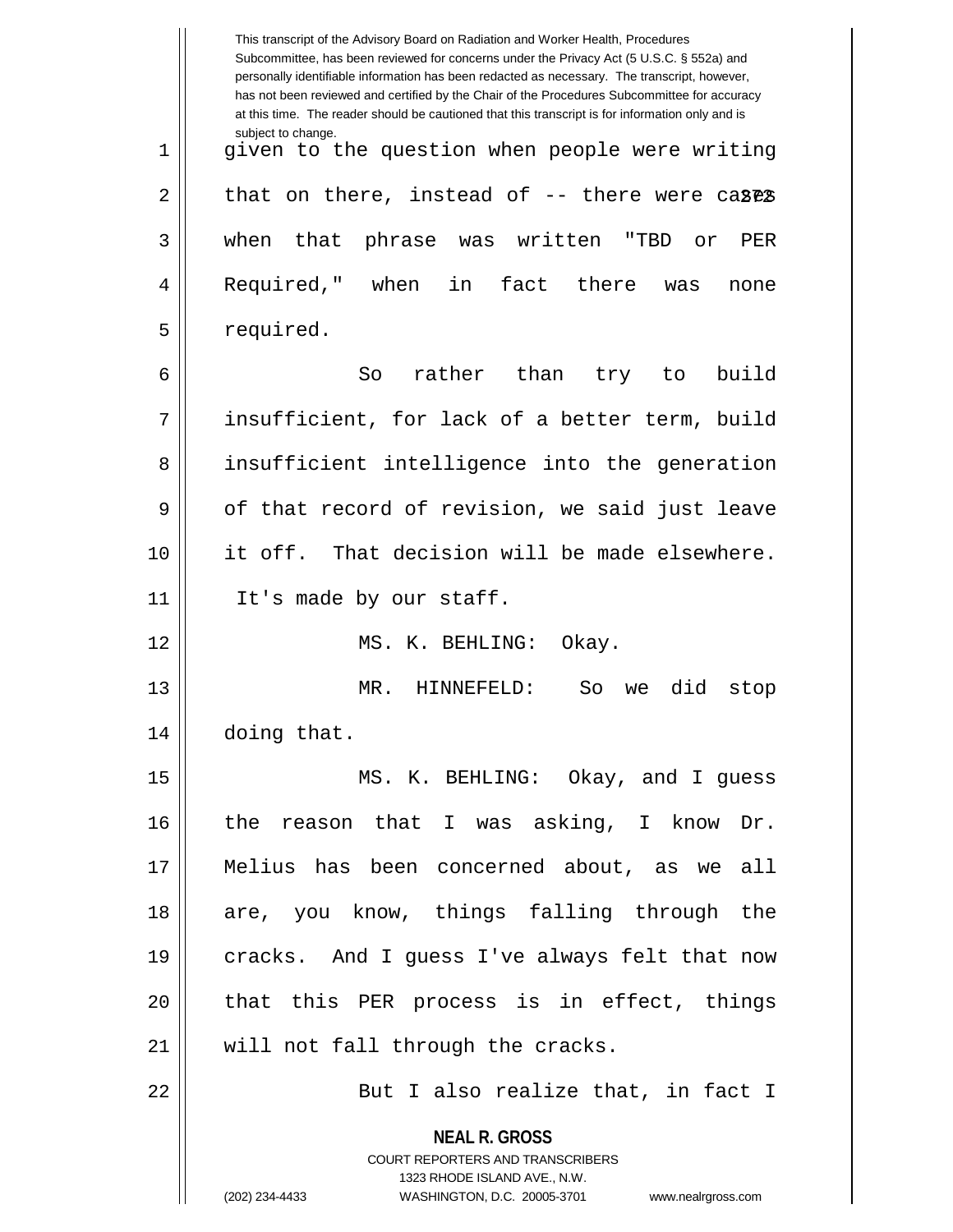|    | This transcript of the Advisory Board on Radiation and Worker Health, Procedures<br>Subcommittee, has been reviewed for concerns under the Privacy Act (5 U.S.C. § 552a) and<br>personally identifiable information has been redacted as necessary. The transcript, however,<br>has not been reviewed and certified by the Chair of the Procedures Subcommittee for accuracy<br>at this time. The reader should be cautioned that this transcript is for information only and is |  |
|----|----------------------------------------------------------------------------------------------------------------------------------------------------------------------------------------------------------------------------------------------------------------------------------------------------------------------------------------------------------------------------------------------------------------------------------------------------------------------------------|--|
| 1  | subject to change.<br>guess it had come up yesterday during Dose                                                                                                                                                                                                                                                                                                                                                                                                                 |  |
| 2  | Reconstruction Subcommittee, that perhaps                                                                                                                                                                                                                                                                                                                                                                                                                                        |  |
| 3  | there are changes that a PER hasn't been                                                                                                                                                                                                                                                                                                                                                                                                                                         |  |
| 4  | issued for, and it was during a review of the                                                                                                                                                                                                                                                                                                                                                                                                                                    |  |
| 5  | DR audit that we said should there have been a                                                                                                                                                                                                                                                                                                                                                                                                                                   |  |
| 6  | PER here, and I thought this would be<br>one                                                                                                                                                                                                                                                                                                                                                                                                                                     |  |
| 7  | avenue that we could check.                                                                                                                                                                                                                                                                                                                                                                                                                                                      |  |
| 8  | But if you're not putting<br>that                                                                                                                                                                                                                                                                                                                                                                                                                                                |  |
| 9  | the record anymore, I understand.<br>That<br>into                                                                                                                                                                                                                                                                                                                                                                                                                                |  |
| 10 | was the reason for my question.                                                                                                                                                                                                                                                                                                                                                                                                                                                  |  |
| 11 | Thank you very much.<br>CHAIR MUNN:                                                                                                                                                                                                                                                                                                                                                                                                                                              |  |
| 12 | I wondered about some of those things myself,                                                                                                                                                                                                                                                                                                                                                                                                                                    |  |
| 13 | Kathy. Specifically, we're only talking about                                                                                                                                                                                                                                                                                                                                                                                                                                    |  |
| 14 | the wording with respect to PERs. We're not                                                                                                                                                                                                                                                                                                                                                                                                                                      |  |
| 15 | talking about the lack of specificity about                                                                                                                                                                                                                                                                                                                                                                                                                                      |  |
| 16 | what has changed in this new revision. That's                                                                                                                                                                                                                                                                                                                                                                                                                                    |  |
| 17 | still expected to be a part of the revision,                                                                                                                                                                                                                                                                                                                                                                                                                                     |  |
| 18 | is it not?                                                                                                                                                                                                                                                                                                                                                                                                                                                                       |  |
| 19 | MS. K. BEHLING: Yes.                                                                                                                                                                                                                                                                                                                                                                                                                                                             |  |
| 20 | CHAIR MUNN: Stu?                                                                                                                                                                                                                                                                                                                                                                                                                                                                 |  |
| 21 | MR. HINNEFELD: I'm sorry, what?                                                                                                                                                                                                                                                                                                                                                                                                                                                  |  |
| 22 | I'm assuming that<br>CHAIR MUNN:                                                                                                                                                                                                                                                                                                                                                                                                                                                 |  |
|    | <b>NEAL R. GROSS</b><br><b>COURT REPORTERS AND TRANSCRIBERS</b><br>1323 RHODE ISLAND AVE., N.W.<br>(202) 234-4433<br>WASHINGTON, D.C. 20005-3701 www.nealrgross.com                                                                                                                                                                                                                                                                                                              |  |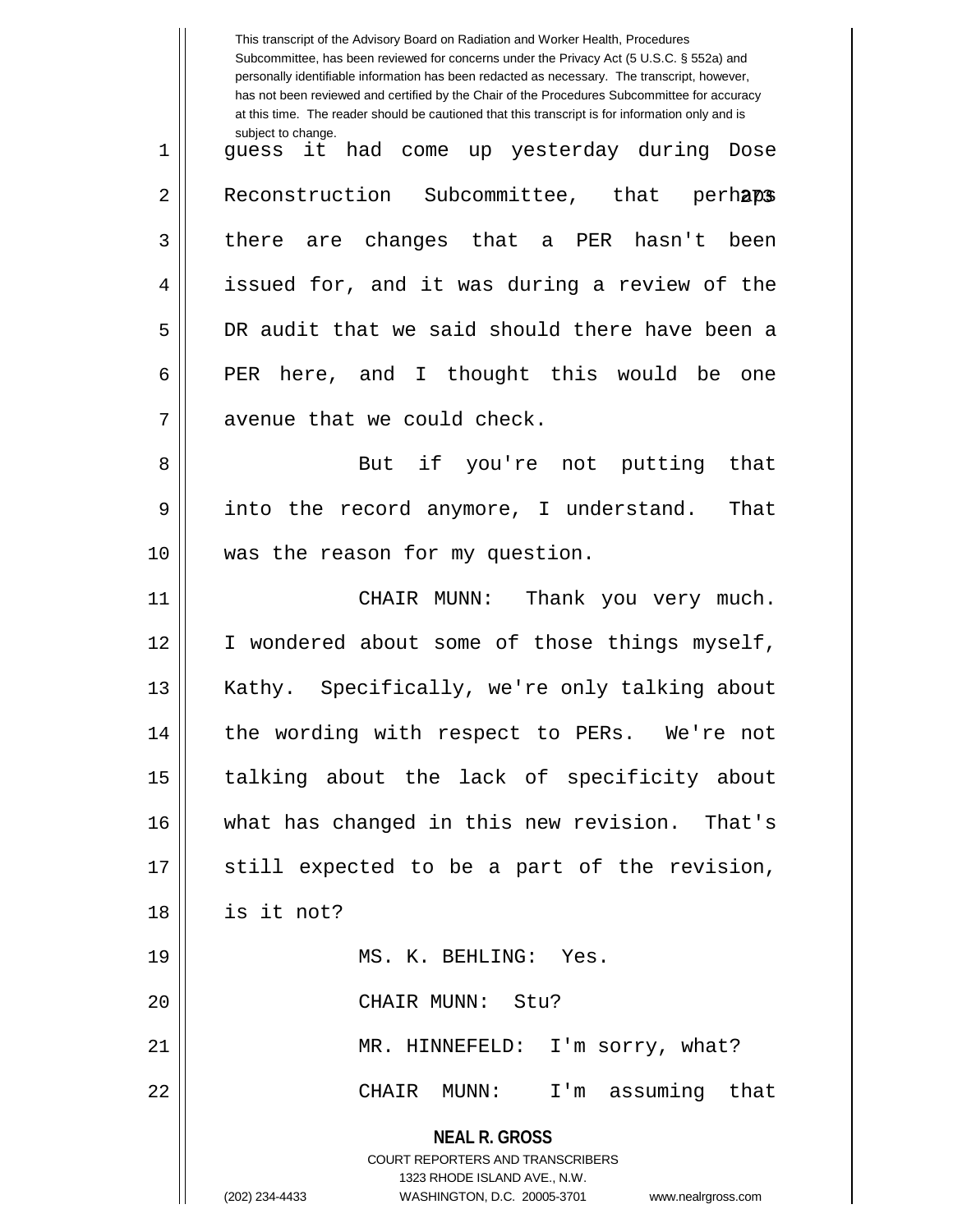| subject to change.<br>1<br>$\overline{2}$ |                                                                                |  |
|-------------------------------------------|--------------------------------------------------------------------------------|--|
|                                           | your response had only to do with the comment                                  |  |
|                                           | about PERs in the new revision face page?<br>2.74                              |  |
| 3                                         | MR. HINNEFELD: Correct.                                                        |  |
| 4<br>CHAIR                                | There<br>has<br>MUNN:<br>been<br>no                                            |  |
| 5                                         | changed policy with respect to identifying                                     |  |
| 6                                         | what has changed in this revision?                                             |  |
| 7                                         | MR. HINNEFELD: That is correct.                                                |  |
| 8<br>CHAIR                                | Good.<br>That's very<br>MUNN:                                                  |  |
| 9                                         | important information for those of us who come                                 |  |
| 10                                        | along later. Where are you, then, with PER-                                    |  |
| 0022?<br>11                               |                                                                                |  |
| 12<br>Status of PER-0022                  |                                                                                |  |
| 13                                        | MR. HINNEFELD:<br>Okay. PER-0022 is                                            |  |
| 14                                        | Chapman Valve, and I believe the changes that                                  |  |
| 15                                        | occurred at Chapman Valve were a somewhat                                      |  |
| 16                                        | higher intake rate, and a shorter covered                                      |  |
| 17                                        | period. So the net outcome, Chapman Valve has                                  |  |
| 18                                        | a very short operational period anyway, and                                    |  |
| 19                                        | the change took four months off of the covered                                 |  |
| 20                                        | period, and I think the intake rate actually                                   |  |
| 21                                        | went up a little bit.                                                          |  |
| 22                                        | So for people who are employed                                                 |  |
|                                           | <b>NEAL R. GROSS</b><br><b>COURT REPORTERS AND TRANSCRIBERS</b>                |  |
| (202) 234-4433                            | 1323 RHODE ISLAND AVE., N.W.<br>WASHINGTON, D.C. 20005-3701 www.nealrgross.com |  |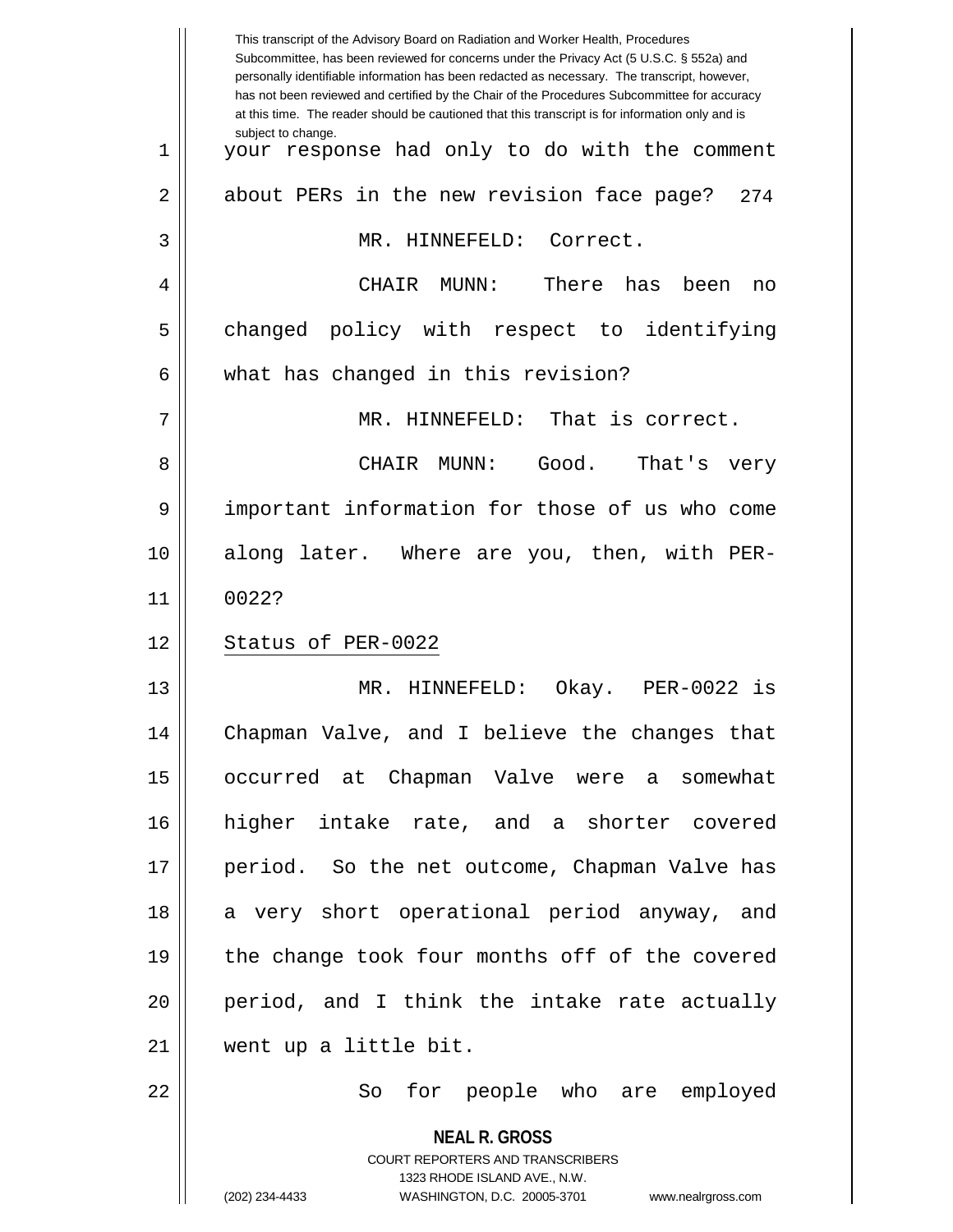|    | This transcript of the Advisory Board on Radiation and Worker Health, Procedures<br>Subcommittee, has been reviewed for concerns under the Privacy Act (5 U.S.C. § 552a) and<br>personally identifiable information has been redacted as necessary. The transcript, however,<br>has not been reviewed and certified by the Chair of the Procedures Subcommittee for accuracy<br>at this time. The reader should be cautioned that this transcript is for information only and is |  |
|----|----------------------------------------------------------------------------------------------------------------------------------------------------------------------------------------------------------------------------------------------------------------------------------------------------------------------------------------------------------------------------------------------------------------------------------------------------------------------------------|--|
| 1  | subject to change.<br>throughout the operational period, the<br>net                                                                                                                                                                                                                                                                                                                                                                                                              |  |
| 2  | increase is a decrease in the total intakes                                                                                                                                                                                                                                                                                                                                                                                                                                      |  |
| 3  | So for people employed throughout, there would                                                                                                                                                                                                                                                                                                                                                                                                                                   |  |
| 4  | be a decrease in dose rather than an increase.                                                                                                                                                                                                                                                                                                                                                                                                                                   |  |
| 5  | So we would not do a PER for those.                                                                                                                                                                                                                                                                                                                                                                                                                                              |  |
| 6  | For people whose employment                                                                                                                                                                                                                                                                                                                                                                                                                                                      |  |
| 7  | terminated in '48, which was<br>during the                                                                                                                                                                                                                                                                                                                                                                                                                                       |  |
| 8  | operational period, they in fact may have a                                                                                                                                                                                                                                                                                                                                                                                                                                      |  |
| 9  | higher dose, because the intake was<br>at a                                                                                                                                                                                                                                                                                                                                                                                                                                      |  |
| 10 | higher intake rate, and they only had this                                                                                                                                                                                                                                                                                                                                                                                                                                       |  |
| 11 | limited period of time.                                                                                                                                                                                                                                                                                                                                                                                                                                                          |  |
| 12 | So we did look at those cases, to                                                                                                                                                                                                                                                                                                                                                                                                                                                |  |
| 13 | see if we needed to do a PER, and there were -                                                                                                                                                                                                                                                                                                                                                                                                                                   |  |
| 14 | - let's see. There were -- out of those                                                                                                                                                                                                                                                                                                                                                                                                                                          |  |
| 15 | cases, only one had a PoC less than 50                                                                                                                                                                                                                                                                                                                                                                                                                                           |  |
| 16 | percent. So, you know, anything over 50                                                                                                                                                                                                                                                                                                                                                                                                                                          |  |
| 17 | percent we wouldn't do a PER.                                                                                                                                                                                                                                                                                                                                                                                                                                                    |  |
| 18 | The one that would have a PoC less                                                                                                                                                                                                                                                                                                                                                                                                                                               |  |
| 19 | than 50 percent was completed originally using                                                                                                                                                                                                                                                                                                                                                                                                                                   |  |
| 20 | OTIB-0004, which was the overestimating                                                                                                                                                                                                                                                                                                                                                                                                                                          |  |
| 21 | approach that we don't use anymore. And OTIB-                                                                                                                                                                                                                                                                                                                                                                                                                                    |  |
| 22 | 0004 gives a higher intake than the Chapman                                                                                                                                                                                                                                                                                                                                                                                                                                      |  |
|    | <b>NEAL R. GROSS</b><br><b>COURT REPORTERS AND TRANSCRIBERS</b><br>1323 RHODE ISLAND AVE., N.W.<br>(202) 234-4433<br>WASHINGTON, D.C. 20005-3701<br>www.nealrgross.com                                                                                                                                                                                                                                                                                                           |  |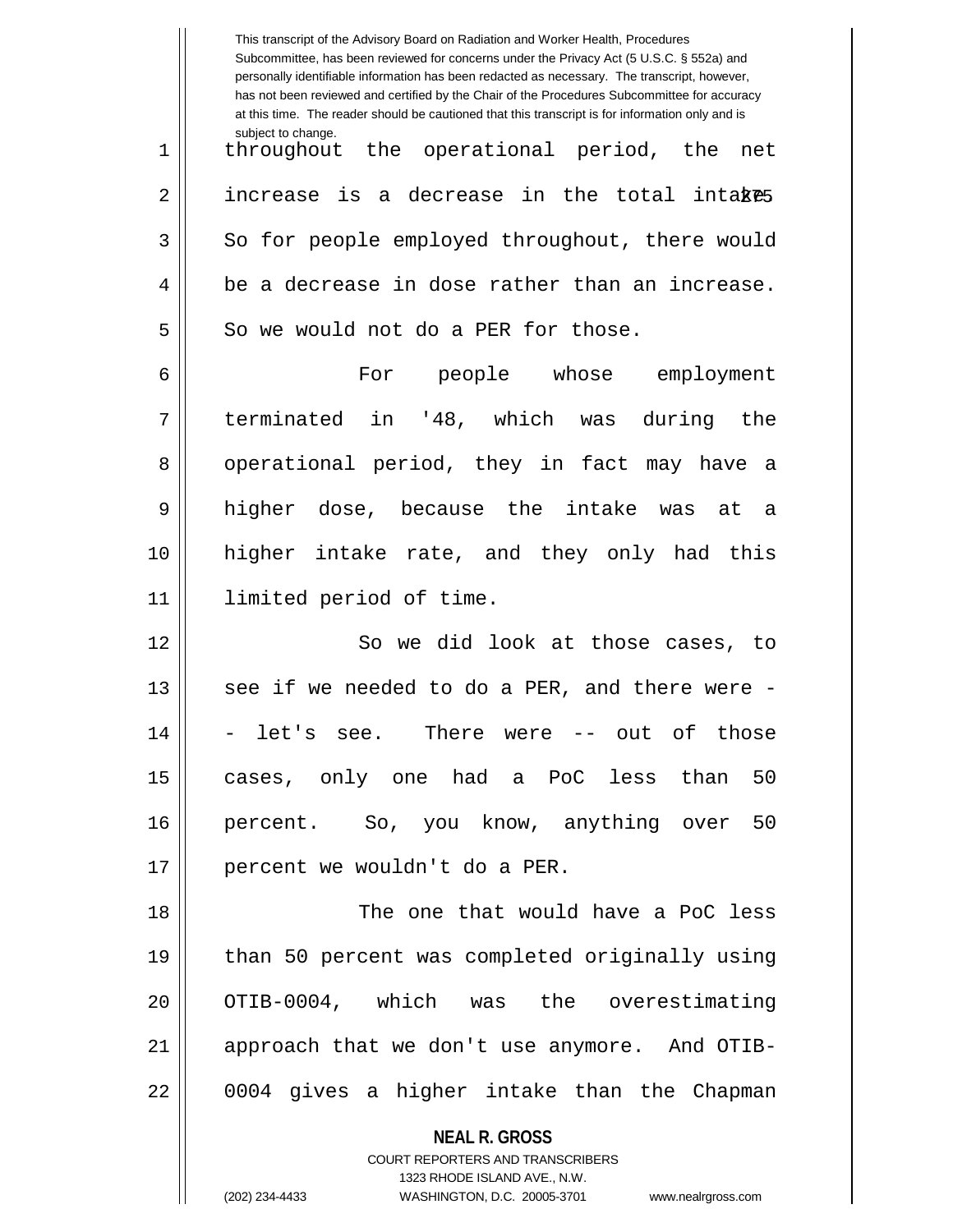**NEAL R. GROSS** COURT REPORTERS AND TRANSCRIBERS 1323 RHODE ISLAND AVE., N.W. (202) 234-4433 WASHINGTON, D.C. 20005-3701 www.nealrgross.com This transcript of the Advisory Board on Radiation and Worker Health, Procedures Subcommittee, has been reviewed for concerns under the Privacy Act (5 U.S.C. § 552a) and personally identifiable information has been redacted as necessary. The transcript, however, has not been reviewed and certified by the Chair of the Procedures Subcommittee for accuracy at this time. The reader should be cautioned that this transcript is for information only and is subject to change. 276 2 So changing it and doing the Site 1 Valve Site Profile does. 3 Profile would just decrease it farther. So 4 | our determination was there was no need for a  $5$  | PER associated with those changes. 6 CHAIR MUNN: Repeat that last 7 | sentence? 8 MR. HINNEFELD: Our conclusion was 9 || that there was no need for a PER, because 10 there were no cases whose doses would go up as 11 || a result of the change. 12 CHAIR MUNN: Oh, all right. All 13 right, fine. So does this close the entire 14 issue? It would appear to be so. Am I 15 incorrect? 16 MEMBER ZIEMER: If there's no PER, 17 | then there's no PER to review. 18 CHAIR MUNN: I agree. 19 MEMBER ZIEMER: A moot point, I  $20$  || quess. 21 (Simultaneous speaking.) 22 MR. KATZ: That's good. So that's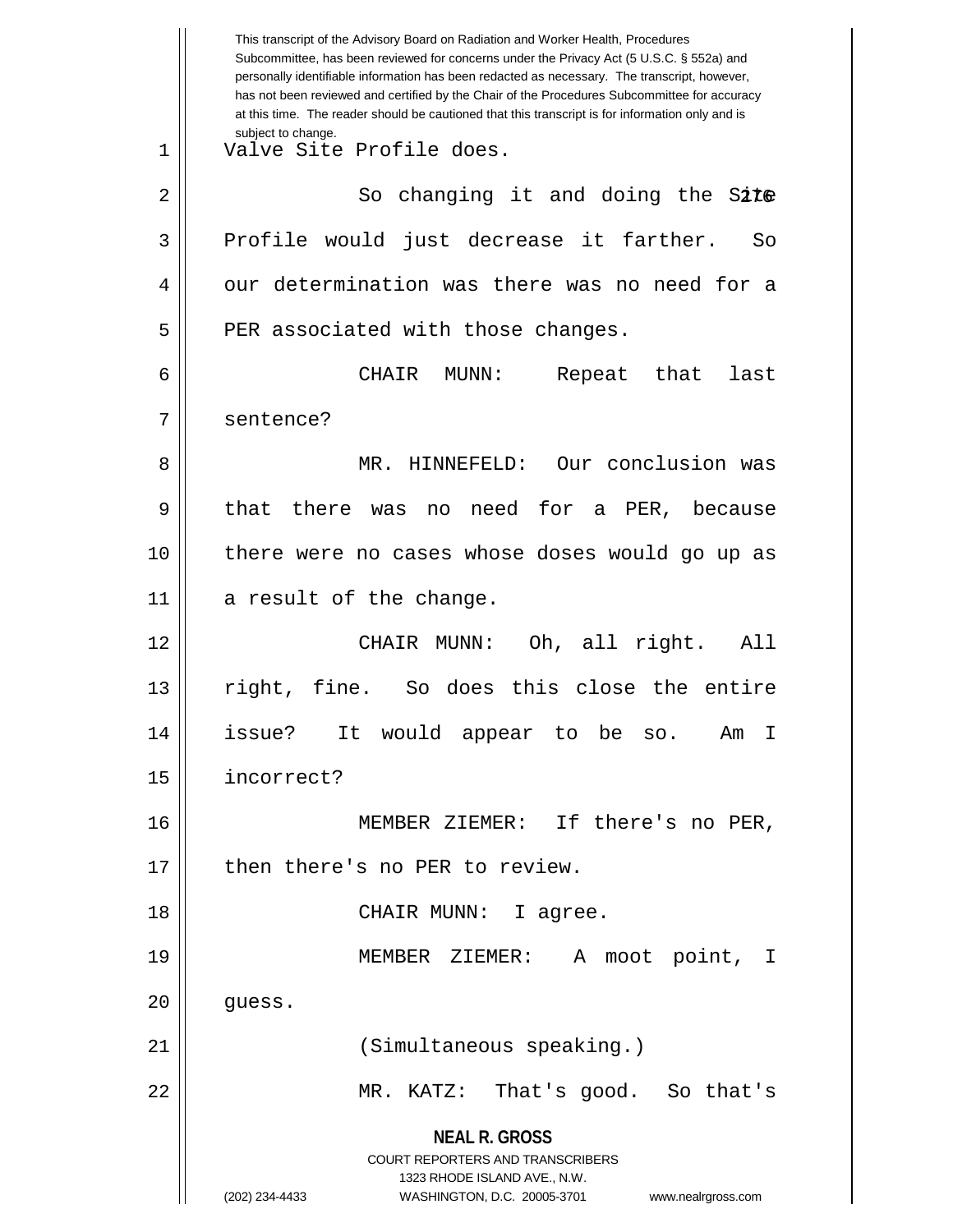**NEAL R. GROSS** COURT REPORTERS AND TRANSCRIBERS 1323 RHODE ISLAND AVE., N.W. (202) 234-4433 WASHINGTON, D.C. 20005-3701 www.nealrgross.com This transcript of the Advisory Board on Radiation and Worker Health, Procedures Subcommittee, has been reviewed for concerns under the Privacy Act (5 U.S.C. § 552a) and personally identifiable information has been redacted as necessary. The transcript, however, has not been reviewed and certified by the Chair of the Procedures Subcommittee for accuracy at this time. The reader should be cautioned that this transcript is for information only and is subject to change. 277 1 closed, right? 2 || MEMBER BEACH: Yes. 3 MR. MARSCHKE: How did it get a 4 || number if it's not even, if there wasn't any 5 issue? 6 CHAIR MUNN: Because it's 2. 7 MS. MARION-MOSS: For Rev 2. 8 MR. HINNEFELD: See, the question 9 || came up that there is a Rev 2 to the Site 10 Profile that was done after the PER. 11 || MR. MARSCHKE: Oh, okay. 12 || MR. HINNEFELD: And is there going 13 || to be another PER? That was what the question 14 was. 15 || CHAIR MUNN: Yeah, that's correct, 16 and the answer is no. 17 || So that's very good. One down. 18 | Can we move on to PER-0034? 19 || Status of PER-0034 20 || MR. HINNEFELD: Okay. According  $21$  to my notes -- was I gone for this part of the 22 meeting, because I don't remember this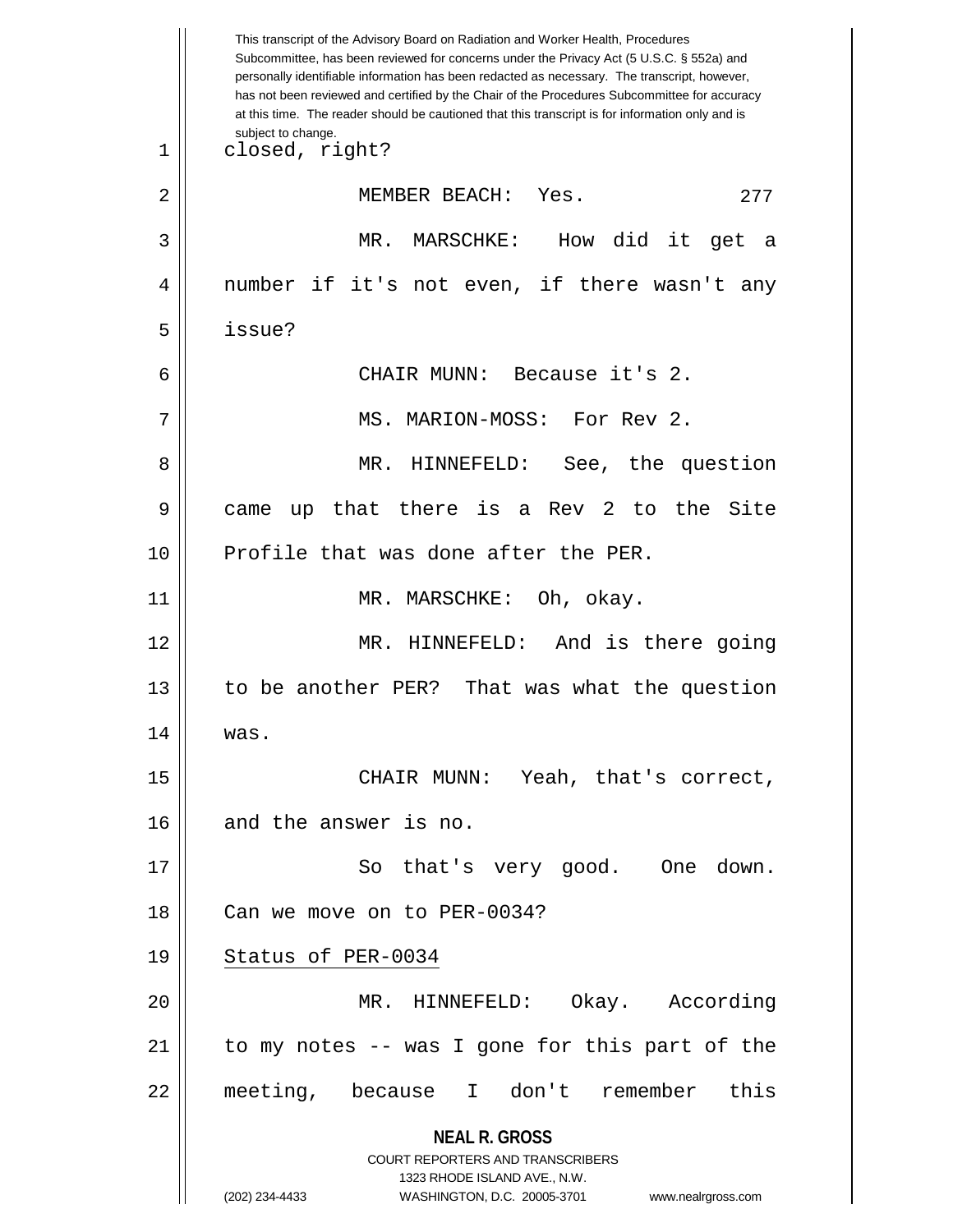**NEAL R. GROSS** COURT REPORTERS AND TRANSCRIBERS 1323 RHODE ISLAND AVE., N.W. (202) 234-4433 WASHINGTON, D.C. 20005-3701 www.nealrgross.com This transcript of the Advisory Board on Radiation and Worker Health, Procedures Subcommittee, has been reviewed for concerns under the Privacy Act (5 U.S.C. § 552a) and personally identifiable information has been redacted as necessary. The transcript, however, has not been reviewed and certified by the Chair of the Procedures Subcommittee for accuracy at this time. The reader should be cautioned that this transcript is for information only and is subject to change. 2 || MEMBER ZIEMER: Well, it was j**ust** 1 || discussion, these discussions. 3 || right after lunch. 4 MS. MARION-MOSS: We went through 5 | these PERs real fast. 6 MR. HINNEFELD: Okay. The 7 question with respect to PER-0034 was why did 8 the Type S intake go up in Rev 1 of the TBD? 9 I mean, that's -- I think that was the basis 10 for the PER, was that the Type S intakes went  $11 \parallel \quad up.$ 12 And they went up because in Rev 0, 13 || they weren't done correctly. We think that 14 this was pointed out by SC&A, in either the 15 mini-Site Profile of, let's see, this is -- 16 MS. MARION-MOSS: Harshaw. 17 MR. HINNEFELD: Harshaw, in either 18 the mini-Site Profile or in a comment in one 19  $\vert$  of the TBD-6000s. It would have been -6001,  $20$  | probably. 21 || So one of those comments probably  $22 \parallel$  pointed out that, hey, we can't reproduce this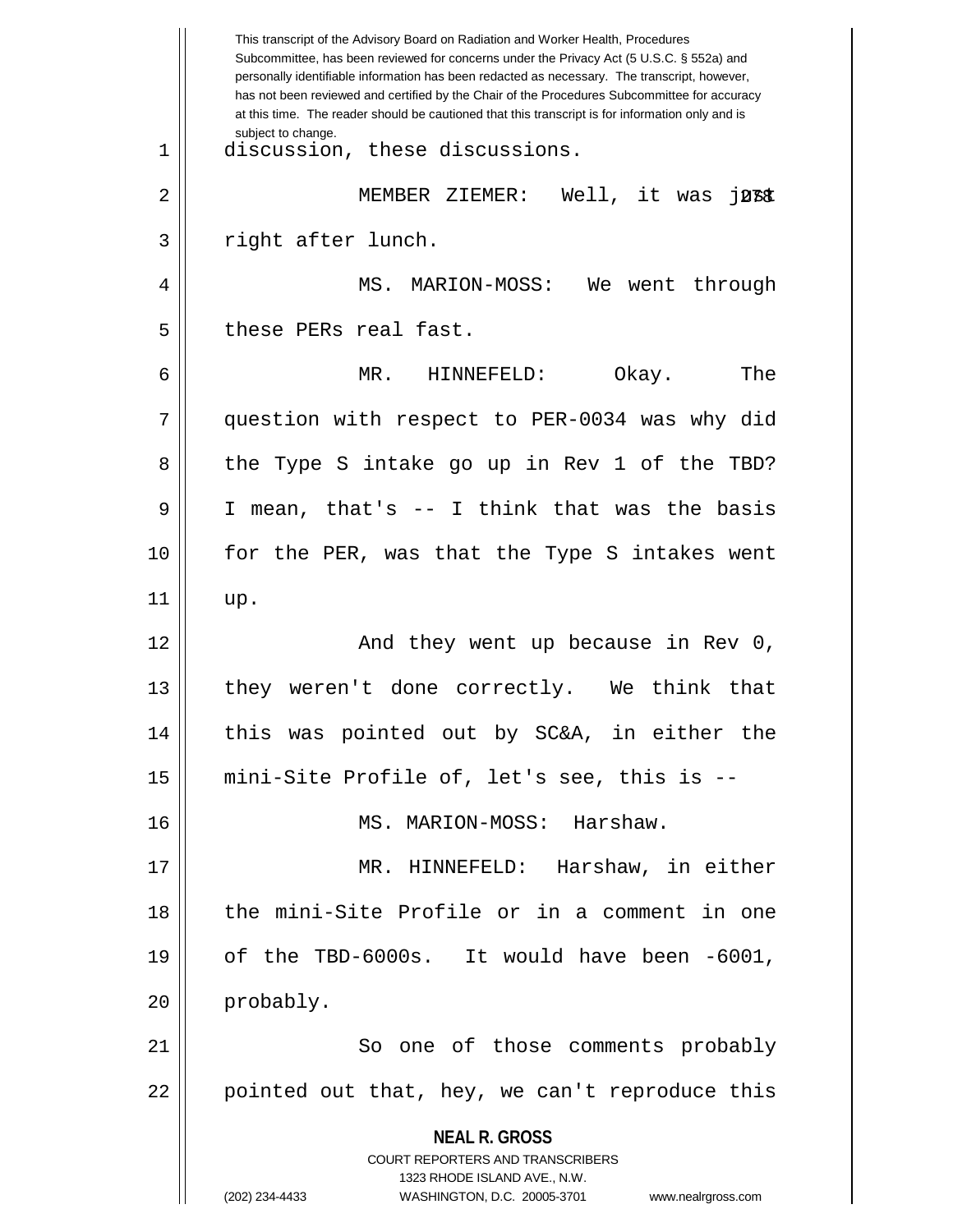|    | This transcript of the Advisory Board on Radiation and Worker Health, Procedures<br>Subcommittee, has been reviewed for concerns under the Privacy Act (5 U.S.C. § 552a) and<br>personally identifiable information has been redacted as necessary. The transcript, however,<br>has not been reviewed and certified by the Chair of the Procedures Subcommittee for accuracy<br>at this time. The reader should be cautioned that this transcript is for information only and is |
|----|----------------------------------------------------------------------------------------------------------------------------------------------------------------------------------------------------------------------------------------------------------------------------------------------------------------------------------------------------------------------------------------------------------------------------------------------------------------------------------|
| 1  | subject to change.<br>Type S intake that you've used, and we looked                                                                                                                                                                                                                                                                                                                                                                                                              |
| 2  | at it and said, well, the reason you can't2is                                                                                                                                                                                                                                                                                                                                                                                                                                    |
| 3  | because it's a mistake. So we changed it in                                                                                                                                                                                                                                                                                                                                                                                                                                      |
| 4  | Rev 1. So that was the origin behind changing                                                                                                                                                                                                                                                                                                                                                                                                                                    |
| 5  | it.                                                                                                                                                                                                                                                                                                                                                                                                                                                                              |
| 6  | MS. MARION-MOSS: Actually -- this                                                                                                                                                                                                                                                                                                                                                                                                                                                |
| 7  | is Lori. Actually, there was a SC&A standard                                                                                                                                                                                                                                                                                                                                                                                                                                     |
| 8  | review done on Harshaw TBD, Rev 0 back in                                                                                                                                                                                                                                                                                                                                                                                                                                        |
| 9  | 2008, and Finding Number 6 is the actual                                                                                                                                                                                                                                                                                                                                                                                                                                         |
| 10 | finding that called out the error<br>the<br>in                                                                                                                                                                                                                                                                                                                                                                                                                                   |
| 11 | calculation.                                                                                                                                                                                                                                                                                                                                                                                                                                                                     |
| 12 | MR. STIVER:<br>It<br>was probably one                                                                                                                                                                                                                                                                                                                                                                                                                                            |
| 13 | of John's.                                                                                                                                                                                                                                                                                                                                                                                                                                                                       |
| 14 | MR. HINNEFELD: Yeah, I suppose                                                                                                                                                                                                                                                                                                                                                                                                                                                   |
| 15 | for Harshaw. I suppose it was.                                                                                                                                                                                                                                                                                                                                                                                                                                                   |
| 16 | MR. STIVER: Yeah.                                                                                                                                                                                                                                                                                                                                                                                                                                                                |
| 17 | HINNEFELD: Okay. So those<br>MR.                                                                                                                                                                                                                                                                                                                                                                                                                                                 |
| 18 | are our status reports on those two, our                                                                                                                                                                                                                                                                                                                                                                                                                                         |
| 19 | feedback for answers to the questions.                                                                                                                                                                                                                                                                                                                                                                                                                                           |
| 20 | MEMBER ZIEMER: So therefore what?                                                                                                                                                                                                                                                                                                                                                                                                                                                |
| 21 | MR. HINNEFELD: We've answered the                                                                                                                                                                                                                                                                                                                                                                                                                                                |
| 22 | question, and we think they should be off the                                                                                                                                                                                                                                                                                                                                                                                                                                    |
|    | <b>NEAL R. GROSS</b>                                                                                                                                                                                                                                                                                                                                                                                                                                                             |
|    | <b>COURT REPORTERS AND TRANSCRIBERS</b><br>1323 RHODE ISLAND AVE., N.W.                                                                                                                                                                                                                                                                                                                                                                                                          |
|    | (202) 234-4433<br>WASHINGTON, D.C. 20005-3701<br>www.nealrgross.com                                                                                                                                                                                                                                                                                                                                                                                                              |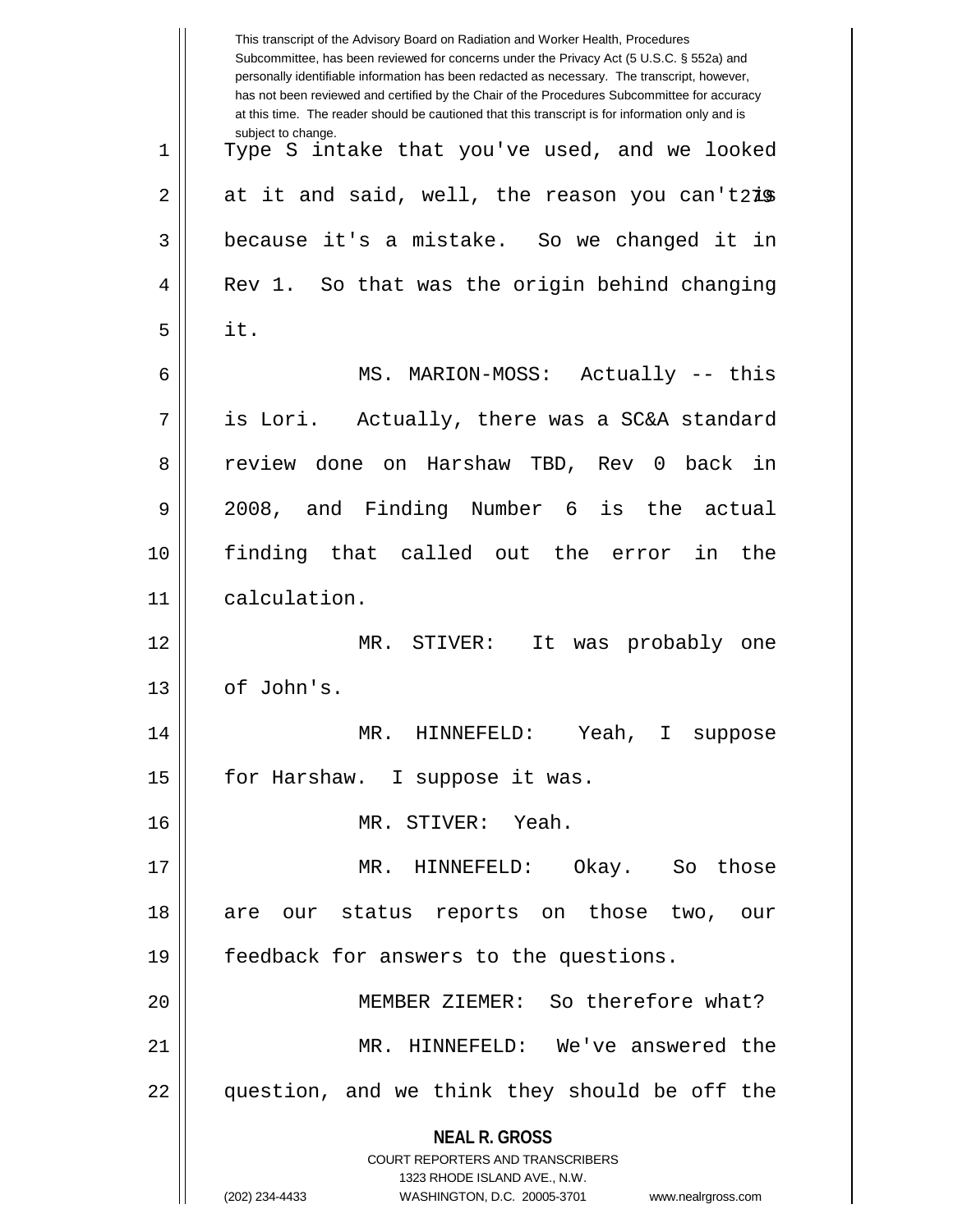**NEAL R. GROSS** COURT REPORTERS AND TRANSCRIBERS 1323 RHODE ISLAND AVE., N.W. (202) 234-4433 WASHINGTON, D.C. 20005-3701 www.nealrgross.com This transcript of the Advisory Board on Radiation and Worker Health, Procedures Subcommittee, has been reviewed for concerns under the Privacy Act (5 U.S.C. § 552a) and personally identifiable information has been redacted as necessary. The transcript, however, has not been reviewed and certified by the Chair of the Procedures Subcommittee for accuracy at this time. The reader should be cautioned that this transcript is for information only and is subject to change. 280 1 agenda. 2 | (Laughter.) 3 MEMBER BEACH: Of the agenda or 4 closed? 5 MR. HINNEFELD: Well, there's  $6 \parallel$  nothing to close, I don't think. There is no 7 finding where it's closed. These were 8 questions that were asked of us at the 9 meeting. 10 CHAIR MUNN: We don't have 11 anything? 12 MR. HINNEFELD: Yes. 13 || MS. MARION-MOSS: Yes. 14 MR. HINNEFELD: These questions 15 were asked at the last meeting. We were able 16 to answer them at the last meeting, but we 17 || said we would try to answer them in the 18 future. So there is nothing to close or 19 | anything. 20 CHAIR MUNN: And if we move on to 21 | other status reports we anticipate from NIOSH, 22 we'll go to OTIB-0037.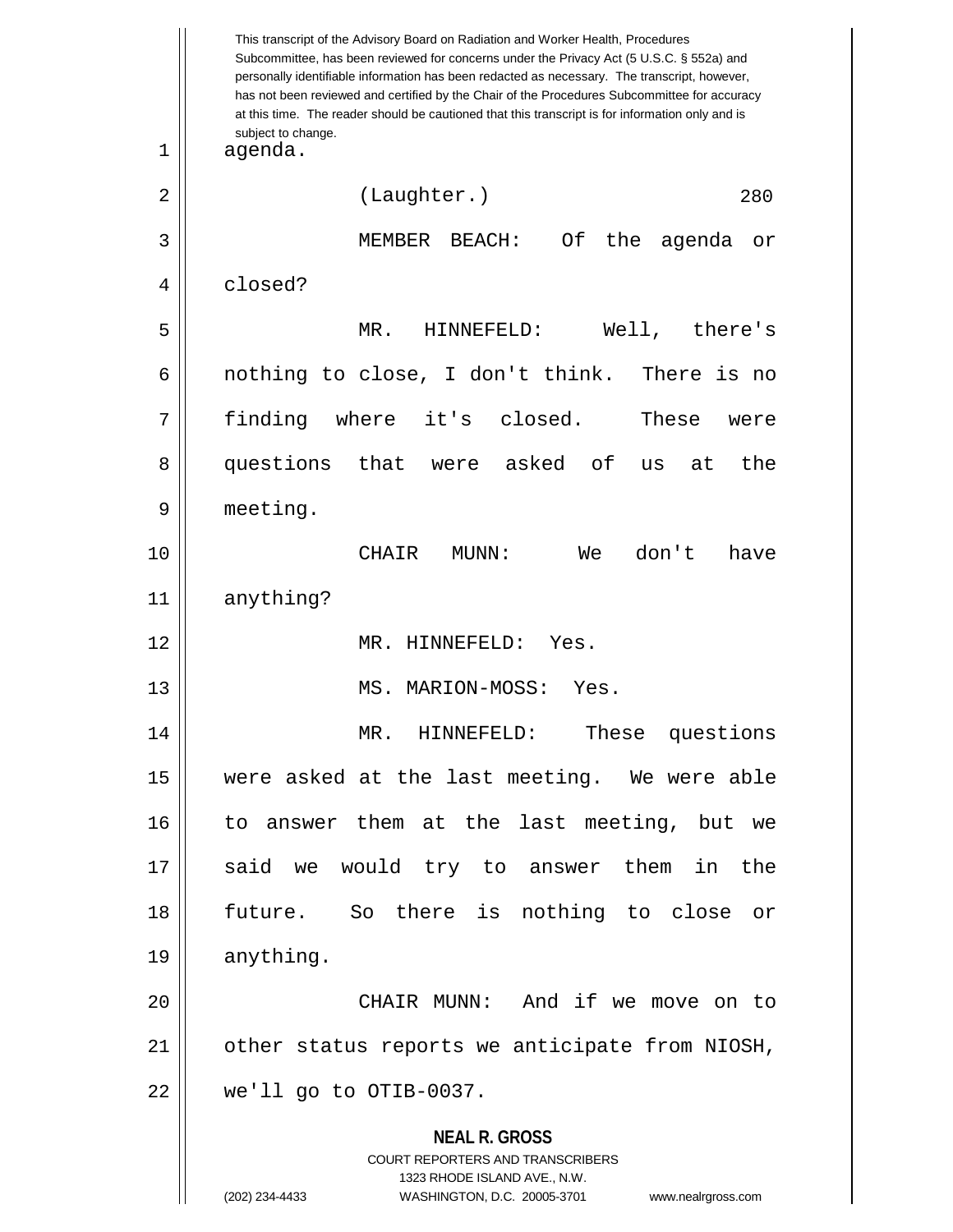|    | This transcript of the Advisory Board on Radiation and Worker Health, Procedures<br>Subcommittee, has been reviewed for concerns under the Privacy Act (5 U.S.C. § 552a) and<br>personally identifiable information has been redacted as necessary. The transcript, however,<br>has not been reviewed and certified by the Chair of the Procedures Subcommittee for accuracy<br>at this time. The reader should be cautioned that this transcript is for information only and is |
|----|----------------------------------------------------------------------------------------------------------------------------------------------------------------------------------------------------------------------------------------------------------------------------------------------------------------------------------------------------------------------------------------------------------------------------------------------------------------------------------|
| 1  | subject to change.<br>TBD Revision Status of OTIB-0037                                                                                                                                                                                                                                                                                                                                                                                                                           |
| 2  | This is Loral<br>MS.<br>MARION-MOSS:                                                                                                                                                                                                                                                                                                                                                                                                                                             |
| 3  | OTIB-0037 -- Elyse, are you on the line?                                                                                                                                                                                                                                                                                                                                                                                                                                         |
| 4  | MS. THOMAS:<br>What? Yes.                                                                                                                                                                                                                                                                                                                                                                                                                                                        |
| 5  | MS. MARION-MOSS: Okay. You want                                                                                                                                                                                                                                                                                                                                                                                                                                                  |
| 6  | to talk to the responses regarding OTIB-0037?                                                                                                                                                                                                                                                                                                                                                                                                                                    |
| 7  | Hold on.<br>MS. THOMAS: Yes.<br>Let                                                                                                                                                                                                                                                                                                                                                                                                                                              |
| 8  | call it up here. Yeah, this is<br>the<br>me                                                                                                                                                                                                                                                                                                                                                                                                                                      |
| 9  | internal dosimetry coworker data<br>the<br>for                                                                                                                                                                                                                                                                                                                                                                                                                                   |
| 10 | Paducah gaseous diffusion plant. That's what                                                                                                                                                                                                                                                                                                                                                                                                                                     |
| 11 | OTIB-0037 is. And the NIOSH responses state                                                                                                                                                                                                                                                                                                                                                                                                                                      |
| 12 | that, you know, this has been -- all this                                                                                                                                                                                                                                                                                                                                                                                                                                        |
| 13 | information from OTIB-0037 has been<br>folded                                                                                                                                                                                                                                                                                                                                                                                                                                    |
| 14 | into the Paducah Site Profile.                                                                                                                                                                                                                                                                                                                                                                                                                                                   |
| 15 | Okay, so all of -- several of                                                                                                                                                                                                                                                                                                                                                                                                                                                    |
| 16 | these findings are in progress, okay, but, you                                                                                                                                                                                                                                                                                                                                                                                                                                   |
| 17 | know, the ORAU team has provided NIOSH with                                                                                                                                                                                                                                                                                                                                                                                                                                      |
| 18 | the responses and they've been uploaded. So I                                                                                                                                                                                                                                                                                                                                                                                                                                    |
| 19 | think it's either in SC&A's court or the                                                                                                                                                                                                                                                                                                                                                                                                                                         |
| 20 | Subcommittee's court to decide what to do with                                                                                                                                                                                                                                                                                                                                                                                                                                   |
| 21 | this, since there won't be a revision to OTIB-                                                                                                                                                                                                                                                                                                                                                                                                                                   |
| 22 | 0037. The information is in the Site Profile.                                                                                                                                                                                                                                                                                                                                                                                                                                    |
|    | <b>NEAL R. GROSS</b>                                                                                                                                                                                                                                                                                                                                                                                                                                                             |

COURT REPORTERS AND TRANSCRIBERS 1323 RHODE ISLAND AVE., N.W.

 $\mathsf{I}$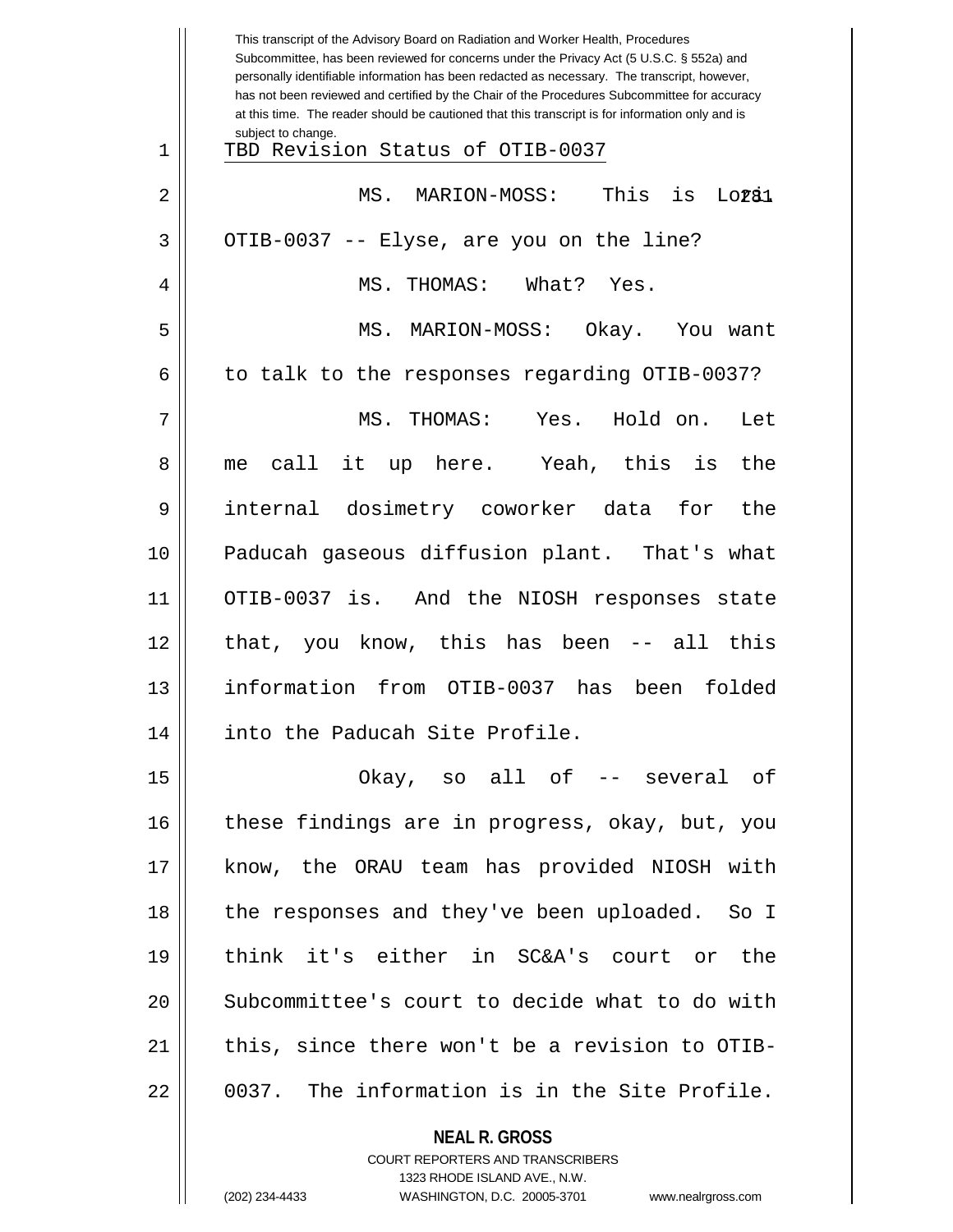**NEAL R. GROSS** COURT REPORTERS AND TRANSCRIBERS 1323 RHODE ISLAND AVE., N.W. (202) 234-4433 WASHINGTON, D.C. 20005-3701 www.nealrgross.com This transcript of the Advisory Board on Radiation and Worker Health, Procedures Subcommittee, has been reviewed for concerns under the Privacy Act (5 U.S.C. § 552a) and personally identifiable information has been redacted as necessary. The transcript, however, has not been reviewed and certified by the Chair of the Procedures Subcommittee for accuracy at this time. The reader should be cautioned that this transcript is for information only and is subject to change. 2 || revision was issued back in August of 20**12**2 1 The Site Profile was -- the latest  $3 \parallel$  So that could be one option. You could go 4 || back and look and see if the latest revision 5 || of the Paducah Site Profile includes, you  $6$  | know, resolution of the finding. 7 CHAIR MUNN: Well, the Finding 4, 8 we had three open findings, 2, 3 and 4, and 9 Finding 4, although they have all said SC&A 10 response is needed, the last entry on number 11 || 4, which is probably applicable to the other 12 || two if we actually think about it, says that  $13$   $\parallel$  SC&A needs to wait until the TBD is reissued. 14 MR. MARSCHKE: Well, Elyse just 15  $\parallel$  said it was issued in -- that was in July of 16 2012. Elyse just said it was issued in August 17 || of 2012. So it probably has been reissued, 18 || and we probably should take an action item to 19 look at it, I guess. 20 CHAIR MUNN: It looks as though  $21$  || that should be your action for next time, I do 22 believe.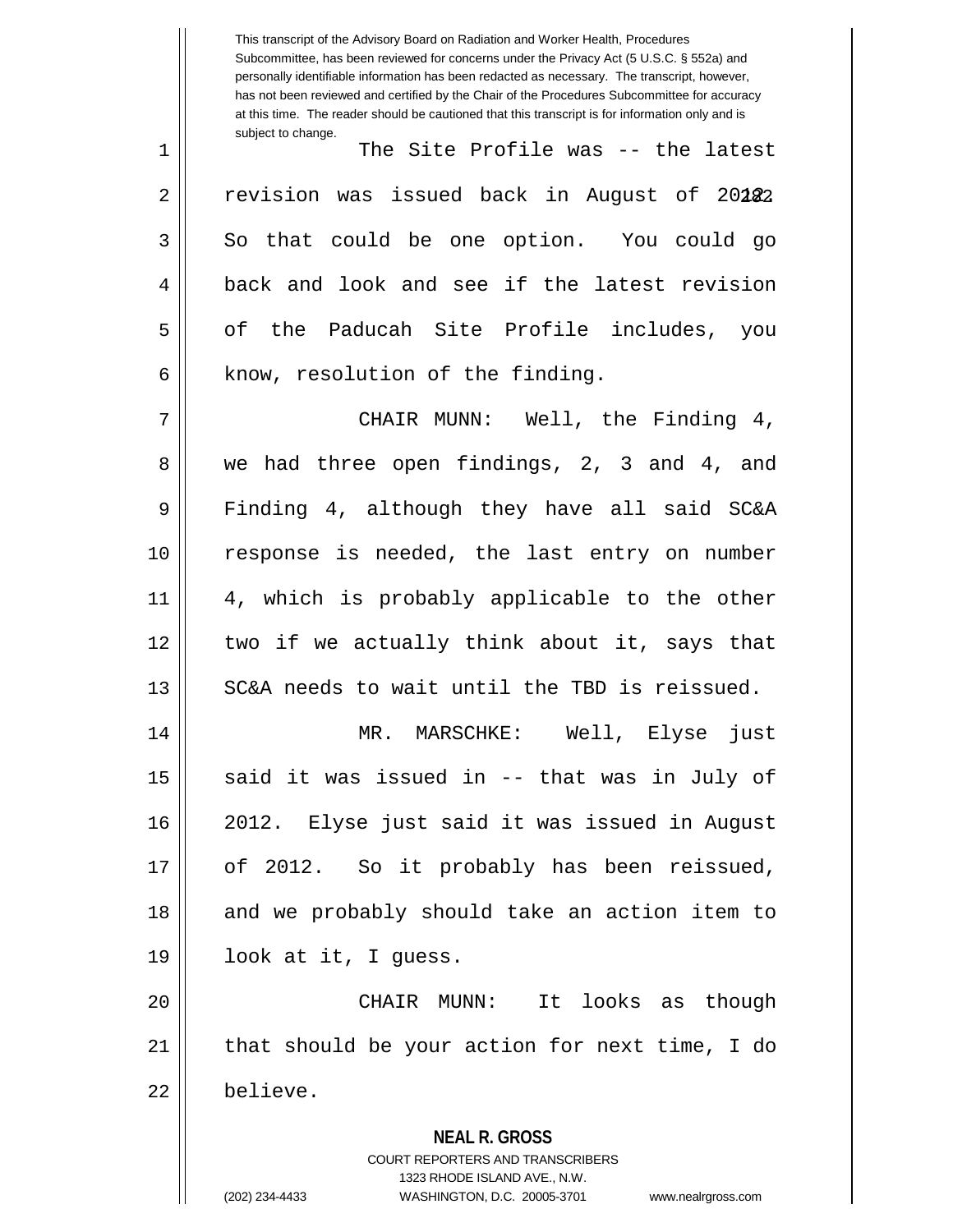**NEAL R. GROSS** COURT REPORTERS AND TRANSCRIBERS 1323 RHODE ISLAND AVE., N.W. (202) 234-4433 WASHINGTON, D.C. 20005-3701 www.nealrgross.com This transcript of the Advisory Board on Radiation and Worker Health, Procedures Subcommittee, has been reviewed for concerns under the Privacy Act (5 U.S.C. § 552a) and personally identifiable information has been redacted as necessary. The transcript, however, has not been reviewed and certified by the Chair of the Procedures Subcommittee for accuracy at this time. The reader should be cautioned that this transcript is for information only and is subject to change. 283 2 CHAIR MUNN: So the TBD has been 1 MR. MARSCHKE: Okay.  $3 \parallel$  revised. I did not have it -- show it as done 4 || yet. So that part's done. 5 DR. MAURO: John, these are one of 6 | the three gaseous diffusion plant issues? 7 CHAIR MUNN: Yes. 8 DR. MAURO: And I was talking to 9 Joe Fitzgerald a while back, and I know that 10 he has been speaking to the gaseous diffusion  $11$   $\parallel$  -- I think there's a GDP Work Group. 12 MR. KATZ: There is. 13 || MR. STIVER: Yes, there is. 14 DR. MAURO: Yeah, and so here's 15 || another place where we have this marriage of 16 || the Work Group, the Work Groups with the Site 17 Profiles. And I know that Joe had mentioned 18 || that, you know, there are new revisions that 19 need to be looked at from at least one or more 20 || of the gaseous diffusion plants Site Profiles. 21 MR. STIVER: And John, I believe  $22 \parallel$  there's a follow-on to that. They did have, I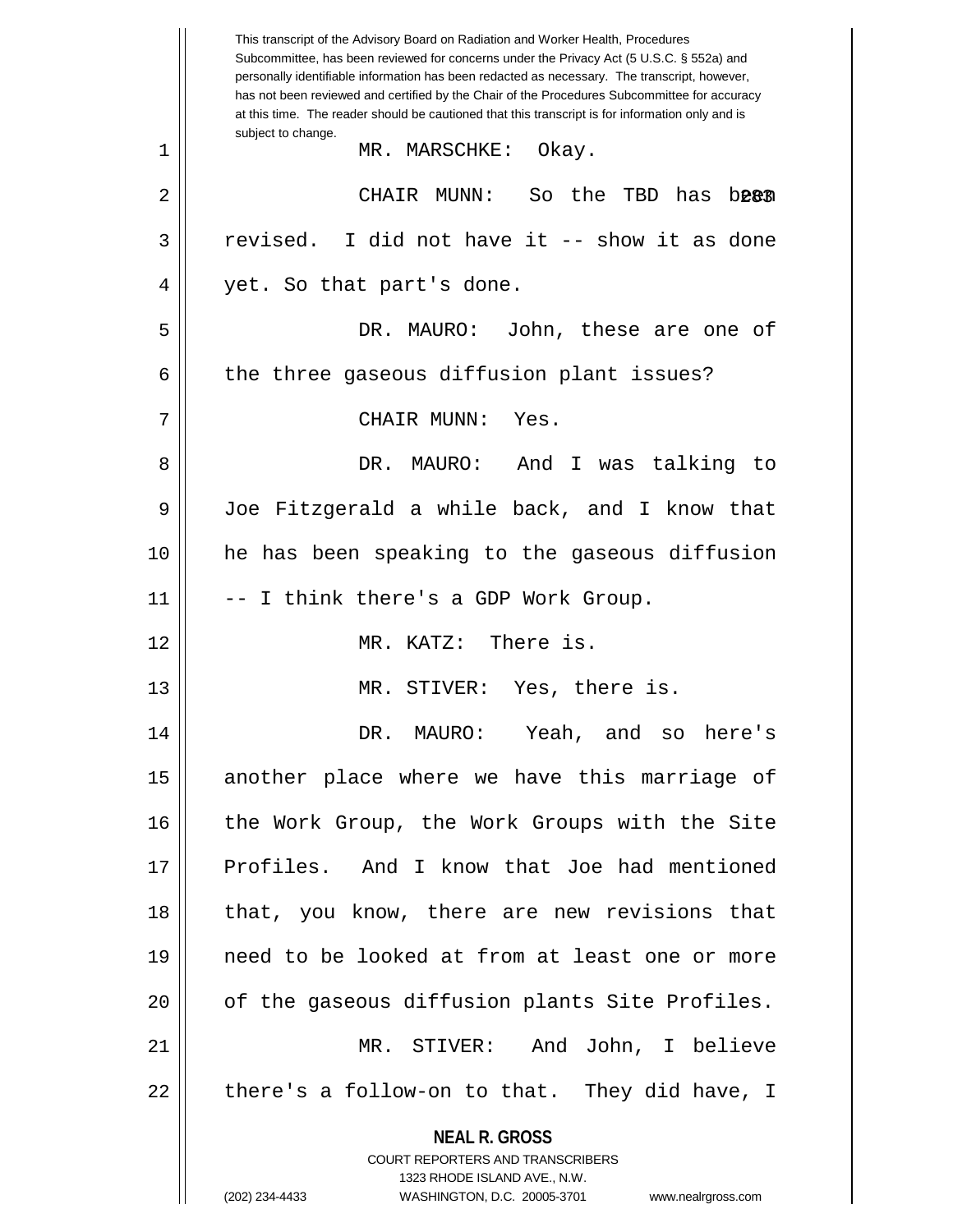|    | This transcript of the Advisory Board on Radiation and Worker Health, Procedures<br>Subcommittee, has been reviewed for concerns under the Privacy Act (5 U.S.C. § 552a) and<br>personally identifiable information has been redacted as necessary. The transcript, however,<br>has not been reviewed and certified by the Chair of the Procedures Subcommittee for accuracy<br>at this time. The reader should be cautioned that this transcript is for information only and is |
|----|----------------------------------------------------------------------------------------------------------------------------------------------------------------------------------------------------------------------------------------------------------------------------------------------------------------------------------------------------------------------------------------------------------------------------------------------------------------------------------|
| 1  | subject to change.<br>think it was a teleconference meeting, where                                                                                                                                                                                                                                                                                                                                                                                                               |
| 2  | did<br>provide some<br>th <sub>284</sub><br>responses<br>we<br>on                                                                                                                                                                                                                                                                                                                                                                                                                |
| 3  | findings. So we need to look at those and,                                                                                                                                                                                                                                                                                                                                                                                                                                       |
| 4  | know, bring this back into<br>the<br>Board<br>you                                                                                                                                                                                                                                                                                                                                                                                                                                |
| 5  | Review System, and get the latest version of                                                                                                                                                                                                                                                                                                                                                                                                                                     |
| 6  | whatever was transpired, and make sure it's                                                                                                                                                                                                                                                                                                                                                                                                                                      |
| 7  | recorded here.                                                                                                                                                                                                                                                                                                                                                                                                                                                                   |
| 8  | All right. So that -<br>CHAIR MUNN:                                                                                                                                                                                                                                                                                                                                                                                                                                              |
| 9  |                                                                                                                                                                                                                                                                                                                                                                                                                                                                                  |
| 10 | MS.<br>Wanda, this<br>MARION-MOSS:<br>is                                                                                                                                                                                                                                                                                                                                                                                                                                         |
| 11 | Lori.                                                                                                                                                                                                                                                                                                                                                                                                                                                                            |
| 12 | CHAIR MUNN:<br>Yes.                                                                                                                                                                                                                                                                                                                                                                                                                                                              |
| 13 | MS. MARION-MOSS:<br>I've placed the                                                                                                                                                                                                                                                                                                                                                                                                                                              |
| 14 | current revisions to this TBD onto the NIOSH                                                                                                                                                                                                                                                                                                                                                                                                                                     |
| 15 | documents on the AB.                                                                                                                                                                                                                                                                                                                                                                                                                                                             |
| 16 | CHAIR MUNN: Excellent.                                                                                                                                                                                                                                                                                                                                                                                                                                                           |
| 17 | MS. MARION-MOSS:<br>So<br>they're                                                                                                                                                                                                                                                                                                                                                                                                                                                |
| 18 | there.                                                                                                                                                                                                                                                                                                                                                                                                                                                                           |
| 19 | CHAIR MUNN: Great.<br>Thank<br>you                                                                                                                                                                                                                                                                                                                                                                                                                                               |
| 20 | much, Lori. Much appreciated.                                                                                                                                                                                                                                                                                                                                                                                                                                                    |
| 21 | MEMBER BEACH: Lori, what did you                                                                                                                                                                                                                                                                                                                                                                                                                                                 |
| 22 | them under, because I have looked and<br>put                                                                                                                                                                                                                                                                                                                                                                                                                                     |
|    | <b>NEAL R. GROSS</b><br><b>COURT REPORTERS AND TRANSCRIBERS</b><br>1323 RHODE ISLAND AVE., N.W.                                                                                                                                                                                                                                                                                                                                                                                  |
|    | (202) 234-4433<br>WASHINGTON, D.C. 20005-3701<br>www.nealrgross.com                                                                                                                                                                                                                                                                                                                                                                                                              |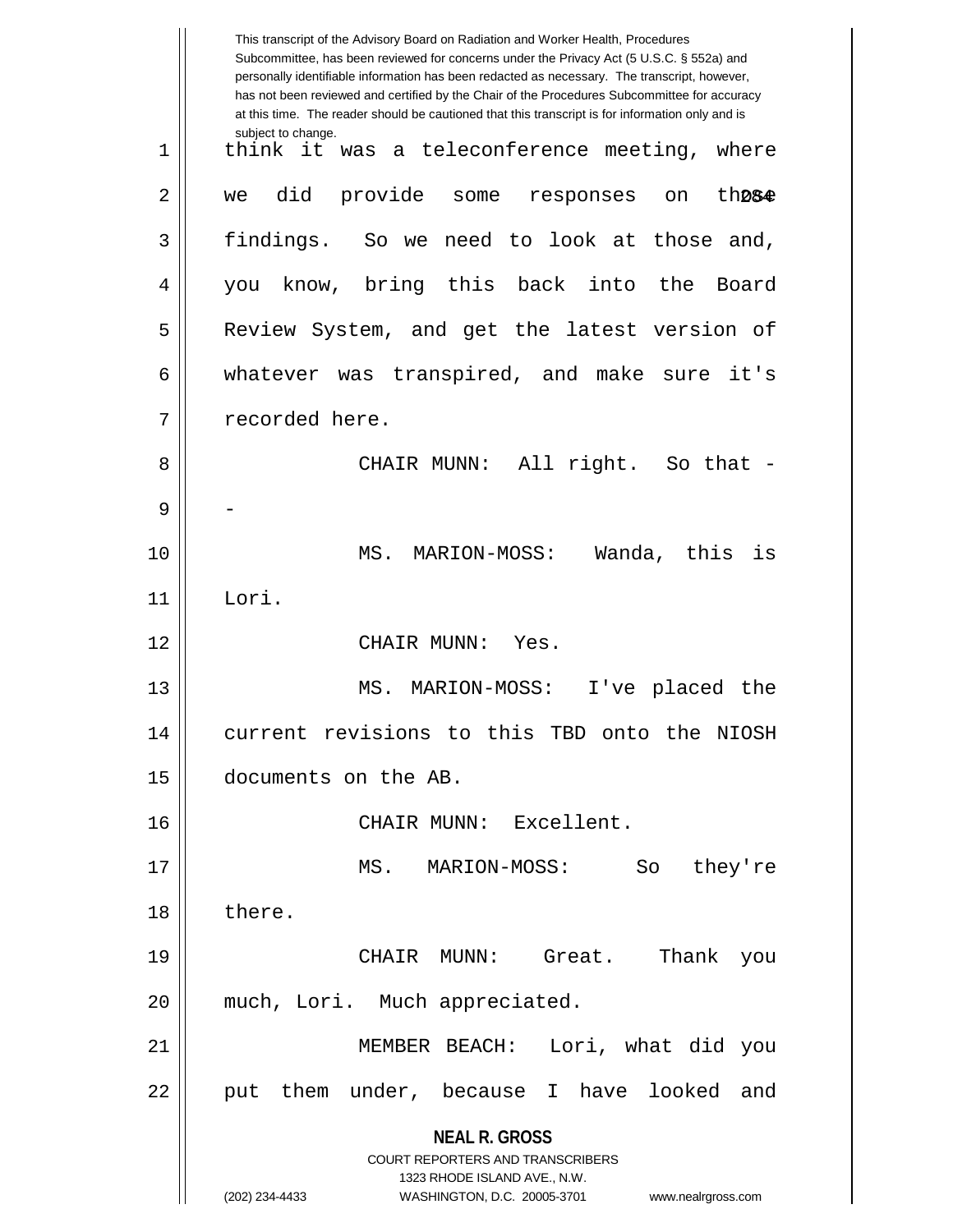|    | This transcript of the Advisory Board on Radiation and Worker Health, Procedures<br>Subcommittee, has been reviewed for concerns under the Privacy Act (5 U.S.C. § 552a) and<br>personally identifiable information has been redacted as necessary. The transcript, however,<br>has not been reviewed and certified by the Chair of the Procedures Subcommittee for accuracy<br>at this time. The reader should be cautioned that this transcript is for information only and is |
|----|----------------------------------------------------------------------------------------------------------------------------------------------------------------------------------------------------------------------------------------------------------------------------------------------------------------------------------------------------------------------------------------------------------------------------------------------------------------------------------|
| 1  | subject to change.<br>didn't see them?                                                                                                                                                                                                                                                                                                                                                                                                                                           |
| 2  | MS. MARION-MOSS: AB.<br>285                                                                                                                                                                                                                                                                                                                                                                                                                                                      |
| 3  | MEMBER BEACH: Just under gaseous?                                                                                                                                                                                                                                                                                                                                                                                                                                                |
| 4  | MS. MARION-MOSS:<br>No. I put them                                                                                                                                                                                                                                                                                                                                                                                                                                               |
| 5  | under the $-$                                                                                                                                                                                                                                                                                                                                                                                                                                                                    |
| 6  | CHAIR MUNN: Under Paducah?                                                                                                                                                                                                                                                                                                                                                                                                                                                       |
| 7  | MS. MARION-MOSS:<br>Procedures                                                                                                                                                                                                                                                                                                                                                                                                                                                   |
| 8  | Subcommittee, NIOSH documents.                                                                                                                                                                                                                                                                                                                                                                                                                                                   |
| 9  | CHAIR MUNN: NIOSH documents, OTIB                                                                                                                                                                                                                                                                                                                                                                                                                                                |
| 10 | or the TBD? Probably the TBD, Paducah.                                                                                                                                                                                                                                                                                                                                                                                                                                           |
| 11 | MS. MARION-MOSS: It should be                                                                                                                                                                                                                                                                                                                                                                                                                                                    |
| 12 | yes, Paducah.                                                                                                                                                                                                                                                                                                                                                                                                                                                                    |
| 13 | Thank<br>CHAIR<br>Okay.<br>MUNN :<br>you                                                                                                                                                                                                                                                                                                                                                                                                                                         |
| 14 | ma'am.                                                                                                                                                                                                                                                                                                                                                                                                                                                                           |
| 15 | MS. MARION-MOSS: You're welcome.                                                                                                                                                                                                                                                                                                                                                                                                                                                 |
| 16 | CHAIR MUNN: We'll get a status                                                                                                                                                                                                                                                                                                                                                                                                                                                   |
| 17 | from SC&A next time, depending on what happens                                                                                                                                                                                                                                                                                                                                                                                                                                   |
| 18 | between now and then, and our next item to                                                                                                                                                                                                                                                                                                                                                                                                                                       |
| 19 | check status is OTIB-0054.                                                                                                                                                                                                                                                                                                                                                                                                                                                       |
| 20 | Status Report on Revision of OTIB-0054                                                                                                                                                                                                                                                                                                                                                                                                                                           |
| 21 | MS. MARION-MOSS: Wanda, this is                                                                                                                                                                                                                                                                                                                                                                                                                                                  |
| 22 | Lori again. OTIB-0054 is still in the review                                                                                                                                                                                                                                                                                                                                                                                                                                     |
|    | <b>NEAL R. GROSS</b><br><b>COURT REPORTERS AND TRANSCRIBERS</b><br>1323 RHODE ISLAND AVE., N.W.                                                                                                                                                                                                                                                                                                                                                                                  |
|    | (202) 234-4433<br>WASHINGTON, D.C. 20005-3701 www.nealrgross.com                                                                                                                                                                                                                                                                                                                                                                                                                 |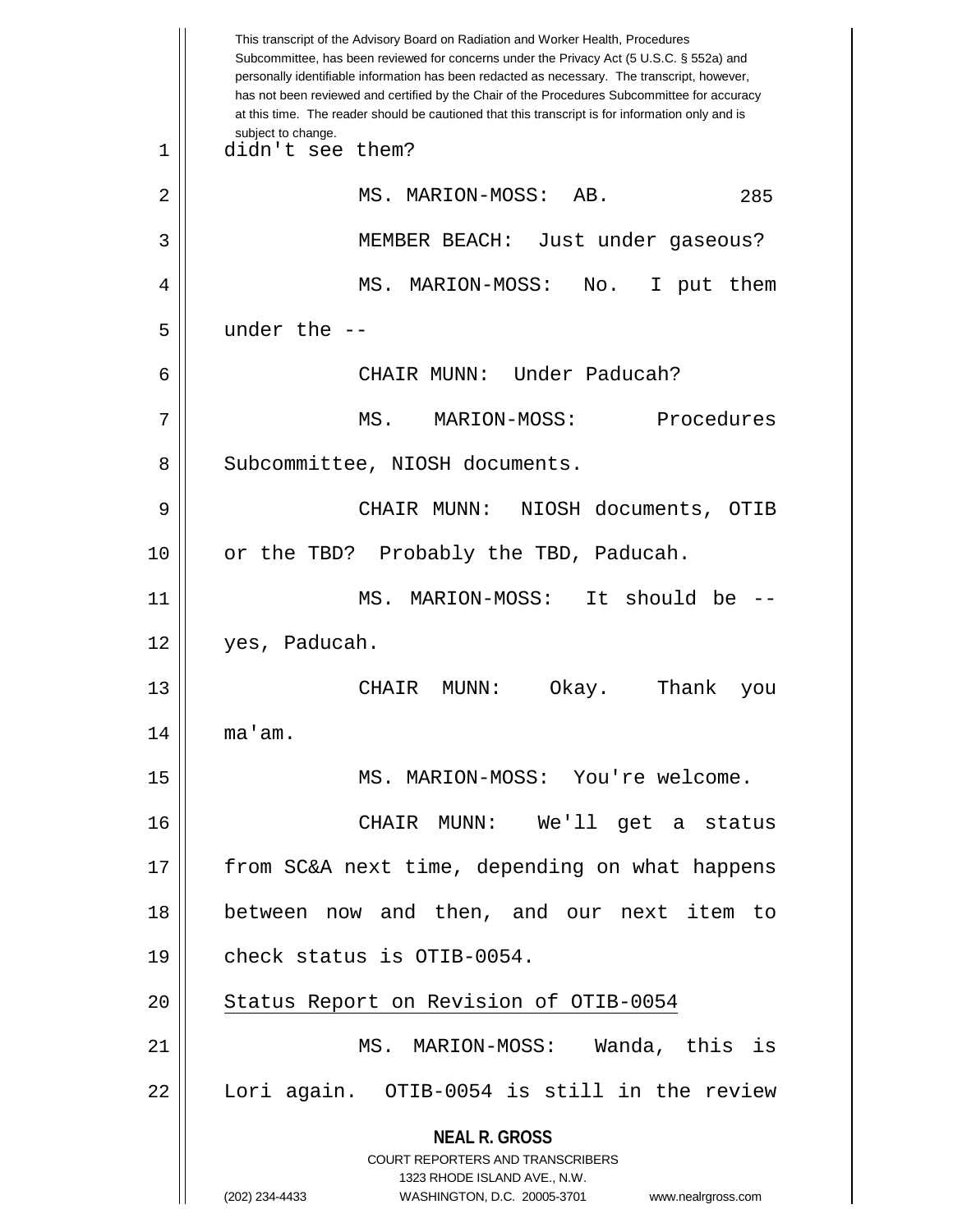|    | This transcript of the Advisory Board on Radiation and Worker Health, Procedures<br>Subcommittee, has been reviewed for concerns under the Privacy Act (5 U.S.C. § 552a) and<br>personally identifiable information has been redacted as necessary. The transcript, however,<br>has not been reviewed and certified by the Chair of the Procedures Subcommittee for accuracy<br>at this time. The reader should be cautioned that this transcript is for information only and is |
|----|----------------------------------------------------------------------------------------------------------------------------------------------------------------------------------------------------------------------------------------------------------------------------------------------------------------------------------------------------------------------------------------------------------------------------------------------------------------------------------|
| 1  | subject to change.<br>process. So we're not prepared to report on                                                                                                                                                                                                                                                                                                                                                                                                                |
| 2  | it as of yet.<br>286                                                                                                                                                                                                                                                                                                                                                                                                                                                             |
| 3  | All right.<br>CHAIR MUNN:<br>It's<br>- a                                                                                                                                                                                                                                                                                                                                                                                                                                         |
| 4  | carryover.                                                                                                                                                                                                                                                                                                                                                                                                                                                                       |
| 5  | MR. KATZ: Do you expect it to be                                                                                                                                                                                                                                                                                                                                                                                                                                                 |
| 6  | ready for the next, that's a couple of months                                                                                                                                                                                                                                                                                                                                                                                                                                    |
| 7  | down the road?                                                                                                                                                                                                                                                                                                                                                                                                                                                                   |
| 8  | MS. MARION-MOSS: Yes, I do.                                                                                                                                                                                                                                                                                                                                                                                                                                                      |
| 9  | MR. Katz: Okay                                                                                                                                                                                                                                                                                                                                                                                                                                                                   |
| 10 | Report Review on IG-001                                                                                                                                                                                                                                                                                                                                                                                                                                                          |
| 11 | CHAIR MUNN: And IG-001. We<br>have                                                                                                                                                                                                                                                                                                                                                                                                                                               |
| 12 | report reviews on IG-001 that have been sent                                                                                                                                                                                                                                                                                                                                                                                                                                     |
| 13 | by both Lori and by -- and you've<br>to<br>us                                                                                                                                                                                                                                                                                                                                                                                                                                    |
| 14 | uploaded a lot of the things. So maybe we'll                                                                                                                                                                                                                                                                                                                                                                                                                                     |
| 15 | be good and live here. Lori, do you want to                                                                                                                                                                                                                                                                                                                                                                                                                                      |
| 16 | report on the reviews of IG-001 that<br>you                                                                                                                                                                                                                                                                                                                                                                                                                                      |
| 17 | indicated have been updated? Perhaps<br>we                                                                                                                                                                                                                                                                                                                                                                                                                                       |
| 18 | should look at those.                                                                                                                                                                                                                                                                                                                                                                                                                                                            |
| 19 | MS. MARION-MOSS: Yeah. I'll pass                                                                                                                                                                                                                                                                                                                                                                                                                                                 |
| 20 | that on to Stu.                                                                                                                                                                                                                                                                                                                                                                                                                                                                  |
| 21 | CHAIR MUNN: Okay.                                                                                                                                                                                                                                                                                                                                                                                                                                                                |
| 22 | MR. HINNEFELD: I think the first                                                                                                                                                                                                                                                                                                                                                                                                                                                 |
|    | <b>NEAL R. GROSS</b>                                                                                                                                                                                                                                                                                                                                                                                                                                                             |
|    | <b>COURT REPORTERS AND TRANSCRIBERS</b><br>1323 RHODE ISLAND AVE., N.W.                                                                                                                                                                                                                                                                                                                                                                                                          |
|    | (202) 234-4433<br>WASHINGTON, D.C. 20005-3701<br>www.nealrgross.com                                                                                                                                                                                                                                                                                                                                                                                                              |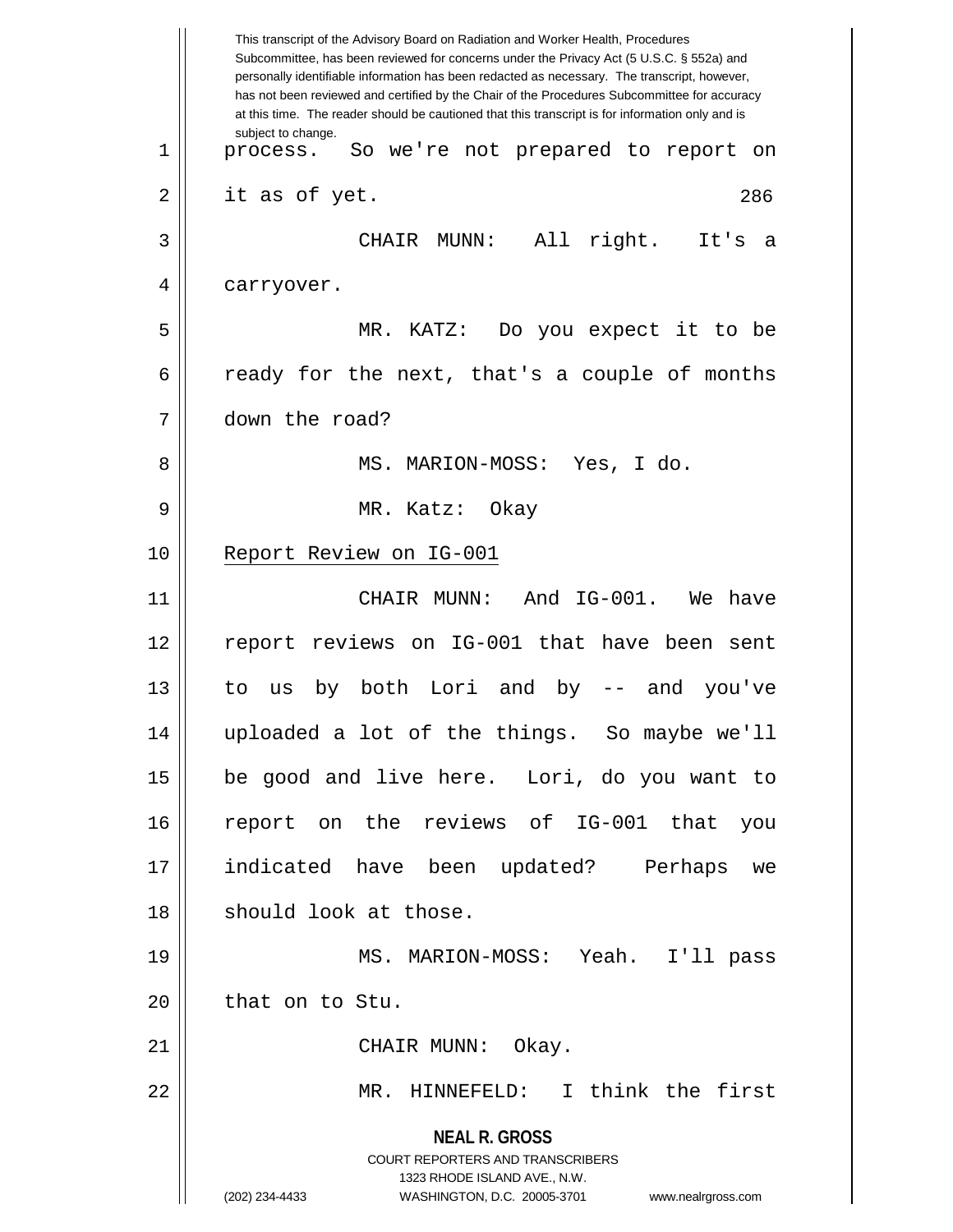**NEAL R. GROSS** This transcript of the Advisory Board on Radiation and Worker Health, Procedures Subcommittee, has been reviewed for concerns under the Privacy Act (5 U.S.C. § 552a) and personally identifiable information has been redacted as necessary. The transcript, however, has not been reviewed and certified by the Chair of the Procedures Subcommittee for accuracy at this time. The reader should be cautioned that this transcript is for information only and is subject to change. 287 1 one that is not closed or was not closed is  $2 \parallel 12.$ 3 CHAIR MUNN: 12. I think that's 4 What we had listed. 5 MR. HINNEFELD: These findings  $6 \parallel$  from IG-001 go way back. 7 CHAIR MUNN: Yes. 8 || MR. HINNEFELD: To the first round 9 || of revision, and a little perspective here or 10 history. IG-001 was like one of the first 11 documents that we wrote when the program got 12 || started, and when no one, including ourselves, 13 really knew how the program was going to be 14 documented. 15 So this is sort of some general 16 principles about external dosimetry and 17 external dose reconstruction that were written 18 || out there, and are considered -- we as a 19 general rule consider them correct, but they 20 || are sort of like principles, and they're not 21 || intended to be instruction to anyone, at least  $22$  || as they turned out to be.

> COURT REPORTERS AND TRANSCRIBERS 1323 RHODE ISLAND AVE., N.W. (202) 234-4433 WASHINGTON, D.C. 20005-3701 www.nealrgross.com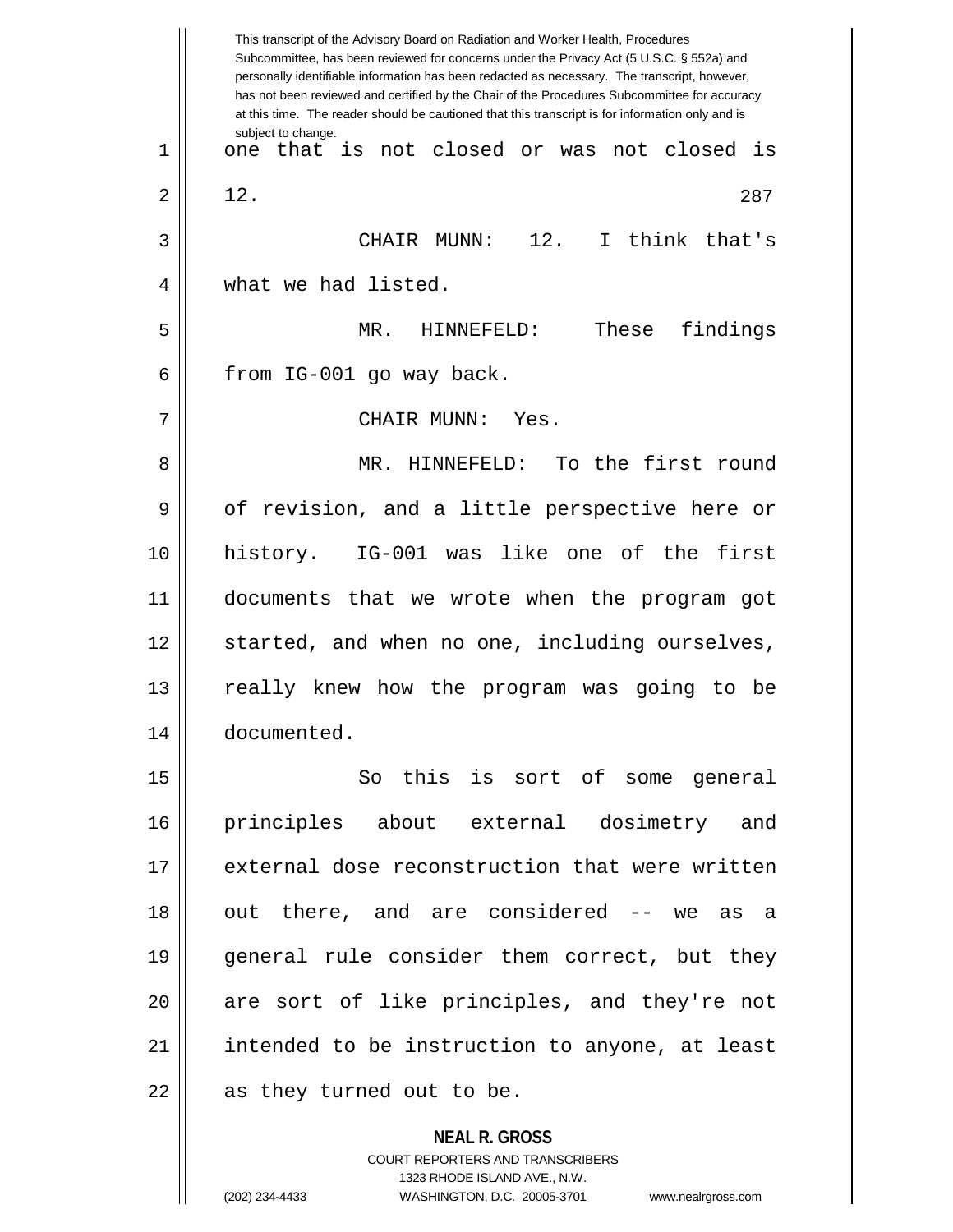|    | This transcript of the Advisory Board on Radiation and Worker Health, Procedures<br>Subcommittee, has been reviewed for concerns under the Privacy Act (5 U.S.C. § 552a) and<br>personally identifiable information has been redacted as necessary. The transcript, however,<br>has not been reviewed and certified by the Chair of the Procedures Subcommittee for accuracy<br>at this time. The reader should be cautioned that this transcript is for information only and is |
|----|----------------------------------------------------------------------------------------------------------------------------------------------------------------------------------------------------------------------------------------------------------------------------------------------------------------------------------------------------------------------------------------------------------------------------------------------------------------------------------|
| 1  | subject to change.<br>think<br>when<br>I.<br>the<br>wrote<br>we                                                                                                                                                                                                                                                                                                                                                                                                                  |
| 2  | we didn't really know if<br>it<br>document,<br><b>WAS</b>                                                                                                                                                                                                                                                                                                                                                                                                                        |
| 3  | instructions<br>dose<br>going<br>be<br>to<br>to                                                                                                                                                                                                                                                                                                                                                                                                                                  |
| 4  | reconstructors --                                                                                                                                                                                                                                                                                                                                                                                                                                                                |
| 5  | There<br><b>CHATR</b><br>MUNN:<br>was<br>а                                                                                                                                                                                                                                                                                                                                                                                                                                       |
| 6  | possibility it might.                                                                                                                                                                                                                                                                                                                                                                                                                                                            |
| 7  | $MR$ .<br>HINNEFELD:<br>-- or not.  But it                                                                                                                                                                                                                                                                                                                                                                                                                                       |
| 8  | became clear that we needed much more specific                                                                                                                                                                                                                                                                                                                                                                                                                                   |
| 9  | instruction for dose reconstruction in order                                                                                                                                                                                                                                                                                                                                                                                                                                     |
| 10 | to be consistent in our dose reconstruction                                                                                                                                                                                                                                                                                                                                                                                                                                      |
| 11 | efforts.<br>So that's why we've written this                                                                                                                                                                                                                                                                                                                                                                                                                                     |
| 12 | labyrinth of technical documents that we come                                                                                                                                                                                                                                                                                                                                                                                                                                    |
| 13 | down and review every couple of months.                                                                                                                                                                                                                                                                                                                                                                                                                                          |
| 14 | So there was some -- you know, it                                                                                                                                                                                                                                                                                                                                                                                                                                                |
| 15 | was sort of an unknown when this was written                                                                                                                                                                                                                                                                                                                                                                                                                                     |
| 16 | exactly how it was going to be used, and                                                                                                                                                                                                                                                                                                                                                                                                                                         |
| 17 | similarly, and there was this big unknown when                                                                                                                                                                                                                                                                                                                                                                                                                                   |
| 18 | it was reviewed about how it was going to be                                                                                                                                                                                                                                                                                                                                                                                                                                     |
| 19 | used.                                                                                                                                                                                                                                                                                                                                                                                                                                                                            |
| 20 | So I think a lot of the review                                                                                                                                                                                                                                                                                                                                                                                                                                                   |
| 21 | comments from the original review of IG-001                                                                                                                                                                                                                                                                                                                                                                                                                                      |
| 22 | were written with the perspective that a dose                                                                                                                                                                                                                                                                                                                                                                                                                                    |
|    | <b>NEAL R. GROSS</b><br><b>COURT REPORTERS AND TRANSCRIBERS</b>                                                                                                                                                                                                                                                                                                                                                                                                                  |
|    | 1323 RHODE ISLAND AVE., N.W.<br>(202) 234-4433<br>WASHINGTON, D.C. 20005-3701<br>www.nealrgross.com                                                                                                                                                                                                                                                                                                                                                                              |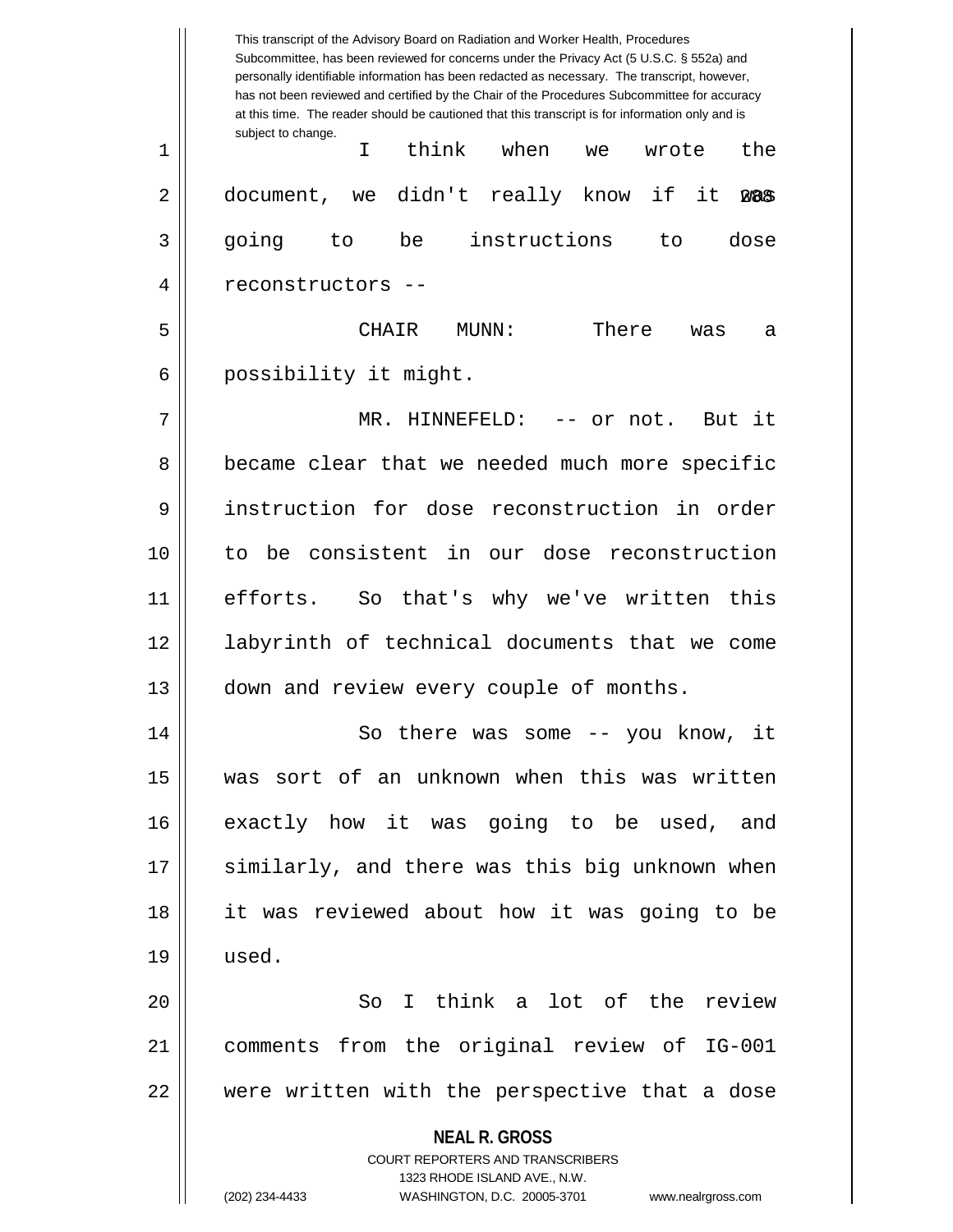|    | This transcript of the Advisory Board on Radiation and Worker Health, Procedures<br>Subcommittee, has been reviewed for concerns under the Privacy Act (5 U.S.C. § 552a) and<br>personally identifiable information has been redacted as necessary. The transcript, however,<br>has not been reviewed and certified by the Chair of the Procedures Subcommittee for accuracy<br>at this time. The reader should be cautioned that this transcript is for information only and is |
|----|----------------------------------------------------------------------------------------------------------------------------------------------------------------------------------------------------------------------------------------------------------------------------------------------------------------------------------------------------------------------------------------------------------------------------------------------------------------------------------|
| 1  | subject to change.<br>reconstructor is going to pick this document                                                                                                                                                                                                                                                                                                                                                                                                               |
| 2  | up and try to do a dose reconstruction using                                                                                                                                                                                                                                                                                                                                                                                                                                     |
| 3  | this document, which doesn't happen.                                                                                                                                                                                                                                                                                                                                                                                                                                             |
| 4  | So we think most of these comments                                                                                                                                                                                                                                                                                                                                                                                                                                               |
| 5  | fall into that category of a comment as if the                                                                                                                                                                                                                                                                                                                                                                                                                                   |
| 6  | reconstructor was going to use it, and<br>dose                                                                                                                                                                                                                                                                                                                                                                                                                                   |
| 7  | the dose reconstructors aren't going to use                                                                                                                                                                                                                                                                                                                                                                                                                                      |
| 8  | these documents. They're going to use other                                                                                                                                                                                                                                                                                                                                                                                                                                      |
| 9  | documents and tools and things like workbooks.                                                                                                                                                                                                                                                                                                                                                                                                                                   |
| 10 | So we just don't $-$ and you know,                                                                                                                                                                                                                                                                                                                                                                                                                                               |
| 11 | don't feel like there's anything<br>and<br>we                                                                                                                                                                                                                                                                                                                                                                                                                                    |
| 12 | particularly wrong with the information there,                                                                                                                                                                                                                                                                                                                                                                                                                                   |
| 13 | other than it's not sufficiently prescriptive                                                                                                                                                                                                                                                                                                                                                                                                                                    |
| 14 | to a dose reconstructor, which we all agree                                                                                                                                                                                                                                                                                                                                                                                                                                      |
| 15 | it's not.                                                                                                                                                                                                                                                                                                                                                                                                                                                                        |
| 16 | So we just don't feel like there's                                                                                                                                                                                                                                                                                                                                                                                                                                               |
| 17 | an overriding need to change it, you know.                                                                                                                                                                                                                                                                                                                                                                                                                                       |
| 18 | Why not just leave it alone, rather than go                                                                                                                                                                                                                                                                                                                                                                                                                                      |
| 19 | through the effort of issuing another one,                                                                                                                                                                                                                                                                                                                                                                                                                                       |
| 20 | because an edit is usually more complicated                                                                                                                                                                                                                                                                                                                                                                                                                                      |
| 21 | than you think, because there's always                                                                                                                                                                                                                                                                                                                                                                                                                                           |
| 22 | somewhere else the document refers to.                                                                                                                                                                                                                                                                                                                                                                                                                                           |
|    | <b>NEAL R. GROSS</b>                                                                                                                                                                                                                                                                                                                                                                                                                                                             |

COURT REPORTERS AND TRANSCRIBERS 1323 RHODE ISLAND AVE., N.W.

 $\mathsf{II}$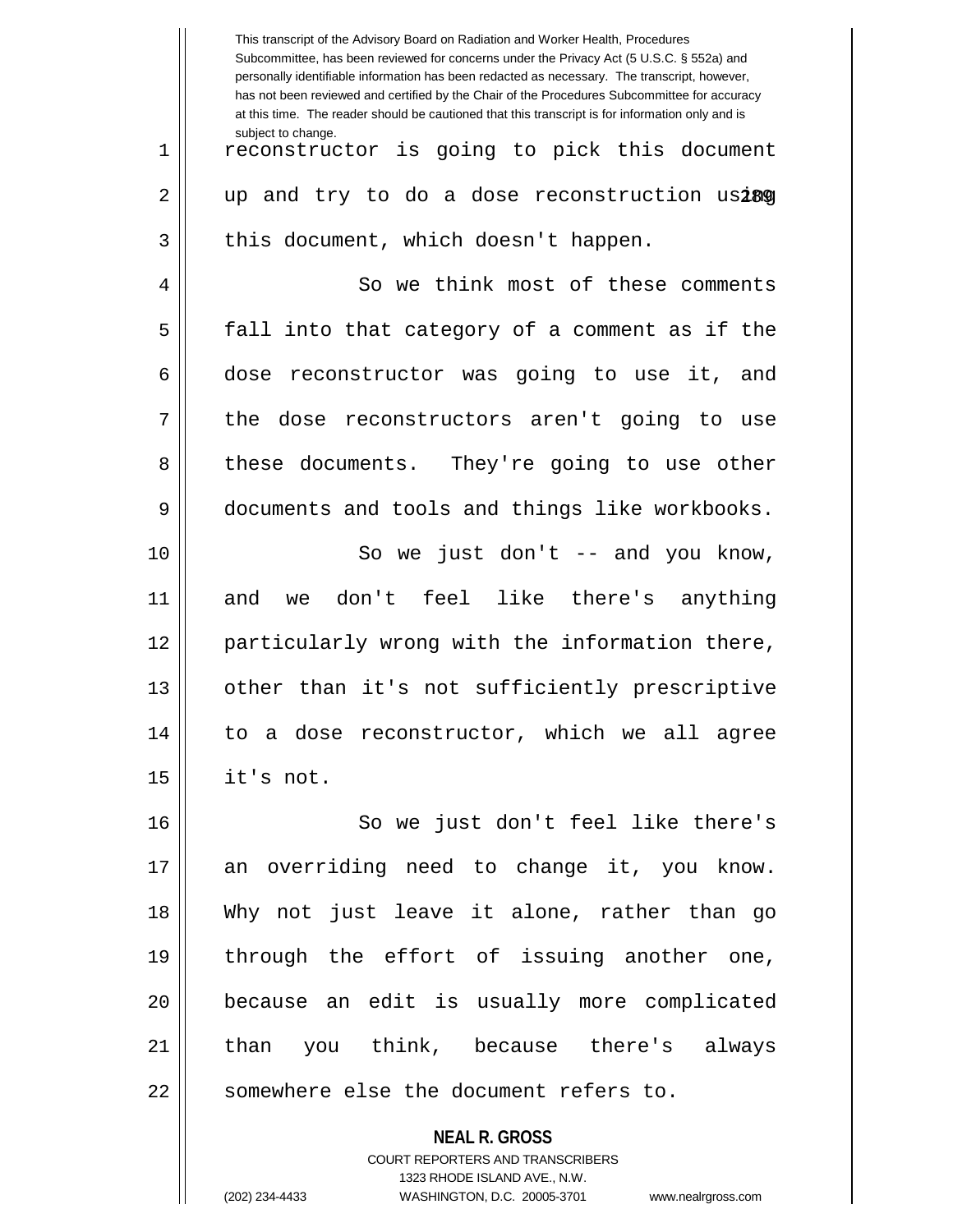**NEAL R. GROSS** COURT REPORTERS AND TRANSCRIBERS 1323 RHODE ISLAND AVE., N.W. This transcript of the Advisory Board on Radiation and Worker Health, Procedures Subcommittee, has been reviewed for concerns under the Privacy Act (5 U.S.C. § 552a) and personally identifiable information has been redacted as necessary. The transcript, however, has not been reviewed and certified by the Chair of the Procedures Subcommittee for accuracy at this time. The reader should be cautioned that this transcript is for information only and is subject to change. 2 || Hans. I guess if I was the one who reviewed 1 DR. H. BEHLING: Stu, this is 3 the presentation, and used the single most 4 important issue that I identified was really  $5 \parallel$  the DCFs. Are they still the way they were 6 | written originally, because I recall that I 7 had questioned the validity of DCFs for all 8 geometries other than the AP geometry. What 9 || is the current status of DCFs? 10 MR. HINNEFELD: Yeah. That was 11 the different one of all these, is the DCFs, 12 which is 12. Here's what I ran into when I 13 || suggested to the technical staff that why 14 don't we just take out these, particularly it 15 was PA. I mean PA was the obvious offender, 16 but PA is not used routinely in any 17 | circumstance. 18 So we said -- and I believe Hans 19 pointed out in this finding that they were not 20 developed appropriately. They were developed 21 as if the persons wore the dosimeter on the  $22$  || back, instead of on the chest, where everybody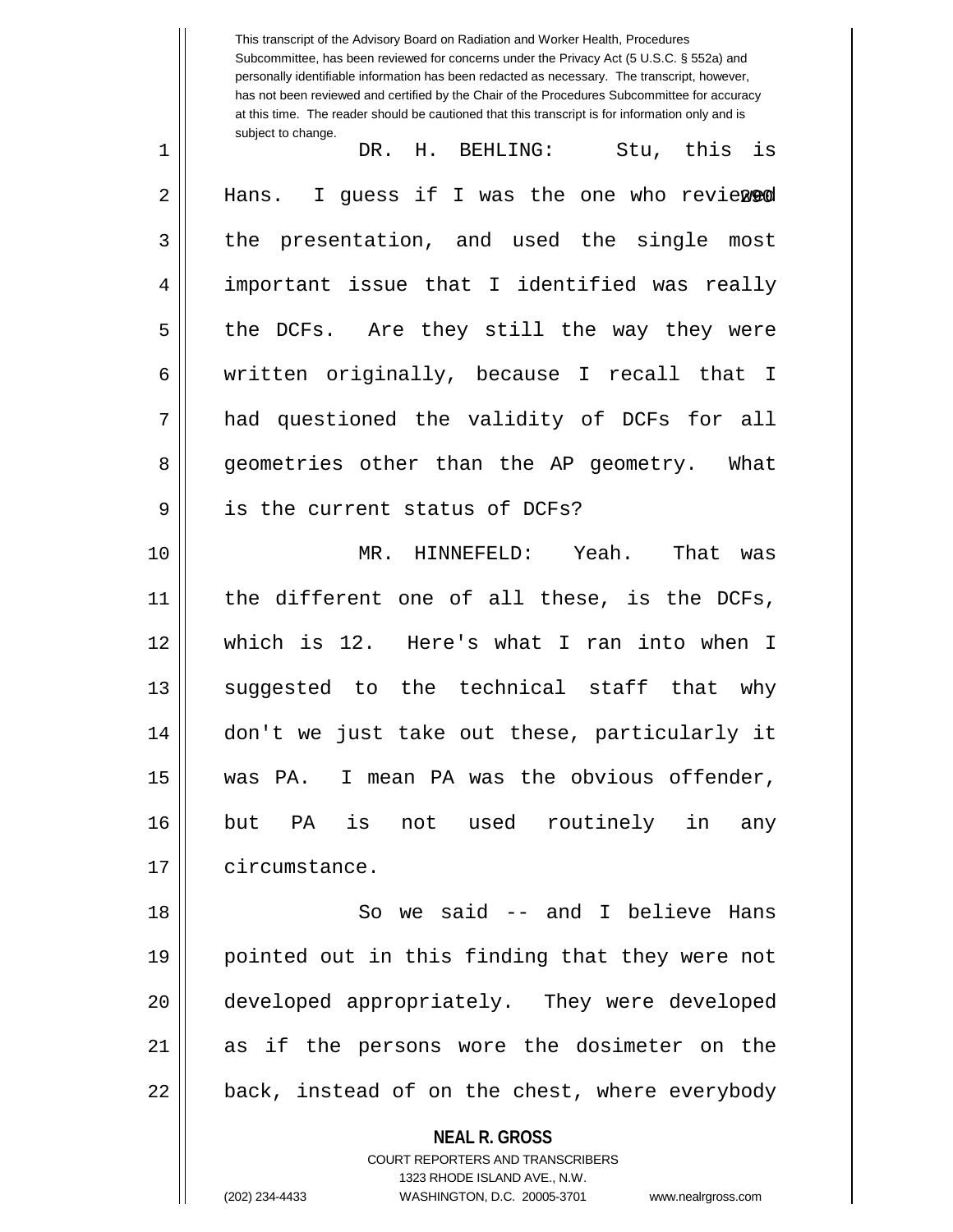|    | This transcript of the Advisory Board on Radiation and Worker Health, Procedures<br>Subcommittee, has been reviewed for concerns under the Privacy Act (5 U.S.C. § 552a) and<br>personally identifiable information has been redacted as necessary. The transcript, however,<br>has not been reviewed and certified by the Chair of the Procedures Subcommittee for accuracy<br>at this time. The reader should be cautioned that this transcript is for information only and is |
|----|----------------------------------------------------------------------------------------------------------------------------------------------------------------------------------------------------------------------------------------------------------------------------------------------------------------------------------------------------------------------------------------------------------------------------------------------------------------------------------|
| 1  | subject to change.<br>wore their dosimeter. I think that's<br>the                                                                                                                                                                                                                                                                                                                                                                                                                |
| 2  | nature of the finding.<br>291                                                                                                                                                                                                                                                                                                                                                                                                                                                    |
| 3  | And I said to the technical staff,                                                                                                                                                                                                                                                                                                                                                                                                                                               |
| 4  | why don't we just take these out, and they                                                                                                                                                                                                                                                                                                                                                                                                                                       |
| 5  | said, well, you know, there could at some time                                                                                                                                                                                                                                                                                                                                                                                                                                   |
| 6  | be a circumstance when you would know<br>the                                                                                                                                                                                                                                                                                                                                                                                                                                     |
| 7  | exposure, as measured, a correct measurement                                                                                                                                                                                                                                                                                                                                                                                                                                     |
| 8  | of the exposure from the back.                                                                                                                                                                                                                                                                                                                                                                                                                                                   |
| 9  | other words, it<br>would<br>In<br>be                                                                                                                                                                                                                                                                                                                                                                                                                                             |
| 10 | fashion other<br>in<br>than<br>measured<br>some<br>а                                                                                                                                                                                                                                                                                                                                                                                                                             |
| 11 | dosimeter on your front, and you may want to                                                                                                                                                                                                                                                                                                                                                                                                                                     |
| 12 | know these factors for a specific case, you                                                                                                                                                                                                                                                                                                                                                                                                                                      |
| 13 | know. It would be a one-off, it wouldn't be a                                                                                                                                                                                                                                                                                                                                                                                                                                    |
| 14 | routine case. And so rather than get rid of                                                                                                                                                                                                                                                                                                                                                                                                                                      |
| 15 | them and lose them and lose track of them, why                                                                                                                                                                                                                                                                                                                                                                                                                                   |
| 16 | don't we retain them for that reason?                                                                                                                                                                                                                                                                                                                                                                                                                                            |
| 17 | So I said, well, I guess, because                                                                                                                                                                                                                                                                                                                                                                                                                                                |
| 18 | nothing instructs a dose reconstructor to use                                                                                                                                                                                                                                                                                                                                                                                                                                    |
| 19 | these. These would be sort of -- this would                                                                                                                                                                                                                                                                                                                                                                                                                                      |
| 20 | have to be sort of a custom case. So I                                                                                                                                                                                                                                                                                                                                                                                                                                           |
| 21 | relented and said, okay, leave them in. So                                                                                                                                                                                                                                                                                                                                                                                                                                       |
| 22 | that's why they're still there, and they're                                                                                                                                                                                                                                                                                                                                                                                                                                      |
|    | <b>NEAL R. GROSS</b>                                                                                                                                                                                                                                                                                                                                                                                                                                                             |

COURT REPORTERS AND TRANSCRIBERS 1323 RHODE ISLAND AVE., N.W. (202) 234-4433 WASHINGTON, D.C. 20005-3701 www.nealrgross.com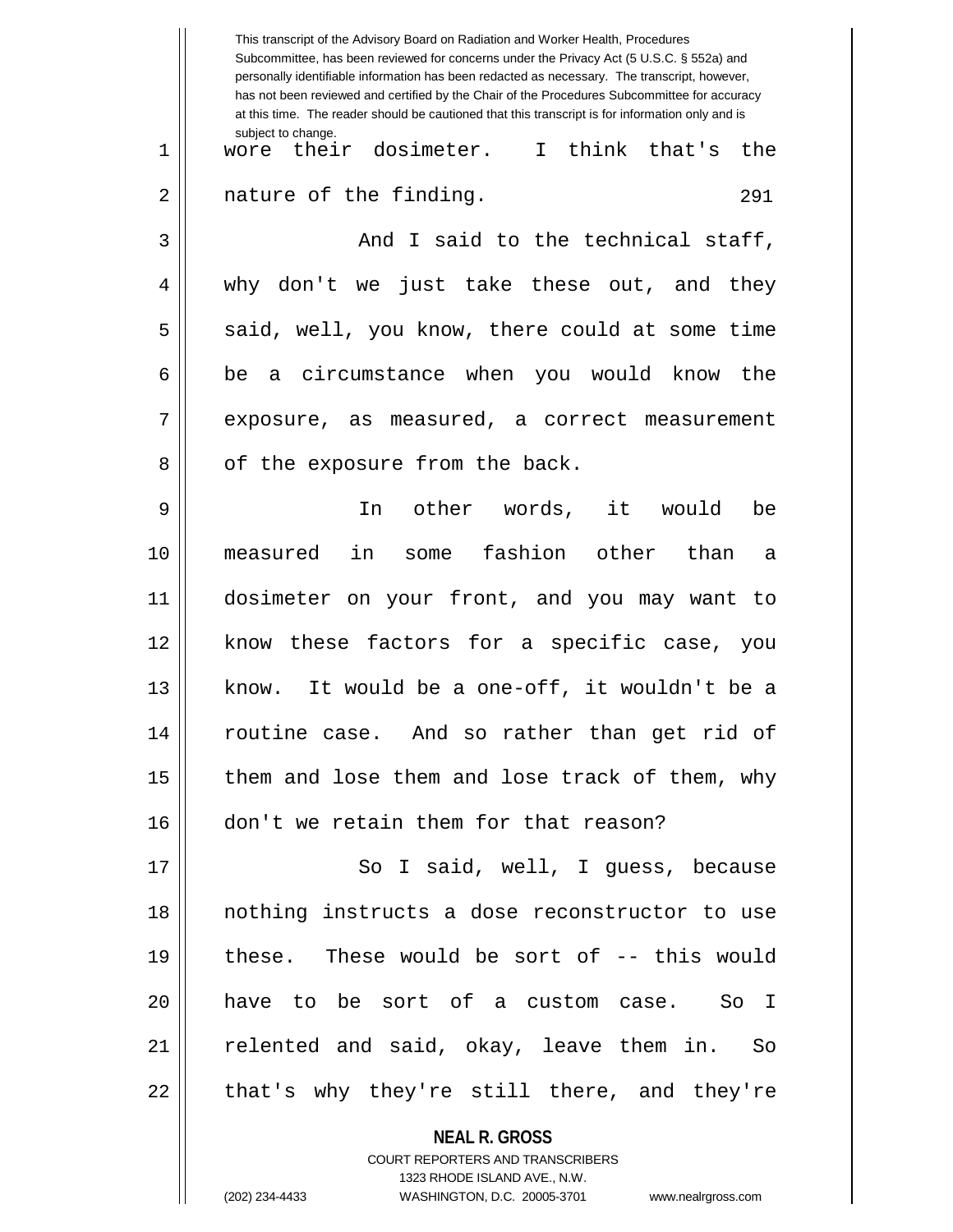|    | This transcript of the Advisory Board on Radiation and Worker Health, Procedures<br>Subcommittee, has been reviewed for concerns under the Privacy Act (5 U.S.C. § 552a) and<br>personally identifiable information has been redacted as necessary. The transcript, however,<br>has not been reviewed and certified by the Chair of the Procedures Subcommittee for accuracy<br>at this time. The reader should be cautioned that this transcript is for information only and is |
|----|----------------------------------------------------------------------------------------------------------------------------------------------------------------------------------------------------------------------------------------------------------------------------------------------------------------------------------------------------------------------------------------------------------------------------------------------------------------------------------|
| 1  | subject to change.<br>still there the way they were written.                                                                                                                                                                                                                                                                                                                                                                                                                     |
| 2  | nothing<br>tells<br>the<br>But<br>d092                                                                                                                                                                                                                                                                                                                                                                                                                                           |
| 3  | reconstructor to use the PA dose conversion                                                                                                                                                                                                                                                                                                                                                                                                                                      |
| 4  | they were retained<br>factors.<br>But<br>as<br>а                                                                                                                                                                                                                                                                                                                                                                                                                                 |
| 5  | potentially useful reference in some one-off                                                                                                                                                                                                                                                                                                                                                                                                                                     |
| 6  | situation.                                                                                                                                                                                                                                                                                                                                                                                                                                                                       |
| 7  | MR. STIVER:<br>A quick question.<br>$\mathbf I$                                                                                                                                                                                                                                                                                                                                                                                                                                  |
| 8  | haven't been involved in all the discussions                                                                                                                                                                                                                                                                                                                                                                                                                                     |
| 9  | that went along with this, but is it clear in                                                                                                                                                                                                                                                                                                                                                                                                                                    |
| 10 | IG-001 that those factors were indeed derived                                                                                                                                                                                                                                                                                                                                                                                                                                    |
| 11 | with the assumption that the dosimeter would                                                                                                                                                                                                                                                                                                                                                                                                                                     |
| 12 | be on the back and not the front?                                                                                                                                                                                                                                                                                                                                                                                                                                                |
| 13 | think<br>HINNEFELD:<br>if<br>MR.<br>I.<br>you                                                                                                                                                                                                                                                                                                                                                                                                                                    |
| 14 | read IG-001, I think it's fairly                                                                                                                                                                                                                                                                                                                                                                                                                                                 |
| 15 | straightforward, isn't it, Hans? I mean, you                                                                                                                                                                                                                                                                                                                                                                                                                                     |
| 16 | just read IG-001, right, when you came up with                                                                                                                                                                                                                                                                                                                                                                                                                                   |
| 17 | your finding, and said, well --                                                                                                                                                                                                                                                                                                                                                                                                                                                  |
| 18 | DR. H. BEHLING: Yeah. It's not                                                                                                                                                                                                                                                                                                                                                                                                                                                   |
| 19 | even so much that the dosimeter is worn on the                                                                                                                                                                                                                                                                                                                                                                                                                                   |
| 20 | back. Those conversion values apply if it                                                                                                                                                                                                                                                                                                                                                                                                                                        |
| 21 | would be -- if the dosimeter was suspended in                                                                                                                                                                                                                                                                                                                                                                                                                                    |
| 22 | free air, that there was no phantom or anybody                                                                                                                                                                                                                                                                                                                                                                                                                                   |
|    | <b>NEAL R. GROSS</b><br>COURT REPORTERS AND TRANSCRIBERS<br>1323 RHODE ISLAND AVE., N.W.<br>(202) 234-4433<br>WASHINGTON, D.C. 20005-3701<br>www.nealrgross.com                                                                                                                                                                                                                                                                                                                  |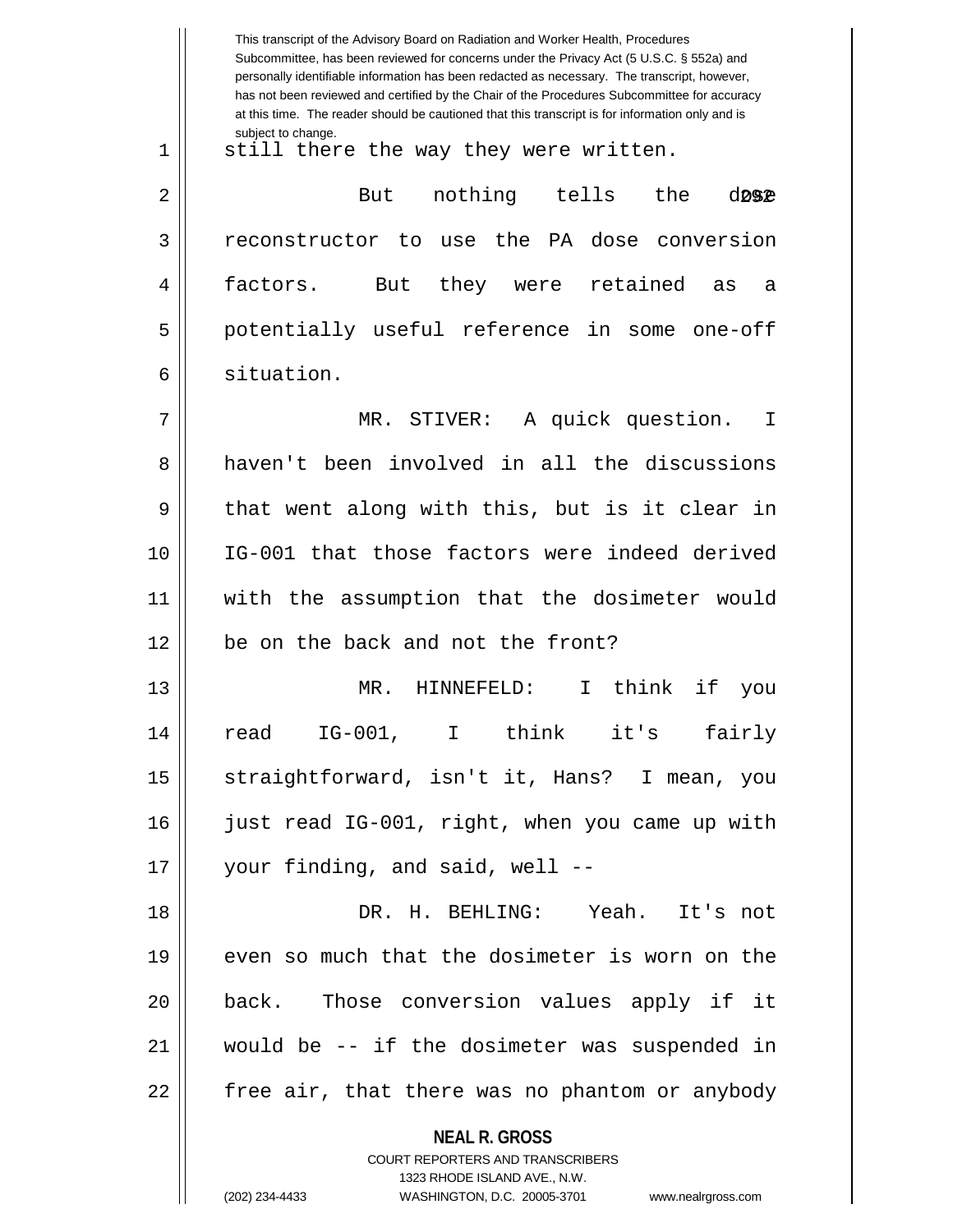|    | This transcript of the Advisory Board on Radiation and Worker Health, Procedures<br>Subcommittee, has been reviewed for concerns under the Privacy Act (5 U.S.C. § 552a) and<br>personally identifiable information has been redacted as necessary. The transcript, however,<br>has not been reviewed and certified by the Chair of the Procedures Subcommittee for accuracy<br>at this time. The reader should be cautioned that this transcript is for information only and is |
|----|----------------------------------------------------------------------------------------------------------------------------------------------------------------------------------------------------------------------------------------------------------------------------------------------------------------------------------------------------------------------------------------------------------------------------------------------------------------------------------|
| 1  | subject to change.<br>else that actually wears them, and of course                                                                                                                                                                                                                                                                                                                                                                                                               |
| 2  | we all know the traditional wearing position                                                                                                                                                                                                                                                                                                                                                                                                                                     |
| 3  | is on the chest in the front.                                                                                                                                                                                                                                                                                                                                                                                                                                                    |
| 4  | So when I looked at this, it                                                                                                                                                                                                                                                                                                                                                                                                                                                     |
| 5  | instantly came to my attention that                                                                                                                                                                                                                                                                                                                                                                                                                                              |
| 6  | especially, as you said, was it so obvious                                                                                                                                                                                                                                                                                                                                                                                                                                       |
| 7  | with the PA geometries, that we'd have a                                                                                                                                                                                                                                                                                                                                                                                                                                         |
| 8  | completely wrong dose assigned if one were to                                                                                                                                                                                                                                                                                                                                                                                                                                    |
| 9  | actually use them. It would be off by a                                                                                                                                                                                                                                                                                                                                                                                                                                          |
| 10 | fraction of something like 1,000, especially                                                                                                                                                                                                                                                                                                                                                                                                                                     |
| 11 | for the low energy, less than 30 keV.                                                                                                                                                                                                                                                                                                                                                                                                                                            |
| 12 | This is the genesis which prompted                                                                                                                                                                                                                                                                                                                                                                                                                                               |
| 13 | to look at not just the PA, but also the<br>me                                                                                                                                                                                                                                                                                                                                                                                                                                   |
| 14 | other two exposure geometries, and I concluded                                                                                                                                                                                                                                                                                                                                                                                                                                   |
| 15 | that the only valid one was the AP geometry.                                                                                                                                                                                                                                                                                                                                                                                                                                     |
| 16 | DR. MAURO: And if it helps, in                                                                                                                                                                                                                                                                                                                                                                                                                                                   |
| 17 | all the DRs that are reviewed since Hans                                                                                                                                                                                                                                                                                                                                                                                                                                         |
| 18 | brought this point up a number of years ago,                                                                                                                                                                                                                                                                                                                                                                                                                                     |
| 19 | the only dose conversion factor that I've ever                                                                                                                                                                                                                                                                                                                                                                                                                                   |
| 20 | seen used are the AP, which are correct. I                                                                                                                                                                                                                                                                                                                                                                                                                                       |
| 21 | haven't seen a dose conversion factor where                                                                                                                                                                                                                                                                                                                                                                                                                                      |
| 22 | they use -- well, I might have seen it in an                                                                                                                                                                                                                                                                                                                                                                                                                                     |
|    |                                                                                                                                                                                                                                                                                                                                                                                                                                                                                  |

**NEAL R. GROSS** COURT REPORTERS AND TRANSCRIBERS 1323 RHODE ISLAND AVE., N.W.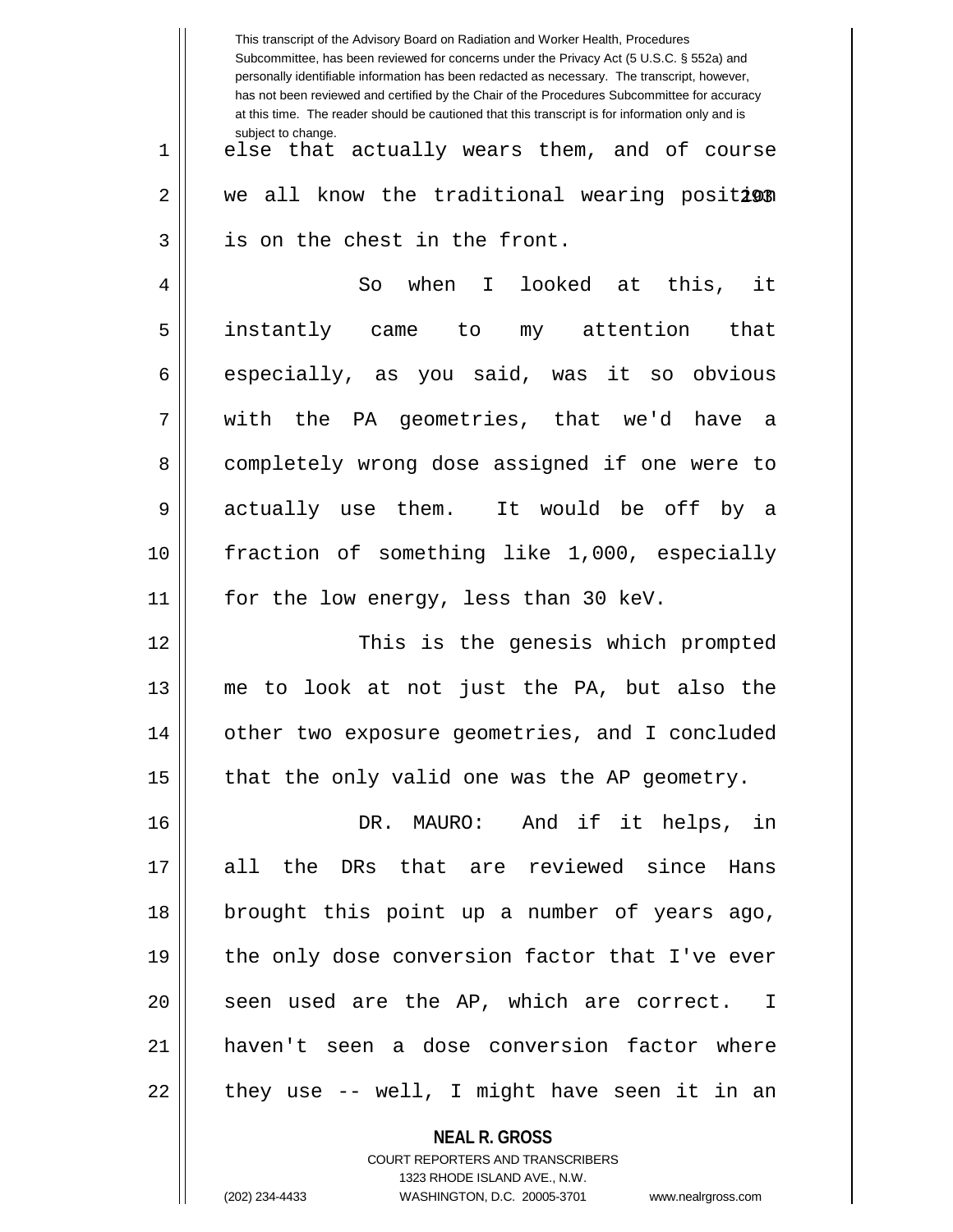|    | This transcript of the Advisory Board on Radiation and Worker Health, Procedures<br>Subcommittee, has been reviewed for concerns under the Privacy Act (5 U.S.C. § 552a) and<br>personally identifiable information has been redacted as necessary. The transcript, however,<br>has not been reviewed and certified by the Chair of the Procedures Subcommittee for accuracy<br>at this time. The reader should be cautioned that this transcript is for information only and is |
|----|----------------------------------------------------------------------------------------------------------------------------------------------------------------------------------------------------------------------------------------------------------------------------------------------------------------------------------------------------------------------------------------------------------------------------------------------------------------------------------|
| 1  | subject to change.<br>ISO once, but, I mean, so I hear the problem.                                                                                                                                                                                                                                                                                                                                                                                                              |
| 2  | But in practice, I don't see<br>294                                                                                                                                                                                                                                                                                                                                                                                                                                              |
| 3  | one, at least from the cases I review, which                                                                                                                                                                                                                                                                                                                                                                                                                                     |
| 4  | are the AWE cases, using anything but AP                                                                                                                                                                                                                                                                                                                                                                                                                                         |
| 5  | geometry dose conversion factors.                                                                                                                                                                                                                                                                                                                                                                                                                                                |
| 6  | CHAIR MUNN:<br>$\mathbf{I}$<br>have a question                                                                                                                                                                                                                                                                                                                                                                                                                                   |
| 7  | with respect to the information that has been                                                                                                                                                                                                                                                                                                                                                                                                                                    |
| 8  | posted in Finding No. 12. That's our<br>most                                                                                                                                                                                                                                                                                                                                                                                                                                     |
| 9  | recent, dated February 4, is that -- is AP                                                                                                                                                                                                                                                                                                                                                                                                                                       |
| 10 | correct?                                                                                                                                                                                                                                                                                                                                                                                                                                                                         |
| 11 | MR. HINNEFELD: It should be PA.                                                                                                                                                                                                                                                                                                                                                                                                                                                  |
| 12 | CHAIR MUNN: Isn't that inverse?                                                                                                                                                                                                                                                                                                                                                                                                                                                  |
| 13 | Yeah.<br>That should<br>MR. HINNEFELD:                                                                                                                                                                                                                                                                                                                                                                                                                                           |
| 14 | be PA.                                                                                                                                                                                                                                                                                                                                                                                                                                                                           |
| 15 |                                                                                                                                                                                                                                                                                                                                                                                                                                                                                  |
| 16 | CHAIR MUNN: All right.                                                                                                                                                                                                                                                                                                                                                                                                                                                           |
| 17 | MS.<br>I'11<br>change<br>MARION-MOSS:                                                                                                                                                                                                                                                                                                                                                                                                                                            |
| 18 | that.                                                                                                                                                                                                                                                                                                                                                                                                                                                                            |
| 19 | CHAIR MUNN: If you would.<br>That                                                                                                                                                                                                                                                                                                                                                                                                                                                |
| 20 | me really nervous when I saw it.<br>made<br>I                                                                                                                                                                                                                                                                                                                                                                                                                                    |
| 21 | thought, whoa, not using AP?                                                                                                                                                                                                                                                                                                                                                                                                                                                     |
| 22 | That<br>MR.<br>HINNEFELD:<br>No,<br>no.                                                                                                                                                                                                                                                                                                                                                                                                                                          |
|    | <b>NEAL R. GROSS</b><br><b>COURT REPORTERS AND TRANSCRIBERS</b><br>1323 RHODE ISLAND AVE., N.W.<br>(202) 234-4433<br>WASHINGTON, D.C. 20005-3701<br>www.nealrgross.com                                                                                                                                                                                                                                                                                                           |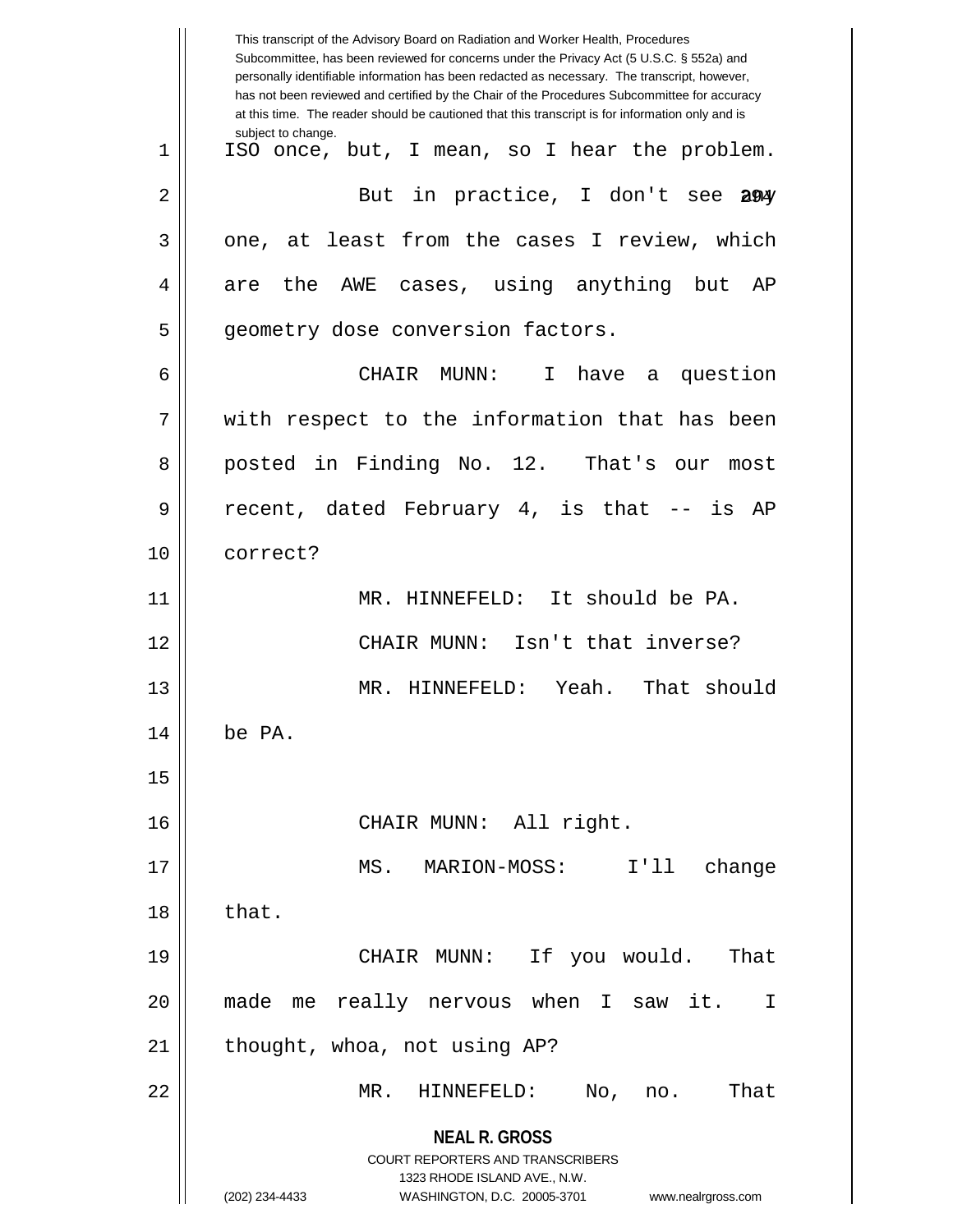**NEAL R. GROSS** COURT REPORTERS AND TRANSCRIBERS 1323 RHODE ISLAND AVE., N.W. (202) 234-4433 WASHINGTON, D.C. 20005-3701 www.nealrgross.com This transcript of the Advisory Board on Radiation and Worker Health, Procedures Subcommittee, has been reviewed for concerns under the Privacy Act (5 U.S.C. § 552a) and personally identifiable information has been redacted as necessary. The transcript, however, has not been reviewed and certified by the Chair of the Procedures Subcommittee for accuracy at this time. The reader should be cautioned that this transcript is for information only and is subject to change. 295 2 CHAIR MUNN: Any other comments 1 should be PA.  $3 \parallel$  about 12? 4 || (No response.) 5 CHAIR MUNN: Can we now close 6 Finding 12, based on what is posted and with  $7 \parallel$  this explanation? Any opposition to that? 8 MEMBER BEACH: No. 9 MEMBER ZIEMER: No. 10 CHAIR MUNN: If not, would we 11 please mark IG-001-12 as closed, once the 12 | corrections have been made? 13 MR. HINNEFELD: Yes, it should be  $14$  | PA. 15 || CHAIR MUNN: The next finding that 16 was posted is Finding 16. 17 MR. HINNEFELD: Yeah. Our latest 18 || response, what I started this conversation 19 with is what is in our latest response on this 20 || finding, on Finding 16, which is that this 21 document is -- so some general information. 22 The particular finding has to do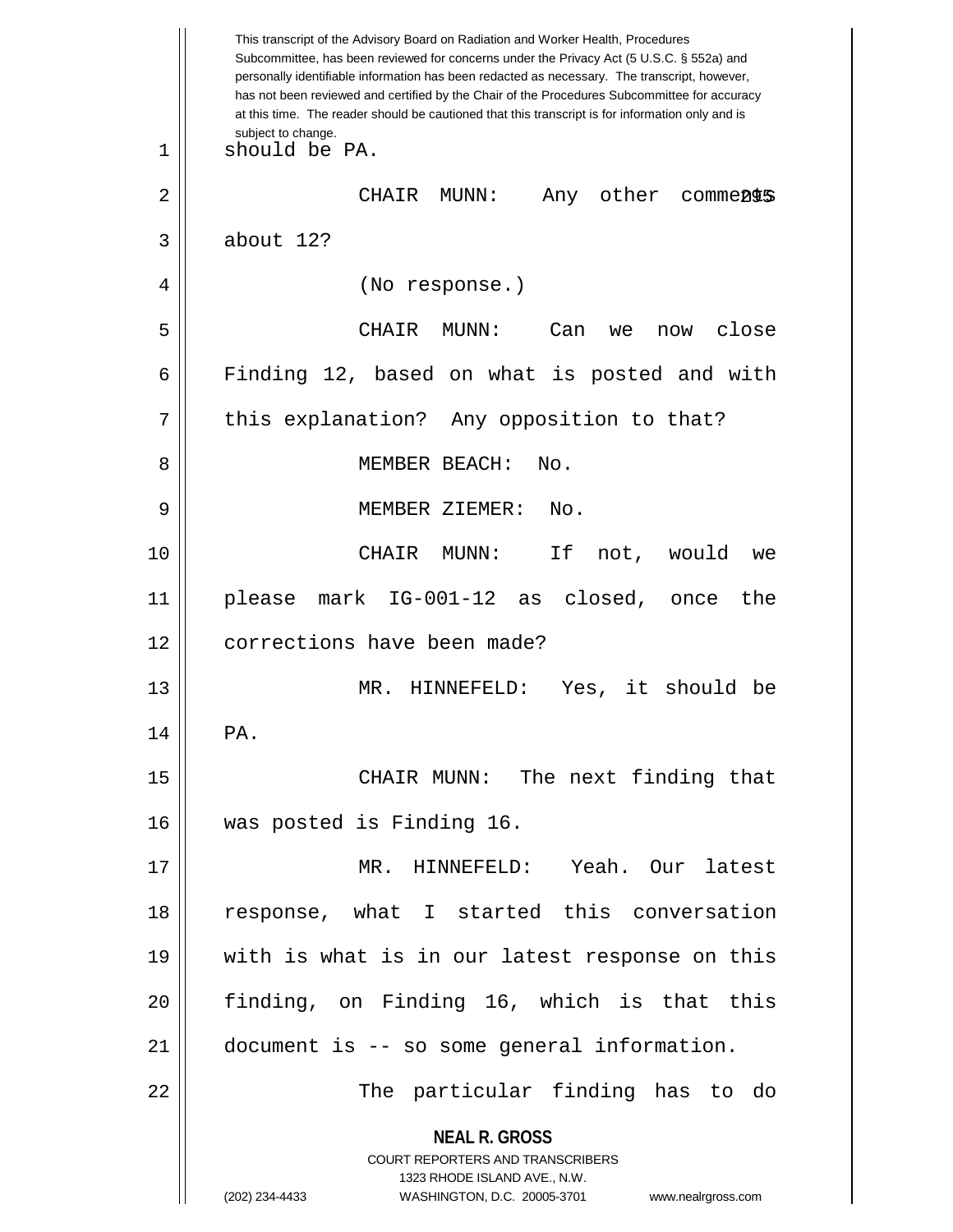**NEAL R. GROSS** COURT REPORTERS AND TRANSCRIBERS 1323 RHODE ISLAND AVE., N.W. This transcript of the Advisory Board on Radiation and Worker Health, Procedures Subcommittee, has been reviewed for concerns under the Privacy Act (5 U.S.C. § 552a) and personally identifiable information has been redacted as necessary. The transcript, however, has not been reviewed and certified by the Chair of the Procedures Subcommittee for accuracy at this time. The reader should be cautioned that this transcript is for information only and is subject to change. 2 || dosimetry, dosimeter response, which is 2016 1 with a particular source of uncertainty in 3 described in IG-001. It describes certain 4 || sources of uncertainty, but it does not 5 include this, I think it's environmental 6 factors. 7 And I'm not disputing that. It's 8 || just more of the same. You know, it's the 9 conversation I had took on originally, is that 10 || the actual, you know, dose reconstructors 11 don't actually use this. It's kind of general 12 information out there, and the actual 13 || instructions to dose reconstructors are held 14 || elsewhere, and we don't see a lot of value to 15 || going back and going through the process of  $16$  | the revision to capture this. 17 || So we propose that it's not really 18 necessary to change it, even though we're not 19 arguing with the finding. We just don't feel 20 || like it's necessary to change the document. 21 CHAIR MUNN: Any objection from 22 || anyone to accepting Stu's rationale and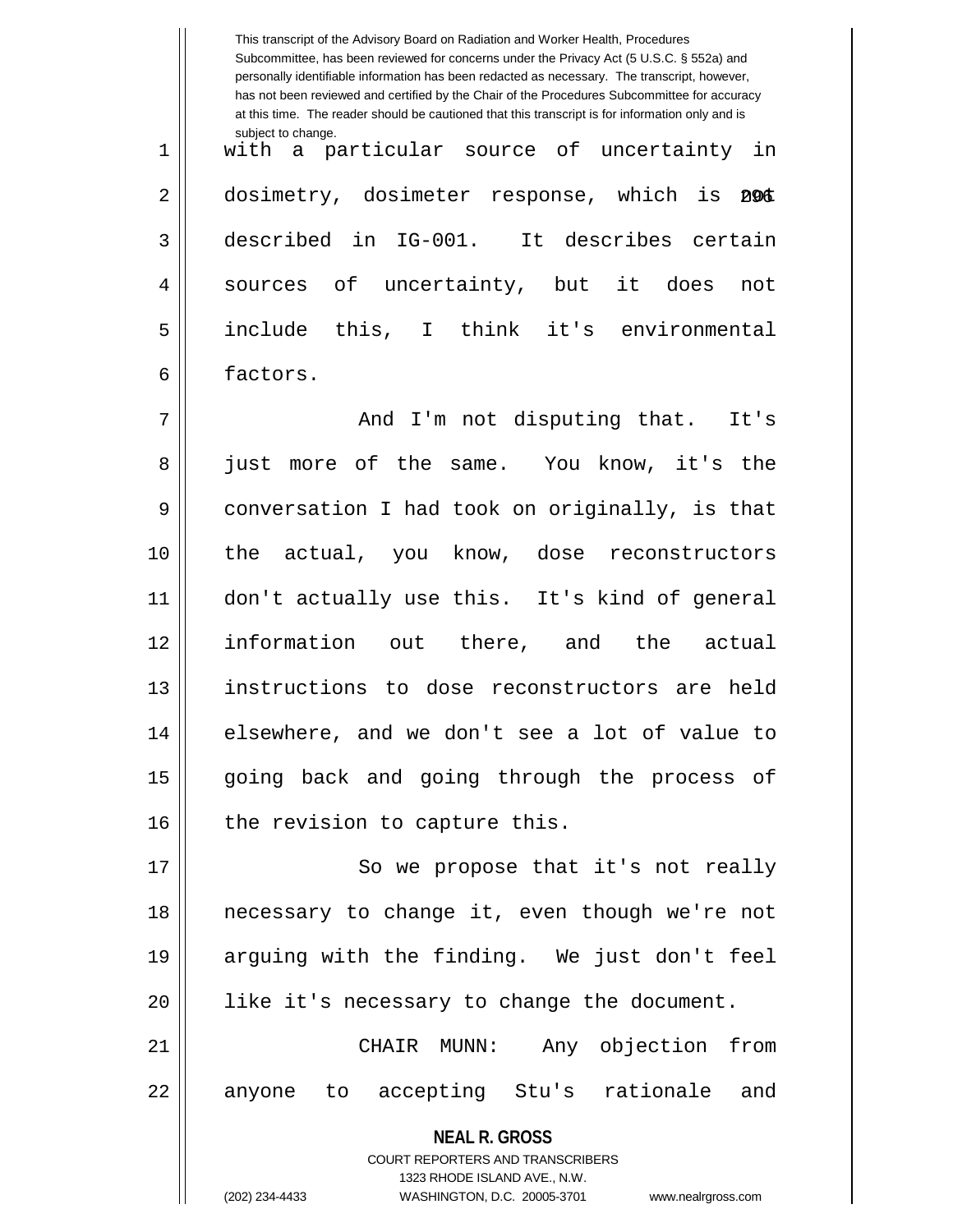|    | This transcript of the Advisory Board on Radiation and Worker Health, Procedures<br>Subcommittee, has been reviewed for concerns under the Privacy Act (5 U.S.C. § 552a) and<br>personally identifiable information has been redacted as necessary. The transcript, however,<br>has not been reviewed and certified by the Chair of the Procedures Subcommittee for accuracy<br>at this time. The reader should be cautioned that this transcript is for information only and is |
|----|----------------------------------------------------------------------------------------------------------------------------------------------------------------------------------------------------------------------------------------------------------------------------------------------------------------------------------------------------------------------------------------------------------------------------------------------------------------------------------|
| 1  | subject to change.<br>marking this closed?                                                                                                                                                                                                                                                                                                                                                                                                                                       |
| 2  | MEMBER BEACH:<br>No.<br>297                                                                                                                                                                                                                                                                                                                                                                                                                                                      |
| 3  | No objection.<br>MEMBER ZIEMER:<br>So                                                                                                                                                                                                                                                                                                                                                                                                                                            |
| 4  | the rationale will be entered as well then?                                                                                                                                                                                                                                                                                                                                                                                                                                      |
| 5  | It<br>is<br>CHAIR<br>MUNN:<br>entered                                                                                                                                                                                                                                                                                                                                                                                                                                            |
| 6  | currently. Yes. If you pull up Finding 16,                                                                                                                                                                                                                                                                                                                                                                                                                                       |
| 7  | you'll see $-$                                                                                                                                                                                                                                                                                                                                                                                                                                                                   |
| 8  | MEMBER ZIEMER: Well, I have that                                                                                                                                                                                                                                                                                                                                                                                                                                                 |
| 9  | and it hasn't popped in yet, but it will.                                                                                                                                                                                                                                                                                                                                                                                                                                        |
| 10 | CHAIR MUNN:<br>Yes.<br>May we please                                                                                                                                                                                                                                                                                                                                                                                                                                             |
| 11 | close it?                                                                                                                                                                                                                                                                                                                                                                                                                                                                        |
| 12 | Thank<br>you very much.<br>That's<br>SO                                                                                                                                                                                                                                                                                                                                                                                                                                          |
| 13 | The next finding that's<br>satisfying.<br>been                                                                                                                                                                                                                                                                                                                                                                                                                                   |
| 14 | posted is Finding 17.                                                                                                                                                                                                                                                                                                                                                                                                                                                            |
| 15 | MR. HINNEFELD: Yeah, and again,                                                                                                                                                                                                                                                                                                                                                                                                                                                  |
| 16 | this is guidance for the selection of the                                                                                                                                                                                                                                                                                                                                                                                                                                        |
| 17 | uncertainty distributions for total organ                                                                                                                                                                                                                                                                                                                                                                                                                                        |
| 18 | doses raises questions of consistency and                                                                                                                                                                                                                                                                                                                                                                                                                                        |
| 19 | requires professional judgment. And again                                                                                                                                                                                                                                                                                                                                                                                                                                        |
| 20 | that essentially sort of presumes that the                                                                                                                                                                                                                                                                                                                                                                                                                                       |
| 21 | dose reconstructor would be working from this,                                                                                                                                                                                                                                                                                                                                                                                                                                   |
| 22 | and he has to apply some judgment here.                                                                                                                                                                                                                                                                                                                                                                                                                                          |
|    | <b>NEAL R. GROSS</b><br>COURT REPORTERS AND TRANSCRIBERS                                                                                                                                                                                                                                                                                                                                                                                                                         |
|    | 1323 RHODE ISLAND AVE., N.W.<br>(202) 234-4433<br>WASHINGTON, D.C. 20005-3701<br>www.nealrgross.com                                                                                                                                                                                                                                                                                                                                                                              |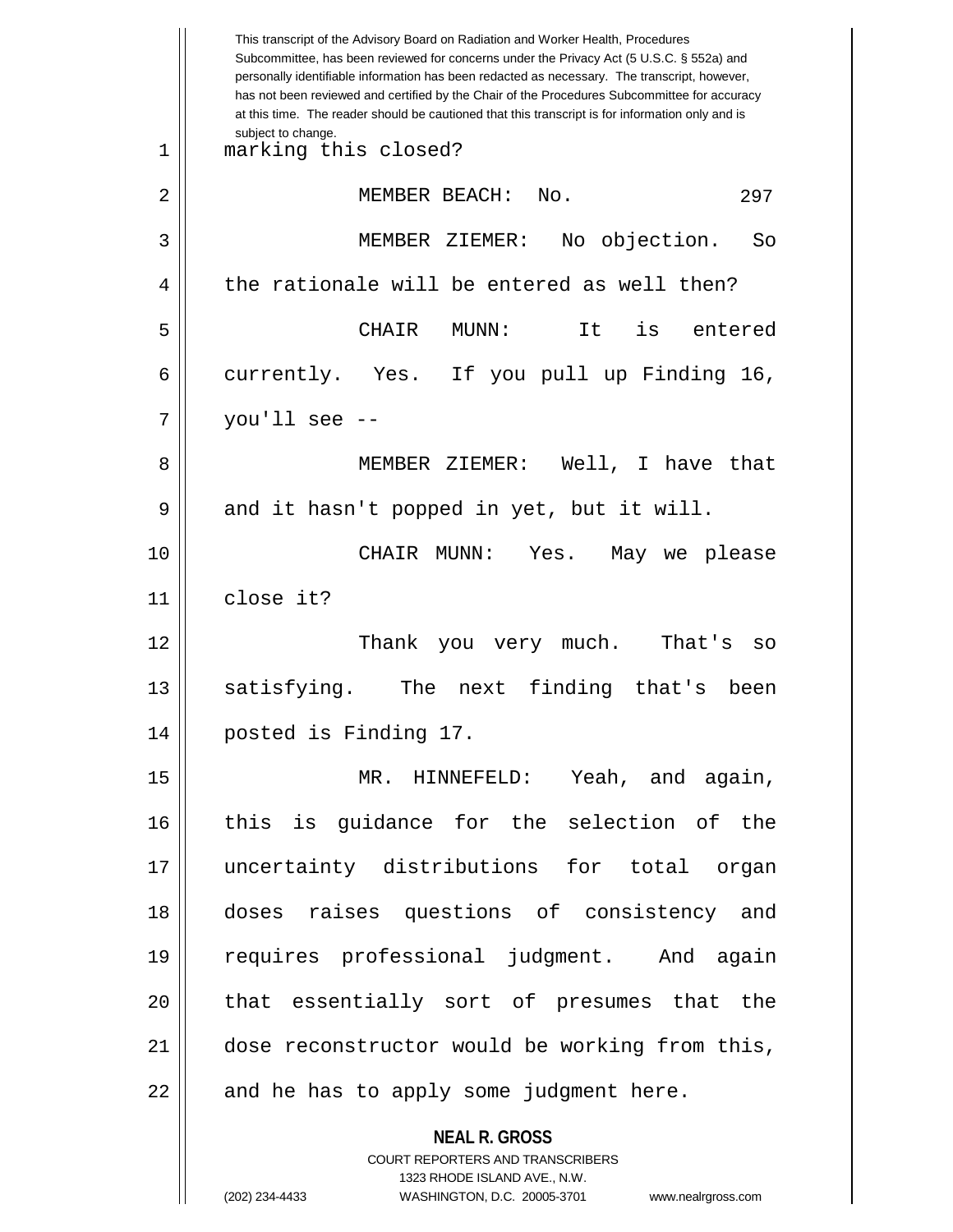**NEAL R. GROSS** COURT REPORTERS AND TRANSCRIBERS 1323 RHODE ISLAND AVE., N.W. (202) 234-4433 WASHINGTON, D.C. 20005-3701 www.nealrgross.com This transcript of the Advisory Board on Radiation and Worker Health, Procedures Subcommittee, has been reviewed for concerns under the Privacy Act (5 U.S.C. § 552a) and personally identifiable information has been redacted as necessary. The transcript, however, has not been reviewed and certified by the Chair of the Procedures Subcommittee for accuracy at this time. The reader should be cautioned that this transcript is for information only and is subject to change. 2 || that get reviewed in this Subcommittee, that 1 And we write subsequent documents 3 describe, you know, what the proper choice and 4 distributions to be used. So the same, same  $5$  || response that we gave on 16. 6 CHAIR MUNN: Same general 7 || rationale? 8 MR. HINNEFELD: Yeah, the same 9 || general rationale. Same general rationale. 10 CHAIR MUNN: Does anyone have any 11 objection to closing Finding 17? 12 || MEMBER BEACH: No, no objection. 13 CHAIR MUNN: No objections. All 14 right. The finding is closed, IG-001-017. 15 || MR. MARSCHKE: 17? 16 CHAIR MUNN: 17. 17 MEMBER BEACH: Wanda, you have 19 18 listed here in the BRS. It's closed already, 19 | or it shows closed. 20 CHAIR MUNN: Yes, it does show 21 closed. Let me double-check. Well, we didn't 22 || have a report on 19 and 20. Maybe it's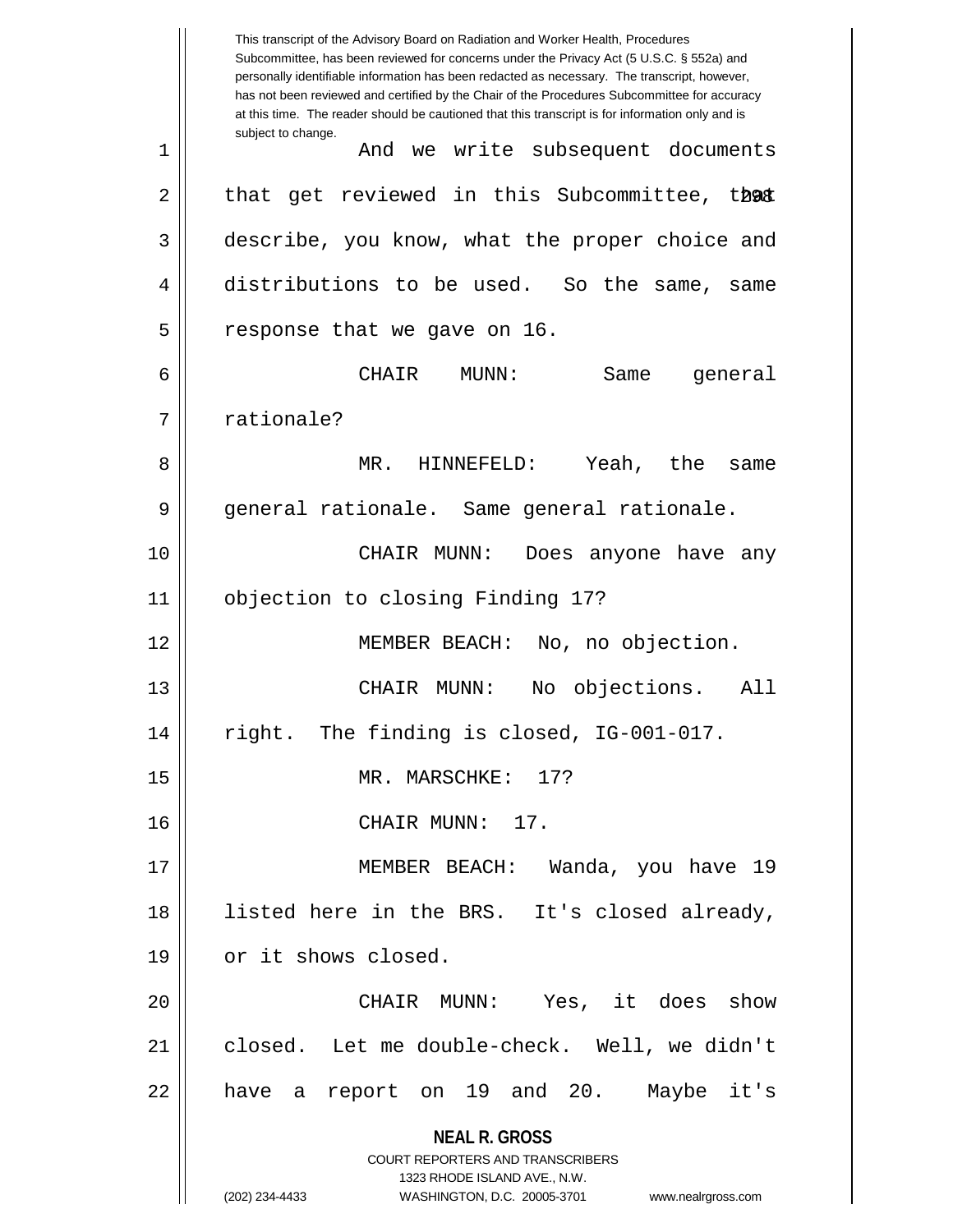|    | This transcript of the Advisory Board on Radiation and Worker Health, Procedures<br>Subcommittee, has been reviewed for concerns under the Privacy Act (5 U.S.C. § 552a) and<br>personally identifiable information has been redacted as necessary. The transcript, however,<br>has not been reviewed and certified by the Chair of the Procedures Subcommittee for accuracy<br>at this time. The reader should be cautioned that this transcript is for information only and is |
|----|----------------------------------------------------------------------------------------------------------------------------------------------------------------------------------------------------------------------------------------------------------------------------------------------------------------------------------------------------------------------------------------------------------------------------------------------------------------------------------|
| 1  | subject to change.<br>because they actually are closed. Yeah, we                                                                                                                                                                                                                                                                                                                                                                                                                 |
| 2  | closed it and it didn't get marked as closeda                                                                                                                                                                                                                                                                                                                                                                                                                                    |
| 3  | It was closed in January, and 20 is already                                                                                                                                                                                                                                                                                                                                                                                                                                      |
| 4  | as closed. So I carried two<br>marked<br>that                                                                                                                                                                                                                                                                                                                                                                                                                                    |
| 5  | shouldn't have<br>been there.<br>And<br>NIOSH                                                                                                                                                                                                                                                                                                                                                                                                                                    |
| 6  | appropriately has posted Item 24.                                                                                                                                                                                                                                                                                                                                                                                                                                                |
| 7  | MR. HINNEFELD: I think Item 24 is                                                                                                                                                                                                                                                                                                                                                                                                                                                |
| 8  | a summary from a review of a later revision of                                                                                                                                                                                                                                                                                                                                                                                                                                   |
| 9  | IG-001, where SC&A notes these things that we                                                                                                                                                                                                                                                                                                                                                                                                                                    |
| 10 | noted in Rev 0, which we've just talked about,                                                                                                                                                                                                                                                                                                                                                                                                                                   |
| 11 | remain unfixed. So that was entered here as                                                                                                                                                                                                                                                                                                                                                                                                                                      |
| 12 | this additional finding.                                                                                                                                                                                                                                                                                                                                                                                                                                                         |
| 13 | think that's why<br>it<br>T.<br>appears                                                                                                                                                                                                                                                                                                                                                                                                                                          |
| 14 | here, because it's essentially a restatement                                                                                                                                                                                                                                                                                                                                                                                                                                     |
| 15 | of the things we just talked about. So the                                                                                                                                                                                                                                                                                                                                                                                                                                       |
| 16 | same -- we entered our same -- actually, we                                                                                                                                                                                                                                                                                                                                                                                                                                      |
| 17 | entered both, the answer we gave for 12 and                                                                                                                                                                                                                                                                                                                                                                                                                                      |
| 18 | the answer we gave for the other ones.                                                                                                                                                                                                                                                                                                                                                                                                                                           |
| 19 | CHAIR MUNN: Yeah. More PA                                                                                                                                                                                                                                                                                                                                                                                                                                                        |
| 20 | geometry issues.                                                                                                                                                                                                                                                                                                                                                                                                                                                                 |
| 21 | MS. MARION-MOSS: Change it to PA?                                                                                                                                                                                                                                                                                                                                                                                                                                                |
| 22 | MR. HINNEFELD: Yeah, it needs to                                                                                                                                                                                                                                                                                                                                                                                                                                                 |
|    | <b>NEAL R. GROSS</b><br>COURT REPORTERS AND TRANSCRIBERS<br>1323 RHODE ISLAND AVE., N.W.<br>(202) 234-4433<br>WASHINGTON, D.C. 20005-3701 www.nealrgross.com                                                                                                                                                                                                                                                                                                                     |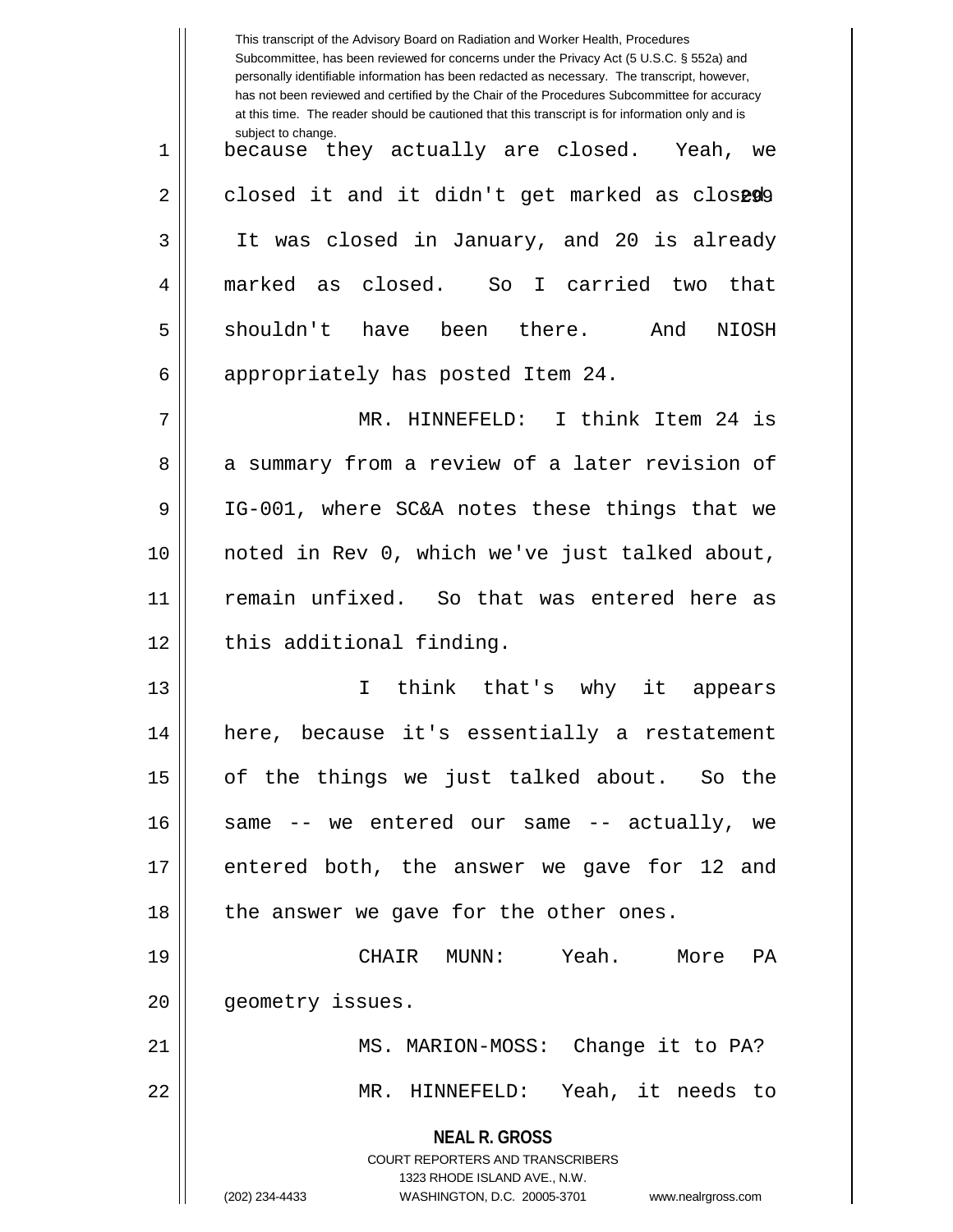|              | This transcript of the Advisory Board on Radiation and Worker Health, Procedures<br>Subcommittee, has been reviewed for concerns under the Privacy Act (5 U.S.C. § 552a) and<br>personally identifiable information has been redacted as necessary. The transcript, however,<br>has not been reviewed and certified by the Chair of the Procedures Subcommittee for accuracy<br>at this time. The reader should be cautioned that this transcript is for information only and is<br>subject to change. |
|--------------|--------------------------------------------------------------------------------------------------------------------------------------------------------------------------------------------------------------------------------------------------------------------------------------------------------------------------------------------------------------------------------------------------------------------------------------------------------------------------------------------------------|
| $\mathbf{1}$ | be PA.                                                                                                                                                                                                                                                                                                                                                                                                                                                                                                 |
| 2            | And<br>if<br>CHAIR<br>MUNN:<br>$$$ $\Phi$                                                                                                                                                                                                                                                                                                                                                                                                                                                              |
| 3            | Subcommittee would take a quick look at what's                                                                                                                                                                                                                                                                                                                                                                                                                                                         |
| 4            | been posted for Finding 24, I believe we have                                                                                                                                                                                                                                                                                                                                                                                                                                                          |
| 5            | the same problem with respect to AP/PA.                                                                                                                                                                                                                                                                                                                                                                                                                                                                |
| 6            | MR.<br>HINNEFELD:<br>Yes.<br>We're                                                                                                                                                                                                                                                                                                                                                                                                                                                                     |
| 7            | changing it.                                                                                                                                                                                                                                                                                                                                                                                                                                                                                           |
| 8            | The geometry needs to<br>CHAIR MUNN:                                                                                                                                                                                                                                                                                                                                                                                                                                                                   |
| 9            | changed. With that change, does anyone<br>be                                                                                                                                                                                                                                                                                                                                                                                                                                                           |
| 10           | have any objection to closing Finding 24?                                                                                                                                                                                                                                                                                                                                                                                                                                                              |
| 11           | MEMBER ZIEMER:<br>No objection.                                                                                                                                                                                                                                                                                                                                                                                                                                                                        |
| 12           | MEMBER BEACH:<br>No objection.                                                                                                                                                                                                                                                                                                                                                                                                                                                                         |
| 13           | Finding 24 for IG-001<br>CHAIR MUNN:                                                                                                                                                                                                                                                                                                                                                                                                                                                                   |
| 14           | is closed.<br>Excellent.<br>Thank you, Stu and                                                                                                                                                                                                                                                                                                                                                                                                                                                         |
| 15           | Lori and everyone who was involved in getting                                                                                                                                                                                                                                                                                                                                                                                                                                                          |
| 16           | that cleaned up. It's much appreciated. Any                                                                                                                                                                                                                                                                                                                                                                                                                                                            |
| 17           | other comment that needs to be made with                                                                                                                                                                                                                                                                                                                                                                                                                                                               |
| 18           | respect to IG-001?                                                                                                                                                                                                                                                                                                                                                                                                                                                                                     |
| 19           | MR. KATZ: So we're finished with                                                                                                                                                                                                                                                                                                                                                                                                                                                                       |
| 20           | IG-001?                                                                                                                                                                                                                                                                                                                                                                                                                                                                                                |
| 21           | Record Check IG-003 Rev 1 and PER-0027                                                                                                                                                                                                                                                                                                                                                                                                                                                                 |
| 22           | Looks like we are,<br>CHAIR MUNN:                                                                                                                                                                                                                                                                                                                                                                                                                                                                      |
|              | <b>NEAL R. GROSS</b><br>COURT REPORTERS AND TRANSCRIBERS<br>1323 RHODE ISLAND AVE., N.W.<br>(202) 234-4433<br>WASHINGTON, D.C. 20005-3701<br>www.nealrgross.com                                                                                                                                                                                                                                                                                                                                        |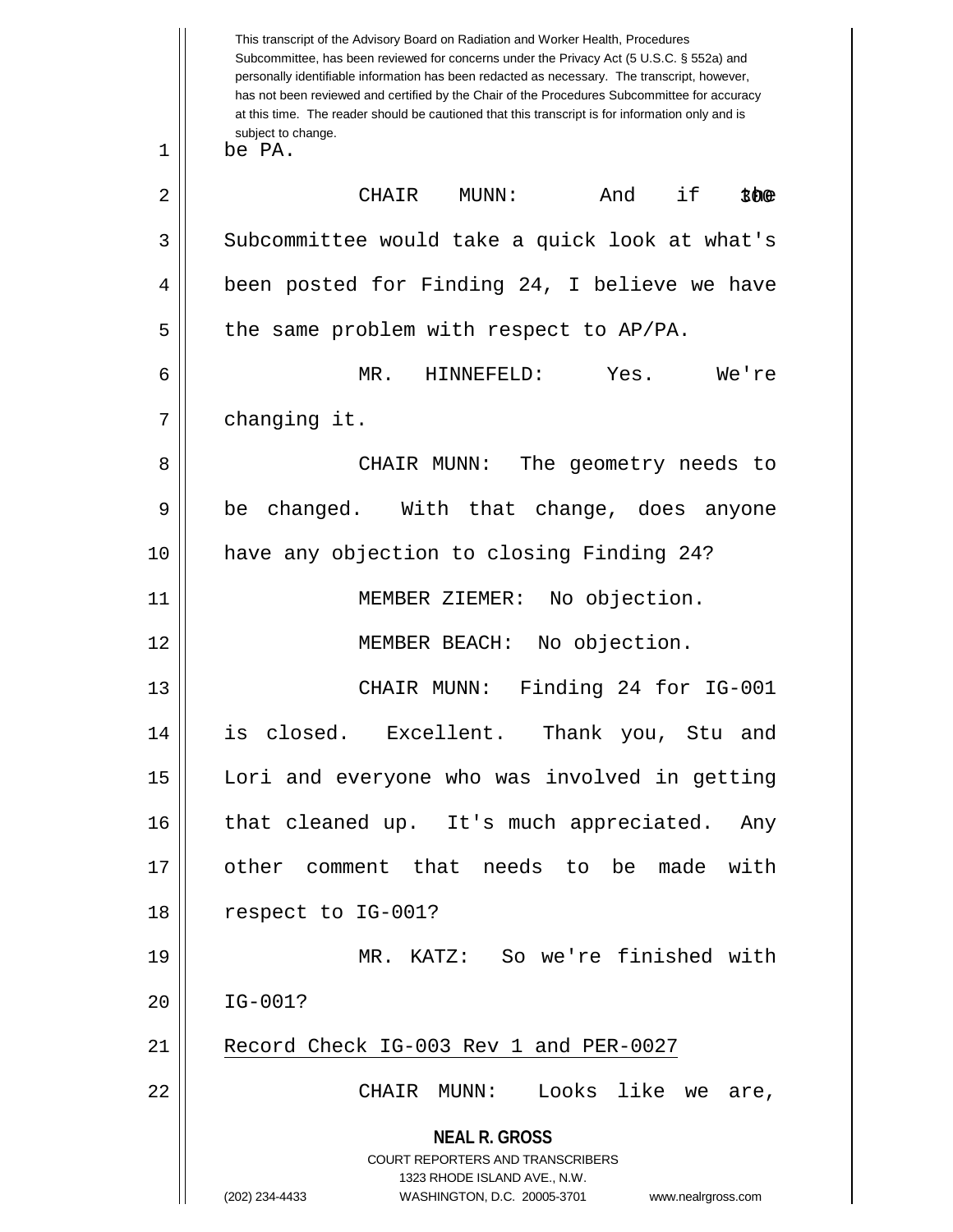|    | This transcript of the Advisory Board on Radiation and Worker Health, Procedures<br>Subcommittee, has been reviewed for concerns under the Privacy Act (5 U.S.C. § 552a) and<br>personally identifiable information has been redacted as necessary. The transcript, however,<br>has not been reviewed and certified by the Chair of the Procedures Subcommittee for accuracy<br>at this time. The reader should be cautioned that this transcript is for information only and is |
|----|----------------------------------------------------------------------------------------------------------------------------------------------------------------------------------------------------------------------------------------------------------------------------------------------------------------------------------------------------------------------------------------------------------------------------------------------------------------------------------|
| 1  | subject to change.<br>pretty much. Now we have next our item that                                                                                                                                                                                                                                                                                                                                                                                                                |
| 2  | have was one that was my responsibility,<br>we                                                                                                                                                                                                                                                                                                                                                                                                                                   |
| 3  | IG-003 Rev 1. I was asked to -- we agreed                                                                                                                                                                                                                                                                                                                                                                                                                                        |
| 4  | that I was going to try to take a look at the                                                                                                                                                                                                                                                                                                                                                                                                                                    |
| 5  | documentation and see how we came to have that                                                                                                                                                                                                                                                                                                                                                                                                                                   |
| 6  | item that we were carrying.                                                                                                                                                                                                                                                                                                                                                                                                                                                      |
| 7  | I made one or two efforts to<br>And                                                                                                                                                                                                                                                                                                                                                                                                                                              |
| 8  | double-check from one direction, and found                                                                                                                                                                                                                                                                                                                                                                                                                                       |
| 9  | that, first of all, we only had IG-003 coming                                                                                                                                                                                                                                                                                                                                                                                                                                    |
| 10 | up on the BRS when I attempt to pull it up,                                                                                                                                                                                                                                                                                                                                                                                                                                      |
| 11 | and I haven't gone through -- what I intend to                                                                                                                                                                                                                                                                                                                                                                                                                                   |
| 12 | do next, and have not yet done, is check past                                                                                                                                                                                                                                                                                                                                                                                                                                    |
| 13 | identify when<br>this<br>first<br>transcripts to                                                                                                                                                                                                                                                                                                                                                                                                                                 |
| 14 | appears and how it happened. I haven't done                                                                                                                                                                                                                                                                                                                                                                                                                                      |
| 15 | that.                                                                                                                                                                                                                                                                                                                                                                                                                                                                            |
| 16 | I have drafted a note and have not                                                                                                                                                                                                                                                                                                                                                                                                                                               |
| 17 | contacted -- with respect to PER-0027, it's my                                                                                                                                                                                                                                                                                                                                                                                                                                   |
| 18 | responsibility to see to it that Brad, that                                                                                                                                                                                                                                                                                                                                                                                                                                      |
| 19 | the Chair of NTS is aware of the fact that                                                                                                                                                                                                                                                                                                                                                                                                                                       |
| 20 | this is transferred to them for their                                                                                                                                                                                                                                                                                                                                                                                                                                            |
| 21 | direction, and I have not sent that note, but                                                                                                                                                                                                                                                                                                                                                                                                                                    |
| 22 | am aware that it will be accomplished this                                                                                                                                                                                                                                                                                                                                                                                                                                       |
|    | <b>NEAL R. GROSS</b>                                                                                                                                                                                                                                                                                                                                                                                                                                                             |

COURT REPORTERS AND TRANSCRIBERS 1323 RHODE ISLAND AVE., N.W.

 $\mathsf{I}$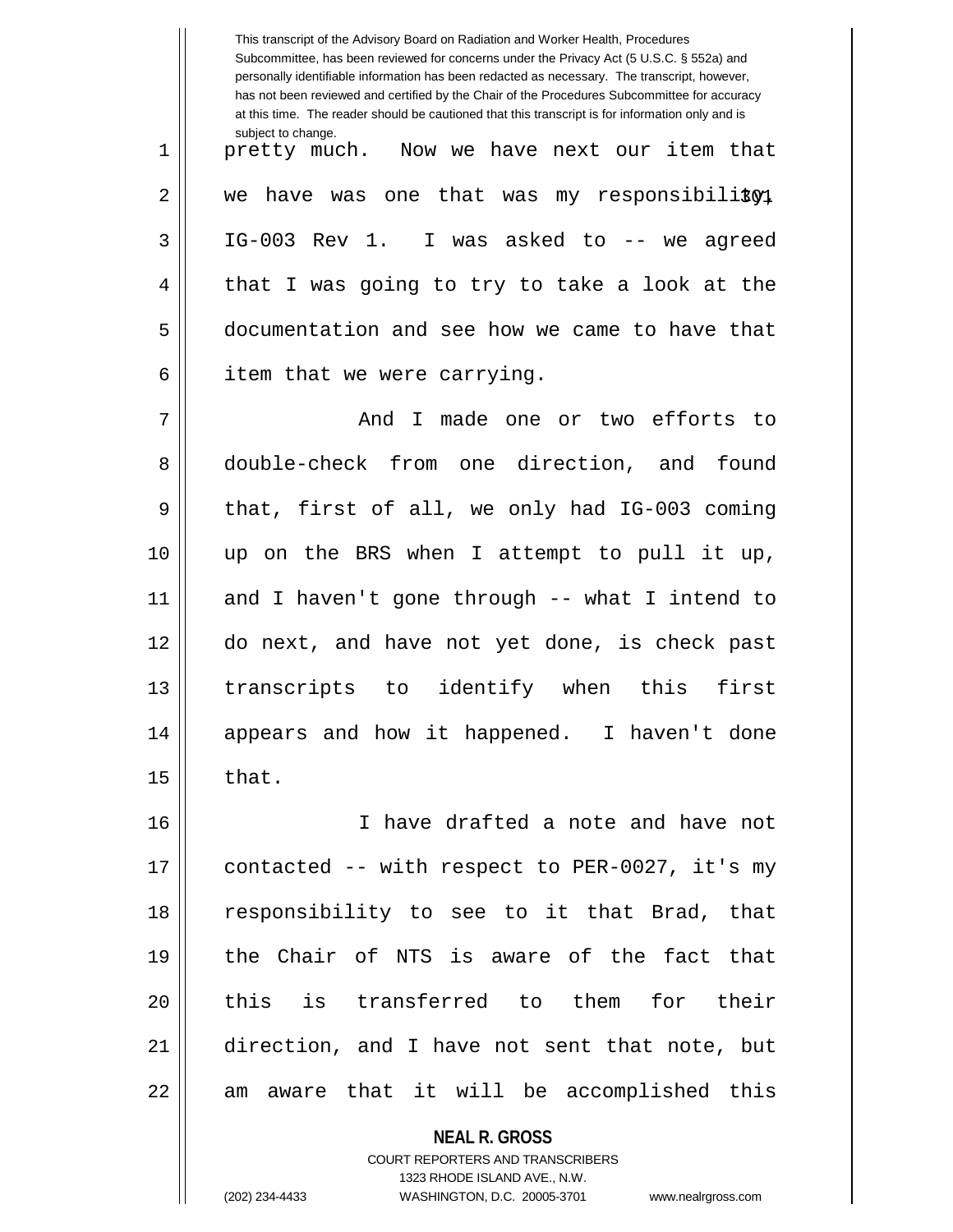This transcript of the Advisory Board on Radiation and Worker Health, Procedures Subcommittee, has been reviewed for concerns under the Privacy Act (5 U.S.C. § 552a) and personally identifiable information has been redacted as necessary. The transcript, however, has not been reviewed and certified by the Chair of the Procedures Subcommittee for accuracy at this time. The reader should be cautioned that this transcript is for information only and is subject to change.

 $1 \parallel$  week.

| 2  | Reporting Review Closeouts to Board<br>302     |
|----|------------------------------------------------|
| 3  | And now, before we start in on                 |
| 4  | administrative matters, which involve, among   |
| 5  | other things, the reports that we are going to |
| 6  | be giving to the full Board at our meeting     |
| 7  | next month, does anyone have any other items   |
| 8  | with reference to the BRS, that we need to     |
| 9  | address before we begin that?                  |
| 10 | MR. MARSCHKE: It was pointed out               |
| 11 | at lunch time, Wanda, that TIB-0070, Issue     |
| 12 | Finding 15, had to do with the ingestion       |
| 13 | model, and was basically currently being       |
| 14 | carried as "in progress," with the note that   |
| 15 | the Subcommittee has changed the status to "in |
| 16 | progress," while NIOSH undertakes the TBD-     |
| 17 | $0009-01$ finding.                             |
| 18 | CHAIR MUNN: Yes, and I've tried                |
| 19 | to track down the TBD -- I thank you for       |
| 20 | bringing that up. It's interesting that that   |
| 21 | came up at lunch time, because it came up in   |
| 22 | my review too, and I have a note to try to     |
|    | <b>NEAL R. GROSS</b>                           |

COURT REPORTERS AND TRANSCRIBERS 1323 RHODE ISLAND AVE., N.W.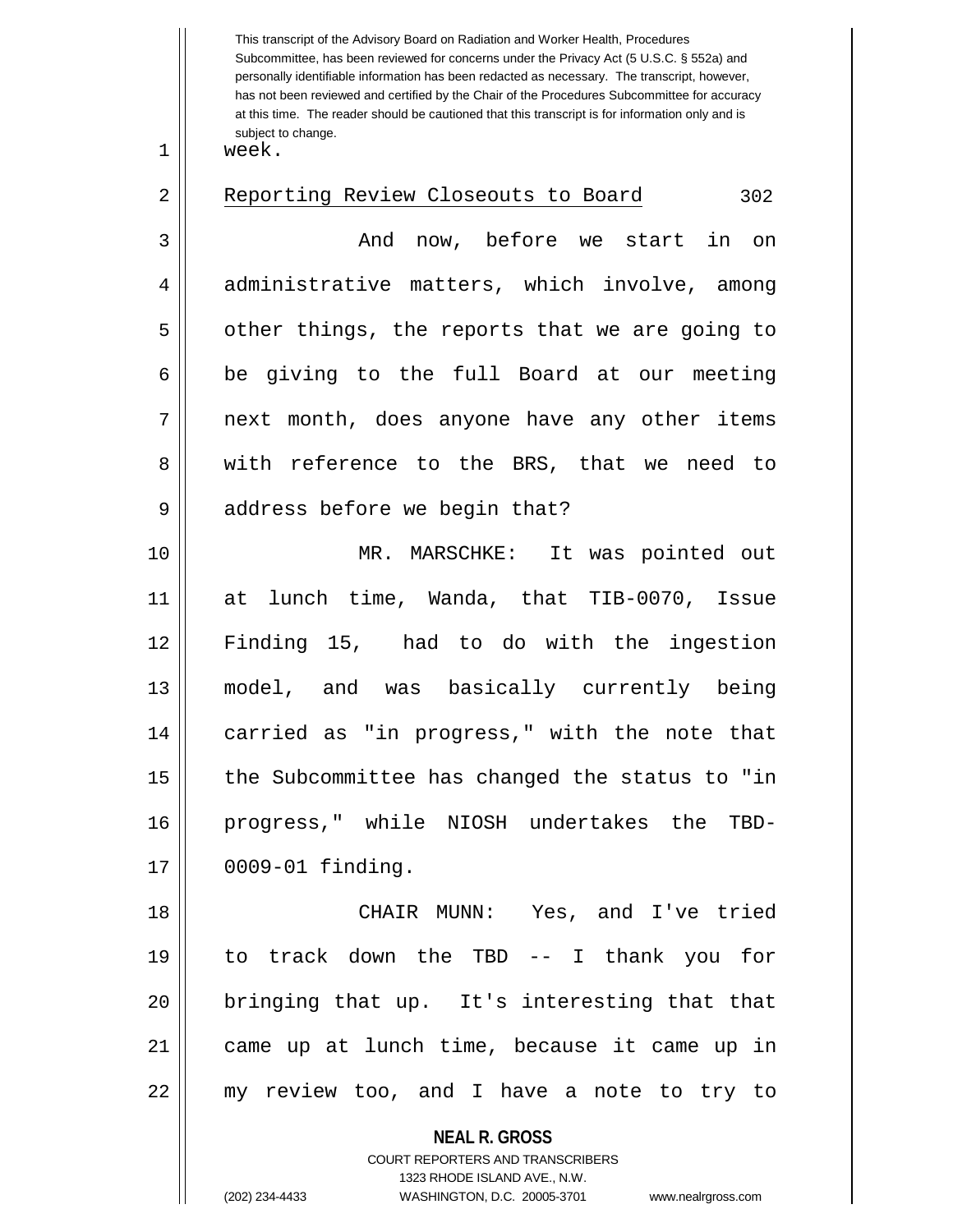|    | This transcript of the Advisory Board on Radiation and Worker Health, Procedures<br>Subcommittee, has been reviewed for concerns under the Privacy Act (5 U.S.C. § 552a) and<br>personally identifiable information has been redacted as necessary. The transcript, however,<br>has not been reviewed and certified by the Chair of the Procedures Subcommittee for accuracy<br>at this time. The reader should be cautioned that this transcript is for information only and is |
|----|----------------------------------------------------------------------------------------------------------------------------------------------------------------------------------------------------------------------------------------------------------------------------------------------------------------------------------------------------------------------------------------------------------------------------------------------------------------------------------|
| 1  | subject to change.<br>identify TBD-0009-01, and that didn't really                                                                                                                                                                                                                                                                                                                                                                                                               |
| 2  | and truly give me what I needed to see.<br>303                                                                                                                                                                                                                                                                                                                                                                                                                                   |
| 3  | So we're going to $-$ we have a                                                                                                                                                                                                                                                                                                                                                                                                                                                  |
| 4  | glitch here somewhere. Go ahead, Steve.                                                                                                                                                                                                                                                                                                                                                                                                                                          |
| 5  | MR. MARSCHKE: Well, we closed                                                                                                                                                                                                                                                                                                                                                                                                                                                    |
| 6  | TIB-0009-01 this morning, under<br>the                                                                                                                                                                                                                                                                                                                                                                                                                                           |
| 7  | overarching issues. So I guess the question                                                                                                                                                                                                                                                                                                                                                                                                                                      |
| 8  | is, is this one ready to be closed as well?                                                                                                                                                                                                                                                                                                                                                                                                                                      |
| 9  | CHAIR MUNN: We closed TIB-0009-01                                                                                                                                                                                                                                                                                                                                                                                                                                                |
| 10 | this morning?                                                                                                                                                                                                                                                                                                                                                                                                                                                                    |
| 11 | MR. KATZ: Yes.                                                                                                                                                                                                                                                                                                                                                                                                                                                                   |
| 12 | MR. MARSCHKE: Let me just double-                                                                                                                                                                                                                                                                                                                                                                                                                                                |
| 13 | check.<br>I mean, we can just go to --                                                                                                                                                                                                                                                                                                                                                                                                                                           |
| 14 | DR. MAURO: Is that the ingestion                                                                                                                                                                                                                                                                                                                                                                                                                                                 |
| 15 | one we talked about earlier, with the World                                                                                                                                                                                                                                                                                                                                                                                                                                      |
| 16 | Trade Center business?                                                                                                                                                                                                                                                                                                                                                                                                                                                           |
| 17 | MR. KATZ: Yes.                                                                                                                                                                                                                                                                                                                                                                                                                                                                   |
| 18 | DR. MAURO: Yeah, sure.<br>Just                                                                                                                                                                                                                                                                                                                                                                                                                                                   |
| 19 | close it.                                                                                                                                                                                                                                                                                                                                                                                                                                                                        |
| 20 | MR. STIVER: It's closed. We have                                                                                                                                                                                                                                                                                                                                                                                                                                                 |
| 21 | no problems with TIB-0009 at this point.                                                                                                                                                                                                                                                                                                                                                                                                                                         |
| 22 | MR. MARSCHKE: So we can go back                                                                                                                                                                                                                                                                                                                                                                                                                                                  |
|    | <b>NEAL R. GROSS</b><br>COURT REPORTERS AND TRANSCRIBERS<br>1323 RHODE ISLAND AVE., N.W.<br>(202) 234-4433<br>WASHINGTON, D.C. 20005-3701<br>www.nealrgross.com                                                                                                                                                                                                                                                                                                                  |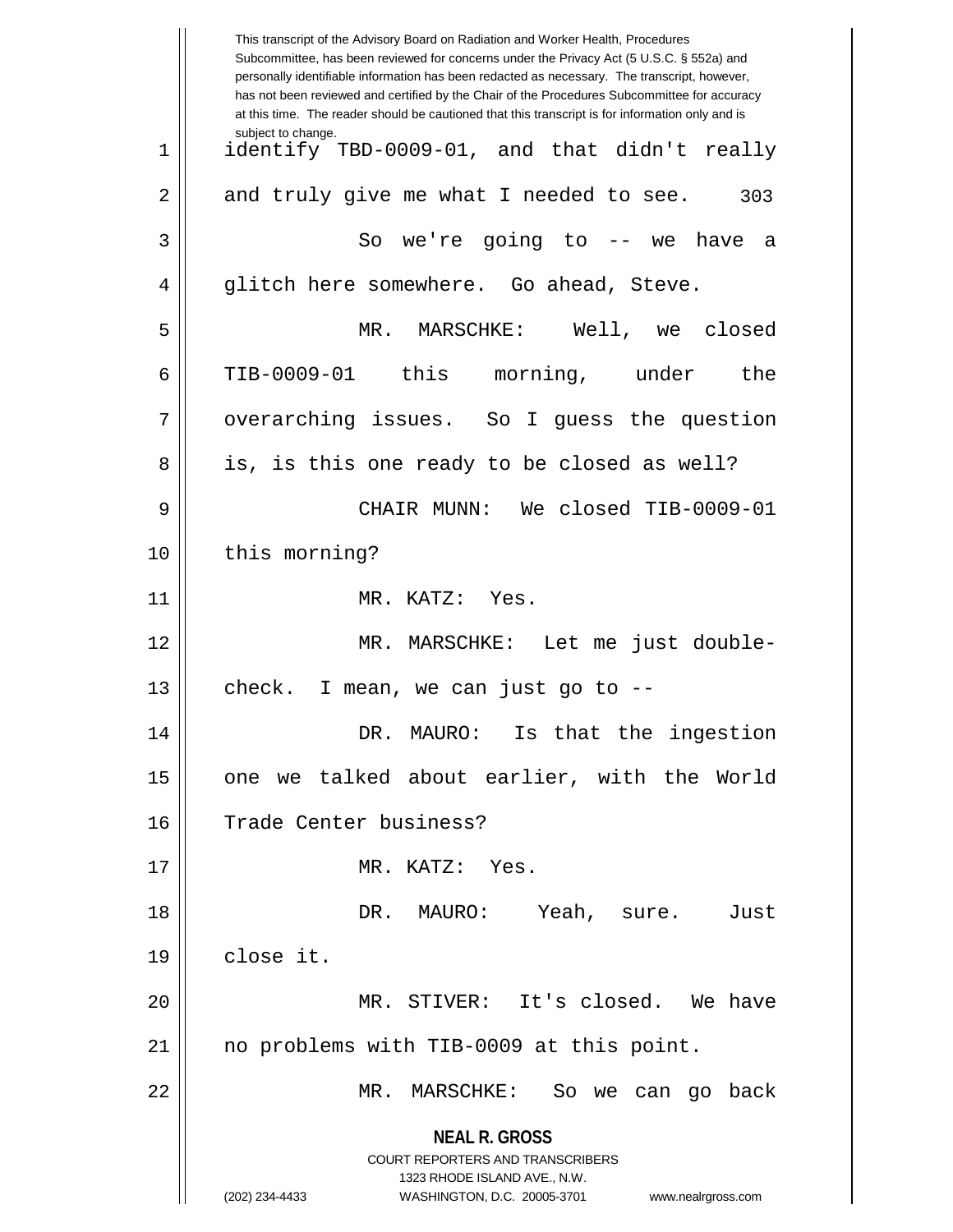**NEAL R. GROSS** COURT REPORTERS AND TRANSCRIBERS 1323 RHODE ISLAND AVE., N.W. (202) 234-4433 WASHINGTON, D.C. 20005-3701 www.nealrgross.com This transcript of the Advisory Board on Radiation and Worker Health, Procedures Subcommittee, has been reviewed for concerns under the Privacy Act (5 U.S.C. § 552a) and personally identifiable information has been redacted as necessary. The transcript, however, has not been reviewed and certified by the Chair of the Procedures Subcommittee for accuracy at this time. The reader should be cautioned that this transcript is for information only and is subject to change. 304 1 and double-check. 2 CHAIR MUNN: TIB-0009 is not 3 || coming up. That just bothers me when it does  $4 \parallel$  that. I don't know exactly what it is that --5 I mean, I'm not the only one that does that. 6 MR. MARSCHKE: Wanda, it would not 7 be under TIB-0009. It would be under the 8 | overarching. 9 CHAIR MUNN: Which would explain 10 the problem that I was having, trying to 11 || follow through. 12 MR. MARSCHKE: But it's not coming 13 up on mine either. 14 (Simultaneous speaking.) 15 MEMBER ZIEMER: Oh, I got it. 16 || CHAIR MUNN: So we have --17 MR. MARSCHKE: Working ingestion. 18 It says it's active still. 19 CHAIR MUNN: It says -- 20 || MR. MARSCHKE: Transferred. 21 CHAIR MUNN: TIB-0009-01. It says 22 || "transferred."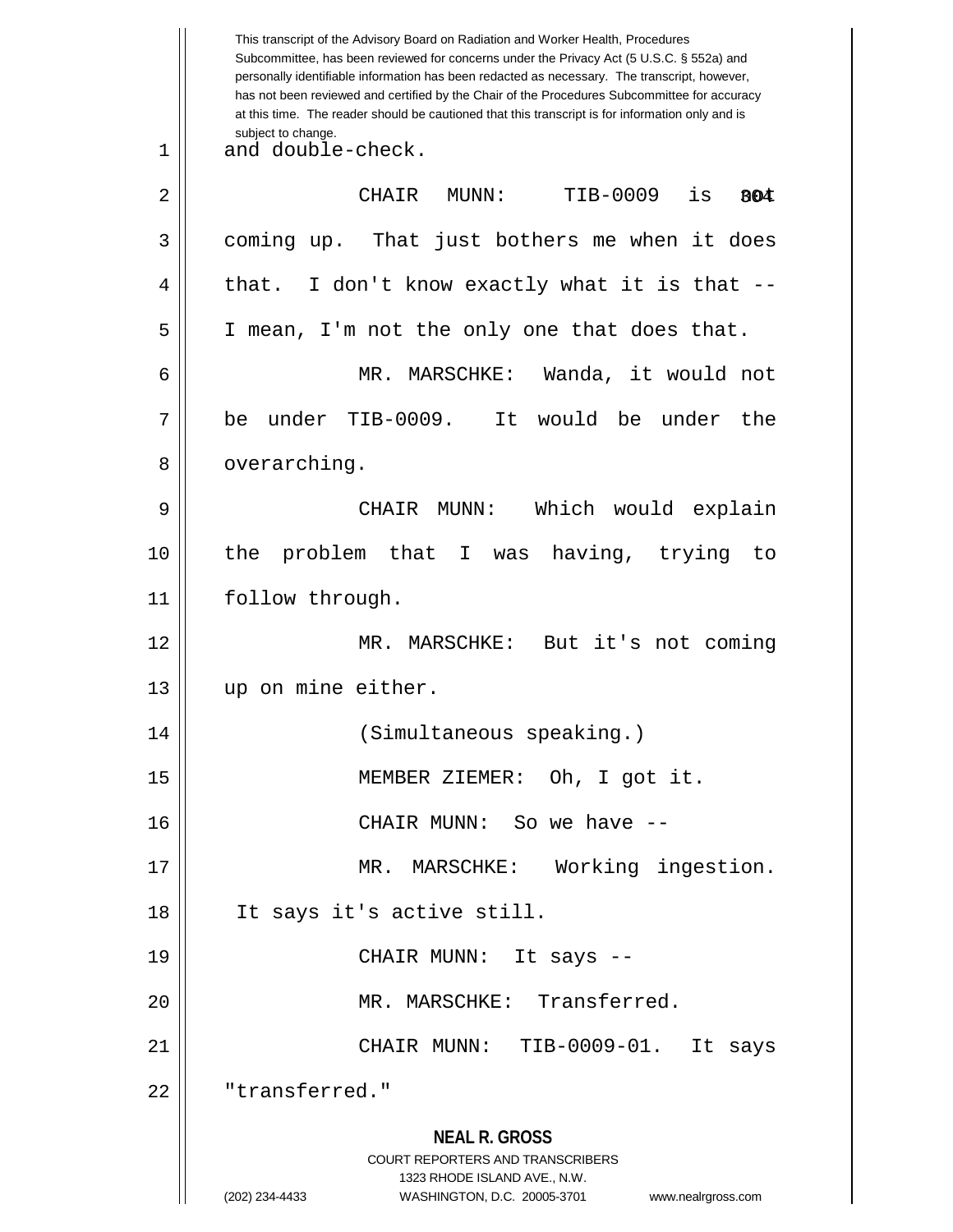**NEAL R. GROSS** COURT REPORTERS AND TRANSCRIBERS 1323 RHODE ISLAND AVE., N.W. (202) 234-4433 WASHINGTON, D.C. 20005-3701 www.nealrgross.com This transcript of the Advisory Board on Radiation and Worker Health, Procedures Subcommittee, has been reviewed for concerns under the Privacy Act (5 U.S.C. § 552a) and personally identifiable information has been redacted as necessary. The transcript, however, has not been reviewed and certified by the Chair of the Procedures Subcommittee for accuracy at this time. The reader should be cautioned that this transcript is for information only and is subject to change. 305 1 MR. MARSCHKE: It should have been  $2 \parallel$  closed. Maybe we didn't actually --3 CHAIR MUNN: And that's what is 4 confusing me, is because when I did get to 5 TIB-0009, what it said was transferred to 6 here. 7 MR. MARSCHKE: Oh. What I did was 8 I input -- I entered -- okay, this is what we  $9 \parallel$  said this morning. The memory's gone. What 10 we did this morning was I entered the 11 correspondence that occurred on the emails 12 between Jim Neton and I guess myself, 13 discussing what we did on the World Trade 14 | Center study. 15 Then at the bottom we made the 16 recommendation, "based on the NIOSH White 17 Paper and the above discussion, SC&A 18 recommends that this issue be closed." But I 19 don't think we actually ever closed it. 20 CHAIR MUNN: Well, in TIB-0009. 21 MR. MARSCHKE: The overarching  $22 \parallel$  issue, it's basically in  $-$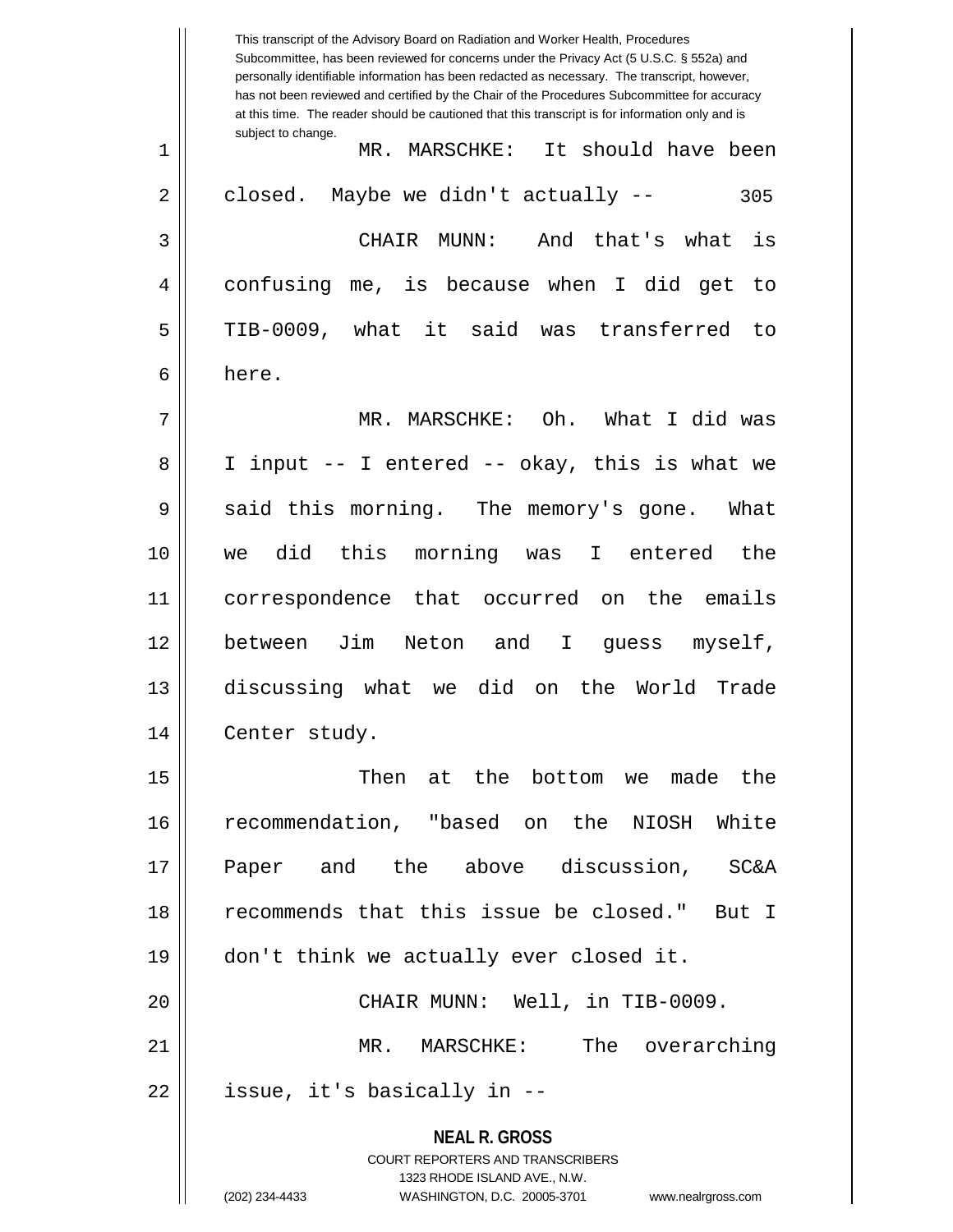**NEAL R. GROSS** COURT REPORTERS AND TRANSCRIBERS 1323 RHODE ISLAND AVE., N.W. (202) 234-4433 WASHINGTON, D.C. 20005-3701 www.nealrgross.com This transcript of the Advisory Board on Radiation and Worker Health, Procedures Subcommittee, has been reviewed for concerns under the Privacy Act (5 U.S.C. § 552a) and personally identifiable information has been redacted as necessary. The transcript, however, has not been reviewed and certified by the Chair of the Procedures Subcommittee for accuracy at this time. The reader should be cautioned that this transcript is for information only and is subject to change. 2 || make sure that it properly -- you see, I'm BOC 1 CHAIR MUNN: Okay. Let me just  $3 \parallel$  getting, I'm not seeing your --4 MR. MARSCHKE: Are you under TIB? 5 CHAIR MUNN: Well, I've gone from  $6 \parallel$  the overarching issues. Since it says 7 "transferred," I've gone over to TIB-0009. 8 MR. MARSCHKE: No, don't go over 9 || to TIB-0009. 10 CHAIR MUNN: -- because it says 11 "Finding has been transferred here," and it's 12 closed. But I don't have any information that 13 | supports it. 14 MR. MARSCHKE: TIB-0009. Where  $15$  are you? 16 MR. KATZ: You have to go back to 17 | overarching, Wanda. 18 MEMBER ZIEMER: How do you get to  $19$  || TIB-0009 to start with? 20 MR. KATZ: Actually, it was 21 | transferred to overarching. 22 (Simultaneous speaking.)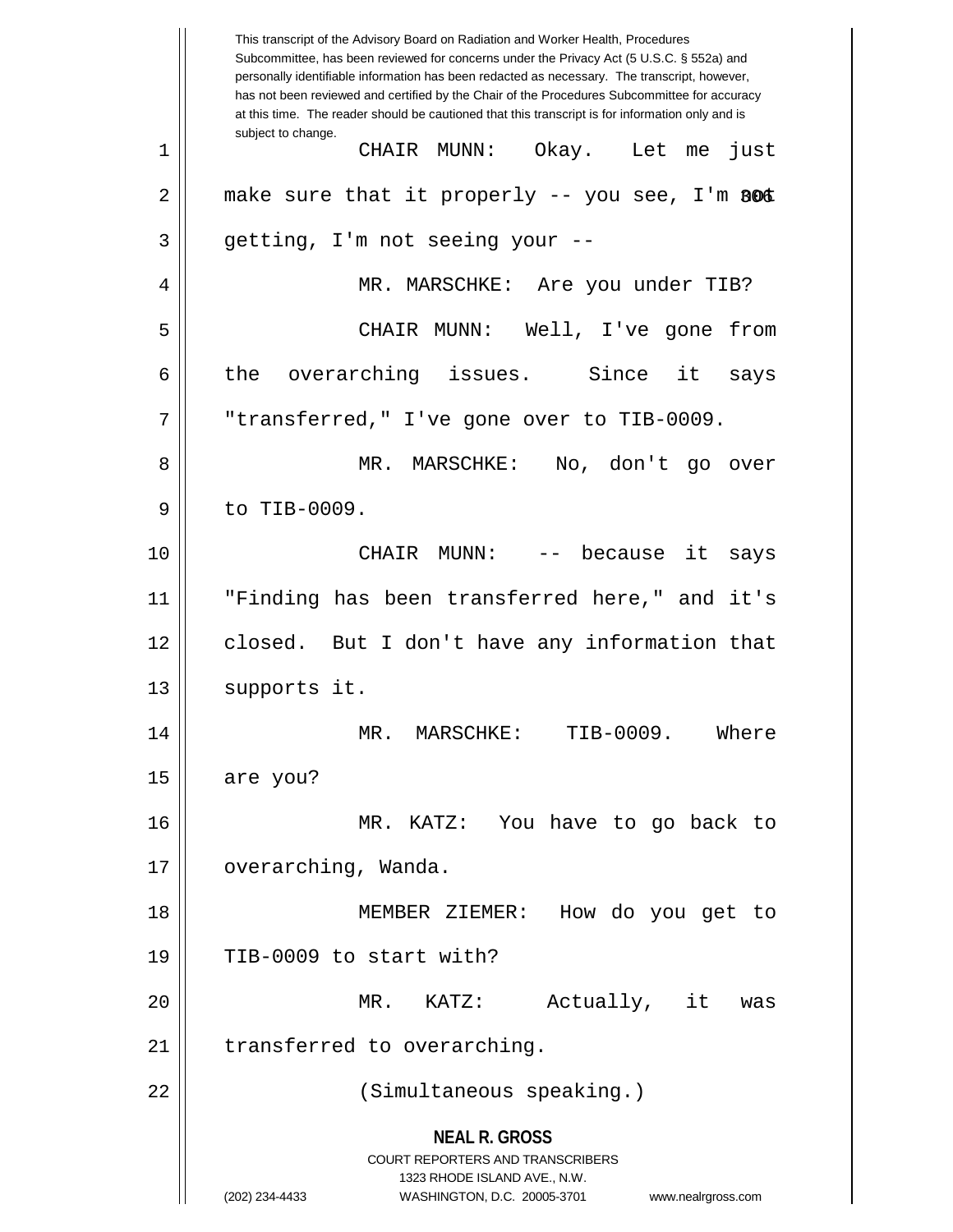**NEAL R. GROSS** COURT REPORTERS AND TRANSCRIBERS 1323 RHODE ISLAND AVE., N.W. (202) 234-4433 WASHINGTON, D.C. 20005-3701 www.nealrgross.com This transcript of the Advisory Board on Radiation and Worker Health, Procedures Subcommittee, has been reviewed for concerns under the Privacy Act (5 U.S.C. § 552a) and personally identifiable information has been redacted as necessary. The transcript, however, has not been reviewed and certified by the Chair of the Procedures Subcommittee for accuracy at this time. The reader should be cautioned that this transcript is for information only and is subject to change. 307 1 MR. KATZ: It won't be under TIB- $2 \parallel 0009$ . 3 CHAIR MUNN: No. You'll find it 4 || on page six of the BRS. It took me a while to 5 || even find it. It doesn't come up for me on  $6 \parallel$  the search engine. 7 || If you go to the bottom page six, 8 you'll find it. 9 MEMBER ZIEMER: Okay. It doesn't 10 show up as -- there's no OTIB number showing. 11 (Simultaneous speaking.) 12 CHAIR MUNN: It says "Finding has 13 been transferred here," but we don't have the 14 documentation -- 15 (Simultaneous speaking.) 16 MR. MARSCHKE: Actually, when you  $17$  || say, when it says -- the wording is a little 18 bit misleading. It says "The finding has been 19 transferred here," and the "here," it means 20 it's been transferred to here, where the "to 21 | here" means the overarching issue. 22 If you click on that "here,"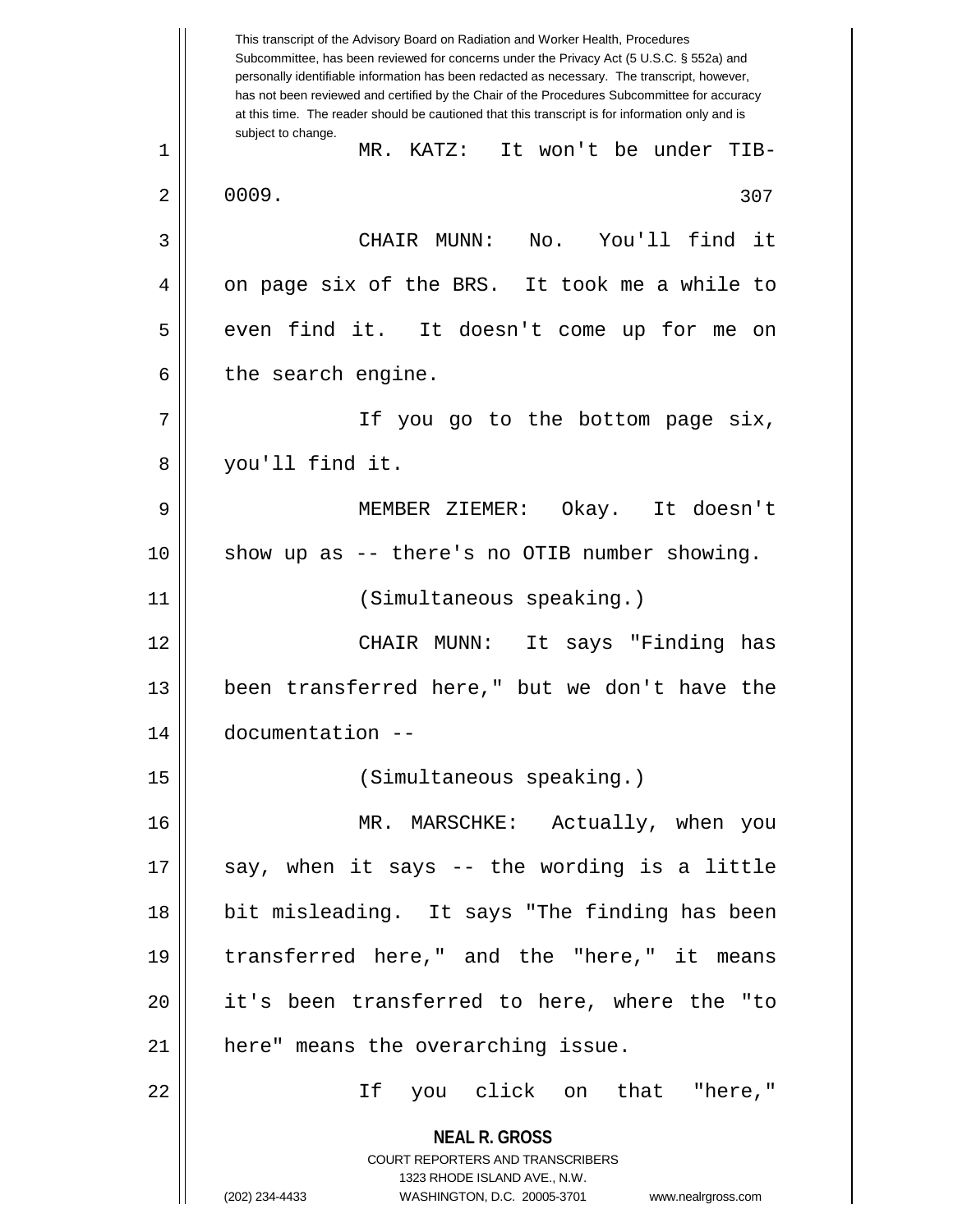**NEAL R. GROSS** COURT REPORTERS AND TRANSCRIBERS 1323 RHODE ISLAND AVE., N.W. (202) 234-4433 WASHINGTON, D.C. 20005-3701 www.nealrgross.com This transcript of the Advisory Board on Radiation and Worker Health, Procedures Subcommittee, has been reviewed for concerns under the Privacy Act (5 U.S.C. § 552a) and personally identifiable information has been redacted as necessary. The transcript, however, has not been reviewed and certified by the Chair of the Procedures Subcommittee for accuracy at this time. The reader should be cautioned that this transcript is for information only and is subject to change. wh©d& 1 basically it will take you to the overarching  $2 \parallel$  issue finding, where you find the 3 discussion. 4 CHAIR MUNN: That's why I was 5 || having trouble, because I did not know to -- $6 \parallel$  how can we --7 MR. MARSCHKE: We didn't let you 8 | in on the secret handshake, Wanda. 9 CHAIR MUNN: Yeah. How can we 10 link here, so that people know to click on it? 11 MR. MARSCHKE: I think it is 12 highlighted. It is highlighted. 13 CHAIR MUNN: It's not highlighted 14 | on my screen. 15 MR. MARSCHKE: So, well, we can 16 make it underline it or something, or do  $17$  || something. I'm sure that  $-$ 18 CHAIR MUNN: Yeah. If we can  $19$  || either underline it or  $-$ 20 MEMBER ZIEMER: Where are you 21 | finding that? 22 CHAIR MUNN: Or put some dashes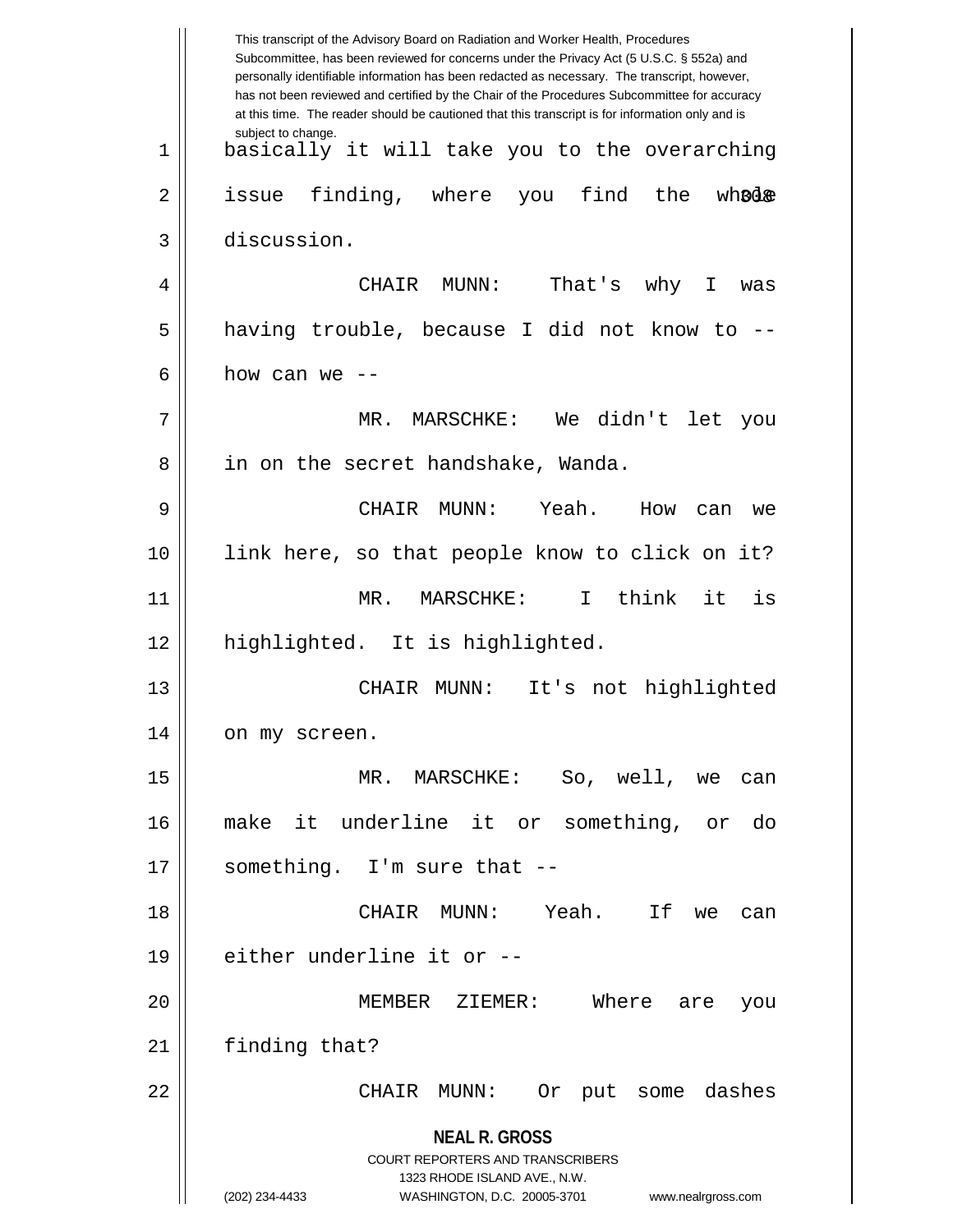**NEAL R. GROSS** COURT REPORTERS AND TRANSCRIBERS 1323 RHODE ISLAND AVE., N.W. (202) 234-4433 WASHINGTON, D.C. 20005-3701 www.nealrgross.com This transcript of the Advisory Board on Radiation and Worker Health, Procedures Subcommittee, has been reviewed for concerns under the Privacy Act (5 U.S.C. § 552a) and personally identifiable information has been redacted as necessary. The transcript, however, has not been reviewed and certified by the Chair of the Procedures Subcommittee for accuracy at this time. The reader should be cautioned that this transcript is for information only and is subject to change. 309 1 around it, something. I don't know why it 2 didn't work. 3 MR. MARSCHKE: The problem with  $4 \parallel$  TIB-0009 is there's, instead of two --5 MEMBER ZIEMER: TIB-0009 doesn't  $6 \parallel$  show up separate. That was the problem. 7 CHAIR MUNN: Yeah. It's kind of  $8 \parallel$  stuck in there all by itself. 9 MR. MARSCHKE: It's got like three 10 different zeros in front of it. 11 (Simultaneous speaking.) 12 CHAIR MUNN: Now that I've clicked 13 on it, it has some dashes around it. But 14 before, it did not have that designation. 15 | Once I clicked on it, it now --16 (Simultaneous speaking.) 17 CHAIR MUNN: Thank you. I think 18 we've resolved that problem. 19 MR. MARSCHKE: And now you can see 20 basically there was an entry for today's -- 21 with today's -- at the bottom of it, if you 22 || click on "Expand the overarching issue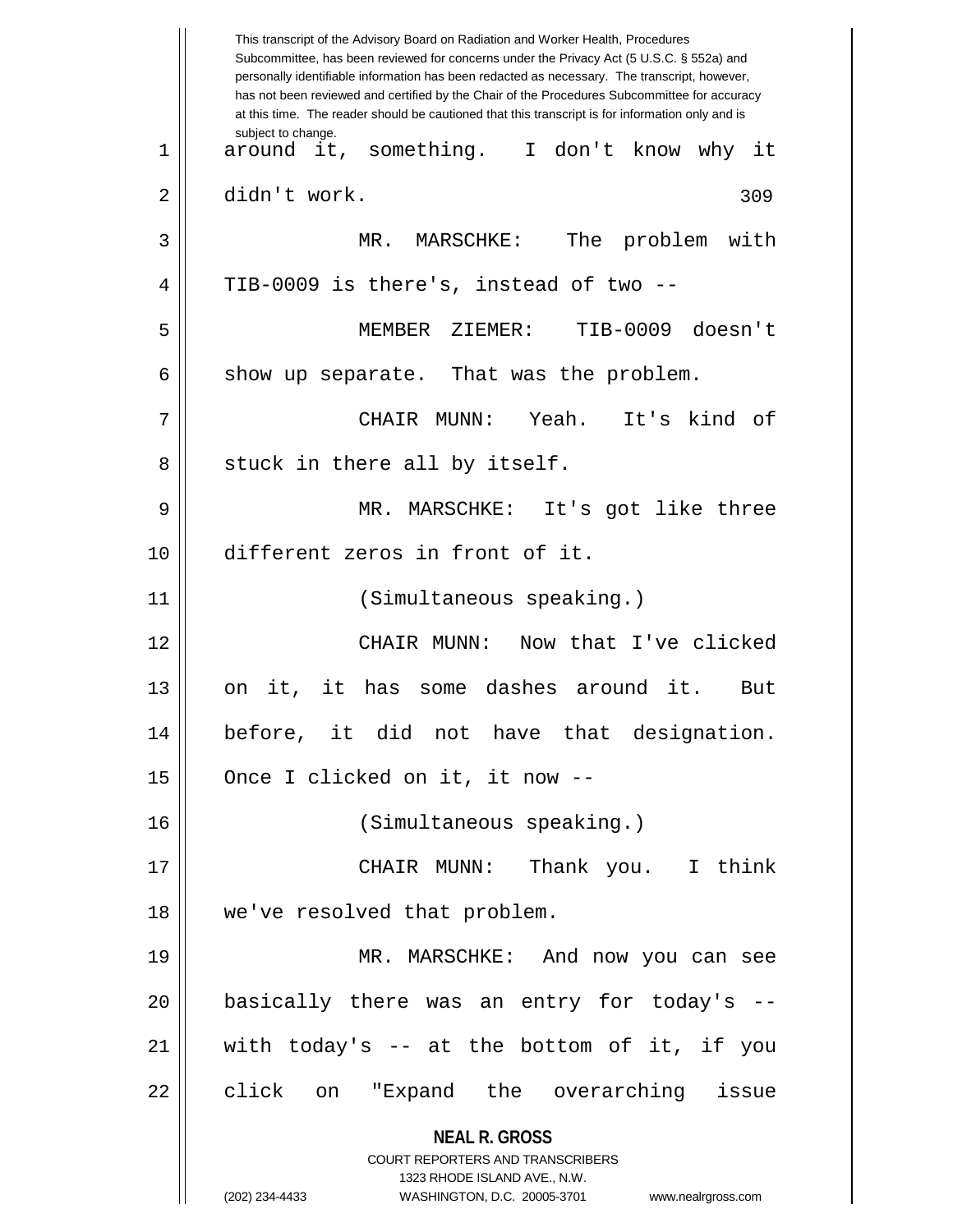**NEAL R. GROSS** COURT REPORTERS AND TRANSCRIBERS 1323 RHODE ISLAND AVE., N.W. (202) 234-4433 WASHINGTON, D.C. 20005-3701 www.nealrgross.com This transcript of the Advisory Board on Radiation and Worker Health, Procedures Subcommittee, has been reviewed for concerns under the Privacy Act (5 U.S.C. § 552a) and personally identifiable information has been redacted as necessary. The transcript, however, has not been reviewed and certified by the Chair of the Procedures Subcommittee for accuracy at this time. The reader should be cautioned that this transcript is for information only and is subject to change. 310 1 discussion" -- 2 CHAIR MUNN: Yeah, I see it. 3 MR. MARSCHKE: -- discussion, 4 || there's an entry for today's date under my  $5 \parallel$  name. 6 CHAIR MUNN: It's all there. Now 7 it's all there. Good. All right. Anything 8 else to do with --9 MR. KATZ: Do you want to mark it 10 as closed? 11 MR. MARSCHKE: That's up to Wanda 12 and the Subcommittee. If they want to change  $13$  || the status to  $-$ 14 CHAIR MUNN: What status do we 15 || need to do? We're closed, right? 16 MR. MARSCHKE: Right now it's 17 || showing it's transferred. 18 MR. KATZ: You have to put it in  $19 \parallel$  there. 20 || CHAIR MUNN: Well, if we change it  $21 \parallel$  to  $-$ 22 MR. MARSCHKE: I don't know what's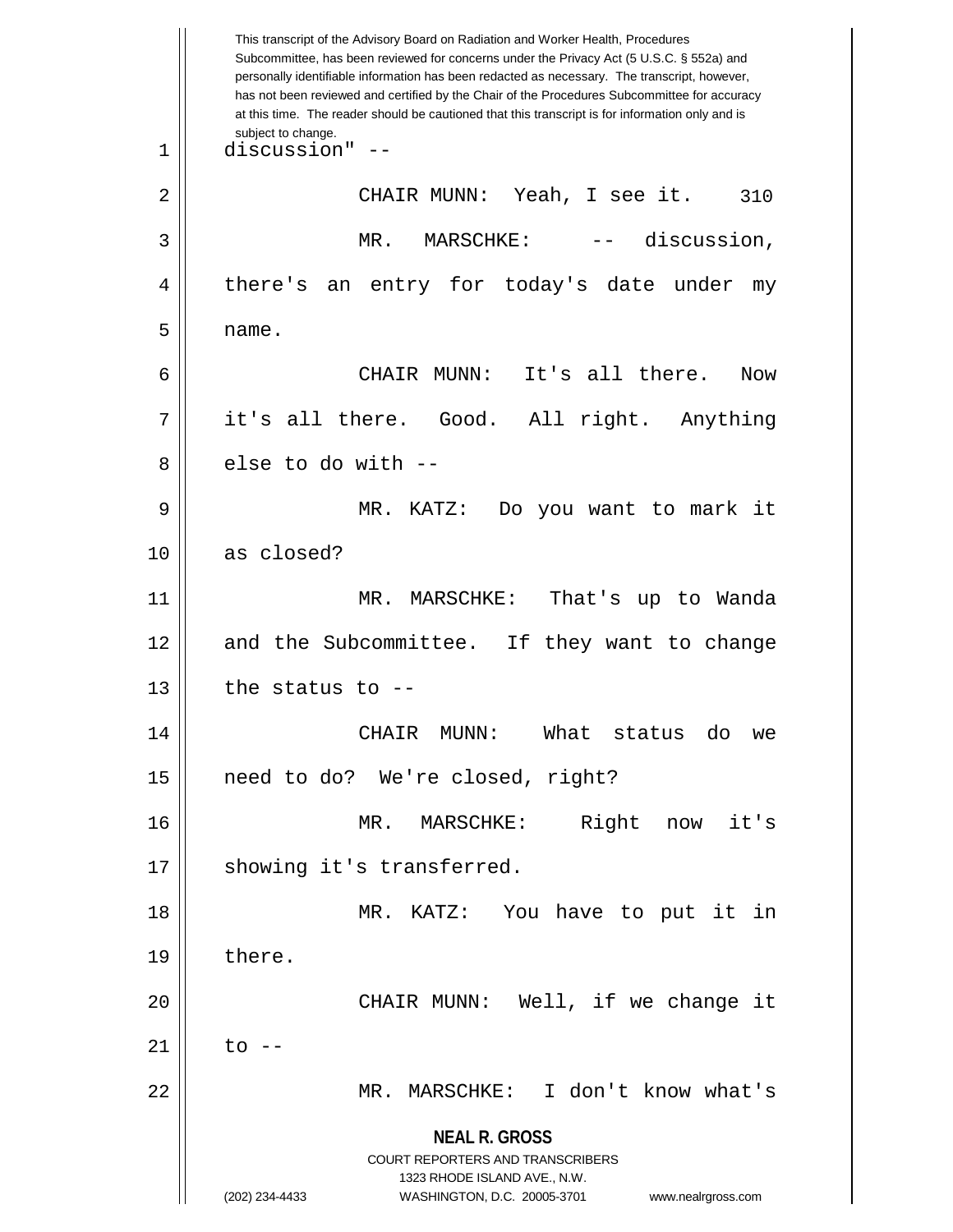**NEAL R. GROSS** COURT REPORTERS AND TRANSCRIBERS 1323 RHODE ISLAND AVE., N.W. (202) 234-4433 WASHINGTON, D.C. 20005-3701 www.nealrgross.com This transcript of the Advisory Board on Radiation and Worker Health, Procedures Subcommittee, has been reviewed for concerns under the Privacy Act (5 U.S.C. § 552a) and personally identifiable information has been redacted as necessary. The transcript, however, has not been reviewed and certified by the Chair of the Procedures Subcommittee for accuracy at this time. The reader should be cautioned that this transcript is for information only and is subject to change. 2 || MEMBER ZIEMER: Transferred un**der** 1 || going to happen.  $3 \parallel$  the overarching category. 4 MS. MARION-MOSS: That's where it 5 was transferred to. 6 MEMBER ZIEMER: Yeah, and then -- 7 MR. MARSCHKE: We're going to 8 change it to closed, and see what happens to 9 || the BRS, because I think that's the only way 10 we're going to find out. 11 | CHAIR MUNN: Yes, go right ahead. 12 (Pause.) 13 DR. MAURO: I think when you made 14 || that change, the lights went off in New York  $15$  | City. 16 (Laughter.) 17 CHAIR MUNN: Well, I'm on the -- 18 || on page seven of the BRS, and so far nothing 19 || has happened. 20 MR. MARSCHKE: I just now hit the  $21$  save button. 22 CHAIR MUNN: Well, I expect it to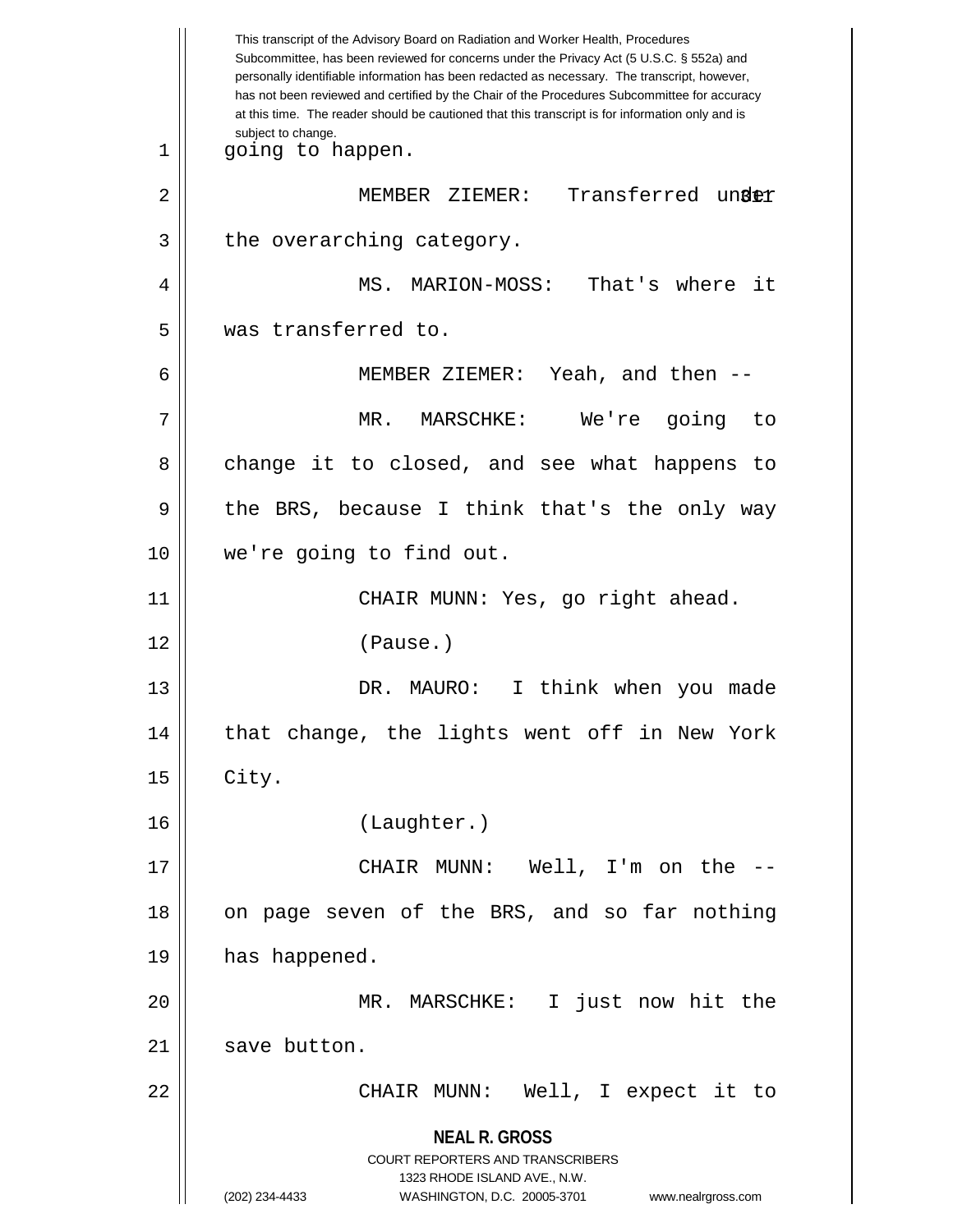|    | This transcript of the Advisory Board on Radiation and Worker Health, Procedures<br>Subcommittee, has been reviewed for concerns under the Privacy Act (5 U.S.C. § 552a) and<br>personally identifiable information has been redacted as necessary. The transcript, however,<br>has not been reviewed and certified by the Chair of the Procedures Subcommittee for accuracy<br>at this time. The reader should be cautioned that this transcript is for information only and is |
|----|----------------------------------------------------------------------------------------------------------------------------------------------------------------------------------------------------------------------------------------------------------------------------------------------------------------------------------------------------------------------------------------------------------------------------------------------------------------------------------|
| 1  | subject to change.<br>be instantaneous, you see.                                                                                                                                                                                                                                                                                                                                                                                                                                 |
| 2  | That's all right2<br>MR. MARSCHKE:                                                                                                                                                                                                                                                                                                                                                                                                                                               |
| 3  | It still enclosed under the overarching.                                                                                                                                                                                                                                                                                                                                                                                                                                         |
| 4  | CHAIR MUNN: Is it?                                                                                                                                                                                                                                                                                                                                                                                                                                                               |
| 5  | MR. HINNEFELD: You might hit the                                                                                                                                                                                                                                                                                                                                                                                                                                                 |
| 6  | refresh<br>up in the right-hand corner, Wanda.                                                                                                                                                                                                                                                                                                                                                                                                                                   |
| 7  | your page was already open, you need to<br>Ιf                                                                                                                                                                                                                                                                                                                                                                                                                                    |
| 8  | refresh the page or exit that page and come                                                                                                                                                                                                                                                                                                                                                                                                                                      |
| 9  | back in.                                                                                                                                                                                                                                                                                                                                                                                                                                                                         |
| 10 | Oh, it<br>MR.<br>MARSCHKE:<br>says                                                                                                                                                                                                                                                                                                                                                                                                                                               |
| 11 | "closed" in both locations.                                                                                                                                                                                                                                                                                                                                                                                                                                                      |
| 12 | MS. MARION-MOSS:<br>There you go.                                                                                                                                                                                                                                                                                                                                                                                                                                                |
| 13 | MR. KATZ:<br>Yes.                                                                                                                                                                                                                                                                                                                                                                                                                                                                |
| 14 | MR. MARSCHKE: Now we can go back                                                                                                                                                                                                                                                                                                                                                                                                                                                 |
| 15 | to OTIB-0070, and close that one as well, if                                                                                                                                                                                                                                                                                                                                                                                                                                     |
| 16 | the Subcommittee so desires?                                                                                                                                                                                                                                                                                                                                                                                                                                                     |
| 17 | CHAIR MUNN: I believe so.<br>That                                                                                                                                                                                                                                                                                                                                                                                                                                                |
| 18 | was the only outstanding issue that I                                                                                                                                                                                                                                                                                                                                                                                                                                            |
| 19 | identified when I was looking at it, that                                                                                                                                                                                                                                                                                                                                                                                                                                        |
| 20 | isn't -- that was not obvious.                                                                                                                                                                                                                                                                                                                                                                                                                                                   |
| 21 | (Pause.)                                                                                                                                                                                                                                                                                                                                                                                                                                                                         |
| 22 | MR. KATZ: So Wanda, you ready to                                                                                                                                                                                                                                                                                                                                                                                                                                                 |
|    | <b>NEAL R. GROSS</b><br><b>COURT REPORTERS AND TRANSCRIBERS</b><br>1323 RHODE ISLAND AVE., N.W.<br>(202) 234-4433<br>WASHINGTON, D.C. 20005-3701<br>www.nealrgross.com                                                                                                                                                                                                                                                                                                           |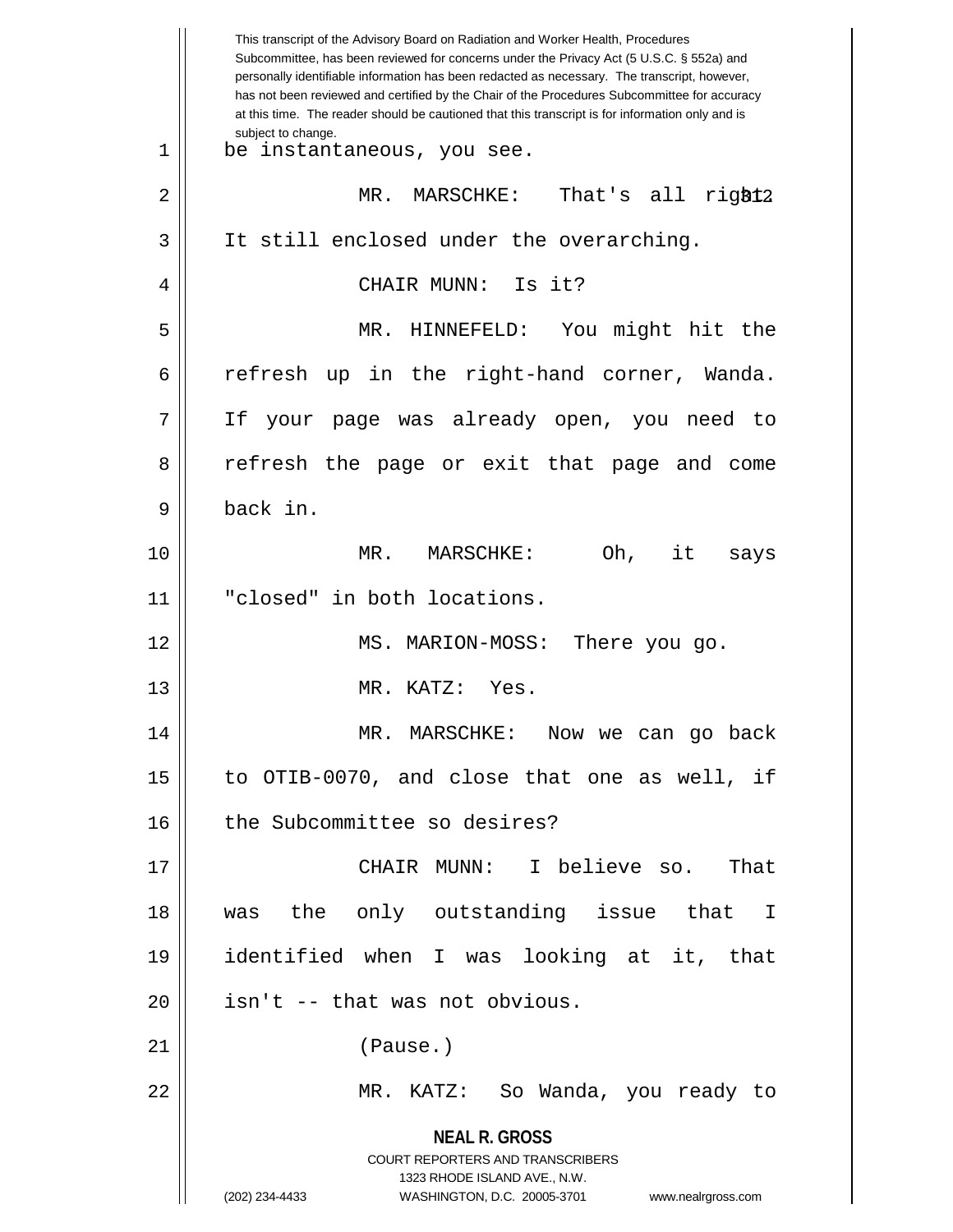|    | This transcript of the Advisory Board on Radiation and Worker Health, Procedures<br>Subcommittee, has been reviewed for concerns under the Privacy Act (5 U.S.C. § 552a) and<br>personally identifiable information has been redacted as necessary. The transcript, however,<br>has not been reviewed and certified by the Chair of the Procedures Subcommittee for accuracy<br>at this time. The reader should be cautioned that this transcript is for information only and is |
|----|----------------------------------------------------------------------------------------------------------------------------------------------------------------------------------------------------------------------------------------------------------------------------------------------------------------------------------------------------------------------------------------------------------------------------------------------------------------------------------|
| 1  | subject to change.<br>go onto the next item?                                                                                                                                                                                                                                                                                                                                                                                                                                     |
| 2  | I think what3We<br>CHAIR MUNN:<br>Yes.                                                                                                                                                                                                                                                                                                                                                                                                                                           |
| 3  | can do, then, if we have OTIB-0070 where<br>we                                                                                                                                                                                                                                                                                                                                                                                                                                   |
| 4  | want it, because I wanted it cleared out.<br>I                                                                                                                                                                                                                                                                                                                                                                                                                                   |
| 5  | think we needed to make sure that it<br>was                                                                                                                                                                                                                                                                                                                                                                                                                                      |
| 6  | properly annotated all the way down, in order                                                                                                                                                                                                                                                                                                                                                                                                                                    |
| 7  | to talk about what we were going to do with it                                                                                                                                                                                                                                                                                                                                                                                                                                   |
| 8  | with respect to a recommendation to the Board.                                                                                                                                                                                                                                                                                                                                                                                                                                   |
| 9  | still<br>0015<br><b>Now</b><br>have<br>we<br>open,                                                                                                                                                                                                                                                                                                                                                                                                                               |
| 10 | right? Let's see what we say there on OTIB-                                                                                                                                                                                                                                                                                                                                                                                                                                      |
| 11 | 0070.                                                                                                                                                                                                                                                                                                                                                                                                                                                                            |
| 12 | 0015<br>showing<br>MEMBER ZIEMER:<br>is                                                                                                                                                                                                                                                                                                                                                                                                                                          |
| 13 | "in progress" right now.                                                                                                                                                                                                                                                                                                                                                                                                                                                         |
| 14 | CHAIR MUNN: Yes, and now we can                                                                                                                                                                                                                                                                                                                                                                                                                                                  |
| 15 | say $--$                                                                                                                                                                                                                                                                                                                                                                                                                                                                         |
| 16 | MR. MARSCHKE: What I'm saying,                                                                                                                                                                                                                                                                                                                                                                                                                                                   |
| 17 | Wanda, is "Since Finding TIB-0009-01 has been                                                                                                                                                                                                                                                                                                                                                                                                                                    |
| 18 | closed, the Subcommittee has also closed this                                                                                                                                                                                                                                                                                                                                                                                                                                    |
| 19 | finding."                                                                                                                                                                                                                                                                                                                                                                                                                                                                        |
| 20 | CHAIR MUNN: Correct. We do want                                                                                                                                                                                                                                                                                                                                                                                                                                                  |
| 21 | it clean, if that's going to be one of our                                                                                                                                                                                                                                                                                                                                                                                                                                       |
| 22 | recommendations for covering at the Board                                                                                                                                                                                                                                                                                                                                                                                                                                        |
|    | <b>NEAL R. GROSS</b>                                                                                                                                                                                                                                                                                                                                                                                                                                                             |
|    | <b>COURT REPORTERS AND TRANSCRIBERS</b><br>1323 RHODE ISLAND AVE., N.W.                                                                                                                                                                                                                                                                                                                                                                                                          |
|    | (202) 234-4433<br>WASHINGTON, D.C. 20005-3701<br>www.nealrgross.com                                                                                                                                                                                                                                                                                                                                                                                                              |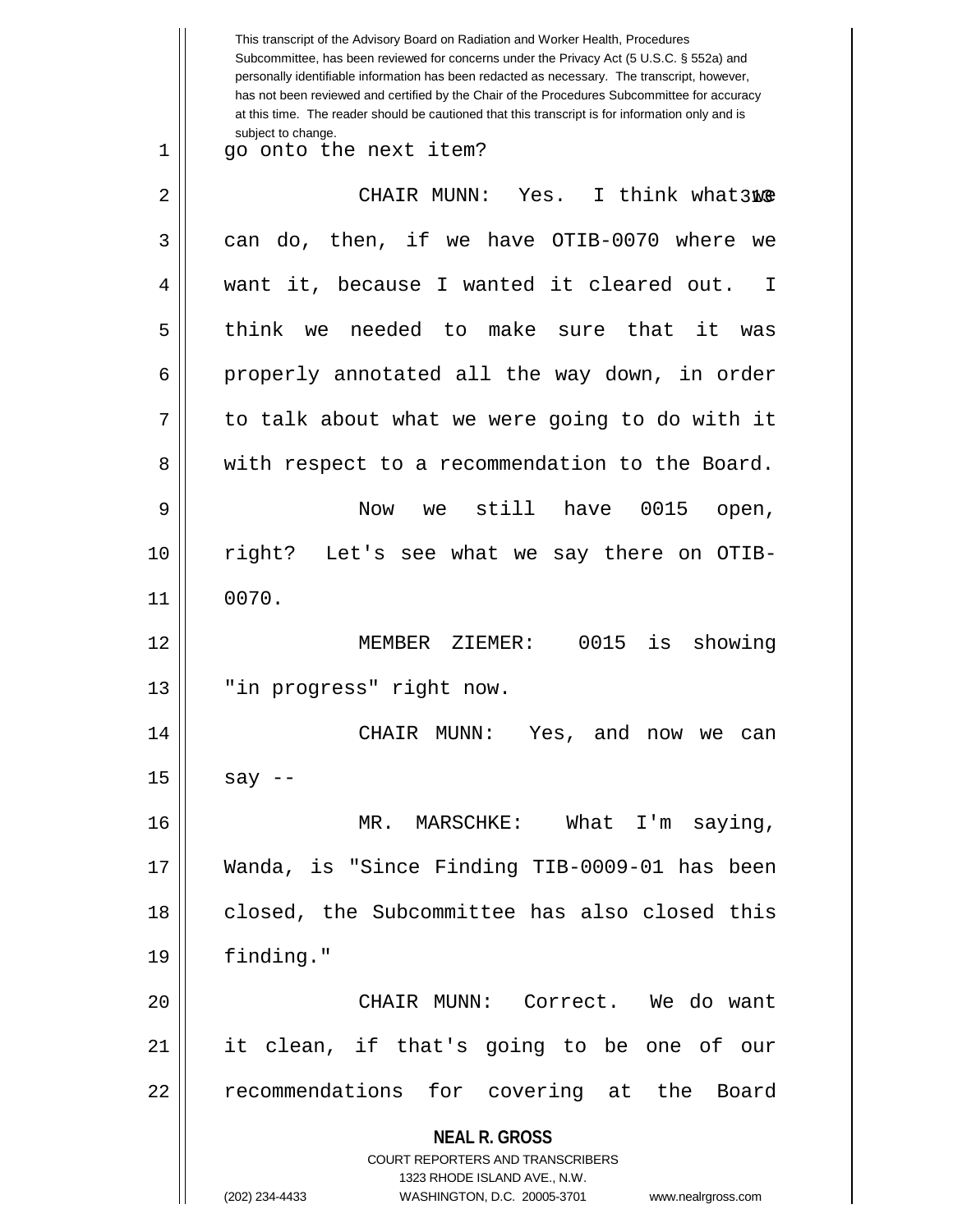|    | This transcript of the Advisory Board on Radiation and Worker Health, Procedures<br>Subcommittee, has been reviewed for concerns under the Privacy Act (5 U.S.C. § 552a) and<br>personally identifiable information has been redacted as necessary. The transcript, however,<br>has not been reviewed and certified by the Chair of the Procedures Subcommittee for accuracy<br>at this time. The reader should be cautioned that this transcript is for information only and is |
|----|----------------------------------------------------------------------------------------------------------------------------------------------------------------------------------------------------------------------------------------------------------------------------------------------------------------------------------------------------------------------------------------------------------------------------------------------------------------------------------|
| 1  | subject to change.<br>meeting. Well, we have -- that's a good segue                                                                                                                                                                                                                                                                                                                                                                                                              |
| 2  | into what we're going to do to report out314                                                                                                                                                                                                                                                                                                                                                                                                                                     |
| 3  | the Board.                                                                                                                                                                                                                                                                                                                                                                                                                                                                       |
| 4  | were asked to<br>give<br>You<br>some                                                                                                                                                                                                                                                                                                                                                                                                                                             |
| 5  | to specific procedures that<br>thought<br>are                                                                                                                                                                                                                                                                                                                                                                                                                                    |
| 6  | closed, that you felt might be of interest for                                                                                                                                                                                                                                                                                                                                                                                                                                   |
| 7  | the Board to review, for us to provide to them                                                                                                                                                                                                                                                                                                                                                                                                                                   |
| 8  | for thought and comment.                                                                                                                                                                                                                                                                                                                                                                                                                                                         |
| 9  | MR. KATZ: So let me give you some                                                                                                                                                                                                                                                                                                                                                                                                                                                |
| 10 | background for your thoughts about it.<br>So                                                                                                                                                                                                                                                                                                                                                                                                                                     |
| 11 | this upcoming Board meeting, we have some time                                                                                                                                                                                                                                                                                                                                                                                                                                   |
| 12 | when<br>they have -- we'll certainly have an                                                                                                                                                                                                                                                                                                                                                                                                                                     |
| 13 | hour, and we could have an hour and a half                                                                                                                                                                                                                                                                                                                                                                                                                                       |
| 14 | possibly, depending on what happens with that                                                                                                                                                                                                                                                                                                                                                                                                                                    |
| 15 | SEC being on or off the agenda, Pantex.                                                                                                                                                                                                                                                                                                                                                                                                                                          |
| 16 | But so my thought is that each                                                                                                                                                                                                                                                                                                                                                                                                                                                   |
| 17 | procedure, substantial procedure like the one,                                                                                                                                                                                                                                                                                                                                                                                                                                   |
| 18 | these two that we're already talking about,                                                                                                                                                                                                                                                                                                                                                                                                                                      |
| 19 | the 0052 and the 0070, that if we gave the                                                                                                                                                                                                                                                                                                                                                                                                                                       |
| 20 | Board 30 minutes, we could have about 15                                                                                                                                                                                                                                                                                                                                                                                                                                         |
| 21 | minutes of a really comprehensive, without                                                                                                                                                                                                                                                                                                                                                                                                                                       |
| 22 | being, you know, without killing them with                                                                                                                                                                                                                                                                                                                                                                                                                                       |
|    | <b>NEAL R. GROSS</b>                                                                                                                                                                                                                                                                                                                                                                                                                                                             |

COURT REPORTERS AND TRANSCRIBERS 1323 RHODE ISLAND AVE., N.W.

 $\mathsf{I}$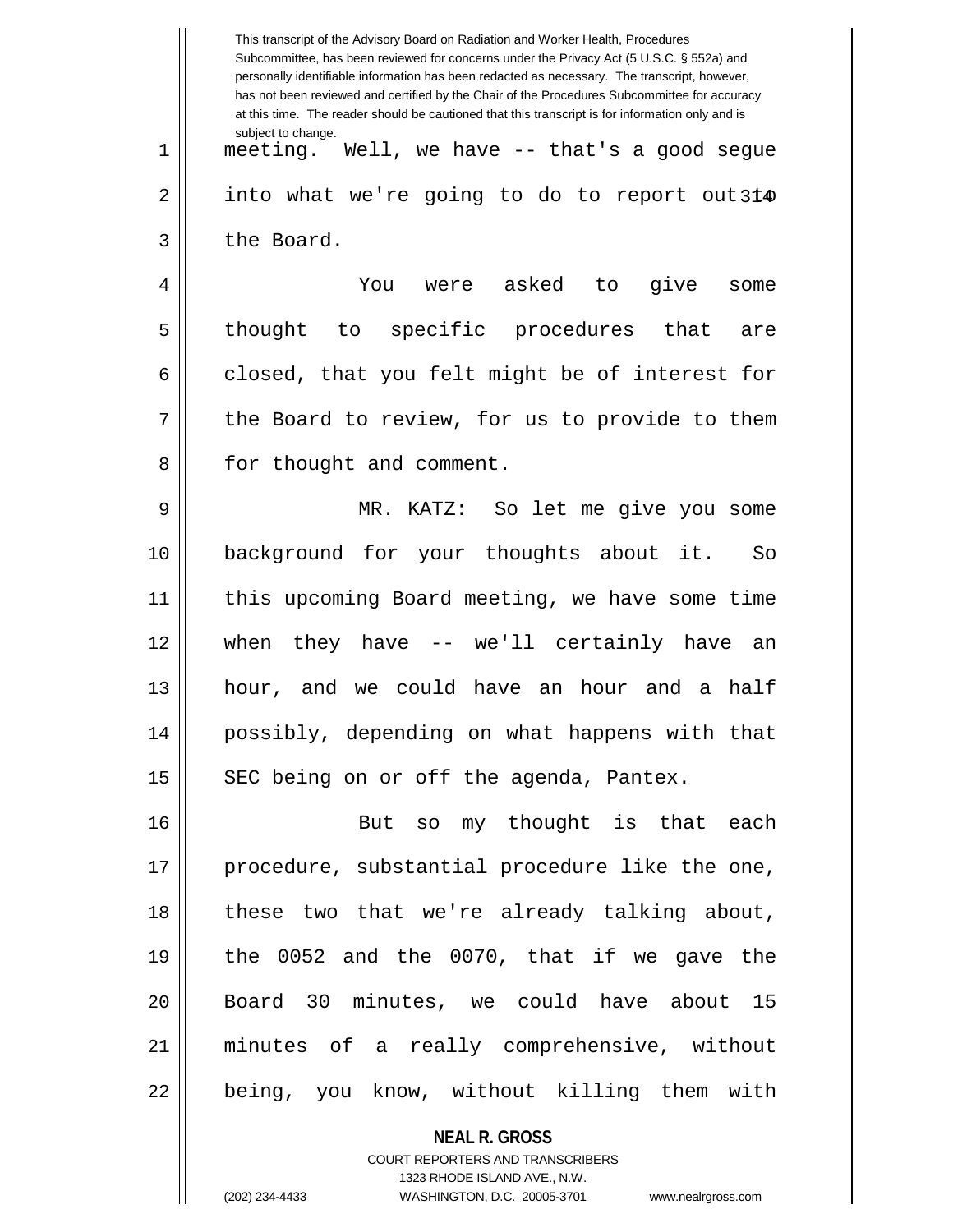**NEAL R. GROSS** COURT REPORTERS AND TRANSCRIBERS 1323 RHODE ISLAND AVE., N.W. (202) 234-4433 WASHINGTON, D.C. 20005-3701 www.nealrgross.com This transcript of the Advisory Board on Radiation and Worker Health, Procedures Subcommittee, has been reviewed for concerns under the Privacy Act (5 U.S.C. § 552a) and personally identifiable information has been redacted as necessary. The transcript, however, has not been reviewed and certified by the Chair of the Procedures Subcommittee for accuracy at this time. The reader should be cautioned that this transcript is for information only and is subject to change.  $2 \parallel$  But a fairly comprehensive 1 detail. 3 presentation from SC&A, and that would still 4 || give the Board 10 to 15 minutes to interact on 5 || understanding the findings, the closeouts and  $6$  | concurring or what have you. 7 || So 30 minutes apiece. We have 8 0052 and 0070 as two. I think we know the 9 Board's interested in those two, and then we 10 have may have opportunity for a third 11 procedure too. But that's, I mean, you know, 12 || it's up to you Paul, Josie's left by the way, 13 if that makes sense. 14 MEMBER ZIEMER: Right. Now we've 15 || got to include Ames in there, which is 0037. 16 CHAIR MUNN: Uh-huh. 17 MEMBER ZIEMER: We said we were 18 || going to take that to the Board. 19 MR. KATZ: Oh, that's just for the 20 || teleconference. I'm talking about the March 21 meeting. 22 MEMBER ZIEMER: Oh, the March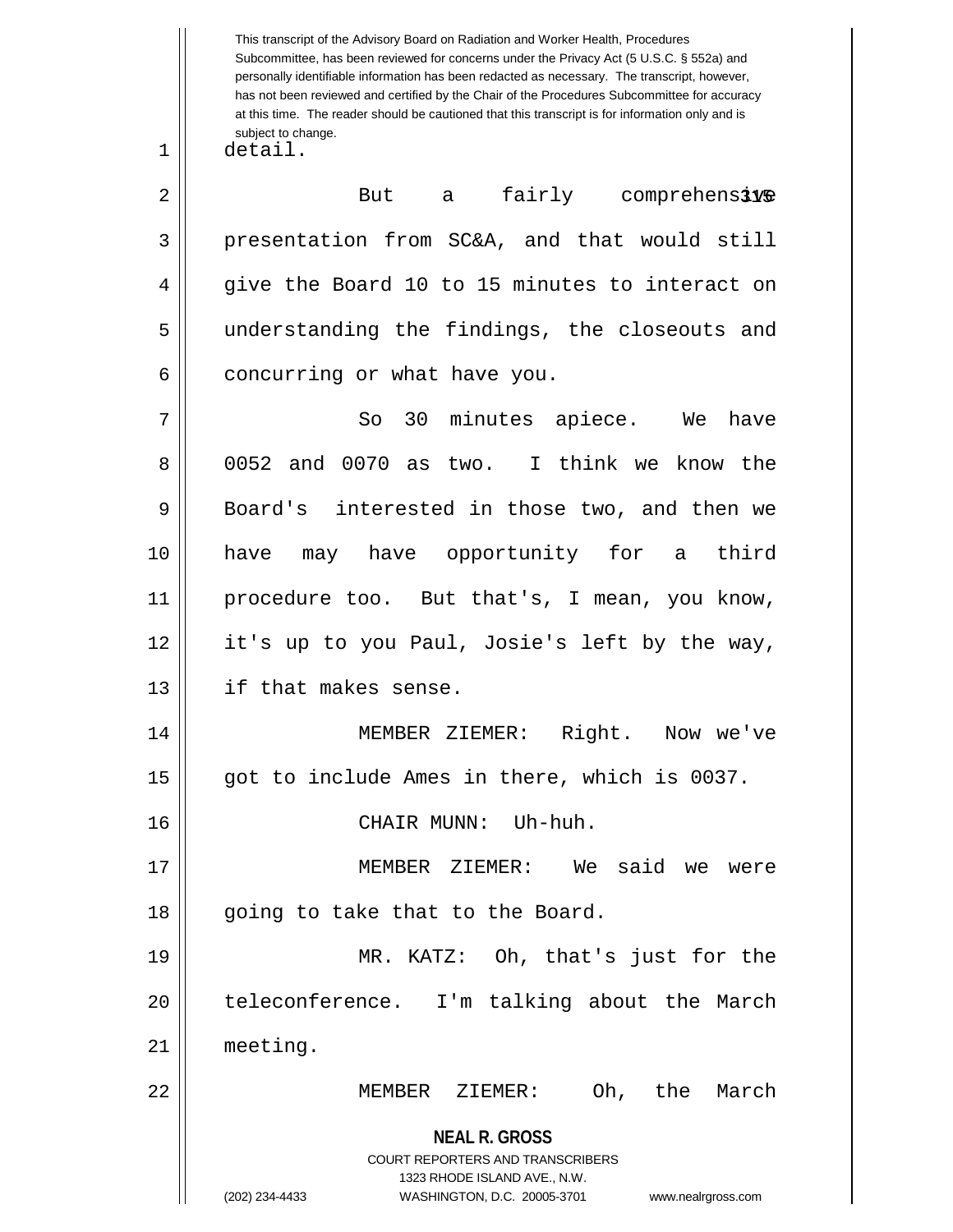**NEAL R. GROSS** COURT REPORTERS AND TRANSCRIBERS This transcript of the Advisory Board on Radiation and Worker Health, Procedures Subcommittee, has been reviewed for concerns under the Privacy Act (5 U.S.C. § 552a) and personally identifiable information has been redacted as necessary. The transcript, however, has not been reviewed and certified by the Chair of the Procedures Subcommittee for accuracy at this time. The reader should be cautioned that this transcript is for information only and is subject to change. 316 2 MR. KATZ: I'm talking about the 1 meeting, the full Board meeting. 3 March meeting. This will be a PowerPoint 4 | presentation, detailed. 5 MEMBER ZIEMER: Oh, gotcha,  $6 \parallel$  gotcha. Okay. 7 CHAIR MUNN: This will be the 8 || March meeting, not just the phone meeting, and 9 | --10 MR. KATZ: This will be a separate 11 session, separate from the, you know, Work 12 | Group reports. 13 CHAIR MUNN: And if you would 14 please, Ted, also be a little more specific 15 about what our second report of OTIB-0052 is 16 intended to do? 17 MR. KATZ: Yeah. It's, I mean I 18 || think what the Board expressed was that they 19 would like it to be comprehensive, as opposed 20 to -- there was just some illustrative, 21 important findings that called out. I'm not  $22$  | sure that  $-$ 

1323 RHODE ISLAND AVE., N.W.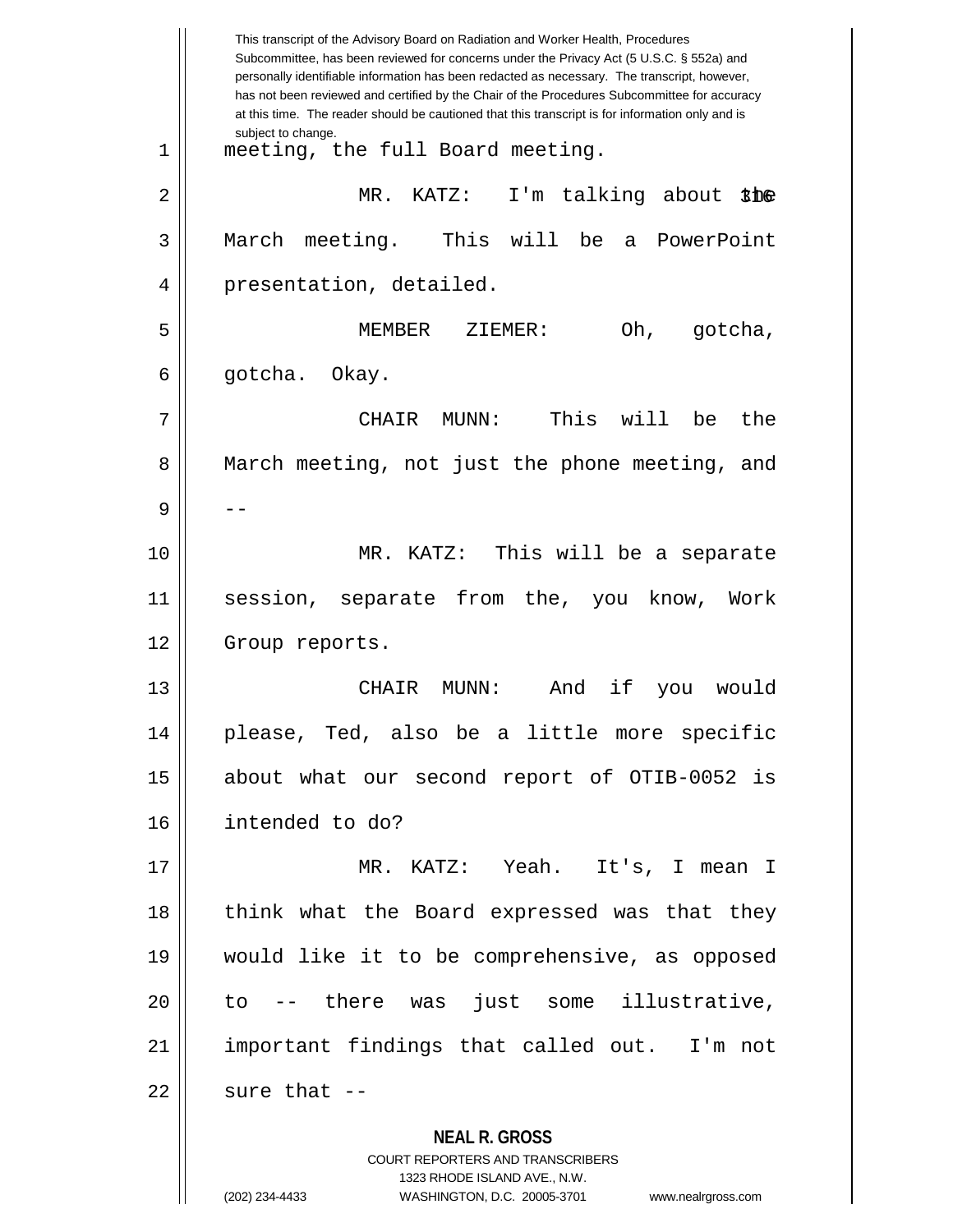**NEAL R. GROSS** COURT REPORTERS AND TRANSCRIBERS This transcript of the Advisory Board on Radiation and Worker Health, Procedures Subcommittee, has been reviewed for concerns under the Privacy Act (5 U.S.C. § 552a) and personally identifiable information has been redacted as necessary. The transcript, however, has not been reviewed and certified by the Chair of the Procedures Subcommittee for accuracy at this time. The reader should be cautioned that this transcript is for information only and is subject to change. 317 1 MR. STIVER: We had called out two 2 || in detail, as more of an example. 3 || MR. KATZ: Right. 4 MR. STIVER: And then referenced  $5 \parallel$  back to the BRS, where they're all there. But 6 I think all we ended up doing was confusing 7 | everybody, though. 8 MR. KATZ: Yes. 9 MR. STIVER: Now Jim was kind of 10 concerned, because he thought "Wait a second. 11 || I thought we already closed all these out," 12 || and here you're only showing two closed. What 13 we were trying to do is balance the time we 14 had with the amount of detail that we had to  $15$  || put in there, because I don't know how many  $16$  | that are over there. There were quite a few, 17 || in the teens, I believe. 18 || So I guess what we need to do now 19 is to kind of make that more streamlined, some 20 || bullet points. We can do the presentation 21 under the following discussion, providing the 22 | detail without, as you said, killing them with

1323 RHODE ISLAND AVE., N.W.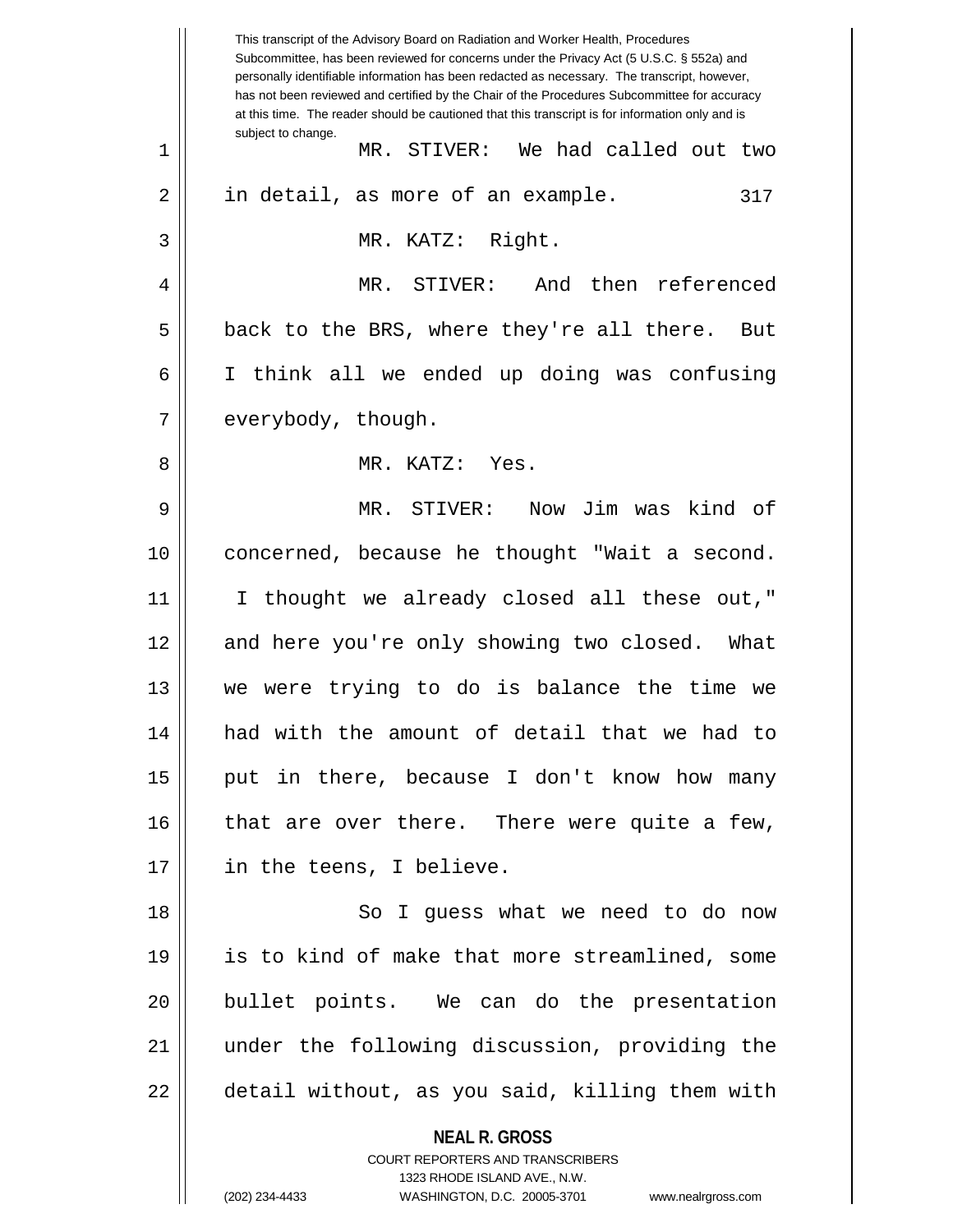**NEAL R. GROSS** COURT REPORTERS AND TRANSCRIBERS 1323 RHODE ISLAND AVE., N.W. (202) 234-4433 WASHINGTON, D.C. 20005-3701 www.nealrgross.com This transcript of the Advisory Board on Radiation and Worker Health, Procedures Subcommittee, has been reviewed for concerns under the Privacy Act (5 U.S.C. § 552a) and personally identifiable information has been redacted as necessary. The transcript, however, has not been reviewed and certified by the Chair of the Procedures Subcommittee for accuracy at this time. The reader should be cautioned that this transcript is for information only and is subject to change. 2 || MR. KATZ: Right. We just keep3i® 1 || too much detail in the presentation.  $3 \parallel$  mind that they, that this is an opportunity 4 for the Board Members who haven't been 5 involved to weigh in if they have thoughts  $6 \parallel$  about some of these closeouts, the issues in  $7 \parallel$  play. 8 MR. STIVER: Yeah. I think we can 9 fix 0052 fairly easily, and then can use that 10 || as sort of a template going forward. 11 MR. KATZ: And then the other 12 || thing that we need to provide in advance, so a 13 || presentation and then background documentation  $14$  || that they can read, so they can have an in-15 | depth understanding if they want one. 16 MR. STIVER: I guess we ignore the 17 presumption that they're not going to go to  $18$  || the BRS and  $-$ 19 (Simultaneous speaking.) 20 MR. KATZ: They're not going to go 21 to the BRS. So we're going to have to spoon 22 || it to them, the background information that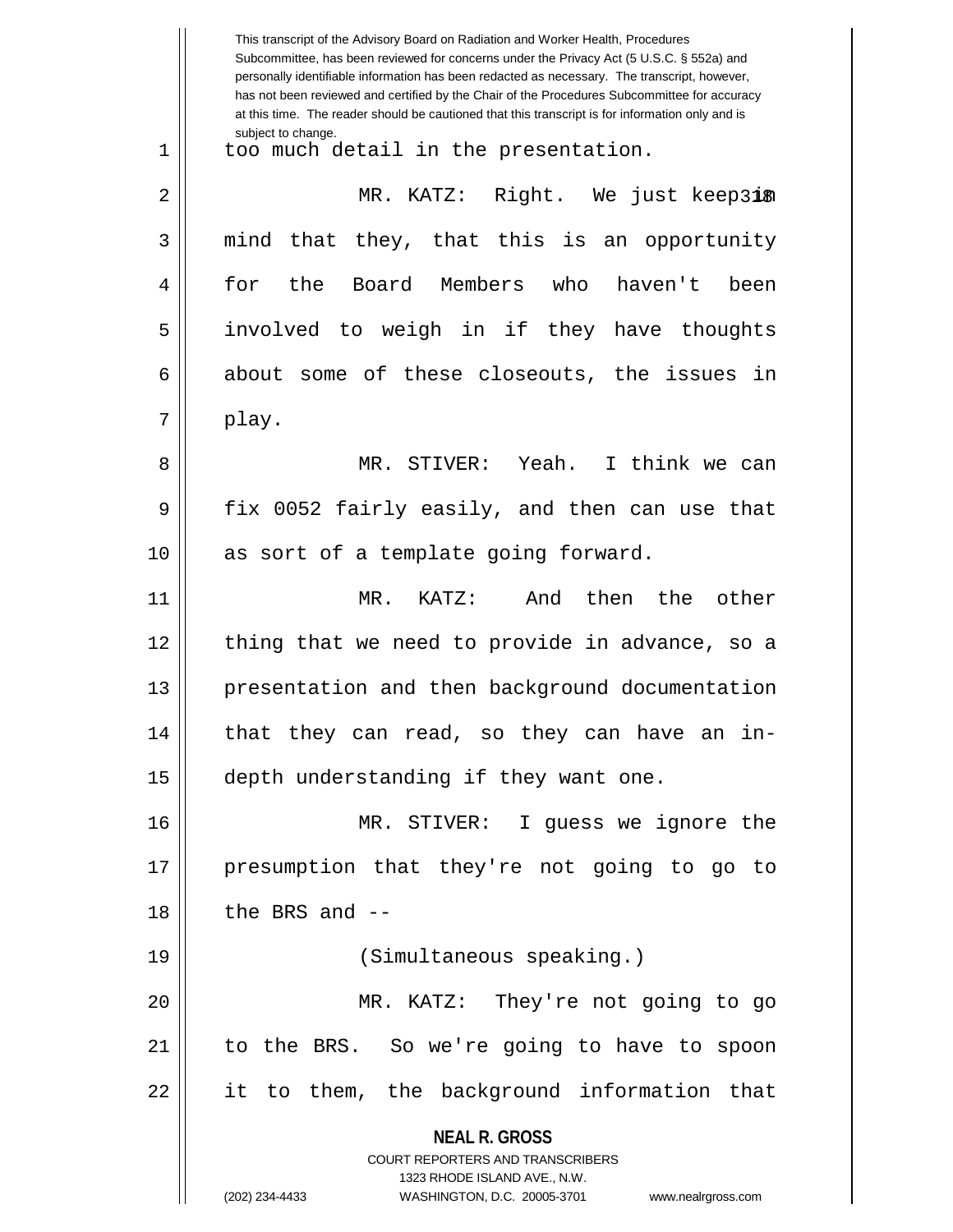**NEAL R. GROSS** COURT REPORTERS AND TRANSCRIBERS 1323 RHODE ISLAND AVE., N.W. (202) 234-4433 WASHINGTON, D.C. 20005-3701 www.nealrgross.com This transcript of the Advisory Board on Radiation and Worker Health, Procedures Subcommittee, has been reviewed for concerns under the Privacy Act (5 U.S.C. § 552a) and personally identifiable information has been redacted as necessary. The transcript, however, has not been reviewed and certified by the Chair of the Procedures Subcommittee for accuracy at this time. The reader should be cautioned that this transcript is for information only and is subject to change. 319 1 || they want. So that's another thing. They'll  $2 \parallel$  need some help, and I'll be  $-$ 3 CHAIR MUNN: Yeah. We'll need to 4 || work pretty closely on that, John. 5 MR. STIVER: Yeah Wanda, Steve and 6 I can work with you and get all that 7 | information pulled together. 8 CHAIR MUNN: If you would, yeah. 9 Just let me when is the best time for us to 10 talk about it, and how, when you're going to 11 give me some at least rough draft of what you  $12 \parallel$  think. 13 MR. STIVER: Yeah. We'll do some 14 back and forth on this, to make sure that 15 we're all in agreement. 16 MR. KATZ: I'd like to get 17 materials to the Board at least two weeks 18 | ahead of time. 19 MR. STIVER: Two weeks in advance? 20 MR. KATZ: At least. 21 CHAIR MUNN: Okay. That means we 22 || don't have a lot of time to put the materials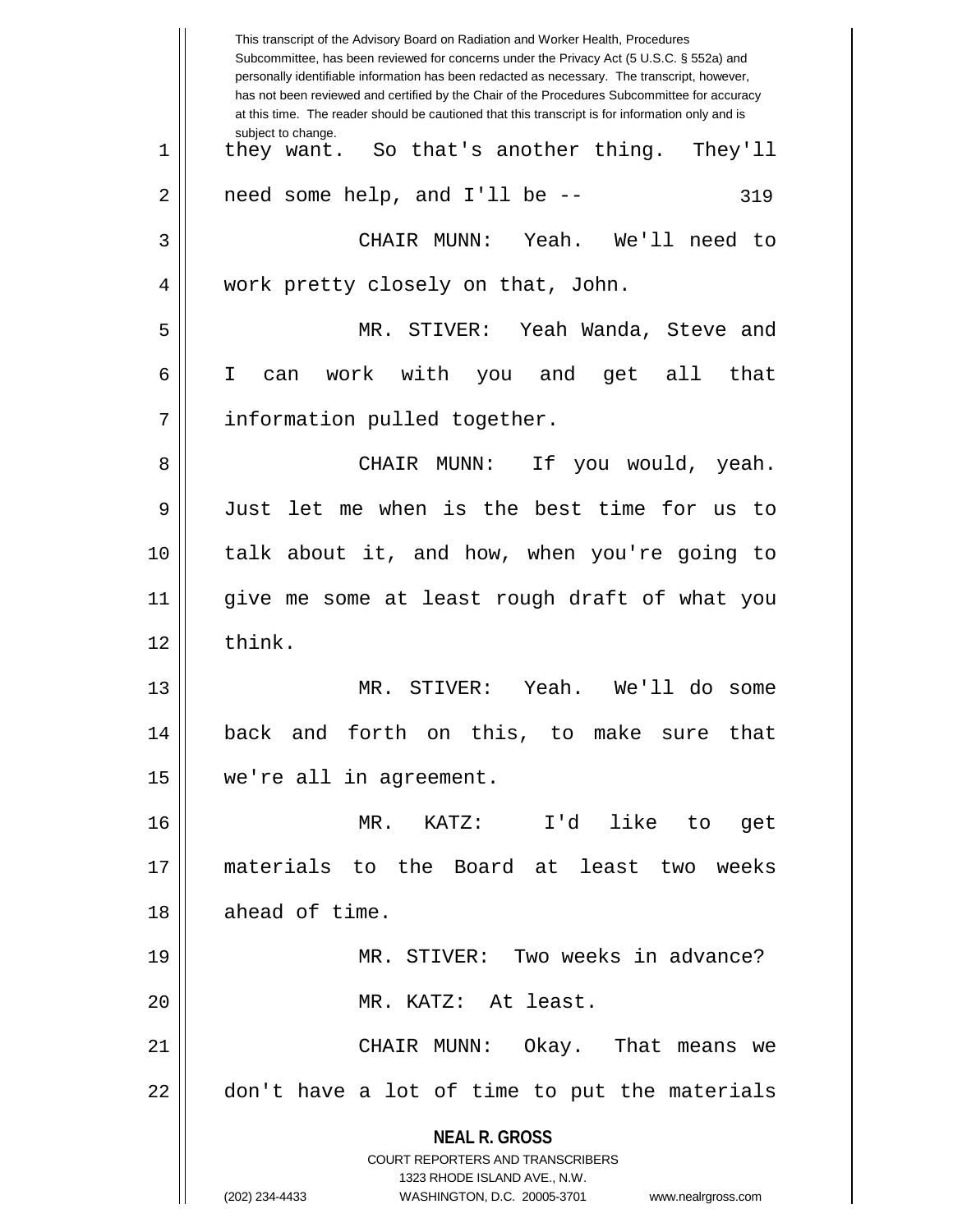**NEAL R. GROSS** COURT REPORTERS AND TRANSCRIBERS 1323 RHODE ISLAND AVE., N.W. (202) 234-4433 WASHINGTON, D.C. 20005-3701 www.nealrgross.com This transcript of the Advisory Board on Radiation and Worker Health, Procedures Subcommittee, has been reviewed for concerns under the Privacy Act (5 U.S.C. § 552a) and personally identifiable information has been redacted as necessary. The transcript, however, has not been reviewed and certified by the Chair of the Procedures Subcommittee for accuracy at this time. The reader should be cautioned that this transcript is for information only and is subject to change. 320 2 MR. STIVER: We don't have a lot 1 | together.  $3 \parallel$  of time. 4 CHAIR MUNN: So I'll be expecting  $5 \parallel$  to hear from you very shortly. 6 MR. STIVER: Okay. I'll get 7 | started on it quickly. 8 CHAIR MUNN: At least we know  $9 \parallel$  we're going to start on  $-$ 10 MEMBER ZIEMER: Yeah. Let me make 11 a comment on 52, because that's the 12 construction worker one. There will be a lot 13 of interest in that, and there's like 16 14 findings in there, and you can't go into all  $15$   $\parallel$  the detail. 16 But I think it would be good if 17 you could summarize them, not necessarily 1 18 through 16, but there were three findings 19 dealing with this. Some of them are 20 variations -- 21 || MR. STIVER: Certain themes. 22 MEMBER ZIEMER: Yeah, on external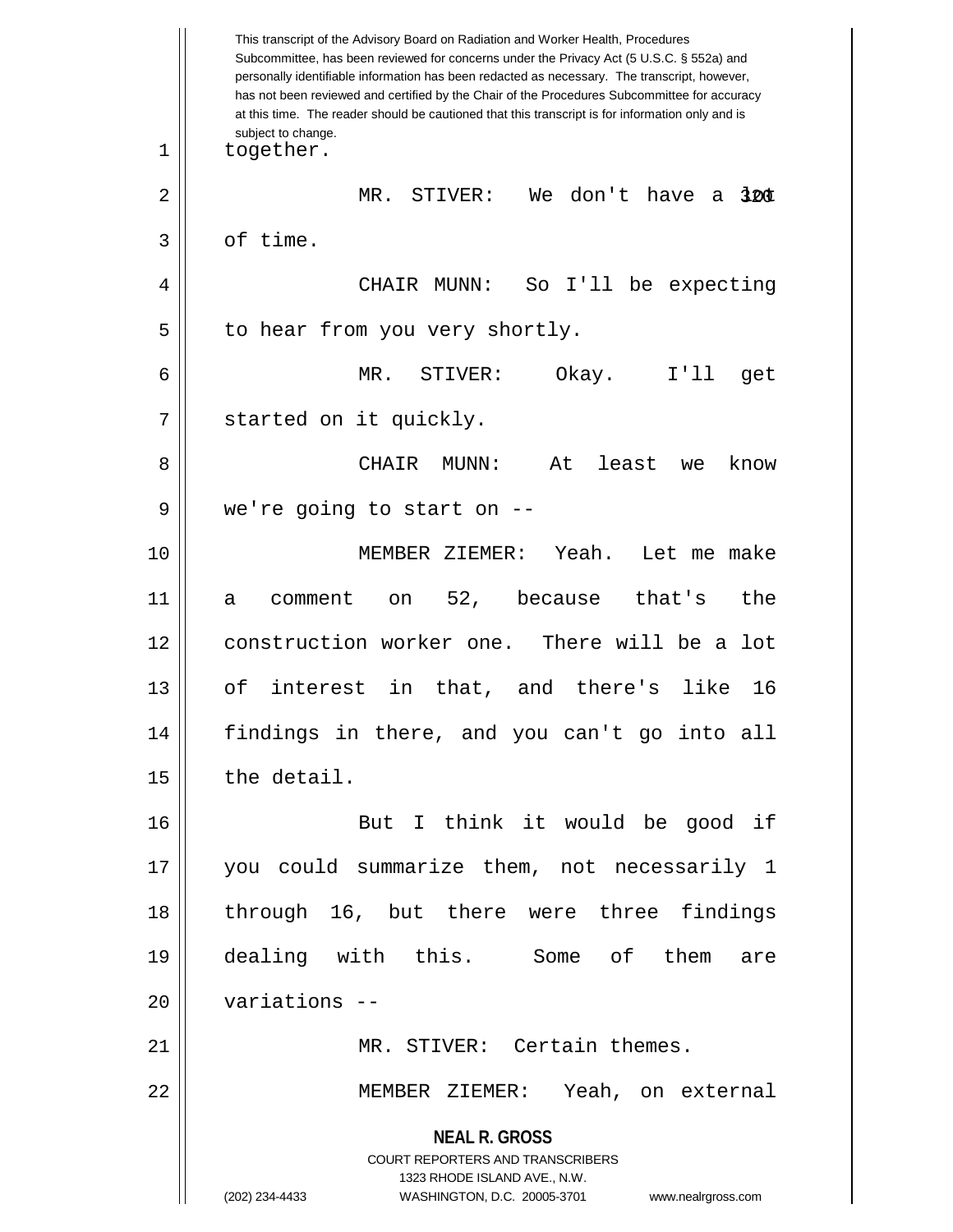|    | This transcript of the Advisory Board on Radiation and Worker Health, Procedures<br>Subcommittee, has been reviewed for concerns under the Privacy Act (5 U.S.C. § 552a) and<br>personally identifiable information has been redacted as necessary. The transcript, however,<br>has not been reviewed and certified by the Chair of the Procedures Subcommittee for accuracy<br>at this time. The reader should be cautioned that this transcript is for information only and is |
|----|----------------------------------------------------------------------------------------------------------------------------------------------------------------------------------------------------------------------------------------------------------------------------------------------------------------------------------------------------------------------------------------------------------------------------------------------------------------------------------|
| 1  | subject to change.<br>findings covering this<br>and<br>internal<br>dose                                                                                                                                                                                                                                                                                                                                                                                                          |
| 2  | whatever. If you can categorize the groups30f                                                                                                                                                                                                                                                                                                                                                                                                                                    |
| 3  | findings, and you might pick out a couple to                                                                                                                                                                                                                                                                                                                                                                                                                                     |
| 4  | how, what kinds of<br>deliberations,<br>show                                                                                                                                                                                                                                                                                                                                                                                                                                     |
| 5  | particularly if there's some -- well, I don't                                                                                                                                                                                                                                                                                                                                                                                                                                    |
| 6  | You'll have to<br>look at it.<br>know.<br>But                                                                                                                                                                                                                                                                                                                                                                                                                                    |
| 7  | somehow, you've got to be able to cover the                                                                                                                                                                                                                                                                                                                                                                                                                                      |
| 8  | scope and yet be concise on this.                                                                                                                                                                                                                                                                                                                                                                                                                                                |
| 9  | MR. STIVER: 15 minutes, yes.                                                                                                                                                                                                                                                                                                                                                                                                                                                     |
| 10 | MEMBER ZIEMER: And then the Board                                                                                                                                                                                                                                                                                                                                                                                                                                                |
| 11 | can delve into it if they want.                                                                                                                                                                                                                                                                                                                                                                                                                                                  |
| 12 | MR. STIVER:<br>Yeah.<br>We<br>have all                                                                                                                                                                                                                                                                                                                                                                                                                                           |
| 13 | the backup material that we need.                                                                                                                                                                                                                                                                                                                                                                                                                                                |
| 14 | MEMBER ZIEMER: You have the                                                                                                                                                                                                                                                                                                                                                                                                                                                      |
| 15 | backup there.                                                                                                                                                                                                                                                                                                                                                                                                                                                                    |
| 16 | MR. KATZ: I mean if you have to                                                                                                                                                                                                                                                                                                                                                                                                                                                  |
| 17 | go to 20 minutes, then go to 20 minutes. I                                                                                                                                                                                                                                                                                                                                                                                                                                       |
| 18 | mean just -- but definitely you want to leave                                                                                                                                                                                                                                                                                                                                                                                                                                    |
| 19 | them time to engage.                                                                                                                                                                                                                                                                                                                                                                                                                                                             |
| 20 | MR. STIVER: Oh yeah. That's                                                                                                                                                                                                                                                                                                                                                                                                                                                      |
| 21 | really what we're interested in, is the                                                                                                                                                                                                                                                                                                                                                                                                                                          |
| 22 | feedback.                                                                                                                                                                                                                                                                                                                                                                                                                                                                        |
|    | <b>NEAL R. GROSS</b><br>COURT REPORTERS AND TRANSCRIBERS<br>1323 RHODE ISLAND AVE., N.W.<br>(202) 234-4433<br>WASHINGTON, D.C. 20005-3701<br>www.nealrgross.com                                                                                                                                                                                                                                                                                                                  |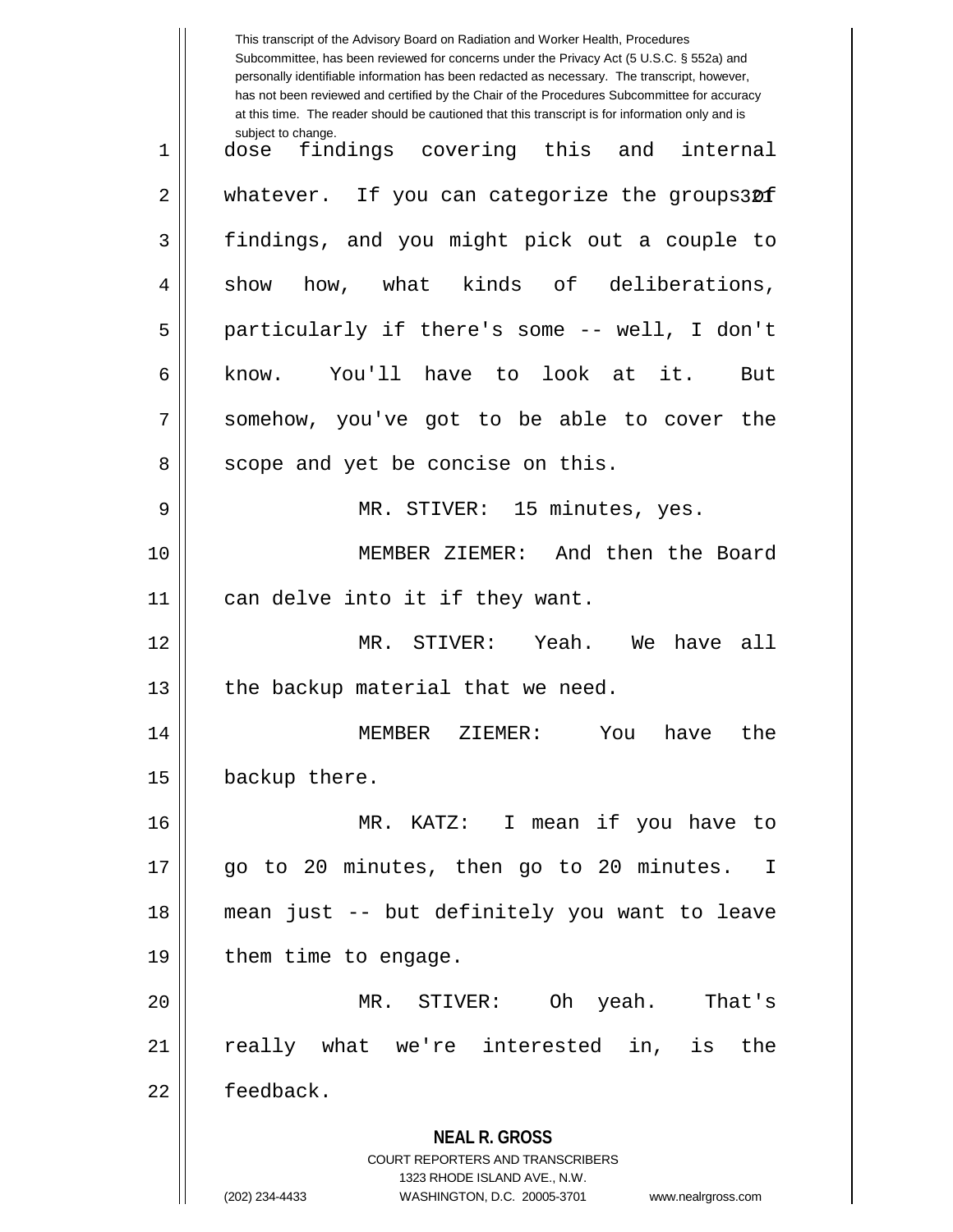**NEAL R. GROSS** COURT REPORTERS AND TRANSCRIBERS 1323 RHODE ISLAND AVE., N.W. (202) 234-4433 WASHINGTON, D.C. 20005-3701 www.nealrgross.com This transcript of the Advisory Board on Radiation and Worker Health, Procedures Subcommittee, has been reviewed for concerns under the Privacy Act (5 U.S.C. § 552a) and personally identifiable information has been redacted as necessary. The transcript, however, has not been reviewed and certified by the Chair of the Procedures Subcommittee for accuracy at this time. The reader should be cautioned that this transcript is for information only and is subject to change. 2  $\parallel$  advice, and then just think about a third3 $22$ 1 MR. KATZ: So I think that's good 3 did you think about what might be a third 4 procedure? 5 CHAIR MUNN: Well, have we 6 ascertained that we are  $-$  has the decision 7 already been made that you want to do OTIB-8 0070? 9 MR. STIVER: I think 0070 would be  $10 \parallel$  a very good one. 11 || CHAIR MUNN: All right. 12 MR. STIVER: A lot of 13 deliberations went into it -- 14 CHAIR MUNN: Paul, how do you feel 15 about that? 16 MEMBER ZIEMER: Let's see. That's 17 the atomic weapons workers or employees' 18 residual periods? 19 MR. STIVER: Yes. That was the  $20$  || AWE residual, but the depletion rates  $-$ 21 MEMBER ZIEMER: Yeah. That  $22 \parallel$  applies to a lot of things.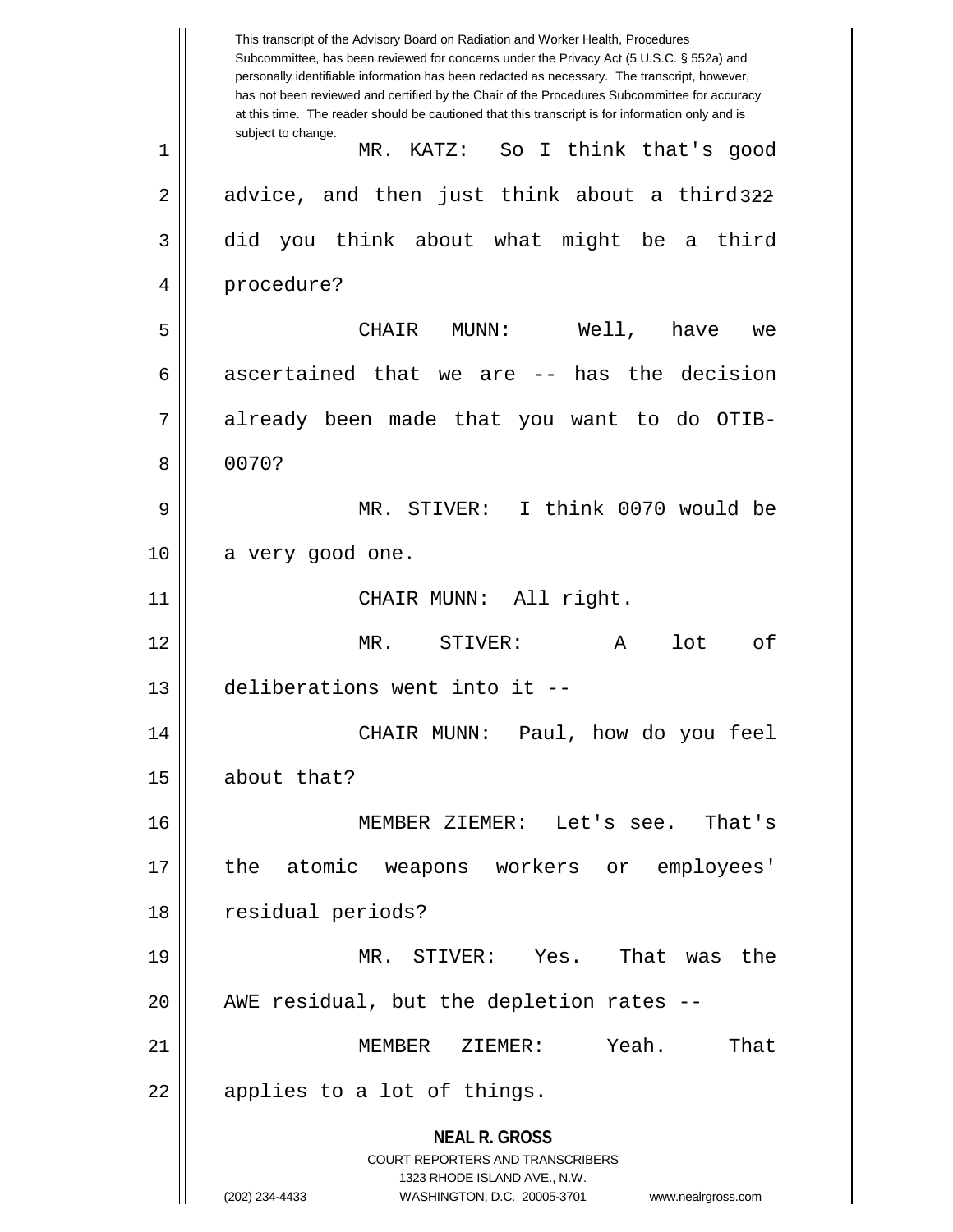|    | This transcript of the Advisory Board on Radiation and Worker Health, Procedures<br>Subcommittee, has been reviewed for concerns under the Privacy Act (5 U.S.C. § 552a) and<br>personally identifiable information has been redacted as necessary. The transcript, however,<br>has not been reviewed and certified by the Chair of the Procedures Subcommittee for accuracy<br>at this time. The reader should be cautioned that this transcript is for information only and is |
|----|----------------------------------------------------------------------------------------------------------------------------------------------------------------------------------------------------------------------------------------------------------------------------------------------------------------------------------------------------------------------------------------------------------------------------------------------------------------------------------|
| 1  | subject to change.<br>(Simultaneous speaking.)                                                                                                                                                                                                                                                                                                                                                                                                                                   |
| 2  | MR. MARSCHKE: There is one,<br>BDI                                                                                                                                                                                                                                                                                                                                                                                                                                               |
| 3  | all, set of 0070 issues have been closed.                                                                                                                                                                                                                                                                                                                                                                                                                                        |
| 4  | Yeah, they have.<br>CHAIR MUNN:                                                                                                                                                                                                                                                                                                                                                                                                                                                  |
| 5  | There's one that has been covered in another                                                                                                                                                                                                                                                                                                                                                                                                                                     |
| 6  | finding.                                                                                                                                                                                                                                                                                                                                                                                                                                                                         |
| 7  | MR. MARSCHKE: Yes.<br>One has been                                                                                                                                                                                                                                                                                                                                                                                                                                               |
| 8  | transferred -- actually, it was transferred to                                                                                                                                                                                                                                                                                                                                                                                                                                   |
| 9  | Paul's group, I think, and we're going to have                                                                                                                                                                                                                                                                                                                                                                                                                                   |
| 10 | to know the status of that if we're going to                                                                                                                                                                                                                                                                                                                                                                                                                                     |
| 11 | make slides on it, I guess, is my -- if we're                                                                                                                                                                                                                                                                                                                                                                                                                                    |
| 12 | going to be making slides on it, we have to                                                                                                                                                                                                                                                                                                                                                                                                                                      |
| 13 | know what's going on with that interface.                                                                                                                                                                                                                                                                                                                                                                                                                                        |
| 14 | CHAIR MUNN: Which finding?                                                                                                                                                                                                                                                                                                                                                                                                                                                       |
| 15 | MR. MARSCHKE: Finding 12.                                                                                                                                                                                                                                                                                                                                                                                                                                                        |
| 16 | 12,<br>MEMBER ZIEMER:<br>Issue                                                                                                                                                                                                                                                                                                                                                                                                                                                   |
| 17 | transferred to TBD-6000.                                                                                                                                                                                                                                                                                                                                                                                                                                                         |
| 18 | CHAIR MUNN: Well, we show it as                                                                                                                                                                                                                                                                                                                                                                                                                                                  |
| 19 | addressed in findings. Let's go look and see                                                                                                                                                                                                                                                                                                                                                                                                                                     |
| 20 | what we've done. Oh, no. It was just -- all                                                                                                                                                                                                                                                                                                                                                                                                                                      |
| 21 | we need is an email from you, Paul.                                                                                                                                                                                                                                                                                                                                                                                                                                              |
| 22 | MEMBER ZIEMER: Well, I have that                                                                                                                                                                                                                                                                                                                                                                                                                                                 |
|    | <b>NEAL R. GROSS</b><br>COURT REPORTERS AND TRANSCRIBERS<br>1323 RHODE ISLAND AVE., N.W.<br>(202) 234-4433<br>WASHINGTON, D.C. 20005-3701<br>www.nealrgross.com                                                                                                                                                                                                                                                                                                                  |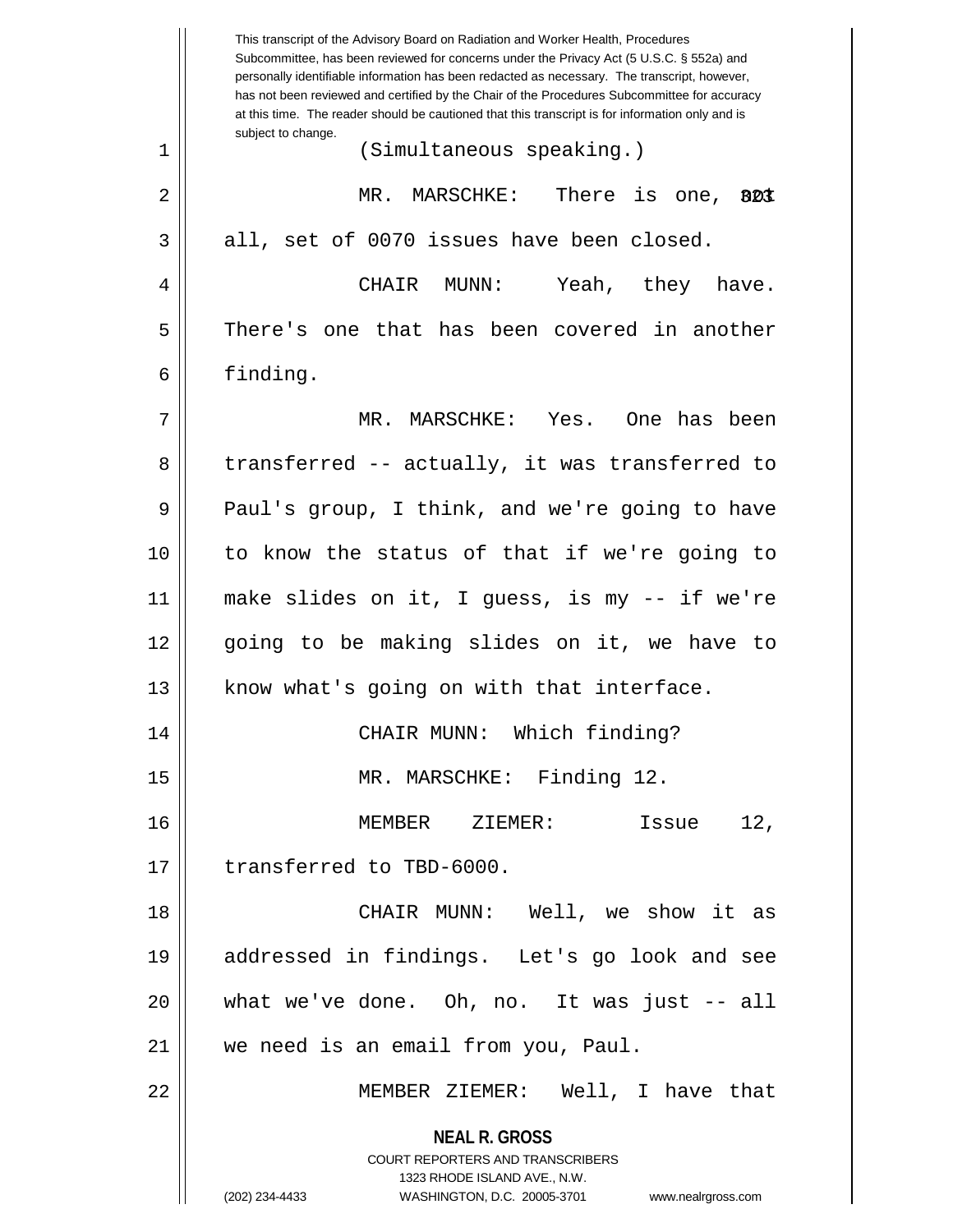|    | This transcript of the Advisory Board on Radiation and Worker Health, Procedures<br>Subcommittee, has been reviewed for concerns under the Privacy Act (5 U.S.C. § 552a) and<br>personally identifiable information has been redacted as necessary. The transcript, however,<br>has not been reviewed and certified by the Chair of the Procedures Subcommittee for accuracy<br>at this time. The reader should be cautioned that this transcript is for information only and is |
|----|----------------------------------------------------------------------------------------------------------------------------------------------------------------------------------------------------------------------------------------------------------------------------------------------------------------------------------------------------------------------------------------------------------------------------------------------------------------------------------|
| 1  | subject to change.<br>note and I looked at it again this week, and I                                                                                                                                                                                                                                                                                                                                                                                                             |
| 2  | wrote myself a note, "what is it I'm supposed                                                                                                                                                                                                                                                                                                                                                                                                                                    |
| 3  | to email?" Am I supposed to email you --                                                                                                                                                                                                                                                                                                                                                                                                                                         |
| 4  | CHAIR MUNN: Yes, you're supposed                                                                                                                                                                                                                                                                                                                                                                                                                                                 |
| 5  | to email me.                                                                                                                                                                                                                                                                                                                                                                                                                                                                     |
| 6  | MEMBER ZIEMER: That what?                                                                                                                                                                                                                                                                                                                                                                                                                                                        |
| 7  | CHAIR MUNN:<br>That you $-$ that the                                                                                                                                                                                                                                                                                                                                                                                                                                             |
| 8  | finding, that we've addressed it in TBD-6000                                                                                                                                                                                                                                                                                                                                                                                                                                     |
| 9  | Work Group, and it's -- we have discussed it                                                                                                                                                                                                                                                                                                                                                                                                                                     |
| 10 | and we agree that it should be closed.<br>We                                                                                                                                                                                                                                                                                                                                                                                                                                     |
| 11 | referred to the transcript of last January,                                                                                                                                                                                                                                                                                                                                                                                                                                      |
| 12 | January 2011.                                                                                                                                                                                                                                                                                                                                                                                                                                                                    |
| 13 | MEMBER ZIEMER:<br>Okay. So all you                                                                                                                                                                                                                                                                                                                                                                                                                                               |
| 14 | need is an email from me confirming that?                                                                                                                                                                                                                                                                                                                                                                                                                                        |
| 15 | It's<br>CHAIR MUNN: All we need.                                                                                                                                                                                                                                                                                                                                                                                                                                                 |
| 16 | just a formality.                                                                                                                                                                                                                                                                                                                                                                                                                                                                |
| 17 | MEMBER ZIEMER: Yeah. I have a                                                                                                                                                                                                                                                                                                                                                                                                                                                    |
| 18 | note "send an email to Wanda," but --                                                                                                                                                                                                                                                                                                                                                                                                                                            |
| 19 | CHAIR MUNN: Yeah, that's exactly                                                                                                                                                                                                                                                                                                                                                                                                                                                 |
| 20 | right, so that we can formally incorporate it                                                                                                                                                                                                                                                                                                                                                                                                                                    |
| 21 | here as a finding and just close it.                                                                                                                                                                                                                                                                                                                                                                                                                                             |
| 22 | MEMBER ZIEMER: Gotcha.                                                                                                                                                                                                                                                                                                                                                                                                                                                           |
|    | <b>NEAL R. GROSS</b><br><b>COURT REPORTERS AND TRANSCRIBERS</b><br>1323 RHODE ISLAND AVE., N.W.<br>(202) 234-4433<br>WASHINGTON, D.C. 20005-3701<br>www.nealrgross.com                                                                                                                                                                                                                                                                                                           |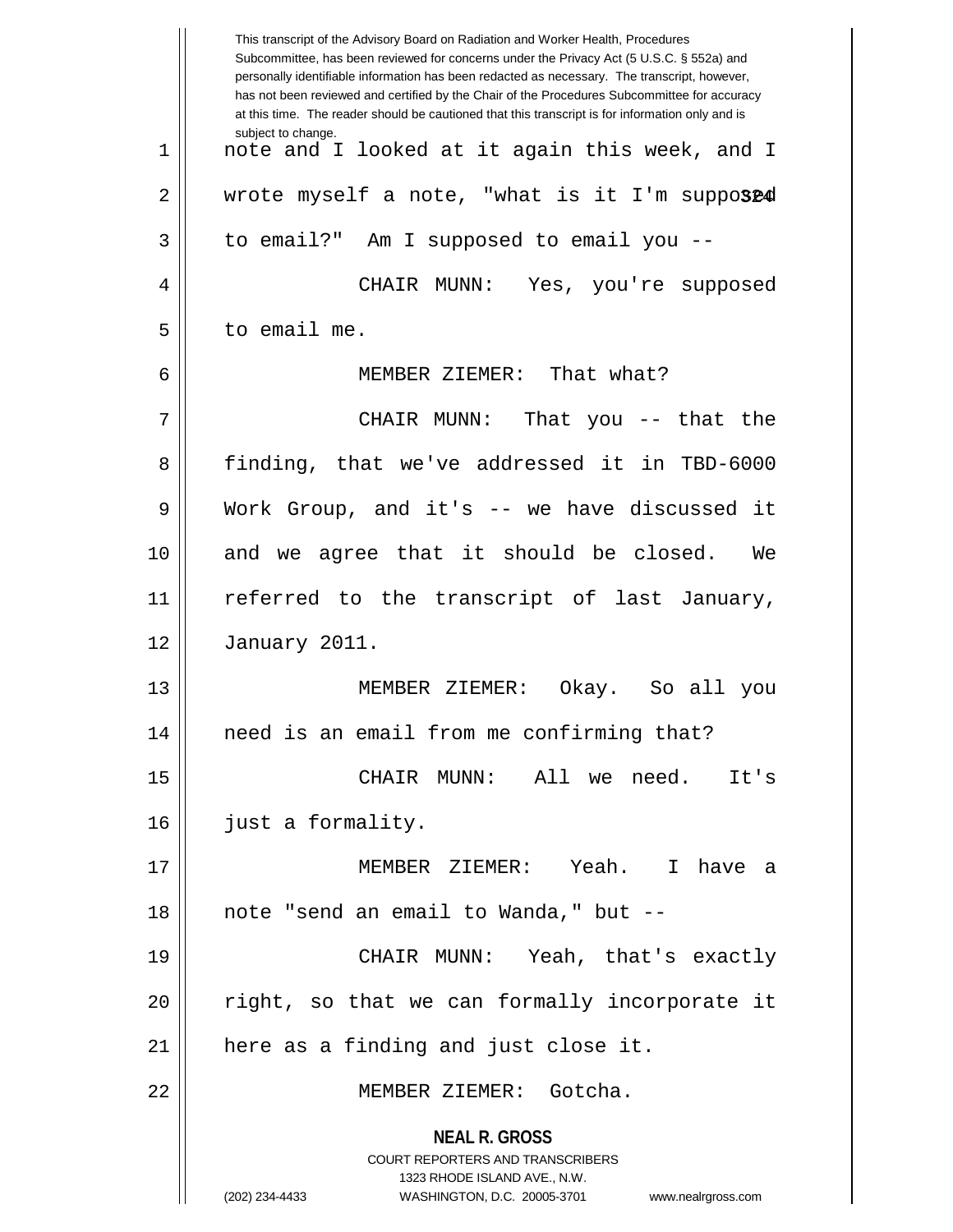**NEAL R. GROSS** COURT REPORTERS AND TRANSCRIBERS 1323 RHODE ISLAND AVE., N.W. (202) 234-4433 WASHINGTON, D.C. 20005-3701 www.nealrgross.com This transcript of the Advisory Board on Radiation and Worker Health, Procedures Subcommittee, has been reviewed for concerns under the Privacy Act (5 U.S.C. § 552a) and personally identifiable information has been redacted as necessary. The transcript, however, has not been reviewed and certified by the Chair of the Procedures Subcommittee for accuracy at this time. The reader should be cautioned that this transcript is for information only and is subject to change. 325 2 CHAIR MUNN: If we can do that in 1 (Pause.)  $3 \parallel$  the next week or so, then there won't be 4 anything pending. 5 MEMBER ZIEMER: Right. 6 CHAIR MUNN: If on the off chance  $7$  || that someone actually does want to check the 8 BRS itself. 9 MR. KATZ: Yeah. Well that won't 10 happen. 11 CHAIR MUNN: Okay, and I don't 12 || think it will happen. 13 || (Simultaneous speaking.) 14 MR. KATZ: More likely expect a 15 | moon shot than that. 16 CHAIR MUNN: Yes, I know. 17 MR. KATZ: Do you have a third, 18 John, to suggest as a possibility? 19 MR. STIVER: I would sort of  $20$  || hesitate to do that right now. I think we can  $21$   $\parallel$   $-$ 22 (Simultaneous speaking.)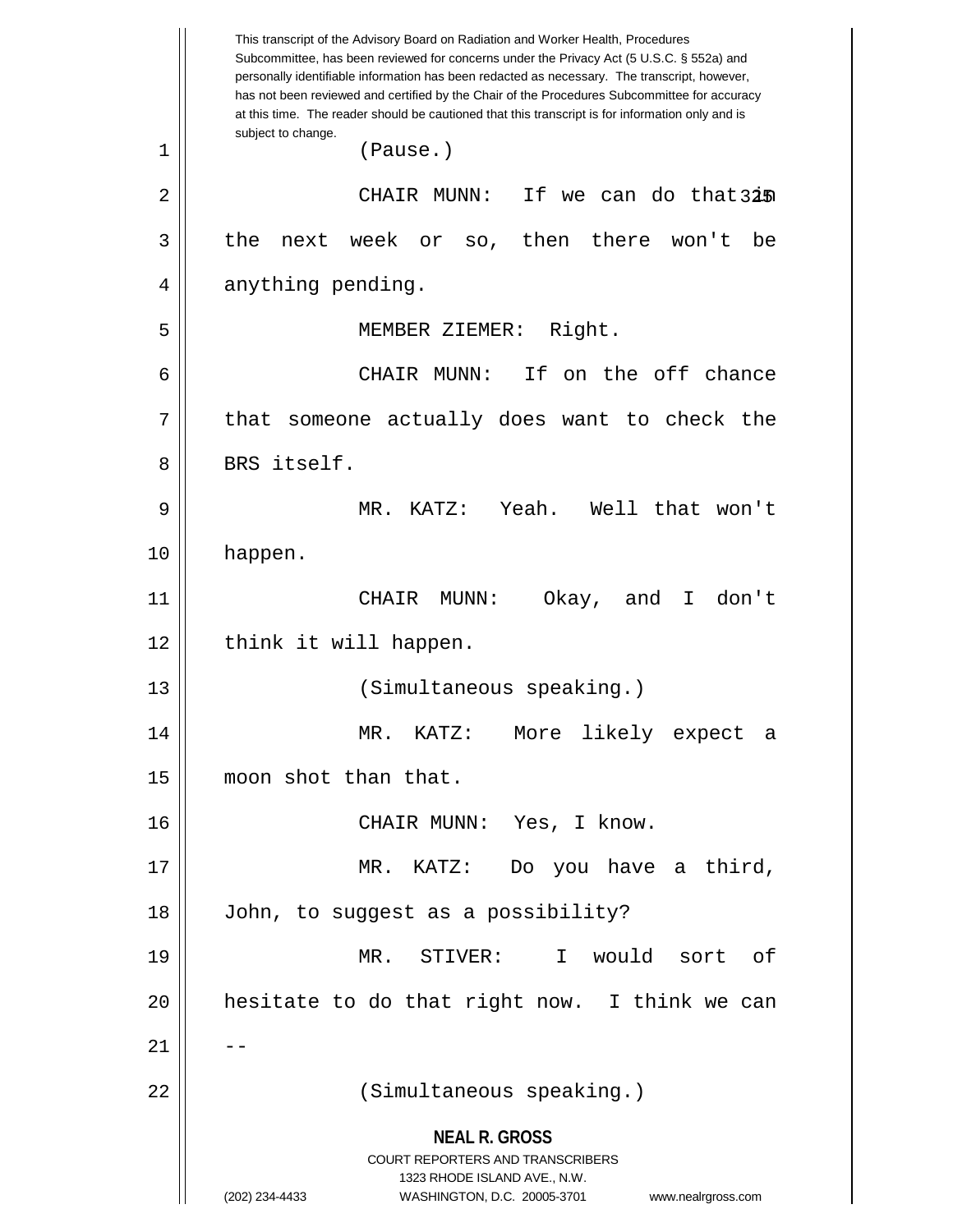**NEAL R. GROSS** COURT REPORTERS AND TRANSCRIBERS 1323 RHODE ISLAND AVE., N.W. This transcript of the Advisory Board on Radiation and Worker Health, Procedures Subcommittee, has been reviewed for concerns under the Privacy Act (5 U.S.C. § 552a) and personally identifiable information has been redacted as necessary. The transcript, however, has not been reviewed and certified by the Chair of the Procedures Subcommittee for accuracy at this time. The reader should be cautioned that this transcript is for information only and is subject to change.  $2 \parallel$  that's closed out, that's still in the over $\mathsf{add}$ 1 MR. STIVER: We have another one  $3 \parallel - -$ 4 MR. KATZ: Yeah. We could have a  $5 \parallel$  third. Maybe you could just do that by email, 6  $\parallel$  saying that it's a suggestion and --7 MR. STIVER: Yeah, I'll do that. 8 CHAIR MUNN: Well, I wanted to 9 hear whether Paul had any specific requests. 10 MEMBER ZIEMER: No, I didn't have 11 || any specific ones. 12 CHAIR MUNN: Well, we're looking 13 at several that I thought might be good 14 possibilities, just simply because they have -  $15$  - because of their scope, not because of 16 anything that would be of particular interest 17 | to the Board. 18 || That, I think, is the key. I have 19 not yet identified exactly what seems to be of 20 most interest to the Board. There's certainly 21 we have PROC-0003, for example, internal 22 dosimetry, and we've got IG-0002, internal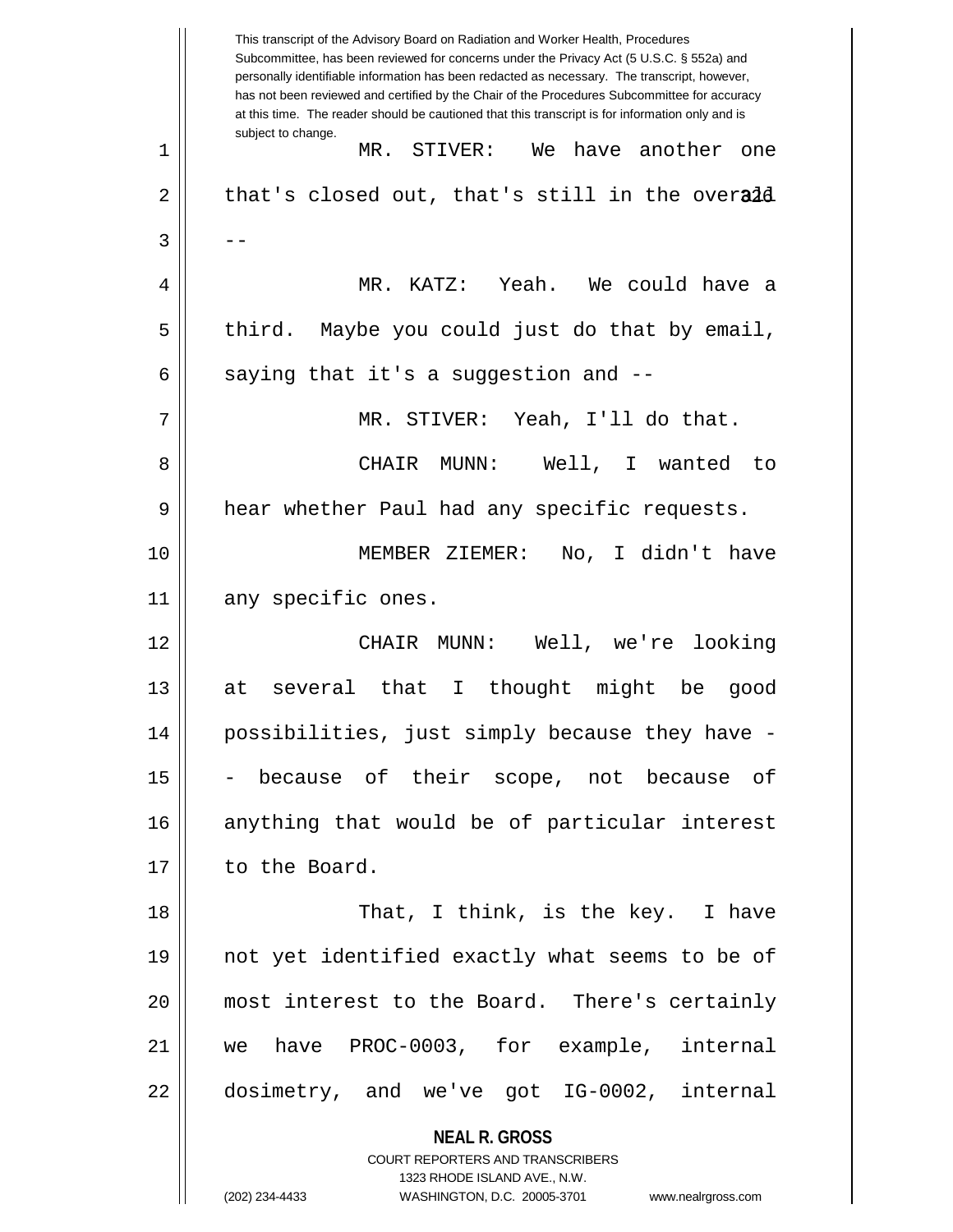**NEAL R. GROSS** COURT REPORTERS AND TRANSCRIBERS 1323 RHODE ISLAND AVE., N.W. (202) 234-4433 WASHINGTON, D.C. 20005-3701 www.nealrgross.com This transcript of the Advisory Board on Radiation and Worker Health, Procedures Subcommittee, has been reviewed for concerns under the Privacy Act (5 U.S.C. § 552a) and personally identifiable information has been redacted as necessary. The transcript, however, has not been reviewed and certified by the Chair of the Procedures Subcommittee for accuracy at this time. The reader should be cautioned that this transcript is for information only and is subject to change. 2 || Those are kind of broad, differ**ent** 1 dose reconstruction implementation guidelines.  $3 \parallel$  kinds of -- I quess what I'm trying to 4 identify is does the Board really want to see 5 || only OTIBs and TIBs, or do they want to see  $6 \parallel$  anything about the scope of what we do, or are 7 || they focused on the specific kinds of 8 || procedures that are --9 MR. KATZ: Yeah, and I guess what 10 I said before, which I think that the place to 11 || start with these, because obviously there are 12 || lots of procedures, I think the place to start 13 is procedures that have come up as issues also 14 in Work Groups in other venues, so that we 15 || know, you know, they've been interested in 16 || these. 17 CHAIR MUNN: Well, I think we have 18 || agreed internally, have we not, that we would 19 || propose closed procedures to them. 20 MR. KATZ: Oh yeah, closed, 21 | closed. 22 (Simultaneous speaking.)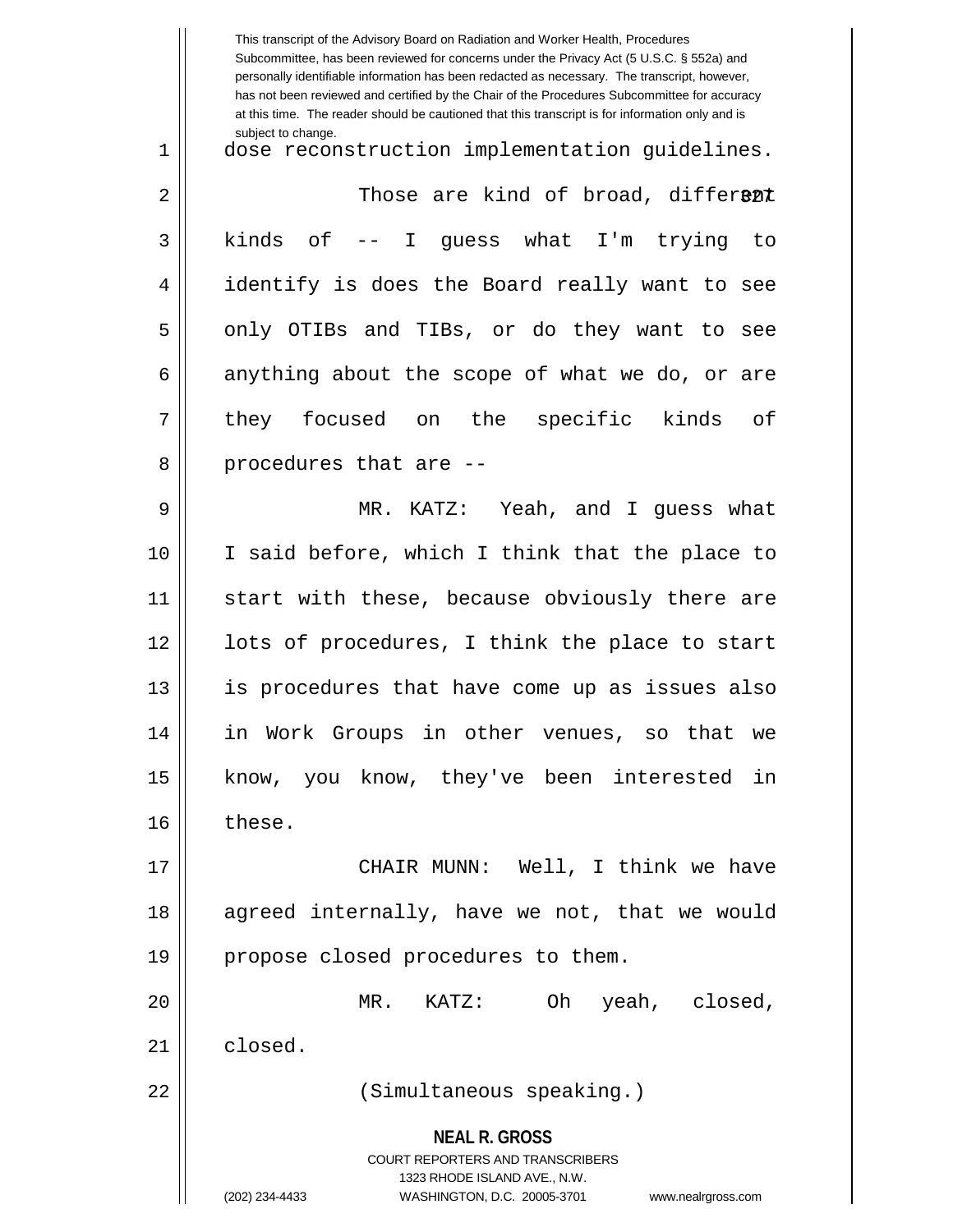**NEAL R. GROSS** COURT REPORTERS AND TRANSCRIBERS 1323 RHODE ISLAND AVE., N.W. This transcript of the Advisory Board on Radiation and Worker Health, Procedures Subcommittee, has been reviewed for concerns under the Privacy Act (5 U.S.C. § 552a) and personally identifiable information has been redacted as necessary. The transcript, however, has not been reviewed and certified by the Chair of the Procedures Subcommittee for accuracy at this time. The reader should be cautioned that this transcript is for information only and is subject to change. 2 || those that are still open and being reviewed28 1 CHAIR MUNN: Yes, rather than 3 MR. KATZ: No, that's right. I'm 4 || talking about closed. 5 CHAIR MUNN: And if we do that, 6 then I think what I heard them ask us to do 7 was to give them a list of possibilities and 8 prioritize the list. Wasn't that the specific 9 | request? 10 MR. KATZ: It might have been. I 11 haven't gone back and read the transcript for  $12 \parallel$  that. 13 || CHAIR MUNN: That's my memory. 14 Paul, do you remember? 15 MEMBER ZIEMER: I don't. 16 CHAIR MUNN: John? 17 MR. STIVER: Well, I think that 18 was one of the things we discussed about 19 possibly doing, and I don't remember how we 20 actually got to TIB-0052, because I don't 21 || think we had any feedback from the Board on  $22 \parallel$  that.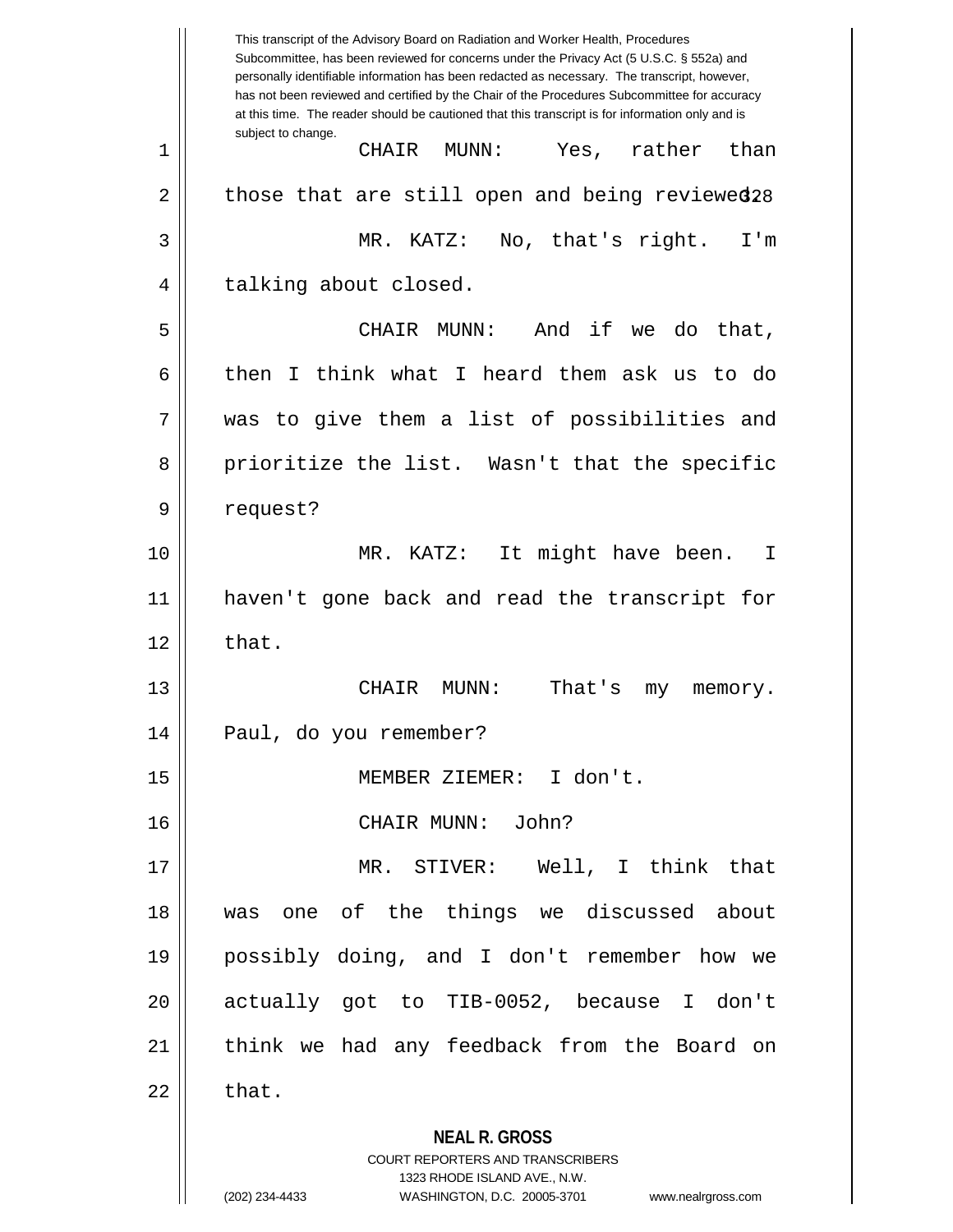**NEAL R. GROSS** COURT REPORTERS AND TRANSCRIBERS 1323 RHODE ISLAND AVE., N.W. This transcript of the Advisory Board on Radiation and Worker Health, Procedures Subcommittee, has been reviewed for concerns under the Privacy Act (5 U.S.C. § 552a) and personally identifiable information has been redacted as necessary. The transcript, however, has not been reviewed and certified by the Chair of the Procedures Subcommittee for accuracy at this time. The reader should be cautioned that this transcript is for information only and is subject to change. 2 || have a session and an opportunity to addr**ess** 1 MR. KATZ: But in any event, we  $3 \parallel$  two or three at this meeting. So let's try to 4 || come up with a third for this meeting, that we 5 can also deliver a prioritized list for going 6 forward from there. 7 MEMBER ZIEMER: I'm just looking  $8 \parallel$  at TIBs that have  $-$  you want one where 9 || there's no open findings left, right? 10 CHAIR MUNN: That's correct. 11 (Simultaneous speaking.) 12 MEMBER ZIEMER: OTIB-0010. OTIB-13 0010 is complex-wide method for overestimating 14 | external doses, measured with film badges. 15 CHAIR MUNN: And OTIB-0010 had ten 16 different findings on it. That's a fairly 17 extensive one. PROC-0003, that I mentioned 18 earlier, the internal dose reconstruction 19 || procedure, had six findings on it. 20 MEMBER ZIEMER: Coworker data one, 21 OTIB-0020 had six findings. They're all  $22 \parallel$  closed.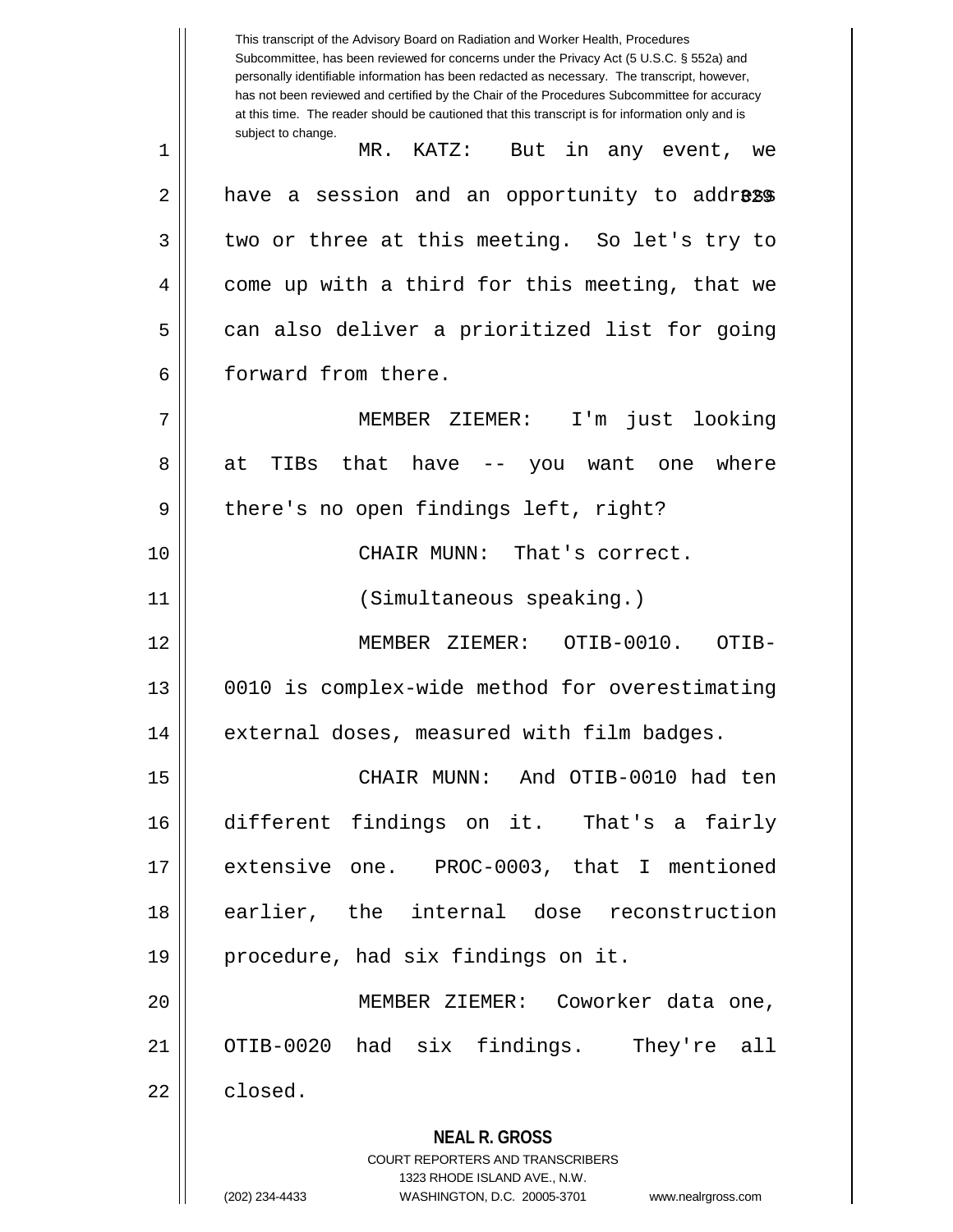**NEAL R. GROSS** COURT REPORTERS AND TRANSCRIBERS 1323 RHODE ISLAND AVE., N.W. (202) 234-4433 WASHINGTON, D.C. 20005-3701 www.nealrgross.com This transcript of the Advisory Board on Radiation and Worker Health, Procedures Subcommittee, has been reviewed for concerns under the Privacy Act (5 U.S.C. § 552a) and personally identifiable information has been redacted as necessary. The transcript, however, has not been reviewed and certified by the Chair of the Procedures Subcommittee for accuracy at this time. The reader should be cautioned that this transcript is for information only and is subject to change. 330 1 MR. STIVER: That's related to  $2 \parallel 0052.$ 3 MEMBER ZIEMER: 0052, yes. 4 CHAIR MUNN: That is related. 5 MR. KATZ: So is that helpful, 6 | having them related and presented? 7 || (Simultaneous speaking.) 8 MR. STIVER: --to show kind of a 9 || survey of what we've done. 10 MR. KATZ: Okay. But it doesn't, 11 I mean you don't have to struggle over this 12 decision. I think -- 13 MR. STIVER: We would start with 14 one or two, and then we would prepare the  $15$  || list. 16 (Simultaneous speaking.) 17 MR. KATZ: So that's why I would 18 like to have a third as -- 19 MR. STIVER: We're getting back to 20 Wanda's question about were we supposed to put 21 together a list and give it to the Board? The  $22$  || idea is that we would kind of do this as a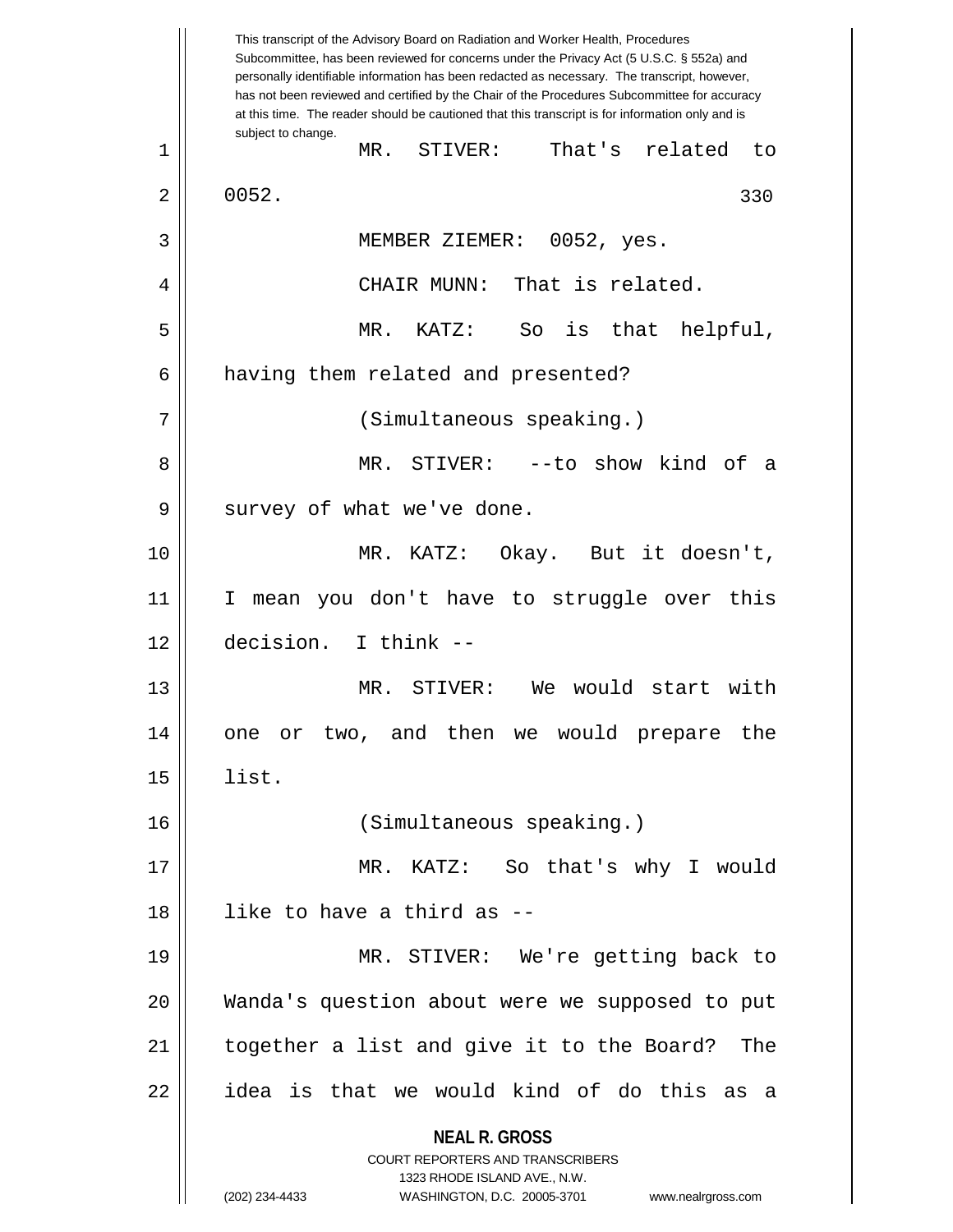**NEAL R. GROSS** COURT REPORTERS AND TRANSCRIBERS 1323 RHODE ISLAND AVE., N.W. (202) 234-4433 WASHINGTON, D.C. 20005-3701 www.nealrgross.com This transcript of the Advisory Board on Radiation and Worker Health, Procedures Subcommittee, has been reviewed for concerns under the Privacy Act (5 U.S.C. § 552a) and personally identifiable information has been redacted as necessary. The transcript, however, has not been reviewed and certified by the Chair of the Procedures Subcommittee for accuracy at this time. The reader should be cautioned that this transcript is for information only and is subject to change. list 30f  $1 \parallel$  pilot first, put a couple out there, get the  $2 \parallel$  feedback and then put together a  $3 \parallel$  others that they might want to look at. 4 MR. KATZ: Right. So anyway -- 5 MR. STIVER: They all sound like 6 || good candidates. 7 MR. KATZ: Yeah, Paul. OTIB-0010, 8 || is that a good candidate? 9 (Simultaneous speaking.) 10 MEMBER ZIEMER: I haven't really 11 looked through the list. I'd say let Wanda 12 || and John pick out. 13 MR. KATZ: Right. Again, it can 14 be almost random, because this is the place to 15 | get started here. 16 CHAIR MUNN: Well, what I have on 17 my list is TIB-0010. It's the complex -- 18 MR. STIVER: TIB-0010 would be a 19 good one. Okay, it's complex-wide. It seems  $20$   $\parallel$  to kind  $-$ 21 (Simultaneous speaking.) 22 MR. STIVER: --all the attributes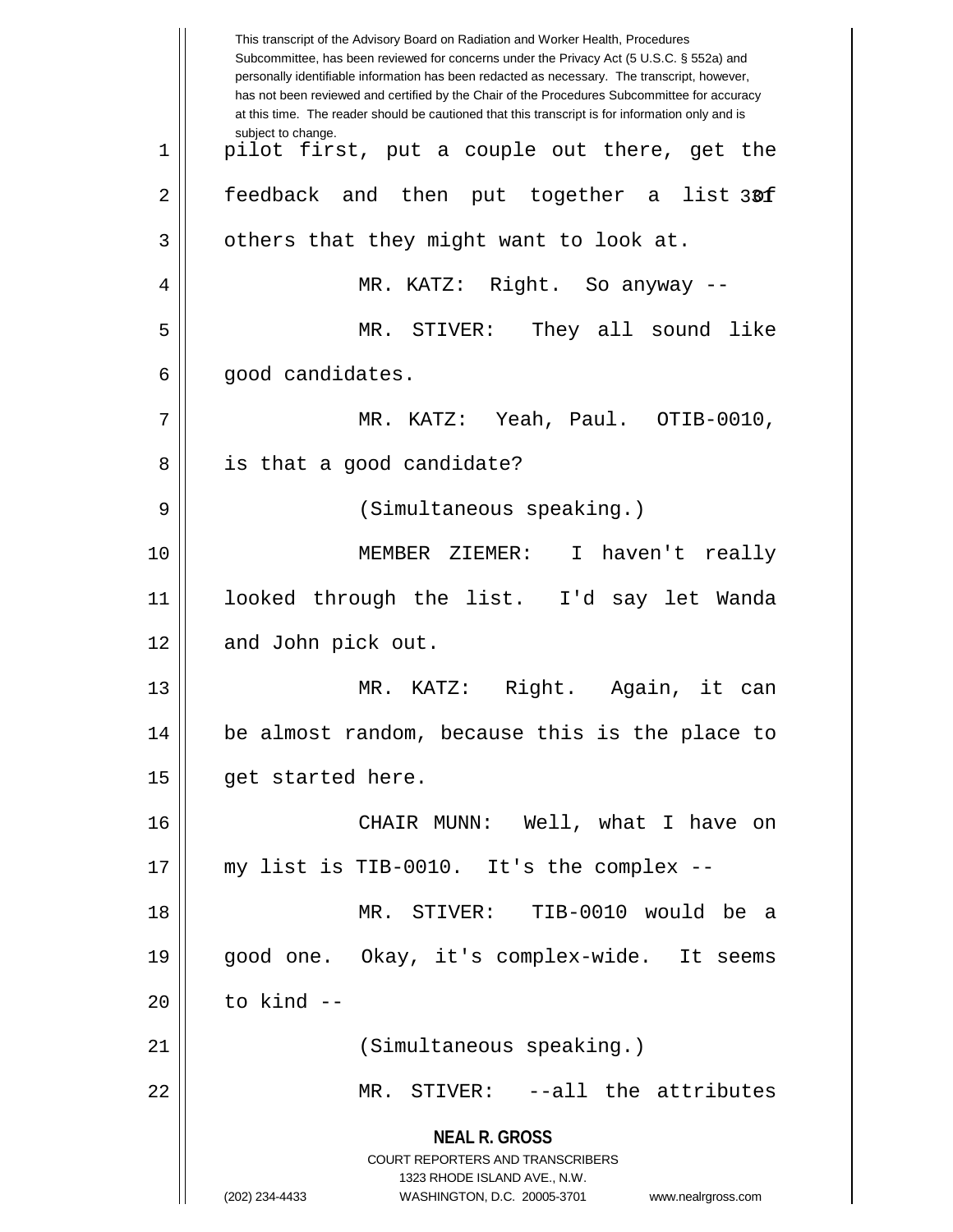|    | This transcript of the Advisory Board on Radiation and Worker Health, Procedures<br>Subcommittee, has been reviewed for concerns under the Privacy Act (5 U.S.C. § 552a) and<br>personally identifiable information has been redacted as necessary. The transcript, however,<br>has not been reviewed and certified by the Chair of the Procedures Subcommittee for accuracy<br>at this time. The reader should be cautioned that this transcript is for information only and is |
|----|----------------------------------------------------------------------------------------------------------------------------------------------------------------------------------------------------------------------------------------------------------------------------------------------------------------------------------------------------------------------------------------------------------------------------------------------------------------------------------|
| 1  | subject to change.<br>we're looking for.                                                                                                                                                                                                                                                                                                                                                                                                                                         |
| 2  | CHAIR MUNN: Yeah.<br>332                                                                                                                                                                                                                                                                                                                                                                                                                                                         |
| 3  | MR. STIVER:<br>many findings<br>How                                                                                                                                                                                                                                                                                                                                                                                                                                              |
| 4  | were associated with that?                                                                                                                                                                                                                                                                                                                                                                                                                                                       |
| 5  | (Simultaneous speaking.)                                                                                                                                                                                                                                                                                                                                                                                                                                                         |
| 6  | MEMBER ZIEMER:<br>Ten.                                                                                                                                                                                                                                                                                                                                                                                                                                                           |
| 7  | PROC-0003 of<br>MUNN:<br>the<br>CHAIR                                                                                                                                                                                                                                                                                                                                                                                                                                            |
| 8  | internal dose reconstruction procedure; PROC-                                                                                                                                                                                                                                                                                                                                                                                                                                    |
| 9  | 0014, the review of the phone interviews.<br>$IG-$                                                                                                                                                                                                                                                                                                                                                                                                                               |
| 10 | 002, and we've already said we're going to do                                                                                                                                                                                                                                                                                                                                                                                                                                    |
| 11 | OTIB-0052 and OTIB-0070.                                                                                                                                                                                                                                                                                                                                                                                                                                                         |
| 12 | So if you'd like, we<br>can<br>go                                                                                                                                                                                                                                                                                                                                                                                                                                                |
| 13 | through and I'm going to verify my memory is                                                                                                                                                                                                                                                                                                                                                                                                                                     |
| 14 | that the transcript will tell me that we                                                                                                                                                                                                                                                                                                                                                                                                                                         |
| 15 | agreed we would give them a list with our                                                                                                                                                                                                                                                                                                                                                                                                                                        |
| 16 | suggested priorities.                                                                                                                                                                                                                                                                                                                                                                                                                                                            |
| 17 | And so I will put together a list                                                                                                                                                                                                                                                                                                                                                                                                                                                |
| 18 | of probably a half dozen, and list them and                                                                                                                                                                                                                                                                                                                                                                                                                                      |
| 19 | what would be my personal choice for priority,                                                                                                                                                                                                                                                                                                                                                                                                                                   |
| 20 | and I'll send them around to the Members of                                                                                                                                                                                                                                                                                                                                                                                                                                      |
| 21 | the Subcommittee, to see if there are other                                                                                                                                                                                                                                                                                                                                                                                                                                      |
| 22 | strong feelings or if somebody wants to add                                                                                                                                                                                                                                                                                                                                                                                                                                      |
|    | <b>NEAL R. GROSS</b><br>COURT REPORTERS AND TRANSCRIBERS                                                                                                                                                                                                                                                                                                                                                                                                                         |

1323 RHODE ISLAND AVE., N.W.

 $\begin{array}{c} \hline \end{array}$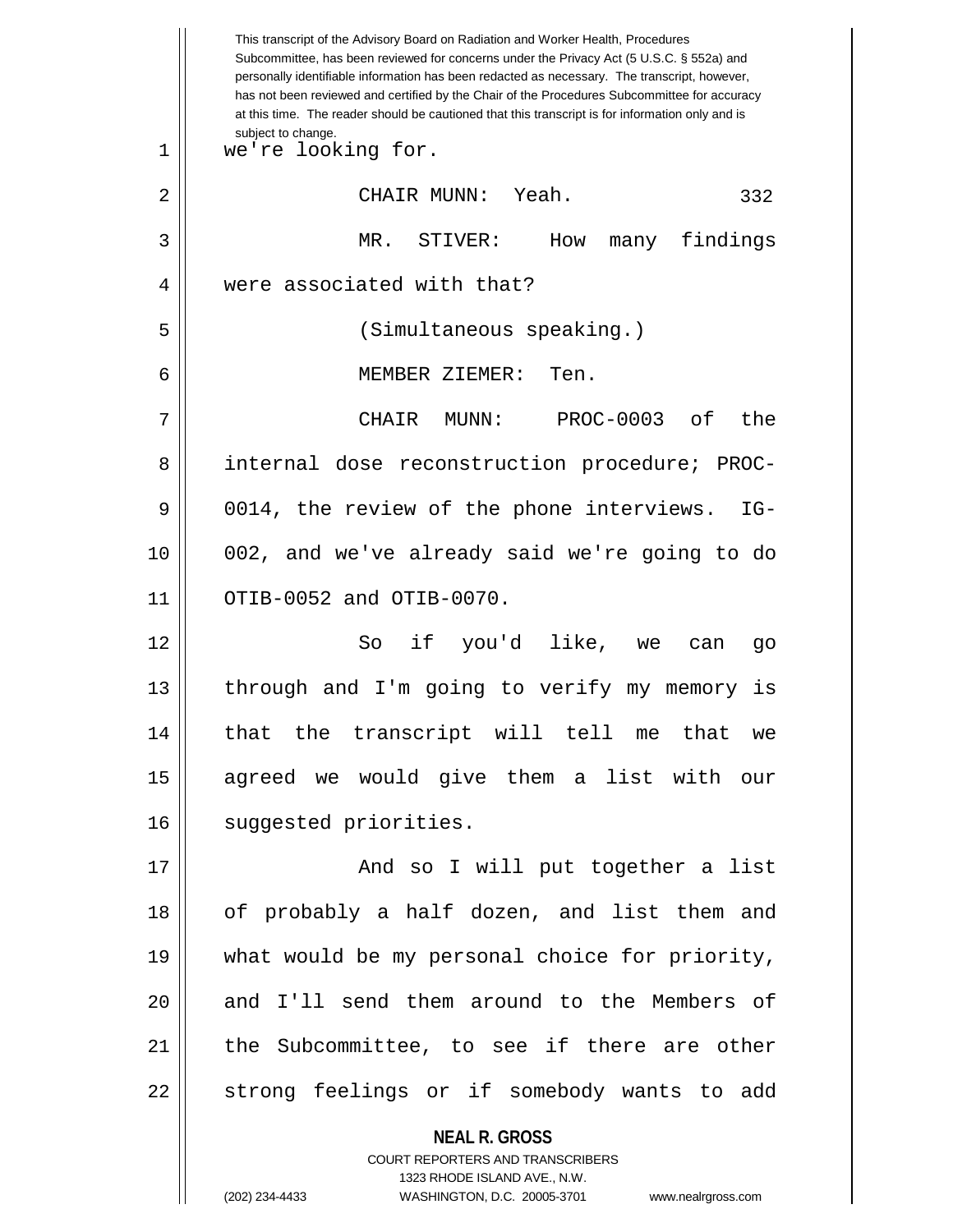**NEAL R. GROSS** COURT REPORTERS AND TRANSCRIBERS 1323 RHODE ISLAND AVE., N.W. (202) 234-4433 WASHINGTON, D.C. 20005-3701 www.nealrgross.com This transcript of the Advisory Board on Radiation and Worker Health, Procedures Subcommittee, has been reviewed for concerns under the Privacy Act (5 U.S.C. § 552a) and personally identifiable information has been redacted as necessary. The transcript, however, has not been reviewed and certified by the Chair of the Procedures Subcommittee for accuracy at this time. The reader should be cautioned that this transcript is for information only and is subject to change. 333 1 something, and then we'll just present it in 2 | March. 3 In the meantime, John and I will 4 || be working on 0052 and 0070, and possibly I 5 | would again suggest PROC-003, because of its 6 size. 7 DR. MAURO: Hey Wanda, when you 8 || open up the presentation, are you going to  $9 \parallel$  show that we started off with 500 and 10 something -- not 500, 105 procedures. Do we 11 | know how many now are closed? 12 CHAIR MUNN: I would like, you 13 || know, this is one of the other administrative 14 details that I wanted to flesh out a little 15 more thoroughly. When we first opened our 16 meeting this morning, I mentioned the fact  $17$  || that I was concerned that we don't -- that I 18 wasn't going to be able to pull up what I 19 always think of as the Wanda report, which 20 | tells me what. 21 || I'd like to report that, even  $22$  || though I've been told it has no value.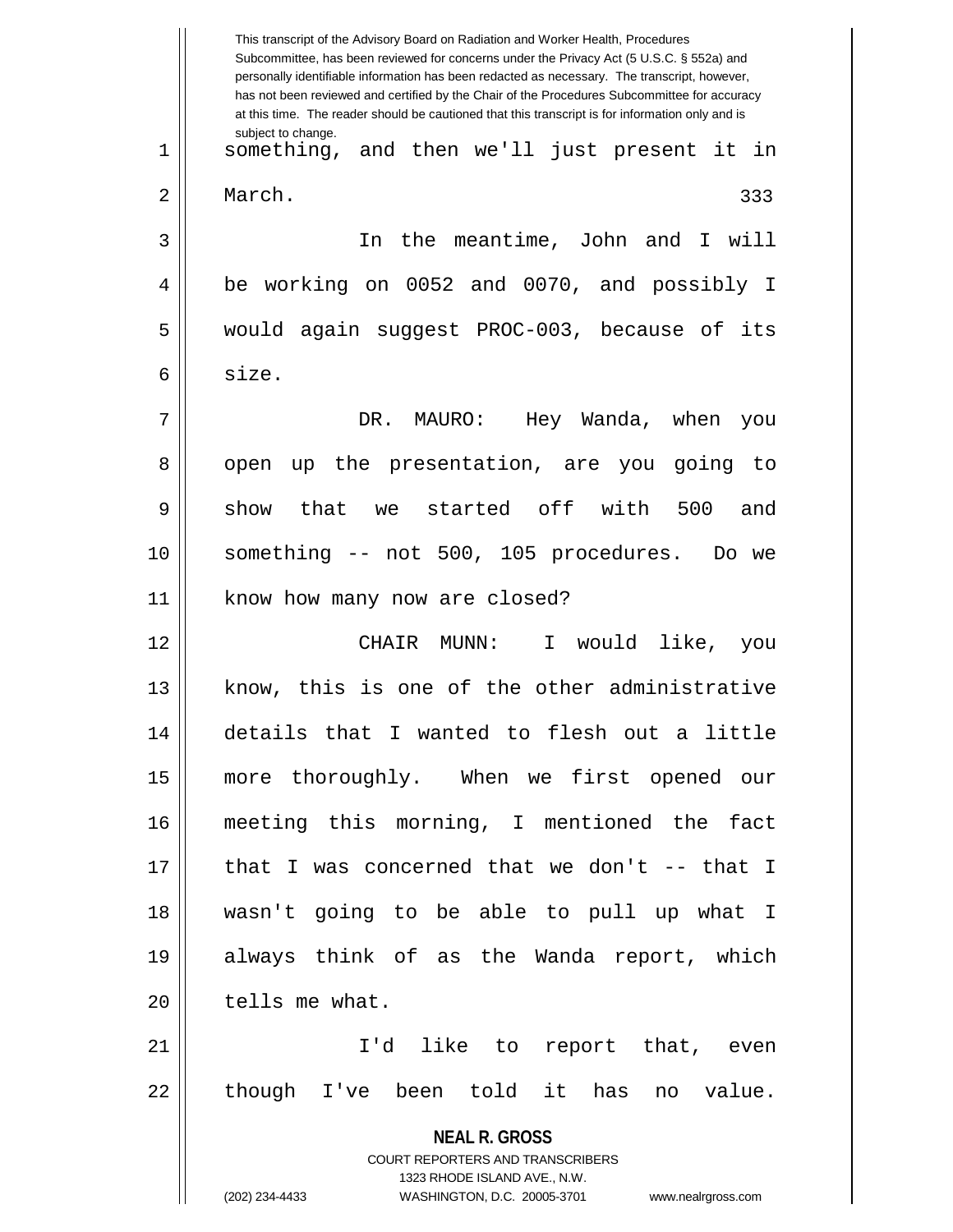|    | This transcript of the Advisory Board on Radiation and Worker Health, Procedures<br>Subcommittee, has been reviewed for concerns under the Privacy Act (5 U.S.C. § 552a) and<br>personally identifiable information has been redacted as necessary. The transcript, however,<br>has not been reviewed and certified by the Chair of the Procedures Subcommittee for accuracy<br>at this time. The reader should be cautioned that this transcript is for information only and is |
|----|----------------------------------------------------------------------------------------------------------------------------------------------------------------------------------------------------------------------------------------------------------------------------------------------------------------------------------------------------------------------------------------------------------------------------------------------------------------------------------|
| 1  | subject to change.<br>Nevertheless, I'd like to report it, and I'm                                                                                                                                                                                                                                                                                                                                                                                                               |
| 2  | having a hard time trying to figure 004                                                                                                                                                                                                                                                                                                                                                                                                                                          |
| 3  | exactly how I'm going to do that. So I                                                                                                                                                                                                                                                                                                                                                                                                                                           |
| 4  | thought I'd probably be in contact with Steve                                                                                                                                                                                                                                                                                                                                                                                                                                    |
| 5  | and Lori and other folks who are more familiar                                                                                                                                                                                                                                                                                                                                                                                                                                   |
| 6  | with how to manipulate this database, so that                                                                                                                                                                                                                                                                                                                                                                                                                                    |
| 7  | I can see where I'm supposed to slice it off                                                                                                                                                                                                                                                                                                                                                                                                                                     |
| 8  | and how I'm supposed to do that.                                                                                                                                                                                                                                                                                                                                                                                                                                                 |
| 9  | MR. MARSCHKE: A couple of things.                                                                                                                                                                                                                                                                                                                                                                                                                                                |
| 10 | One is you might want to add to your list of                                                                                                                                                                                                                                                                                                                                                                                                                                     |
| 11 | potential documents, IG-001, which we<br>just                                                                                                                                                                                                                                                                                                                                                                                                                                    |
| 12 | finished closing out all the findings on IG-                                                                                                                                                                                                                                                                                                                                                                                                                                     |
| 13 | 001 as well. Since you have IG-002 --                                                                                                                                                                                                                                                                                                                                                                                                                                            |
| 14 | (Simultaneous speaking.)                                                                                                                                                                                                                                                                                                                                                                                                                                                         |
| 15 | MR. MARSCHKE: --you could add                                                                                                                                                                                                                                                                                                                                                                                                                                                    |
| 16 | that to your potential list as one. The other                                                                                                                                                                                                                                                                                                                                                                                                                                    |
| 17 | thing is if you want to generate the Wanda                                                                                                                                                                                                                                                                                                                                                                                                                                       |
| 18 | table, go to the deepest reports and just                                                                                                                                                                                                                                                                                                                                                                                                                                        |
| 19 | click on "Summary Finding Status Report," and                                                                                                                                                                                                                                                                                                                                                                                                                                    |
| 20 | that -- when I did it, I got the Wanda table.                                                                                                                                                                                                                                                                                                                                                                                                                                    |
| 21 | CHAIR MUNN: Well good. That's                                                                                                                                                                                                                                                                                                                                                                                                                                                    |
| 22 | always of interest to me.                                                                                                                                                                                                                                                                                                                                                                                                                                                        |
|    | <b>NEAL R. GROSS</b><br><b>COURT REPORTERS AND TRANSCRIBERS</b><br>1323 RHODE ISLAND AVE., N.W.                                                                                                                                                                                                                                                                                                                                                                                  |
|    | (202) 234-4433<br>WASHINGTON, D.C. 20005-3701<br>www.nealrgross.com                                                                                                                                                                                                                                                                                                                                                                                                              |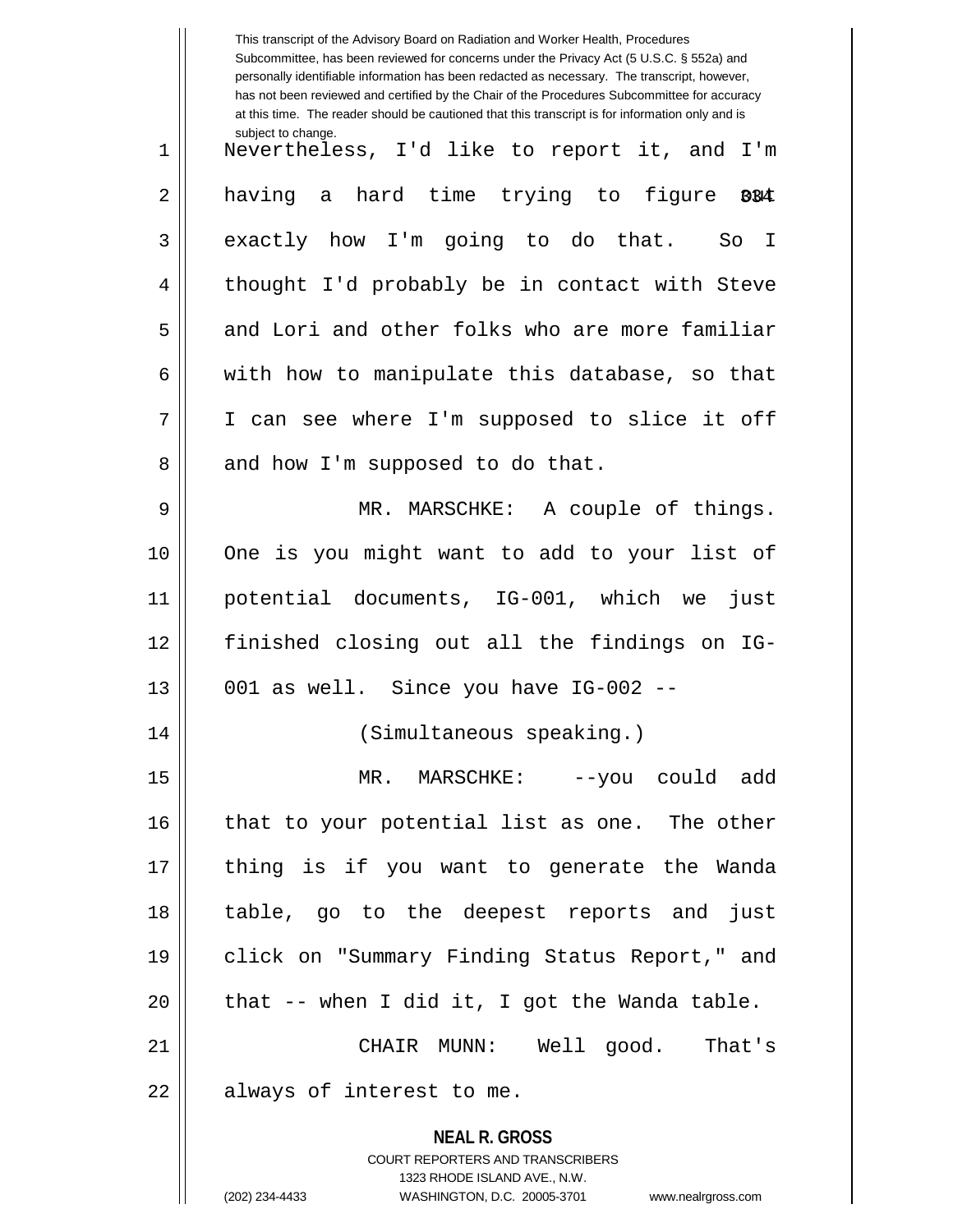**NEAL R. GROSS** COURT REPORTERS AND TRANSCRIBERS 1323 RHODE ISLAND AVE., N.W. (202) 234-4433 WASHINGTON, D.C. 20005-3701 www.nealrgross.com This transcript of the Advisory Board on Radiation and Worker Health, Procedures Subcommittee, has been reviewed for concerns under the Privacy Act (5 U.S.C. § 552a) and personally identifiable information has been redacted as necessary. The transcript, however, has not been reviewed and certified by the Chair of the Procedures Subcommittee for accuracy at this time. The reader should be cautioned that this transcript is for information only and is subject to change. 2 || have a total, let me see if I can expand this 1 MR. MARSCHKE: Well, right now we  $3 \parallel$  here a little bit. We have a total of 576 4 findings. We have only -- we only have 34 5 which are open. We have 37 which are in 6 || progress. We have about 80 which are in 7 abeyance. 8 CHAIR MUNN: Which means closed as 9 || far as we're concerned. 10 MR. MARSCHKE: As far as we're 11 || concerned, and we have 23 which are addressed 12 in another finding, so they're kind of 13 duplicates, and we have 45 which have been 14 transferred, and we have 357 or 62 percent 15 which have been closed. So we have 62 percent  $16$  | that have closed, and 6.4 percent which are in  $17$ 18 We have 13.9 percent which are in 19 abeyance. So that's 75.9 percent which for 20 || our purposes are done. 21 CHAIR MUNN: And you have to add 22 || to that addressing other findings, because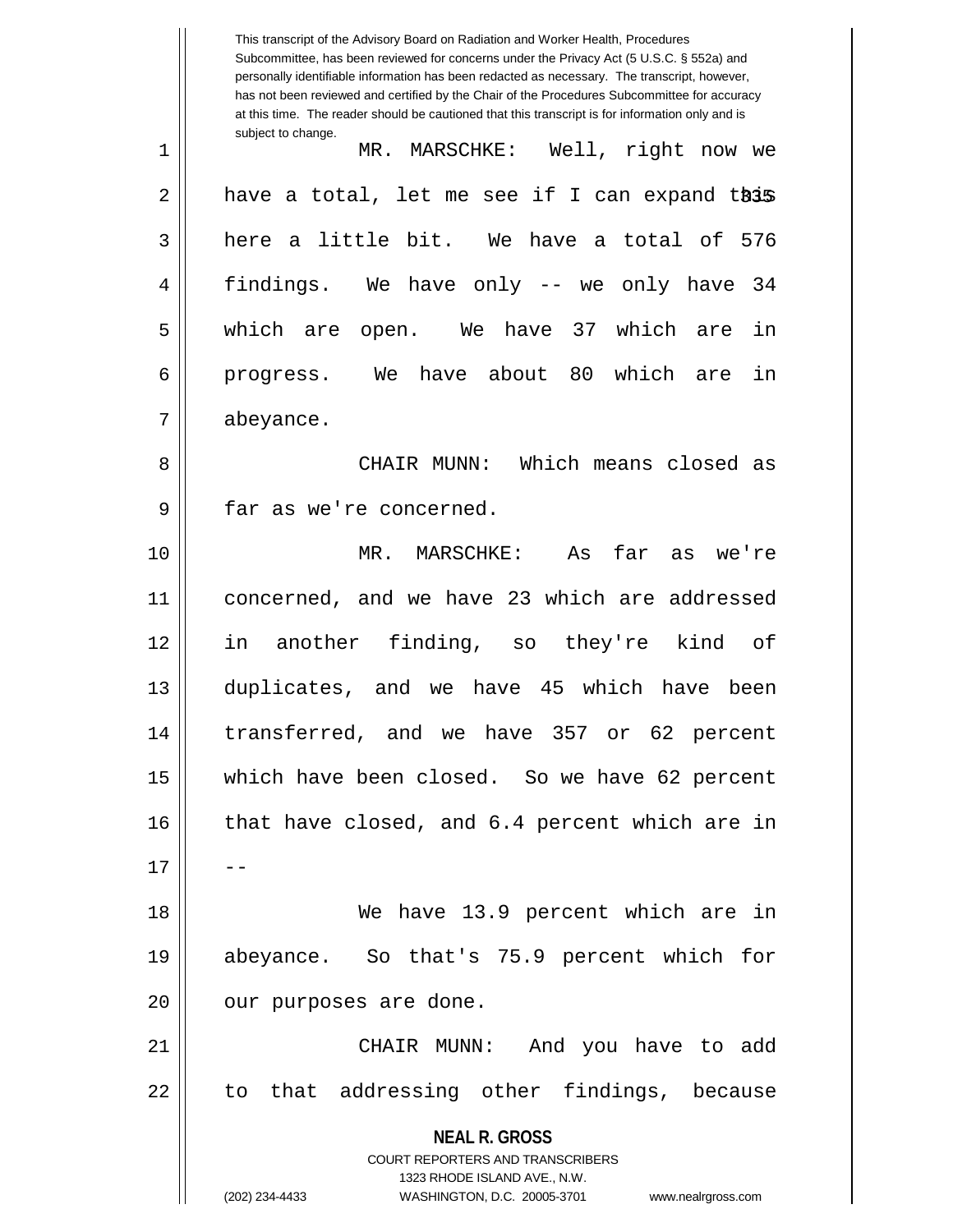**NEAL R. GROSS** COURT REPORTERS AND TRANSCRIBERS 1323 RHODE ISLAND AVE., N.W. (202) 234-4433 WASHINGTON, D.C. 20005-3701 www.nealrgross.com This transcript of the Advisory Board on Radiation and Worker Health, Procedures Subcommittee, has been reviewed for concerns under the Privacy Act (5 U.S.C. § 552a) and personally identifiable information has been redacted as necessary. The transcript, however, has not been reviewed and certified by the Chair of the Procedures Subcommittee for accuracy at this time. The reader should be cautioned that this transcript is for information only and is subject to change. 336 2 MR. MARSCHKE: So that's 80 1 || that's done too. 3 percent. 4 CHAIR MUNN: It's a good thing, 5 despite the fact that we've added all these 6 PERs. 7 (Simultaneous speaking.) 8 DR. MAURO: Hey Steve, when you do  $9 \parallel$  that to that vehicle, can we also say 10 || something about the number of procedures, that 11 out of the 100 or so procedures, how many -- 12 MR. MARSCHKE: No. 13 DR. MAURO: You know what I mean? 14 You can't break it down? 15 MR. MARSCHKE: Because of the 16 | three sets. 17 DR. MAURO: Oh, okay, okay. 18 || MR. MARSCHKE: The multiple sets. 19 It's done by -- it's all sorted by the date 20 | of the review. 21 DR. MAURO: The way they 22 | categorize?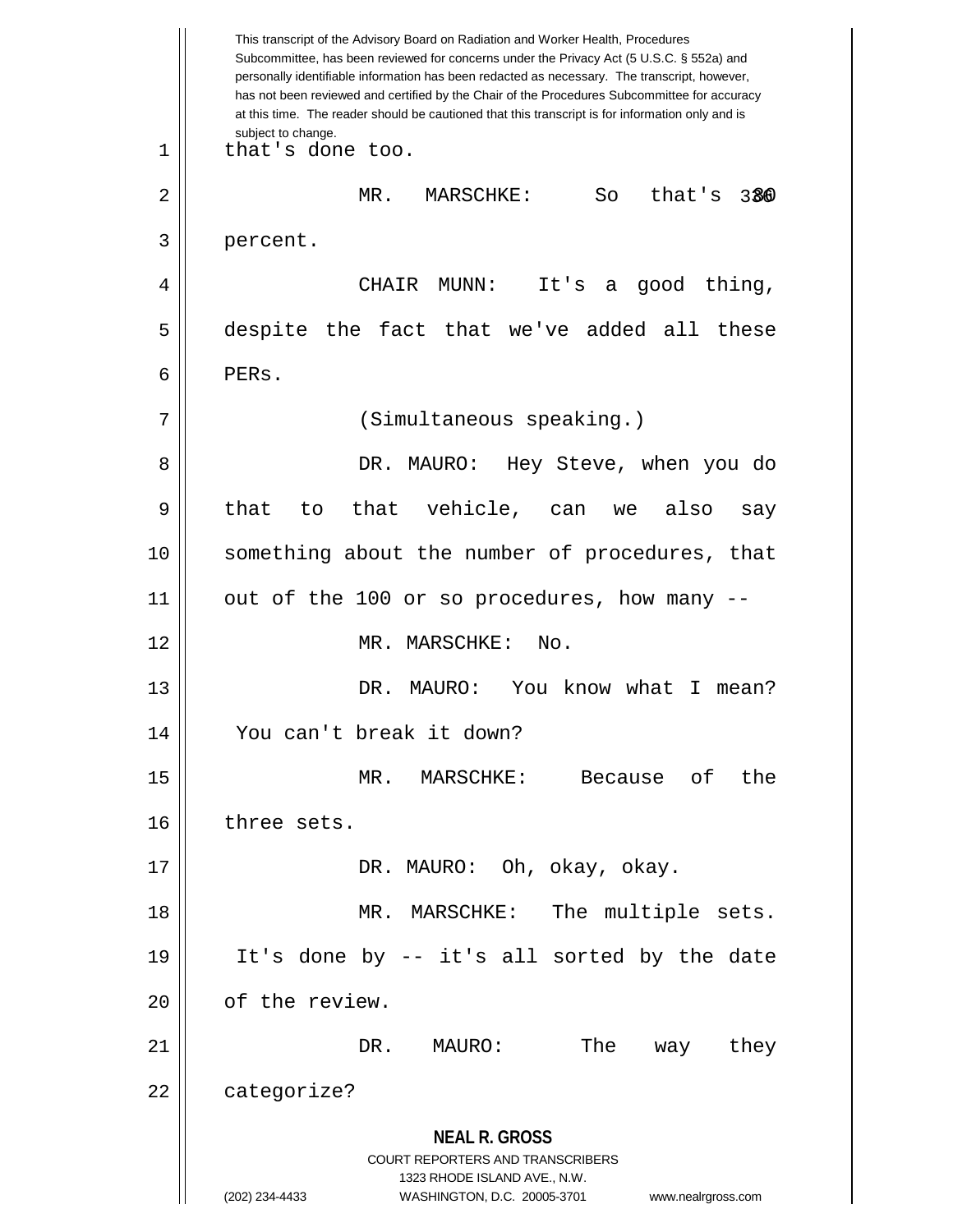|    | This transcript of the Advisory Board on Radiation and Worker Health, Procedures<br>Subcommittee, has been reviewed for concerns under the Privacy Act (5 U.S.C. § 552a) and<br>personally identifiable information has been redacted as necessary. The transcript, however,<br>has not been reviewed and certified by the Chair of the Procedures Subcommittee for accuracy<br>at this time. The reader should be cautioned that this transcript is for information only and is |
|----|----------------------------------------------------------------------------------------------------------------------------------------------------------------------------------------------------------------------------------------------------------------------------------------------------------------------------------------------------------------------------------------------------------------------------------------------------------------------------------|
| 1  | subject to change.<br>MR. MARSCHKE: Exactly.                                                                                                                                                                                                                                                                                                                                                                                                                                     |
| 2  | CHAIR MUNN: We can still identify                                                                                                                                                                                                                                                                                                                                                                                                                                                |
| 3  | the number of procedures. In the old --                                                                                                                                                                                                                                                                                                                                                                                                                                          |
| 4  | MEMBER ZIEMER: 44, 32 plus --                                                                                                                                                                                                                                                                                                                                                                                                                                                    |
| 5  | MR. HINNEFELD: 44, 32 and 38.                                                                                                                                                                                                                                                                                                                                                                                                                                                    |
| 6  | (Simultaneous speaking.)                                                                                                                                                                                                                                                                                                                                                                                                                                                         |
| 7  | CHAIR MUNN: Okay. Then thanks                                                                                                                                                                                                                                                                                                                                                                                                                                                    |
| 8  | very much, Steve. I really appreciate that.                                                                                                                                                                                                                                                                                                                                                                                                                                      |
| 9  | That's helpful. Anything else for the good of                                                                                                                                                                                                                                                                                                                                                                                                                                    |
| 10 | the order, other than our next meeting date?                                                                                                                                                                                                                                                                                                                                                                                                                                     |
| 11 | MR. STIVER: Well Wanda, I hate to                                                                                                                                                                                                                                                                                                                                                                                                                                                |
| 12 | throw a wrench in the works, but there's one                                                                                                                                                                                                                                                                                                                                                                                                                                     |
| 13 | thing about PER-0038. There's something that                                                                                                                                                                                                                                                                                                                                                                                                                                     |
| 14 | I wasn't quite clear on. I know that Bill                                                                                                                                                                                                                                                                                                                                                                                                                                        |
| 15 | Thurber had indicated that even though we had                                                                                                                                                                                                                                                                                                                                                                                                                                    |
| 16 | not been tasked to formally review Technical                                                                                                                                                                                                                                                                                                                                                                                                                                     |
| 17 | Basis Document 9, Rev 1, we did do a                                                                                                                                                                                                                                                                                                                                                                                                                                             |
| 18 | comparison of our ten findings against that,                                                                                                                                                                                                                                                                                                                                                                                                                                     |
| 19 | and we felt that they had been addressed in a                                                                                                                                                                                                                                                                                                                                                                                                                                    |
| 20 | satisfactory manner, and that we don't think                                                                                                                                                                                                                                                                                                                                                                                                                                     |
| 21 | it's going to impact our ability to do the                                                                                                                                                                                                                                                                                                                                                                                                                                       |
| 22 | PER.                                                                                                                                                                                                                                                                                                                                                                                                                                                                             |

**NEAL R. GROSS**

COURT REPORTERS AND TRANSCRIBERS 1323 RHODE ISLAND AVE., N.W. (202) 234-4433 WASHINGTON, D.C. 20005-3701 www.nealrgross.com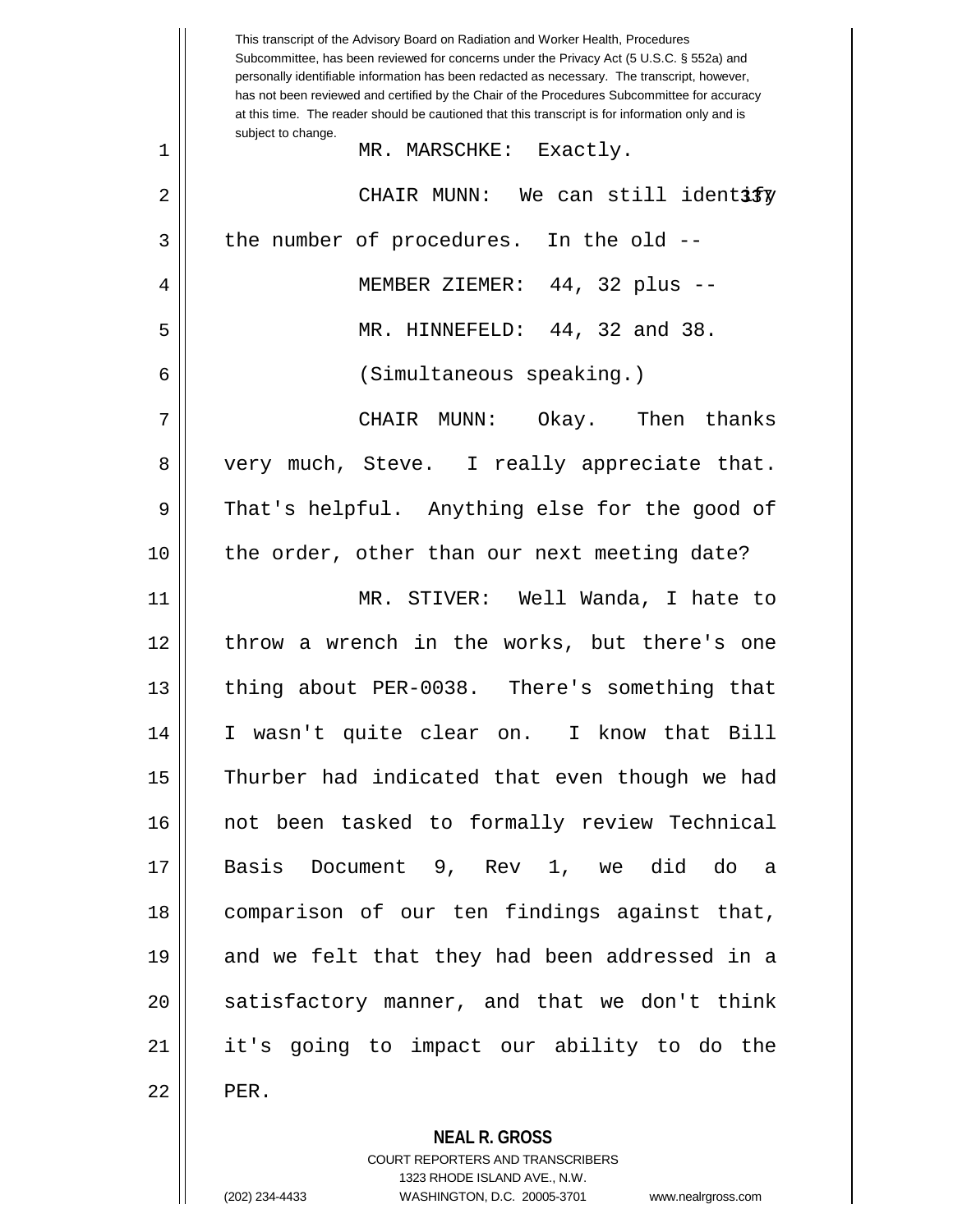**NEAL R. GROSS** COURT REPORTERS AND TRANSCRIBERS 1323 RHODE ISLAND AVE., N.W. (202) 234-4433 WASHINGTON, D.C. 20005-3701 www.nealrgross.com This transcript of the Advisory Board on Radiation and Worker Health, Procedures Subcommittee, has been reviewed for concerns under the Privacy Act (5 U.S.C. § 552a) and personally identifiable information has been redacted as necessary. The transcript, however, has not been reviewed and certified by the Chair of the Procedures Subcommittee for accuracy at this time. The reader should be cautioned that this transcript is for information only and is subject to change. 338 2 was whether we are in fact formally tasked to 1 || But what was kind of left in limbo  $3 \parallel$  go ahead and do a review. 4 MR. KATZ: It's not in the -- you 5 | are tasked. 6 MR. STIVER: Oh, we are? Okay, we 7 || are, okay. I just wasn't sure. I didn't have  $8 \parallel$  a note on that. 9 MR. KATZ: Yeah, and we were -- I 10 mean if you can report at the next meeting,  $11$  | that would be great. 12 MR. STIVER: Okay. All right 13 || good, thank you. Clears it up for me. 14 CHAIR MUNN: All right. That's 15 good, fine. Now meeting dates. I had, I 16 would prefer to have us meet next in mid-17 April. 18 MR. KATZ: Yeah. I have dates 19 || that Josie can make it. 20 CHAIR MUNN: Okay. How about 21 April 17, 18 and 19? 22 MR. KATZ: Nope. So her dates are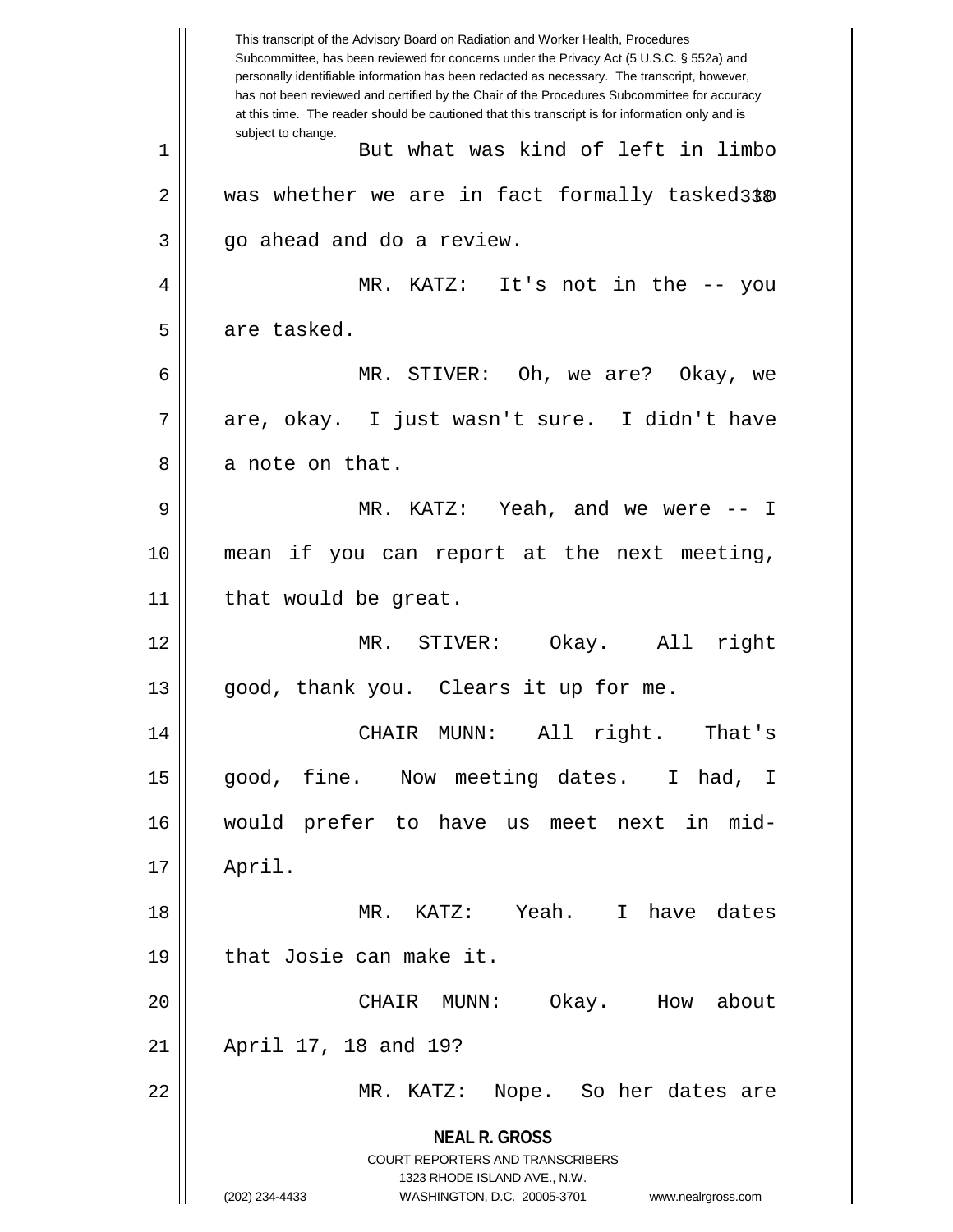**NEAL R. GROSS** COURT REPORTERS AND TRANSCRIBERS 1323 RHODE ISLAND AVE., N.W. (202) 234-4433 WASHINGTON, D.C. 20005-3701 www.nealrgross.com This transcript of the Advisory Board on Radiation and Worker Health, Procedures Subcommittee, has been reviewed for concerns under the Privacy Act (5 U.S.C. § 552a) and personally identifiable information has been redacted as necessary. The transcript, however, has not been reviewed and certified by the Chair of the Procedures Subcommittee for accuracy at this time. The reader should be cautioned that this transcript is for information only and is subject to change. 339 1 || the week of the 22nd, or the 8th and 9th. 2 CHAIR MUNN: Okay. 3 MEMBER ZIEMER: I'm okay on those 4 dates also. 5 MR. MARSCHKE: I might not be able 6 l to make the 8th. 7 MEMBER ZIEMER: Then let's choose 8 l the week of the 22nd. 9 MR. MARSCHKE: I might not able to 10 make the 8th or the 9th. 11 MEMBER ZIEMER: 22nd's my birthday 12 | and anniversary. 13 MR. KATZ: Yeah, the 23rd and 24th 14 || are no good for Stu and I. 15 CHAIR MUNN: Okay. Then how about 16 the 25th? Is that doable? 17 MR. KATZ: 25th would be terrible, 18 because we'd be traveling. 19 CHAIR MUNN: Oh, okay. But would 20 l the 22nd be terrible? 21 MR. KATZ: Oh, you're coming home. 22 MR. HINNEFELD: 25th. I don't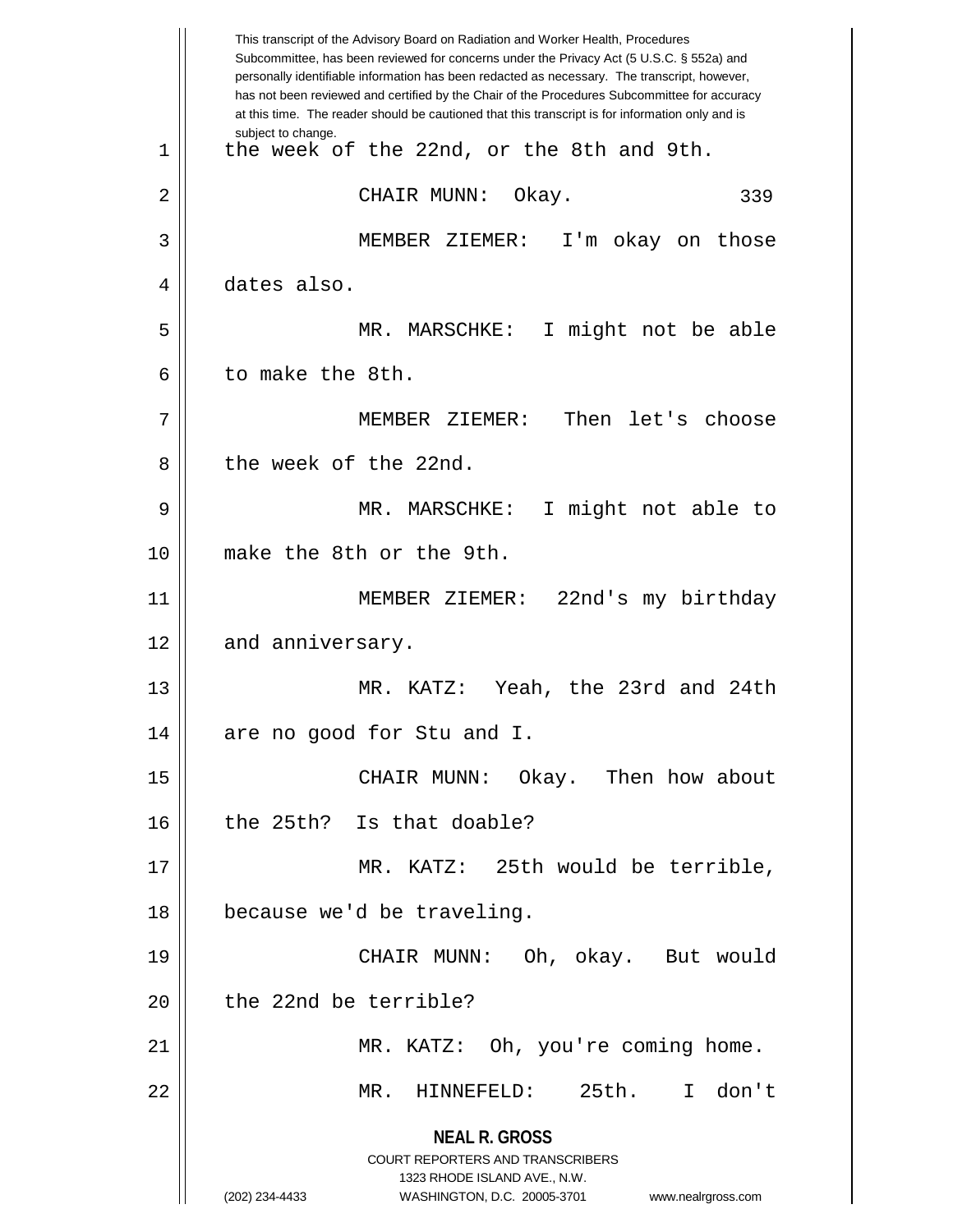**NEAL R. GROSS** COURT REPORTERS AND TRANSCRIBERS 1323 RHODE ISLAND AVE., N.W. (202) 234-4433 WASHINGTON, D.C. 20005-3701 www.nealrgross.com This transcript of the Advisory Board on Radiation and Worker Health, Procedures Subcommittee, has been reviewed for concerns under the Privacy Act (5 U.S.C. § 552a) and personally identifiable information has been redacted as necessary. The transcript, however, has not been reviewed and certified by the Chair of the Procedures Subcommittee for accuracy at this time. The reader should be cautioned that this transcript is for information only and is subject to change. 340  $1 \parallel$  stay for the --2 | MR. KATZ: For the second. 3 MR. HINNEFELD: I'd stay -- we 4 || wrap up about lunch time. 5 MR. KATZ: Right, right. 6 MR. HINNEFELD: You want to ride 7 to Cincinnati from Morgantown? I'll be 8 driving. 9 CHAIR MUNN: Would the 22nd 10 interfere with your plans to do other things 11 | that week? 12 MR. KATZ: The 22nd doesn't work, 13 because well, it's just painful. 14 MR. HINNEFELD: Yeah. I can't do  $15$  | the 22nd. 16 CHAIR MUNN: Yes. That's no good. 17 || MR. KATZ: It's painful. 18 MR. HINNEFELD: The 22nd I'll be 19 | traveling. 20 CHAIR MUNN: And we can't get 21 || together the preceding week, and essentially  $22$  | we can't do that week.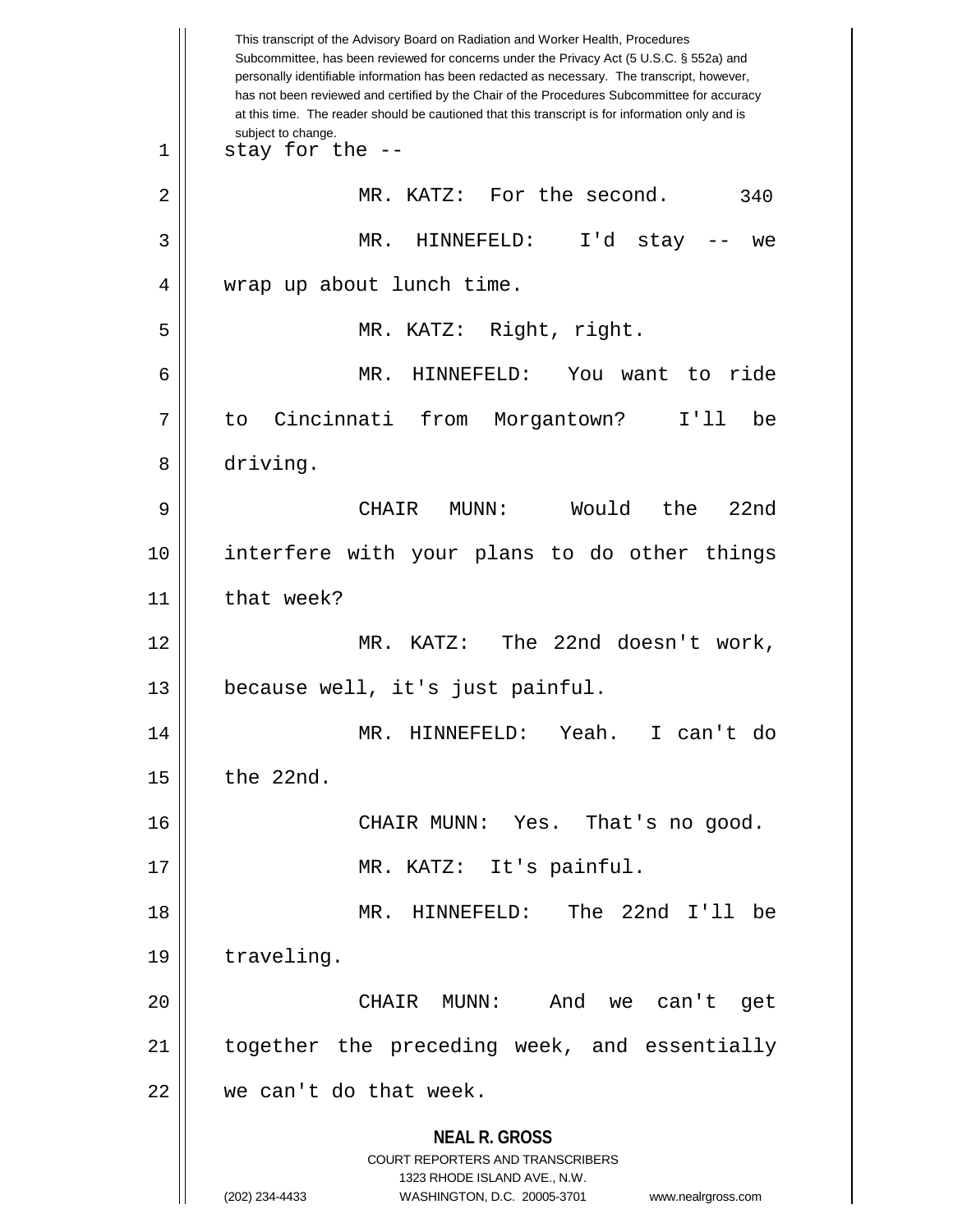**NEAL R. GROSS** COURT REPORTERS AND TRANSCRIBERS 1323 RHODE ISLAND AVE., N.W. (202) 234-4433 WASHINGTON, D.C. 20005-3701 www.nealrgross.com This transcript of the Advisory Board on Radiation and Worker Health, Procedures Subcommittee, has been reviewed for concerns under the Privacy Act (5 U.S.C. § 552a) and personally identifiable information has been redacted as necessary. The transcript, however, has not been reviewed and certified by the Chair of the Procedures Subcommittee for accuracy at this time. The reader should be cautioned that this transcript is for information only and is subject to change. 341 2 MR. HINNEFELD: I can do the 25th, 1 MR. KATZ: We can't do that week. 3 because the lead team will last until about 4 | lunch time on the 24th. 5 MR. KATZ: So the 25th we could  $6 \parallel$  do. 7 MEMBER ZIEMER: I'd have to do it 8 || by phone. I'll be down in South Carolina all 9 week. 10 MR. KATZ: How about the 26th? 11 CHAIR MUNN: Is the 26th okay? 12 MEMBER ZIEMER: The whole week I'm  $13 \parallel$  gone. 14 MR. KATZ: Let's not do it that  $15$  week. 16 MEMBER ZIEMER: Well wait, I'm 17 wrong. I'm looking at the last week in March. 18 || This is April, right? 19 || MR. KATZ: April was the date. 20 MEMBER ZIEMER: I'm okay that 21 week. I'm okay. 22 CHAIR MUNN: So the 26th would be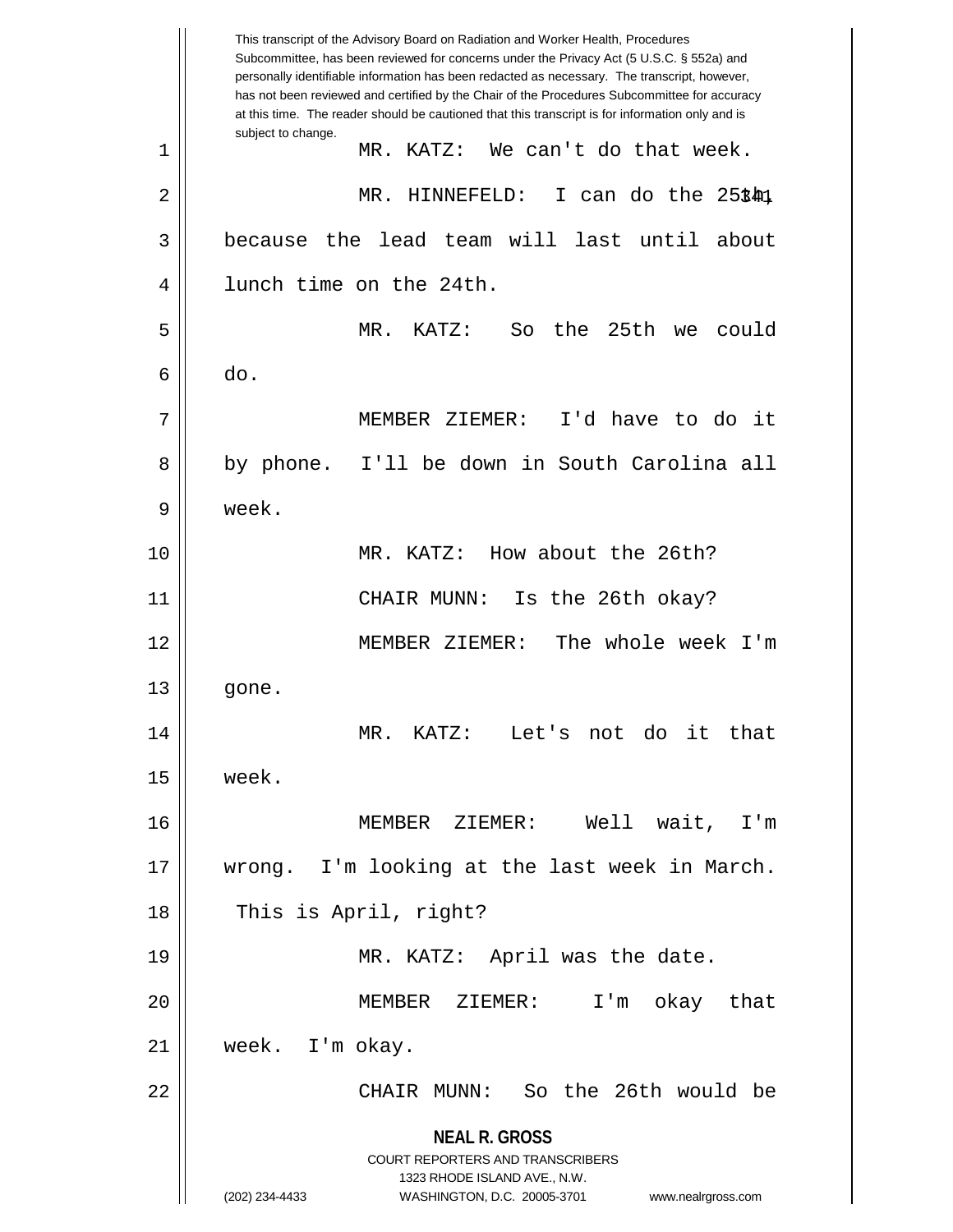**NEAL R. GROSS** COURT REPORTERS AND TRANSCRIBERS 1323 RHODE ISLAND AVE., N.W. (202) 234-4433 WASHINGTON, D.C. 20005-3701 www.nealrgross.com This transcript of the Advisory Board on Radiation and Worker Health, Procedures Subcommittee, has been reviewed for concerns under the Privacy Act (5 U.S.C. § 552a) and personally identifiable information has been redacted as necessary. The transcript, however, has not been reviewed and certified by the Chair of the Procedures Subcommittee for accuracy at this time. The reader should be cautioned that this transcript is for information only and is subject to change. 342 1 doable? 2 || MEMBER ZIEMER: Yep. 3 MR. HINNEFELD: 26th. Well -- 4 MR. KATZ: Well, that's Friday. 5 MR. HINNEFELD: That's Friday. 6 CHAIR MUNN: Friday the 26th? 7 MR. HINNEFELD: Yeah, unless you 8 want to aim for the 25th. Does the 25th work 9 || for you Paul? 10 || MEMBER ZIEMER: Yep. 11 CHAIR MUNN: Well, I don't want to 12 || crowd you guys. You're traveling. 13 || MR. KATZ: No, we'll be okay. 14 MR. HINNEFELD: We'll be back. 15 We'll be back by the 26th. 16 CHAIR MUNN: You're okay on the  $17 \parallel 26th?$ 18 MR. KATZ: We're done mid-day on  $19 \parallel$  the 24th. 20 MR. HINNEFELD: Yeah. We're done 21 midday on the 24th and traveling back to -- 22 MR. KATZ: In Pennsylvania. So we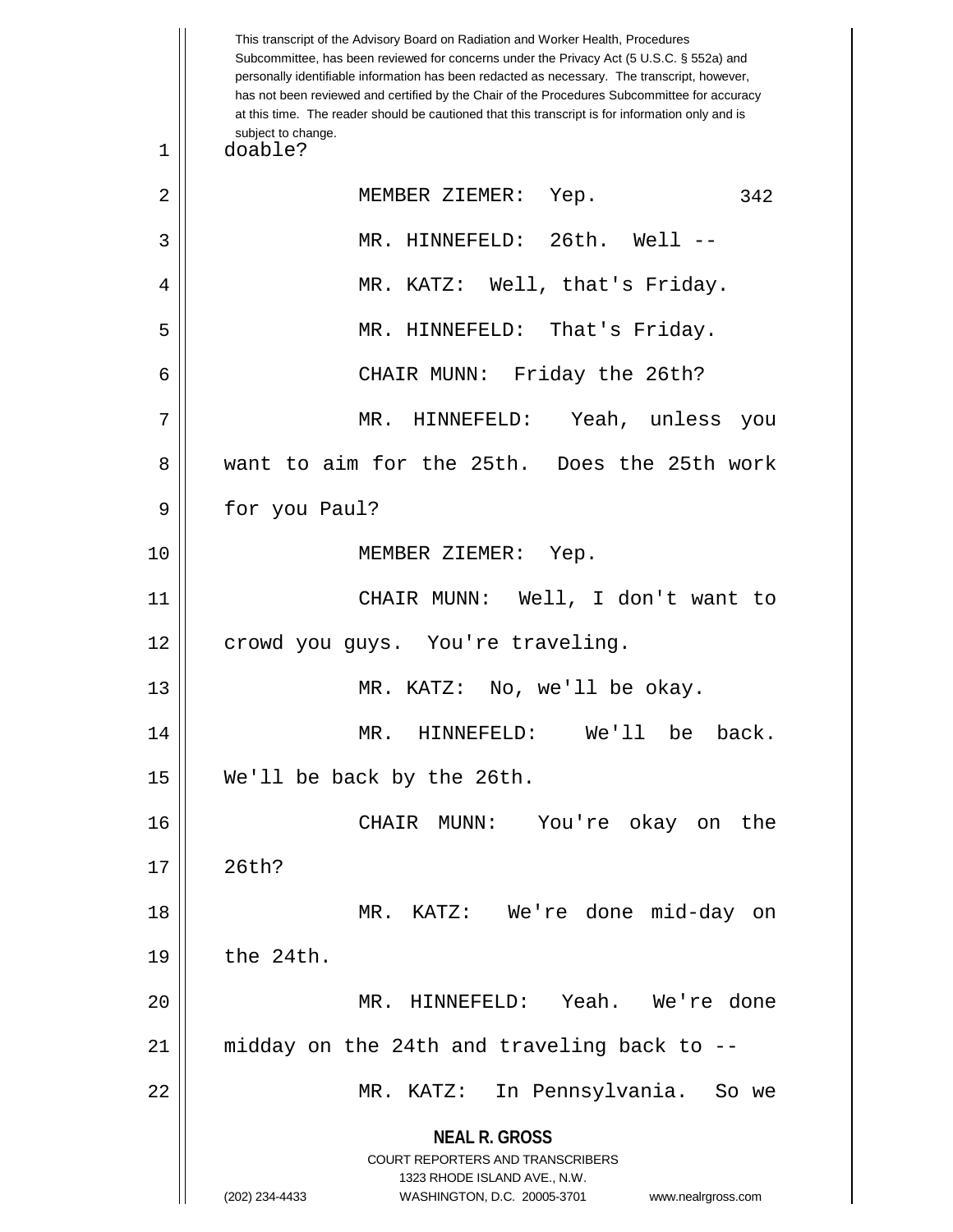|    | This transcript of the Advisory Board on Radiation and Worker Health, Procedures<br>Subcommittee, has been reviewed for concerns under the Privacy Act (5 U.S.C. § 552a) and<br>personally identifiable information has been redacted as necessary. The transcript, however,<br>has not been reviewed and certified by the Chair of the Procedures Subcommittee for accuracy<br>at this time. The reader should be cautioned that this transcript is for information only and is |
|----|----------------------------------------------------------------------------------------------------------------------------------------------------------------------------------------------------------------------------------------------------------------------------------------------------------------------------------------------------------------------------------------------------------------------------------------------------------------------------------|
| 1  | subject to change.<br>can do it.                                                                                                                                                                                                                                                                                                                                                                                                                                                 |
| 2  | Okay.<br>CHAIR<br>MUNN:<br>So<br>nine                                                                                                                                                                                                                                                                                                                                                                                                                                            |
| 3  | o'clock on the 25th you can do?                                                                                                                                                                                                                                                                                                                                                                                                                                                  |
| 4  | MR. KATZ: Yes.                                                                                                                                                                                                                                                                                                                                                                                                                                                                   |
| 5  | MEMBER ZIEMER: Yes.                                                                                                                                                                                                                                                                                                                                                                                                                                                              |
| 6  | CHAIR MUNN: Let's do it.                                                                                                                                                                                                                                                                                                                                                                                                                                                         |
| 7  | MR. KATZ: Okay. I've got<br>to                                                                                                                                                                                                                                                                                                                                                                                                                                                   |
| 8  | check with Dick, because he quorums, and<br>SO                                                                                                                                                                                                                                                                                                                                                                                                                                   |
| 9  | I'm going to try him too. But otherwise,<br>it                                                                                                                                                                                                                                                                                                                                                                                                                                   |
| 10 | should work.                                                                                                                                                                                                                                                                                                                                                                                                                                                                     |
| 11 | CHAIR MUNN: Yes, very good.<br>$\mathbb{I}$                                                                                                                                                                                                                                                                                                                                                                                                                                      |
| 12 | appreciate it. All right. Anything else that                                                                                                                                                                                                                                                                                                                                                                                                                                     |
| 13 | we have not covered or haven't touched on?                                                                                                                                                                                                                                                                                                                                                                                                                                       |
| 14 | (No response.)                                                                                                                                                                                                                                                                                                                                                                                                                                                                   |
| 15 | CHAIR MUNN:<br>Congratulate                                                                                                                                                                                                                                                                                                                                                                                                                                                      |
| 16 | yourselves. You got through that in a few                                                                                                                                                                                                                                                                                                                                                                                                                                        |
| 17 | minutes under our allotted time. That's good.                                                                                                                                                                                                                                                                                                                                                                                                                                    |
| 18 | Thank you all for a good meeting.<br>$\mathbf I$                                                                                                                                                                                                                                                                                                                                                                                                                                 |
| 19 | appreciate it. We will move forward and I'll                                                                                                                                                                                                                                                                                                                                                                                                                                     |
| 20 | be expecting to hear from you, John, and                                                                                                                                                                                                                                                                                                                                                                                                                                         |
| 21 | anyone else that's going to be involved in our                                                                                                                                                                                                                                                                                                                                                                                                                                   |
| 22 | presentation for the Board.                                                                                                                                                                                                                                                                                                                                                                                                                                                      |
|    | <b>NEAL R. GROSS</b><br>COURT REPORTERS AND TRANSCRIBERS<br>1323 RHODE ISLAND AVE., N.W.<br>(202) 234-4433<br>WASHINGTON, D.C. 20005-3701<br>www.nealrgross.com                                                                                                                                                                                                                                                                                                                  |